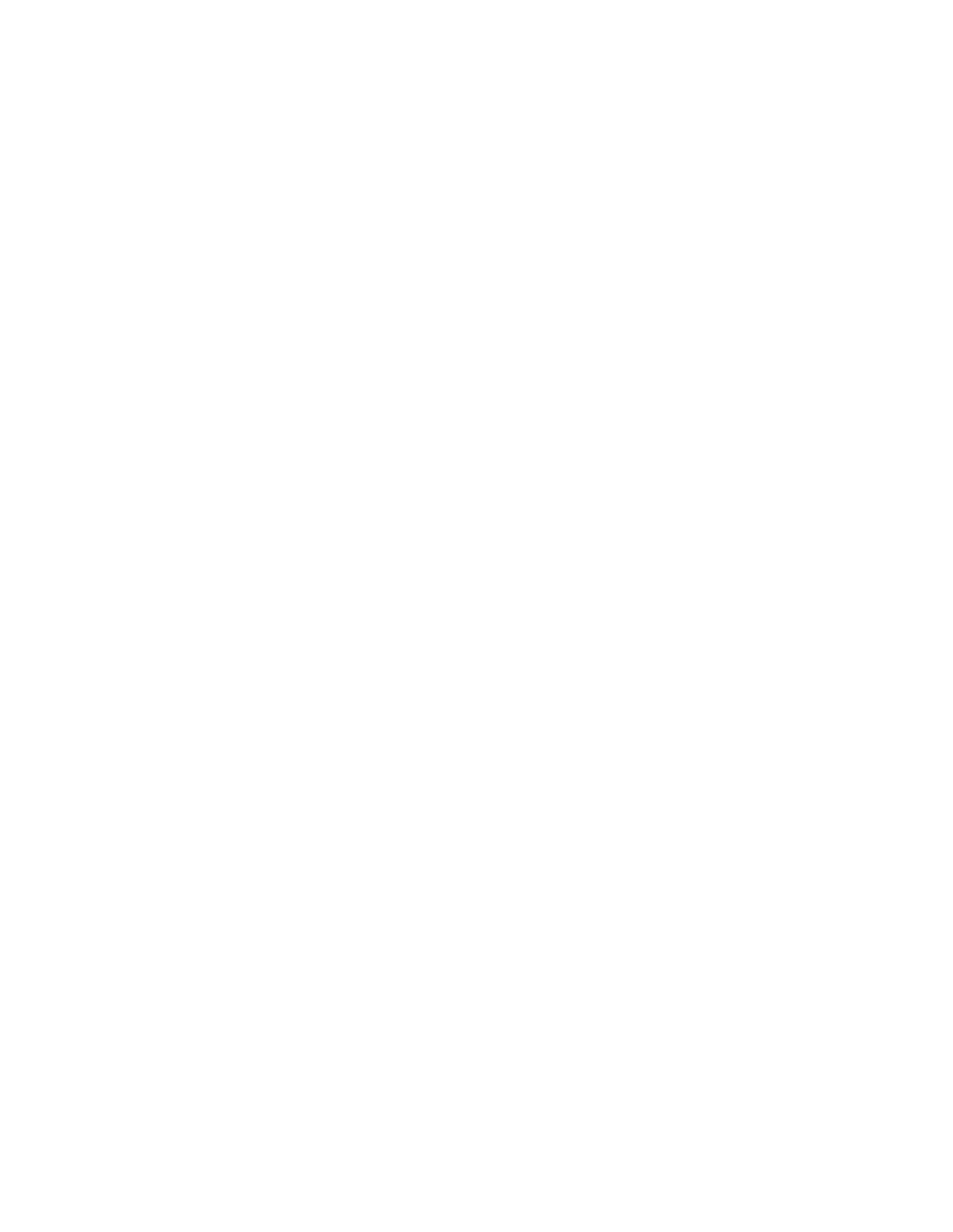# <span id="page-2-0"></span>TABLE OF CONTENTS

| SURA 2            |    |  |     |  |  |  |  |
|-------------------|----|--|-----|--|--|--|--|
| SURA <sub>3</sub> |    |  |     |  |  |  |  |
| SURA 4            |    |  |     |  |  |  |  |
| SURA 5            |    |  |     |  |  |  |  |
| SURA 6            |    |  |     |  |  |  |  |
| SURA 7            |    |  |     |  |  |  |  |
| SURA 8            |    |  |     |  |  |  |  |
| SURA 9            |    |  | 129 |  |  |  |  |
|                   |    |  |     |  |  |  |  |
| SURA 11           |    |  |     |  |  |  |  |
| SURA 12           |    |  |     |  |  |  |  |
|                   |    |  |     |  |  |  |  |
| SURA 14           |    |  |     |  |  |  |  |
| SURA 15           |    |  |     |  |  |  |  |
| SURA 16           |    |  |     |  |  |  |  |
| <b>SURA</b>       | 17 |  |     |  |  |  |  |
| SURA 18           |    |  |     |  |  |  |  |
| SURA 19           |    |  |     |  |  |  |  |
| SURA 20           |    |  |     |  |  |  |  |
|                   |    |  |     |  |  |  |  |
|                   |    |  |     |  |  |  |  |
|                   |    |  |     |  |  |  |  |
|                   |    |  |     |  |  |  |  |
|                   |    |  |     |  |  |  |  |
|                   |    |  |     |  |  |  |  |
|                   |    |  |     |  |  |  |  |
|                   |    |  |     |  |  |  |  |
|                   |    |  |     |  |  |  |  |
|                   |    |  |     |  |  |  |  |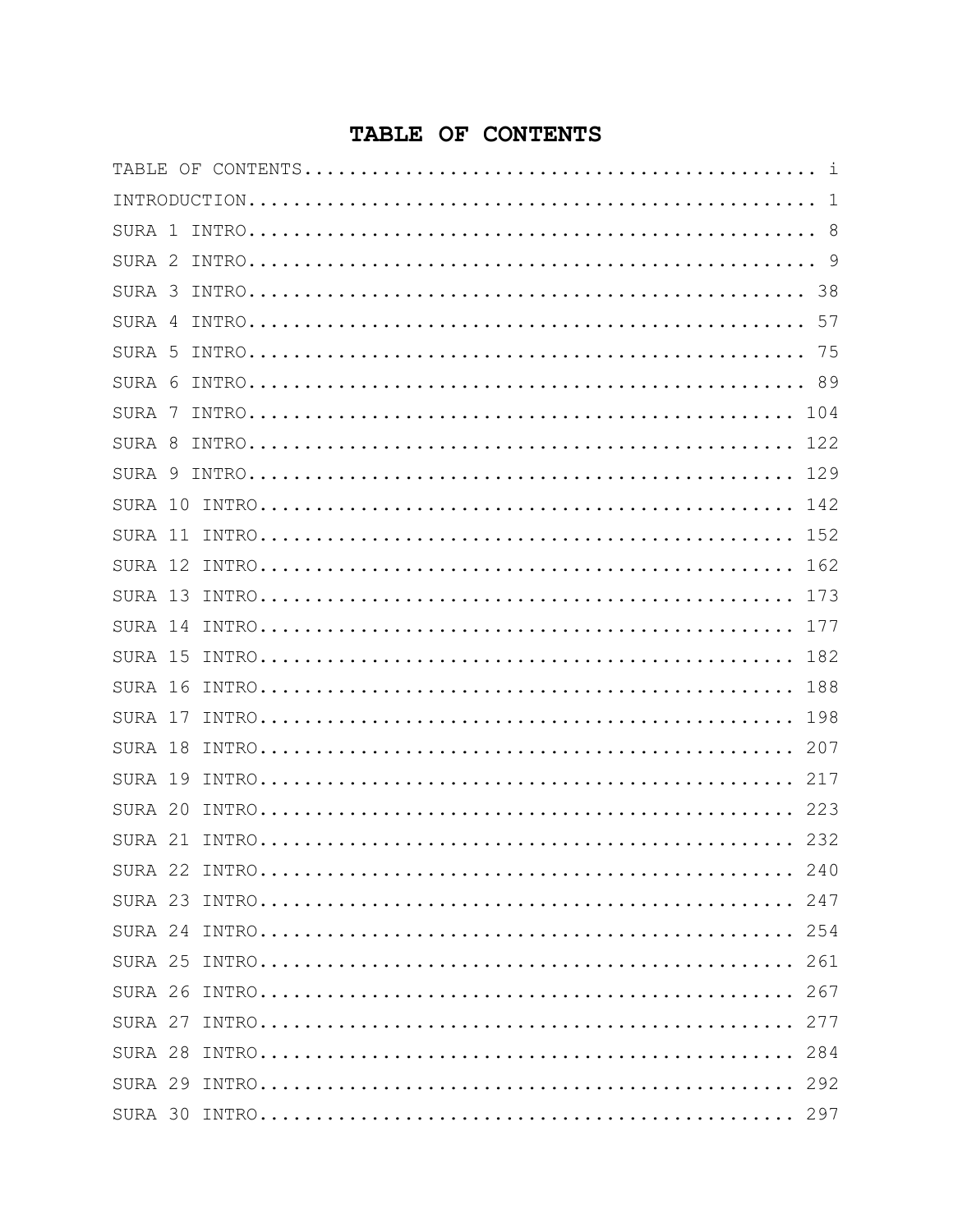| SURA 31 |  |     |
|---------|--|-----|
| SURA 32 |  |     |
| SURA 33 |  |     |
| SURA 34 |  |     |
| SURA 35 |  |     |
| SURA 36 |  |     |
| SURA 37 |  |     |
| SURA 38 |  |     |
| SURA 39 |  | 342 |
| SURA 40 |  | 349 |
| SURA 41 |  |     |
|         |  |     |
| SURA 43 |  |     |
| SURA 44 |  |     |
| SURA 45 |  |     |
| SURA 46 |  |     |
| SURA 47 |  | 380 |
| SURA 48 |  | 383 |
| SURA 49 |  |     |
| SURA 50 |  | 388 |
| SURA 51 |  |     |
| SURA 52 |  |     |
| SURA 53 |  |     |
|         |  | 400 |
| SURA 55 |  | 403 |
| SURA 56 |  | 406 |
| SURA 57 |  |     |
| SURA 58 |  | 414 |
| SURA 59 |  |     |
| SURA 60 |  |     |
| SURA 61 |  | 421 |
| SURA 62 |  | 422 |
|         |  |     |
|         |  |     |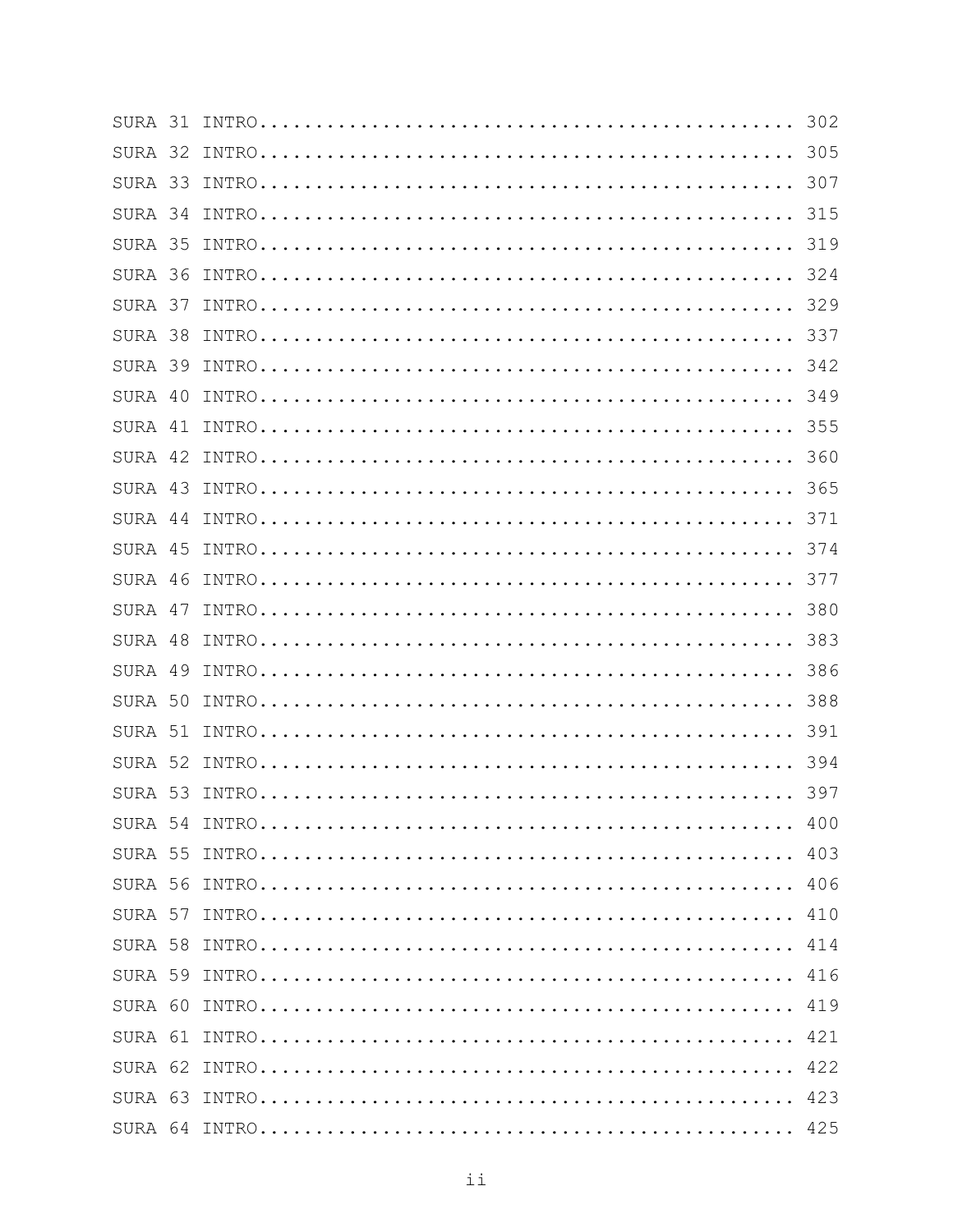| SURA 65     |    |     |
|-------------|----|-----|
| SURA 66     |    |     |
| SURA 67     |    | 430 |
| SURA 68     |    |     |
| SURA 69     |    |     |
| SURA 70     |    | 437 |
| SURA 71     |    |     |
| SURA 72     |    |     |
| SURA 73     |    | 443 |
| SURA 74     |    | 444 |
| <b>SURA</b> | 75 | 447 |
| SURA 76     |    | 448 |
| SURA        | 77 | 450 |
| SURA        | 78 | 452 |
| SURA 79     |    |     |
| SURA 80     |    | 456 |
| SURA 81     |    | 458 |
| SURA 82     |    | 459 |
| SURA 83     |    | 460 |
| SURA 84     |    | 462 |
| SURA 85     |    | 463 |
| SURA 86     |    | 464 |
| SURA 87     |    | 465 |
| SURA 88     |    | 466 |
| SURA 89     |    | 467 |
| SURA 90     |    | 468 |
| SURA 91     |    |     |
| SURA 92     |    |     |
| SURA 93     |    |     |
| SURA 94     |    |     |
| SURA 95     |    |     |
| SURA 96     |    |     |
| SURA 97     |    |     |
|             |    |     |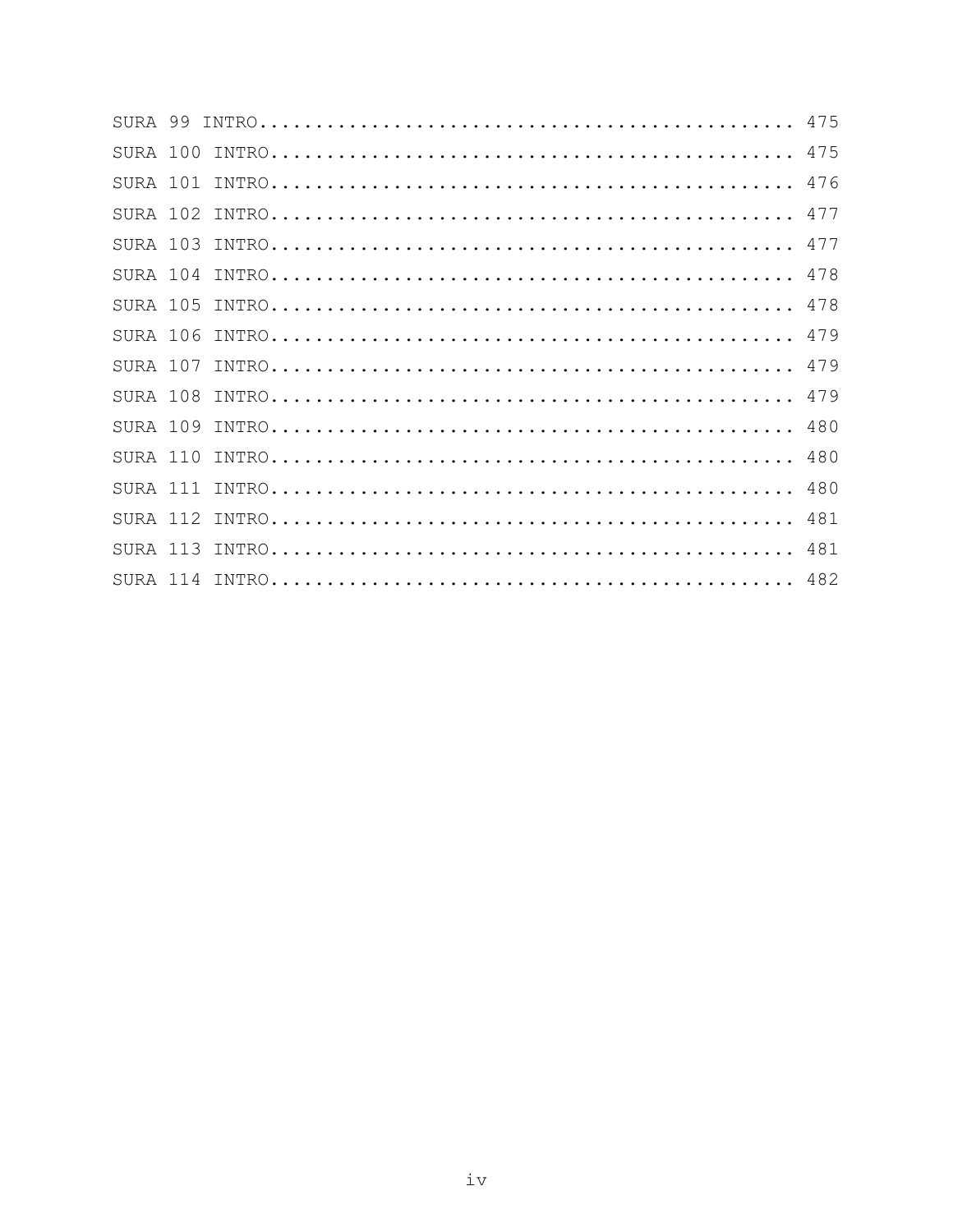### <span id="page-6-0"></span>**INTRODUCTION**

C.1.-Glory to Allah Most High, full of Grace and Mercy; he created All, including Man. To Man He gave a special place in His Creation. He honored man to be His Agent, and to that end, endued him with understanding, purified his affections, and gave him spiritual insight: So that man should understand Nature, understand himself, and know Allah through His wondrous Signs, and glorify Him in truth, reverence, and unity.

C.2.-For the fulfillment of this great trust Man was further given a Will, so that his acts should reflect Allah's universal Will and Law, and his mind, freely choosing, should experience the sublime joy of being in harmony with the Infinite, and with the great drama of the world around him, and with his own spiritual growth.

C.3.-But, created though he was in the best of molds, Man fell from Unity when his Will was warped, and he chose the crooked path of Discord. And sorrow and pain, selfishness and degradation, ignorance and hatred, despair and unbelief. Poisoned his life, and he saw shapes of evil in the physical, moral, and spiritual world, and in himself.

C.4.-Then did his soul rise against himself, and his selfdiscord made discord between kith and kin. Men began to fear the strong and oppress the weak, to boast in prosperity, and curse in adversity, and to flee each other, pursuing phantoms, for the truth and reality of Unity was gone from their minds.

C.5.-When men spread themselves over the earth, and became any nations, speaking diverse languages, and observing diverse customs and laws; he evils became multiplied, as one race or nation became alienated from another. The Brotherhood of Man was now doubly forgotten, -- first, between individuals, and secondly, between nations. Arrogance, selfishness, and untruth were sown and reaped in larger fields; and Peace, Faith, Love, and Justice were obscured over masses of men, as large tracts of land are starved of sunshine by clouds floating far on high.

C.6.-But Allah, in His infinite mercy and love, Who forgives and guides individuals and nations, and turns to good even what seems to us evil, never forsakes the struggling soul that turns to Him, nor the groups of men and women who join together to obey His Will and Law and strengthen each other in unity and truth, nor the Nations that dwell in mountain or valley, heat or cold, in regions fertile or arid, in societies that roam over land or seas, or hunt, or tend flocks, or till the soil, or seek the seas for food or oil or fat or gems, or dig out from the bowels of the earth precious stones or metals or stored-up heat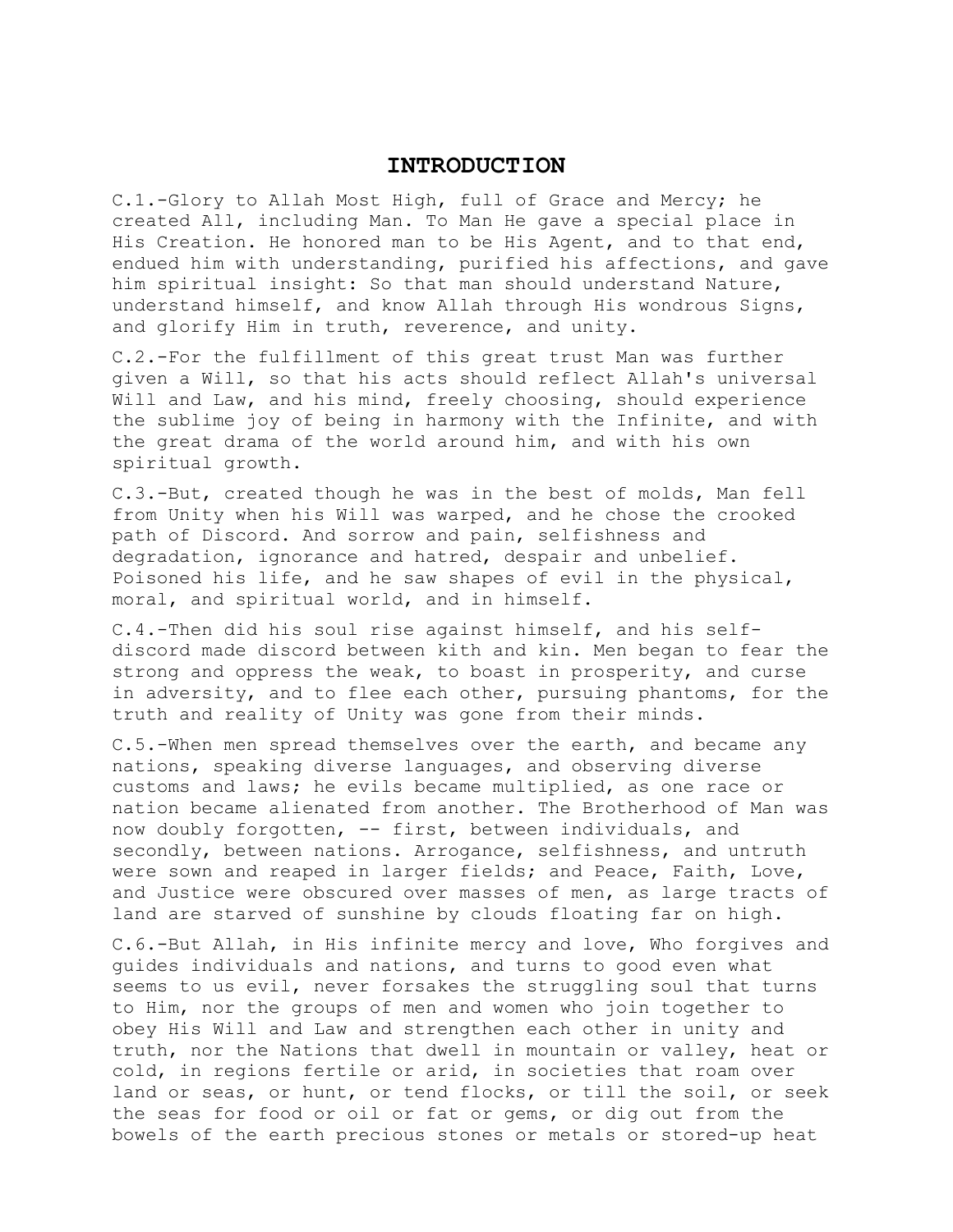and energy, or practice arts and crafts, or produce abundant wealth by machines of ingenious workmanship, or live a frugal life of contemplation: for all are children of One God, and share His loving care and must be brought within the pale of His eternal unity and harmony.of Allah, who came as men to dwell among men, to share.

C.7.-And so this light of eternal Unity has shown in all ages and among all nations, through chosen Apostles their joys and sorrows, to suffer for them and with them. Aye, and to suffer more than falls to ordinary mortal lot, -that so their message and their life might fulfill the eternal and unchanging purpose of the Most High, -- to lead man to his noblest destiny.

C.8.-Ever this eternal light of Unity, this mystic light of Allah's own Will, has shown and shines with undiminished splendor. The names of many Messengers are inscribed in the records of many nations and many tongues, and many were the forms in which their message was delivered, according to the needs of the times and the understanding of the people; and manifold were the lives of the messengers, and manifold also was the response of their people; but they all witnessed to the One Truth: of Allah's unity, might, grace and love.

C.9.-As the records of man are imperfect, and the memory of man unstable: The names of many of these messengers are known in one place and not in another, or among one people and not among others; and some of their names may have perished utterly; but their message stands one and indivisible, even though it may have been forgotten, or twisted by ignorance, error, superstition, or perversity; or misunderstood in the blinding light of time or tortuous circumstance.

C.10.-Many were the faiths in the composite world of Western Asia, Northern Africa, and Europe, and many were the fragments of ancient wisdom, saved, transformed, renewed, or mingled; and many new streams of wisdom were poured through the crucibles of noble minds, -prophets, poets, preachers, philosophers, and thinking men of action; and many were the conflicts, and many the noble attempts reaching out towards Unity, and many were the subtle influences interchanged with the other worlds of further and Eastern Asia, -- Aye, and perchance with the scattered Isles of the Pacific and the world between the Atlantic and the Pacific.

C.11.-At length came the time when the Voice of Unity should speak and declare to the People, without the need of Priests or Priestcraft, without miracles save those that happen now and always in the spiritual world, without mystery, save those mysteries which unfold themselves in the growing inner experience of man and his vision of Allah, -- to declare with unfaltering voice the Unity of Allah, the Brotherhood of Man,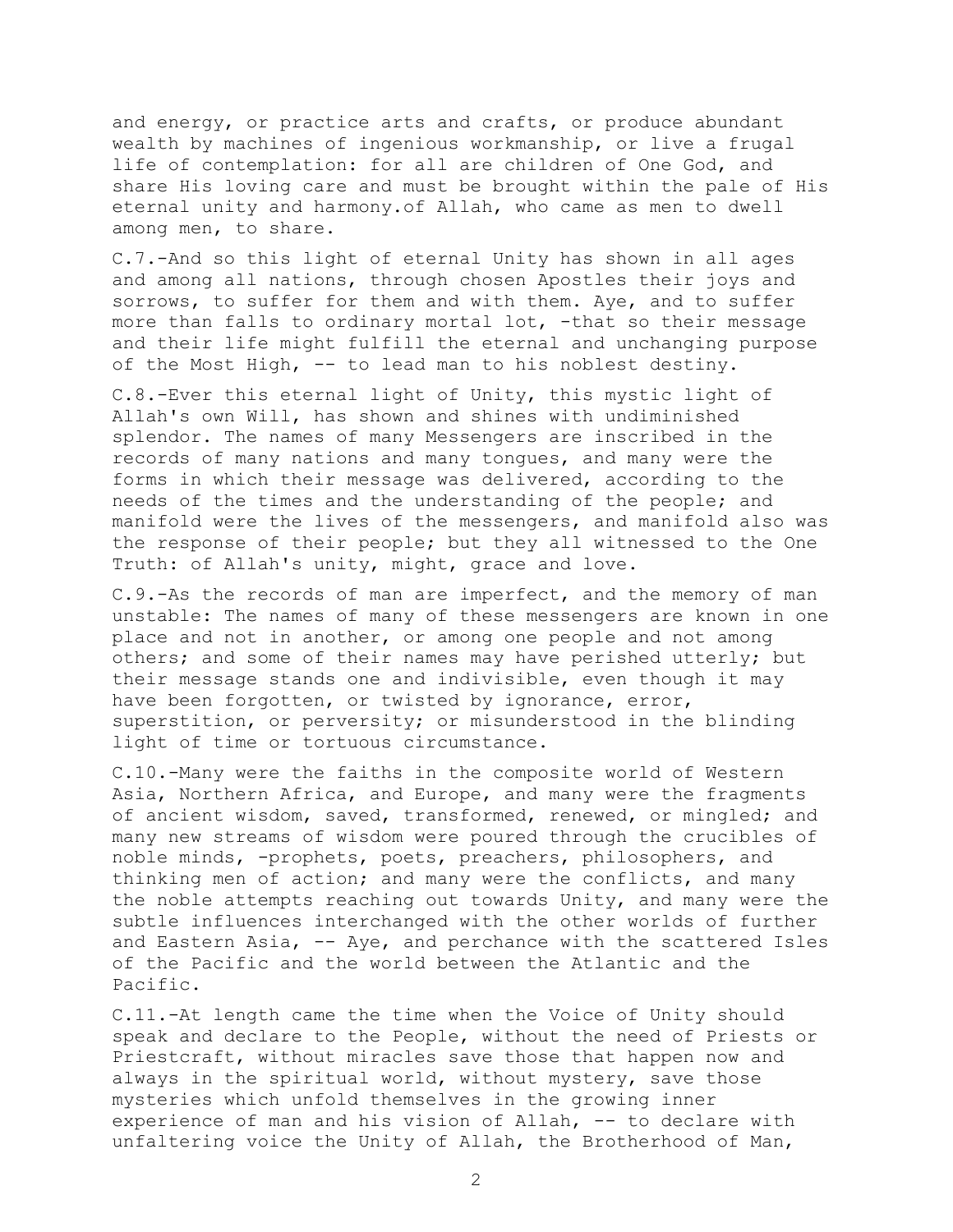and Grace and Mercy, Bounty and Love, poured out in unstinted measure for ever and ever.

C.12-And this great healing light shown among a people steeped in ignorance, brave and free, but without cohesion or union, simple and rude, but with an easy familiarity with Nature, accustomed to Nature's hardships and her rugged resistance to man, but dreaming of the delights of gardens and fruitful fields, cruel, yet with a rough sense of equality, and wielding a tongue, flexible, beautiful, and able to respond, with brevity and eloquence, to the sublimest thoughts which man could conceive.

C.13.-Who were fit to be vehicles of this light? -- Not men intoxicated with words and mysteries, Men whom politics had debauched or tyranny had subdued, Men whose refinements had ended in vices, who saw Nature only through books or artificial conceits, or in moods which bred softness, indolence, or luxury, who spoke of love and justice, but practiced gross selfishness between class and class, sex and sex, condition and condition; and had perverted their language, once beautiful, into jargons of empty elegance and unmeaning futility.

C.14.-For the glory of Hellas, and her freedom and wisdom had departed; Rome's great systems of law, organization, and universal citizenship had sunk into the mire of ecclesiastical formalism, and dogmatism, and exclusive arrogance; the living fire of Persia's Prophet scarce smoldered in her votaries of luxury; in India, countless castes and kingdoms cancelled the unity of Buddha's teaching; the wounds of China had not yet been healed by T'ang culture; and Japan was still a disciple of China.

C.15.-Then, in the sacred city of pagan Arabia, shown a light that spread in all directions. It was centrally placed for the bounds of the world of man's habitations in Asia, Europe, and Africa. It made the Arabs the leading nation of culture and science, of organized enterprise, law, and arts, with a zeal for the conquest of Nature and her mysteries.

C.16.-Behold! There was born into the world of sense the unlettered Apostle, the comely child, noble of birth, but nobler still in the grace and wisdom of human love and human understanding; dowered with the key which opened to him the enchanted palace of Nature; marked out to receive -- to receive and preach in burning words the spiritual truth and message of the Most High.

C.17.-Others before him had been born in darkness, beyond the reach of history; others again it pleased Allah to send as Messengers, preaching, working in the dim twilight of history, wherein men fashion legends after their own hearts and dimly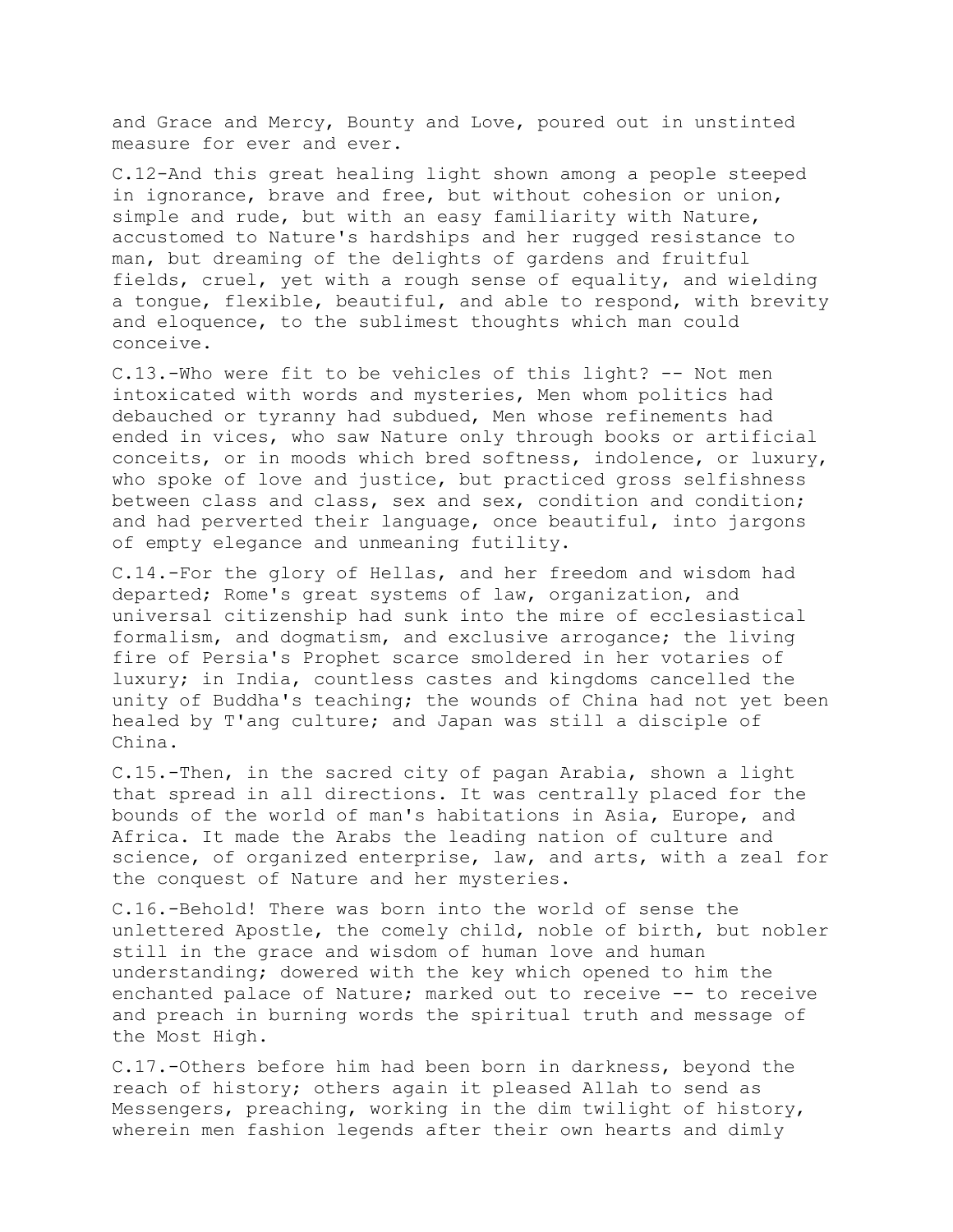seek a light afar, remote from the lives mean and sordid, such as they knew.

C.18.-But Muhammad came in the fullest blaze of history; with no learning he put to shame the wisdom of the learned; with pasture folk he lived and worked, and won their love; in hills and valleys, caves and deserts, he wandered, but never lost his way to truth and righteousness; from his pure and spotless heart the Angels washed off the dust that flew around him; through the ways of crooked city folk, he walked upright and straight, and won from them the ungrudging name of the Man of Faith who never broke his word.

C.19.-To the Praiseworthy indeed be praise: born in the Sacred City he destroyed its superstition; loyal to his people to the core, he stood for all humanity; orphan-born and poor, he envied not the rich, and made his special care all those whom the world neglected or oppressed, orphans, women, slaves, and those in need of food or comforts, mental solace, spiritual strength, or virtues downtrodden in the haunts of men.

C.20.-His mother and his foster mother loved and wondered at the child; his grandfather, 'Abdul Muttalib, of all his twice-eight children and their offspring, loved him best and all his sweet and gentle ways; his uncle Abu Talib, loath though he was to give up the cult of his fathers, knew well the purity of Muhammad's mind and soul, and was his stoutest champion when the other chiefs of Mecca sought to kill the man who challenged in his person their narrow Pagan selfish lives.

C.21.-To his cousin 'Ali, the well-beloved, born when he was thirty, he appeared as the very pattern of a perfect man, as gentle as he was wise and true and strong, the one in whose defense and aid he spent his utmost strength and skill, holding life cheap in support of a cause so high, and placing without reserve his chivalry, his prowess, his wit and learning, and his sword at the service of this mighty Messenger of Allah.

C.22.-Not till the age of forty did he receive the Commission to stand forth and proclaim the Bounty of Allah, and His gift, to lowly Man, of knowledge by Word and Pen; but all through his years of preparation he did search the Truth: he sought it in Nature's forms and laws, her beauty and her stern unflinching ways; he sought it in the inner world of human lives, men's joys and sorrows, their kindly virtues and their sins of pride, injustice, cruel wrong, and greed of gain, scarce checked by the inner voice that spoke of duty, moral law, and higher still, the Will Supreme of Allah, to which the will of man must tune itself to find its highest bliss.

C.23.-But he grew steadfastly in virtue and purity; untaught by men, he learnt from them, and learned to teach them; even as a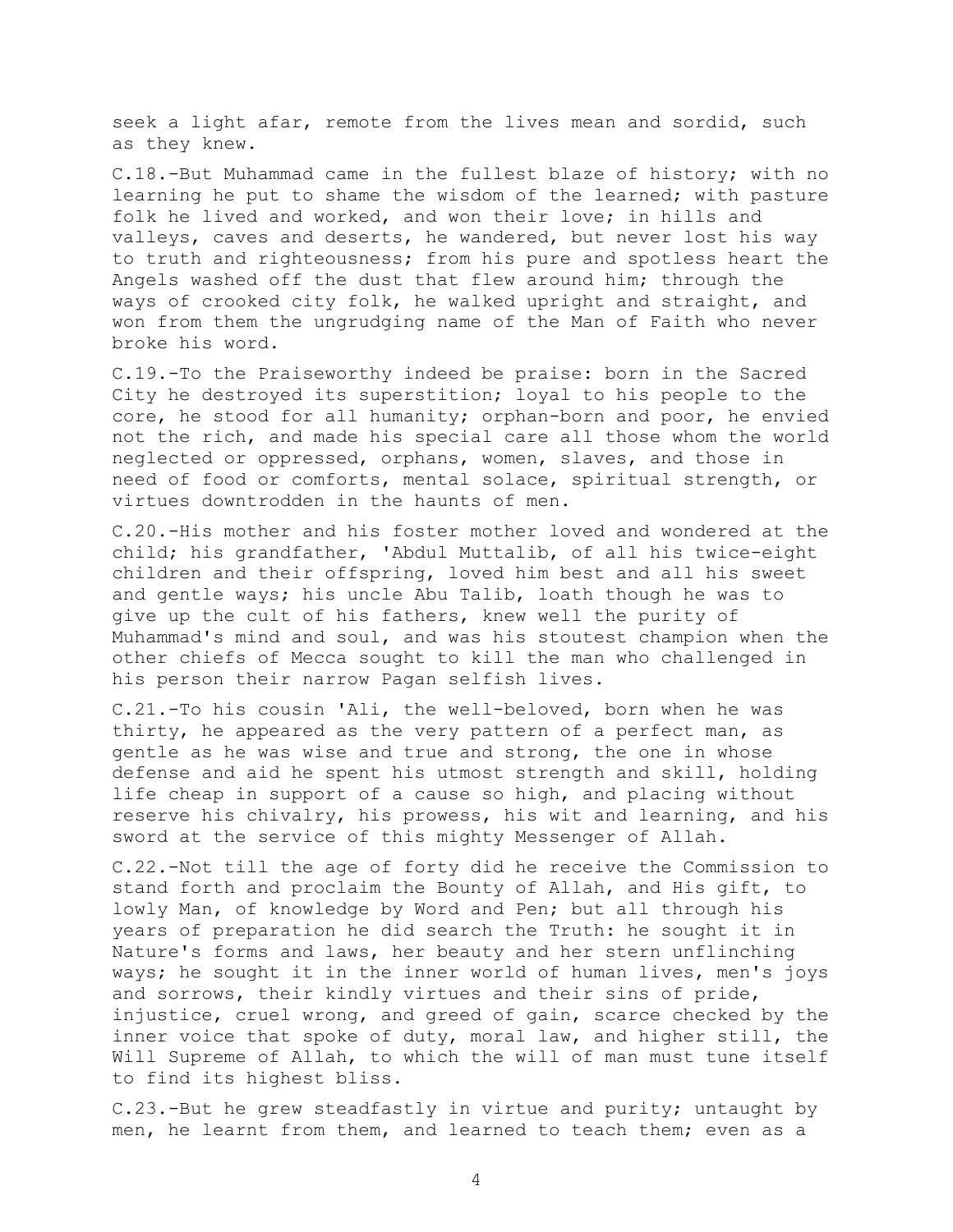boy of nine, when he went in a trade caravan with Abu Tabib to Syria, his tender soul marked inwardly how Allah did speak in the wide expanse of deserts, in the stern grandeur of rocks, in the refreshing flow of streams, in the smiling bloom of gardens, in the art and skill with which men and birds and all life sought for light from the Life of Lives, even as every plant seeks through devious ways the light of the Sun.

C.24.-Nor less was he grieved at Man's ingratitude when he rebelled and held as naught the Signs of Allah, and turned His gifts to baser uses, driving rarer souls to hermit life, clouding the heavenly mirror of pure affections with selfish passions, mad unseemly wrangles, and hard unhallowed loathsome tortures of themselves.

C.25.-He worked, and joyed in honest labor; he traded with integrity to himself and to others; he joined the throngs of cities and their busy life, but saw its good and evil as types of an inner and more lasting life hereafter; people gladly sought his help as umpire and peacemaker because they knew his soul was just and righteous: He loved the society of old and young, but oft withdrew to solitude for Prayer and inward spiritual strength; he despised not wealth but used it for others; he was happy in poverty and used it as his badge and his pride when wealth was in his reach but not within his grasp, as a man among men.

C.26.-At twenty five he was united in the holy bonds of wedlock with Khadija the Great, the noble lady who befriended him when he had no worldly resources, trusted him when his worth was little known, encouraged and understood him in his spiritual struggles, believed in him when with trembling steps he took up the Call and withstood obloquy, persecution, insults, threats, and tortures, and was a lifelong helpmate until she was gathered to the saints in his fifty first year, -- a perfect woman, the mother of those that believe.

C.27.-There is a cave in the side of Mount Hiraa some three miles north of the City of Mecca, in a valley which turns left from the road to 'Arafat. to which Muhammad used to retire for peaceful contemplation: often alone but sometimes with Khadija. Days and nights he spent there with his Lord. Hard were the problems he resolved in his mind, -harder and more cross-grained then the red granite of the rock around him, -- problems not his own, but his people's, yea, and of human destiny, of the mercy of Allah, and the age long conflict of evil and righteousness, sin and abounding Grace.

C.28.-Not till forty years of earthly life had passed that the veil was lifted from the Preserved Tablet and its contents began to be transferred to the tablet of his mind, to be proclaimed to the world, and read and studied for all time, -- a fountain of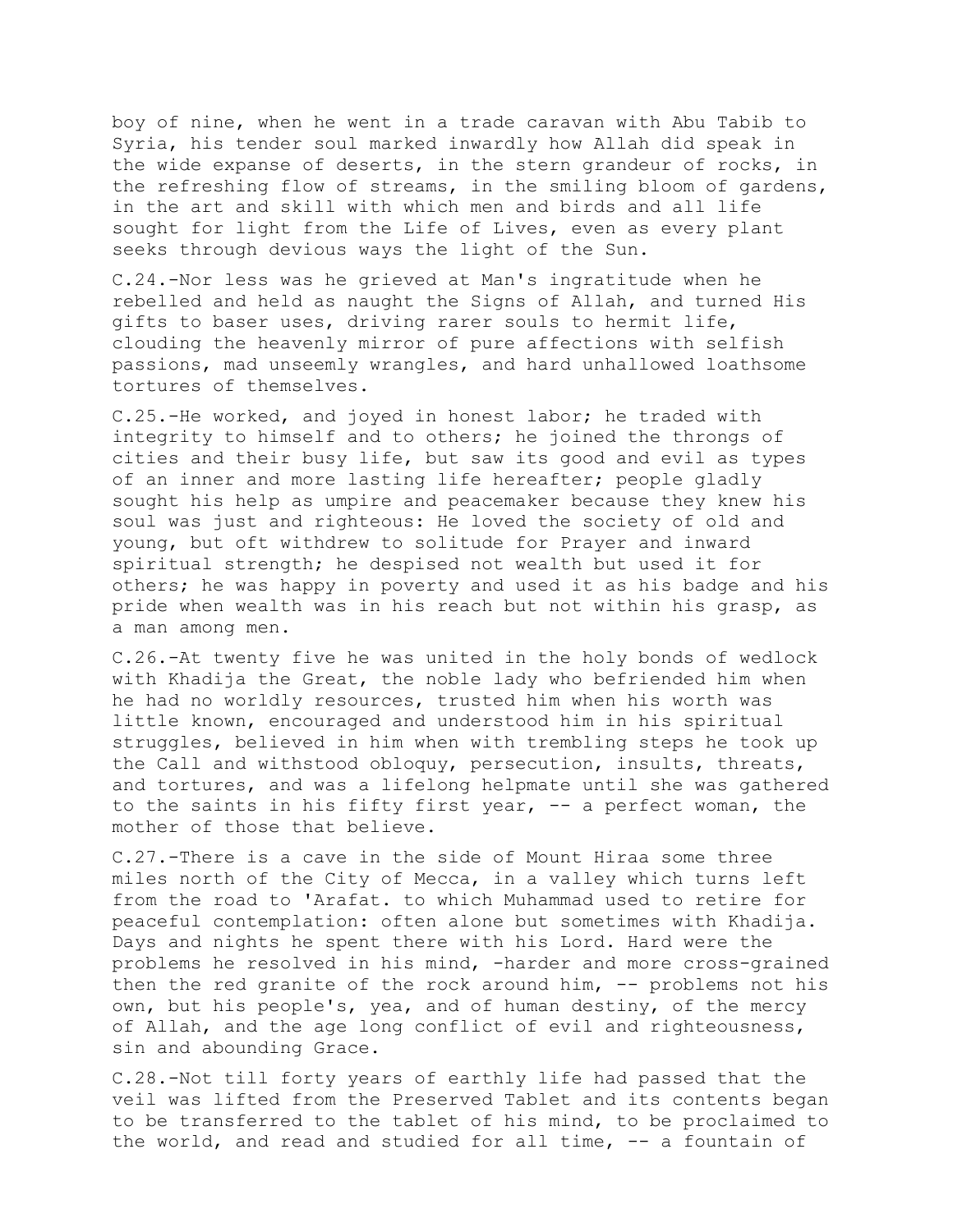mercy and wisdom, a warning to the heedless, a guide to the erring, an assurance to those in doubt, a solace to the suffering, a hope to those in despair,  $-$  to complete the chain of Revelation through the mouths of divinely inspired Apostles.

C.29.-The Chosen One was in the Cave of Hiraa. For two years and more he had prayed there and adored his Creator and wondered at the mystery of man with his corruptible flesh, just growing out of a clot, and the soul in him reaching out to knowledge sublime, new and ever new, taught by the bounty of Allah, and leading to that which man himself knows not. And now, behold! A dazzling vision of beauty and light overpowered his senses, and he heard the word "Iqraa!"

C.30.-"Iqraa!" -- Which being interpreted may mean "Read!" or "Proclaim!" or "Recite!" The unlettered Apostle was puzzled; he could not read. The Angel seemed to press him to his breast in a close embrace, and the cry rang clear "Iqraa!" and so it happened three times; until the first overpowering sensation yielded to a collected grasp of the words which made clear his mission; its Author, Allah the Creator, its subject, Man, Allah's wondrous handiwork, capable, by Grace, of rising to the heights sublime; and the instrument of that mission, the sanctified Pen, and the sanctified Book, the Gift of Allah, which men might read, or write, or study, or treasure in their souls.

C.31.-The veil was lifted from the Chosen One's eyes, and his soul for a moment was filled with divine ecstasy...When this passed, and he returned to the world of Time and Circumstance and this world of Sense, he felt like one whose eyes had seen a light of dazzling beauty, and felt dazed on his return to common sights. The darkness now seemed tenfold dark; the solitude seemed tenfold empty; the mount of Hiraa, henceforth known as the Mountain of Light, the mere shell of an intense memory. Was it a dream? Terror seized his limbs and he straightway sought her who shared his inmost life, and told her of his sense of exaltation, and the awful void when the curtain closed.

C.32.-She understood, rejoiced, and comforted him; gave strength to his shaken senses; wrapped up in warmth his shivering body, unused as yet to bear the strain and stress of an experience rare to mortal men. She knew it was no dream or delusion. She went and consulted her cousin Waraqa, a devout worshipper of Allah in the Faith of Christ, learned in spiritual lore. He listened and with her rejoiced that he, Muhammad, was Allah's Chosen One to renew the Faith.

C.33.-She said: Blessed be thou, Chosen One! Do we not see thy inner life, -- true and pure? Do not all see thy outer life, -kind and gentle? -- loyal to kin, hospitable to strangers? No thought of harm or mischief ever stained thy mind nor word ever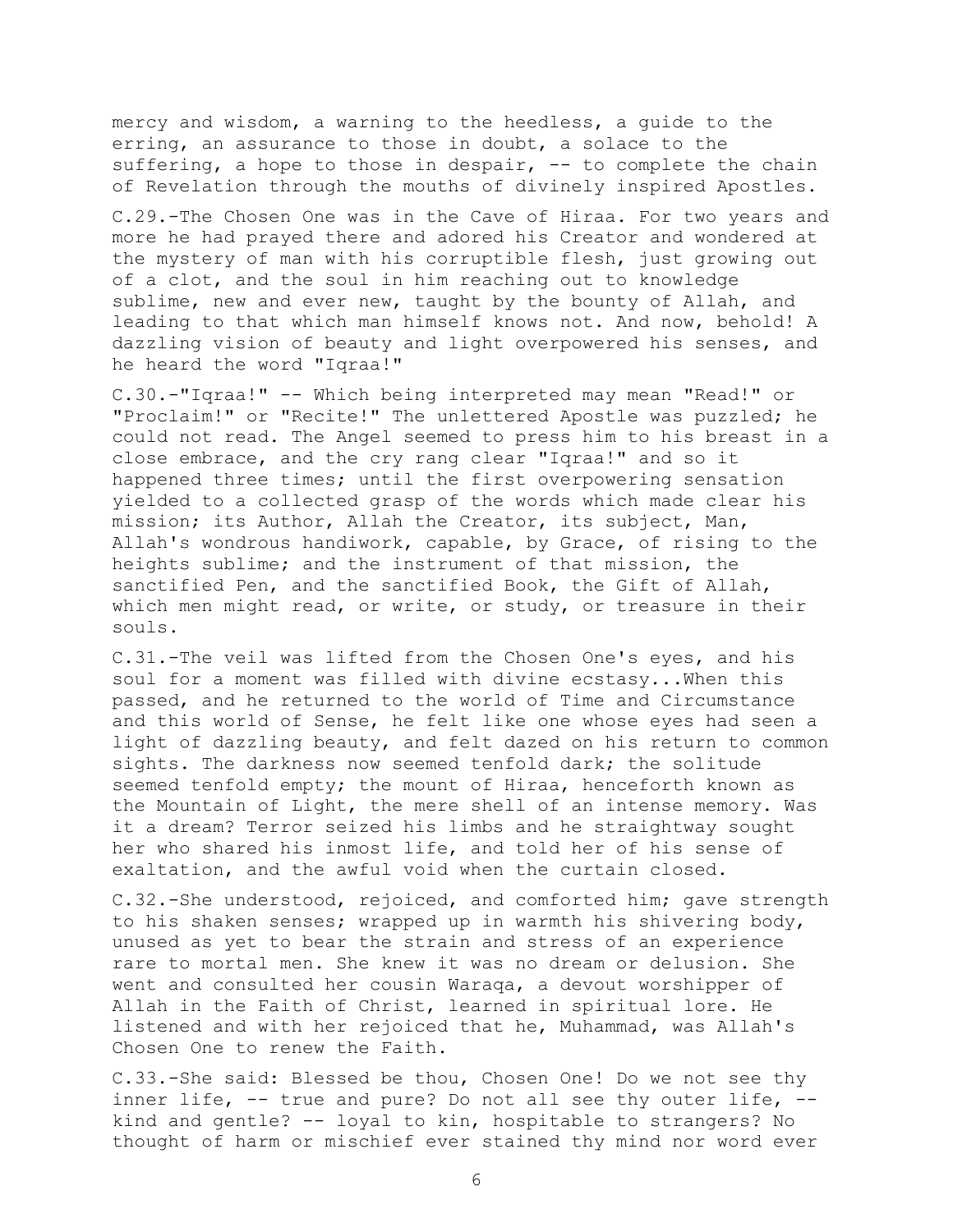passed thy lips that was not true or stilled not the passions of narrower men. Ever ready in the service of Allah, thou art he of whom I bear witness: There is no God but He, and thou art His chosen Apostle.

C.34-Khadija believed, exalted in faith above all women; 'Ali, the well-beloved, then a child of ten, but lionhearted, plighted his faith, and became from that moment the right hand of Islam; Abu Bakr, the Sincere, the Truehearted, the man of wealth and influence, who used both without stint for the Cause, the sober counselor, the inseparable friend, never hesitated to declare his faith; and Zaid, the freedman of Muhammad, counted his freedom as naught compared with the service of Muhammad and Islam. These were the first fruits of the mission: A woman, a child, a man of affairs, and a freedman, all banded together in the equality of Islam.

C.35.-The revelation had come, the mission and the inspiration. But what was it leading to? It was a miracle, but not in the sense of a reversing of Nature; Mustafa's vision was linked with Eternity, but he was no soothsayer foretelling passing events; the mysteries of knowledge were being opened out, but his message was no mere esoteric doctrine, to be grasped by a few in contemplation, fleeing from action; nor was it the practice of single or social monasticism, undisturbed by the whims or passions of life. He was asked to stand forth, to preach, to declare the One Universal God, the Gracious, the Merciful, and to lead men to the Right and forbid the Wrong

C.36.-The wrong? -- The selfish pride of birth, the massing of power and wealth in the hands of a few, the slaughter of female infants, the orgies of gambling and drunkenness, the frauds of temples and idols and priests, the feuds and arrogance of tribes and races, The separation of Sacred and Profane, as if the unity of All Life and All Truth did not flow from the unity of Allah Most High.

C.37.-He was loyal to his family, but could he support their monopoly of power? -- To his tribe, but were the Quraish the only creatures of Allah? -- To the temple of Mecca, but could he wink at Lat and 'Uzza, and the other monsters, whose worship killed the spiritual growth of Man? -- To the earlier Revelations, but could he hold with the superstitions and falsehoods, the dogmas and creeds which went against reason and nature, and the inner light which was now fanned into flame by the Will of Allah?

C.38.-And so his very virtues and loyalties pointed to offense and conflict, mockery and misrepresentation, hatred and persecution, threats, tortures, and exile for him and his, and martyrdoms, wars, revolutions, and the shaking of the foundations of history and the social order. But Islam meant the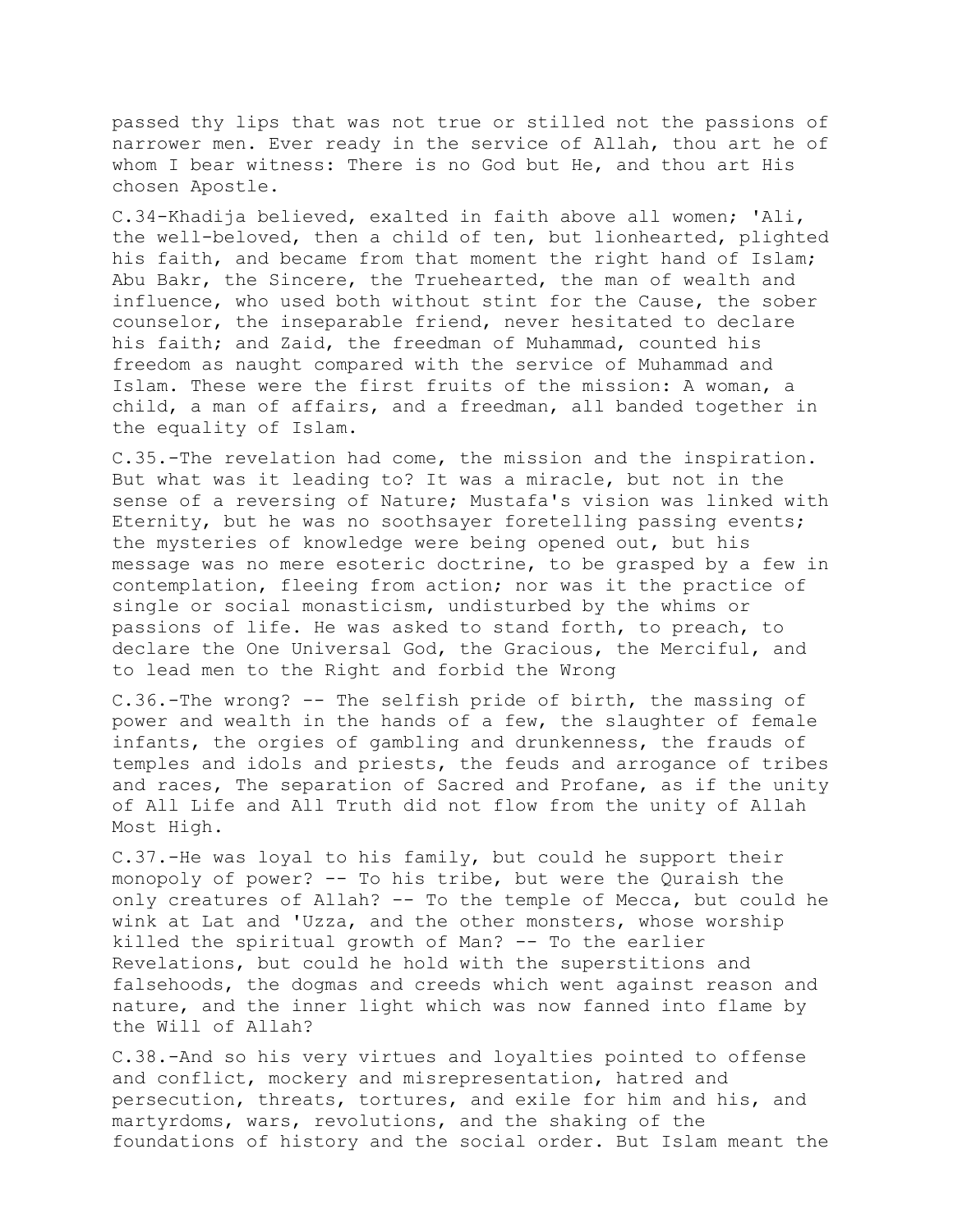willing submission of his will to Allah, the active attainment of Peace through Conflict.

C.39.-And he gave that submission, not without effort, even as Moses did before him, and Jesus in the agony of the garden of Gethsemane.

C.40.-For three and twenty years, in patience, conflict, hope, and final triumph, did this man of Allah receive and teach the Message of the Most High. It came, like the fruit of the soul's own yearning, to teach profound spiritual truths, answer questions, appeal to men in their doubts and fears, help and put heart in them in moments of trial, and ordain for them laws by which they could live in society lives of purity, goodness and peace.

C.41.-These messages came as inspiration to Muhammad as the need arose, on different occasions and in different places: He recited them, and they were recorded by the Pen: They were imprinted on his heart and mind, and on the memory of his loving disciples: as the body of sacred Scripture grew, it was arranged for purposes of public prayer and reading: This is the Book, or the Reading, or the Koran.

### <span id="page-13-0"></span>**SURA 1 INTRO.**

C.42.-First comes that beautiful Sura, The Opening Chapter of Seven Verses, rightly called the Essence of the Book. It teaches us the perfect Prayer. For if we can pray aright, it means that we have some knowledge of Allah and His attributes, of His relations to us and His creation, which includes ourselves; that we glimpse the source from which we come, and that final goal which is our spiritual destiny under Allah's true judgment: then we offer ourselves to Allah and seek His light.

C.43.-Prayer is the heart of religion and Faith. But how shall we pray? What words shall convey the yearnings of our miserable ignorant hearts to the Knower of all? Is it worthy of Him or of our spiritual nature to ask for vanities or even for such physical needs as our daily bread? The Inspired One taught us a Prayer that sums up our faith, our hope, and our aspiration in things that matter. We think in devotion of Allah's name and His Nature; we praise Him for His creation and His Cherishing care; we call to mind the Realities, seen and unseen; we offer Him worship and ask for His guidance; and we know the straight from the crooked path by the light of His grace that illumines the righteous.

1 SURA 1. Fatiha, or the Opening Chapter.

1. In the name of Allah, Most Gracious, Most Merciful.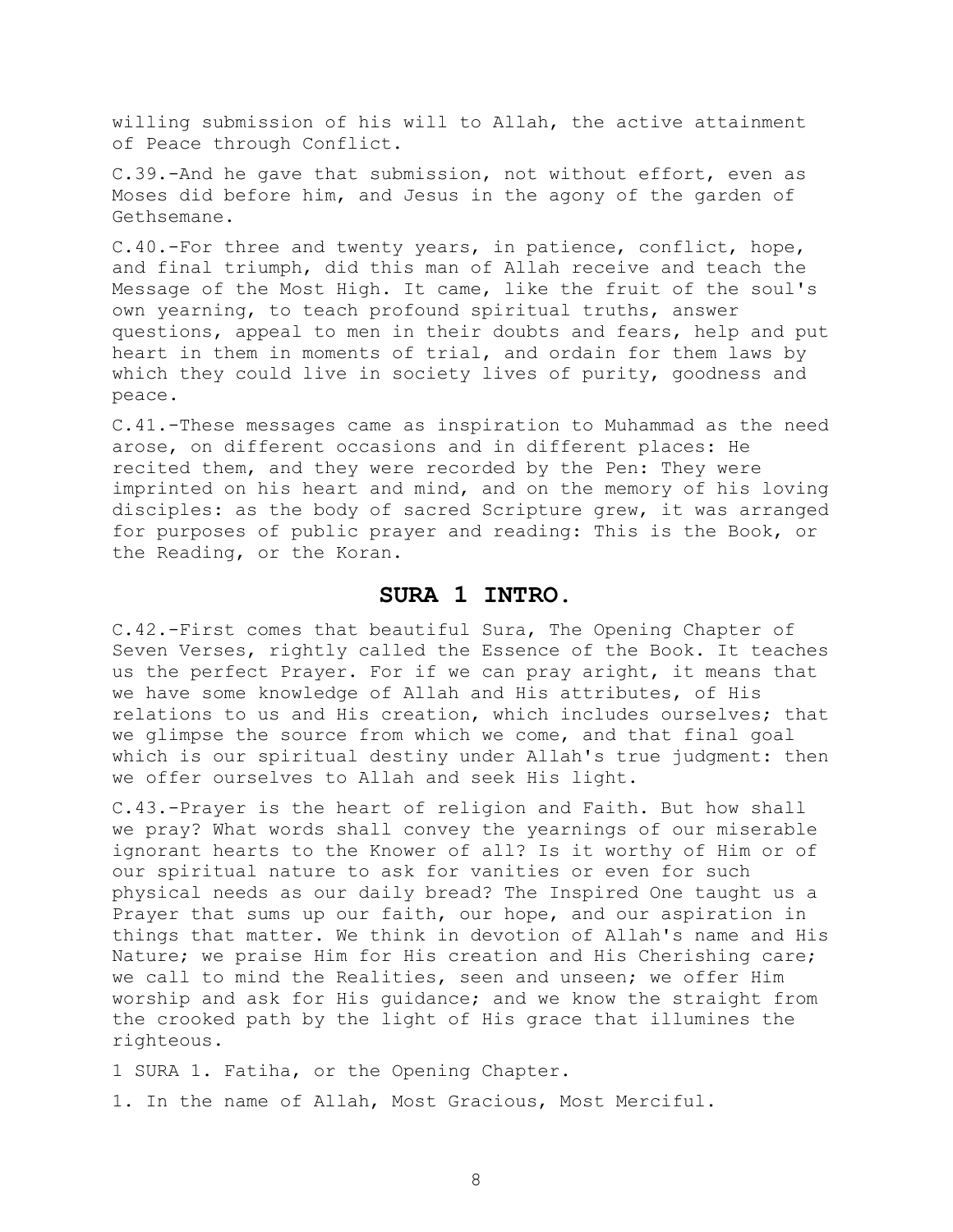2. Praise be to Allah, The Cherisher and Sustainer of the Worlds;

3. Most Gracious, Most Merciful;

4. Master of the Day of Judgment.

5. Thee do we worship, and Thine aid we seek.

6. Show us the straight way,

7. The way of those on whom Thou hast bestowed Thy Grace, Those whose (portion) is not wrath, and who go not astray.

## <span id="page-14-0"></span>**SURA 2 INTRO.**

C.44.-(Verses 1-29)-The Message of Allah is a guide that is sure to those who seek His light. But those who reject faith are blind: Their hearts are sealed. Woe to the hypocrites, selfdeceived and deceiving others, with mockery on their lips, and mischief in their hearts, and fear; the clouds that bring fertilizing rain to others, to them bring but deafening thunder peals and lightning flashes blinding to their eyes.

1. SURA 2. Baqara, or the Heifer. In the Name of Allah, Most Gracious, Most Merciful. A.L.M.

2. This is the Book; in it is guidance sure, without doubt, to those who fear Allah;

3. Who believe in the Unseen, are steadfast in prayer, and spend out of what We have provided for them;

4. And who believe in the Revelation sent to thee, and sent before thy time, and (in their hearts) have the assurance of the Hereafter.

5. They are on (true) guidance from their Lord, and it is these who will prosper.

6. As to those who reject Faith, it is the same to them whether thou warn them or do not warn them; they will not believe.

7. Allah hath set a seal on their hearts and on their hearing, and on their eyes is a veil; great is the penalty they (incur).

8. Of the people there are some who say: "We believe in Allah and the Last Day;" but they do not (really) believe.

9. Fain would they deceive Allah and those who believe, but they only deceive themselves, and realize (it) not!

10. In their hearts is a disease; and Allah has increased their disease: And grievous is the penalty they (incur), because they are false (to themselves).

11. When it is said to them: "Make not mischief on the earth," They say: "Why, we only want to make peace!"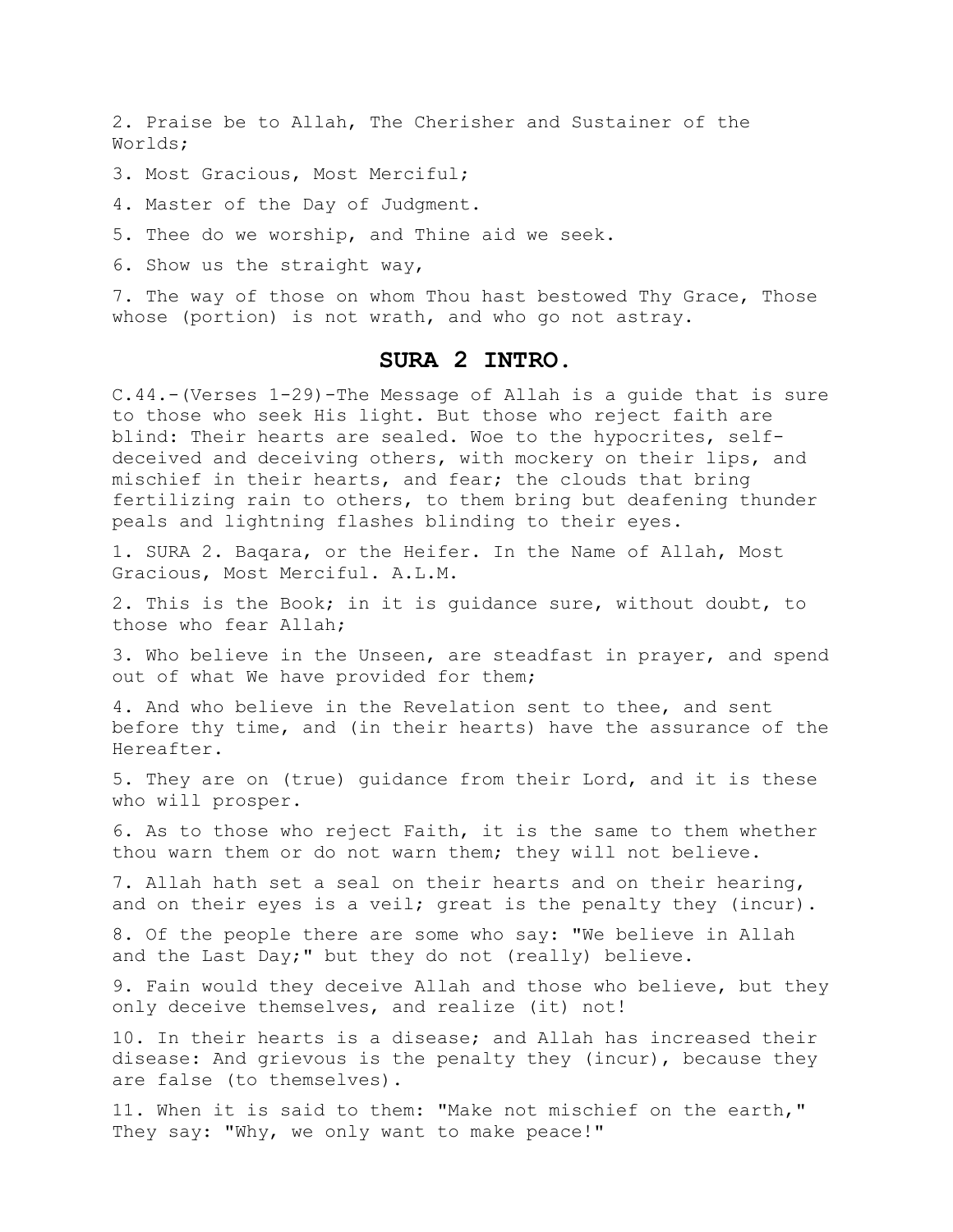12. Of a surety, they are the ones who make mischief but they realize (it) not.

13. When it is said to them: "Believe as the others believe: "They say: "Shall we believe as the fools believe?" --Nay, of a surety they are the fools, but they do not know.

14. When they meet those who believe, They say: "We believe;" but when they are alone with their evil ones, they say: "We are really with you: We (were) only jesting."

15. Allah will throw back their mockery on them, and give them rope in their trespasses; so they will wander like blind ones (to and fro).

16. These are they who have bartered guidance for error: But their traffic is profitless, and they have lost true direction.

17. Their similitude is that of a man who kindled a fire; when it lighted all around him, Allah took away their light and left them in utter darkness. So they could not see.

18. Deaf, dumb, and blind, they will not return (to the path).

19. Or (another similitude) is that of a rain-laden cloud from the sky: In it are zones of darkness, and thunder and lightning: They press their fingers in their ears to keep out the stunning thunderclap, the while they are in terror of death. But Allah is ever round the rejecters of Faith!

20. The lightning all but snatches away their sight; every time the light (Helps) them, they walk therein, and when the darkness grows on them, they stand still. And if Allah willed, He could take away their faculty of hearing and seeing; for Allah hath power over all things.

21. O ye people! Adore your Guardian--Lord Who created you and those who came before you, that ye may have the chance to learn righteousness;

22. Who has made the earth your couch, and the heavens your canopy; and sent down rain from the heavens; and brought forth therewith fruits for your sustenance; then set not up rivals unto Allah when ye know (the truth).

23. And if ye are in doubt as to what We have revealed from time to time to Our servant, then produce a Sura like thereunto; and call your witnesses or helpers (if there are any) besides Allah, If your (doubts) are true.

24. But if ye cannot--and of a surety ye cannot--then fear the Fire whose fuel is Men and Stones, --which is prepared for those who reject Faith.

25. But give glad tidings to those who believe and work righteousness, that their portion is Gardens, beneath which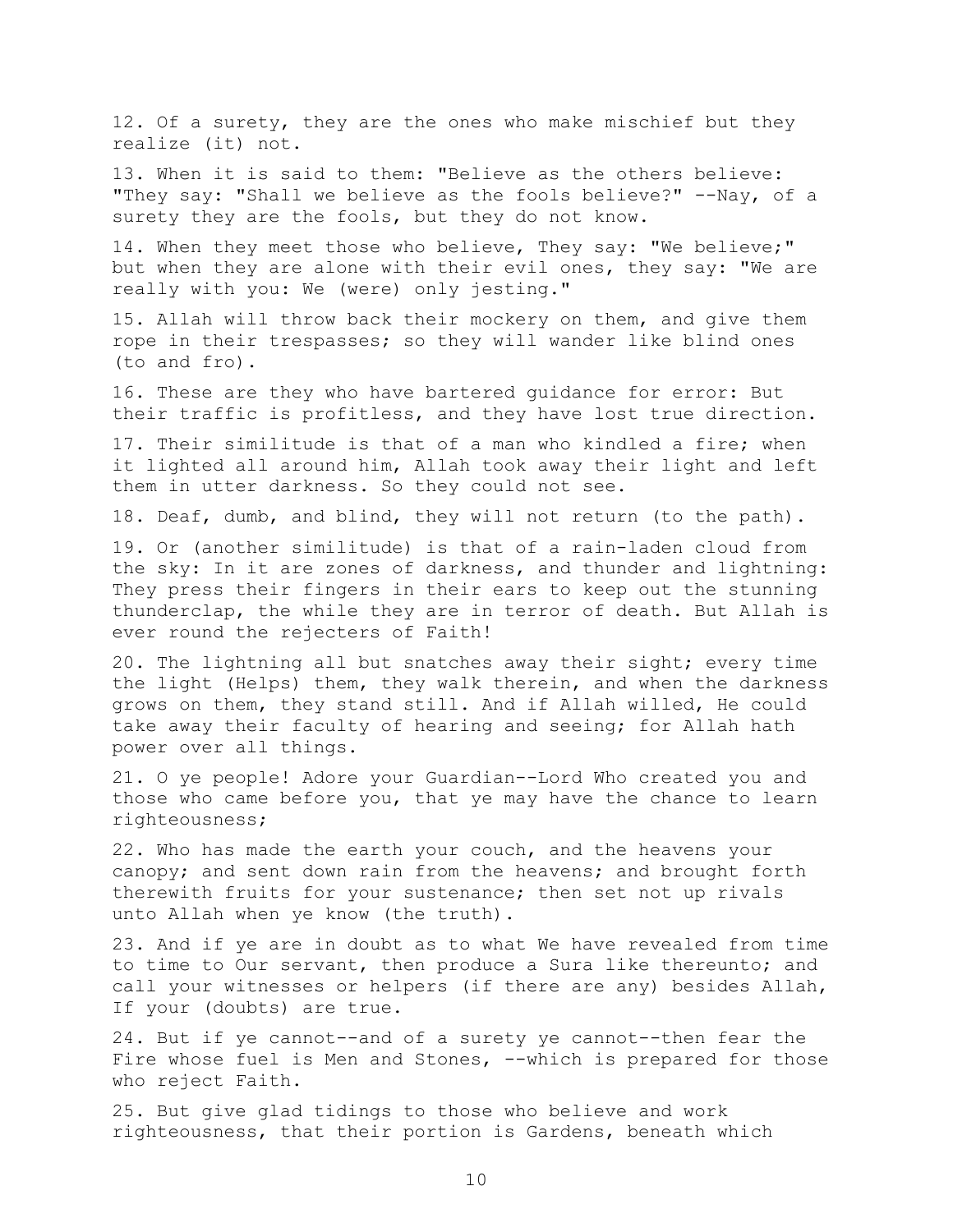rivers flow. Every time they are fed with fruits there from, they say: "Why, this is what we were fed with before," for they are given things in similitude; and they have therein companions pure (and holy); and they abide therein (for ever).

26. Allah disdains not to use the similitude of things, lowest as well as highest. Those who believe know that it is truth from their Lord; but those who reject Faith say: "What means Allah by this similitude?" By it He causes many to stray, and many He leads into the right path; but He causes not to stray, except those that forsake (the path),  $-$ -

27. Those who break Allah's Covenant after it is ratified, and who sunder what Allah has ordered to be joined, and do mischief on earth: These cause loss (only) to themselves.

28. How can ye reject the faith in Allah? --Seeing that you were without life, and He gave you life; then He will cause you to die, and will again bring you to life; and again to Him will ye return.

29. It is He Who hath created for you all things that are on earth; moreover His design comprehended the heavens, for He gave order and perfection to the seven firmaments; and of all things He hath perfect knowledge.

C.45.-(Verses 30-39)- Yet man! What wonderful destiny is thine! Created to be Allah's vicegerent on earth! A little higher than angels! Yet beguiled by evil! Set for a season on this earth on probation to purge thy stain, with the promise of guidance and hope from on high, from the Oft-Returning, Merciful! Wilt thou choose right and regain Thy spiritual home with Allah!

30. Behold, thy Lord said to the angels: "I will create a vicegerent on earth." They said: "Wilt Thou place therein one who will make mischief therein and shed blood? --Whilst we do celebrate Thy praises and glorify Thy holy (name)?" He said: "I know what ye know not."

31. And He taught Adam the nature of all things; then He placed them before the angels, and said: "Tell Me the nature of these if ye are right."

32. They said: "Glory to Thee: Of knowledge we have none, save what Thou hast taught us: In truth it is Thou who art perfect in knowledge and wisdom."

33. He said: "O Adam! Tell them their natures." When he had told them, Allah said: "Did I not tell you that I know the secrets of heaven and earth, and I know what ye reveal and what ye conceal?"

34. And behold, We said to the angels: "Bow down to Adam:" And they bowed down: Not so Iblis: He refused and was haughty: He was of those who reject Faith.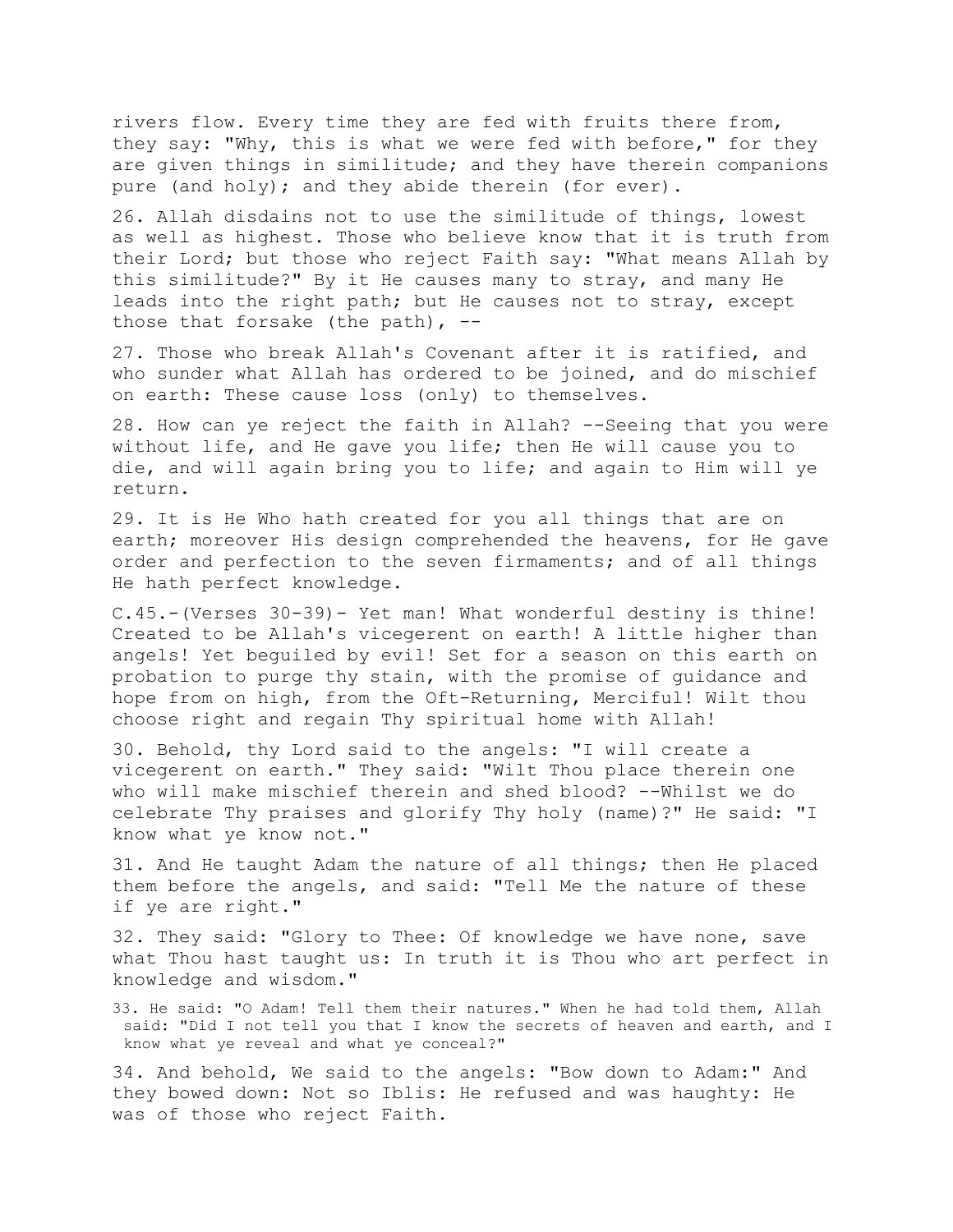35. We said: "O Adam! Dwell thou and thy wife in the Garden; and eat of the bountiful things therein as (where and when) ye will; but approach not this tree, or ye run into harm and transgression."

36. Then did Satan make them slip from the (Garden), and get them out of the state (of felicity) in which they had been. We said: "Get ye down, all (ye people) with enmity between yourselves. On earth will be your dwelling place and your means of livelihood--for a time."

37. Then learnt Adam from his Lord words of inspiration, and his Lord turned towards him, for He is Oft-Returning, Most Merciful.

38. We said: "Get ye down all from here; and if, as is sure, there comes to you guidance from Me, whosoever follows My guidance, on them shall be no fear, nor shall they grieve."

39. "But those who reject Faith and belie Our Signs, they shall be Companions of the Fire; they shall abide therein."

C.46.-(Verses 40-86)-Amongst men what nation had higher chances in the realm of the Spirit than the Children of Israel? But again and again did they fail in the Spirit. They rebelled against Moses and murmured in the wilderness; the Prophets they slew and the Signs they rejected; they falsified Scripture and turned their backs on righteousness.

40. O Children of Israel! Call to mind the (special) favor which I bestowed upon you, and fulfill your Covenant with Me as I fulfill My Covenant with you, and fear none but Me.

41. And believe in what I reveal, confirming the revelation which is with you, and not be the first to reject Faith therein, nor sell My Signs for a small price; and fear Me, and Me alone.

42. And cover not Truth with falsehood, nor conceal the Truth when ye know (what it is).

43. And be steadfast in prayer; practice regular charity; and bow down your heads with those who bow down (in worship).

44. Do ye enjoin right conduct on the people, and forget (to practice it) yourselves, and yet ye study the Scripture? Will ye not understand?

45. Nay, seek (Allah's) help with patient perseverance and prayer: It is indeed hard, except to those who bring a lowly spirit, --

46. Who bear in mind the certainty that they are to meet their Lord, and that they are to return to Him.

47. O Children of Israel! Call to mind the (special) favor which I bestowed upon you, and that I preferred you to all others (for My Message).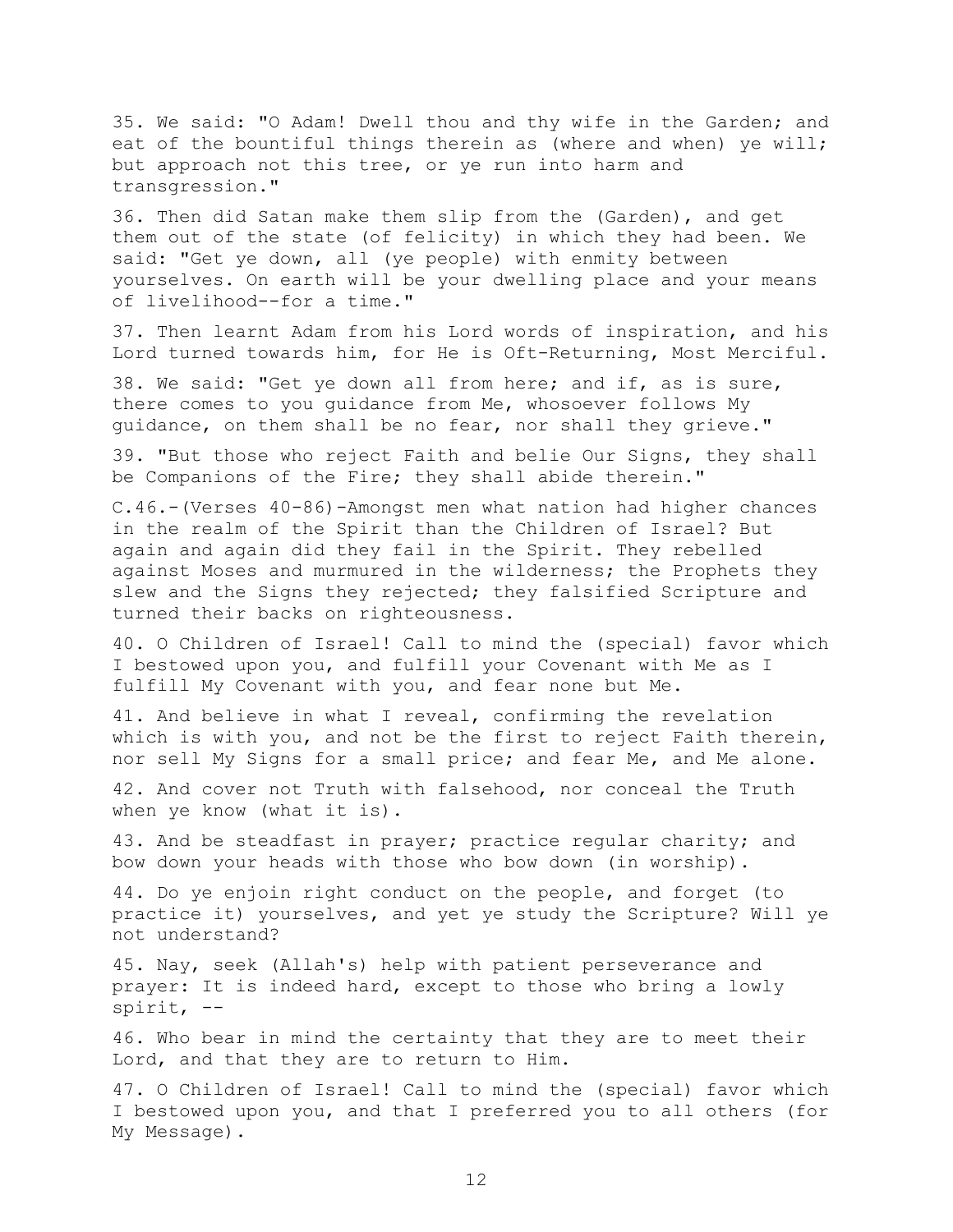48. Then guard yourselves against a day when one soul shall not avail another nor shall intercession be accepted for her, nor shall compensation be taken from her, nor shall anyone be helped (from outside).

49. And remember, We delivered you from the people of Pharaoh: They set you hard tasks and punishments, slaughtered your sons and let your womenfolk live; therein was a tremendous trial from your Lord.

50. And remember We divided the Sea for you and saved you and drowned Pharaoh's people within your very sight.

51. And remember We appointed forty nights for Moses, and in his absence ye took the calf (for worship), and ye did grievous wrong.

52. Even then We did forgive you; there was a chance for you to be grateful.

53. And remember We gave Moses the Scripture and the Criterion (Between right and wrong): There was a chance for you to be guided aright.

54. And remember Moses said to his people: "O my people! Ye have indeed wronged yourselves by your worship of the calf: So turn (in repentance) to your Maker, and slay yourselves (the wrongdoers); that will be better for you in the sight of your Maker." Then He turned towards you (in forgiveness): For He is Oft-Returning, Most Merciful.

55. And remember ye said: "O Moses! We shall never believe in thee until we see Allah manifestly," but ye were dazed with thunder and lightning even as ye looked on.

56. Then We raised you up after your death: Ye had the chance to be grateful.

57. And We gave you the shade of clouds and sent down to you Manna and quails, saying: "Eat of the good things We have provided for you:" (But they rebelled); to Us they did no harm, but they harmed their own souls.

58. And remember We said: "Enter this town, and eat of the plenty therein as ye wish; but enter the gate with humility, in posture and in words, and We shall forgive you your faults and increase (the portion of) those who do good."

59. But the transgressors changed the word from that which had been given them; so We sent on the transgressors a plague from heaven, for that they infringed (Our command) repeatedly.

60. And remember Moses prayed for water for his people; We said: "Strike the rock with thy staff." Then gushed forth there from twelve springs. Each group knew its own place for water. So eat and drink of the sustenance provided by Allah, and do no evil nor mischief on the (face of the) earth.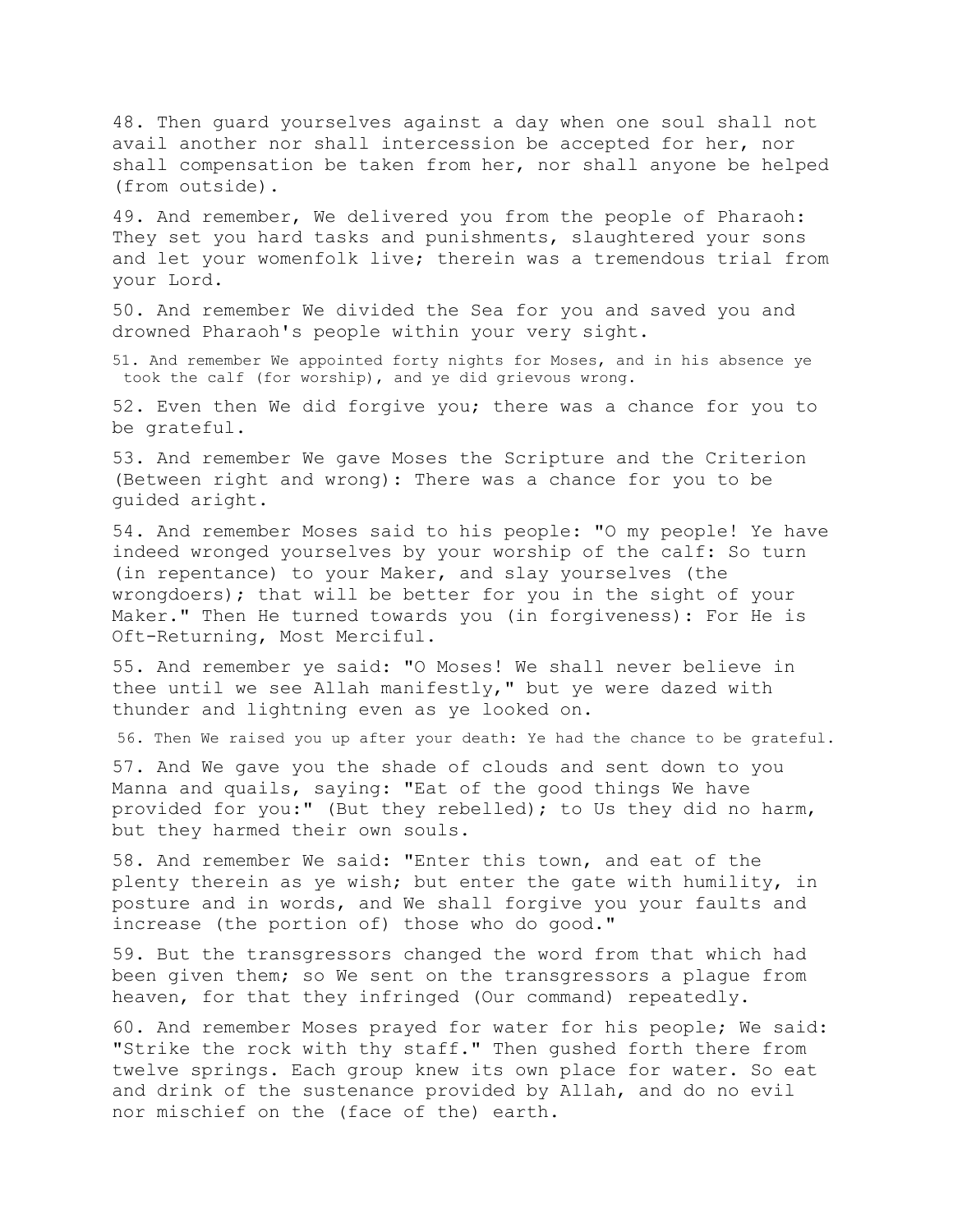61. And remember ye said: "O Moses! We cannot endure one kind of food (always); so beseech thy Lord for us to produce for us of what the earth groweth, --its potherbs, and cucumbers, its garlic, lentils, and onions." He said: "Will ye exchange the better for the worse? Go ye down to any town, and ye shall find what ye want!" They were covered with humiliation and misery; they drew on themselves the wrath of Allah. This because they went on rejecting the Signs of Allah and slaying His Messengers without just cause. This because they rebelled and went on transgressing.

62. Those who believe (in the Koran), and those who follow the Jewish (scriptures), and the Christians and the Sabians, --any who believe in Allah and the Last Day, shall have their reward with their Lord: On them shall be no fear, nor shall they grieve.

63. And remember We took your Covenant and We raised above you (the towering height) of Mount (Sinai): (Saying): "Hold firmly to what We have given you and bring (ever) to remembrance what is therein: perchance ye may fear Allah."

64. But ye turned back thereafter: Had it not been for the Grace and Mercy of Allah to you, ye had surely been among the lost.

65. And well ye knew those amongst you who transgressed of the Sabbath: We said to them: "Be ye apes, despised and rejected."

66. So We made an example to their own time and to their posterity, and a lesson to those who fear Allah.

67. And remember Moses said to his people: "Allah commands that ye sacrifice a heifer. "They said: "Makest thou a laughingstock of us? "He said: "Allah save me from being an ignorant (fool)!"

68. They said: "Beseech on our behalf thy Lord to make plain to us what (heifer) it is! "He said: "He says: The heifer should be neither too old nor too young, but of middling age: Now do what ye are commanded!"

69. They said: "Beseech on our behalf thy Lord to make plain to us her color." He said: "He says: A fawn-colored heifer, pure and rich in tone, the admiration of beholders!"

70. They said: "Beseech on our behalf thy Lord to make plain to us what she is: To us are all heifers alike: We wish for guidance, if Allah wills."

71. He said: "He says: A heifer not trained to till the soil or water the fields; sound and without blemish." They said: "Now hast thou brought the truth." Then they offered her in sacrifice but not with goodwill.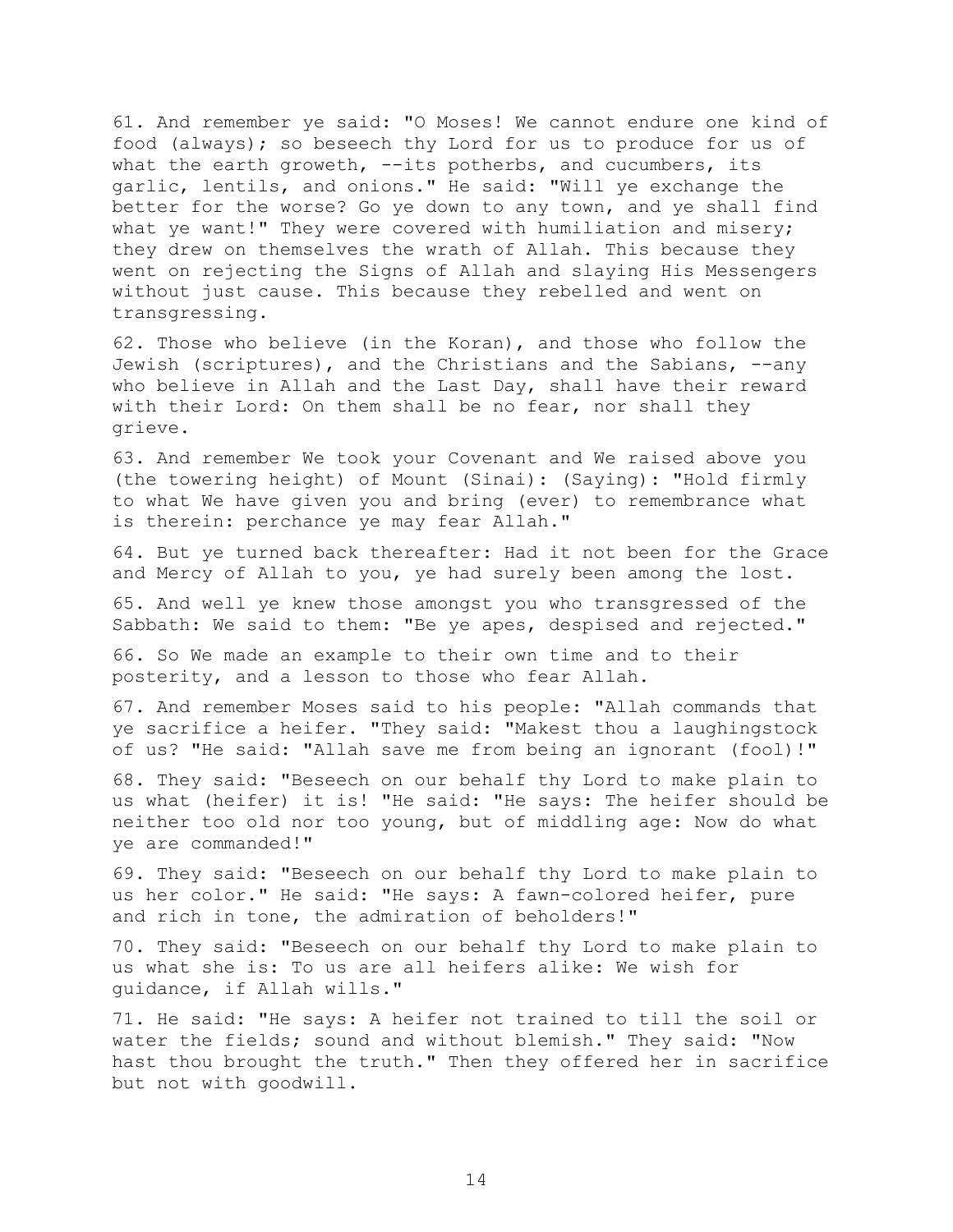72. Remember ye slew a man and fell into a dispute among yourselves as to the crime: But Allah was to bring forth what ye did hide.

73. So We said: "Strike the (body) with a piece of the (heifer)." Thus Allah bringeth the dead to life and showeth you His signs: Perchance ye may understand.

74. Henceforth were your hearts hardened: they became like a rock and even worse in hardness. For among rocks there are some from which rivers gush forth; others there are which when split asunder send forth water; and others which sink for fear of Allah. And Allah is not unmindful of what ye do.

75. Can ye (O men of Faith) entertain the hope that they will believe in you? --Seeing that a party of them heard the Word of Allah, and perverted it knowingly after they understood it.

76. Behold! When they meet the men of Faith, they say: "We believe": But when they meet each other in private, they say: "Shall you tell them what Allah hath revealed to you, that they may engage you in argument about it before your Lord?" --Do ye not understand (their aim)?

77. Know they not that Allah knoweth what they reveal?

78. And there are among them illiterates, who know not the Book, but (see therein their own) desires, and they do nothing but conjecture.

79. Then woe to those who write the Book with their own hands, and then say: "This is from Allah," to traffic with it for a miserable price! --Woe to them for what their hands do write, and for the gain they make thereby.

80. And they say: "The Fire shall not touch us but for a few numbered days:" Say: "Have ye taken a promise from Allah, for He never breaks His promise? Or is it that ye say of Allah what ye do not know?"

81. Nay, those who seek gain in Evil, and are girt round by their sins, --They are Companions of the Fire: Therein shall they abide (for ever).

82. But those who have faith and work righteousness, they are the Companions of the Garden: Therein shall they abide (forever).

83. And remember We took a Covenant from the Children of Israel (to this effect): Worship none but Allah; treat with kindness your parents and kindred, and orphans and those in need; speak fair to the people; and practice regular charity. Then did ye turn back, except a few among you, and ye backslide (even now).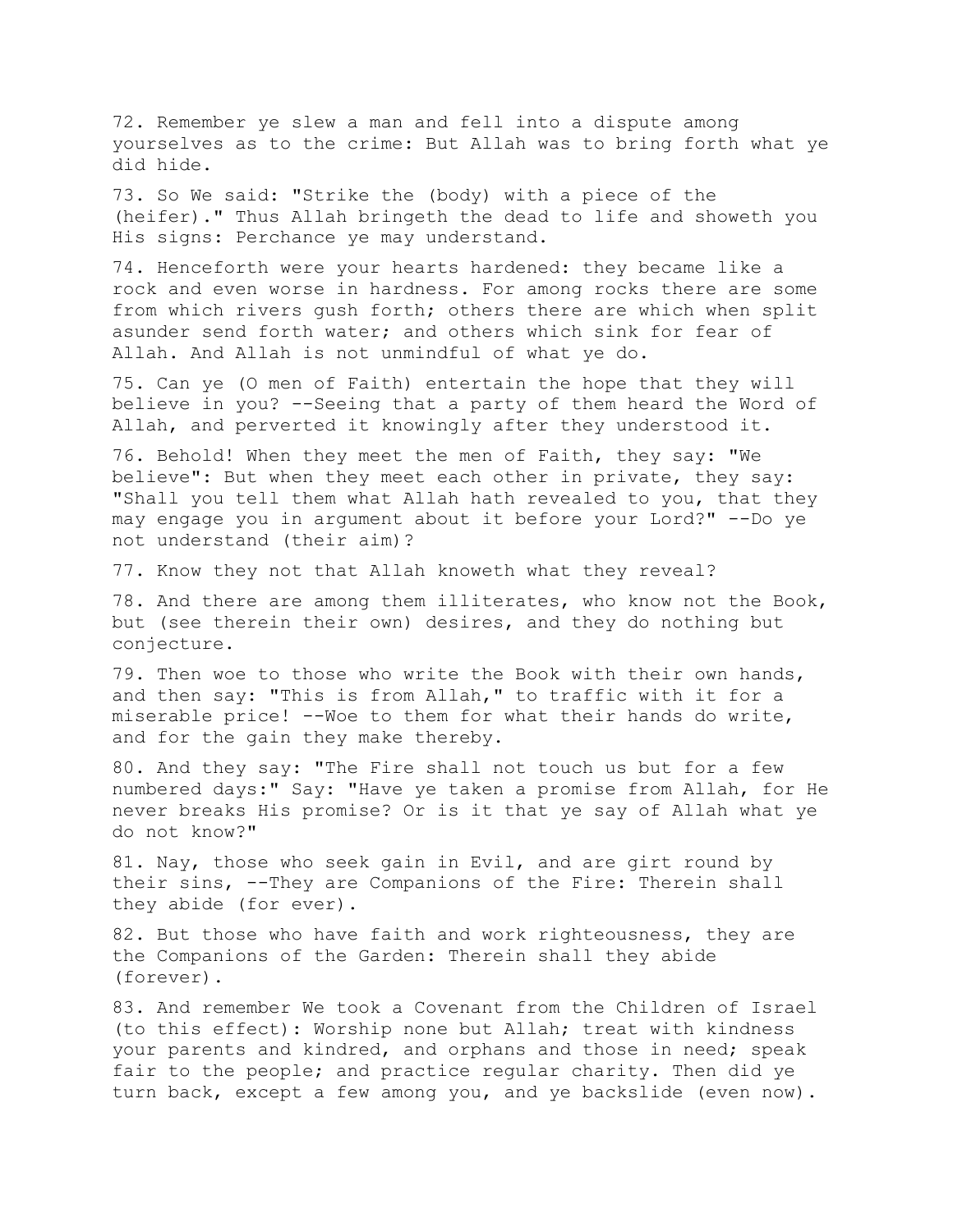84. And remember We took a Covenant (to this effect): Shed no blood amongst you, nor turn out your own people from your homes: And this ye solemnly ratified, and to this ye can bear witness.

85. After this it is ye, the same people, who slay among yourselves, and banish a party of you from their homes; assist (their enemies) against them, in guilt and rancor; and if they come to you as captives, ye ransom them, though it was not lawful for you to banish them. Then is it only a part of the Book that ye believe in, and do ye reject the rest? But what is the reward for those among you who behave like this but disgrace in this life? --and on the Day of Judgment they shall be consigned to the most grievous penalty. For Allah is not unmindful of what ye do.

86. These are the people who buy the life of this world at the price of the Hereafter: Their penalty shall not be lightened nor shall they be helped.

C.47.-(Verses 87-121)-The people of Moses and the people of Jesus were given revelations, but alas! They played false with their own lights, and, in their selfishness, made narrow Allah's universal message. To them it seemed incredible that His light should illumine Arabia and reform the world. But His ways are wondrous, and they are clear to those who have Faith.

87. We gave Moses the Book and followed him up with a succession of Apostles; We gave Jesus the son of Mary Clear (Signs) and strengthened him with the Holy Spirit. Is it that whenever there comes to you an Apostle with what ye yourselves desire not, ye are puffed up with pride? --Some ye call impostors, and others ye slay!

88. They say, "Our hearts are the wrappings (which preserve Allah's Word: We need no more)." Nay, Allah's curse is on them for their blasphemy: Little is it they believe.

89. And when there comes to them a Book from Allah, confirming what is with them, --although from of old they had prayed for victory against those without Faith, --when there comes to them that which they (should) have recognized, they refuse to believe in it but the curse of Allah is on those without faith.

90. Miserable is the price for which they have sold their souls, in that they deny (the revelation) which Allah has sent down, in insolent envy that Allah of his Grace should send it to any of His servants He pleases: Thus have they drawn on themselves Wrath upon Wrath. And humiliating is the punishment of those who reject Faith.

91. When it is said to them, "Believe in what Allah hath sent down," they say, "We believe in what was sent down to us": Yet they reject all besides, even if it be Truth confirming what is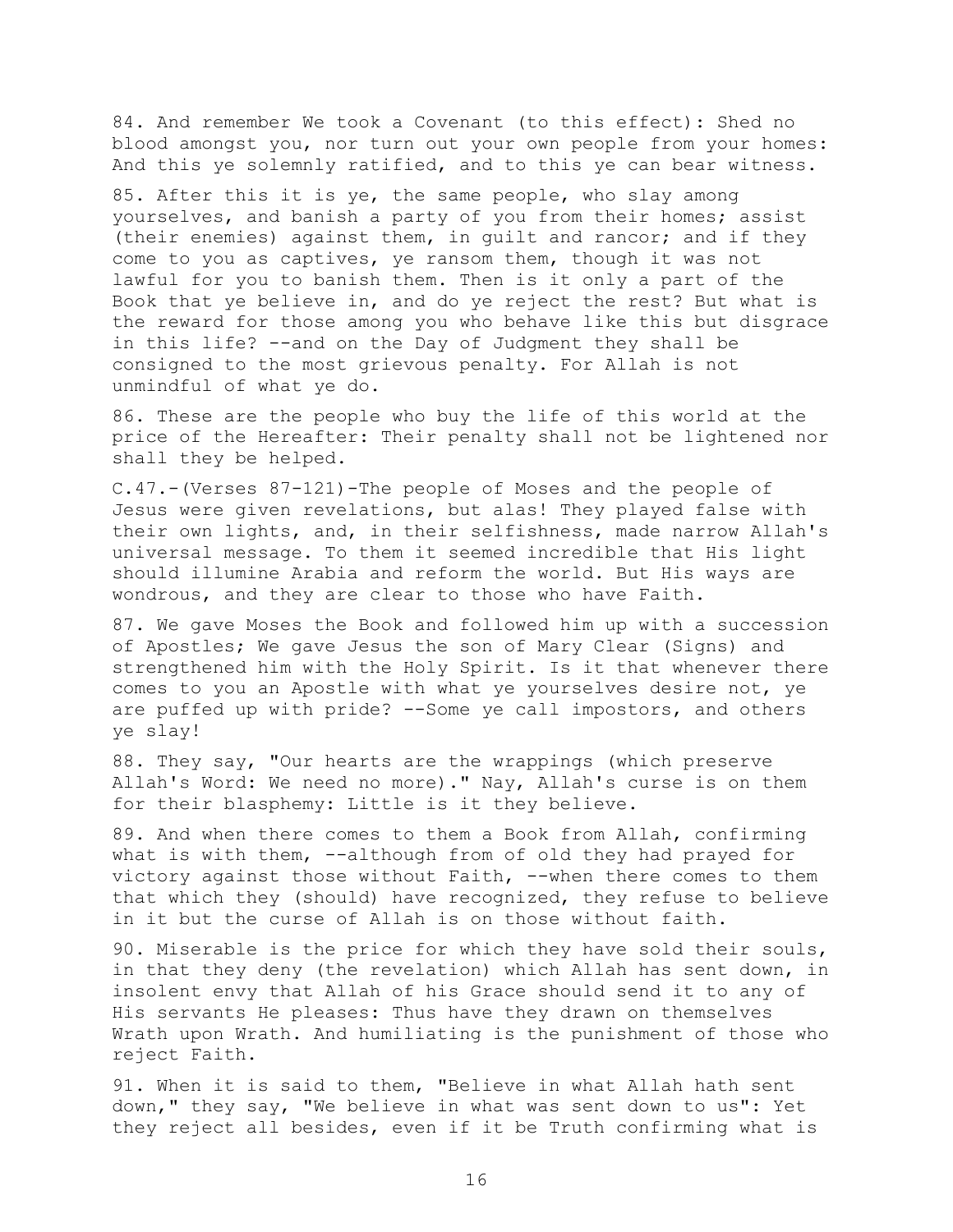with them. Say: "Why then have ye slain the prophets of Allah in times gone by, if ye did indeed believe?"

92. There came to you Moses with Clear (Signs); yet ye worshipped the Calf (even) after that, and ye did behave wrongfully.

93. And remember We took your Covenant and We raised above you (the towering height) of Mount (Sinai): (Saying): "Hold firmly to what We have given you, and hearken (to the Law)": They said: "We hear, and we disobey": And they had to drink into their hearts (of the taint) of the Calf because of their Faithlessness. Say: "Vile indeed are the behests of your Faith if ye have any faith!"

94. Say: "If the last Home, with Allah, be for you specially, and not for anyone else, then seek ye for death, if ye are sincere."

95. But they will never seek for death, on account of the (sins) which their hands have sent on before them. And Allah is wellacquainted with the wrongdoers.

96. Thou wilt indeed find them, of all people, most greedy of life, --even more than the idolaters: Each one of them wishes he could be given a life of a thousand years: But the grant of such life will not save him from (due) punishment. For Allah sees well all that they do.

97. Say: Whoever is an enemy to Gabriel--for he brings down the (revelation) to thy heart by Allah's will, a confirmation of what went before, and guidance and glad tidings for those who believe, --

98. Whoever is an enemy to Allah and his angels and apostles, to Gabriel and Michael, --Lo! Allah is an enemy to those who reject Faith.

99. We have sent down to thee manifest Signs; and none reject them but those who are perverse.

100. Is it not (the case) that every time they make a Covenant, some party among them throw it aside? --Nay, most of them are faithless.

101. And when there came to them an Apostle from Allah, confirming what was with them, a party of the People of the Book threw away the Book of Allah behind their backs, as if (it had been something) they did not know!

102. They followed what the evil ones gave out (falsely) against the power of Solomon: The blasphemers were, not Solomon, but the evil ones, teaching men magic, and such things as came down at Babylon to the angels Harut and Marut. But neither of these taught anyone (such things) without saying: "We are only for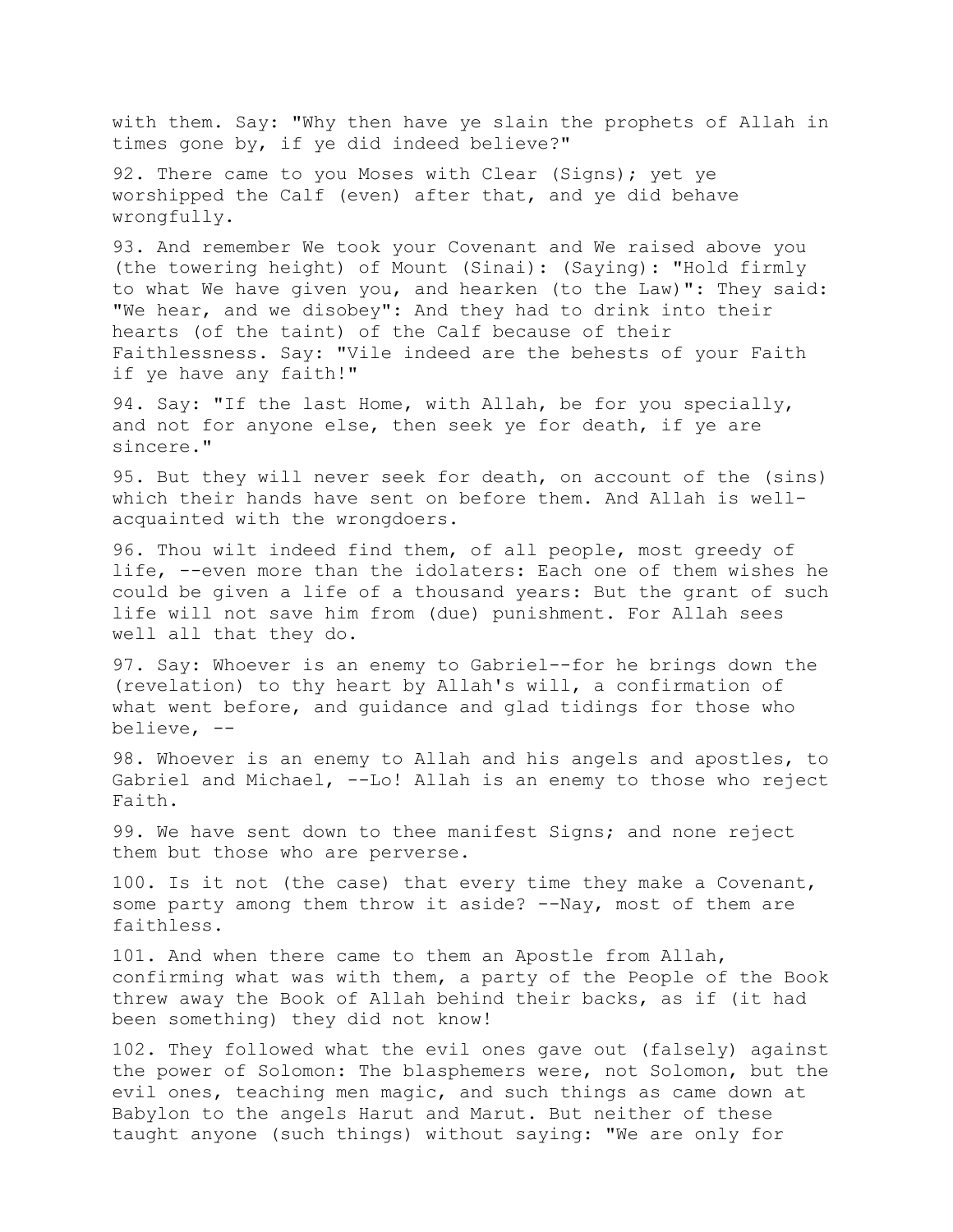trial; so do not blaspheme." They learned from them the means to sow discord between man and wife. But they could not thus harm anyone except by Allah's permission. And they learned what harmed them, not what profited them. And they knew that the buyers of (magic) would have no share in the happiness of the Hereafter. And vile was the price for which they did sell their souls, if they but knew!

103. If they had kept their Faith and they guarded themselves from evil, far better had been the reward from their Lord, if they but knew!

104. O ye of the Faith! Say not (to the Apostle) words of ambiguous import, but words of respect; and hearken (to him): To those without Faith is a grievous punishment.

105. It is never the wish of those without Faith among the People of the Book, nor of the Pagans, that anything good should come down to you from your Lord. But Allah will choose for His special Mercy whom He will--for Allah is Lord of grace abounding.

106. None of Our revelations do We abrogate or cause to be forgotten, but We substitute something better or similar: Knowest thou not that Allah hath power over all things?

107. Knowest thou not that to Allah belongeth the dominion of the heavens and the earth? And besides Him ye have neither patron nor helper.

108. Would ye question your Apostle as Moses was questioned of old? But whoever changeth from Faith to Unbelief, hath strayed without doubt from the even way.

109. Quite a number of the People of the Book wish they could turn you (people) back to infidelity after ye have believed, from selfish envy, after the Truth hath become manifest unto them: But forgive and overlook, till Allah accomplish his purpose; for Allah hath power over all things.

110. And be steadfast in prayer and regular in charity: And whatever good ye send forth for your souls before you, ye shall find it with Allah: For Allah sees well all that ye do.

111. And they say: "None shall enter Paradise unless he be Jew or a Christian." Those are their (vain) desires. Say: "Produce your proof if ye are truthful."

112. Nay, --whoever submits his whole self to Allah and is a doer of good, --he will get his reward with his Lord; on such shall they grieve.

113. The Jews say: "The Christians have naught (to stand) upon"; and the Christians say: "The Jews have naught (to stand) upon." Yet they (profess to) study the (same) Book. Like unto their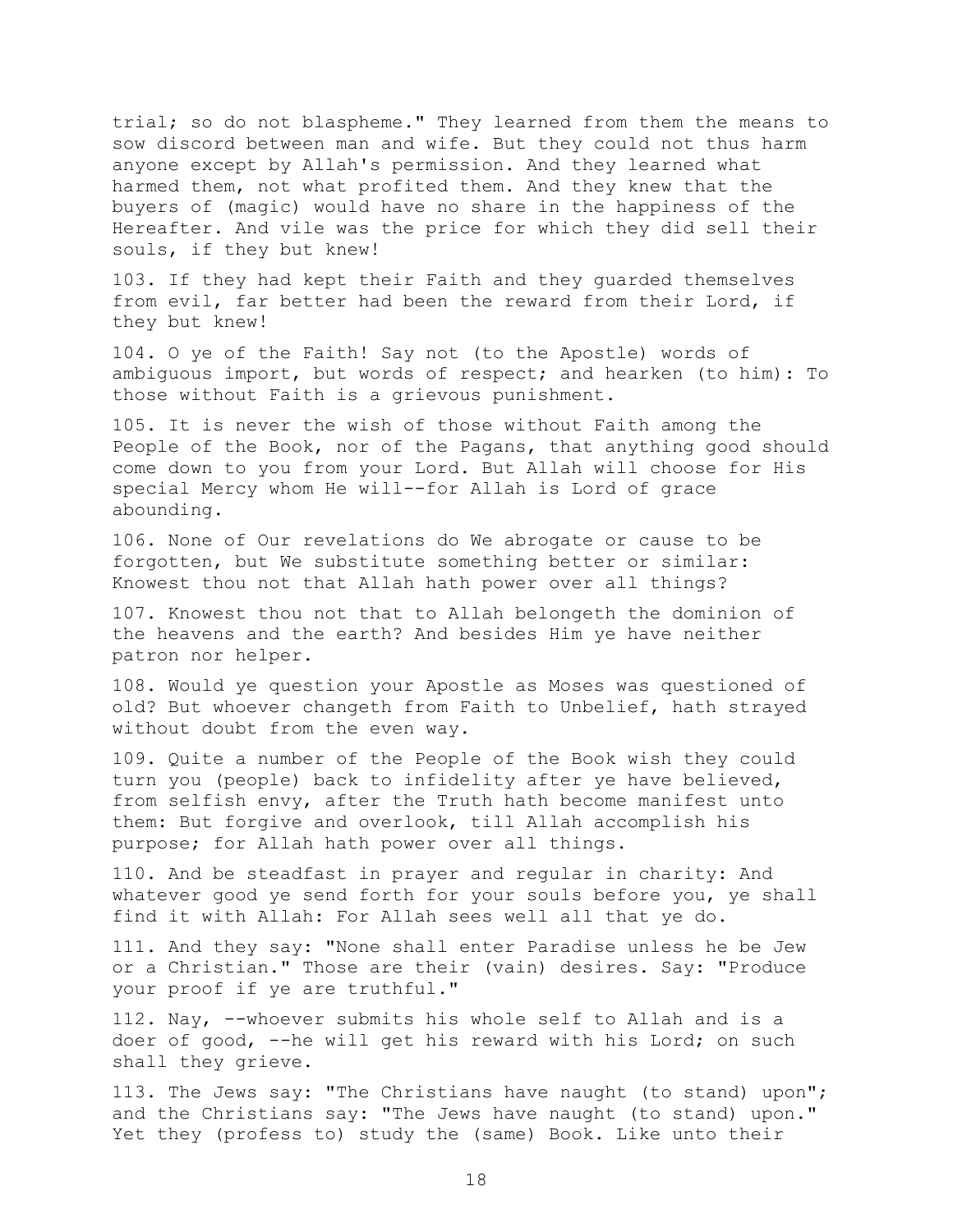word is what those say who know not; but Allah will judge between them in their quarrel on the Day of Judgment.

114. And who is more unjust then he who forbids that in places for the worship of Allah, Allah's name should be celebrated? - whose zeal is (in fact) to ruin them? It was not fitting that such should themselves enter them except in fear. For them there is nothing but disgrace in this world, and in the world to come, an exceeding torment.

115. To Allah belongs the East and the West: whithersoever ye turn, there is the Presence of Allah. For Allah is All-Pervading, All-Knowing.

116. They say: "Allah hath begotten a son": Glory be to Him. -- Nay, to Him belongs all that is in the heavens and on earth: Everything renders worship to Him.

117. To Him is due the primal origin of the heavens and the earth: When He decreeth a matter, He saith to it: "Be," and it is.

118. Say those without knowledge: "Why speaketh not Allah unto us? Or why cometh not unto us a Sign?" So said the people before them words of similar import. Their hearts are alike. We have indeed made clear the Signs unto any people who hold firmly to Faith (in their hearts).

119. Verily We have sent thee in truth as a bearer of glad tidings and a warner: But of thee no question shall be asked of the Companions of the Blazing Fire.

120. Never will the Jews or the Christians be satisfied with thee unless thou follow their form of religion. Say: "The Guidance of Allah, --that is the (only) Guidance." Wert thou to follow their desires after the knowledge, which hath reached thee, then wouldst thou find neither Protector nor Helper against Allah.

121. Those to whom We have sent the Book study it as it should be studied: They are the ones that believe therein: Those who reject faith therein, --the loss is their own.

C.48.-(Verses 122-141)-If the People of the Book rely upon Abraham, let them study his history. His posterity included both Israel and Ismail. Abraham was a righteous man of Allah, a Muslim, and so were his children. Abraham and Ismail built the Kaba as the house of Allah, and purified it, to be a center of worship for all the world: For Allah is the God of all Peoples.

122. O Children of Israel! Call to mind the special favor which I bestowed upon you, and that I preferred you to all others (for My Message).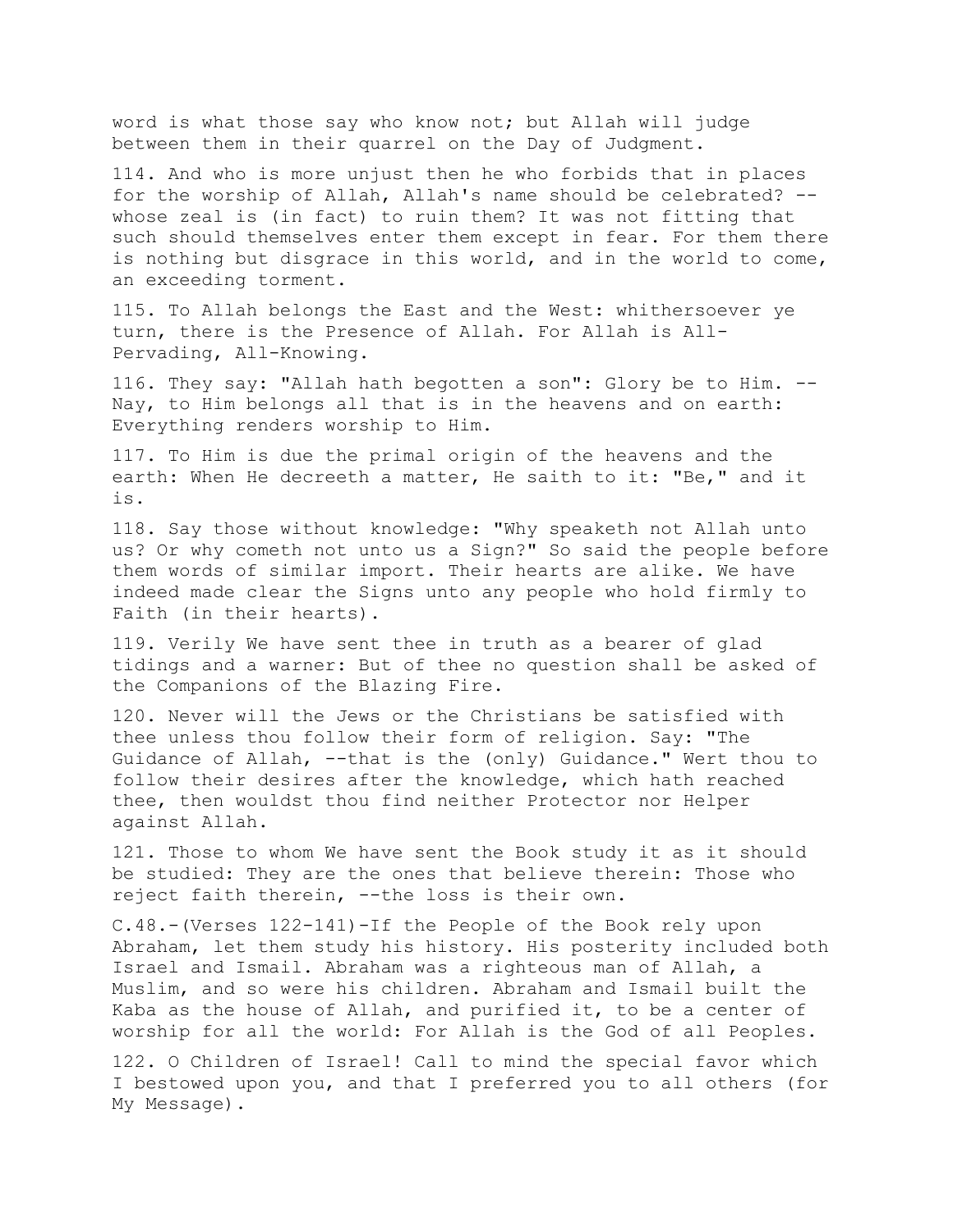123. Then guard yourselves against a Day when one soul shall not avail another, nor shall compensation be accepted from her, nor shall intercession profit her, nor shall anyone be helped (from outside).

124. And remember that Abraham was tried by his Lord with certain Commands, which he fulfilled: He said: "I will make thee an Imam to the Nations." He pleaded: "And also (Imams) from my offspring!" He answered: "But My Promise is not within the reach of evildoers."

125. Remember We made the House a place of assembly for men and a place of safety; and take ye the Station of Abraham as a place of prayer; and We covenanted with Abraham and Ismail, that they should sanctify My house for those who compass it round, or use it as a retreat, or bow, or Prostrate themselves (therein in prayer).

126. And remember Abraham said: "My Lord, make this a City of Peace, and feed its People with fruits, --such of them as believe in Allah and the Last Day." He said: "(Yea), and such as reject Faith, --for a while will I grant them their pleasure, but will soon drive them to the torment of Fire, --An evil destination (indeed)!"

127. And remember Abraham and Ismail raised the foundations of the House (with this prayer): "Our Lord! Accept (this service) from us: For Thou art the All-Hearing, the All-Knowing."

128. "Our Lord! Make of us Muslims, bowing to Thy (Will), and of our progeny a people Muslim, bowing to Thy (Will); and show us our places for the celebration of (due) rites; and turn unto us (in Mercy); for Thou art the Oft-Returning, Most Merciful."

129. "Our Lord! Sent amongst them an Apostle of their own, who shall rehearse Thy Signs to them and instruct them in Scripture and Wisdom, and sanctify them: For Thou art the Exalted in Might, the Wise."

130. And who turns away from the religion of Abraham but such as debase their souls with folly? Him We chose and rendered pure in this world: And he will be in the Hereafter in the ranks of the Righteous.

131. Behold! His Lord said to him: "Bow (thy will to Me):" He said: "I bow (my will) to the Lord and Cherisher of the Universe."

132. And this was the legacy that Abraham left to his sons, and so did Jacob; "Oh my sons! Allah hath chosen the Faith for you; then die not except in the Faith of Islam."

133. Were ye witnesses when Death appeared before Jacob? Behold, he said to his sons: "What will ye worship after me?" They said: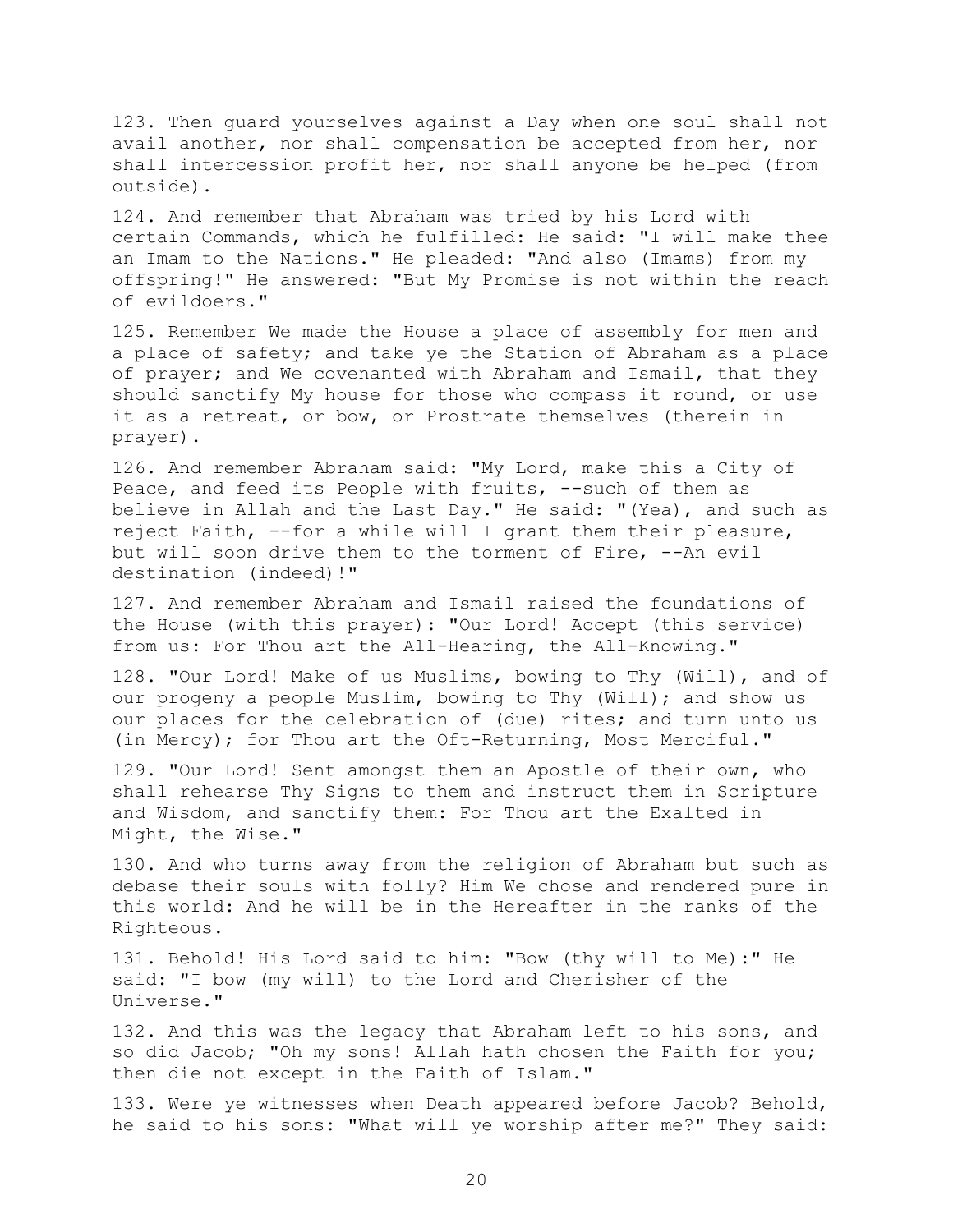"We shall worship thy Allah and the Allah of thy fathers, of Abraham, Ismail, and Isaac, --the One (True) Allah: To Him we bow (in Islam)."

134. That was a People that hath passed away. They shall reap the fruit of what they did, and ye of what ye do! Of their merits there is no question in your case!

135. They say: "Become Jews or Christians if ye would be guided (to salvation)." Say thou: "Nay! (I would rather) the Religion of Abraham the True, and he joined not gods with Allah."

136. Say ye: "We believe in Allah, and the revelation given to us, and to Abraham, Ismail, Isaac, Jacob, and the Tribes, and that given to Moses and Jesus, and that given to (all) Prophets from their Lord: We make no difference between one and another of them: And we bow to Allah (in Islam)."

137. So if they believe as ye believe, they are indeed on the right path; but if they turn back, it is they who are in schism; but Allah will suffice thee as against them, and He is the All-Hearing, the All-Knowing.

138. (Our religion is) the Baptism of Allah: And who can baptize better than Allah? And it is He whom we worship.

139. Say: Will ye dispute with us about Allah, seeing that He is our Lord and your Lord; that we are responsible for our doings and ye for yours; and that we are sincere (in our faith) in Him?

140. Or do ye say that Abraham, Ismail, Isaac, Jacob and the Tribes were Jews or Christians? Say: Do ye know better than Allah? Ah! Who is more unjust than those who conceal the testimony they have from Allah? But Allah is not unmindful of what ye do!

141. That was a people that hath passed away. They shall reap the fruit of what they did, and ye of what ye do! Of their merits there is no question in your case:

C.49.-(Verses 142-167)-But those people have passed away, who promised to uphold the Law of Allah. Their progeny having been found unworthy, their place was taken by a new people looking towards Mecca, -- a new people, with a new Messenger, to bear witness to Allah's Law, to proclaim the truth, maintain His Symbols, and strive and fight for Unity in Allah's Way.

142. The Fools among the people will say: "What hath turned them from the Qibla, to which they were used?" Say: To Allah belong both East and West: He guideth whom He will to a way that is straight.

143. Thus have We made of you an Ummat justly balanced, that ye might be witnesses over the nations, and the Apostle a witness over yourselves; and We appointed the Qibla to which thou wast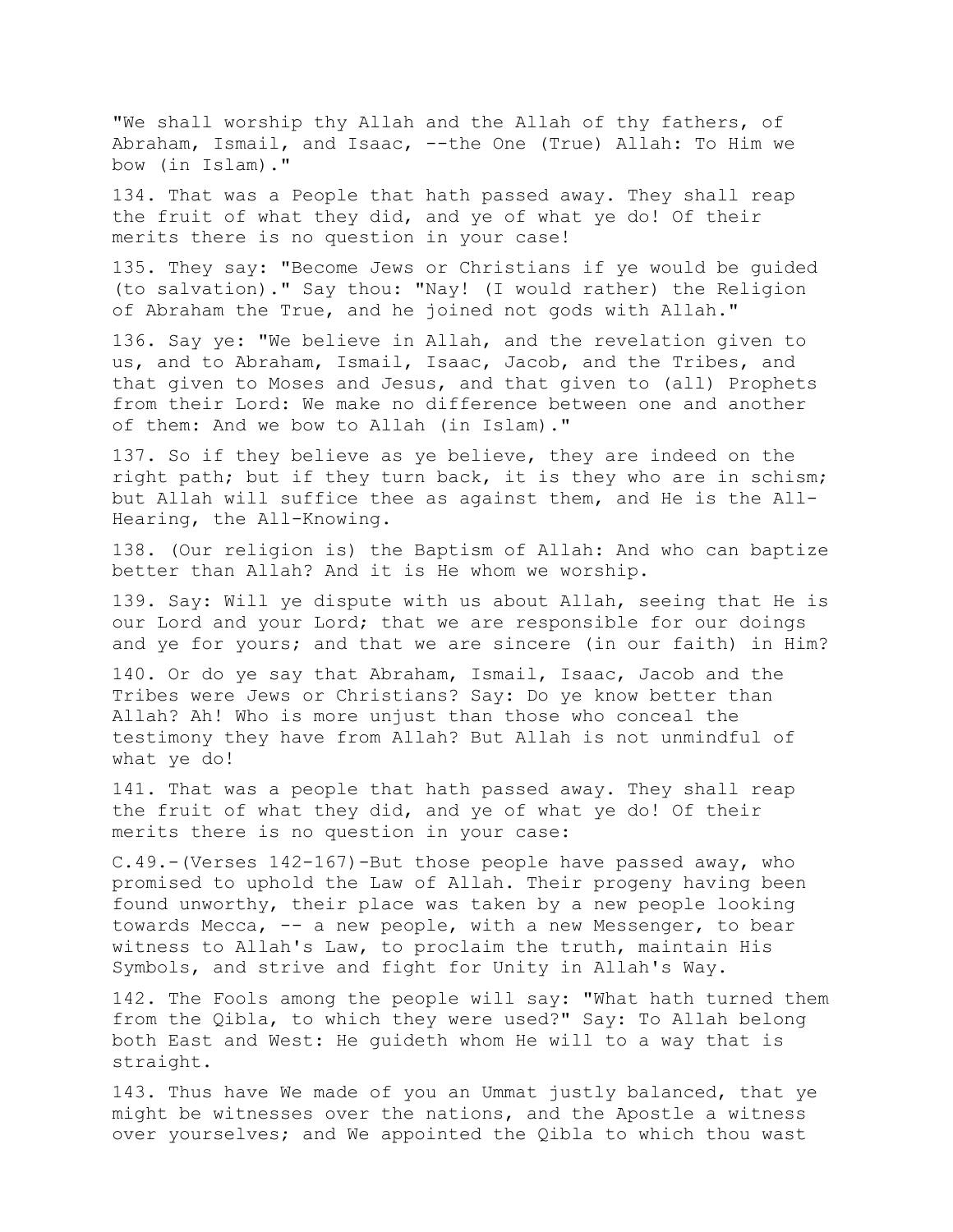used, only to test those who followed the Apostle from those who would turn on their heels (from the Faith). Indeed it was (a change) momentous, except to those guided by Allah. And never would Allah make your faith of no effect. For Allah is to all people most surely full of kindness, Most Merciful.

144. We see the turning of thy face (for guidance) to the heavens: Now shall We turn thee to a Qibla that shall please thee. Turn then thy face in the direction of sacred Mosque: Wherever ye are, turn your faces in that direction. The people the Book know well that is the truth from their Lord. Nor is Allah unmindful of what they do.

145. Even if thou wert to bring to the people of the Book all the Signs (together), they would not follow thy Qibla; nor art thou going to follow their Qibla; nor indeed will they follow each other's Qibla. If thou after the knowledge hath reached thee, wert to follow their (vain) desires, --then wert thou indeed (clearly) in the wrong.

146. The people of the Book know this as they know their own sons; but some of them conceal the truth which they themselves know.

147. The truth is from thy Lord; so be not at all in doubt.

148. To each is a goal to which Allah turns him; then strive together (as in a race) towards all that is good. Wheresoever ye are, Allah will bring you together. For Allah hath power over all things.

149. From whencesoever thou startest forth, turn thy face in the direction of the Sacred Mosque; that is indeed the truth from thy Lord. And Allah is not unmindful of what ye do.

150. So from whencesoever thou startest forth, turn thy face in the direction of the Sacred Mosque; and wheresoever ye are turn your face thither: That there be no ground of dispute against you among the people, except those of them that are bent on wickedness; so fear them not, but fear Me; and that I may complete My favors on you, and ye may (consent to) be guided;

151. A similar (favor have ye already received) in that We have sent among you an Apostle of your own, rehearsing to you Our Signs, and sanctifying you, and instructing you in Scripture and Wisdom, and in new Knowledge.

152. Then do ye remember Me; I will remember you. Be grateful to Me, and reject not faith.

153. O ye who believe! Seek help with patient Perseverance and Prayer: for Allah is with those who patiently persevere.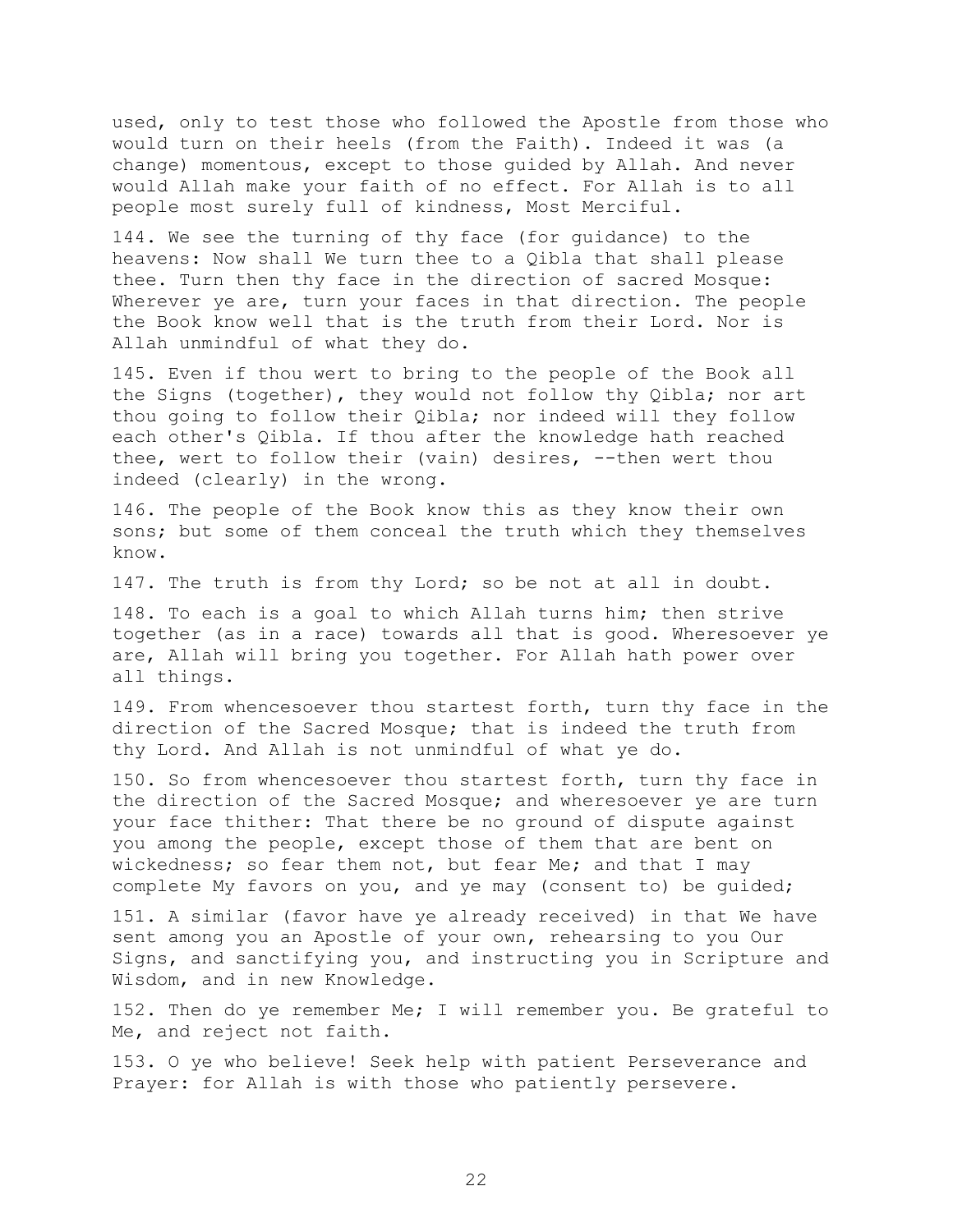154. And say not of those who are slain in the way of Allah: "They are dead." Nay, they are living though ye perceive (it) not. 155. Be sure we shall test you with something of fear and hunger, some loss in goods or lives or the fruits (of your toil), but give glad tidings to those who patiently persevere, - - 156. Who say, when afflicted with calamity: "To Allah we belong, and to Him is our return": -- 157. They are those on whom (descend) blessings from Allah, and Mercy, and they are the ones that receive guidance. 158. Behold! Safa and Marwa are among the Symbols of Allah. So if those who visit the House in the Season or at other times, should compass them round, it is no sin in them. And if any one obeyeth his own impulse to Good, --be sure that Allah is He Who recognizeth and knoweth. 159. Those who conceal the Clear (Signs) We have sent down, and the Guidance, after We have made it clear for the People in the Book, --on them shall be Allah's curse, and the curse of those entitled to curse, -- 160. Except those who repent and make amends and openly declare (the Truth): To them I turn; for I am Oft-Returning, Most Merciful. 161. Those who reject Faith, and die rejecting, --on them is Allah's curse, and the curse of angels, and of all mankind; 162. They will abide therein: Their penalty will not be lightened, nor will respite be their (lot). 163. And your God is One God: There is no god but He, Most Gracious, Most Merciful. 164. Behold! In the creation of the heavens and the earth; in the alternation of the Night and the Day; in the sailing of the ships through the Ocean for the profit of mankind; in the rain which Allah sends down from the skies, and the life which He gives therewith to an earth that is dead; in the beasts of all kinds that He scatters through the earth; In the change of the winds, and the clouds which they trail like their slaves between the sky and the earth; (here) indeed are Signs for a people that are wise. 165. Yet there are men who take (for worship) others besides Allah, as equal (with Allah): They love them as they should love Allah but those of Faith are overflowing in their love for Allah. If only the unrighteous could see, behold, they would see

the Penalty: that to Allah belongs all power, and Allah will

strongly enforce the Penalty.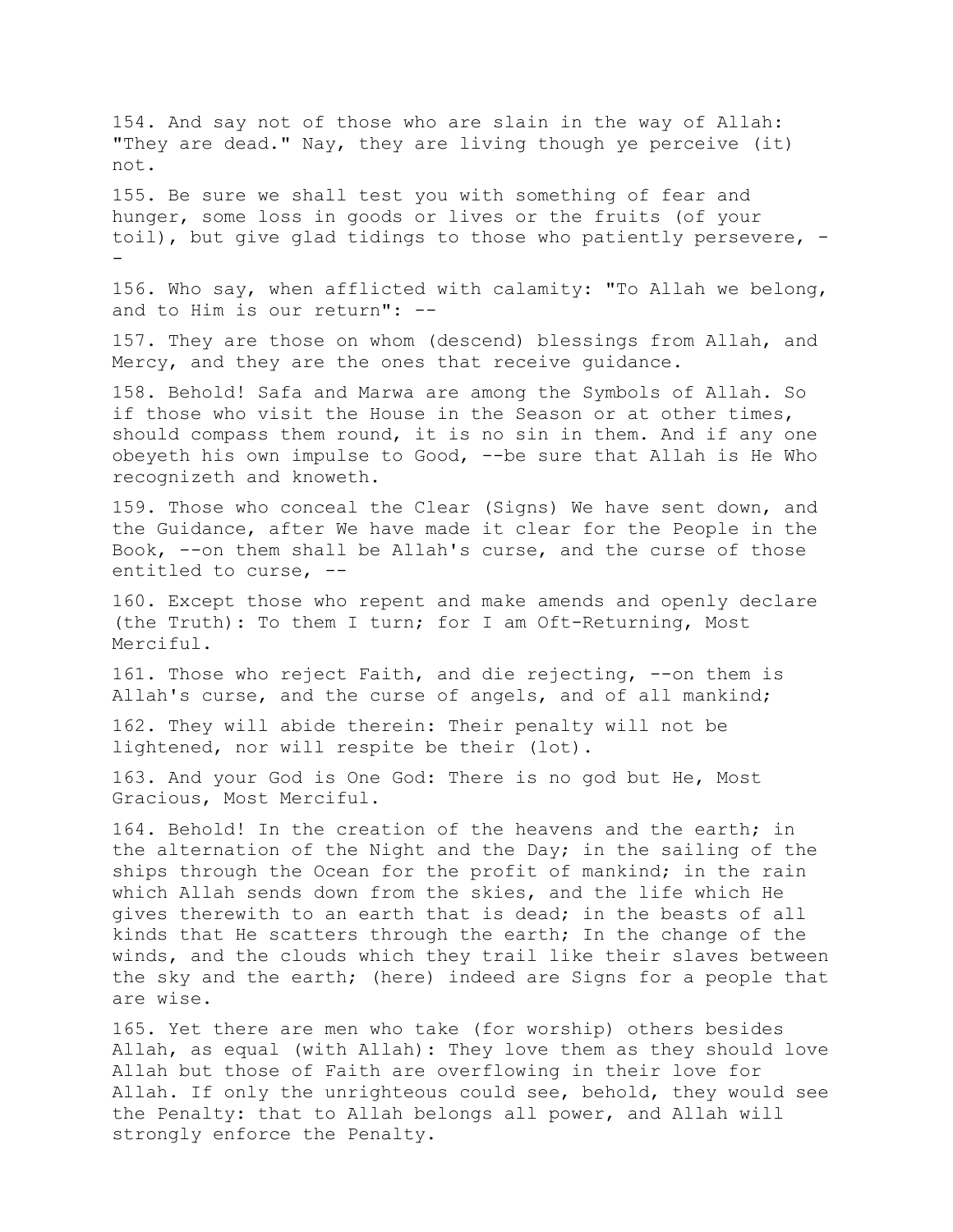166. Then would those who are followed clear themselves of those who follow (them): They would see the penalty, and all relations between them would be cut off.

C.50.-(Verses 168-242)-The Society thus organized must live under laws that would guide their everyday life, -- based on eternal principles of righteousness and fair dealing. Cleanliness and sobriety, honesty and helpfulness, one to another, -- yet shaped into concrete forms, to suit times and circumstances, and the varying needs of average men and women: The food to be clean and wholesome; blood feuds to be abolished; the rights and duties of heirs to be recognized after death, not in a spirit of Formalism, but to help the weak and the needy and check all selfish wrongdoing; self-denial to be learnt by fasting; the courage to fight in defense of right, to be defined; the Pilgrimage to be sanctified as a symbol of unity; charity and help to the poor to be organized; unseemly riot and drink and gambling to be banished; orphans to be protected; marriage, divorce, and widowhood to be regulated; and the rights of women apt to be trampled under foot, now clearly affirmed.

167. And those who followed would say: "If only we had one more chance, we would clear ourselves of them, as they have cleared themselves of us." Thus will Allah show them (the fruits of) their deeds as (nothing but) regrets. Nor will there be a way for them out of the Fire.

168. O ye people! Eat of what is on earth, lawful and good; and do not follow the footsteps of the Evil One, for he is to you an avowed enemy.

169. For he commands you what is evil and shameful, and that ye should say of Allah that of which ye have no knowledge.

170. When it is said to them: "Follow what Allah hath revealed:" They say: "Nay! We shall follow the ways of our fathers." What! Even though their fathers were void of wisdom and guidance?

171. The parable of those who reject Faith is as if one were to shout like a goatherd, to things that listen to nothing but calls and cries: Deaf, dumb, and blind, they are void of wisdom.

172. O ye who believe! Eat of the good things that We have provided for you and be grateful to Allah, if it is Him ye worship.

173. He hath only forbidden you dead meat, and blood, and the flesh of swine, and that on which any other name hath been invoked besides that of Allah. But if one is forced by necessity, without willful disobedience, nor transgressing due limits, --then is he guiltless. For Allah is Oft-Forgiving, Most Merciful.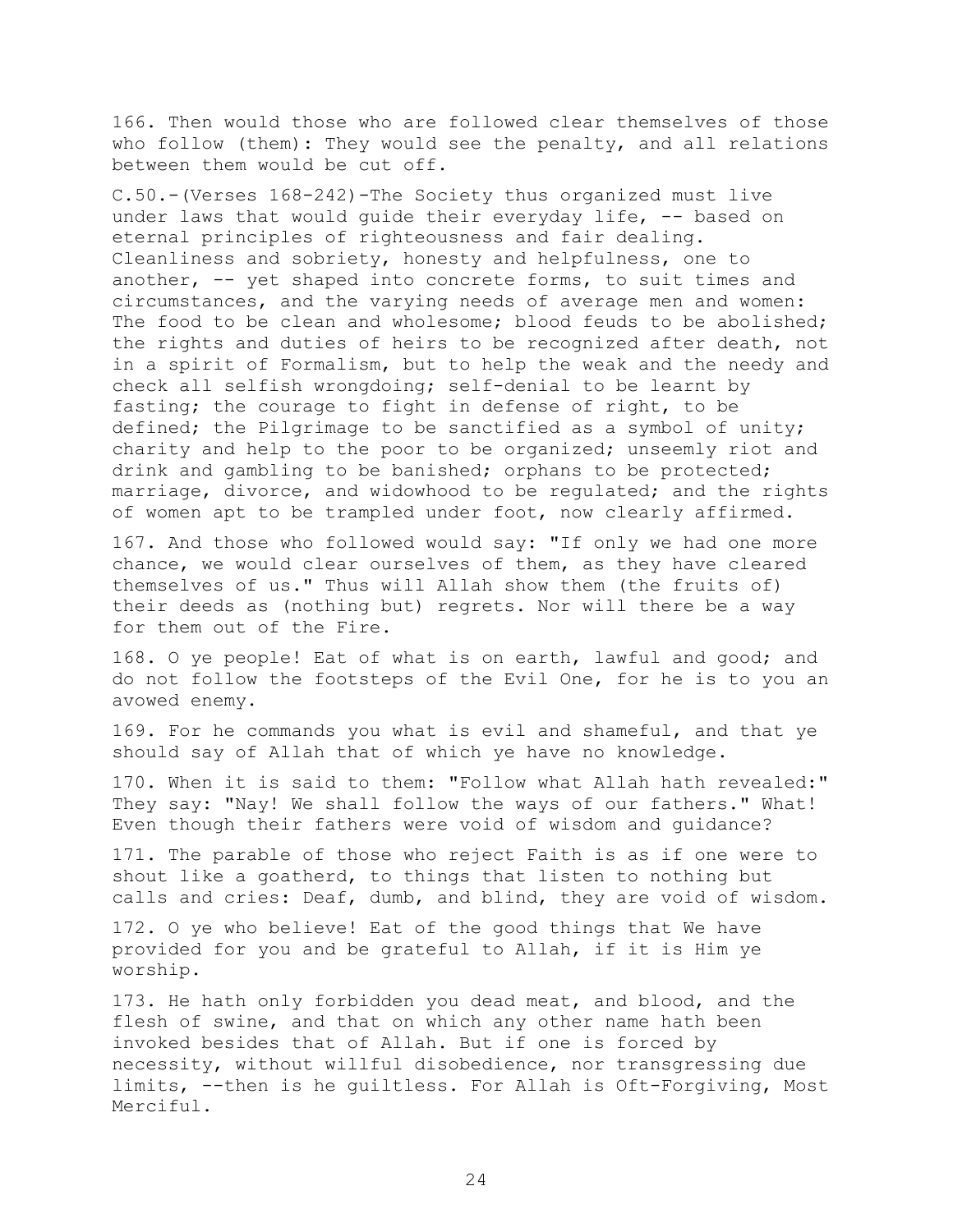174. Those who conceal Allah's revelations in the Book, and purchase for them a miserable profit, --they swallow into themselves naught but Fire; Allah will not address them on the Day of Resurrection, nor purify them: Grievous will be their Penalty.

175. They are the ones who buy error in place of Guidance and Torment in place of Forgiveness. Ah! What boldness (they show) for the Fire!

176. (Their doom is) because Allah sent down the Book in truth but those who seek causes of dispute in the Book are in a schism far (from the purpose).

177. It is not righteousness that ye turn your faces towards the East or West; but it is righteousness--to believe in Allah and the Last Day, and the Angels, and the Book, and the Messengers; to spend of your substance, out of love for Him, for your kin, for orphans, for the needy, for the wayfarer, for those who ask, and for the ransom of slaves; to be steadfast in prayer, and to practice regular charity; to fulfill the contracts which ye have made; and to be firm and patient, in pain (or suffering) and adversity, and throughout all periods of panic. Such are the people of truth, the Allah-fearing.

178. O ye who believe! The law of equality is prescribed to you in cases of murder: The free for the free, the slave for the slave, the woman for the woman. But if any remission is made by the brother of the slain, then grant any reasonable demand, and compensate him with handsome gratitude. This is a concession and a Mercy from your Lord. After this whoever exceeds the limits shall be in grave penalty.

179. In the Law of Equality there is (saving of) Life to you, O ye men of understanding; that ye may restrain yourselves.

180. It is prescribed, when death approaches any of you, if he leave any goods, that he make a bequest to parents and next of kin, according to reasonable usage; this is due from the Allah-Fearing.

181. If anyone changes the bequest after hearing it, the quilt shall be on those who make the change. For Allah hears and knows (all things).

182. But if anyone fears partiality or wrongdoing on the part of the testator, and makes peace between (the parties concerned), there is no wrong in him: For Allah is Oft-Forgiving, Most Merciful.

183. O ye who believe! Fasting is prescribed to you as it was prescribed to those before you, that ye may (learn) selfrestraint, --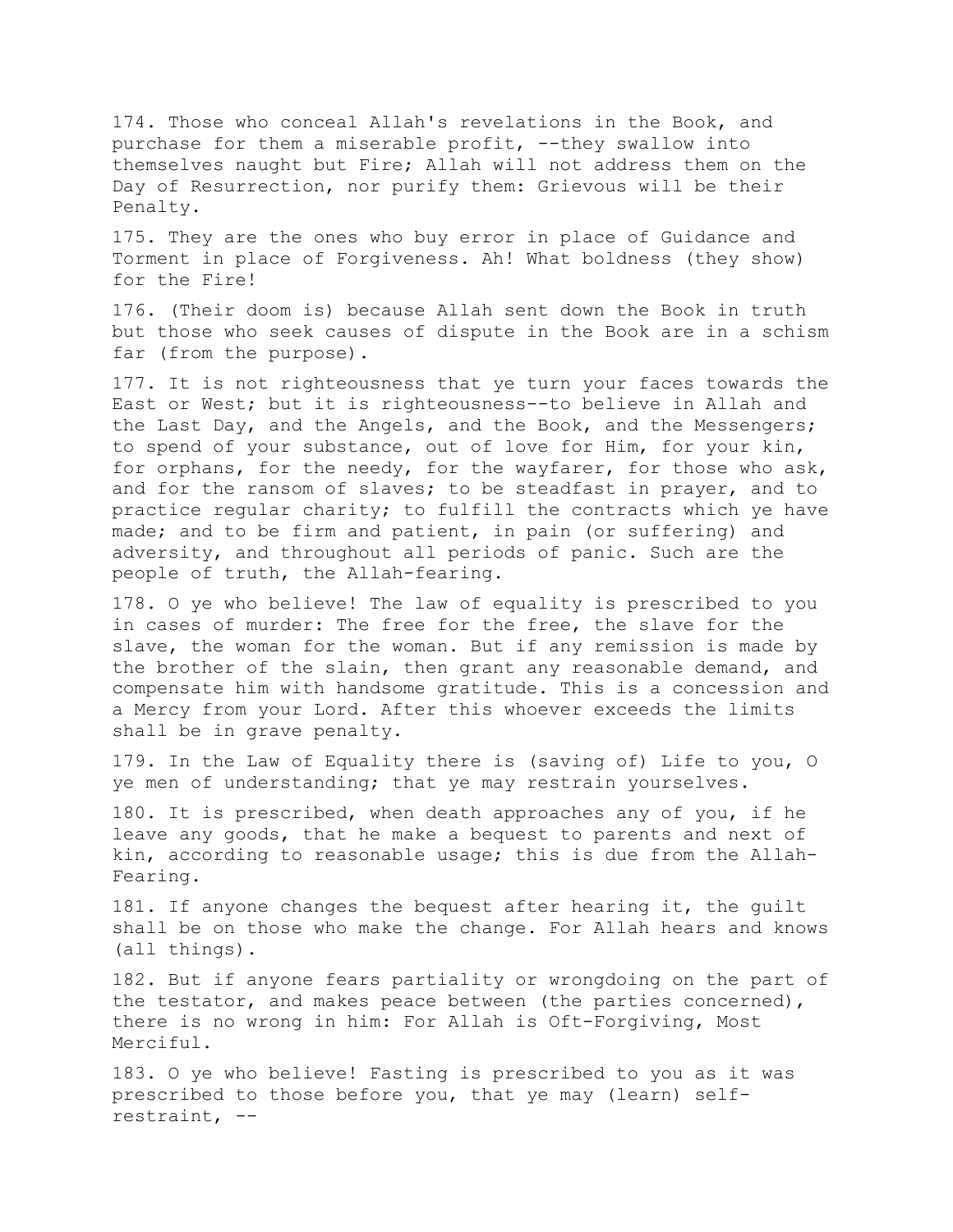184. (Fasting) for a fixed number of days; but if any of you is ill, or on a journey, the prescribed number (should be made up from days later. For those who can do it (with hardship), is a ransom, the feeding of one that is indigent. But he that will give more, of his own free will, --it is better for you that ye fast, if ye only knew.

185. Ramadan is the (month) in which was sent down the Koran, as a guide to mankind, also Clear (Signs) for guidance and judgment (between right and wrong). So every one of you who is present (at his home) during that month should spend it in fasting, but if any one is ill, or on a journey, the prescribed period (should be made up) by days later. Allah intends every facility for you; He does not want to put you to difficulties. (He wants you) to complete the prescribed period, and to glorify Him in that He has guided you; and perchance ye shall be grateful.

186. When My servants ask thee concerning Me, I am indeed close (to them): I listen to the prayer of every suppliant when he calleth on Me: Let them also, with a will, listen to My call, and believe in Me: That they may walk in the right way.

187. Permitted to you, on the night of the fasts, is the approach to your wives. They are your garments and ye are their garments. Allah knoweth what ye used to do secretly among yourselves; but He turned to you and forgave you; so now associate with them, and seek what Allah hath ordained for you, and eat and drink, until the white thread of dawn appear to distinct from its black thread; then complete your fast till the night appears; but do not associate with your wives while ye are in retreat in the mosques. Those are limits (set by) Allah: Approach not nigh thereto. Thus doth Allah make clear his Signs to men: that they may learn self-restraint.

188. And do not eat up your property among yourselves for vanities, nor use it as bait for the judges, with intent that ye may eat up wrongfully and knowingly a little of (other) people's property.

189. They ask ye concerning the New Moons. Say: They are but signs to mark fixed periods of time in (the affairs of) men, and for Pilgrimage. It is no virtue if ye enter your houses from the back: It is virtue if ye fear Allah. Enter houses through the proper doors: And fear Allah: That ye may prosper.

190. Fight in the cause of Allah those who fight you, but do not transgress limits; for Allah loveth not transgressors.

191. And slay them wherever ye catch them, and turn them out from where they have turned you out; for tumult or oppression are worse than slaughter; but fight them not at the Sacred Mosque, unless they (first) fight you there; but if they fight you, slay them. Such is the reward of those who suppress faith.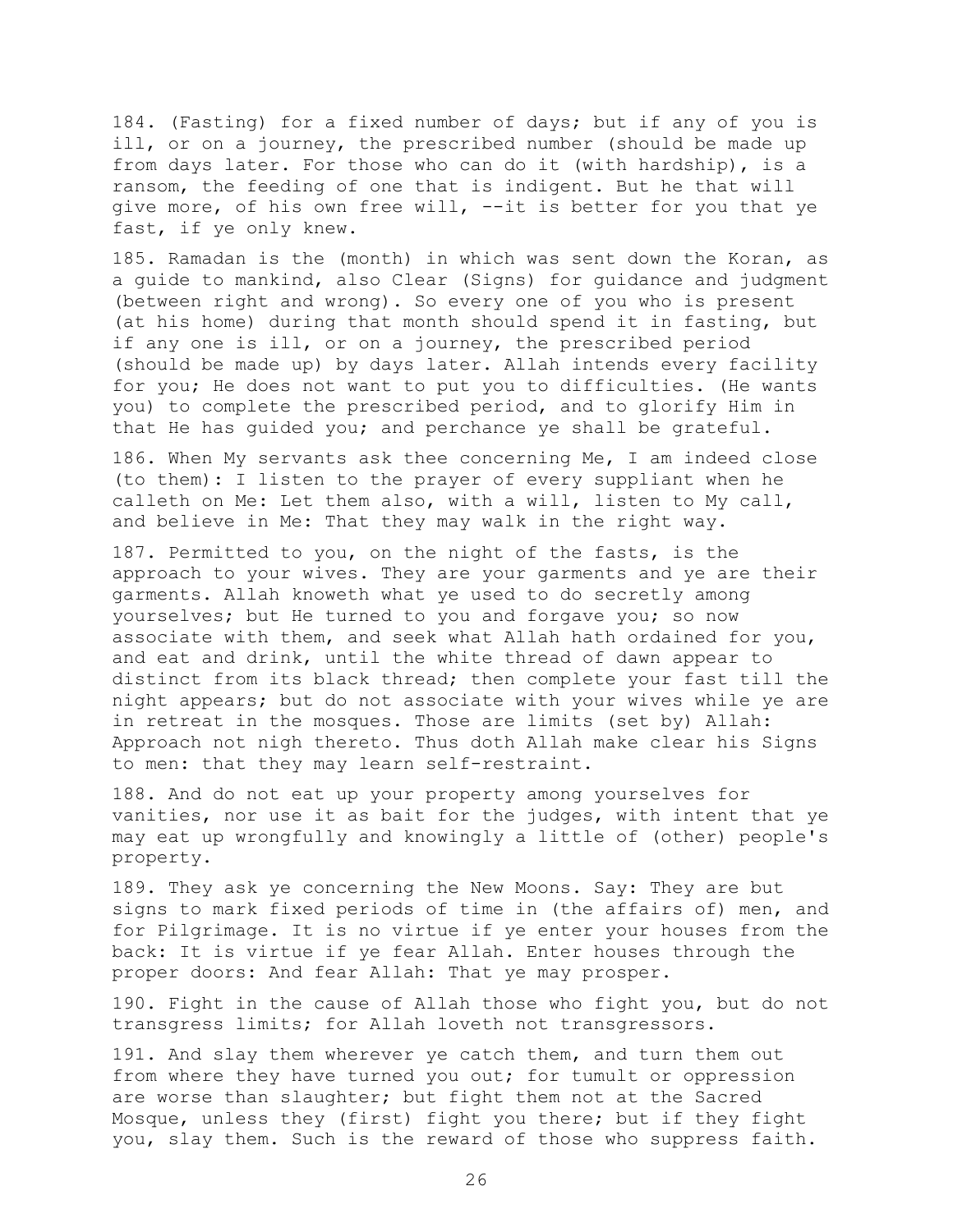192. But if they cease, Allah is Oft-Forgiving, Most Merciful.

193. And fight them on until there is no more tumult or oppression, and there prevail justice and faith in Allah; but if they cease, let there be no hostility except to those who practice oppression.

194. The prohibited month for the prohibited month, --and so for all things prohibited, --there is the law of equality. If then anyone transgresses the prohibition against you, transgress ye likewise against him. But fear Allah, and know that Allah is with those who restrain themselves.

195. And spend of your substance in the cause of Allah, and make not your own hands contribute to (your) destruction; but do good; for Allah loveth those who do good.

196. And complete the Hajj or Umra in the service of Allah. But if ye are prevented (from completing it), send an offering for sacrifice, such as ye may find, and do not shave your heads until the offering reaches the place of sacrifice. And if any of you is ill, or has an ailment in his scalp, (necessitating shaving), (he should) in compensation either fast, or feed the poor, or offer sacrifice; and when ye are in peaceful conditions (again), if any one wishes to continue the Umra on to the Hajj, he must make an offering such as can afford, but if he cannot afford it, he should fast three days during the Hajj and seven days on his return, making ten days in all. This is for those whose household is not in (the precincts of) the Sacred Mosque. And fear Allah, and know that Allah is strict in punishment.

197. For Hajj are the months well known. If anyone undertakes that duty therein, let there be no obscenity, nor wickedness, nor wrangling in the Hajj. And whatever good ye do, (be sure) Allah knoweth it. And take a provision (with you) for the journey, but the best of provisions is right conduct. So fear Me, O ye that are wise.

198. It is no crime in you if ye seek of the bounty of your Lord (during pilgrimage). Then when ye pour down from (Mount) Arafat, celebrate the praises of Allah at the Sacred Monument, and celebrate His praises as He has directed you, even though, before this, ye went astray.

199. Then pass on at a quick pace from the place whence it is usual for the multitude so to do, and ask for Allah's forgiveness. For Allah is Oft-Forgiving, Most Merciful.

200. So when ye have accomplished your holy rites, celebrate the praises of Allah, as ye used to celebrate the praises of your fathers, --Yea, with far more heart and soul. There are men who say: "Our Lord! Give us (Thy bounties) in this world!" But they will have no portion in the Hereafter.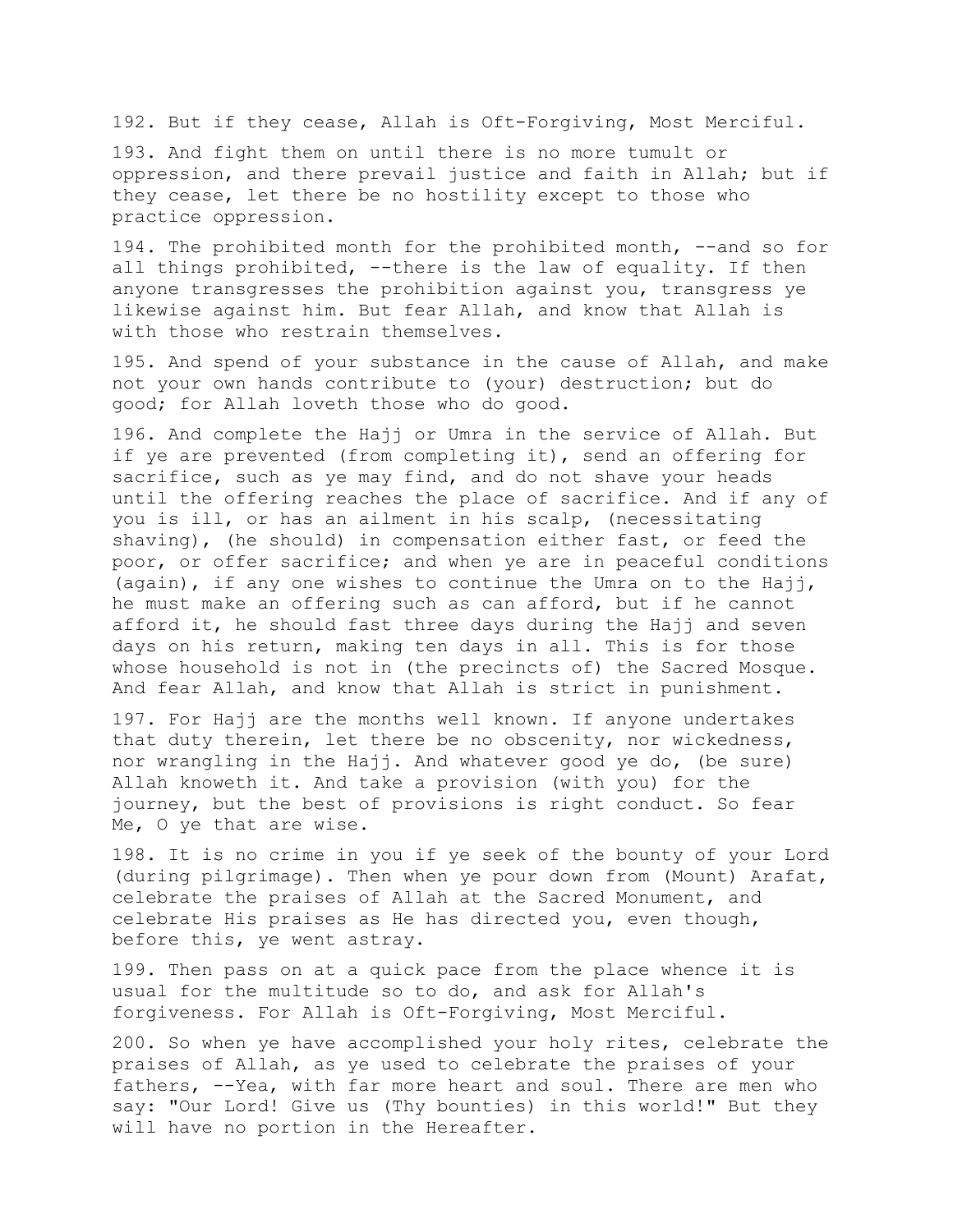201. And there are men who say: "Our Lord! Give us good in this world and good in the Hereafter, and defend us from the torment of the Fire!"

202. To these will be allotted what they have earned; and Allah is quick in account.

203. Celebrate the praises of Allah during the Appointed Days. But if anyone hastens to leave in two days, there is no blame on him, and if anyone stays on, there is no blame on him, if his aim is to do right. Then fear Allah, and know that ye will surely be gathered unto Him.

204. There is the type of man whose speech about this world's life may dazzle thee, and he calls Allah to witness about what is in his heart; yet he is the most contentious of enemies.

205. When he turns his back, his aim everywhere is to spread mischief through the earth and destroy crops and cattle. But Allah loveth not mischief.

206. When it is said to him, "Fear Allah," he is led by arrogance to (more) crime. Enough for him is Hell; --an evil bed indeed (to lie on)!

207. And there is the type of man who gives his life to earn the pleasure of Allah; and Allah is full of kindness to (His) devotees.

208. O ye who believe! Enter into Islam wholeheartedly; and follow not the footsteps of the Evil One; for he is to you an avowed enemy.

209. If ye backslide after the clear (Signs) have come to you, then know that Allah is Exalted in Power, Wise.

210. Will they wait until Allah comes to them in canopies of clouds, with angels (in His train) and the question is (thus) settled? But to Allah do all questions go back (for decision).

211. Ask the Children of Israel how many Clear (Signs) We have sent them. But if anyone, after Allah's favor has come to him, substitutes (something else), Allah is strict in punishment.

212. The life of this world is alluring to those who reject faith, and they scoff at those who believe. But the righteous will be above them on the Day of Resurrection; for Allah bestows His abundance without measure on whom He will.

213. Mankind was one single nation, and Allah sent Messengers with glad tidings and warnings; and with them He sent the Book in truth, to judge between people in matters wherein they differed; but the People of the Book after the clear Signs came to them, did not differ among themselves, except through selfish contumacy. Allah by His Grace guided the Believers to the Truth,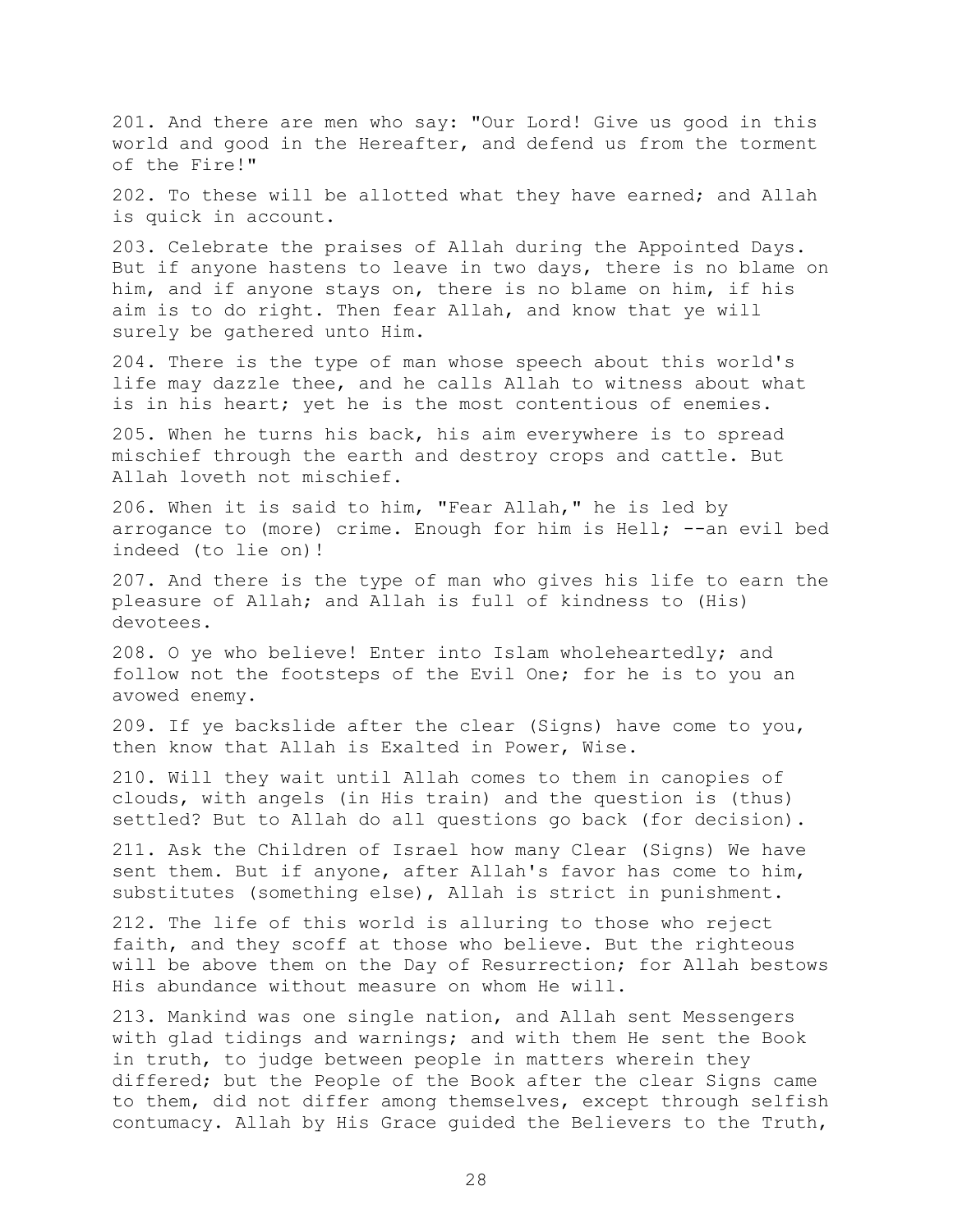concerning that wherein they differed. For Allah guides whom He will to a path that is straight.

 214. Or do ye think that ye shall enter the Garden (of Bliss) without such (trials) as came to those who passed away before you? They encountered suffering and adversity, and were so shaken in spirit that even the Apostle and those of faith who were with him cried: "When (will come) the help of Allah?" Ah! Verily, the help of Allah is (always) near!

215. They ask thee what they should spend (in charity). Say: Whatever ye spend that is good, is for parents and kindred and orphans and those in want and for wayfarers. And whatever ye do that is good, --Allah knoweth it well.

216. Fighting is prescribed for you, and ye dislike it. But it is possible that ye dislike a thing which is good for you, and that ye love a thing which is bad for you. But Allah knoweth, and ye know not.

217. They ask thee concerning fighting in the Prohibited Month. Say: "Fighting therein is a grave (offence); but graver is it in the sight of Allah to prevent access to the path of Allah, to deny Him, to prevent access to the Sacred Mosque, and drive out its members." Tumult and oppression are worse than slaughter. Nor will they cease fighting you until they turn you back from your faith if they can. And if any of you turn back from their faith and die in unbelief, their works will bear no fruit in this life and in the Hereafter; they will be Companions of the Fire and will abide therein.

218. Those who believed and those who suffered exile and fought (and strove and struggled) in the path of Allah, --They have the hope of the Mercy of Allah; and Allah is Oft-Forgiving, Most Merciful.

219. They ask thee concerning wine and gambling. Say: "In them is great sin, and some profit, for men; but the sin is greater than the profit." They ask thee how much they are to spend; Say: "What is beyond your needs." Thus doth Allah make clear to you His Signs: in order that ye may consider--

220. (Their bearings) on this life and the Hereafter. They ask thee concerning orphans. Say: "The best thing to do is what is for their good; if ye mix their affairs with yours, they are your brethren; but Allah knows the man who means mischief from the man who means good. And if Allah had wished, He could have put you into difficulties: He is indeed Exalted in Power, Wise.

221. Do not marry unbelieving women (idolaters), until they believe: A slave woman who believes is better than unbelieving woman, even though she allure you. Nor marry (your girls) to unbelievers until they believe: A man slave who believes is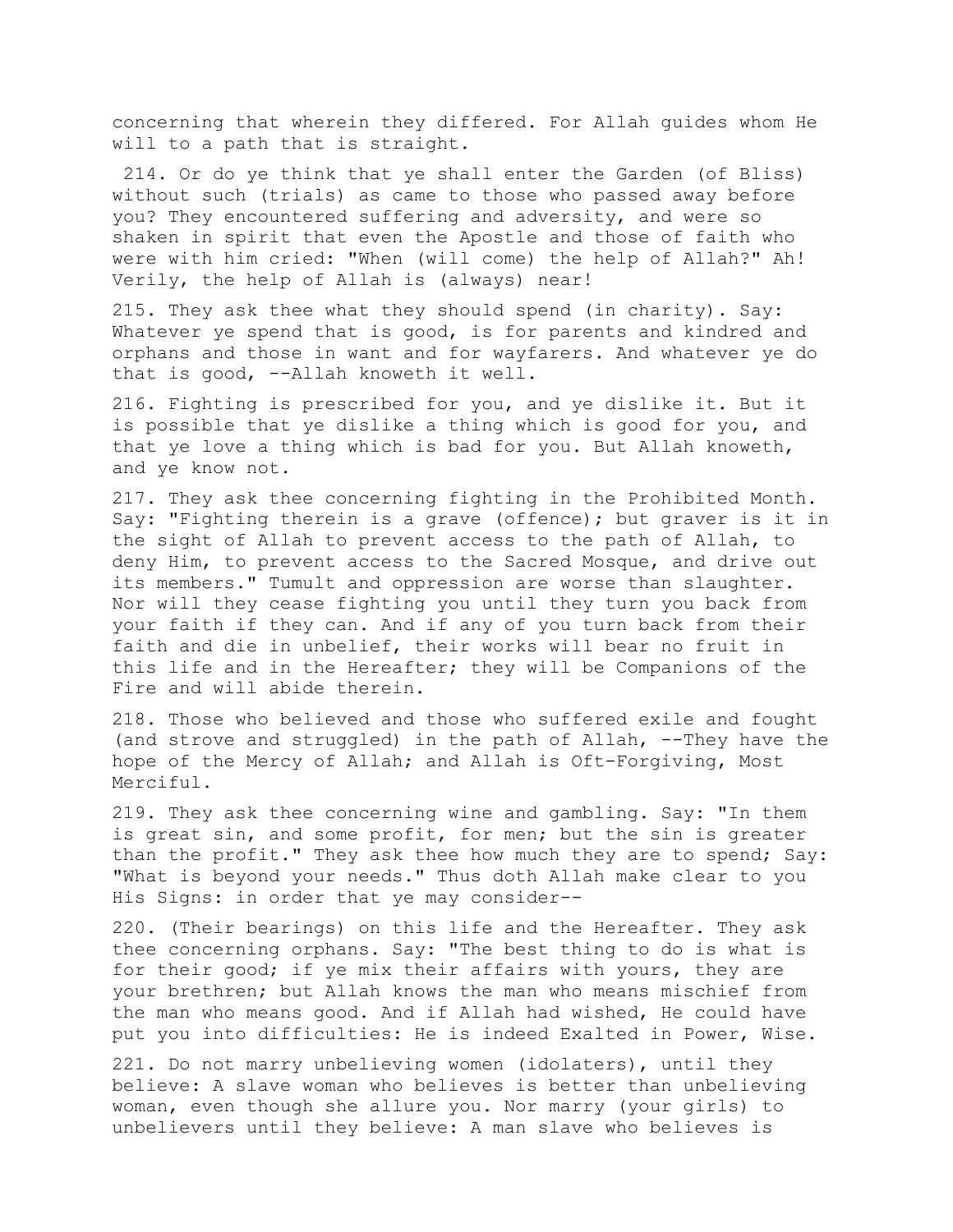better than an unbeliever, even though he allure you. Unbelievers do (but) beckon you to the Fire. But Allah beckons by His Grace to the Garden (of Bliss) and forgiveness, and makes His Signs clear to mankind: That they may celebrate His praise.

222. They ask thee concerning women's courses. Say: They are a hurt and a pollution: So keep away from women in their courses, and do not approach them until they are clean. But when they have purified themselves, ye may approach them in any manner, time, or place ordained for you by Allah. For Allah loves those who turn to Him constantly and He loves those who keep themselves pure and clean.

223. Your wives are as a tilth unto you; so approach your tilth when or how ye will; but do some good act for your souls beforehand; and fear Allah, and know that ye are to meet Him (in the Hereafter), and give (these) good tidings to those who believe.

224. And make not Allah's (name) an excuse in your oaths against doing good, or acting rightly, or making peace between persons; for Allah is One Who heareth and knoweth all things.

225. Allah will not call you to account for thoughtlessness in your oaths, but for the intention in your hearts; and He is Oft-Forgiving, Most Forbearing.

226. For those who take an oath for abstention from their wives, a waiting for four months is ordained; if then they return, Allah is Oft-Forgiving, Most Merciful.

227. But if their intention is firm for divorce, Allah heareth and knoweth all things.

228. Divorced women shall wait concerning themselves for three monthly periods. Nor is it lawful for them to hide what Allah hath created in their wombs, if they have faith in Allah and the Last Day. And their husbands have the better right to take them back in that period, if they wish for reconciliation. And women shall have rights similar to the rights against them, according to what is equitable; but men have a degree (of advantage) over them. And Allah is Exalted in Power, Wise.

229. A divorce is only permissible twice: After that, the parties should either hold together on equitable terms, or separate with kindness. It is not lawful for you, (men), to take back any of your gifts (from your wives), except that they would be unable to keep the limits ordained by Allah. If ye (judges) do indeed fear that they would be unable to keep the limits ordained by Allah, there is no blame on either of them if she give something for her freedom. These are the limits ordained by Allah; so do not transgress them. If any do transgress the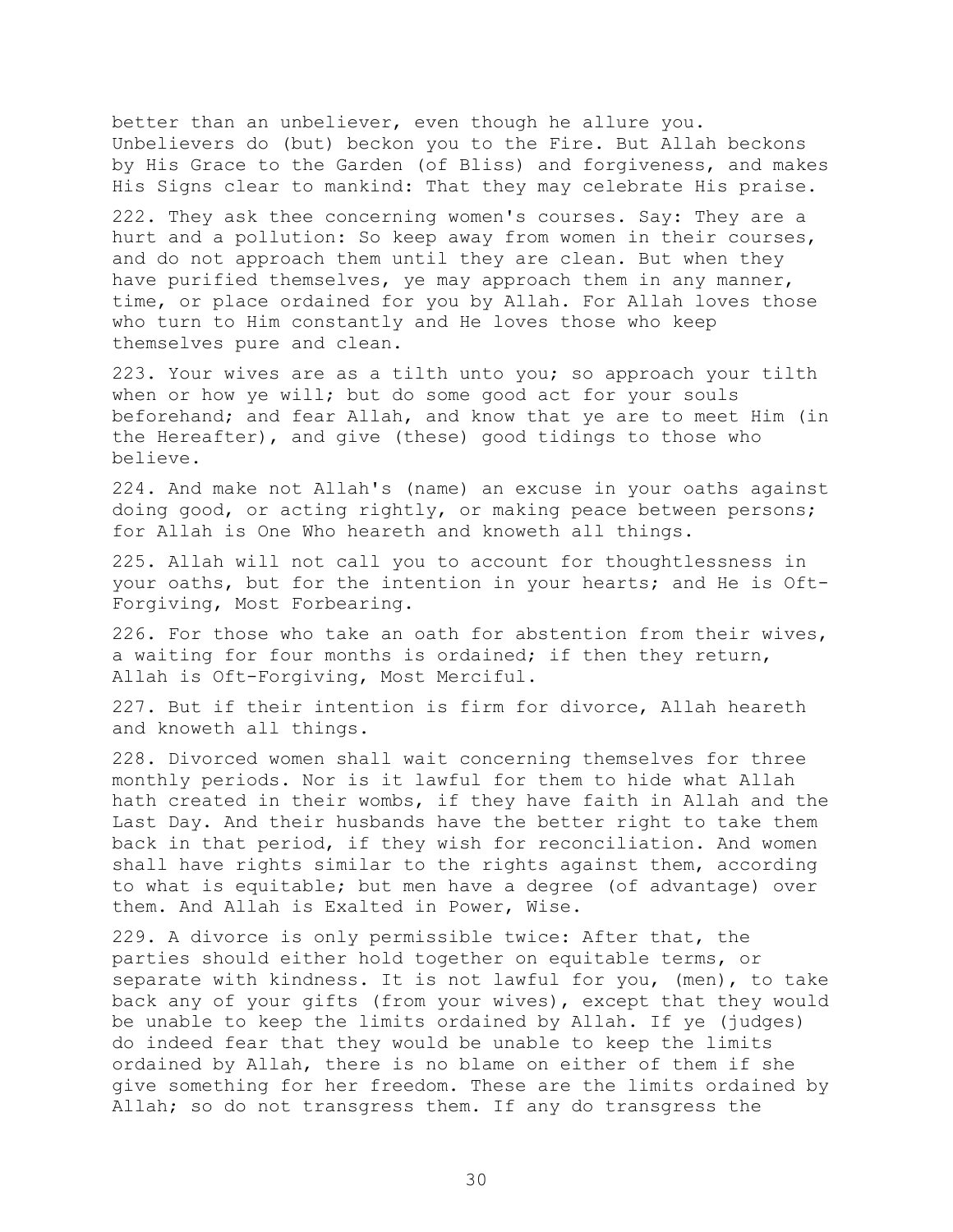limits ordained by Allah, such persons wrong (themselves as well as others).

230. So if a husband divorces his wife (irrevocably), he cannot, after that, remarry her until after she has married another husband and he has divorced her. In that case there is no blame on either of them if they reunite, provided they feel that they can keep the limits ordained by Allah. Such are the limits ordained by Allah, which He makes plain to those who understand.

231. When ye divorce women, and they fulfill the term of their (Iddat), either take them back on equitable terms or set them free on equitable terms; but do not take them back to injure them, (or) to take undue advantage; if any one does that, he wrongs his own soul. Do not treat Allah's Signs as a jest, but solemnly rehearse Allah's favors on you, and the fact that He sent down to you the Book and Wisdom, for your instruction. And fear Allah, and know that Allah is well acquainted with all things.

232. When ye divorce women, and they fulfill the term of their (Iddat), do not prevent them from marrying their (former) husbands, if they mutually agree on equitable terms. This instruction is for all amongst you, who believe in Allah and the Last Day. That is (the course making for) most virtue and purity amongst you. And Allah knows, and ye know not.

233. The mothers shall give suck to their offspring for two whole years, if the father desires to complete the term. But he shall bear the cost of their food and clothing on equitable terms. No soul shall have a burden laid on it greater than it can bear. No mother shall be treated unfairly on account of her child. Nor father on account of his child, an heir shall be chargeable in the same way. If they both decide on weaning, by mutual consent, and after due consultation, there is no blame on them if ye decide on a foster mother for your offspring, there is no blame on you, provided ye pay (the mother) what ye offered, on equitable terms. But fear Allah and know that Allah sees well what ye do.

234. If any of you die and leave widows behind, they shall wait concerning themselves four months and ten days: When they have fulfilled their term, there is no blame on you if they dispose of themselves in a just and reasonable manner. And Allah is well acquainted with what ye do.

235. There is no blame on you if ye make an offer of betrothal or hold it in your hearts. Allah knows that ye cherish them in your hearts: but do not make a secret contract with them except in terms honorable, nor resolve on the tie of marriage till the term prescribed is fulfilled. And know that Allah knoweth what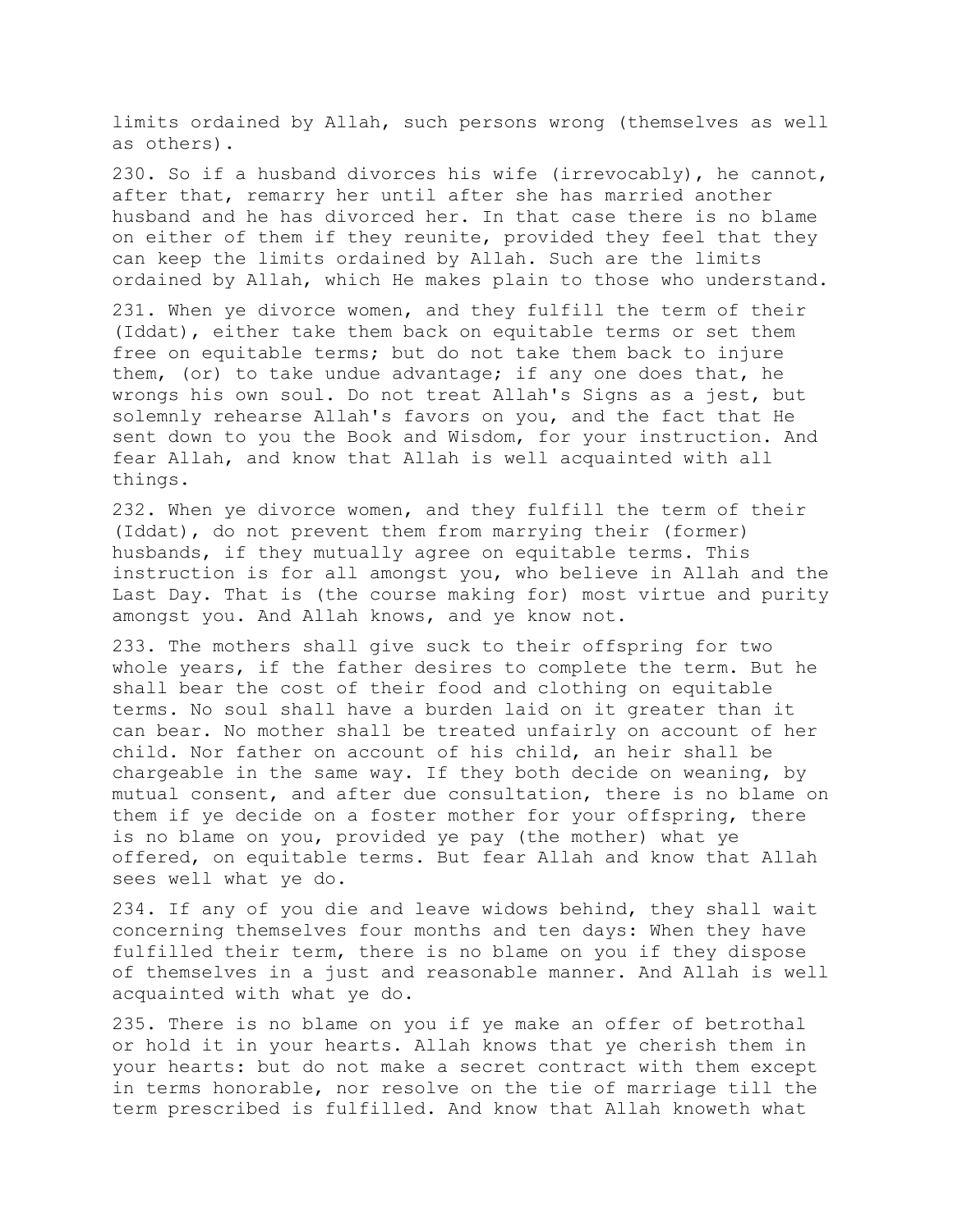is in your hearts, and take heed of Him; and know that Allah is Oft-Forgiving, Most Forbearing.

236. There is no blame on you if ye divorce women before consummation or the fixation of their dower; But bestow on them (a suitable gift), the wealthy according to his means, and the poor according to his means; --a gift of a reasonable amount is due from those who wish to do the right thing.

237. And if ye divorce them before consummation, but after the fixation of a dower for them, then the half of the dower (is due to them), unless they remit it or (the man's half) is remitted by him in whose hands is the marriage tie; and the remission (of the man's half) is the nearest to righteousness. And do not forget liberality between yourselves. For Allah sees well all that ye do.

238. Guard strictly your (habit of) prayers, especially the Middle Prayer; and stand before Allah in a devout (frame of mind).

239. If ye fear (an enemy), pray on foot, or riding, (as may be most convenient), but when ye are in security, celebrate Allah's praises in the manner He has taught you, which ye knew not (before).

240. Those of you who die and leave widows should bequeath for their widows a year's maintenance and residence; but if they leave (the residence), there is no blame on you for what they do with themselves, provided it is reasonable. And Allah is Exalted in Power, Wise.

241. For divorced women maintenance (should be provided) on a reasonable (scale). This is a duty on the righteous.

242. Thus doth Allah make clear His Signs to you: in order that ye may understand.

C.51.-(Verses 243-253)-Fighting in defense of Truth and Right is not to be undertaken lightheartedly, nor to be evaded as a duty. Life and Death are in the hands of Allah. Not all can be chosen to fight for Allah. It requires constancy, firmness, and faith. Given these, large armies can be routed by those who battle for Allah, as shown by the courage of David, whose prowess singlehandedly disposed of the Philistines. The mission of some of the apostles, like Jesus, was different, -- less wide in scope than that of Mustafa. Allah's plan is universal, and He carries it out as He wills.

243. Didst thou not turn by vision to those who abandoned their homes, though they were thousands (in number), for fear of death? Allah said to them: "Die": Then He restored them to life. For Allah is full of bounty to mankind, but most of them are ungrateful.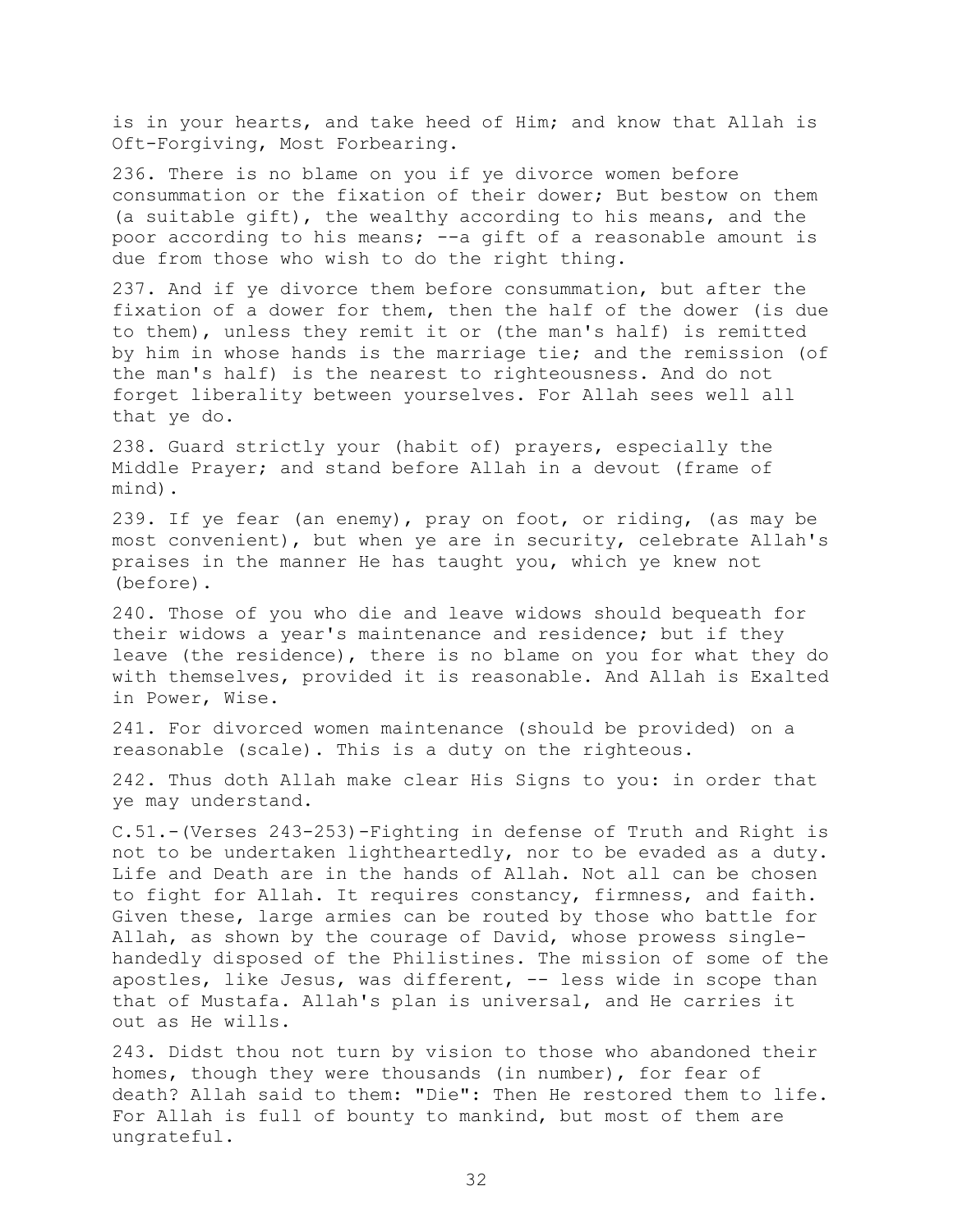244. Then fight in the cause of Allah, and know that Allah heareth and knoweth all things.

245. Who is he that will loan to Allah a beautiful loan, which Allah will double unto his credit and multiply many times? It is Allah that giveth (you) Want or Plenty, and to Him shall be your return.

246. Hast thou not turned thy vision to the Chiefs of the Children of Israel after (the time of) Moses? They said to a Prophet (that was) among them: "Appoint for us a King, that we may fight in the cause of Allah." He said: "Is it not possible, if ye were commanded to fight, that ye will not fight?" They said: "How could we refuse to fight in the cause of Allah, seeing that we were turned out of our homes and our families?" But when they were commanded to fight, they turned back, except a small band among them. But Allah has full knowledge of those who do wrong.

247. Their Prophet said to them: "Allah hath appointed Talut as king over you." They said: "How can he exercise authority over us when we are better fitted than he is to exercise authority, and he is not even gifted, with wealth in abundance?" He said: "Allah hath chosen him above you, and hath gifted him abundantly with knowledge and bodily prowess: Allah granteth His authority to whom He pleaseth. Allah careth for all, and He knoweth all things."

248. And (further) their Prophet said to them: "A Sign of his authority is that there shall come to you the Ark of the Covenant, with (an assurance) therein of security from your Lord, and the relics left by the family of Moses and the family of Aaron, carried by angels. In this is a Symbol for you if ye indeed have faith.

249. When Talut set forth with the armies, he said: "Allah will test you at the stream: If any drinks of its water, he goes not with my army: Only those who taste not of it go with me: A mere sip out of the hand is excused." But they all drank of it, except a few. When they crossed the river, --he and the faithful ones with him, --They said: "This day we cannot cope with Goliath and his forces." But those who were convinced that they must meet Allah, Said: "How oft, by Allah's will, hath a small force vanquished a big one? Allah is with those who steadfastly persevere."

250. When they advanced to meet Goliath and his forces, they prayed: "Our Lord! Pour out constancy on us and make our steps firm: Help us against those that reject faith."

251. By Allah's will they routed them; and David slew Goliath; and Allah gave him power and wisdom and taught him whatever (else) He willed. And did not Allah check one set of people by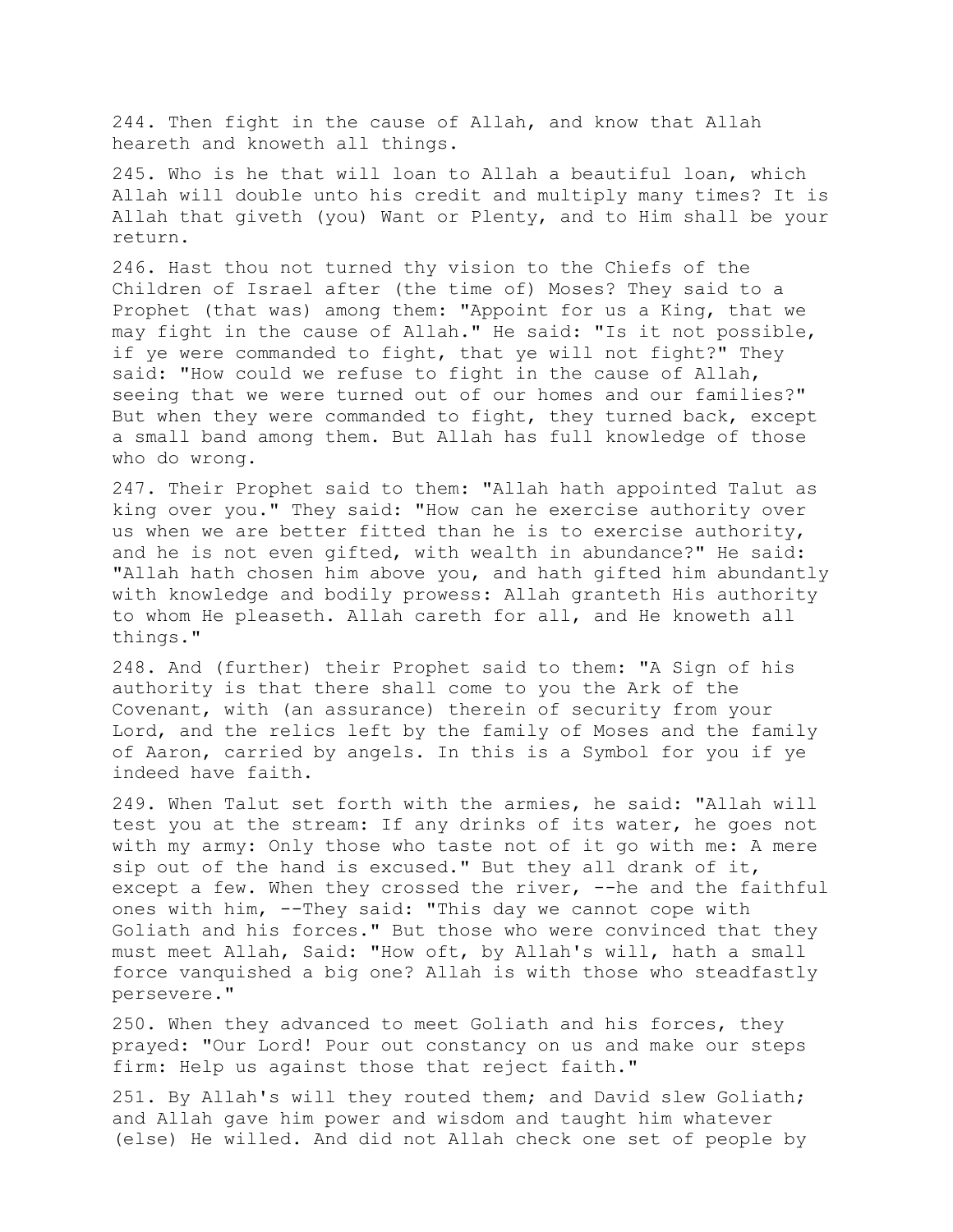means of another, the earth would indeed be full of mischief: But Allah is full of bounty to all the worlds.

252. These are the Signs of Allah: We rehearse them to thee in truth: Verily thou art one of the Apostles.

253. Those apostles we endowed with gifts, some above others: To one of them Allah spoke; others He raised to degrees (of honor); to Jesus the son of Mary we gave Clear (Signs), and strengthened him with the holy spirit. If Allah had so willed, succeeding generations would not have fought among each other, after Clear (Signs) had come to them, but they (chose) to wrangle, some believing and others rejecting. If Allah had so willed, they would not have fought each other; but Allah fulfilleth His plan.

C.52.-(Verses 254-283)-Who can describe the living Allah? The Living, the Eternal: His Throne extends over worlds and worlds that no imagination can compass. His truth is as clear as daylight: How can compulsion advance religion? The keys of Life and Death, and the mysteries of everything around us, are in His hands. Our duty then is to seek the path of goodness, kindness, upright Conduct and Charity, -to grasp at no advantage from a brother's need, to stand by the word that is pledged, to bear true witness, and remove all cause of misunderstandings in our dealings as between man and man.

254. O ye who believe! Spend out of (the bounties) we have provided for you, before the Day comes when no bargaining (will avail), nor friendship, nor intercession. Those who reject Faith--they are the wrongdoers.

255. Allah! There is no god but He, --the Living, the Selfsubsisting, Eternal. No slumber can seize Him nor sleep. His are all things in the heavens and on earth. Who is there can intercede in His presence except as He permitteth? He knoweth what (appeareth to His creatures as) Before or After or Behind them. Nor shall they compass aught of His knowledge except as He willeth. His Throne doth extend over the heavens and the earth, and He feeleth no fatigue in guarding and preserving them for He is the Most High, the Supreme (in glory).

256. Let there be no compulsion in religion: Truth stands out clear from Error: Whoever rejects Evil and believes in Allah hath grasped the most trustworthy handhold, that never breaks. And Allah heareth and knoweth all things.

257. Allah is the Protector of those who have faith. From the depths of darkness He will lead them forth into light. Of those who reject faith the patrons are the Evil Ones: From light they will lead them forth into the depths of darkness. They will be Companions of the Fire, to dwell therein (forever).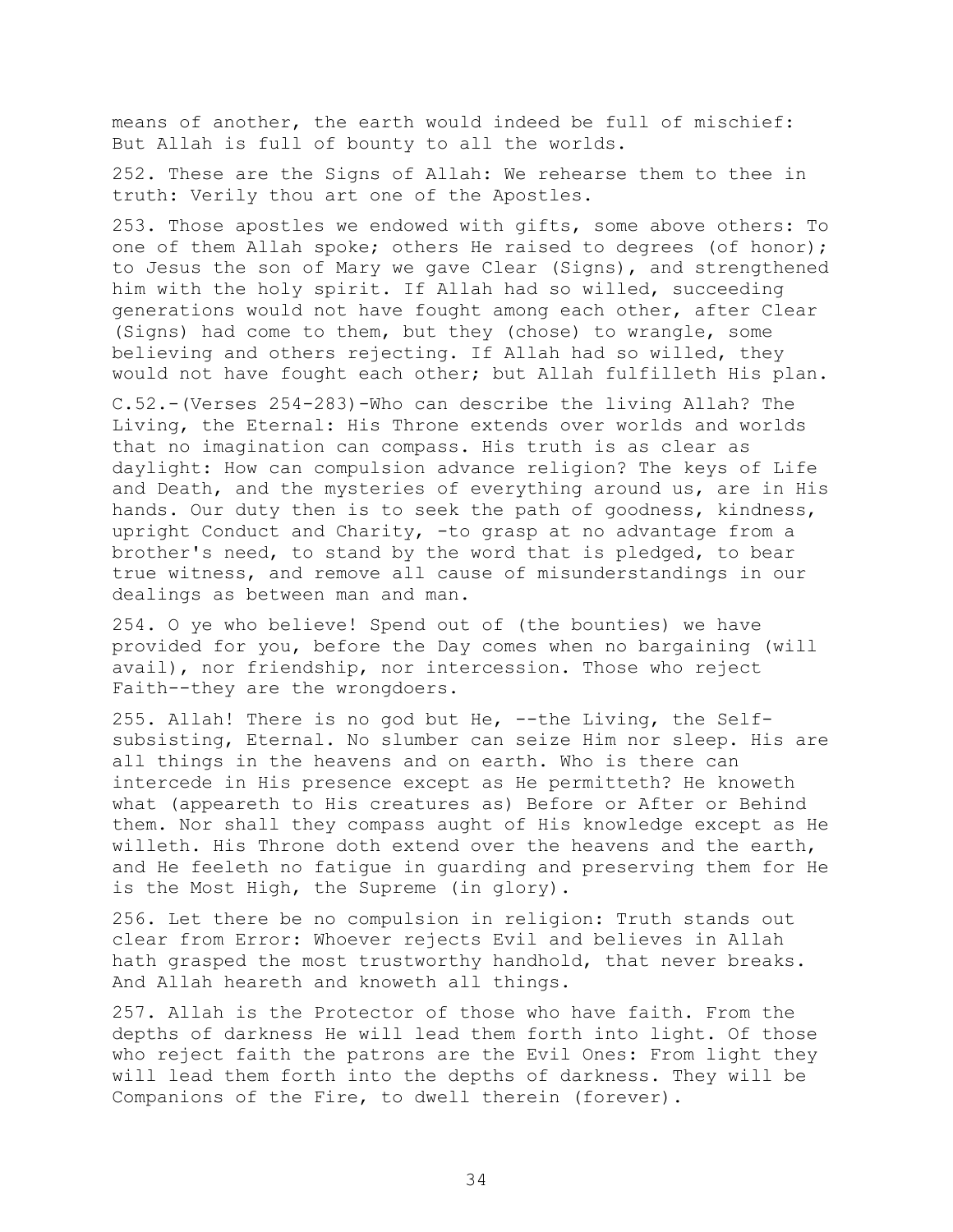258. Hast thou not turned thy vision to one who disputed with Abraham about his Lord, because Allah had granted him power? Abraham said: "My Lord is He Who giveth life and death." He said: "I give life and death." Said Abraham: "But it is Allah that causeth the sun to rise from the East: Do thou then cause him to rise from the West." Thus was he confounded who (in arrogance) rejected faith. Nor doth Allah give guidance to a people unjust.

259. Or (take) the similitude of one who passed by a hamlet, all in ruins to its roofs. He said: "Oh! How shall Allah bring it (ever) to life, after (this) its death?" But Allah caused him to die for a hundred years, then raised him up (again). He said: "How long didst thou tarry (thus)?" He said: "(Perhaps) a day or part of a day." He said: "Nay, thou hast tarried thus a hundred years; but look at thy food and thy drink; they show no signs of age; and look at thy donkey: and that We may make of thee a Sign unto the people, look further at the bones, how We bring them together and clothe them with flesh." When this was shown clearly to him, he said: "I know that Allah hath power over all things."

260. Behold! Abraham said: "My Lord! Show me how Thou givest life to the dead." He said: "Dost thou not then believe?" He said: "Yea! But to satisfy my own understanding." He said: "Take four birds; tame them to turn to thee: put a portion of them on every hill, and call to them: they will come to thee (flying) with speed. Then know that Allah is Exalted in Power, Wise."

261. The parable of those who spend their substance in the way of Allah is that of a grain of corn: It groweth seven ears, and each ear hath a hundred grains. Allah giveth manifold increase to whom He pleaseth: And Allah careth for all and He knoweth all things.

262. Those who spend their substance in the cause of Allah, and follow not up their gifts with reminders of their generosity or with injury, --for them their reward is with their Lord: On them shall be no fear, nor shall they grieve.

263. Kind words and the covering of faults are better than charity followed by injury. Allah is Free of all wants, and He is most Forbearing.

264. O ye who believe! Cancel not your charity by reminders of your generosity or by injury, --like those who spend their substance to be seen of men, but believe neither in Allah nor in the Last Day. They are in Parable like a hard, barren rock, on which is a little soil: On it falls heavy rain, which leaves it (just) a bear stone. They will be able to do nothing with aught they have earned. And Allah guided not those who reject faith.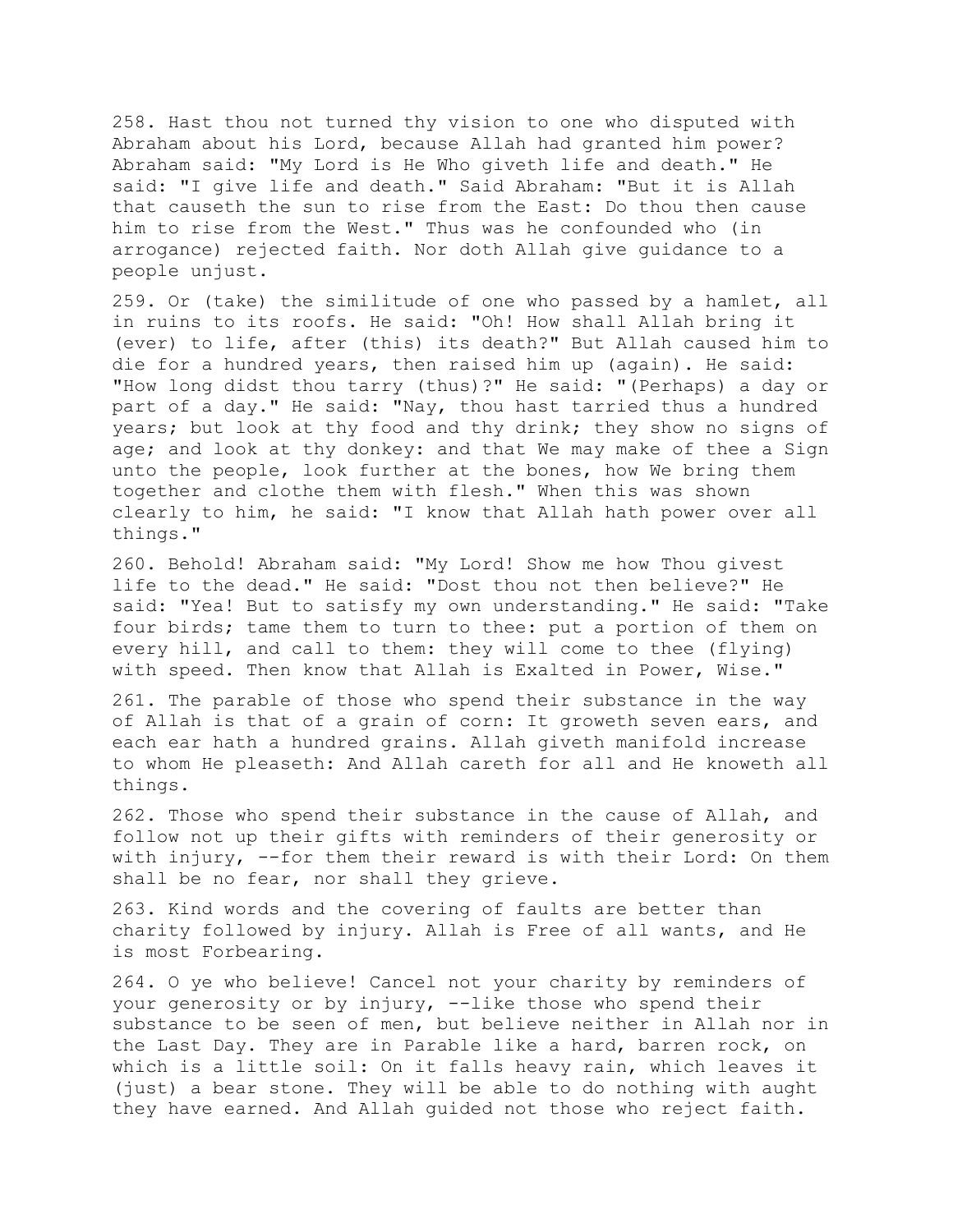265. And the likeness of those who spend their substance, seeking to please Allah and to strengthen their souls, is as a garden, high and fertile: Heavy rain falls on it but makes it yield a double increase of harvest, and if it receives not heavy rain, light moisture sufficeth it. Allah seeth well whatever ye do.

266. Does any of you wish that he should have a garden with date palms and vines and streams flowing underneath, and all kinds of fruit, while he is stricken with old age, and his children are not strong (enough to look after themselves) --that it should be caught in a whirlwind, with fire therein, and be burnt up? Thus doth Allah make clear to you (His) Signs; that ye may consider.

267. O ye who believe! Give of the good things which ye have (honorably) earned, and of the fruits of the earth which We have produced for you, and do not even aim at getting anything which is bad, in order that out of it ye may give away something, when ye yourselves would not receive it except with closed eyes. And know that Allah is Free of all wants, and Worthy of all praise.

268. The Evil One threatens you with poverty and bids you to conduct unseemly. Allah promiseth you His forgiveness and bounties. And Allah careth for all and He knoweth all things.

269. He granteth wisdom to whom He pleaseth and he to whom wisdom is granted receiveth indeed a benefit overflowing; but none will grasp the Message but men of understanding.

270. And whatever ye spend in charity or devotion, be sure Allah knows it all. But the wrongdoers have no helpers.

271. If ye disclose (acts of) charity, even so it is well, but if ye conceal them, and make them reach those (really) in need, that is best for you: It will remove from you some of your (stains of) evil. And Allah is well acquainted with what ye do.

272. It is not required of thee (O Apostle), to set them on the right path, but Allah sets on the right path whom He pleaseth. Whatever of good ye give benefits your own souls, and ye shall only do so seeking the "Face" of Allah. Whatever good ye give, shall be rendered back to you, and ye shall not be dealt with unjustly.

273. (Charity is) for those in need, who, in Allah's cause are restricted (from travel), and cannot move about in the land, seeking (for trade or work): The ignorant man thinks because of their modesty, that they are free from want. Thou shalt know them by their (unfailing) mark: They beg not importunately from all and sundry and whatever of good ye give, be assured Allah knoweth it well.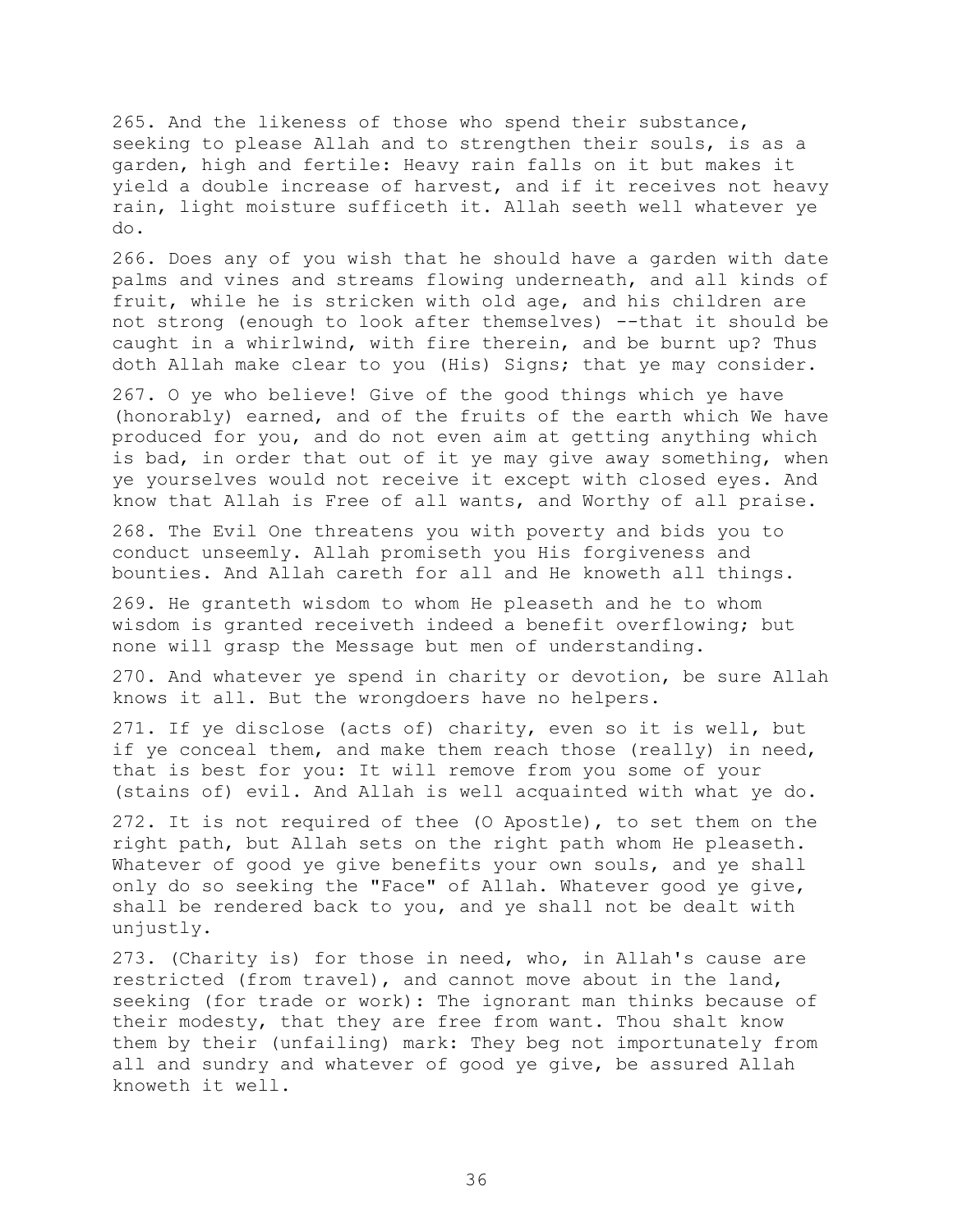274. Those who (in charity) spend of their goods by night and by day, in secret and in public, have their reward with their Lord: On them shall be no fear, nor shall they grieve.

275. Those who devour usury will not stand except as stands one whom the Evil One by his touch hath driven to madness. That is because they say: "Trade is like usury," but Allah hath permitted trade and forbidden usury. Those who after receiving direction from their Lord, desist, shall be pardoned for the past; their case is for Allah (to judge); but those who repeat (the offence) are Companions of the Fire: They will abide therein (forever).

276. Allah will deprive usury of all blessing, but will give increase for deeds of charity: For He loveth not creatures ungrateful and wicked.

277. Those who believe, and do deeds of righteousness, and establish regular prayers and regular charity, will have their reward with their Lord: On them shall be no fear, nor shall they grieve.

278. O ye who believe! Fear Allah, and give up what remains of your demand for usury, if ye are indeed believers.

279. If ye do not, take notice of war from Allah and His Apostle: But if ye turn back, ye shall have your capital sums: Deal not unjustly, and ye shall not be dealt with unjustly.

280. If the debtor is in a difficulty, grant him time till it is easy for him to repay. But if ye remit it by way of charity, that is best for you if ye only knew.

281. And fear the Day when ye shall be brought back to Allah. Then shall every soul be paid what it earned, and none shall be dealt with unjustly.

282. O ye who believe! When ye deal with each other, in transactions involving future obligations in a fixed period of time, reduce them to writing. Let a scribe write down faithfully as between the parties: Let not the scribe refuse to write: As Allah has taught him, so let him write. Let him who incurs the liability dictate, but let him fear his Lord Allah, and not diminish aught of what he owes. If the party liable is mentally deficient, or weak, or unable himself to dictate, let his guardian dictate faithfully. And get two witnesses, out of your own men, and if there are not two men, then a man and two women, such as ye choose, for witnesses, so that if one of them errs, the other can remind her. The witnesses should not refuse when they are called on (for evidence). Disdain not to reduce to writing (your contract) for a future period, whether it be small or big: It is juster in the sight of Allah, more suitable as evidence, and more convenient to prevent doubts among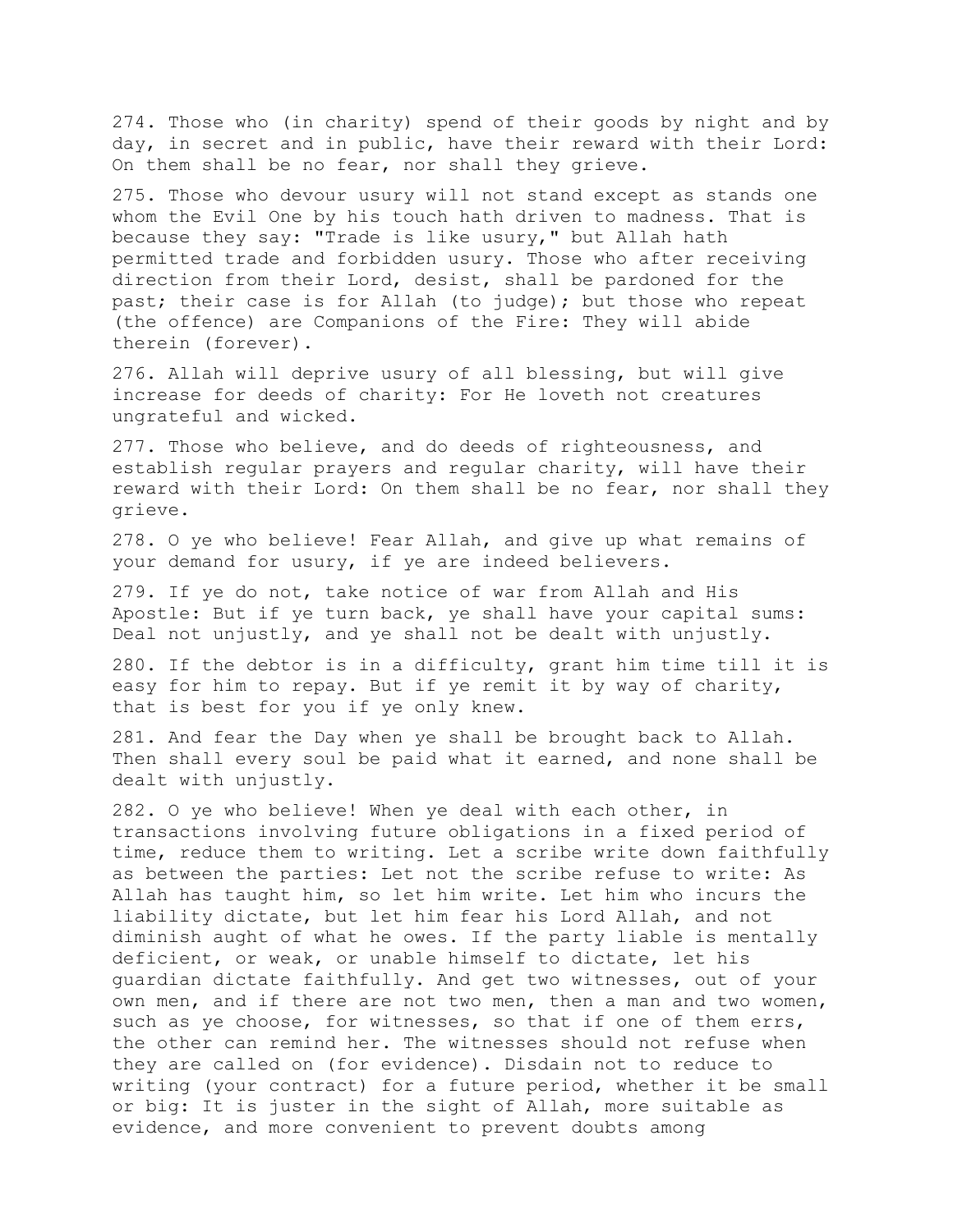yourselves. But if it be a transaction which ye carry out on the spot among yourselves, there is no blame on you if ye reduce it not to writing. But take witnesses whenever ye make a commercial contract; and let neither scribe nor witnesses suffer harm. If ye do (such harm), it would be wickedness in you. So fear Allah; for it is Allah that teaches you. And Allah is well acquainted with all things.

283. If ye are on a journey, and cannot find a scribe, a pledge with possession (may serve the purpose). And if one of you deposits a thing on trust with another, let the trustee (faithfully) discharge his trust, and let him fear his Lord. Conceal not evidence; for whoever conceals it, --his heart is tainted with sin. And Allah knoweth all that ye do.

C.53.-(Verses 284-286)-Our honesty and upright conduct are not mere matters of policy or convenience: All our life in this world must be lived as in the presence of Allah. The finest example of Faith we have in the Apostle's life: Full of faith, let us render willing obedience to Allah's Will. Our responsibility, though great, is not a burden greater than we can bear: Let us pray for Allah's assistance, and He will help.

284. To Allah belongeth all that is on earth. Whether ye show what is in your minds or conceal it, Allah calleth you to account for it. He forgiveth whom He pleaseth, and punisheth whom He pleaseth. For Allah hath power over all things.

285. The Apostle believeth in what hath been revealed to him from his Lord, as do the men of faith. Each one (of them) believeth in Allah, His angels, His books, and His apostles. "We make no distinction (they say) between one and another of His apostles." And they say "We hear, and we obey: (We seek) Thy forgiveness, our Lord, and to Thee is the end of all journeys."

286. On no soul doth Allah place a burden greater than it can bear. It gets every good that it earns, and it suffers every ill that it earns. (Pray:) "Our Lord! Condemn us not if we forget or fall into error; our Lord! Lay not on us a burden like that which Thou didst lay on those before us: Our Lord! Lay not on us a burden greater than we have strength to bear. Blot out our sins, and grant us forgiveness. Have mercy on us. Thou art our Protector; help us against those who stand against Faith."

## **SURA 3 INTRO.**

C.54.-(Verses 1-20)-The Koran revelation has, step by step, confirmed the Law of Moses and the Gospel of Jesus. It is a guide from Allah, and appeals to reason and understanding. Let us understand it rightly, in reverence and truth, unswayed by those who reject Faith, and seeking ever the reward of the pleasures of Allah, through firmness, patience, discipline, and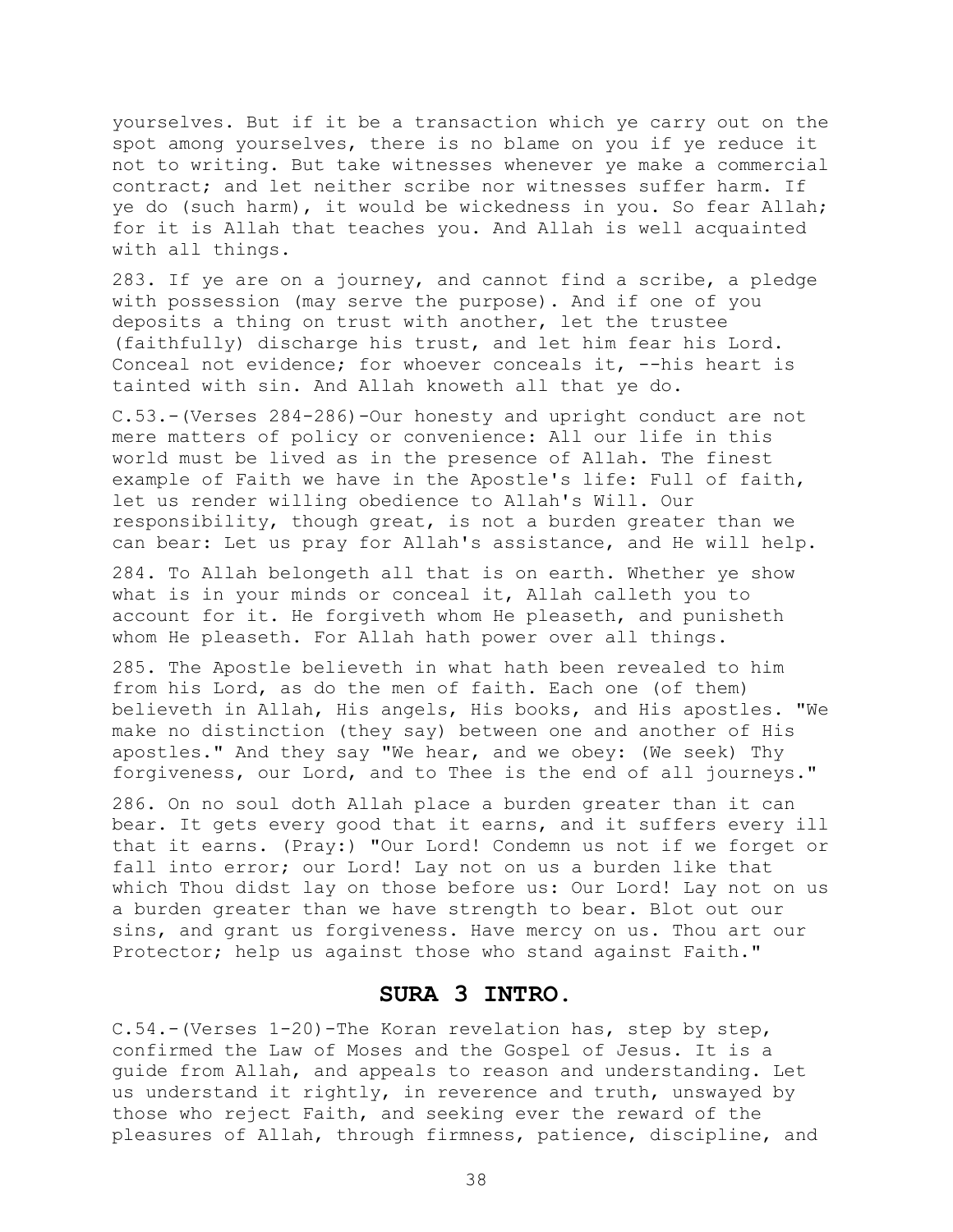charity, and offering others the light, which we have ourselves received.

1. SURA 3. Al-i-Imran, or The Family of Imran. In the name of Allah, Most Gracious, Most Merciful. A.L.M.

2. Allah! There is no god but He, --the Living, the Self-Subsisting, Eternal.

3. It is He Who sent down to thee (step by step), in truth, the Book, confirming what went before it; and He sent down the Law (of Moses) and the Gospel (of Jesus) before this, as a guide to mankind, and He sent down the Criterion (of judgment between right and wrong).

4. Then those who reject Faith in the Signs of Allah will suffer the severest penalty, and Allah is Exalted in Might, Lord of Retribution.

5. From Allah, verily nothing is hidden on earth or in the heavens.

6. He it is Who shapes you in the wombs as He pleases. There is no god but He, the Exalted in Might, the Wise.

7. He it is Who has sent down to thee the Book: in it are verses basic or fundamental (of established meaning); they are the foundation of the Book: Others are allegorical. But those in whose hearts is perversity follow the part thereof that is allegorical, seeking discord, and searching for its hidden meanings, but no one knows its hidden meanings except Allah. And those who are firmly grounded in knowledge say: "We believe in the Book; the whole of it is from our Lord:" And none will grasp the Message except men of understanding.

8. "Our Lord!" (They say), "Let not our hearts deviate now after Thou hast quided us, but grant us mercy from Thine own Presence; for Thou art the Grantor of bounties without measure."

9. "Our Lord! Thou art He that will gather mankind together against a Day about which there is no doubt; for Allah never fails in His promise."

10. Those who reject Faith, --neither their possessions nor their (numerous) progeny will avail them aught against Allah: They are themselves but fuel for the Fire.

11. (Their plight will be) no better than that of the people of Pharaoh, and their predecessors: They denied our Signs, and Allah called them to account for their sins. For Allah is strict in punishment.

12. Say to those who reject Faith: "Soon will ye be vanquished and gathered together to Hell, --an evil bed indeed (to lie on)!"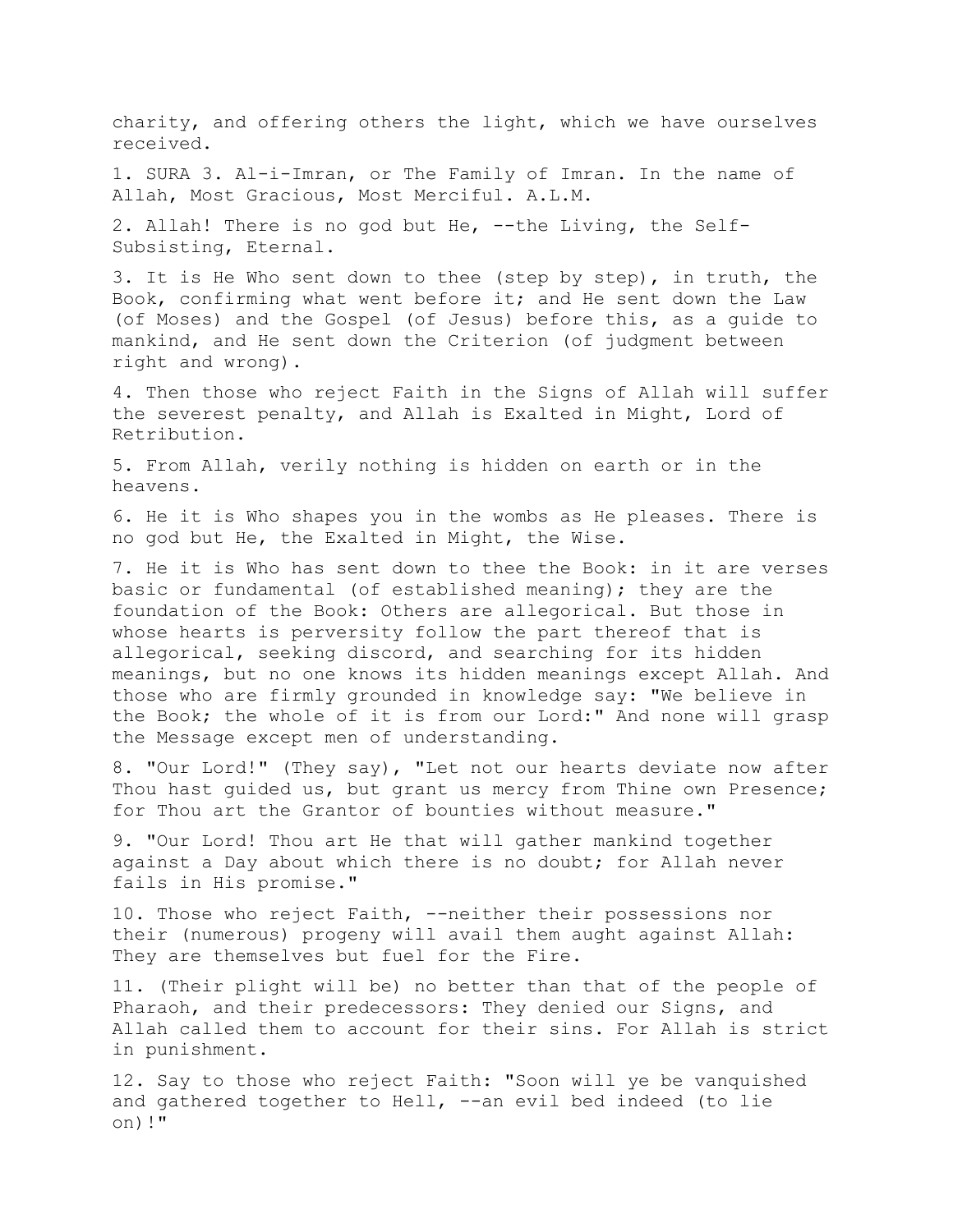13. "There has already been for you a Sign in the two armies that met (in combat): One was fighting in the Cause of Allah, the other resisting Allah; these saw with their own eyes twice their number. But Allah doth support with His aid whom He pleaseth. In this is a warning for such as have eyes to see."

14. Fair in the eyes of men is the love of things they covet: Women and sons; heaped-up hoards of gold and silver; horses branded (for blood and excellence); and (wealth of) cattle and well-tilled land. Such are the possessions of this world's life; but in nearness to Allah is the best of the goals (to return to).

15. Say: Shall I give you glad tidings of things far better than those? For the righteous are Gardens in nearness to their Lord, with rivers flowing beneath; therein is their eternal home; with Companions pure (and holy); and the good pleasure of Allah. For in Allah's sight are (all) His servants, --

16. (Namely), those who say: "Our Lord! We have indeed believed: Forgive us, then, our sins, and save us from the agony of the Fire;" --

17. Those who show patience, firmness and self-control; who are true (in word and deed); who worship devoutly; who spend (in the way of Allah); and who pray for forgiveness in the early hours of the morning.

18. There is no god but He: That is the witness of Allah, His angels, and those endued with knowledge, standing firm on justice. There is no god but He, the Exalted in Power, the Wise.

19. The Religion before Allah is Islam (submission to His Will): Nor did the People of the Book dissent there from except through envy of each other, after knowledge had come to them. But if any deny the Signs of Allah, Allah is swift in calling to account.

20. So if they dispute with thee, Say: "I have submitted my whole self to Allah and so have those who follow me." And say to the People of the Book and to those who are unlearned: "Do ye (also) submit yourselves?" If they do, they are in right guidance, but if they turn back, thy duty is to convey the Message; and in Allah's sight are (all) His servants.

C.55.-(Verses 21-30)-If the People who received earlier revelations confine themselves to partial truths, and in their pride shut their eyes to the whole of the Book of Allah, their day is done: Let the Muslims seek the society and friendship of their own, and trust in Allah, Who knows all, and holds every soul responsible for its own deeds.

21. As to those who deny the Signs of Allah, and in defiance of right, slay the prophets, and slay those who teach just dealing with mankind, announce to them a grievous penalty.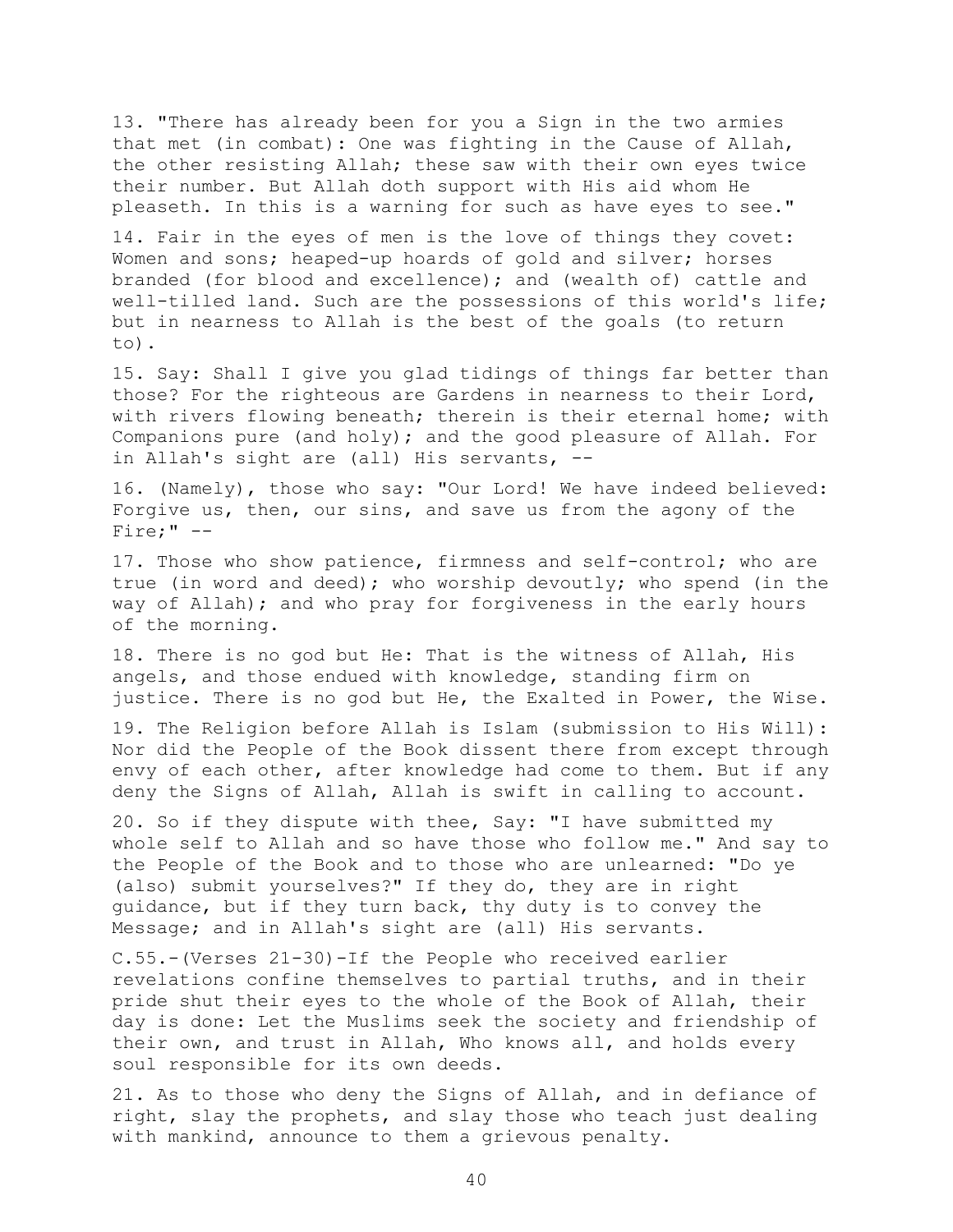22. They are those whose works will bear no fruit in this world and in the Hereafter, nor will they have anyone to help.

23. Hast thou not turned thy vision to those who have been given a portion of the Book? They are invited to the Book of Allah, to settle their dispute, but a party of them turn back and decline (the arbitration).

24. This because they say: "The Fire shall not touch us but for a few numbered days": For their forgeries deceive them as to their own religion.

25. But how (will they fare) when We gather them together against a Day about which there is no doubt, and each soul will be paid out just what it has earned, without (favor or) injustice?

26. Say: "O Allah! Lord of Power (and Rule), Thou givest Power to whom Thou pleasest, and Thou strippest off Power from whom Thou pleasest: Thou enduest with honor whom Thou pleasest, and Thou bringest low whom Thou pleasest: In Thy hand is all Good. Verily, over all things Thou hast power."

27. "Thou causest the Night to gain on the Day, and Thou causest the Day to gain on the Night; Thou bringest the Living out of the Dead, and Thou bringest the Dead out of the Living; and Thou givest sustenance to whom Thou pleasest, without measure."

28. Let not the Believers take for friends or helpers unbelievers rather than believers: If any do that, in nothing will there be help from Allah: Except by way of precaution, that ye may guard yourselves from them. But Allah cautions you (to remember) Himself; for the final goal is to Allah.

29. Say: "Whether ye hide what is in your hearts or reveal it, Allah knows it all: He knows what is in the heavens, and what is on earth. And Allah has power over all things."

30. On the Day when every soul will be confronted with all the good it has done, and all the evil it has done, it will wish there were a great distance between it and its evil. But Allah cautions you (to remember) Himself. And Allah is full of kindness to those that serve Him."

31. Say: "If ye do love Allah, follow me: Allah will love you and forgive you your sins: For Allah is Oft-Forgiving, Most Merciful."

C.56.-(Verses 31-63)-Allah's truth is continuous, and His Apostles from Adam, through Noah and Abraham, down to the last of the Prophets, Muhammad, form one brotherhood. Of the progeny of Imran, father of Moses and Aaron, sprang a women, who devoted her unborn offspring to Allah. The child was Mary the mother of Jesus. Her cousin was the wife of the priest Zakariya, who took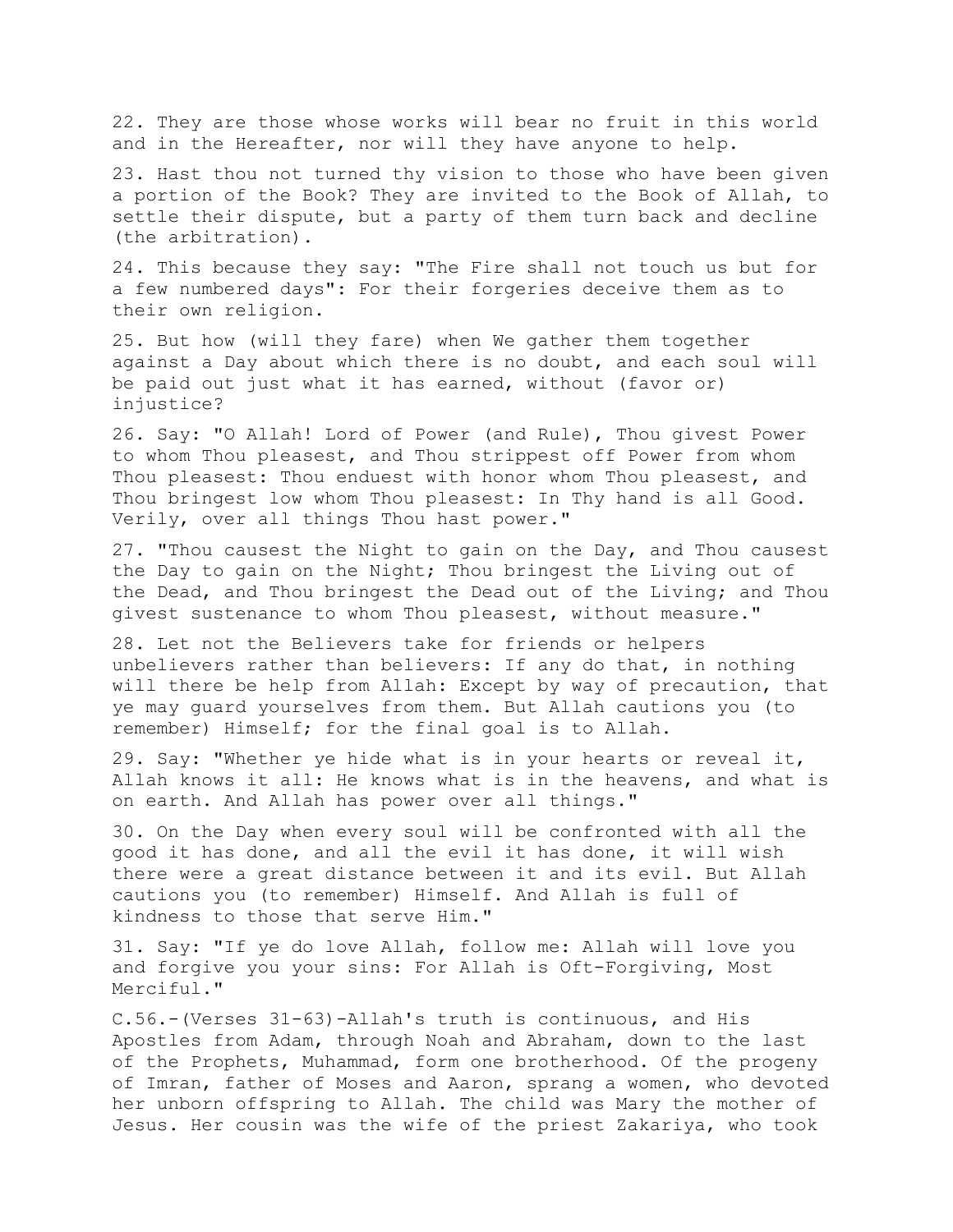charge of Mary. To Zakariya, in his old age, was born a son Yahya, amid prodigies: Yahya was the herald of Jesus the son of Mary, and was known as John the Baptist. Jesus was of virgin birth, and performed many miracles. But those to whom he came as Prophet rejected him, and plotted for his death. Their plots failed, for Allah's Plan is above man's plots. So will it be with Islam, the Truth from all eternity.

32. Say: "Obey Allah and His Apostle": But if they turn back, Allah loveth not those who reject Faith.

33. Allah did choose Adam and Noah, the family of Abraham, and the family of Imran above all people, --

34. Offspring, one of the other: And Allah heareth and knoweth all things.

35. Behold! A woman of Imran said: "O my Lord! I do dedicate unto Thee what is in my womb for Thy special service: So accept this of me: For Thou hearest and knowest all things."

36. When she was delivered, she said: "O my Lord! Behold! I am delivered of a female child!" --And Allah knew best what she brought forth-"And no wise is the male like the female. I have named her Mary, and I commend her and her offspring to Thy protection from the Evil One, the Rejected."

37. Right graciously did her Lord accept her: He made her grow in purity and beauty: To the care of Zakariya was she assigned. Every time that he entered (her) chamber to see her, he found her supplied with sustenance. He said: "O Mary! Whence (comes) this to you?" She said: "From Allah: For Allah provides sustenance to whom He pleases, without measure."

38. There did Zakariya pray to his Lord, saying: "O my Lord! Grant unto me from Thee a progeny that is pure: For Thou art He that heareth prayer!"

39. While he was standing in prayer in the chamber, the angels called unto him: "Allah doth give thee glad tidings of Yahya, witnessing the truth of a Word from Allah, and (be besides) noble, chaste, and a Prophet, --of the (goodly) company of the righteous."

40. He said: "O my Lord! How shall I have a son, seeing I am very old, and my wife is barren?" "Thus," was the answer, "Doth Allah accomplish what He willeth."

41. He said: "O my Lord! Give me a Sign!" "Thy Sign," was the answer, "Shall be that thou shalt speak to no man for three days but with signals. Then celebrate the praises of thy Lord again and again, and glorify Him in the evening and in the morning."

42. Behold! The angels said: "O Mary! Allah hath chosen thee and purified thee--chosen thee above the women of all nations."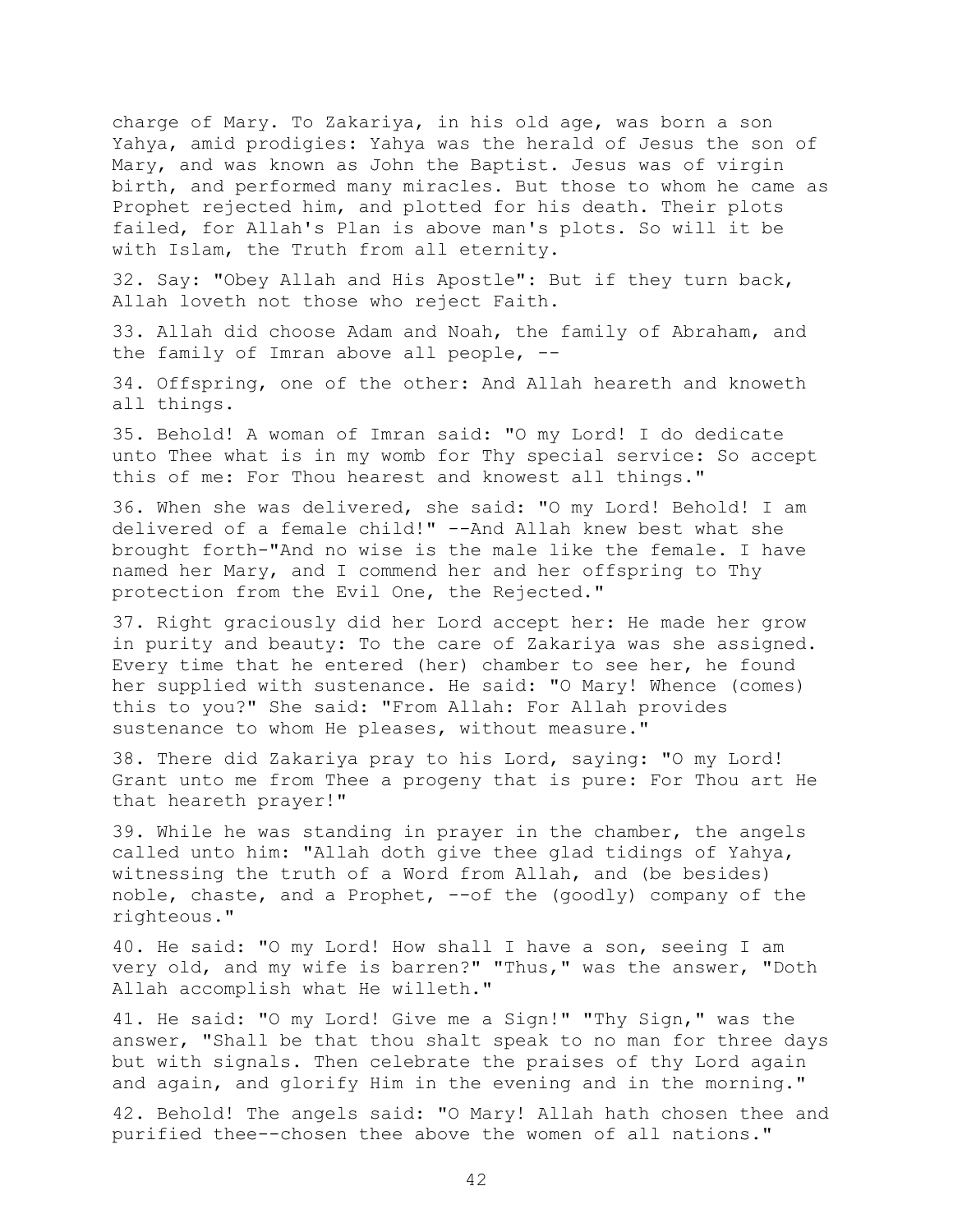43. "O Mary! Worship thy Lord devoutly: Prostrate thyself, and bow down (in prayer) with those who bow down."

44. This is part of the tidings of the things unseen, which We reveal unto thee (O Apostle!) by inspiration: Thou wast not with them when they cast lots with arrows, as to which of them should be charged with the care of Mary: Nor wast thou with them when disputed (the point).

45. Behold! The angels said: "O Mary! Allah giveth thee glad tidings of a Word from Him: His name will be Christ Jesus, the son of Mary, held in honor in this world and the Hereafter and of (the company of) those nearest to Allah;"

46. "He shall speak to the people in childhood and in maturity. And he shall be (of the company) of the righteous."

47. She said: "O my Lord! How shall I have a son when no man hath touched me?" He said: "Even so: Allah createth what He willeth: When He hath decreed a Plan, He but saith to it, 'Be,' and it is!"

48. "And Allah will teach him the Book and Wisdom, the Law and the Gospel,"

49. "And (appoint him) an apostle to the Children of Israel, (with this message)": "I have come to you, with a Sign from your Lord, in that I make for you out of clay, as it were, the figure of a bird, and breathe into it, and it becomes a bird by Allah's leave: And I heal those born blind, and the lepers, and I quicken the dead, by Allah's leave; and I declare to you what ye eat, and what ye store in your houses. Surely therein is a Sign for you if ye did believe;"

50. "(I have come to you), to attest the Law which was before me. And to make lawful to you part of what was (before) forbidden to you; I have come to you with a Sign from your Lord. So fear Allah, and obey me."

51. "It is Allah who is my Lord and your Lord; then worship Him. This is a Way that is straight."

52. When Jesus found unbelief on their part He said: "Who will be my helpers to (the work of) Allah?" Said the Disciples: "We are Allah's helpers: We believe in Allah and do thou bear witness that we are Muslims."

53. "Our Lord! We believe in what Thou hast revealed, and we follow the Apostle; then write us down among those who bear witness."

54. And (the unbelievers) plotted and planned, and the best of planners is Allah.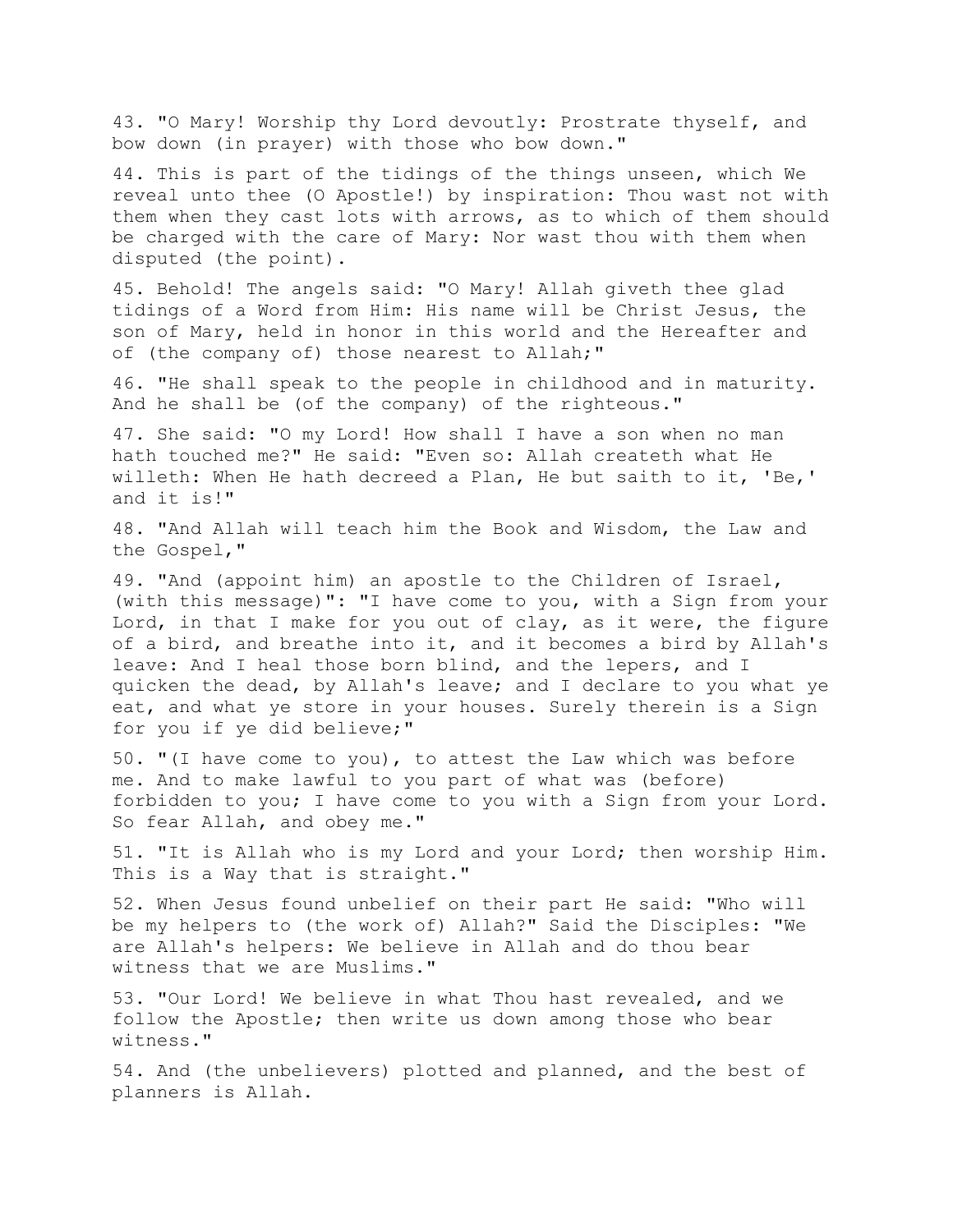55. Behold! Allah said: "O Jesus! I will take thee and raise thee to Myself and clear thee (of the falsehoods) of those who blaspheme; I will make those who follow thee superior to those who reject faith, to the Day of Resurrection: Then shall ye all return unto me, and I will judge between you of the matters wherein ye dispute.

56. "As to those who reject faith, I will punish them with terrible agony in this world and in the Hereafter, nor will they have anyone to help."

57. "As to those who believe and work righteousness, Allah will pay them (in full) their reward; but Allah loveth not those who do wrong."

58. "This is what we rehearse unto thee of the Signs and the Message of Wisdom."

59. The similitude of Jesus before Allah is as that of Adam; he created him from dust then said to him: "Be": And he was.

60. The Truth (comes) from Allah alone; so be not of those who doubt.

61. If any one disputes in this matter with thee, now after (full) knowledge hath come to thee, say: "Come! Let us gather together, --Our sons and your sons, our women and your women, ourselves and yourselves: Then let us earnestly pray, and invoke the curse of Allah on those who lie!"

62. This is the true account: There is no god except Allah; and Allah--he is indeed the Exalted in Power, the Wise.

63. But if they turn back, Allah hath full knowledge of those who do mischief.

C.57.-(Verses 64-120)-Islam doth invite all people to the Truth: There is no cause for dissembling or disputing. False are the people who corrupt Allah's truth, or hinder men from coming to Allah. Let the Muslims hold together in unity and discipline, knowing that they have a mission of righteousness for humanity. No harm can come to them. Though there are good men and true in other Faiths, Muslims must be true to their own Brotherhood. They should seek help and friendship from their own, and stand firm in constancy and patient perseverance.

64. Say: "O People of the Book! Come to common terms as between us and you: That we worship but Allah; that we associate no partners with Him; that we erect not, from among ourselves, lords and patrons other than Allah." If then they turn back, say ye: "Bear witness that we (at least) are Muslims (bowing to Allah's Will)."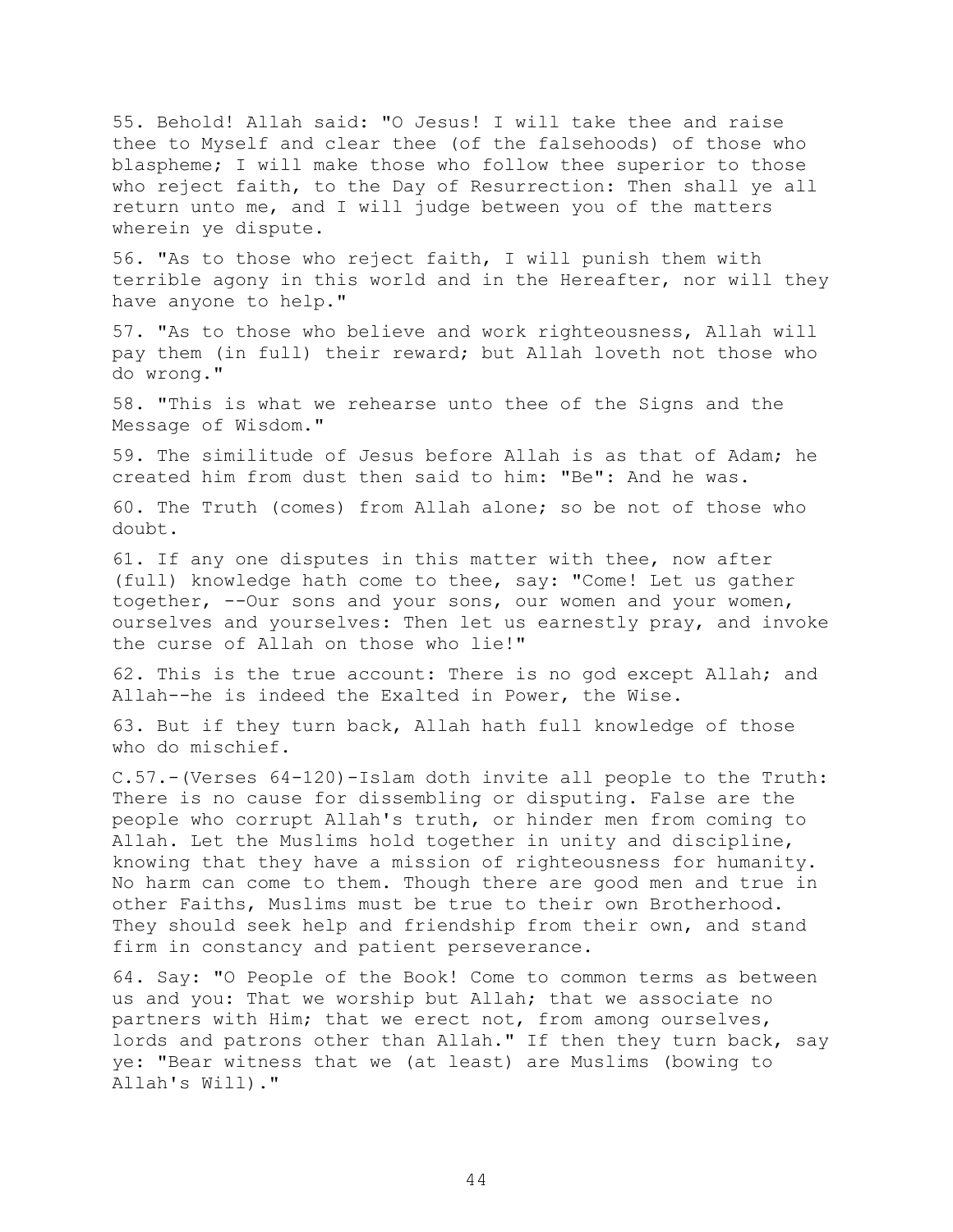65. Ye People of the Book! Why dispute ye about Abraham, when the Law and the Gospel were not revealed till after him? Have ye no understanding?

66. Ah! Ye are those who fell to disputing (even) in matters of which ye had some knowledge! But why dispute ye in matters of which ye have no knowledge? It is Allah Who knows, and ye who know not!

67. Abraham was not a Jew nor yet a Christian; but he was true in Faith, and bowed his will to Allah's (which is Islam), and he joined not gods with Allah.

68. Without doubt, among men, the nearest of kin to Abraham, are those who follow him, as are also this Apostle and those who believe: And Allah is the Protector of those who have faith.

69. It is the wish of a section of the People of the Book to lead you astray. But they shall lead astray (not you), but themselves, and they do not perceive!

70. Ye People of the Book! Why reject ye the Signs of Allah, of which ye are (yourselves) witnesses?

71. Ye People of the Book! Why do ye clothe Truth with falsehood, and conceal the Truth, while ye have knowledge?

72. A section of the People of the Book say: "Believe in the morning what is revealed to the Believers, but reject it at the end of the day; perchance they may (themselves) turn back;"

73. "And believe no one unless he follows your religion." Say: "True guidance is the guidance of Allah: (Fear ye) lest a revelation be sent to someone (else) like unto that which was sent unto you? Or that those (receiving such revelation) should engage you in argument before your Lord?" Say: "All bounties are in the hand of Allah: He granteth them to whom He pleaseth: And Allah careth for all, and He knoweth all things."

74. For His Mercy He specially chooseth whom He pleaseth; for Allah is the Lord of bounties unbounded.

75. Among the People of the Book are some who, if entrusted with a hoard of gold, will (readily) pay it back; others, who, if entrusted with a single silver coin, will not repay it unless thou constantly stoodest demanding, because they say, "There is no call on us (to keep faith) with these ignorant (Pagans)." But they tell a lie against Allah, and (well) they know it.

76. Nay. --Those that keep their plighted faith and act aright, --verily Allah loves those who act aright.

77. As for those who sell the faith they owe to Allah and their own plighted word for a small price, they shall have no portion in the Hereafter: Nor will Allah (deign to) speak to them or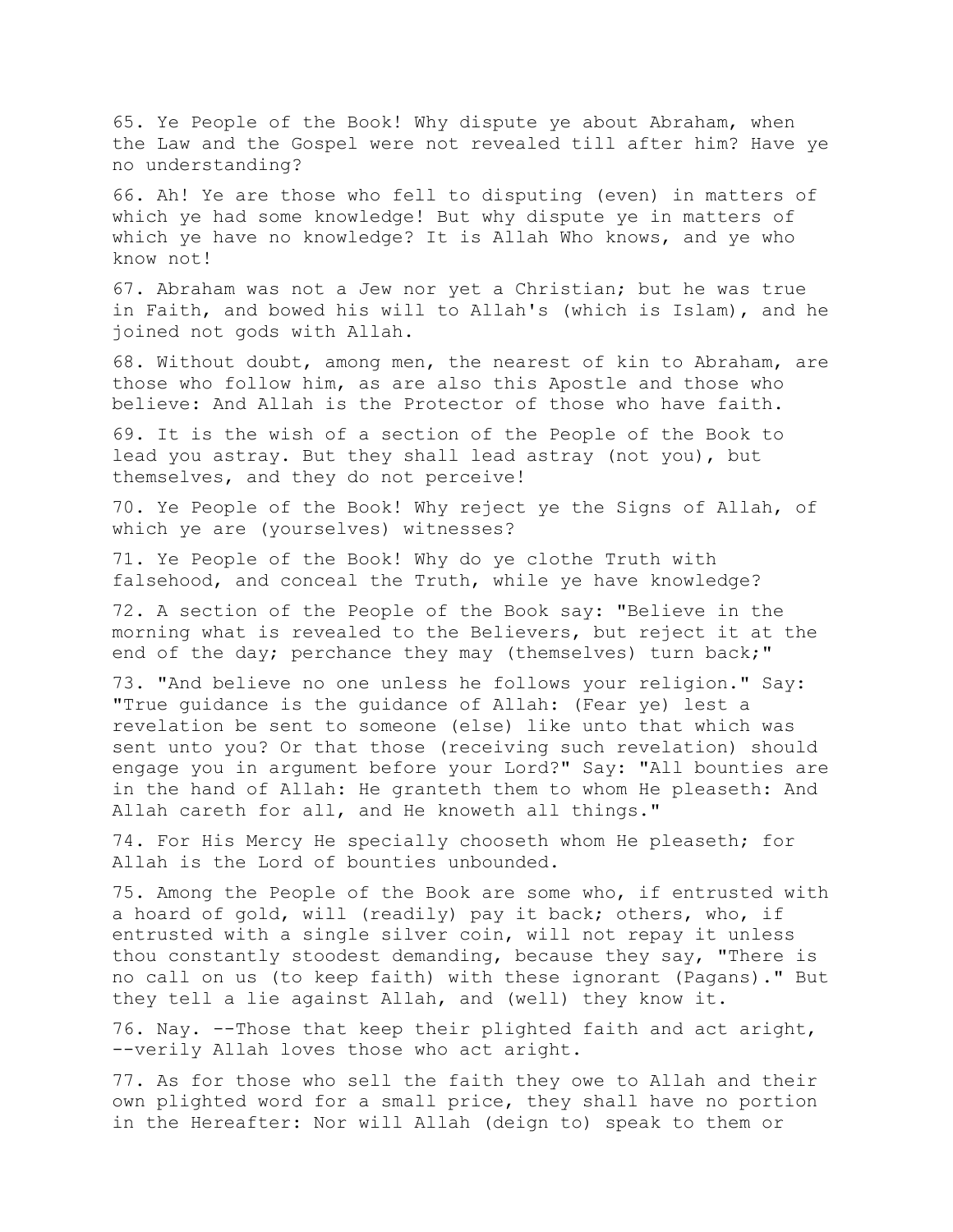look at them on the Day of Judgment, nor will He cleanse them (of sin): They shall have a grievous Penalty.

78. There is among them a section who distort the Book with their tongues: (As they read) you would think it is a part of the Book, but it is no part of the Book; and they say, "That is from Allah," but it is not from Allah: It is they who tell a lie against Allah, and (well) they know it!

79. It is not (possible) that a man, to whom is given the Book, and Wisdom, and the Prophetic Office, should say to people: "Be ye my worshippers rather than Allah's": On the contrary (he would say): "Be ye worshippers of Him Who is truly the Cherisher of all: For ye have taught the Book and ye have studied it earnestly."

80. Nor would he instruct you to take angels and prophets for Lords and Patrons. What! Would he bid you to unbelief after ye have bowed your will (to Allah in Islam)?

81. Behold! Allah took the Covenant of the Prophets, saying: "I give you a Book and Wisdom; then comes to you an Apostle, confirming what is with you; do ye believe in him and render him help." Allah said: "Do ye agree, and take this my Covenant as binding on you?" They said: "We agree." He said: "Then bear witness, and I am with you among the witnesses."

82. If any turn back after this, they are perverted transgressors.

83. Do they seek for other than the Religion of Allah? –While all creatures in the heavens and on earth have, willing or unwilling, bowed to His Will (accepted Islam), and to Him shall they all be brought back.

84. Say: "We believe in Allah, and in what has been revealed to us and what was revealed to Abraham, Ismail, Isaac, Jacob, and the Tribes, and in (the Books) given to Moses, Jesus, and the Prophets, from their Lord: We make no distinction between one and another among them, and to Allah do we bow our will (in Islam)."

85. If anyone desires a religion other than Islam (submission to Allah), never will it be accepted of him; and in the Hereafter he will be in the ranks of those who have lost (all spiritual good).

86. How shall Allah guide those who reject Faith after they accepted it and bore witness that the Apostle was true and that Clear Signs had come unto them? But Allah guides not a people unjust.

87. Of such the reward is that on them (rests) the curse of Allah, of His angels, and of all mankind; -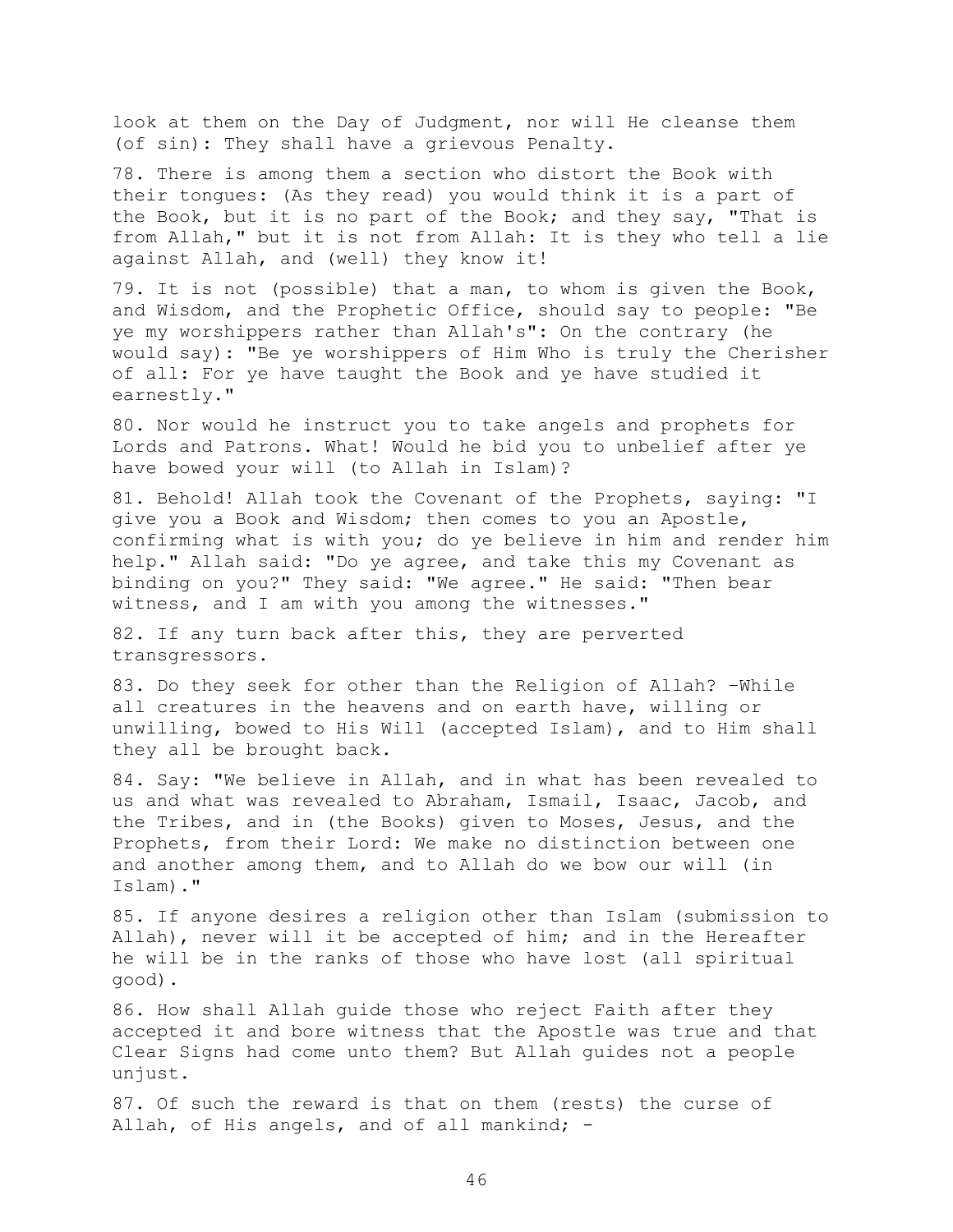88. In that will they dwell; nor will their penalty be lightened, nor respite be their (lot); -

89. Except for those that repent (even) after that, and make amends; for verily Allah is Oft-Forgiving, Most Merciful.

90. But those who reject Faith after they accepted it, and then go on adding to their defiance of Faith, --never will their repentance be accepted; for they are those who have (of set purpose) gone astray.

91. As to those who reject Faith, and die rejecting, --never would be accepted from any such as much gold as the earth contains, though they should offer it for ransom. For such is (in store) a penalty grievous, and they will find no helpers.

92. By no means shall ye attain righteousness unless ye give (freely) of that which ye love; and whatever ye give, of a truth Allah knoweth it well.

93. All food was lawful to the Children of Israel, except what Israel made unlawful for itself, before the Law (of Moses) was revealed. Say: "Bring ye the Law and study it, if ye be men of truth."

94. If any, after this, invent a lie and attribute it to Allah, they are indeed unjust wrongdoers.

95. Say: "Allah speaketh the Truth: Follow the religion of Abraham, the sane in faith; he was not of the Pagans."

96. The first House (of worship) appointed for men was at Bakka: Full of blessing and of guidance for all kinds of beings:

97. In it are Signs manifest; (for example), the Station of Abraham; whoever enters it attains security; pilgrimage thereto is a duty men owe to Allah, --those who can afford the journey; but if any deny faith, Allah stands not in need of any of His creatures.

98. Say: "O People of the Book! Why reject ye the Signs of Allah, when Allah is Himself witness to all ye do?"

99. Say: "O ye People of the Book! Why obstruct ye those who believe, from the Path of Allah, seeking to make it crooked, while ye were yourselves witnesses (to Allah's Covenant)? But Allah is not unmindful of all that ye do."

100. O ye who believe! If ye listen to a fraction among the People of the Book, they would (indeed) render you apostates after ye have believed!

101. And how would ye deny Faith while unto you are rehearsed the Signs of Allah, and among you lives the Apostle? Whoever holds firmly to Allah will be shown a Way that is straight.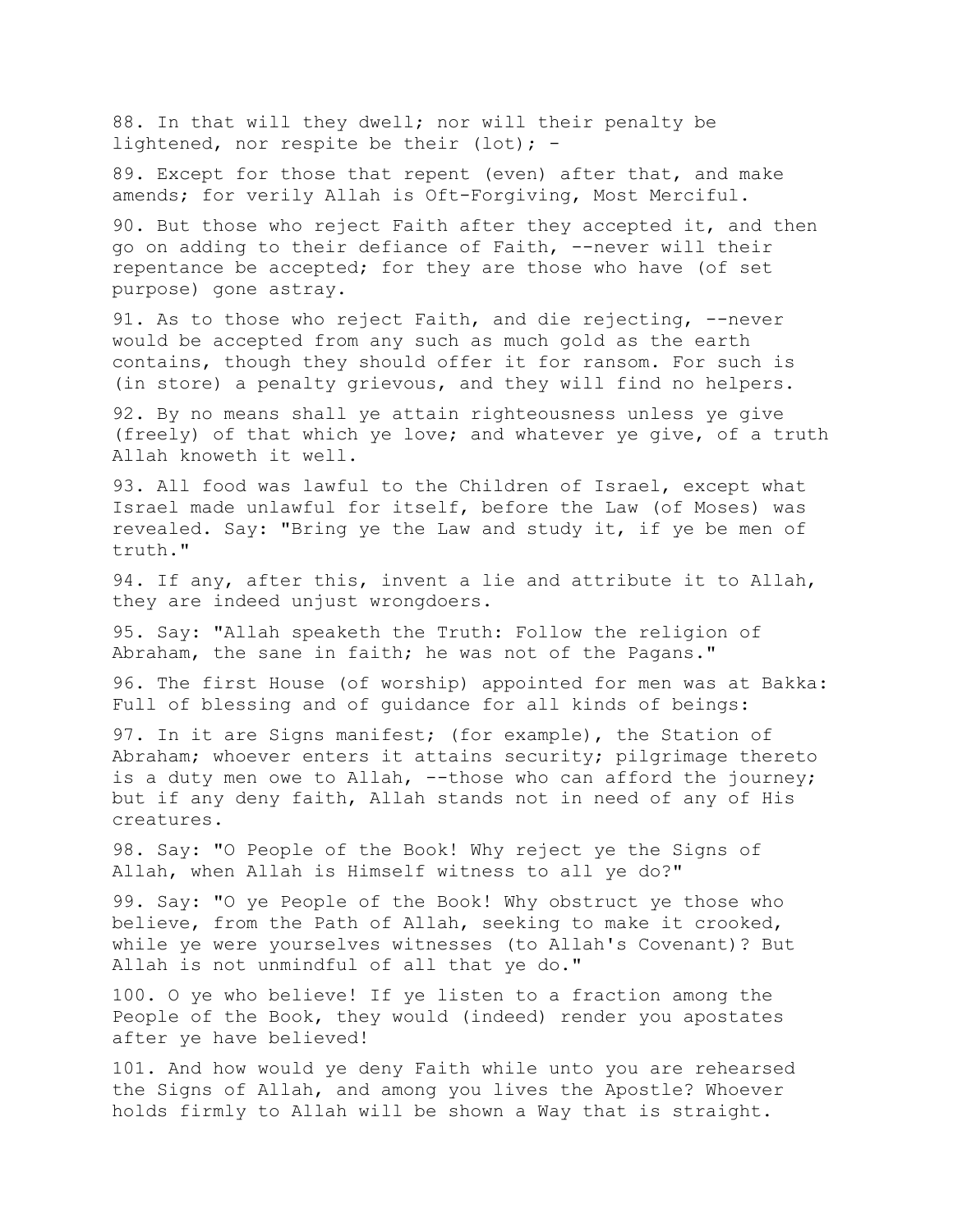102. O ye who believe! Fear Allah as He should be feared, and die not except in a state of Islam.

103. And hold fast, all together, by the Rope which Allah (stretches out for you), and be not divided among yourselves; and remember with gratitude Allah's favor on you; for ye were enemies and He joined your hearts in love, so that by His Grace, ye became brethren; and ye were on the brink of the Pit of Fire, and He saved you from it. Thus doth Allah make His Signs clear to you: That ye may be guided.

104. Let there arise out of you a band of people inviting to all that is good, enjoining what is right, and forbidding what is wrong: They are the ones to attain felicity.

105. Be not like those who are divided amongst themselves and fall into disputations after receiving Clear Signs: For them is a dreadful Penalty, --

106. On the day when some faces will be (lit up with) white, and some faces will be (in the gloom of) black: To those whose faces will be black, (will be said): "Did ye reject Faith after accepting it? Taste then the Penalty for rejecting Faith."

107. But those whose faces will be (lit with) white, --they will be in (the light of) Allah's mercy: Therein to dwell (forever).

108. These are the Signs of Allah: We rehearse them to thee in Truth: And Allah means no injustice to any of His creatures.

 109. To Allah belongs all that is in the heavens and on earth: To Him do all questions go back (for decision).

110. We are the best of Peoples, evolved for mankind, enjoining what is right, forbidding what is wrong, and believing in Allah. If only the People of the Book had faith, it were best for them: Among them are some who have faith, but most of them are perverted transgressors.

111. They will do you no harm, barring a trifling annoyance; if they come out to fight you, they will show you their backs, and no help shall they get.

112. Shame is pitched over them (like a tent) wherever they are found, except when under a covenant (of protection) from Allah and from men; they draw on themselves wrath from Allah, and pitched over them is (the tent of) destitution. This is because they rejected the Signs of Allah, and slew the Prophets in defiance of right; this because they rebelled and transgressed beyond bounds.

113. Not all of them are alike: Of the People of the Book are a portion that stand (for the right); they rehearse the Signs of Allah all night long, and they prostrate themselves in adoration.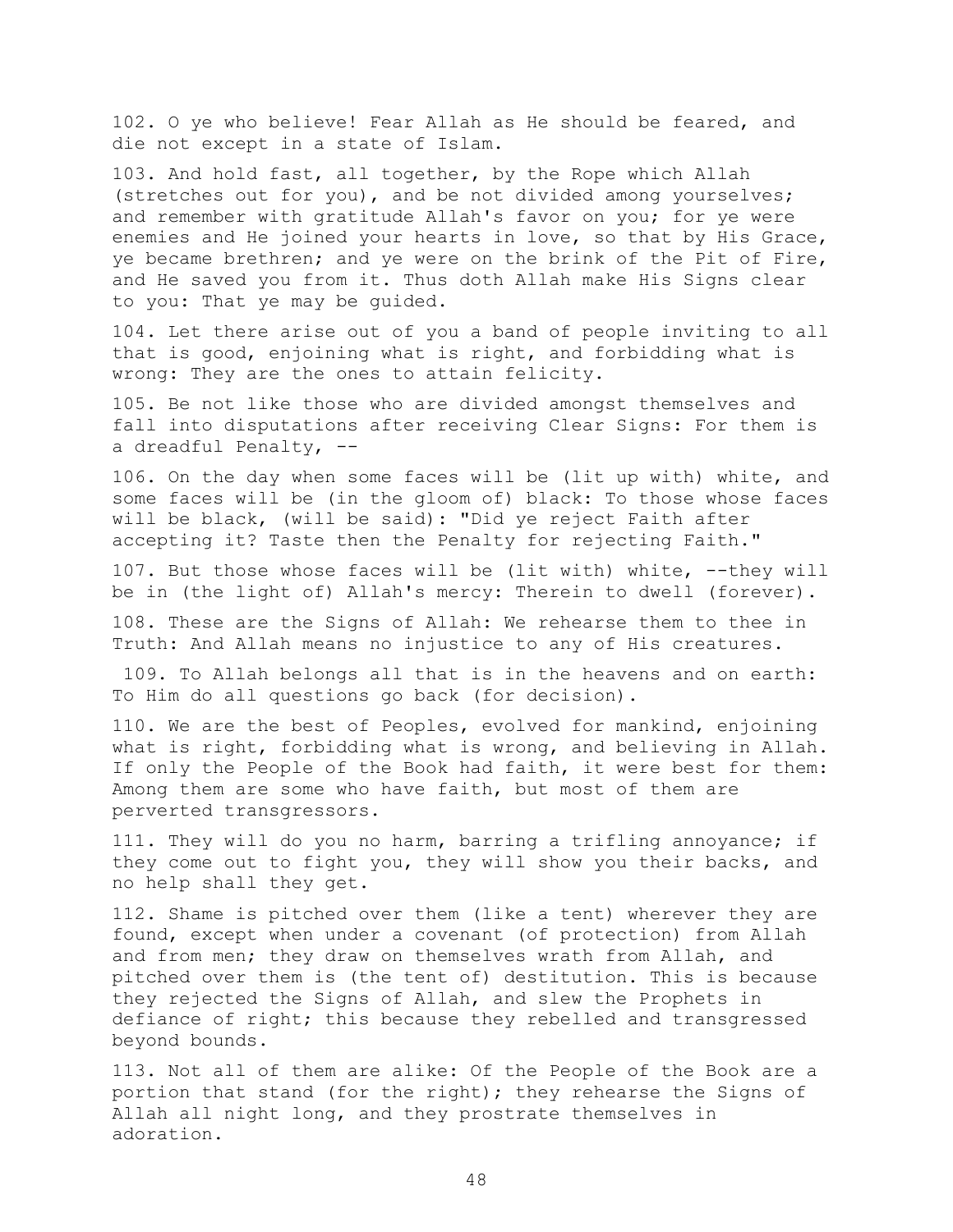114. They believe in Allah and the Last Day; they enjoin what is right, and forbid what is wrong; and they hasten (in emulation) in (all) good works: They are in the ranks of the righteous.

115. Of the good that they do, nothing will be rejected of them; for Allah knoweth well those that do right.

116. Those who reject faith, --neither their possessions nor their (numerous) progeny will avail them aught against Allah: They will be Companions of the Fire, --dwelling therein (forever).

117. What they spend in the life of this (material) world may be likened to a Wind which brings a nipping frost: It strikes and destroys the harvest of men who have wronged their own souls: It is not Allah that hath wronged them, but they wrong themselves.

118. O ye who believe! Take not into your intimacy those outsideyour ranks: They will not fail to corrupt you. They only desire your ruin: Rank hatred has already appeared from their mouths: What their hearts conceal is far worse. We have made plain to you the Signs, if ye have wisdom.

119. Ah! Ye are those who love them, but they love you not, - though ye believe in the whole of the Book. When they meet you they say, "We believe": But when they are alone, they bite off the very tips of their fingers at you in their rage. Say: "Perish in your rage; Allah knoweth well all the secrets of the heart."

120. If aught that is good befalls you, it grieves them; but if some misfortune overtakes you, they rejoice at it. But if ye are constant and do right, not the least harm will their cunning do to you; for Allah compasseth round about all that they do.

C.58.-(Verses 121-148)-Allah's help comes to those who strive with firmness, as it did at Badr. Much can be learnt from the misfortunes at Uhud. It is not for us to question Allah's Plan, which is full of wisdom and mercy for all. Our duty is to stand firm and unswerving, to obey, and in steadfast courage to persevere, to retrieve our mistakes, not in grief and despair, but in firm hope in Allah and in contempt of pain and death.

121. Remember that morning thou didst leave thy household (early) to post the Faithful at their stations for battle. And Allah heareth and knoweth all things:

122. Remember two of your parties mediated cowardice; but Allah was their protector, and in Allah should the Faithful (ever) put their trust.

123. Allah had helped you at Badr, when ye were a contemptible force; then fear Allah; thus may ye show your gratitude.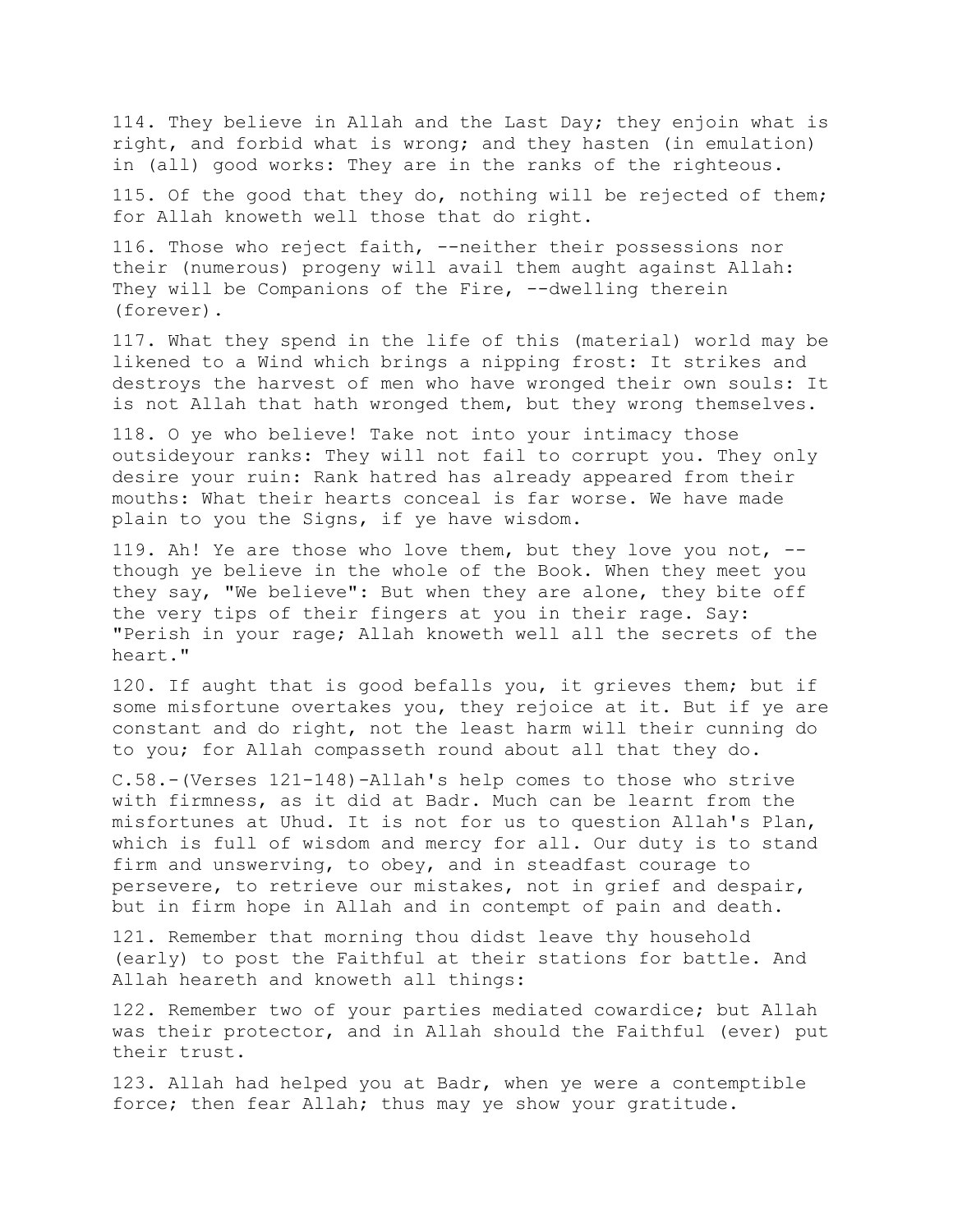124. Remember thou saidst to the Faithful: "Is it not enough for you that Allah should help you with three thousand angels (specially) sent down?

125. "Yea, --if ye remain firm, and act aright, even if the enemy should rush here on you in hot haste, your Lord would help you with five thousand angels making a terrific onslaught."

126. Allah made it but a message of hope for you, and an assurance to your hearts: (In any case) there is no help except from Allah, the Exalted, the Wise:

127. That He might cut off a fringe of the Unbelievers or expose them to infamy, and they should then be turned back, frustrated of their purpose.

128. Not for thee, (but for Allah), is the decision: Whether He turn in mercy to them, or punish them; for they are indeed wrongdoers.

129. To Allah belongeth all that is in the heavens and on earth. He forgiveth whom He pleaseth and punisheth whom He pleaseth; but Allah is Oft-Forgiving, Most Merciful.

130. O ye who believe! Devour not Usury, doubled and multiplied; but fear Allah; that ye may (really) prosper.

131. Fear the Fire, which is prepared for those who reject Faith:

132. And obey Allah and the Apostle; that ye may obtain mercy.

133. Be quick in the race for forgiveness from your Lord, and for a Garden whose width is that (of the whole) of the heavens and of the earth, prepared for the righteous, --

134. Those who spend (freely), whether in prosperity, or in adversity; who restrain anger, and pardon (all) men; --for Allah loves those who do good; --

135. And those who, having done something to be ashamed of, or wronged their own souls, earnestly bring Allah to mind, and ask for forgiveness for their sins, --and who can forgive sins except Allah? --And are never obstinate in persisting knowingly in (the wrong) they have done.

136. For such the reward is forgiveness from their Lord, and Gardens with rivers flowing underneath, --an eternal dwelling: How excellent a recompense for those who work (and strive)!

137. Many were the Ways of Life that have passed away before you: Travel through the earth, and see what was the end of those who rejected Truth.

138. Here is a plain statement to men, a guidance and instruction to those who fear Allah!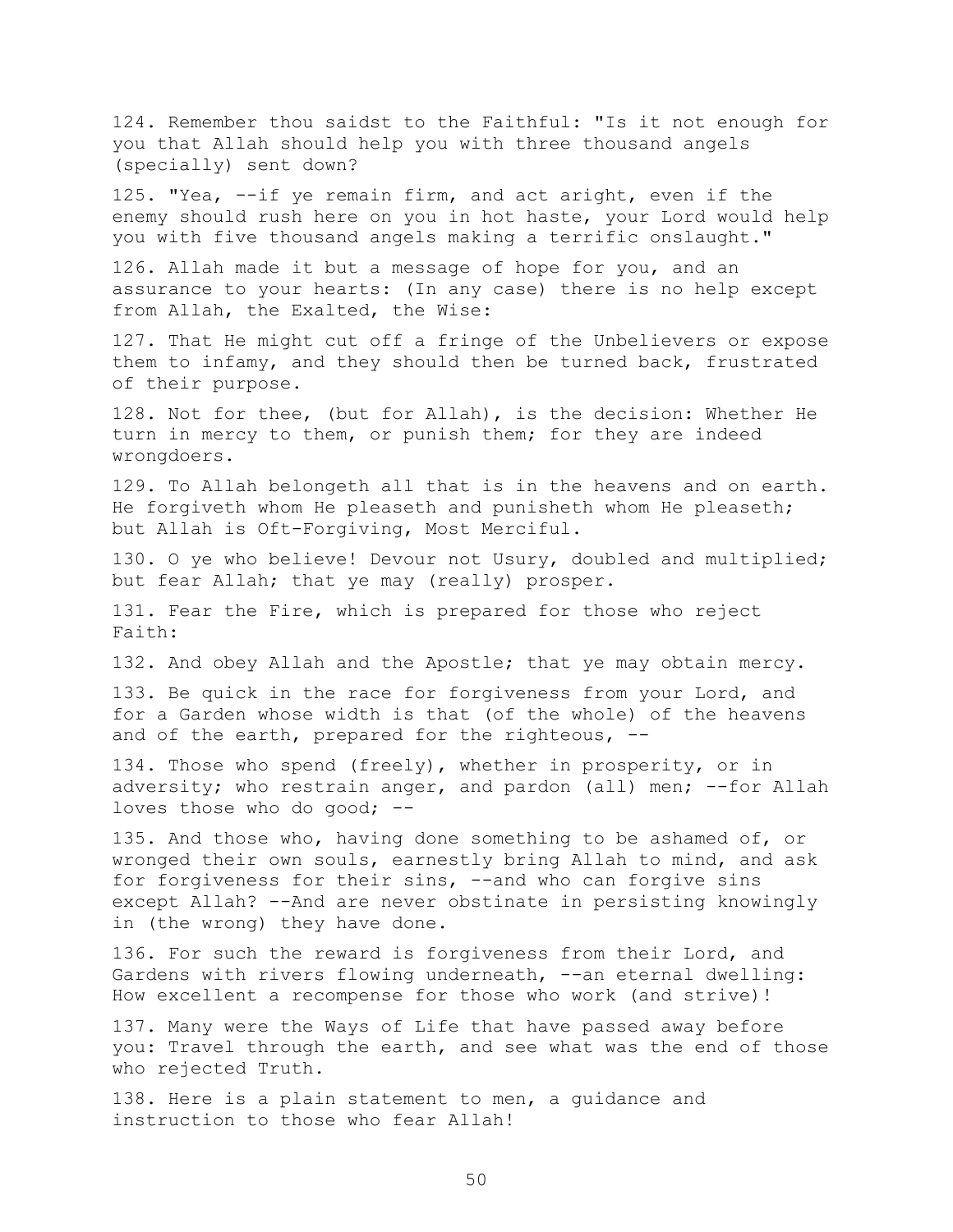139. So lose not heart, nor fall into despair: For ye must gain mastery if ye are true in Faith.

140. If a wound hath touched you, be sure a similar wound hath touched the others. Such days (of varying fortunes) we give to men and men by turns: That Allah may know those that believe, and that He may take to Himself from your ranks martyr-witnesses (to Truth). And Allah loveth not those that do wrong.

141. Allah's object also is to purge those that are true in Faith and to deprive of blessing those that resist Faith.

142. Did ye think that ye would enter Heaven without Allah testing those of you who fought hard (in His Cause) and remained steadfast?

143. Ye did indeed wish for Death before ye met him: Now ye have seen him with your own eyes, (and ye flinch!)

144. Muhammad is no more than an Apostle: Many were the Apostles that passed away before him. If he died or were slain, will ye then turn back on your heels? If any did turn back on his heels, not the least harm will he do to Allah; but Allah (on the other hand) will swiftly reward those who (serve him) with gratitude.

145. Nor can a soul die except by Allah's leave, the term being fixed as by writing. If any do desire a reward in this life, We shall give it to him; and if any do desire a reward in the Hereafter, We shall give it to him. And swiftly shall We reward those that (serve us with) gratitude.

146. How many of the Prophets fought (in Allah's way), and with them (fought) large bands of godly men? But they never lost heart if they met with disaster in Allah's way, nor did they weaken (in will) nor give in. And Allah loves those who are firm and steadfast.

147. All that they said was: "Our Lord! Forgive us our sins and anything we may have done that transgressed our duty: Establish our feet firmly, and help us against those that resist Faith."

148. And Allah gave them a reward in this world, and the excellent reward of the Hereafter. For Allah loveth those who do good.

C.59-(Verses 149-180)-Uhud showed how dangerous it was to lend ear to enemy suggestions, to disobey orders, dispute, lose courage, or seek selfish ends; some even followed the evil course of turning back. But great is Allah's mercy: Where He helps, no harm can come. Trust your Leader. The Hypocrites, in withdrawing from battle, were really helping the Unbelievers, but glorious were those who knew no fear: Those killed in the Cause of Allah yet live and thrive and do rejoice; and never can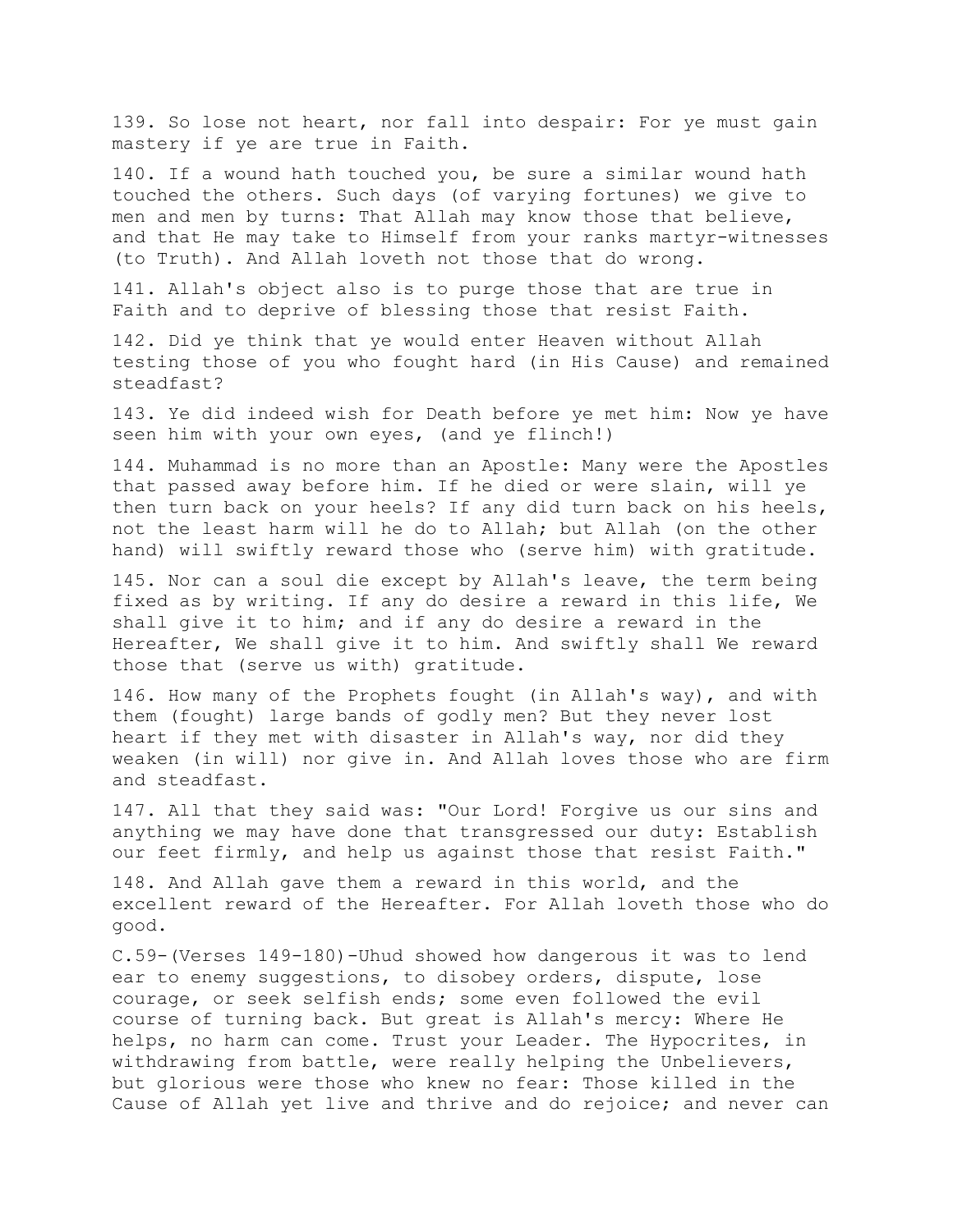those who fight against Faith hurt in the least the Cause of Allah.

149. O ye who believe! If ye obey the Unbelievers, they will drive you back on your heels, and ye will turn back (from Faith) to your own loss.

150. Nay, Allah is your Protector, and He is the best of helpers.

151. Soon shall We cast terror into the hearts of the Unbelievers, for that they joined companions with Allah, for which He had sent no authority: Their abode will be the Fire: And evil is the home of the wrongdoers!

152. Allah did indeed fulfill His promise to you when ye with His permission were about to annihilate your enemy, --until ye flinched and fell to disputing about the order, and disobeyed it after He brought you in sight (of the Booty) which ye covet. Among you are some that hanker after this world and some that desire the Hereafter. Then did He divert you from your foes in order to test you. But He forgave you: For Allah is full of Grace to those who believe.

153. Behold! Ye were climbing up the high ground, without even casting a side glance at any one, and the Apostle in your rear was calling you back. There did Allah give you one distress after another by way of requital, to teach you not to grieve for (the booty) that had escaped you and for (the ill) that had befallen you. For Allah is well aware of all that ye do.

154. After (the excitement) of the distress, He sent down calm on a band of you overcome with slumber, while another band was stirred to anxiety by their own feelings, moved by wrong suspicions of Allah--suspicions due to Ignorance. They said: "What affair is this of ours?" Say thou: "Indeed, this affair is wholly Allah's." They hide in their minds what they dare not reveal to thee. They say (to themselves): "If we had had anything to do with this affair, we should not have been in the slaughter here." Say: "Even if you had remained in your homes, those for whom death was decreed would certainly have gone forth to the place of their death"; but (all this was) that Allah might test what is in your breasts and purge what is in your hearts. For Allah knoweth well the secrets of your hearts.

155. Those of you who turned back on the day the two hosts met, --it was Satan who caused them to fail, because of some (evil) they had done. But Allah has blotted out (their fault): For Allah is Oft-Forgiving, Most Forbearing.

156. O ye who believe! Be not like the Unbelievers, who say of their brethren, when they are traveling through the earth or engaged in fighting: "If they had stayed with us, they would not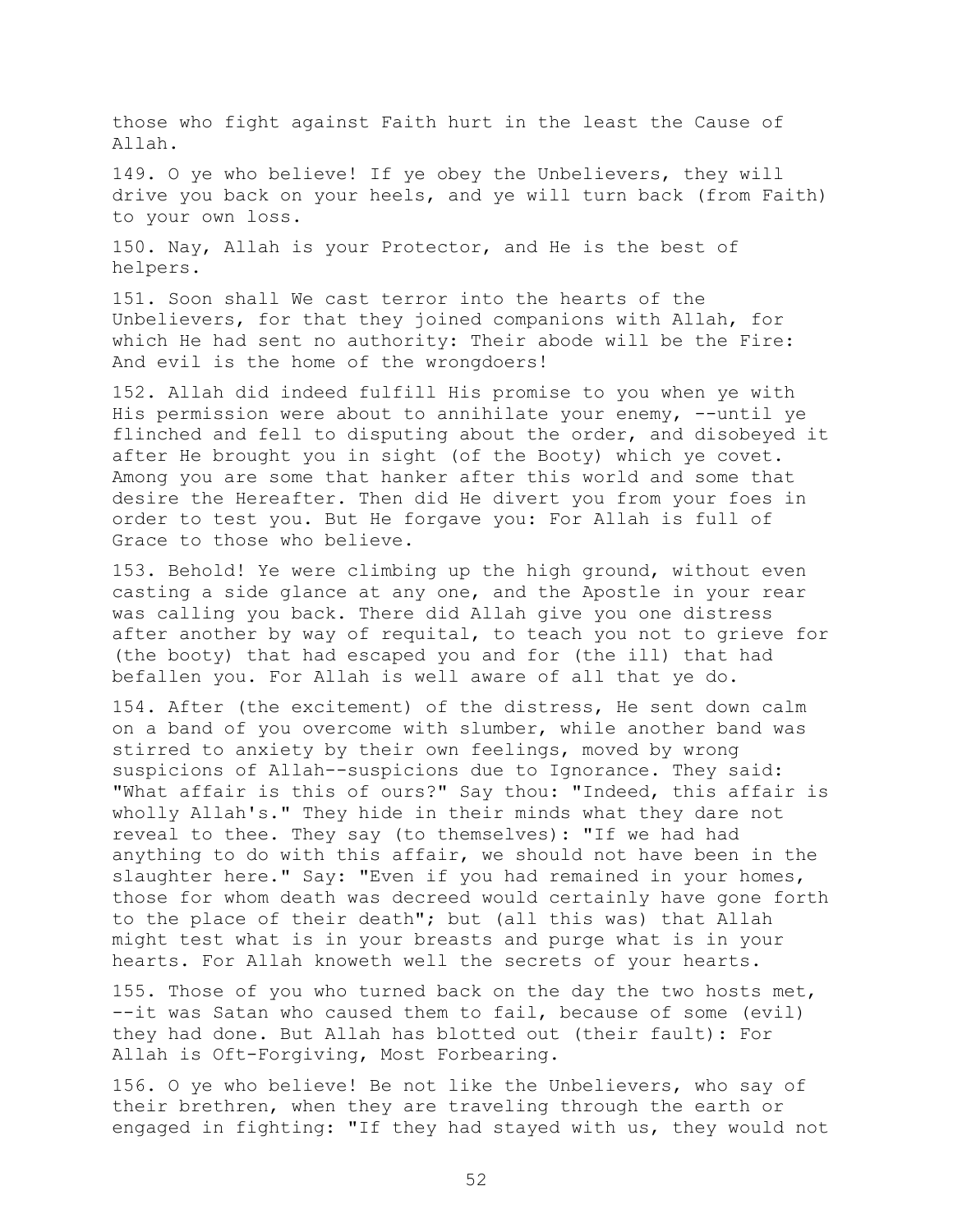have died, or been slain." This that Allah may make it a cause of sighs and regrets in their hearts. It is Allah that gives Life and Death, and Allah sees well all that ye do.

157. And if ye are slain, or die, in the way of Allah, forgiveness and mercy from Allah are far better than all they could amass.

158. And if ye die, or are slain. Lo! It is unto Allah that ye are brought together.

159. It is part of the Mercy of Allah that thou dost deal gently with them. Wert thou severe or harsh hearted, they would have broken away from about thee: So pass over (their faults), and ask for (Allah's) forgiveness for them; and consult them in affairs (of moment). Then, when thou hast taken a decision, put thy trust in Allah. For Allah loves those who put their trust (in Him).

160. If Allah helps you, none can overcome you: If He forsakes you, who is there, after that, that can help you? In Allah, then let Believers put their trust.

161. No prophet could (ever) be false to his trust. If any person is so false, he shall, on the Day of Judgment, restore what he misappropriated; then shall every soul receive its due, --whatever it earned, --and none shall be dealt with unjustly.

162. Is the man who follows the good pleasure of Allah like the man who draws on himself the wrath of Allah, and whose abode is in Hell? --A woeful refuge!

163. They are in varying grades in the sight of Allah, and Allah sees well all that they do.

164. Allah did confer a great favor on the Believers when He sent among them an Apostle from among themselves, rehearsing unto them the Signs of Allah, sanctifying them in Scripture and Wisdom, while, before that, they had been in manifest error.

165. What! When a single disaster smites you, although ye smote (your enemies) with one twice as great, do ye say? --"Whence is this?" Say (to them): "It is from yourselves: For Allah hath power over all things."

166. What ye suffered on the day the two armies met, was with the leave of Allah, in order that He might test the Believers, -

167. And the Hypocrites also. These were told: "Come, fight in the way of Allah, or (at least) drive (the foe from your city)." They said: "Had we known how to fight, we should certainly have followed you." They were that day nearer to Unbelief than to Faith, saying with their lips what was not in their hearts. But Allah hath full knowledge of all they conceal.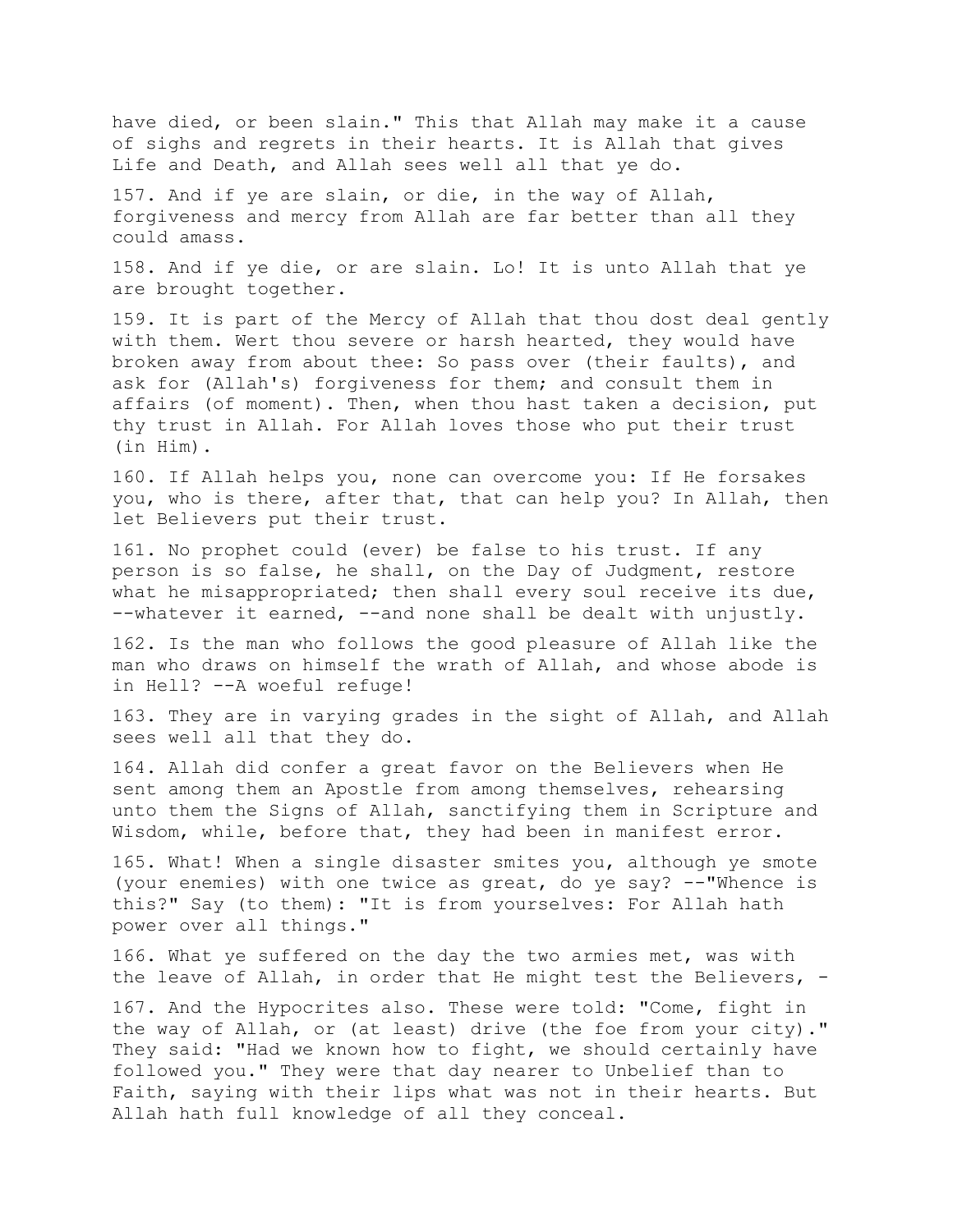168. (They are) the ones that say, (of their brethren slain), while they themselves sit (at ease): "If only they had listened to us, they would not have been slain." Say: "Avert death from your own selves if ye speak the truth."

169. Think not of those who are slain in Allah's way as dead. Nay, they live, finding their sustenance in the Presence of their Lord;

170. They rejoice in the Bounty provided by Allah: And with regard to those left behind, who have not yet joined them (in their bliss), the (Martyrs) glory in the fact that on them is no fear, nor have they (cause to) grieve.

171. They glory in the Grace and the Bounty from Allah, and in the fact that Allah suffereth not the reward of the Faithful to be lost (in the least).

172. Of those who answered the call of Allah and the Apostle, even after being wounded, those who do right and refrain from wrong have a great reward; --

173. Men said to them: "A great army is gathering against you": And frightened them: But it (only) increased their Faith: They said: "For us Allah sufficeth, and He is the best disposer of affairs."

174. And they returned with Grace and Bounty from Allah: No harm ever touched them: For they followed the good pleasure of Allah: And Allah is the Lord of bounties unbounded.

175. It is only the Evil One that suggests to you the fear of his votaries: Be ye not afraid of them, but fear Me, if ye have Faith.

176. Let not those grieve thee who rush headlong into Unbelief: Not the least harm will they do to Allah: Allah's Plan is that He will give them no portion in the Hereafter, but a severe punishment.

177. Those who purchase Unbelief at the price of Faith, --Not the least harm will they do to Allah, but they will have a grievous punishment.

178. Let not the Unbelievers think that Our respite to them is good for themselves: We grant them respite that they may grow in their iniquity: But they will have a shameful punishment.

179. Allah will not leave the Believers in the state in which ye are now, until He separates what is evil from what is good. Nor will He disclose to you the secrets of the Unseen, but He chooses of His Apostles (for the purpose) whom He pleases. So believe in Allah and His Apostles: And if ye believe and do right, ye have a reward without measure.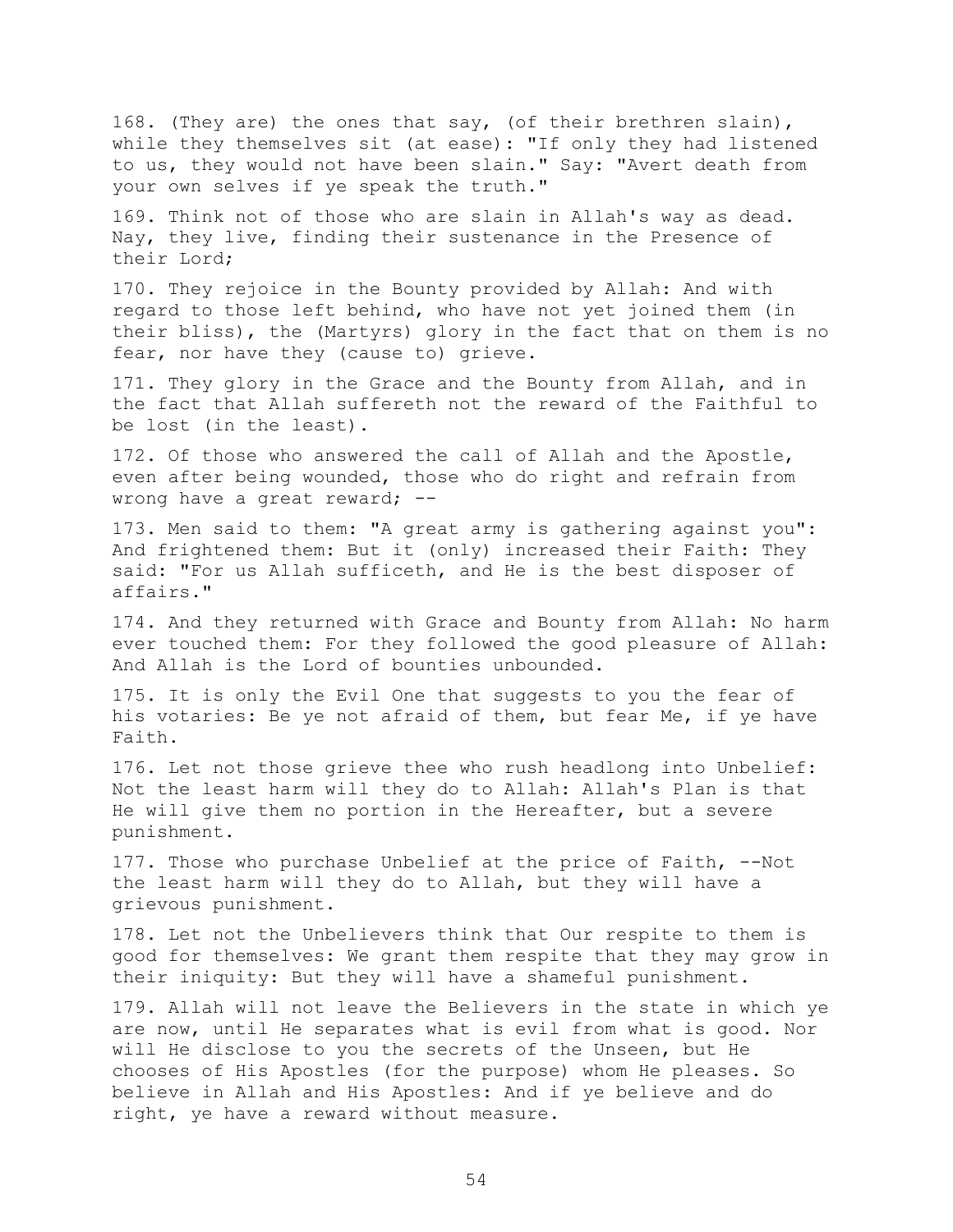180. And let not those who covetously withhold of the gifts which Allah hath given them of His Grace, think that it is good for them: Nay, it will be the worse for them: Soon shall the things which they covetously withheld be tied to their necks like a twisted collar, on the Day of Judgment. To Allah belongs the heritage of the heavens and the earth; and Allah is well acquainted with all that ye do.

C.60.-(Verses 181-200)-Regard, unmoved, the taunts of those who laugh at faith; nor let their falsehood nor their seeming prosperity, raise questions in your minds. All who can read the Signs of Allah in Nature know his wisdom, goodness, power, and justice. They know His promise is sure, and in humble prayer, wholly put their trust in him.

181. Allah hath heard the taunt of those who say: "Truly, Allah is indigent and we are rich!" --We shall certainly record their word and (their act) of slaying the Prophets in defiance of right, and We shall say: "Taste ye the Penalty of the Scorching Fire!"

182. "This is because of the (unrighteous deeds) which your

hands sent on before ye: For Allah never harms those who serve Him."

183. They (also) said: "Allah took our promise not to believe in an apostle unless he showed us a sacrifice consumed by fire (from heaven)." Say: "There came to you apostles before me, with Clear Signs and even with what ye ask for: Why then did ye slay them, if ye speak the truth?"

184. Then if they reject thee, so were rejected apostles before thee, who came with Clear Signs, books of dark prophecies, and the Book of Enlightenment.

185. Every soul shall have a taste of death: And only on the Day of Judgment shall you be paid your full recompense. Only he who is saved far from the Fire and admitted to the garden will have attained the object (of Life): For the life of this world is but goods and chattels of deception.

186. Ye shall certainly be tried and tested in your possessions and in your personal selves; and ye shall certainly hear much that will grieve you, from those who received the Book before you and from those who worship many gods. But if ye persevere patiently, and guard against evil, --then that will be a determining factor in all affairs.

187. And remember Allah took a Covenant from the People of the Book, to make it known and clear to mankind, and not to hide it; but they threw it away behind their backs, and purchased with it some miserable gain! And vile was the bargain they made!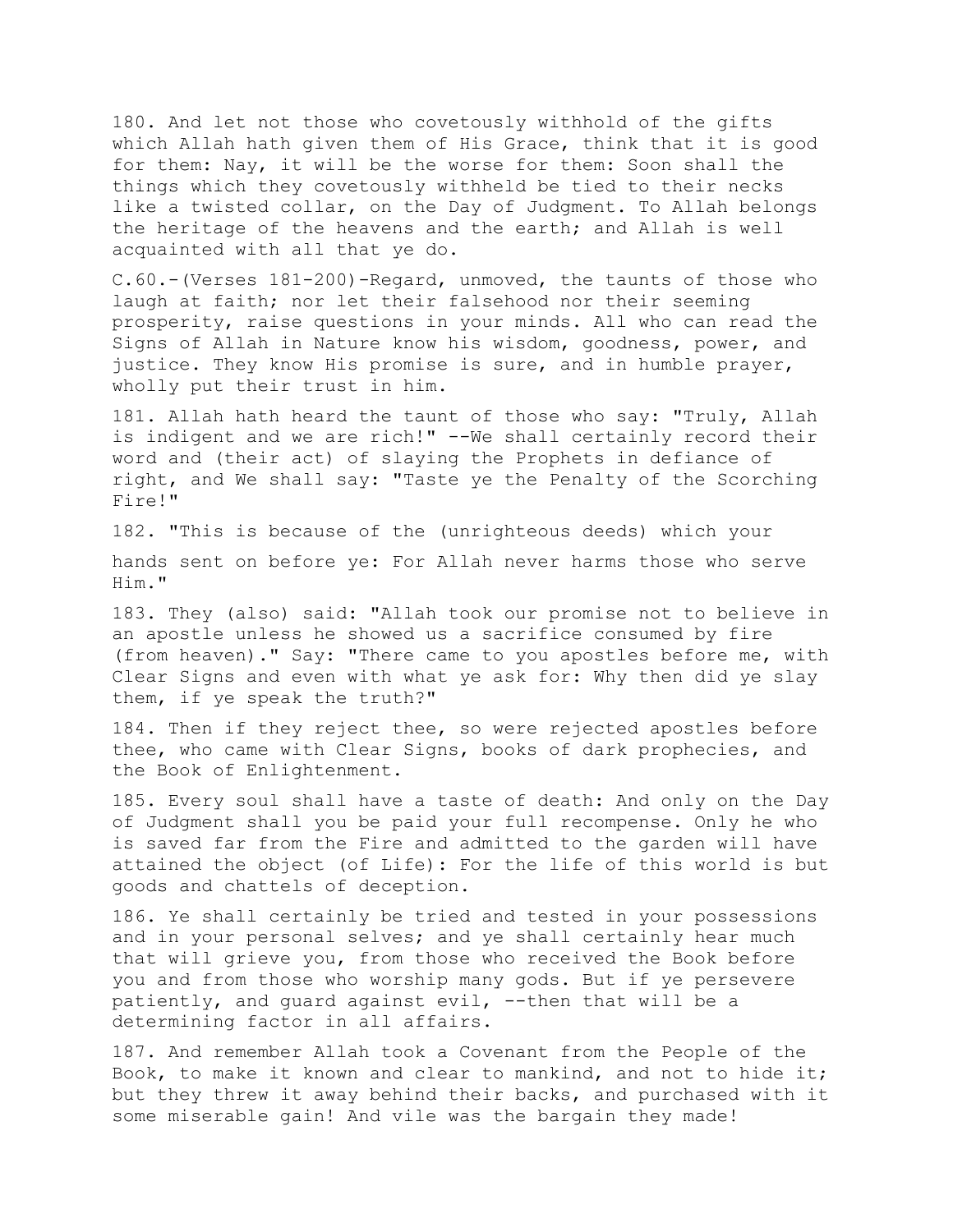188. Think not that those who exult in what they have brought about, and love to be praised for what they have not done, - think not that they can escape the Penalty. For them is a Penalty grievous indeed.

189. To Allah belongeth the dominion of the heavens and the earth; and Allah hath power over all things.

190. Behold! In the creation of the heavens and the earth, and the alternation of Night and Day, --There are indeed Signs for men of understanding,

191. Men who celebrate the praises of Allah, standing, sitting, and lying down on their sides, and contemplate the (wonders of) creation in the heavens and earth, (with the thought): "Our Lord! Not for naught hast Thou created (all) this! Glory to Thee! Give us Salvation from the penalty of the Fire."

192. "Our Lord! Any whom Thou dost admit to the Fire, truly Thou coverest with shame, and never will wrongdoers find any helpers!"

193. "Our Lord! We have heard the call of one calling (us) to Faith, 'Believe ye in the Lord,' and we have believed. Our Lord! Forgive us our sins, blot out from us our iniquities, and take to Thyself our souls in the company of the righteous."

194. "Our Lord! Grant us what Thou didst promise unto us through Thine Apostles, and save us from shame on the Day of Judgment: For Thou never breakest Thy promise."

195. And their Lord hath accepted of them, and answered them: "Never will I suffer to be lost the work of any of you, be he male or female: Ye are members, one of another: Those who have left their homes, or been driven out there from, or suffered harm in My Cause, or fought or been slain, --Verily, I will blot out from them their iniquities, and admit them into Gardens with rivers flowing beneath; --A reward from His Presence is the best of rewards."

196. Let not the strutting about of the Unbelievers through the land deceive thee:

197. Little is it for enjoyment: Their ultimate abode is Hell: What an evil bed (to lie on)!

198. On the other hand, for those who fear their Lord, are Gardens, with rivers flowing beneath; therein are they to dwell (forever), --A gift from the Presence of Allah; and that which is in the Presence of Allah is the best (bliss) for the righteous.

199. And there are, certainly, among the People of the Book, those who believe in Allah, in the revelation to you, and in the revelation to them, bowing in humility to Allah: They will not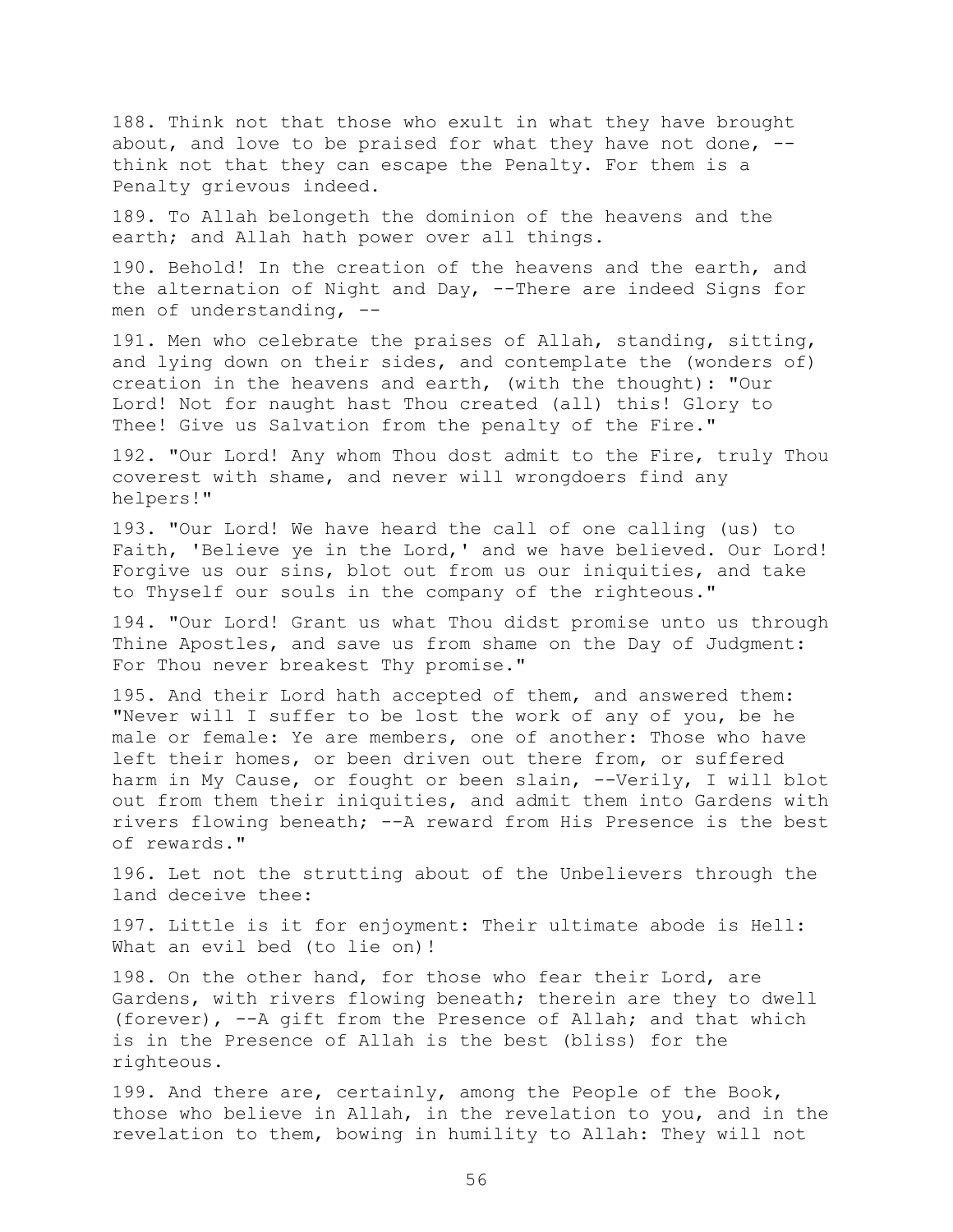sell the Signs of Allah for a miserable gain! For them is a reward with their Lord, and Allah is swift in account.

200. O ye who believe! Persevere in patience and constancy; vie in such perseverance; strengthen each other; and fear Allah; that ye may prosper.

## **SURA 4 INTRO.**

C.61-(Verses 1-14)-All mankind are one, and mutual rights must be respected: the sexes must honor, each the other; sacred are family relationships that rise through marriage and women bearing children; orphans need especial loving care; in trust is held all property; with duties well-defined; and after death, due distribution should be made in equitable shares to all whose affection, duty, and trust shed light and joy on this our life below.

1. SURA 4. Nisaa, or The Woman. In the name of Allah, Most Gracious, Most Merciful. O mankind! Reverence your Guardian-Lord, who created you from a single Person, created, of like nature, his mate, and from them twain scattered (like seeds) countless men and women; --reverence Allah, through Whom ye demand your mutual (rights), and (reverence) the wombs (that bore you): For Allah ever watches over you.

 2. To orphans restore their property (when they reach their age), nor substitute (your) worthless things for (their) good ones; and devour not their substance (by mixing it up) with your own. For this is indeed a great sin.

3. If ye fear that ye shall not be able to deal justly with the orphans, marry women of your choice, two, or three, or four; but if ye fear that ye shall not be able to deal justly (with them), then only one, or (a captive) that your right hands possess. That will be more suitable, to prevent you from doing injustice.

4. And give the women (on marriage) their dower as a free gift; but if they, of their own good pleasure, remit any part of it to you, take it and enjoy it with right good cheer.

5. To those of weak understanding make not over your property, which Allah hath made a means of support for you, but feed and clothe them therewith, and speak to them words of kindness and justice.

6. Make trial of orphans until they reach the age of marriage; if then ye find sound judgment in them, release their property to them; but consume it not wastefully, nor in haste against their growing up. If the guardian is well off, let him claim no remuneration, but if he is poor, let him have for himself what is just and reasonable. When ye release their property to them,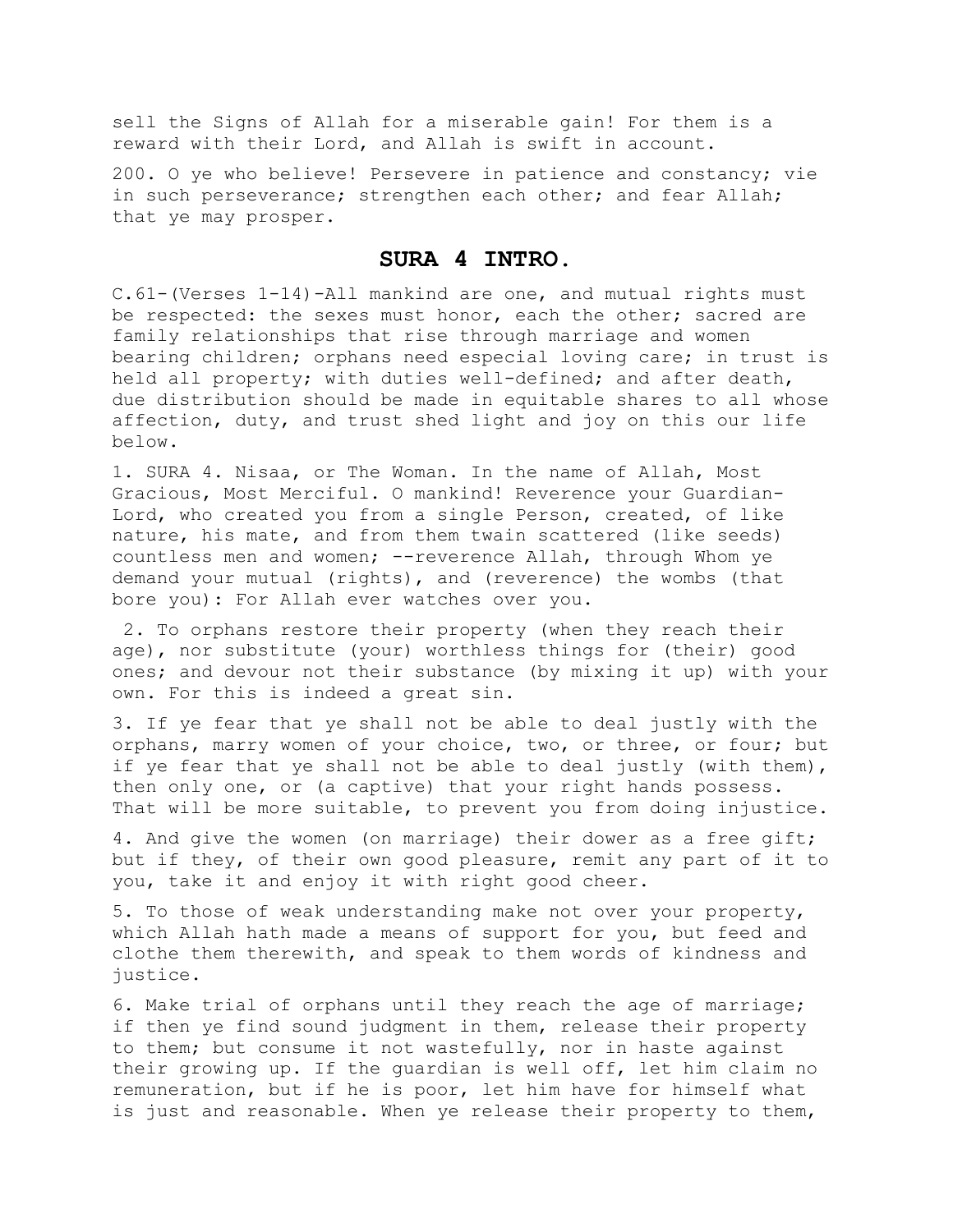take witnesses in their presence: But all sufficient is Allah in taking account.

7. From what is left by parents and those nearest related there is a share for men and a share for women, whether the property be small or large, --a determinate share.

8. But if at the time of division other relatives, or orphans, or poor, are present, feed them out of the (property), and speak to them words of kindness and justice.

9. Let those (disposing of an estate) have the same fear in their minds as they would have for their own if they had left a helpless family behind: Let them fear Allah, and speak words of appropriate (comfort).

10. Those who unjustly eat up the property of orphans, eat up a Fire into their own bodies: They will soon be enduring a blazing Fire.

11. Allah (thus) directs you as regards your children's (inheritance): To the male, a portion equal to that of two females: If only daughters, two or more, their share is twothirds of the inheritance; if only one, her share is a half. For parents, a sixth share of the inheritance to each, if the deceased left children; if no children, and the parents are the (only) heirs, the mother has a third; if the deceased left brothers (or sisters) the mother has a sixth. (The distribution in all cases is) after the payment of legacies and debts. Ye know not whether your parents or your children are nearest to you in benefit. These are settled portions ordained by Allah; and Allah is All-Knowing, All-Wise.

12. In what your wives leave, your share is a half, if they leave no child; but if they leave a child, ye get a fourth; after payment of legacies and debts. In what ye leave, their share is a fourth, if ye leave no child; but if ye leave a child, they get an eighth; after payment of legacies and debts. If the man or woman whose inheritance is in question, has left neither ascendants nor descendants, but has left a brother or a sister, each one of the two gets a sixth; but if more than two, they share in a third; after payment of legacies and debts; so that no loss is caused (to any one). Thus is it ordained by Allah; and Allah is All-Knowing, Most Forbearing.

13. Those are limits set by Allah: Those who obey Allah and His Apostle will be admitted to Gardens with rivers flowing beneath,to abide therein (forever) and that will be the Supreme achievement.

14. But those who disobey Allah and His Apostle and transgress His limits will be admitted to a Fire, to abide therein: And they shall have a humiliating punishment.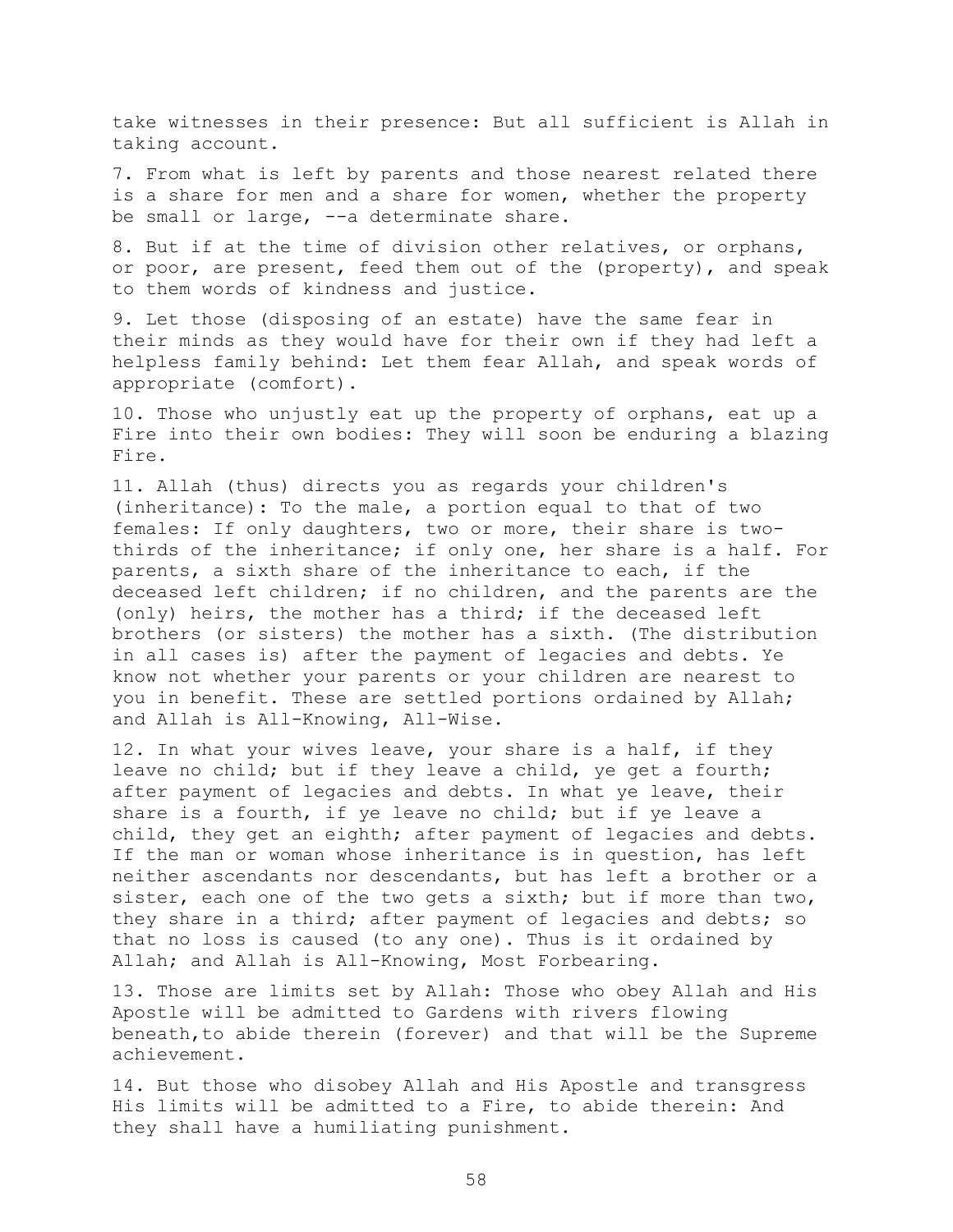C.62-(Verses 15-42)-What can be holier cement to Society than that women should be chaste and pure, and crimes against sex rooted out? Let decency, kindness, and justice prevail in all sex relationships; let marriage be cherished and carefully guarded; women's rights secured; family jars adjusted; and all life lived in faith, charity, and kindness sincere to all our fellow creatures.

15. If any of your women are guilty of lewdness, take the evidence of four (reliable) witnesses from amongst you against them; and if they testify, confine them to houses until death do claim them, or Allah ordain for them some (other) way.

16. If two men among you are guilty of lewdness, punish them both. If they repent and amend, leave them alone; for Allah is Oft-Returning, Most Merciful.

17. Allah accepts the repentance of those who do evil in ignorance and repent soon afterwards; to them will Allah turn in mercy: For Allah is full of knowledge and wisdom.

18. Of no effect is the repentance of those who continue to do evil, until Death faces one of them, and he says: "Now have I repented indeed;" Nor of those who die rejecting Faith: For them have We prepared a punishment most grievous.

19. O ye who believe! Ye are forbidden to inherit women against their will. Nor should ye treat them with harshness, that ye may take away part of the dower ye have given them, --except where they have been guilty of open lewdness; on the contrary live with them on a footing of kindness and equity. If ye take a dislike to them, it may be that ye dislike a thing, and Allah brings about through it a great deal of good.

20. But if ye decide to take one wife in place of another, even if ye had given the latter a whole treasure for dower, take not the least bit of it back: Would ye take it by slander and a manifest wrong?

21. And how could ye take it when ye have gone in unto each other, and they have taken from you a solemn covenant?

22. And marry not women whom your fathers married, --except whatis passed: It was shameful and odious, --an abominable custom indeed.

23. Prohibited to you (for marriage) are: --Your mothers, daughters, sisters; father's sisters, mother's sisters; brother's daughters, sister's daughters; foster mothers (who gave you suck), foster sisters; your wives' mothers; your stepdaughters under your guardianship, born of your wives to whom ye have gone in,  $-$ no prohibition if ye have not gone in;  $-$ -(those who have been) wives of your sons proceeding from your loins; and two sisters in wedlock at one and the same time,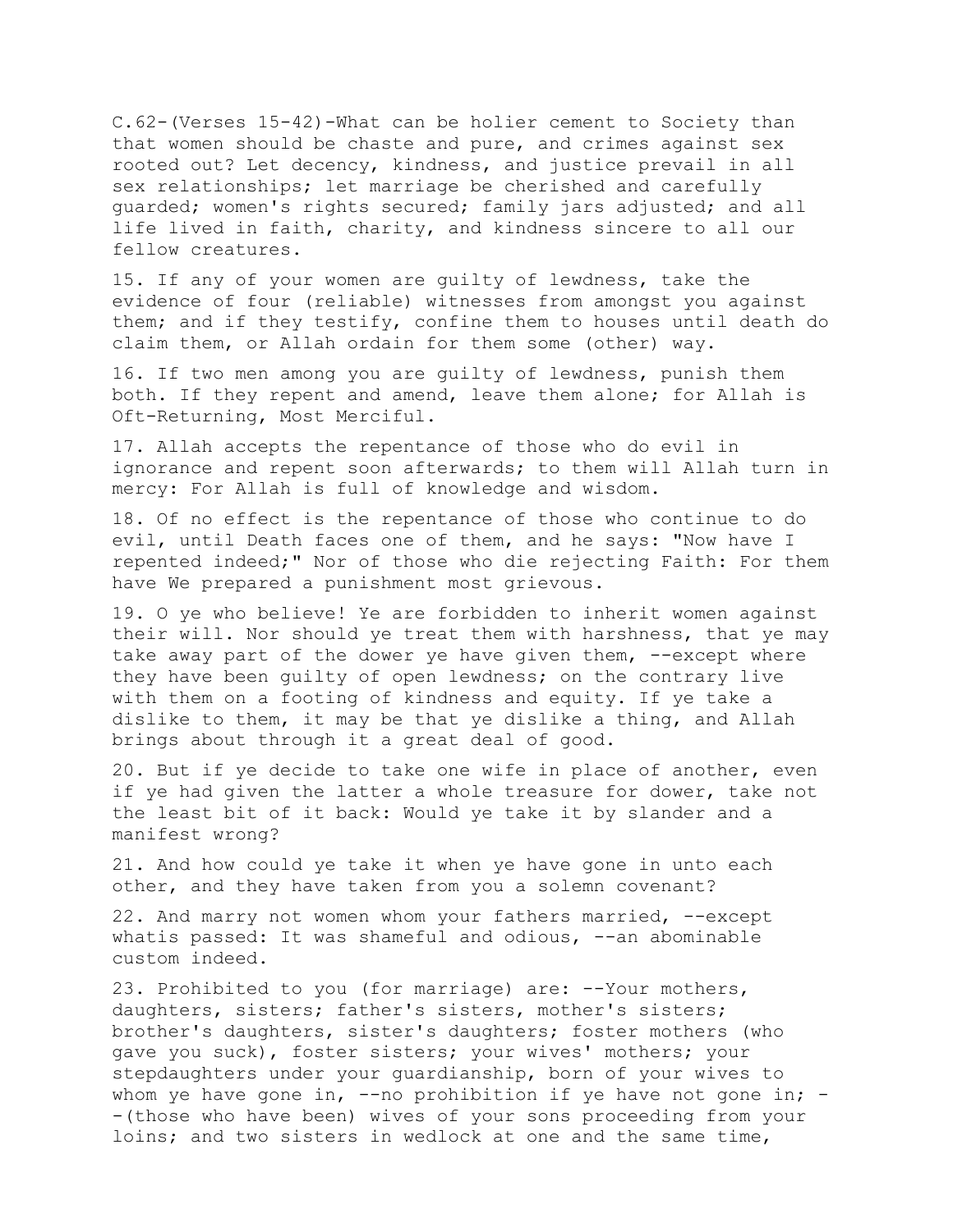except for what is past; for Allah is Oft-Forgiving, Most Merciful; --

24. Also (prohibited are) women already married, except those whom your right hands possess: Thus hath Allah ordained (prohibitions) against you: Except for these, all others are lawful, provided ye seek (them in marriage) with gifts from your property, --desiring chastity, not lust. Seeing that ye derive benefit from them, give them their dowers (at least) as prescribed; but if, after a dower is prescribed, ye agree mutually (to vary it), there is no blame on you, and Allah is All-Knowing, All Wise.

25. If any of you have not the means wherewith to wed free believing women, they may wed believing girls from among those whom your right hand possess: And Allah hath full knowledge about your Faith. Ye are one from another: Wed them with the leave of their owners, and give them their dowers, according to what is reasonable: They should be chaste, not lustful, nor taking paramours: When they are taken in wedlock, if they fall into shame, their punishment is half that for free women. This (permission) is for those among you who fear sin; but it is better for you that ye practice self-restraint. And Allah is Oft-Forgiving, Most Merciful.

26. Allah doth wish to make clear to you and to show to you the ordinances of those before you; and (He doth wish to) turn to you (in Mercy): And Allah is All-Knowing, All-Wise.

27. Allah doth wish to turn to you, but the wish of those who follow their lusts is that ye should turn away (from Him), - far, far away.

28. Allah doth wish to lighten your (difficulties): For man was created weak (in flesh).

29. O ye who believe! Eat not up your property among yourselves in vanities: But let there be among you traffic and trade by mutual goodwill: Nor kill (or destroy) yourselves: For verily Allah hath been to you Most Merciful!

30. If any do that in rancor and injustice, --soon shall We cast them into the Fire: And easy it is for Allah.

31. If ye (but) eschew the most heinous of the things which ye are forbidden to do, We shall expel out of you all the evil in you, and admit you to a Gate of great honor.

32. And in no wise covet those things in which Allah hath bestowed His gifts more freely on some of you than on others: To men is allotted what they earn, and to women what they earn: But ask Allah of His bounty for Allah hath full knowledge of all things.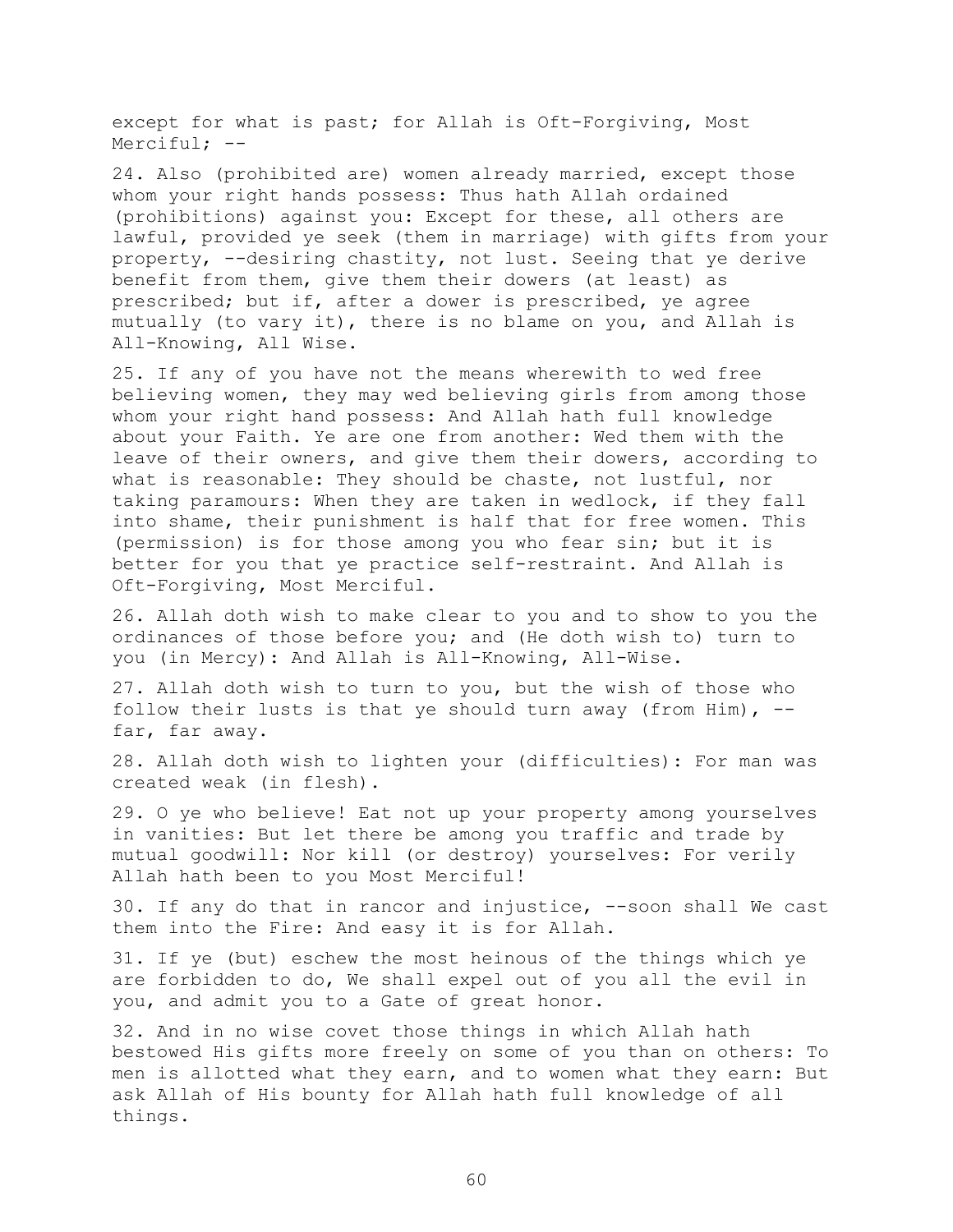33. To (benefit) every one. We have appointed shares and heirs to property left by parents and relatives. To those, also, to whom your right hand was pledged, give their due portion. For truly Allah is witness to all things.

34. Men are the protectors and maintainers of women, because Allah has given the one more (strength) than the other, and because they support them from their means. Therefore the righteous women are devoutly obedient, and guard in (the husband's) absence what Allah would have them guard. As to those women on whose part ye fear disloyalty and ill-conduct, admonish them (first), (next), refuse to share their beds, (and last) beat them (lightly); but if they return to obedience, seek not against them means (of annoyance): For Allah is Most High, Great (above you all).

35. If ye fear a breach between them twain, appoint (two) arbiters, one from his family, and the other from hers; if they wish for peace, Allah will cause their reconciliation: For Allah hath full knowledge, and is acquainted with all things.

36. Serve Allah, and join not any partners with Him; and do good--to parents, kinsfolk, orphans, those in need, neighbors who are near, neighbors who are strangers, the Companion by your side, the wayfarer (ye meet), and what your right hands possess: For Allah loveth not the arrogant, the vainglorious; --

37. (Nor) those who are niggardly or enjoin niggardliness on others, or hide the bounties which Allah hath bestowed on them; for We have prepared, for those who resist Faith a Punishment that steeps them in contempt; --

38. Nor those who spend of their substance, to be seen of men, but have no faith in Allah and the Last Day: If any take the Evil One for their intimate, what a dreadful intimate he is!

39. And what burden were it on them if they had faith in Allah and in the Last Day, and they spent out of what Allah hath given them for sustenance? For Allah hath full knowledge of them.

40. Allah is never unjust in the least degree: If there is any good (done), He doubleth it and giveth from His own presence a great reward.

41. How then if We brought from each People a witness, and We brought thee as a witness against these People!

42. On that day those who reject Faith and disobey the Apostle will wish that the earth were made one with them: But never will they hide a single fact from Allah!

C.63-(Verses 43-70)-Be clean and pure, and seek not occasions for quibbles, nor go after sorcery or false gods. Be faithful in your trusts, learn obedience, and settle your quarrels under the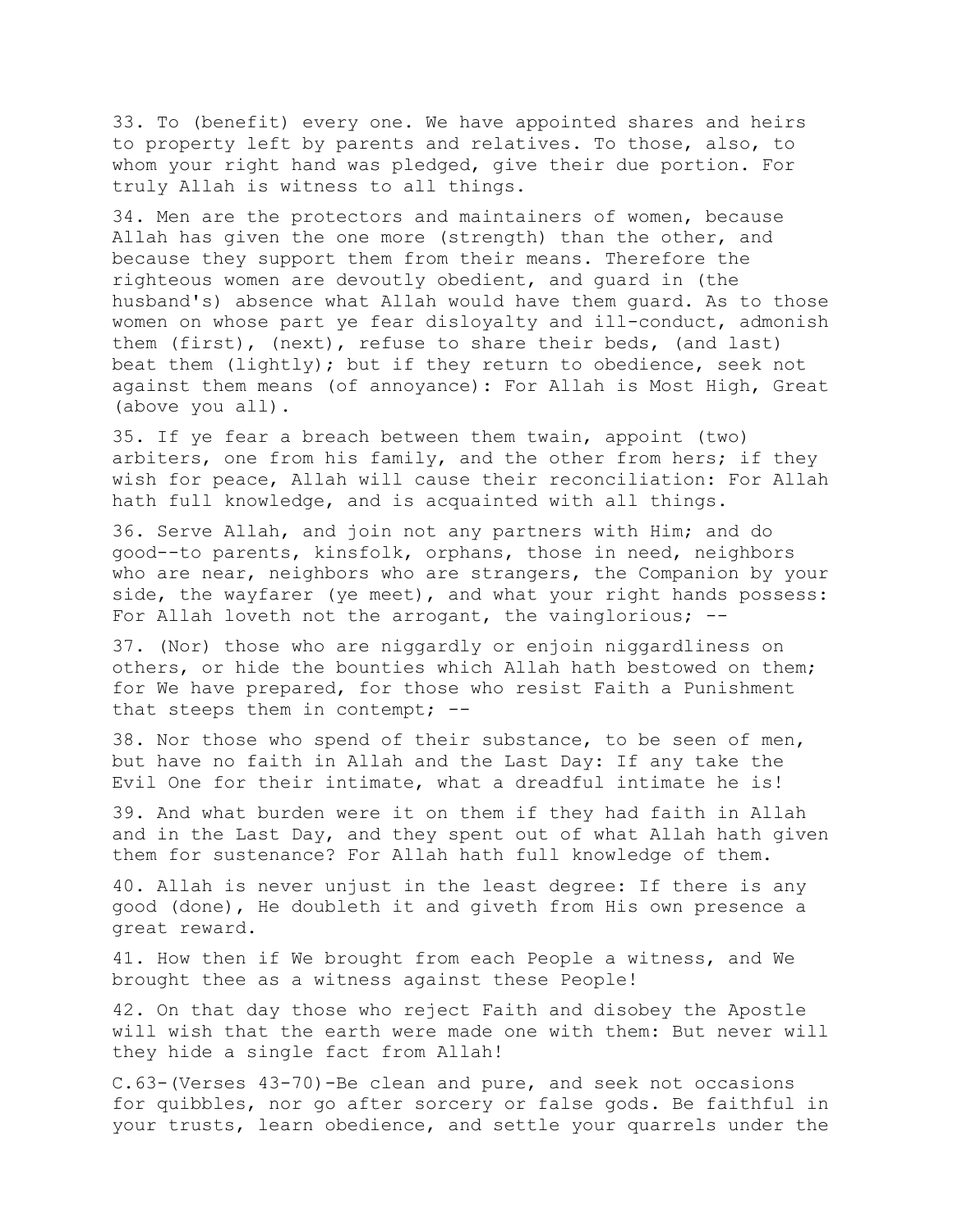guidance of Allah's Apostle. Ever keep away from hypocrisy and every kind of falsehood. Then will you be admitted to a glorious Fellowship with the highest and noblest in the spiritual world.

43. O ye who believe! Approach not prayers with a mind befogged, until ye can understand all that ye say, --Nor in a state of ceremonial impurity (except when traveling on the road), until after washing your whole body. If ye are ill, or on a journey, or one of you cometh from offices of nature, or ye have been in contact with women, and ye find no water, then take for yourselves clean sand or earth, and rub therewith your faces and hands. For Allah doth blot out sins and forgive again and again.

44. Hast thou not turned thy vision to those who were given a portion of the Book? They traffic in error, and wish that ye should lose the right path.

45. But Allah hath full knowledge of your enemies: Allah is

enough for a Protector, and Allah is enough for a Helper.

46. Of the Jews there are those who displace words from their (right) places, and say: "We hear and we disobey"; and "Hear what is not heard"; and "Raina"; with a twist of their tongues and a slander to Faith. If only they had said: "We hear and we obey"; and "Do hear"; and "Do look at us": It would have been better for them, and more proper; but Allah hath cursed them for their Unbelief; and but few of them will believe.

47. O ye People of the Book! Believe in what We have (now) revealed, confirming what was (already) with you, before We change the face and fame of some (of you) beyond all recognition, and turn them hind wards, or curse them as We cursed the Sabbath breakers, for the decision of Allah must be carried out.

48. Allah forgiveth not that partners should be set up with Him; but He forgiveth anything else, to whom He pleaseth; to set up partners with Allah is to devise a sin most heinous indeed.

49. Hast thou not turned thy vision to those who claim sanctity for themselves? Nay--but Allah doth sanctify whom He pleaseth. But never will they fail to receive justice in the least little thing.

50. Behold! How they invent a lie against Allah! But that by itself is a manifest sin!

51. Hast thou not turned thy vision to those who were given a portion of the Book? They believe in Sorcery and Evil, and say to the Unbelievers that they are better guided in the (right) way than the Believers!

52. They are (men) whom Allah hath cursed: And those whom Allah hath cursed, thou wilt find, have no one to help.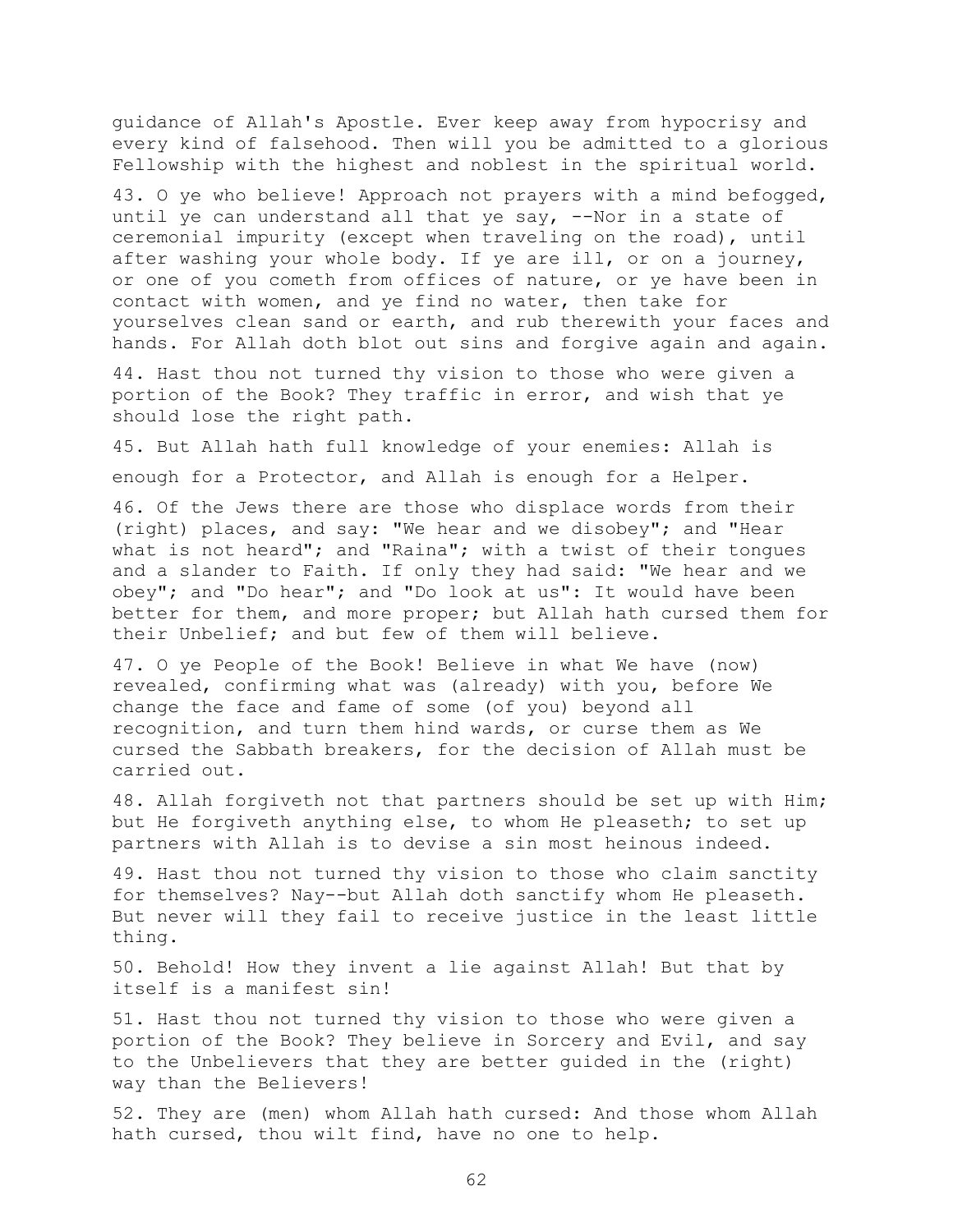53. Have they a share in dominion or power? Behold, they give not a farthing to their fellow men?

54. Or do they envy mankind for what Allah hath given them of His bounty? But We had already given the people of Abraham the Book and Wisdom, and conferred upon them a great kingdom.

55. Some of them believed, and some of them averted their faces from Him: And enough is Hell for a burning fire.

56. Those who reject Our Signs, We shall soon cast into the Fire: As often as their skins are roasted through, We shall change them for fresh skins, that they may taste the Penalty: For Allah is Exalted in Power, Wise.

57. But those who believe and do deeds of righteousness, We shall soon admit to Gardens, with rivers flowing beneath, -their eternal home: Therein shall they have companions pure and holy: We shall admit them to shades, cool and ever deepening.

58. Allah doth command you to render back your Trusts to those to whom they are due; and when ye judge between man and man, that ye judge with justice: Verily how excellent is the teaching which He giveth you! For Allah is He Who heareth and seeth all things.

59. O ye who believe! Obey Allah, and obey the Apostle, and those charged with authority among you. If ye differ in anything among yourselves, refer it to Allah and His Apostle, if ye do believe in Allah and the Last day: That is best, and most suitable for final determination.

60. Hast thou not turned thy vision to those who declare that they believe in the revelations that have come to thee and to those before thee? Their (real) wish is to resort together for judgment (in their disputes) to the Evil One, though they were ordered to reject him. But Satan's wish is to lead them astray far away (from the Right).

61. When it is said to them: "Come to what Allah hath revealed, and to the Apostle": Thou seeth the Hypocrites avert their faces from thee in disgust.

62. How then, when they are seized by misfortune, because of the deeds which their hands have sent forth? Then they come to thee, swearing by Allah: "We meant no more than goodwill and conciliation!"

63. Those men, --Allah knows what is in their hearts; so keep clear of them, but admonish them, and speak to them a word to reach their very souls.

64. We sent not an Apostle, but to be obeyed, in accordance with the Will of Allah. If they had only, when they were unjust to themselves, come unto thee and asked Allah's forgiveness, and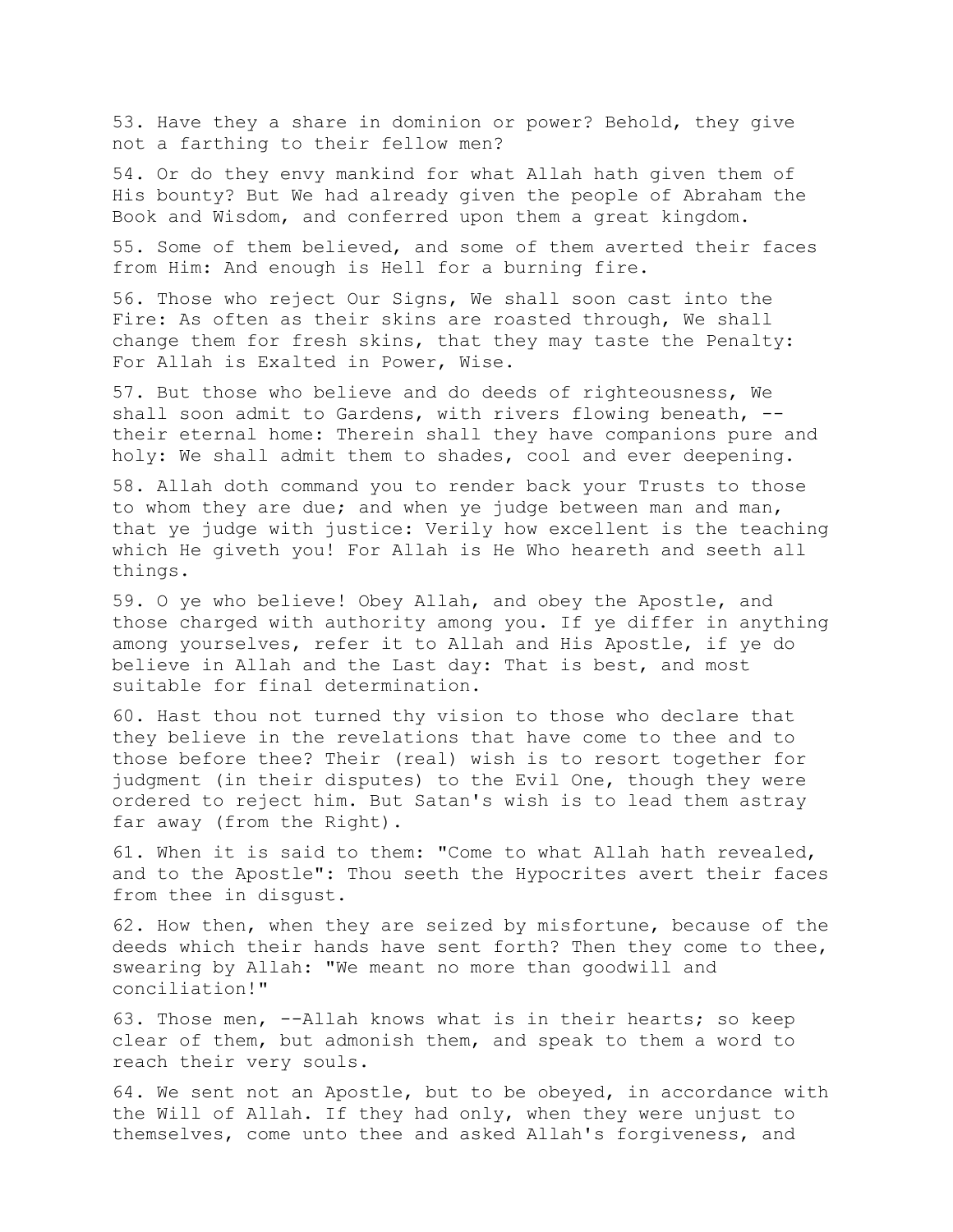the Apostle had asked forgiveness for them, they would have found Allah indeed Oft-Returning, Most Merciful.

65. But no, by thy Lord, they can have no (real) Faith, until they make thee judge in all disputes between them, and find in their souls no resistance against thy decisions, but accept them with the fullest conviction.

66. If We had ordered them to sacrifice their lives or to leave their homes, very few of them would have done it: But if they had done what they were (actually) told, it would have been best for them, and would have gone farthest to strengthen their (faith);

67. And We should then have given them from Our Presence a great reward;

68. And We should have shown them the Straight Way.

69. All who obey Allah and the Apostle are in the company of those on whom is the Grace of Allah, --Of the Prophets (who teach), the Sincere (lovers of Truth), the Witnesses (who testify), and the Righteous (who do good): Ah! What a beautiful Fellowship!

70. Such is the Bounty from Allah: And sufficient is it that Allah knoweth all.

C.64-(Verses 71-91)-Keep together in you noble Brotherhood: Share its joys and sorrows: Strive and fight the good fight, and never fear: For this life is short, and the Hereafter Eternal. Allow not yourselves to be drawn into unbelief and cowardice: Maintain the Right. Protect yourselves against Hypocrites and Deserters, but pursue them not unrelentingly.

71. O ye who believe! Take your precautions, and either go forth in parties or go forth all together.

72. There are certainly among you men who would tarry behind: If a misfortune befalls you, they say: "Allah did favor us in that we were not present among them."

73. But if good fortune comes to you from Allah, they would be sure to say--as if there had never been ties of affection between you and them--"Oh! I wish I had been with them; a fine thing should I then have made of it!"

74. Let those fight in the cause of Allah who sell the life of this world for the Hereafter. To him who fighteth in the cause of Allah, --whether he is slain or gets victory--soon shall We give him a reward of great (value).

75. And why should ye not fight in the cause of Allah and of those who, being weak, are ill-treated (and oppressed)? --Men, women, and children, whose cry is: "Our Lord! Rescue us from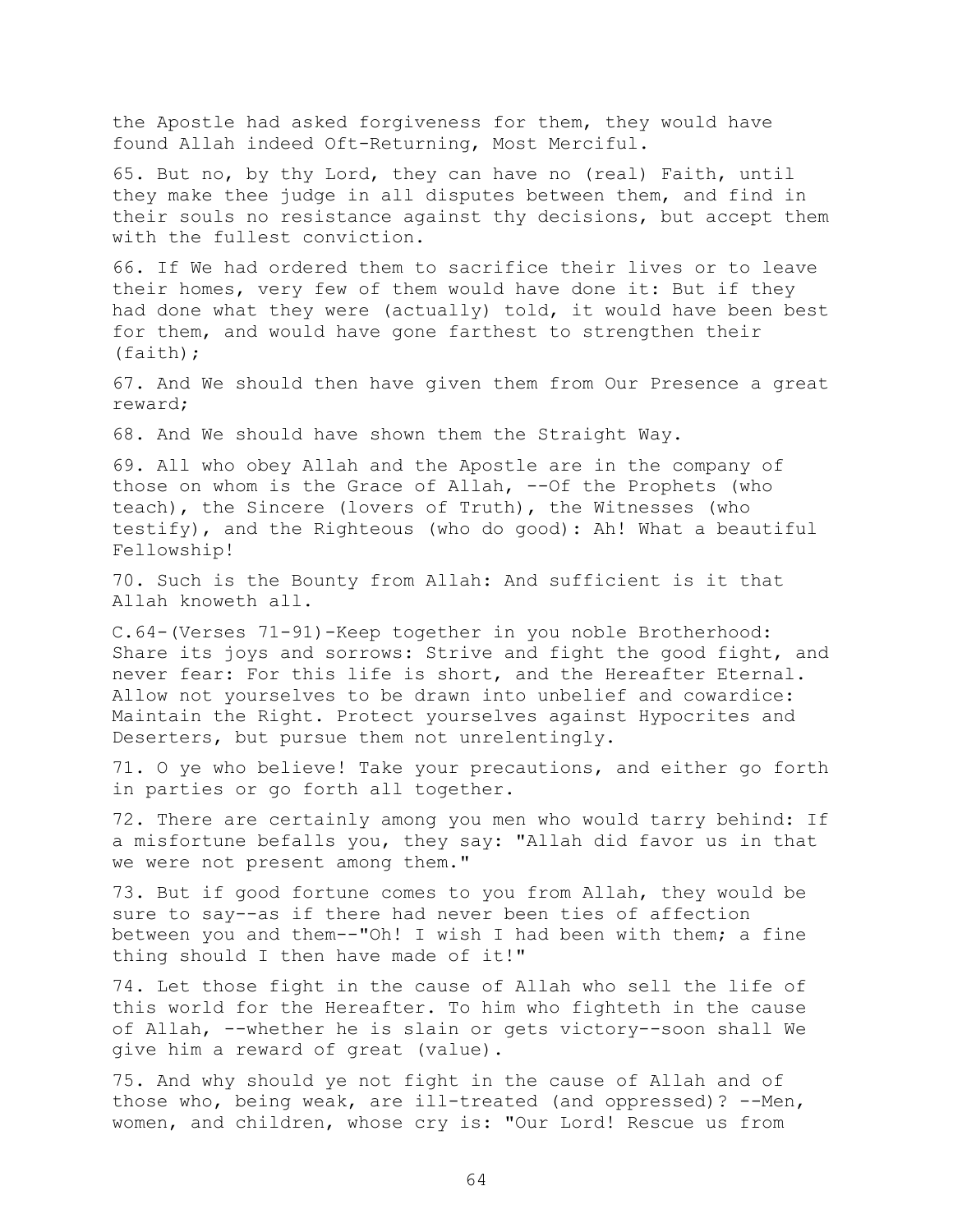this town, whose people are oppressors; and raise for us from Thee one who will protect; and raise for us from Thee one who will help!"

76. Those who believe fight in the cause of Allah, and those who reject Faith fight in the cause of Evil: So fight ye against the friends of Satan: Feeble indeed is the cunning of Satan.

77. Hast thou not turned thy vision to those who were told to hold back their hands (from fight) but establish regular prayers and spend in regular Charity? When (at length) the order to fighting was issued to them. Behold! A section of them feared men as--or even more than--they should have feared Allah: They said: "Our Lord! Why hast Thou ordered us to fight? Wouldst Thou not grant us respite to our (natural) term, near (enough)?" Say: "Short is the enjoyment of this world: The Hereafter is the best for those who do right: Never will ye be dealt with unjustly in the very least!"

78. "Wherever ye are, death will find you out, even if ye are in towers built up strong and high!" If some good befalls them they say, "This is from Allah"; but if evil, they say, "This is from thee" (O Prophet). Say: "All things are from Allah." But what hath come to these people, that they fail to understand a single fact?

79. Whatever good, (O man!) happens to thee, is from Allah; but whatever evil happens to thee, is from thy (own) soul. And We have sent thee as an Apostle to (instruct) mankind. And enough is Allah for a witness.

80. He who obeys the Apostle, obeys Allah: But if any turn away, We have not sent thee to watch over their (evil deeds).

81. They have "Obedience" on their lips; but when they leave thee, a section of them meditate all night on things very different from what thou tellest them. But Allah records their nightly (plots): So keep clear of them, and put thy trust in Allah, and enough is Allah as a disposer of affairs.

82. Do they not consider the Koran (with care)? Had it been from other than Allah, they would surely have found therein much discrepancy.

83. When there comes to them some matter touching (public) safety or fear, they divulge it. If they had only referred it to the Apostle, or to those charged with authority among them, the proper investigators would have tested it from them (direct). Were it not for the Grace and Mercy of Allah unto you, all but a few of you would have fallen into the clutches of Satan.

84. Then fight in Allah's cause--thou art held responsible only for thyself--and rouse the Believers. It may be that Allah will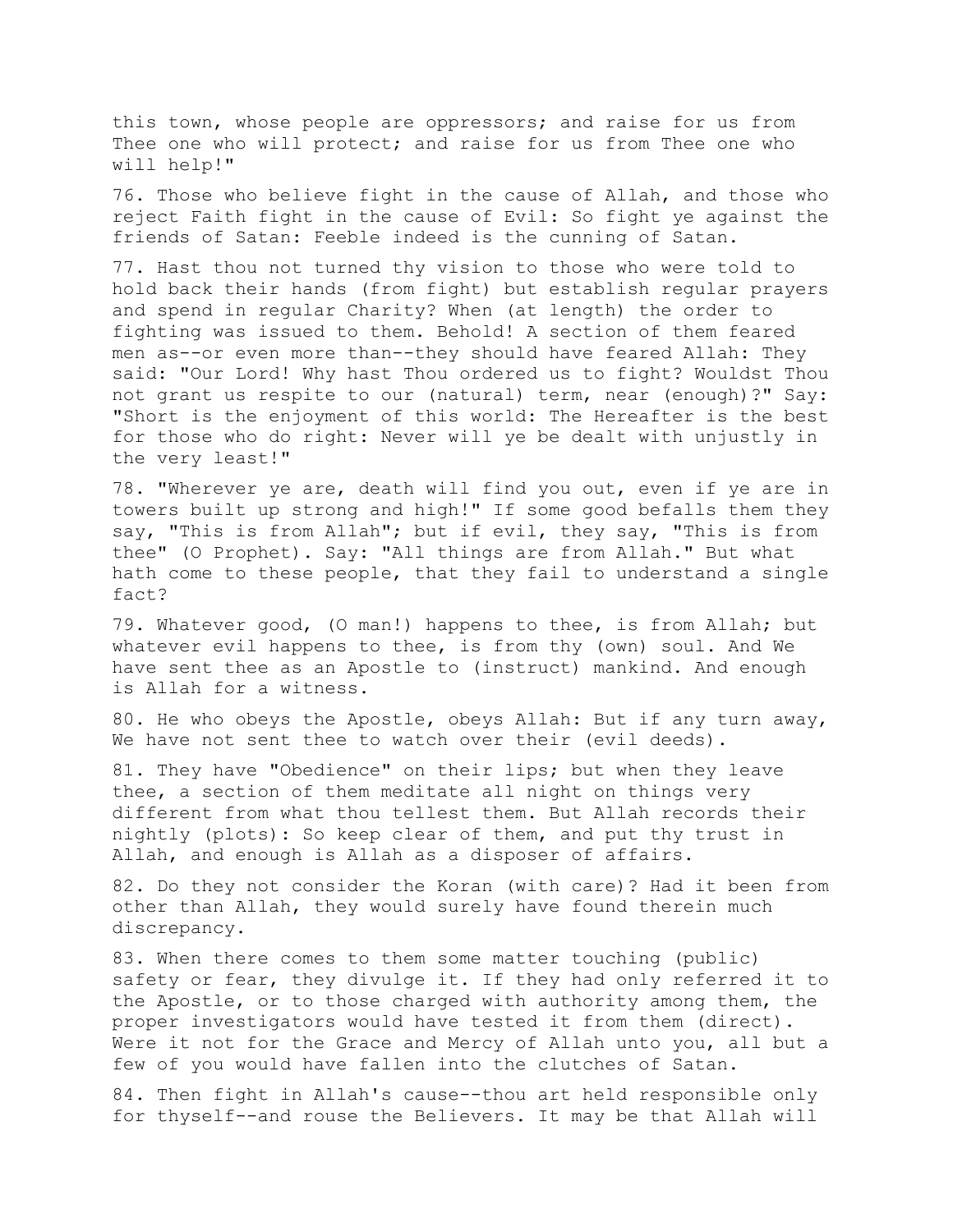restrain the fury of the Unbelievers; for Allah is the strongest in might and in punishment.

85. Whoever recommends and helps a good cause becomes a partner therein: And whoever recommends and helps an evil cause, shares in its burden: And Allah hath power over all things.

86. When a (courteous) greeting is offered you, meet it with a greeting still more courteous, or (at least) of equal courtesy. Allah takes careful account of all things.

87. Allah! There is no god but He: Of a surety He will gather you together against the Day of Judgment. About which there is no doubt. And whose word can be truer than Allah's?

88. Why should ye be divided into two parties about the Hypocrites? Allah hath upset them for their (evil) deeds. Would ye guide those whom Allah hath thrown out of the Way? For those whom Allah hath thrown out of the Way, never shalt thou find the Way.

89. They but wish that ye should reject Faith, as they do, and thus be on the same footing (as they): But take not friends from their ranks until they flee in the way of Allah (from what is forbidden). But if they turn renegades, seize them and slay them wherever ye find them; and (in any case) take no friends or helpers from their ranks; --

90. Except those who join a group between whom and you there is a treaty (of peace), or those who approach you with hearts restraining them from fighting you as well as fighting their own people. If Allah had pleased, He could have given them power over you, and they would have fought you: Therefore if they withdraw from you but fight you not, and (instead) send you (guarantees of) peace, then Allah hath opened no way for you (to war against them).

91. Others you will find that wish to gain your confidence as well as that of their people: Every time they are sent back to temptation, they succumb thereto: If they withdraw not from you nor give you (guarantees) of peace besides restraining their hands, seize them and slay them wherever ye get them: In their case We have provided you with a clear argument against them.

C.65.-(Verses 92-104)-The lives of those who believe are sacred: If one is slain by mistake, full compensation should be made. Nor should a stranger, even in time of war, be treated as an enemy, without the fullest investigation. Live not in places hostile to Islam, if ye are able to migrate, -- and spacious is Allah's earth. Devotion and prayer may be shortened in times of danger. Take every precaution for safety, but be bold and undaunted in fighting.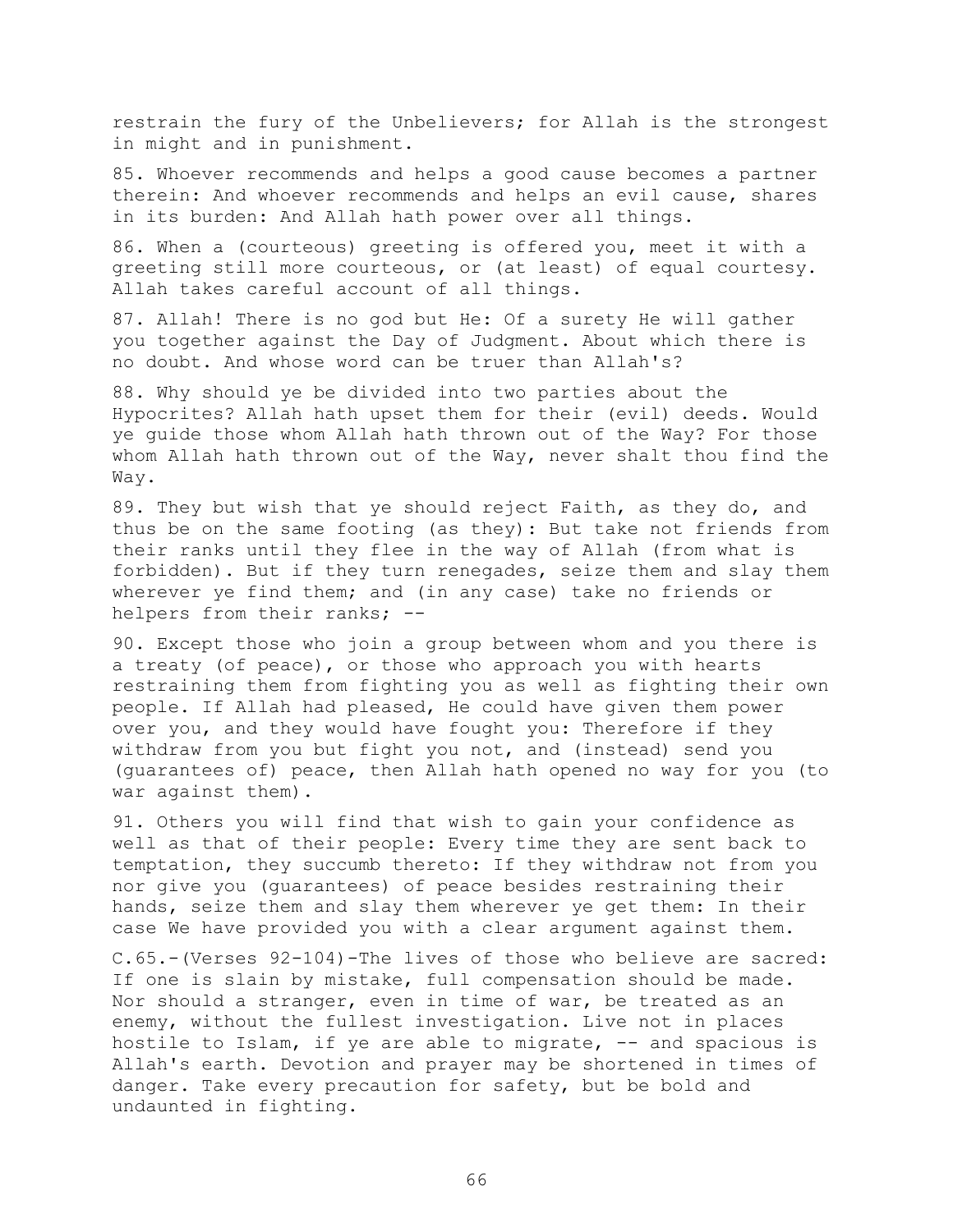92. Never should a Believer kill a Believer; but (if it so happens) by mistake, (compensation is due): If one (so)kills a Believer, it is ordained that he should free a believing slave, and pay compensation to the deceased's family, unless they remit it freely. If the deceased belonged to a people at war with you, and he was a Believer, the freeing of a believing slave (is enough). If he belonged to a people with whom ye have a treaty of mutual alliance, compensation should be paid to his family, and a believing slave be freed. For those who find this beyond their means, (is prescribed) a fast for two months running: By way of repentance to Allah: For Allah hath all knowledge and all wisdom.

93. If a man kills a Believer intentionally, his recompense is Hell, to abide therein (for ever): And the wrath and the curse of Allah are upon him, and a dreadful penalty is prepared for him.

94. O ye who believe! When ye go abroad in the cause of Allah, investigate carefully, and say not to any one who offers you a salutation: "Thou art none of a Believer!" Coveting the perishable goods of this life: With Allah are profits and spoils abundant. Even thus were ye yourselves before, till Allah conferred on you His favors: Therefore carefully investigate. For Allah is well aware of all that ye do.

95. Not equal are those Believers who sit (at home) and receive no hurt, and those who strive and fight in the cause of Allah with their goods and their persons. Allah hath granted a grade higher to those who strive and fight with their goods and persons than to those who sit (at home). Unto all (in Faith) hath Allah promised good: But those who strive and fight hath He distinguished above those who sit (at home) by a special reward,  $-1$ 

96. Ranks specially bestowed by Him, and Forgiveness and Mercy. For Allah is Oft-Forgiving, Most Merciful.

97. When angels take the souls of those who die in sin against their souls, they say: "In what (plight) were ye?" They reply: "Weak and oppressed were we in the earth." They say: "Was not the earth of Allah spacious enough for you to move yourselves away (from evil)?" Such men will find their abode in Hell, -- What an evil Refuge! --

98. Except those who are (really) weak and oppressed--men, women, and children--who have no means in their power, nor (a guidepost) to direct their way.

99. For these, there is hope that Allah will forgive: For Allah doth blot out (sins) and forgive again and again.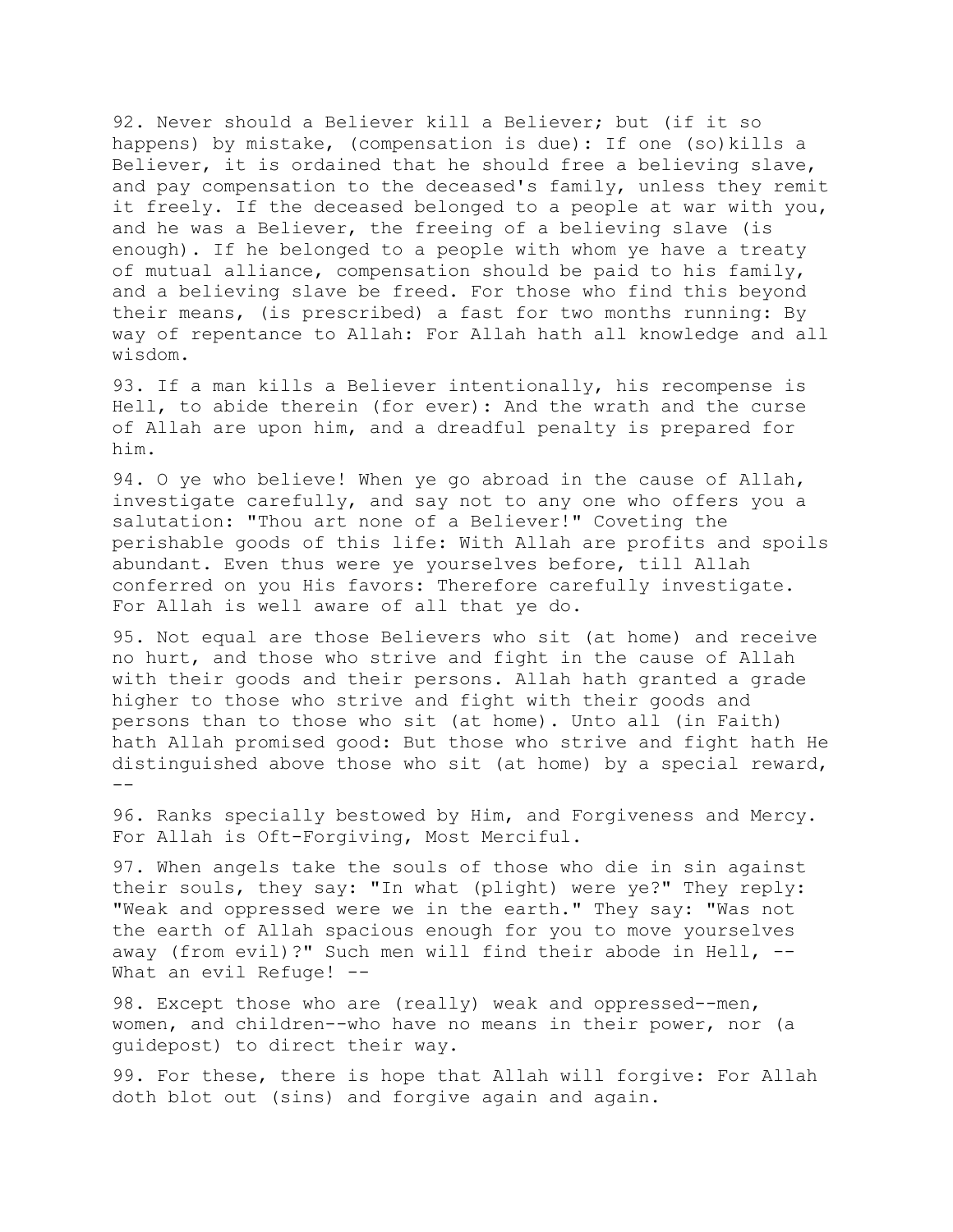100. He who forsakes his home in the cause of Allah, finds in the earth many a refuge, wide and spacious: Should he die as a refugee from home for Allah and His Apostle, his reward becomes due and sure with Allah: and Allah is Oft-Forgiving, Most Merciful.

101. When ye travel through the earth, there is no blame on you if ye shorten your prayers, for fear the Unbelievers may attack you: For the Unbelievers are unto you open enemies.

102. When thou (O Apostle) art with them, and standest to lead them in prayer, let one party of them stand up (in prayer) with thee, taking there arms with them: When they finish their prostrations, let them take their position in the rear. And let the other party come up which hath not yet prayed--and them pray with thee, taking all precautions, and bearing arms: The Unbelievers wish, if ye were negligent of your arms and your baggage, to assault you in a single rush. But there is no blame on you if ye put away your arms because of the inconvenience of rain or because ye are ill; but take (every) precaution for yourselves. For the Unbelievers Allah hath prepared a humiliating punishment.

103. When ye pass (congregational) prayers, celebrate Allah's praises, standing, sitting down, or lying down on your sides; but when ye are free from danger, set up regular Prayers: For such prayers are enjoined on Believers at stated times.

104. And slacken not in following up the enemy: If ye are suffering hardships, they are suffering similar hardships; but ye have hope from Allah, while they have none. And Allah is full of knowledge and wisdom.

C.66.-(Verses 105-126)-Beware of treachery, that would use the good and pious for its wicked ends: Its plots will but recoil on its own head. The righteous have no cause for secrecy, except in doing good. 'Tis evil that misleads, deceives, and even dares deface fair Nature, as by Allah created. Shun all evil, and be firm in righteousness and faith in Allah.

105. We have sent down to thee the Book in truth, that thou mightest judge between men, as guided by Allah: So be not (used) as an advocate by those who betray their trust;

106. But seek the forgiveness of Allah; for Allah is Oft-Forgiving, Most Merciful.

107. Contend not on behalf of such as betray their own souls; for Allah loveth not one given to perfidy and crime;

108. They may hide (their crimes) from men, but they cannot hide (them) from Allah, seeing that He is in their midst when they plot by night, in words that He cannot approve: And Allah doth compass round all that they do.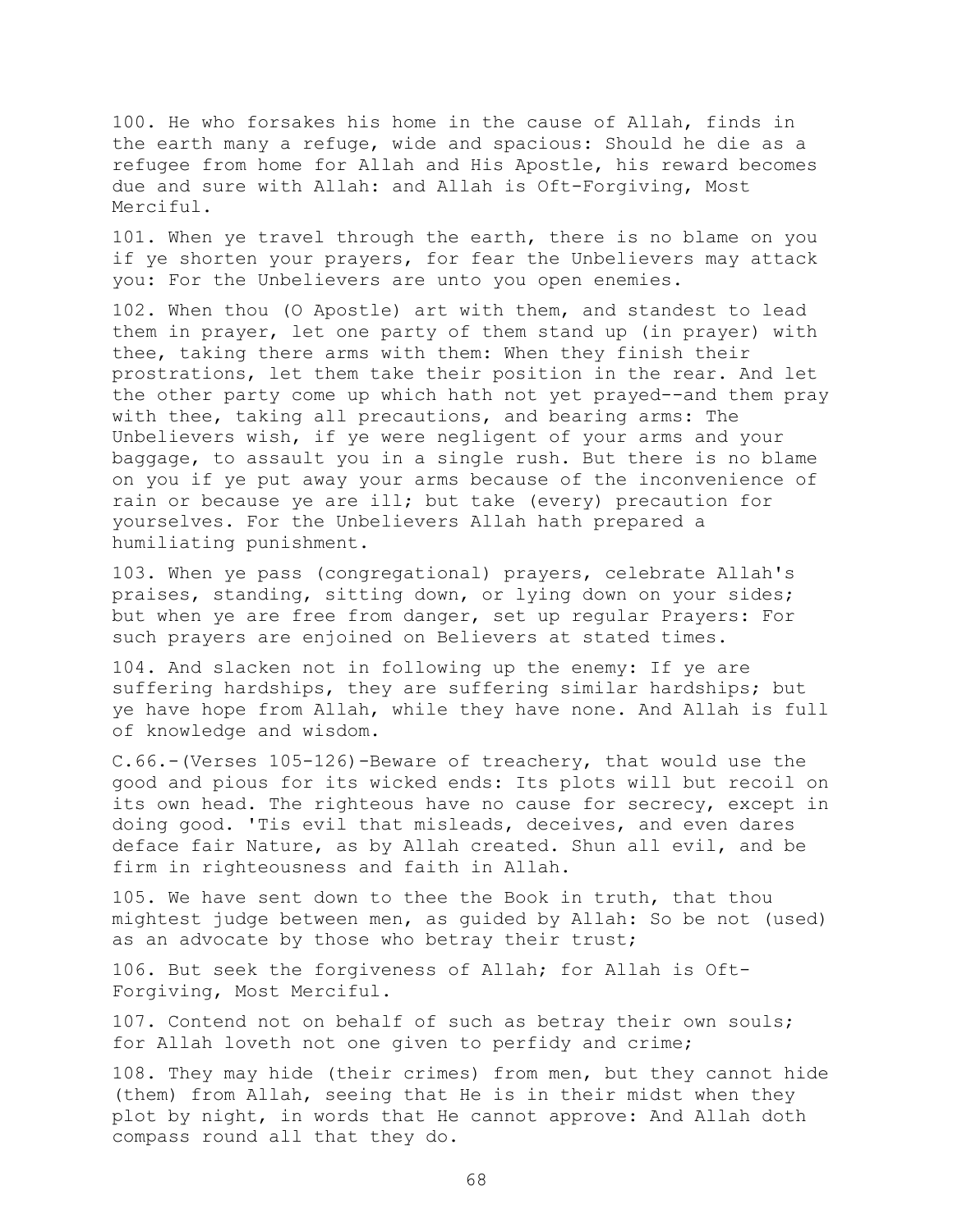109. Ah! These are the sort of men on whose behalf ye may contend in this world; but who will contend with Allah on their behalf on the Day of Judgement, or who will carry their affairs through?

110. If any one does evil or wrongs his own soul but afterwards seeks Allah's forgiveness, he will find Allah Oft-Forgiving, Most Merciful.

111. And if any one earns Sin, he earns it against his own soul: For Allah is full of knowledge and wisdom.

112. But if any one earns a fault or a sin and throws it on to one that is innocent, he carries (on himself) (both) a falsehood and a flagrant sin.

113. But for the Grace of Allah to thee and His Mercy, a party of them would certainly have plotted to lead thee astray. But (in fact) they will only lead their own souls astray, and to thee they can do no harm in the least. For Allah hath sent down to thee the Book and Wisdom and taught thee what thou knewest not (before): And great is the Grace of Allah unto thee.

114. In most of their secret talks there is no good: But if one exhorts to a deed of charity or justice or conciliation between men, (secrecy is permissible): To him who does this, seeking the good pleasure of Allah, We shall soon give a reward of the highest (value).

115. If anyone contends with the Apostle even after guidance has been plainly conveyed to him, and follows a path other than that becoming to men of Faith, we shall leave him in the path he has chosen, and land him in Hell, --What an evil refuge!

116. Allah forgiveth not (the sin of) joining other gods with Him; but he forgiveth whom He pleaseth other sins than this: One who joins other gods with Allah, hath strayed far, far away (from the Right).

117. (The Pagans), leaving Him, call but upon female deities: They call but upon Satan the persistent rebel!

118. Allah did curse him, but he said: "I will take of Thy servants a portion marked off;"

119. "I will mislead them, and I will create in them false desires; I will order them to slit the ears of cattle, and to deface the (fair) nature created by Allah." Whoever, forsaking Allah, takes Satan for a friend, hath of a surety suffered a loss that is manifest.

120. Satan makes them promises, and creates in them false desires; but Satan's promises are nothing but deception.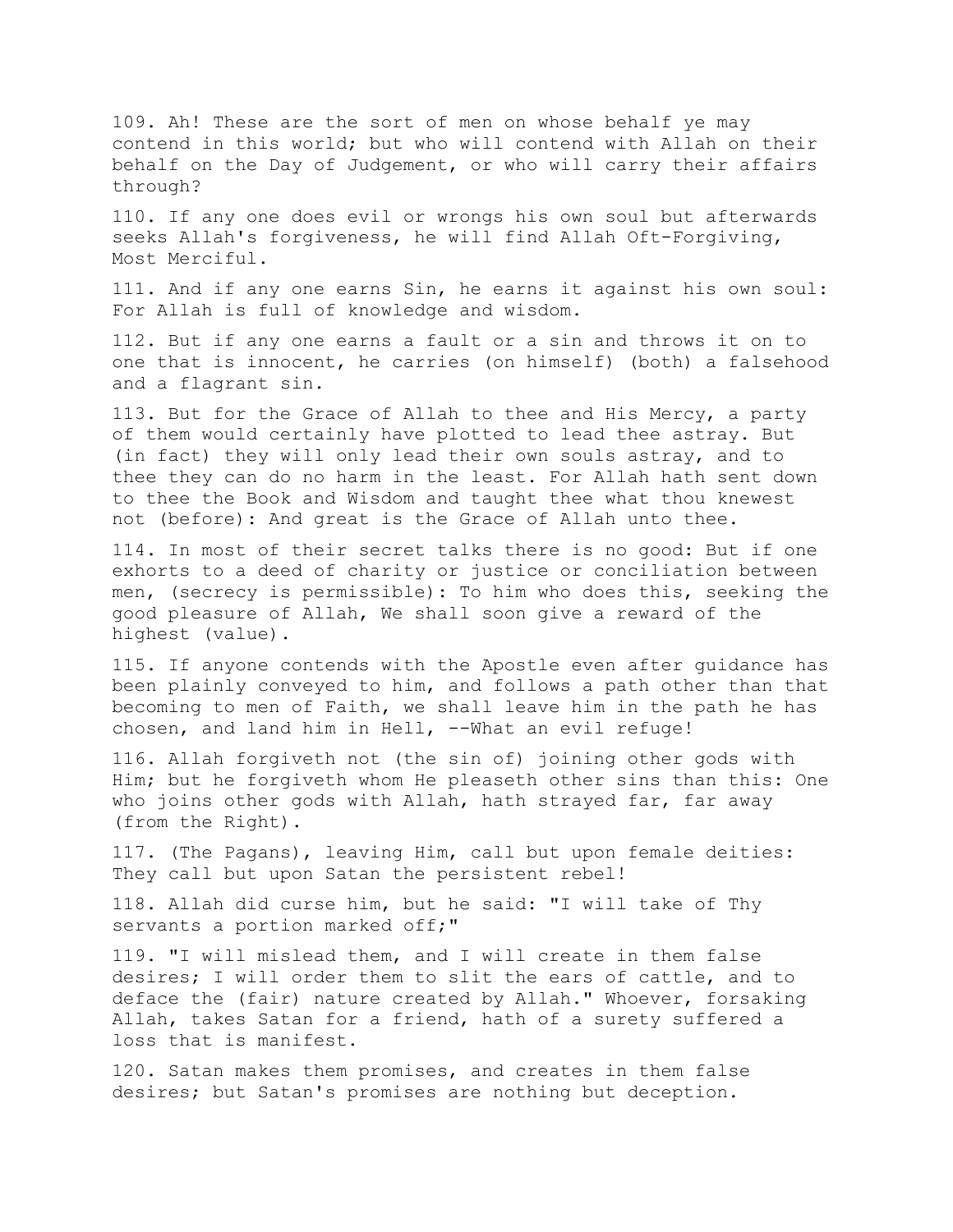121. They (his dupes) will have their dwelling in Hell, and from it they will find no way of escape.

122. But those who believe and do deeds of righteousness, --We shall soon admit them to Gardens, with rivers flowing beneath, --To dwell therein for ever. Allah's promise is the truth, and whose word can be truer than Allah's?

123. Not your desires, nor those of the People of the Book (can prevail): Whoever works evil, will be requited accordingly. Nor will he find, besides Allah, any protector or helper.

124. If any do deeds of righteousness, --Be they male or female- -and they have faith, they will enter Heaven, and not the least injustice will be done to them.

125. Who can be better in religion than one who submits his whole self to Allah, does good, and follows the way of Abraham the true in faith? For Allah did take Abraham for a friend. C.67.-(Verses 127-152)-Justice to women and orphans is part of religion and the fear of Allah. Stand out firmly for justice to all, even against yourselves or your nearest of kin. Remain firm in faith, and consort not with evil or hypocrisy. Be true in speech, and wound not others: Nor distinguish between Teachers of Truth, for Allah's Truth is one and should be believed.

126. But to Allah belong all things in the heavens and on earth: And He it is that encompasseth all things.

127. They ask thy instruction concerning the Women. Say: Allah doth instruct you about them: And (remember) what hath been rehearsed unto you in the Book, concerning the orphans of women to whom ye give not the portions prescribed, and yet whom ye desire to marry, as also concerning the children who are weak and oppressed: That ye stand firm for justice to orphans. There is not a good deed which ye do, but Allah is well acquainted therewith.

128. If a wife fears cruelty or desertion on her husband's part, there is no blame on them if they arrange an amicable settlement between themselves; and such settlement is best; even though men's souls are swayed by greed. But if ye do good and practice self-restraint, Allah is well acquainted with all that ye do.

129. Ye are never able to be fair and just as between women, even if it is your ardent desire: But turn not away (from a woman) altogether, so as to leave her (as it were) hanging (in the air). If ye come to a friendly understanding, and practice self-restraint, Allah is Oft-Forgiving, Most Merciful.

130. But if they disagree (and must part), Allah will provide abundance for all from His all reaching bounty. For Allah is He that careth for all and is Wise.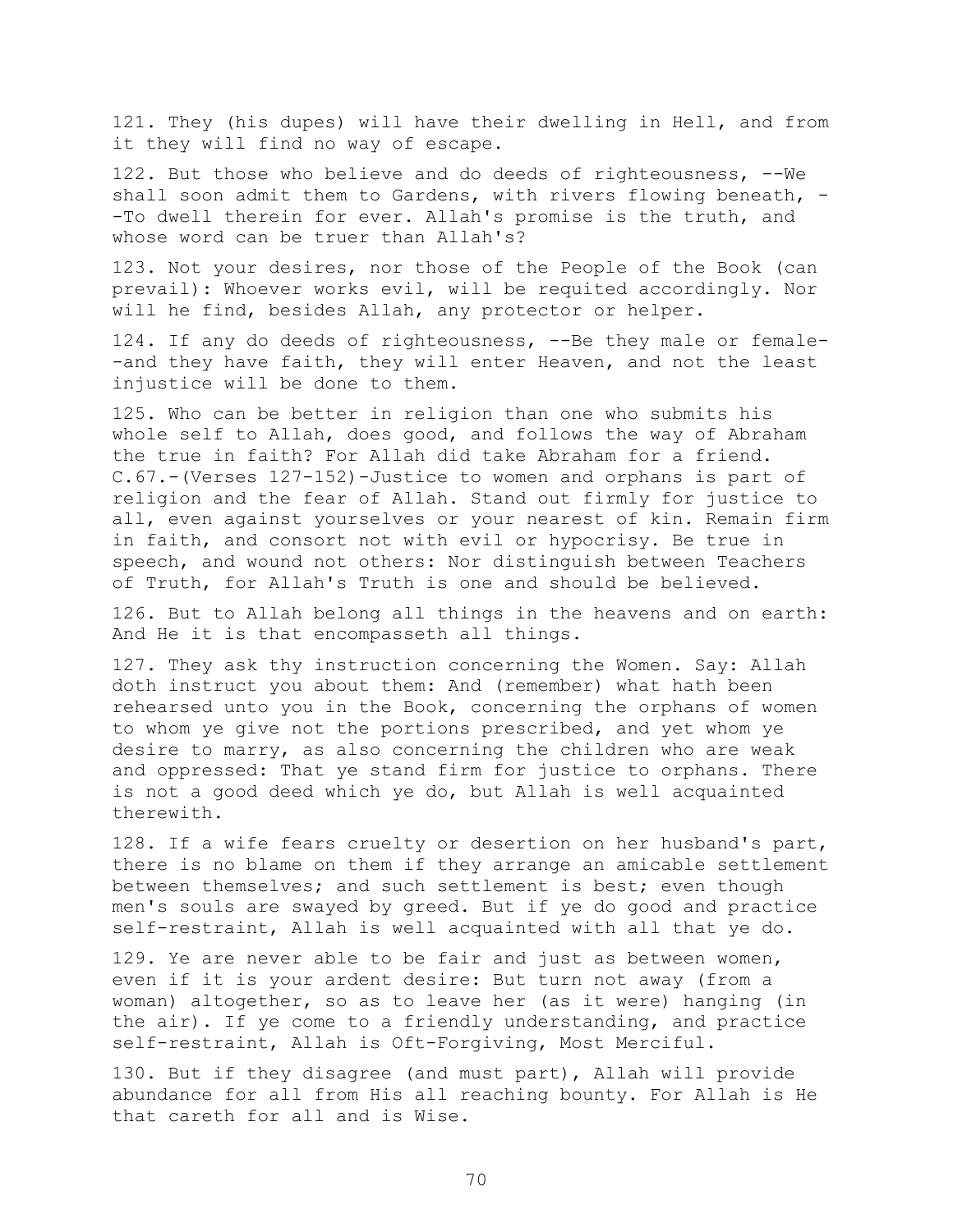131. To Allah belong all things in the heavens and on earth. Verily We have directed the People of the Book before you, and you (O Muslims) to fear Allah. But if ye deny Him, Lo! Unto Allah belong all things in the heavens and on earth, and Allah is free of all wants, worthy of all praise.

132. Yea, unto Allah belong all things in the heavens and on earth, and enough is Allah to carry through all affairs.

133. If it were His Will, He could destroy you, O mankind, and create another race; for He hath power this to do.

134. If any one desires a reward in this life, in Allah's (gift) is the reward (both) of this life and of the Hereafter: For Allah is He that heareth and seeth (all things).

135. O ye who believe! Stand out firmly for justice, as witnesses to Allah, even as against yourselves, or your parents, or your kin, and whether it be (against) rich or poor: For Allah can best protect both. Follow not the lusts (of your hearts), lest ye swerve, and if ye distort (justice) or decline to do justice, verily Allah is well acquainted with all that ye do.

136. O ye who believe! Believe in Allah and His Apostle, and the scripture which He hath sent to His Apostle and the scripture which He sent to those before (him). Any who denieth Allah, His Angels, His Books, His Apostles, and the Day of Judgment, hath gone far, far astray.

137. Those who believe, then reject Faith, then believe (again) and (again) reject Faith, and go on increasing in Unbelief, -- Allah will not forgive them nor guide them on the Way.

138. To the Hypocrites give the glad tidings that there is for them (but) a grievous Penalty; --

139. Yea, to those who take for friends Unbelievers rather than Believers: Is it honor they seek among them? Nay, --all honor is with Allah.

140. Already has He sent you word in the Book, that when ye hear the Signs of Allah held in defiance and ridicule, ye are not to sit with them unless they turn to a different theme: If ye did, ye would be like them. For Allah will collect the Hypocrites and those who deny Faith--all in Hell; --

141. (These are) the ones who wait and watch about you: If ye do gain a victory from Allah, they say: "Were we not with you?" -- But if the Unbelievers gain a success, they say (to them): "Did we not gain an advantage over you, and did we not guard you from the Believers?" But Allah will judge betwixt you on the Day of Judgment. And never will Allah grant to the Unbelievers a way (to triumph) over the Believers.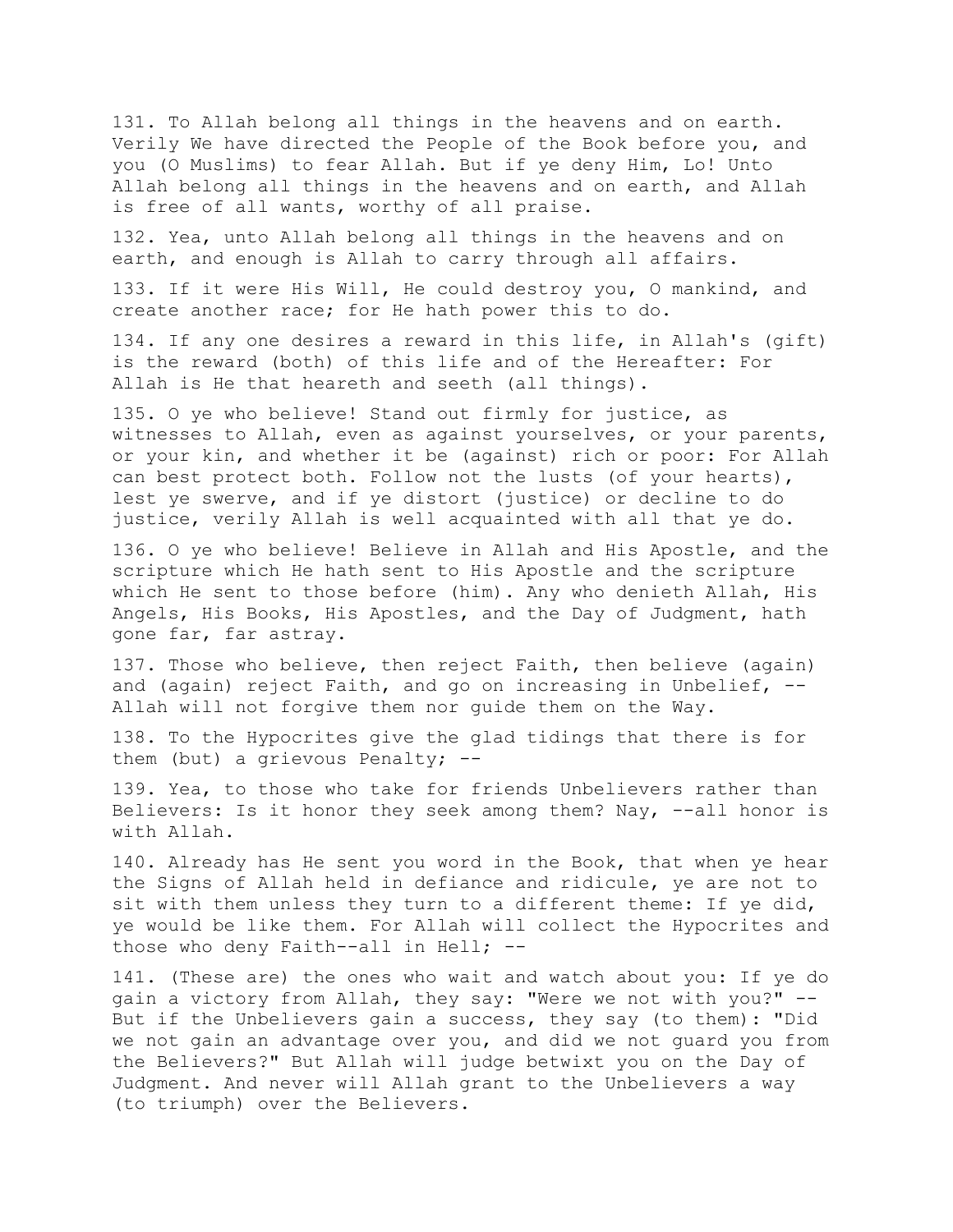142. The Hypocrites--they think they are overreaching Allah, but He will overreach them: When they stand up to prayer, they stand without earnestness, to be seen of men, but little do they hold Allah in remembrance;

143.(They are) distracted in mind even in the midst of it, - being (sincerely) for neither one group nor for another. Whom Allah leaves straying, --never wilt thou find for him the Way.

144. O ye who believe! Take not for friends Unbelievers rather than Believers: Do ye wish to offer Allah an open proof against yourselves?

145. The Hypocrites will be in the lowest depths of the Fire: No helper wilt thou find for them; --

146. Except for those who repent, mend (their life), hold fast to Allah, and purify their religion as in Allah's sight: If so they will be (numbered) with the Believers. And soon will Allah grant to the Believers a reward of immense value.

147. What can Allah gain by your punishment, if ye are grateful and ye believe? Nay, it is Allah that recognizeth (all good), and knoweth all things.

148. Allah loveth not that evil should be noised abroad in public speech, except where injustice hath been done; for Allah is He who heareth and knoweth all things.

149. Whether ye publish a good deed or conceal it, or cover evil with pardon, verily Allah doth blot out (sins) and hath power (in the judgment of values).

150. Those who deny Allah and His apostles, and (those who) wish to separate Allah from His apostles, saying: "We believe in some but reject others": And (those who) wish to take a course  $midway, --$ 

151. They are in truth (equally) Unbelievers; and We have prepared for Unbelievers a humiliating punishment.

152. To those who believe in Allah and His apostles and make no distinction between any of the apostles, We shall soon give their (due) rewards: For Allah is Oft-Forgiving, Most Merciful.

C.68.-(Verses 153-176)-The People of the Book went wrong: The Jews in breaking their Covenant, and slandering Mary and Jesus, and in their usury and injustice; and the Christians in raising Jesus the Apostle to equality with Allah. Allah's revelation is continued in the Koran, which comes with manifest proof and a clear light to those who understand.

153. The People of the Book ask thee to cause a book to descend to them from heaven: Indeed they asked Moses for an even greater (miracle), for they said: "Show us Allah in public," But they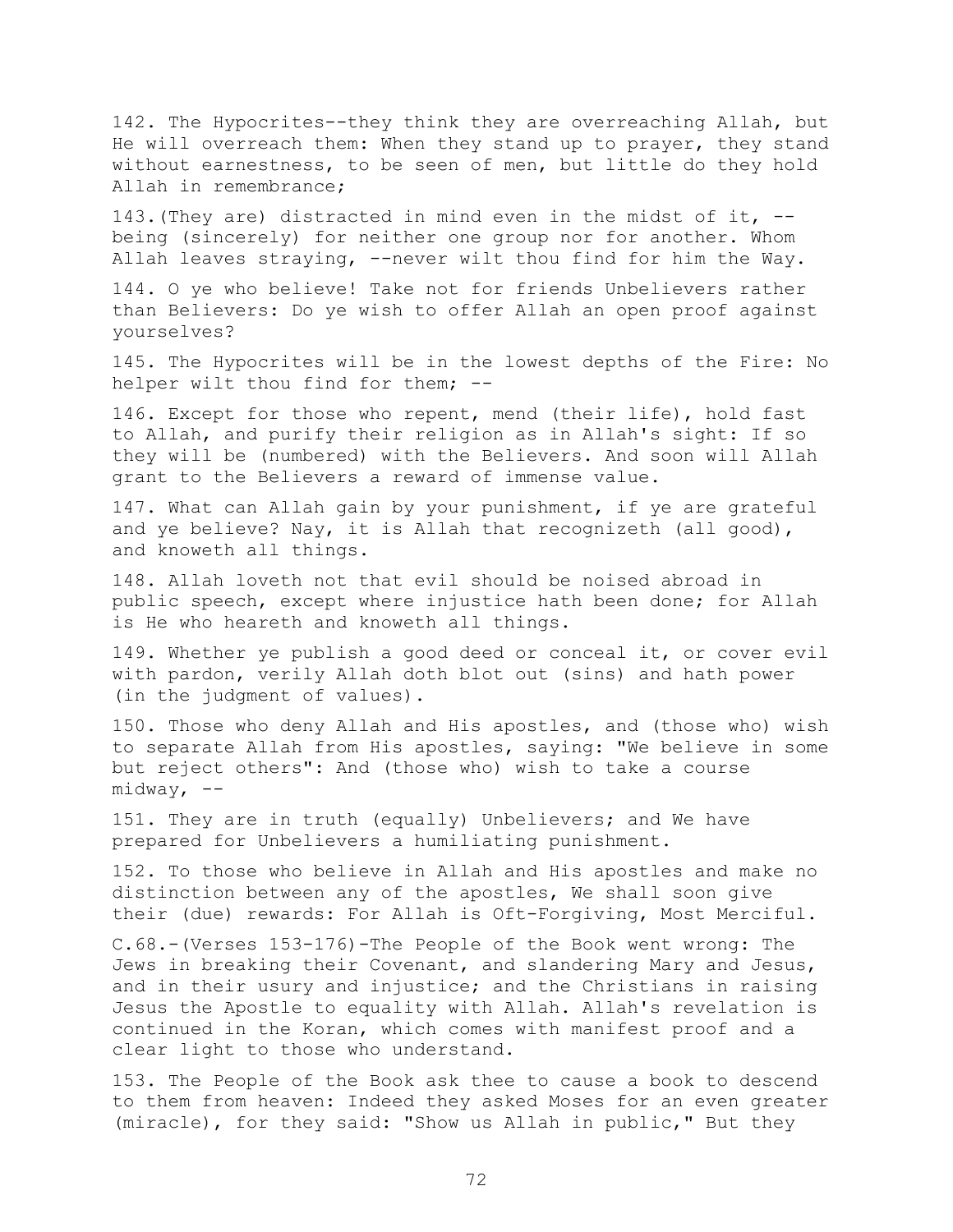were dazed for their presumption, with thunder and lightning. Yet they worshipped the calf even after Clear Signs had come to them; even so We forgave them; and gave Moses manifest proofs of authority.

154. And for their Covenant We raised over them (the towering height) of Mount (Sinai); and (on another occasion) We said: "Enter the gate with humility"; and (once again) We commanded them: "Transgress not in the matter of the Sabbath." And We took from them a solemn Covenant.

155. (They have incurred divine displeasure): In that they broke their Covenant; that they rejected the Signs of Allah; that they slew the Messengers in defiance of right; that they said, "Our hearts are the wrappings (which preserve Allah's Word; we need no more)"; --nay, Allah hath set the seal on their hearts for their blasphemy, and little is it they believe; --

156. That they rejected Faith; that they uttered against Mary a grave false charge;

157. That they said (in boast), "We killed Christ Jesus the son of Mary, the Apostle of Allah"; --But they killed him not, nor crucified him, but so it was made to appear to them, and those who differ therein are full of doubts, with no (certain) knowledge, but only conjecture to follow, for of a surety they killed him not: --

158. Nay, Allah raised him up unto Himself; and Allah is Exalted in Power, Wise; --

159. And there is none of the People of the Book but must believe in him before his death; and on the Day of Judgment he will be a witness against them; --

160. For the iniquity of the Jews We made unlawful for them certain (foods) good and wholesome which had been lawful for them;  $--in$  that they hindered many from Allah's Way;  $--$ 

161. That they took usury, though they were forbidden; and that they devoured men's substance wrongfully; --We have prepared for those among them who reject Faith a grievous punishment.

162. But those among them who are well-grounded in knowledge, and the Believers, believe in what hath been revealed before thee: And (especially) those who establish regular prayer and practice regular charity and believe in Allah and in the Last Day: To them shall We soon give a great reward

163. We have sent thee inspiration, as We sent it to Noah and the Messengers after him: We sent inspiration to Abraham, Ismail, Isaac, Jacob and the Tribes, to Jesus, Job, Jonah, Aaron, and Solomon, and to David We gave the Psalms.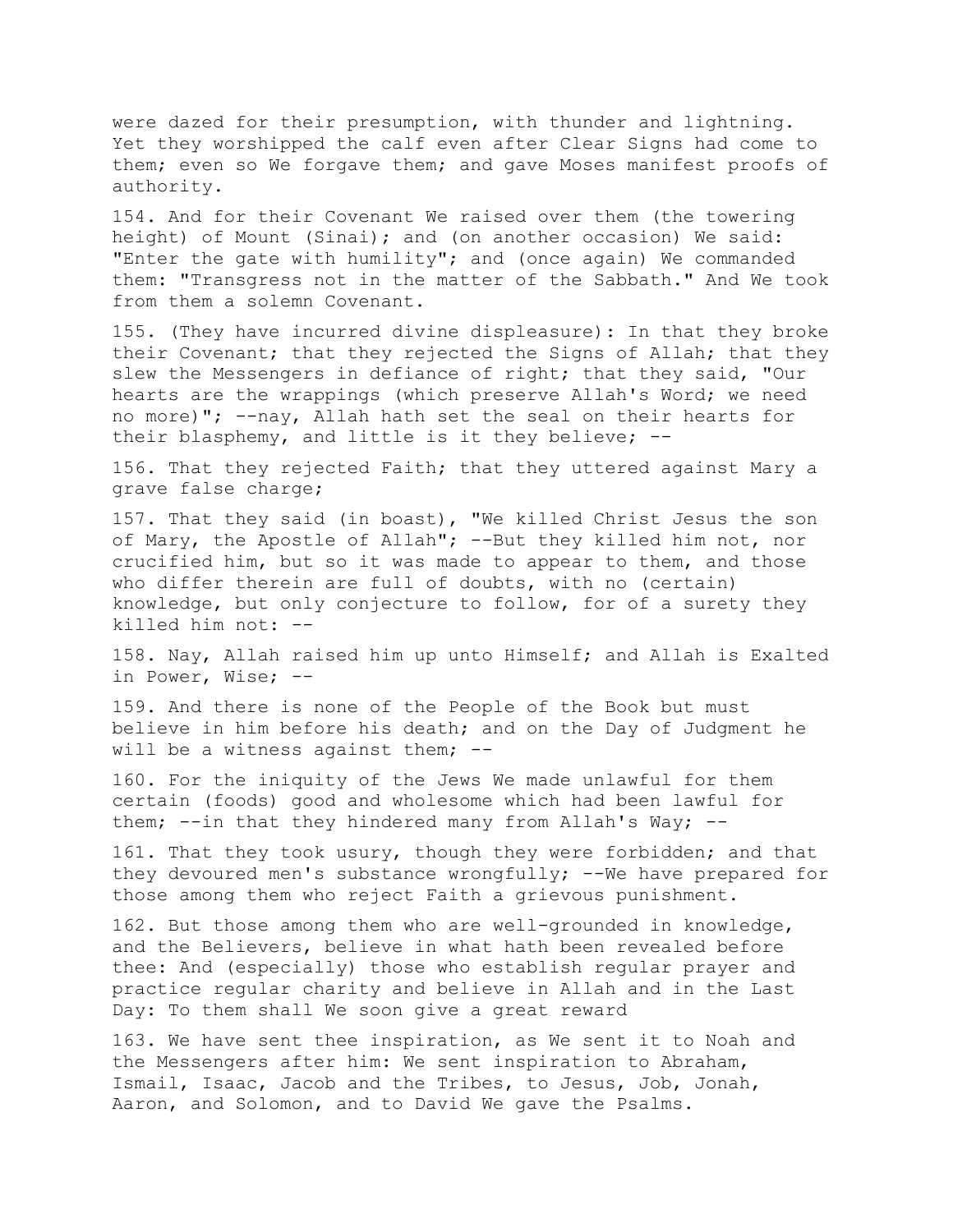164. Of some apostles We have already told thee the story; of others We have not; --and to Moses Allah spoke direct; --

165. Apostles who gave good news as well as warning that mankind, after (the coming) of the apostles, should have no plea against Allah: For Allah is Exalted in Power, Wise.

166. But Allah beareth witness that what He hath sent unto thee He hath sent from His (own) knowledge, and the angels bear witness: But enough is Allah for a witness.

167. Those who reject Faith and keep off (men) from the Way of Allah have verily strayed far, far away from the Path.

168. Those who reject Faith and do wrong, --Allah will not forgive them nor guide them to any way--

169. Except the way of Hell, to dwell therein forever. And this to Allah is easy.

170. O mankind! The Apostle hath come to you in truth from Allah: Believe in him: It is best for you. But if ye reject Faith, to Allah belong all things in the heavens and on earth: And Allah is All-Knowing, All-Wise.

171. O People of the Book! Commit no excesses in your religion: Nor say of Allah aught but the truth. Christ Jesus the son of Mary was (no more than) an apostle of Allah, and His Word, which He bestowed on Mary, and a Spirit proceeding from Him: So believe in Allah and His apostles. Say not "Trinity": desist: It will be better for you: For Allah is One God: Glory be to Him: (Far Exalted is He) above having a son. To Him belong all things in the heavens and on earth. And enough is Allah as a Disposer of affairs.

172. Christ disdaineth not to serve and worship Allah, nor do the angels, those nearest (to Allah): Those who disdain His worship and are arrogant, --He will gather them all together unto Himself to (answer).

173. But to those who believe and do deeds of righteousness, He will give their (due) rewards, --and more, out of His bounty: But those who are disdainful and arrogant, He will punish with a grievous penalty; nor will they find besides Allah, any to protect or help them.

174. O mankind! Verily there hath come to you a convincing proof from your Lord: For We have sent unto you a light (that is) manifest.

175. Then those who believe in Allah, and hold fast to Him, - soon will He admit them to Mercy and Grace from Himself, and guide them to Himself by a straight Way.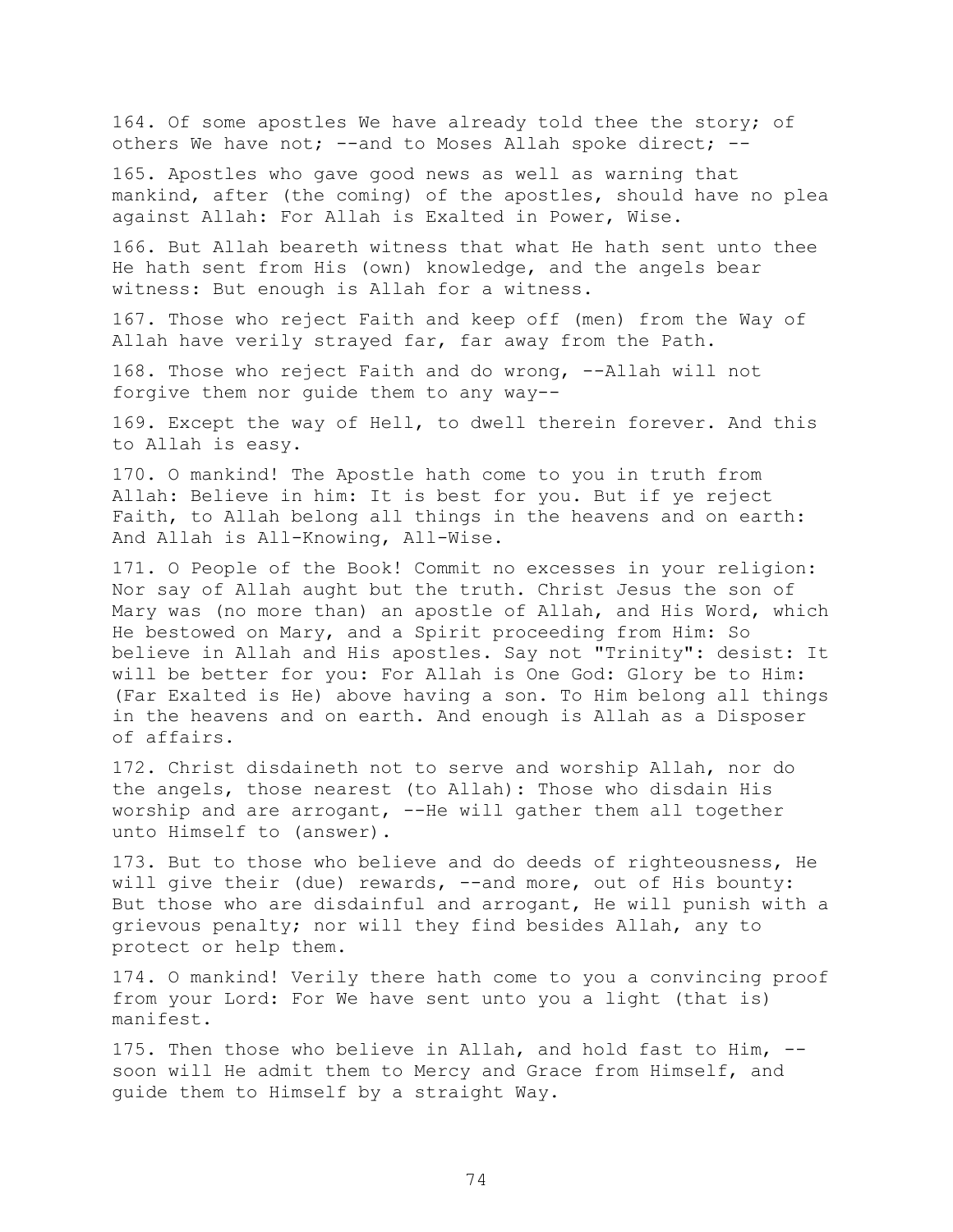176. They ask thee for a legal decision. Say: Allah directs (thus) about those who leave no descendants or ascendants as heirs. If it is a man that dies, leaving a sister but no child, she shall have half the inheritance: If (such a deceased was) a women, who left no child, her brother takes her inheritance: If there are two sisters, they shall have two-thirds of the inheritance (between them): If there are brothers and sisters, (they share). The male having twice the share of the female. Thus doth Allah make clear to you (His law), lest ye err. And Allah hath knowledge of all things.

## **SURA 5 INTRO.**

C.69.-(Verses 1-6)-All obligations are sacred, human or divine. In the spiritual world we owe duties to Allah, which must be fulfilled. But whilst we are in this world of sense, those duties are by no means isolated from what we owe to ourselves and our fellows in the world of men. We must respect the laws and customs of the Sacred Mosque and the Sacred Sanctuary. In food our laws are simple: All things good and pure are lawful. We refuse not social intercourse with men and women, -People of the Book.

1. SURA 5. Maida, or the Table Spread. In the name of Allah, Most Gracious, Most Merciful. O ye who believe! Fulfill (all) obligations.

2. Lawful unto you (for food) are all four-footed animals with the exceptions named: But animals of the chase are forbidden while ye are in the Sacred Precincts or in pilgrim garb: For Allah doth command according to His Will and Plan.

3. O ye who believe! Violate not the sanctity of the Symbols of Allah, nor of the Sacred Month, nor of the animals brought for sacrifice, nor the garlands that mark out such animals, nor the people resorting to the Sacred House, seeking of the bounty and good pleasure of their Lord. But when ye are clear of the Sacred Precincts and of pilgrim garb, ye may hunt and let not the hatred of some people in (once) shutting you out of the Sacred Mosque lead you to transgression (and hostility on your part). Help ye one another in righteousness and piety, but help ye not one another in sin and rancor: Fear Allah: For Allah is strict in punishment.

4. Forbidden to you (for food) are: Dead meat, blood, the flesh of swine, and that on which hath been invoked the name of other than Allah; that which hath been killed by strangling, or by a violent blow, or by a headlong fall, or by being gored to death; that which hath been (partly) eaten by a wild animal; unless ye are able to slaughter it (in due form); that which is sacrificed on stone (alters); (forbidden) also is the division (of meat) by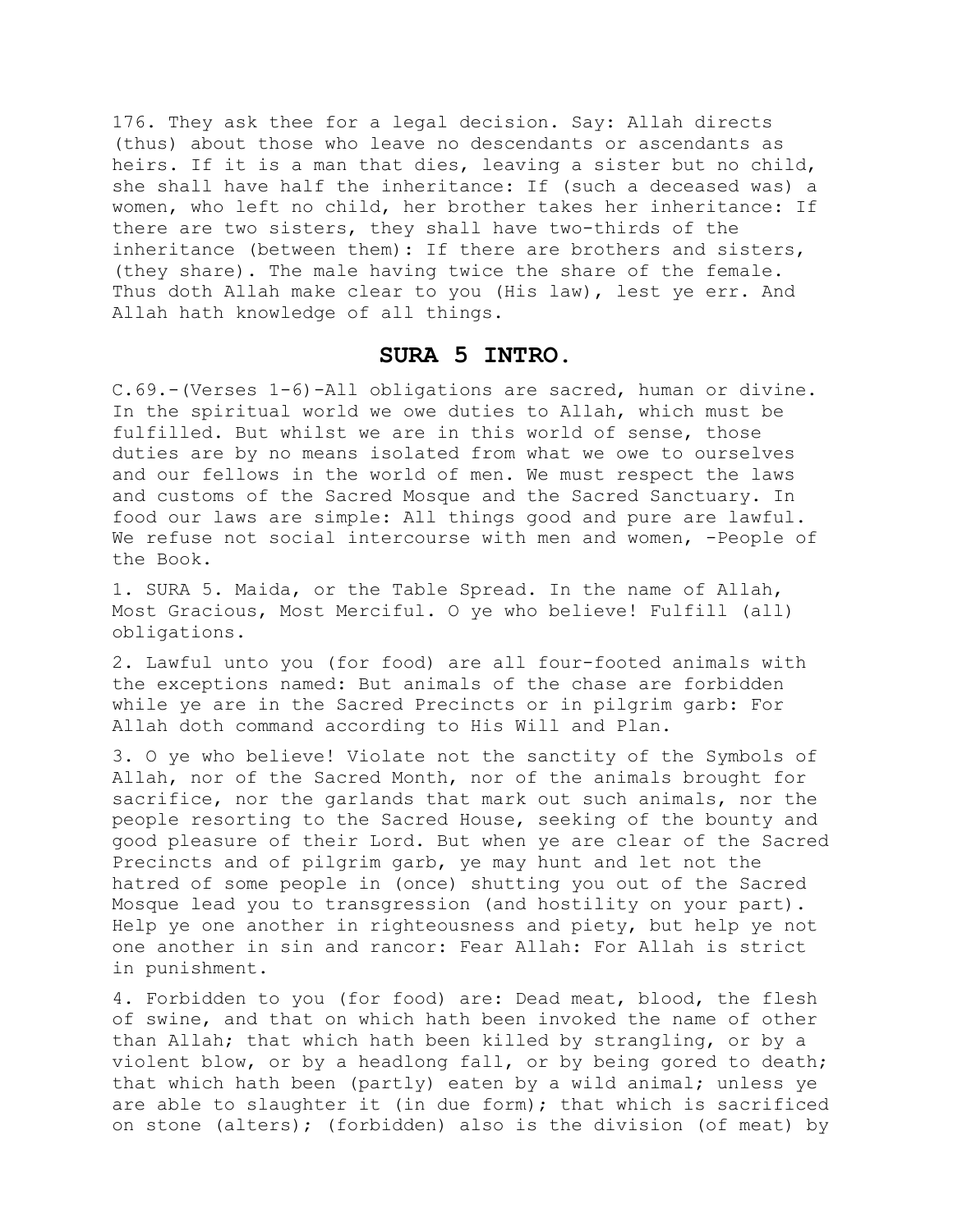raffling with arrows: That is impiety. This day have those who reject Faith given up all hope of your religion: Yet fear them not but fear Me. This day have I perfected your religion for you, completed My favor upon you, and have chosen for you Islam as your religion. But if any is forced by hunger, with no inclination to transgression, Allah is indeed Oft-Forgiving, Most Merciful.

5. They ask thee what is lawful to them (as food). Say: Lawful unto you are (all) things good and pure and what ye have taught your trained hunting animals (to catch) in the manner directed to you by Allah: Eat what they catch for you, but pronounce the name of Allah over it: And fear Allah; for Allah is swift in taking account.

6. This day are (all) things good and pure made lawful unto you. The food of the People of the Book is lawful unto you and yours is lawful unto them. (Lawful unto you in marriage) are (not only) chaste women who are believers, but chaste women among the People of the Book, revealed before your time, --when ye give them their due dowers, and desire chastity, not lewdness, nor secret intrigues. If any one rejects faith, fruitless is his work, and in the Hereafter he will be in the ranks of those who have lost (all spiritual good.

C.70.-(Verses 7-12)-Allah wishes us to be clean and pure, at prayer and at other times. But justice and right conduct, even in the face of spite and hatred, are nearest to Piety and the love of Allah: In Him we put our trust.

7. O ye who believe! When ye prepare for prayer, wash your faces, and your hands (and arms) to the elbows; rub your heads (with water); and (wash) your feet to the ankles. If ye are in a state of ceremonial impurity, bathe your whole body. But if ye are ill, or on a journey, or one of you cometh from offices of nature, or ye have been in contact with women, and ye find no water, then take for yourselves clean sand or earth, and rub therewith your faces and hands. Allah doth not wish to place you in a difficulty, but to make you clean, and to complete His favor to you, that ye may be grateful.

8. And call in remembrance the favor of Allah unto you, and his Covenant, which he ratified with you, when ye said: "We hear and we obey": And fear Allah, for Allah knoweth well the secrets of your hearts.

9. O ye who believe! Stand out firmly for Allah, as witnesses to fair dealing, and let not the hatred of others to you make you swerve to wrong and depart from justice. Be just: That is next to Piety: And fear Allah. For Allah is well acquainted with all that ye do.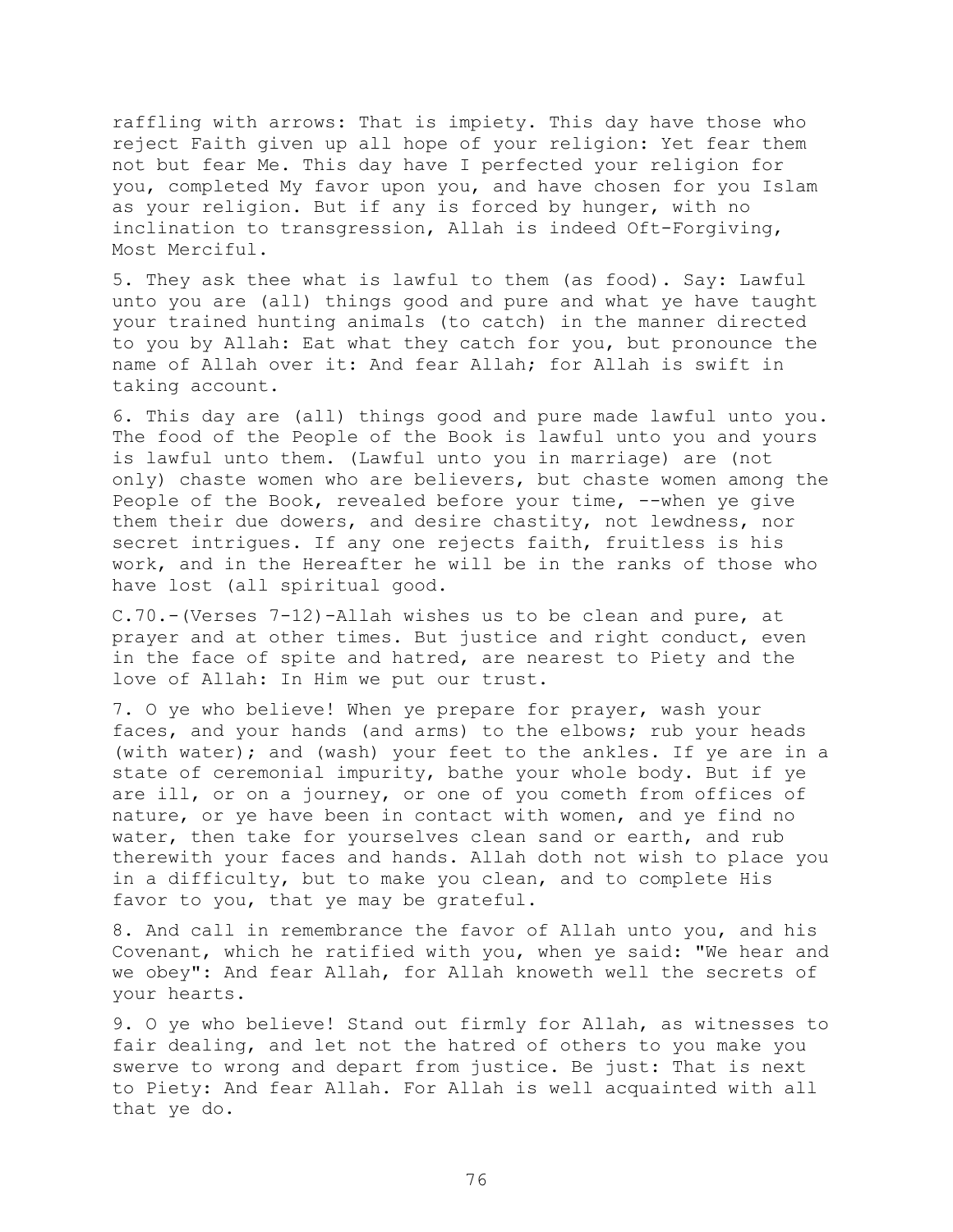10. To those who believe and do deeds of righteousness hath Allah promised forgiveness and a great reward.

11. Those who reject faith and deny Our Signs will be Companions of Hellfire.

12. O ye who believe! Call in remembrance the favor of Allah unto you when certain men formed the design to stretch out their hands against you, but (Allah) held back their hands from you: So fear Allah. And on Allah let Believers put (all) their trust.

C.71.-(Verses 13-29)-If the men who received revelations before were false to their trust, if they broke their agreements and twisted Allah's Message from its aim, if they rebelled against Truth and followed their fancies, Allah's grace was withdrawn from them and they wandered in the wilderness.

13. Allah did aforetime take a Covenant from the Children of Israel, and We appointed twelve captains among them. And Allah said: "I am with you: If ye (but) establish regular Prayers, practice regular Charity, believe in My apostles, honor and assist them, and loan to Allah a beautiful loan, verily I will wipe out from you your evils, and admit you to Gardens with rivers flowing beneath; but if any of you, after this, resisteth faith, he hath truly wandered from the path of rectitude."

14. But because of their breach of their Covenant, We cursed them, and made their hearts grow hard: They change the words from their (right) places and forget a good part of the Message that was sent them, nor wilt thou cease to find them--barring a few--ever bent on (new) deceits: But forgive them, and overlook (their misdeeds): For Allah loveth those who are kind.

15. From those, too, who call themselves Christians, We did take a Covenant, but they forgot a good part of the Message that was sent them: So We estranged them, with enmity and hatred between one and the other, to the Day of Judgment. And soon will Allah show them what it is they have done.

16. O People of the Book! There hath come to you our Apostle, revealing to you much that ye used to hide in the Book, and passing over much (that is now unnecessary):

17. There hath come to you from Allah a (new) light and a perspicuous Book, --

18. Wherewith Allah guideth all who seek His good pleasure to ways of peace and safety, and leadeth them out of darkness, by His Will, unto the light, --guideth them to a Path that is Straight.

19. In blasphemy indeed are those that say that Allah is Christ the son of Mary. Say "Who then hath the least power against Allah, if His Will were to destroy Christ the son of Mary, his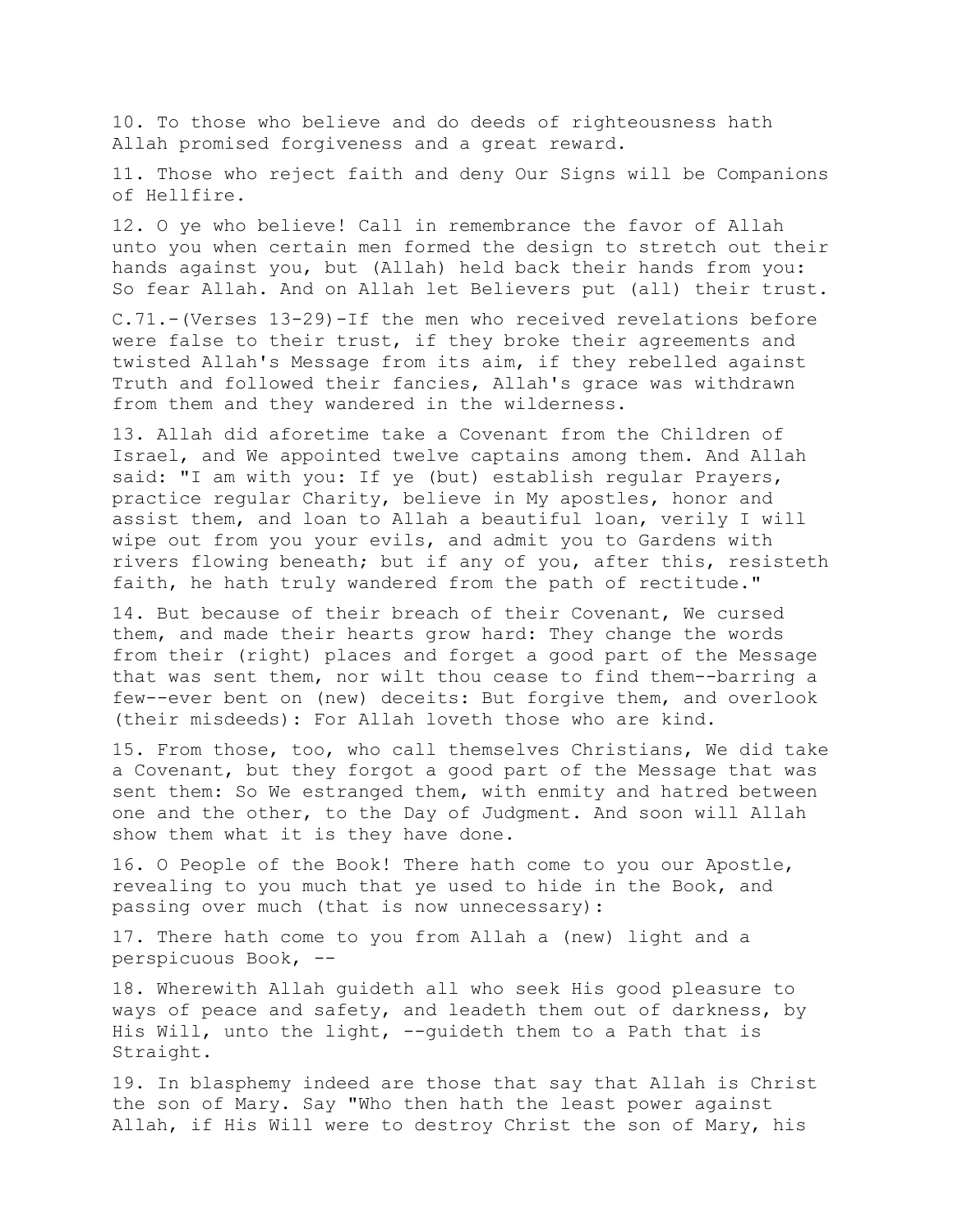mother, and all--every one that is on the earth? For to Allah belongeth the dominion of the heavens and the earth, and all that is between. He createth what He pleaseth. For Allah hath power over all things."

20. (Both) the Jews and the Christians say: "We are the sons of Allah, and His beloved." Say: "Why then doth He punish you for your sins? Nay, ye are but men, --of the men He hath created: He forgiveth whom He pleaseth. And He punisheth whom He pleaseth: And to Allah belongeth the dominion of the heavens and the earth, and all that is between: And unto Him is the final goal (of all)."

21. O People of the Book! Now hath come unto you, making (things) clear unto you, our Apostle, after the break in (the series of) our apostles, lest ye should say: "There came unto us no bringer of glad tidings and no warner (from evil)": But now hath come unto you a bringer of glad tidings and a warner (from evil). And Allah hath power over all things.

22. Remember Moses said to his people: "O my People! Call in remembrance the favor of Allah unto you, when He produced prophets among you, made you kings, and gave you what He had not given to any other among the peoples."

23. "O my People! Enter the holy land which Allah hath assigned unto you, and turn not back ignominiously, for then will ye be overthrown, to your own ruin."

24. They said: "O Moses! In this land are a people of exceeding strength: Never shall we enter it until they leave it: If (once) they leave, then shall we enter."

25. (But) among (their) Allah-fearing men were two on whom Allah had bestowed His grace: They said: "Assault them at the (proper) Gate: When once ye are in, victory will be yours;

26. But on Allah put your trust if ye have faith."

27. They said: "O Moses! While they remain there, never shall we be able to enter, to the end of time. Go thou, and thy Lord, and fight ye two, while we sit here (and watch)."

28. He said: "O my Lord! I have power only over myself and my brother: So separate us from this rebellious people!"

29. Allah said: "Therefore will the land be out of their reach for forty years: In distraction will they wander through the land: But sorrow thou not over these rebellious people.

C.72.-(Verses 30-46)-The jealousy of Cain against Able, which led to the murder of innocent Able, is the type of the jealousy between the People of the Book and their younger brethren in Islam. Jealousy leads to envy and murder. Such crimes against individuals are often crimes against whole peoples. There are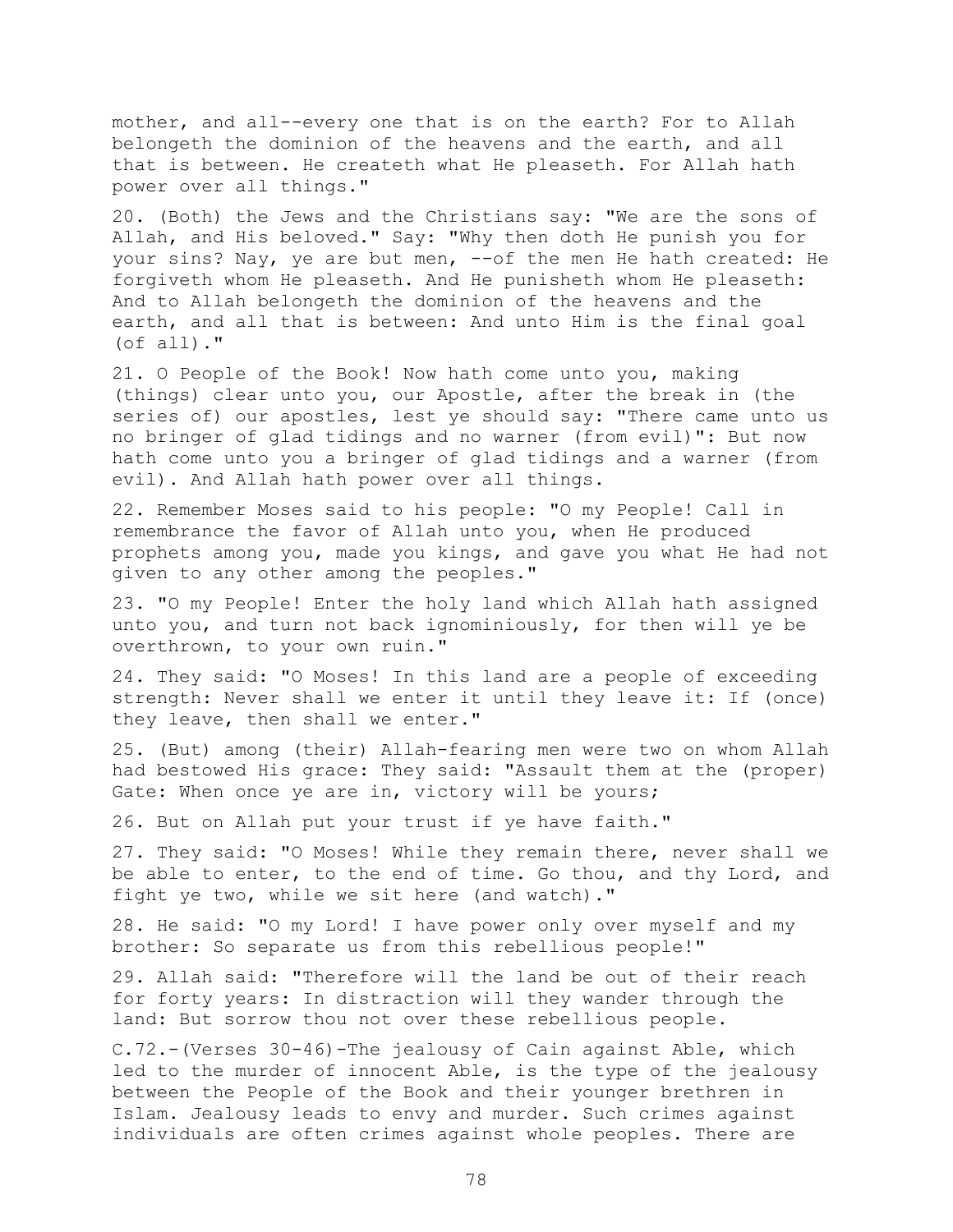men who are ready to catch up every lie told against a just man. The just man should not grieve, for that is their way.

30. Recite to them the truth of the story of the two sons of Adam. Behold! They each presented a sacrifice (to Allah): It was accepted from one, but not from the other. Said the latter: "Be sure I will slay thee." "Surely," Said the former, "Allah doth accept of the sacrifice of those who are righteous."

31. "If thou dost stretch thy hand against me, to slay me, it is not for me to stretch my hand against thee to slay thee: For I do fear Allah, the Cherisher of the Worlds."

32. "For me, I intend to let thee draw on thyself my sin as well as thine, for thou wilt be among the Companions of the Fire, and that is the reward of those who do wrong."

33. The (selfish) soul of the other led him to the murder of his brother: He murdered him, and became (himself) one of the lost ones.

34. Then Allah sent a raven, who scratched the ground, to show him how to hide the shame of his brother. "Woe is me!" said he; "Was I not even able to be as this raven, and to hide the shame of my brother?" Then he became full of regrets--

35. On that account: We ordained for the Children of Israel that if any one slew a person--unless it be for murder or for spreading mischief in the land--it would be as if he slew the whole people: And if any one saved a life, it would be as if he saved the life of the whole people. Then although there came to them Our Apostles with Clear Signs, yet, even after that, many of them continued to commit excesses in the land.

36. The punishment of those who wage war against Allah and His Apostle, and strive with might and main for mischief through the land is: Execution, or crucifixion, or the cutting off of hands and feet from opposite sides, or exile from the land: That is their disgrace in this world, and a heavy punishment is theirs in the Hereafter;

37. Except for those who repent before they fall into your power: In that case, know that Allah is Oft-Forgiving, Most Merciful.

38. O ye who believe! Do your duty to Allah, seek the means of approach unto Him, and strive with might and main in His cause: That ye may prosper.

39. As to those who reject Faith, --if they had everything on earth, and twice repeated, to give as ransom for the penalty of the Day of Judgment, it would never be accepted of them. Theirs would be a grievous Penalty.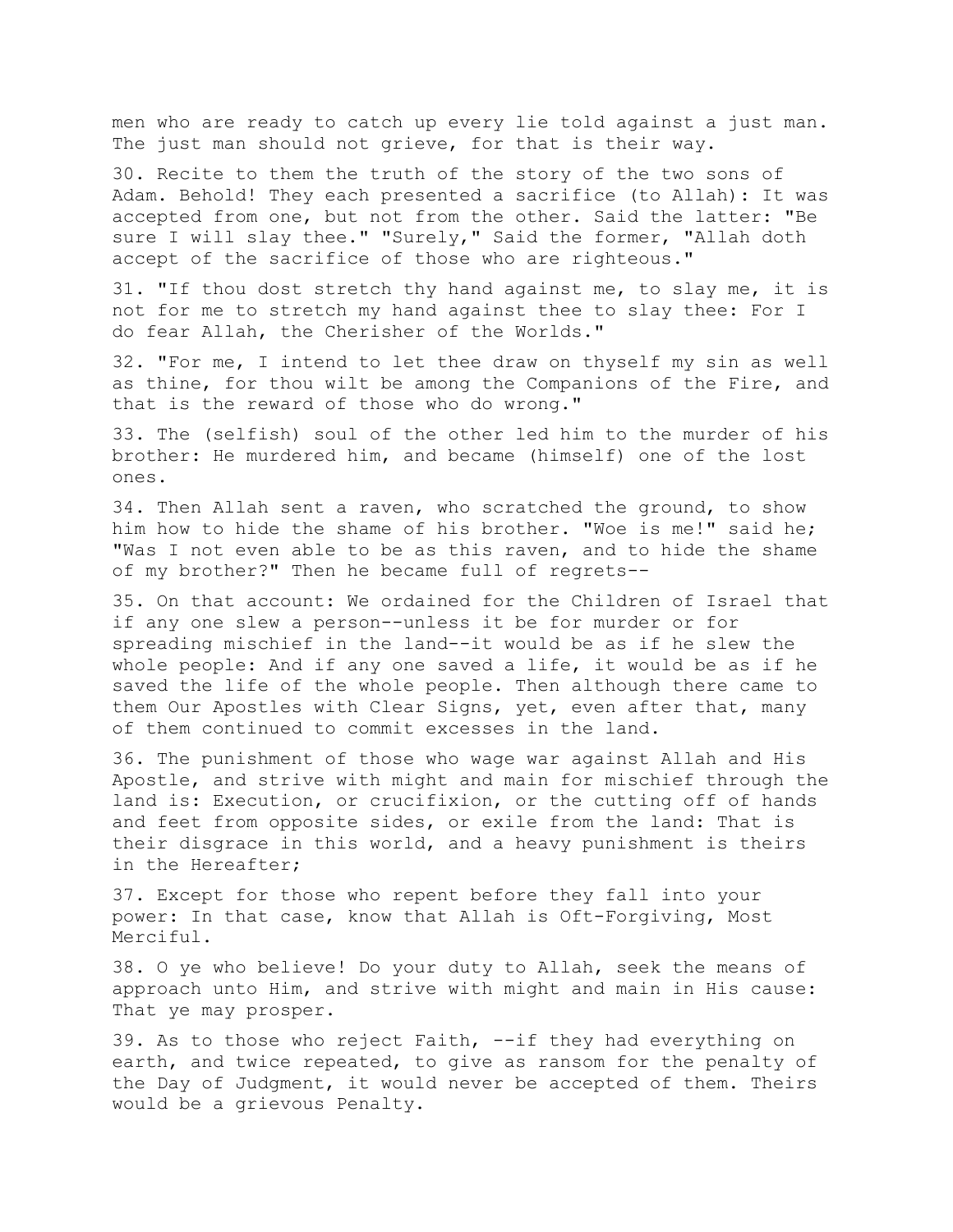40. Their wish will be to get out of the Fire, but never will they get out therefrom: Their Penalty will be one that endures.

41. As to the thief. Male or female, cut off his or her hands: A punishment by way of example, from Allah, for their crime: And Allah is Exalted in Power.

42. But if the thief repent after his crime, and amend his conduct, Allah turneth to him in forgiveness; for Allah is Oft-Forgiving, Most Merciful.

43. Knowest thou not that to Allah (alone) belongeth the dominion of the heavens and the earth? He punisheth whom He pleaseth, and He forgiveth whom He pleaseth: And Allah hath power over all things.

44. O Apostle! Let not those grieve thee, who race each other into Unbelief: (Whether it be) among those who say "We believe" with their lips but whose hearts have no faith; or it be among the Jews, --men who will listen to any lie, --will listen even to others who have never so much as come to thee. They change the words from their (right) times and places: They say, "If ye are given this, take it, but if not, beware!" If any one's trial is intended by Allah, thou hast no authority in the least for him against Allah. For such--it is not Allah's will to purify their hearts. For them there is disgrace in this world, and in the Hereafter a heavy punishment.

45. (They are fond of) listening to falsehood, of devouring anything forbidden. If they do come to thee, either judge between them, or decline to interfere. If thou decline, they cannot hurt thee in the least. If thou judge, judge in equity between them. For Allah loveth those who judge in equity.

46. But why do they come to thee for decision, when they have (their own) law before them? --Therein is the (plain) command of Allah; yet even after that, they would turn away. For they are not (really) People of Faith.

C.73.-(Verses 47-89)-True justice accords with Allah's Law. Follow not men's selfish desires, but Allah's Will, which was revealed to Moses and Jesus, and now to Muhammad. Take not for friends and protectors those in whose hearts is a disease, -- to whom religion is a mockery or a plaything, -- who worship evil. Proclaim the Truth of Allah, and be not afraid. Eschew their iniquities, which were denounced by David and Jesus. But recognize with justice those who are sincere and humble, though they may be themselves not of your flock, if they witness to Truth.

47. It was We who revealed the Law (to Moses): Therein was guidance and light. By its standard have been judged the Jews, by the Prophets who bowed (as in Islam) to Allah's Will, by the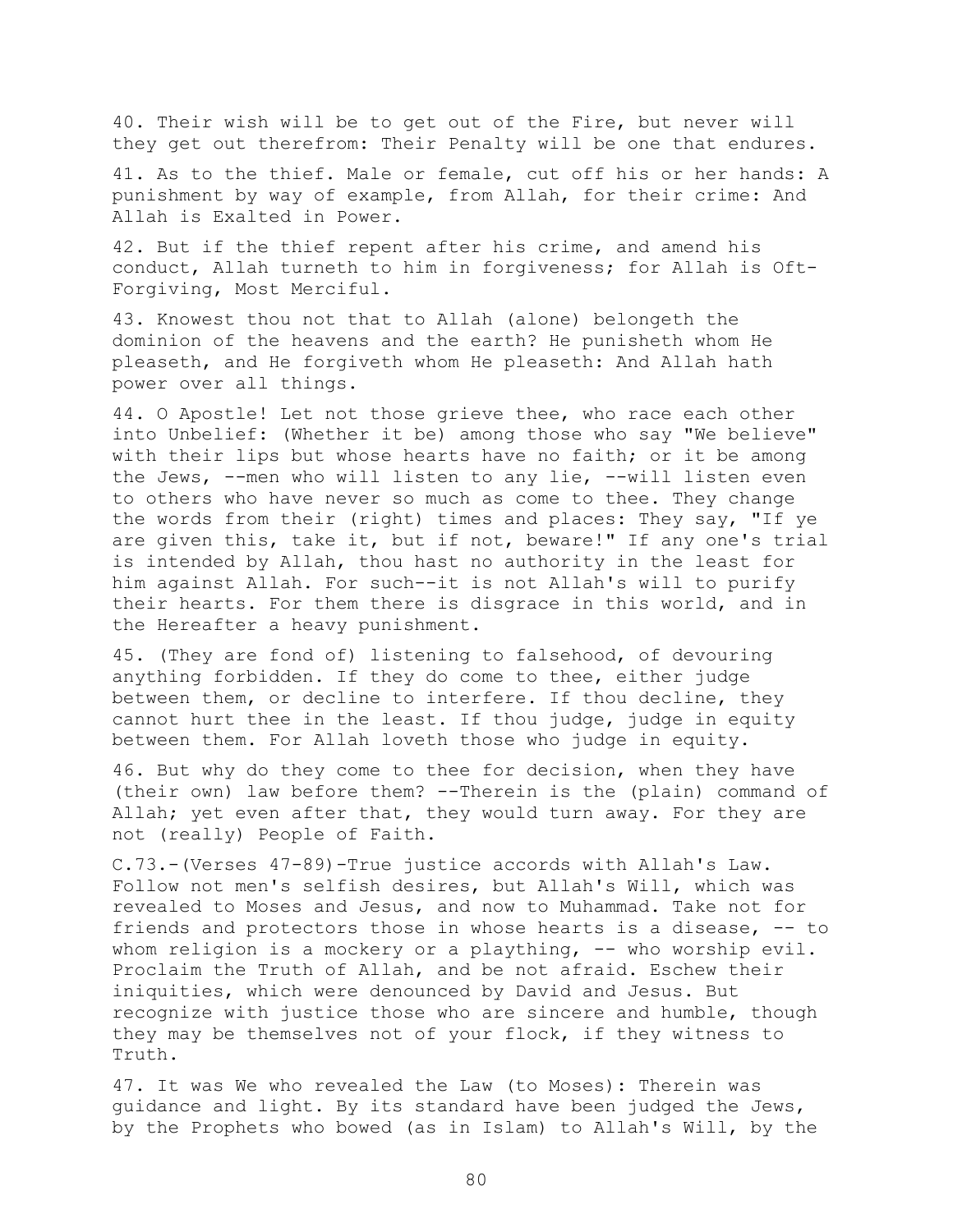Rabbis and the Doctors of Law: For to them was entrusted the protection of Allah's Book, and they were witnesses thereto: Therefore fear not men, but fear Me, and sell not My signs for a miserable price. If any do fail to judge by (the light of) what Allah hath revealed, they are (no better than) Unbelievers.

48. We ordained therein for them: "Life for life, eye for eye, nose for nose, ear for ear, tooth for tooth, and wounds equal for equal." But if any one remits the retaliation by way of charity, it is an act of atonement for himself. And if any fail to judge by (the light of) what Allah hath revealed, they are (no better than) wrongdoers.

49. And in their footsteps We sent Jesus the son of Mary, confirming the Law that had come before him: We sent him the Gospel: Therein was guidance and light, and confirmation of the Law that had come before him: A guidance and an admonition to those who fear Allah.

50. Let the People of the Gospel judge by what Allah hath revealed therein. If any do fail to judge by (the light of) what Allah hath revealed, they are (no better than) those who rebel.

51. To thee We sent the Scripture in truth, confirming the scripture that came before it, and guarding it in safety: So judge between them by what Allah hath revealed, and follow not their vain desires, diverging from the Truth that hath come to thee. To each among you have We prescribed a Law and an Open way. If Allah had so willed, he would have made you a single People, but (His Plan is) to test you in what He hath given you: So strive as in a race in all virtues. The goal of you all is to Allah; it is He that will show you the truth of the matters in which ye dispute;

52. And this (He commands): Judge thou between them by what Allah hath revealed, and follow not their vain desires, but beware of them lest they beguile thee from any of that (teaching) which Allah hath sent down to thee. And if they turn away, be assured that for some of their crimes it is Allah's purpose to punish them. And truly most men are rebellious.

53. Do they then seek after a judgment of (the Days of) Ignorance? But who, for a people whose faith is assured, can give better judgment than Allah?

54. O ye who believe! Take not the Jews and the Christians for your friends and protectors: They are but friends and protectors to each other. And he amongst you that turns to them (for friendship) is of them. Verily Allah guideth not a people unjust.

55. Those in whose hearts is a disease--thou seest how eagerly they run about amongst them, saying: "We do fear lest a change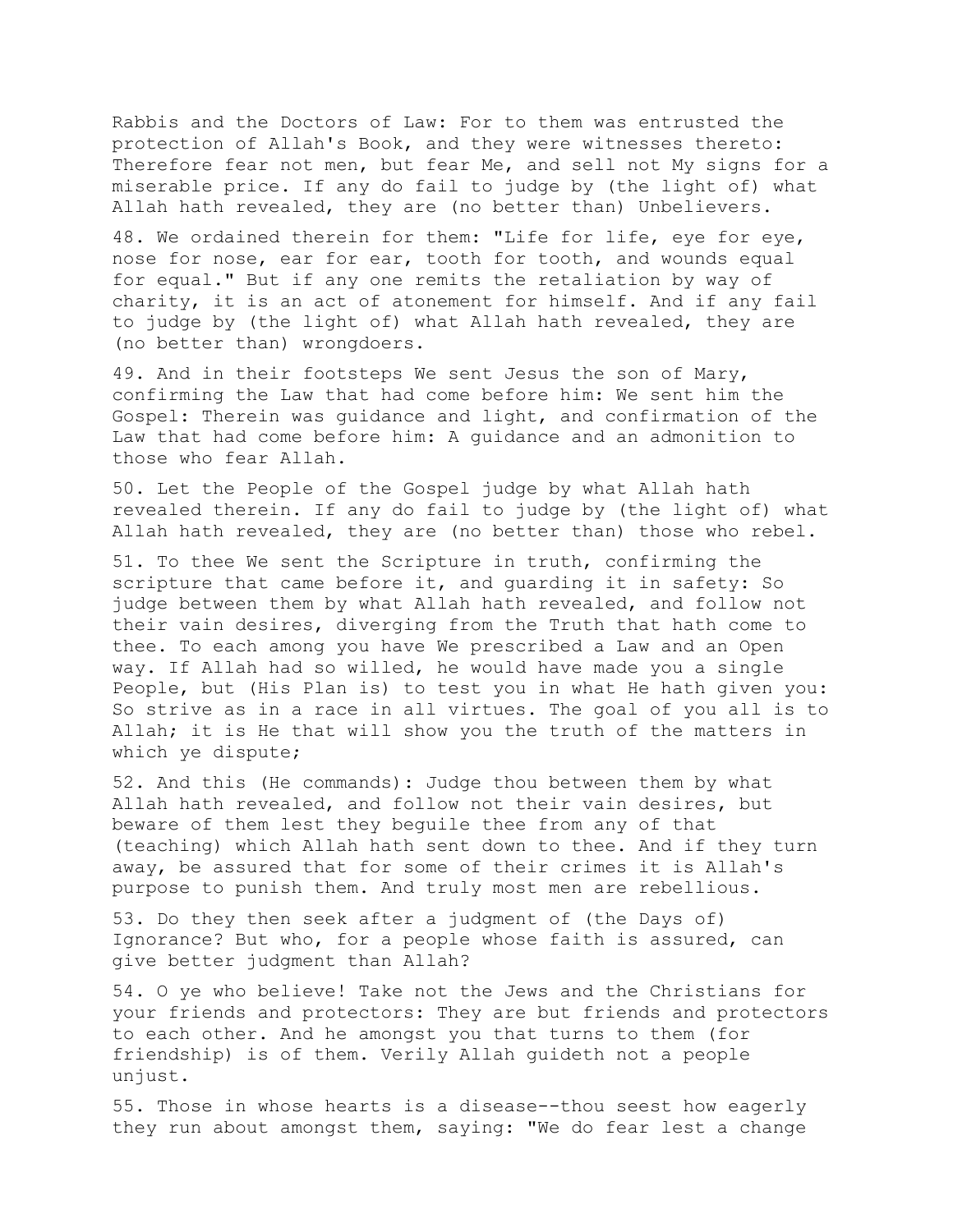of fortune bring us disaster." Ah! Perhaps Allah will give (thee) victory, or a decision according to His Will. Then will they repent of the thoughts, which they secretly harbored in their hearts.

56. And those who believe will say: "Are these the men who swore their strongest oaths by Allah, that they were with you?" All that they do will be in vain, and they will fall into (nothing but) ruin.

57. O ye who believe! If any from among you turn back from his Faith, soon will Allah produce a people whom He will love as they will love Him, --Lowly with the Believers, Mighty against the Rejecters, Fighting in the Way of Allah, and never afraid of the reproaches of such as find fault. That is the Grace of Allah, which He will bestow on whom He pleaseth. And Allah encompasseth all, and He knoweth all things.

58. Your (real) friends are (no less than) Allah, His Apostle, and the (Fellowship of) Believers, --those who establish regular prayers and regular charity, and they bow down humbly (in worship).

59. As to those who turn (for friendship) to Allah, His Apostle, and the (Fellowship of) Believers, --it is the Fellowship of Allah that must certainly triumph.

60. O ye who believe! Take not for friends and protectors those who take your religion for a mockery or sport, --whether among those who received the Scripture before you, or among those who reject Faith; but fear ye Allah, if ye have Faith (indeed).

61. When ye proclaim your call to prayer, they take it (but) as mockery and sport; that is because they are a people without understanding.

62. Say: "O People of the Book! Do ye disapprove of us for no other reason than that we believe in Allah, and the revelation that hath come to us and that which came before (us), and (perhaps) that most of you are rebellious and disobedient?"

63. Say: "Shall I point out to you something much worse than this, (as judged) by the treatment it received from Allah? Those who incurred the curse of Allah and His wrath, those of whom some He transformed into apes and swine, those who worshipped Evil; --these are (many times) worse in rank, and far more astray from the even Path!"

64. When they come to thee, they say: "We believe": But in fact they enter with a mind against Faith, and they go out with the same. But Allah knoweth fully all that they hide.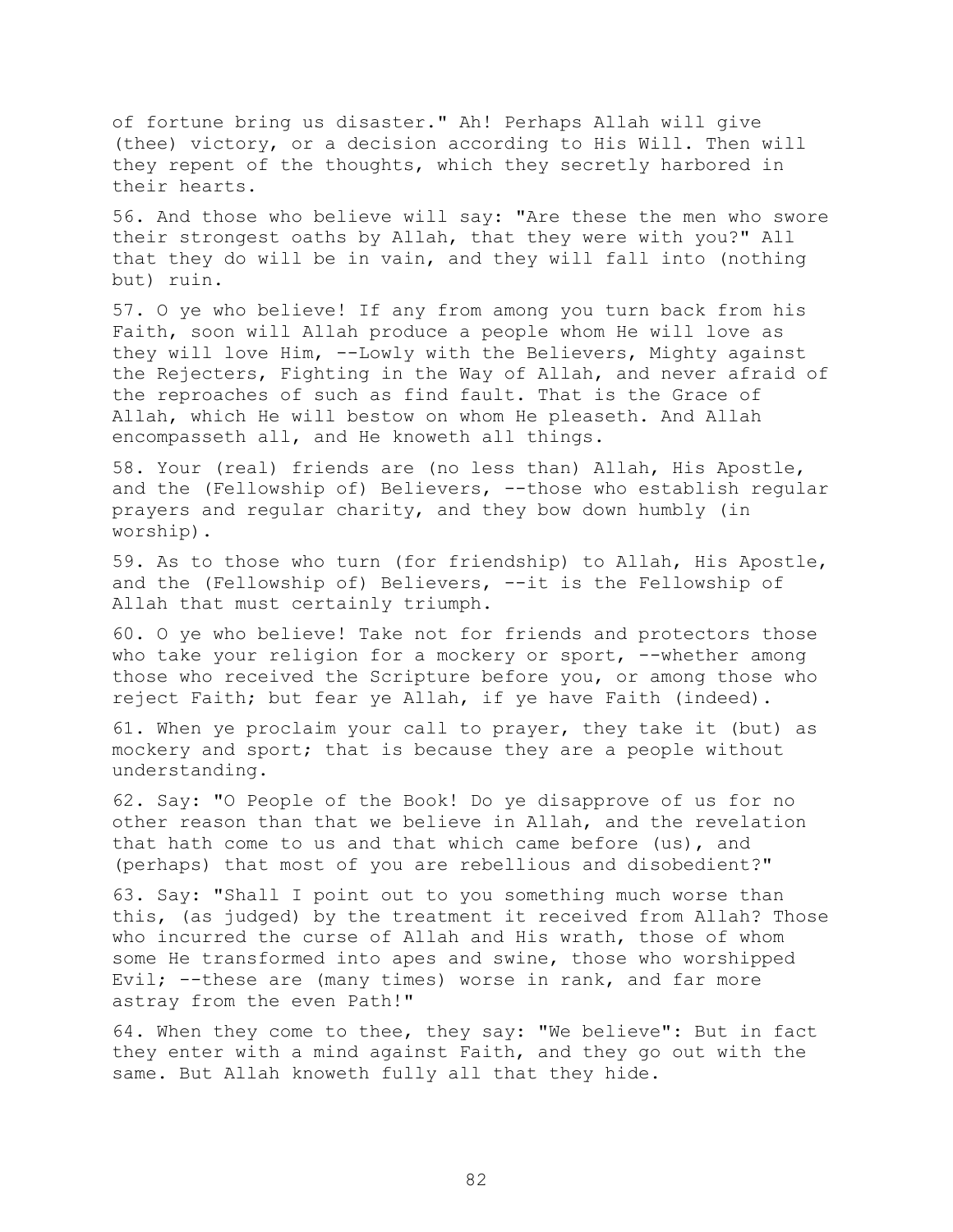65. Many of them dost thou see, racing each other in sin and rancor, and their eating of things forbidden. Evil indeed are the things that they do.

66. Why do not the Rabbis and the doctors of law forbid them from their (habit of) uttering sinful words and eating things forbidden? Evil indeed are their works.

67. The Jews say: "Allah's hand is tied up." Be their hands tied up and be they accursed for the (blasphemy) they utter. Nay, both His hands are widely outstretched: He giveth and spendeth (of His bounty) as He pleaseth. But the revelation that cometh to thee from Allah increaseth in most of them their obstinate rebellion and blasphemy. Amongst them We have placed enmity and hatred till the Day of Judgment. Every time they kindle the fire of war, Allah doth extinguish it; but they (ever) strive to do mischief on earth. And Allah loveth not those who do mischief.

68. If only the People of the Book had believed and been righteous, We should indeed have blotted out their iniquities and admitted them to Gardens of Bliss.

69. If only they had stood fast by the Law, the Gospel, and all the revelation that was sent to them from their Lord, they would have enjoyed happiness from every side. There is from among them a party on the right course: But many of them follow a course that is evil.

70. O Apostle! Proclaim the (Message) which hath been sent to thee from thy Lord. If thou didst not, thou wouldst not have fulfilled His Mission. And Allah will defend thee from men (who mean mischief). For Allah guideth not those who reject Faith.

71. Say: "O People of the Book! Ye have no ground to stand upon unless ye stand fast by the Law, the Gospel, and all the revelation that has come to you from your Lord." It is the revelation that cometh to thee from thy Lord, that increaseth in most of them their obstinate rebellion and blasphemy. But sorrow thou not over (these) people without Faith.

72. Those who believe (in the Koran), those who follow the

Jewish (scriptures), and the Sabians and the Christians, --any who believe in Allah and the Last Day, and work righteousness,  $-$ -on them shall be no fear, nor shall they grieve.

73. We took the Covenant of the Children of Israel and sent them apostles. Every time there came to them an apostle with what they themselves desired not--some (of these) they called impostors, and some they (go so far as to) slay.

74. They thought there would be no trial (or punishment); so they became blind and deaf; yet Allah (in mercy) turned to them;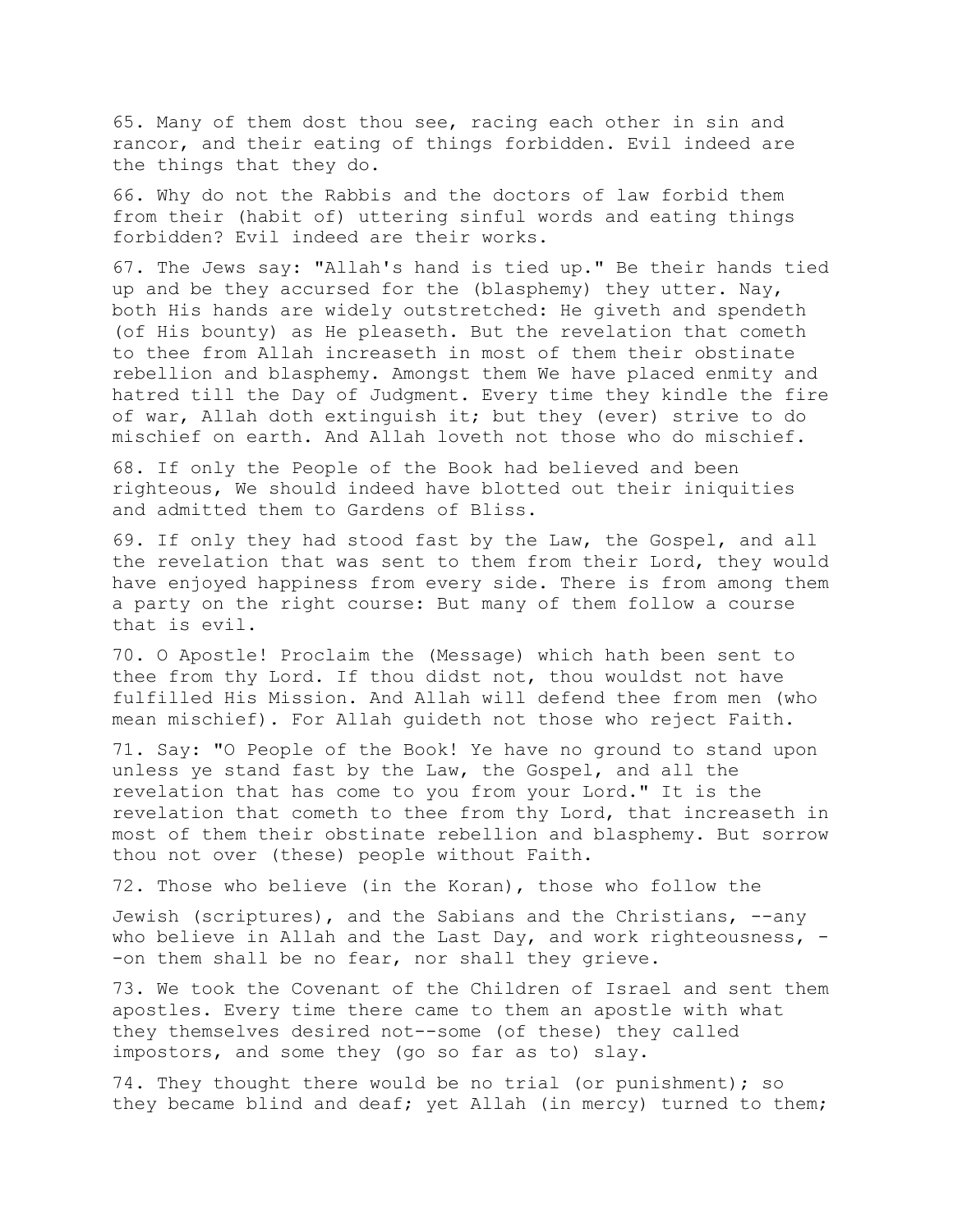yet again many of them became blind and deaf. But Allah sees well all that they do.

75. They do blaspheme who say: "Allah is Christ the son of Mary." But said Christ: "O Children of Israel! Worship Allah, my Lord and your Lord" Whoever joins other gods with Allah, --Allah will forbid him the Garden, and the Fire will be his abode. There will for the wrongdoers be no one to help.

76. They do blaspheme who say: Allah is one of three in a Trinity: For there is no god except One God. If they desist not from their word (of blasphemy), verily a grievous penalty will befall the blasphemers among them.

77. Why turn they not to Allah, and seek His forgiveness? For Allah is Oft-Forgiving, Most Merciful.

78. Christ the son of Mary was no more than an Apostle; many were the apostles that passed away before him. His mother was a woman of truth. They had both to eat their (daily) food. See how Allah doth make His Signs clear to them; yet see in what ways they are deluded away from the truth!

79. Say: "Will ye worship besides Allah, something which hath no power either to harm or benefit you? But Allah, --He it is that heareth and knoweth all things."

80. Say: "O People of the Book! Exceed not in your religion the bounds (of what is proper), trespassing beyond the truth, nor follow the vain desires of people who went wrong in times gone by, --who misled many, and strayed (themselves) from the even way.

81. Curses were pronounced on those among the Children of Israel who rejected Faith, by the tongue of David and of Jesus the son of Mary: Because they disobeyed and persisted in excesses.

82. Nor did they (usually) forbid one another the iniquities which they committed: Evil indeed were the deeds which they did.

83. Thou seest many of them turning in friendship to the Unbelievers. Evil indeed are (the works) which their souls have sent forward before them (with the result), that Allah's wrath is on them, and in torment will they abide.

84. If only they had believed in Allah, in the Apostle, and in what hath been revealed to him, never would they have taken them for friends and protectors, but most of them are rebellious wrongdoers.

85. Strongest among men in enmity to the Believers wilt thou find the Jews and Pagans; and nearest among them in love to the Believers wilt thou find those who say, "We are Christians": Because amongst these are men devoted to learning and men who have renounced the world, and they are not arrogant.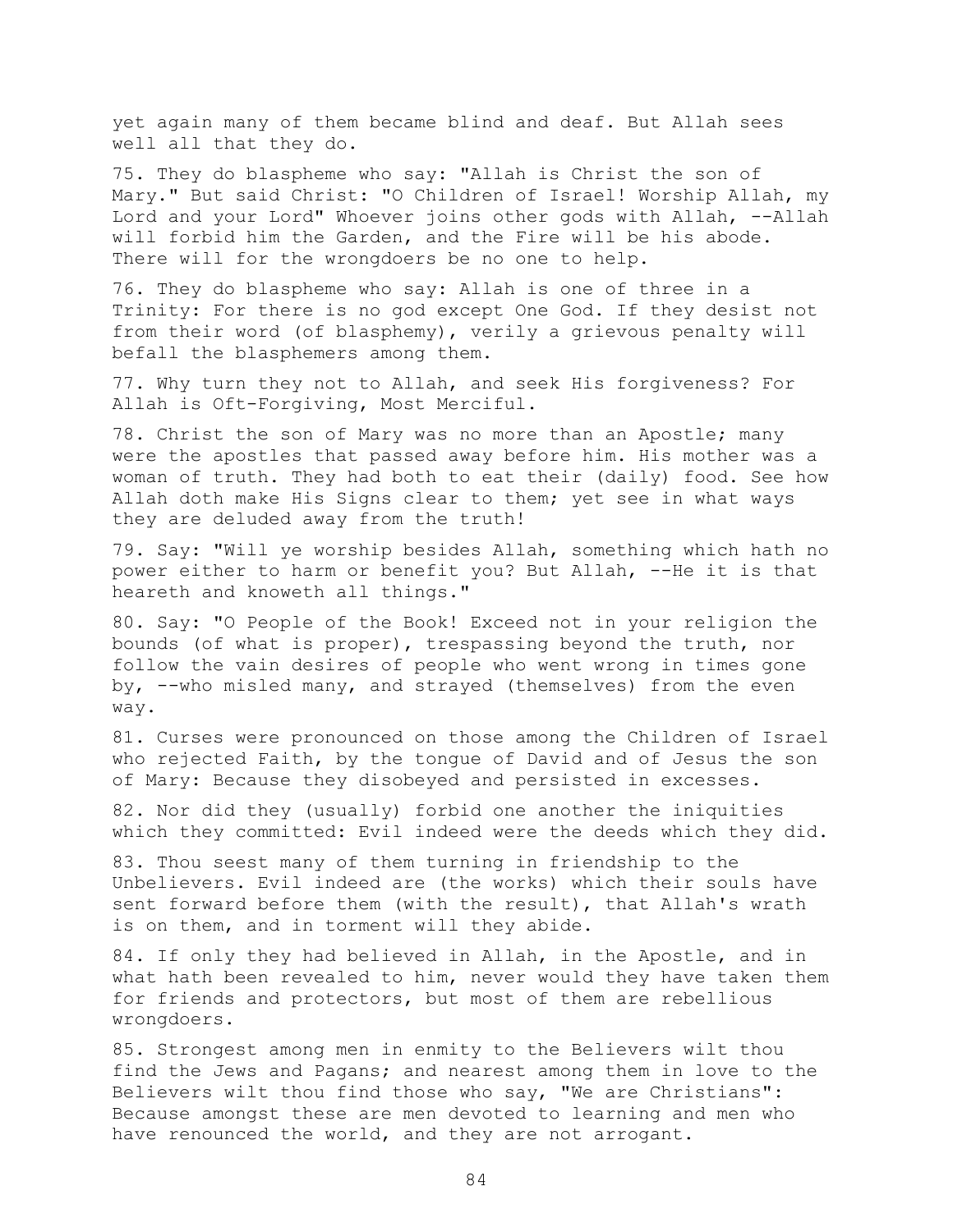86. And when they listen to the revelation received by the Apostle, thou wilt see their eyes overflowing with tears, for they recognize the truth: They pray: "Our Lord! We believe; write us down among the witnesses."

87. "What cause can we have not to believe in Allah and the truth which has come to us, seeing that we long for our Lord to admit us to the company of the righteous?"

88. And for this their prayer hath Allah rewarded them with Gardens, with rivers flowing underneath, --their eternal home. Such is the recompense of those who do good.

89. But those who reject Faith and belie Our Signs, --they shall be Companions of Hellfire.

C.74.-(Verses 90-111)-In the physical pleasures of life the crime is excess: There is no merit in abstention from things that are good and lawful. Take no rash vows, but to solemn oaths be faithful. Shun as abominations drinking and gambling, and superstitions of all kinds. But be reverent to what is sacred in rites and associations. Not the same are things good and things evil. Learn to distinguish, but pry not into questions beyond your ken. Guard your own souls in truth and justice, and no harm can befall you.

90. O ye who Believe! Make not unlawful the good things which Allah hath made lawful for you, but commit no excess: For Allah loveth not those given to excess.

91. Eat of the things which Allah hath provided for you, lawful and good; but fear Allah, in Whom ye believe.

92. Allah will not call you to account for what is futile in your oaths, but He will call you to account for your deliberate oaths: For expiation, feed ten indigent persons, on a scale of the average for the food of your families; or clothe them; or give a slave his freedom. If that is beyond your means, fast for three days. That is the expiation for the oaths ye have sworn. But keep to your oaths. Thus doth Allah make clear to you His Signs, that ye may be grateful.

93. O ye who believe! Intoxicants and gambling, (dedication of) stones, and (divination by) arrows, are an abomination, --of Satan's handiwork: Eschew such (abomination), that ye may prosper.

94. Satan's plan is (but) to excite enmity and hatred between you, with intoxicants and gambling, and hinder you from the remembrance of Allah, and from prayer: Will ye not then abstain?

95. Obey Allah, and obey the Apostle, and beware (of evil): If ye do turn back, know ye that it is Our Apostle's duty to proclaim (the Message) in the clearest manner.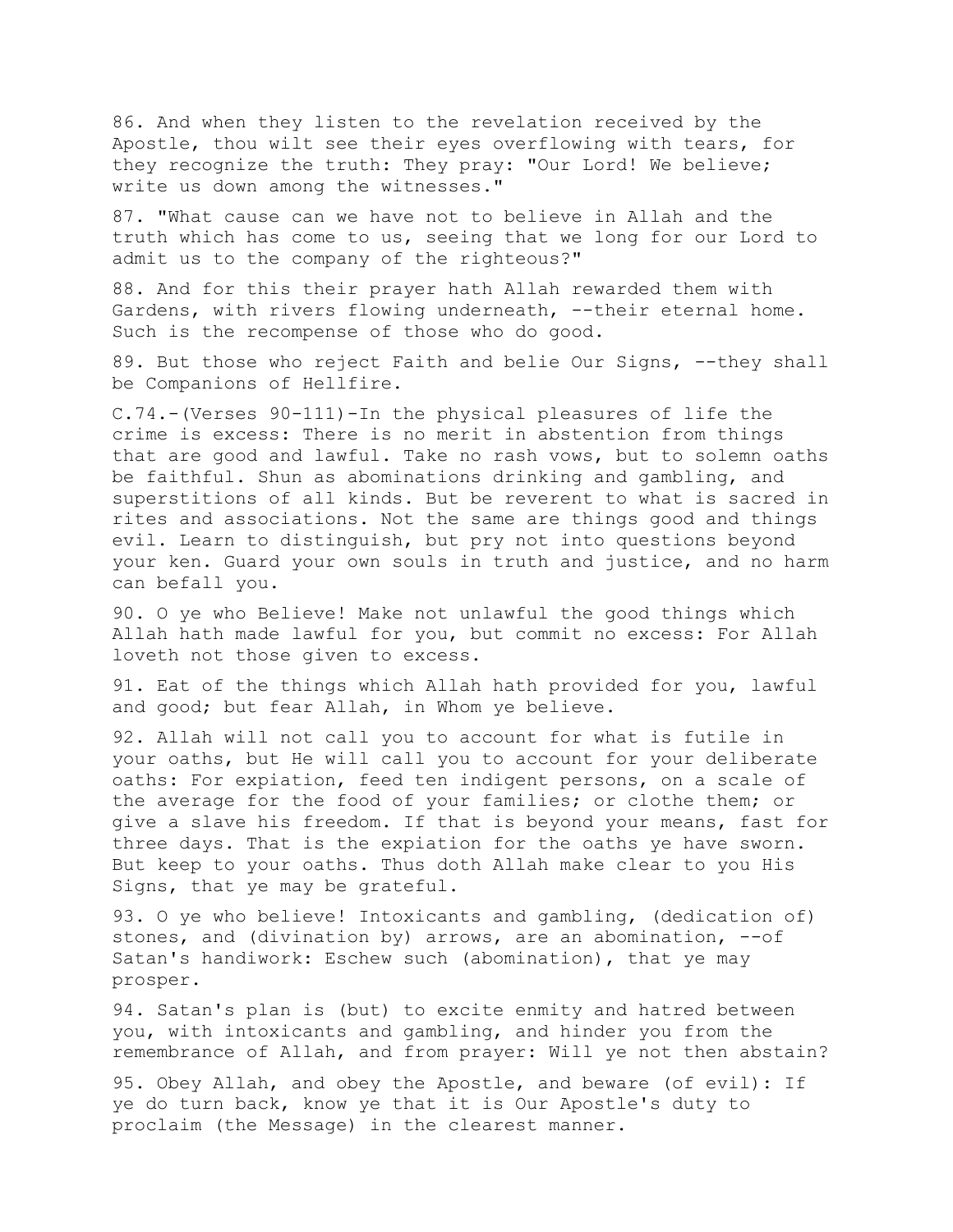96. On those who believe and do deeds of righteousness there is no blame for what they ate (in the past), when they guard themselves from evil, and believe, and do deeds of righteousness, --(or) again, guard themselves from evil and believe, --(or) again, guard themselves from evil and do good. For Allah loveth those who do good.

97. O ye who believe! Allah doth make a trial of you in a little matter of game well within reach of your hands and your lances, that He may test who feareth Him unseen: Any who transgress thereafter, will have a grievous penalty.

98. O ye who believe! Kill not game while in the Sacred Precincts or in pilgrim garb. If any of you doth so intentionally, the compensation is an offering, brought to the Kaba, of a domestic animal equivalent to the one he killed, as adjudged by two just men among you; or by way of atonement, the feeding of the indigent; or its equivalent in fasts: That he may taste of the penalty of his deed. Allah forgives what is past: For repetition Allah will exact from him the penalty. For Allah is Exalted, and Lord of retribution.

99. Lawful to you is the pursuit of water-game and its use for food, --for the benefit of yourselves and those who travel; but forbidden is the pursuit of land-game; --as long as ye are in the Sacred Precincts or in pilgrim garb. And fear Allah, to Whom ye shall be gathered back.

100. Allah made the Kaba, the Sacred House, as an asylum of security for men, as also the Sacred Months, the animals for offerings, and the garlands that mark them: That ye may know that Allah hath knowledge of what is in the heavens and on earth and that Allah is well acquainted with all things.

101. Know ye that Allah is strict in punishment and that Allah is Oft-Forgiving, Most Merciful.

102. The Apostle's duty is but to proclaim (the Message). But Allah knoweth all that ye reveal and ye conceal.

103. Say: "Not equal are things that are bad and things that are good, even though the abundance of the bad may, dazzle thee; so fear Allah, O ye that understand; that (so) ye may prosper."

104. O ye who believe! Ask not questions about things which, if made plain to you, may cause you trouble. But if ye ask about things when the Koran is being revealed, they will be made plain to you, Allah will forgive those: For Allah is Oft-Forgiving, Most Forbearing.

105. Some people before you did ask such questions, and on that account lost their faith.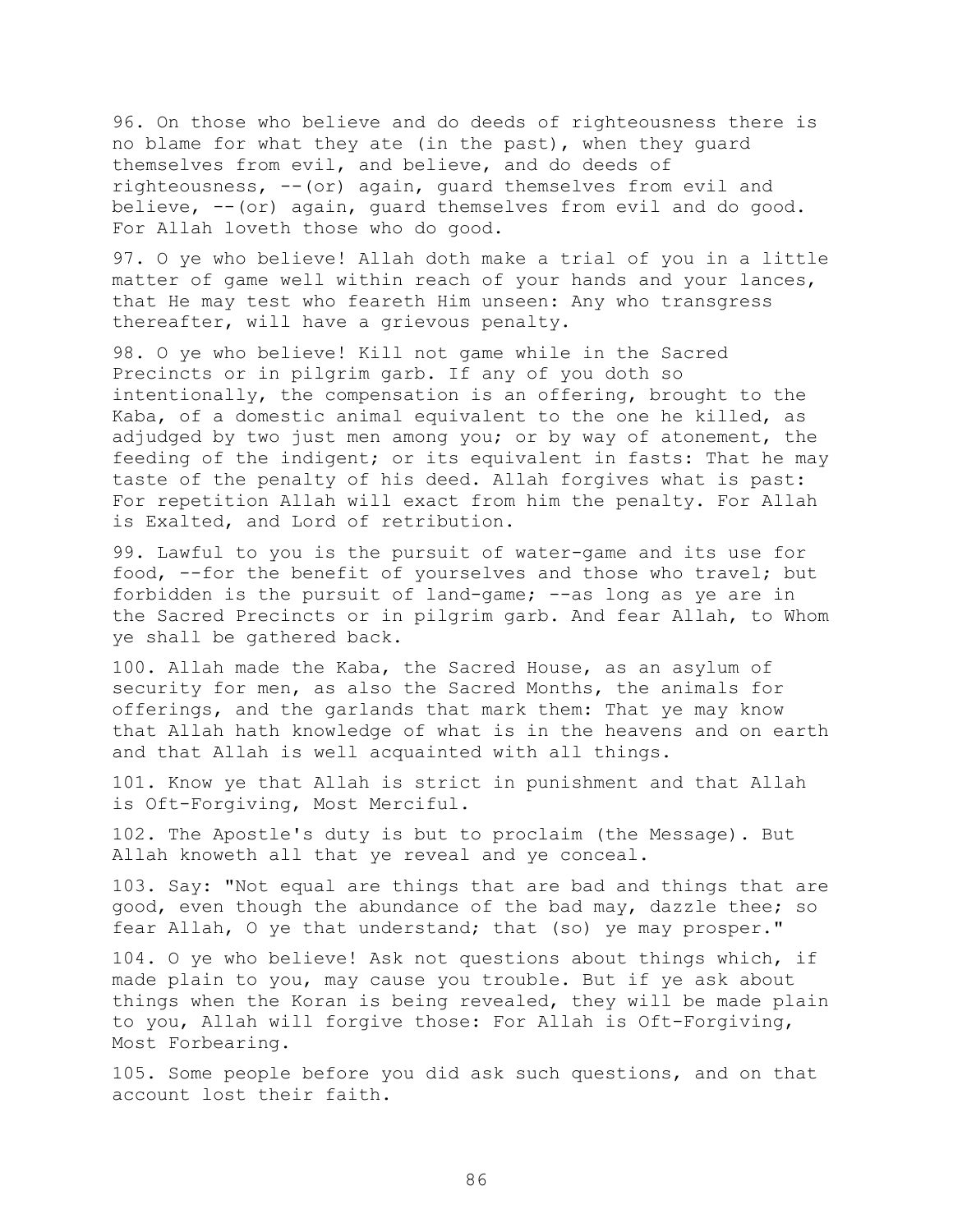106. It was not Allah who instituted (superstitions like those of) a slit-ear she-camel, or a she-camel let loose for free pasture, or idol sacrifices for twin-births in animals, or stallion-camels freed from work: It is blasphemers who invent a lie against Allah; but most of them lack wisdom.

107. When it is said to them: "Come to what Allah hath revealed; come to the Apostle": They say: "Enough for us are the ways we found our fathers following." What! Even though their fathers were void of knowledge and guidance?

108. O ye who believe! Guard your own souls: If ye follow (right) guidance, no hurt can come to you from those who stray. The goal of you all is to Allah: It is He that will show you the truth of all that ye do.

109. O ye who believe! When death approaches any of you, (take) witnesses among yourselves when making bequests, --two just men of your own (brotherhood) or others from outside if ye are journeying through the earth, and the chance of death befalls you (thus). If ye doubt (their truth), detain them both after prayer, and let them both swear by Allah: "We wish not in this for any worldly gain, even though the (beneficiary) be our near relation: We shall hide not the evidence before Allah: If we do, then behold! The sin be upon us!"

110. But if it gets known that these two were guilty of the sin (of perjury), let two others stand forth in their places, - nearest in kin from among those who claim a lawful right: Let them swear by Allah: "We affirm that our witness is truer than that of those two, and that we have not trespassed (beyond the truth): If we did, Behold! The wrong be upon us!"

111. That is most suitable: That they may give the evidence in its true nature and shape, or else they would fear that other oaths would be taken after their oaths. But fear Allah, and listen (to His counsel): For Allah guideth not a rebellious people.

C.75.-(Verses 112-123)-Jesus did feed his disciples by miracle. But he claimed not divinity: He was a true servant of Allah, to Whom doth belong the dominion of the heavens and the earth: Glory and power are His, and His alone.

112. One day will Allah gather the apostles together, and ask: "What was the response ye received (from men to your teaching)?" They will say: "We have no knowledge: It is Thou Who knowest in full all that is hidden."

113. Then will Allah say: "O Jesus the son of Mary! Recount My favor to thee and to thy mother. Behold! I strengthened thee with the holy spirit, so that thou didst speak to the people in childhood and in maturity. Behold! I taught thee the Book and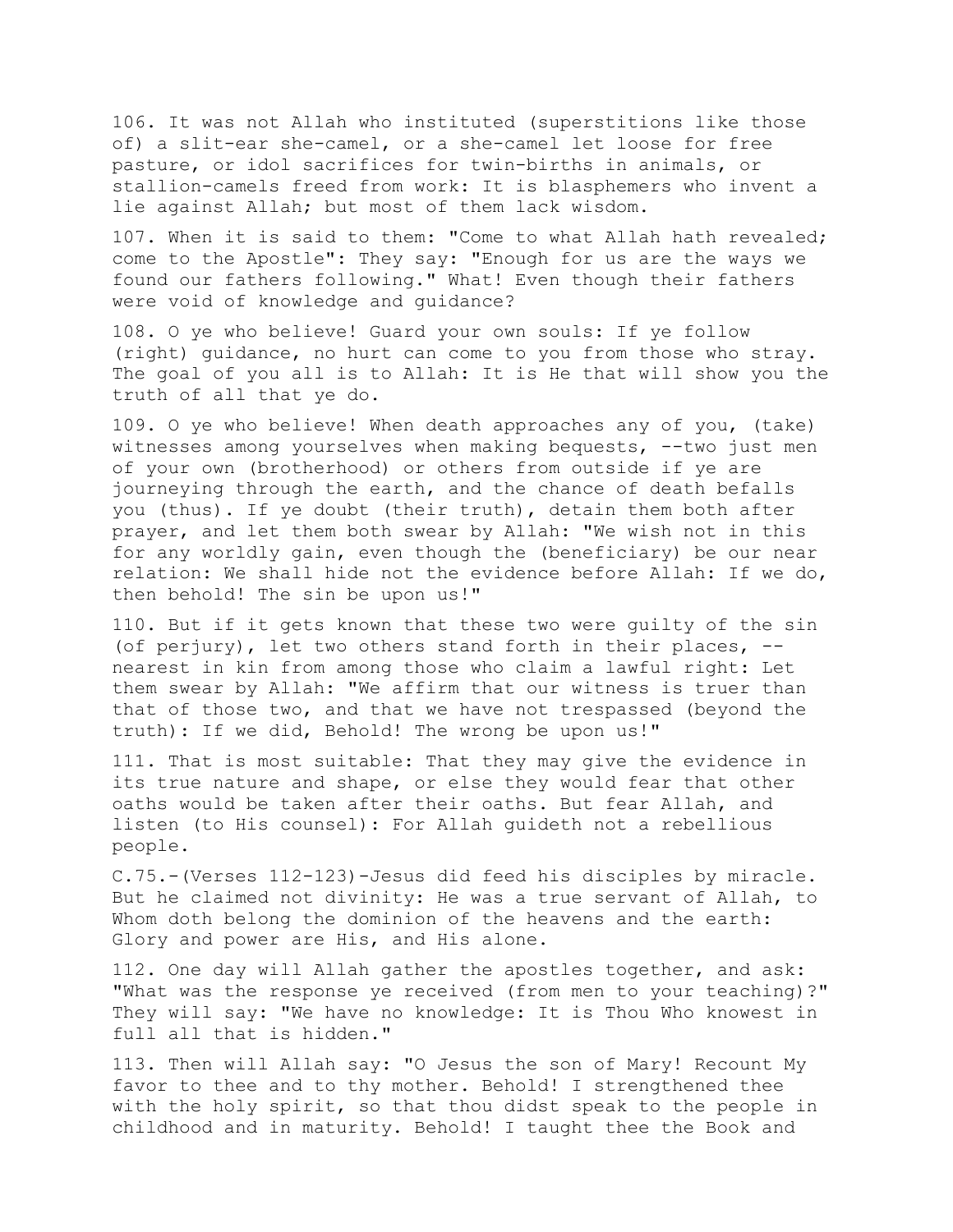Wisdom, and behold! Thou makest out of clay, as it were, the figure of a bird, by My leave, and thou breathest into it, and it becometh a bird by My leave, and thou healest those born blind, and the lepers, by My leave. And behold! Thou bringest forth the dead by My leave. And behold! I did restrain the Children of Israel from (violence to) thee when thou didst show them the Clear Signs, and the unbelievers among them said: 'This is nothing but evident magic'."

114. "And behold! I inspired the Disciples to have faith in Me and Mine Apostle: They said: 'We have faith, and do thou bear witness that we bow to Allah as Muslims'."

115. Behold! The Disciples said: "O Jesus the son of Mary! Can

thy Lord send down to us a Table set (with viands) from heaven?" Said Jesus: "Fear Allah, if ye have faith."

116. They said: "We only wish to eat thereof and satisfy our hearts, and to know that thou hast indeed told us the truth; and that we ourselves may be witnesses to the miracle."

117. Said Jesus the son of Mary: "O Allah our Lord! Send us from heaven a Table set (with viands), that there may be for us--for the first and last of us--a solemn festival and a Sign from Thee; and provide for our sustenance, for Thou art the best Sustainer (of our needs)."

118. Allah said: "I will send it down unto you: But if any of you after that resisteth faith, I will punish him with a penalty such as I have not inflicted on any one among all the peoples."

119. And behold! Allah will say: "O Jesus the son of Mary! Didst say unto men, 'Worship me and my mother as gods in derogation of Allah'?" He will say: "Glory to Thee! Never could I say what I had no right (to say). Had I said such a thing, Thou wouldst indeed have known it. Thou knowest what is in my heart, though I know not what is in Thine. For Thou knowest in full all that is hidden."

120. "Never said I to them aught except what Thou didst command me to say, to wit, 'Worship Allah, my Lord and your Lord'; and I was a witness over them whilst I dwelt amongst them; when Thou didst take me up Thou wast the Watcher over them, and Thou art a witness to all things."

121. "If Thou dost punish them, they are Thy servants: If Thou dost forgive them, Thou art the Exalted in power, the Wise."

122. Allah will say: "This is a day on which the truthful willprofit from their truth: Theirs are the Gardens, with rivers flowing beneath, --their eternal home": Allah well-pleased with them, and they with Allah: That is the great Salvation, (the fulfillment of all desires).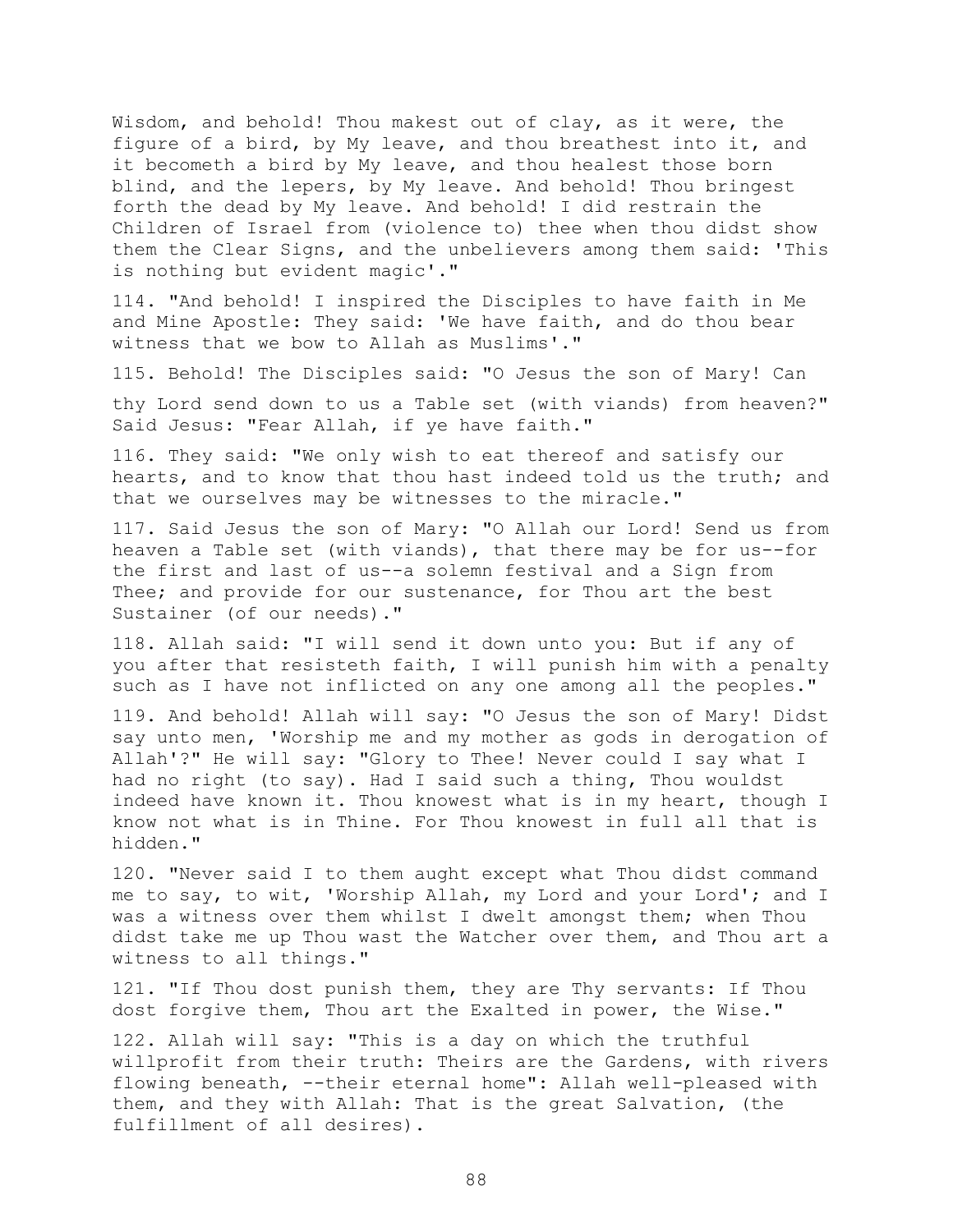123. To Allah doth belong the dominion of the heavens and the earth, and all that is therein, and it is He who hath power over all things.

## **SURA 6 INTRO.**

C.76.-(Verses 1-30)-Allah did separate Light from Darkness; He reigns not only in heaven but also on earth; Mercy is His Law; to Him shall we all return at the end of all things. How can we then depart from truth and forge lies against Him? It is folly to say that there is nothing beyond this our present life.

1. SURA 6. Anam, or Cattle. In the name of Allah, Most Gracious, Most Merciful. Praise be to Allah, Who created the heavens and the earth, and made the Darkness and the Light. Yet those who reject Faith hold (others) as equal with their Guardian-Lord.

2. He it is Who created you from clay, and then decreed a stated term (for you). And there is in His Presence another determined term, yet ye doubt within yourselves!

3. And He is Allah in the heavens and on earth. He knoweth what ye hide, and what ye reveal, and He knoweth the (recompense) which ye earn (by your deeds).

4. But never did a single one of the Signs of their Lord reach them, but they turned away therefrom.

5. And now they reject the truth when it reaches them: But soon shall they learn the reality of what they used to mock at.

6. See they not how many of those before them We did destroy? -- Generations We had established on the earth, in strength such as We have not given to you--for whom We poured out rain from the skies in abundance, and gave (fertile) streams flowing beneath their (feet): Yet for their sins We destroyed them, and raised in their wake fresh generations (to succeed them).

7. If We had sent unto thee a written (Message) on parchment, so that they could touch it with their hands, the Unbelievers would have been sure to say: "This is nothing but obvious magic!"

8. They say: "Why is not an angel sent down to him?" If We did send down an angel, the matter would be settled at once, and no respite would be granted them.

9. If We had made it an angel, We should have sent him as a man, and We should certainly have caused them confusion in a matter which they have already covered with confusion.

10. Mocked were (many) apostles before thee, but their scoffers were hemmed in by the thing that they mocked.

11. Say: "Travel through the earth and see what was the end of those who rejected Truth."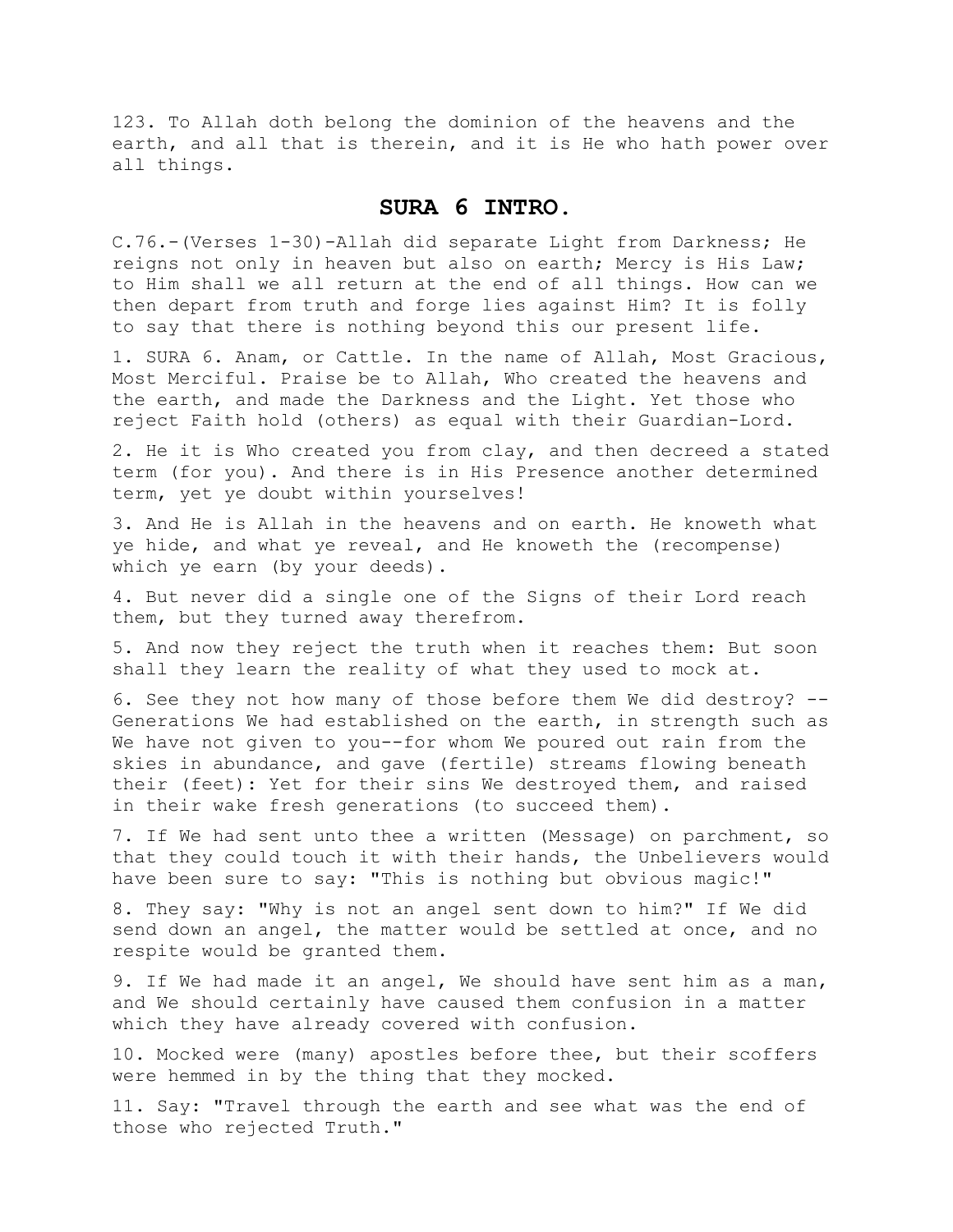12. Say: "To whom belongeth all that is in the heavens and on earth?" Say: "To Allah. He hath inscribed for Himself (the rule of) Mercy. That He will gather you together for the Day of Judgment, there is no doubt whatever. It is they who have lost their own souls, that will not believe."

13. "To Him belongeth all that dwelleth (or lurketh) in the Night and the Day. For He is the One Who heareth and knoweth all things."

14. Say: "Shall I take for my protector any other than Allah, the Maker of the heavens and the earth? And He it is that feedeth but is not fed." Say: "Nay! But I am commanded to be the first of those who bow to Allah (in Islam), and be not thou of the company of those who join gods with Allah."

15. Say: "I would, if I disobeyed my Lord, indeed have fear of the Penalty of a Mighty Day."

16. "On that day, if the Penalty is averted from any, it is due to Allah's Mercy; and that would be (Salvation), the obvious fulfillment of all desire."

17. "If Allah touch thee with affliction, none can remove it but He; if He touch thee with happiness, He hath power over all things."

18. "He is the Irresistible, (watching) from above over His worshippers; and He is the Wise, acquainted with all things."

19. Say: "What thing is most weighty in evidence?" Say: "Allah is witness between me and you; this Koran hath been revealed to me by inspiration, that I may warn you and all whom it reaches. Can ye possibly bear witness that besides Allah there is another Allah?" Say: "Nay! I cannot bear witness!" Say: "But in truth He is the One God, and I truly am innocent of (your blasphemy of) joining others with Him."

20. Those to whom We have given the Book know this as they know their own sons. Those who have lost their own souls refuse therefore to believe.

21. Who doth more wrong than he who inventeth a lie against Allah or rejecteth His Signs? But verily the wrongdoers never shall prosper.

22. One day shall We gather them all together: We shall say to those who ascribed partners (to Us): "Where are the partners whom ye (invented and) talked about?"

23. There will then be (left) no subterfuge for them but to say: "By Allah our Lord, we were not those who joined gods with Allah."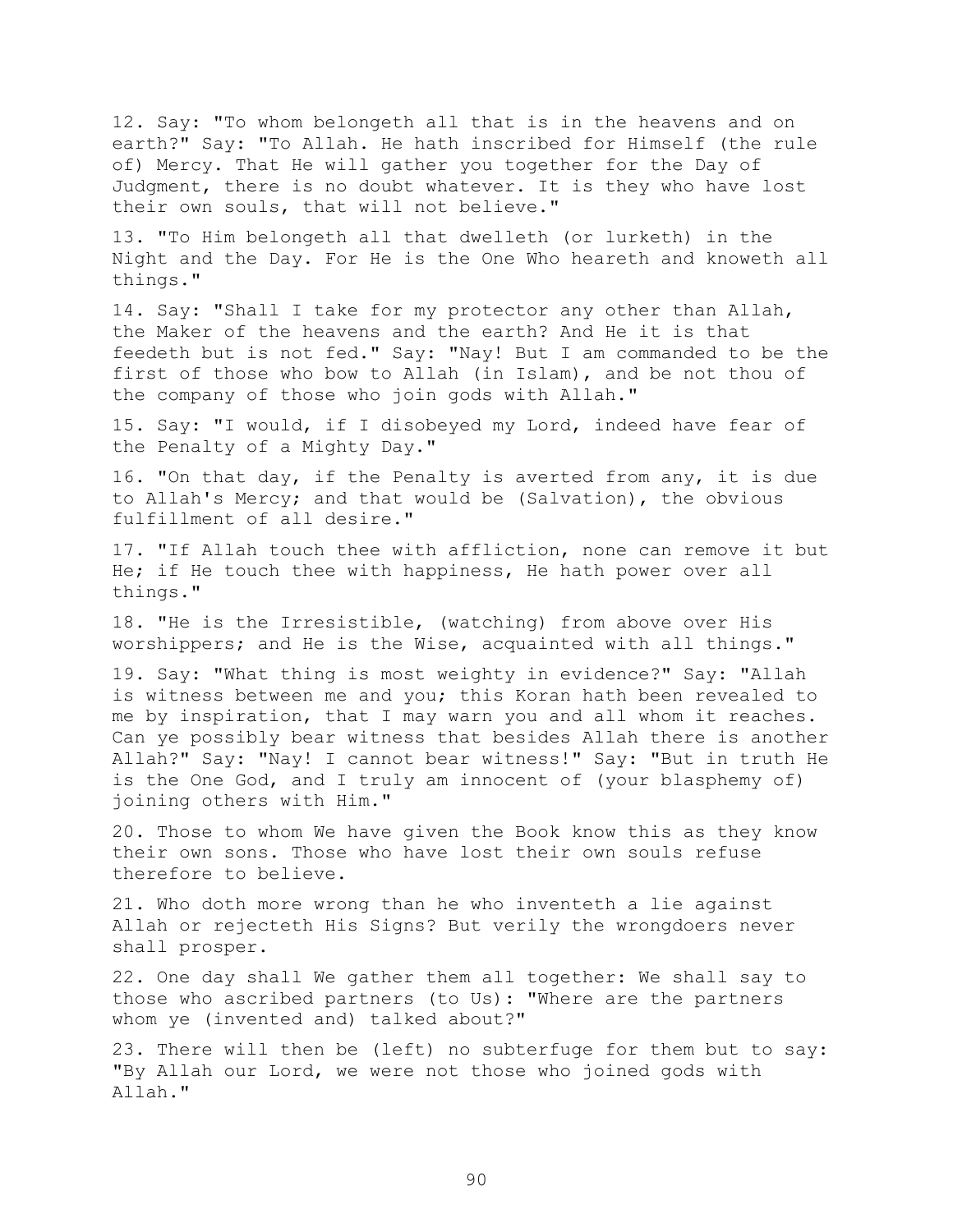24. Behold! How they lie against their own souls! But the (lie) which they invented will leave them in the lurch.

25. Of them there are some who (pretend to) listen to thee; but We have thrown veils on their hearts, so they understand it not, and deafness in their ears; if they saw every one of the Signs, not they will believe in them; in so much that when they come to thee, they (but) dispute with thee; the Unbelievers say: "These are nothing but tales of the ancients."

26. Others they keep away from it, and themselves they keep away; but they only destroy their own souls, and they perceive it not.

27. If thou couldst but see when they are confronted with the Fire! They will say: "Would that we were but sent back! Then would we not reject the Signs of our Lord, but would be amongst those who believe!"

28. Yea, in their own (eyes) will become manifest what before they concealed. But if they were returned, they would certainly relapse to the things they were forbidden, for they are indeed liars.

29. And they (sometimes) say: "There is nothing except our life on this earth, and never shall we be raised up again."

30. If thou couldst but see when they are confronted with their Lord. He will say: "Is not this the truth?" They will say: "Yea, by our Lord!" He will say: "Taste ye then the Penalty, because ye rejected Faith.

C.77.-(Verses 31-60)-The life of this world is but empty: What is serious is the life hereafter. The teacher of Allah's truth is not balked by frivolous objections or insults or persecution. The wicked will be cut off to the last remnant. Allah's wisdom pervades the whole of His Creation, and in His hands are the keys of the Unseen, and the secrets of all that we see.

31. Lost indeed are they who treat it as a falsehood that they must meet Allah, --until on a sudden the hour is on them, and they say: "Ah! Woe unto us that we took no thought of it"; for they bear their burdens on their backs, and evil indeed are the burdens that they bear?

32. What is the life of this world but play and amusement? But best is the Home in the Hereafter, for those who are righteous. Will ye not then understand?

33. We know indeed the grief which their words do cause thee: It is not thee they reject: It is the Signs of Allah, which the wicked condemn.

34. Rejected were the Apostles before thee: With patience and constancy they bore their rejection and their wrongs, until Our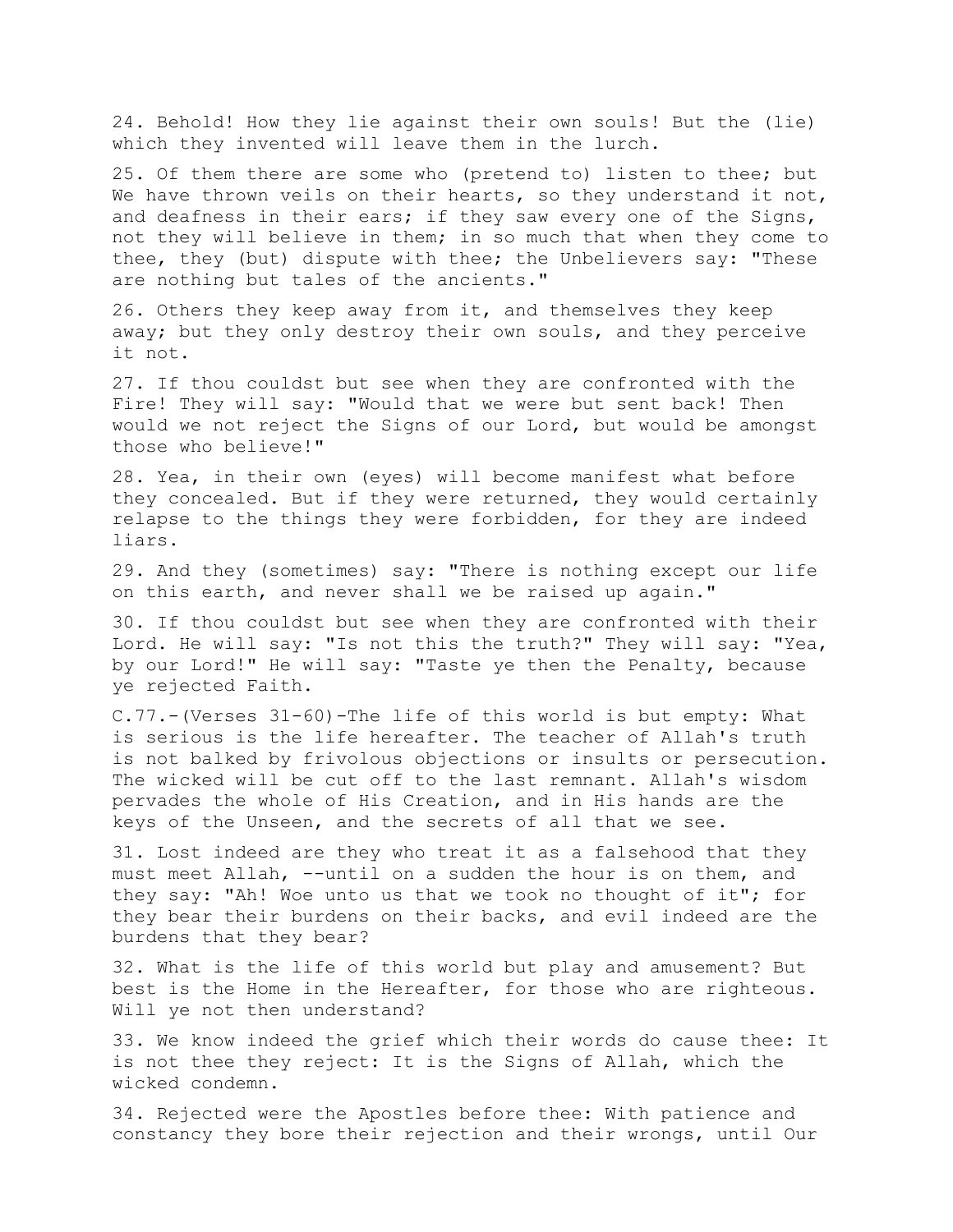aid did reach them: There is none that can alter the Words (and Decrees) of Allah. Already hast thou received some account of those apostles.

35. If their spurning is hard on thy mind, yet if thou wert able to seek a tunnel in the ground or a ladder to the skies and bring them a Sign, --(What good?). If it were Allah's Will, He could gather them together unto true guidance: So be not thou amongst those who are swayed by ignorance (and impatience)!

36. Those who listen (in truth), be sure, will accept: As to the dead, Allah will raise them up; then will they be turned unto Him.

37. They say: "Why is not a Sign sent down to him from his Lord?" Say: "Allah hath certainly power to send down a Sign: But most of them understand not."

38. There is not an animal (that lives) on the earth, nor a being that flies on its wings, but (forms part of) communities like you. Nothing have We omitted from the Book, and they (all) shall be gathered to their Lord in the end.

39. Those who reject Our Signs are deaf and dumb, --in the midst of darkness profound: Whom Allah willeth, He leaveth to wander: Whom He willeth, He placeth on the Way that is Straight.

40. Say: "Think ye to yourselves, if there come upon you the Wrath of Allah, or the Hour (that ye dread), would ye then call upon other than Allah? --(Reply) if ye are truthful!

41. "Nay! --On Him would ye call, and if it be His Will, He would remove (the distress) which occasioned your call upon Him, and ye would forget (the false gods) which ye join with Him!"

42. Before thee We sent (apostles) to many nations, and We afflicted the nations with suffering and adversity, that they might learn humility.

43. When the suffering reached them from Us, why then did they not learn humility? On the contrary their hearts became hardened, and Satan made their (sinful) acts seem alluring to them.

44. But when they forgot the warning they had received, We opened to them the gates of all (good) things, until, in the midst of their enjoyment of our gifts, on a sudden, We called them to account, when lo! They were plunged in despair!

45. Of the wrongdoers the last remnant was cut off. Praise be to Allah, the Cherisher of the Worlds.

46. Say: "Think ye, if Allah took away your hearing and your sight, and sealed up your hearts, who--a god other than Allah--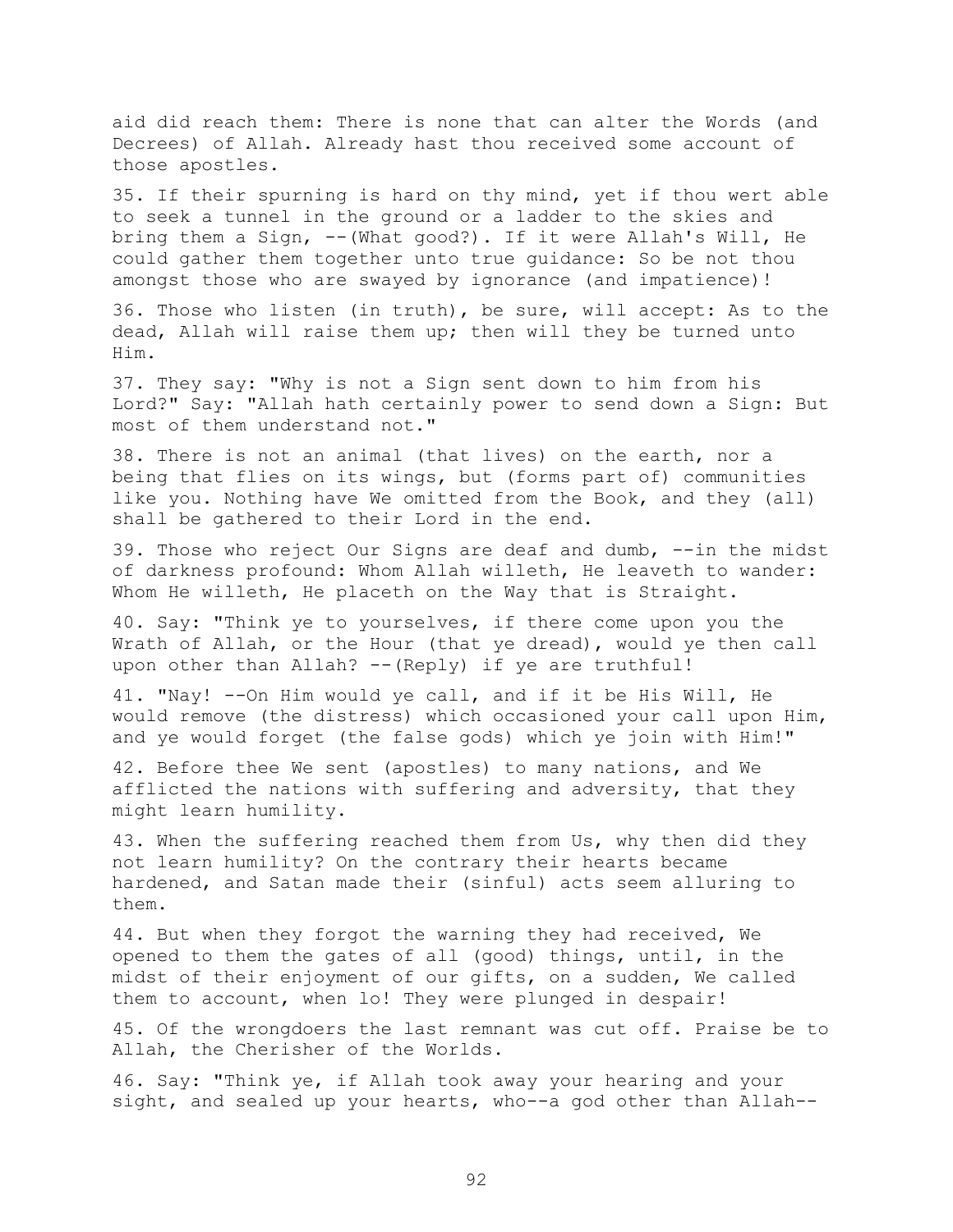could restore them to you? See how We explain the Signs by various (symbols); yet they turn aside."

47. Say: "Think ye, if the Punishment of Allah comes to you, whether suddenly or openly, will any be destroyed except those who do wrong?"

48. We send the apostles only to give good news and to warn: So those who believe and mend (their lives), --upon them shall be no fear, nor shall they grieve.

49. But those who reject Our Signs, --them shall punishment touch, for that they ceased not from transgressing.

50. Say: "I tell you not that with me are the Treasures of Allah, nor do I know what is hidden, nor do I tell you I am an angel. I but follow what is revealed to me." Say: "Can the blind be held equal to the seeing? Will ye then consider not?"

51. Give this warning to those in whose (hearts) is the fear that they will be brought (to Judgment) before their Lord: Except for Him they will have no protector nor intercessor: That they may guard (against evil).

52. Send not away those who call on their Lord morning and evening, seeking His Face. In naught art thou accountable for them, and in naught are they accountable for thee, that thou shouldst turn them away, and thus be (one) of the unjust.

53. Thus did We try some of them by comparison with others, that they should say: "Is it these then that Allah hath favored from amongst us?" Doth not Allah know best those who are grateful?

54. When those come to thee who believe in Our Signs, say: "Peace be on you: Your Lord hath inscribed for Himself (the rule of) Mercy: Verily, if any of you did evil in ignorance, and thereafter repented, and amended (his conduct), Lo! He is Oft-Forgiving, Most Merciful."

55. Thus do We explain the Signs in detail: That the way of the sinners may be shown up.

56. Say: "I am forbidden to worship those--others than Allah- whom ye call upon." Say: "I will not follow your vain desires: If I did, I would stray from the path, and be not of the company of those who receive guidance."

57. Say: "For me, I (work) on a clear Sign from my Lord, but ye reject him. What ye would see hastened, is not in my power. The Command rests with none but Allah: He declares the Truth, and He is the best of judges."

58. Say: "If what ye would see hastened were in my power, the matter would be settled at once between you and me. But Allah knoweth best those who do wrong."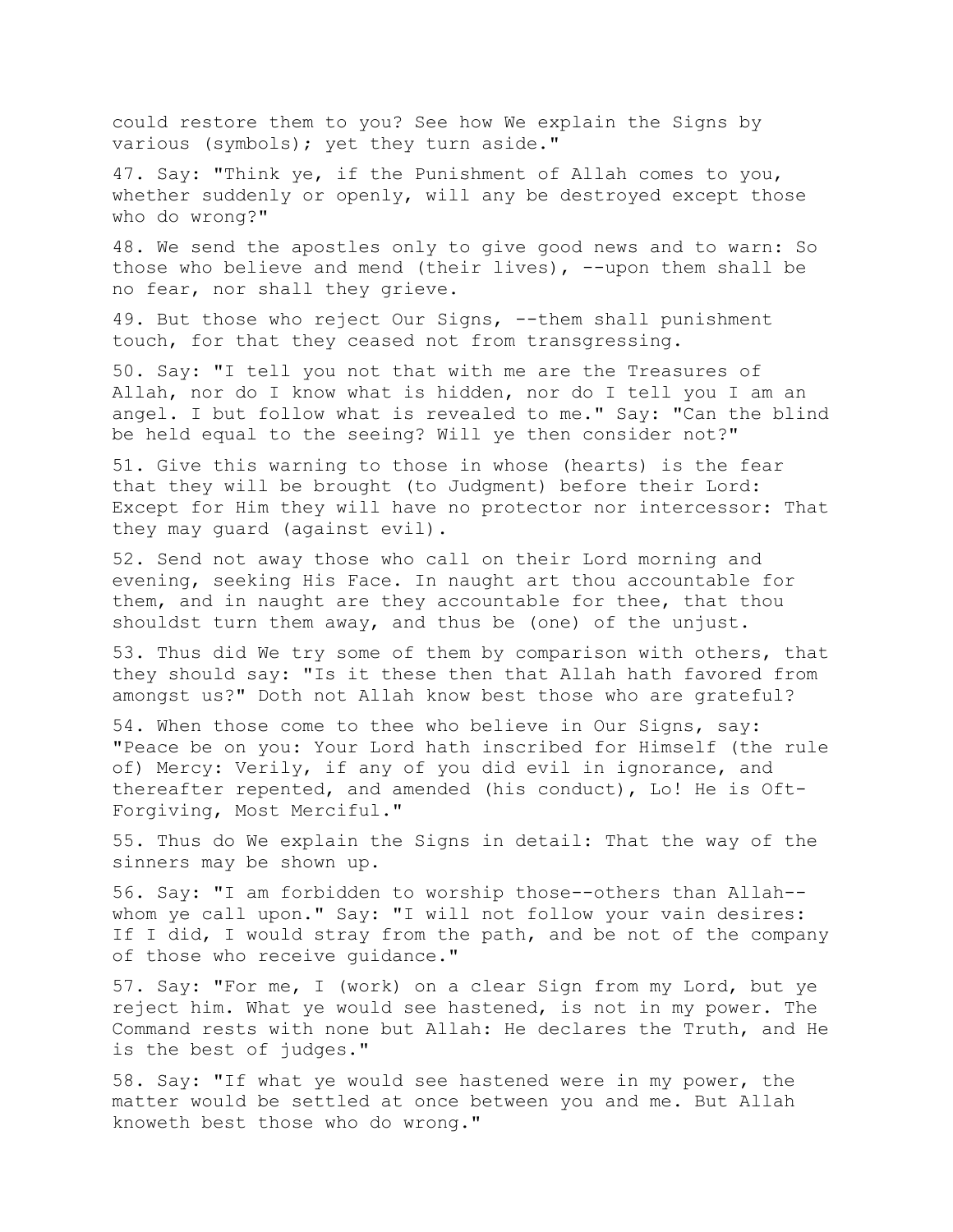59. With Him are the keys of the Unseen, the treasures that none knoweth but He. He knoweth whatever there is on the earth and in the sea. Not a leaf doth fall but with His knowledge: There is not a grain in the darkness (or depths) of the earth, nor anything fresh or dry (green or withered), but is (inscribed) in a Record clear (to those who can read).

60. It is He Who doth take your souls by night, and hath knowledge of all that ye have done by day: By day doth He raise you up again; that a term appointed be fulfilled; in the end unto Him will be your return: Then will He show you the truth of all that ye did.

C.78.-(Verses 61-82)-Allah's loving care doth encompass us round throughout life, and deliver us from dangers by land and sea. He is the only Protector: How can we then forget Him or run after things that are mere creatures of His, and shall perish, - while He is the Eternal God, adored by Abraham and all the prophets?

61. He is the Irresistible, (watching) from above over His worshippers, and He sets guardians over you. At length, when death approaches one of you, Our angels take his soul, and they never fail in their duty.

 62. Then are men returned unto Allah, their Protector, the (only) Reality: Is not his the Command? And he is the Swiftest in taking account.

63. Say: "Who is it that delivereth you from the dark recesses of land and sea, when ye call upon Him in humility and silent terror: 'If He only delivers us from these (dangers), (we vow) we shall truly show our gratitude'.?"

64. Say: "It is Allah that delivereth you from these and all (other) distresses: And yet ye worship false gods!"

65. Say: "He hath power to send calamities on you, from above and below, or to cover you with confusion in party strife, giving you a taste of mutual vengeance--each from the other." See how We explain the Signs by various (symbols); that they may understand.

66. But thy people reject this, though it is the Truth. Say: "Not mine is the responsibility for arranging your affairs;"

67. "For every Message is a limit of time, and soon shall ye know it."

68. When thou seest men engaged in vain discourse about Our Signs, turn away from them unless they turn to a different theme. If Satan ever makes thee forget, then after recollection, sit not thou in the company of those who do wrong.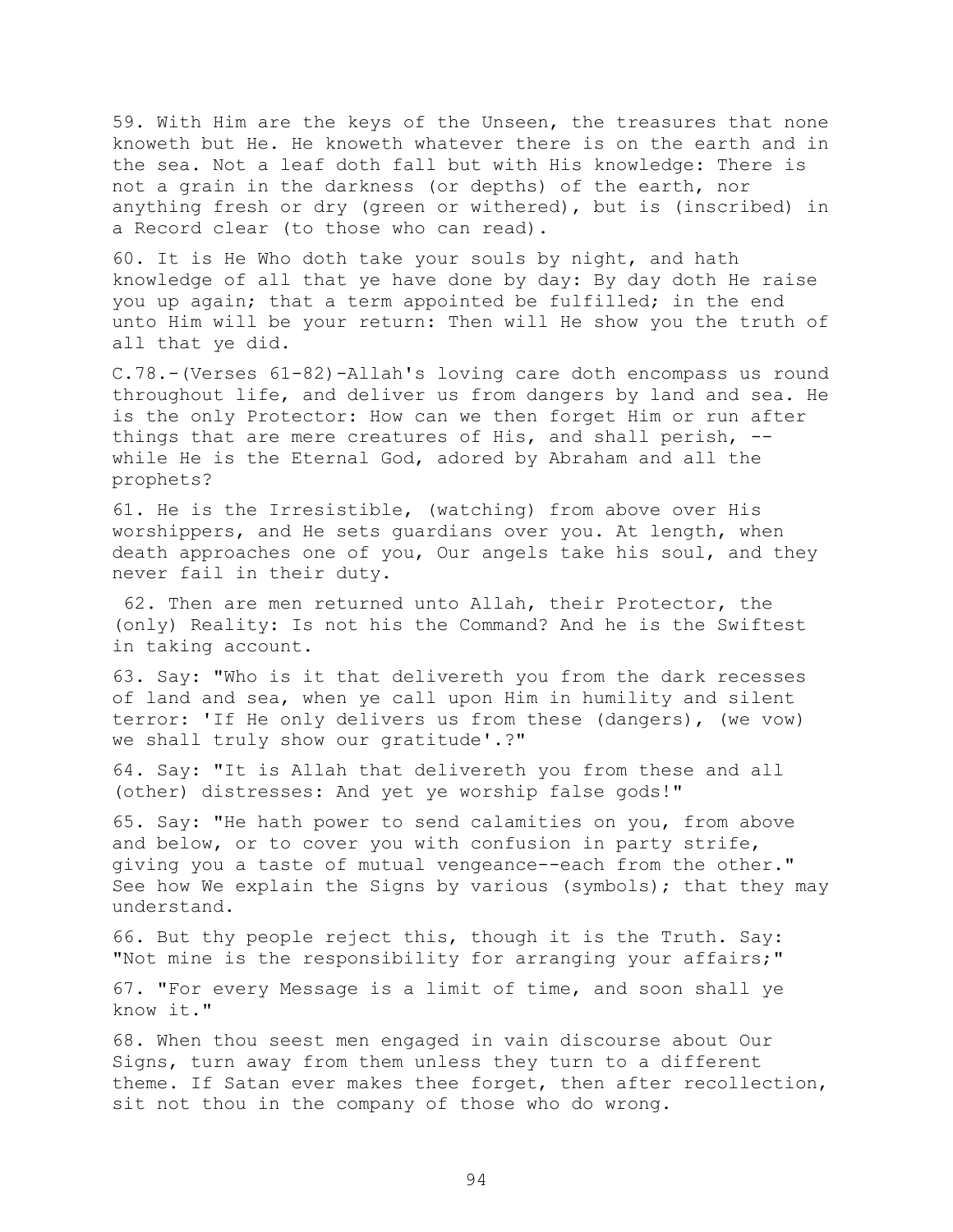69. On their account no responsibility falls on the righteous, but (their duty) is to remind them, that they may (learn to) fear Allah.

70. Leave alone those who take their religion to be mere play and amusement, and are deceived by the life of this world. But proclaim (to them) this (truth): That every soul delivers itself to ruin by its own acts: It will find for itself no protector or intercessor except Allah: If it is offered every ransom, (or reparation), none will be accepted: Such is (the end of) those who deliver themselves to ruin by their own acts: They will have for drink (only) boiling water, and for punishment, one most grievous: For they persisted in rejecting Allah.

71. Say: "Shall we indeed call on others besides Allah, --things that can do us neither good nor harm, --and turn on our heels after receiving guidance from Allah? --like one whom the evil ones have made into a fool, wandering bewildered through the earth, his friends calling 'Come to us', (vainly) guiding him to the Path." Say: "Allah's guidance is the (only) guidance, and we have been directed to submit ourselves to the Lord of the worlds; --"

72. "To establish regular prayers and to fear Allah: For it is to Him that we shall be gathered together."

73. It is He Who created the heavens and the earth in true (proportions): The day He saith, "Be," Behold! It is. His Word is the Truth. His will be the dominion the day the trumpet will be blown. He knoweth the Unseen as well as that which is open. For He is the Wise, well acquainted (with all things).

74. Lo! Abraham said to his father Azar: "Takest thou idols for gods? For I see thee and thy people in manifest error."

75. So also did We show Abraham the power and the laws of the heavens and the earth, that he might (with understanding) have certitude.

76. When the night covered him over, he saw a star: He said: "This is my Lord." But when it set, He said: "I love not those that set."

77. When he saw the moon rising in splendor, He said: "This is my Lord." But when the moon set, He said: "Unless my Lord guide me, I shall surely be among those who go astray."

78. When he saw the sun rising in splendor, he said: "This is my Lord; this is the greatest (of all)." But when the sun set, he said: "O my people! I am indeed free from your (guilt) of giving partners to Allah.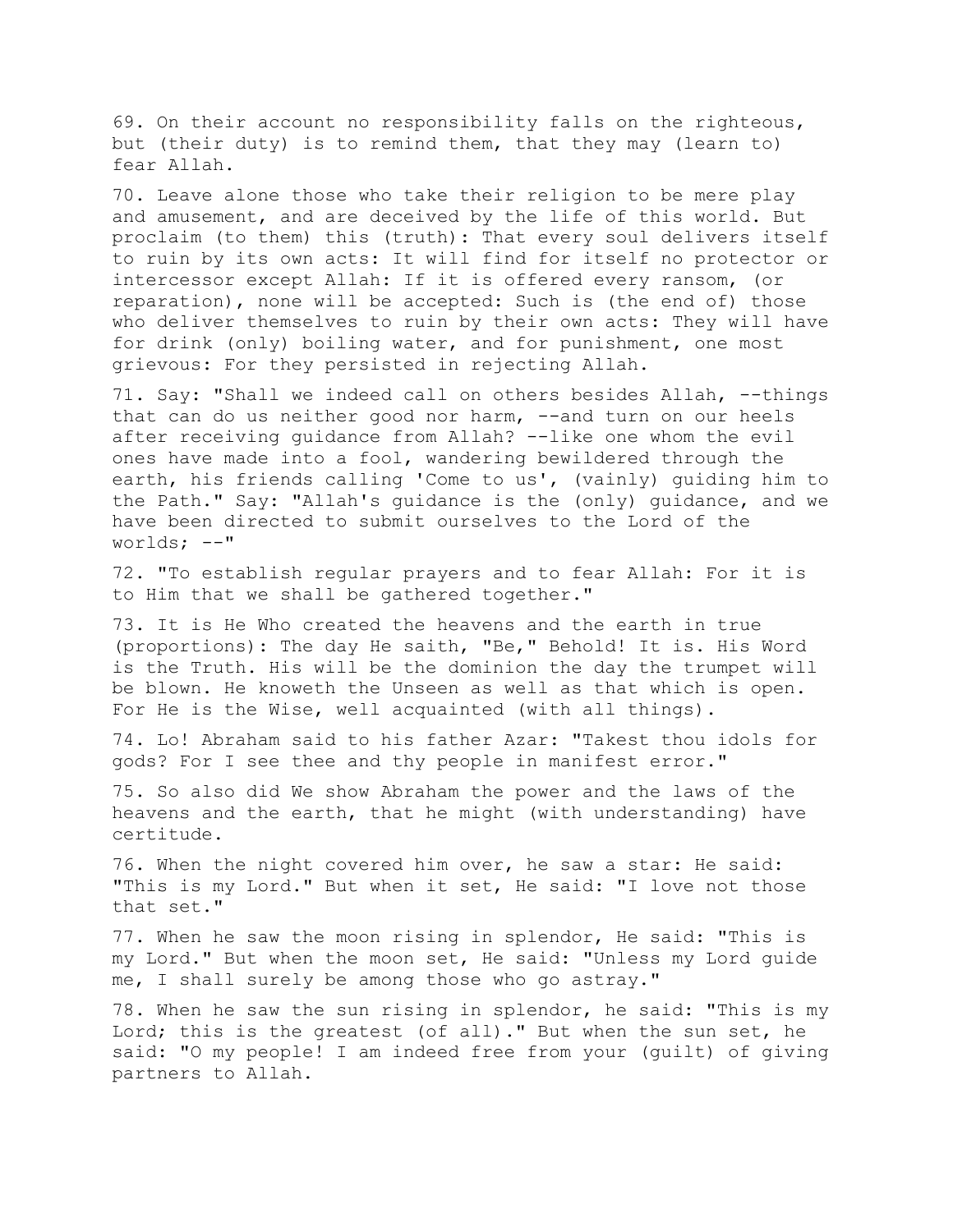79. "For me, I have set my face, firmly and truly, towards Him Who created the heavens and the earth, and never shall I give partners to Allah."

80. His people disputed with him. He said: "(Come) ye to dispute with me, about Allah, when He (Himself) hath guided me? I fear not (the beings) ye associated with Allah: Unless my Lord willeth, (nothing can happen). My Lord comprehendeth in His knowledge all things. Will ye not (yourselves) be admonished?

81. "How should I fear (the beings) ye associate with Allah, when ye fear not to give partners to Allah without any warrant having been given to you? Which of (us) two parties hath more right to security? (Tell me) if ye know."

82. "It is those who believe and confuse not their beliefs with wrong--that are (truly) in security, for they are on (right) guidance."

C.79.-(Verses 83-110)-The good men and true, who succeeded Abraham, received the gifts of revelation and guidance, and kept alive Allah's Message, which now is proclaimed in the Koran, in which is blessing and confirmation of all that went before. In the daily Pageants of Nature,  $-$  the dawn and the restful night, the sun, the moon, the stars that guide the mariner in distant seas, the rain clouds pouring abundance, and the fruits that delight the heart of man -- can ye not read Signs of Allah? No vision can comprehend Him, yet He knoweth and comprehendeth all.

83. That was the reasoning about Us, which We gave to Abraham (to use) against his people: We raise whom We will, degree after degree: For thy Lord is full of wisdom and knowledge.

84. We gave him Isaac and Jacob: All (three) We guided: And before him, We guided Noah, and among his progeny, David, Solomon, Job, Joseph, Moses, and Aaron: Thus do We reward those who do good:

85. And Zakariya and John, and Jesus and Elias: All in the ranks of the Righteous:

86. And Ismail and Elisha, and Jonas, and Lot: And to all We gave favor above the nations:

87. (To them) and to their fathers, and progeny and brethren: We chose them, and We guided them to a straight Way.

88. This is the Guidance of Allah: He giveth that guidance to whom He pleaseth, of His worshippers. If they were to join other gods with Him, all that they did would be vain for them.

89. These were the men to whom We gave the Book, and Authority, and Prophethood: If these (their descendants) reject them, Behold! We shall entrust their charge to a new People who reject them not.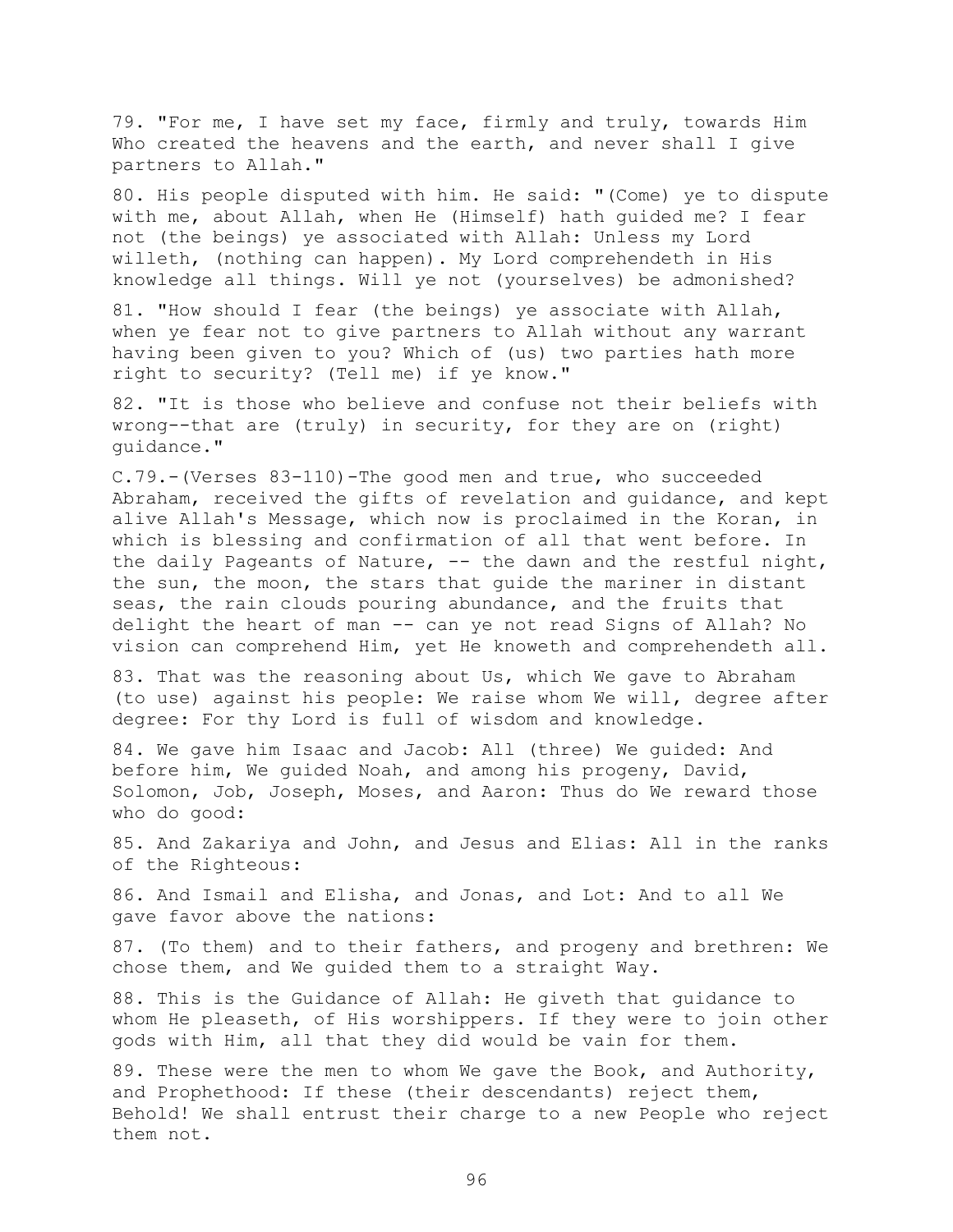90. Those were the (prophets) who received Allah's guidance: Copy the guidance they received; Say: "No reward for this do I ask of you: This is no less than a Message for the nations."

91. No just estimate of Allah do they make when they say: "Nothing doth Allah send down to man (by way of revelation)": Say: "Who then sent down the Book which Moses brought? --A light and guidance to man: But ye make it into (separate) sheets for show, while ye conceal much (of its contents): Therein were ye taught that which ye knew not--neither ye nor your fathers." Say: "Allah (sent it down)": Then leave them to plunge in vain discourse and trifling.

92. And this is a Book which We have sent down, bringing blessings, and confirming (the revelations) which came before it: That thou mayest warn the Mother of Cities and all around her. Those who believe in the Hereafter believe in this (Book), and they are constant in guarding their Prayers.

93. Who can be more wicked than one who inventeth a lie against Allah, or saith, "I have received inspiration," When he hath received none, or (again) who saith, "I can reveal the like of what Allah hath revealed"? If thou couldst but see how the wicked (do fare) in the flood of confusion at death! --The angels stretch forth their hands, (saying), "Yield up your souls: This day shall ye receive your reward, --a penalty of shame, for that ye used to tell lies against Allah, and scornfully to reject of His Signs!"

94. "And behold! Ye come to Us bare and alone as We created you for the first time: Ye have left behind you all (the favors) which We bestowed on you: We see not with you your intercessors whom ye thought to be partners in your affairs: So now all relations between you have been cut off, and your (pet) fancies have left you in the lurch!"

95. It is Allah Who causeth the seed grain and the date stone to split and sprout. He causeth the living to issue from the dead, and He is the One to cause the dead to issue from the living. That is Allah: Then how are ye deluded away from the truth?

96. He it is that cleaveth the daybreak (from the dark): He makes the night for rest and tranquility, and the sun and moon for the reckoning (of time): Such is the judgment and ordering of (Him), the Exalted in Power, the Omniscient.

97. It is He Who maketh the stars (as beacons) for you, that ye may guide yourselves, with their help, through the dark spaces of land and sea: We detail Our Signs for people who know.

98. It is He Who hath produced you from a single person: Here is a place of sojourn and a place of departure: We detail Our Signs for people who understand.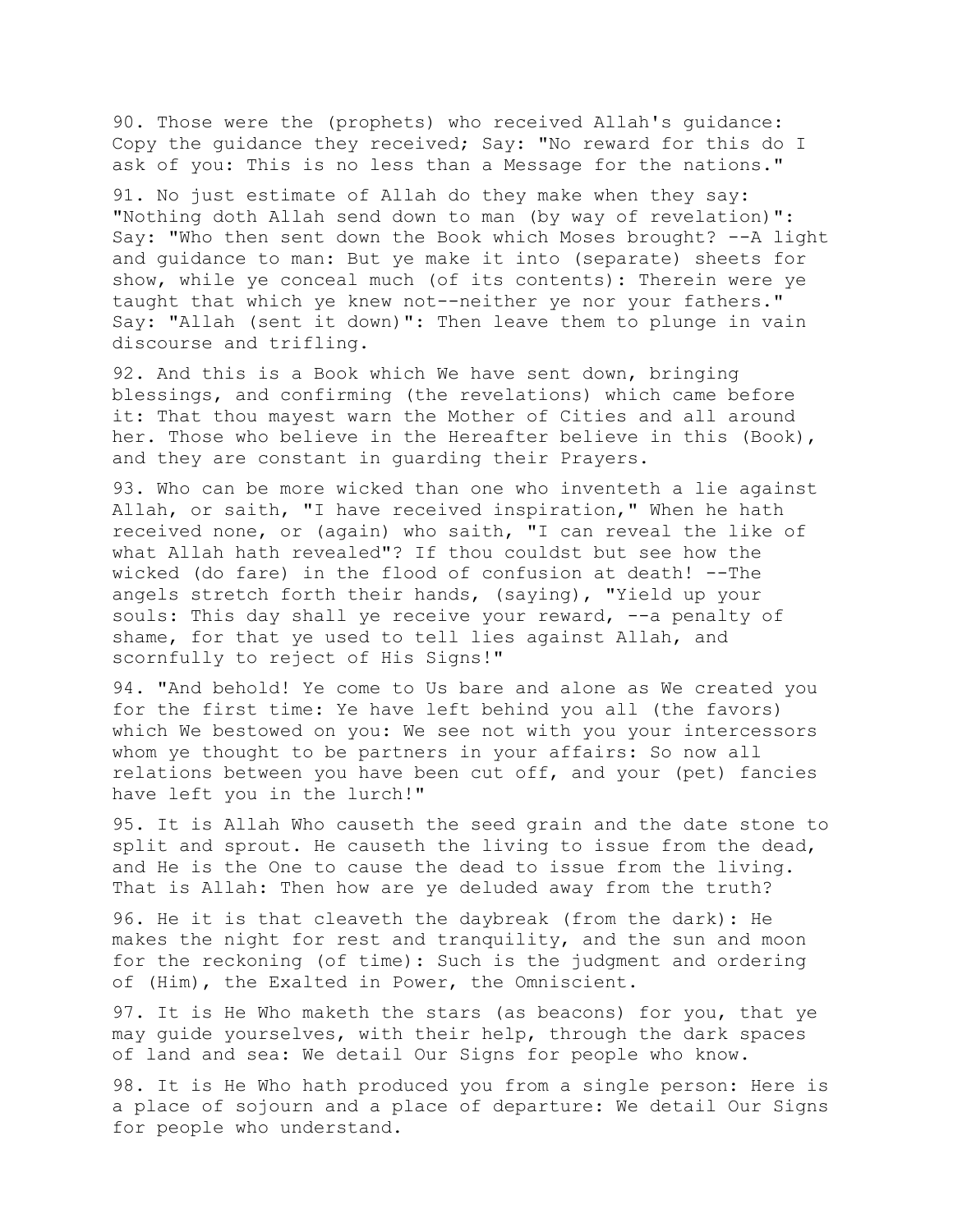99. It is He Who sendeth down rain from the skies: With it We produce vegetation of all kinds: From some We produce green (crops), out of which We produce grain, heaped up (at harvest); out of the date palm and its sheaths (or spathes) (come) clusters of dates hanging low and near: And (then there are) gardens of grapes, and olives, and pomegranates, each similar (in kind) yet different (in variety): When they begin to bear fruit, feast your eyes with the fruit and the ripeness thereof. Behold! In these things there are Signs for people who believe.

100. Yet they make the Jinns equal with Allah, though Allah did create the Jinns; and they falsely, having no knowledge, attribute to him sons and daughters. Praise and glory be to Him! (For He is) above what they attribute to Him!

101. To Him is due the primal origin of the heavens and the earth: How can He have a son when He hath no consort? He created all things, and He hath full knowledge of all things.

102. That is Allah, your Lord! There is no Allah but He, the Creator of all things: Then worship ye Him: And He hath power to dispose of all affairs.

103. No vision can grasp Him, but His grasp is over all vision: He is above all comprehension, yet is acquainted with all things.

104. "Now have come to you, from your Lord, proofs (to open your eyes): If any will see, it will be for (the good of) his own soul; if any will be blind, it will be to his own (harm): I am not (here) to watch over your doings."

105. Thus do We explain the Signs by various (symbols): That they may say, "Thou hast taught (us) diligently," and that We may make the matter clear to those who know.

106. Follow what thou art taught by inspiration from thy Lord: There is no god but He: And turn aside from those who join gods with Allah.

107. If it had been Allah's Plan, they would not have taken false gods: But We made thee not one to watch over their doings, nor art thou set over them to dispose of their affairs.

108. Revile not ye those whom they call upon besides Allah, lest they out of spite revile Allah in their ignorance. Thus have We made alluring to each people its own doings. In the end will they return to their Lord, and We shall then tell them the truth of all that they did.

109. They swear their strongest oaths by Allah, that if a special Sign came to them, by it would believe. Say: "Certainly (all) Signs are in the power of Allah: But what will make you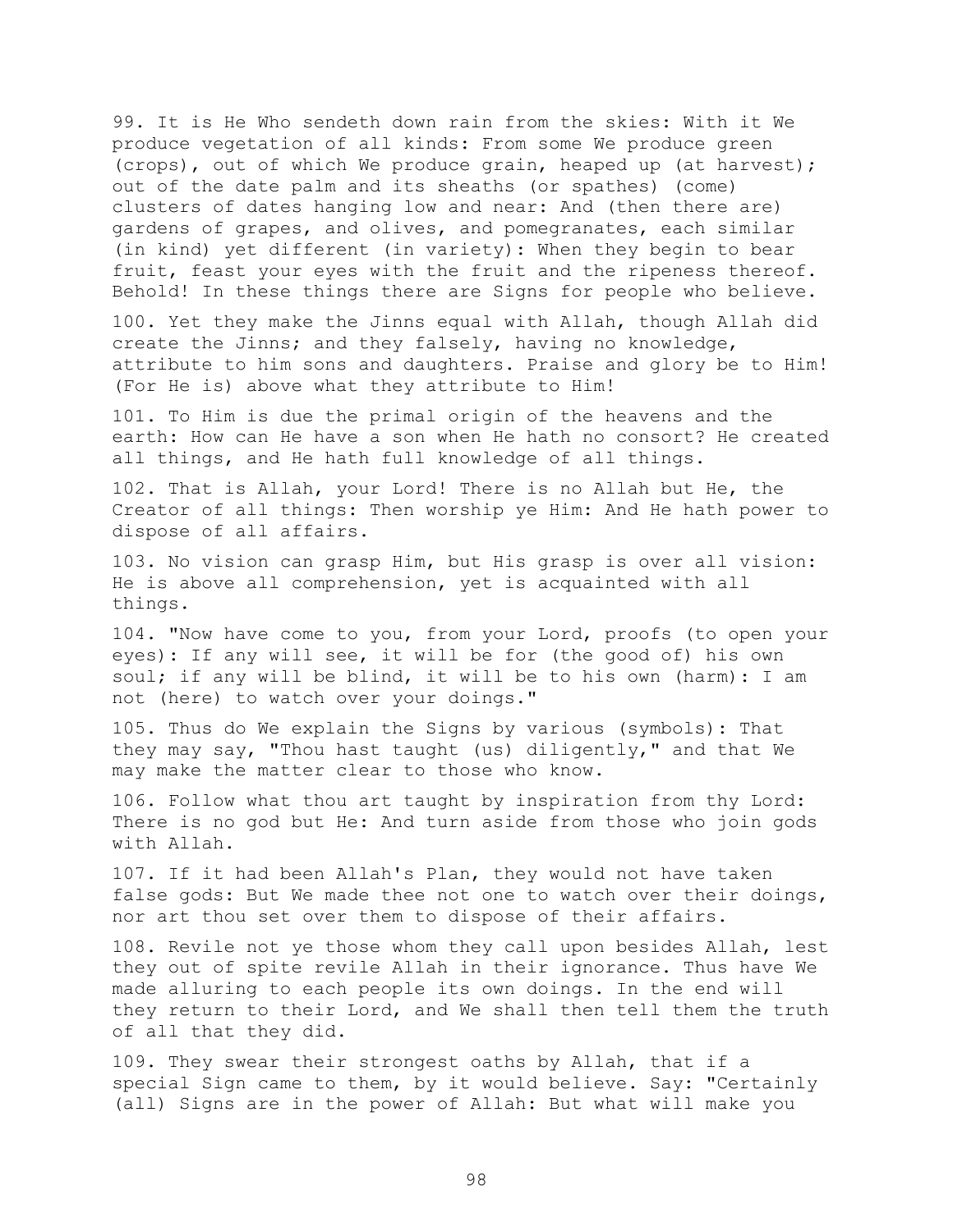(Muslims) realize that (even) if (special) Signs came, they will not believe?"

110. We (too) shall turn to (confusion) their hearts and their eyes, even as they refused to believe in this in the first instance: We shall leave them in their trespasses, to wander in distraction.

C.80.-(Verses 111-129)-Those in obstinate rebellion against Allah are merely deceived and deceive each other. Leave them alone, but trust and obey Allah openly and in the inmost recesses of your heart. The plots of the wicked are but plots against their own souls.

111. Even if We did send unto them angels, and the dead did speak unto them, and We gathered together all things before their very eyes, they are not the ones to believe, unless it is in Allah's Plan. But most of them ignore (the truth).

112. Likewise did We make for every Messenger an enemy, --evil ones among men and Jinns, inspiring each other with flowery discourses by way of deception. If thy Lord had so planned, they would not have done it: So leave them and their inventions alone.

113. To such (deceit) let the hearts of those incline, who have no faith in the Hereafter: Let them delight in it, and let them earn from it what they may.

114. Say: "Shall I seek for judge other than Allah? --When He it is Who hath sent unto you the Book, explained in detail." They know full well, to whom We have given the Book, that it hath been sent down from thy Lord in truth. Never be then of those who doubt.

115. The Word of thy Lord doth find its fulfillment in truth and in justice: None can change His Words: For He is the one Who heareth and knoweth all.

116. Wert thou to follow the common run of those on earth, they will lead thee away from the Way of Allah. They follow nothing but conjecture: They do nothing but lie.

117. Thy Lord knoweth best who strayeth from His Way: He knoweth best who they are that receive His guidance.

118. So eat of (meats) on which Allah's name hath been pronounced, if ye have faith in His Signs.

119. Why should ye not eat of (meats) on which Allah's name hath been pronounced, when He hath explained to you in detail what is forbidden to you--except under compulsion of necessity? But many do mislead (men) by their appetites unchecked by knowledge. Thy Lord knoweth best those who transgress.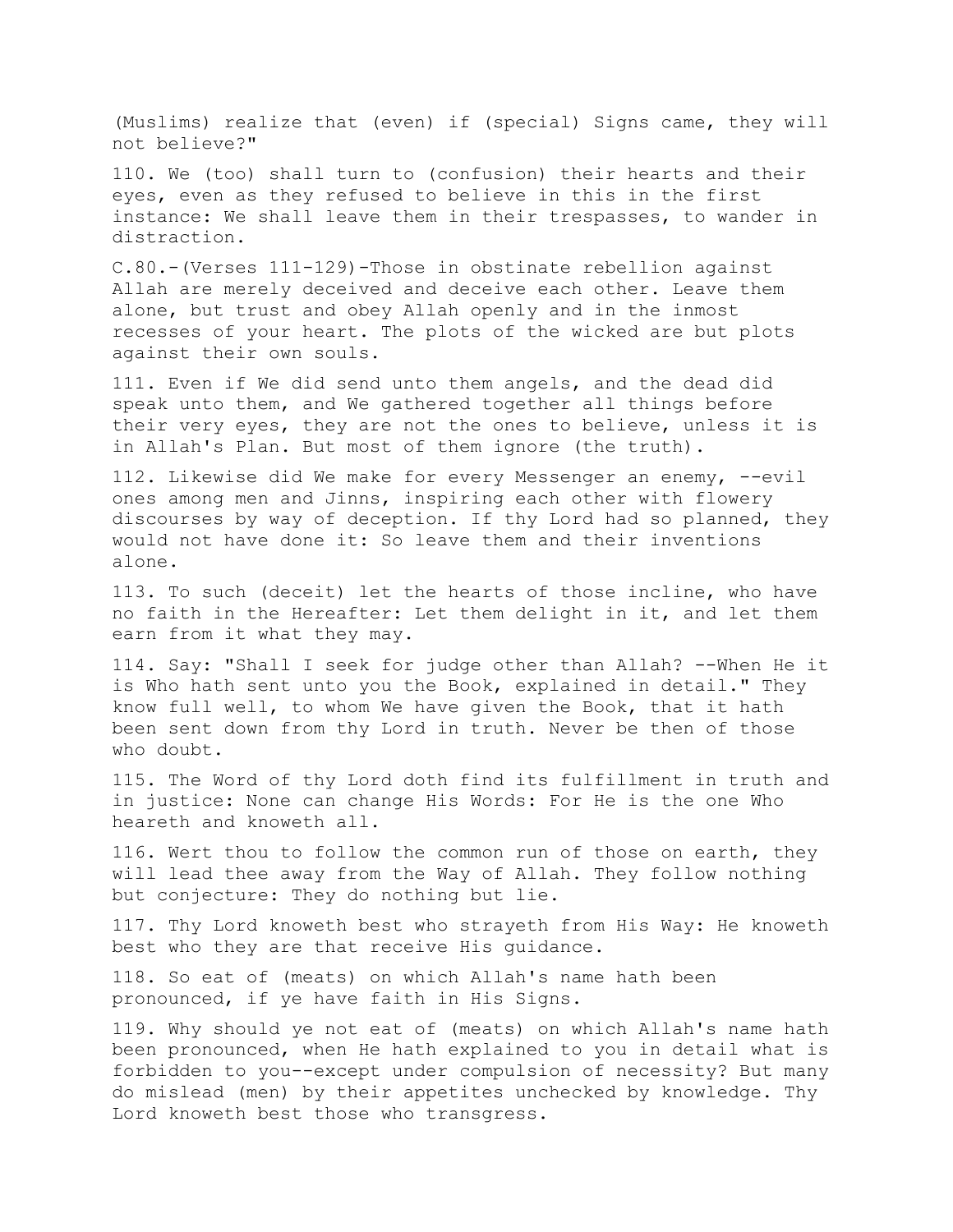120. Eschew all sin, open or secret: Those who earn sin will get due recompense for their "earnings."

121. Eat not of (meats) on which Allah's name hath not been pronounced: That would be impiety. But the evil ones ever inspire their friends to contend with you. If ye were to obey them, ye would indeed be Pagans.

122. Can he who was dead, to whom We gave life, and a Light whereby he can walk amongst men, be like him who is in the depths of darkness, from which he can never come out? Thus to those without Faith their own deeds seem pleasing.

123. Thus have We placed leaders in every town, its wicked men, to plot (and burrow) therein: But they only plot against their own souls, and they perceive it not.

124. When there comes to them a Sign (from Allah), they say: "We shall not believe until we receive one (exactly) like those received by Allah's apostles." Allah knoweth best where (and how) to carry out His mission. Soon will the wicked be overtaken by humiliation before Allah, and a severe punishment, for all their plots.

125. Those whom Allah (in His Plan) willeth to guide, --He openeth their breast to Islam; those whom He willeth to leave straying, --He maketh their breast close and constricted, as if they had to climb up to the skies: Thus doth Allah (heap) the penalty on those who refuse to believe.

126. This is the Way of thy Lord, leading straight: We have detailed the Signs for those who receive admonition.

127. For them will be a Home of Peace in the presence of their Lord: He will be their Friend, because they practiced (righteousness).

128. One day will He gather them all together, (and say): "O ye assembly of Jinns! Much (toll) did ye take of men." Their friends amongst men will say: "Our Lord! We made profit from each other: But (alas!) We reached our term--which Thou didst appoint for us." He will say: "The Fire be your dwelling place: You will dwell therein forever, except as Allah willeth." For thy Lord is full of wisdom and knowledge.

129. Thus do We make the wrongdoers turn the wrongdoers turn to each other, because of what they earn.

C.81.-(Verses 130-150)-Allah punishes not mere shortcoming: There are degrees in good and evil deeds. Allah is Merciful, but His Plan is sure, and none can stand in its way. We must avoid all superstition, and all excess, and humbly ask for His guidance.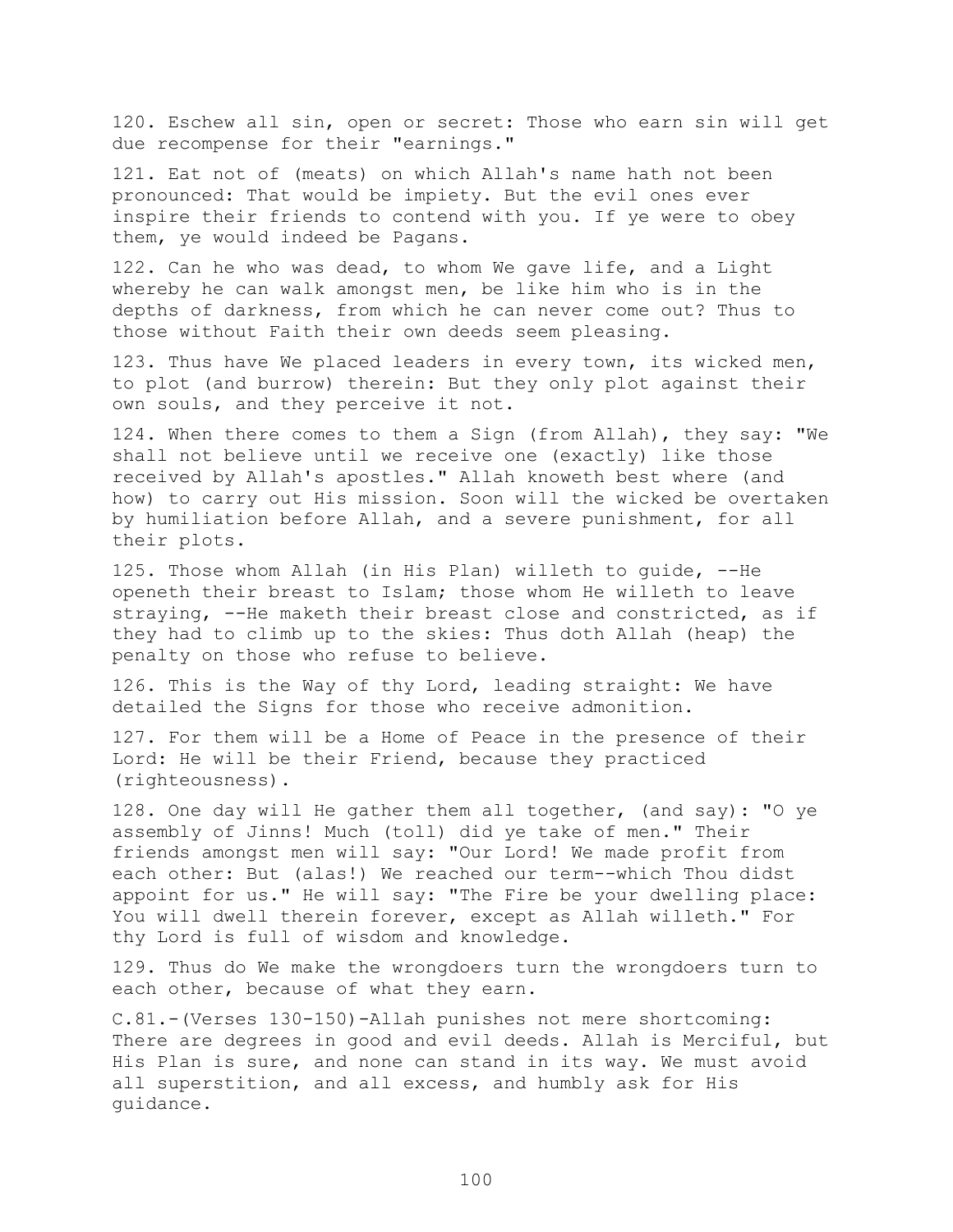130. "O ye assembly of Jinns and men! Came there not unto you apostles from amongst you, setting forth unto you My Signs, and warning you of the meeting of this Day of yours?" They will say: "We bear witness against ourselves." It was the life of this world that deceived them. So against themselves will they bear witness that they rejected Faith.

131. (The apostles were sent) thus, for thy Lord would not destroy for their wrongdoing men's habitations whilst their occupants were unwarned.

132. To all are degrees (or ranks) according to their deeds: For thy Lord is not unmindful of anything that they do.

133. Thy Lord is Self-sufficient, full of Mercy: If it were His Will, He could destroy you, and in your place appoint whom He will as your successors, even as He raised you up from the posterity of other people.

134. All that hath been promised unto you will come to pass: Nor can ye frustrate it (in the least bit).

135. Say: "O my people! Do whatever ye can: I will do (my part): Soon will ye know who it is whose end will be (best) in the Hereafter: Certain it is that the wrongdoers will not prosper."

136. Out of what Allah hath produced in abundance in tilth and in cattle, they assigned Him a share: They say, according to their fancies: "This is for Allah, and this" --For Our "partners"! But the share of their "partners" reacheth not Allah, whilst the share of Allah reacheth their "partners"! Evil (and unjust) is their assignment!

137. Even so, in the eyes of most of the Pagans, their "partners" made alluring the slaughter of their children, in order to lead them to their own destruction, and cause confusion in their religion. If Allah had willed, they would not have done so: But leave alone them and their inventions.

138. And they say that such and such cattle and crops are taboo, and none should eat of them except those whom--so they say--we wish; further, there are cattle forbidden to yoke or burden, and cattle on which, (at slaughter), the name of Allah is not pronounced; --inventions against Allah's name: Soon will He requite them for their inventions.

139. They say: "What is in the wombs of such and such cattle is specially reserved (for food) for our men, and forbidden to our women; but if it is stillborn, then all have shares therein. For their (false) attribution (of superstitions to Allah), He will soon punish them: For He is full of wisdom and knowledge.

140. Lost are those who slay their children, from folly, without knowledge, and forbid food which Allah hath provided for them,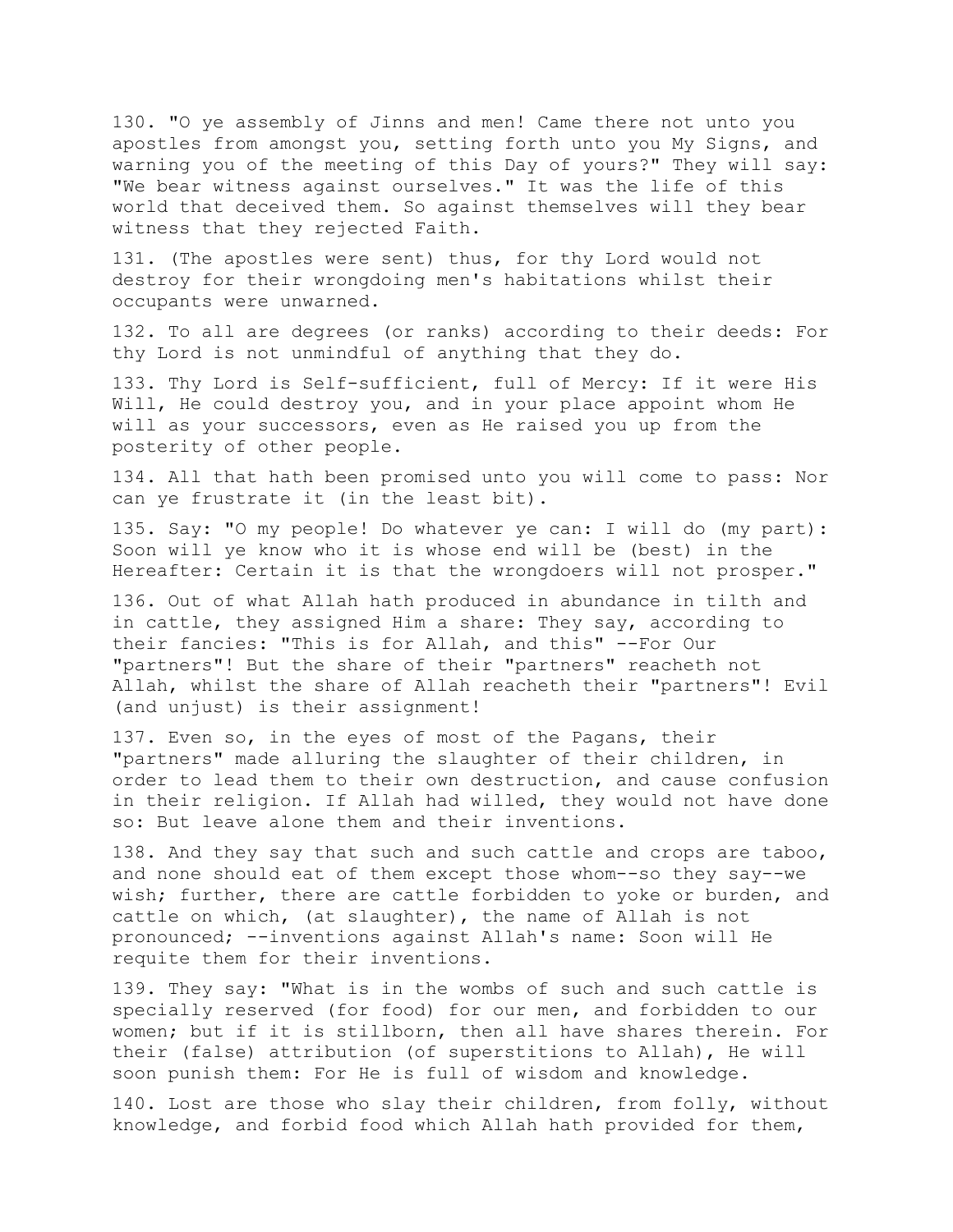inventing (lies) against Allah. They have indeed gone astray and heeded no guidance.

141. It is He who produceth gardens, with trellises and without, and dates, and tilth with produce of all kinds, and olives and pomegranates, similar (in kind) and different (in variety): Eat of their fruit in their season, but render the dues that are proper on the day that the harvest is gathered. But waste not by excess: For Allah loveth not the wasters.

142. Of the cattle are some for burden and some for meat: Eat what Allah hath provided for you, and follow not the footsteps of Satan: For he is to you an avowed enemy.

143. (Take) eight (head of cattle) in (four) pairs: Of sheep a pair, and of goats a pair; Say, hath He forbidden the two males, or the two females, or (the young) which the wombs of the two females enclose? Tell me with knowledge if ye are truthful.

144. Of camels a pair, and of oxen a pair; Say, hath He forbidden the two males, or the two females, or (the young) which the wombs of the two females enclose? --Were ye present when Allah ordered you such a thing? But who doth more wrong than one who invents a lie against Allah, to lead astray men without knowledge? For Allah guideth not people who do wrong.

145. Say: "I find not in the Message received by me by inspiration any (meat) forbidden to be eaten by one who wishes to eat it unless it be dead meat, or blood poured forth, or the flesh of swine, --for it is an abomination--or, what is impious, (meat) on which a name has been invoked, other than Allah's." But (even so), if a person is forced by necessity, without willful disobedience, nor transgressing due limits, --thy Lord is Oft-Forgiving, Most Merciful.

146. For those who followed the Jewish Law, We forbade every (animal) with undivided hoof, and We forbade them the fat of the ox and the sheep, except what adheres to their backs or their entrails, or is mixed up with a bone: This in recompense for their willful disobedience: For We are True (in Our ordinances).

147. If they accuse thee of falsehood, say: "Your Lord is full of mercy all embracing; but from people in guilt never will His wrath be turned back."

148. Those who give partners (to Allah) will say: "If Allah had wished, we should not have given partners to Him, nor would our fathers; nor should we have had any taboos." So did their ancestors argue falsely, until they tasted of Our wrath. Say: "Have ye any (certain) knowledge? If so, produce it before us. Ye follow nothing but conjecture: Ye do nothing but lie."

149. Say: "With Allah is the argument that reaches home: If it had been His Will, He could indeed have guided you all."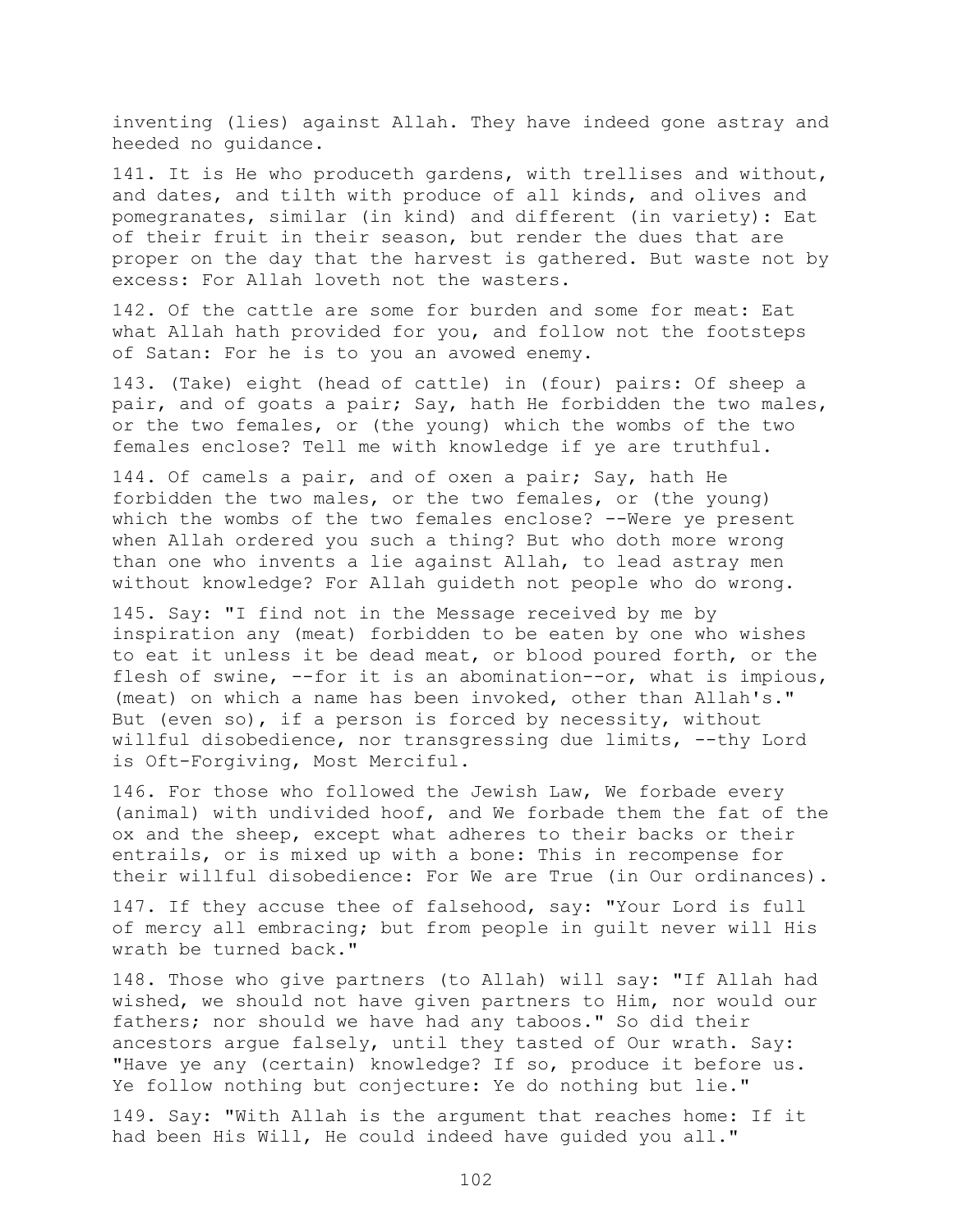150. Say: "Bring forward your witnesses to prove that Allah did forbid so and so." If they bring such witnesses, be not thou amongst them: Nor follow thou the vain desires of such as treat Our Signs as falsehoods, and such as believe not in the Hereafter: For they hold others as equal with their Guardian-Lord.

C.82.-(Verses 151-165)-Allah's commands are not irrational taboos, but based on the moral law, and conformable to reason. His Way is the straight Way, of justice and truth. In unity and faith must we dedicate all our life to His service, and His alone, to Whom we shall return.

151. Say: "Come, I will rehearse what Allah hath (really) prohibited you from": Join not anything as equal with Him; be good to your parents; kill not your children on a plea of want; --We provide sustenance for you and for them; --come not nigh to shameful deeds, whether open or secret; take not life, which Allah hath made sacred, except by way of justice and law: Thus doth He command you, that ye may learn wisdom.

152. And come not nigh to the orphan's property, except to improve it, until he attain the age of full strength; give measure and weight with (full) justice; --no burden do We place on any soul, but that which it can bear; --whenever ye speak, speak justly, even if a near relative is concerned; and fulfill the Covenant of Allah: Thus doth He command you that ye may remember.

153. Verily, this is My Way, leading straight: Follow it: Follow not (other) paths: They will scatter you about from His (great) Path: Thus doth He command you, that ye my be righteous.

154. Moreover, We gave Moses the Book, completing (Our favor) to those who would do right, and explaining all things in detail, --and a guide and a mercy, that they might believe in the meeting with their Lord.

155. And this is a Book which We have revealed as a blessing: So follow it and be righteous, that ye may receive mercy:

156. Lest ye should say: "The Book was sent down to two Peoples before us, and for our part, we remained unacquainted with all that they learned by assiduous study;"

157. Or lest ye should say: "If the Book had only been sent down to us, we should have followed its guidance better than they." Now then hath come unto you a Clear (Sign) from your Lord, --and a guide and a mercy: Then who could do more wrong than one who rejecteth Allah's Signs, and turneth away therefrom? In good time shall We requite those who turn away from Our Signs, with a dreadful penalty, for their turning away.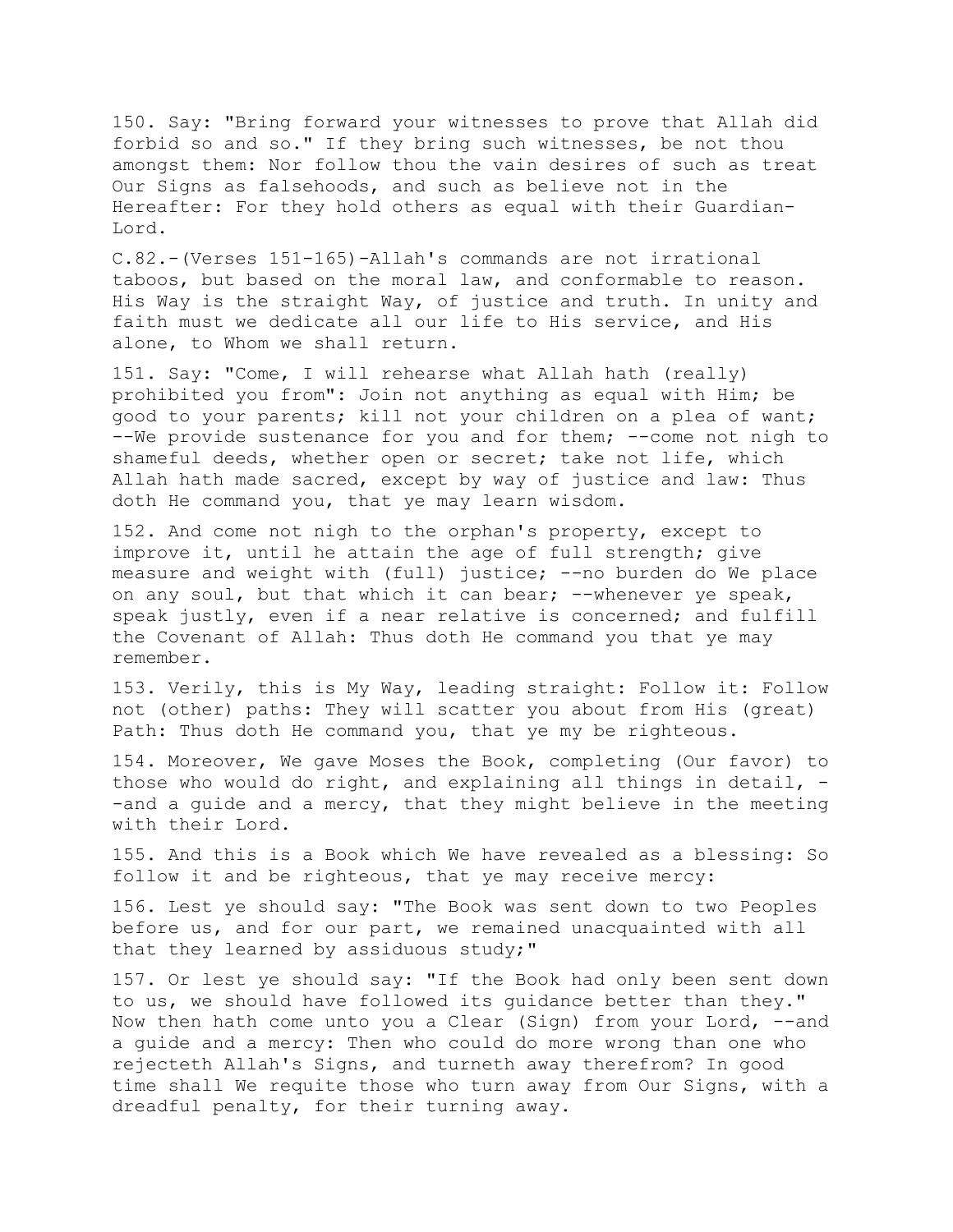158. Are they waiting to see if the angels come to them or thy Lord (Himself), or certain of the Signs of thy Lord! The day that certain of the Signs of thy Lord do come, no good will it do to a soul to believe in them then, if it believed not before nor earned righteousness through its Faith. Say: "Wait ye: we too are waiting."

159. As for those who divide their religion and break up into sects, thou hast no part in them in the least: Their affair is with Allah: He will in the end tell them the truth of all that they did.

160. He that doeth good shall have ten times as much to his credit: He that doeth evil shall only be recompensed according to his evil: No wrong shall be done unto (any of) them.

161. Say: "Verily, my Lord hath guided me to a Way that is straight, --a religion of right, --the Path (trod) by Abraham the true in faith, and he (certainly) joined not gods with Allah."

162. Say: "Truly, my prayer and my service of sacrifice, my life and my death, are (all) for Allah, the Cherisher of the Worlds:"

163. "No partner hath He: This am I commanded, and I am the first of those who bow to His Will."

164. Say: "Shall I seek for (my) Cherisher other than Allah, when He is the Cherisher of all things (that exist)? Every soul draws the meed of its acts on none but itself: No bearer of burdens can bear the burden of another. Your goal in the end is towards Allah: He will tell you the truth of the things wherein ye disputed."

165. It is He Who hath made you (His) agents, inheritors of the earth: He hath raised you in ranks, some above others: That He may try you in the gifts He hath given you: For thy Lord is quick in punishment: Yet He is indeed Oft-Forgiving, Most Merciful.

## **SURA 7 INTRO.**

C.83.-(Verses 1-31)-Revelation should ease the difficulties of heart and mind, for it tells the story of man's spiritual past, and teaches the end of good and evil. Iblis fell from jealousy and arrogance, and Adam fell because he listened to his deceit. But Allah did grant in His Mercy gifts and guidance to men, warned them against excess, and taught them moderation and justice.

1. SURA 7. Araf, or The Heights. In the name of Allah, Most Gracious, Most Merciful. Alif, Lam, Mim, Sad.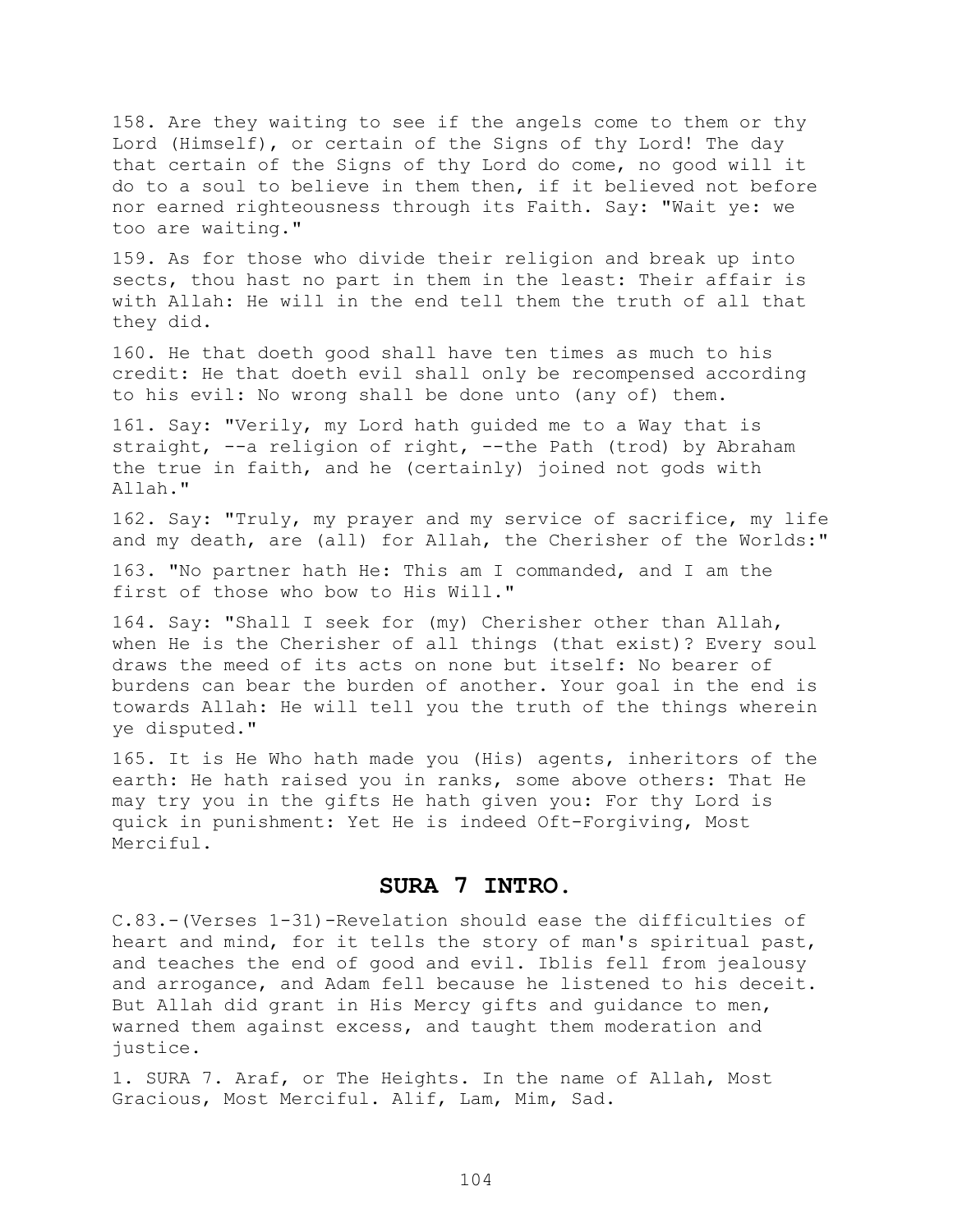2. A Book revealed unto thee, --so let thy heart be oppressed no more by any account, --that with it thou mightest warn (the erring) and teach the Believers.

3. Follow (O men!) the revelation given unto you from your Lord, and follow not, as friends or protectors, other than him. Little it is ye remember of admonition.

4. How many towns have We destroyed (for their sins)? Our punishment took them on a sudden by night or while they slept for their afternoon rest.

5. When (thus) Our punishment took them, no cry did they utter but this: "Indeed we did wrong."

6. Then shall We question those to whom Our message was sent and those by whom We sent it.

7. And verily We shall recount their whole story with knowledge, for We were never absent (at any time or place).

8. The balance that day will be true (to a nicety): Those whose scale (of good) will be heavy, will prosper:

9. Those whose scale will be light, will find their souls in perdition, for that they wrongfully treated Our Signs.

10. It is We Who have placed you with authority on earth, and provided you therein with means for the fulfillment of your life: Small are the thanks that ye give!

11. It is We Who created you and gave you shape; then We bade the angels bow down to Adam, and they bowed down; not so Iblis; he refused to be of those who bow down.

12. (Allah) said: "What prevented thee from bowing down when I commanded thee?" He said: "I am better than he: Thou didst create me from fire, and him from clay."

13. (Allah) said: "Get thee down from this: It is not for thee to be arrogant here: Get out, for thou art of the meanest (of creatures)."

14. He said: "Give me respite till the day they are raised up."

15. (Allah) said: "Be thou among those who have respite."

16. He said: "Because thou hast thrown me out of the Way, lo! I will lie in wait for them on Thy Straight Way:"

17. "Then will I assault them from before them and behind them, from their right and their left: Nor wilt Thou find, in most of them gratitude (for Thy mercies)."

18. (Allah) said: "Get out from this, disgraced and expelled. If any of them follow thee, --Hell will I fill with you all."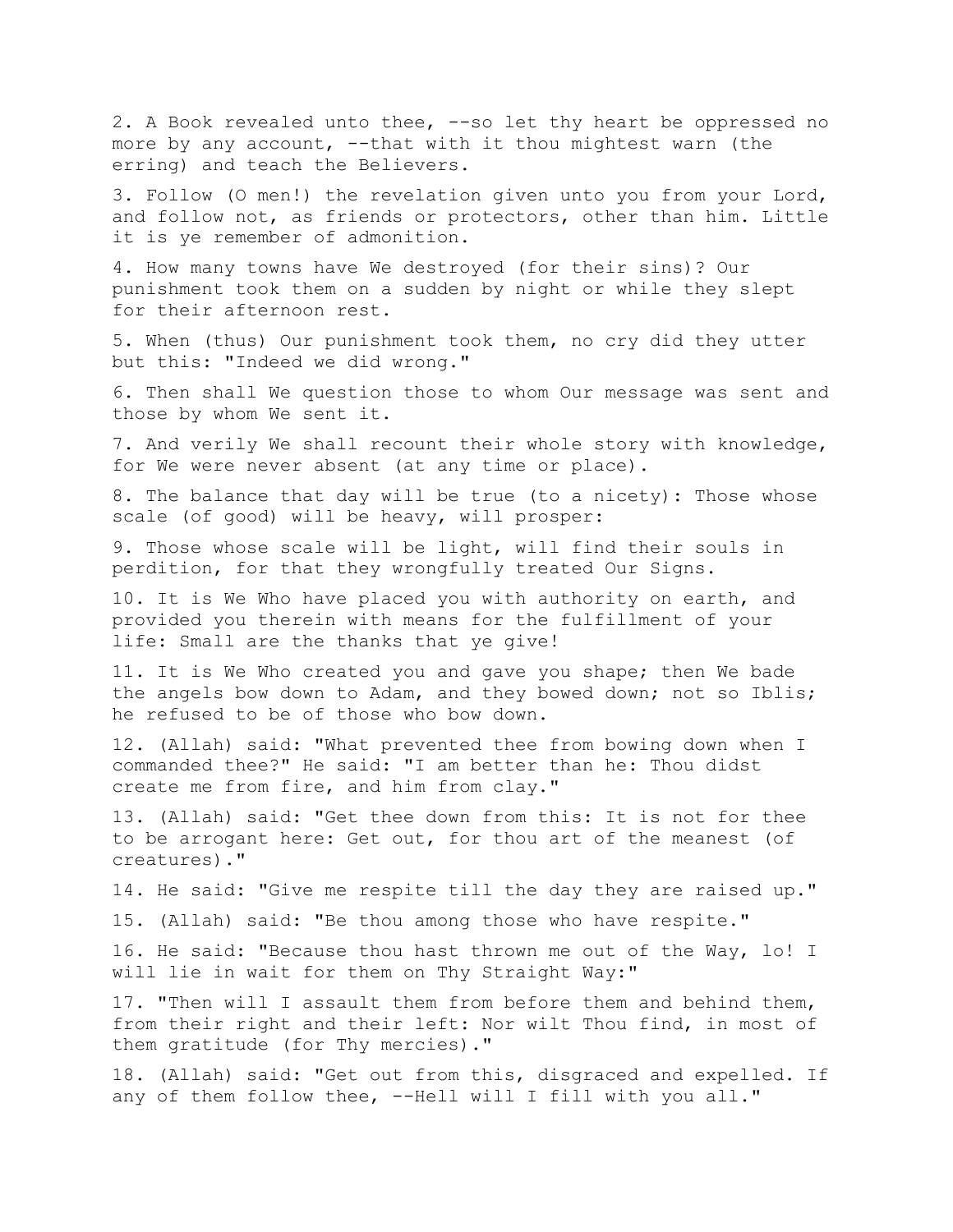19. "O Adam! Dwell thou and thy wife in the Garden, and enjoy (its good things) as ye wish: But approach not this tree, or ye run into harm and transgression."

20. Then began Satan to whisper suggestions to them, bringing openly before their minds all their shame that was hidden from them (before): He said: "Your Lord only forbade you this tree, lest ye should become angels or such beings as live forever."

21. And he swore to them both, that he was their sincere adviser.

22. So by deceit he brought about their fall: When they tasted of the tree, their shame became manifest to them, and they began to sew together the leaves of the Garden over their bodies. And their Lord called unto them: "Did I not forbid you that tree, and tell you that Satan was an avowed enemy unto you.?"

23. They said: "Our Lord! We have wronged our own souls: If Thou forgive us not and bestow not upon us Thy Mercy, we shall certainly be lost."

24. (Allah) said: "Get ye down, with enmity between yourselves. On earth will be your dwelling place and your means of livelihood, --for a time."

25. He said: "Therein shall ye live, and therein shall ye die; but from it shall ye be taken out (at last)."

26. O ye Children of Adam! We have bestowed raiment upon you to cover your shame, as well as to be an adornment to you. But the raiment of righteousness, --that is the best. Such are among the Signs of Allah, that they may receive admonition!

27. O ye Children of Adam! Let not Satan seduce you, in the same manner as he got your parents out of the Garden, stripping them of their raiment, to expose their shame: For he and his tribe watch you from a position where ye cannot see them: We made the Evil Ones friends (only) to those without Faith.

28. When they do aught that is shameful, they say: "We found our fathers doing so"; and "Allah commanded us thus": Say: "Nay, Allah never commands what is shameful: Do ye say of Allah what ye know not?"

29. Say: "My Lord hath commanded justice; and that ye set your whole selves (to Him) at every time and place of prayer, and call upon Him, making your devotion sincere as in His sight: Such as He created you in the beginning, so shall ye return."

30. Some He hath guided: Others have (by their choice) deserved the loss of their way; in that they took the Evil Ones, in preference to Allah, for their friends and protectors, and think that they receive guidance.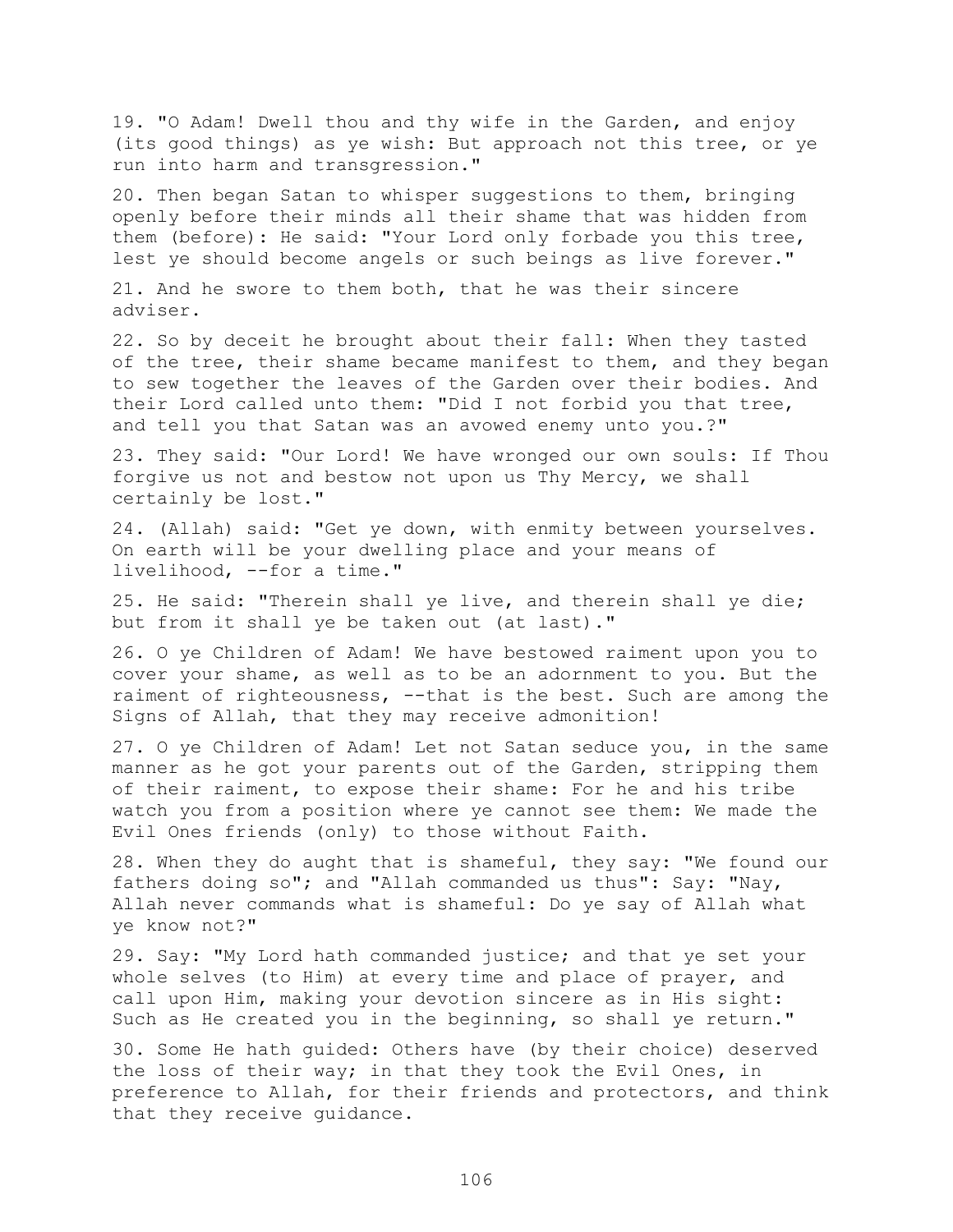31. O Children of Adam! Wear your beautiful apparel at every time and place of prayer: Eat and drink: But waste not by excess, for Allah loveth not the wasters.

C.84.-(Verses 32-58)-Allah has forbidden the things that are evil, not those that are good, for these were created for man's enjoyment. The transgressors are those who reject Allah's Signs. They will have no share in the Bliss of the Hereafter. But the righteous will dwell in Peace, and the Hope that was promised will be theirs.

32. Say: Who hath forbidden the beautiful (gifts) of Allah, which He hath produced for His servants, and the things, clean and pure, (which He hath provided) for sustenance? Say: They are, in the life of this world, for those who believe, (and) purely for them on the Day of Judgment. Thus do We explain the Signs in detail for those who understand.

33. Say: The things that my Lord hath indeed forbidden are: Shameful deeds, whether open or secret; sins and trespasses against truth or reason; assigning of partners to Allah, for which He hath given no authority; and saying things about Allah of which ye have no knowledge.

34. To every People is a term appointed: When their term is reached, not an hour can they cause delay, nor (an hour) can they advance (it in anticipation).

35. O ye Children of Adam! Whenever there come to you apostles from amongst you, rehearsing My Signs unto you, --those who are righteous and mend (their lives), --on them shall be no fear nor shall they grieve.

36. But those who reject them with arrogance, --they are Companions of the Fire to dwell therein (forever).

37. Who is more unjust than one who invents than one who invents a lie against Allah or rejects His Signs? For such, their portion appointed must reach them from the Book (of Decrees): Until, when Our messengers (of death) arrive and take their souls, they say: "Where are the things that ye used to invoke besides Allah?" They will reply, "They have left us in the lurch," and they will bear witness against themselves, that they had rejected Allah.

38. He will say: "Enter ye in the company of the Peoples who passed away before you--men and Jinns, --into the Fire." Every time a new People enters, it curses its sister People (that went before), until they follow each other, all into the Fire. Saith the last about the first: "Our Lord! It is these that misled us: So give them a double penalty in the Fire." He will say: "Doubled for all": But this ye do not understand.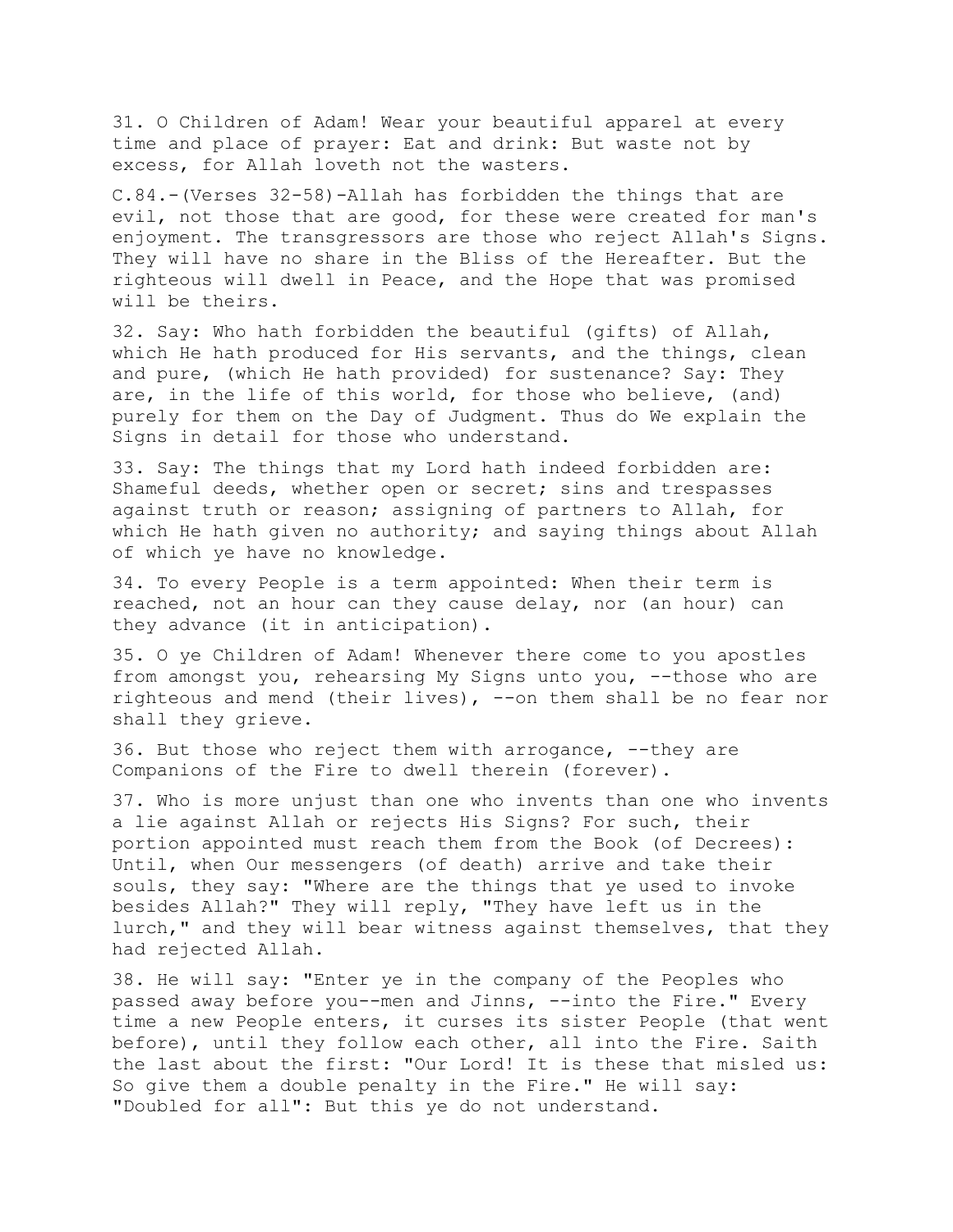39. Then the first will say to the last: "See then! No advantage have ye over us; so taste ye of the Penalty for all that ye did!"

40. To those who reject Our Signs and treat them with arrogance, no opening will there be of the gates of heaven, nor will they enter the Garden, until the camel can pass through the eye of the needle: Such is Our reward for those in sin.

41. For them there is Hell, as a couch (below) and folds and folds of covering above: Such is Our requital of those who do wrong.

42. But those who believe and work righteousness, --no burden do We place on any soul, but that which it can bear, --they will be Companions of the garden, therein to dwell (forever).

43. And We shall remove from their hearts any lurking sense of injury; --beneath them will be rivers flowing; --and they shall say: "Praise be to Allah, Who hath guided us to this (felicity): Never could we have found guidance, had it not been for the guidance of Allah: Indeed it was the truth that the Apostles of our Lord brought unto us." And they shall hear the cry: "Behold! The Garden before you! Ye have been made its inheritors, for your deeds (of righteousness)."

44. The Companions of the Garden will call out to the Companions of the Fire: "We have indeed found the promises of our Lord to us true: Have you also found your Lord's promises true?" They shall say, "Yes" ;but a Crier shall proclaim between them: "The curse of Allah is on the wrongdoers; --"

45. "Those who would hinder (men) from the path of Allah and would seek in it something crooked: They were those who denied the Hereafter."

46. Between them shall be a veil, and on the Heights will be men who would know every one by his marks: They will call out to the Companions of the Garden, "Peace on you": They will not have entered, but they will have an assurance (thereof.)

47. When their eyes shall be turned towards the Companions of the Fire, they will say: "Our Lord! Send us not to the company of the wrongdoers."

48. The men on the Heights will call to certain men whom they will know from their marks, saying: "Of what profit to you were your hoards and your arrogant ways?"

49. "Behold! Are these not the men whom you swore that Allah with His Mercy would never bless? Enter ye the Garden: No fear shall be on you nor shall be on you, nor shall ye grieve."

50. The Companions of the Fire will call to the Companions of the Garden: "Pour down to us water or anything that Allah doth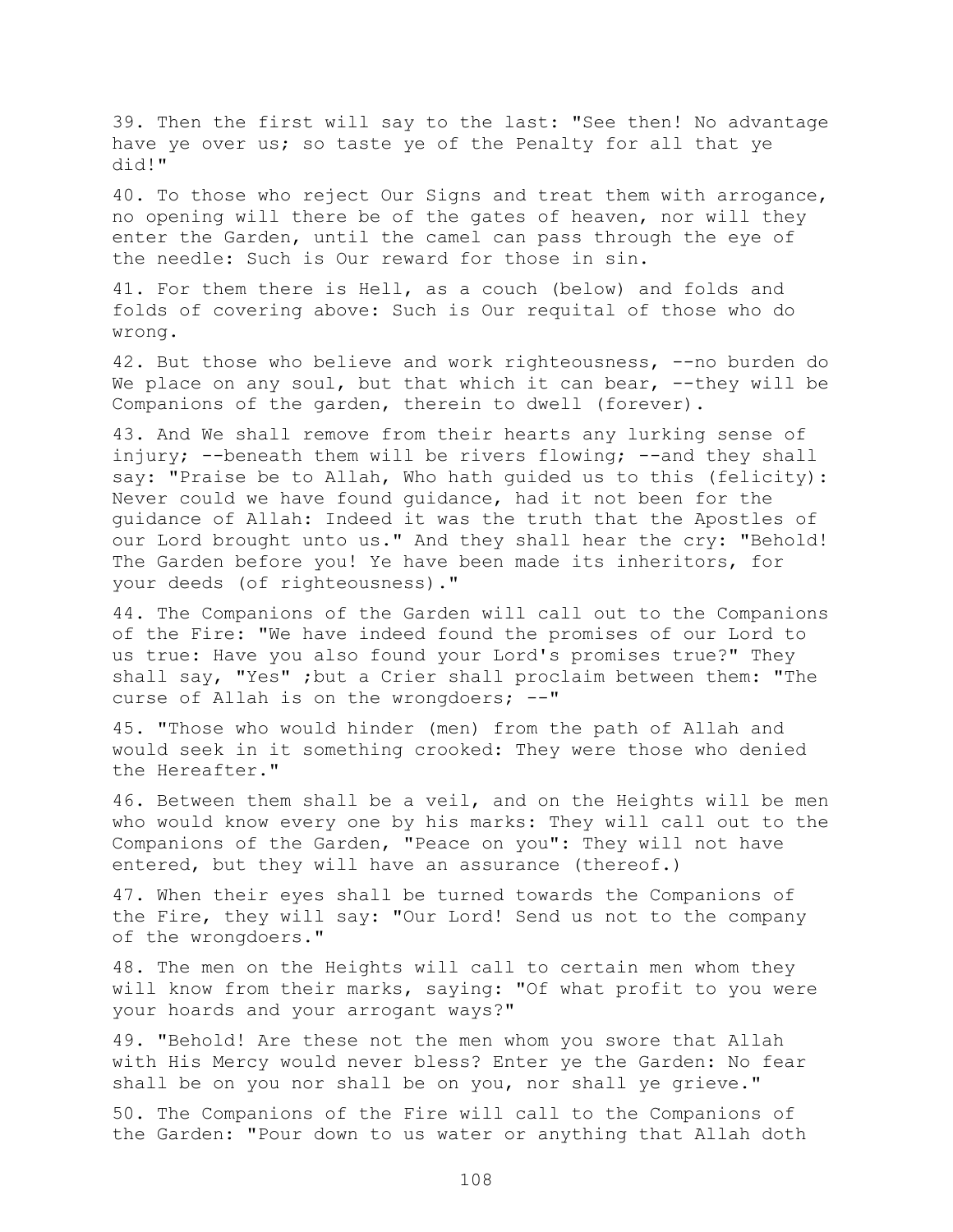provide for your sustenance." They will say: "Both these things hath Allah forbidden to those who rejected Him; --"

51. "Such as took their religion to be mere amusement and play,

and were deceived by the life of the world." That day shall We forget them as they forgot the meeting of this day of theirs, and as they were wont to reject Our Signs.

52. For We had certainly sent unto them a book, based on knowledge, which We explained in detail,  $-$ -a guide and a mercy to all who believe.

53. Do they just wait for the final fulfillment of the event? On the day the event is finally fulfilled, those who disregarded it before will say: "The apostles of our Lord did indeed bring true (tidings). Have we no intercessors now to intercede on our behalf? Or could we be sent back? Then should we behave differently from our behavior in the past." In fact they will have lost their souls, and the things they invented will leave them in the lurch.

54. Your Guardian-Lord is Allah, Who created the heavens and the earth in six Days, and is firmly established on the Throne (of authority): He draweth the night as a veil Over the day, each seeking the other in rapid succession: He created the sun, the moon, and the stars, (all) governed by laws under His Command. Is it not His to create and to govern? Blessed be Allah, the Cherisher and Sustainer of the Worlds!

55. Call on your Lord with humility and in private: For Allah loveth not those who trespass beyond bounds.

56. Do no mischief on the earth, after it hath been set in order, but call on Him with fear and longing (in your hearts): For the Mercy of Allah is (always) near to those who do good.

57. It is He Who sendeth the Winds like heralds of glad tidings, going before His Mercy: When they have carried the heavy laden clouds, We drive them to a land that is dead, make rain to descend thereon, and produce every kind of harvest therewith: Thus shall We raise up the dead: Perchance ye may remember.

58. From the land that is clean and good, by the Will of its Cherisher, springs up produce, (rich) after its kind: But from the land that is bad, springs up nothing but that which is niggardly: Thus do we explain the Signs by various (symbols) to those who are grateful.

C.85.-(Verses 59-99)-Noah's warning was rejected by his generation, and they were destroyed by the Flood. Hud was defied by his own people Ad, but they were swept away by a terrible blast. Their successors, the Thamud, were puffed up with pride and injustice, but behold! An earthquake buried them for their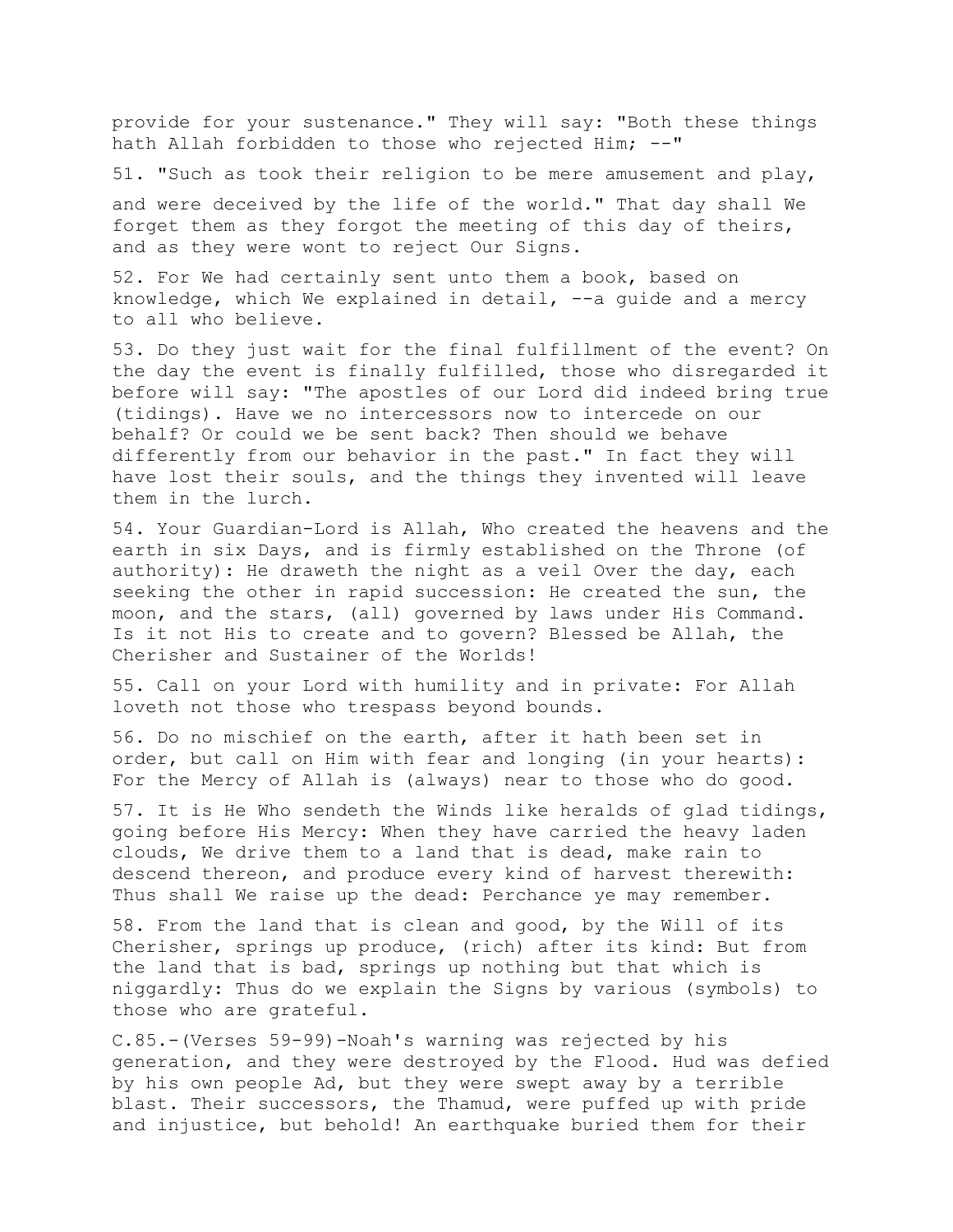sins after Salih had warned them from Allah. With a rain of brimstone and fire were overwhelmed the Cities of the Plain for their unexampled lusts, against which Lot did warn them. The people of Midian were given to mischief and fraud: Shuaib did warn them, but they heeded not, and perished in an earthquake. Allah's punishment is sure for wickedness and sin.

59. We sent Noah to his people. He said: "O my people! Worship Allah! Ye have no other god but him. I fear for you the Punishment of a dreadful Day!

60. The leaders of his people said: "Ah! We see thee evidently wandering (in mind)."

61. He said: "O my people! No wandering is there in my (mind): On the contrary I am an apostle from the Lord and Cherisher of the Worlds!"

62. "I but fulfill towards you the duties of my Lord's mission: Sincere is my advice to you, and I know from Allah something that ye know not."

63. "Do ye wonder that there hath come to you a message from your Lord, through a man of your own people, to warn you, --so that ye may fear Allah and happily receive His Mercy?"

64. But they rejected him, and We delivered him, and those with him, in the Ark: But We overwhelmed in the Flood those who rejected Our Signs. They were indeed a blind people!

65. To the Ad people, (We sent) Hud, one of their (own) brethren: He said: "O my people! Worship Allah! Ye have no other god but him. Will ye not fear (Allah)?"

66. The leaders of the unbelievers among his people said: "Ah! We see thou art an imbecile!" and "We think thou art a liar!"

67. He said: "O my people! I am no imbecile, but (I am) an apostle from the Lord and Cherisher of the Worlds!"

68. "I but fulfill towards you the duties of my Lord's mission: I am to you a sincere and trustworthy adviser."

69. "Do ye wonder that there hath come to you a message from your Lord through a man of you own people, to warn you? Call in remembrance that He made you inheritors after the people of Noah, and gave you a stature tall among the nations. Call in remembrance the benefits (ye have received) from Allah: That so ye may prosper."

70. They said: "Comest thou to us, that we may worship Allah alone, and give up the cult of our fathers? Bring us what thou threatenest us with, if so be that thou tellest the truth!"

71. He said: "Punishment and wrath have already come upon you from your Lord: Dispute ye with me over names which ye have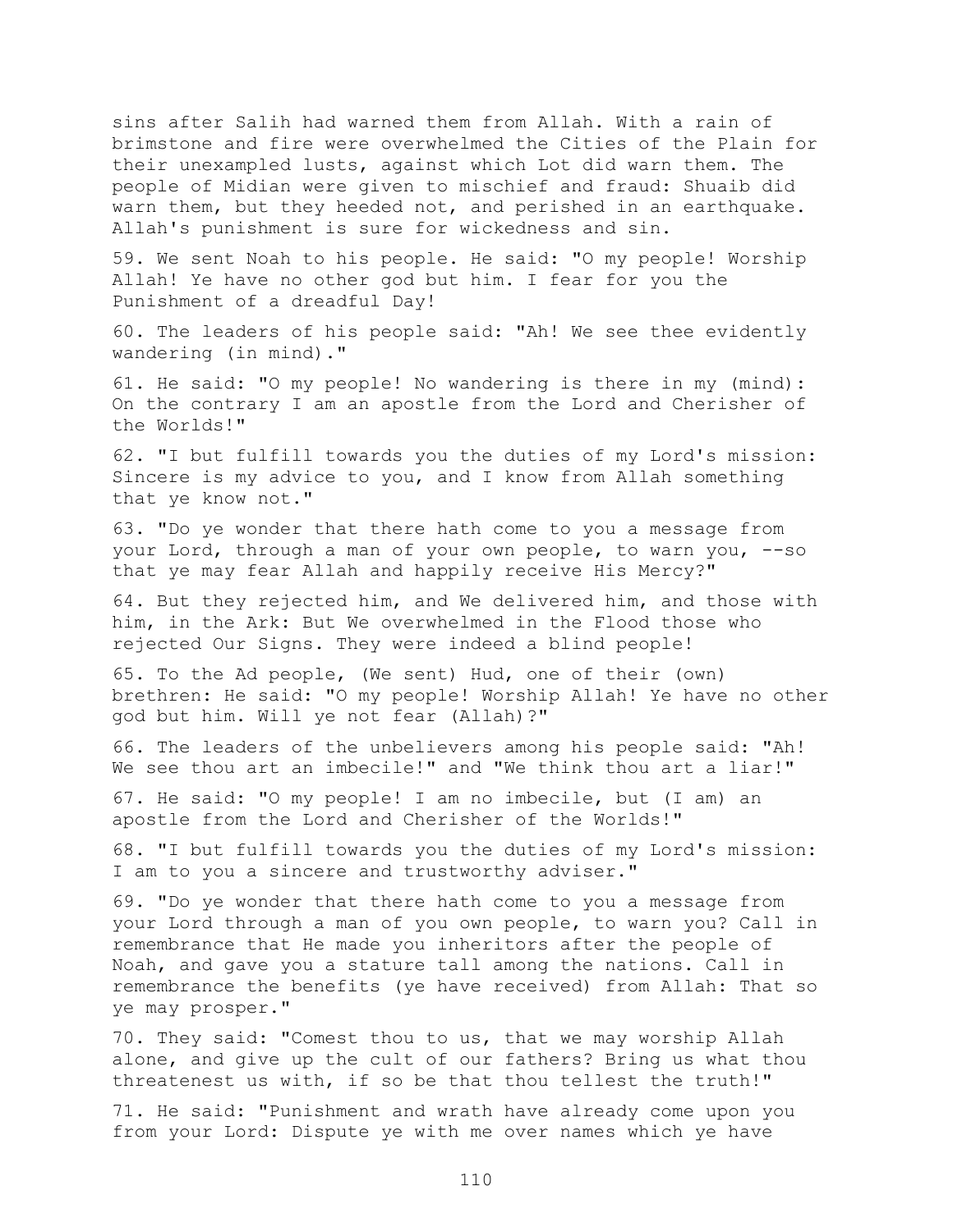devised--ye and your fathers, --without authority from Allah? Then wait: I am amongst you, also waiting."

72. We saved him and those who adhered to him, by Our Mercy, and We cut off the roots of those who rejected Our Signs and did not believe.

73. To the Thamud people (we sent) Salih, one of their own brethren: He said: "O my people! Worship Allah; ye have no other god but him. Now hath come unto you a clear (Sign) from your Lord! This she camel of Allah is a Sign unto you: So leave her to graze in Allah's earth, and let her come to no harm, or ye shall be seized with a grievous punishment."

74. "And remember how He made you inheritors after the Ad people

and gave you habitations in the land: Ye build for yourselves palaces and castles in (open) plains, and carve out homes in the mountains; so bring to remembrance the benefits (ye have received) from Allah, and refrain from evil and mischief on the earth."

75. The leaders of the arrogant party among his people said to those who were reckoned powerless--those among them who believed: "Know ye indeed that Salih is an apostle from his Lord?" They said: "We do indeed believe in the revelation which hath been sent through him."

76. The arrogant party said: "For our part, we reject what ye believe in."

77. Then they hamstrung the she camel, and insolently defied the order of their Lord, saying: "O Salih! Bring about thy threats, if thou art an apostle (of Allah)!"

78. So the earthquake took them unawares, and they lay prostrate in their homes in the morning!

79. So Salih left them, saying: "O my people! I did indeed convey to you the message for which I was sent by my Lord: I gave you good counsel, but ye love not good counselors!"

80. We also (sent) Lut: He said to his people: "Do ye commit lewdness such as no people in creation (ever) committed before you?"

81. "For ye practice your lusts on men in preference to women: Ye are indeed a people transgressing beyond bounds."

82. And his people gave no answer but this: They said: "Drive them out of your city: These are indeed men who want to be clean and pure!"

83. But We saved him and his family, except his wife: she was of those who lagged behind.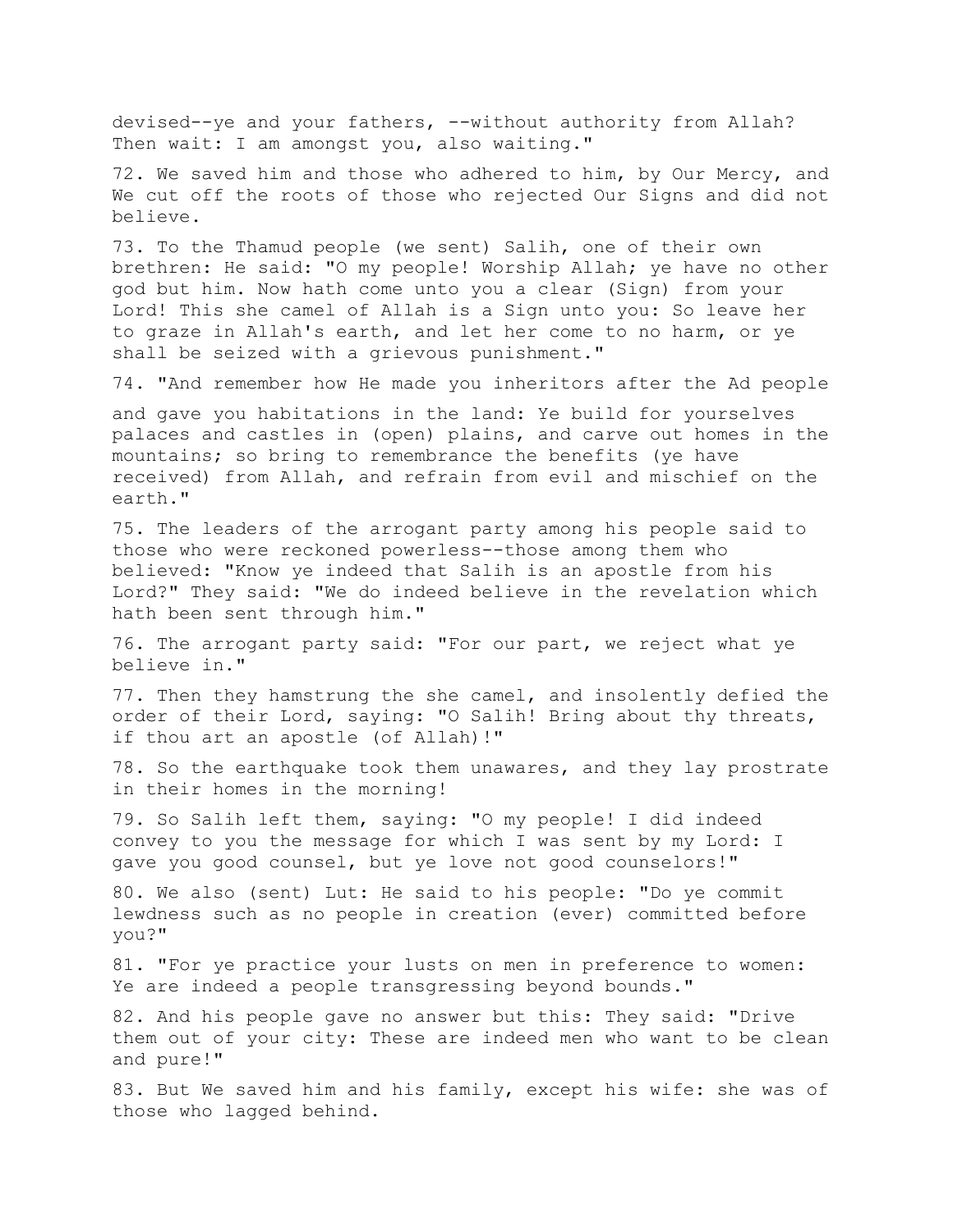84. And We rained down on them a shower (of brimstone): Then see what was the end of those who indulged in sin and crime!

85. To the Madyan people We sent Shuaib, one of their own brethren: He said: "O my people! Worship Allah; ye have no other god but him. Now hath come unto you a clear (Sign) from your Lord! Give just measure and weight, nor withhold from the people the things that are their due; and do no mischief on the earth after it has been set in order: That will be best for you, if ye have Faith."

86. "And squat not on every road, breathing threats, hindering from the path of Allah those who believe in Him, and seeking in it something crooked; but remember how ye were little, and He gave you increase. And hold in your mind's eye what was in the end of those who did mischief."

87. "And if there is a party among you who believes in the Message with which I have been sent, and a party which does not believe, hold yourselves in patience until Allah doth decide between us: For He is the best to decide."

88. The leaders, the arrogant party among his people, said: "O Shuaib! We shall certainly drive thee out of our city--(thee) and those who believe with thee; or else ye (thou and they) shall have to return to our ways and religion." He said: "What! Even though we do detest (them)?"

89. "We should indeed invent a lie against Allah if we returned to your ways after Allah hath rescued us therefrom; nor could we by any manner of means return thereto unless it be as in the will and plan of Allah, our Lord. Our Lord can reach out to the utmost recesses of things by His knowledge. In Allah is our trust. Our Lord! Decide thou between us and our people in truth, for thou art the best to decide."

90. The leaders, the Unbelievers among his people, said: "If ye follow Shuaib, be sure then ye are ruined!"

91. But the earthquake took them unawares, and they lay prostrate in their homes before the morning!

92. The men who rejected Shuaib became as if they had never been in the homes where they had flourished: The men who rejected Shuaib--it was they who were ruined!

93. So Shuaib left them, saying: "O my people! I did indeed convey to you the Messages for which I was sent by my Lord: I gave you good counsel, but how shall I lament over a people who refuse to believe!"

94. Whenever We sent a prophet to a town, We took up its people in suffering and adversity, in order that they might learn humility.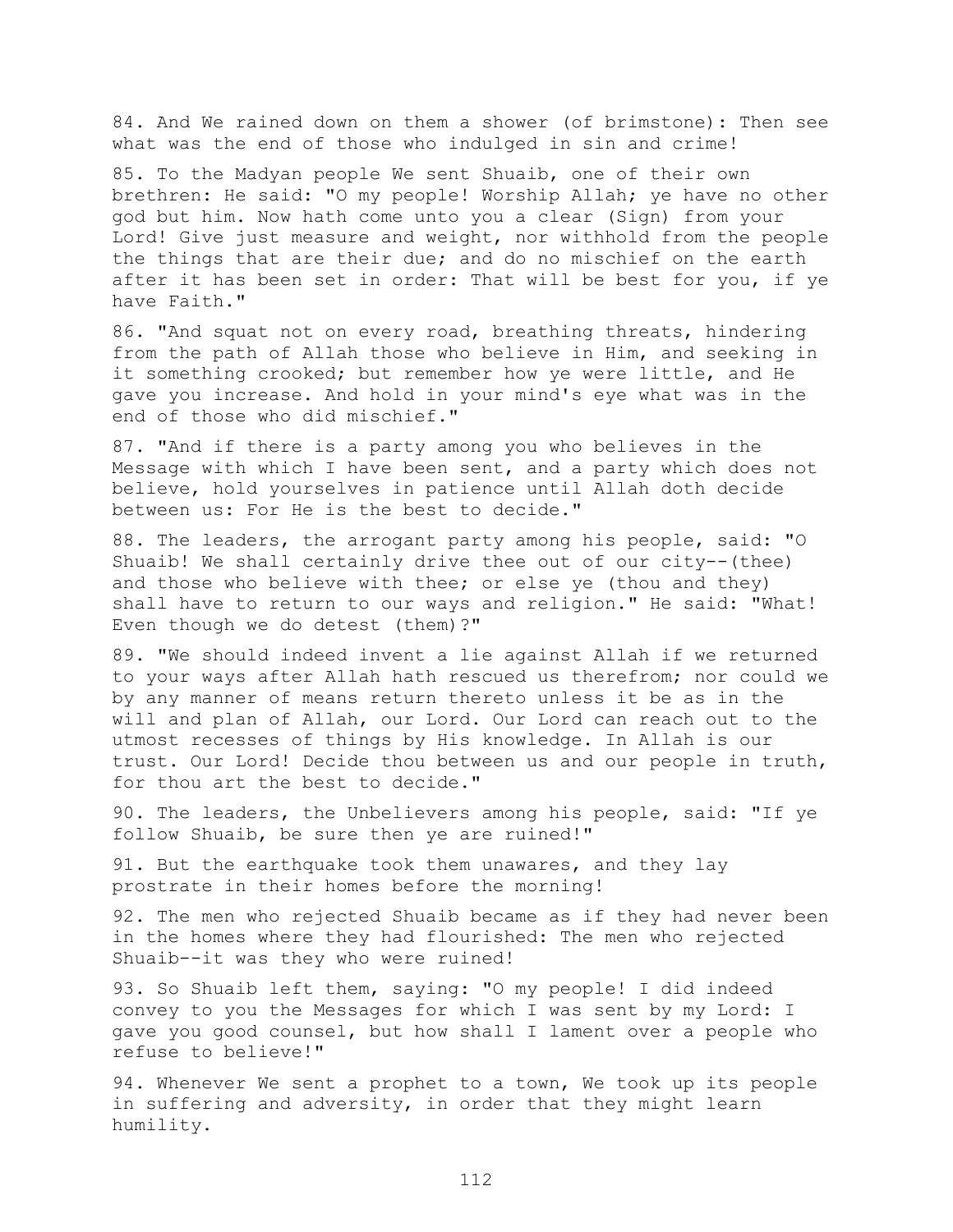95. Then We changed their suffering into prosperity, until they grew and multiplied, and began to say: "Our fathers (too) were touched by suffering and affluence" ....Behold! We called them to account of a sudden, while they realized not (their peril).

96. If the people of the towns had but believed and feared Allah, We should indeed have opened out to them (all kinds of) blessings from heaven and earth; but they rejected (the truth), and We brought them to book for their misdeeds.

97. Did the people of the towns feel secure against the coming of Our wrath by night while they were asleep?

98. Or else did they feel secure against its coming in broad daylight while they played about (carefree)?

99. Did they then feel secure against the Plan of Allah? –But no one can feel secure from the Plan of Allah, except those (doomed) to ruin!

C.86.-(Verses 100-157)-While the story of the prophets who preached in vain to their people prefigures the early struggles in the early careers of all apostles, the story of Moses, -- his struggles, with an alien and arrogant people, his final deliverance of his people from foreign domination, and his leading them within sight of the Promised land, in spite of the forces that resisted, -- prefigures the early struggles and eventual triumph of Muhammad the Holy Apostle of Allah.

100. To those who inherit the earth in succession to its (previous) possessors, is it not a guiding (lesson) that, if We so willed, We could punish them (too) for their sins, and seal up their hearts so that they could not hear?

101. Such were the towns whose story We (thus) relate unto thee: There came indeed to them their apostles with clear (Signs): But they would not believe what they had rejected before. Thus doth Allah seal up the hearts of those who reject Faith.

102. Most of them We found not men (true) to their covenant: But most of them We found rebellious and disobedient.

103. Then after them We sent Moses with Our Signs to Pharaoh and his chiefs, but they wrongfully rejected them: So see what was the end of those who made mischief.

104. Moses said: "O Pharaoh! I am an apostle from the Lord of the Worlds, --"

105. "One for whom it is right to say nothing but truth about Allah. Now have I come unto you (people), from your Lord, with a clear (Sign): So let the Children of Israel depart along with me."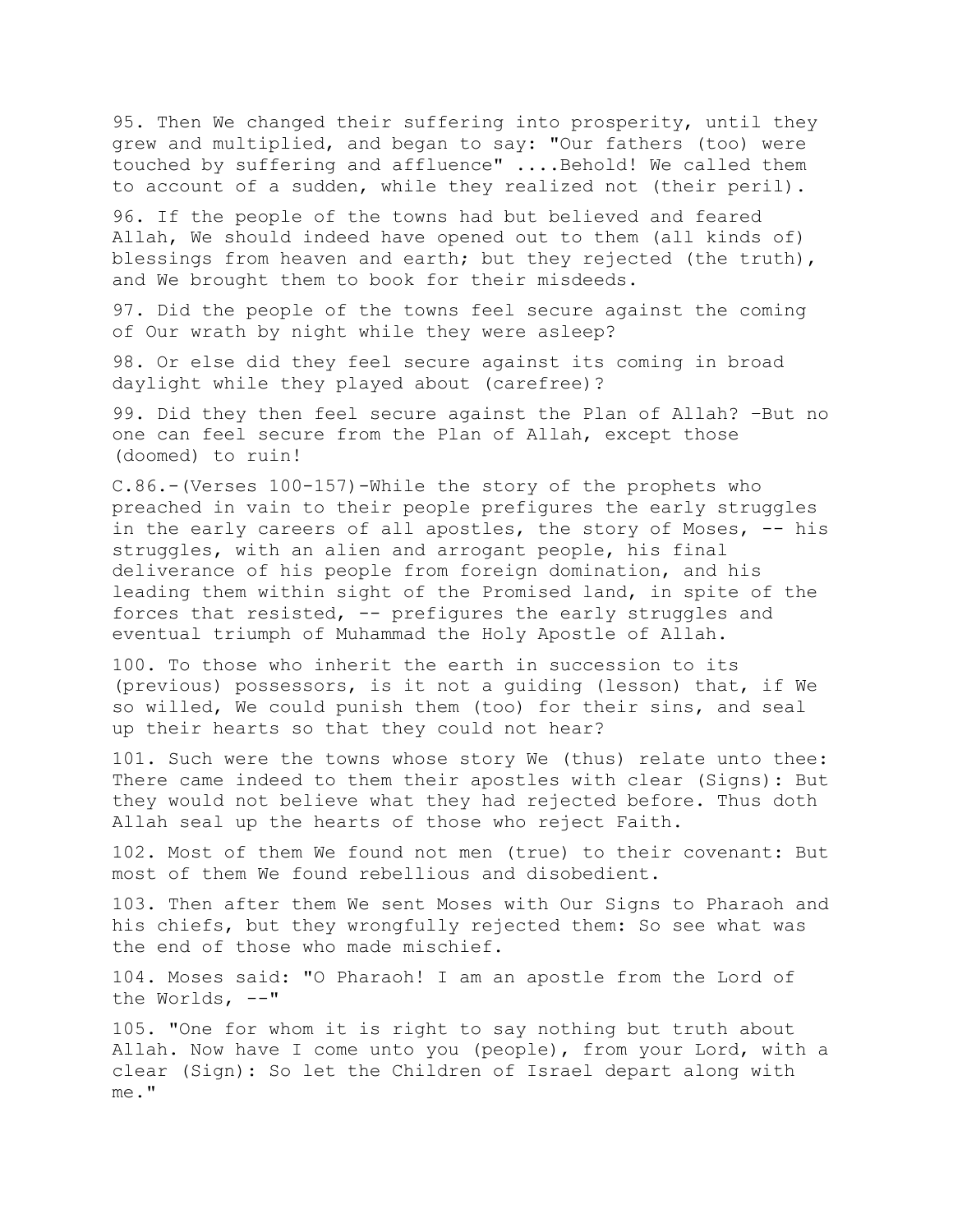106. (Pharaoh) said: "If indeed thou hast come with a Sign, show it forth, --if thou tellest truth." 107. Then (Moses) threw his rod, and behold! It was a serpent, plain (for all to see)! 108. And he drew out his hand, and behold! It was white to all beholders! 109. Said the Chiefs of the people of Pharaoh: "This is indeed a sorcerer well versed." 110. "His plan is to get you out of your land: Then what is it ye counsel?" 111. They said: "Keep him and his brother in suspense (for a while); and send to the cities men to collect--" 112. "And bring up to thee all (our) sorcerers well versed." 113. So there came the sorcerers to Pharaoh: They said: "Of course we shall have a (suitable) reward if we win!" 114. He said: "Yea, (and more), --for ye shall in that case be (raised to posts) nearest (to my person)." 115. They said: "O Moses! Wilt thou throw (first), or shall we have the (first) throw?" 116. Said Moses: "Throw ye (first)." So when they threw, they bewitched the eyes of the people, and struck terror into them: For they showed a great (feat of) magic. 117. We revealed to Moses: "Throw (now) thy rod": And behold! It swallows up straightway all the falsehoods which they fake! 118. Thus truth was confirmed. And all that they did was made of no effect. 119. So the (great ones) were vanquished there and then, and were made to look small. 120. But the sorcerers fell down prostrate in adoration. 121. Saying: "We believe in the Lord of the Worlds." 122. "The Lord of Moses and Aaron." 123. Said Pharaoh: "Believe ye in Him before I give you permission? Surely this is a trick which ye have planned in the City to drive out its people: But soon shall ye know (the consequences)." 124. "Be sure I will cut off your hands and your feet on opposite sides, and I will cause you all to die on the cross." 125. They said: "For us, we are but sent back unto our Lord:" 126. "But thou dost wreak thy vengeance on us simply because we believed in the Signs of our Lord when they reached us! Our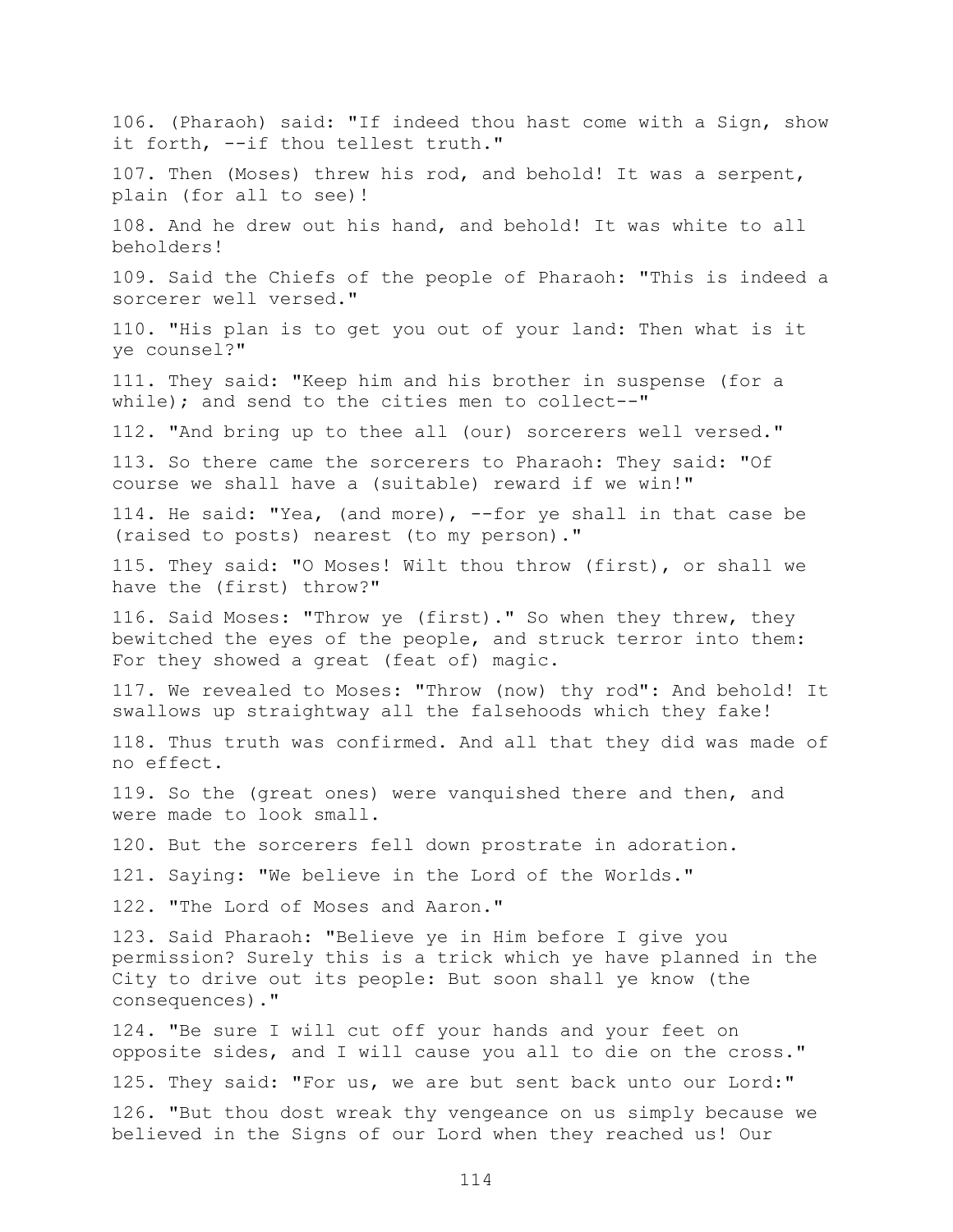Lord! Pour out on us patience and constancy, and take our souls unto Thee as Muslims (who bow to Thy will)!

127. Said the chiefs of Pharaoh's People: "Wilt thou leave Moses and his people, to spread mischief in the land, and to abandon thee and thy gods?" He said: "Their male children will we slay; (only) their females will we save alive; and we have over them (power) irresistible."

128. Said Moses to his people: "Pray for help from Allah, and (wait) in patience and constancy: For the earth is Allah's, to give as a heritage to such of His servants as He pleaseth; and the end is (best) for the righteous."

129. They said: "We have had (nothing but) trouble, both before and after thou camest to us." He said: "It may be that your Lord will destroy your enemy and make you inheritors in the earth; that so He may try you by your deeds."

130. We punished the People of Pharaoh with years (of drought) and shortness of crops; that they might receive admonition.

131. But when good (times) came, they said, "This is due to us;" when gripped by calamity, they ascribed it to evil omens connected with Moses and those with him! Behold! In truth the omens of evil are theirs in Allah's sight, but most of them do not understand!

132. They said (to Moses): "Whatever be the Signs thou bringest, to work therewith thy sorcery on us, we shall never believe in thee."

133. So We sent (plagues) on them: Wholesale Death, Locusts, Lice, Frogs, and Blood: Signs openly self-explained: But they were steeped in arrogance, --a people given to sin.

134. Every time the Penalty fell on them, they said: "O Moses! On our behalf call on thy Lord in virtue of his promise to thee: If thou wilt remove the Penalty from us, we shall truly believe in thee, and we shall send away the Children of Israel with thee."

135. But every time We removed the Penalty from them according to a fixed term which they had to fulfill, --Behold! They broke their word!

136. So We extracted retribution from them: We drowned them in the sea, because they rejected Our Signs, and failed to take warning from them.

137. And We made a people, considered weak (and of no account), inheritors of lands in both east and West, --lands whereon We sent down Our blessings. The fair promise of thy Lord was fulfilled for the Children of Israel, because they had patience and constancy; and We leveled to the ground the great Works and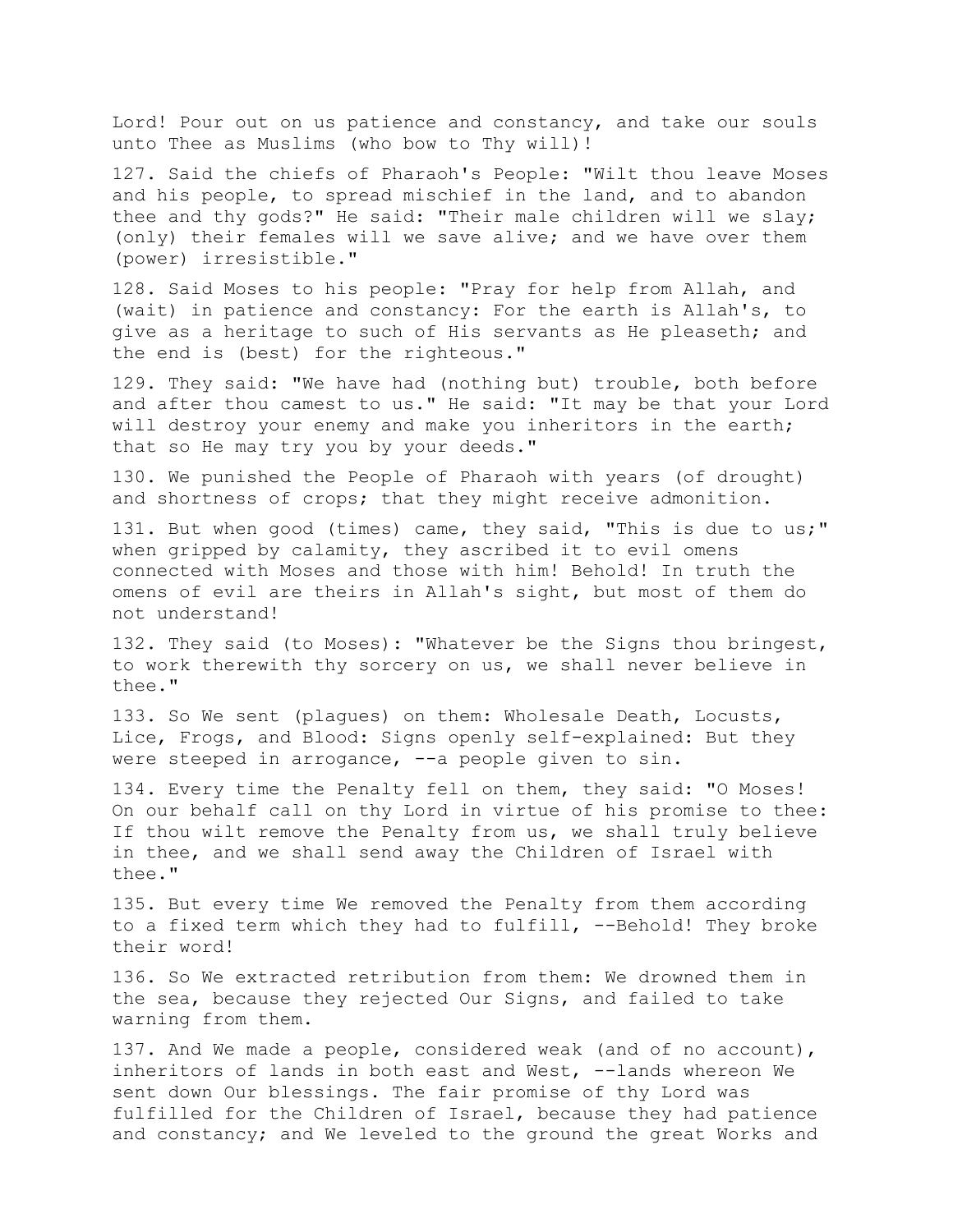fine Buildings which Pharaoh and his people erected (with such pride).

138. We took the Children of Israel (with safety) across the sea. They came upon a people devoted entirely to some idols they had. They said: "O Moses! Fashion for us a god like unto the gods they have." He said: "Surely ye are a people without knowledge."

139. "As to these folk, --the cult they are in is (but) a fragment of a ruin, and vain is the (worship) which they practice."

140. He said: "Shall I seek for you a god other than the (true) Allah, when it is Allah Who hath endowed you with gifts above the nations?"

141. And remember We rescued you from Pharaoh's People, who inflicted you with the worst of penalties, who slew your male children and saved alive your females: In that was a momentous trial from your lord.

142. We appointed for Moses thirty nights, and completed (the period) with ten (more): Thus was completed the term (of communion) with his Lord, forty nights. And Moses had charged his brother Aaron (before he went up): "Act for me amongst my people: Do right, and follow not the way of those who do mischief."

143. When Moses came to the place appointed by Us, and his Lord addressed him, He said: "O my Lord! Show (Thyself) to me, that I may look upon Thee." Allah said: "By no means canst thou see Me (direct); but look upon the mount; if it abide in its place, then shalt thou see Me." When his Lord manifested His glory on the Mount, He made it as dust, and Moses fell down in a swoon. When he recovered his senses he said: "Glory be to Thee! To Thee I turn in repentance, and I am the first to believe."

144. (Allah) said: "O Moses! I have chosen thee above (other) men, by the mission I (have given thee) and the words I (have spoken to thee): Take then the (revelation) which I given thee, and be of those who give thanks."

145. And We ordained laws for him in the Tablets in all matters, both commanding and explaining all things, (and said): Take and hold these with firmness, and enjoin thy people to hold fast by the best in the precepts: Soon shall I show you the homes of the wicked, --(how they lie desolate)."

146. Those who behave arrogantly on the earth in defiance of right--them will I turn away from My Signs: Even if they see all the Signs, they will not believe in them; and if they see the way of right conduct, they will not adopt it as the Way; but if they see the way of error, that is the way they will adopt. For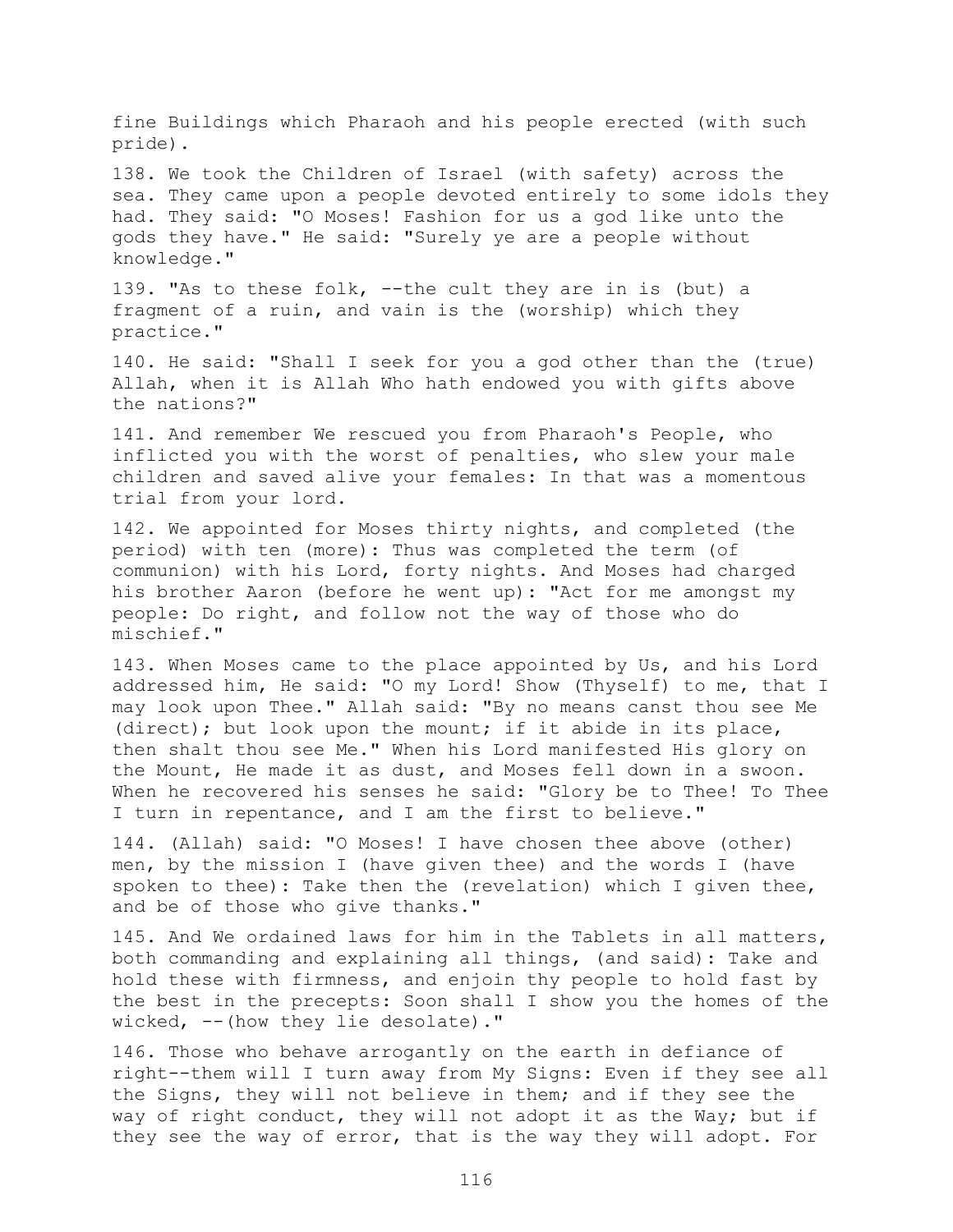they have rejected Our Signs, and failed to take warning from them.

147. Those who reject Our Signs and the Meeting in the Hereafter, --vain are their deeds: Can they expect to be rewarded except as they have wrought?

148. The people of Moses made, in his absence, out of their ornaments, the image of a calf, (for worship): It seemed to low: Did they not see that it could neither speak to them, nor show them the Way? They took it for worship and they did wrong.

149. When they repented, and saw that they had erred, they said: "If our Lord have not mercy upon us and forgive us, we shall indeed be of those who perish."

150. When Moses came back to his people, angry and grieved, he said: "Evil it is that ye have done in my place in my absence: Did ye make haste to bring on the judgment of your Lord?" He put down the Tablets, seized his brother by (the hair of) his head, and dragged him to him. Aaron said: "Son of my mother! The people did indeed reckon me as naught, and went near to slaying me! Make not thy enemies rejoice over my misfortune, nor count thou me amongst the people of sin."

151. Moses prayed: "O my Lord! Forgive me and my brother! Admit us to Thy mercy! For Thou art the Most Merciful of those who show mercy!"

152. Those who took the calf (for worship) will indeed be overwhelmed with wrath from their Lord, and with shame in this life: Thus do We recompense those who invent (falsehoods).

153. But those who do wrong but repent thereafter and (truly) believe, --verily thy Lord is thereafter Oft-forgiving, Most Merciful.

154. When the anger of Moses was appeased, he took up the Tablets: In the writing thereon was Guidance and Mercy for such as fear their Lord.

155. And Moses chose seventy of his people for Our place of meeting: When they were seized with violent quaking, he prayed: "O my Lord! If it had been Thy Will thou couldst have destroyed long before, both them and me: Wouldst Thou destroy us for the deeds of the foolish ones among us? This is no more than Thy trial: By it Thou causest whom Thou wilt to stray, and Thou leadest whom Thou wilt into the right path. Thou art our Protector: So forgive us and give us Thy mercy; for Thou art the Best of those who forgive."

156. "And ordain for us that which is good, in this life and in the Hereafter: For we have turned unto Thee." He said: "With My Punishment I visit whom I will; but My Mercy extendeth to all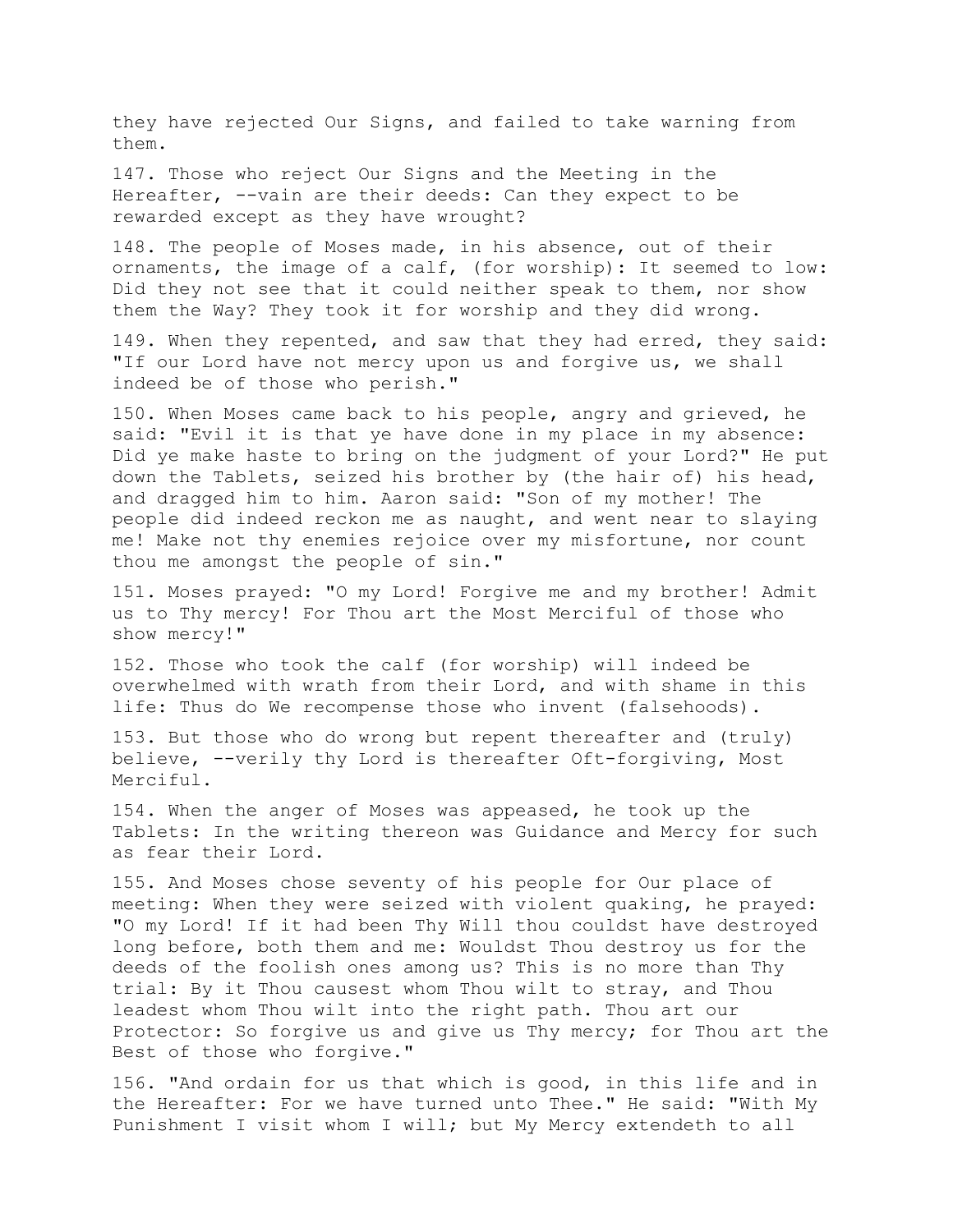things. That (Mercy) I shall ordain for those who do right, and practice regular charity, and those who believe in Our Signs; -- "

157. "Those who follow the Apostle, the unlettered Prophet, whom they find mentioned in their own (Scriptures), --in the Law and the Gospel; --for he commands them what is just and forbids them what is evil; he allows them as lawful what is good (and pure) and prohibits them from what is bad (and impure); he releases them from their heavy burdens and from the yokes that are upon them. So it is those who believe in him, honor him, help him, and follow the Light which is sent down with him, --It is they who will prosper.

158. Say: "O men! I am sent unto you all, as the Apostle of Allah, to Whom belongeth the dominion of the heavens and the earth: There is no god but He: It is He that giveth both life and death. So believe in Allah and His Apostle, the unlettered Prophet, who believeth in Allah and His Words: Follow him that (so) ye may be guided."

159. Of the people of Moses there is a section who guide and do justice in the light of truth.

160. We divided them into twelve Tribes or nations. We directed Moses by inspiration, when his (thirsty) people asked him for water: "Strike the rock with thy staff": Out of it there gushed forth twelve springs: Each group knew its own place for water. We gave them the shade of clouds, and sent down to them manna and quails, (saying): "Eat of the good things We have provided for you": (But they rebelled); to Us they did no harm, but they harmed their own souls."

161. And remember it was said to them: "Dwell in this town and eat therein as ye wish, but say the word of humility and enter the gate in a posture of humility: We shall forgive you your faults; We shall increase (the portion of) those who do good."

162. But the transgressors among them changed the word from that which had been given them so We sent on them a plague from heaven for that they repeatedly transgressed.

163. Ask them concerning the town standing close by the sea. Behold! they transgressed in the matter of the Sabbath. For on the day of their Sabbath their fish did come to them openly holding up their heads, but on the day they had no Sabbath, they came not: Thus did We make a trial of them, for they were given to transgression.

164. When some of them said: "Why do ye preach to a people whom Allah will destroy or visit with a terrible punishment?" --Said the preachers: "To discharge our duty your Lord, and perchance they may fear Him."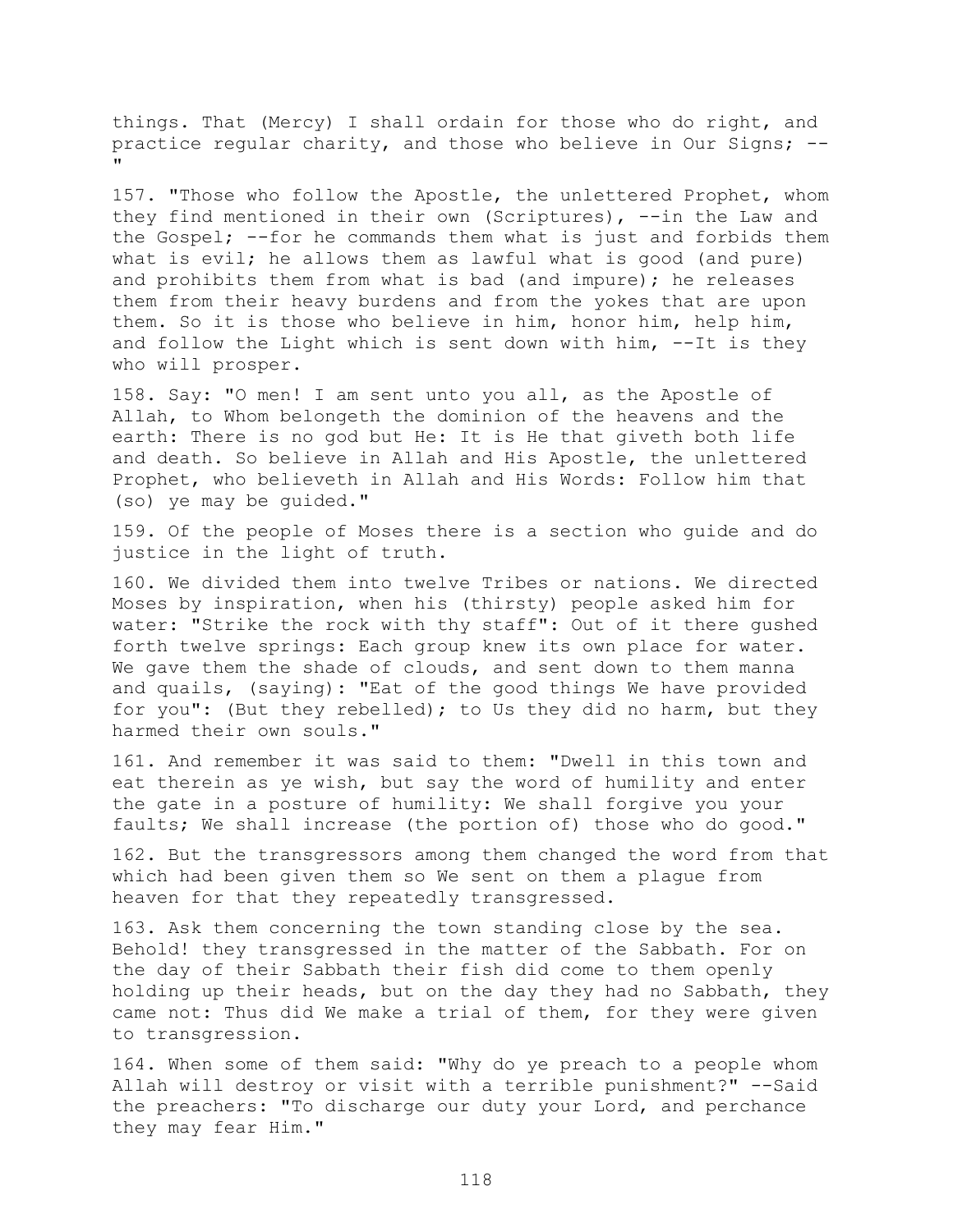165. When they disregarded the warnings that had been given them, We rescued those who forbade Evil; but We visited the wrongdoers with a grievous punishment, because they were given to transgression.

166. When in their insolence they transgressed (all) prohibitions, We said to them: "Be ye apes, despised and rejected."

167. Behold! Thy Lord did declare that He would send against them, to the Day of Judgment, those who would afflict them with grievous Penalty. Thy Lord is quick in retribution, but He is also Oft-Forgiving, Most Merciful.

168. We broke them up into sections on this earth. There are among them some that are righteous, and some that are the opposite. We have tried them with both prosperity and adversity: In order that they might turn (to Us).

169. After them succeeded an (evil) generation: they inherited the Book, but they chose (for themselves) the vanities of this world, saying (for excuse): "(Everything) will be forgiven us."(Even so), if similar vanities came their way, they would (again) seize them. Was not the Covenant of the Book taken from them, that they would not ascribe to Allah anything but the truth? And they study what is in the Book. But best for the righteous is the Home in the Hereafter. Will ye not understand?

170. As to those who hold fast by the book and establish Regular Prayer, --never shall We suffer the reward of the righteous to perish.

171. When We shook the Mount over them, as if it had been a canopy, and they thought it was going to fall on them (We said): "Hold firmly to what We have given you, and bring (ever) to remembrance what is therein; perchance ye may fear Allah."

172. When thy Lord drew forth from the Children of Adam--from their loins--their descendants, and made them testify concerning themselves, (saying): "Am I not your Lord (Who cherishes and sustains you)?" --They said: "Yea! We do testify!" (This), lest ye should say on the Day of Judgment: "Of this we were never mindful":

C.88.-(Verses 172-206)-Mankind have the nature of good created within them: Yet doth god by His Signs keep up a constant reminder to men of His Holy Names. Those who err scarce realize how gradually they fall into sin. Their respite has a term; the doom must come, and it may be on a sudden. So humbly draw nigh to the Lord, declare His glory, and rejoice in his service.

173. Or lest ye should say: "Our fathers before us may have taken false gods, but we are (their) descendants after them: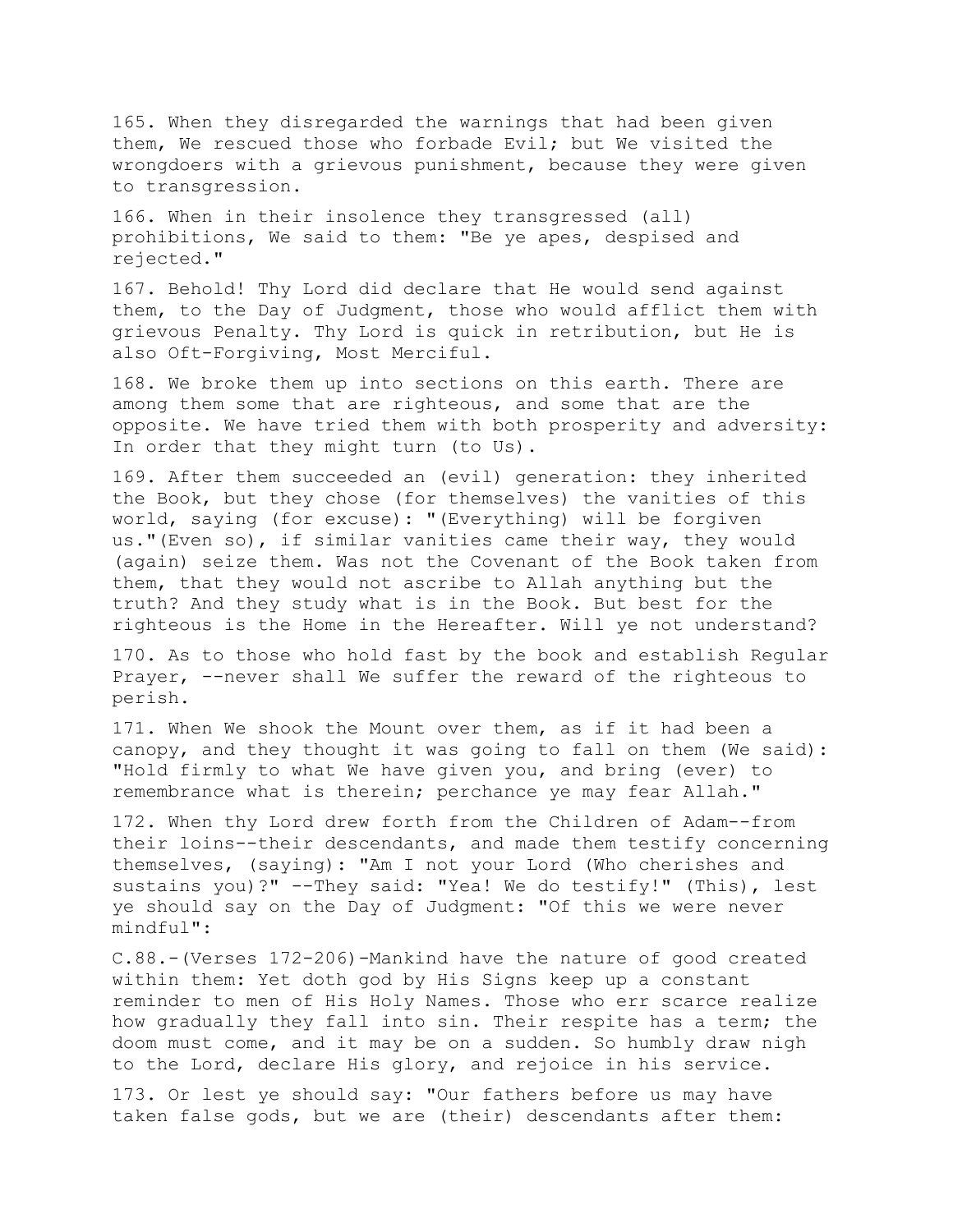Wilt Thou then destroy us because of the deeds of men who were futile?"

174. Thus do We explain the Signs in detail; and perchance they may turn (unto Us).

175. Relate to them the story of the man to whom We sent Our Signs, but he passed them by: So Satan followed him up, and he went astray.

176. If it had been Our Will, We should have elevated him, with Our Signs; but he inclined to the earth, and followed his own vain desires. His similitude is that of a dog: If you attack him, he lolls out his tongue, or if you leave him alone, he (still) lolls out his tongue. That is the similitude of those who reject Our signs; so relate the story; perchance they may reflect.

177. Evil as an example are people who reject Our Signs and wrong their own souls.

178. Whom Allah doth guide, --he is on the right path: Whom He rejects from His guidance, --such are the persons who perish.

179. Many are the Jinns and men We have made for hell: They have hearts wherewith they understand not, eyes wherewith they see not, and ears wherewith they hear not. They are like cattle, - nay more misguided: For they are heedless (of warning).

180. The most beautiful names belong to Allah: So call on him by them; but shun such men as use profanity in His names: For what they do, they will soon be requited.

181. Of those We have created are people who direct (others) with truth. And dispense justice therewith.

182. Those who reject Our Signs, We shall gradually visit with punishment, in ways they perceive not;

183. Respite will I grant unto them: For My scheme is strong(and unfailing).

184. Do they not reflect? Their Companion is not seized with madness: He is but a perspicuous warner.

185. Do they see nothing in the government of the heavens and the earth and all that Allah hath created? (Do they not see) that it may well be that their term is nigh drawing to an end? In what Message after this will they then believe?

186. To such as Allah rejects from His guidance, there can be no guide: He will leave them in their trespasses, wandering in distraction.

187. They ask thee about the (final) Hour--when will be its appointed time? Say: "The knowledge thereof is with my Lord (alone): None but He can reveal as to when it will occur. Heavy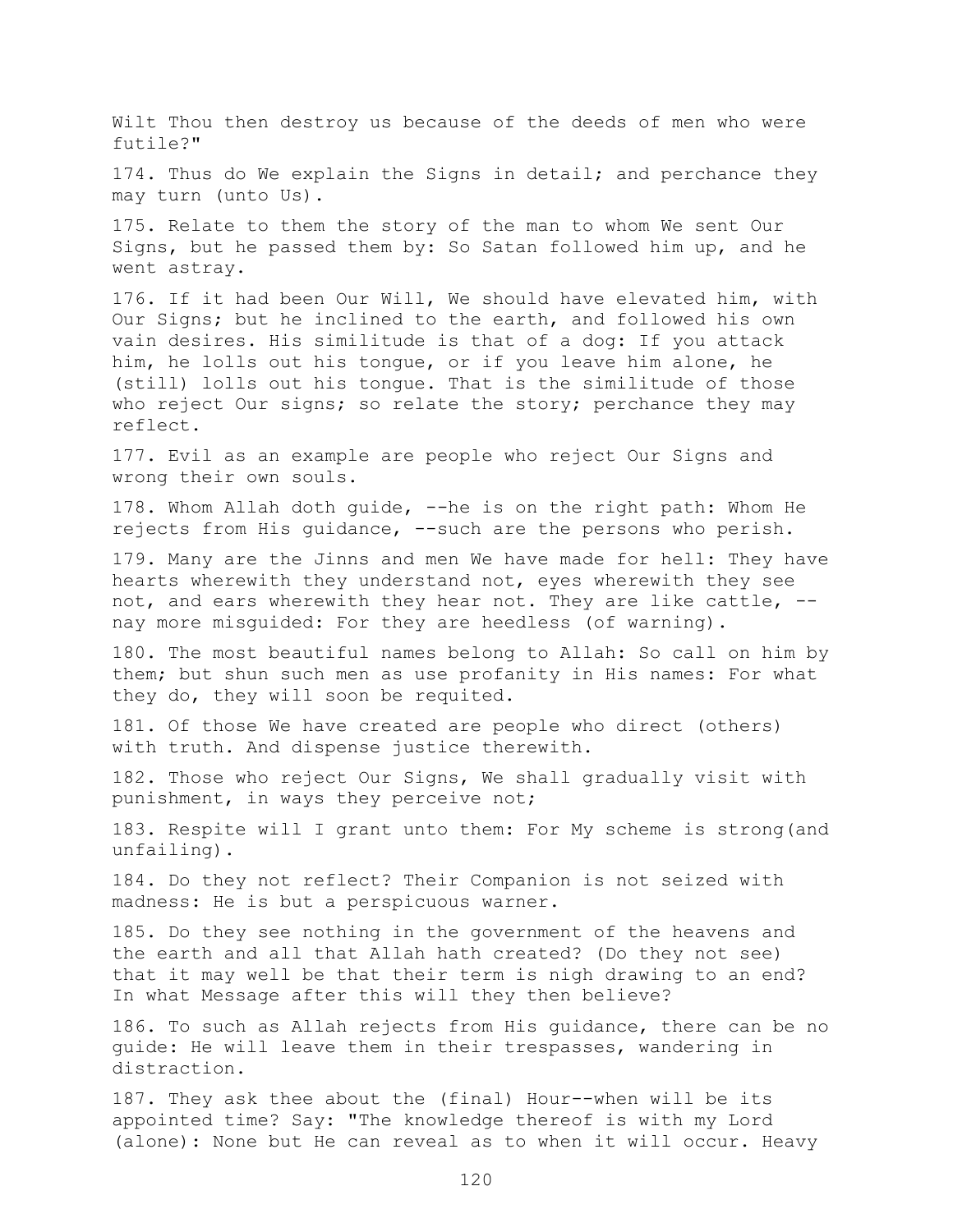were its burden through the heavens and the earth. Only, all of a sudden will it come to you." They ask thee as if thou wert eager in search thereof: Say: "The knowledge thereof is with Allah (alone), but most men know not."

188. Say: "I have no power over any good or harm to myself except as Allah Willeth. If I had knowledge of the unseen, I should have multiplied all good, and no evil should have touched me: I am but a warner, and a bringer of glad tidings to those who have faith."

189. It is He Who created you from a single person, and made his mate of like nature, in order that he might dwell with her (in love). When they are united, she bears a light burden and carries it about (unnoticed). When she grows heavy, they both pray to Allah their Lord, (saying): "If Thou givest us a goodly child. We vow we shall (ever) be grateful."

190. But when He giveth them a goodly child, they ascribe to others a share in the gift they have received: But Allah is exalted high above the partners they ascribe to Him.

191. Do they indeed ascribe to Him as partners things that can create nothing, but are themselves created?

192. No aid can they give them, nor can they aid themselves.

193. If ye call them to guidance, they will not obey: For you it is the same whether ye call them or ye hold your peace!

194. Verily those whom ye call upon besides Allah are servants like unto you: Call upon them, and let them listen to your prayer, if ye are (indeed) truthful!

195. Have they feet to walk with? Or hands to lay hold with? Or eyes to see with? Or ears to hear with? Say: "Call your 'godpartners', scheme (your worst) against me, and give me no respite!"

196. "For my Protector is Allah, Who revealed the Book (from time to time), and He will choose and befriend the righteous."

197. "But those ye call upon besides Him, are unable to help you, and indeed to help themselves."

198. If thou callest them to guidance, they hear not. Thou wilt see them looking at thee, but they see not.

199. Hold to forgiveness; command what is right; but turn away from the ignorant.

200. If a suggestion from Satan assail thy (mind), seek refuge with Allah; for He heareth and knoweth (all things).

201. Those who fear Allah, when a thought of evil from Satan assaults them, bring Allah to remembrance when lo! They see (aright)!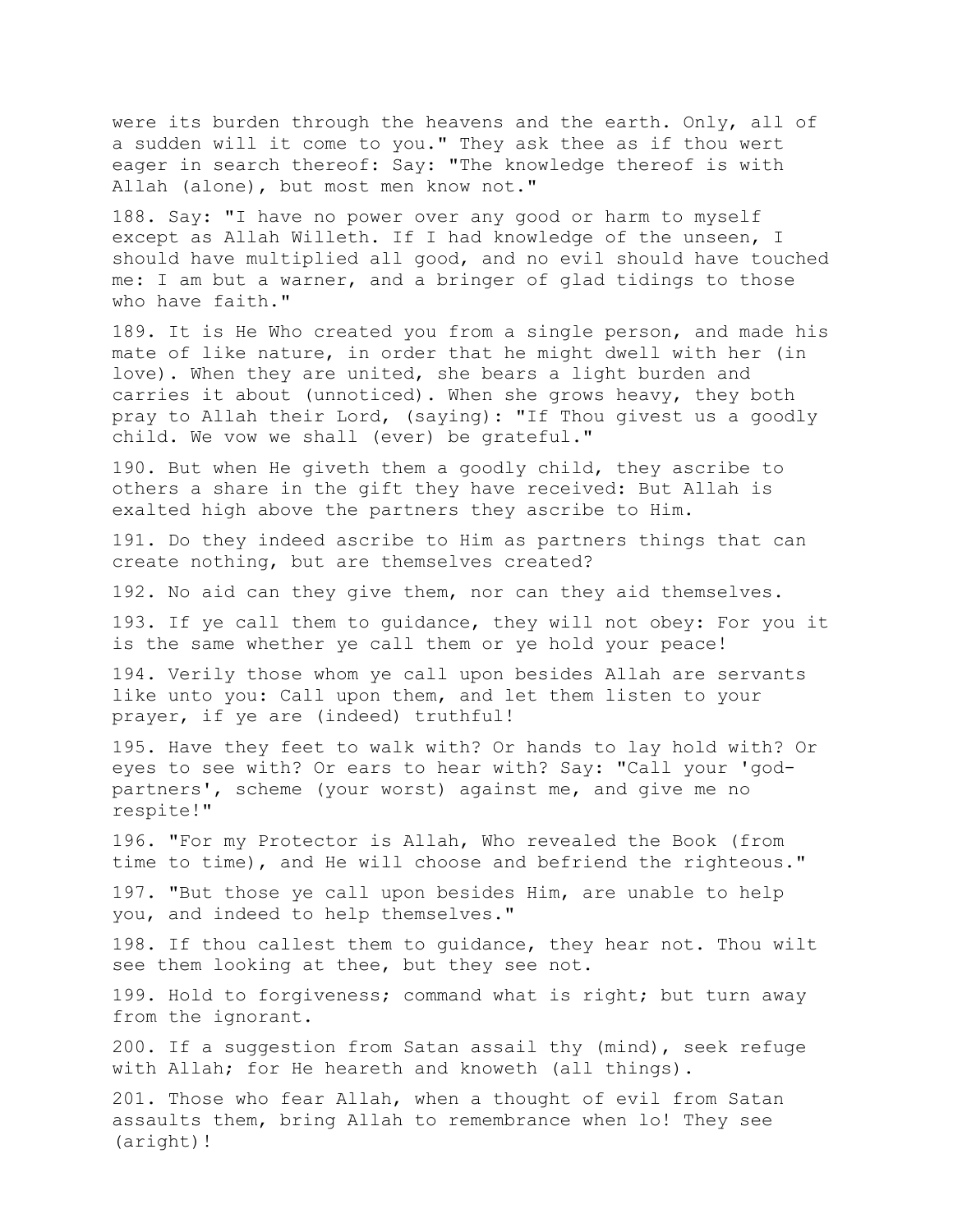202. But their brethren (the evil ones) plunge them deeper into error, and never relax (their efforts).

203. If thou bring them not a revelation, they say: "Why hast thou not got it together?" Say: "I but follow what is revealed to me from my Lord: This is (nothing but) Lights from your Lord, and Guidance, and Mercy, for any who have Faith."

204. When the Koran is read, listen to it with attention, and hold your peace: That ye may receive Mercy.

205. And do thou (O reader!) bring thy Lord to remembrance in thy (very) soul, with humility and in reverence, without loudness in words, in the mornings and evenings; and be not thou of those who are unheedful.

206. Those who are near to thy Lord, disdain not to do Him worship: They celebrate His praises, and bow down before him.

## **SURA 8 INTRO.**

C.89.-(Verses 1-19)-Fight the good fight, but dispute not about the prize: That is for Allah to give. Men of faith act and obey. 'Tis nobler to fight for Truth than to seek worldly gain. To the pure in faith Allah will give the mind and the resources to conquer. They but fight, with no thought of ever turning back: The victory should be ascribed to Allah, not men.

1. SURA 8. Anfal, or the Spoils of War. In the name of Allah, Most Gracious, Most Merciful. They ask thee concerning (things taken as) spoils or war. Say: "(Such) spoils are at the disposal of Allah and the Apostle: So fear Allah, and keep straight the relations between yourselves: Obey Allah and His Apostle, if ye do believe."

2. For, Believers are those who, when Allah is mentioned, feel a tremor in their hearts, and when they hear His Signs rehearsed, find their faith strengthened, and put (all) their trust in their Lord;

3. Who establish regular prayers and spend (freely) out of the gifts We have given them for sustenance:

4. Such in truth are the Believers: They have grades of dignity with their Lord, and forgiveness, and generous sustenance:

5. Just as thy Lord ordered thee out of thy house in truth, even though a party among the Believers disliked it,

6. Disputing with thee concerning the truth after it was made manifest, as if they were being driven to death and they (actually) saw it.

7. Behold! Allah promised you one of the two (enemy) parties, that it should be yours: Ye wished that the one unarmed should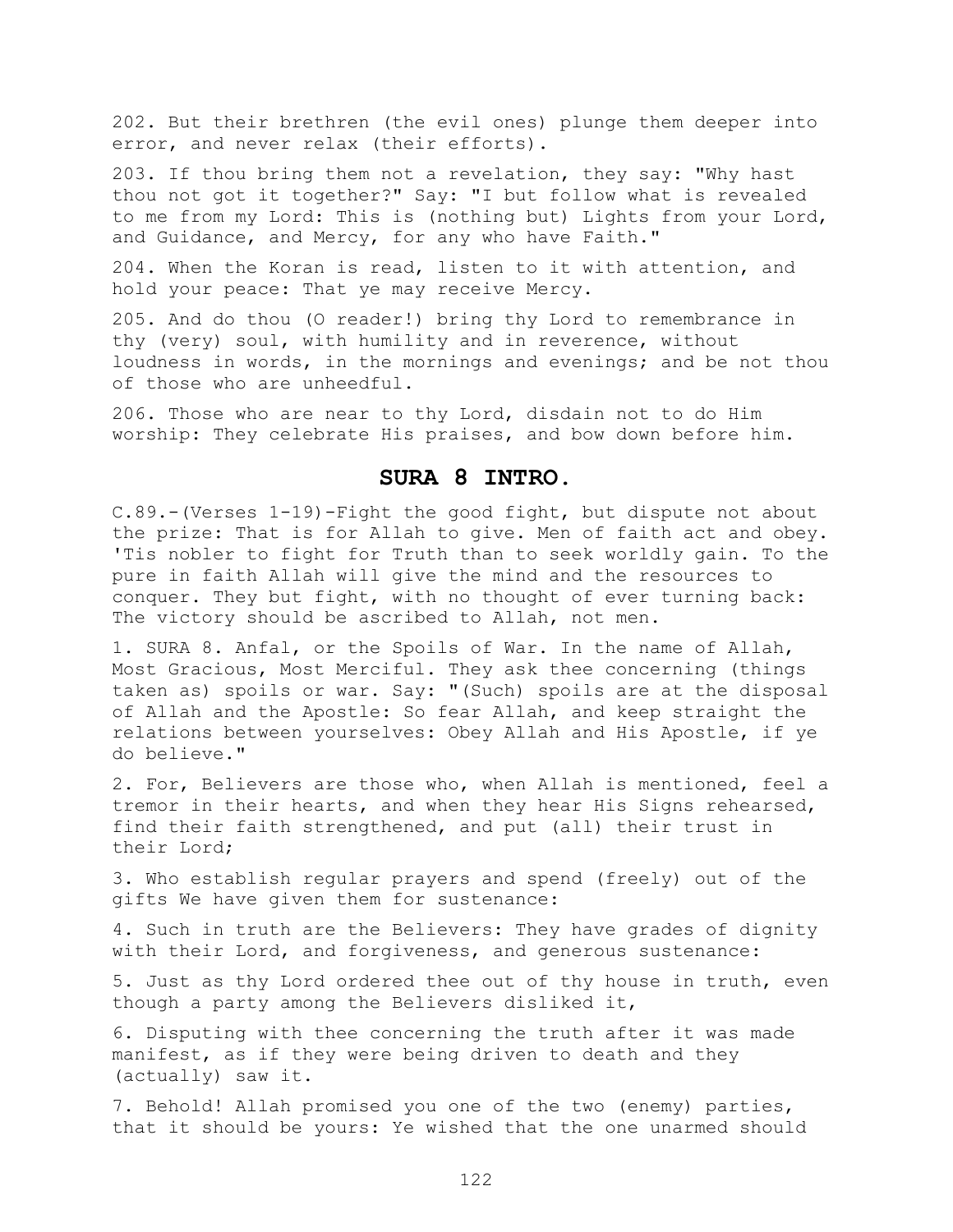be yours, but Allah willed to justify the Truth according to His words, and to cut off the roots of the Unbelievers: --

8. That He might justify Truth and prove Falsehood false, distasteful though it be to those in guilt.

9. Remember ye implored the assistance of your Lord, and He answered you: "I will assist you with a thousand of the angels, ranks on ranks."

10. Allah made it but a message of hope, and an assurance to your hearts: (in any case) there is no help except from Allah: And Allah is Exalted in Power, Wise.

11. Remember He covered you with a sort of drowsiness, to give you calm as from Himself, and he caused rain to descend on you from heaven, to clean you therewith, to remove from you the stain of Satan, to strengthen your hearts, and to plant your feet firmly therewith.

12. Remember thy Lord inspired the angels (with the message): "I am with you: Give firmness to the Believers: I will instill terror into the hearts of the Unbelievers: Smite ye above their necks and smite all their fingertips off them."

13. This because they contended against Allah and His Apostle: If any contend against Allah and His Apostle, Allah is strict in punishment.

14. Thus (will it be said): "Taste ye then of the (punishment): For those who resist Allah, is the penalty of the Fire."

15. O ye who believe! When ye meet the Unbelievers in hostile array, never turn your backs to them.

16. If any do turn his back to them on such a day--unless it be in a stratagem of war, or to retreat to a troop (of his own) - he draws on himself the wrath of Allah, and his abode is Hell, --an evil refuge (indeed) !

17. It is not ye who slew them; it was Allah: When thou threwest (a handful of dust), it was not thy act, but Allah's: In order that He might test the Believers by a gracious trial from Himself: For Allah is He Who heareth and knoweth (all things).

18. That, and also because Allah is He Who makes feeble the plans and stratagems of the Unbelievers.

19. (O Unbelievers!) If ye prayed for victory and judgement, now hath the judgement come to you: If ye desist (from wrong), it will be best for you: If ye return (to the attack), so shall We. Not the least good will your forces be to you even if they were multiplied: for verily Allah is with those who believe!

C.90.-(Verses 20-37)-Be ready to obey Allah's call, and to hold all else as naught: He will give you the light, turn away all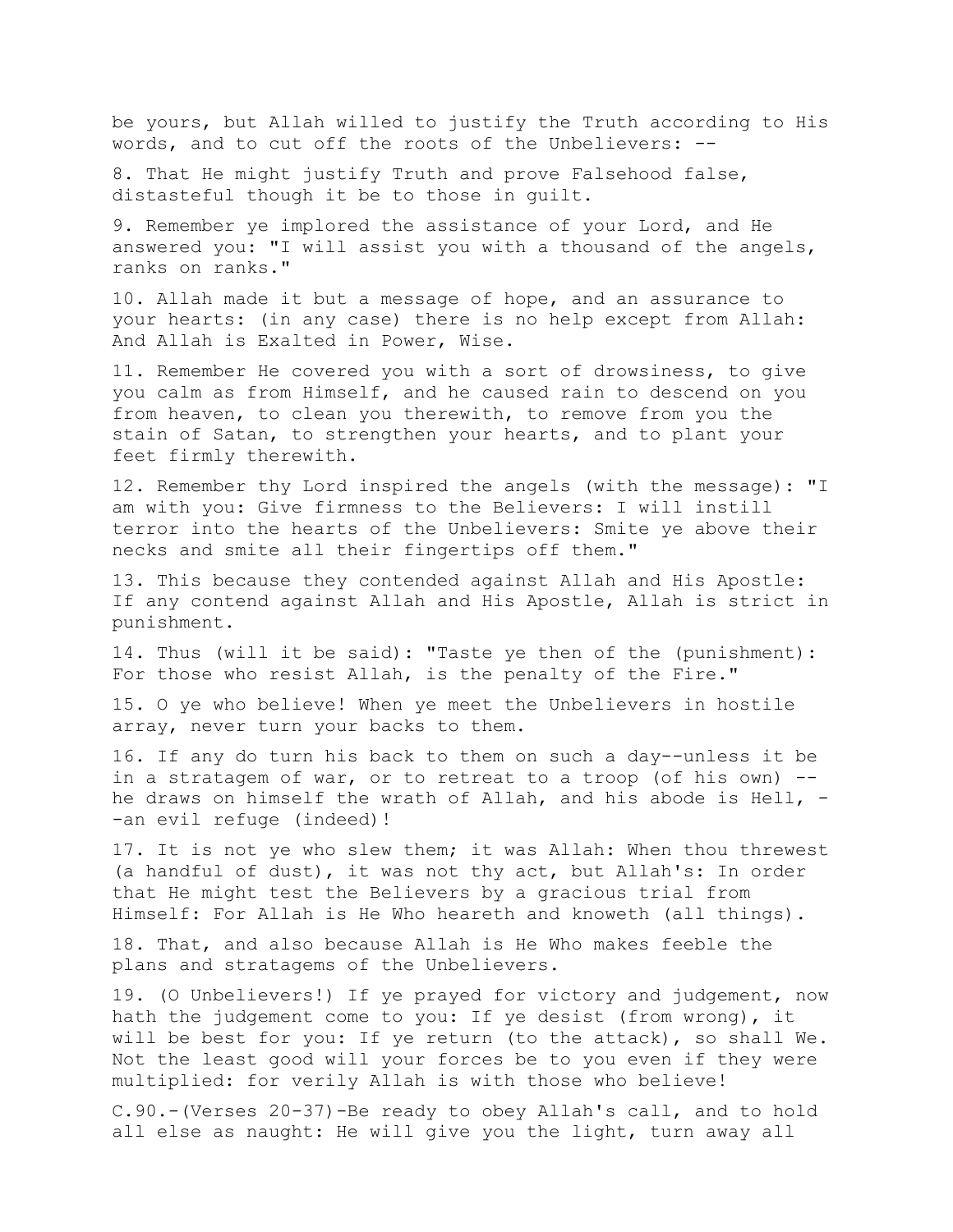evil from you, and forgive you your sins and shortcomings. Ever keep in remembrance His mercies and grace. The godless may try to keep men from Allah, but they will not thrive: They will be hurled together to destruction.

20. O ye who believe! Obey Allah and His Apostle, and turn not away from him when ye hear (him speak).

21. Nor be like those who say, "We hear," but listen not:

22. For the worst of beasts in the sight of Allah are the deaf and the dumb, --those who understand not.

23. If Allah had found in them any good, He would indeed have made them listen: (As it is), if He had made them listen, they would but have turned back and declined (faith).

24. O ye who believe! Give your response to Allah and His Apostle, when he calleth you to that which will give you life; and know that Allah cometh in between a man and his heart, and that it is He to Whom ye shall (all) be gathered.

25. And fear tumult or oppression, which affecteth not in particular (only) those of you who do wrong: And know that Allah is strict in punishment.

26. Call to mind when ye were a small (band), despised through the land, and afraid that men might despoil and kidnap you; but He provided a safe asylum for you, strengthened you with His aid, and gave you good things for sustenance: That ye might be grateful.

27. O ye that believe! Betray not the trust of Allah and the Apostle, nor misappropriate knowingly things entrusted to you.

28. And know ye that your possessions and your progeny are but a trial; and that it is Allah with whom lies your highest reward.

29. O ye who believe! If ye fear Allah, He will grant you a Criterion (to judge between right and wrong), remove from you (all) evil (that may afflict) you, and forgive you: For Allah is the Lord of grace unbounded.

30. Remember how the Unbelievers plotted against thee, to keep thee in bonds, or slay thee, or get thee out (of thy home). They plot and plan, and Allah too plans, but the best of planners is Allah.

31. When Our Signs are rehearsed to them, they say: "We have heard this (before): If we wished, we could say (words) like these: These are nothing but tales of the ancients."

32. Remember how they said: "O Allah! If this indeed the Truth from Thee, rain down on us a shower of stones from the sky, or send us a grievous Penalty."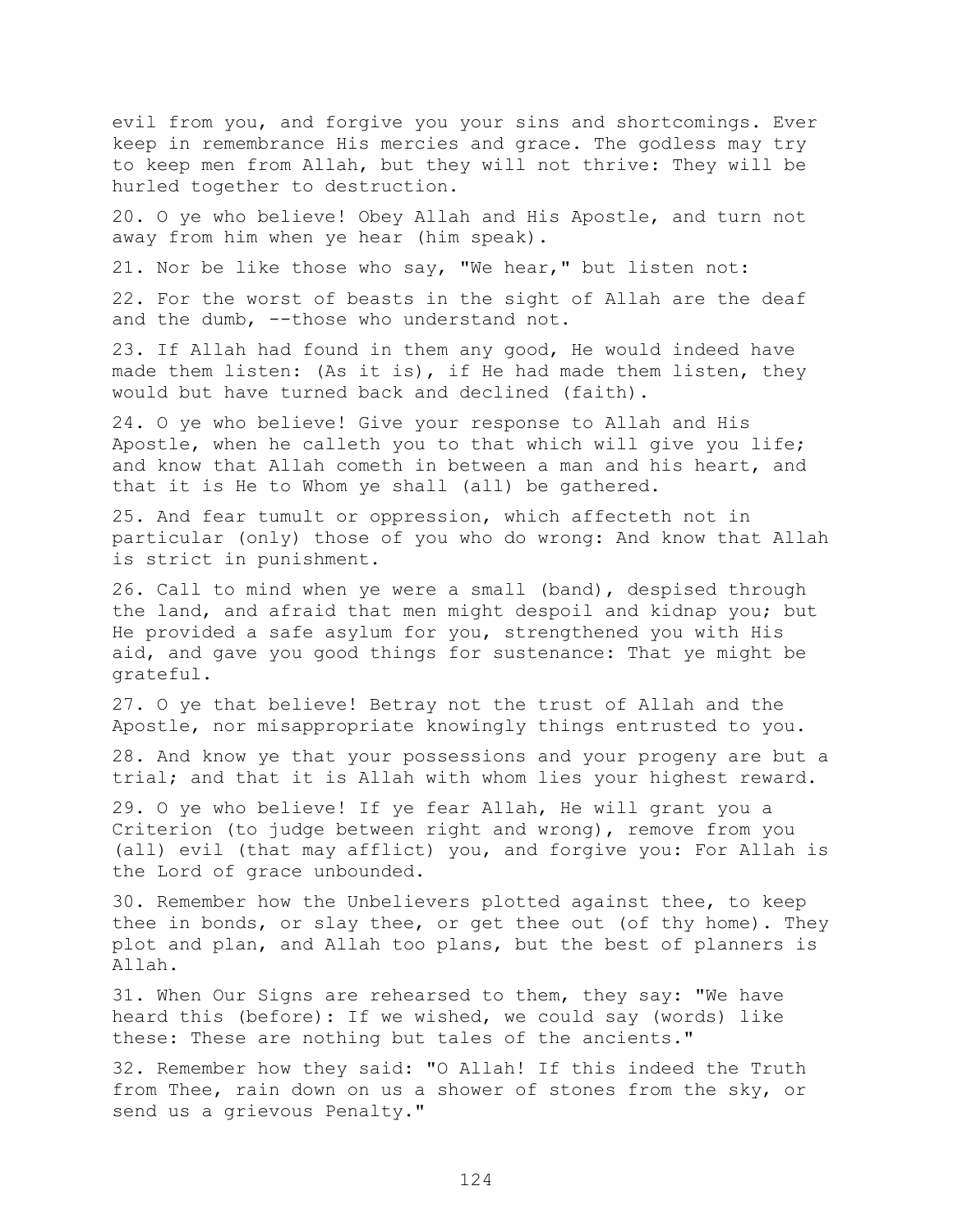33. But Allah was not going to send them a Penalty whilst thou wast amongst them; nor was he going to send it whilst they could ask for pardon.

34. But what plea have they that Allah should not punish them, when they keep out (men) from the Sacred Mosque--and they are not its guardians? No men can be its guardians except the righteous; but most of them do not understand.

35. Their prayer at the House (of Allah) is nothing but whistling and clapping of hands: (Its only answer can be), "Taste ye the Penalty because ye blasphemed."

36. The Unbelievers spend their wealth to hinder (men) from the path of Allah, and so will they continue to spend; but in the end they will have (only) regrets and sighs; at length they will be overcome: And the Unbelievers will be gathered together to Hell; --

37. In order that Allah may separate the impure from the pure, put the impure, one on another, heap them together, and cast them into Hell. They will be the ones to have lost.

C.91.(Verses 38-64) The battle of Badr brought to an issue the fight between Truth and Unbelief. It was the Day of Differentiation. Not for spoils was it won, nor by numbers; but by courage and planning, union of wills, and pooling of strength and resources, -- above all by the help of Allah, Whose help is ever all sufficient.

38. Say to the Unbelievers, if (now) they desist (from Unbelief), their past would be forgiven them; but if they persist, the punishment of those before them is already (a matter of warning for them).

39. And fight them on until there is no more tumult or oppression, and there prevail justice and faith in Allah altogether and everywhere; but if they cease, verily Allah doth see all that they do.

40. If they refuse, be sure that Allah is your Protector—the Best to protect and the Best to help.

41. And know that out of all the booty that ye may acquire (in war), a fifth share is assigned to Allah, --and to the Apostle, and to near relatives, orphans, the needy, and the wayfarer,  $-$ -If ye do believe in Allah and in the Revelation We sent down to Our Servant on the Day of Testing, --The Day of the meeting of the two forces. For Allah hath power over all things.

42. Remember ye were on the hither side of the valley, and they on the farther side and the caravan on lower ground than ye. Even if ye had made a mutual appointment to meet, ye would certainly have failed in the appointment: But (thus ye met),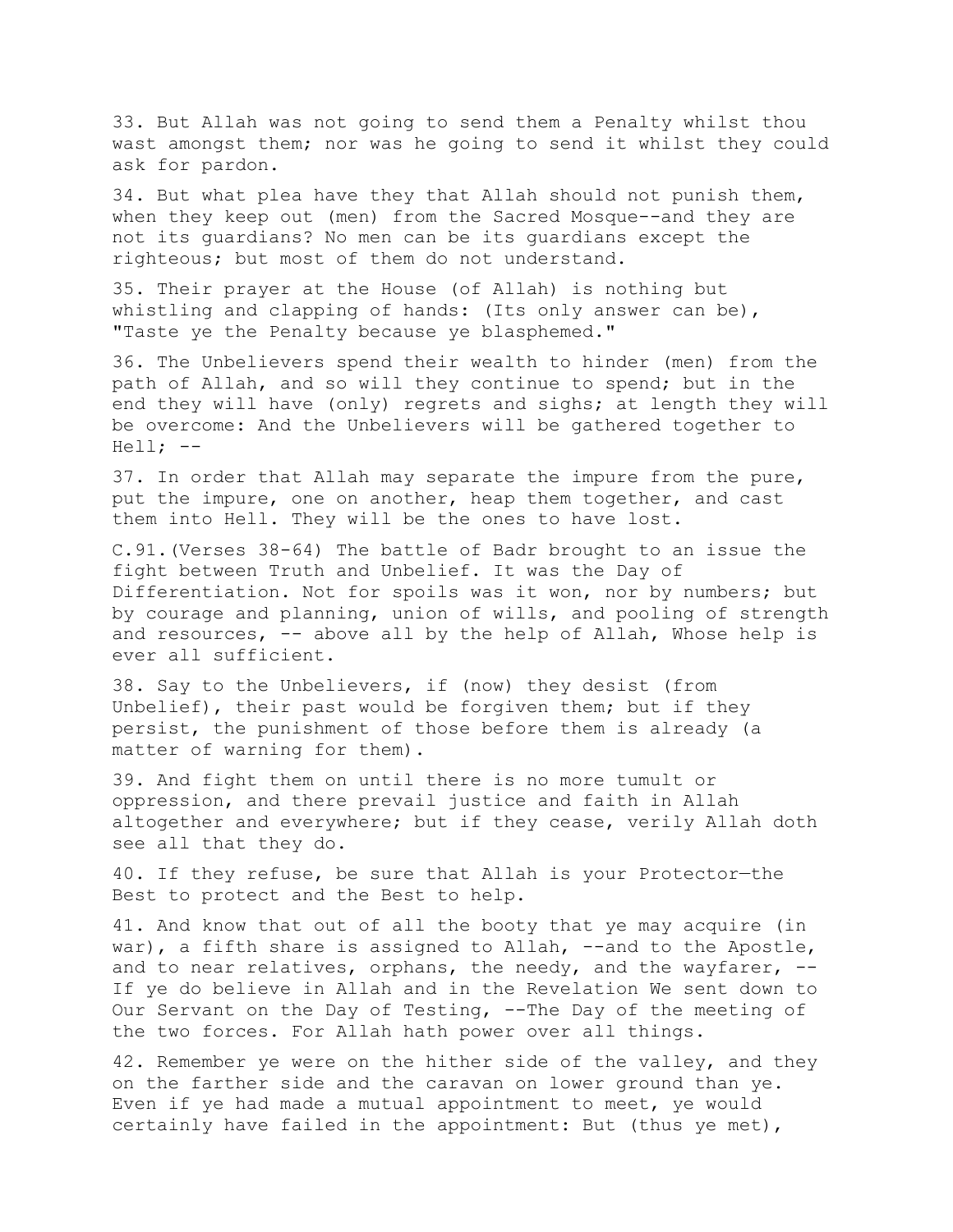that Allah might accomplish a matter already enacted; that those who died might die after a Clear Sign (had been given), and those who lived might live after a Clear sign (had been given). And verily Allah is He Who heareth and knoweth (all things).

43. Remember in thy dream Allah showed them to thee as few: If He had shown them to thee as many, ye would surely have been discouraged, and ye would surely have disputed in (your) decision: But Allah saved (you): For He knoweth well the (secrets) of (all) hearts.

44. And remember when ye met, He showed them to you as few in your eyes, and He made you appear as contemptible in their eyes: That Allah might accomplish a matter already enacted. For to Allah do all questions go back (for decision).

45. O ye who believe! When ye meet a force, be firm, and call Allah in remembrance much (and often); that ye may prosper:

46. And obey Allah and His Apostle; and fall into no disputes, lest ye lose heart and your power depart; and be patient and persevering: For Allah is with those who patiently persevere:

47. And be not like those who started from their homes insolently and to be seen of men, and to hinder (men) from the path of Allah: For Allah compasseth round about all that they do.

48. Remember Satan made their (sinful) acts seem alluring to them, and said: "No one among men can overcome you this day, while I am near to you": But when the two forces came in sight of each other, he turned on his heels, and said: "Lo! I am clear of you; Lo! I see what ye see not; Lo! I fear Allah; for Allah is strict in punishment."

49. Lo! The Hypocrites say, and those in whose hearts is a disease: "These people, --their religion has misled them." But if any trust in Allah, behold! Allah is Exalted in might, Wise.

50. If thou couldst see when the angels take the souls of the Unbelievers (at death), (how) they smite their faces and their backs, (saying): "Taste the Penalty of the blazing Fire--"

51. "Because of (the deeds) which your (own) hands sent forth: For Allah is never unjust to His servants:"

52. "(Deeds) after the manner of the People of Pharaoh and of those before them: They rejected the Signs of Allah, and Allah punished them for their crimes: For Allah is Strong, and Strict in punishment:"

53. "Because Allah will never change the Grace which He hath bestowed on a people until they change what is in their (own) souls: And verily Allah is He Who heareth and knoweth (all things)."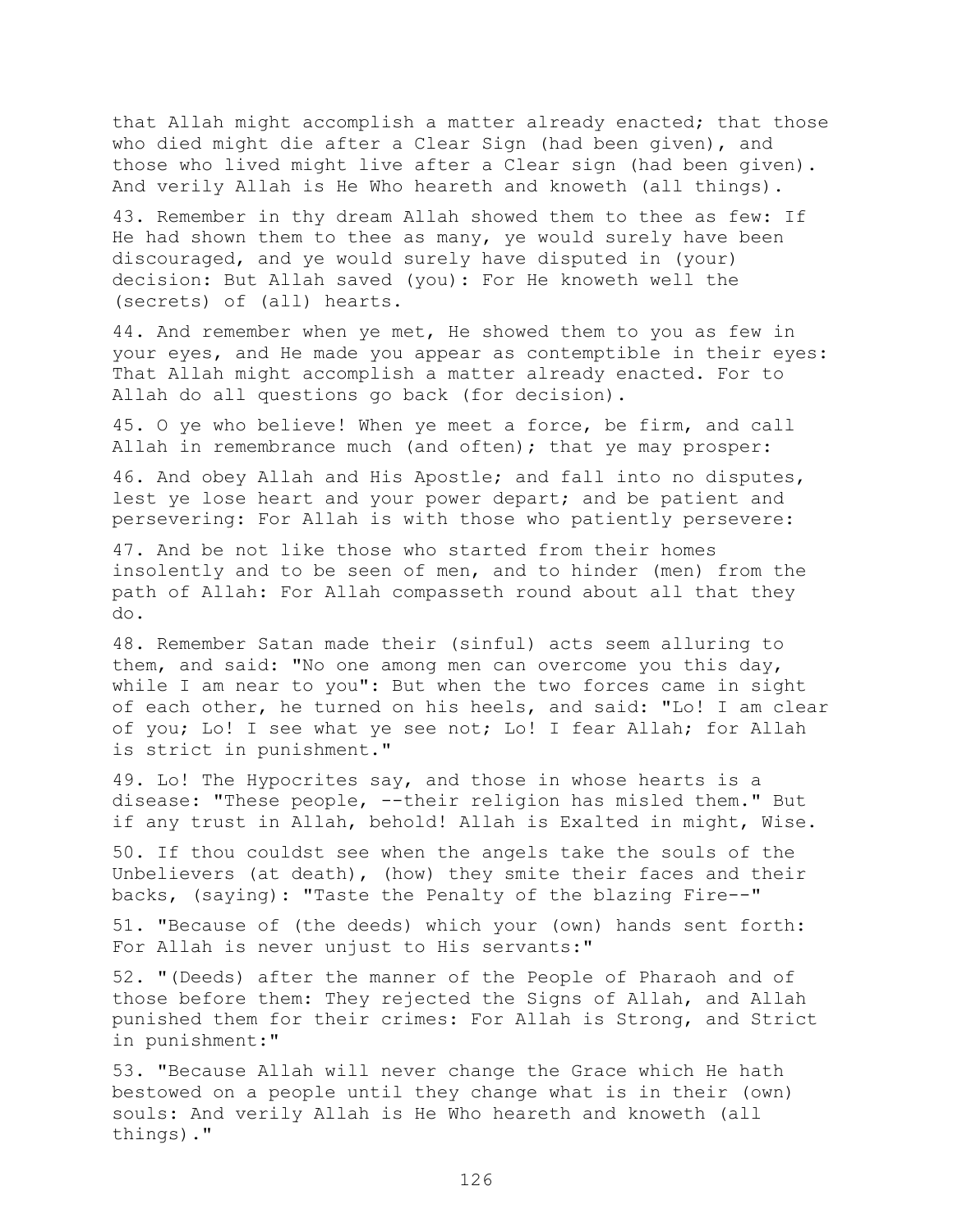54. "(Deeds) after the manner of the People of Pharaoh and those before them": They treated as false the Signs of their Lord: So We destroyed them for their crimes, and We drowned the People of Pharaoh: For they were all oppressors and wrongdoers.

55. For the worst of beasts in the sight of Allah are those who reject Him: They will not believe.

56. They are those with whom Thou didst make a covenant. But they break their covenant every time, and they have not the fear (of Allah).

57. If ye gain the mastery over them in war, disperse, with them, those who follow them, that they may remember.

58. If thou fearest treachery from any group, throw back (their Covenant) to them, (so as to be) on equal terms: For Allah loveth not the treacherous.

59. Let not the Unbelievers think that they can get the better (of the godly): They will never frustrate (them).

60. Against them make ready your strength to the utmost of your power, including steeds of war, to strike terror into (the hearts of) the enemies, of Allah and your enemies, and others besides, whom Allah doth know. Whatever ye shall spend in the Cause of Allah, shall be repaid unto you, and ye shall not be treated unjustly.

61. But if the enemy incline towards peace, do thou (also) incline towards peace, and trust in Allah: For He is the One that heareth and knoweth (all things).

62. Should they intend to deceive thee, --verily Allah sufficeth thee: He it is that hath strengthened thee with His aid and with (the company of) the Believers;

63. And (moreover) He hath put affection between their hearts: Not if thou hadst spent all that is in the earth, couldst thou have produced that affection, but Allah hath done it: For He is Exalted in might, Wise.

64. O Apostle! Sufficient unto thee is Allah, --(unto thee) and unto those who follow thee among the Believers.

C.92.-(Verses 65-75)-No man of heart, spirit, or constancy can ever be cowed down by odds against him. We fight not for spoils or for captives, but for the glory of Allah, and for truth and faith. We must be kind to all, but specially regard the needs of our comrades. Linked to us by ties of duty and affection. Our highest reward will be forgiveness and grace from the Giver of all.

65. O Apostle! Rouse the Believers to the fight. If there are twenty amongst you, patient and persevering, they will vanquish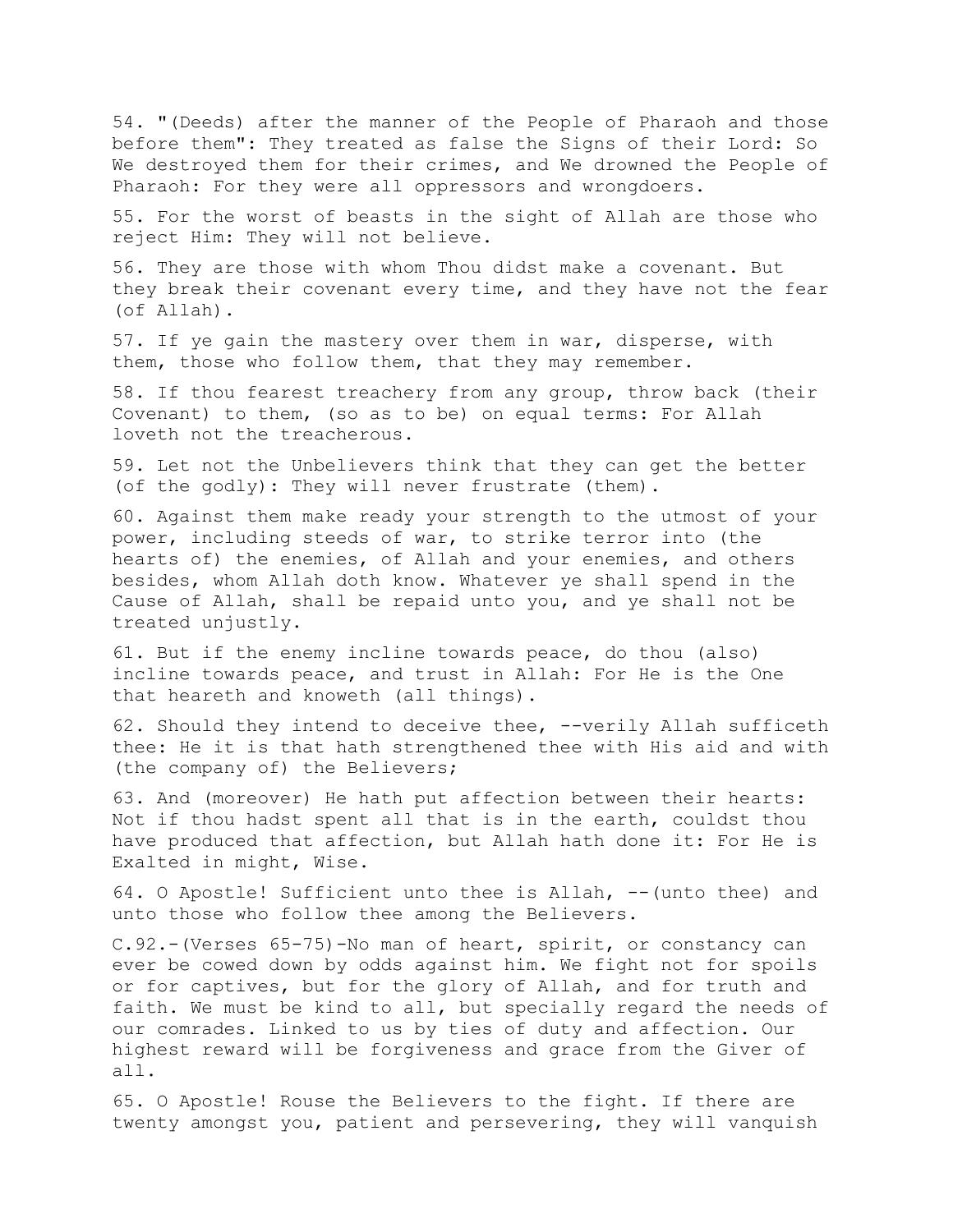two hundred: If a hundred, they will vanquish a thousand of the Unbelievers: For these are a people without understanding.

66. For the present, Allah hath lightened your (task) for He knoweth that there is a weak spot in you: But (even so), if there are a hundred of you, patient and persevering, they will vanquish two hundred, and if a thousand, they will vanquish two thousand, with the leave of Allah: For Allah is with those who patiently persevere.

67. It is not fitting for an Apostle that he should have prisoners of war until he hath thoroughly subdued the land. Ye look for the temporal goods of this world; but Allah looketh to the Hereafter: And Allah is Exalted in might, Wise.

68. Had it not been for a previous ordainment from Allah, a severe penalty would have reached you for the (ransom) that ye took.

69. But (now) enjoy what ye took in war, lawful and good: But fear Allah: For Allah is Oft-Forgiving, Most Merciful.

70. O Apostle! Say to those who are captives in your hands: "If Allah findeth any good in your hearts, He will give you something better than what has been taken from you, and He will forgive you: For Allah is Oft-Forgiving, Most Merciful."

71. But if they have treacherous designs against thee, (O Apostle!), they have already been in treason against Allah, and so hath He given (thee) power over them. And Allah is He who hath (full) knowledge and wisdom.

72. Those who believed, and adopted exile, and fought for the Faith, with their property and their persons, in the cause of Allah, as well as those who gave (them) asylum and aid, --these are (all) friends and protectors, one of another. As to those who believed but came not into exile, ye owe no duty of protection to them until they come into exile; but if they seek your aid in religion, it is your duty to help them, except against a people with whom ye have a treaty of mutual alliance. And (remember) Allah seeth all that ye do.

73. The Unbelievers are protectors, one of another: Unless ye do this, (protect each other), there would be tumult and oppression on earth, and great mischief.

74. Those who believe, and adopt exile, and fight for the Faith, in the cause of Allah, as well as those who give (them) asylum and aid, --these are (all) in very truth the Believers: For them is the forgiveness of sins and a provision most generous.

75. And those who accept faith subsequently, and adopt exile, and fight for the Faith in your company, --they are of you. But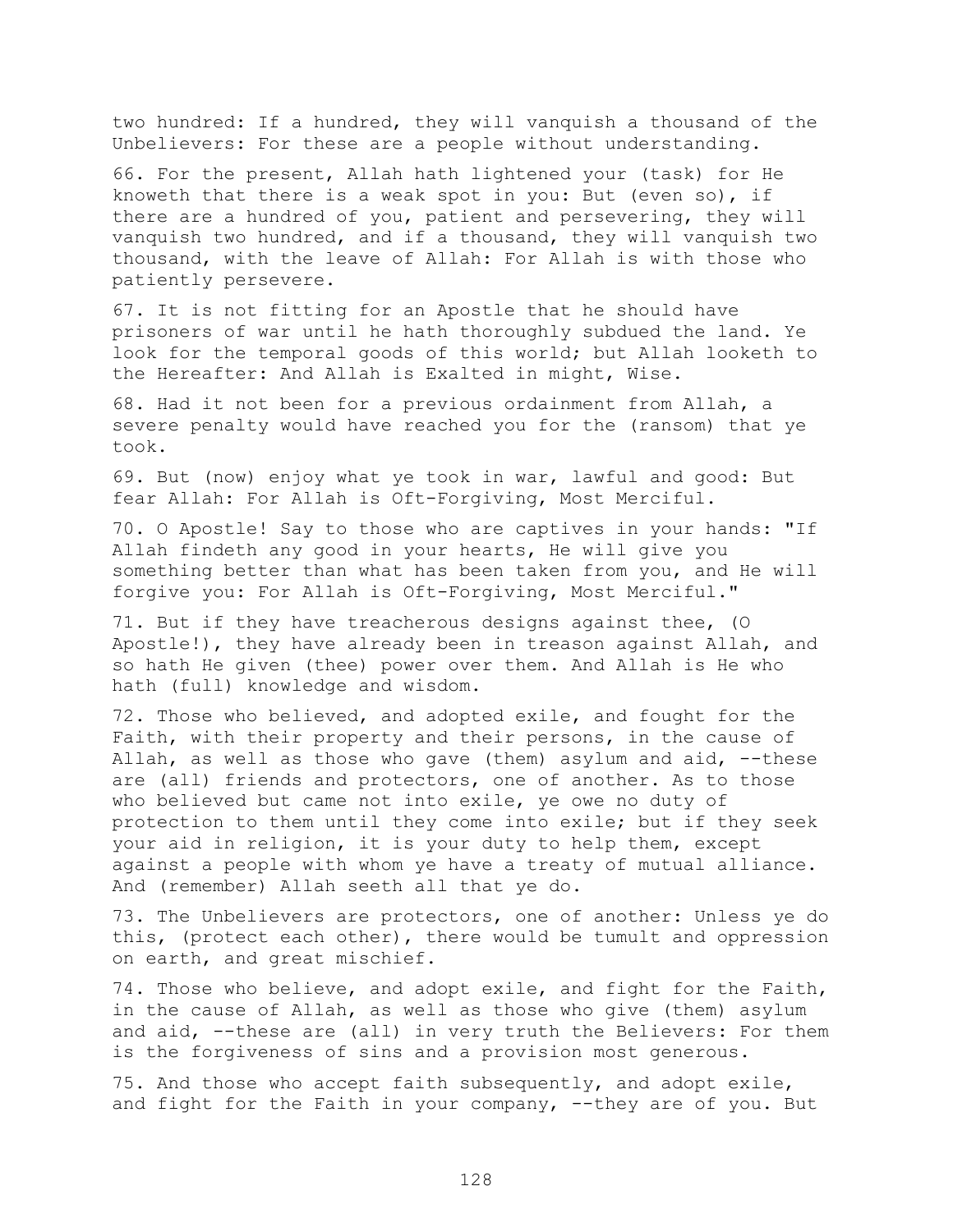kindred by blood have prior rights against each other in the Book of Allah. Verily Allah is well-acquainted with all things.

## **SURA 9 INTRO.**

C.93.-(Verses 1-29)-If the Pagans repeatedly break their treaties, denounce the treaties, but give them time either to repent or to prepare for the just punishment of their treachery. Punish the chiefs of the treacherous, and destroy them. But if one of them seek asylum, give it: Let him hear the Word of Allah and escort him to security. Be true to the true, but fight those who are false to plighted word and taunt you for your Faith. No one has the right to approach the Mosques of Allah unless he believes in Allah and follows Allah's Law, the law of righteousness.

1. SURA 9. Tauba (Repentance) or Baraat (Immunity). A (declaration) of immunity from Allah and His apostle, to those Pagans with whom ye have contacted mutual alliances: --

2. Go ye, then, for four months, backwards and forwards, (as ye will), throughout the land, but know ye that ye cannot frustrate Allah (by your falsehood) but that Allah will cover with shame those who reject Him.

3. And an announcement from Allah and His Apostle, to the people (assembled) on the day of the Great Pilgrimage, --that Allah and His Apostle dissolve (treaty) obligations with the Pagans. If, then, ye repent, it were best for you; but if ye turn away, know ye that ye cannot frustrate Allah. And proclaim a grievous penalty to those who reject Faith.

4. (But the treaties are) not dissolved with those Pagans with whom ye have entered into alliance and who have not subsequently failed you in aught, nor aided any one against you. So fulfill your engagements with them to the end of their term: For Allah loveth the righteous.

5. But when the forbidden months are past, then fight and slay the Pagans wherever ye find them, and seize them, beleaguer them, and lie in wait for them in every stratagem (of war); but if they repent, and establish regular prayers and practice regular charity, then open the way for them: For Allah is Oft-Forgiving, Most Merciful.

6. If one amongst the pagans ask thee for asylum. Grant it to him. So that he may hear the Word of Allah; and then escort him to where he can be secure that is because they are men without knowledge.

7. How can there be a league, before Allah and His Apostle, with the Pagans, except those with whom ye made a treaty near the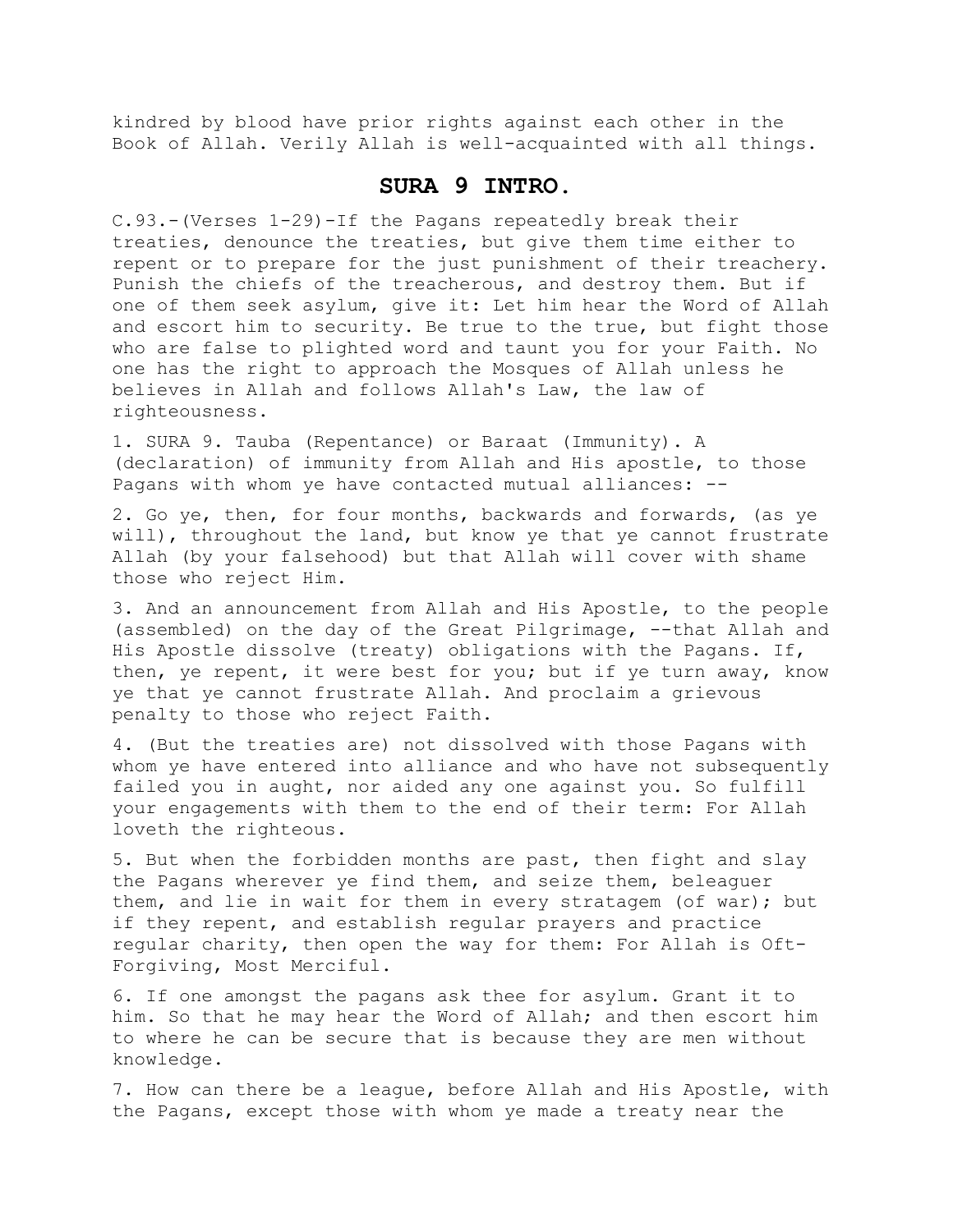Sacred Mosque? As long as these stand true to you, stand ye true to them: For Allah doth love the righteous.

8. How (can there be such a league), seeing that if they get an advantage over you, they respect not in you the ties either of kinship or of covenant? With (fair words from) their mouths they entice you, but their hearts are adverse from you; and most of them are rebellious and wicked.

9. The Signs of Allah have they sold for a miserable price, and (many) have they hindered from His Way: Evil indeed are the deeds they have done.

10. In a Believer they respect not the ties either of kinship or of covenant! It is they who have transgressed all bounds.

11. But (even so), if they repent, establish regular prayers, and practice regular charity, --they are your brethren in Faith: (Thus) do We explain the Signs in detail, for those who understand.

12. But if they violate their oaths after their covenant, and taunt you for your Faith, --fight ye the chiefs of Unfaith: For their oaths are nothing to them: That thus they may be restrained.

13. Will ye not fight people who violated their oaths, plotted to expel the Apostle, and took the aggressive by being the first (to assault) you? Do ye fear them? Nay, it is Allah Whom ye should more justly fear, if ye believe!

14. Fight them, and Allah will punish them by your hands, cover them with shame, help you (to victory) over them, heal the breasts of Believers,

15. And still the indignation of their hearts. For Allah will turn (in mercy) to whom He will; and Allah is All-Knowing, Allwise.

16. Or think ye that ye shall be abandoned, as though Allah did not know those among you who strive with might and main, and take none for friends and protectors except Allah, His Apostle, and the (community of) Believers? But Allah is well-acquainted with (all) that ye do.

17. It is not for such as join gods with Allah, to visit or maintain the mosques of Allah while they witness against their own souls to infidelity. The works of such bear no fruit: In Fire shall they dwell.

18. The mosques of Allah shall be visited and maintained by such as believe in Allah and the Last Day, establish regular prayers, and practice regular charity, and fear none (at all) except Allah. It is they who are expected to be on true guidance.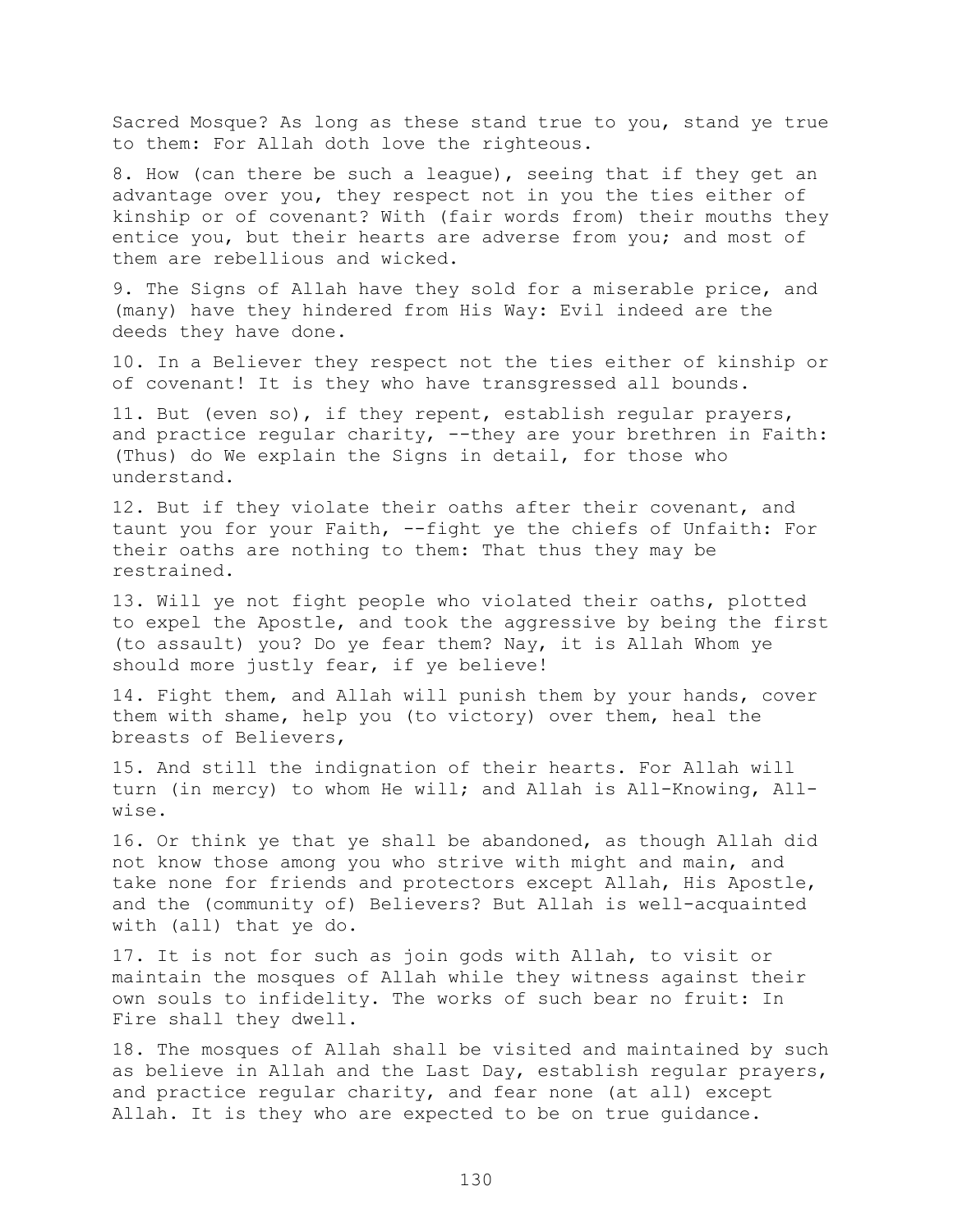19. Do ye make the giving of drink to pilgrims, or the maintenance of the Sacred Mosque, equal to (the pious service of) those who believe in Allah and the Last Day, and strive with might and main in the cause of Allah? They are not comparable in the sight of Allah: And Allah guides not those who do wrong.

20. Those who believe, and suffer exile and strive with might and main, in Allah's cause, with their goods and their persons, have the highest rank in the sight of Allah: They are the people who will achieve (salvation).

21. Their Lord doth give them glad tidings of a Mercy from Himself, of His good pleasure, and of Gardens for them, wherein are delights that endure:

22. They will dwell therein for ever. Verily in Allah's presence is a reward, the greatest (of all).

23. O ye who believe! Take not for protectors your fathers and your brothers if they love infidelity above Faith: If any of you do so, they do wrong.

24. Say: If it be that your fathers, your sons, your brothers, your mates, or your kindred; the wealth that ye have gained; the commerce in which ye fear a decline; or the dwellings in which ye delight--are dearer to you than Allah, or His Apostle, or the striving in His cause; --then wait until Allah brings about His Decision: And Allah guides not the rebellious.

25. Assuredly Allah did help you in many battlefields and on the day of Hunain: Behold! Your great numbers elated you, but they availed you naught: The land, for all that it is wide, did constrain you, and ye turned back in retreat.

26. But Allah did pour His calm on the Apostle and on the Believers, and sent down forces which ye saw not: He punished the Unbelievers: Thus doth He reward those without Faith.

27. Again will Allah, after this, turn (in mercy) to whom He will: For Allah is Oft-Forgiving, Most Merciful.

28. O ye who believe! Truly the Pagans are unclean; so let them not, after this year of theirs, approach the Sacred Mosque. And if ye fear poverty, soon will Allah enrich you, if He wills, out of His bounty, for Allah is All-Knowing, All-Wise.

29. Fight those who believe not in Allah nor the Last Day, nor hold that forbidden which hath been forbidden by Allah and His Apostle, nor acknowledge the Religion of Truth, (even if they are) of the People of the Book, until they pay the Jizya with willing submission, and feel themselves subdued.

C.94.-(Verses 30-42)-The enemies of Faith would fain put out Allah's light, but Allah's light will shine more glorious than ever. Wealth is for use and on trust for mankind: Hoard not, nor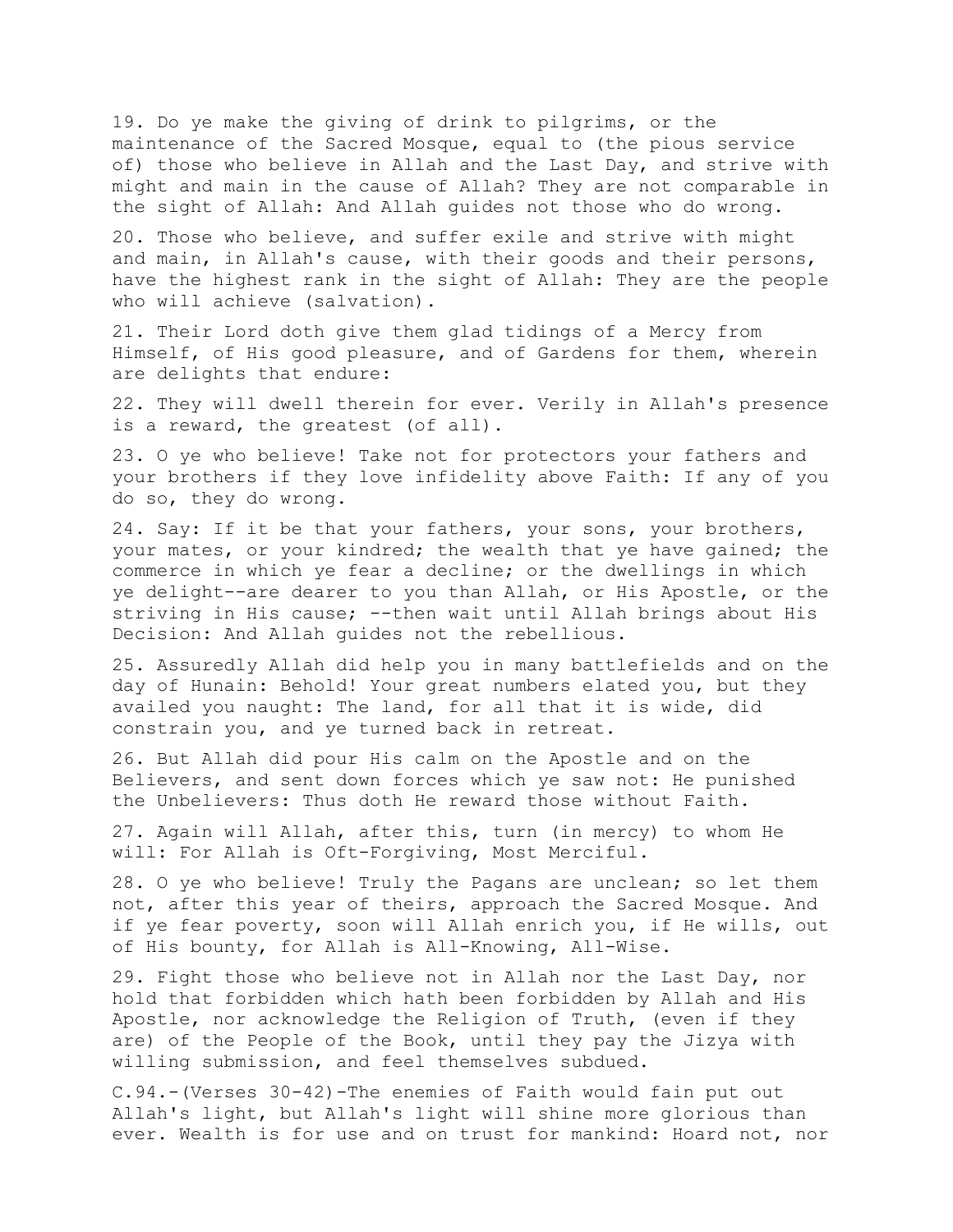misuse it. Fight a straight fight in the cause of Right: Go forth bravely to strive and struggle, and prove yourselves worthy of Allah.

30. The Jews call Uzair (Ezra) a son of Allah, and the Christians call Christ the Son of Allah. That is a saying from their mouth; (In this) they imitate what the Unbelievers of old used to say. Allah's curse be on them: How they are deluded away from the Truth!

31. They take their priests and their anchorites to be their lords in derogation of Allah, and (they take as their Lord) Christ the son of Mary; Yet they were commanded to worship but One God: There is no god but He. Praise and glory to Him: (Far is He) from having the partners they associate (with Him).

32. Fain would they extinguish Allah's Light with their mouths, but Allah will not allow but that His Light should be perfected, even though the Unbelievers may detest (it).

33. It is He Who hath sent His Apostle with Guidance and the Religion of Truth, to proclaim it over all religion, even though the Pagans may detest (it).

34. O ye who believe! There are indeed many among the priests and anchorites, who in falsehood devour the substance of men and hinder (them) from the Way of Allah. And there are those who bury gold and silver and spend it not in the Way of Allah: Announce unto them a most grievous penalty--

35. On the Day when heat will be produced out of that (wealth) in the Fire of Hell, and with it will be branded their foreheads, their flanks, and their backs. --"This is the (treasure) which ye buried for yourselves: Taste ye, then, the (treasures) ye buried!"

36. The number of months in the sight of Allah is twelve (in a year) --So ordained by Him the day He created the heavens and the earth; of them four are sacred: That is the straight usage. So wrong not yourselves therein, and fight the Pagans all together as they fight you all together. But know that Allah is with those who restrain themselves.

37. Verily the transposing (of a prohibited month) is an addition to Unbelief: The Unbelievers are led to wrong thereby: For they make it lawful one year, and forbidden another year, in order to adjust the number of months forbidden by Allah and make such forbidden ones lawful. The evil of their course seems pleasing to them. But Allah guideth not those who reject Faith.

38. O ye who believe! What is the matter with you, that, when ye are asked to go forth in the Cause of Allah, ye cling heavily to the earth? Do ye prefer the life of this world to the Hereafter?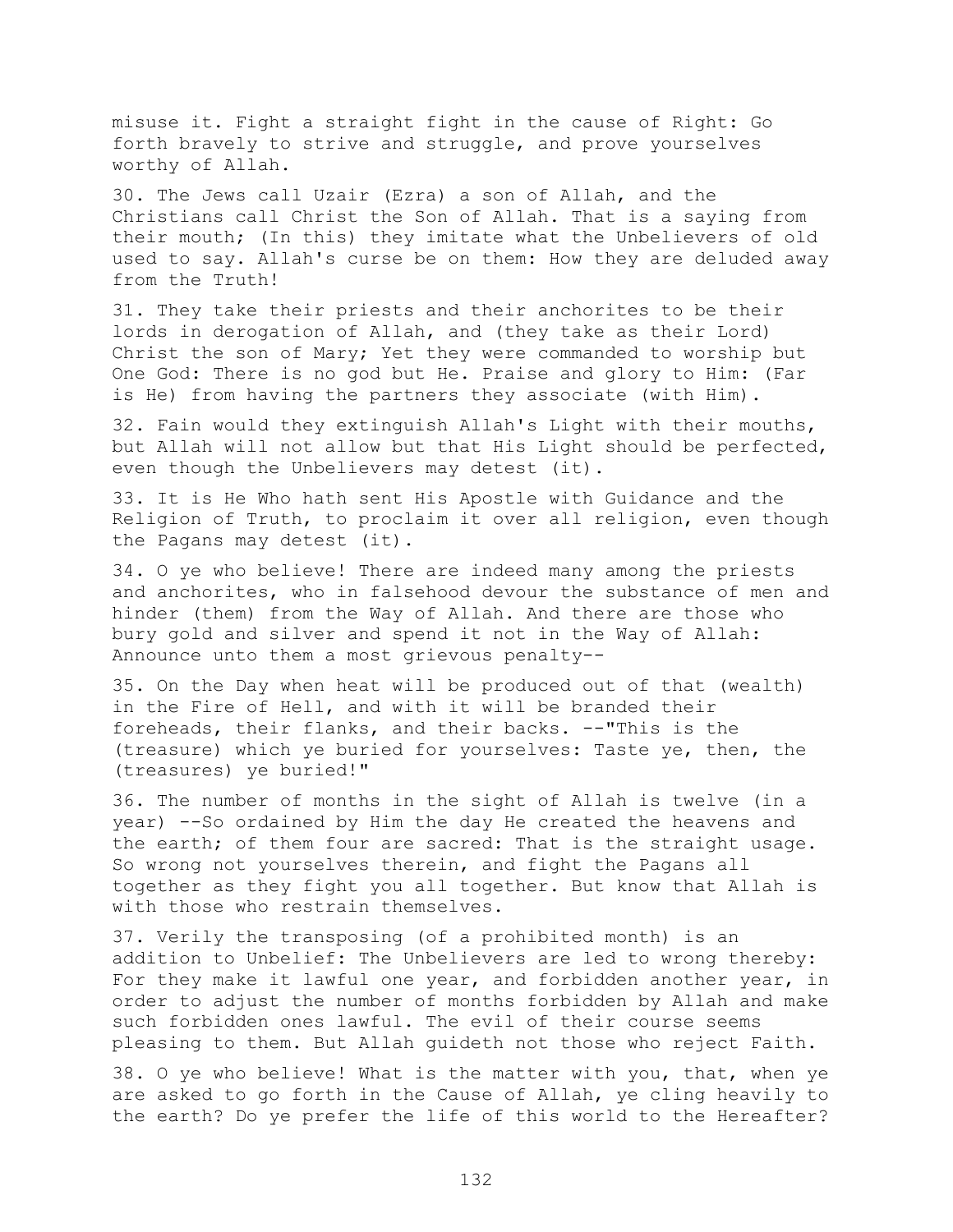But little is the comfort of this life, as compared with the Hereafter.

39. Unless ye go forth, He will punish you with a grievous penalty, and put others in your place; but Him ye would not harm in the least. For Allah hath power over all things.

40. If ye help not (your Leader), (it is no matter): For Allah did indeed help him, when the Unbelievers drove him out: He had no more than one companion: They two were in the Cave, and he said to his companion, "Have no fear, for Allah is with us": Then Allah sent down His peace upon him, and strengthened him with forces which ye saw not, and humbled to the depths the word of the Unbelievers. But the word of Allah is exalted to the heights: For Allah is Exalted in might, Wise.

41. Go ye forth, (whether equipped) lightly or heavily, and strive and struggle, with your goods and your persons, in the Cause of Allah. That is best for you, if ye (but) knew.

42. If there had been immediate gain (in sight), and the journey easy, they would (all) without doubt have followed thee, but the distance was long, (and weighed) on them. They would indeed swear by Allah, "If we only could we should certainly have come out with you:" They would destroy their own souls; for Allah doth know that they are certainly lying.

C.95.-(Verses 43-72)-The Believers do their duty, and make no excuses, -- unlike the Hypocrites, who are a burden whether they join you or hold back. No help should be accepted from these last, as they are false and insincere, and have a slanderous tongue. Alms are for the poor and the needy, not for those who come in hypocrisy and mock at things solemn. But the Hypocrites will be found out and receive due punishment, while the righteous will be rewarded with bliss and the good pleasure of Allah.

43. Allah give thee grace! Why didst thou grant them exemption until those who told the truth were seen by thee in a clear light, and thou hadst proved the liars?

44. Those who believe in Allah and the Last Day ask thee for no exemptions from fighting with their goods and persons. And Allah knoweth well those who do their duty.

45. Only those ask thee for exemption who believe not in Allah and the Last Day, and whose hearts are in doubt, so that they are tossed in their doubts to and fro.

46. If they had intended to come out, they would certainly have made some preparation therefore; but Allah was averse to their being sent forth; so He made them lag behind, and they were told, "Sit ye among those who sit (inactive)."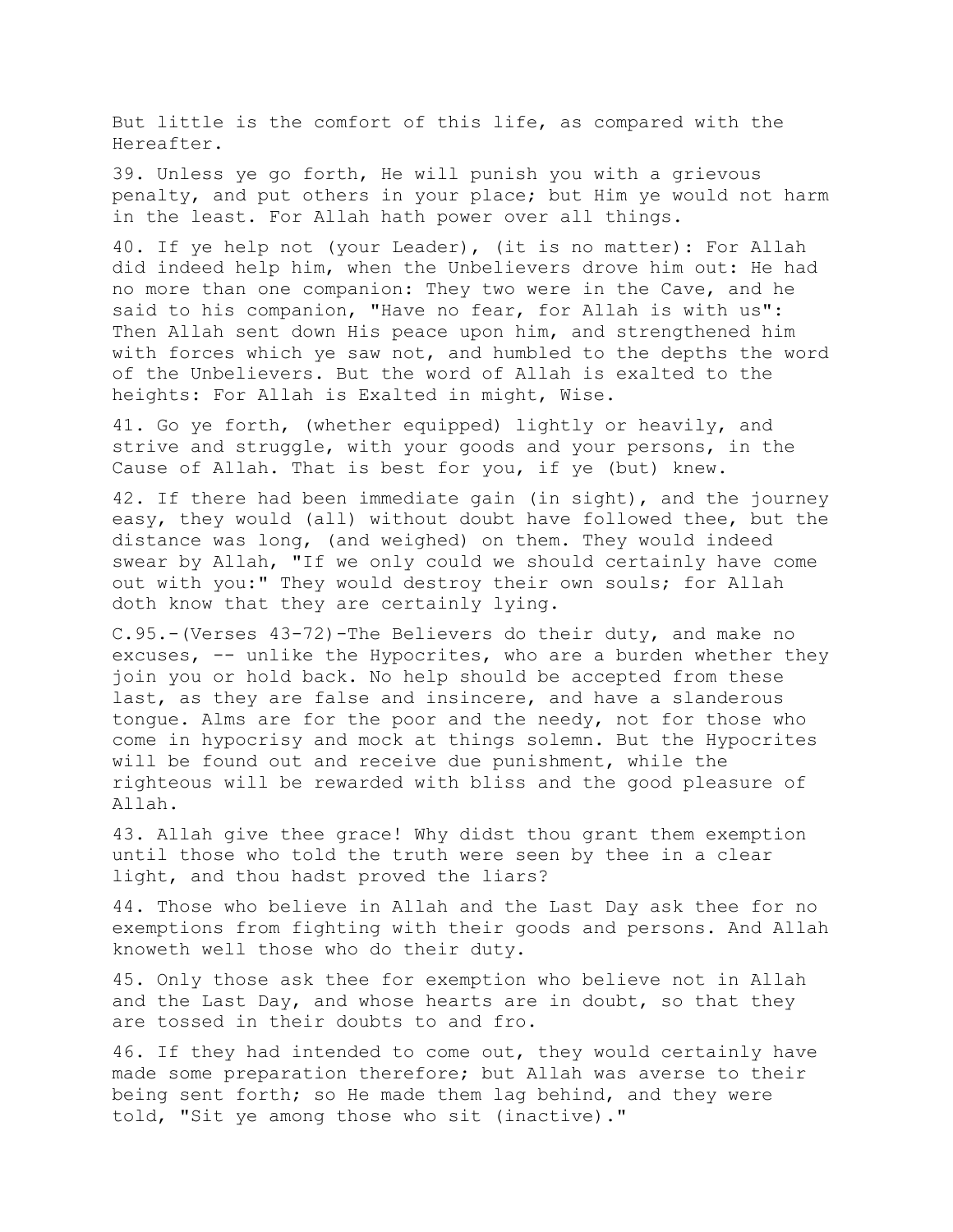47. If they had come out with you, they would not have added to your (strength) but only (made for) disorder, hurrying to and fro in your midst and sowing sedition among you, and there would have been some among you who would have listened to them. But Allah knoweth well those who do wrong.

48. Indeed they had plotted sedition before, and upset matters for thee, --until the Truth arrived, and the Decree of Allah became manifest, much to their disgust.

49. Among them is (many) a man who says: "Grant me exception and draw me not into trial." Have they not fallen into trial already? And indeed Hell surrounds the Unbelievers (on all sides).

50. If good befalls thee, it grieves them; but if a misfortune befalls thee, they say: "We took indeed our precautions beforehand," and they turn away rejoicing.

51. Say: "Nothing will happen to us except what Allah has decreed for us: He is our Protector": And on Allah let the Believers put their trust.

52. Say: "Can you expect for us (any fate) other than one of two glorious things--(martyrdom or victory)? But we can expect for you either that Allah will send His punishment from Himself, or by our hand. So wait (expectant); we too will wait with you."

53. Say: "Spend (for the Cause) willingly or unwillingly: Not from you will it be accepted: For ye are indeed a people rebellious and wicked."

54. The only reasons why their contributions are not accepted are: That they reject Allah and His Apostle; that they come to prayer without earnestness; and that they offer contributions unwillingly.

55. Let not their wealth nor their (following in) sons dazzle thee: In reality Allah's Plan is to punish them with these things in this life, and that their souls may perish in their (very) denial of Allah.

56. They swear by Allah that they are indeed of you; but they are not of you: Yet they are afraid (to appear in their true colors).

57. If they could find a place to flee to, or caves, or a place of concealment, they would turn straightway thereto, with an obstinate rush.

58. And among them are men who slander thee in the matter of (the distribution of) the alms: If they are given part thereof they are pleased, but if not, Behold! They are indignant!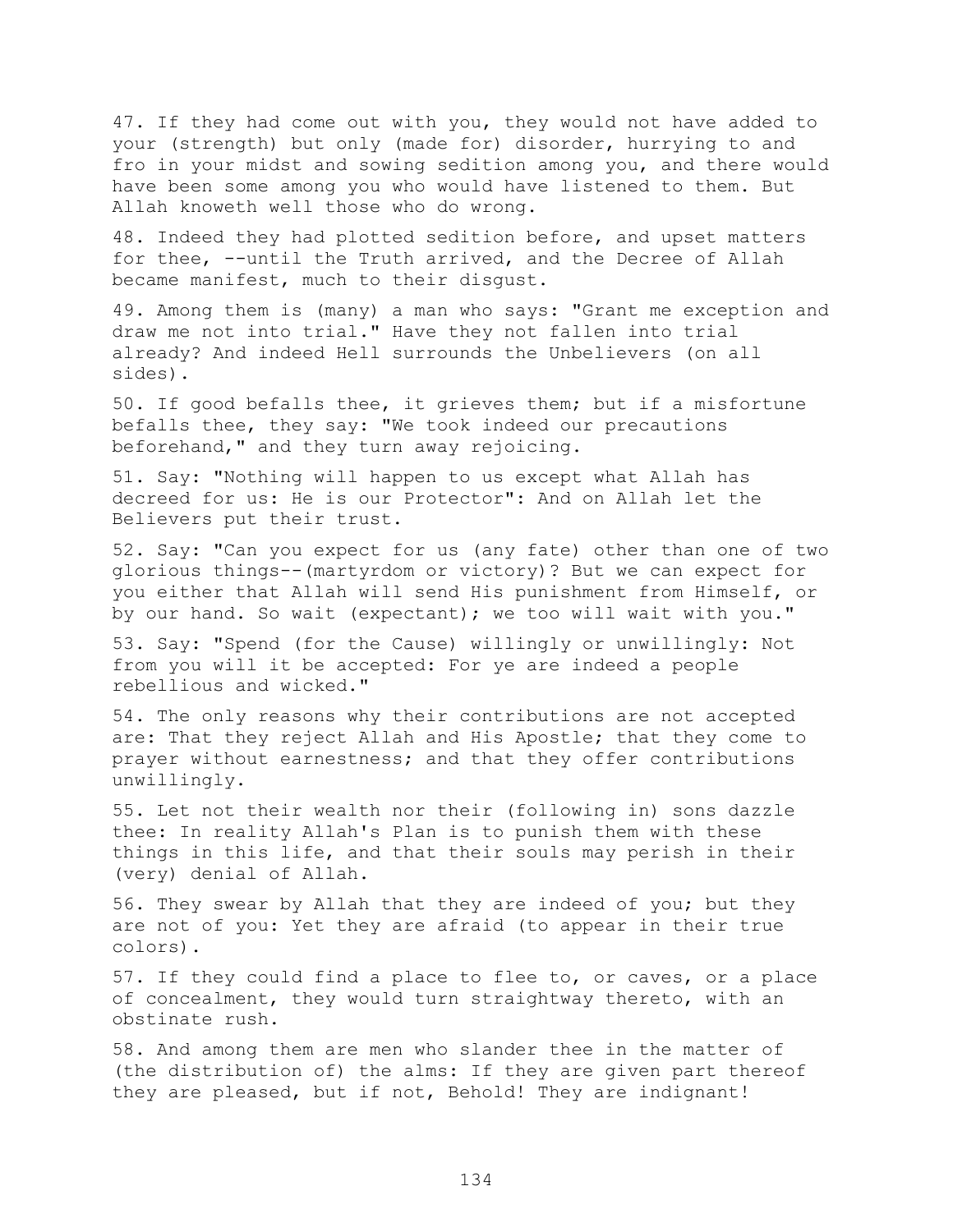59. If only they had been content with what Allah and His Apostle gave them, and had said, "Sufficient unto us is Allah! Allah and His Apostle will soon give us of His bounty: To Allah do we turn our hopes!" --(That would have been the right course).

60. Alms are for the poor and the needy, and those employed to administer the (funds); for those whose hearts have been (recently) reconciled (to Truth); for those in bondage and in debt; in the cause of Allah; and for the wayfarer: (Thus is it) ordained by Allah, and Allah is full of knowledge and wisdom.

61. Among them are men who molest the Prophet and say, "He is (all) ear." Say, "He listens to what is best for you: He believes in Allah, has faith in the Believers, and is a Mercy to those of you who believe." But those of you who molest the Apostle will have a grievous penalty.

62. To you they swear by Allah. In order to please you: But it is more fitting that they should please Allah and His Apostle, if they are Believers.

63. Know they not that for those who oppose Allah and His Apostle, is the Fire of Hell? --Wherein they shall dwell. That is the supreme disgrace.

64. The Hypocrites are afraid lest a Sura should be sent down about them, showing them what is (really passing) in their hearts. Say: "Mock ye! But verily Allah will bring to light all that ye fear (should be revealed)."

65. If thou dost question them, they declare (with emphasis): "We were only talking idly and in play." Say: "Was it at Allah, and His Signs, and His Apostle, that ye were mocking?"

66. Make ye no excuses: Ye have rejected Faith after ye had accepted it. If We pardon some of you, We will punish others amongst you, for that they are in sin.

67. The Hypocrites, men and women, (have an understanding) with each other: They enjoin evil, and forbid what is just, and are close with their hands. They have forgotten Allah; so He hath forgotten them. Verily the Hypocrites are rebellious and perverse.

68. Allah hath promised the Hypocrites, men and women, and the rejecters of Faith, the Fire of Hell: Therein shall they dwell: Sufficient is it for them: For them is the curse of Allah, and an enduring punishment, --

69. As in the case of those before you: They were mightier than you in power, and more flourishing in wealth and children. They had their enjoyment of their portion: And ye have of yours, as did those before you; and ye indulge in idle talk as they did.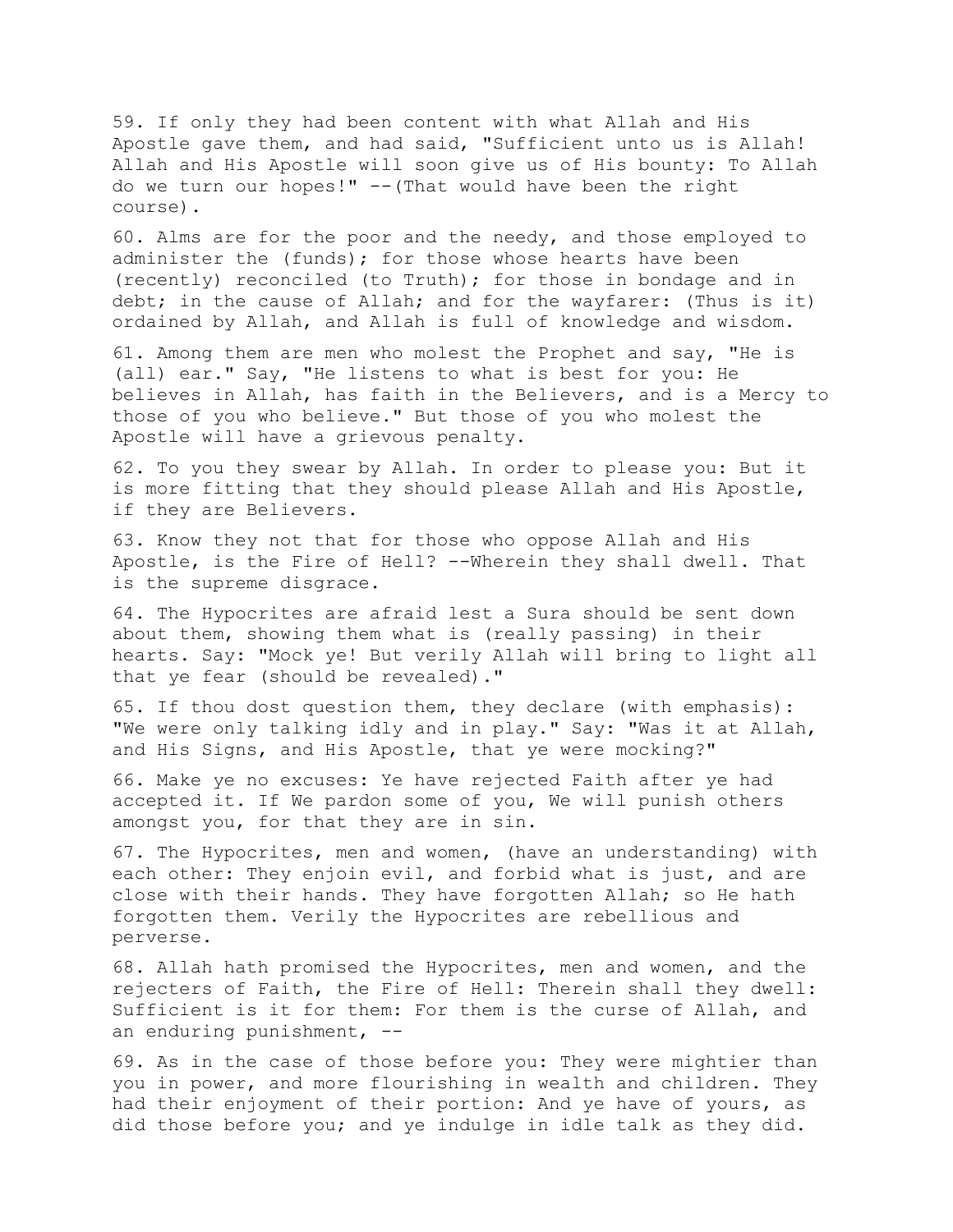They! --Their works are fruitless in this world and in the Hereafter, and they will lose (all spiritual good).

70. Hath not the story reached them of those before them? --The people of Noah, and Ad, and Thamud; the people of Abraham, the men of Midian, and the Cities overthrown. To them came their apostles with Clear Signs. It is not Allah Who wrongs them, but they wrong their own souls.

71. The Believers, men and women, are protectors, one of another: They forbid what is evil: They observe regular prayers, practice regular charity, and obey Allah and His Apostle. On them will Allah pour His mercy: For Allah is Exalted in power, Wise.

72. Allah hath promised to Believers, men and women, Gardens under which rivers flow, to dwell therein, and beautiful mansions in Gardens of everlasting bliss. But the greatest bliss is the Good Pleasure of Allah: That is the supreme felicity.

C.96.-(Verses 73-99)-The hardest striving and fighting are needed to combat evil and hypocrisy; for sin can reach a stage when the doors of forgiveness are closed. The good must shun all evil as unclean, and gladly welcome all chance of service and sacrifice, as bringing them closer to the Presence and Mercy of Allah.

73. O Prophet! Strive hard against the Unbelievers and the Hypocrites, and be firm against them. Their abode is Hell, --an evil refuge indeed.

74. They swear by Allah that they said nothing (evil), but indeed they uttered blasphemy, and they did it after accepting Islam; and they meditated a plot which they were unable to carry out: This revenge of theirs was (their) only return for the bounty with which Allah and His Apostle had enriched them! If they repent, it will be best for them; but if they turn back (to their evil ways), Allah will punish them with a grievous penalty in this life and in the Hereafter they shall have none on earth to protect or help them.

75. Amongst them are men who made a Covenant with Allah, that if he bestowed on them of His bounty, they would give (largely) in charity, and be truly amongst those who are righteous.

76. But when He did bestow of his bounty, they became covetous, and turned back (from their Covenant), averse (from its fulfillment).

77. So He hath put as a consequence hypocrisy into their hearts, (to last) till the Day whereon they shall meet Him: Because they broke their Covenant with Allah, and because they lied (again and again).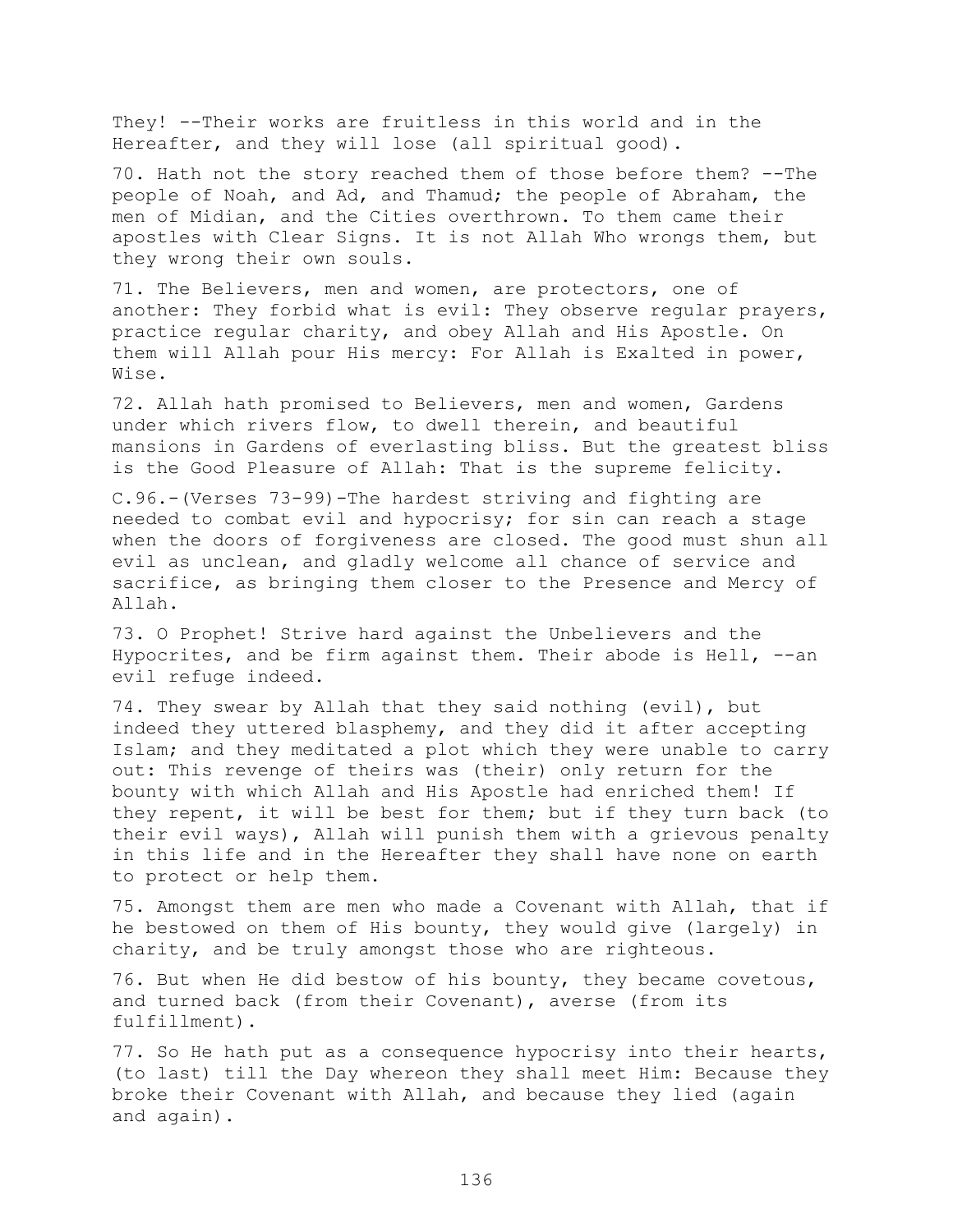78. Know they not that Allah doth know their secret (thoughts) and their secret counsels, and that Allah knoweth well all things unseen?

79. Those who slander such of the Believers as give themselves freely to (deeds of) charity, as well as such as can find nothing to give except the fruits of their labor, --and throw ridicule on them, --Allah will throw back their ridicule on them: And they shall have a grievous penalty.

80. Whether thou ask for their forgiveness, or not, (their sin is unforgivable): If thou ask seventy times for their forgiveness, Allah will not forgive them: Because they have rejected Allah and His Apostle: And Allah guideth not those who are perversely rebellious.

81. Those who were left behind (in the Tabuk expedition) rejoiced in their inaction behind the back of the Apostle of Allah: They hated to strive and fight, with their goods and their persons, in the Cause of Allah: They said, "Go not forth in the heat." Say, "the Fire of Hell is fiercer in heat." If only they could understand!

82. Let them laugh a little: Much will they weep: A recompense for the (evil) that they do.

83. If, then, Allah bring thee back to any of them, and they ask thy permission to come out (with thee), say,: "Never shall ye come out with me, nor fight an enemy with me: For ye preferred to sit inactive on the first occasion: Then sit ye (now) with those who lag behind."

84. Nor do thou ever pray for any of them that dies, nor stand at his grave; for they rejected Allah and His Apostle, and died in a state of perverse rebellion.

85. Nor let their wealth nor their (following in) sons dazzle thee: Allah's Plan is to punish them with these things in this world, and that their souls may perish in their (very) denial of Allah.

86. When a Sura comes down, enjoining them to believe in Allah and to strive and fight along with His Apostle, those with wealth and influence among them ask thee for exemption, and say: "Leave us (behind): We would be with those who sit (at home)."

87. They prefer to be with (the women), who remain behind (at home): Their hearts are sealed and so they understand not.

88. But the Apostle, and those who believe with him, strive and fight with their wealth and their persons: For them are (all) good things: And it is they who will prosper.

89. Allah hath prepared for them gardens under which rivers flow, to dwell therein: That is the supreme felicity.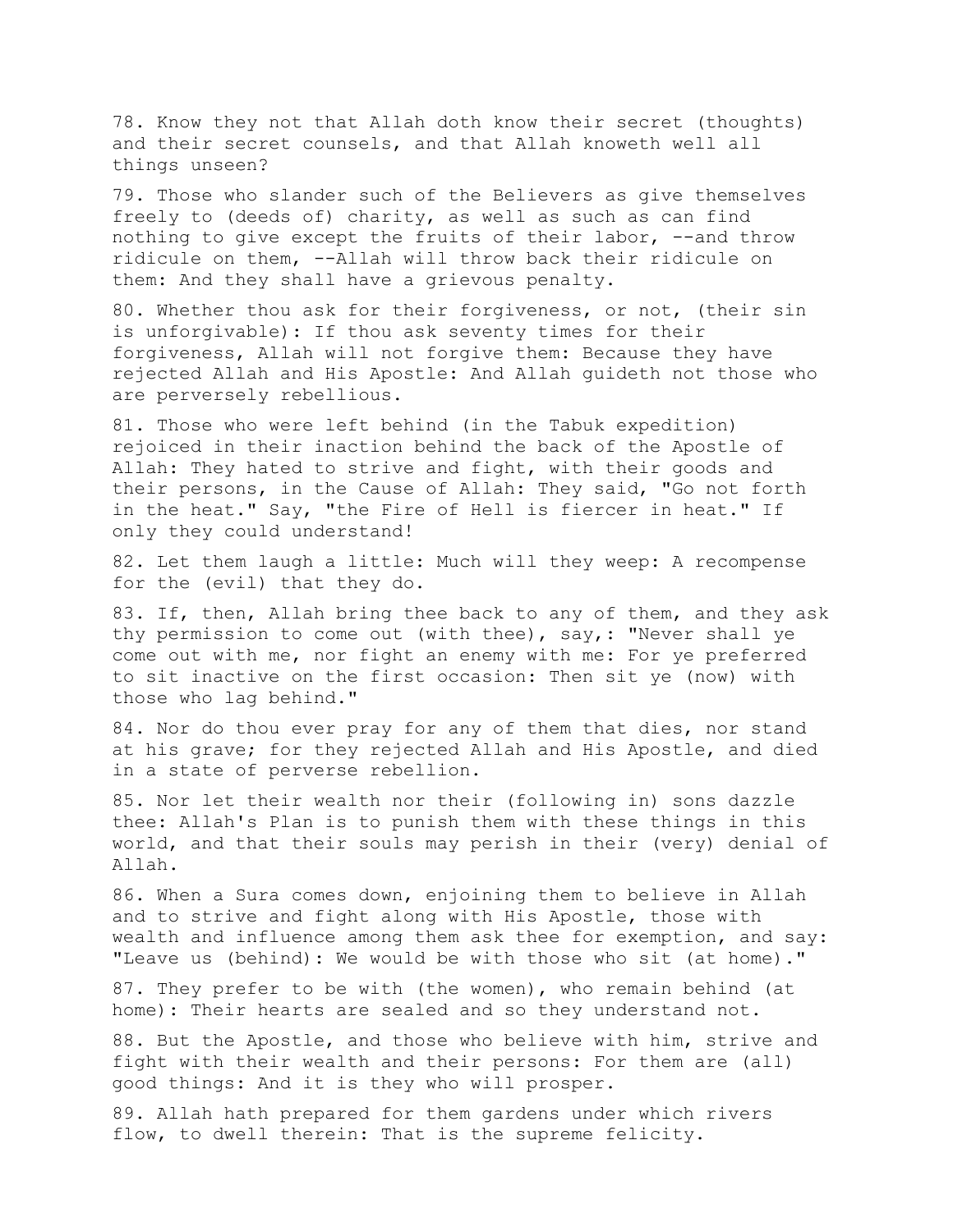90. And there were, among the desert Arabs (also), men who made excuses and came to claim exemption; and those who were false to Allah and His Apostle (merely) sat inactive. Soon will a grievous penalty seize the Unbelievers among them.

91. There is no blame on those who are infirm, or ill, or who find no resources to spend (on the Cause), if they are sincere (in duty) to Allah and His Apostle: No ground (of complaint) can there be against such as do right: And Allah is Oft-Forgiving, Most Merciful.

92. Nor (is there blame) on those who came to thee to be provided with mounts, and when thou saidst, "I can find no mounts for you," they turned back, their eyes streaming with tears of grief that they had no resources wherewith to provide the expenses.

93. The ground (of complaint) is against such as claim exemption while they are rich. They prefer to stay with the (women) who remain behind: Allah hath sealed their hearts; so they know not (what they miss).

94. They will present their excuses to you when ye return to them. Say thou: "Present no excuses: We shall not believe you: Allah hath already informed us of the true state of matters concerning you: It is your actions that Allah and His Apostle will observe: In the end will ye be brought back to Him Who knoweth what is hidden and what is open: Then will He show you the truth of all that ye did."

95. They will swear to you by Allah, when ye return to them. That ye may leave them alone. So leave them alone: For they are an abomination, and Hell is their dwelling place, --a fitting recompense for the (evil) that they did.

96. They will swear unto you, that ye may be pleased with them but if ye are pleased with them, Allah is not pleased with those who disobey.

97. The Arabs of the desert are the worst in unbelief and hypocrisy, and most fitted to be in ignorance of the command which Allah hath sent down to His Apostle: But Allah is All-Knowing, All-Wise.

98. Some of the desert Arabs look upon their payments as a fine, and watch for disasters for you: On them be the disaster of Evil: For Allah is He that heareth and knoweth (all things).

99. But some of the desert Arabs believe in Allah and the Last Day, and look on their payments as pious gifts bringing them nearer to Allah and obtaining the prayers of the Apostle. Aye, indeed they bring them nearer (to Him): Soon will Allah admit them to His Mercy: For Allah is Oft-Forgiving, Most Merciful.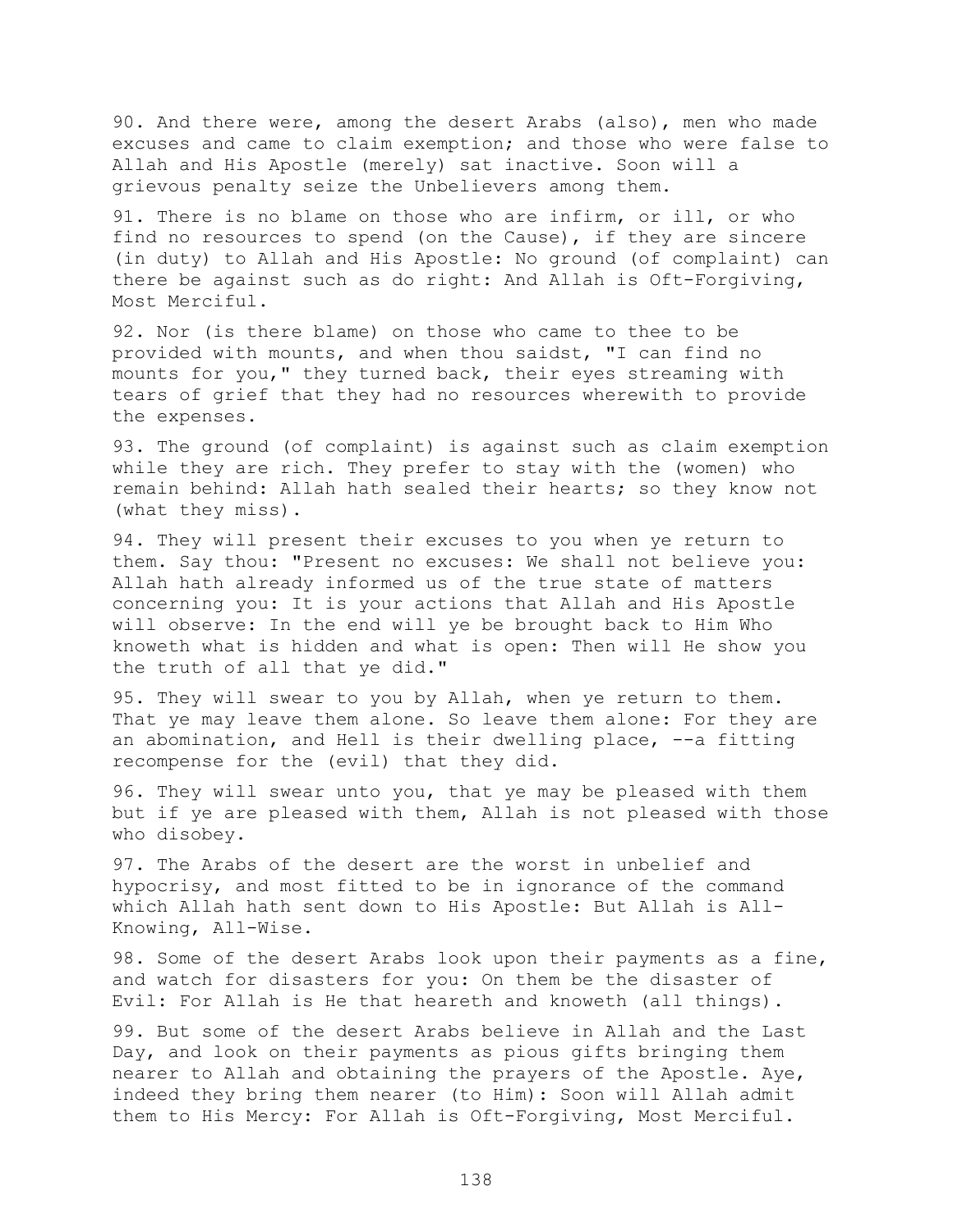C.97.-(Verses 100-118)-The vanguard of Faith think nothing of self-sacrifice. Their reward is Allah's Good Pleasure. Even those who do wrong but repent will obtain His Mercy: Not so those who persist in Unfaith, Hypocrisy, and Mischief. Allah's grace is free and abounding for the righteous. Even if they waver or fail, He will turn to them in Mercy, if only they repent and come back unto Him.

100. The vanguard (of Islam) --the first of those who forsook (their homes) and of those who gave them aid, and (also) those who follow them in (all) good deeds, --well-pleased is Allah with them, as are they with Him: For them hath He prepared Gardens under which rivers flow, to dwell therein forever: That is the supreme Felicity.

101. Certain of the desert Arabs round about you are Hypocrites, as well as (desert Arabs) among the Medina folk: They are obstinate in hypocrisy: Thou knowest them not: We know them: Twice shall We punish them: And in addition shall they be sent to a grievous Penalty.

102. Others (there are who) have acknowledged their wrongdoings: They have mixed an act that was good with another that was evil. Perhaps Allah will turn unto them (in mercy): For Allah is Oft-Forgiving, Most Merciful.

103. Of their goods take alms, that so thou mightest purify and sanctify them; and pray on their behalf. Verily thy prayers are a source of security for them: And Allah is One Who heareth and knoweth.

104. Know they not that Allah doth accept repentance from His votaries and receives their gifts of charity, and that Allah is verily He, the Oft-Returning, Most Merciful?

105. And say: "Work (righteousness): soon will Allah observe your work, and His Apostle, and the Believers: Soon will ye be brought back to the Knower of what is hidden and what is open: Then will He show you the truth of all that ye did."

106. There are (yet) others, held in suspense for the command of Allah, whether He will punish them, or turn in mercy to them: And Allah is All-Knowing, Wise.

107. And there are those who put up a mosque by way of mischief and infidelity--to disunite the Believers and in preparation for one who warred against Allah and His Apostle aforetime. They will indeed swear that their intention is nothing but good; but Allah doth declare that they are certainly liars.

108. Never stand thou forth therein. There is a mosque whose foundation was laid from the first day on piety; it is more worthy of thy standing forth (for prayer) therein. In it are men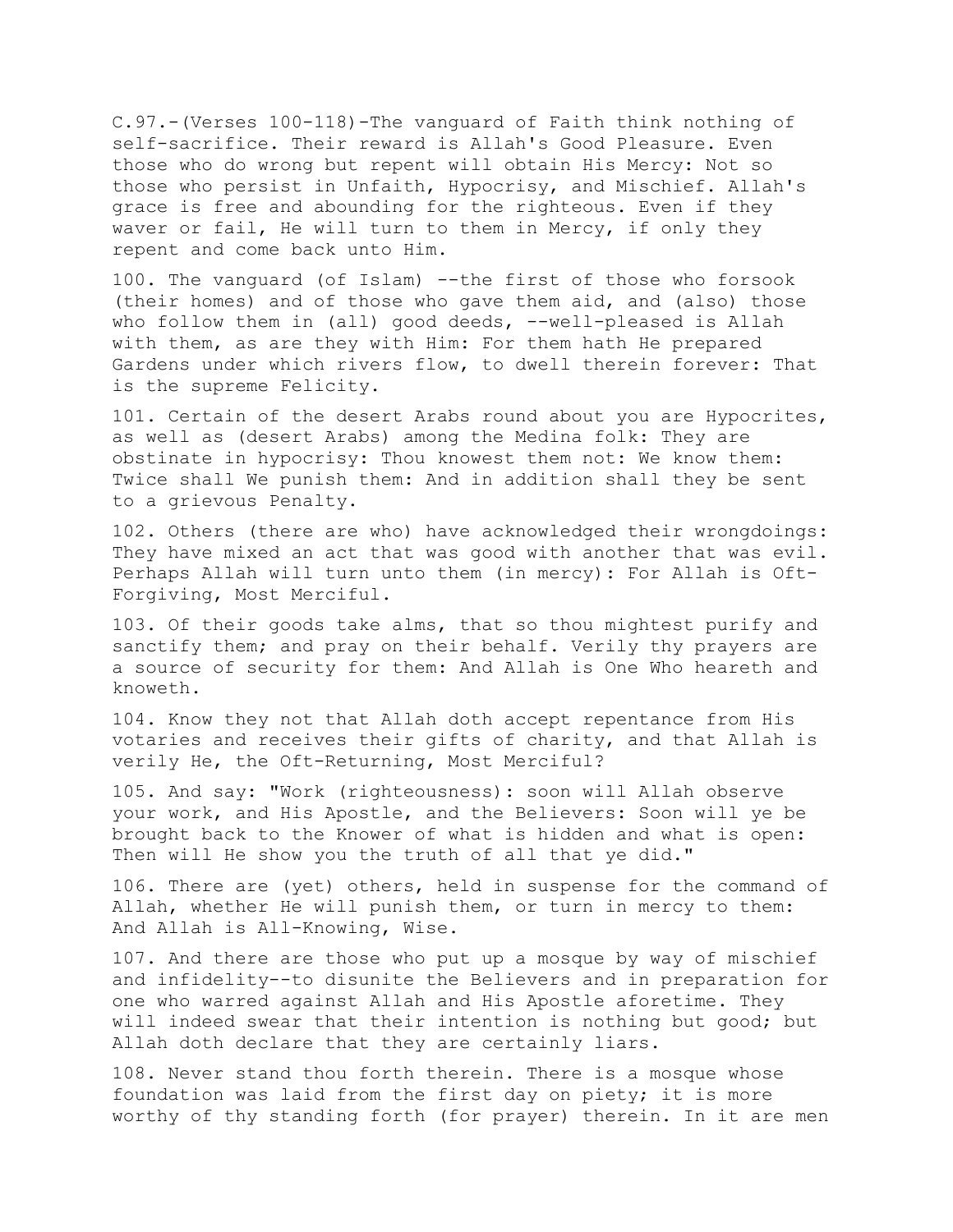who love to be purified; and Allah loveth those who make themselves pure.

109. Which then is best? --He that layeth his foundation on piety to Allah and His Good Pleasure? --Or He that layeth his foundation on an undermined sand cliff ready to crumble to pieces? And it doth crumble to pieces with him, into the Fire of Hell. And Allah guideth not people that do wrong.

110. The foundation of those who so build is never free from suspicion and shakiness in their hearts, until their hearts are cut to pieces. And Allah is All-Knowing, Wise.

111. Allah hath purchased of the Believers their persons and their goods; for theirs (in return) is the Garden (of Paradise): They fight in His Cause and slay and are slain: A promise binding on Him in Truth, through the Law, the Gospel, and the Koran: And who is more faithful to his Covenant than Allah? Then rejoice in the bargain which ye have concluded: That is the achievement supreme.

112. Those that turn (to Allah) in repentance; that serve Him, and praise Him; that wander in devotion to the Cause of Allah; that bow down and prostrate themselves in prayer; that enjoin good and forbid evil; and observe the limits set by Allah; -- (these do rejoice). So proclaim the glad tidings to the Believers.

113. It is not fitting, for the Prophet and those who believe, that they should pray for forgiveness for Pagans, even though they be of kin, after it is clear to them that they are companions of the Fire.

114. And Abraham prayed for his father's forgiveness only because of a promise he had made to him. But when it became clear to him that he was an enemy to Allah, he dissociated himself from him: For Abraham was most tenderhearted, forbearing.

115. And Allah will not mislead a people after He hath guided them, in order that He may make clear to them what to fear (and avoid) --for Allah hath knowledge of all things.

116. Unto Allah belongeth the dominion of the heavens and the earth. He giveth life and He taketh it. Except for Him ye have no protector nor helper.

117. Allah turned with favor to the Prophet, the Muhajirs, and the Ansar, --who followed Him in a time of distress, after that the hearts of a part of them had nearly swerved (from duty); but He turned to them (also): For He is unto them Most Kind, Most Merciful.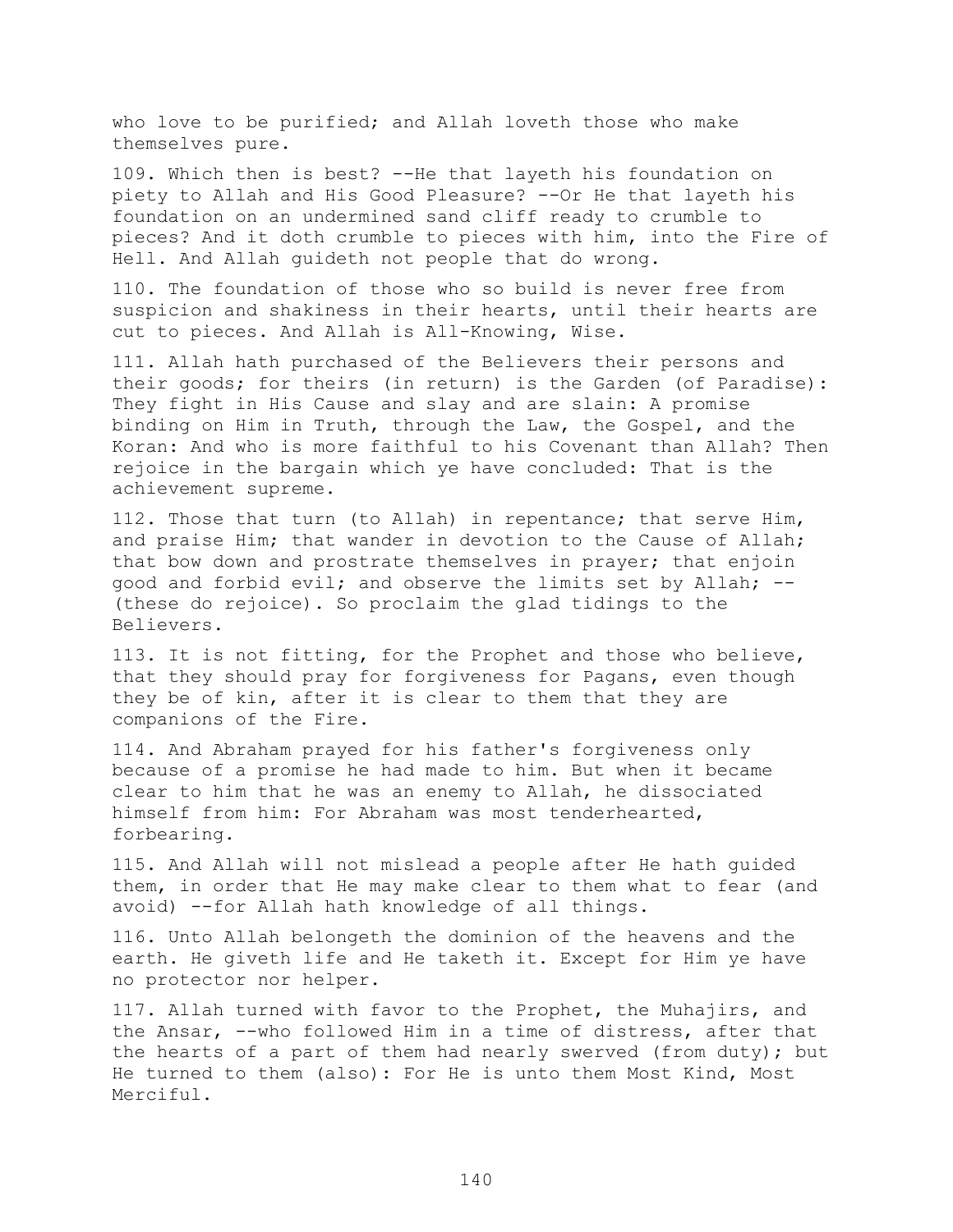118. (He turned in mercy also) to the three who were left behind; (they felt guilty) to such a degree that the earth seemed constrained to them, for all its speciousness, and their (very) Souls seemed straitened to them, --and they perceived that there is no fleeing from Allah (and no refuge) but to Himself. Then He turned to them, that they might repent: For Allah is Oft-Returning, Most Merciful.

C.98.-(Verses 119-129)-To be true in word and deed is to hold our selfish desires at bay, and follow Allah's Call: In this is our fullest satisfaction and reward. But our striving should include study and teaching, for the Brethren's benefit. For Allah's Message increases our Faith and leads us to love Him and trust Him, the Lord of the Throne of Glory Supreme.

119. O ye who believe! Fear Allah and be with those who are true (in word and deed).

120. It was not fitting for the people of Medina and the Bedouin Arabs of the neighborhood, to refuse to follow Allah's Apostle, nor to prefer their own lives to his: Because nothing could they suffer or do, but was reckoned to their credit as a deed of righteousness, --whether they suffered thirst, or fatigue, or hunger, in the Cause of Allah, or trod paths to raise the ire of the Unbelievers, or received any injury whatever from an enemy: For Allah suffereth not the reward to be lost of those who do  $qood; -$ 

121. Nor could they spend anything (for the Cause) --small or great nor cut across a valley, but the deed is inscribed to their credit; that Allah may requite their deed with the best (possible reward).

122. Nor should the Believers all go forth together: If a contingent from every expedition remained behind they could devote themselves to studies in religion, and admonish the people when they return to them, that thus they (may learn) to guard themselves (against evil).

123. O ye who believe! Fight the Unbelievers who gird you about, and let them find firmness in you: And know that Allah is with those who fear Him.

124. Whenever there cometh down a Sura, some of them say: "Which of you has had his faith increased by it?" Yea, those who believe, --their faith is increased, and they do rejoice.

125. But those in whose hearts is a disease, --it will add doubt to their doubt, and they will die in a state of Unbelief.

126. See they not that they are tried every year once or twice? Yet they turn not in repentance, and they take no heed.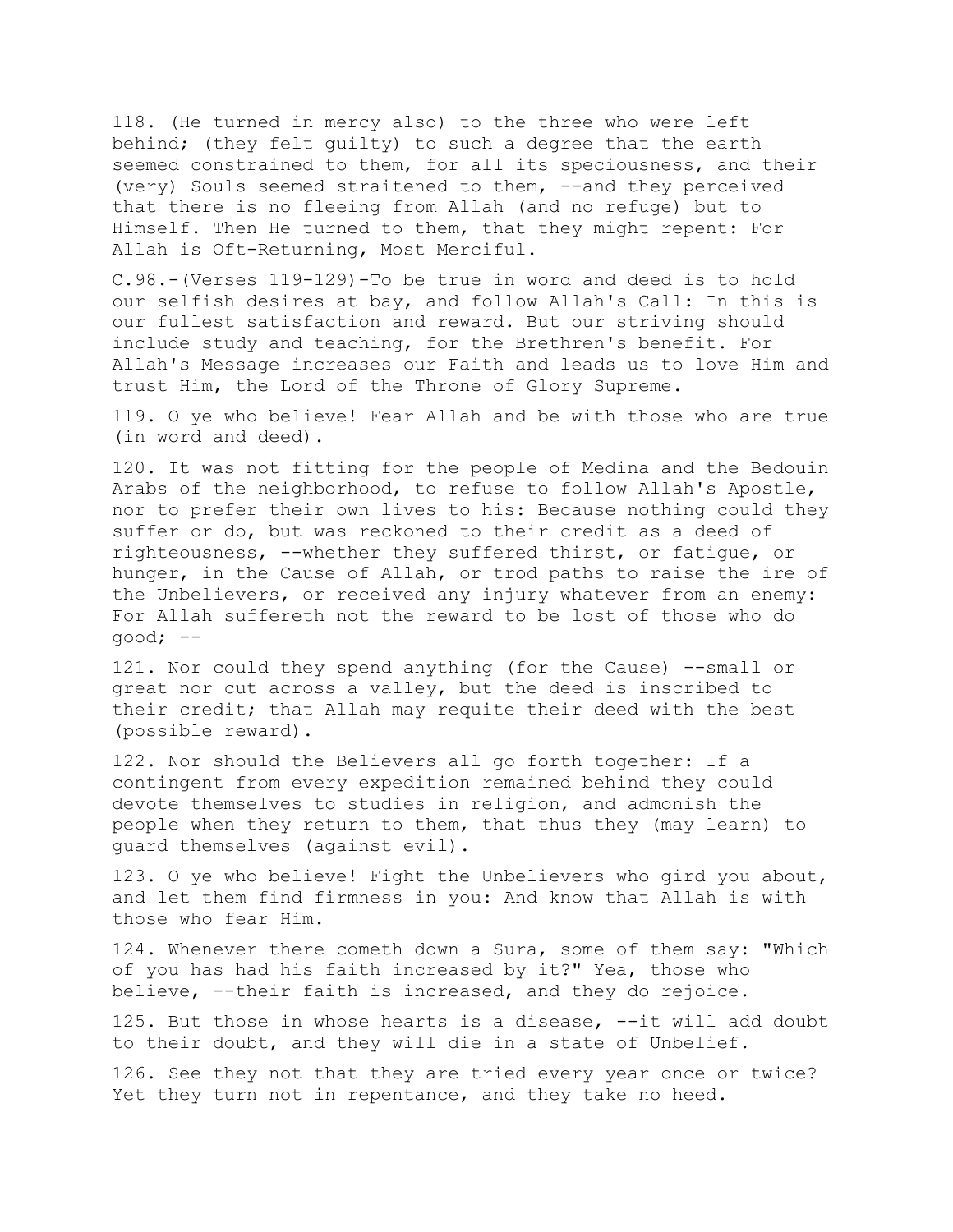127. Whenever there cometh down a Sura, they look at each other, (Saying), "Doth anyone see you?" Then they turn aside: Allah hath turned their hearts (from the light); for they are a people that understand not.

128. Now hath come unto you an Apostle from amongst yourselves: It grieves him that ye should perish: Ardently anxious is he over you: To the Believers is he most kind and merciful.

129. But if they turn away, say: "Allah sufficeth me: There is no god but He: On Him is my trust, --He the Lord of the Throne (of Glory) Supreme!"

## **SURA 10 INTRO.**

C.99.-(Verses 1-20)-Men may wonder that a man like unto them should bring a Message from Allah, but Allah's Message shines forth through all nature and Creation. He guides the human spirit, if only man will have Faith and put his hope in Allah. Wonderful are Allah's relations with man, yet man is ungrateful and runs to fancies and fanciful gods. Glory to the One true God, Who made mankind as One, and holds alone the secrets of the Unseen in His great and good Universal Plan.

1. SURA 10. Yunus, or Jonah. In the name of Allah, Most Gracious, Most Merciful. A L R These are the Ayats (signs) of the Book of Wisdom.

2. Is it a matter of wonderment to men that We have sent our inspiration to a man from among themselves? --That he should warn mankind (of their danger), and give the good news to the Believers that they have before their Lord the lofty rank of Truth. (But,) say the Unbelievers: "This is indeed an evident sorcerer!"

3. Verily your Lord is Allah, Who created the heavens and the earth in six Days, and is firmly established on the Throne (of authority), regulating and governing all things. No intercessor (can plead with Him) except after His leave (hath been obtained). This is Allah your Lord; Him therefore serve Will ye not receive admonition?

4. To Him will be your return--of all of you. The promise of Allah is true and sure. It is He Who beginneth the process of creation, and repeateth it, that He may reward with justice those who believe and work righteousness; but those who reject Him will have draughts of boiling fluids, and a Penalty grievous, because they did reject Him.

5. It is He who made the sun to be a shining glory and the moon to be a light (of beauty), and measured out stages for her; that ye might know the number of years and the count (of time). Nowise did Allah create this but in truth and righteousness.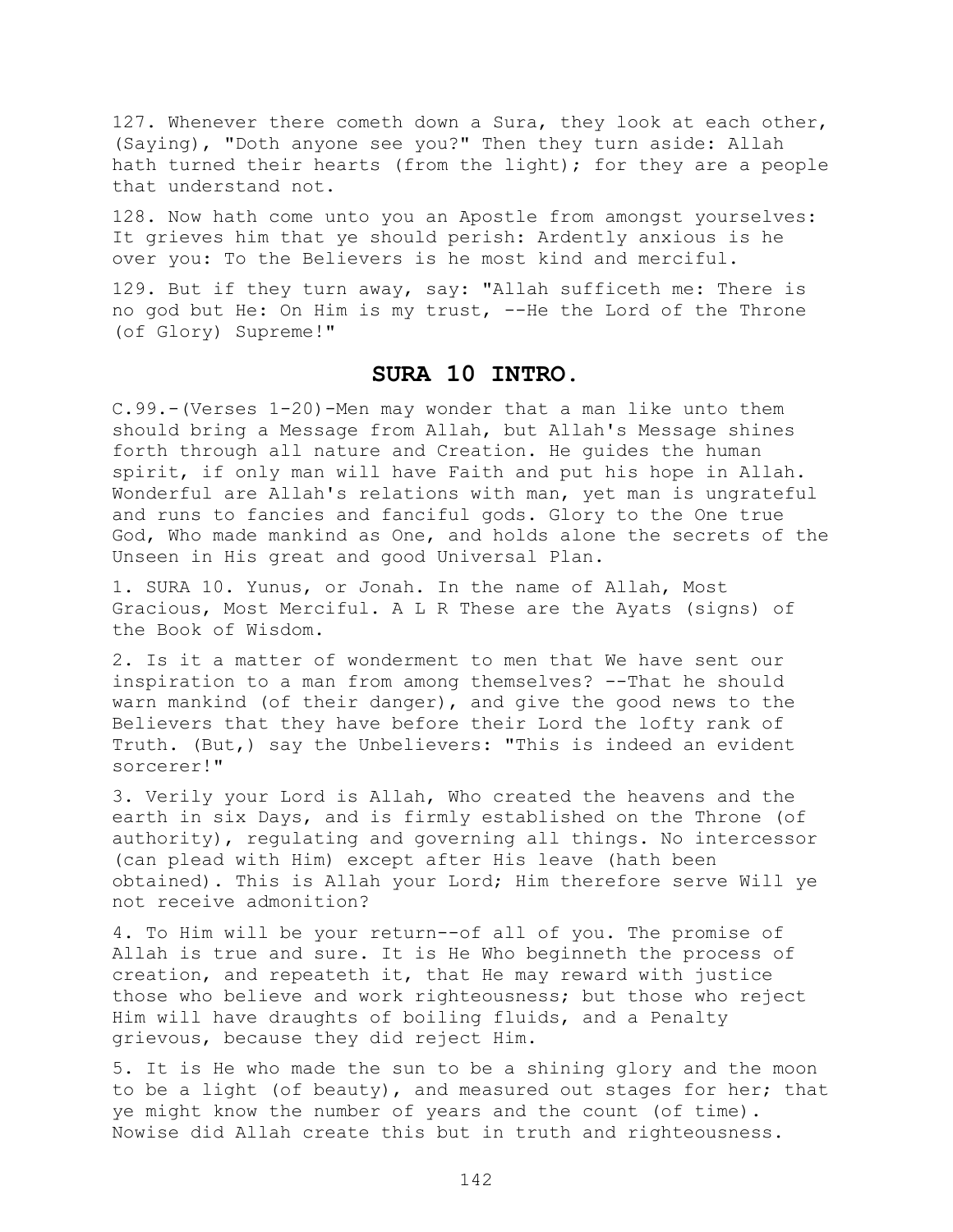(Thus) doth He explain His Signs in detail, for those who understand.

6. Verily, in the alternation of the Night and the Day, and in all that Allah hath created, in the heavens and the earth, are Signs for those who fear Him.

7. Those who rest not their hope on their meeting with Us, but are pleased and satisfied with the life of the Present, and those who heed not Our Signs, --

8. Their abode is the Fire, because of the (evil) they earned.

9. Those who believe, and work righteousness, --their Lord will guide them because of their Faith: Beneath them will flow rivers in Gardens of Bliss.

10. (This will be) their cry therein: "Glory to Thee, O Allah!" and "Peace" will be their greeting therein! And the close of their cry will be: "Praise be to Allah, the Cherisher and Sustainer of the Worlds!"

11. If Allah were to hasten for men the ill (they have earned) as they would fain hasten on the good, --then would their respite be settled at once. But We leave those who rest not their hope on their meeting with Us, in their trespasses, wandering in distraction to and fro.

12. When trouble toucheth a man, he crieth unto Us (in all postures) --lying down on his side, or sitting, or standing. But when We have solved his trouble, he passeth on his way as if he had never cried to Us for a trouble that touched him! Thus do the deeds of transgressors seem fair in their eyes!

13. Generations before you We destroyed when they did wrong: Their Apostles came to them with Clear Signs, but they would not believe! Thus do We requite those who sin!

14. Then We made you heirs in the land after them, to see how ye would behave!

15. But when Our Clear signs are rehearsed unto them, those who rest not their hope on their meeting with Us, say: "Bring us a Reading other than this, or change this," Say: "It is not for me, of my own accord, to change it: I follow naught but what is revealed unto me: If I were to disobey my Lord, I should myself fear the Penalty of a great Day (to come)."

16. Say: "If Allah had so willed I should not have rehearsed it to you, nor would He have made it known to you. A whole lifetime before this have I tarried amongst you: Will ye not then understand?"

17. Who doth more wrong than such as forge a lie against Allah, or deny His Signs? But never will prosper those who sin.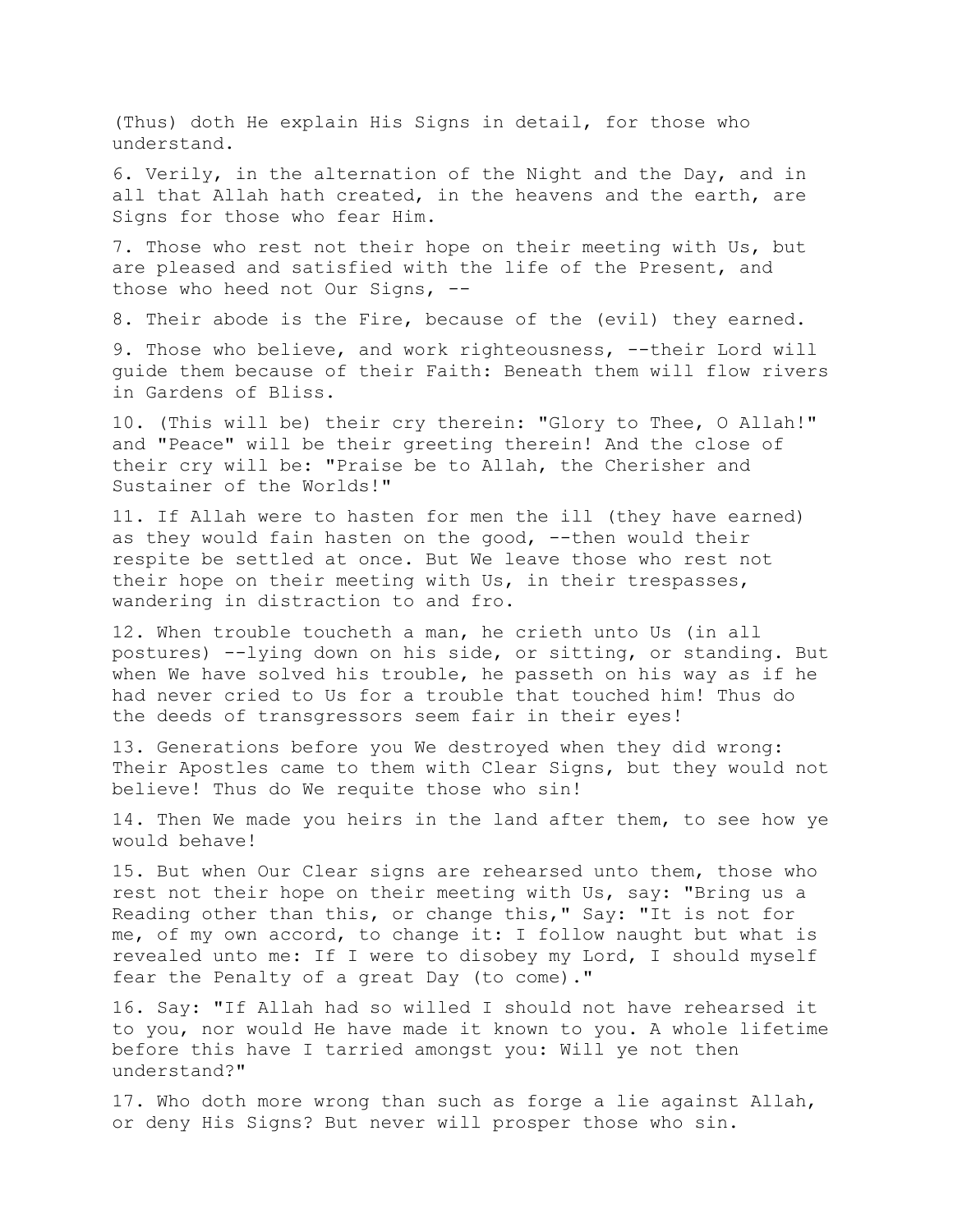18. They serve, besides Allah, things that hurt them not nor profit them, and they say: "These are our intercessors with Allah." Say: "Do ye indeed inform Allah of something He knows not, in the heavens or on earth? --Glory to Him! And far is He above the partners they ascribe (to Him)!"

19. Mankind was but one nation, but differed (later). Had it not been for a Word that went forth before from thy Lord, their differences would have been settled between them.

20. They say: "Why is not a Sign sent down to him from his Lord?" Say: "The Unseen is only for Allah (to know). then wait ye: I too will wait with you."

C.100.-(Verses 21-40)-The good, the beautiful, and the useful in man's life are derived from Allah; yet man is ungrateful. He runs after the ephemeral things of this life; yet they are no better than the green of the fields, that lasts for a season ere it perish! Allah's call is to an eternal Home of Peace. Will ye not answer it? Know ye not that it is He Who sustains and cherishes? No partner has He. And he speaks to his creatures and guides them through His wonderful Book unmatched.

21. When We make mankind taste of some mercy after adversity hath touched them, Behold! They take to plotting against Our Signs! Say: "Swifter to plan is Allah!" Verily, Our messengers record all the plots that ye make!

22. He it is who enableth you to traverse through land and sea; so that ye even board ships; --they sail with them with a favorable wind, and they rejoice thereat; then comes a stormy wind and the waves come to them from all sides, and they think they are being overwhelmed: They cry unto Allah, sincerely offering (their) duty unto Him, saying: "If Thou dost deliver us from this, we shall truly show our gratitude!"

23. But when He delivereth them, Behold! They transgress insolently through the earth in defiance of right! O mankind! Your insolence is against your own souls, --an enjoyment of the life of the Present: In the end, to Us is your return, and We shall show you the truth of all that ye did.

24. The likeness of the life of the Present is as the rain which We send down from the skies: By its mingling arises the produce of the earth--which provides food for men and animals: (It grows) till the earth is clad with its golden ornaments and is decked out (in beauty): The people to whom it belongs think they have all powers of disposal over it: There reaches Our command by night or by day, and We make it like a harvest clean-mown, as if it had not flourished only the day before! Thus do We explain the Signs in detail for those who reflect.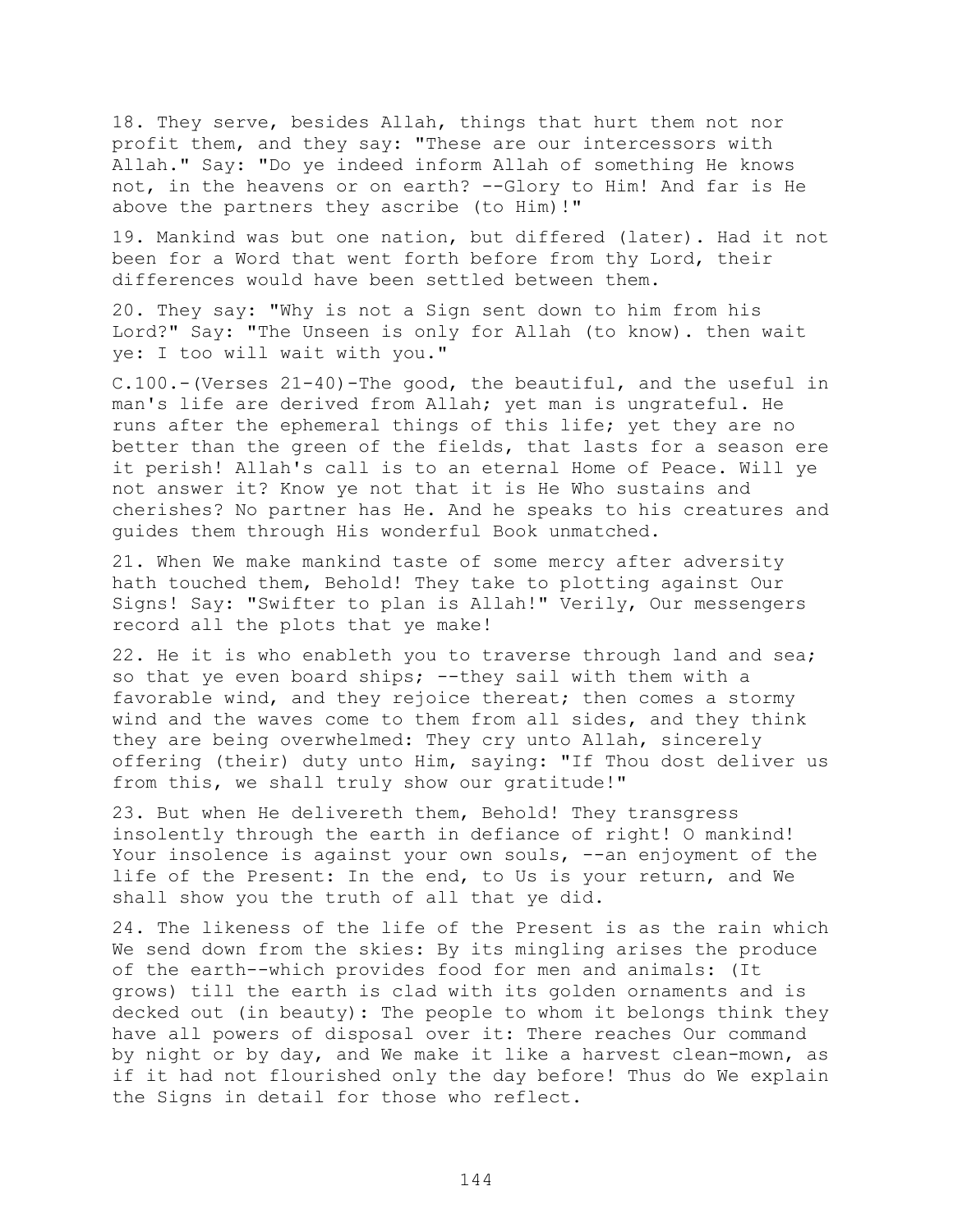25. But Allah doth call to the Home of Peace: He doth guide whom He pleaseth to a Way that is straight.

26. To those who do right is a goodly (reward) --Yea, more (than in measure)! No darkness nor shame shall cover their faces! They are Companions of the Garden; they will abide therein (forever)!

27. But those who have earned evil will have a reward of like evil: Ignominy will cover their (faces): No defender will they have from (the wrath of) Allah: Their faces will be covered, as it were, with pieces from the depth of the darkness of Night: They are Companions of the Fire: They will abide therein (forever)!

28. One Day shall We gather them all together. Then shall We say to those who joined gods (with Us): "To your place! Ye and those ye joined as 'partners'." We shall separate them and their "partners" shall say: "It was not us that ye worshipped!"

29. "Enough is Allah for a witness between us and you: We certainly knew nothing of your worship of us!"

30. There will every soul prove (the fruits of) the deeds it sent before: They will be brought back to Allah their rightful Lord, and their invented falsehoods will leave them in the lurch.

31. Say: "Who is it that sustains you (in life) from the sky and from the earth? Or who is it that has power over hearing and sight? And who is it that brings out the living from the dead and the dead from the living? And who is it that rules and regulates all affairs?" They will soon say, "Allah". Say, "Will ye not then show piety (to Him)?"

32. Such is Allah, your real Cherisher and Sustainer: Apart from Truth, what (remains) but error? How then are ye turned away?

33. Thus is the Word of thy Lord proved true against those who rebel: Verily they will not believe.

34. Say: "Of your 'partners', can any originate creation and repeat it?" Say: "It is Allah Who originates creation and repeats it: Then how are ye deluded away (from the truth)?"

35. Say: "Of your `partners' is there any that can give any guidance towards Truth?" Say: "It is Allah Who gives guidance towards Truth. Is then He Who gives guidance to Truth more worthy to be followed, or he who finds not guidance (Himself) unless he is guided? What then is the matter with you? How judge ye?"

36. But most of them follow nothing but fancy: Truly fancy can be of no avail against Truth. Verily Allah is well aware of all that they do.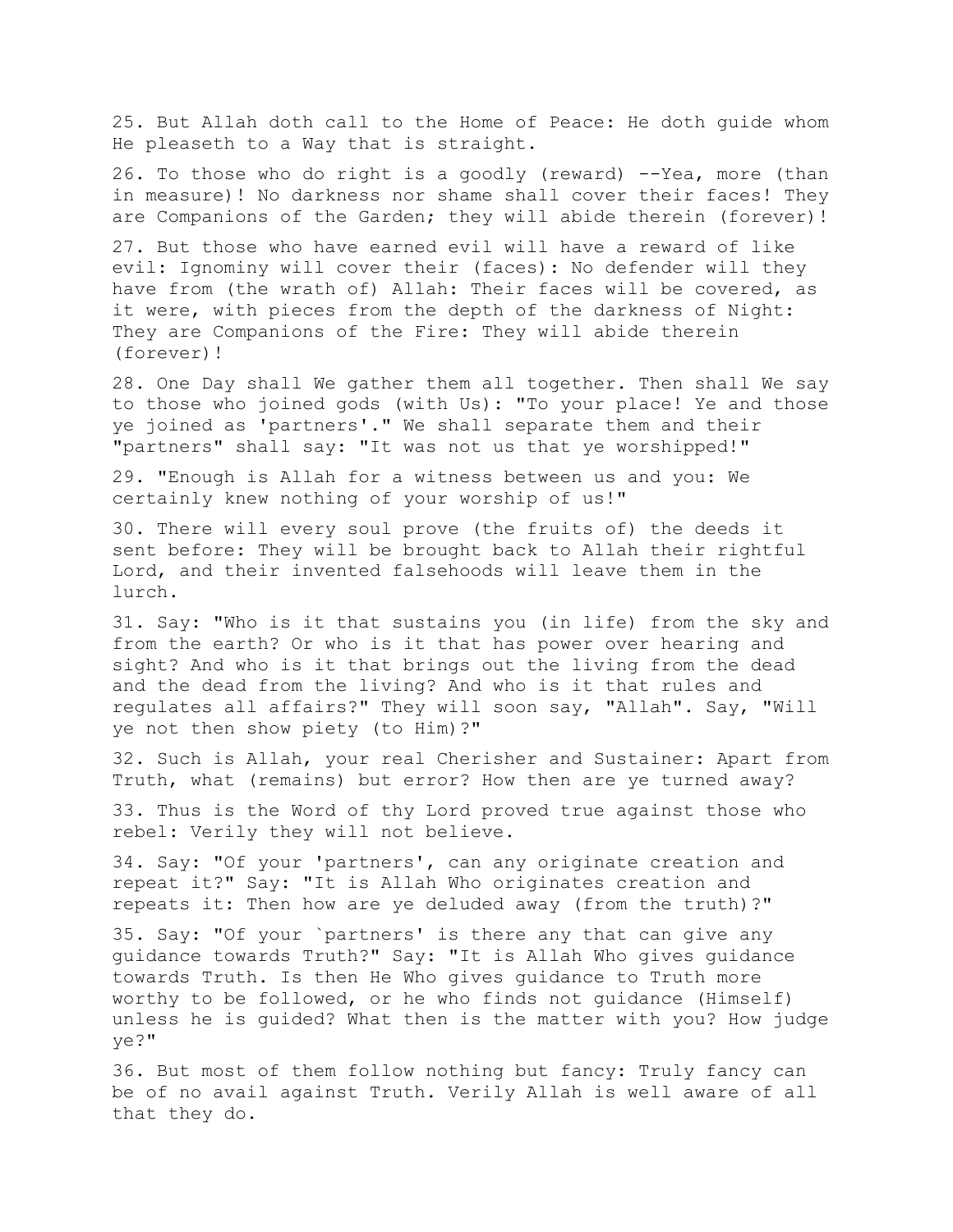37. This Koran is not such as can be produced by other than Allah; on the contrary it is a confirmation of (revelations) that went before it, and a fuller explanation of the Book- wherein there is no doubt--from the Lord of the Worlds.

38. Or do they say, "He forged it"? Say: "Bring then a Sura like unto it, and call (to your aid) anyone you can, besides Allah, if it be ye speak the truth!"

39. Nay, they charge with falsehood that whose knowledge they cannot compass, even before the elucidation thereof hath reached them: Thus did those before them make charges of falsehood: But see what was the end of those who did wrong!

40. Of them there are some who believe therein, and some who do not: And thy Lord knoweth best those who are out for mischief.

C.101.-(Verses 41-70)-Men but wrong their own souls in shutting out the Truth of Allah. To Him will be their return. They have been warned at all times and among all peoples by chosen Apostles of Allah, whom they have flouted. The Day will come when they will see the majesty, the glory, the goodness, and the justice of Allah. But they invent fancies and falsehoods. Let not their blasphemies and falsehoods grieve the men of Allah: For falsehoods and false ones will never prosper.

41. If they charge thee with falsehood, say: "My work to me, and yours to you! Ye are free from responsibility for what I do, and I for what ye do!"

42. Among them are some who (pretend to) listen to thee: But canst thou make the deaf to hear, --even though they are without understanding?

43. And among them are some who look at thee: But canst thou guide the blind, --even though they will not see?

44. Verily Allah will not deal unjustly with man in aught: It is man that wrongs his own soul.

45. One day He will gather them together: (It will be) as if they had tarried but an hour of a day: They will recognize each other: Assuredly those will be lost who denied the meeting with Allah and refused to receive true guidance.

46. Whether We show thee (realized in thy lifetime) some part of what We promise them, --or We take thy soul (to Our Mercy) (before that), --in any case, to Us is their return: Ultimately Allah is witness to all that they do.

47. To every people (was sent) an Apostle: When their Apostle comes (before them), the matter will be judged between them with justice, and they will not be wronged.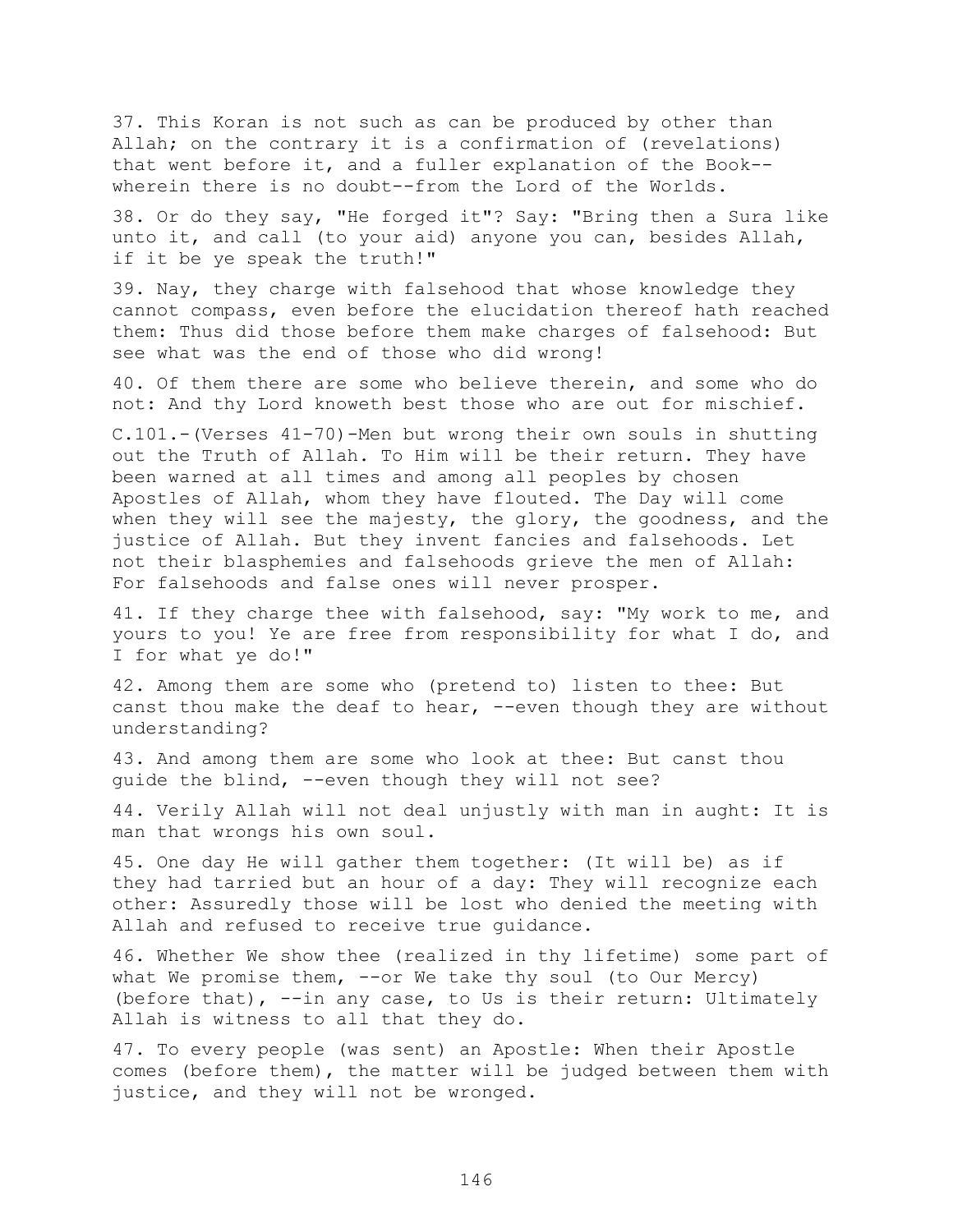48. They say: "When will this promise come to pass, --if ye speak the truth?"

49. Say: "I have no power over any harm or profit to myself except as Allah Willeth. To every People is a term appointed: When their term is reached, not an hour can they cause delay, nor (an hour) can they advance (it in anticipation)."

50. Say: "Do ye see, --if His punishment should come to you by night or by day, --what portion of it would the Sinners wish to hasten?"

51. "Would ye then believe in it at last, when it actually cometh to pass? (It will then be said:) 'Ah! Now? And ye wanted (aforetime) to hasten it on!'"

52. "At last will be said to the wrongdoers: `Taste ye the enduring punishment! Ye get but the recompense of what ye earned!'"

53. They seek to be informed by thee: "Is that true?" Say: "Aye! By my Lord! It is the vary truth! And ye cannot frustrate it!"

54. Every soul that hath sinned, if it possessed all that is on earth, would fain give it in ransom: They would declare (their) repentance when they see the Penalty: But the judgment between them will be with justice, and no wrong will be done unto them.

55. Is it not (the case) that to Allah belongeth whatever is in the heavens and on earth? Is it not (the case) that Allah's promise is assuredly true? Yet most of them understand not.

56. It is He who giveth life and who taketh it, and to Him shall ye all be brought back.

57. O mankind! There hath come to you a direction from your Lord and a healing for the (diseases) in your hearts, --and for those who believe, a Guidance and a Mercy.

58. Say: "In the Bounty of Allah. And in His Mercy, --in that let them rejoice": that is better than the (wealth) they hoard.

59. Say: "See ye what things Allah hath sent down to you for sustenance? Yet ye hold forbidden some things thereof and (some things) lawful." Say: "Hath Allah indeed permitted you, or do ye invent (things) to attribute to Allah?"

60. And what think those who invent lies against Allah, of the Day of Judgement? Verily Allah is full of Bounty to mankind, but most of them are ungrateful.

61. In what business thou mayest be, and whatever portion thou mayest be reciting from the Koran, --and whatever deed ye (mankind) may be doing, --We are Witnesses thereof when ye are deeply engrossed therein. Nor is hidden from thy Lord (so much as) the weight of an atom on the earth or in heaven. And not the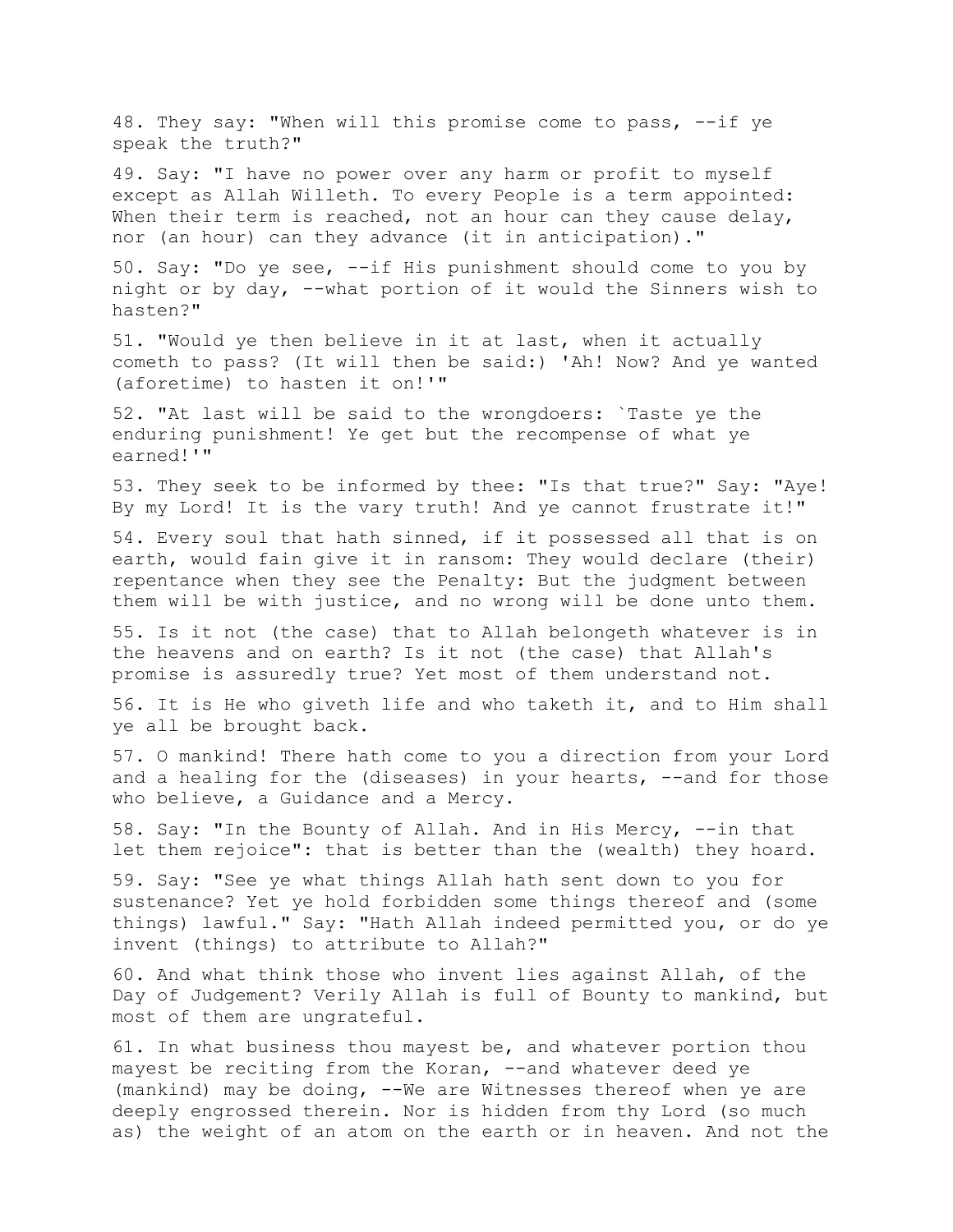least and not the greatest of these things but are recorded in a clear Record. 62. Behold! Verily on the friends of Allah there is no fear, nor shall they grieve; 63. Those who believe and (constantly) quard against evil;  $-$ -64. For them are Glad Tidings, in the life of the Present and in the Hereafter: No change can there be in the Words of Allah. This is indeed the supreme Felicity. 65. Let not their speech grieve thee: For all power and honor belong to Allah: It is He Who heareth and knoweth (all things). 66. Behold! Verily to Allah belong all creatures, in the heavens and on earth. What do they follow who worship as His "partners" other than Allah? They follow nothing but fancy, and they do nothing but lie. 67. He it is that hath made you the Night that ye may rest therein, and the Day to make things visible (to you). Verily in this are Signs for those who listen (to His Message). 68. They say, "Allah hath begotten a son!" --Glory be to Him! He is Self-Sufficient! His are all things in the heavens and on earth! No warrant have ye for this! Say ye about Allah what ye know not? 69. Say: "Those who invent a lie against Allah will never prosper." 70. A little enjoyment in this world! --And then, to Us will be their return. Then shall We make them taste the severest Penalty for their blasphemies. C.102.-(Verses 71-92)-Allah works in His world -- in mercy for His servants, and in just punishment for those who do wrong. Thus was it in Noah's story, for he worked unselfishly for his people, though rejected of them. So it was with Moses: He preached to Pharaoh and the Egyptians, but most of them preferred falsehood and pride to the Truth of Allah, and perished. Even Pharaoh's confession of Allah at the last was too late, as his life had been spent in luxury, pride, and oppression. 71. Relate to them the story of Noah. Behold! He said to his People: "O my people, if it be hard on your (mind) that I should stay (with you) and commemorate the Signs of Allah, --yet I put my trust in Allah. Get ye then an agreement about your plan and among your Partners, so your plan be not to you dark and

148

dubious. Then pass your sentence on me, and give me no respite."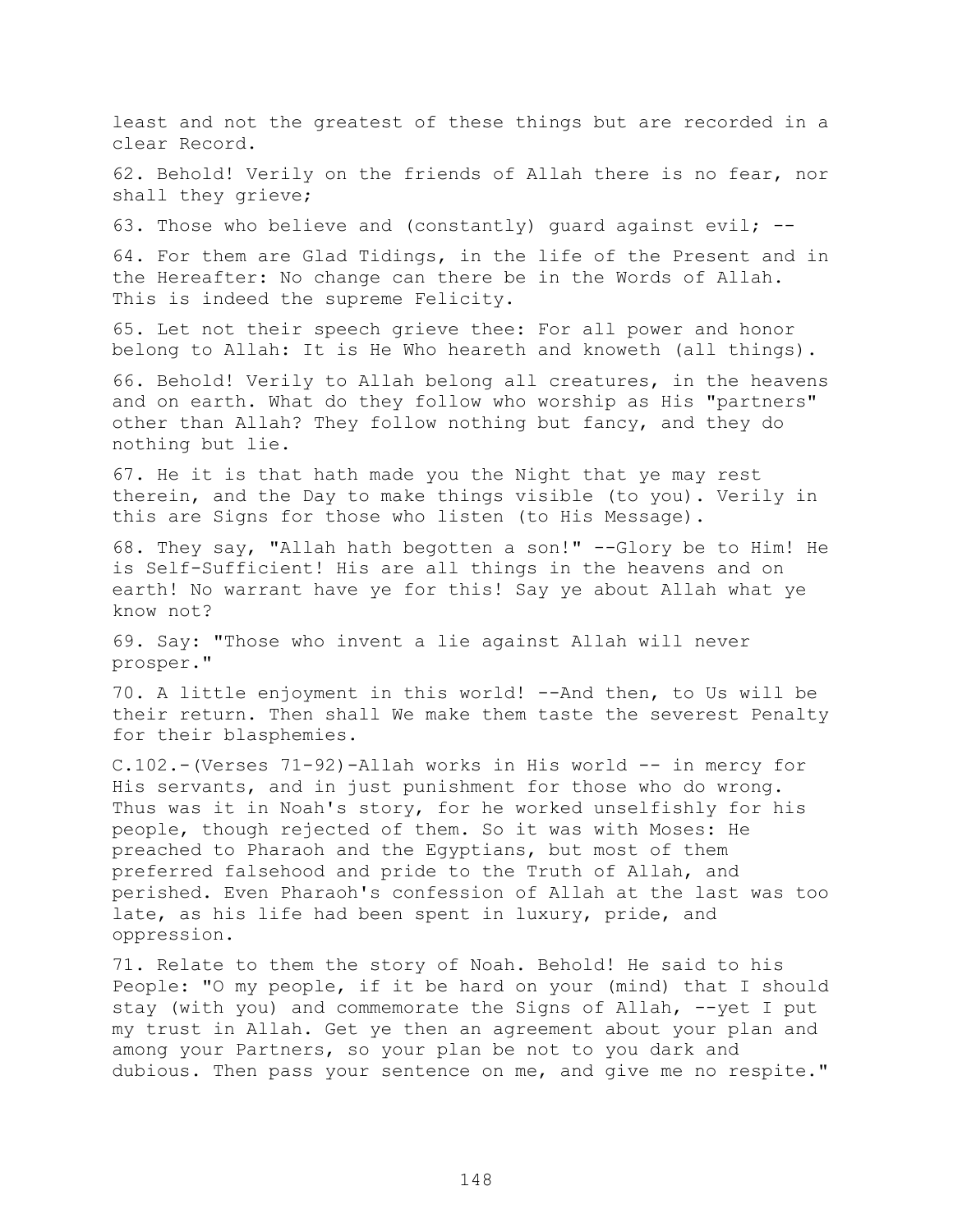72. "But if ye turn back, (consider) no reward have I asked of you: My reward is only due from Allah, and I have been commanded to be of those who submit to Allah's Will (in Islam)."

73. They rejected him, but We delivered him, in the Ark, and We made them inherit (the earth), while We overwhelmed in the Flood those who rejected Our Signs. Then see what was the end of those who were warned (but heeded not)!

74. Then after him We sent (many) apostles to their Peoples: They brought them Clear Signs, what they had already rejected beforehand. Thus do We seal the hearts of the transgressors.

75. Then after them sent We Moses and Aaron to Pharaoh and his chiefs with Our Signs. But they were arrogant: They were a people in sin.

76. When the Truth did come to them from Us, they said: "This is indeed evident sorcery!"

77. Said Moses: "Say ye (this) about the Truth when it hath (actually) reached you? Is sorcery (like) this? But sorcerers will not prosper."

78. They said: "Hast thou come to us to turn us away from the ways we found our fathers following, --in order that thou and thy brother may have greatness in the land? But not we shall believe in you!"

79. Said Pharaoh: "Bring me every sorcerer well versed."

80. When the sorcerers came, Moses said to them: "Throw ye what ye (wish) to throw!"

81. When they had had their throw, Moses said: "What ye have brought is sorcery: Allah will surely make it of no effect: For Allah prospereth not the work of those who make mischief."

82. "And Allah by His Words doth prove and establish His Truth, however much the Sinners may hate it!"

83. But none believed in Moses except some children of his People, because of the fear of Pharaoh and his chiefs, lest they should persecute them; and certainly Pharaoh was mighty on the earth and one who transgressed all bounds.

84. Moses said: "O my People! If ye do (really) believe in Allah, then in Him put your trust if ye submit (your will to His)."

85. They said: "In Allah do we put our trust. Our Lord! Make us not a trial for those who practice oppression;"

86. "And deliver us by Thy Mercy from those who reject (Thee)."

87. We inspired Moses and his brother with this Message: "Provide dwellings for your People in Egypt, make your dwellings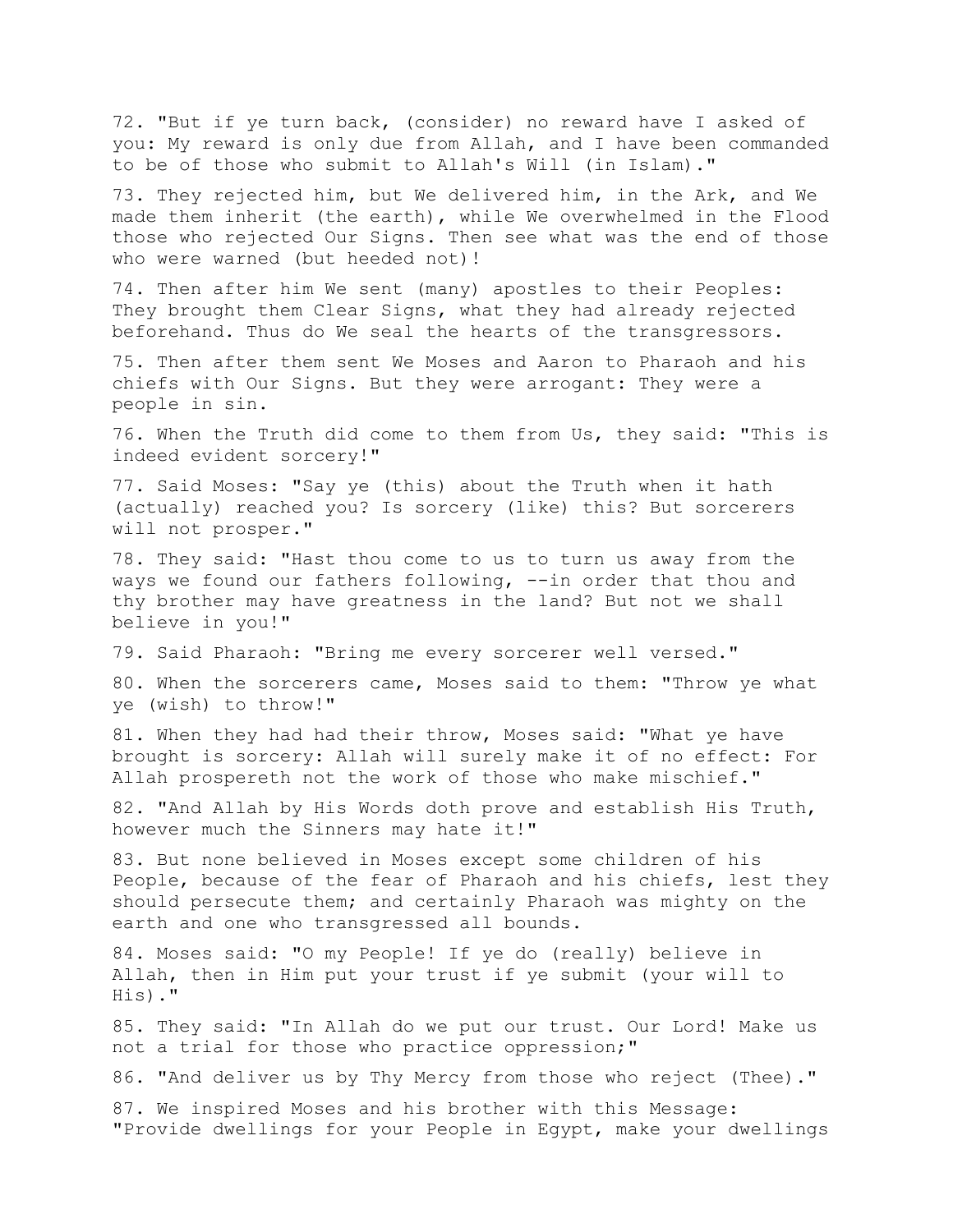into places of worship, and establish regular prayers: And give Glad Tidings to those who believe!"

88. Moses prayed: "Our Lord! Thou hast indeed bestowed on Pharaoh and his Chiefs splendor and wealth in the life of the Present, and so, our Lord, they mislead (men) from Thy Path. Deface, our Lord, the features of their wealth, and send hardness to their hearts, so they will not believe until they see the grievous Penalty."

89. Allah said: "Accepted is your prayer (O Moses and Aaron)! So stand ye straight, and follow not the path of those who know not."

90. We took the Children of Israel across the sea: Pharaoh and his hosts followed them in insolence and spite. At length, when overwhelmed with the flood, he said: "I believe that there is no god except Him Whom the Children of Israel believe in: I am of those who submit (to Allah in Islam)."

91. (It was said to him:) "Ah now! --But a little while before, wast thou in rebellion! --And thou didst mischief (and violence)!"

92. "This day shall We save thee in thy body, that thou mayest be a Sign to those who come after thee! But verily, many among mankind are heedless of Our Signs!"

C.103.-(Verses 93-109)-Allah's purpose of Mercy and Forgiveness was shown in the mission of Jonah, when Nineveh was pardoned on repentance, and given a new lease of life. We must be patient and strive with constancy and perseverance, for all suffering and sorrow as well as all bounties proceed from Allah, Whose plan is righteous and for the good of His creatures.

93. We settled the Children of Israel in a beautiful dwelling place, and provided for them sustenance of the best: It was after knowledge had been granted to them, that they fell into schisms. Verily Allah will judge between them as to the schisms amongst them, on the Day of Judgement.

94. If thou wert in doubt as to what We have revealed unto thee, then ask those who have been reading the Book from before thee: The Truth hath indeed come to thee from thy Lord: So be in no wise of those in doubt.

95. Nor be of those who reject the Signs of Allah, or thou shalt be of those who perish.

96. Those against whom the Word of thy Lord hath been verified would not believe--

97. Even if every Sign was brought unto them, --until they see (for themselves) the Penalty Grievous.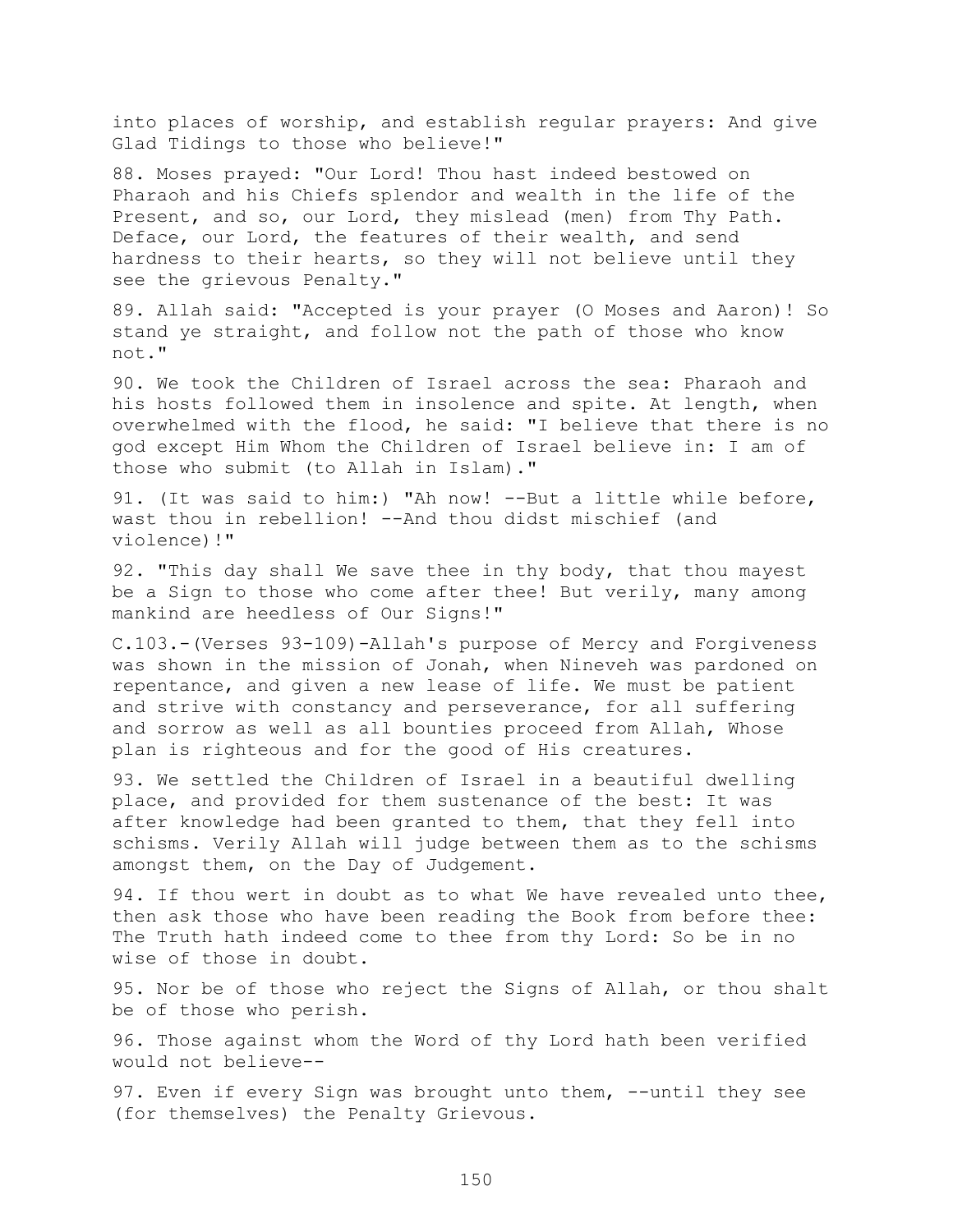98. Why was there not a single township (among those we warned), which believed,  $--$ so its Faith should have profited it,  $--$ except the People of Jonah? When they believed, We removed from them the Penalty of Ignominy in the life of the present, and permitted them to enjoy (their life) for a while.

99. If it had been thy Lord's Will, they would all have believed, --all who are on earth! Wilt thou then compel mankind, against their will, to believe!

100. No soul can believe, except by the Will of Allah, and He will place Doubt (or obscurity) on those who will not understand.

101. Say: "Behold all that is in the heavens and on earth"; But neither Signs nor Warners profit those who believe not.

102. Do they then expect (any thing) but (what happened in) the days of the men who passed away before them? Say: "Wait ye then: For I too, will wait with you."

103. In the end We deliver Our apostles and those who believe: Thus is it fitting on Our part that We should deliver those who believe!

104. Say: "O ye men! If ye are in doubt as to my religion, (behold!) I worship not what ye worship, other than Allah! But I worship Allah--who will take your souls (at death): I am commanded to be (in the ranks) of the Believers,"

105. "And further (thus): `Set thy face towards Religion with true piety, and never in any wise be of the Unbelievers;'"

106. "'Nor call on any other than Allah; --such will neither profit thee nor hurt thee: If thou dost, Behold! Thou shalt certainly be of those who do wrong.'"

107. If Allah do touch thee with hurt, there is none can remove it but He: If He do design some benefit for thee, there is none can keep back His favor: He causeth it to reach whomsoever of His servants He pleaseth. And He is the Oft-Forgiving, Most Merciful.

108. Say: "O ye men! Now Truth hath reached you from your Lord! Those who receive guidance, do so for the good of their own souls; those who stray, do so to their own loss: And I am not (set) over you to arrange your affairs."

109. Follow thou the inspiration sent unto thee, and be patient and constant, till Allah do decide: For He is the Best to decide.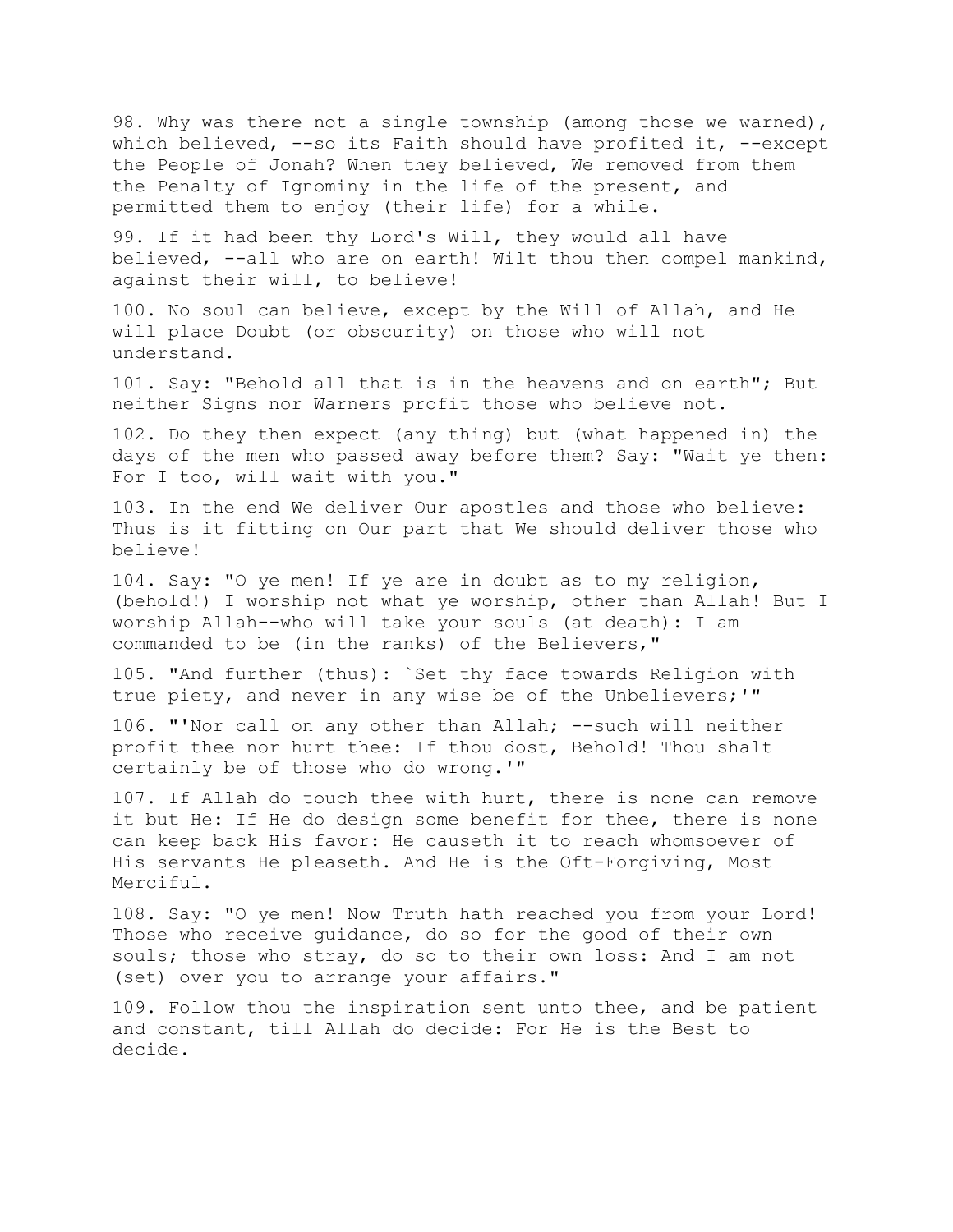## **SURA 11 INTRO.**

C.104.-(Verses 1-24)-Allah's Revelation teaches the Truth: it warns against wrong and gives glad tidings to the righteous: Ungrateful man folds up his heart and fails to see how all Nature points to Allah and to the Hereafter: He but seeks petty issues, forgetting the Cause of Causes. Not all the wisdom of man can produce aught like the Message which comes from Allah, as the Light that leads and the Mercy that Forgives. Who then will humble himself before Allah, seeking His light and His voice!

1. SURA 11. Hud, or The Prophet Hud. In the name of Allah, Most Gracious, Most Merciful. A.L.R. (This is) a Book, with verses basic or fundamental (of established meaning), further explained in detail, from One Who is Wise and Well-Acquainted (with all things):

2. (It teacheth) that ye should Worship none but Allah. (Say:) "Verily I am (sent) unto you from Him to warn and to bring glad tidings:

3. "(And to preach thus), `Seek ye the forgiveness of your Lord, and turn to Him in repentance; that He may grant you enjoyment, good (and true), for a term appointed, and bestow His abounding Grace on all who abound in merit! But if ye turn away, then I fear for you the Penalty of a Great Day:

4. "'To Allah is your return, and He hath power over all things.'"

5. Behold! They fold up their hearts, that they may lie hid from Him! Ah! Even when they cover themselves with their garments, He knoweth what the conceal, and what they reveal: For He knoweth well the (inmost secrets) of the hearts.

6. There is no moving creature on earth but its sustenance dependeth on Allah; He knoweth the time and the place of its definite abode and its temporary deposit: All is in a clear Record.

7. He it is Who created the heavens and the earth in six Days- and His Throne was over the Waters--that He might try you, which of you is best in conduct. But if thou wert to say to them "Ye shall indeed be raised up after death", the Unbelievers would be sure to say, "This is nothing but obvious sorcery!"

8. If We delay the penalty for them for a definite term, they are sure to say, "What keeps it back?" Ah! On the day it (actually) reaches them, nothing will turn it away from them, and they will be completely encircled by that which they used to mock at!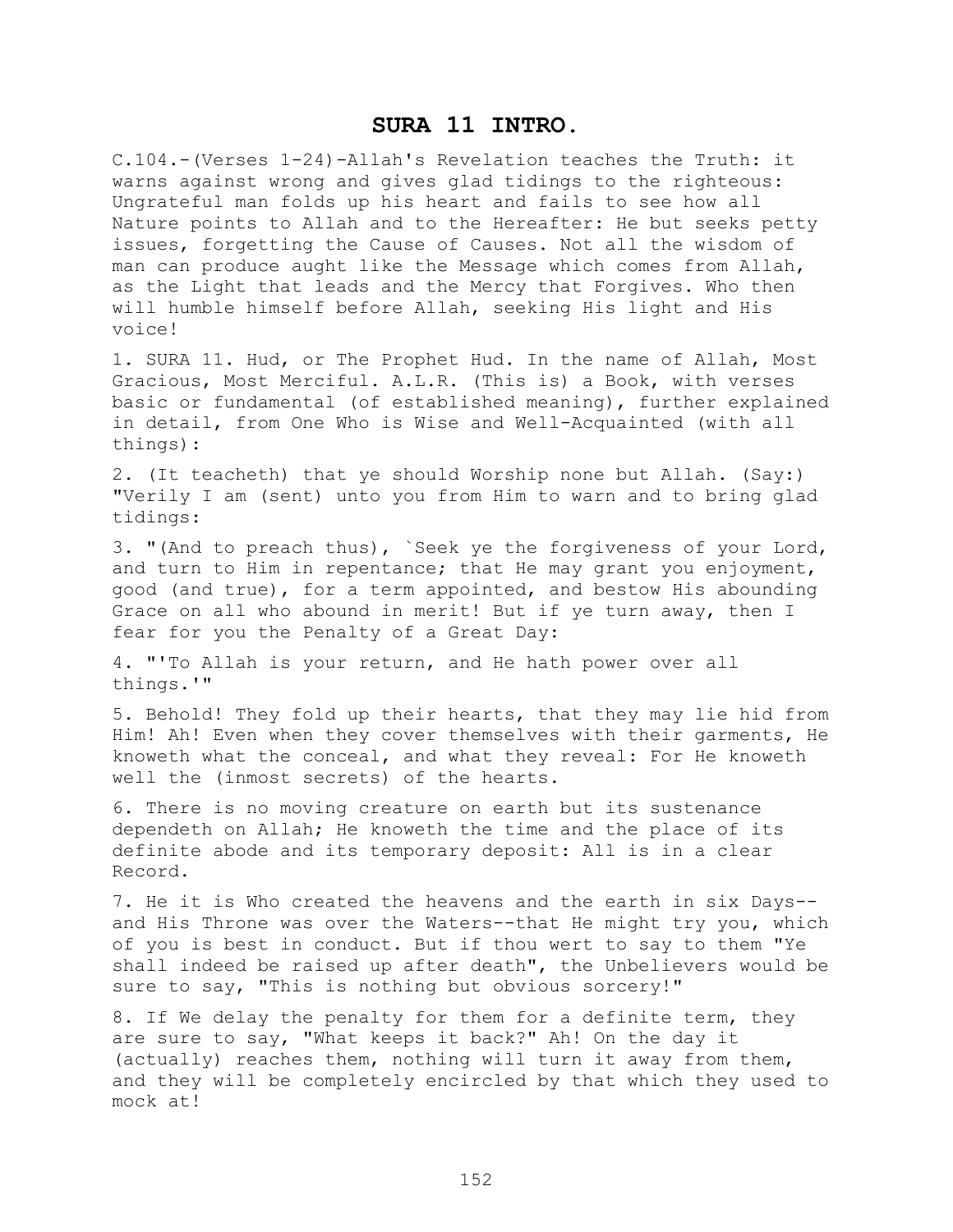9. If We give man a taste of Mercy from Ourselves, and then withdraw it from him, Behold! He is in despair and (falls into) blasphemy.

10. But if We give him a taste of (Our) favors after adversity hath touched him, he is sure to say, "All evil has departed from me:" Behold! He falls into exultation and pride.

11. Not so do those who show patience and constancy, and work righteousness; for them is forgiveness (of sins) and a great reward.

12. Perchance thou mayest (feel the inclination) to give up a part of what is revealed unto thee, and thy heart feeleth straitened lest they say, "Why is not a treasure sent down unto him, or why does not an angel come down with him?" But thou art there only to warn! It is Allah that arrangeth all affairs!

13. Or they may say, "He forged it." Say, "Bring ye then ten Suras forged, like unto it, and call (to your aid) whomsoever ye can, other than Allah! --If ye speak the truth!

14. "If then they (your false gods) answer not your (call), know ye that this Revelation is sent down (replete) with the knowledge of Allah, and that there is no god but He! Will ye even then submit (to Islam)?"

15. Those who desire the life of the Present and its glitter, - to them We shall pay (the price of) their deeds therein, - without diminution.

16. They are those whom there is nothing in the Hereafter but the Fire: Vain are the designs they frame therein, and of no effect are the deeds that they do!

17. Can the be (like) those who accept a Clear (Sign) from their Lord, and whom a witness from Himself doth teach, as did the Book of Moses before it,  $-$ -a quide and a mercy? They believe therein; but those of the Sects that reject it, --the Fire will be their promised meeting place. Be not then in doubt thereon: for it is the Truth from thy Lord: Yet many among men do not believe!

18. Who doth more wrong than those who invent a lie against Allah? They will be turned back to the presence of their Lord, and the witnesses will say, "These are the ones who lied against their Lord! Behold! The Curse of Allah is on those who do wrong! --

19. "Those who would hinder (men) from the path of Allah and would seek in it something crooked: these were they who denied the Hereafter!"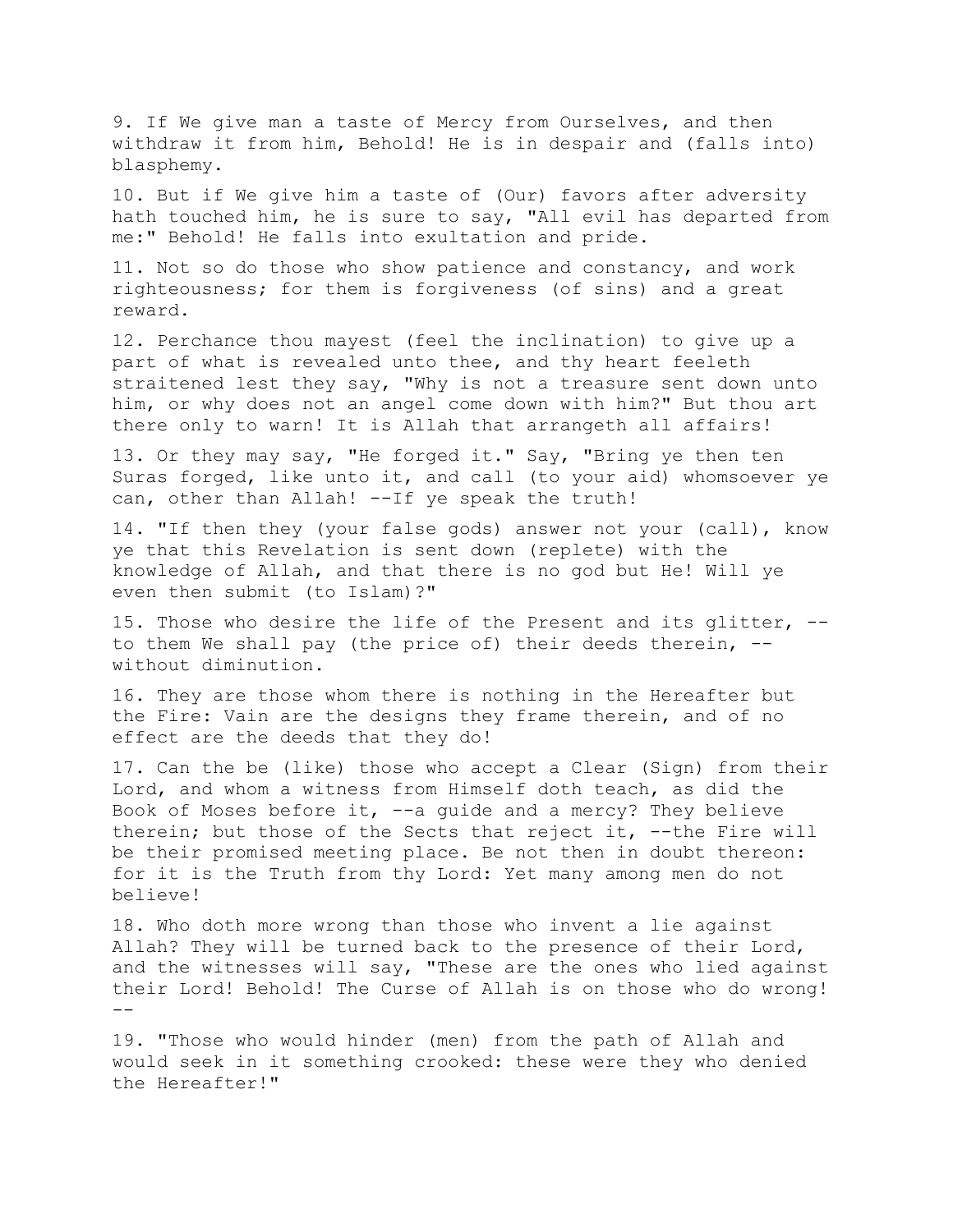20. They will in no wise frustrate (His design) on earth, nor have they protectors besides Allah! Their penalty will be doubled! They lost the power to hear, and they did not see!

21. They are the ones who have lost their own souls: and the (fancies) they invented have left them in the lurch!

22. Without a doubt, these are the very ones who will lose most in the Hereafter!

23. But those who believe and work righteousness, and humble themselves before their Lord, --They will be Companions of the Garden, to dwell therein for aye!

24. These two kinds (of men) may be compared to the blind and deaf, and those who can see and hear well. Are they equal when compared? Will ye not then take heed?

C.105-(Verses 25 to 49)-Noah walked righteously and humbly as in the sight of Allah. With unselfish love for his people he warned them and taught them. But they did flout and reject his Message with scorn and insults. Allah gave him directions to build an Ark against the impending flood which was to purify the world from Sin and Unrighteousness. In it were saved Noah and those who believed. So were promised salvation and Allah's Peace. And Blessings to the Righteous evermore.

25. We sent Noah to his People (with a mission): "I have come to you with a Clear Warning:

26. "That ye serve none but Allah: Verily I do fear for you the Penalty of a Grievous Day."

27. But the Chiefs of the Unbelievers among his People said: "We see (in) thee nothing but a man like ourselves: Nor do we see that any follow thee but the meanest among us, in judgement immature: Nor do we see in you (all) any merit above us: In fact we think ye are liars!"

28. He said: "O my People! See ye if (it be that) I have a Clear Sign from my Lord, and that He hath sent Mercy unto me from His own Presence, but that the Mercy hath been obscured from your sight? Shall we compel you to accept it when ye are adverse to it?

29. "And O my People! I ask you for no wealth in return: my reward is from Allah: but I will not drive away (in contempt) those who believe: for verily they are to meet their Lord, and ye I see are the ignorant ones!

30. "And O my People! Who would help me against Allah if I drove them away? Will ye not then take heed?

31. "I tell you not that with me are the Treasures of Allah, nor do I know what is hidden, nor claim I to be an angel. Nor yet do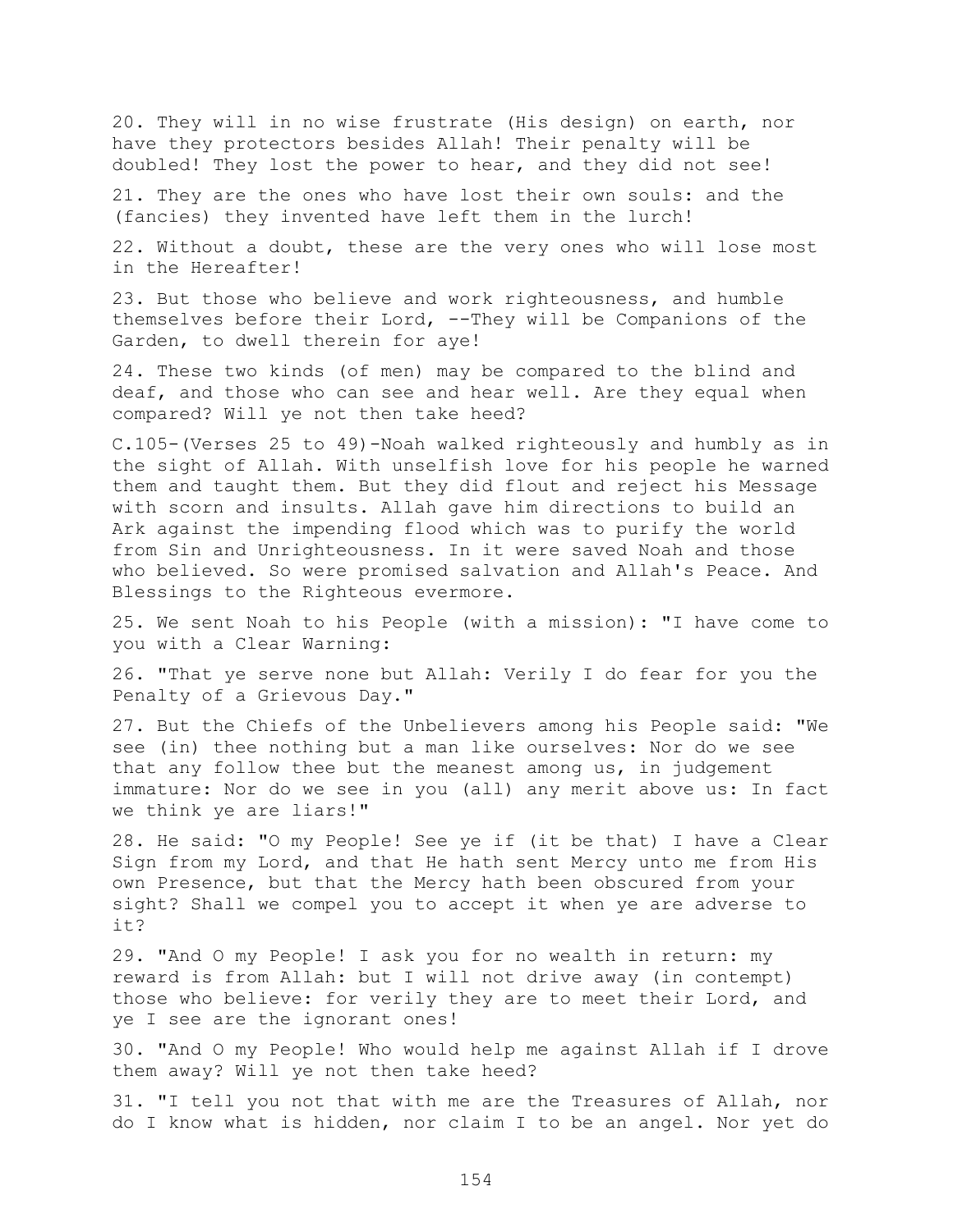I say, of those whom your eyes do despise that Allah will not grant them (all) that is good: Allah knoweth best what is in their souls: I should, if I did, indeed be a wrongdoer."

32. They said: "O Noah! Thou hast disputed with us, and (much) hast thou prolonged the dispute with us: now bring upon us what thou threatenest us with, if thou speakest the truth!?"

33. He said: "Truly, Allah will bring on you, if He wills, --and then, ye will not be able to frustrate it!

34. "Of no profit will be my counsel to you, much as I desire to give you (good) counsel, if it be that Allah willeth to leave you astray: He is your Lord! And to Him will ye return!"

35. Or do they say, "He has forged it"? Say: "If I had forged it, on me were my sin! And I am free of the sins of which ye are guilty!"

36. It was revealed to Noah: "None of thy People will believe except those who have believed already! So grieve no longer over their (evil) deeds.

37. "But construct an Ark under Our eyes and Our inspiration, and address Me no (further) on behalf of those who are in sin: for they are about to be overwhelmed (in the Flood)."

38. Forthwith he (starts) constructing the Ark: every time that the Chiefs of his People passed by him they threw ridicule on him. He said: "If ye ridicule us now, we (in our turn) can look down on you with ridicule likewise!

39. "But soon will ye know who it is on whom will descend a Penalty that will cover them with shame, --on whom will be unloosed a Penalty lasting:"

40. At length, behold! There came Our Command, and the fountains of the earth gushed forth! We said: "Embark therein, of each kind two, male and female, and your family--except those against whom the Word has already gone forth, --and the Believers." But only a few believed with him.

41. So he said: "Embark ye on the Ark, in the name of Allah, whether it move or be at rest! For my Lord is, be sure, Oft-Forgiving, Most Merciful!"

42. So the Ark floated with them on the waves (towering) like mountains, and Noah called out to his son, who had separated himself (from the rest): "O my son! Embark with us, and be not with the Unbelievers!"

43. The son replied: "I will betake myself to some mountain: It will save me from the water." Noah said: "This day nothing can save from the Command of Allah, any but those on whom He hath mercy!" --And the waves came between them, and the son was among those overwhelmed in the Flood.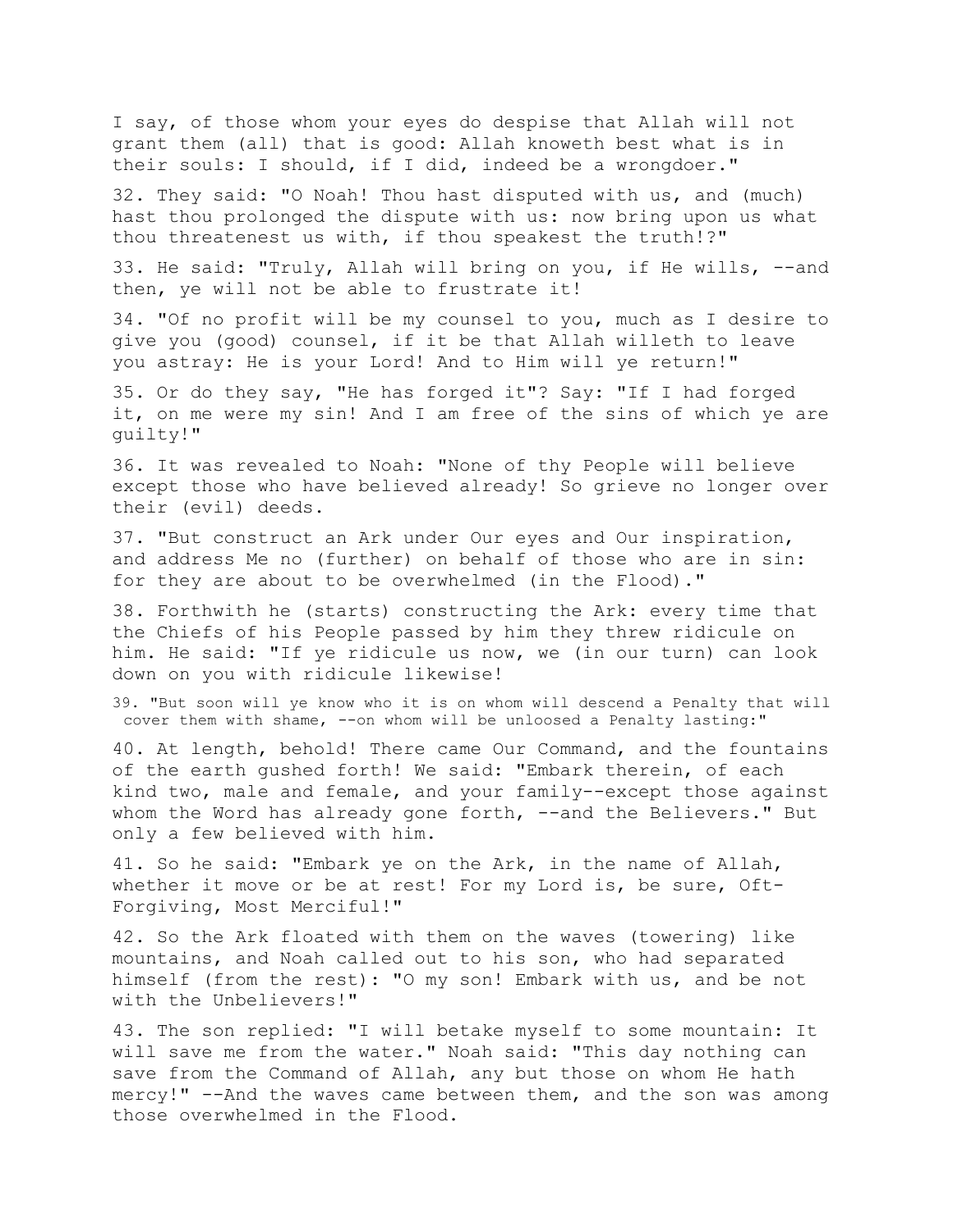44. Then the word went forth: "O earth! Swallow up thy water, and O sky! Withhold (thy rain)!" And the water abated, and the matter was ended. The ark rested on Mount Judi, and the word went forth: "Away with those who do wrong!"

45. And Noah called upon his Lord, and said: "O my Lord! Surely my son is of my family! And Thy promise is true, and Thou art the Justest of Judges!"

46. He said: "O Noah! He is not of thy family: for his conduct is unrighteous. So ask not of Me that of which thou hast no knowledge! I give thee counsel, lest thou act like the ignorant!"

47. Noah said: "O my Lord! I do seek refuge with Thee, lest I ask Thee for that of which I have no knowledge. And unless Thou forgive me and have Mercy on me, I should indeed be lost!"

48. The word came: "O Noah! Come down (fro the Ark) with Peace from Us, and Blessing on thee and on some of the Peoples (who will spring) from those with thee: But (there will be other) Peoples to whom We shall grant their pleasures (for a time), but in the end will a grievous Penalty reach them from Us."

49. Such are some of the stories of the Unseen, which We have revealed unto thee: Before this, neither thou nor thy People knew them. So persevere patiently: For the End is for those who are righteous.

C.106.-(Verses 50 to 68)-Awful were the fates of the 'Ad and the Thamud, two mighty peoples of ancient Arabia. They rejected Allah and His Message and went on in their evil ways,-the 'Ad in their superstitions and arrogance, and the Thamud in their entrenched selfishness, denying to others the gifts of Allah's spacious earth! How swiftly were they wiped out, as if they had never been? But wrong can never stand!

50. To the 'Ad People (We sent) Hud, one of their own brethren. He said: "O my people! Worship Allah! Ye have no other god but him. (Your other gods) ye do nothing but invent!

51. "O my people! I ask of you no reward for this (Message). My reward is from none but Him who created me: Will ye not then understand?

52. "And O my people! Ask Forgiveness of your Lord, and turn to Him (in repentance): He will send you the skies pouring abundant rain, and add strength to your strength: So turn ye not back in sin!"

53. They said: "O Hud! No Clear (Sign) hast thou brought us, and we are not the ones to desert our gods on thy word! Nor shall we believe in thee!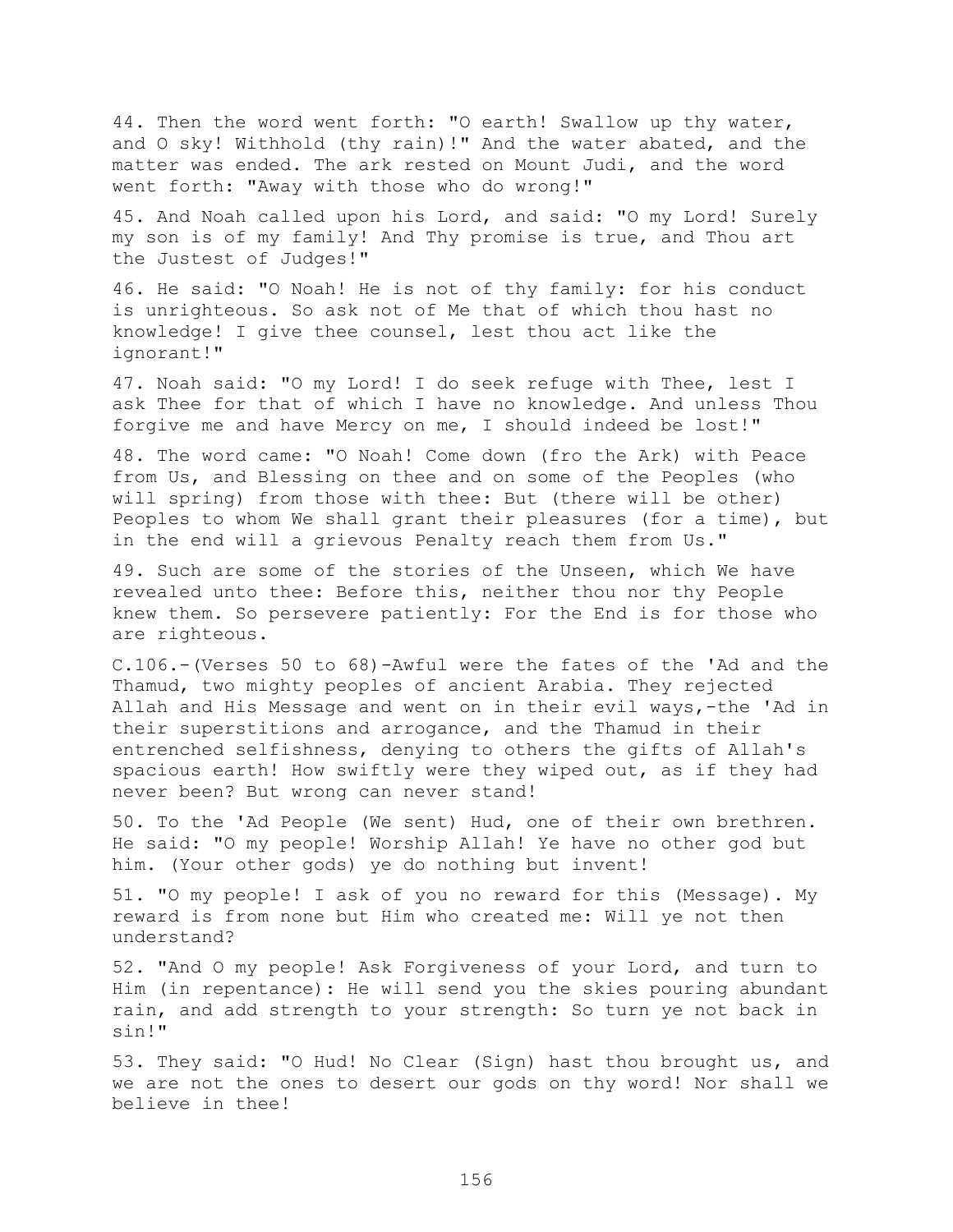54. "We say nothing but that (perhaps) some of our gods may have seized thee with imbecility." He said: "I call Allah to witness, and do ye bear witness, that I am free from the sin of ascribing, to Him,

55. "Other gods as partners! So scheme (your worst) against me, all of you, and give me no respite.

56. "I put my trust in Allah, my Lord and your Lord! There is not a moving creature, but He hath grasp of its forelock. Verily, it is my Lord that is on a straight Path.

57. "If ye turn away, --I (at least) have conveyed the Message with which I was sent to you. My Lord will make another People to succeed you, and you will harm Him in the least. For my Lord hath care and watch over all things."

58. So when Our decree issued, We saved Hud and those who believed with him, by (special) Grace from Ourselves: We saved them from a severe Penalty.

59. Such were the 'Ad People: They rejected the Signs of their Lord and Cherisher; disobeyed His Apostles; and followed the command of every powerful, obstinate transgressor.

60. And they were pursued by a Curse in this Life, --and on the Day of Judgment. Ah! Behold! For the 'Ad rejected their Lord and Cherisher! Ah! Behold! Removed (from sight) were 'Ad the People of Hud!

61. To the Thamud People (We sent) Salih, one of their own brethren. He said: "O my People! Worship Allah: Ye have no other god but him. It is He Who hath produced you from the earth and settled you therein: then ask forgiveness of Him, and turn to Him (in repentance): for my Lord is (always) near, ready to answer."

62. They said: "O Salih! Thou hast been of us! --A center of our hopes hitherto! Dost thou (now) forbid us the worship of what our fathers worshipped? But we are really in suspicious (disquieting) doubt as to that to which thou invitest us.

63. He said: "O my People! Do ye see? --If I have a Clear (Sign) from my Lord and He hath sent Mercy unto me from Himself, --who then can help me against Allah if I were to disobey Him? What then would ye add to my (portion) but perdition?

64. "And O my People! This she camel of Allah is a symbol to you: Leave her to feed on Allah's (free) earth, and inflict no harm on her, or a swift Penalty will seize you!"

65. But they did hamstring her. So he said: "Enjoy yourselves in your homes for three days: (Then will be your ruin): (Behold) there a promise not to be belied!"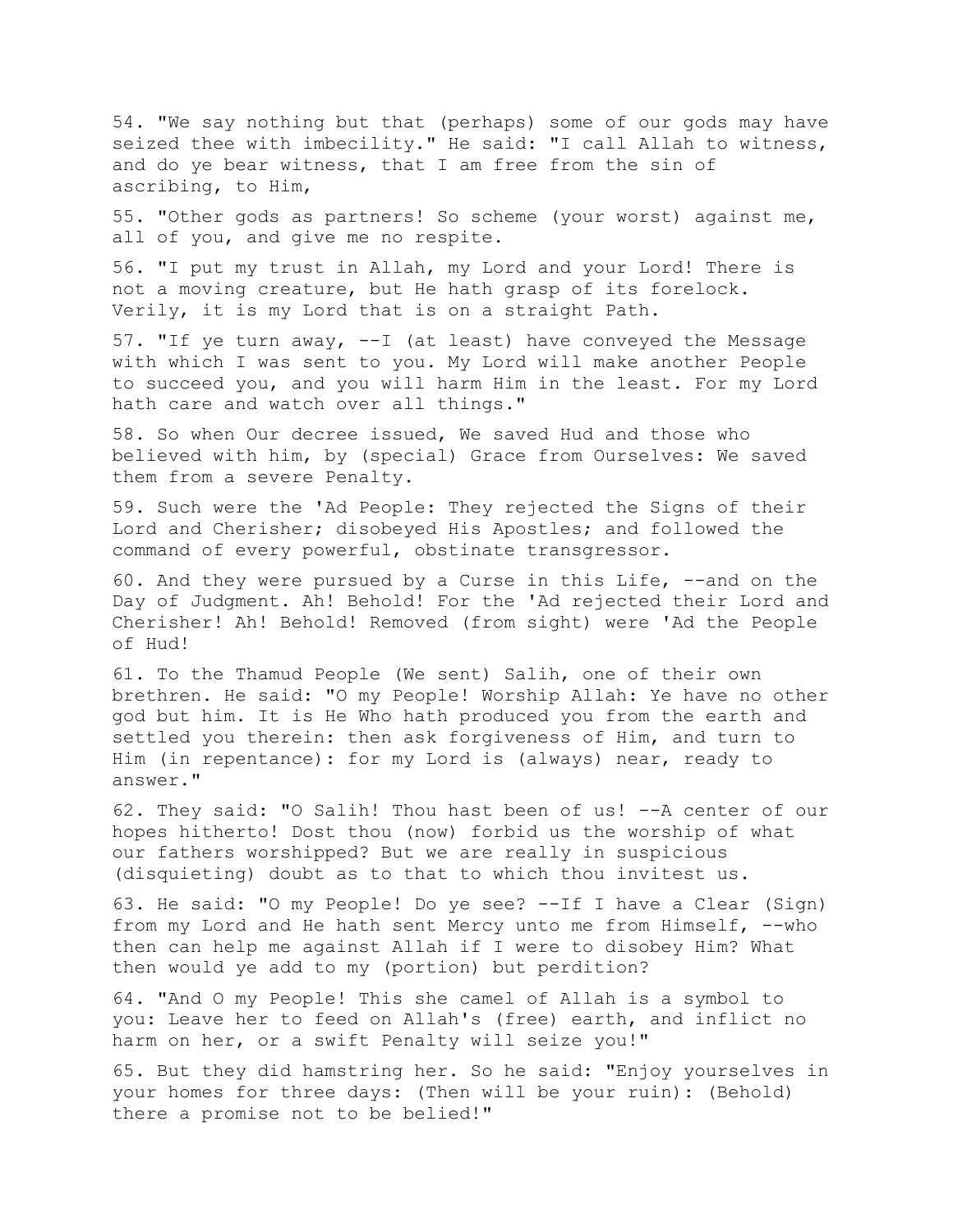66.. When Our Decree issued, We saved Salih and those who believed with him, by (special) Grace from Ourselves--and from the Ignominy of that day. For thy Lord--he is the Strong One, and Able to enforce His Will.

67. The (mighty) Blast overtook the wrongdoers, and they lay prostrate in their homes before the morning, --

68. As if they had never dwelt and flourished there. Ah! Behold! For the Thamud rejected their Lord and Cherisher! Ah! Behold! Removed (from sight) were the Thamud!

C.107.-(Verses 69 to 95)-When the angels, on a mission to Sodom and Gomorrah, Cities of the Plain, passed by Abraham, he entertained them and received from them the Good News of the line of Prophets to spring from his loins. He tried, in his goodness of heart, to intercede for the wicked Cities, but they were steeped in Sin and past all hope of repentance. Lut preached to them, but they flouted him and went to their fate, as also did Midian. The People of Shuaib destroyed their commerce by fraudulent dealings and love of brute force. Marvelous are Allah's Mercies, and strange are the ways of ungrateful man!

69. There came Our Messengers to Abraham with glad tidings. They said, "Peace!" He answered, "Peace!" and hastened to entertain them with a roasted calf.

70. But when he saw their hands went not towards the (meal), he felt some mistrust of them, and conceived a fear of them. They said: "Fear not: We have been sent against the people of Lut."

71. And his wife was standing (there), and she laughed: but We gave her glad tidings of Isaac, and after him, of Jacob.

72. She said: "Alas for me! Shall I bear a child, seeing I am an old woman, and my husband here is an old man? That would indeed be a wonderful thing!"

73. They said: "Dost thou wonder at Allah's decree? The grace of Allah and His blessings on you, O ye people of the house! For He is indeed worthy of all praise, full of all glory!"

74. When fear had passed from (the mind of) Abraham and the glad tidings had reached him, he began to plead with Us for Lut's people.

75. For Abraham was, without doubt, forbearing (of faults), compassionate, and given to look to Allah.

76. O Abraham! Seek not this. The decree of thy Lord hath gone forth: for them there cometh a Penalty that cannot be turned back!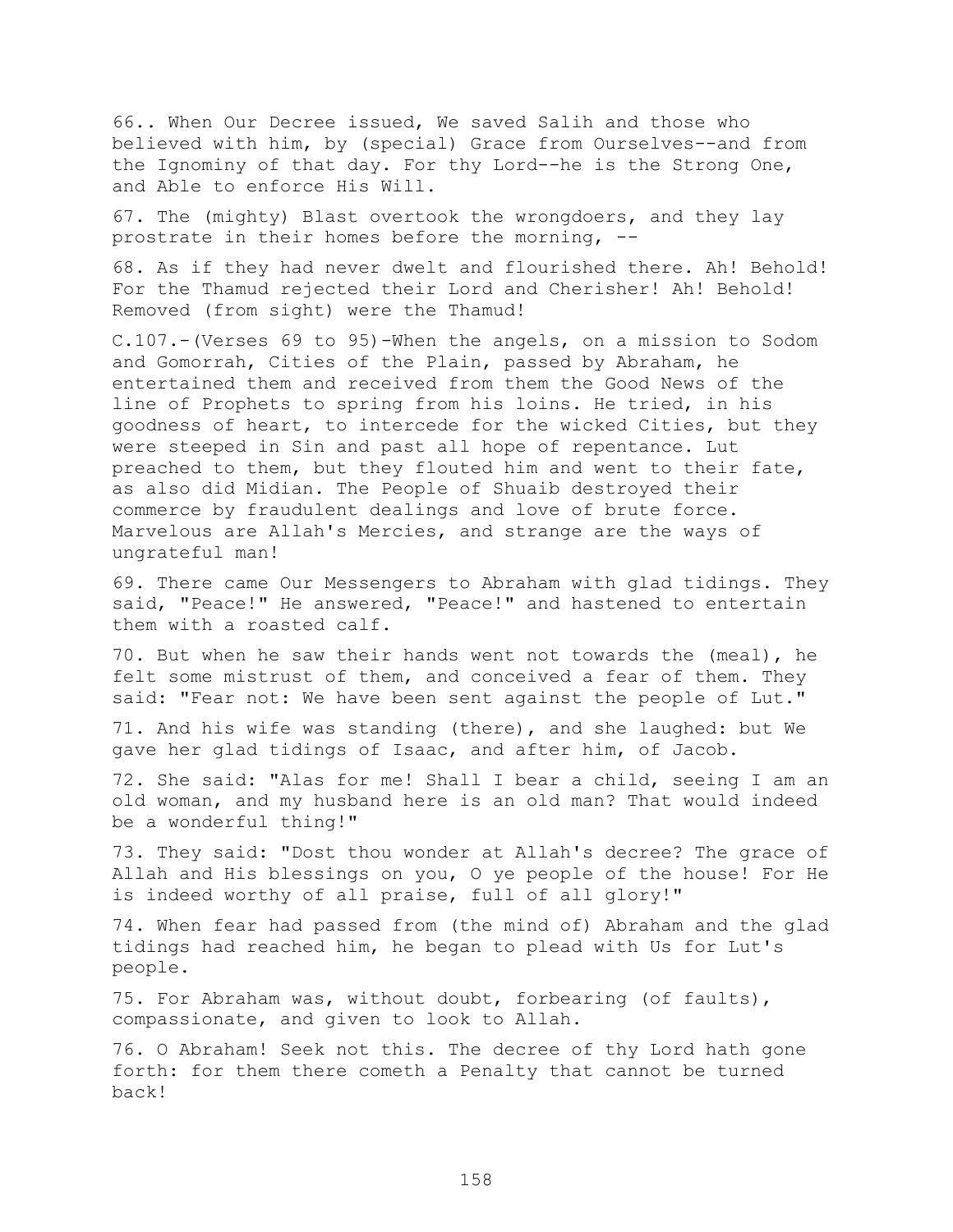77. When Our Messengers came to Lut, he was grieved on their account and felt himself powerless (to protect) them. He said: "This is a distressful day."

78. And his people came rushing towards him, and they had been long in the habit of practicing abominations. He said: "O my people! Here are my daughters: they are purer for you (if ye marry)! Now fear Allah, and cover me not with shame about my guests! Is there not among you a single right-minded man?"

79. They said: "Well dost thou know we have no need of thy daughters: indeed thou knowest quite well what we want!"

80. He said: "Would that I had power to suppress you or that I could betake myself to some powerful support."

81. (The Messengers) said: "O Lut! We are Messengers from thy Lord by no means shall they reach thee! Now travel with thy family while yet a part of the night remains, and let not any of you look back: but thy wife (will remain) behind: to her will happen what happens to the people. Morning is their time appointed: is not the morning nigh?"

82. When our decree issued, We turned (the cities) upside down, and rained down on them brimstones hard as baked clay, spread, layer on layer, --

83. Marked as from thy Lord: Nor are they ever far from those who do wrong!

84. To the Madyan people (We sent) Shuaib, one of their own brethren: He said: "O my people! Worship Allah: Ye have no other god but him. And give not short measure or weight: I see you in prosperity, but I fear for you the Penalty of a Day that will compass (you) all round.

85. "And O my people! Give just measure and weight, nor withhold from the people the things that are their due: Commit not evil in the land with intent to do mischief.

86. "That which is left you by Allah is best for you, if ye (but) believed! But I am not set over you to keep watch!"

87. They said: "O Shuaib! Does thy (religion of) prayer command thee that we leave off the worship which our fathers practiced, or that we leave off doing what we like with our property? Truly, thou art the one that forbeareth with faults and is right-minded!"

88. He said: "O my people! See ye whether I have a Clear (Sign) from my Lord, and He hath given me sustenance (pure and) good as from Himself? I wish not, in opposition to you, to do that which I forbid you to do. I only desire (your) betterment to the best of my power; and my success (in my task) can only come from Allah. In Him I trust, and unto Him I look.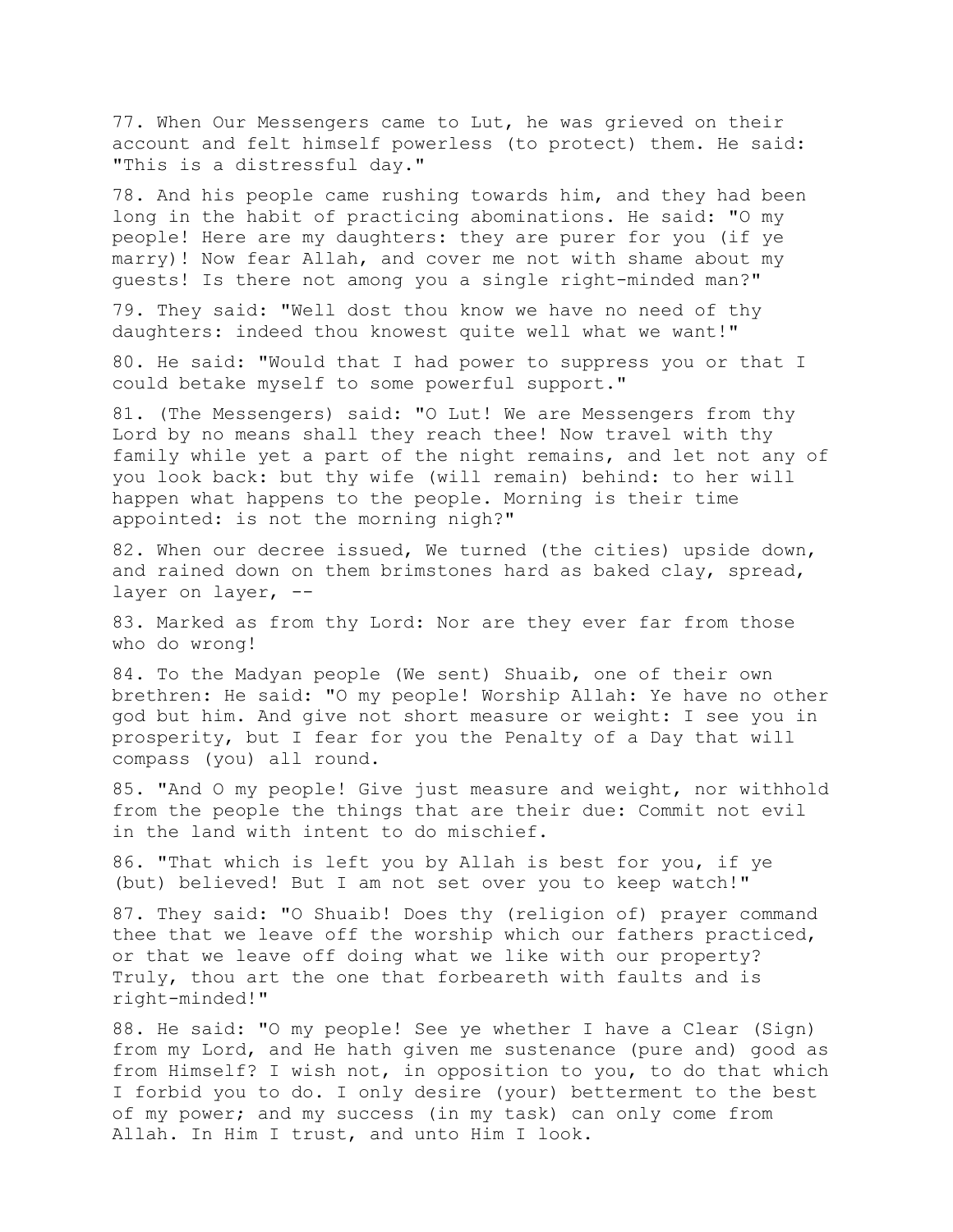89. "And O my people! Let not my dissent (from you) cause you to sin, lest ye suffer a fate similar to that of the people of Noah or of Hud or of Salih, nor are the people of Lut far off from you! 90. "But ask forgiveness of your Lord, and turn unto Him (in repentance): For my Lord is indeed full of mercy and loving kindness." 91. They said: "O Shuaib! Much of what thou sayest we do not understand! In fact among us we see that thou hast no strength! Were it not for thy family, we should certainly have stoned thee! For thou hast among us no great position!" 92. He said: "O my people! Is then my family of more consideration with you than Allah? For ye cast Him away behind your backs (with contempt). But verily my Lord encompasseth on all sides all that ye do! 93. "And O my people! Do whatever ye can: I will do (my part): Soon will ye know who it is on whom descends the Penalty of ignominy, and who is a liar! And watch ye! For I too am watching with you!" 94. When Our decree issued, We saved Shuaib and those who believed with him, by (special) Mercy from Ourselves: But the (mighty) Blast did seize the wrongdoers, and they lay prostrate in their homes by the morning, -95. As if they had never dwelt and flourished there! Ah! Behold! How the Madyan were removed (from sight) as were removed the Thamud! C.108-(Verses 96 to 123)-How the arrogant Pharaoh misled his people in resisting Allah's Message through Moses! Thus did they ruin themselves! It was they who wronged themselves: for Allah is ever kind and His punishments are just. All men will be brought to His judgement seat, and the good will be rewarded with bliss, as the evil will be consigned to misery. Eschew evil; stand firm in righteousness; be not immersed in the lusts of this world. Learn from the stories of the past, and seek the Lord's Mercy: Trust Him and serve and praise Him for ever! 96. And We sent Moses, with Our Clear (Signs) and an authority manifest,

97. Unto Pharaoh and his Chiefs: But they followed the command of Pharaoh, and the command of Pharaoh was no right (guide).

98. He will go before his people on the Day of Judgment and lead them into the Fire (as cattle are led to water): But woeful indeed will be the place to which they are led!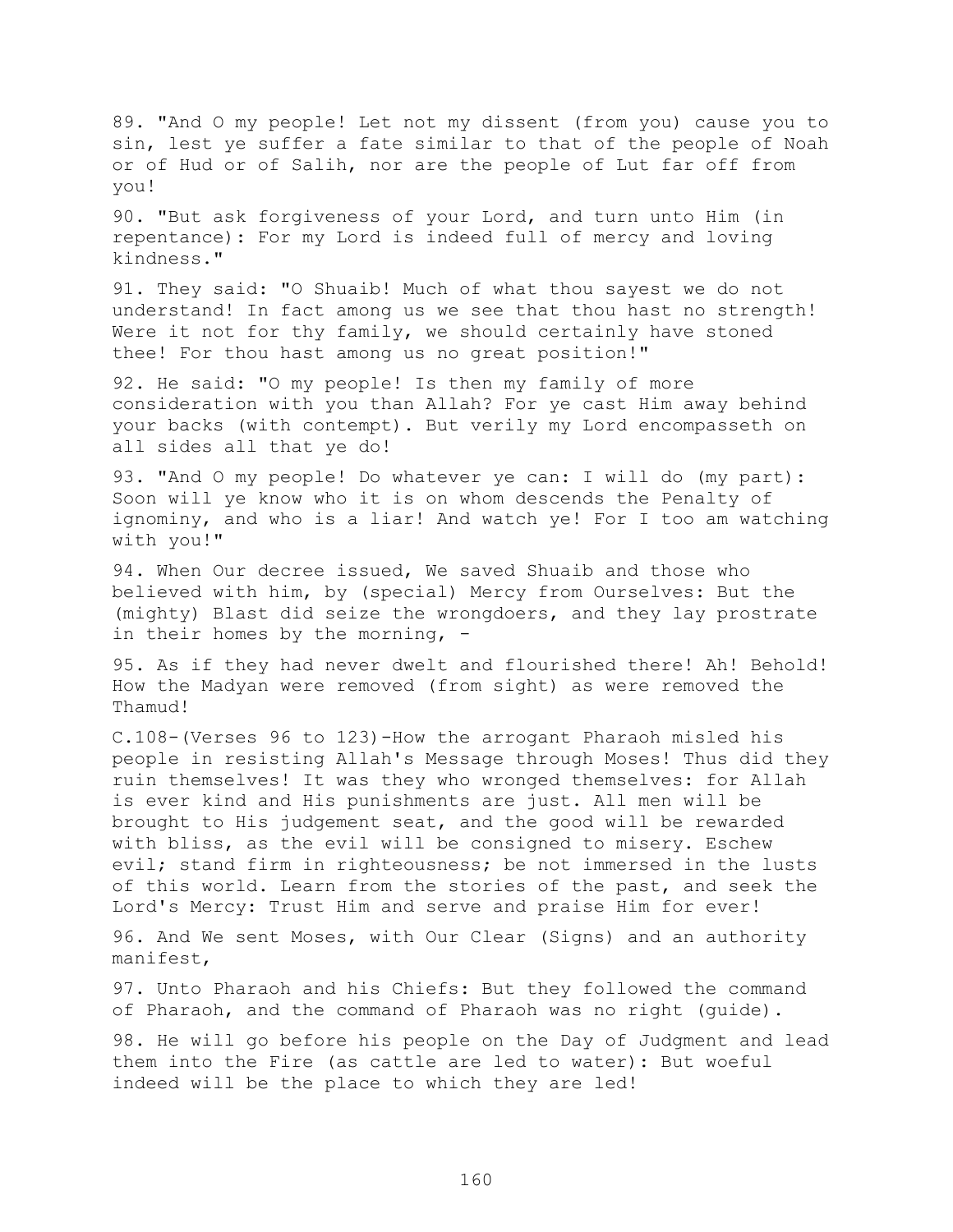99. And they are followed by a curse in this (life) and on the Day of Judgment: And woeful is the gift which will be given (unto them)!

100. These are some of the stories of communities which We relate unto thee: Of them some are standing, and some have been mown down (by the sickle of time).

101. It was not We that wronged them: They wronged their own souls: The deities, other than Allah, whom they invoked, profited them no whit when there issued the decree of thy Lord: Nor did they add naught (to their lot) but perdition!

102. Such is the chastisement of thy Lord when He chastises communities in the midst of their wrong: Grievous, indeed, and severe is His chastisement.

103. In that is a Sign for those who fear the Penalty of the Hereafter: That is a Day for which mankind will be gathered together: That will be a Day of Testimony.

104. Nor shall We delay it but for a term appointed.

105. The day it arrives, no soul shall speak except by His leave: Of those (gathered) some will be wretched and some will be blessed.

106. Those who are wretched shall be in the Fire: There will be for them therein (nothing but) the heaving of sighs and sobs:

107. They will dwell therein for all the time that the heavens and the earth endure, except as thy Lord Willeth: For thy Lord is the (sure) Accomplisher of what He planneth.

108. And those who are blessed shall be in the Garden: They will dwell therein for all the time that the heavens and the earth endure, except as thy Lord Willeth: A gift without break.

109. Be not then in doubt as to what these men worship. They worship nothing but what their fathers worshipped before (them): But verily We shall pay them back (in full) their portion without (the least) abatement.

110. We certainly gave the Book to Moses, but differences arose therein: Had it not been that a Word had gone forth before from thy Lord, the matter would have been decided between them: But they are in suspicious doubt concerning it.

111. and, of a surety, to all will your Lord pay back (in full the recompense) of their deeds: For He Knoweth well all that they do.

112. Therefore stand firm (in the straight Path) as thou art commanded, -Thou and those who with thee turn (unto Allah); and transgress not (from the Path): For He seeth well all that ye do.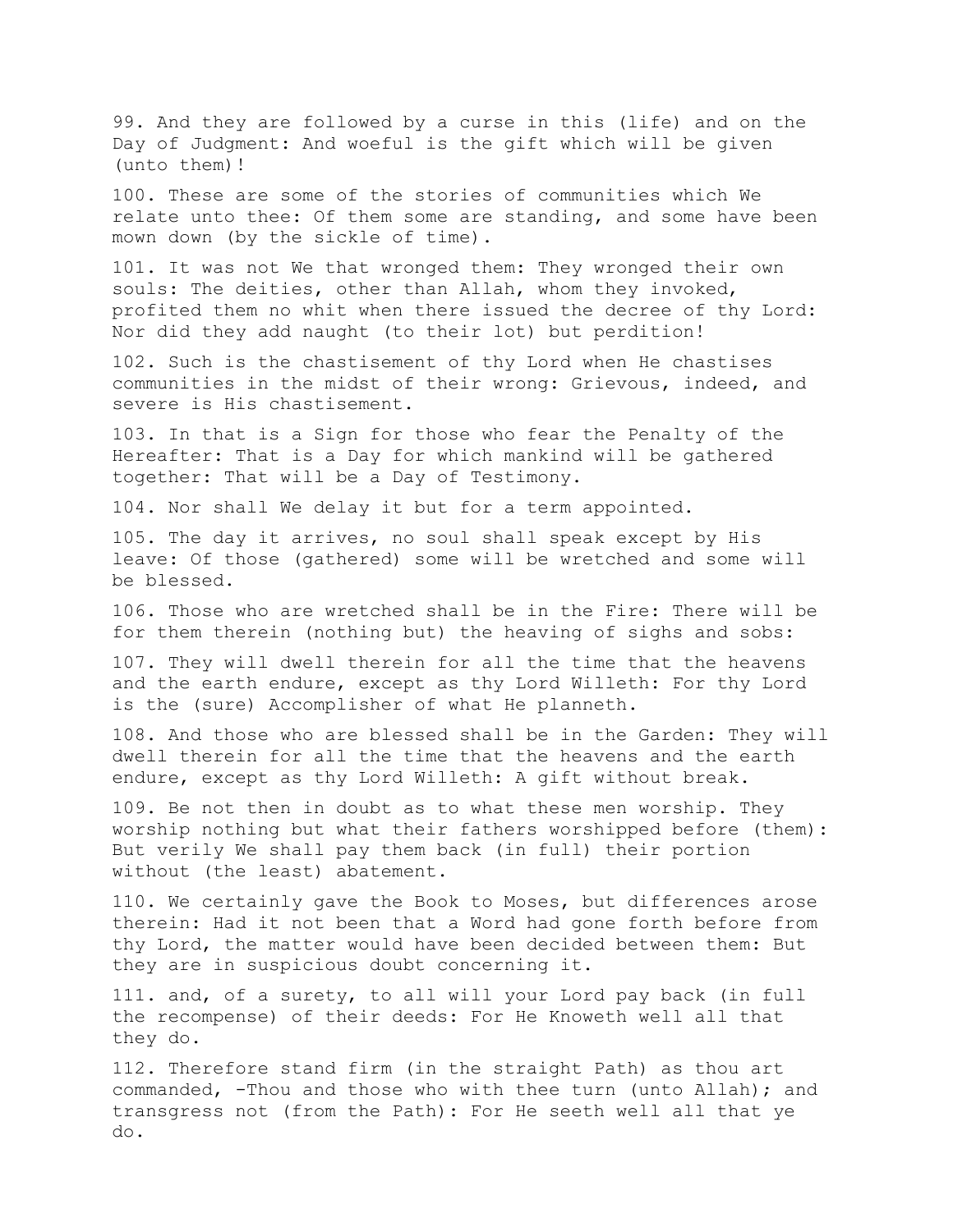113. And incline not to those who do wrong, or the Fire will seize you; and ye have no protectors other than Allah, nor shall ye be helped.

114. And establish regular prayers at the two ends of the day and at the approaches of the night: For those things that are good remove those that are evil: Be that the word of remembrance to those who remember (their Lord):

115. And be steadfast in patience; for verily Allah will not suffer the reward of the righteous to perish.

116. Why were there not, among the generations before you, persons possessed of balanced good sense, prohibiting (men) from mischief in the earth--except a few among them whom We saved (from harm)? But the wrongdoers pursued the enjoyment of the good things of life which were given them, and persisted in sin.

117. Nor would thy Lord be the One to destroy communities for a single wrongdoing, if its members were likely to mend.

118. If thy Lord had so Willed, He could have made mankind one People: But they will not cease to dispute,

119. Except those on whom thy Lord hath bestowed His Mercy: And for this did He create them: And the Word of thy Lord shall be fulfilled: "I will fill Hell with jinns and men all together."

120. All that We relate to thee of the stories of the apostles, with it We make firm thy heart: In them there cometh to thee the Truth, as well as an exhortation and a message of remembrance to those who believe.

121. Sat to those who do not believe: "Do whatever ye can: We shall do our part;

122. "And wait ye! We too shall wait."

123. To Allah do belong the unseen (secrets) of the heavens and the earth, and to Him goeth back every affair (for decision): Then worship Him, and put thy trust in Him: And thy Lord is not unmindful of aught that ye do.

## **SURA 12 INTRO.**

C.109-(Verses 1 to 20)-Life and Wisdom are explained by Signs, Symbols, Parables, and moving Stories, in the Holy Koran. A beautiful story is that of Joseph, the best beloved son of Jacob. His future greatness was prefigured in a vision, but his brothers were filled with envy and hate: They plotted to get rid of him and threw him down into a well. Some merchants bound for Egypt, found him. The brothers sold him into slavery for a few silver coins, -- Him the noblest man of his age, marked out by Allah for a destiny of greatness, righteousness, and benevolence.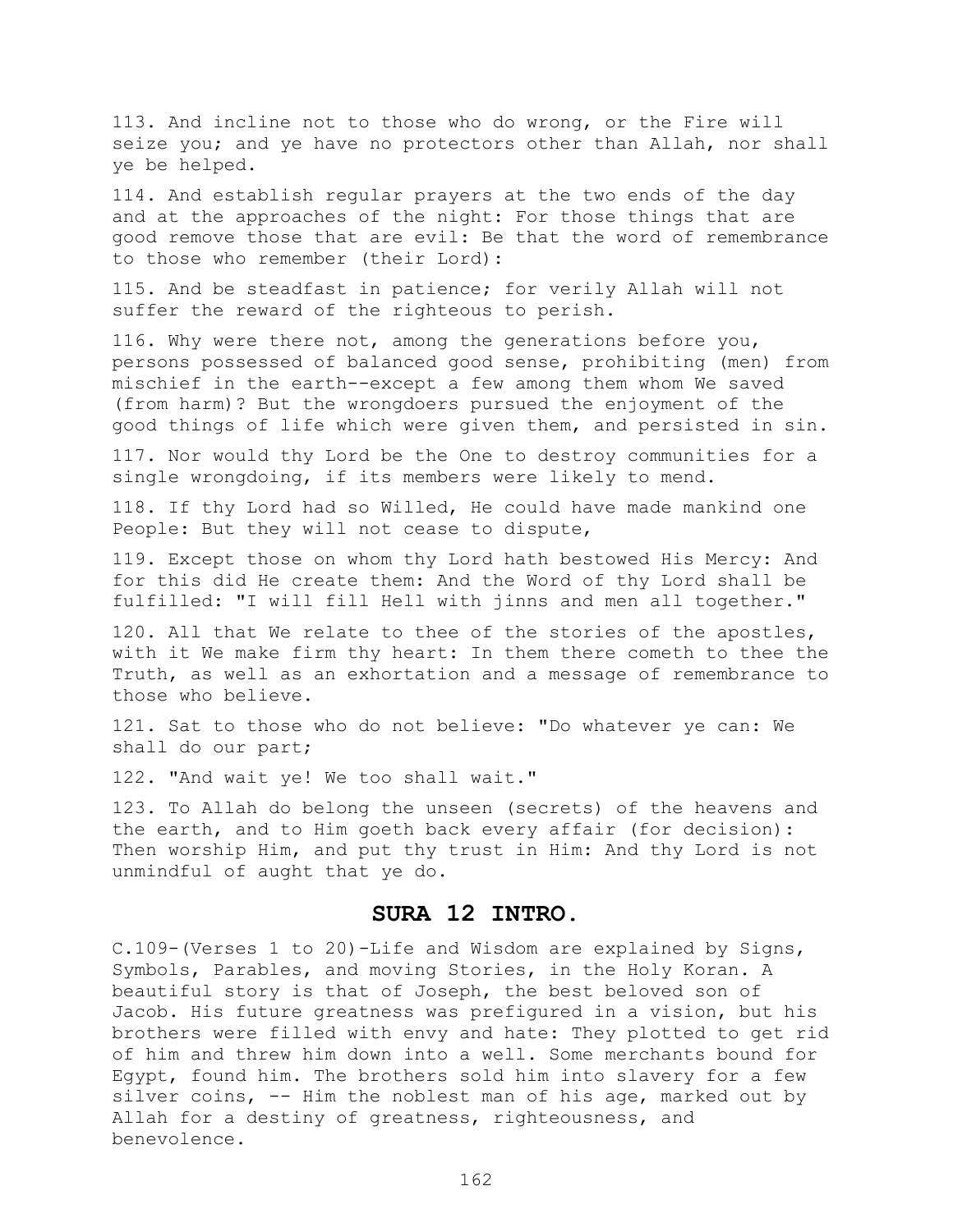1. SURA 12. YUSUF, or Joseph. In the Name of Allah, Most Gracious, Most Merciful. A.L.R. These are the Symbols (or Verses of the Perspicuous Book.

2. We have sent it down as an Arabic Koran, in order that ye may learn wisdom.

3. We do relate unto thee the most beautiful of stories, in that We reveal to thee this (portion of the) Koran: Before this, thou too was among those who knew it not.

4. Behold, Joseph said to his father: "O my father! I did see eleven stars and the sun and the moon: I saw them prostrate themselves to me!"

5. Said (the father): "My (dear) little son! Relate not thy vision to thy brothers, lest they concoct a plot against thee: For Satan is to man an avowed enemy!

6. "Thus will thy Lord choose thee and teach thee the interpretation of stories (and events) and perfect His favor to thee and to the posterity of Jacob--even as He perfected it to thy fathers Abraham and Isaac aforetime! For Allah is full of knowledge and wisdom."

7. Verily in Joseph and his brethren are Signs (or Symbols) for seekers (after Truth).

8. They said: "Truly Joseph and his brother are loved more by our father than we: But we are a goodly body! Really our father is obviously wandering (in his mind)!

9. "Slay ye Joseph or cast him out to some (unknown) land, that so the favor of your father may be given to you alone: (There will be time enough) for you to be righteous after that!"

10. Said one of them: "Slay not Joseph, but if ye must do something, throw him down to the bottom of the well: He will be picked up by some caravan of travelers."

11. They said: "O our father! Why dost thou not trust us with Joseph, --seeing we are indeed his sincere well-wishers?

12. "Send him with us tomorrow to enjoy himself and play, and we shall take every care of him."

13. (Jacob) said: "Really it saddens me that ye should take him away: I fear lest the wolf should devour him while ye attend not to him."

14. They said: "If the wolf were to devour him while we are (so large) a party, then should we indeed (first) have perished ourselves!"

15. So they did take him away, and they all agreed to throw him down to the bottom of the well: And We put into his heart (this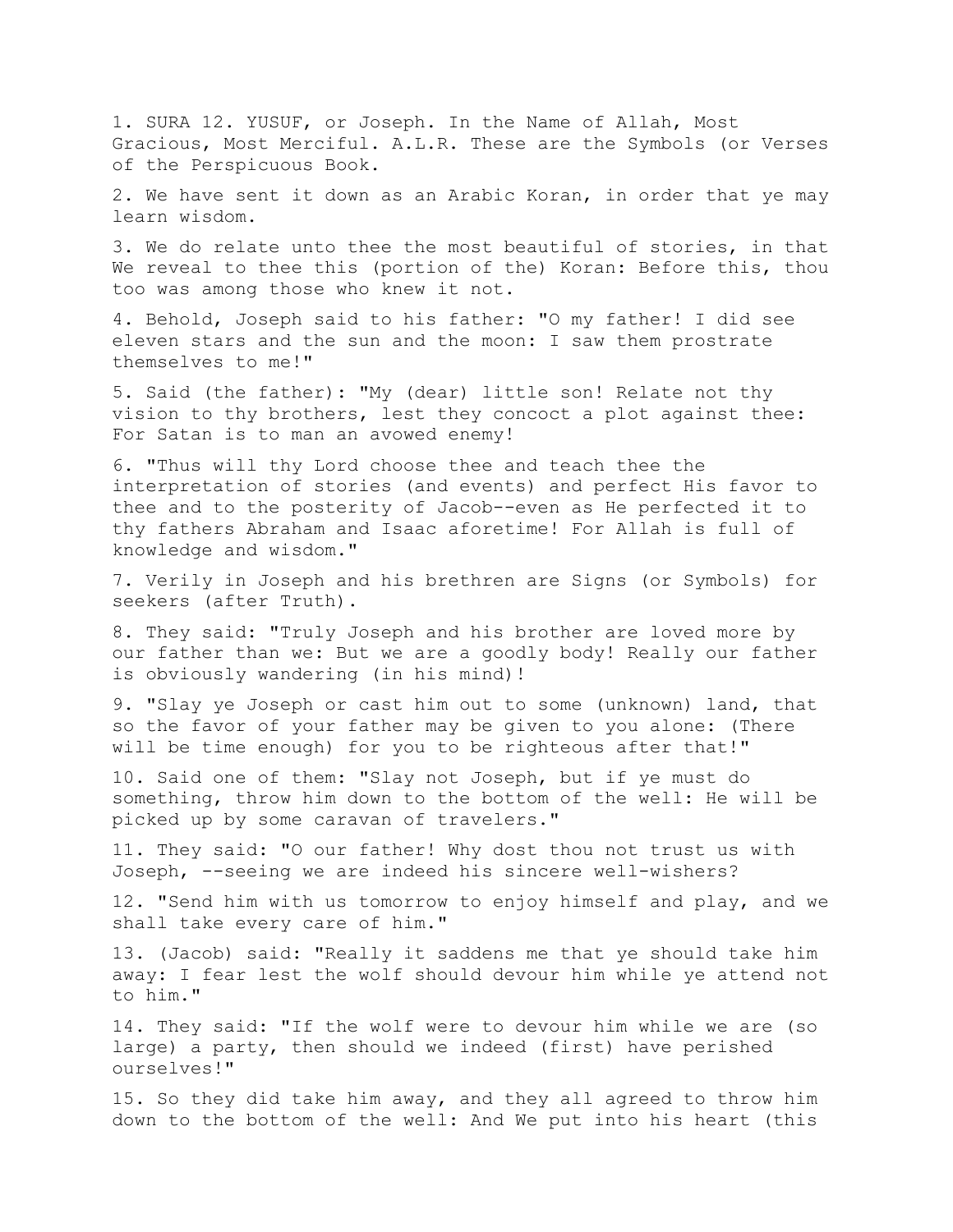Message): "Of a surety thou shalt (one day) tell them the truth of this their affair while they know (thee) not."

16. Then they came to their father in the early part of the night, weeping.

17. They said: "O our father: We went racing with one another, and left Joseph with our things; and the wolf devoured him--but thou wilt never believe us even though we tell the truth."

18. They stained his shirt with false blood. He said: "Nay, but your minds have made up a tale (that may pass) with you. (For me) patience is most fitting: Against that which ye assert, it is Allah (alone) whose help can be sought" --

19. Then there came a caravan of travelers: They sent their water carrier (for water), and he let down his bucket (into the well) --He said: "Ah there! Good news! Here is a (fine) young man!" So they concealed him as a treasure! But Allah knoweth well all that they do!

20. The (Brethren) sold him for a miserable price, --for a few dirhams counted out: In such low estimation did they hold him!

C.110-(Verses 21 to 42)-Joseph was bought by a man high at Court in Egypt, who asked his wife Zulaikha to treat him with honor, with a view to his adoption as a son. But she burnt with a passion of earthly love for him. When Joseph refused to yield to her solicitations, there was trouble and scandal, and Joseph had to go to prison. Here were shown his greatness, and kindness, and wisdom. The King's cupbearer came in disgrace to prison. Joseph instructed him and others in the eternal Gospel of Unity. When released and restored to favor, the cupbearer forgot Joseph -- for a time, -- until it pleased Allah to put into Joseph's hands the keys of the prosperity of Egypt and the world.

21. The man in Egypt who bought him said to his wife: "Make his stay (among us) honorable: Maybe he will bring us much good, or we shall adopt him as a son." Thus did We establish Joseph in the land, that We might teach him the interpretation of stories (and events). And Allah hath full power and control over His affairs; but most among mankind know it not.

22. When Joseph attained his full manhood, We gave him power and knowledge: Thus do We reward those who do right.

23. But she in whose house he was, sought to seduce him from his (true) self: She fastened the doors, and said: "Now come, thou (dear one!" He said: "Allah forbid! Truly (thy husband) is my lord! He made my sojourn agreeable! Truly to no good come those who do wrong!"

24. And (with passion) did she desire him, and he would have desired her, but that he saw the evidence of his Lord: Thus (did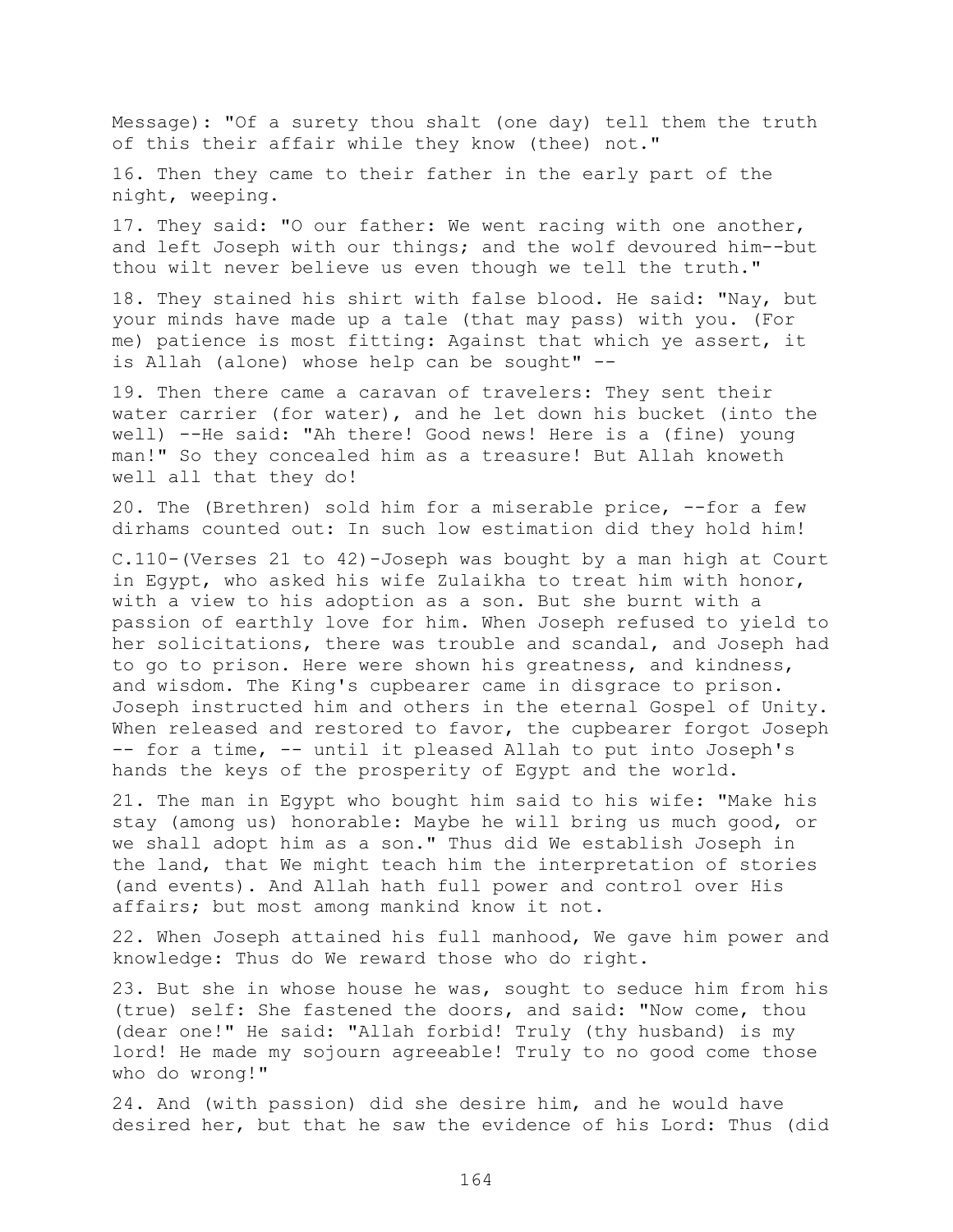We order) that We might turn away from him (all) evil and shameful deeds: For he was one of Our servants, sincere and purified.

25. So they both raced each other to the door, and she tore his shirt from the back: They both found her lord near the door. She said: "What is the (fitting) punishment for one who formed an evil design against thy wife, but prison or a grievous chastisement?

26. He said: "It was she that sought to seduce me--from my (true) self." And one of her household saw (this) and bore witness, (thus): --"If it be that his shirt is rent from the front, then is her tale true, and he is a liar!

27. "But if it be that his shirt is torn from the back, then is she the liar, and he is telling the truth!"

28. So when he saw his shirt,  $-$ -that it was torn at the back,  $-$ -(her husband) said: "Behold! It is a snare of you woman! Truly, mighty is your snare!

29. "O Joseph, pass this over! (O wife), ask forgiveness for thy sin, for truly thou hast been at fault!"

30. Ladies said in the City: "The wife of the (great) Aziz is seeking to seduce her slave from his (true) self: Truly hath he inspired her with violent love: We see she is evidently going astray."

31. When she heard of their malicious talk, she sent for them and prepared a banquet for them: She gave each of them a knife: And she said (to Joseph), "Come out before them." When they saw him, they did extol him, and (in their amazement) cut their hands: They said: "Allah preserve us! No mortal is this! This is none other than a noble angel!"

32. She said: "There before you is the man about whom ye did blame me! I did seek to seduce him from his (true) self but he did firmly save himself guiltless! --And now, if he doth not my bidding, he shall certainly be cast into prison, and (what is more) be of the company of the vilest!"

33. He said: "O my Lord! The prison is more to my liking than that to which they invite me: Unless Thou turn away their snare from me, I should (in my youthful folly) feel inclined towards them and join the ranks of the ignorant."

34. So his Lord hearkened to him (in his prayer), and turned away from him their snare: Verily He heareth and knoweth (all things).

35. Then it occurred to the men, after they had seen the Signs, (that it was best) to imprison him for a time.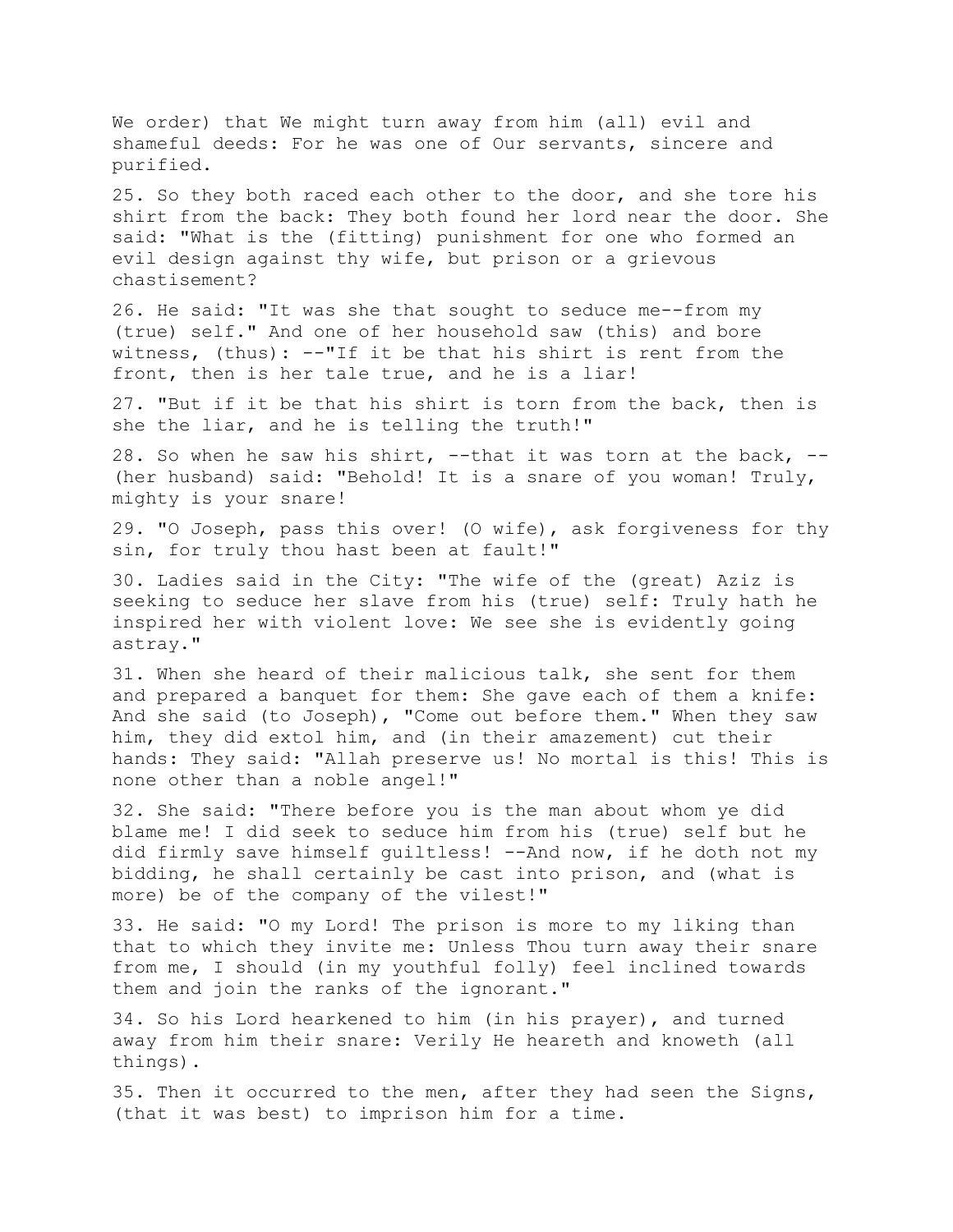36. Now with him there came into the prison two young men. Said one of them: "I see myself (in a dream) pressing wine." Said the other: "I see myself (in a dream) carrying bread on my head, and birds are eating thereof." `"Tell us" (they said) "the truth and meaning thereof: For we see thou art one that doth good (to all)."

37. He said: "Before any food comes (in due course) to feed either of you, I will surely reveal to you the truth and meaning of this ere it befall you: That is part of the (Duty) which my Lord hath taught me. I have (I assure you) abandoned the ways of a people that believe not in Allah and that (even) deny the Hereafter.

38. "And I follow the ways of my fathers, --Abraham, Isaac, and Jacob; and never could we attribute any partners whatever to Allah: That (comes) of the grace of Allah to us and to mankind: Yet most men are not grateful.

39. "O my two companions of the prison! (I ask you): Are many lords differing among themselves better, or Allah the One, Supreme and Irresistible?

40. "If not Him, ye worship nothing but names which ye have named, --ye and your fathers, --for which Allah hath sent down no authority: The Command is for none but Allah: He hath commanded that ye worship none but Him: That is the right religion, but most men understand not--

41. "O my two companions of the prison! As to one of you, he will pour out the wine for his lord to drink: As for the other, he will hang from the cross, and the birds will eat from off his head. (So) hath been decreed that matter whereof ye twain do inquire" --

42. And of the two, to that one whom he considered about to be saved, he said: "Mention me to thy lord." But Satan made him forget to mention him to his lord: And (Joseph) lingered in prison a few (more) years.

C.111.-(Verses 43 to 68)-The king of Egypt saw a vision which none of his grandees could explain. The cupbearer referred to Joseph, who was sent for by the king. But Joseph insisted that the voice of scandal, which had pointed to him, should be declared in public to be false. After Zulaikha had paid a splendid ungrudging tribute to his truth and righteousness, he came, and was invested with supreme power by the king. In times of plenty he organized great reserves to meet the needs of famine. When widespread famine at last prevailed, hi brothers came from Canaan in search of corn. He treated them kindly and got them to bring his youngest brother Benjamin: But they knew not that he was Joseph.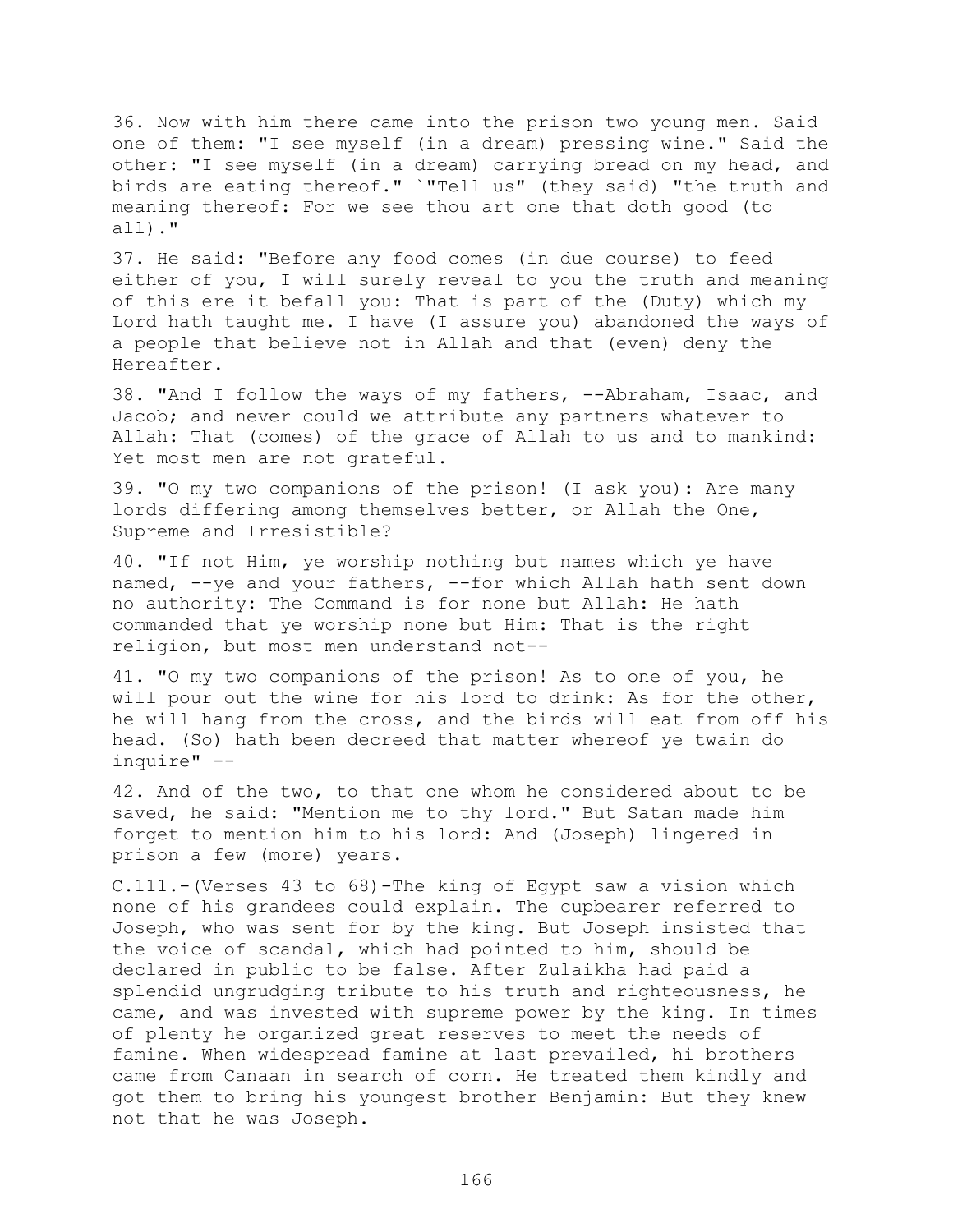43. The king (of Egypt) said: "I do see (in a vision) seven fat kine, whom seven lean ones devour, --and seven green ears of corn, and seven (others) withered. O ye chiefs! Expound to me my vision if it be that ye can interpret visions."

44. They said: "A confused medley of dreams: And we are not skilled in the interpretation of dreams."

45. But the man who had been released, one of the two (who had been in prison) and who now bethought him after (so long) a space of time, said: "I will tell you the truth of its interpretation: Send ye me (therefore)."

46. "O Joseph!" (he said). "O man of truth! Expound to us (the dream) of seven fat kine whom seven lean ones devour, and of seven green ears of corn and (seven) others withered: That I may return to the people, and that they may understand."

47. (Joseph) said: "For seven years shall ye diligently sow as is your wont: And the harvests that ye reap, ye shall leave them in the ear, --except a little, of which ye shall eat.

48. "Then will come after that (period) seven dreadful (years), which will devour what ye shall have laid by in advance for them, --(all) except a little which ye shall have (specially) guarded.

49. "Then will come after that (period) a year in which the people will have abundant water, and in which they will press (wine and oil)."

50. So the king said: "Bring ye him unto me." But when the messenger came to him, (Joseph) said: "Go thou back to thy lord, and ask him, 'What is the state of mind of the ladies who cut their hands'? For my Lord is certainly well aware of their snare."

51. (The king) said (to the ladies): "What was your affair when ye did seek to seduce Joseph from his (true) self?" The ladies said: "Allah preserve us! No evil know we against him!" Said the Aziz's wife: "Now is the truth manifest (to all): It was I who sought to seduce him from his (true) self: He is indeed of those who are (ever) true (and virtuous).

52. "This (say I), in order that he may know that I have never been false to him in his absence, and that Allah will never guide the snare of the false ones.

53. "Nor do I absolve my own self (of blame): The (human) soul is certainly prone to evil, unless my Lord do bestow His Mercy: But surely my Lord is Oft-Forgiving, Most Merciful."

54. So the king said: "Bring him unto me; I will take him specially to serve about my own person." Therefore when he had spoken to him. he said: "Be assured this day, thou art, before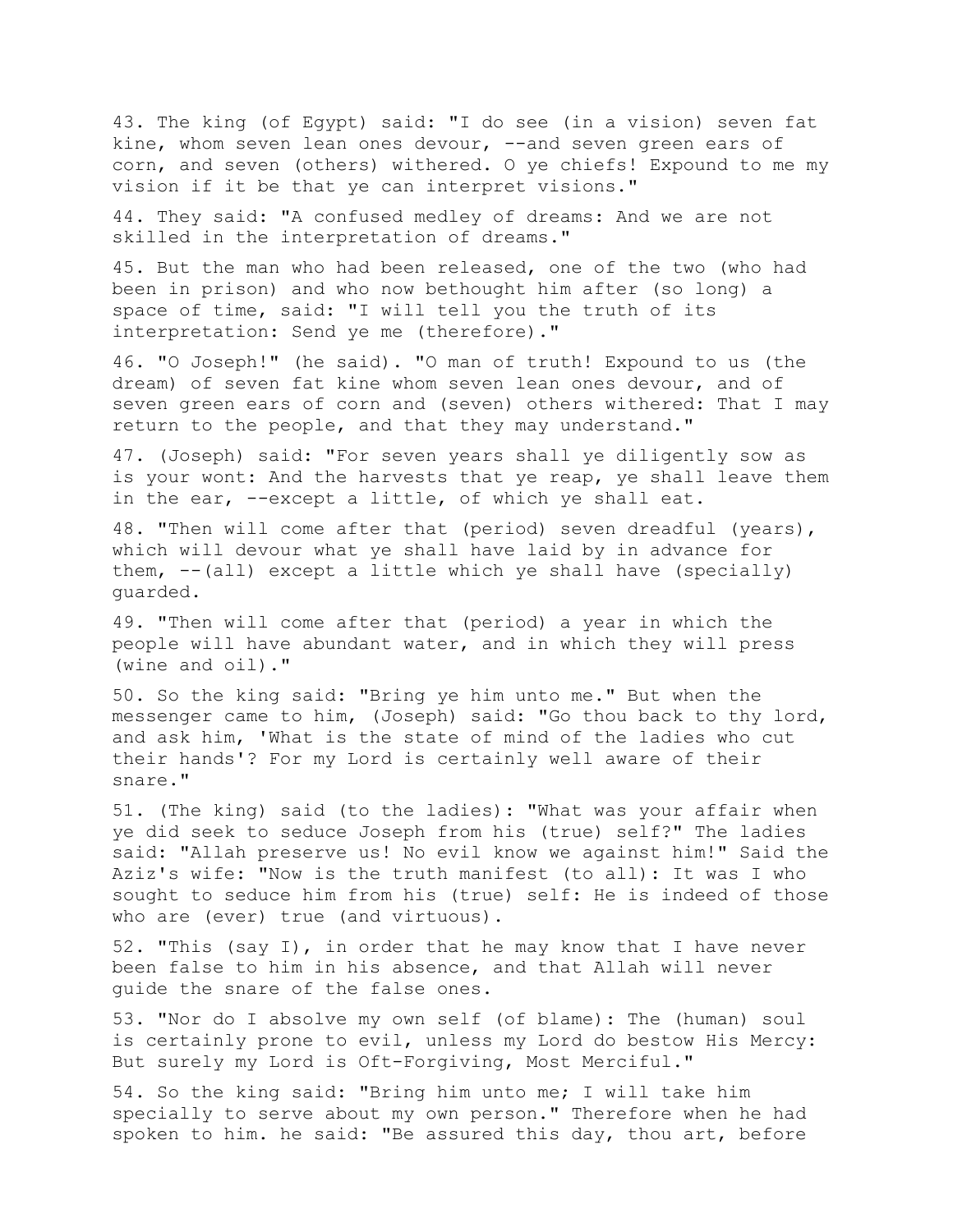our own Presence, with rank firmly established, and fidelity fully proved!"

55. (Joseph) said: "Set me over the storehouses of the land: I will indeed guard them, as one that knows (their importance)."

56. Thus did We give established power to Joseph in the land, to take possession therein as, when, or where he pleased. We bestow of Our Mercy on whom We please, and We suffer not, to be lost, the reward of those who do good.

57. But verily the reward of the Hereafter is the best, for those who believe, and are constant in righteousness.

58. Then came Joseph's brethren: They entered his presence, and he knew them, but they knew him not.

59. And when he had furnished them forth with provisions (suitable) for them, he said: "Bring unto me a brother ye have, of the same father as yourselves, (but a different mother): See ye not that I pay out full measure, and that I do provide the best hospitality?

60. "Now if ye bring him not to me, ye shall have no measure (of corn) from me, nor shall ye (even) come near me."

61. They said: "We shall certainly seek to get our wish about him from his father: Indeed we shall do it."

62. And (Joseph) told his servants to put their stock-in-trade (with which they had bartered) into their saddlebags, so they should know it only when they returned to their people, in order that they might come back.

63. Now when they returned to their father, they said: "O our father! No more measure of grain shall we get (unless we take our brother): So send our brother with us, that we may get our measure; and we will indeed take every care of him.

64. He said: "Shall I trust you with him with any result other than when I trusted you with his brother aforetime? But Allah is the best to take care (of him), and He is the Most Merciful of those who show mercy!"

65. Then when they opened their baggage, they found their stockin-trade had been returned to them. They said: "O our father! What (more) can we desire? This our stock-in-trade has been returned to us: So we shall get (more) food for our family; we shall take care of our brother; and add (at the same time) a full camel's load (of grain to our provisions). This is but a small quantity.

66. (Jacob) said: "Never will I send him with you until ye swear a solemn oath to me, in Allah's name, that ye will be sure to bring him back to me unless ye are yourselves hemmed in (and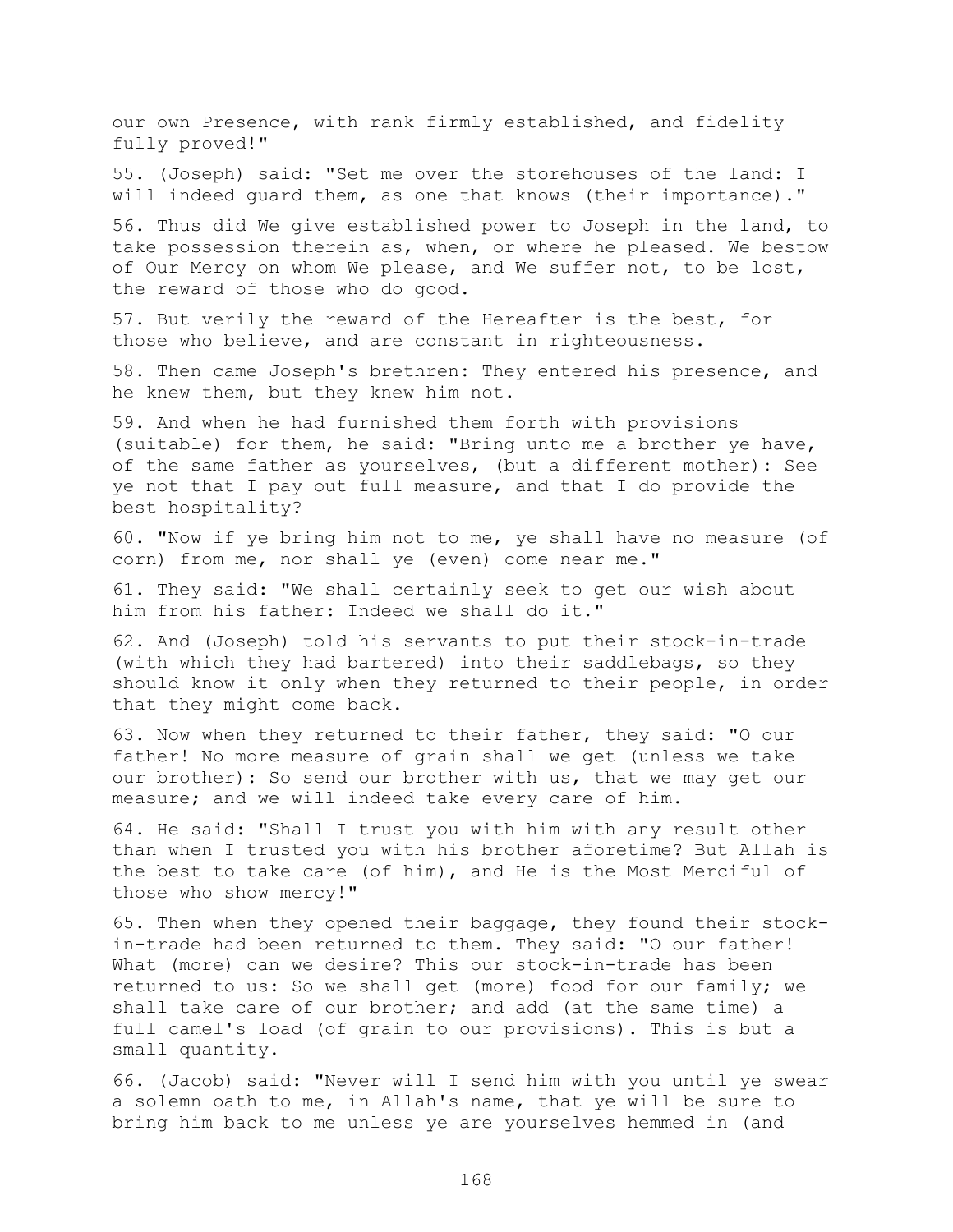made powerless)." And when they had sworn their solemn oath, he said: "Over all that we say, be Allah the Witness and Guardian!"

67. Further he said: "O my sons! Enter not all by one gate: Enter ye by different gates. Not that I can profit you aught against Allah (with my advice): None can command except Allah: On Him do I put my trust: And let all that trust put their trust on Him."

68. And when they entered in the manner their father had enjoined, it did not profit them in the least against (the Plan of) Allah: It was but a necessity of Jacob's soul, which he discharged. For he was, by Our instruction, full of knowledge (and experience): But most men know not.

C.112.-(Verses 69 to 93)-When the brothers went back without Benjamin, Jacob was overwhelmed with grief, but he bore his affliction with patience and faith in Allah. He refused to be comforted and sent is sons back, to Egypt. At last Joseph revealed himself, forgave them, and sent his shirt by them to Jacob, to tell him the good news that Joseph lived and did great work in Egypt, and had sent for his whole family to come and rejoice and live in the land of Egypt, and be a blessing to all.

69. Now when they came into Joseph's presence, he received his (full) brother to stay with him. He said (to him): "Behold! I am thy (own) brother; so grieve not at aught of their doings."

70. At length when he had furnished them forth with provisions (suitable) for them, he put the drinking cup into his brother's saddlebag. Then shouted out a crier: "O ye (in) the caravan! Behold! Ye are thieves, without doubt!"

71. They said, turning towards them: "What is it that ye miss?"

72. They said: "We miss the great beaker of the king; for him who produces it, is (the reward of) a camel load; I will be bound by it."

73. (The brothers) said: "By Allah! Well ye know that we came not to make mischief in the land, and we are no thieves!"

74. (The Egyptians) said: "What then shall be the penalty of this, if ye are (proved) to have lied?"

75. They said: "The penalty should be that he in whose saddlebag it is found, should be held (as bondman) to atone for the (crime). Thus it is we punish the wrongdoers!"

76. So he began (the search) with their baggage, before (he came to) the baggage of his brother: At length he brought it out of his brother's baggage. Thus did We Plan for Joseph. He could not take his brother by the law of the king except that Allah Willed it (so). We raise to degrees (of wisdom) whom We please: But over all endued with knowledge is One, the All-Knowing.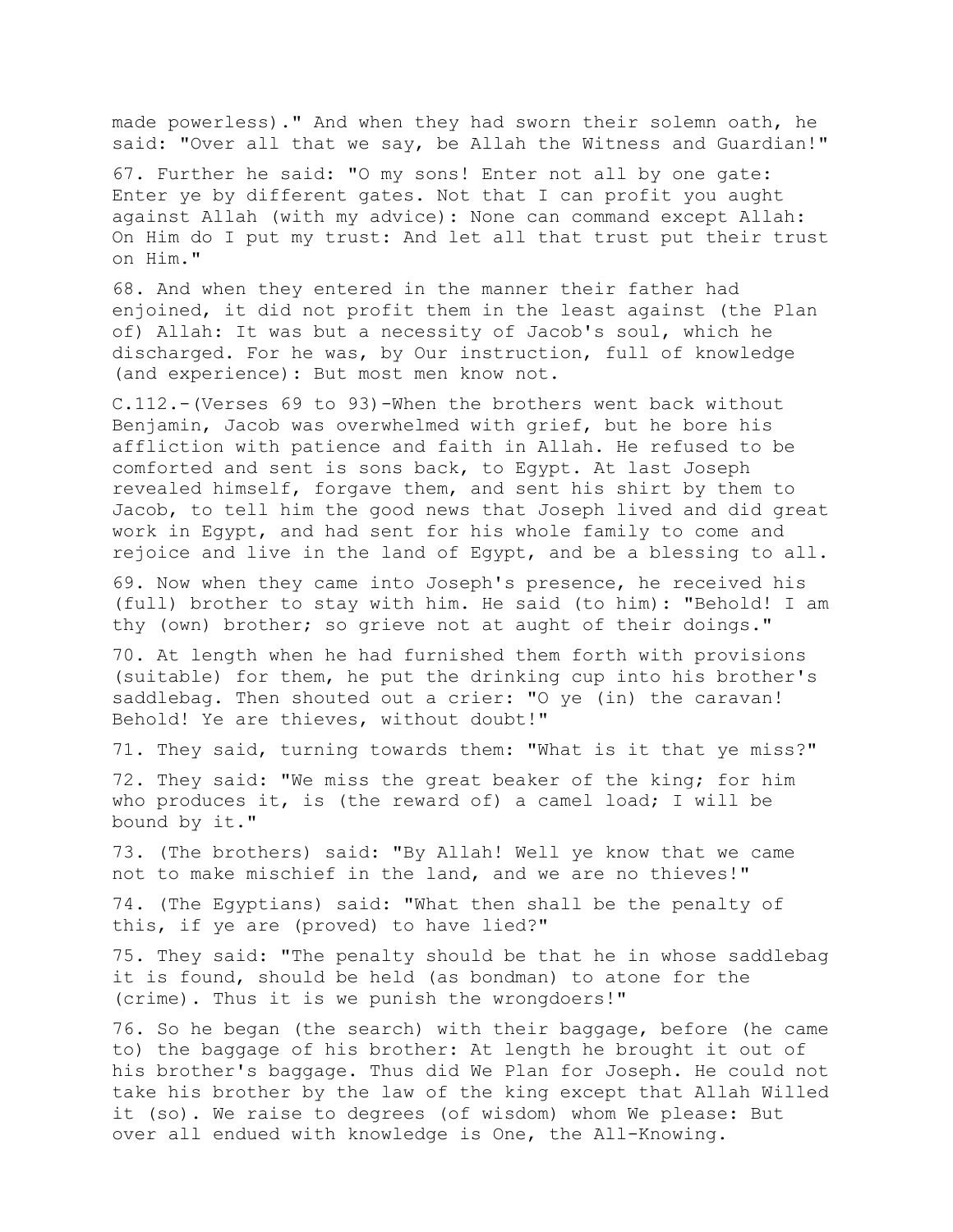77. They said: "If he steals, there was a brother of his who did steal before (him). But these things did Joseph keep locked in his heart, revealing not the secrets to them. He (simply) said (to himself): "Ye are the worst situated; and Allah knoweth best the truth of what ye assert!"

78. They said: "O exalted one! Behold! He has a father, aged and venerable, (who will grieve for him); so take one of us in his place; for we see that thou art (gracious) in doing good."

79. He said: "Allah forbid that we take other than him with whom we found our property: Indeed (if we did so), we should be acting wrongfully."

80. Now when they saw no hope of his (yielding), they held a conference in private. The leader among them said: "Know ye not that your father did take an oath from you in Allah's name, and how, before this, ye did fail in your duty with Joseph? Therefore will I not leave this land until my father permits me, or Allah commands me; and He is the best to command.

81. "Turn ye back to your father, and say: 'O our father! Behold! Thy son committed theft! We bear witness only to what we know, and we could not well guard against the unseen!

82. "'Ask at the town where we have been and the caravan in which we returned, and (you will find) we are indeed telling the truth.'"

83. Jacob said: "Nay, but ye have yourselves contrived a story (good enough) for you. So patience is most fitting (for me). Maybe Allah will bring them (back) all to me (in the end). For He is indeed full of knowledge and wisdom."

84. And he turned away from them, and said: "How great is my grief for Joseph!" And his eyes became white with sorrow, and he fell into silent melancholy.

85. They said: "By Allah! (never) wilt thou cease to remember Joseph until thou reach the last extremity of illness, or until thou die!"

86. He said: "I only complain of my distraction and anguish to Allah, and I know from Allah that which ye know not--

87. "O my sons! Go ye and enquire about Joseph and his brother, and never give up hope of Allah's soothing Mercy: Truly no one despairs of Allah's soothing Mercy, except those who have no faith."

88. Then, when they came (back) into (Joseph's) presence they said: "O exalted one! Distress has seized us and our family: We have (now) brought but scanty capital: So pay us full measure, (we pray thee), and treat it as charity to us: For Allah doth reward the charitable."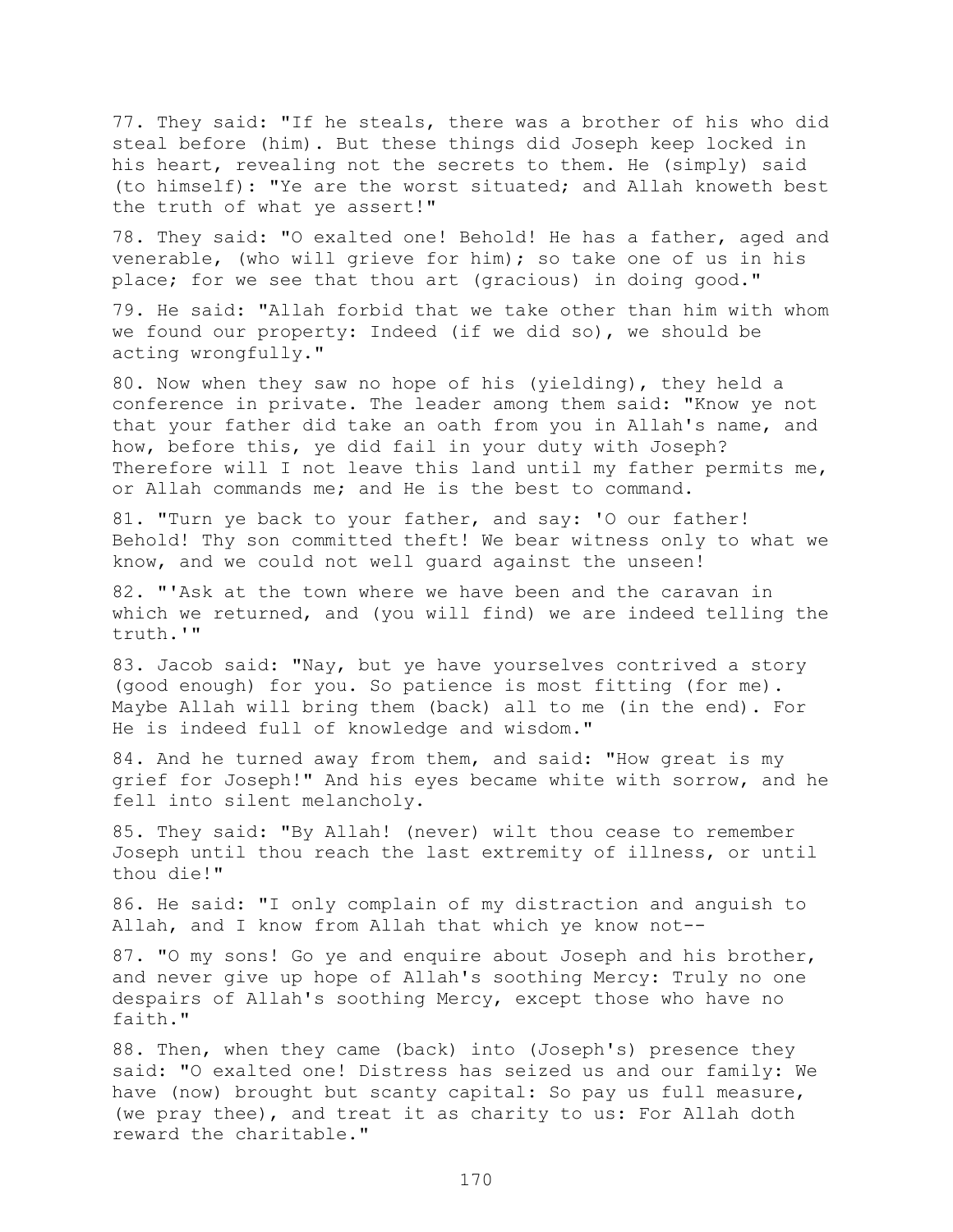89. He said: "Know ye how ye dealt with Joseph and his brother, not knowing (what ye were doing)?"

90. They said: "Art thou indeed Joseph?" He said: "I am Joseph, and this is my brother: Allah has indeed been gracious to us (all): Behold, he that is righteous and patient, --never will Allah suffer the reward to be lost, of those who do right."

91. They said: By Allah! Indeed has Allah preferred thee above us, and we certainly have been guilty of sin!"

92. He said: "This day let no reproach be (cast) on you: Allah will forgive you and He is the Most Merciful of those who show mercy!

93. "Go with this my shirt, and cast it over the face of my father: He will come to see (clearly). Then come ye (here) to me together with all your family."

C.113.-Verses 94 to 111)-Jacob was comforted with the news. The whole family moved to Egypt, where Joseph received them with honor. He forgave his brothers, thanked and praised Allah, and lived and died a righteous man. So the story shows how the Plan of Allah doth work without fail: It defeats the wiles of the wicked, turns evil to good. And ever leads those who are true to beatitudes undreamt of. So did it happen in Mustafa's life. Will man not learn to rely on Allah as the only Reality, turning away from all that is fleeting or untrue?

94. When the caravan left (Egypt). Their father said: "I do indeed scent the presence of Joseph: Nay, think me not a dotard."

95. They said: "By Allah! Truly thou art in thine old wandering mind."

96. Then when the bearer of the good news came, he cast (the shirt) over his face, and he forthwith regained clear sight. He said: "Did I not say to you, 'I know from Allah that which ye know not?'"

97. They said: "O our father! Ask for us forgiveness for our sins, for we were truly at fault."

98. He said: "Soon will I ask my Lord for forgiveness for you: For He is indeed Oft-Forgiving, Most Merciful."

99. Then when they entered the presence of Joseph, he provided a home for his parents with himself, and said: "Enter ye Egypt (all) in safety if it please Allah."

100. And he raised his parents high on the throne (of dignity), and they fell down in prostration, (all) before him. He said: "O my father! This is the fulfillment of my vision of old! He was indeed good to me when He took me out of prison and brought you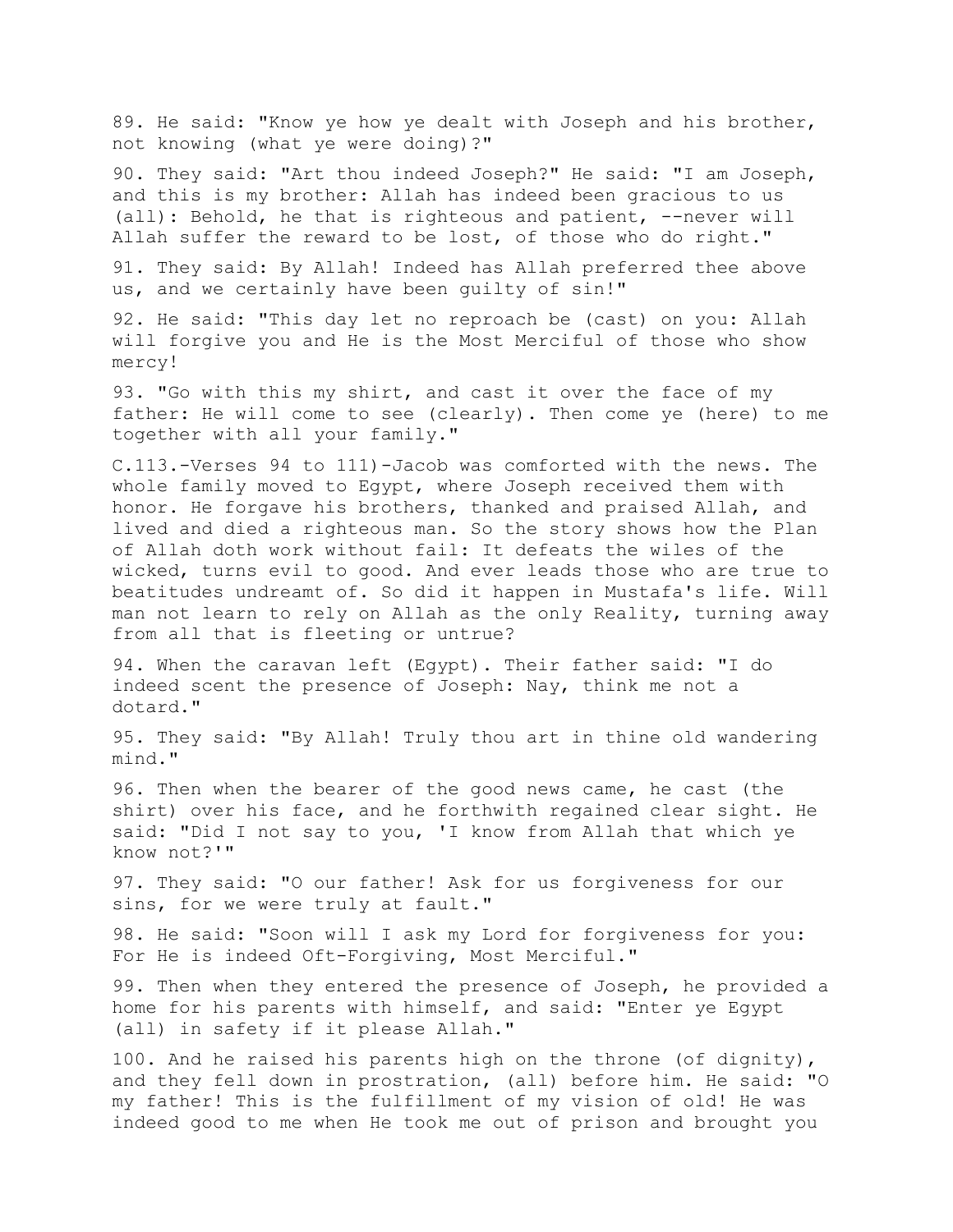(all here) out of the desert, (even) after Satan had sown enmity between me and my brothers. Verily my Lord understandeth best the mysteries of all that He planneth to do. For verily He is full of knowledge and wisdom.

101. "O my Lord! Thou hast indeed bestowed on me some power, and taught me something of the interpretation of dreams and events, --O Thou Creator of the heavens and the earth! Thou art my Protector in this world and in the Hereafter. Take Thou my soul (at death) as one submitting to thy Will (as a Muslim), and unite me with the righteous."

102. Such is one of the stories of what happened unseen, which We reveal by inspiration unto thee: Nor wast thou (present) with them when they concerted their plans together in the process of weaving their plots.

103. Yet no faith will the greater part of mankind have, however ardently thou dost desire it.

104. And no reward dost thou ask of them for this: It is no less than a Message for all creatures.

105. And how many Signs in the heavens and the earth do they pass by? Yet they turn (their faces) away from them!

106. And most of them believe not in Allah without associating (others as partners) with Him!

107. Do they then feel secure from the coming against them of the covering veil of the wrath of Allah, --or of the coming against them of the (final) Hour all of a sudden while they perceive not?

108. Say thou: "This is my Way: I do invite unto Allah, --on evidence clear as the seeing with one's eyes, --I and whoever follows me. Glory to Allah! And never will I join gods with Allah!"

109. Nor did We send before thee (as apostles) any but men, whom We did inspire, --(men) living in human habitations. Do they not travel through the earth, and see what was the end of those before them? But the home of the Hereafter is best, for those who do right. Will ye not then understand?

110. (Respite will be granted) until, when the apostles give up hope (of their people and (come to) think that they were treated as liars, there reaches them Our help, and those whom We will are delivered into safety. But never will be warded off Our punishment from those who are in sin.

111. There is, in their stories, instruction for men endued with understanding. It is not a tale invented, but a confirmation of what went before it,  $--a$  detailed exposition of all things, and a Guide and a Mercy to any such as believe.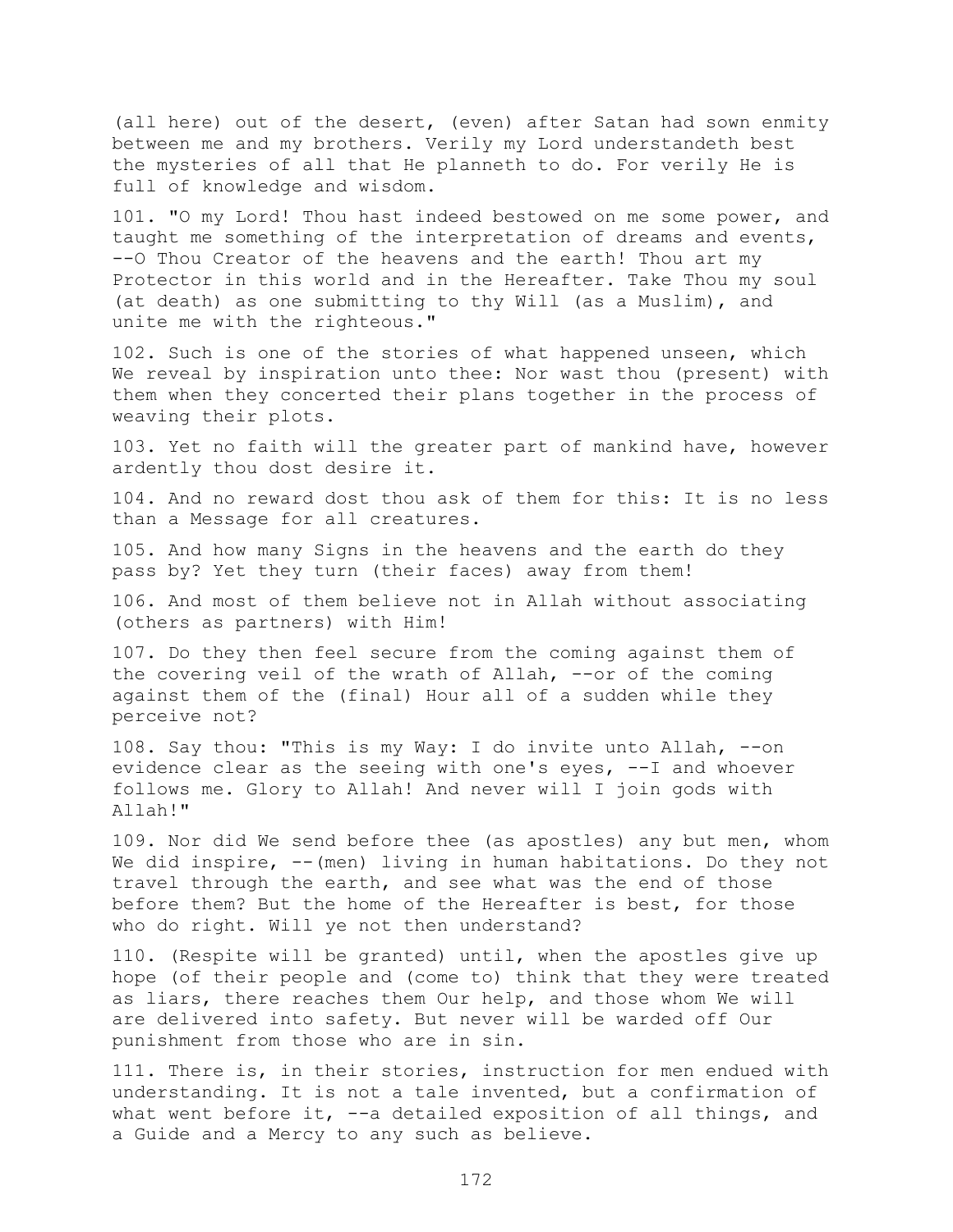## **SURA 13 INTRO.**

C.114.-Verses 1 to 18)-Allah's Truth comes to man in revelation and in nature. How noble are His works! How sublime His government of the world! They all declare forth His glory! Yet man must strangely resist Faith, and ask to see the Signs of His power rather than the Signs of His Mercy! Doth not His knowledge search through the most hidden things? Are not Lightning and Thunder the Signs of His Might as well as of His Mercy? He alone is Worthy of praise, and His Truth will stand when all vanities pass away like scum on the torrent of Time.

1. SURA 13. Rad, or Thunder. In the name of Allah, Most Gracious, Most Merciful. A.L.M.R. These are the Signs (or Verses) of the Book: That which hath been revealed unto thee from thy Lord is the Truth; but most men believe not.

2. Allah is He Who raised the heavens without any pillars that ye can see; is firmly established on the Throne (of Authority); He has subjected the sun and the moon (to His Law)! Each one runs (its own course) for a term appointed. He doth regulate all affairs, explaining the Signs in detail that ye may believe with certainty in the meeting with your Lord.

3. And it is He Who spreads out the earth, and set thereon mountains standing firm, and (flowing) rivers: And fruit of every kind He made in pairs, two and two: He draweth the Night as a veil Over the Day. Behold, verily in these things there are Signs for those who consider!

4. And in the earth there are tracts (diverse through) neighboring, and gardens of vines and fields sown with corn, and palm trees--growing out of single roots or otherwise: Watered with the same water, yet some of them We make more excellent that others to eat. Behold, verily in these things there are Signs for those who understand!

5. If thou dost marvel (at their want of faith), strange is their saying: "When we are (actually) dust, shall we indeed then be in a creation renewed?" They are those who deny their Lord! They are those round whose necks will be yokes (of servitude): They will be Companions of the Fire, to dwell therein (for aye)!

6. They ask thee to hasten on the evil in preference to the good: Yet have come to pass, before them, (many) exemplary punishments! But verily thy Lord is full of forgiveness for mankind for their wrongdoing. And verily thy Lord is (also) strict in punishment.

7. And the Unbelievers sat: "Why is not a Sign sent down to him from his Lord?" But thou art truly a warner, and to every people a guide.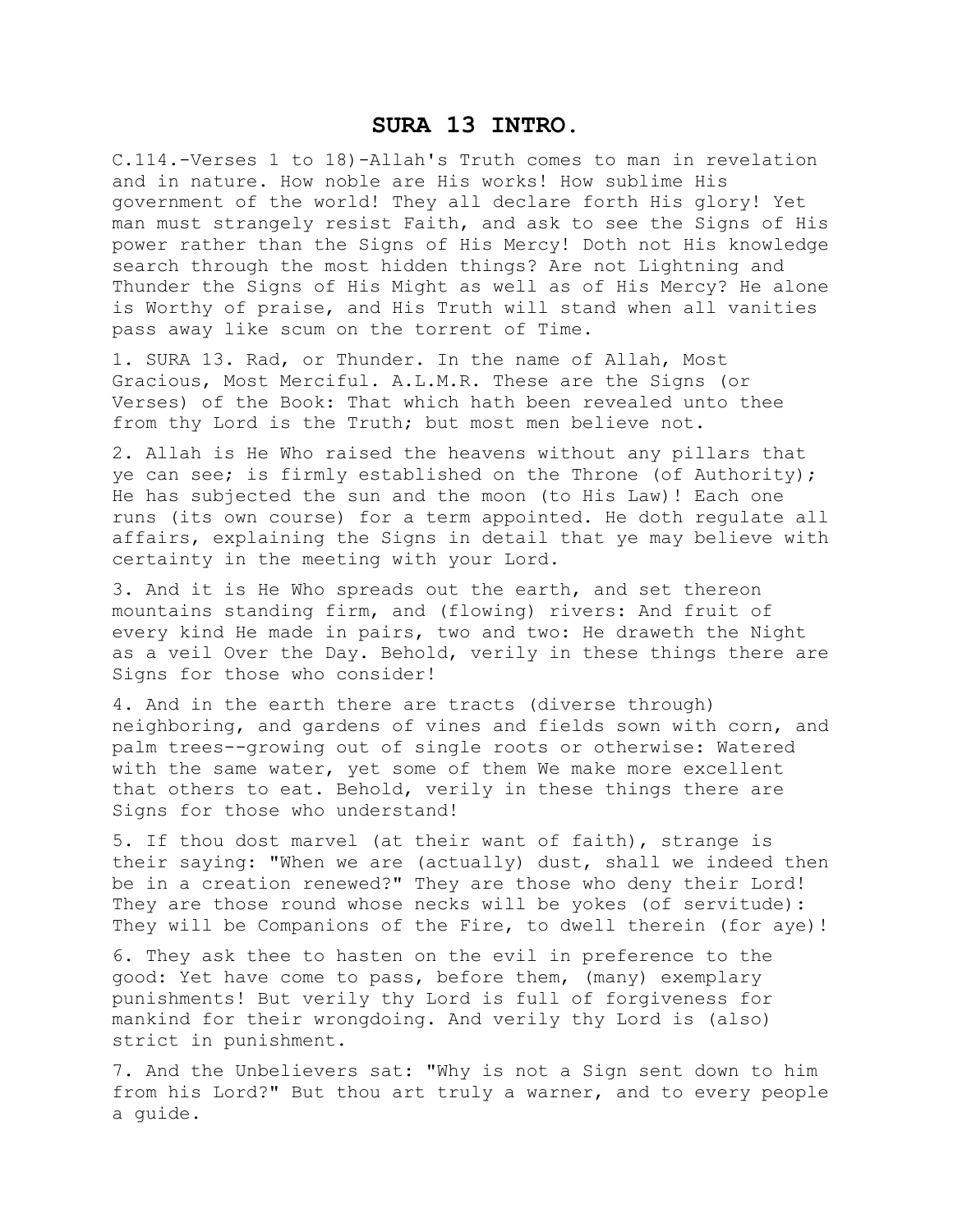8. Allah doth know what every female (womb) doth bear, by how much the wombs fall short (of their time or number) or do exceed. Every single thing is before His sight, in (due) proportion. 9. He knoweth the unseen and that which is open: He is the Great, the most High. 10. It is the same (to Him) whether any of you conceal his speech or declare it openly; whether he lie hid by night or walk forth freely by day. 11. For each (such person) there are (angels) in succession, before and behind him; They guard him by command of Allah. Verily never will Allah change the condition of a people until they change it themselves (with their own souls). But when (once) Allah willeth a people's punishment, there can be no turning it back, nor will they find, beside Him, any to protect. 12. It is He Who doth show you the lightning, by way both of fear and of hope: It is He Who doth raise up the clouds, heavy with (fertilizing) rain! 13. Nay, thunder repeateth His praises, and so do the angels, with awe: He flingeth the loud voiced thunderbolts, and therewith He striketh whomsoever He will--yet these (are the men) who (dare to) dispute about Allah, with the strength of His power (supreme)! 14. For Him (alone) is prayer in Truth: Any others that they call upon besides Him hear them no more than if they were to stretch forth their hands for water to reach their mouths but it reaches them not: For the prayer of those without Faith is nothing but (futile) wandering (in the mind). 15. Whatever beings there are in the Heavens and the earth do prostrate themselves to Allah (acknowledging subjection), --with goodwill or in spite of themselves: So do their shadows in the mornings and evenings. 16. Say: "Who is the Lord and Sustainer of the heavens and the earth?" say: "(It is) Allah." say: "Do ye then take (for worship) protectors other than Him, such as have no power either for good or for harm to themselves?" Say: "Are the blind equal with those who see? Or the depths of darkness equal with Light?" Or do they assign to Allah partners who have created (anything) as He has created, so that the creation seemed to them similar? Say: "Allah is the Creator of all things: He is the One, the

17. He sends down water from the skies, and the channels flow, each according to its measure: But the torrent bears away the foam that mounts up to the surface. Even so, form that (ore) which they heat in the fire, to make ornaments or utensils

Supreme and Irresistible."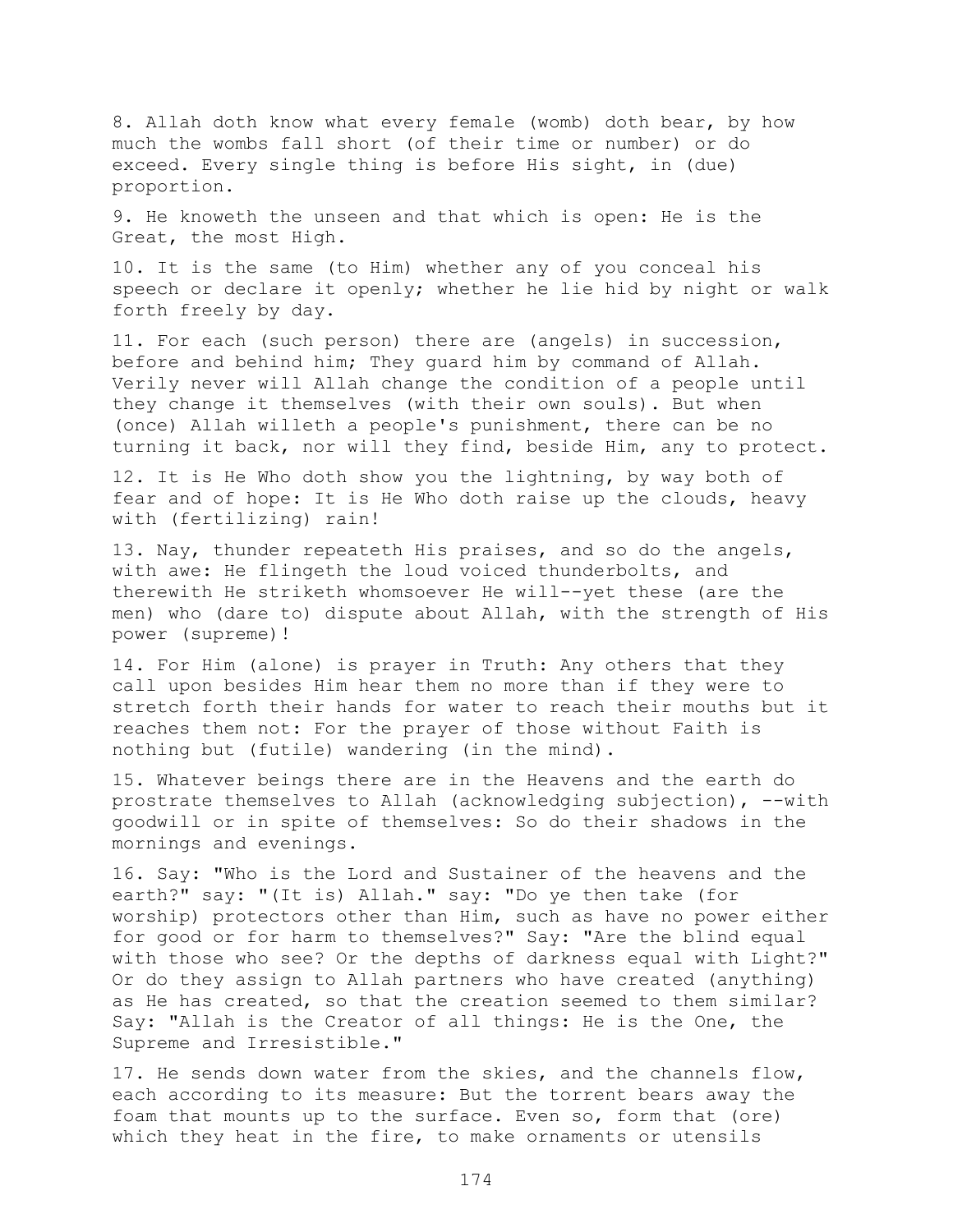therewith, there is a scum likewise. Thus doth Allah (by parables) show forth Truth and Vanity. For the scum disappears like froth cast out; while that which is for the good of mankind remains on the earth. Thus doth Allah set forth parables.

18. For those who respond to their Lord, are (all) good things. But those who respond not to Him, --Even if they had all that is in the heavens and on earth, and as much more, (in vain) would they offer it for ransom. For them will the reckoning be terrible: There abode will be Hell, --What a bed of misery!

C.115.-(Verses 19 to 31)-The seeing and the blind are not alike: Nor are those blessed with Faith and those without. The former seek Allah, and attain peace and blessedness in their hearts, and a final Home of rest: The latter are in a state of Curse, and their wisdom postpones retribution, it is for a time. His promise never fail: It will come to pass in His own good time. In all things it is for Him to command.

19. Is then one who doth know that that which hath been revealed unto thee from thy Lord is the Truth, like one who is blind? It is those who are endued with understanding that receive admonition; --

20. Those who fulfill the Covenant of Allah and fail not in their plighted word;

21. Those who join together those things which Allah hath commanded to be joined, hold their Lord in awe, and fear the terrible reckoning;

22. Those who patiently persevere, seeking the countenance of their Lord; establish regular prayers; spend, out of (the gifts) We have bestowed for their sustenance, secretly and openly; and turn off Evil with good: For such there is the final attainment of the (Eternal) Home, --

23. Gardens of perpetual bliss: They shall enter there, as well as the righteous among their fathers, their spouses, and their offspring: And angels shall enter unto them from every gate (with the salutation):

24. "Peace unto you for that ye persevered in patience! Now how excellent is the final Home!"

25. But those who break the Covenant of Allah, after having plighted their word thereto, and cut asunder those things which Allah has commanded to be joined, and work mischief in the land; --on them is the Curse; for them is the terrible Home!

26. Allah doth enlarge, or grant by (strict) measure, the Sustenance (which He giveth) to whomso He pleaseth. (The worldly) rejoice in the life of this world: But the life of this world is but little comfort in the Hereafter.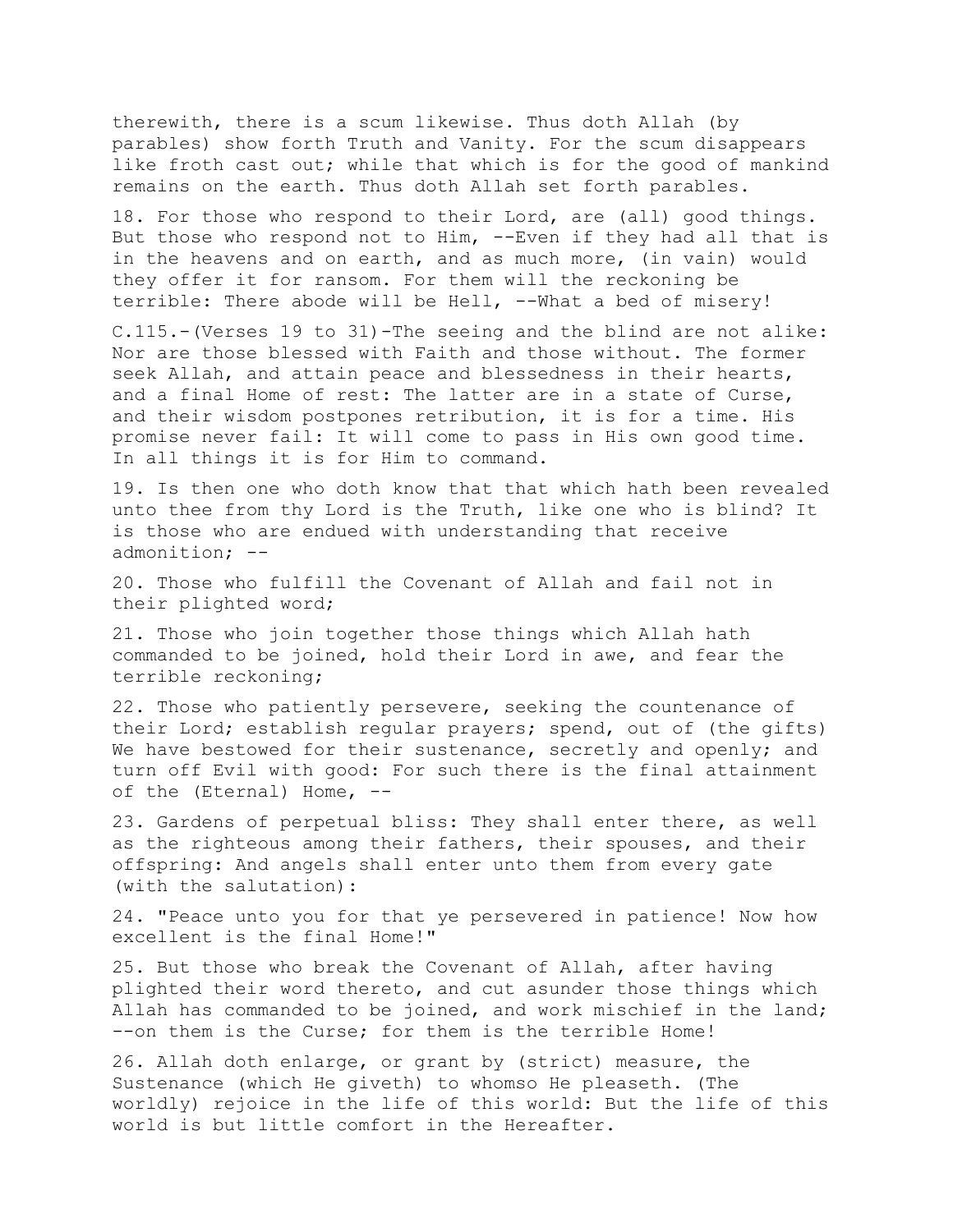27. The Unbelievers say: "Why is not a Sign sent down to him from his Lord?" Say: "Truly Allah leaveth, to stray, whom He will; but He guideth to Himself those who turn to Him in penitence, --

28. "Those who believe, and whose hearts find satisfaction in the remembrance of Allah: For without doubt in the remembrance of Allah do hearts find satisfaction.

29. "For those who believe and work righteousness, is (every) blessedness, and a beautiful place of (final) return."

30. Thus have We sent thee amongst a People before whom (long since) have (other) Peoples (gone and) passed away; in order that thou mightest rehearse unto them what We send down unto thee by inspiration; yet do they reject (Him), the Most Gracious! Say: "He is my Lord! There is no god but He! On Him is my trust, and to Him do I turn!"

31. If there were a Koran with which mountains were moved, or the earth were cloven asunder, or the dead were made to speak, (this would be the one!) But, truly, the Command is with Allah in all things! Do not the Believers know, that, had Allah (so) willed, He could have guided all mankind (to the Right)? But the Unbelievers, --never will disaster cease to seize them for their (ill) deed, Or to settle close to their homes, until the promise of Allah come to pass, for, verily, Allah will not fail in His promise.

C.116.-(Verses 32 to 43)-The mockery of Allah's apostles is an old game of the world. But Allah's Truth will come to its own good time. The End of the righteous is their Home of Bliss, and they rejoice in the revelations they receive. The Messengers of Allah take their due share in the life of the world; they win through by Allah's grace against all the plots of the world. Their witness is from Allah, through His revelation.

32. Mocked were (many) apostles before thee: But I granted respite to the Unbelievers, and finally I punish them: Then how (terrible) was My requital!

33. Is then He Who standeth over every soul (and knoweth) all that it doth, (like any others)? And yet they ascribe partners to Allah. Say: "But name them! Is it that ye will inform Him of something He knoweth not on earth, or is it (just) a show of words?" Nay! To those who believe not, their pretence seems pleasing, but they are kept back (thereby) from the Path. And those whom Allah leaves to stray, no one can guide.

34. For them is a Penalty in the life of this world, but harder, truly, is the Penalty of the Hereafter: And defender have they none against Allah.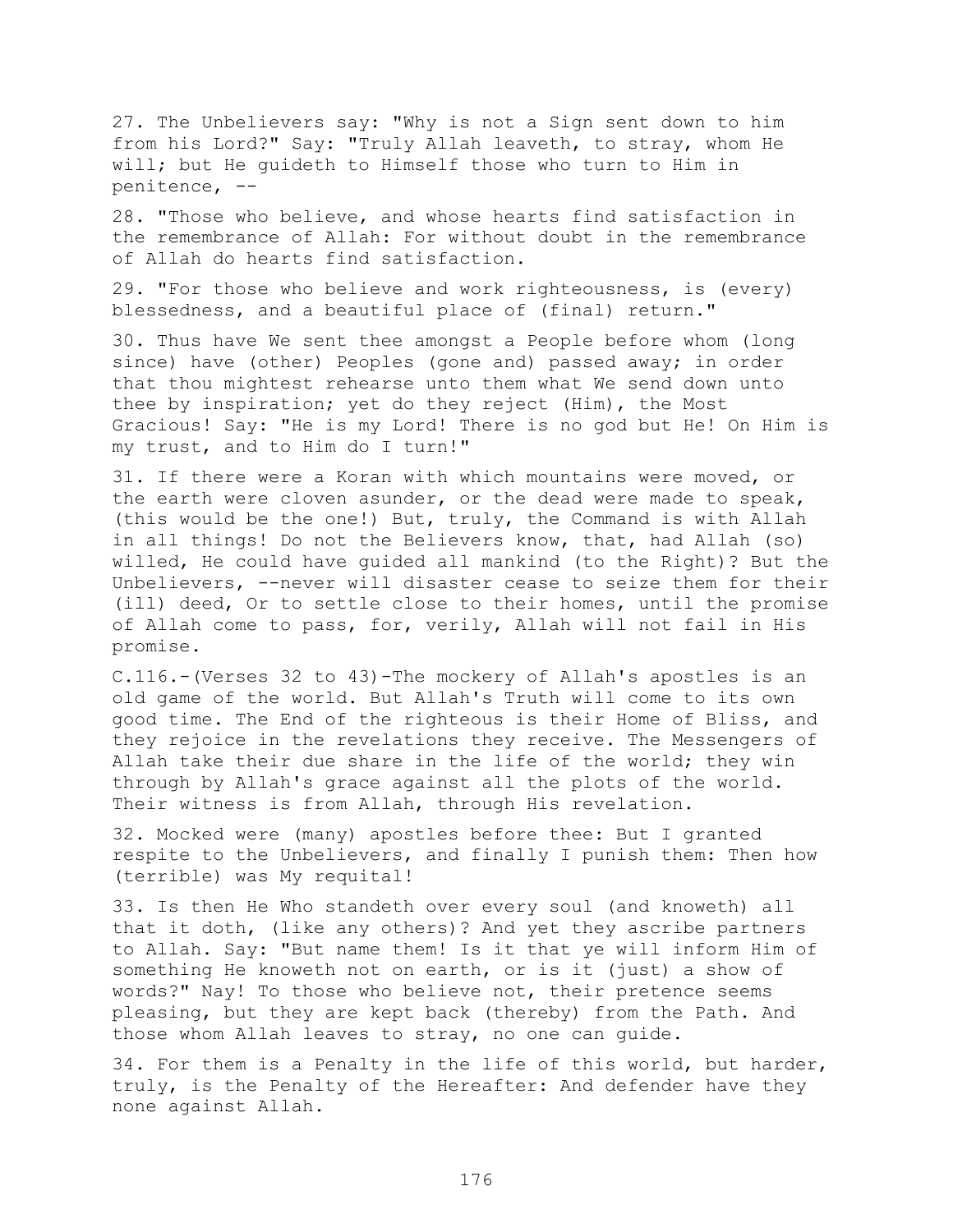35. The parable of the Garden which the righteous are promised! --Beneath it flow rivers: Perpetual is the enjoyment thereof and the shade therein: Such is the End of the Righteous; and the End of Unbelievers is the Fire.

36. Those to whom We have given the Book rejoice at what hath been revealed unto thee: But there are among the clans those who reject a part thereof. Say: "I am commanded to worship Allah, and not to join partners with Him. Unto him do I call, and unto Him is my return."

37. Thus have We revealed it to be a judgment of authority in Arabic. Wert thou to follow their (vain) desires after the knowledge which hath reached thee, then wouldst thou find neither protector nor defender against Allah.

38. We did send apostles before thee, and appointed for them wives and children: And it was never the part of an apostle to bring a Sign except as Allah permitted (or commanded). For each period is a Book (revealed).

39. Allah doth blot out or confirm what He pleaseth: With Him is the Mother of the Book.

40. Whether We shall show thee (within thy lifetime) part of what We promised them or take to ourselves thy soul (before it is all accomplished). --Thy duty is to make (the Message) reach them: It is Our part to call them to account.

41.See they not that We gradually reduce the land (in their control) from its outlying borders? (Where) Allah commands, there is none to put back His command: And He is Swift in calling to account.

42. Those before them did (also) devise plots; but in all things the master planning is Allah's. He knoweth the doings of every soul: And soon will the Unbelievers know who gets Home in the End.

43. The Unbelievers say: "No apostle art thou." Say: "Enough for a witness between me and you is Allah, and such as have knowledge of the Book."

### **SURA 14 INTRO.**

C.117.-(Verses 1 to 27)-Revelation leads mankind from the depths of darkness into light. It comes to every age and nation in its own language. So was it before; so is it always. The apostles were doubted, insulted, threatened, and persecuted, but their trust was sure in Allah. It is Evil that will be wiped out. Allah's Truth is as a goodly tree, firmly established on its roots. Stretching its branches high and wide, and bearing good fruit at all times.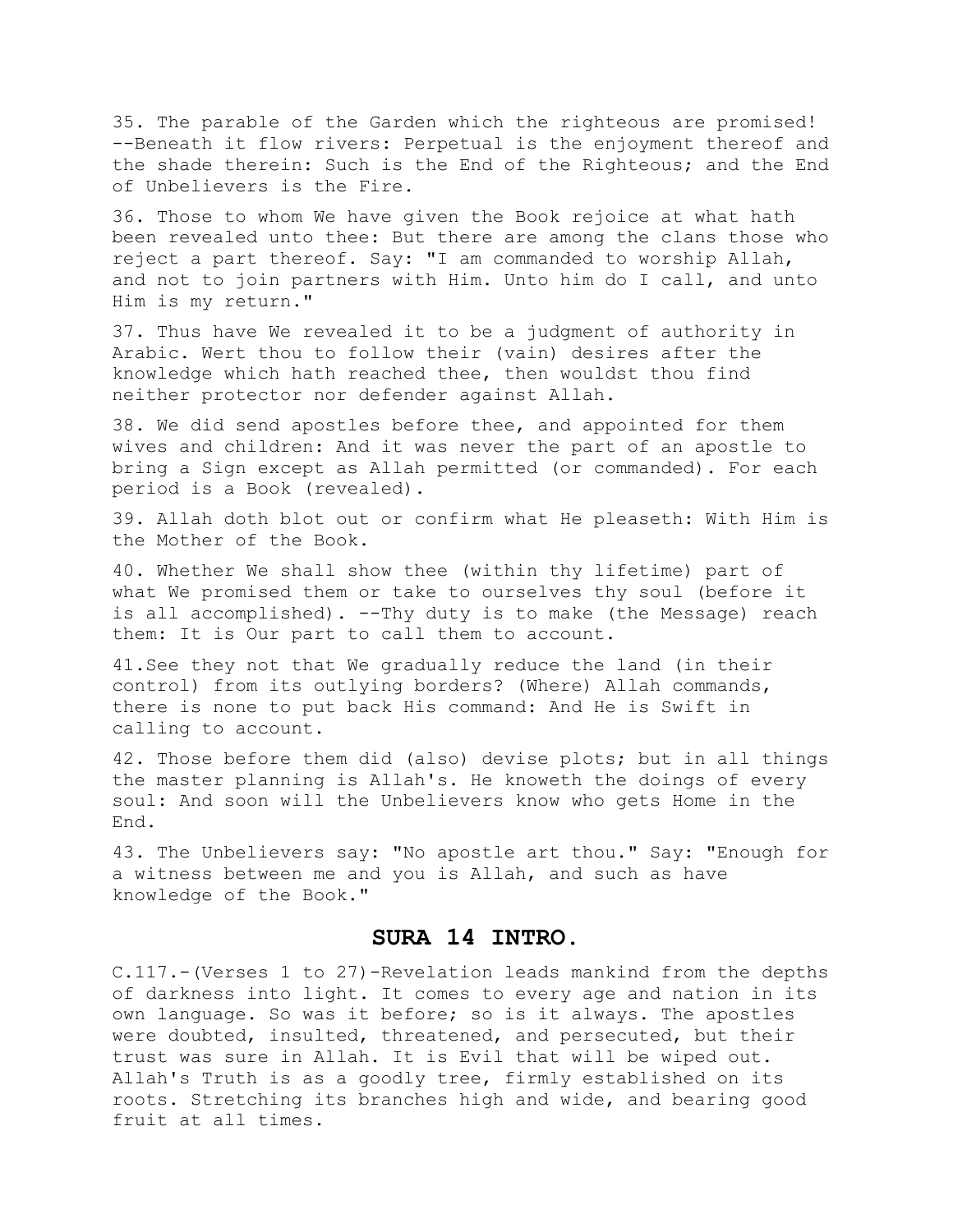1. SURA 14. Ibrahim, or Abraham. In the name of Allah, Most Gracious, Most Merciful. A.L.R. A Book which We have revealed unto thee, in order that thou mightest lead mankind out of the depths of darkness into light--by the leave of their Lord--to the Way of (Him) the Exalted in Power, Worthy of all Praise! --

2. Of Allah, to Whom do belong all things in the heavens and on earth! But alas for the Unbelievers for a terrible Penalty (their Unfaith will bring them)! --

3. Those who love the life of this world more than the Hereafter, who hinder (men) from the Path of Allah and seek therein something crooked: They are astray by a long distance.

4. We sent not an apostle except (to teach) in the language of his (own) people, in order to make (things) clear to them. Now Allah leaves straying those whom He pleases and guides whom He pleases: And He is exalted in Power, Full of Wisdom.

5. We sent Moses with Our Signs (and the command). "Bring out thy people from the depths of darkness into light, and teach them to remember the Days of Allah." Verily in this are Signs for such as are firmly patient and constant, --grateful and appreciative.

6. Remember! Moses said to his people: "Call to mind the favor of Allah to you when He delivered you from the people of Pharaoh: They set you hard tasks and punishments, slaughtered your sons, and let your womenfolk live: Therein was a tremendous trial from your Lord."

7. And remember! Your Lord caused to be declared (publicly): "If ye are grateful, I will add more (favors) unto you; but if ye show ingratitude, truly My punishment is terrible indeed."

8. And Moses said: "If ye show ingratitude, ye and all on earth together, --yet is Allah Free of all wants, Worthy of all Praise."

9. Has not the story reached you, (O people!), of those who (went) before you? --Of the people of Noah, and Ad, and Thamud? --and of those who (came) after them? None knows them but Allah. To them came apostles with Clear (Signs); but they put their hands up to their mouths, and said: "We do deny (the mission) on which ye have been sent, and we really are in suspicious (disquieting) doubt as to that to which ye invite us."

10. The apostles said: "Is there a doubt about Allah, the Creator of the heavens and the earth? It is He Who invites you, in order that He may forgive you your sins and give you respite for a term appointed!" They said: "Ah! Ye are no more than human, like ourselves! Ye wish to turn us away from the (gods) our fathers used to worship: Then bring us some clear authority,"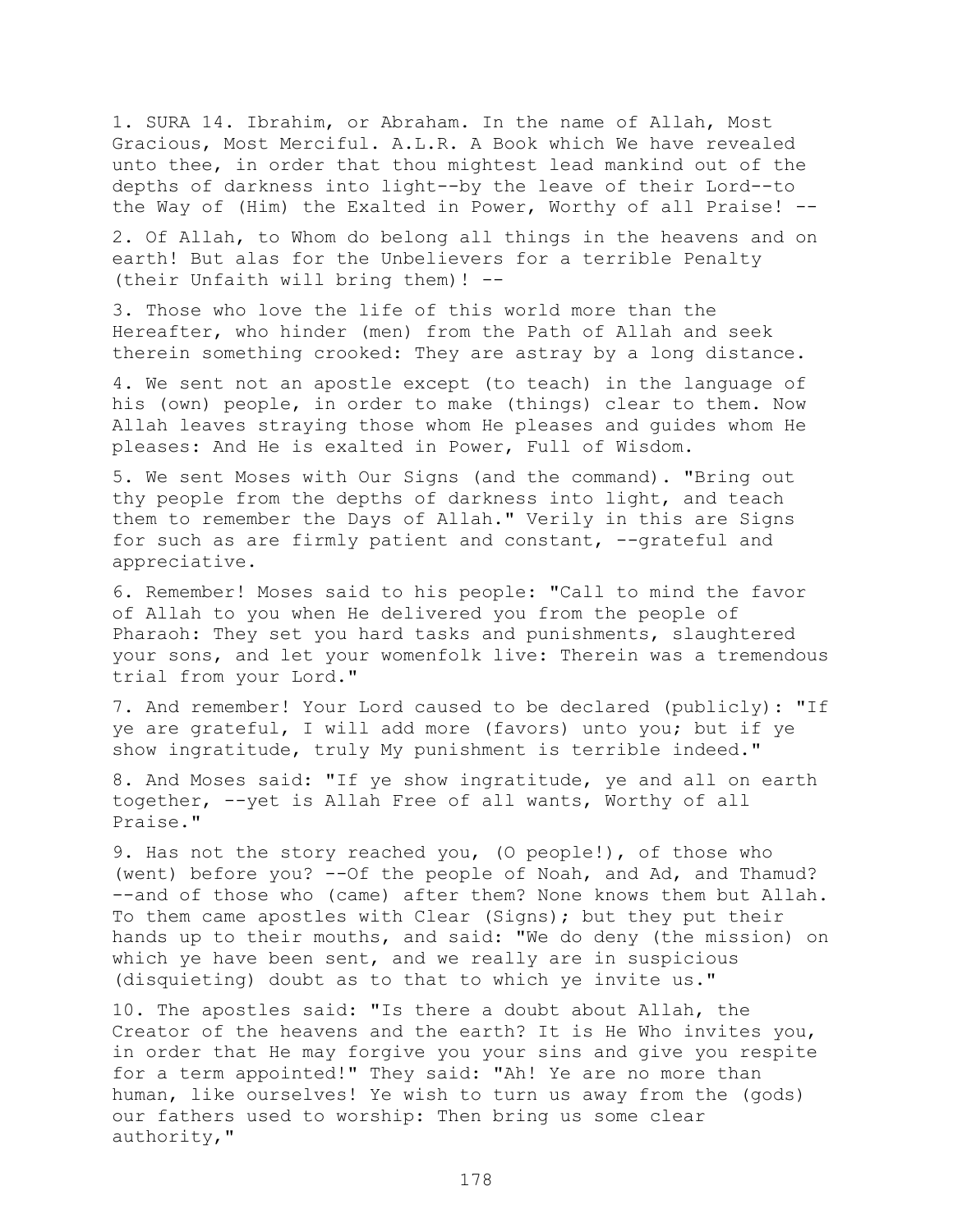11. Their apostles said to them: "True, we are human like yourselves, but Allah doth grant His grace to such of His servants as He pleases. It is not for us to bring you an authority except as Allah permits. And on Allah let all men of faith put their trust.

12. "No reason have we why we should not put our trust on Allah. Indeed He has guided us to the Ways we (follow). We shall certainly bear with patience all the hurt you may cause us. For those who put their trust should put their trust on Allah."

13. And the Unbelievers said to their apostles: "Be sure we shall drive you out of our land, or ye shall return to our religion." But their Lord inspired (this Message) to them: "Verily We shall cause the wrongdoers to perish!

14. "And verily We shall cause you to abide in the land, and succeed them. This for such as fear the Time when they shall stand before My tribunal, --such as fear the Punishment denounced."

15. But they sought victory and decision (there and then), and frustration was the lot of every powerful obstinate transgressor.

16. In front of such a one is Hell, and he is given, for drink, boiling fetid water.

17. In gulps will he sip it, but never will he be near swallowing it down his throat: Death will come to him from every quarter, yet will he not die: And in front of him will be a chastisement unrelenting.

18. The parable of those who reject their Lord is that their works are as ashes, on which the wind blows furiously on a tempestuous day: No power have they over aught that they have earned: That is the straying far, far (from the Goal).

19. Seest thou not that Allah created the heavens and the earth in Truth? If He so will, He can remove you and put (in your place) a new Creation?

20. Nor is that for Allah any great matter.

21. They will all be marshaled before Allah together: Then will the weak say to those who were arrogant, "For us, we but followed you; can ye then avail us at all against the Wrath of Allah?" They will reply, "If we had received the guidance of Allah, we should have given it to you: To us it makes no difference (now) whether we rage, or bear (these torments) with patience: For ourselves there is no way of escape."

22. And Satan will say when the matter is decided: "It was Allah Who gave you a promise of Truth: I too promised, but I failed in my promise to you. I had no authority over you except to call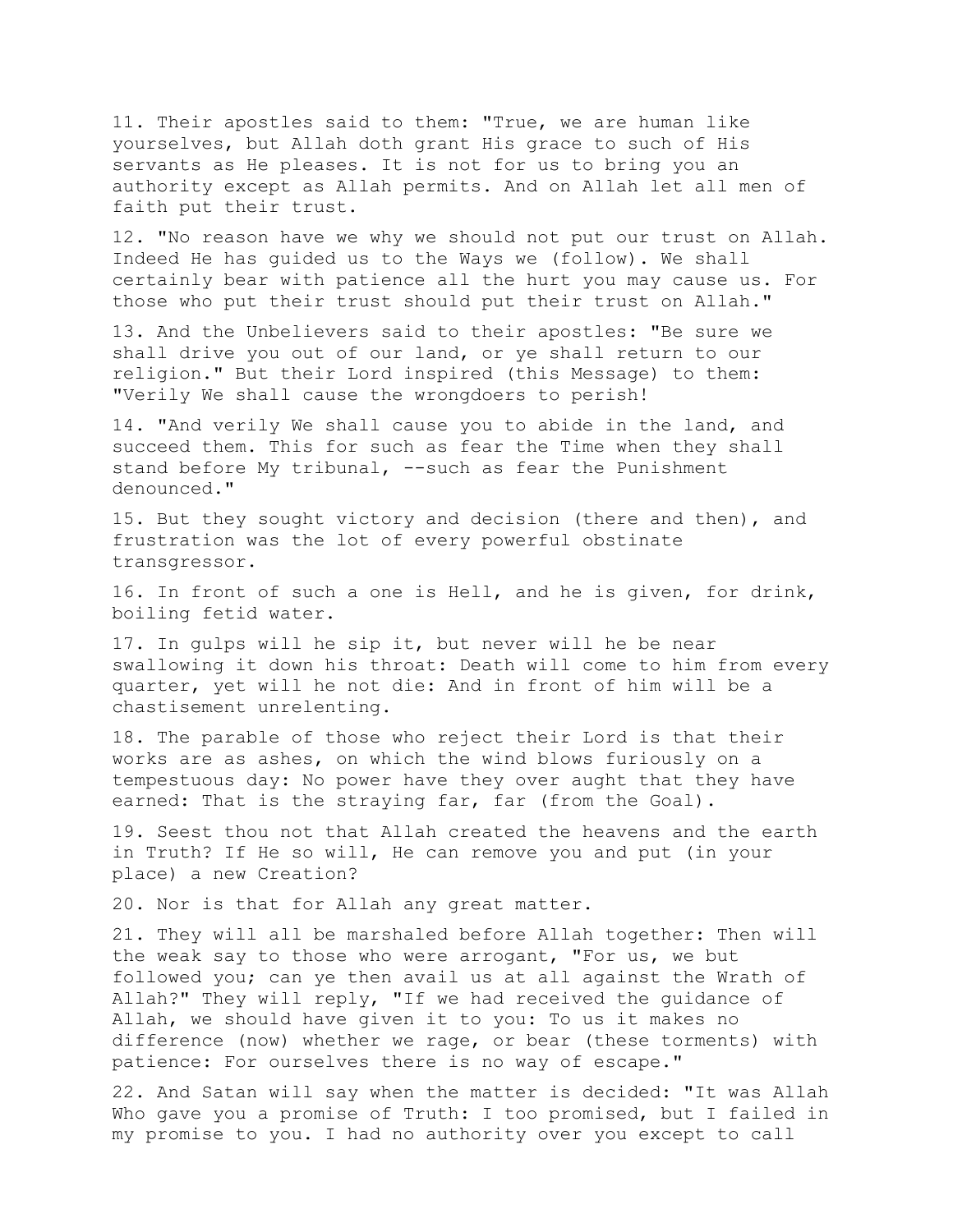you, but ye listened to me: Then reproach not me, but reproach your own souls. I cannot listen to your cries, nor can ye listen to mine. I reject your former act in associating me with Allah. For wrongdoers there must be a grievous Penalty."

23. But those who believe and work righteousness will be admitted to Gardens beneath which rivers flow, --to dwell therein for aye with the leave of their Lord. Their greeting therein will be: "Peace!"

24. Seest thou not how Allah sets forth a parable? --a goodly Word like a goodly tree, whose root is firmly fixed, and its branches (reach) to the heavens, --

25. It brings forth its fruit at all times, by the leave of its Lord. So Allah sets forth parables for men, in order that they may receive admonition.

26. And the parable of an evil Word is that of an evil tree: It is torn up by the root from the surface of the earth: It has no stability.

27. Allah will establish in strength those who believe, with the Word that stands firm, in this world and in the Hereafter; but Allah will leave, to stray, those who do wrong: Allah doeth what He willeth.

C.118.-(Verses 28 to 52)-But the evil not only choose evil for themselves but mislead others to perdition. The godly should learn from the Signs of Allah all around them, and be on their guard against all that is false. So Abraham prayed not only for his posterity, but for all: For he foresaw the universality of Allah's Message in Islam. That leads to the mystic doctrine of Oneness, which will be seen in its fullness on the Great Day when a new Earth and a new Heaven will proclaim the end of Evil and the adjustment of all this life's accounts.

28. Hast thou not turned thy vision to those who have changed the favor of Allah. Into blasphemy and caused their people to descend to the House of Perdition? --

29. Into Hell? They will burn therein, --an evil place to stay in!

30. And they set up (idols) as equal to Allah, to mislead (men) from the Path! Say: "Enjoy (your brief power)! But verily ye are making straightway for Hell!"

31. Speak to my servants who have believed, that they may establish regular prayers, and spend (in charity) out of the Sustenance We have given them, secretly and openly, before the coming of a Day in which there will be neither mutual bargaining nor befriending.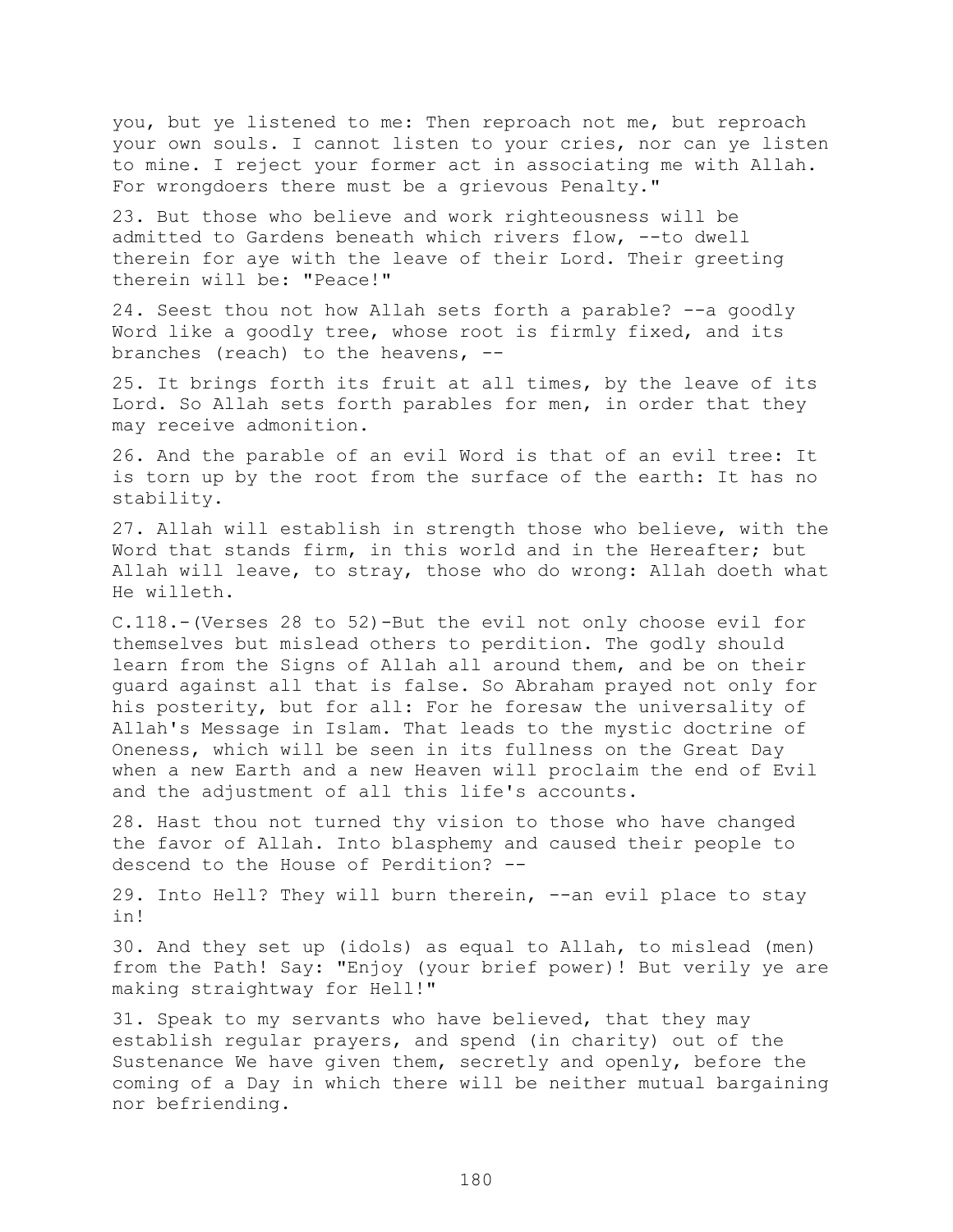32. It is Allah Who hath created the heavens and the earth and sendeth down rain from the skies, and with it bringeth out fruits wherewith to feed you; it is He Who hath made the ships subject to you, that they may sail through the sea by His Command; and the rivers (also) hath He made subject to you.

33. And He hath made subject to you the sun and the moon, both diligently pursuing their courses; and the Night and the Day hath He (also) made subject to you.

34. And He giveth you of all that ye ask for. But if ye count the favors of Allah, never will ye be able to number them. Verily, man is given up to injustice and ingratitude.

35. Remember Abraham said: "O my Lord! Make this city one of peace and security: And preserve me and my sons from worshipping idols.

36. "O my Lord! They have indeed led astray many among mankind; he then who follows my (ways) is of me, and he that disobeys me, --but Thou art indeed Oft-Forgiving, Most Merciful.

37. "O our Lord! I have made some of my offspring to dwell in a valley without cultivation, by Thy Sacred House; in order, O our Lord, that they may establish regular Prayer: So fill the hearts of some among men with love towards them, and feed them with Fruits: So that they may give thanks.

38. "O our Lord! Truly Thou dost know what we conceal and what we reveal: For nothing whatever is hidden from Allah, whether on earth or in heaven.

39. "Praised be to Allah, Who hath granted unto me in old age Ismail and Isaac: For truly my Lord is He, the Hearer of Prayer!

40. "O my Lord! Make me one who establishes regular Prayer, and also (raise such) among my offspring O our Lord! And accept Thou my Prayer.

41. "O our Lord! Cover (us) with Thy Forgiveness--me, my parents, and (all) Believers, on the Day that the Reckoning will be established!"

42. Think not that Allah doth not heed the deeds of those who do wrong. He but giveth them respite against a Day when the eyes will fixedly stare in horror, --

43. They running forward with necks outstretched, their heads uplifted, their gaze returning not towards them, and their hearts a (gaping) void!

44. So warn mankind of the Day when the Wrath will reach them: Then will the wrongdoers say: "Our Lord! Respite us (if only) for a short Term: We will answer Thy Call, and follow the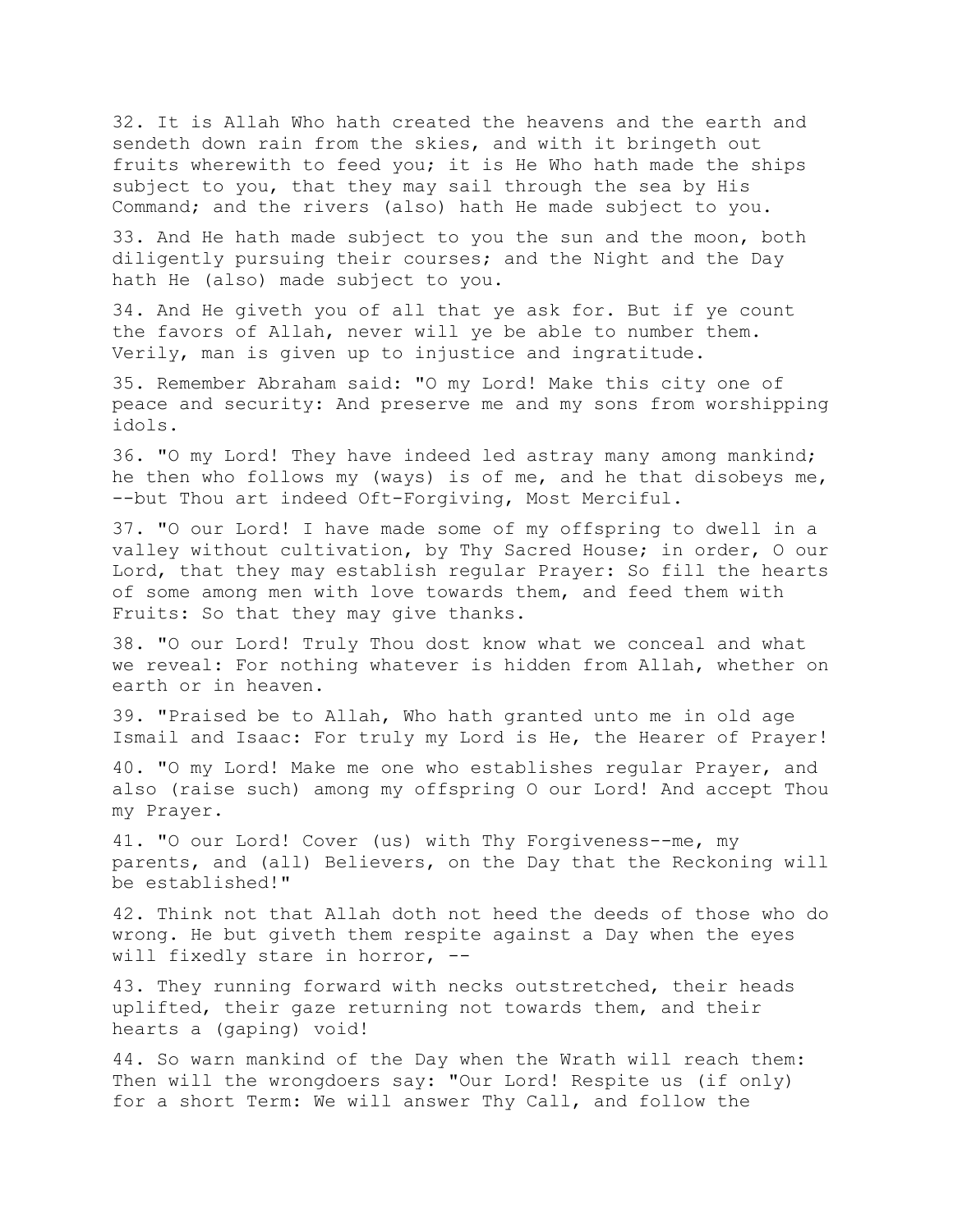apostles!" "What! Were ye not wont to swear aforetime that ye should suffer no decline?

45. "And ye dwelt in the dwellings of men who wronged their own souls; ye were clearly shown how We dealt with them; and We put forth (many) Parables in your behoof!"

46. Mighty indeed were the plots which they made, but their plots were (well) within the sight of Allah, even though they were such to shake the hills!

47. Never think that Allah would fail His apostles in His promise: For Allah is Exalted in Power, --the Lord of Retribution.

48. One day the Earth will be changed to a different Earth, and so will be the Heavens, and (men) will be marshaled forth, before Allah, the One, the Irresistible;

49. And thou wily see the Sinners that day bound together in fetters; --

50. Their garments of liquid pitch, and their faces covered with Fire;

51. That Allah may require each soul according to its deserts; and verily Allah is Swift in calling to account.

52. Here is a Message for mankind: Let them take warning therefrom, and let them know that He is (no other than) One God: Let men of understanding take heed.

# **SURA 15 INTRO.**

C.119.-Verses 1 to 25)-Allah's Truth makes all things clear, and He will guard it. But His Signs are not for those who mock. Who fails to see the majesty, beauty, order, and harmony blazoned in His Creation, and His goodness to all His creatures, in the heavens and on earth? With Him are the sources of all things, and He doth freely give His gifts in due measure. He holds the keys of Life and Death, and He will remain when all else passes away.

1. SURA 15. Al-Hijr, or The Rocky Tract. In the name of Allah, Most Gracious, Most Merciful. A.L.R. These are the Ayats of Revelation, --of a Koran that makes things clear.

2. Again and again will those who disbelieve, wish that they had bowed (to Allah's Will) in Islam.

3. Leave them alone, to enjoy (the good things of this life) and to please themselves: Let (false) Hope amuse them: Soon will knowledge (undeceive them).

4. Never did We destroy a population that had not a term decreed and assigned beforehand.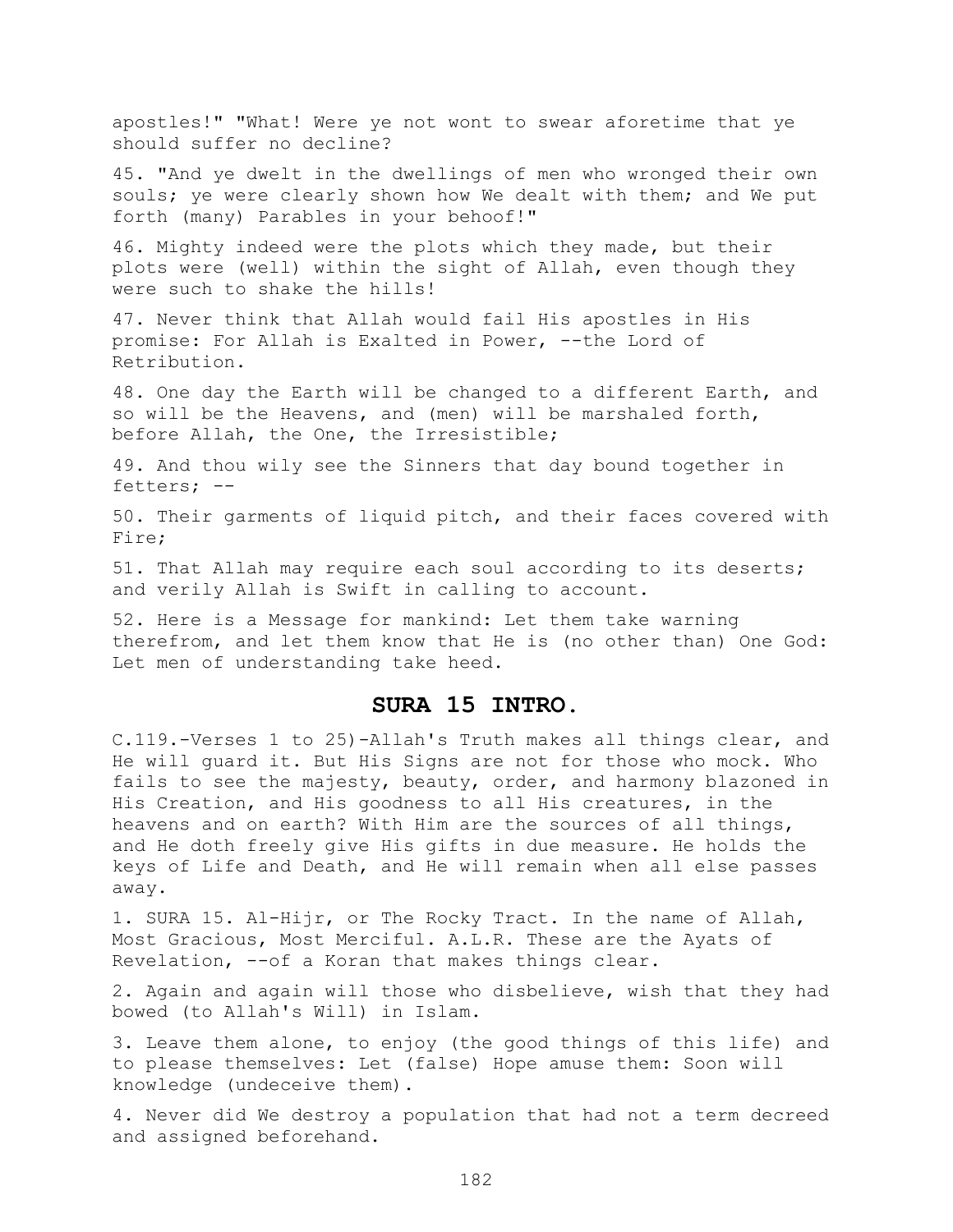5. Neither can a people anticipate its Term, nor delay it. 6. They say: "O thou to whom the Message is being revealed! Truly thou art mad (or possessed)! 7. "Why bringest thou not angels to us if it be that thou hast the Truth?" 8.We send not the angels down except for just cause: If they came (to the ungodly), Behold! No respite would they have! 9. We have, without doubt. Sent down the Message; and We will assuredly guard it (from corruption). 10. We did send apostles before thee amongst the religious sects of old: 11. But never came an apostle to them but they mocked him. 12. Even so do we let it creep into the hearts of the sinners-13. That they should not believe in the (Message); but the ways of the ancients have passed away. 14. Even if We opened out to them a gate from heaven, and they were to continue (all day) ascending therein, 15. They would only say: "Our eyes have been intoxicated: Nay, we have been bewitched by sorcery." 16. It is We Who have set out the Zodiacal Signs in the heavens, and made them fair-seeming to (all) beholders; 17. And (moreover) We have guarded them from every evil spirit accursed: 18. But any that gains a hearing by stealth, is pursed by a flaming fire, bright (to see). 19. And the earth We have spread out (like a carpet); set thereon mountains firm and immovable; and produced therein all kinds of things in due balance. 20. And We have provided therein means of subsistence, --for you and for those for whose sustenance ye are not responsible. 21. And there is not a thing but its (sources and) treasures (inexhaustible) are with Us; but We only send down thereof in due and ascertainable measures. 22. And We send the fecundating winds, then cause the rain to descend from the sky, therewith providing you with water (in abundance), though ye are not the guardians of its stores. 23. And verily, it is We Who give life, and Who give death; It is We Who remain Inheritors (after all else passes away). 24. To Us are known those of you who hasten forward, and those who lag behind.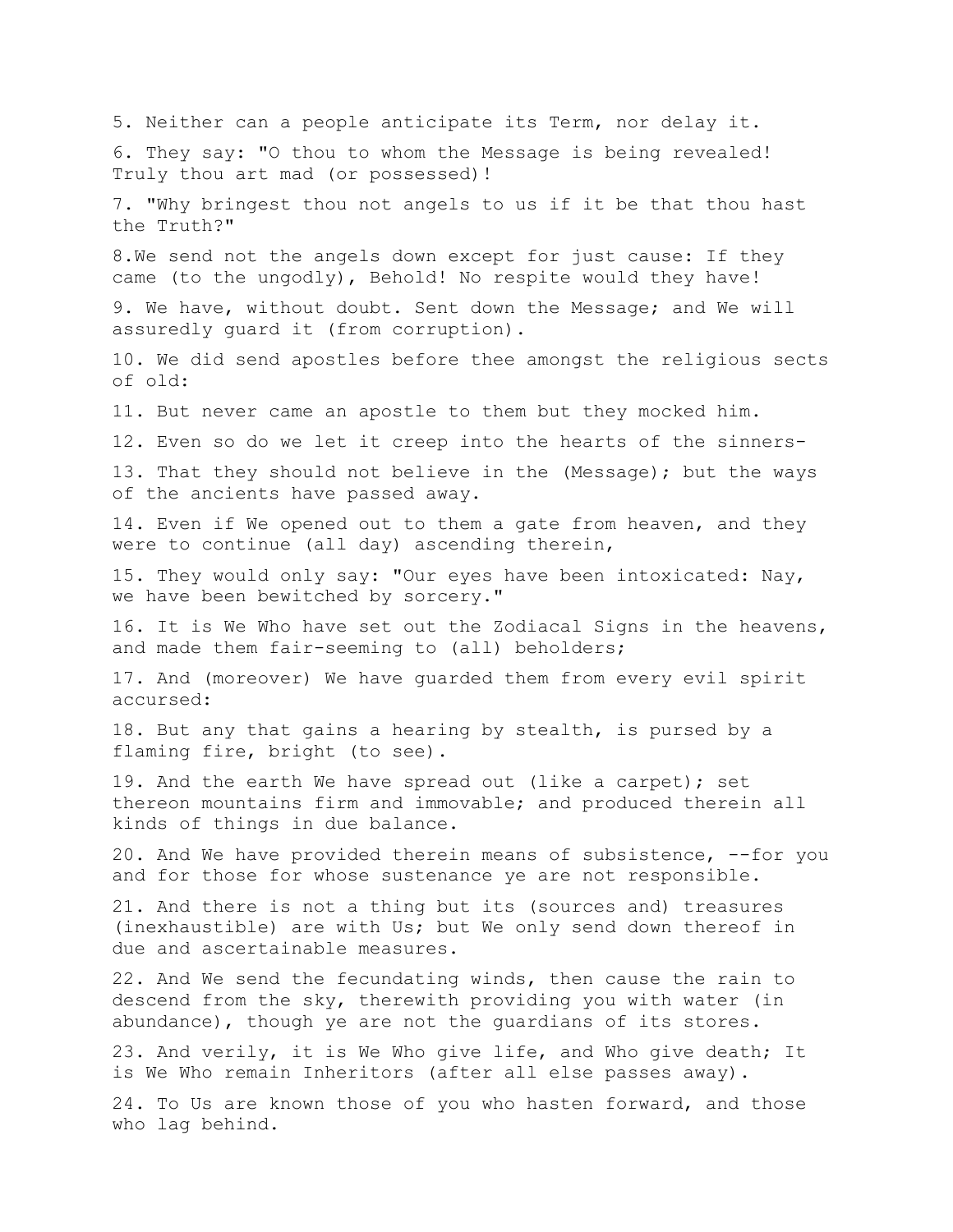25. Assuredly it is thy Lord Who will gather them together: For He is Perfect in Wisdom and Knowledge.

C.120.-(Verses 26 to 50)-Man's origin was from dust, lowly; but his rank was raised above that of other creatures because Allah breathed into him His spirit. Jealousy and arrogance caused the fall of Iblis, the power of Evil: But no power has Evil over those sincere souls who worship Allah and seek His Way. Many are the gates of Evil, but Peace and dignified joy will be the goal of those whom the Grace of Allah has made His own.

26. We created man from sounding clay, from mud molded into shape;

27. And the Jinn race, We had created before, from the fire of a scorching wind.

28. Behold! Thy Lord said to the angels: "I am about to create man, from sounding clay from mud molded into shape;

29. "When I have fashioned him (in due proportion) and breathed into him of My spirit, fall ye down in obeisance unto him."

30. So the angels prostrated themselves, all of them together:

31. Not so Iblis: He refused to be among those who prostrated themselves.

32. (Allah) said: "O Iblis! What is your reason for not being among those who prostrated themselves?"

33. (Iblis) said: "I am not one to prostrate myself to man, whom Thou didst create from sounding clay, from mud molded into shape."

34. (Allah) said: "Then get thee out from here; for thou art rejected, accursed.

35. "And the Curse shall be on thee till the Day of Judgment."

36. (Iblis) said: "O my Lord! Give me then respite till the Day the (dead) are raised."

37. (Allah) said: "Respite is granted thee--

38. "Till the Day of the Time Appointed."

39. (Iblis) said: "O my Lord! Because Thou hast put me in the wrong, I will make (wrong) fair-seeming to them on earth, and I will put them all in the wrong,  $-$ 

40. "Except Thy servants among them, sincere and purified (by Thy grace)."

41. (Allah) said: "This (Way of my sincere servants) is indeed a Way that leads straight to Me.

42. "For over My servants no authority shalt thou have, except such as put themselves in the wrong and follow thee."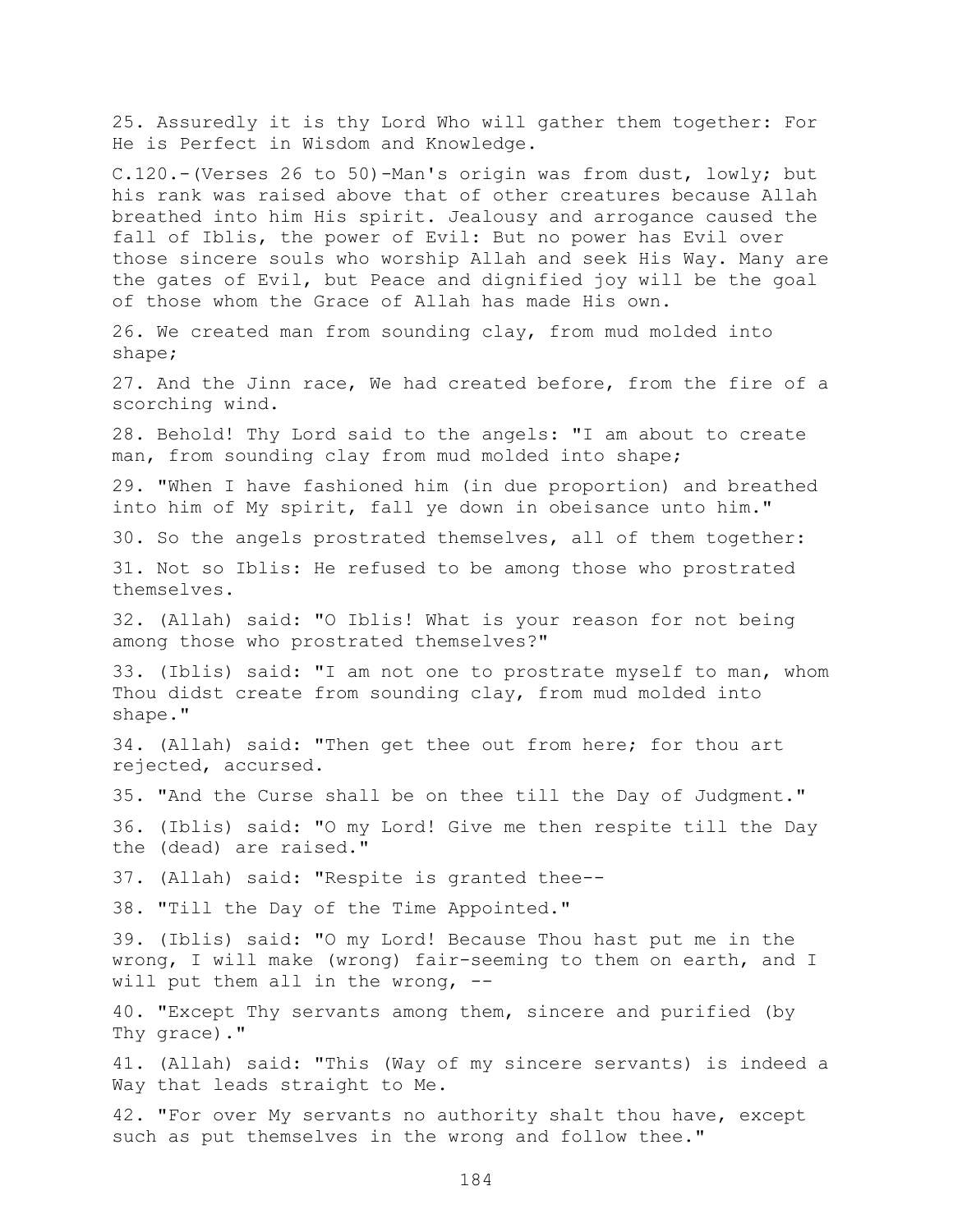43. And verily, Hell is the promised abode for them all! 44. To it are seven Gates: For each of those Gates is a (special) class (of sinners) assigned. 45. The righteous (will be) amid Gardens and fountains (of clear flowing water). 46. (Their greeting will be): "Enter ye here in Peace and Security." 47. And We shall remove from their hearts any lurking sense of injury: (They will be) brothers (joyfully) facing each other on thrones (of dignity). 48. There no sense of fatigue shall touch them, nor shall they (ever) be asked to leave. 49. Tell My servants that I am indeed the Oft-Forgiving, Most Merciful; 50. And that My Penalty will be indeed the most grievous Penalty. C.121.-(Verses 51 to 84)-Allah's Grace and Mercy are always first, but His Justice and Wrath will seize those who defy His Law. Even when the unspeakable crimes of the Cities of the Plain made their destruction inevitable, Allah's message of Mercy to mankind was sent to Abraham and of safety to Lot. The last remnants of sin will be cut off, and the Signs and Tokens thereof are plain for all to see. The proud Companions of the Wood and the builders of Rocky Fortresses were all swept away because of their sins. 51. Tell them about the guests of Abraham. 52. When they entered his presence and said, "Peace!" He said, "We feel afraid of you!" 53. They said: "Fear not! We give thee glad tidings of a son endowed with wisdom." 54. He said: "Do ye give me glad tidings that old age has seized me? Of what, then is your good news?" 55. They said: "We give thee glad tidings in truth: Be not then in despair!" 56. He said: "And who despairs of the mercy of his Lord, but such as go astray?" 57. Abraham said: "What then is the business on which ye (have come), O ye Messengers (of Allah)?" 58. They said: "We have been sent to a people (deep) in sin, 59. "Excepting the adherents of Lut: Them we are certainly (charged) to save (from harm), --All--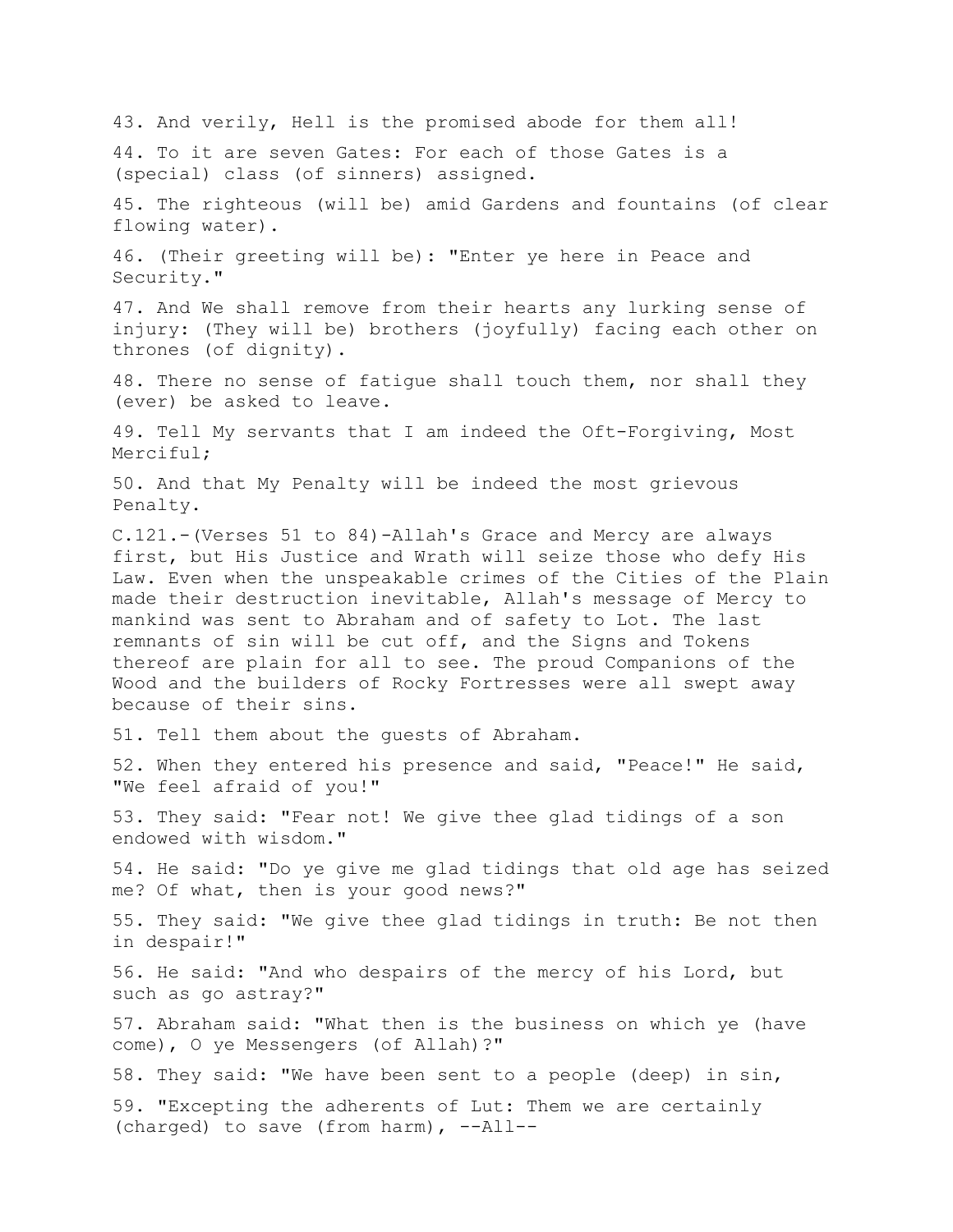60. "Except his wife, who we have ascertained, will be among those who will lag behind." 61. At length when the messengers arrived among the adherents of Lut, 62. He said: "Ye appear to be uncommon folk." 63. They said: "Yea, we have come to thee to accomplish that of which they doubt. 64. "We have brought to thee that which is inevitable due, and assuredly we tell the truth. 65. "Then travel by night with thy household, when a portion of the night (yet remains), and do thou bring up the rear: Let no one amongst you look back, but pass on whither ye are ordered." 66. And We made known this decree to him, that the last remnants of those (sinners) should be cut of by the morning. 67. The inhabitants of the City came in (mad) joy (at news of the young men). 68. Lut said: "These are my guests: Disgrace me not: 69. "But fear Allah, and shame me not." 70. They said: "Did we not forbid thee (to speak) for all and sundry?" 71. He said: "There are my daughters (to marry), if ye must act  $(s<sub>0</sub>)$ ." 72. Verily, by thy life (O Prophet), in their wild intoxication, they wander in distraction, to and fro. 73. But the (mighty) Blast overtook them before morning; 74. And We turned (the Cities) upside down, and rained down on them brimstones hard as baked clay. 75. Behold! In this are Signs for those who by tokens do understand. 76. And the (Cities were) right on the highroad. 77. Behold! In this is a Sign for those who believe! 78. And the Companions of the Wood were also wrongdoers; 79. So We exacted retribution from them. They were both on an open highway, plain to see. 80. The Companions of the Rocky Tract also rejected the. apostles: 81. We sent them Our Signs, but they persisted in turning away from them.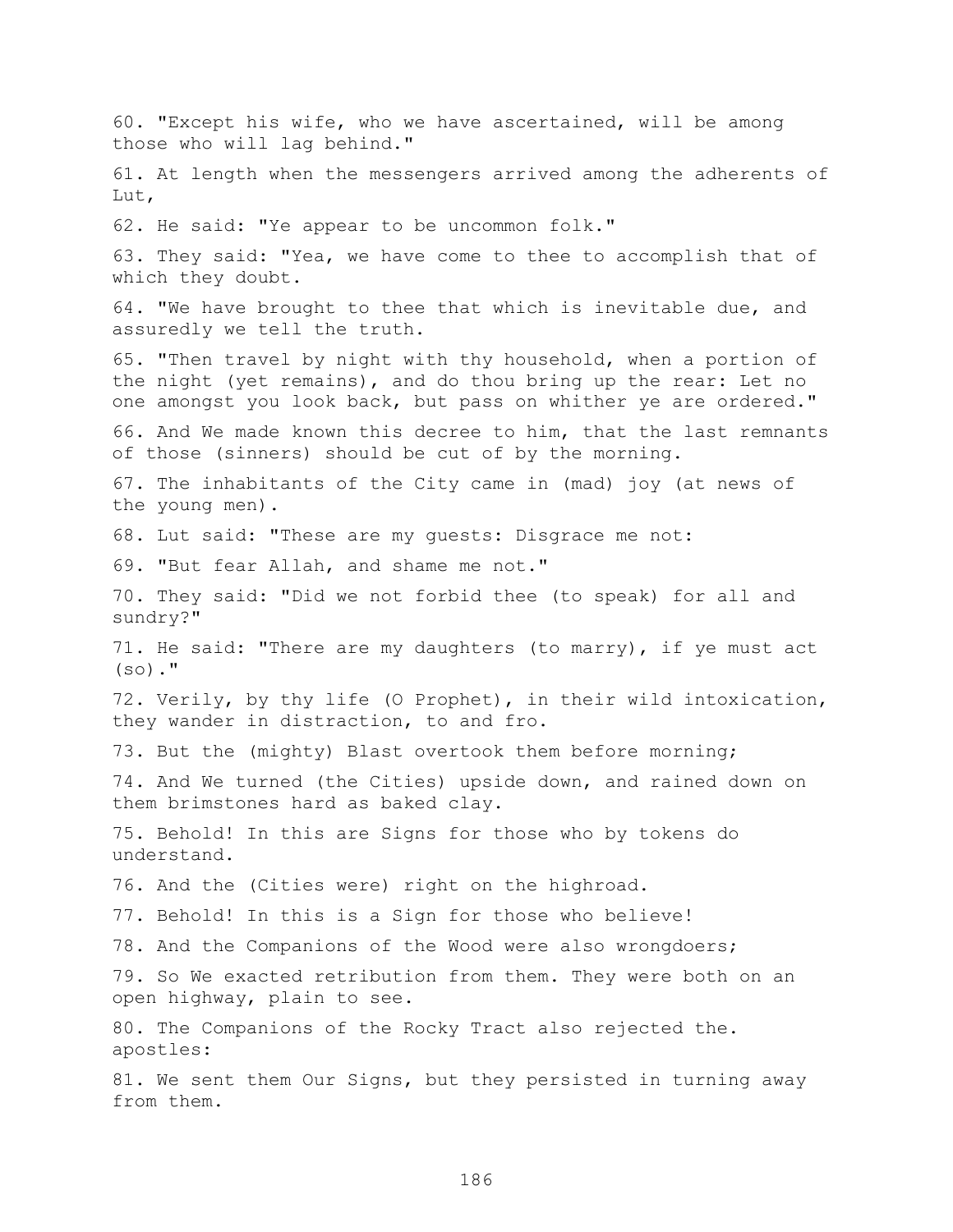82. Out of the mountains did they hew (their) edifices, (feeling themselves) secure. 83. But the (mighty) Blast seized them of a morning, 84. And of no avail to them was all that they did (with such art and care)! C.122.-(Verses 85 to 99)-But Allah's Creation doth bear witness to Allah's Design and Mercy. His Plan is sure. His gift of the glorious Koran is more than any worldly goods can be. So, while we denounce Sin openly, let us be gentle and kind, and adore and serve our Lord all our lives. 85. We created not the heavens, the earth, and all between them, but for just ends. And the Hour is surely coming (when this will be manifest). So overlook (any human faults) with gracious forgiveness. 86. For verily it is thy Lord who is the Master-Creator, knowing all things. 87. And We have bestowed upon thee the Seven Oft-repeated (Verses) and the Grand Koran. 88. Strain not thine eyes. (Wistfully) at what We have bestowed on certain classes of them, nor grieve over them: But lower thy wing (in gentleness) to the Believers. 89. And say: "I am indeed he that warneth openly and without ambiguity," 90. (Of just such wrath) as We sent down on those who divided (Scripture into arbitrary parts), -- 91. (So also on such) as have made Koran into shreds (as they please). 92. Therefore, by the Lord, We will, of a surety, call them to account, 93. For all their deeds. 94. Therefore expound openly what thou art commanded, and turn away from those who join false gods with Allah. 95. For sufficient are We unto thee against those who scoff, -96. Those who adopt, with Allah, another god: But soon will they come to know. 97. We do indeed know how thy heart is distressed at what they say. 98. But celebrate the praises of thy Lord, and be of those who prostrate themselves in adoration. 99. And serve thy Lord until there come unto thee the Hour that is Certain.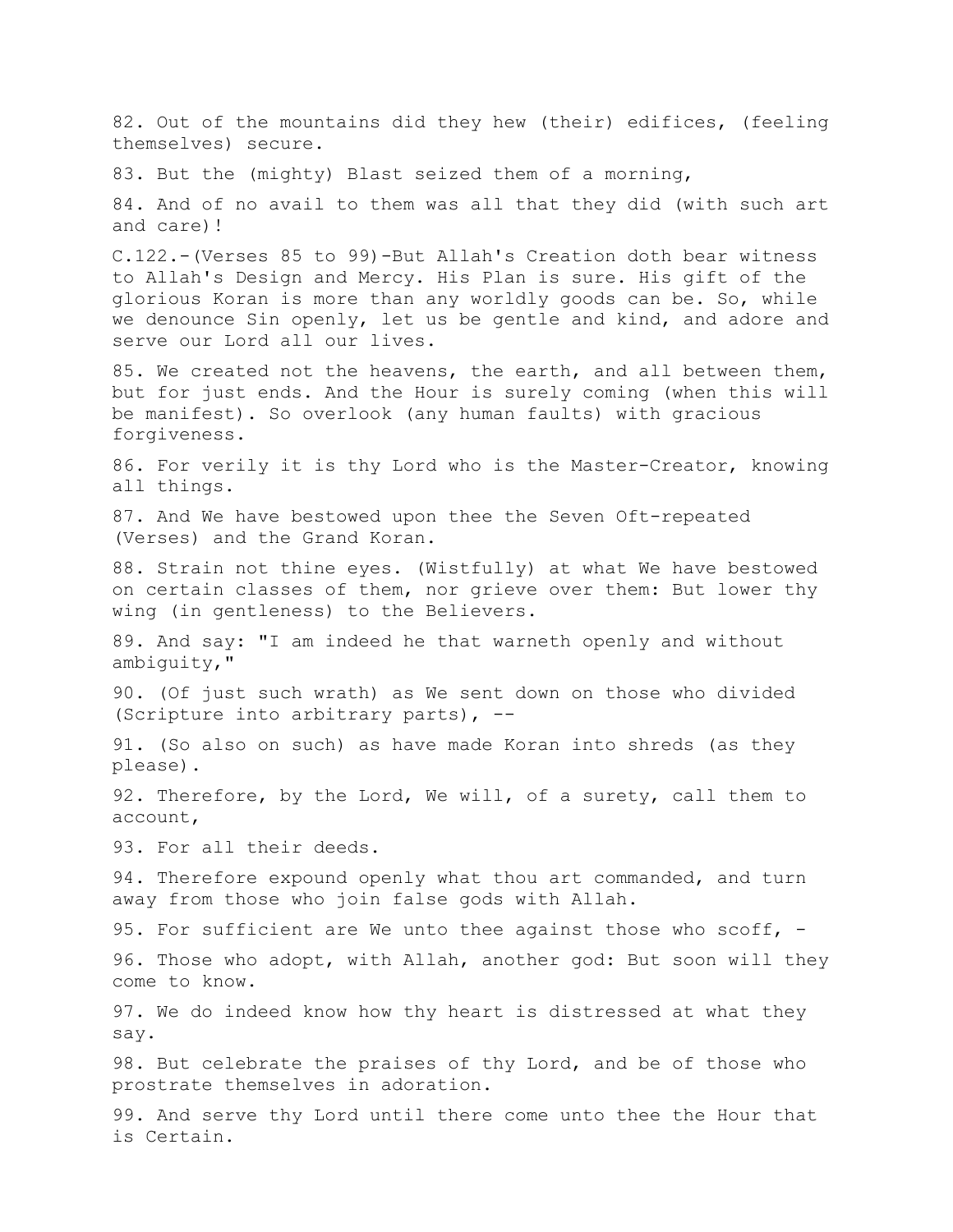#### **SURA 16 INTRO.**

C.123.-(Verses 1 to 25)-Allah's Command must inevitably come to pass. But all His Creation proclaims His glory, and leads to His Truth. In all things has He furnished man with favors innumerable, to lead and guide him and bring him to Himself. Why then does man refuse the Truth, except for arrogance? Why does he run after false gods, thus acting against his own lights and misleading others less blessed in knowledge?

1. SURA 16. Nahl, or The Bee. In the name of Allah, Most Gracious, Most Merciful. (Inevitable) cometh (to pass) the Command of Allah: Seek ye not then to hasten it: Glory to Him, and far is He above having the partners they ascribe unto Him!

2. He doth send down His angels with inspiration of His Command, to such of His servants as He pleaseth, (saying): "Warn (Man) that there is no god but I: So do your duty unto Me."

3. He has created the heavens and the earth for just ends: Far is He above having the partners they ascribe to Him!

4. He has created man from a sperm drop; and behold this same (man) becomes an open disputer!

5. And cattle He has created for you (men): From them ye derive warmth, and numerous benefits, and of their (meat) ye eat.

6. And ye have a sense of pride and beauty in them as ye drive them home in the evening, and as ye lead them forth to pasture in the morning.

7. And they carry your heavy loads to lands that ye could not (otherwise) reach except with souls distressed: For your Lord is indeed Most Kind, Most Merciful.

8. And (He has created) horses, mules, and donkeys, for you to ride and use for show; and He has created (other) things of which ye have no knowledge.

9. And unto Allah leads straight the Way, but there are ways that turn aside: If Allah had willed, He could have guided all of you.

10. It is He Who sends down rain from the sky: From it ye drink, and out of it (grows) the vegetation on which ye feed your cattle.

11. With it He produces for you corn, olives, date palms, grapes, and every kind of fruit: Verily in this is a Sign for those who give thought.

12. He has made subject to you the Night and the Day; the Sun and the Moon; and the Stars are in subjection by His Command: Verily in this are Signs for men who are wise.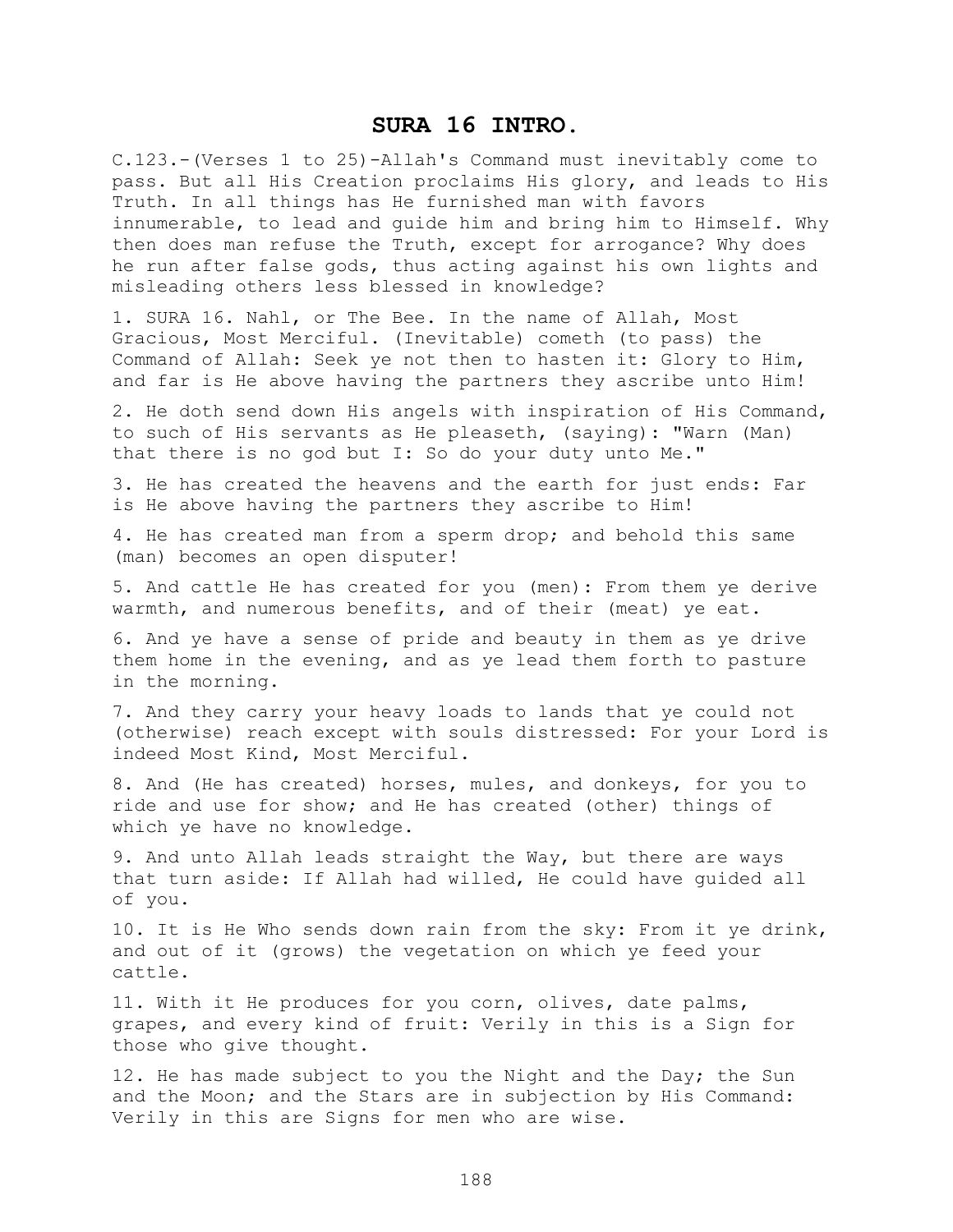13. And the things on this earth which He has multiplied in varying colors (and qualities): Verily in this is a Sign for men who celebrate the praises of Allah (in gratitude).

14. It is He Who has made the sea subject, that ye may eat thereof flesh that is fresh and tender, and that ye may extract therefrom ornaments to wear; and thou seest the ships therein that plough the waves, that ye may seek (thus) of the bounty of Allah and that ye may be grateful.

15. And He set up on the earth mountains standing firm, lest it should shake with you; and rivers and roads; that ye may guide yourselves;

16. And marks and signposts; and by the stars (men) guide themselves.

17. Is then He Who creates like one who creates not? Will ye not receive admonition?

18. If ye would count up the favors of Allah, never would ye be able to number them: For Allah is Oft-Forgiving, Most Merciful.

19. And Allah doth know what ye conceal, and what ye reveal.

20. Those whom they invoke besides Allah create nothing and are themselves created.

21. (They are things) dead, lifeless: Nor do they know when they will be raised up.

22. Your God is One God: As to those who believe not in the Hereafter, their hearts refuse to know, and they are arrogant.

23. Undoubtedly Allah doth know what they conceal, and what they reveal: Verily He loveth not the arrogant.

24. When it is said to them, "What is it that your Lord has revealed?" They say, "Tales of the ancients!"

25. Let them bear, on the Day of Judgment, their own burdens in full, and also (something) of the burdens of those without knowledge, whom they misled. Alas, how grievous the burdens they will bear!

C.124.-(Verses 26 to 50)-In all ages wicked men tried to plot against Allah's Way, but they never succeeded, and were covered with shame in ways unexpected. The righteous see good in Allah's Word, and their goal is the Good. Great Teachers were sent to all nations, to warn against Evil and guide to the Right. The penalty for evil comes in many unexpected Ways, for Evil is against Nature. And all Nature proclaims Allah's Glory and humbly serves Him, the Lord Supreme.

26. Those before them did also plot (against Allah's Way): But Allah took their structures from their foundations, and the roof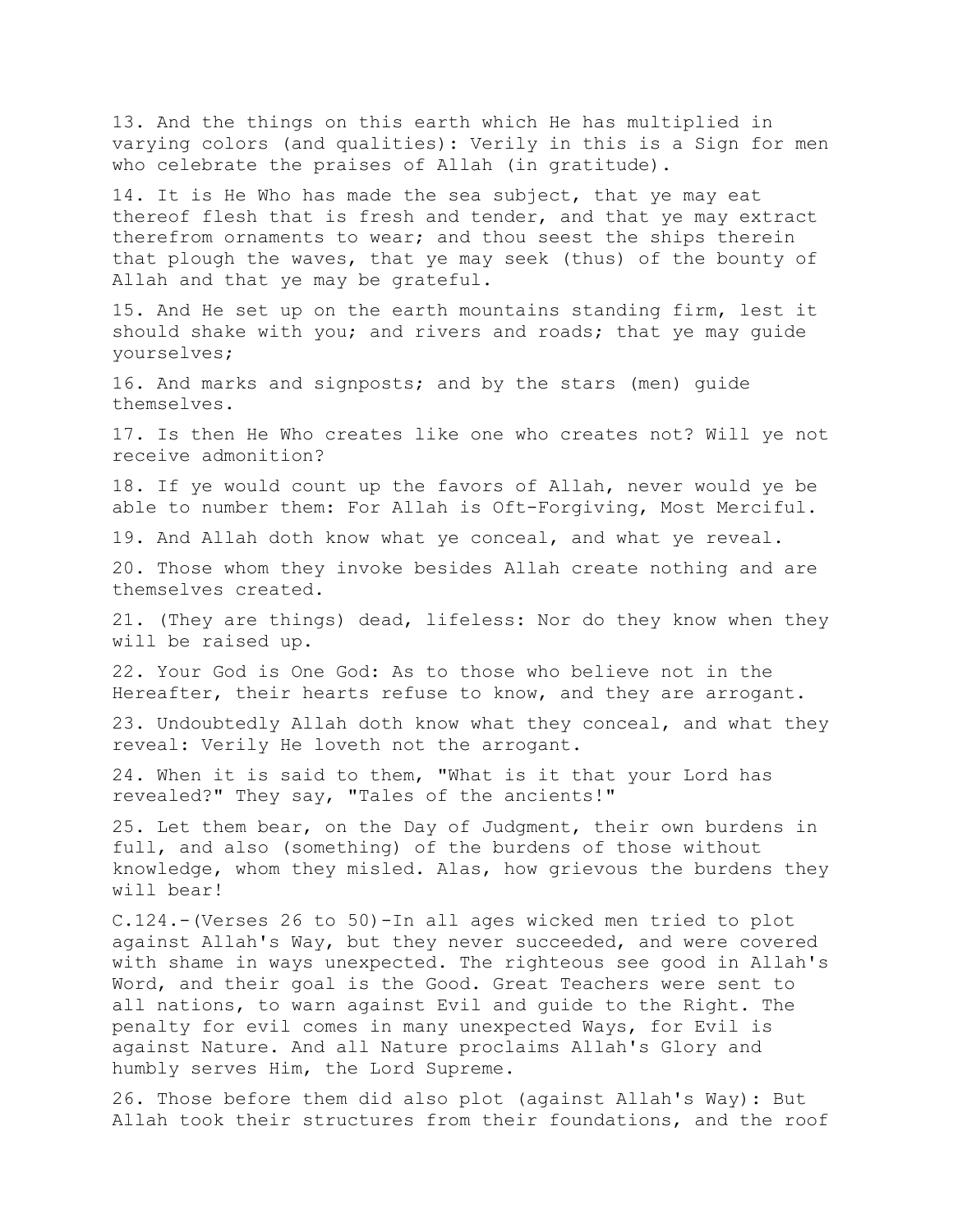fell down on them from above; and the Wrath seized them from directions they did not perceive.

27. Then, on the Day of Judgment, He will cover them with shame, and say: "Where are My 'partners' concerning whom ye used to dispute (with the godly)?" Those endued with knowledge will say: "This Day, indeed, are the Unbelievers covered with Shame and Misery, --

28. "(Namely) those whose lives the angels take in a state of wrongdoing to their own souls." Then would they offer submission (with the pretence), "We did no evil (knowingly)." (The angels will reply), "Nay, but verily Allah knoweth all that ye did;

29. "So enter the gates of Hell, to dwell therein. Thus evil indeed is the abode of the arrogant."

30. To the righteous (when) it is said, "What is it that your Lord has revealed?" They say, "All that is good." To those who do good, there is good in this world, and the Home of the Hereafter is even better and excellent indeed is the Home of the righteous, --

31. Gardens of Eternity which they will enter: Beneath them flow (pleasant) rivers: They will have therein all that they wish: Thus doth Allah reward the righteous, --

32. (Namely) those whose lives the angels take in a state of purity, saying (to them), "Peace be on you; enter ye the Garden, because of (the good) which ye did (in the world)."

33. Do the (ungodly) wait until the angels come to them, or there comes the Command of thy Lord (for their doom)? So did those who went before them. But Allah wronged them not: Nay, they wronged their own souls.

34. But the evil results of their deeds overtook them, and that very (Wrath) at which they had scoffed hemmed them in.

35. The worshippers of false gods say: "If Allah had so willed, we should not have worshipped aught but Him--neither we nor our fathers, --nor should we have prescribed prohibitions other than His." So did those who went before them. But what is the mission of apostles but to preach the Clear Message?

36. For We assuredly sent amongst every People an apostle, (with the Command), "Serve Allah, and eschew Evil": Of the people were some whom Allah guided, and some on whom Error became inevitably (established). So travel through the earth, and see what was the end of those who denied (the Truth).

37. If thou art anxious for their guidance, yet Allah guideth not such as He leaves to stray, and there is none to help them.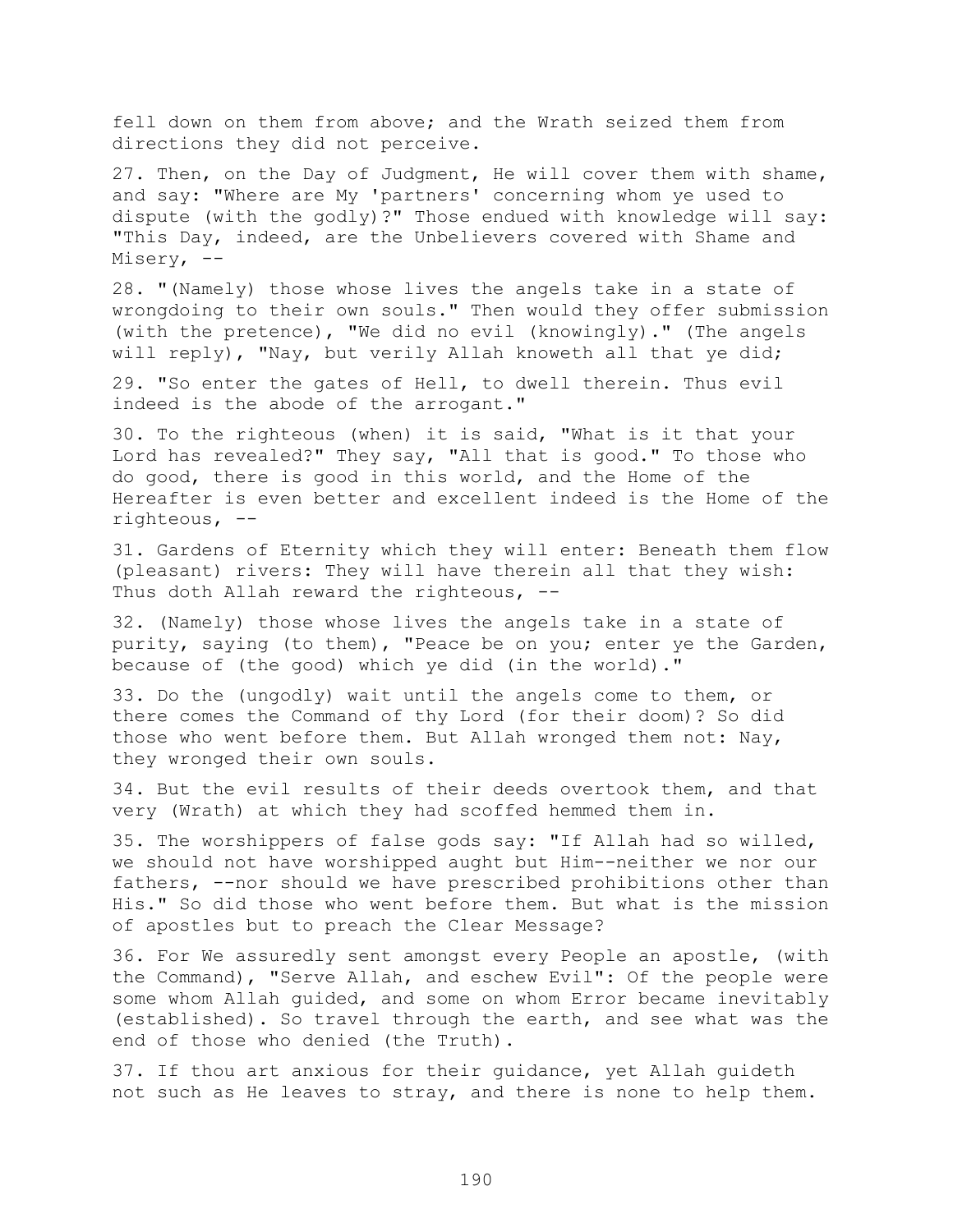38. They swear their strongest oaths by Allah, that Allah will not raise up those who die: Nay, but it is a promise (binding) on Him in truth: But most among mankind realize it not.

39. (They must be raised up), in order that He may manifest to them the truth of that wherein they differ, and that the rejecters of Truth may realize that they had indeed (surrendered to) Falsehood.

40. For to anything which We have willed, We but say the Word, "Be", and it is.

41. To those who leave their homes in the cause of Allah, after suffering oppression, --We will assuredly give a goodly home in this world; but truly the reward of the Hereafter will be greater. If they only realized (this)!

42. (They are) those who persevere in patience, and put their trust on their Lord.

43. And before thee also the apostles We sent were but men, to whom We granted inspiration: If ye realize this not, ask of those who possess the Message.

44. (We sent them) with Clear Signs and Books of dark prophecies; and We have sent down unto thee (also) the Message; that thou mayest explain clearly to men what is sent for them, and that they may give thought.

45. Do then those who devise evil (plots) feel secure that Allah will not cause the earth to swallow them up, or that the Wrath will not seize them from directions they little perceive? --

46. Or that He may not call them to account in the midst of their goings to and fro, without a chance of their frustrating  $Him?$   $--$ 

47. Or that He may not call them to account by a process of slow wastage--for thy Lord is indeed full of kindness and mercy.

48. Do they not look at Allah's creation, (even) among (inanimate) things, --how their (very) shadows turn round, from the right and the left, prostrating themselves to Allah, and that in the humblest manner?

49. And to Allah doth obeisance all that is in the heavens and on earth, whether moving (living) creatures or the angels: For none are arrogant (before their Lord).

50. They all revere their Lord, high above them, and that they are commanded.

C.125.-(Verses 51 to 83)-There is but One God, He Who gives all blessings to man and other creatures. His greatest gift is that He reveals Himself. But in many tangible ways He cares for man and provides for his growth and sustenance. In rain, in milk, in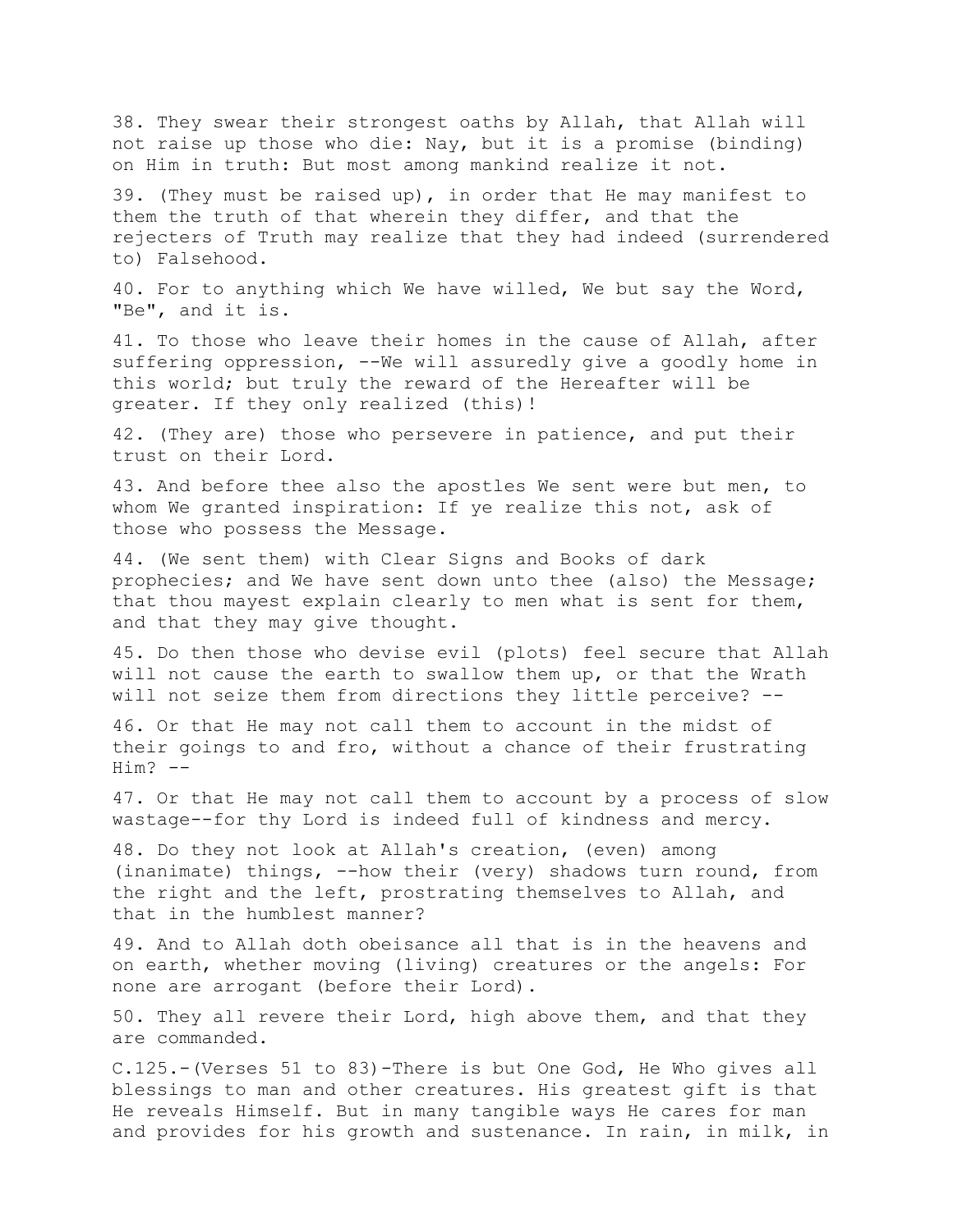fruits and honey, and in Nature and the life of man, with his opportunities of social, moral, and spiritual growth, are Signs for those who understand. Why then does man show ingratitude by going after false gods and forgetting Allah?

51. Allah has said: "Take not (for worship) two gods: For He is just One God: Then fear Me (and Me alone)."

52. To Him belongs whatever is in the heavens and on earth, and to Him is duty due always: Then will ye fear other than Allah?

53. And ye have no good thing but it is from Allah: And moreover when ye are touched by distress, unto Him ye cry with groans;

54. Yet, when He removes the distress from you, behold! Some of you turn to other gods to join with their Lord--

55. (As if) to show their ingratitude for the favors We have bestowed on them! Then enjoy (your brief day); but soon will ye know (your folly)!

56. And they (even) assign, to things they do not know, a portion out of that which We have bestowed for their sustenance! By Allah, ye shall certainly be called to account for your false inventions.

57. And they assign daughters for Allah! --Glory be to Him! -- And for themselves (sons, --the issue) they desire!

58. When news is brought to one of them, of (the birth of) a female (child), his face darkens, and he is filled with inward grief!

59. With shame does he hide himself from his people, because of the bad news he has had! Shall he retain it on (sufferance and) contempt, or bury it in the dust? Ah! What an evil (choice) they decide on?

60. To those who believe not in the Hereafter, applies the similitude of evil: To Allah applies the highest similitude: For He is the Exalted in Power, Full of Wisdom.

61. If Allah were to punish men for their wrongdoing, He would not leave, on the (earth), a single living creature: But He gives them respite for a stated Term: When their Term expires, they would not be able to delay (the punishment) for a single hour, just as they would not be able to anticipate it (for a single hour).

62. They attribute to Allah what they hate (for themselves), and their tongues assert the falsehood that all good things are for themselves: Without doubt for them is the Fire, and they will be the first to be hastened on into it!

63. By Allah, We (also) sent (Our apostles) to Peoples before thee: But Satan made, (to the wicked), their own acts seem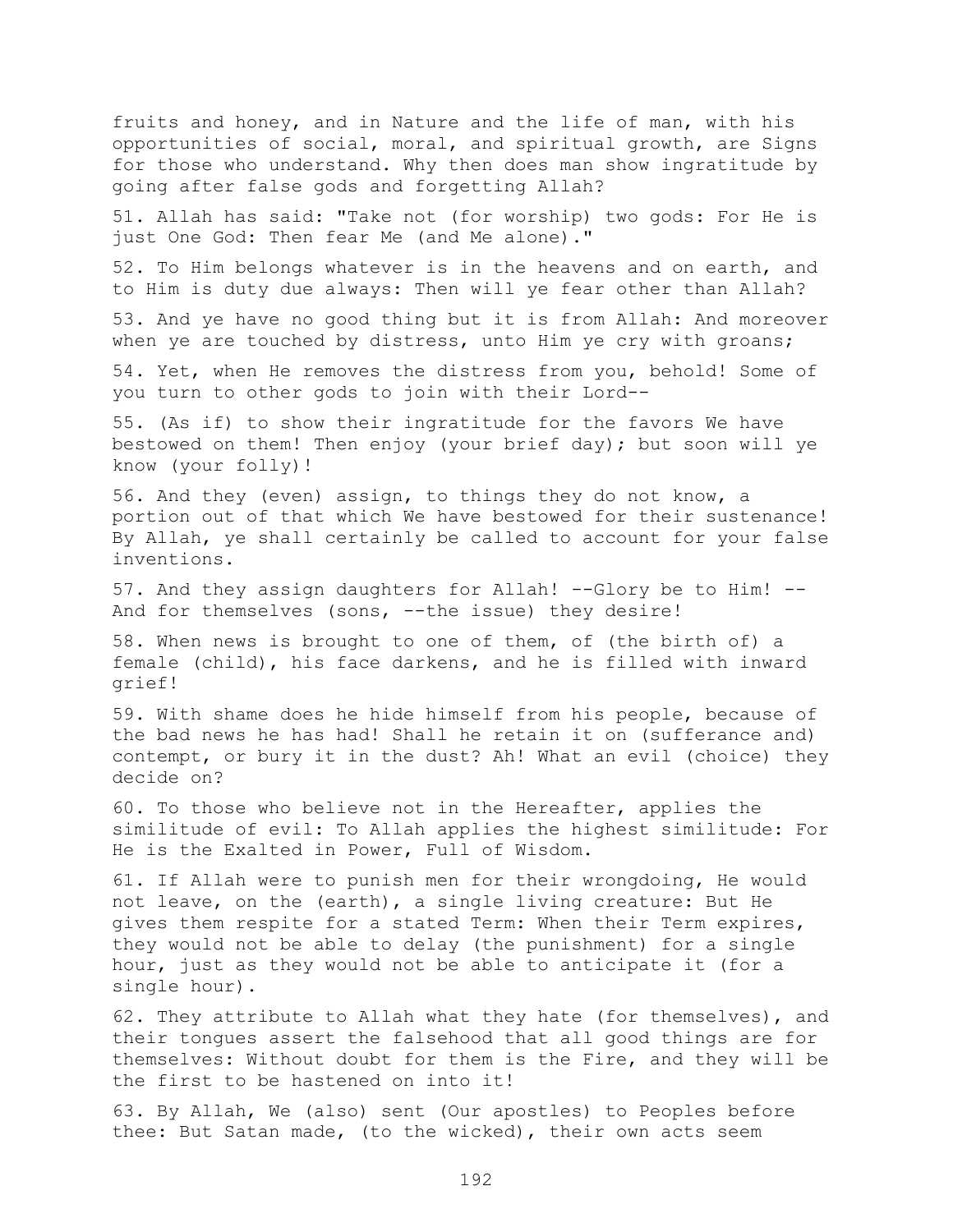alluring: He is also their patron today, but they shall have a most grievous penalty.

64. And We sent down the Book to thee for the express purpose, that thou shouldst make clear to them those things in which they differ, and that it should be a guide and a mercy to those who believe.

65. And Allah sends down rain from the skies, and gives therewith life to the earth after its death: Verily in this is a Sign for those who listen.

66. And verily in cattle (too) will ye find an instructive Sign. From what is within their bodies, between excretions and blood, We produce, for your drink, milk, pure and agreeable to those who drink it.

67. And from the fruit of the date palm and the vine ye get out wholesome drink and food: Behold, in this also is a Sign for those who are wise.

68. And thy Lord taught the Bee to build its cells in the hills, on trees, and in (men's) habitations;

69. Then to eat all the produce (of the earth), and find with skill the spacious paths of its Lord: There issues from within their bodies a drink of varying colors, wherein is healing for men: Verily in this is a Sign for those who give thought.

70. It is Allah who creates you and takes your soul at death; and of you there are some who are sent back to a feeble age, so that they know nothing after having known (much): For Allah is All-Knowing, All-Powerful.

71. Allah has bestowed His gifts of sustenance more freely on some of you than on others: Those more favored are not going to throw back their gifts to those whom their right hands possess, so as to be equal in that respect. Will they then deny the favors of Allah?

72. And Allah has made for you mates (and Companions) of your own nature, and made for you, out of them, sons and daughters and grandchildren, and provided for you sustenance of the best: Will they then believe in vain things, and be ungrateful for Allah's favors? --

73. And worship others than Allah, --such as have no power of providing them, for sustenance, with anything in heavens or earth, and cannot possibly have such power?

74. Invent not similitudes for Allah: For Allah knoweth, and ye know not.

75. Allah sets forth the Parable (of two men: One) a slave under the domination of another; he has no power of any sort; and (the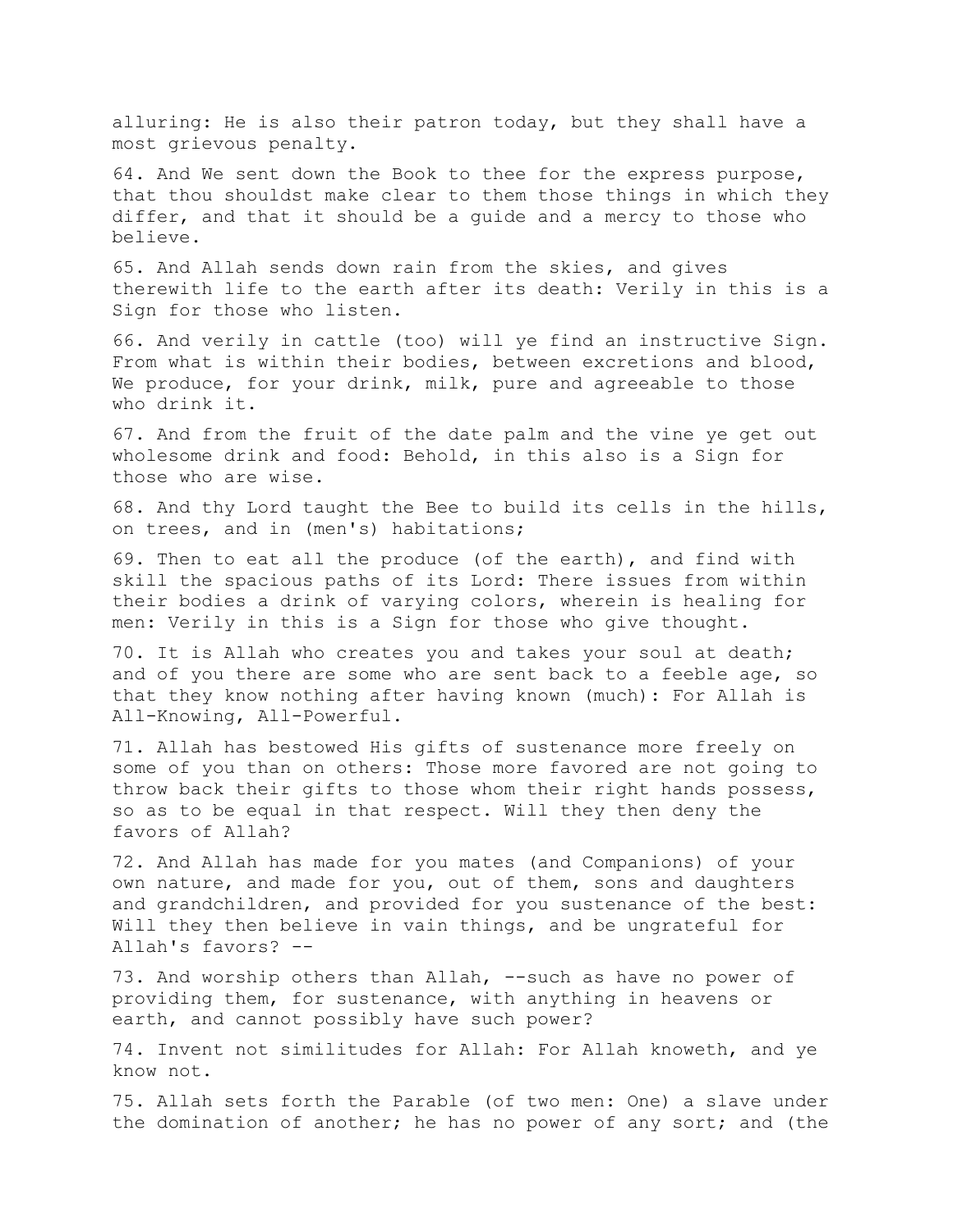other) a man on whom We have bestowed goodly favors from Ourselves, and he spends thereof (freely), privately and publicly: Are the two equal? (By no means;) praise be to Allah. But most of them understand not.

76. Allah sets forth (another) Parable of two men: One of them dumb, with no power of any sort; a wearisome burden is he to his master; whichever way he directs him, he brings no good: Is such a man equal with one who commands justice, and is on a Straight Way?

77. To Allah belongeth the Mystery of the heavens and the earth. And the Decision of the Hour (of Judgment) is as the twinkling of an eye, or even quicker: For Allah hath power over all things.

78. It is He Who brought you forth from the wombs of your mothers when ye knew nothing; and He gave you hearing and sight and intelligence and affections: That ye may give thanks (to Allah).

79. Do they not look at the birds, held poised in the midst of (the air and) the sky? Nothing holds them up but (the power of) Allah. Verily in this are Signs for those who believe.

80. It is Allah Who made your habitations homes of rest and quiet for you; and made for you, out of the skins of animals, (tents for) dwellings, which ye find so light (and handy) when ye travel and when ye stop (in your travels); and out of their wool, and their soft fibers (between wool and hair), and their hair, rich stuff and articles of convenience (to serve you) for a time.

81. It is Allah Who made, out of the things He created, some thing to give you shade; of the hills He made some for your shelter; He made garments to protect you from the heat, and coats of mail to protect you from your (mutual) violence. Thus does He complete His favors on you, that ye may bow to His Will (in Islam).

82. But if they turn away, thy duty is only to preach the Clear Message.

83. They recognize the favors of Allah; then they deny them; and most of them are (creatures) ungrateful.

C.126.-(Verses 84 to 100)-Allah's apostles, if rejected, will be witnesses against those who reject Allah's Truth! And all false gods will disappear. A life of justice and righteousness is enjoined by Allah, and the strictest fidelity, in intent and action. For Allah will judge us by our faith and deeds, and no evil shall have power over those who believe and put their trust in Allah their Lord.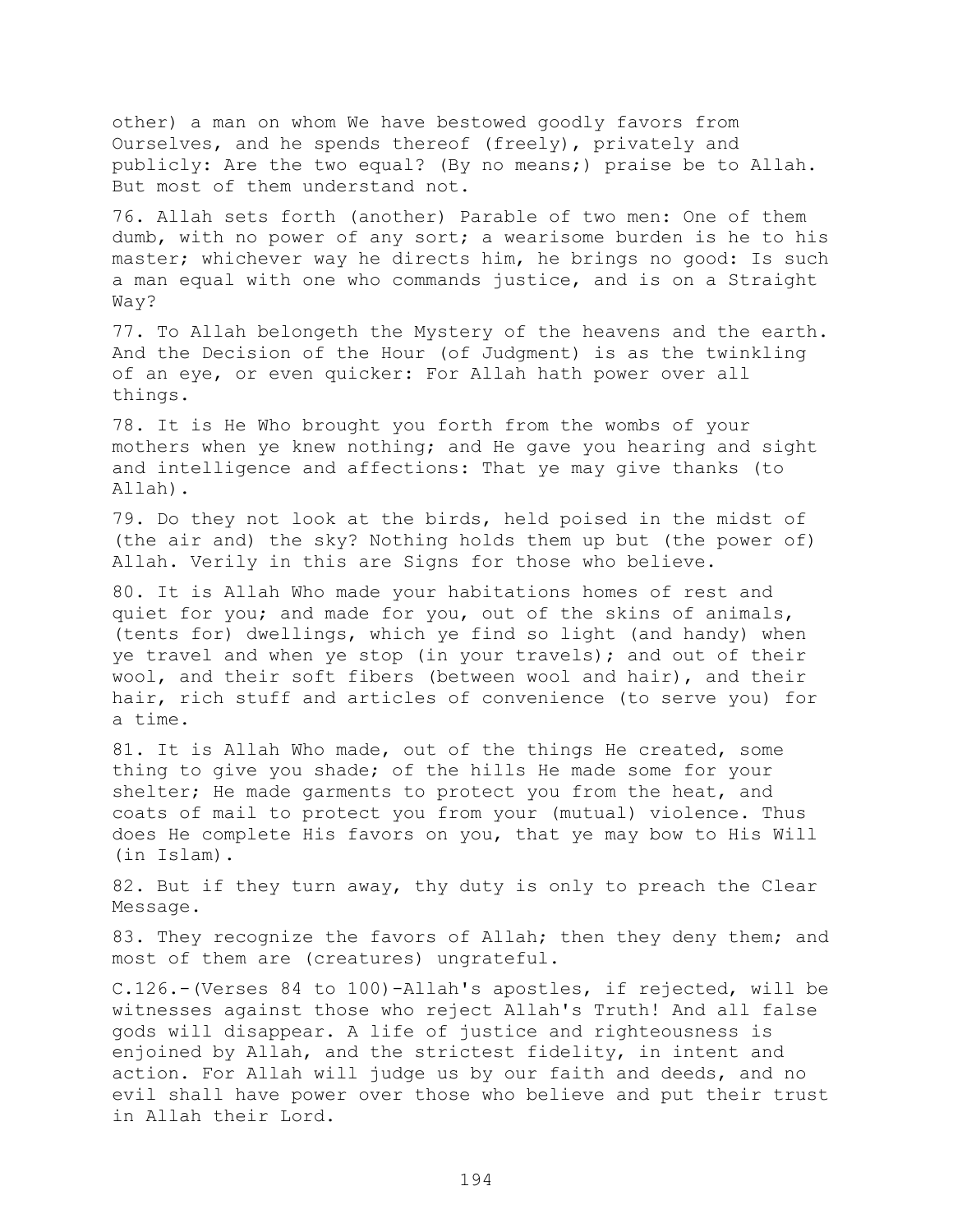84. One Day We shall raise from all Peoples a Witness: Then will no excuse be accepted from Unbelievers, nor will they receive any favors.

85. When the wrongdoers (actually) see the Penalty, then will it in no way be mitigated, nor will they then receive respite.

86. When those who gave partners to Allah will see their "partners", they will say: "Our Lord! These are our `partners', those whom we used to invoke besides Thee." But they will throw back their word at them (and say): "Indeed ye are liars!"

87. That day shall they (openly) show (their) submission to Allah; and all their inventions shall leave them in the lurch.

88. Those who reject Allah and hinder (men) from the Path of Allah--for them will We add Penalty to Penalty; for that they used to spread mischief.

89. One day We shall raise from all Peoples a witness against them, from amongst themselves: And We shall bring thee as a witness against these (thy people): And We have sent down to thee the Book explaining all things, a Guide, a Mercy, and Glad Tidings to Muslims.

90. Allah commands justice, the doing of good, and liberality to kith and kin, and He forbids all shameful deeds, and injustice and rebellion: He instructs you that ye may receive admonition.

91. Fulfill the Covenant of Allah when ye have entered into it, and break not your oaths after ye have confirmed them; indeed ye have made Allah your surety; for Allah knoweth all that ye do.

92. And be not like a woman who breaks into untwisted strands the yarn which she has spun, after it has become strong. Nor take your oaths to practice deception between yourselves, lest one party should be more numerous than another: For Allah will test you by this; and on the Day of Judgment He will certainly make clear to you (the truth of) that wherein ye disagree.

93. If Allah so willed, He could make you all one People: But He leaves straying whom He pleases, and He guides whom He pleases: But ye shall certainly be called to account for all your actions.

94. And take not your oaths, to practice deception between yourselves, with the result that someone's foot may slip after it was firmly planted, and ye may have to taste the evil (consequences) of having hindered (men) from the Path of Allah, and a mighty Wrath descend on you.

95.Nor sell the Covenant of Allah for a miserable price: For with Allah is (a prize) far better for you, if ye only knew.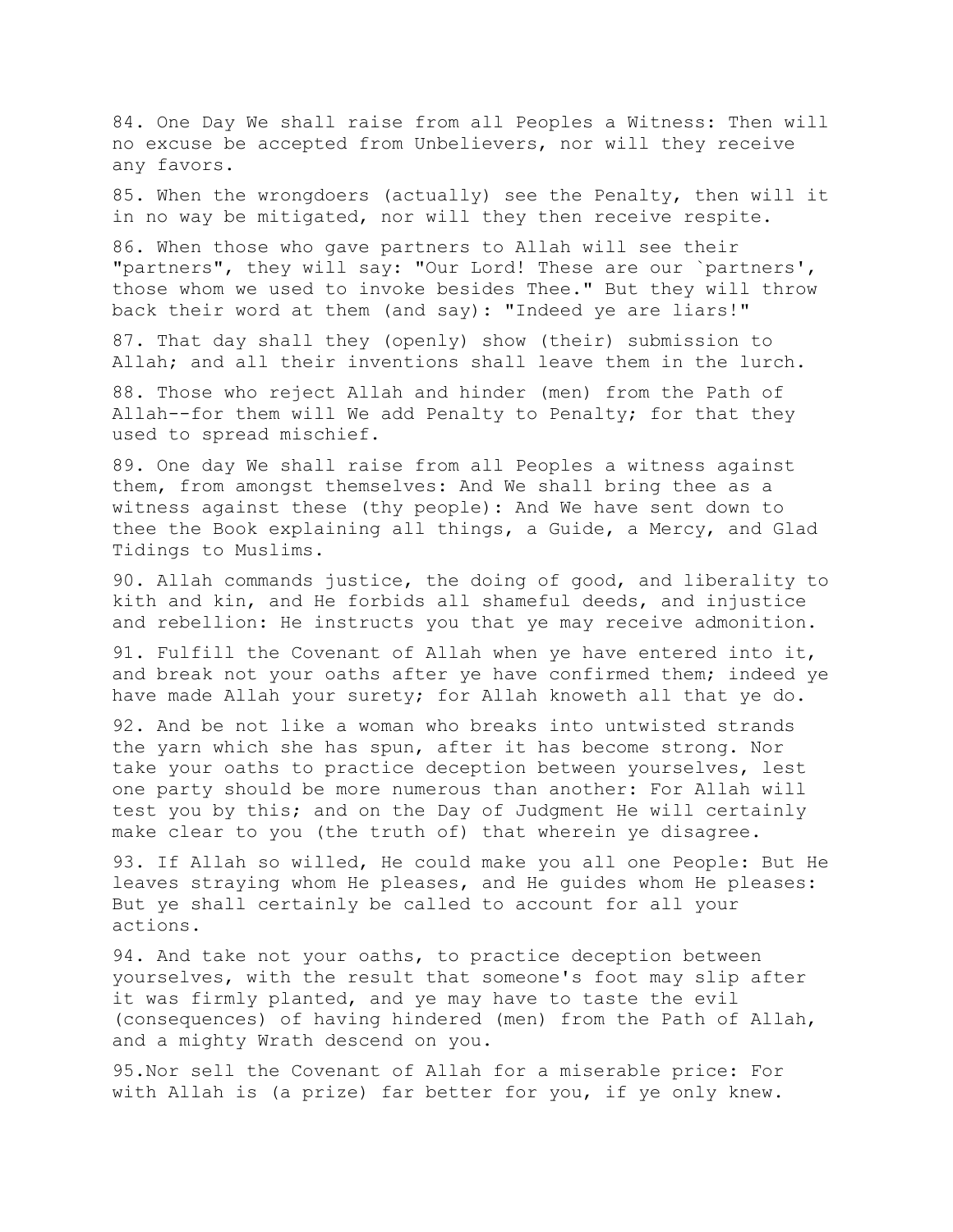96. What is with you must vanish: What is with Allah will endure. And We will certainly bestow, on those who patiently persevere, their reward according to the best of their actions.

97. Whoever works righteousness, man or woman, and has Faith, verily, to him will We give a new Life, a life that is good and pure, and We will bestow on such their reward according to the best of their actions.

98. When thou dost read the Koran, seek Allah's protection from Satan, the Rejected One.

99. No authority has he over those who believe and put their trust in their Lord.

100. His authority is over those only, who take him as patron and who join partners with Allah.

C.127.-(Verses 101 to 128)-Allah's Truth may come in stages, but it gives strength, guidance, and glad tidings, and should be held fast once received. Be not like those who get puffed up with pride in worldly good, and scorn the Truth. Enjoy the good things of life, but render thanks to Allah and obey His Law. Be true in faith, and proclaim His Word with gentle, patient wisdom: For Allah is with those who live in self-restraint a pure, good, and righteous life.

101. When We substitute one revelation for another, --and Allah knows best what He reveals (in stages), --They say, "Thou art but a forger": But most of them understand not.

102. Say, "The Holy Spirit has brought the revelation from thy Lord in Truth, in order to strengthen those who believe, and as a Guide and Glad Tidings to Muslims."

103. We know indeed that they say, "It is a man that teaches him." The tongue of him they wickedly point to is notably foreign, while this is Arabic, pure and clear.

104. Those who believe not in the Signs of Allah, --Allah will not guide them and theirs will be a grievous Penalty.

105. It is those who believe not in the Signs of Allah, that forge falsehood: It is they who lie.

106. Any one who, after accepting Faith in Allah, utters Unbelief, --except under compulsion, his heart remaining firm in Faith--but such as open their breast to Unbelief, --on them is Wrath from Allah, and theirs will be a dreadful Penalty.

107. This because they love the life of this world better than the Hereafter: And Allah will not guide those who reject Faith.

108. Those are they whose hearts, ears, and eyes Allah has sealed up, and they take no heed.

109. Without doubt, in the Hereafter they will perish.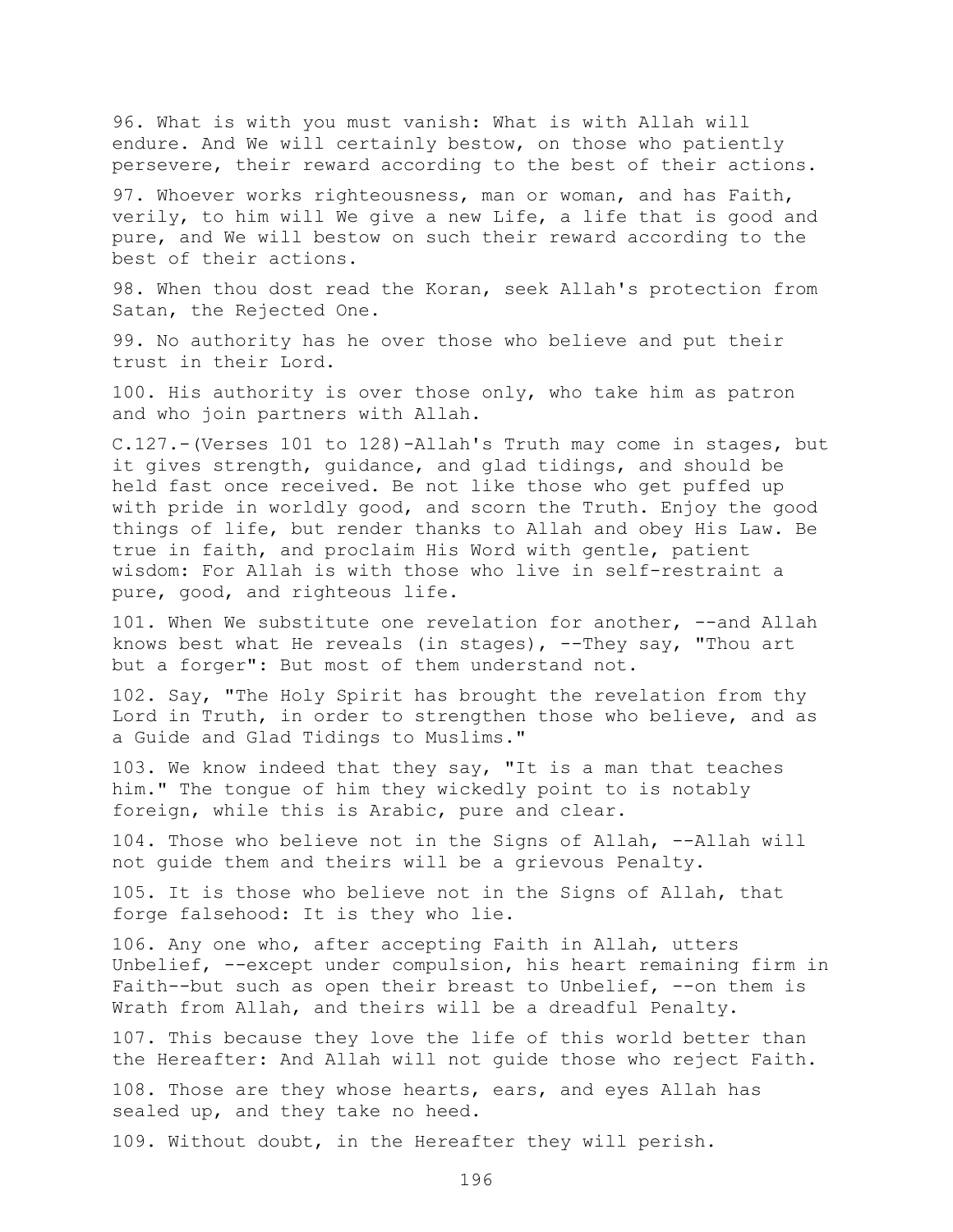110. But verily thy Lord, --to those who leave their homes after trials and persecutions, --and who thereafter strive and fight for the Faith and patiently persevere, --thy Lord, after all this is Oft-Forgiving, Most Merciful.

111. One Day every soul will come up struggling for itself, and every soul will be recompensed (full) for all its actions, and none will be unjustly dealt with.

112. Allah sets forth a Parable: A city enjoying security and quiet, abundantly supplied with sustenance from every place: Yet was it ungrateful for the favors of Allah: So Allah made it taste of hunger and terror (in extremes) (closing in on it) like a garment (from every side), because of the (evil) which (its people) wrought.

113. And there came to them an Apostle from among themselves, but they falsely rejected him; so the Wrath seized them even in the midst of their iniquities.

114. So eat of the sustenance which Allah has provided for you, lawful and good; and be grateful for the favors of Allah, if it is He whom ye serve.

115. He has only forbidden you dead meat, and blood, and the flesh of swine, and any (food) over which the name of other than Allah has been invoked. But if one is forced by necessity, without willful disobedience, nor transgressing due limits, - then Allah is Oft-Forgiving, Most Merciful.

116. But say not--for any false that your tongues may put forth, --"This is lawful, and this is forbidden," so as to ascribe false things to Allah. For those who ascribe false things to Allah, will never prosper.

117. (In such falsehood) is but a paltry profit; but they will have a most grievous Penalty.

118. To the Jews We prohibited such things as We have mentioned to thee before: We did them no wrong, but they were used to doing wrong to themselves.

119. But verily thy Lord, --to those who do wrong in ignorance, but who thereafter repent and make amends, --thy Lord, after all this, is Oft-Forgiving, Most Merciful.

120. Abraham was indeed a model, devoutly obedient to Allah, (and) true in faith, and he joined not gods with Allah:

121. He showed his gratitude for the favors of Allah, Who chose him, and guided him to a Straight Way.

122. And We gave him Good in this world, and he will be, in the Hereafter, in the ranks of the Righteous.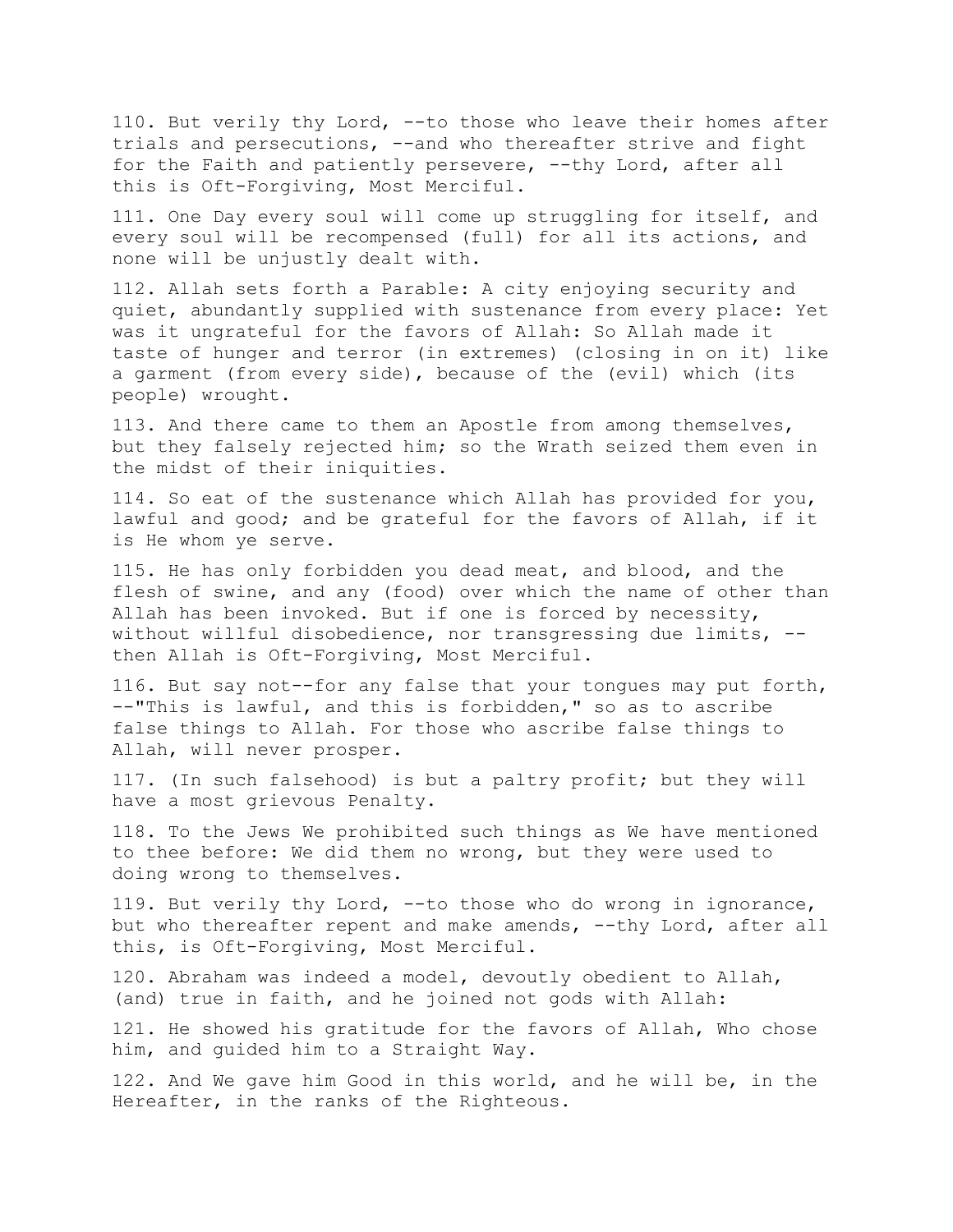123. So We have taught thee the inspired (message), "Follow the ways of Abraham the True in Faith, and he joined not gods with Allah."

124. The Sabbath was only made (strict) for those who disagreed (as to its observance); but Allah will judge between them on the Day of Judgment, as to their differences.

125. Invite (all) to the Way of thy Lord with wisdom and beautiful preaching; and argue with them in ways that are best and most gracious: For thy Lord knowest best, who have strayed from His Path, and who receive guidance.

126. And if ye do catch them out, catch them out no worse than they catch you out: But if ye show patience, that is indeed the best (course) for those who are patient.

127. And do thou be patient, for thy patience is but from Allah; nor grieve over them: And distress not thyself because of their plots.

128. For Allah is with those who restrain themselves, and those who do good

# **SURA 17 INTRO.**

C.128.-(Verses 1 to 22)-It is the privilege of the men of Allah to see the sublimest mysteries of the spiritual world and instruct men in Righteousness; they warn and shield men against Evil. But nothing can lessen each soul's personal responsibility for its own deeds. It carries its fate round its own neck. Allah's gifts are for all, but not all receive the same gifts, nor are all gifts of equal dignity or excellence.

1. SURA 17. Bani Israil, or the Children of Israel. In the name of Allah, Most Gracious, Most Merciful. Glory to (Allah) Who did take His Servant for a journey by night from the Sacred Mosque to the Farthest Mosque, whose precincts We did Bless, --in order that We might show him some of Our Signs: For He is the One Who heareth and seeth (all things).

2. We gave Moses the Book, and made it a Guide to the Children of Israel, (Commanding): "Take not other than Me as Disposer of (your) affairs."

3. O ye that are sprung from those whom We carried (in the Ark) with Noah! Verily he was a devotee most grateful.

4. And We gave (clear) warning to the Children of Israel in the Book, that twice would they do mischief on the earth and be elated with mighty arrogance (and twice would they be punished)!

5. When the first of the warnings came to pass, We sent against you Our servants given to terrible warfare: They entered the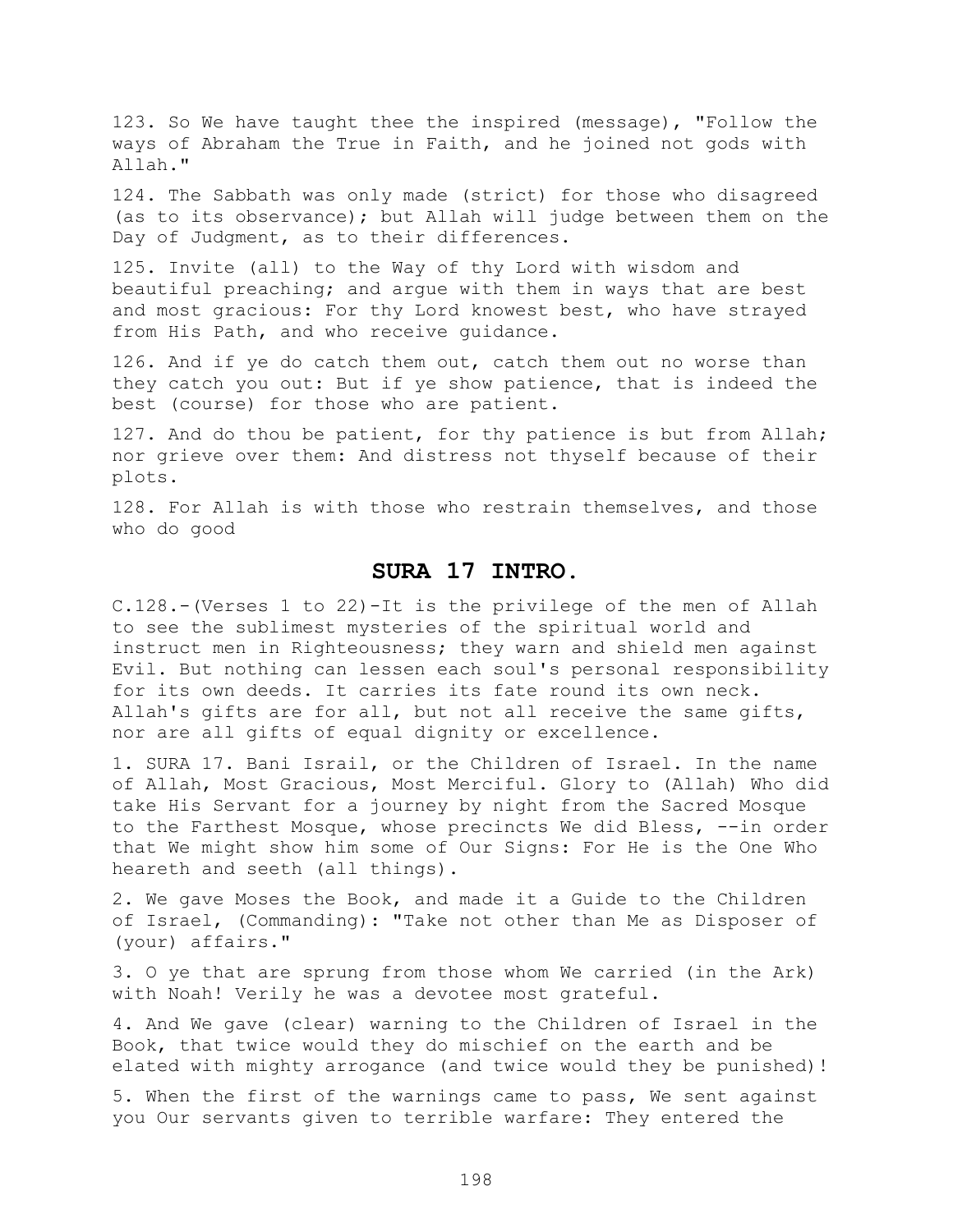very inmost parts of your homes; and it was a warning (completely) fulfilled.

6. Then did We grant you the Return as against them: We gave you increase in resources and sons, and made you the most numerous in manpower.

7. If ye did well, ye did well for yourselves; if ye did evil, (ye did it) against yourselves. So when the second of the warnings came to pass, (We permitted your enemies) to disfigure your faces, and to enter your Temple as they had entered it before, and to visit with destruction all that fell into their power.

8. It may be that your Lord may (yet) show Mercy unto you; but if ye revert (to your sins), We shall revert (to Our Punishments): And We have made Hell a prison for those who reject (all Faith).

9. Verily this Koran doth guide to that which is most right (or stable), and giveth the glad tidings to the Believers who work deeds of righteousness, that they shall have a magnificent reward;

10. And to those who believe not in the Hereafter, (it announceth) that We have prepared for them a Penalty grievous (indeed).

11. The prayer that man should make for good, he maketh for evil; for man is given to hasty (deeds).

12. We have made the Night and the Day as two (of Our) Signs: The Sign Of the Night have We obscured, while the Sign of the Day We have made to enlighten you; that ye may seek bounty from your Lord, and that ye may know the number and count of the years: All things have We explained in detail.

13. Every man's fate We have fastened on his own neck: On the Day of Judgment We shall bring out for him a scroll, which he will see spread open.

14. (It will be said to him:) "Read thine (own) record: Sufficient is thy soul this day to make out an account against thee."

15. Who receiveth guidance, receiveth it for his own benefit: Who goeth astray doth so to his own loss: No bearer of burdens can bear the burden of another: Nor would We visit with Our Wrath until We had sent an apostle (to give warning).

16. When We decide to destroy a population, We (first) send a definite order to those among them who are given the good things of this life and yet transgress; so that the word is proved true against them: Then (it is) We destroy them utterly.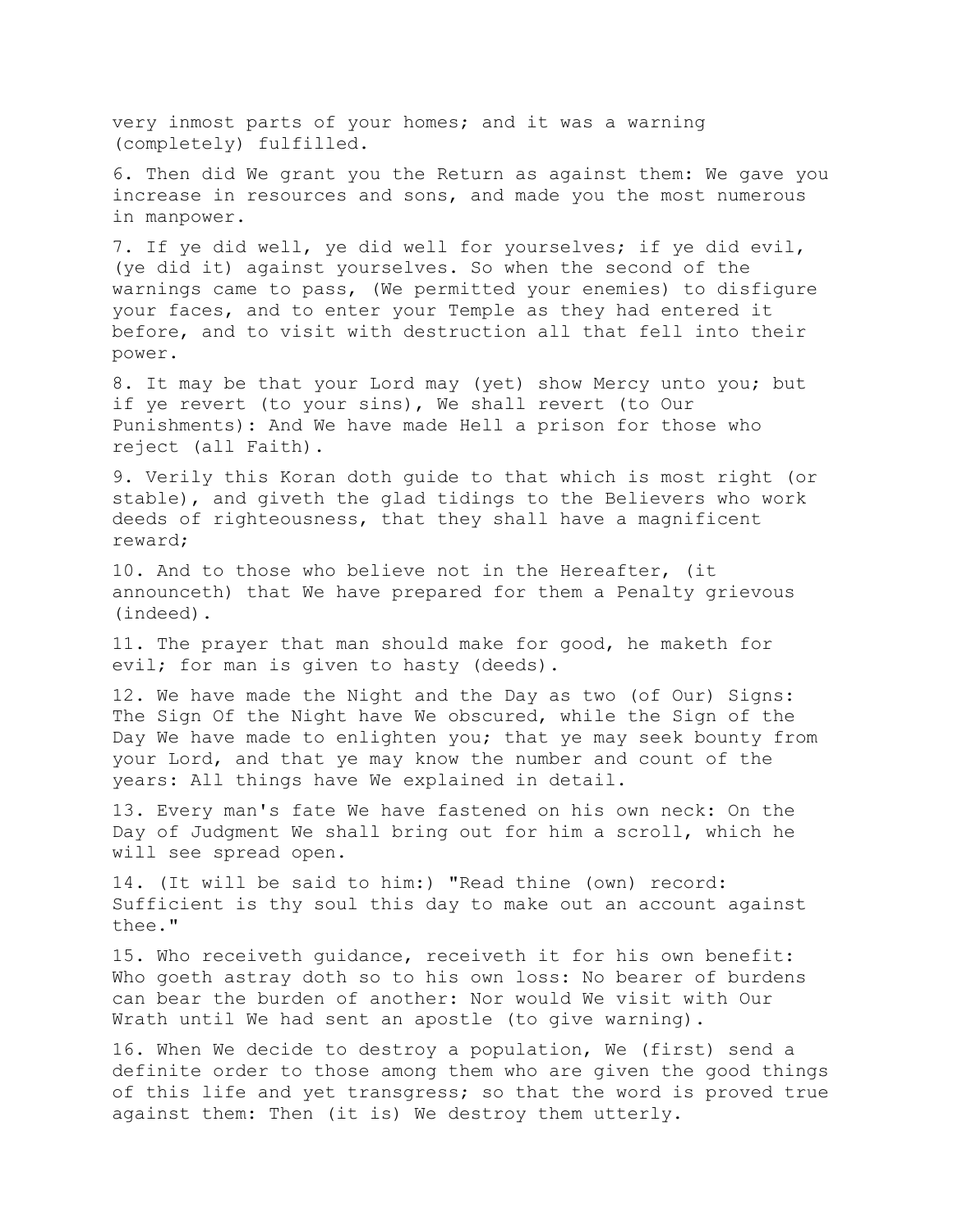17. How many generations have We destroyed after Noah? And enough is thy Lord to note and see the sins of His servants.

18. If any do wish for the transitory things (of this life), We readily grant them--such things as We will, to such persons as We will: In the end have We provided Hell for them: They will burn therein, disgraced and rejected.

19. Those who do wish for the (things of) the Hereafter, and strive therefore with all due striving, and have Faith, --they are the ones whose striving is acceptable (to Allah).

20. Of the bounties of thy Lord We bestow freely on all—these as well as those: The bounties of thy Lord are not closed (to anyone).

21. See how We have bestowed more on some than on others; but verily the Hereafter is more in rank and gradation and more in excellence.

22. Take not with Allah another object of worship; or thou (O man!) wilt sit in disgrace and destitution.

C.129.-(Verses 23 to 40)-To be worthy of the service of the One True Allah, we must love and serve His Creatures. The parents who cherished us in childhood deserve our humble reverence and service: Next come the rights of kinsman, those in want, and wayfaring strangers: To each according to his need, not in spendthrift show. And gentleness is needed to those whom we cannot help. Allah will provide. He has made life sacred and pure. Fulfill your trusts for orphans and deal with all in strictest probity. Pry not into evil from curiosity, and shun insolence: For Allah hates evil, -- the One, the Good, the Universal Lord!

23. Thy Lord hath decreed that ye worship none but Him, and that ye be kind to parents. Whether one or both of them attain old age in thy life, say not to them a word of contempt, nor repel them, but address them in terms of honor.

24. And, out of kindness, lower to them the wing of humility, and say: "My Lord! Bestow on them Thy Mercy even as they cherished me in childhood."

25. Your Lord knoweth best what is in your hearts: If ye do deeds of righteousness, verily He is Most Forgiving to those who turn to Him again and again (in true penitence).

26. And render to the kindred their due rights, as (also) to those in want, and to the wayfarer: But squander not (your wealth) in the manner of a spendthrift.

27. Verily spendthrifts are brothers of the Evil Ones; and the Evil One is to his Lord (Himself) ungrateful.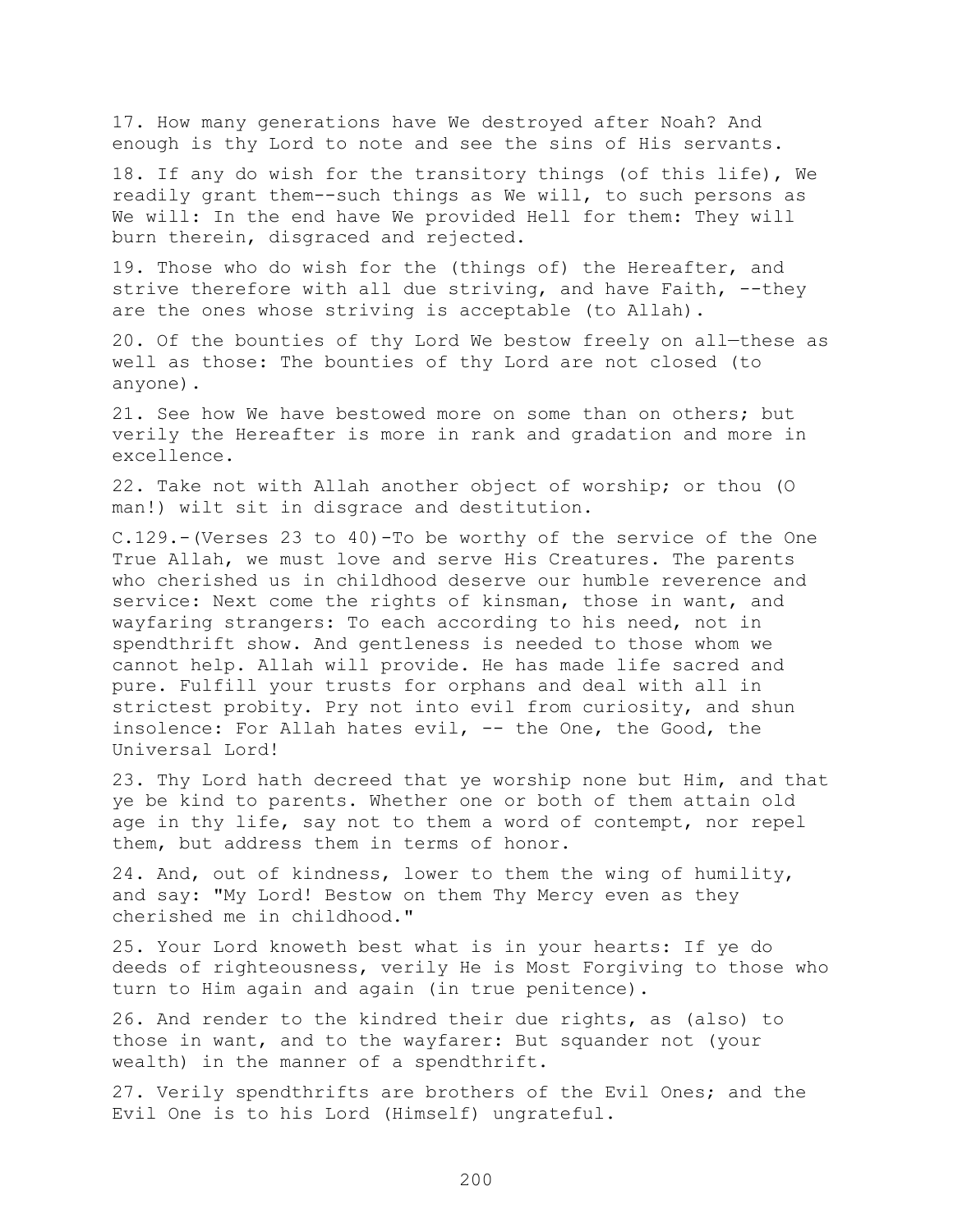28. And even if thou hast to turn away from them in pursuit of the Mercy from thy Lord which thou dost expect, yet speak to them a word of easy kindness.

29. Make not thy hand tied (like a niggard's) to thy neck, nor stretch it forth to its utmost reach, so that thou become blameworthy and destitute.

30. Verily thy Lord doth provide sustenance in abundance for whom He pleaseth, and He provideth in a just measure. For He doth know and regard all His servants.

31. Kill not your children for fear of want: We shall provide sustenance for them as well as for you. Verily the killing of them is a great sin.

32. Nor come nigh to adultery: For it is a shameful (deed) and an evil, opening the road (to other evils).

33. Nor take life--which Allah has made sacred--except for just cause. And if anyone is slain wrongfully We have given his heir authority (to demand Qisas or to forgive): But let him not exceed bounds in the matter of taking life; for he is helped (by the Law).

34. Come not nigh to the orphan's property except to improve it, until he attains the age of full strength; and fulfill (every) engagement, for (every) engagement will be inquired into (on the Day of Reckoning).

35. Give full measure when ye measure, and weigh with a balance that is straight: That is the most fitting and the most advantageous in the final determination.

36. And pursue not that of which thou hast no knowledge; for every act of hearing, or of seeing or of (feeling in) the heart will be inquired into (on the Day of Reckoning).

37. Nor walk on the earth with insolence: For thou canst not rend the earth asunder, nor reach the mountains in height.

38. Of all such things the evil is hateful in the sight of thy Lord.

39. These are among the (precepts of) wisdom, which thy Lord has revealed to thee. Take not, with Allah, another object of worship, lest thou shouldst be thrown into Hell, blameworthy and rejected.

40. Has then you Lord (O Pagans!) preferred for you sons, and taken for Himself daughters among the angels? Truly ye utter a most dreadful saying!

C.130.-(Verses 41 to 60)-There is none like unto Allah. Exalted beyond measure is He. All Creation declares His glory. His revelation is Truth, but is beyond comprehension to those who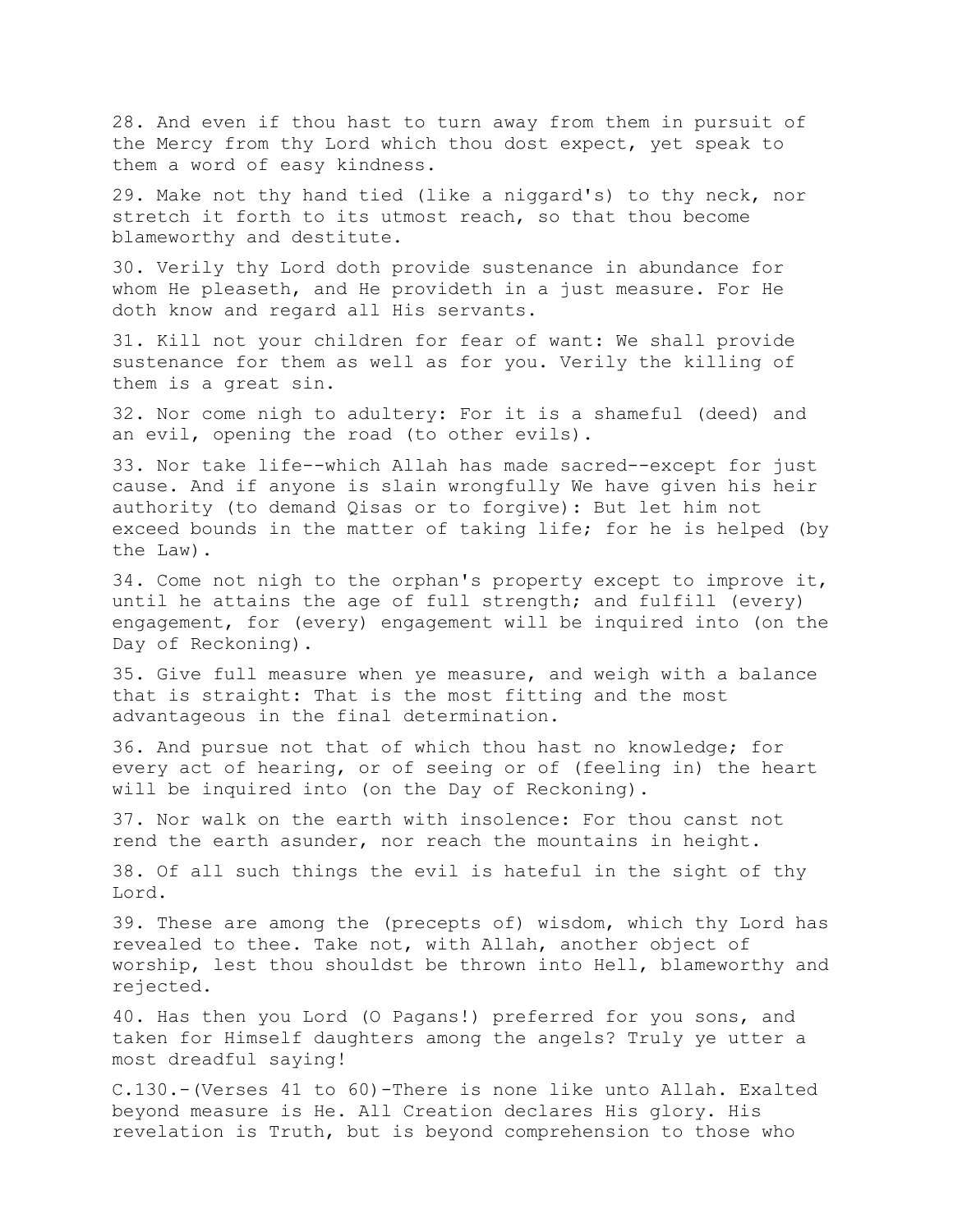believe not in the Hereafter. Those who serve Him should beware lest words unseemly should escape them, whether to friend or foe. Avoid dissension, and know that Allah's Wrath when kindled is a terrible thing, but we rejoice that He forbears and forgives.

41. We have explained (things) in various (ways) in this Koran, in order that they may receive admonition, but it only increases their flight (from the Truth)!

42. Say: If there had been (other) gods with Him, --as they say, --behold, they would certainly have sought out a way to the Lord of the Throne!

43. Glory to Him! He is high above all that they say! –Exalted and Great (beyond measure)!

44. The seven heavens and the earth, and all beings therein, declare His glory: There is not a thing but celebrates His praise; and yet ye understand not how they declare His glory! Verily He is Oft-Forbearing, Most Forgiving!

45. When thou does recite the Koran, We put, between thee and those who believe not in the Hereafter, a veil invisible:

46. And We put coverings over their hearts (and minds) lest they should understand the Koran, and deafness into their ears: When thou dost commemorate thy Lord--and Him alone--in the Koran, they turn on their backs, fleeing (from the Truth).

47. We know best why it is they listen, when they listen to thee; and when they meet in private conference, behold, the wicked say, "Ye follow none other than a man bewitched!"

48. See what similes they strike for thee: But they have gone astray, and never can they find a way.

49. They say: "What! When we are reduced to bones and dust, should we really be raised up (to be) a new creation?"

50. Say: "(Nay!) Be ye stones or iron,

51. "Or created matter which, in your minds, is hardest (to be raised up), --(Yet shall ye be raised up)!" Then will they say: "Who will cause us to return?" Say: "He Who created you first!" Then will they wag their heads towards thee, and say, "When will that be?" Say, "May be it will be quite soon!

52. "It will be on a Day when He will call you, and ye will answer (His call) with (words of) His praise, and ye will think that ye tarried but a little while!"

53. Say to My servants that they should (only) say those things that are best: For Satan doth sow dissension among them: For Satan is to man an avowed enemy.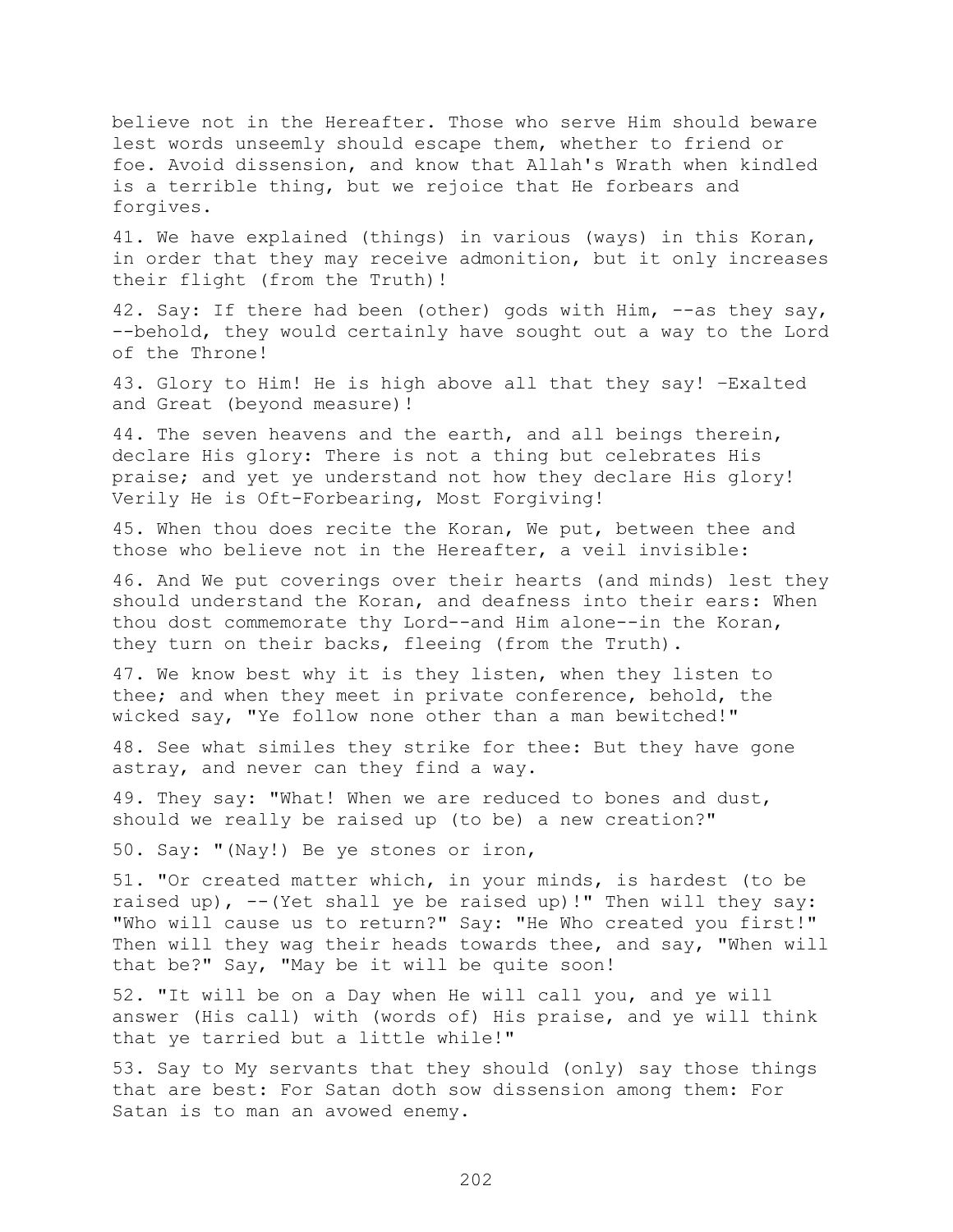54. It is your Lord that knoweth you best: If He please, He granteth you mercy, or if He please, Punishment: We have not sent thee to be a disposer of their affairs for them.

55. And it is your Lord that knoweth best all beings that are in the heavens and on earth: We did bestow on some Prophets more (and other) gifts than on others: And We gave to David (the gift of) the Psalms.

56. Say: "Call on those--besides Him--whom ye fancy: They have neither the power to remove your troubles from you nor to change them."

57. Those whom they call upon do desire (for themselves) means of access to their Lord, --Even those who are nearest: They hope for His Mercy and fear His Wrath: For the Wrath of thy Lord is something to take heed of.

58. There is not a population but We shall destroy it before the Day of Judgment or punish it with a dreadful Penalty: That is written in the (eternal) Record.

59. And We refrain from sending the Signs, only because the men of former generations treated them as false: We sent the She camel to the Thamud to open their eyes, but they treated her wrongfully: We only send the Signs by way of terror (and warning from evil).

60. Behold! We told thee that thy Lord doth encompass mankind round about: We granted the Vision which We showed thee, but as a trial for men, --as also the Cursed Tree (mentioned) in the Koran: We put terror (and warning) into them, but it only increases their inordinate transgression!

C.131.-(Verses 61 to 84)-Arrogance, jealousy, spite, and hatred were the cause of the fall of Iblis. Man was given pre-eminence above much of Allah's Creation, and owes higher responsibilities. He should give thanks for Allah's mercies, and remember the Day of Account. Not all the scheming of Evil will deflect Allah's righteous Plan to protect His chosen ones. They should pray without ceasing, and seek His true Guidance; for Truth will last, but Falsehood will perish.

61. Behold! We said to the angels: "Bow down unto Adam": They bowed down except Iblis: He said, "Shall I bow down to one whom Thou didst create from clay?"

62. He said, "Seest Thou? This is the one whom Thou hast honored above me! If Thou wilt but respite me to the Day of Judgment, I will surely bring his descendants under my sway--all but a few!"

63. (Allah) said: "Go thy way; if any of them follow thee, verily Hell will be the recompense of you (all) --an ample recompense.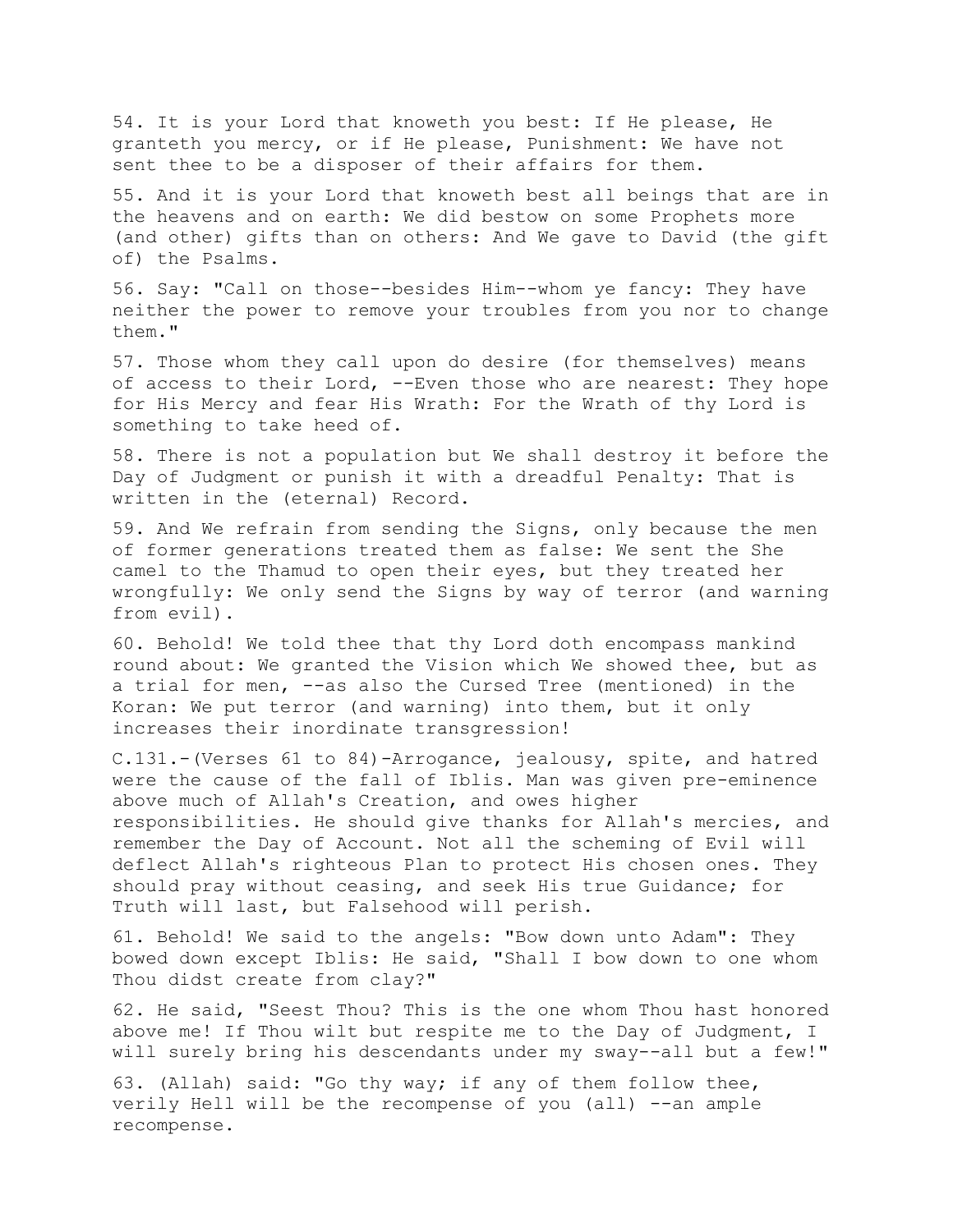64. "Lead to destruction those whom thou canst among them, with thy (seductive) voice; make assaults on them with thy cavalry and thy infantry; mutually share with them wealth and children; and make promises to them." But Satan promises them nothing but deceit.

65. "As for My servants, no authority shalt thou have over them:" Enough is thy Lord for a Disposer of affairs.

66. You Lord is He that maketh the Ship go smoothly for you through the sea, in order that ye may seek of His Bounty. For He is unto you Most Merciful.

67. When distress seizes you at sea, those that ye call upon- besides Himself--leave you in the lurch! But when He brings you back safe to land, ye turn away (from Him). Most ungrateful is man!

68. Do ye then feel secure that He will not cause you to be swallowed up beneath the earth when ye are on land, or that He will not send against you a violent tornado (with showers of stones) so that ye shall find no one to carry out your affairs for you?

69. Or do ye feel secure that He will not send you back a second time to sea and send against you a heavy gale to drown you because of your ingratitude, so that ye find no helper therein against Us?

70. We have honored the sons of Adam; provided them with transport on land and sea; given them for sustenance things good and pure; and conferred on them special favors, above a great part of Our Creation.

71. One day We shall call together all human beings with their (respective) Imams: Those who are given their record in their right hand will read it (with pleasure), and they will not be dealt with unjustly in the least.

72. But those who were blind in this world, will be blind in the Hereafter, and most astray from the Path.

73. And their purpose was to tempt thee away from that which We had revealed unto thee, to substitute in Our name something quite different: (In that case), behold! They would certainly have made thee (their) friend!

74. And had We not given thee strength, thou wouldst nearly have inclined to them a little.

75. In that case We should have made thee taste an equal portion (of punishment) in this life, and an equal portion in death: And moreover thou wouldst have found none to help thee against Us!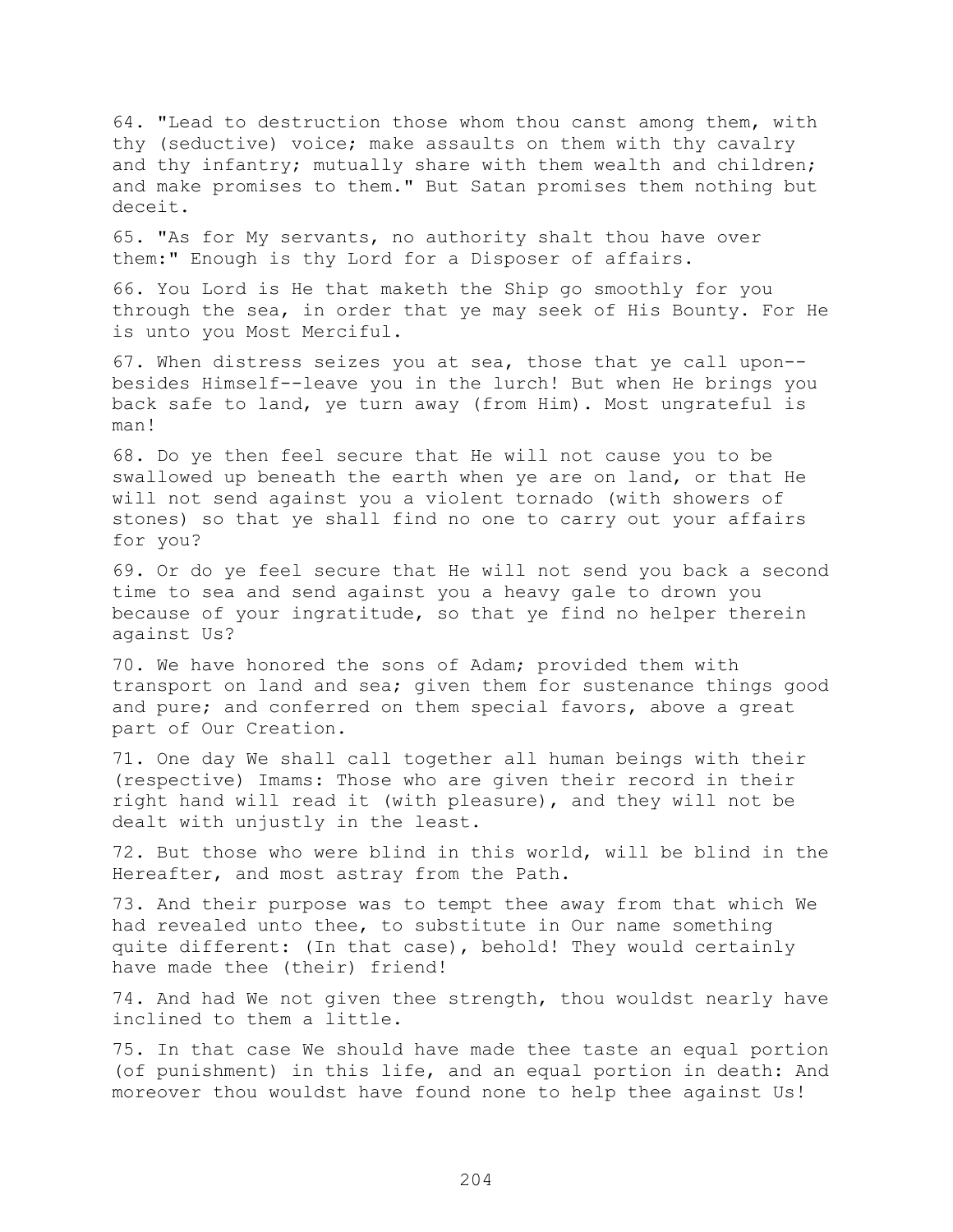76. Their purpose was to scare thee off the land, in order to expel thee; but in that case they would not have stayed (therein) after thee, except for a little while.

77. (This was Our) way with the apostles We sent before thee: Thou wilt find no change in our ways.

78. Establish regular prayers--at the sun's decline till the darkness of the night, and the morning prayer and reading: For the prayer and reading in the morning carry their testimony.

79. And pray in the small watches of the morning: (It would be) an additional prayer (or spiritual profit) for thee: Soon will thy Lord raise thee to a Station of Praise and Glory!

80. Say: "O my Lord! Let my entry be by the Gate of Truth and Honor, and likewise my exit by the Gate of Truth and Honor; and grant me from Thy Presence an authority to aid (me)."

81. And say: "Truth has (now) arrived, and Falsehood perished: For Falsehood is (by its nature) bound to perish."

82. We send down (stage by stage) in the Koran that which is a healing and a mercy to those who believe: To the unjust it causes nothing but loss after loss.

83. Yet when We bestow Our favors on man, he turns away and becomes remote on his side (instead of coming to Us), and when evil seizes him he gives himself up to despair!

84. Say: "Everyone acts according to his own disposition: But your Lord knows best who it is that is best guided on the Way."

C.132.-(Verses 85 to 111)-Who can define the Spirit of Inspiration? Its gift is the highest of Allah's Mercies to man. The Koran is divine, and no carpings can affect its greatness or the greatness of the Messenger who brought it to men. Those who reject it will be called to account on the Day of Judgment. Let not Pride and Ignorance rush, like Pharaoh, to the Punishment of the Hereafter. The Koran as revealed by stages teaches the Truth: Learn it and chant it, and praise the Beautiful Names of Allah for ever!

85. They ask thee concerning the Spirit (of inspiration). Say: "The Spirit (cometh) by command of my Lord: Of knowledge it is only a little that is communicated to you, (O men!)"

86. If it were Our Will, We could take away that which We have sent thee by inspiration: Then wouldst thou find none to plead thy affair in that matter as against Us,  $-$ -

87. Except for Mercy from thy Lord: For His Bounty is to thee (indeed) great.

88. Say: "If the whole of mankind and Jinns were to gather together to produce the like of this Koran, they could not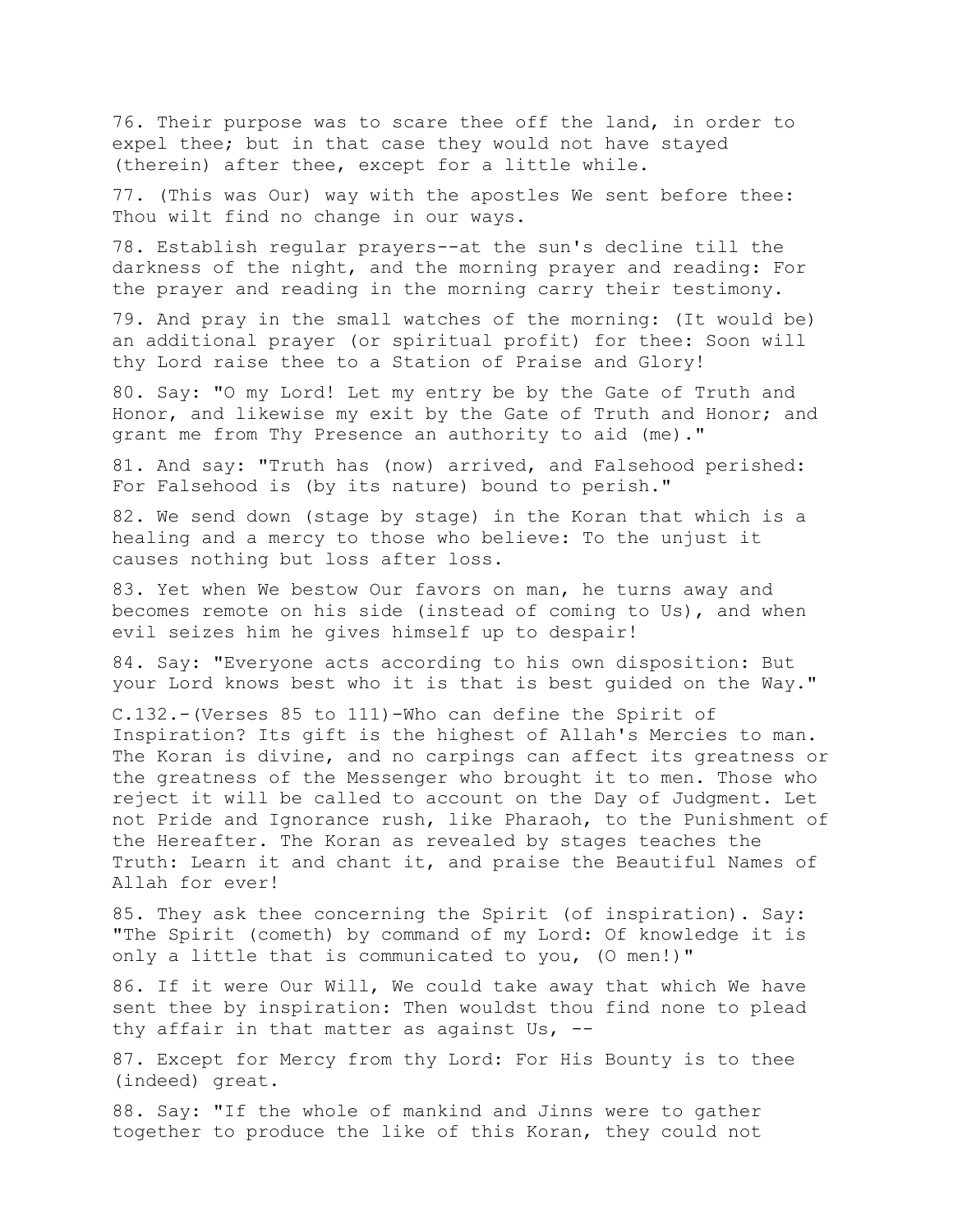produce the like thereof, even if they backed up each other with help and support.

89. And We have explained to man, in this Koran, every kind of similitude: Yet the greater part of men refuse (to receive it) except with ingratitude!

90. They say: "We shall not believe in thee, until thou cause a spring to qush forth for us from the earth,

91. "Or (until) thou have a garden of date trees and vines, and cause rivers to gush forth in their midst, carrying abundant water;

92. "Or thou cause the sky to fall in pieces, as thou sayest (will happen), against us; or thou bring Allah and the angels before (us) face to face;

93. "Or thou have a house adorned with gold, or thou mount a ladder right into the skies. No, we shall not even believe in thy mounting until thou send down to us a book that we could read." Say: "Glory to my Lord! Am I aught but a man, --an apostle?"

94. What kept men back from Belief when Guidance came to them, was nothing but this: They said, "Has Allah sent a man (like us) to be (His) Apostle?"

95. Say, "If there were settled, on earth, angels walking about in peace and quiet, We should certainly have sent them down from the heavens an angel for an apostle."

96. Say: "Enough is Allah for a witness between me and you: For He is well acquainted with His servants, and He sees (all things).

97. It is he whom Allah guides, that is on true guidance; but he whom He leaves astray--for such wilt thou find no protector besides Him. On the Day of Judgment We shall gather them together, prone on their faces, blind, dumb, and deaf: Every time it shows abatement, We shall increase for them the fierceness of the Fire.

98. That is their recompense, because they rejected Our Signs, and said, "When we are reduced to bones and broken dust, should we really be raised up (to be) a new Creation?"

99. See they not that Allah, Who created the heavens and the earth, has power to create the like of them (anew)? Only He has decreed a term appointed, of which there is no doubt but the unjust refuse (to receive it) except with ingratitude.

100. Say: "If ye had control of the Treasures of the Mercy of my Lord, behold, ye would keep them back, for fear of spending them: For man is (ever) niggardly!"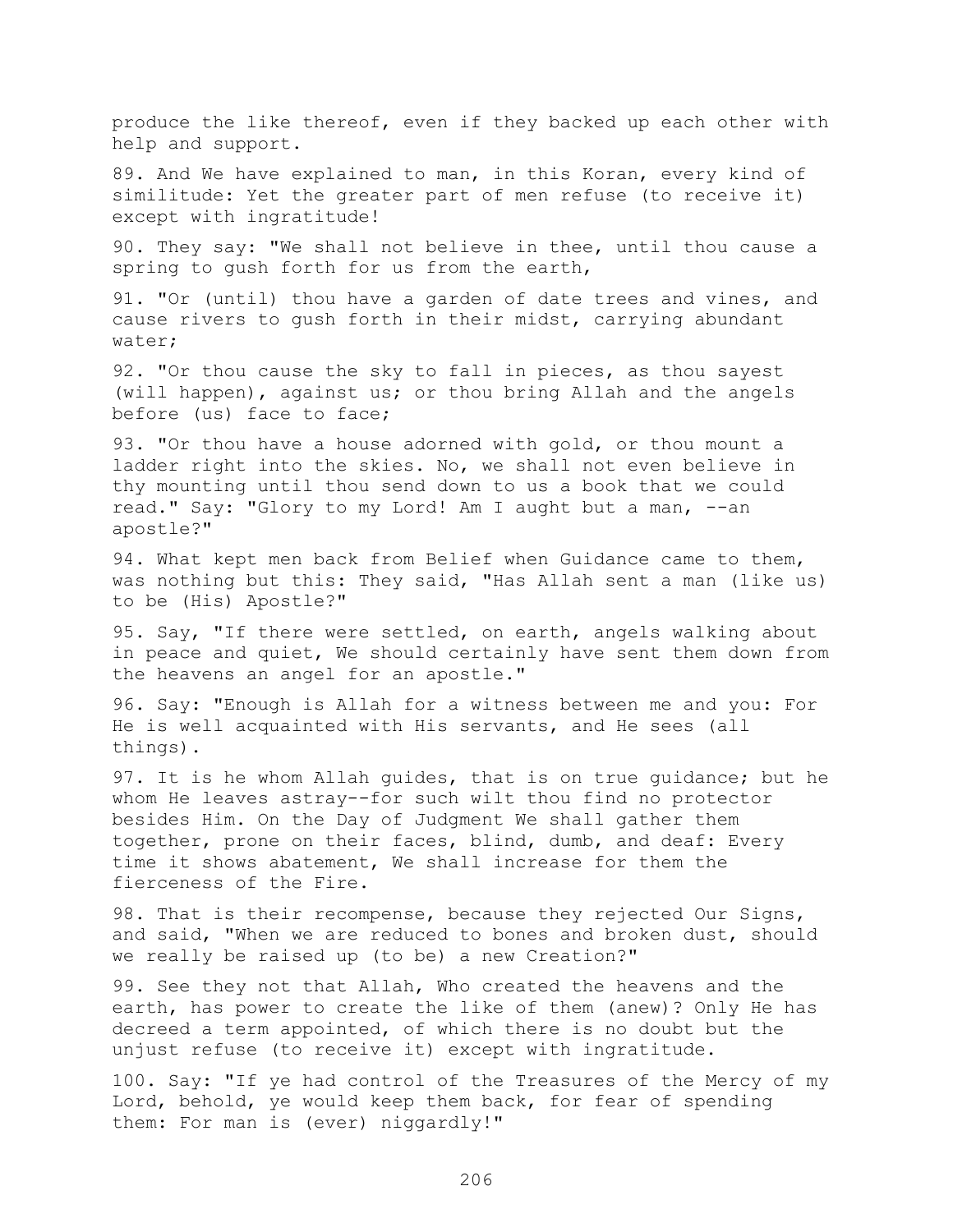101. To Moses We did give Nine Clear Signs: Ask the Children of Israel: When he came to them, Pharaoh said to him: "O Moses! I consider thee, indeed to have been worked upon by sorcery!"

102. Moses said, "Thou knowest well that these things have been sent down by none but the Lord of the heavens and the earth as eye--opening evidence: And I consider thee indeed, O Pharaoh, to be one doomed to destruction!"

103. So he resolved to remove them from the face of the earth: But We did drown him and all who were with him.

104. And We said thereafter to the Children of Israel, "Dwell securely in the land (of promise)": But when the second of the warnings came to pass, We gathered you together in a mingled crowd.

105. We sent down the (Koran) in Truth, and in Truth has it descended: And We sent thee but to give Glad Tidings and to warn (sinners).

106. (It is) a Koran which We have divided (into parts from time to time), in order that thou mightest recite it to men at intervals: We have revealed it by stages.

107. Say: "Whether ye believe it or not, it is true that those who were given knowledge beforehand, when it is recited to them, fall down on their faces in humble prostration,

108. "And they say: 'Glory to our Lord! Truly has the promise of our Lord been fulfilled!'"

109. They fall down on their faces in tears, and it increases their (earnest) humility.

110. Say: "Call upon Allah, or call upon Rahman: By whatever name ye call upon Him, (it is well): For to Him belong the Most Beautiful Names. Neither speak thy Prayer aloud, nor speak it in a low tone, but seek a middle course between."

111. Say: "Praise be to Allah, Who begets no son, and has no partner in (His) dominion: Nor (needs) He any to protect Him from humiliation: Yea, magnify Him for His greatness and glory!"

# **SURA 18 INTRO.**

C.133.-(Verses 1 to 22)-The Book of Revelation gives straight directions to make our lives straight, -- to warn us against Evil and guide us to the Good everlasting. Teach the Truth, but fret not about men rejecting it. The Parable of the Companions of the Cave shows how Allah works wonders beyond our fathoming: How Faith is a sure refuge in ways we know not; how time itself works Allah's Plan before we know how it passes; how He can give us rest, and raise us back to life against all odds; and how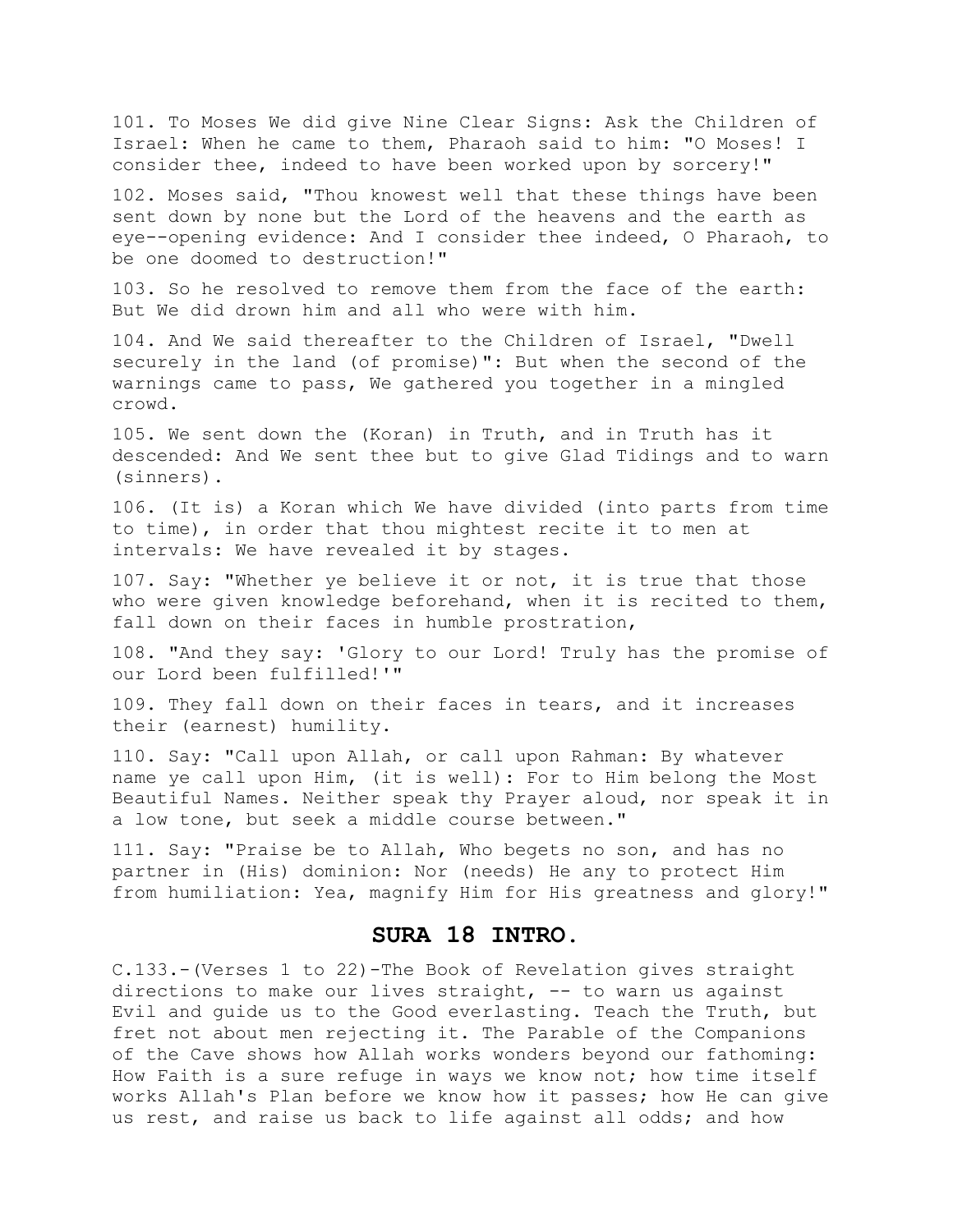futile it is to engage in controversies about matters we know not.

1. SURA 18. Kahf, or the Cave. In the name of Allah, Most Gracious, Most Merciful. Praise be to Allah, Who hath sent to His Servant the Book, and hath allowed therein no Crookedness:

2. (He hath made it) Straight (and Clear) in order that He may warn (the godless) of a terrible Punishment from Him, and that He may give Glad Tidings to the Believers who work righteous deeds, that they shall have a goodly Reward,

3. Wherein they shall remain for ever:

4. Further, that He may warn those (also) who say, "Allah hath begotten a son":

5. No knowledge have they of such a thing, nor had their fathers. It is a grievous thing that issues from their mouths as a saying. What they say is nothing but falsehood!

6. Thou wouldst only, perchance, fret thyself to death, following after them, in grief, if they believe not in this Message.

7. That which is on earth We have made but as a glittering show for the earth, in order that We may test them--as to which of them are best in conduct.

8. Verily what is on earth We shall make but as dust and dry soil (without growth or herbage).

9. Or dost thou reflect that the Companions of the Cave and of the Inscription were wonders among Our Signs?

10. Behold, the youths betook themselves to the Cave: They said, "Our Lord! Bestow on us Mercy from Thyself, and dispose of our affair for us in the right way!"

11. Then We draw (a veil) over their ears, for a number of years, in the Cave, (so that they heard not):

12. Then We roused them, in order to test which of the two parties was best at calculating the term of years they had tarried!

13. We relate to thee their story in truth: They were youths who believed in their Lord, and We advanced them in guidance:

14. We gave strength to their hearts: Behold, they stood up and said: "Our Lord is the Lord of the heavens and of the earth: Never shall we call upon any god other than Him: If we did, we should indeed have uttered an enormity!

15. "These our people have taken for worship gods other than Him: Why do they not bring forward an authority clear (and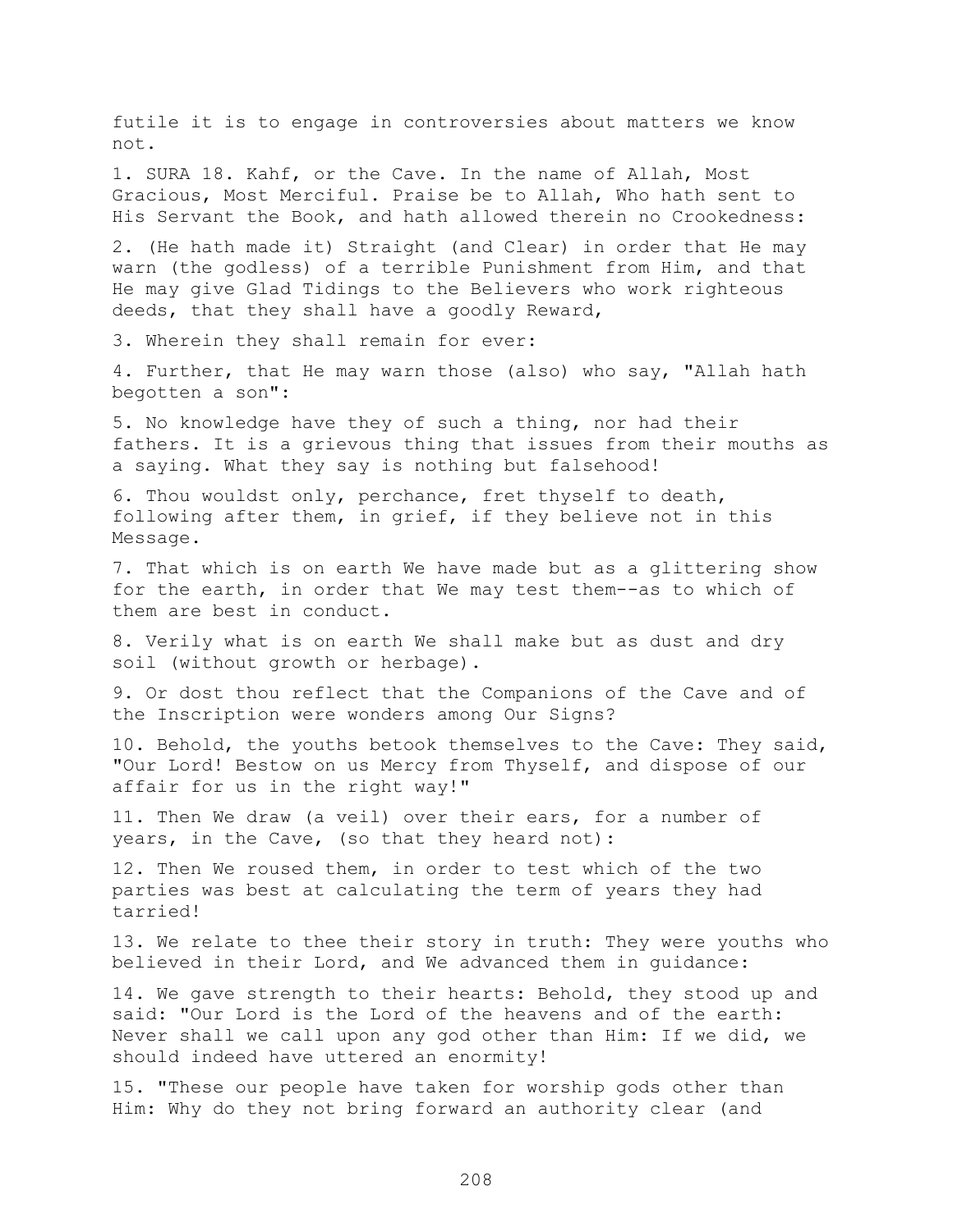convincing) for what they do? Who doth more wrong than such as invent a falsehood against Allah?

16. "When ye turn away from them and the things they worship other than Allah, betake yourselves to the Cave: Your Lord will shower His mercies on you and dispose of your affair towards comfort and ease."

17. Thou wouldst have seen the sun, when it rose, declining to the right from their Cave, and when it set, turning away from them to the left, while they lay in the open space in the midst of the Cave. Such are among the Signs of Allah: He whom Allah guides is rightly guided; but he whom Allah leaves to stray, - for him wilt thou find no protector to lead him to the Right Way.

18. Thou wouldst have deemed them awake, whilst they were asleep, and We turned them on their right and on their left sides: Their dog stretching forth his two forelegs on the threshold: If thou hadst come up on to them, thou wouldst have certainly turned back from them in flight, and wouldst certainly have been filled with terror of them.

19. Such (being their state). We raised them up (from sleep), that they might question each other. Said one of them, "How long have ye stayed (here)?" They said, "We have stayed (perhaps) a day, or part of a day." (At length) they (all) said, "Allah (alone) knows best how long ye have stayed here...Now send ye then one of you with this money of yours to the town: Let him find out which is the best food (to be had) and bring some to you, that (ye may) satisfy your hunger therewith: And let him behave with care and courtesy, and let him not inform any one about you.

20. "For if they should come upon you, they would stone you or force you to return to their cult, and in that case ye would never attain prosperity."

21. Thus did We make their case known to the people, that they might know that the promise of Allah is true, and that there can be no doubt about the Hour of Judgment. Behold, they dispute among themselves as to their affair. (Some) said, "Construct a building over them": Their Lord knows best about them: Those who prevailed over their affair said, "Let us surely build a place of worship over them."

22. (Some) say they were three, the dog being the fourth among them; (others) say they were five, the dog being the sixth, -doubtfully guessing at the unknown; (yet others) say they were seven, the dog being the eighth. Say thou: "My Lord knoweth best their number; it is but a few that know their (real case)." Enter not, therefore, into controversies concerning them, except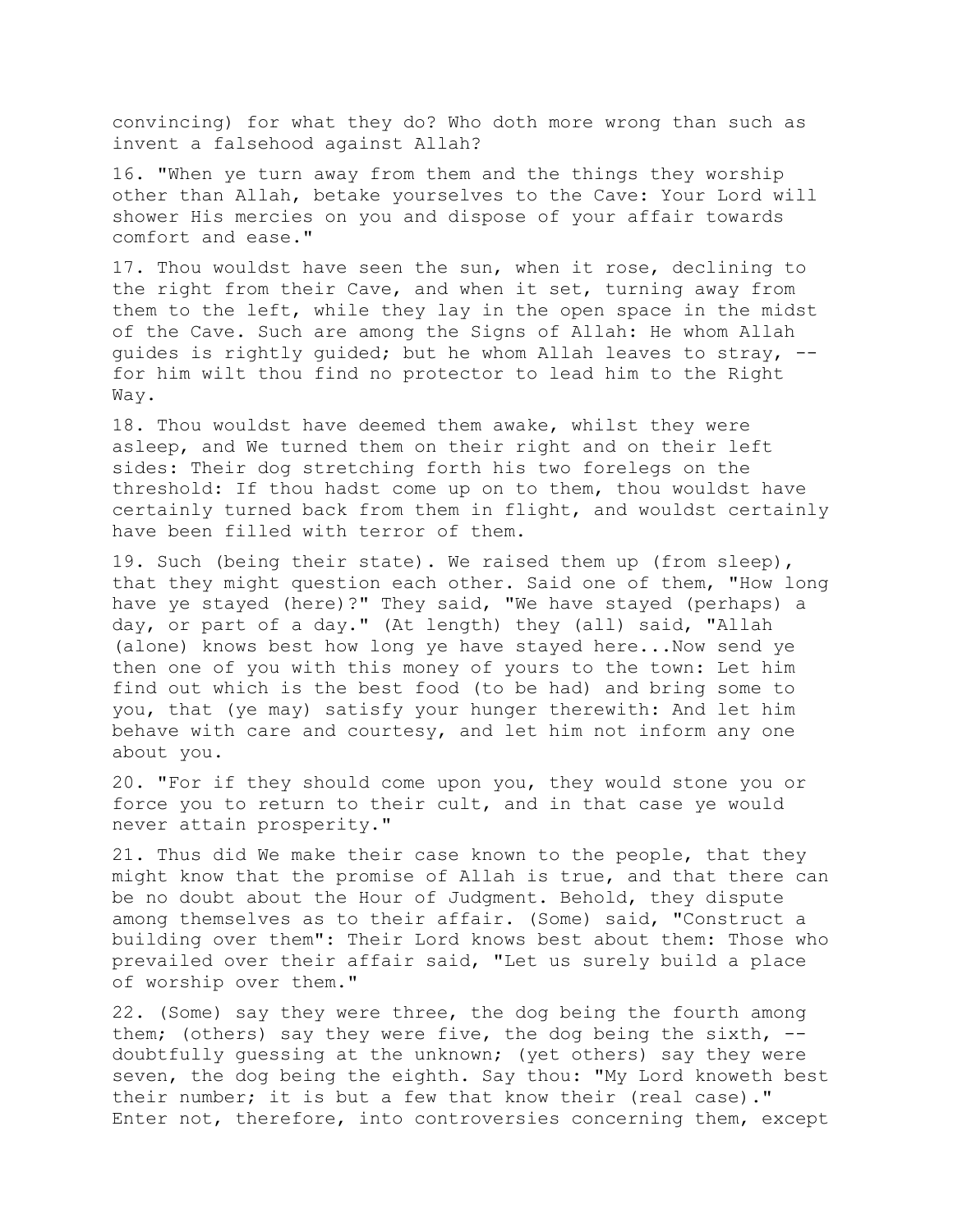on a matter that is clear, nor consult any of them about (the affair of) the Sleepers.

C.134.-(Verses 23 to 44)-True knowledge is with Allah alone. We are not to dispute on matters of conjecture, but to rely on the Truth that comes from Allah. As in the Parable. The man who piles up wealth and is puffed up with this world's goods, despising those otherwise endowed, will come to an evil end, for his hopes were not built on Allah.

23. Nor say of anything, "I shall be sure to do so and so tomorrow" --

24. Without adding, "So please Allah!" And call thy Lord to mind when thou forgettest, and say, "I hope that my Lord will guide me ever closer (even) than this to the right road."

25. So they stayed in their Cave three hundred years, and (some) add nine (more).

26. Say: "Allah knows best how long they stayed: With Him is (the knowledge of) the secrets of the heavens and the earth: How clearly He sees, how finely He hears (everything)! They have no protector other than Him; nor does He share His Command with any person whatsoever.

27. And recite (and teach) what has been revealed to thee of the Book of thy Lord: None can change His Words, and none wilt thou find as a refuge other than Him.

28. And keep thy soul content with those who call on their Lord morning and evening, seeking His Face; and let not thine eyes pass beyond them, seeking the pomp and glitter of this Life; nor obey any whose heart We have permitted to neglect the remembrance of Us, one who follows his own desires, whose case has gone beyond all bounds.

29. Say, "The Truth is from your Lord": Let him who will, believe, and let him who will, reject (it): For the wrongdoers We have prepared a Fire whose (smoke and flames), like the walls and roof of a tent, will hem them in: If they implore relief they will be granted water like melted brass, that will scald their faces. How dreadful the drink! How uncomfortable a couch to recline on!

30. As to those who believe and work righteousness, verily We shall not suffer to perish the reward of any who do a (single) righteous deed.

31. For them will be Gardens of Eternity; beneath them rivers will flow: They will be adorned therein with bracelets of gold, and they will wear green garments of fine silk and heavy brocade; they will recline therein on raised thrones. How good the recompense! How beautiful a couch to recline on!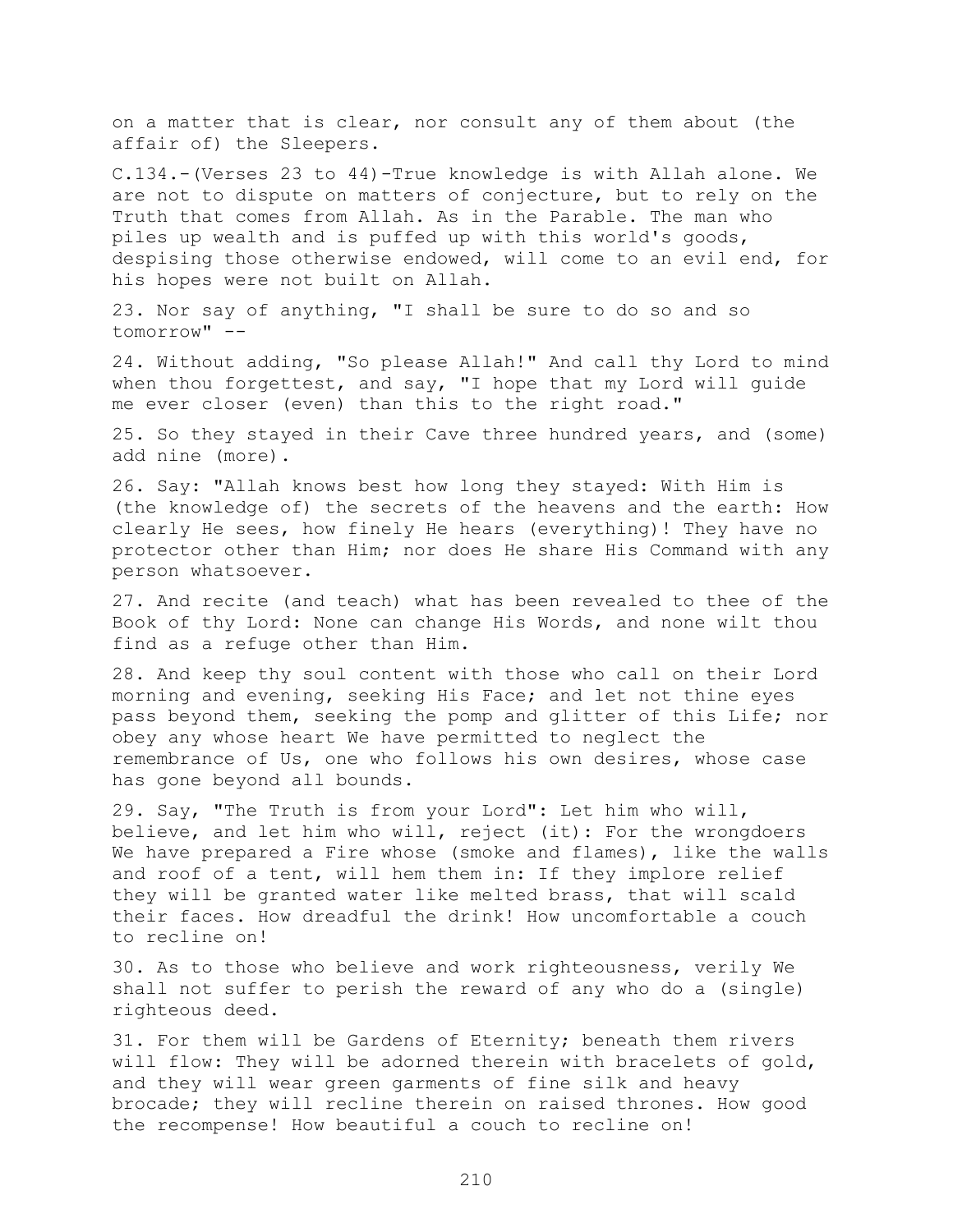32. Set forth to them the parable of two men: For one of them We provided two gardens of grapevines and surrounded them with date palms; in between the two We placed corn fields.

33. Each of those gardens brought forth its produce, and failed not in the least therein: In the midst of them We caused a river to flow.

34. (Abundant) was the produce this man had: He said to his companion, in the course of a mutual argument: "More wealth have I than you, and more honor and power in (my following of) men."

35. He went into his garden in a state (of mind) unjust to his soul: He said, "I deem not that this will ever perish,

36. "Nor do I deem that the Hour (of Judgment) will (ever) come: Even if I am brought back to my Lord, I shall surely find (there) something better in exchange."

37. His companion said to him, in the course of the argument with him: "Dost thou deny Him Who created the out of dust, then out of a sperm drop, then fashioned thee into a man?

38. "But (I think) for my part that He is Allah, my Lord, and none shall I associate with my Lord.

39. "Why didst thou not, as thou wentest into thy garden, say: 'Allah's Will (be done)! There is no power but with Allah!' If thou dost see me less than thee in wealth and sons,

40. "It may be that my Lord will give me something better than thy garden, and that He will send on thy garden thunderbolts (by way of reckoning) from heaven, making it (but) slippery sand! -

41. "Or the water of the garden will run off underground so that thou wilt never be able to find it."

42. So his fruits (and enjoyment) were encompassed (with ruin), and he remained twisting and turning his hands over what he had spent on his property, which had (now) tumbled to pieces to its very foundations, and he could only say, "Woe is me! Would I had never ascribed partners to my Lord and Cherisher!"

43. Nor had he numbers to help him against Allah, nor was he able to deliver himself.

44. There, the (only) protection comes from Allah, the True One. He is the Best to reward, and the Best to give success.

C.135.-(Verses 45 to 59)-The life of this world is ephemeral, and its gains will not last. Good Deeds are the best of possessions in Allah's sight: All will be leveled up on the Day of Judgment, and a new Order created on the basis of Truth, according to the Book of Deeds. Pride is the root of Evil, rebellion, and wrong. Who will choose Evil ones in preference to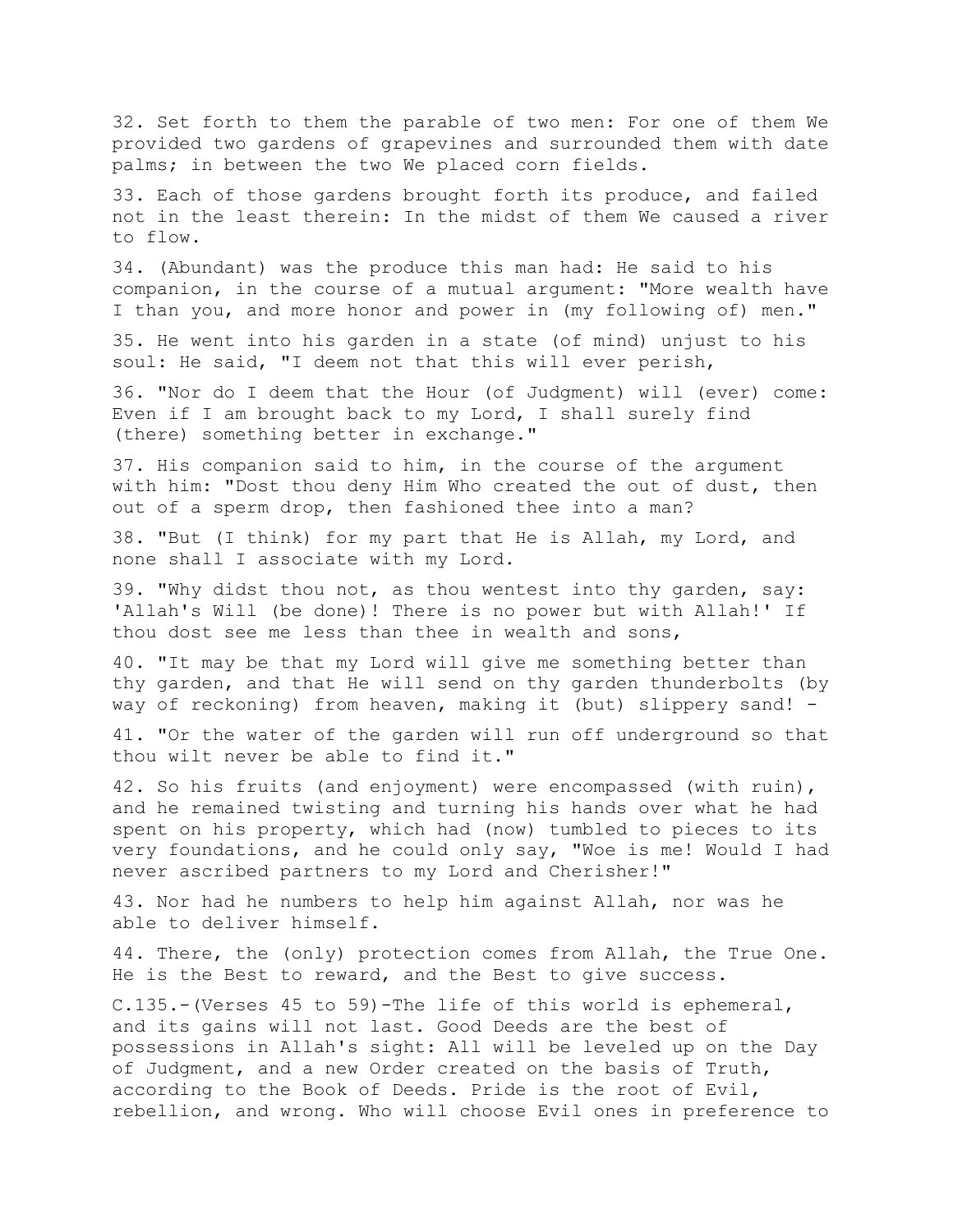Allah? Let us accept Truth, for though Falsehood may flourish for a time, it must perish in the end.

45. Set forth to them the similitude of the life of this world: It is like the rain which We send down from the skies: The earth's vegetation absorbs it, but soon it becomes dry stubble, which the winds do scatter: It is (only) Allah Who prevails over all things.

46. Wealth and sons are allurements of the life of this world: But the things that endure, Good Deeds, are best in the sight of thy Lord, as rewards, and best as (the foundation for) hopes.

47. One Day We shall remove the mountains, and thou wilt see the earth as a level stretch, and We shall gather them, all together, nor shall We leave out any one of them.

48. And they will be marshaled before thy Lord in ranks, (with the announcement), "Now have ye come to Us (bare) as We created you first: Aye, ye thought We shall not fulfill the appointment made to you to meet (Us)!":

49. And the Book (of Deeds) will be placed (before you); and thou wilt see the sinful in great terror because of what is (recorded) therein; they will say, "Ah! Woe to us! What a book is this! It leaves out nothing small or great, but takes account thereof!" They will find all that they did, placed before them: And not one will thy Lord treat with injustice.

50. Behold! We said to the angels, "Bow down to Adam": They bowed down except Iblis. He was one of the Jinns, and he broke the Command of his Lord. Will ye then take him and his progeny as protectors rather than Me? And they are enemies to you! Evil would be the exchange for the wrongdoers!

51. I called them not to witness the creation of the heavens and the earth, nor (even) their own creation: Nor is it for Me to take as helpers such as lead (men) astray!

52. One Day He will say, "Call on those whom ye thought to be My partners," And they will call on them, but they will not listen to them; and We shall make for them a place of common perdition.

53. And the Sinful shall see the Fire and apprehend that they have to fall therein: No means will they find to turn away therefrom.

54. We have explained in detail in this Koran, for the benefit of mankind, every kind of similitude: But man is, in most things, contentious.

55. And what is there to keep back men from believing, now that guidance has come to them, nor from praying for forgiveness from their Lord, but that (they ask that) the ways of the ancients be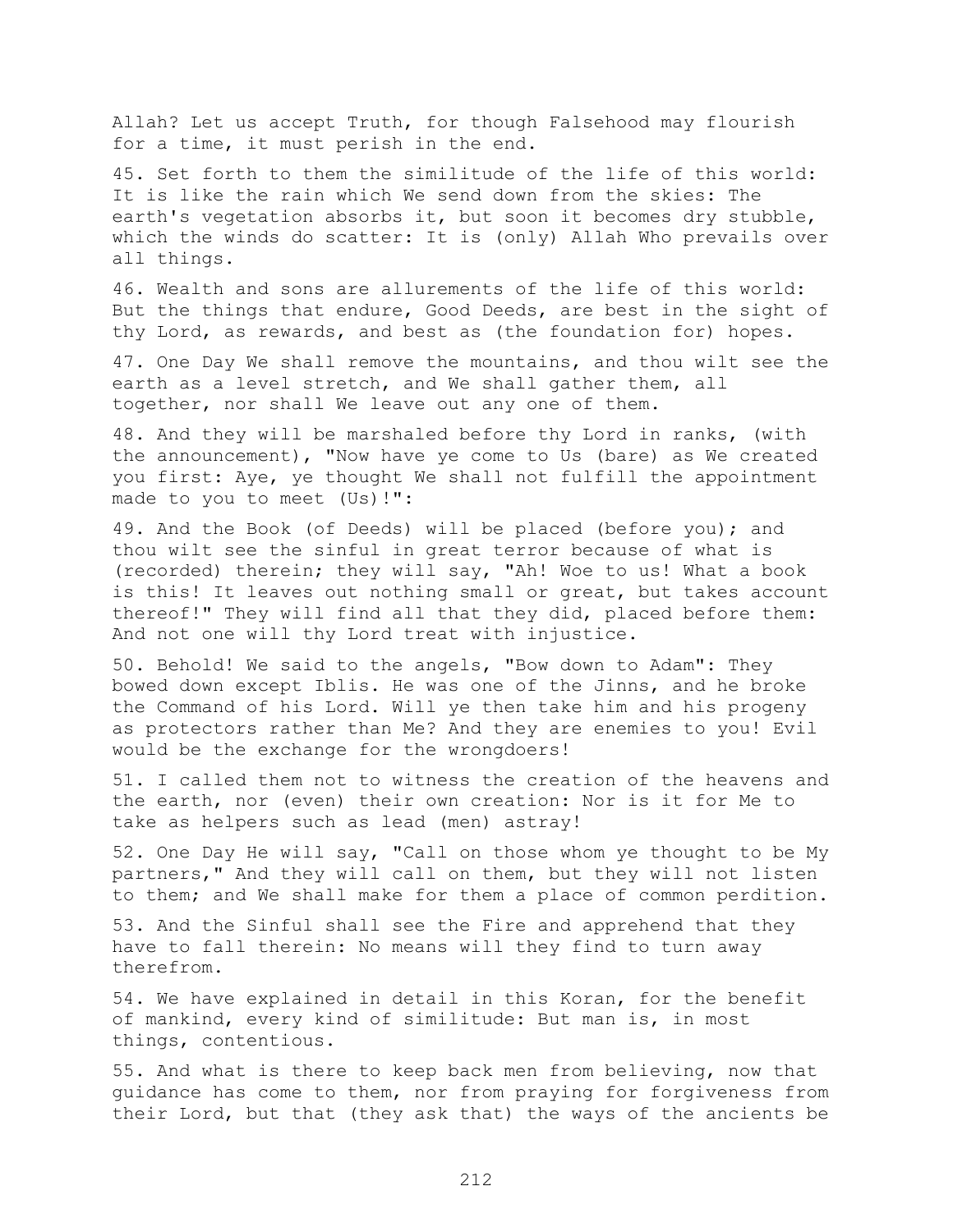repeated with them, or the Wrath be brought to them face to face?

56. We only send the apostles to give glad tidings and to give warnings: But the Unbelievers dispute with vain argument, in order therewith to weaken the truth, and they treat My Signs as a jest, as also the fact that they are warned!

57. And who doth more wrong than the one who is reminded of the Signs of his Lord, but turns away from them, forgetting the (deeds) which his hands have sent forth? Verily We have set veils over their hearts lest they should understand this, and over their ears, deafness. If thou callest them to guidance, even then will they never accept guidance.

58. But you Lord is Most Forgiving, Full of Mercy. If He were to call them (at once) to account for what they have earned, then surely He would have hastened their Punishment: But they have their appointed time, beyond which they will find no refuge.

59. Such were the populations We destroyed when they committed iniquities; but We fixed an appointed time for their destruction.

C.136.-(Verses 60 to 82)-Moses was up against mysteries which he wanted to explore. He searched out a man endued with knowledge derived from the divine springs from which flow the paradoxes of life. He is shown three such paradoxes and how human impatience is inconsistent with their true understanding. The highest knowledge comes not except by divine gift, and a constant, patient striving, with Faith, to apprehend something of the purpose of the All-wise Allah.

60. Behold, Moses said to his attendant, "I will not give up until I reach the junction of the two seas or (until) I spend years and years in travel.

61. But when they reached the Junction, they forgot (about) their Fish, which took its course through the sea (straight) as in a tunnel.

62. When they had passed on (some distance), Moses said to his attendant: "Bring us our early meal; truly we have suffered much fatigue at this (stage of) our journey."

63. He replied: "Sawest thou (what happened) when we betook ourselves to the rock? I did indeed forget (about) the Fish: None but Satan made me forget to tell (you) about it: It took its course through the sea in a marvelous way!"

64. Moses said: "That was what we were seeking after:" So they went back on their footsteps, following (the path they had come).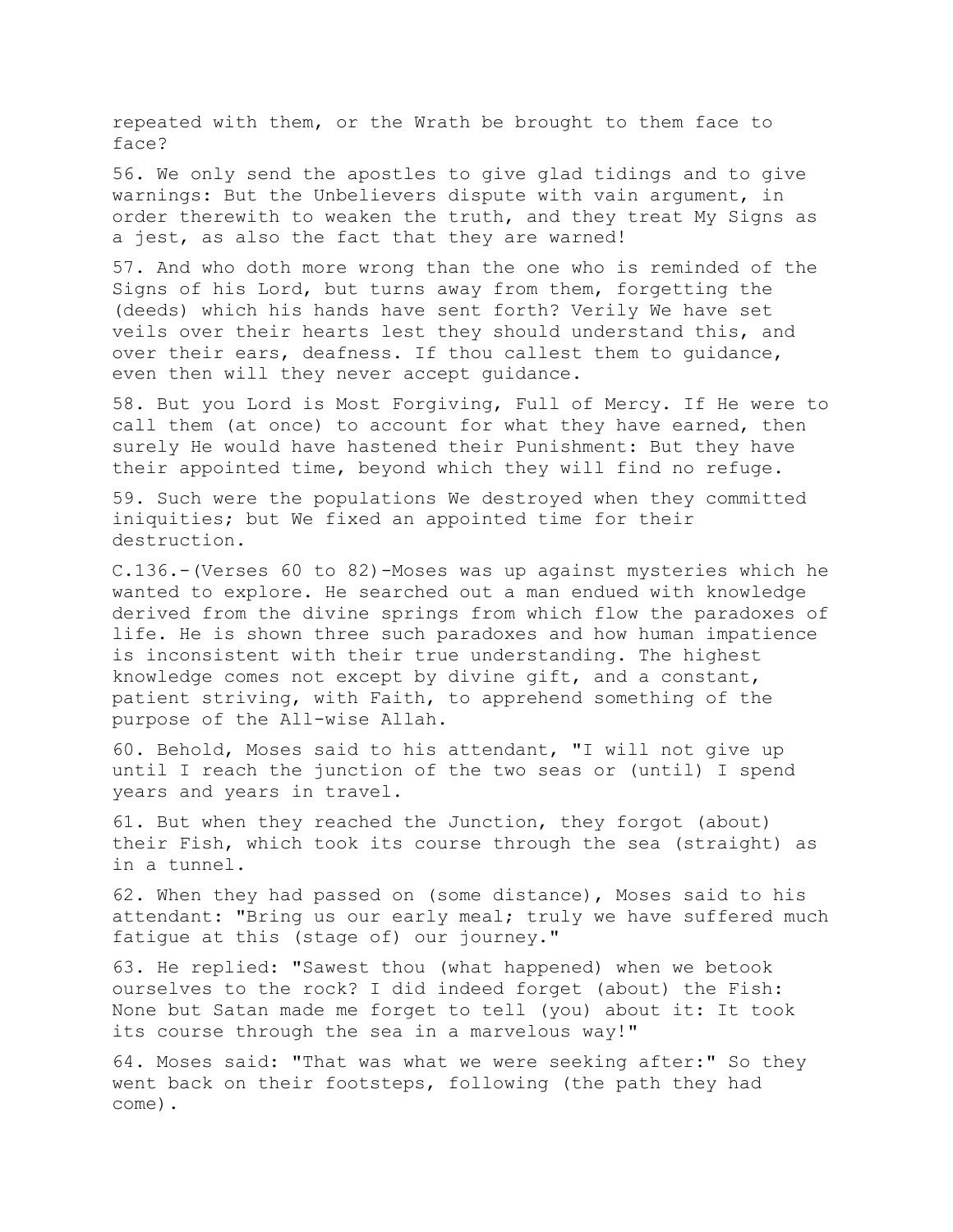65. So they found one of Our servants, on whom We had bestowed mercy from Ourselves and whom We had taught knowledge from Our own Presence. 66. Moses said to him: "May I follow thee, on the footing that thou teach me something of the (Higher) Truth which thou hast been taught?" 67. (The other) said: "Verily thou wilt not be able to have patience with me! 68. "And how canst thou have patience about things about which thy understanding is not complete?" 69. Moses said: "Thou wilt find me, if Allah so will, (truly) patient: Nor shall I disobey thee in aught." 70. The other said: "If then thou wouldst follow me, ask me no questions about anything until I myself speak to thee concerning it." 71. So they both proceeded: Until, when they were in the boat, he scuttled it. Said Moses: "Hast thou scuttled it in order to drown those in it? Truly a strange thing hast thou done!" 72. He answered: "Did I not tell thee that thou canst have no patience with me?" 73. Moses said: "Rebuke me not for forgetting, nor grieve me by raising difficulties in my case." 74. Then they proceeded: Until, when they met a young man, he slew him. Moses said: "Hast thou slain an innocent person who had slain none? Truly a foul (unheard of) thing hast thou done!" 75. He answered: "Did I not tell thee that thou canst have no patience with me?" 76. (Moses) said: "If ever I ask thee about anything after this, keep me not in thy company: Then wouldst thou have received (full) excuse from my side. 77. Then they proceeded: Until, when they came to the inhabitants of a town, they asked them for food, but they refused them hospitality. They found there a wall on the point of falling down, but he set it up straight. (Moses) said: "if thou hadst wished, surely thou couldst have exacted some recompense for it!" 78. He answered: "This is the parting between me and thee: Now will I tell thee the interpretation of (those things) over which thou wast enable to hold patience. 79. "As for the boat, it belonged to certain men in dire want: They plied on the water: I but wished to render it

unserviceable, for there was after them a certain king who seized on every boat by force.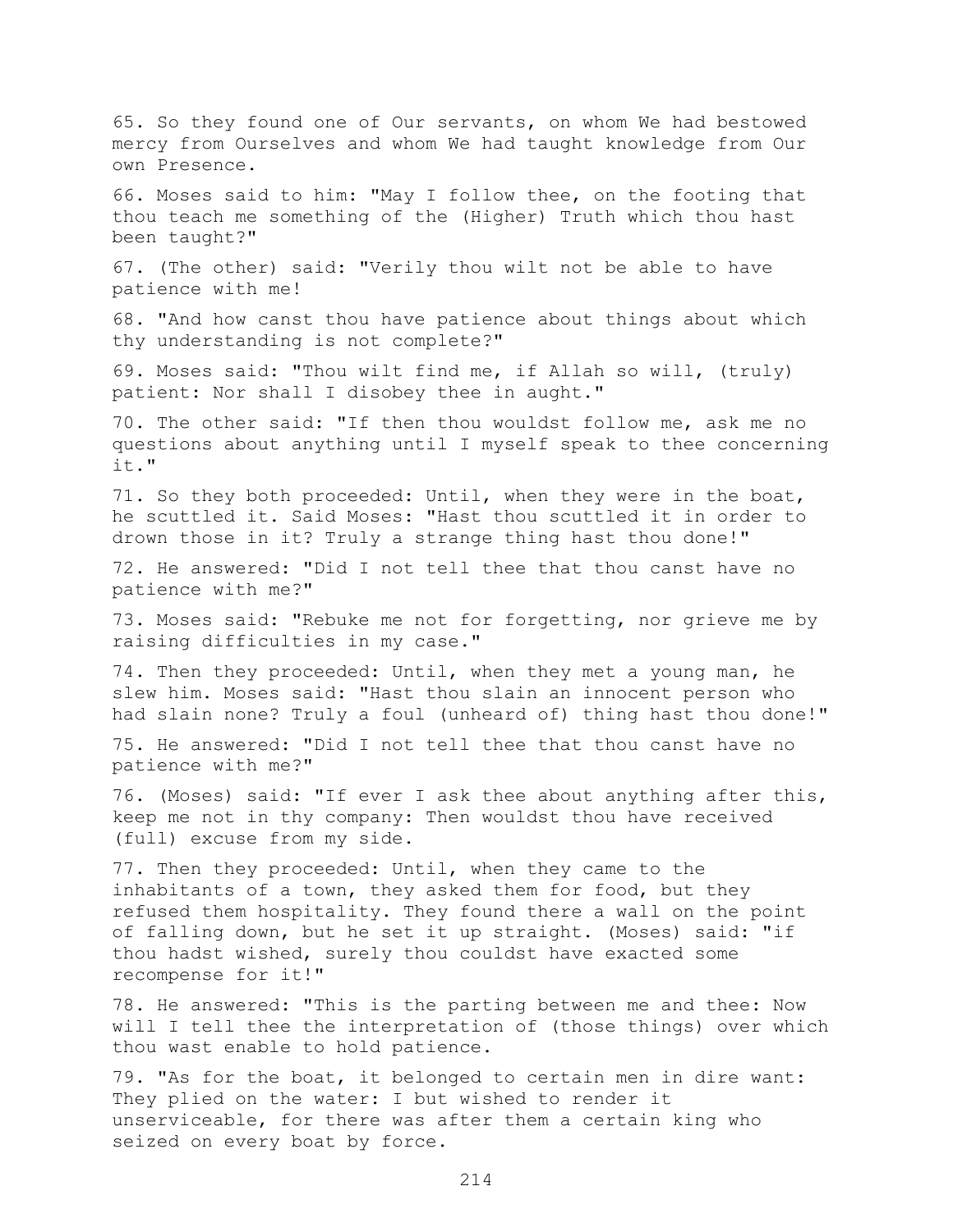80. "As for the youth, his parents were people of Faith, and we feared that he would grieve them by obstinate rebellion and ingratitude (to Allah and man).

81. "So we desired that their Lord would give them in exchange (a son) better in purity (of conduct) and closer in affection.

82. "As for the wall, it belonged to two youths, orphans, in the Town; there was, beneath it, a buried treasure, to which they were entitled; their father had been a righteous man: So thy Lord desired that they should attain their age of full strength and get out their treasure--a mercy (and favor) from thy Lord. I did it not of my own accord. Such is the interpretation of (those things) over which thou wast unable to hold patience."

C.137.-(Verses 83 to 110)-Three episodes in the life of a great king. Zulqarnain, illustrates how power and opportunities should be used in the service of Allah: He punished the guilty indeed, but was kind to the righteous; he left primitive people their freedom of life; and he protected industrious people from grasping neighbors. But he relied upon Allah, and made them remember the Day of Judgment, when all will see the Truth and receive the Punishments and Rewards earned in their present Life.

83. They ask thee concerning Zulqarnain. Say, "I will rehearse to you something of his story."

84. Verily We established his power on earth, and We gave him the ways and the means to all ends.

85. One (such) way he followed,

86. Until, when he reached the setting of the sun, he found it set in a spring of murky water: Near it he found a People: We said: "O Zulqarnain! (Thou hast authority,) either to punish them, or to treat them with kindness."

87. He said: "Whoever doth wrong, him shall we punish; then shall he be sent back to his Lord; and He will punish him with a punishment unheard of (before).

88. "But whoever believes, and works righteousness, --he shall have a goodly reward, and easy will be his task as we order it by our command."

89. Then followed he (another) way,

90 Until, when he came to the rising of the sun, he found it rising on a people for whom We had provided no covering protection against the sun.

91. (He left them) as they were: We completely understood what was before him.

92. Then followed he (another) way,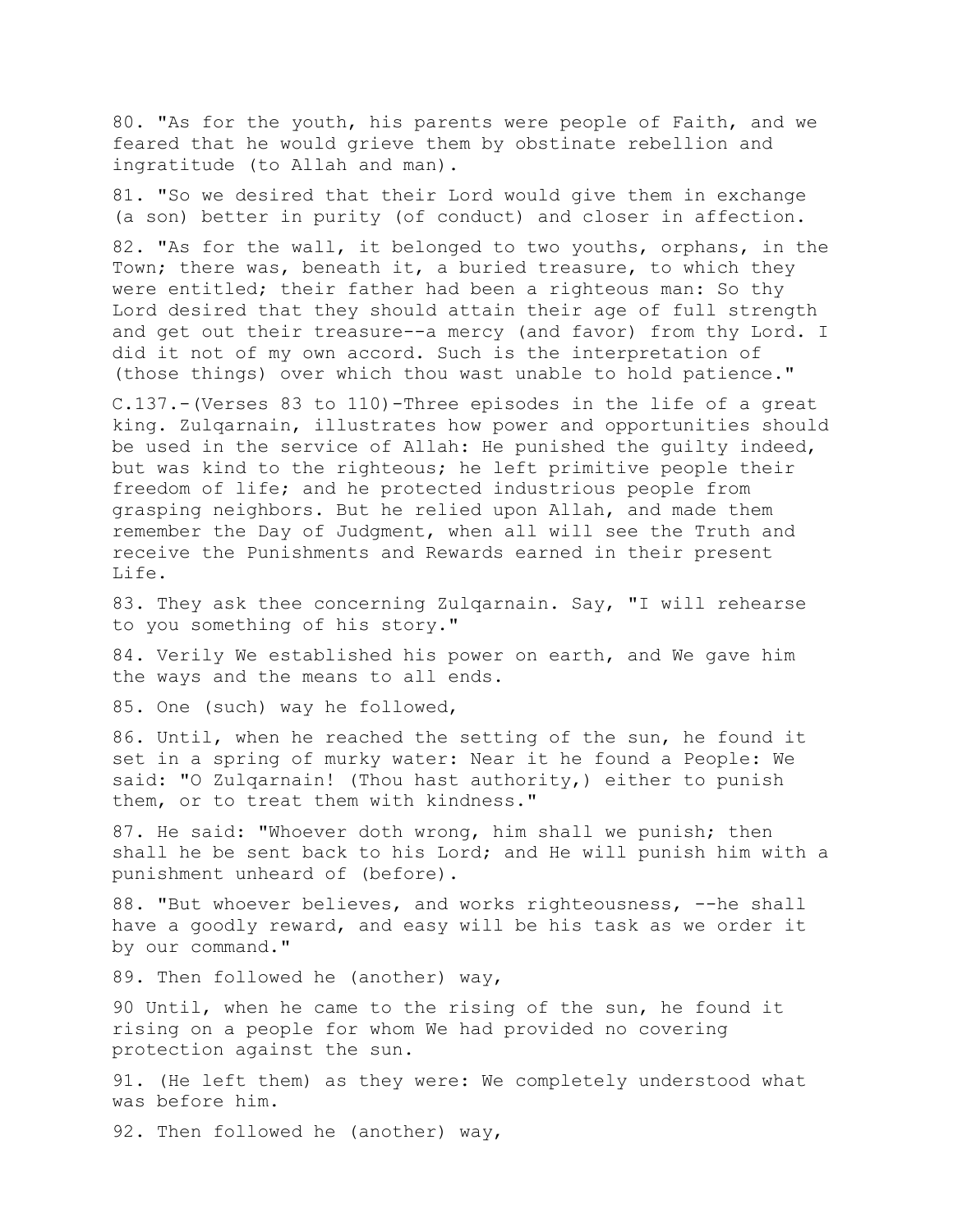93. Until, when he reached (a tract) between two mountains, he found, beneath them, a people who scarcely understood a word. 94. They said: "O Zulqarnain! The Gog and Magog (people) do great mischief on earth: Shall we then render thee tribute in order that thou mightest erect a barrier between us and them?" 95. He said: "(The power) in which my Lord has established me is better (than tribute): Help me therefore with strength (and labor): I will erect a strong barrier between you and them: 96. "Bring me blocks of iron." At length, when he had filled up the space between the two steep mountain sides, He said: "Blow (with your bellows)." Then, when he had made it (red) as fire, he said: "Bring me, that I may pour over it, molten lead." 97. Thus were they made powerless to scale it or to dig through it. 98. He said: "This is a mercy from my Lord: But when the promise of my Lord comes to pass, He will make it into dust; and the promise of my Lord is true." 99. On that day We shall leave them to surge like waves on one another: The trumpet will be blown, and We shall collect them all together. 100. And We shall present Hell that day for Unbelievers to see, all spread out, -- 101. (Unbelievers) whose eyes had been under a veil from Remembrance of Me and who had been unable even to hear. 102. Do the Unbelievers think that they can take My servants as protectors besides Me? Verily We have prepared Hell for the Unbelievers for (their) entertainment. 103. Say: "Shall we tell you of those who lose most in respect of their deeds? -- 104. "Those whose efforts have been wasted in this life, while they thought that they were acquiring good by their works?" 105. They are those who deny the Signs of their Lord and the fact of their having to meet Him (in the Hereafter): Vain will be their works, nor shall We, on the Day of Judgment, give them any weight. 106. That is their reward, Hell; because they rejected Faith, and took My Signs and My Messengers by way of jest. 107. As to those who believe and work righteous deeds, they have, for their entertainment, the Gardens of Paradise, 108. Wherein they shall dwell (for aye): No change will they wish for from them.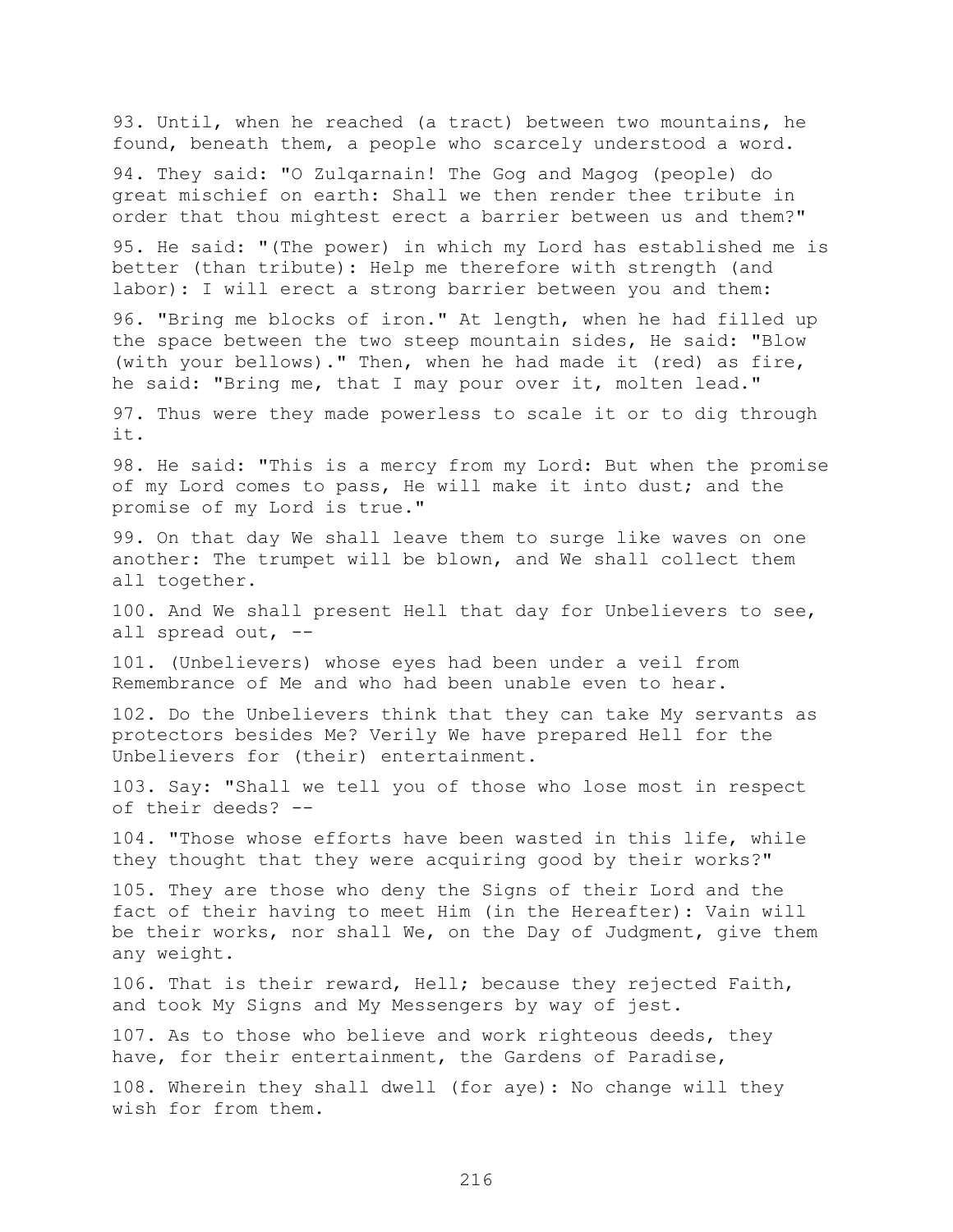109. Say: "If the ocean were ink (wherewith to write out) the words of my Lord, sooner would the ocean be exhausted than would the words of my Lord, even if we added another ocean like it, for its aid."

110. Say: "I am but a man like yourselves, (but) the inspiration has come to me, that your God is One God: Whoever expects to meet his Lord, let him work righteousness, and in the worship of his Lord, admit no one as partner.

## **SURA 19 INTRO.**

C.138.-(Verses 1 to 15)-Men of Allah show their qualities in their private relationships as much as in their public ministry. Zakariya was anxious, in a world of unrighteousness, to find a successor to continue his godly errand. He was given a son, Yahya, who heralded Jesus, and lived a life of wisdom, gentle love, and purity.

1. SURA 19. Maryam, or Mary. In the name of Allah, Most Gracious, Most Merciful. Kaf. Ha. Ya. Ain. Sad. (K. H. Y. A. S.)

2. (This is) a recital of the Mercy of thy Lord to His servant Zakariya.

3. Behold! He cried to his Lord in secret,

4. Praying: "O my Lord! Infirm indeed are my bones, and the hair of my head doth glisten with gray: But never am I unblessed, O my Lord, in my prayer to Thee!

5. "Now I fear (what) my relatives (and colleagues) (will do) after me: But my wife is barren: So give me an heir as from Thyself. --

6. "(One that) will (truly) represent me, and represent the posterity of Jacob; and make him, O my Lord! One with whom Thou art well pleased!"

7. (His prayer was answered): "O Zakariya! We give thee good news of a son: His name shall be Yahya: On none by that name have We conferred distinction before."

8. He said: "O my Lord! How shall I have a son, when my wife is barren and I have grown quite decrepit from old age?"

9. He said: "So (it will be): Thy Lord saith, 'That is easy for Me: I did indeed create thee before when thou hadst been nothing!'"

10. (Zakariya) said: "O my Lord! Give me a Sign." "Thy Sign," was the answer, "Shall be that thou shalt speak to no man for three nights, although thou art not dumb."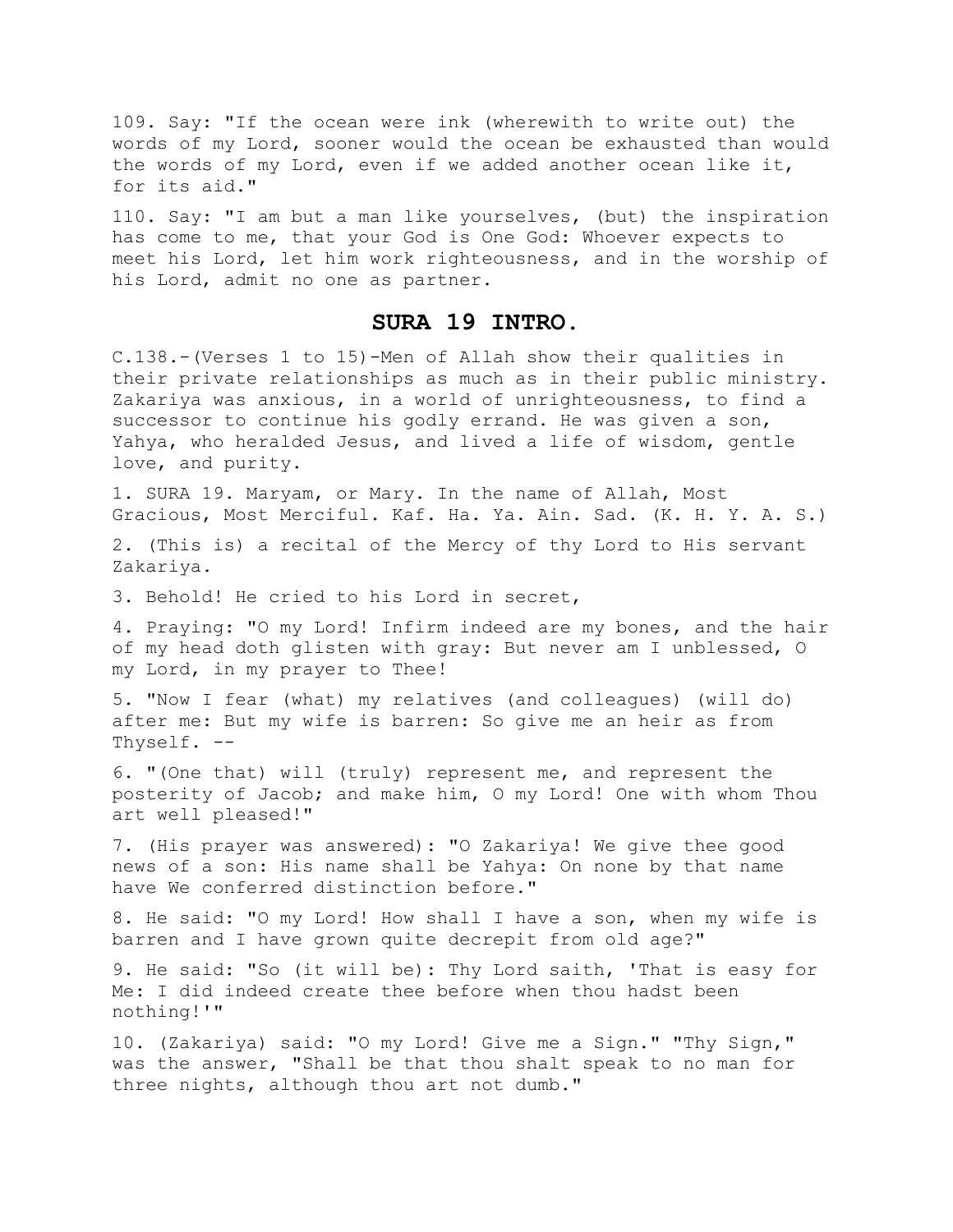11. So Zakariya came out to his people from his chamber: He told them by signs to celebrate Allah's praises in the morning and in the evening. 12. (To his son came the command): "O Yahya! Take hold of the Book with might": And We gave him Wisdom even as a youth. 13. And pity (for all creatures) as from us, and purity: He was devout, 14. And kind to his parents, and he was not overbearing or rebellious. 15. So Peace on him the day he was born, the day that he dies, and the day that he will be raised up to life (again)! C.139.-(Verses 16 to 40)-Next comes the story of Jesus and his mother Mary. She gave birth, as a virgin, to Jesus, but her people slandered and abused her as a disgrace to her lineage. Her son did defend her and was kind to her. He was a servant of Allah, a true Prophet, blessed in the gifts of Prayer and Charity, but no more than a man: To call him the son of Allah is to derogate from Allah's Majesty, for Allah is High above all His creatures, the Judge of the Last Day. 16. Relate in the Book (the story of) Mary, when she withdrew from her family to a place in the East. 17. She placed a screen (to screen herself) from them; then We sent to her Our angel, and he appeared before her as a man in all respects. 18. She said: "I seek refuge from thee to (Allah) Most Gracious: (Come not near) if thou dost fear Allah." 19. He said: "Nay, I am only a messenger from thy Lord, (to announce) to thee the gift of a holy son." 20. She said: "How shall I have a son, seeing that no man has touched me, and I am not Unchaste?" 21. He said: "So (it will be): Thy Lord saith, 'That is easy for Me: And (We wish) to appoint him as a Sign unto men and a Mercy from Us': It is a matter (so) decreed." 22. So she conceived him and she retired with him to a remote place. 23. And the pains of childbirth drove her to the trunk of a palm tree: She cried (in her anguish): "Ah! Would that I had died before this! Would that I had been a thing forgotten and out of sight!" 24. But (a voice) cried to her from beneath the (palm tree): "Grieve not! For thy Lord hath provided a rivulet beneath thee;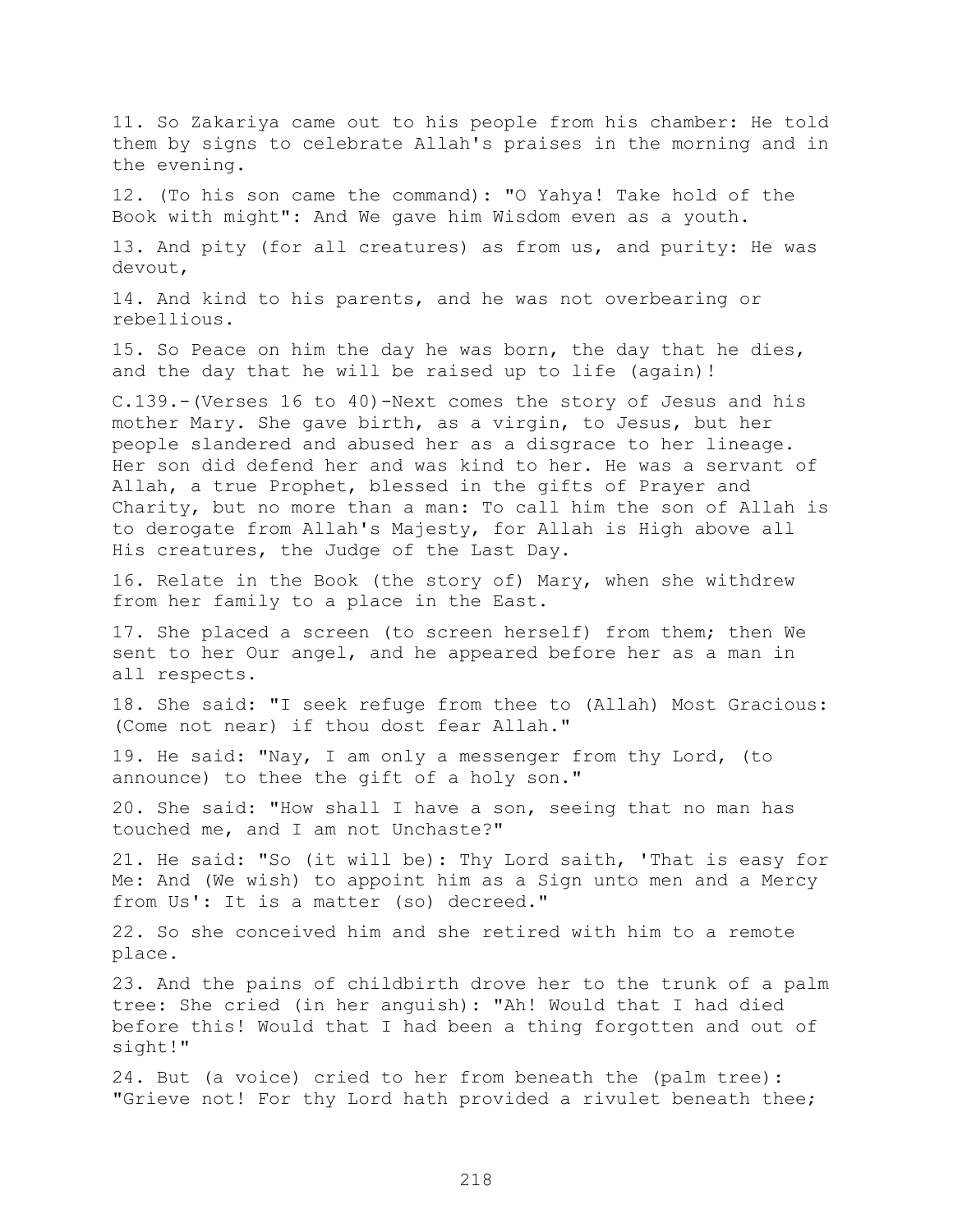25. "And shake towards thyself the trunk of the palm tree: It will let fall fresh dates upon thee. 26. "So eat and drink and cool (thine) eye. And if thou dost see any man, say, 'I have vowed a fast to (Allah) Most Gracious, and this day will I enter into no talk with any human being.'" 27. At length she brought the (babe) to her people, carrying him (in her arms). They said: "O Mary! Truly an amazing thing hast thou brought! 28. "O sister of Aaron! Thy father was not a man of evil, nor thy mother a woman unchaste!" 29. But she pointed to the babe. They said: "How can we talk to one who is a child in the cradle?" 30. He said: "I am indeed a servant of Allah: He hath given me revelation and made me a prophet; 31. "And He hath made me blessed wheresoever I be, and hath enjoined on me Prayer and Charity as long as I live; 32. "(He) hath made me kind to my mother, and not overbearing or miserable; 33. "So Peace is on me the day I was born, the day that I die, and the day that I shall be raised up to life (again)"! 34. Such (was) Jesus the son of Mary: (It is) a statement of truth, about which they (vainly) dispute. 35.. It is not befitting to (the majesty of) Allah that He should beget a son. Glory be to Him! When He determines a matter, He only says to it, "Be", and it is. 36. Verily Allah is my Lord and your Lord: Him therefore serve ye: This is a Way that is straight. 37. But the sects differ among themselves: And woe to the Unbelievers because of the (coming) Judgment of a momentous Day! 38. How plainly will they see and hear, the Day that they will appear before Us! But the unjust today are in error manifest! 39. But warn them of the Day of Distress, when the matter will be determined: for (behold,) they are negligent and they do not believe! 40. It is We Who will inherit the earth, and all beings thereon: To Us will they all be returned. C.140.-(Verses 41 to 65)-Abraham pleaded with loving earnestness with his father to accept the truth of Allah: He was turned out, but he retained his gentleness and was blessed. Moses asked for the aid of his brother Aaron and was true to his people. Ismail was loyal to his father and his Allah, and was a willing and

accepted sacrifice to Allah. Idris in his highest station held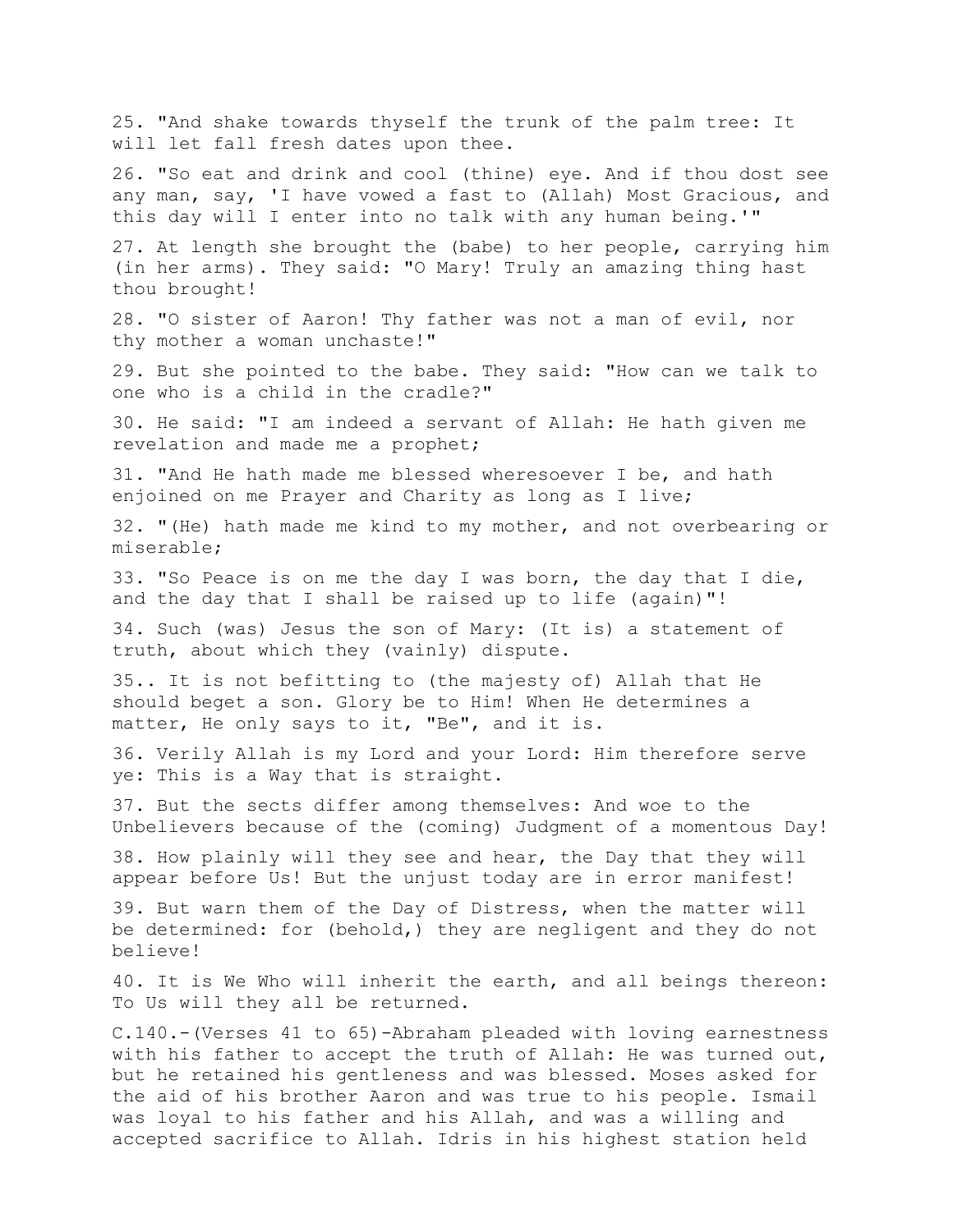fast to truth and integrity. Thus are the righteous shown true in their personal environment, and inherit the Bliss in which the salutation is Peace -- perfect Peace, the reward of the Constant. 41. (Also) mention in the Book (the story of) Abraham: He was a man of Truth, a prophet. 42. Behold, he said to his father: "O my father! Why worship that which heareth not and seeth not, and can profit thee nothing? 43. "O my father! To me hath come knowledge which hath not reached thee: So follow me: I will guide thee to a Way that is even and straight. 44. "O my father! Serve not Satan: For Satan is a rebel against (Allah) Most Gracious. 45. "O my father! I fear lest a Penalty afflict thee from (Allah) Most Gracious, so that thou become to Satan a friend." 46. (The father replied: "Dost thou hate my gods, O Abraham? If thou forbear not, I will indeed stone thee: Now get away from me for a good long while!" 47. Abraham said: "Peace be on thee: I will pray to my Lord for thy forgiveness: For He is to me Most Gracious. 48. "And I will turn away from you (all) and from those whom ye invoke besides Allah: I will call on my Lord: Perhaps, by my prayer to my Lord, I shall be not unblessed." 49. When he had turned away from them and from those whom they worshipped besides Allah, We bestowed on him Isaac and Jacob, and each one of them We made a prophet. 50. And We bestowed of Our Mercy on them, and We granted them lofty honor on the tongue of truth. 51. Also mention in the Book (the story of) Moses: For he was specially chosen, and he was an apostle (and) a prophet. 52. And We called him from the right side of Mount (Sinai), and made him draw near to Us, for mystic (converse). 53. And, out of Our Mercy, We gave him his brother Aaron, (also) a prophet. 54. Also mention in the Book (the story of) Ismail: He was (strictly) true to what he promised, and he was an apostle (and) a prophet. 55. He used to enjoin on his people Prayer and Charity, and he was most acceptable in the sight of his Lord. 56. Also mention in the Book the case of Idris: He was a man of truth (and sincerity, (and) a prophet: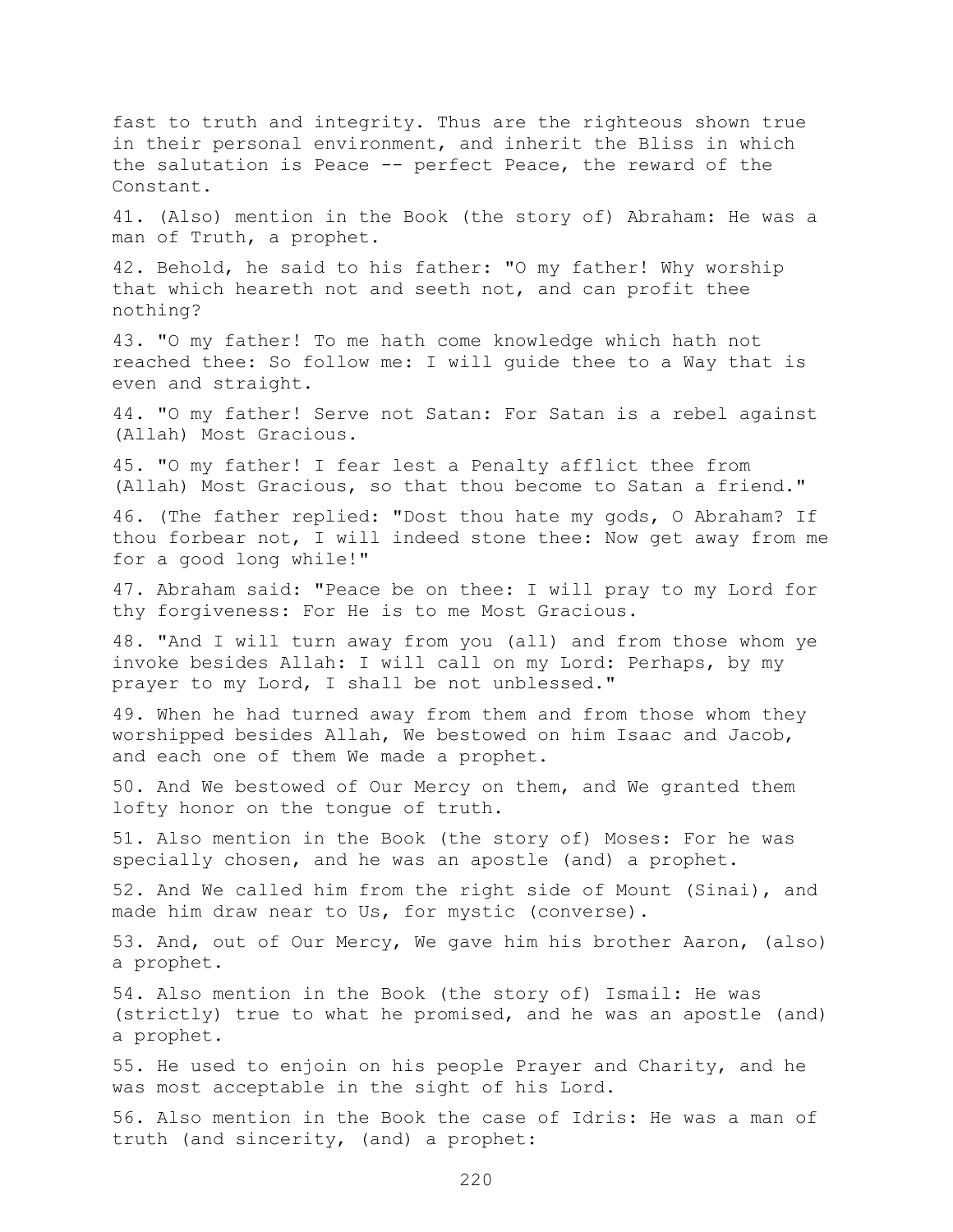57. And We raised him to a lofty station.

58. Those were some of the prophets on whom Allah did bestow His Grace, --of the posterity of Adam, and of those whom We carried (in the Ark) with Noah, and of the posterity of Abraham and Israel--of those whom We guided and chose. Whenever the Signs of (Allah) Most Gracious were rehearsed to them, they would fall down in prostrate adoration and in tears.

59. But after them there followed a posterity who missed prayers and followed after lusts soon, then, will they face Destruction. --

60. Except those who repent and believe, and work righteousness: For these will enter the Garden and will not be wronged in the least, --

61. Gardens of Eternity, those which (Allah) Most Gracious has promised to his servants in the Unseen: For His promise must (necessarily) come to pass.

62. They will not there hear any vain discourse, but only salutations of Peace: And they will have therein their sustenance, morning and evening.

63. Such is the Garden which We give as an inheritance to those of Our servants who guard against evil.

64. (The angels say:) "We descend not but by command of thy Lord: To Him belongeth what is before us and what is between: And thy Lord never doth forget, --

65. "Lord of the heavens and of the earth, and of all that is between them: So worship Him, and be constant and patient in His worship: Knowest thou of any who is worthy of the same Name as He?"

C.141.-(Verses 66 to 98)-Why should man disbelieve in the Hereafter? We all must pass through the fire of temptation, but Allah Most Gracious will save us if we accept Him and do right. Sin may have its respite, but must run to its own destruction. We must not dishonor Allah by holding false and monstrous ideas of Him. Glory to Him that He cares for all His creatures!

66. Man says: "What! When I am dead, shall I then be raised up alive?"

67. But does not man call to mind that We created him before out of nothing?

68. So, by thy Lord, without doubt, We shall gather them together, and (also) the Evil Ones (with them); then shall We bring them forth on their knees round about Hell,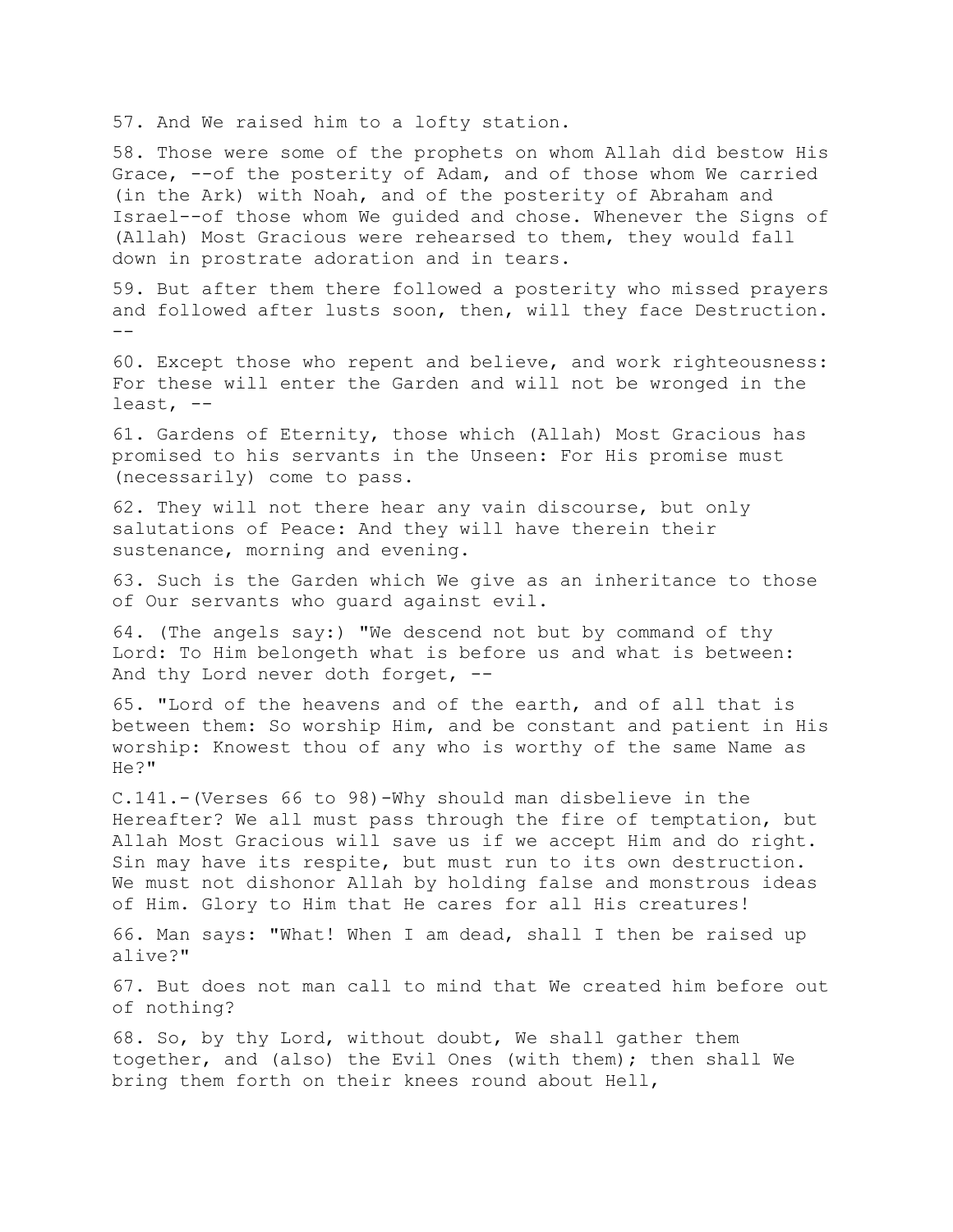69. Then shall We certainly drag out from every sect all those who were worst in obstinate rebellion against (Allah) Most Gracious. 70. And certainly We know best those who are most worthy of being burned therein. 71. Not one of you but will pass over it: This is, with thy Lord, a Decree which must be accomplished. 72. But We shall save those who guarded against evil, and We shall leave the wrongdoers therein, (Humbled) to their knees. 73. When Our Clear Signs are rehearsed to them, the Unbelievers say to those who believe, "Which of the two sides is best in point of position? Which makes the best show in Council?" 74. But how many (countless) generations before them have We destroyed, who were even better in equipment and in glitter to the eye? 75. Say: "If any men go astray, (Allah) Most Gracious extends (the rope) to them, until, when they see the warning of Allah (being fulfilled) --either in punishment or in (the approach of) the Hour, --they will at length realize who is worst in position, and (who) weakest in forces! 76. "And Allah doth advance in guidance those who seek guidance: And the things that endure, Good Deeds, are best in the sight of thy Lord, as rewards, and best in respect of (their) eventual returns." 77. Hast thou then see the (sort of) man who rejects Our Signs, yet says: "I shall certainly be given wealth and children?" 78. Has he penetrated to the Unseen, or has he taken a contract with (Allah) Most Gracious? 79. Nay! We shall record what he says, and We shall add and add to his punishment. 80. To Us shall return all that he talks of, and he shall appear before Us bare and alone. 81. And they have taken (for worship) gods other than Allah, to give them power and glory! 82. Instead, they shall reject their worship, and become adversaries against them. 83. Seest thou not that We have set the Evil Ones on against the Unbelievers, to incite them with fury? 84. So make no haste against them. for We but count out to them a (limited) number (of days). 85. The day We shall gather the righteous to (Allah) Most

Gracious, like a band presented before a king for honors,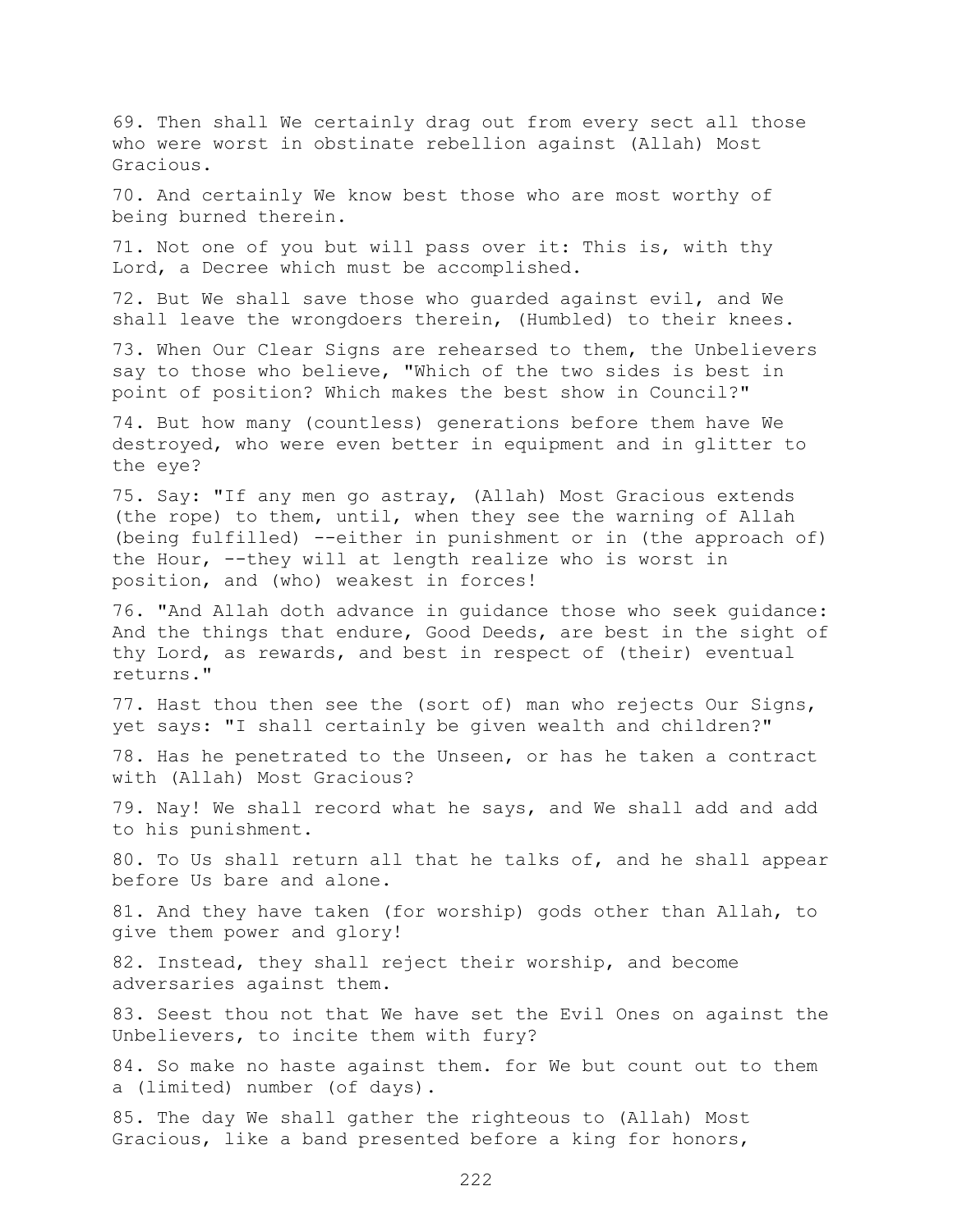86. And We shall drive the sinners to hell, like thirsty cattle driven down to water, --

87. None shall have the power of intercession, but such a one as has received permission (or promise) from (Allah) Most Gracious.

88. They say: "(Allah) Most Gracious has begot a son!"

89. Indeed ye have put forth a thing most monstrous!

90. At it the skies are ready to burst, the earth to split asunder, and the mountains to fall down in utter ruin,

91. That they should invoke a son for (Allah) Most Gracious.

92. For it is not consonant with the majesty of (Allah) Most Gracious that He should beget a son.

93. Not one of the beings in the heavens and the earth but must come to (Allah) Most Gracious as a servant.

94. He does take an account of them (all), and hath numbered them (all) exactly.

95. And every one of them will come to Him singly on the Day of Judgment.

96. On those who believe and work deeds of righteousness, will (Allah) Most Gracious bestow Love.

97. So have We made the (Koran) easy in thine own tongue, that with it thou mayest give glad tidings to the righteous, and warnings to people given to contention.

98. But how many (countless) generations before them have We destroyed? Canst thou find a single one of them (now) or hear (so much as) a whisper of them?

## **SURA 20 INTRO.**

C.142.-(Verses 1 to 8)-Allah's revelation is not an occasion for man's distress: It is a Message to show that Allah All-Knowing sits on the throne of Mercy and guides all affairs. There is no god but He: To Him belong all the most beautiful Names.

1. SURA 20. Ta Ha. (Mystic Letters, T. H.). In the name of Allah, Most Gracious, Most Merciful. Ta Ha.

2. We have not sent down the Koran to thee to be (an occasion) for thy distress,

3. But only as an admonition to those who fear (Allah), --

4. A revelation from Him Who created the earth and the heavens on high.

5. (Allah) Most Gracious is firmly established on the throne (of authority).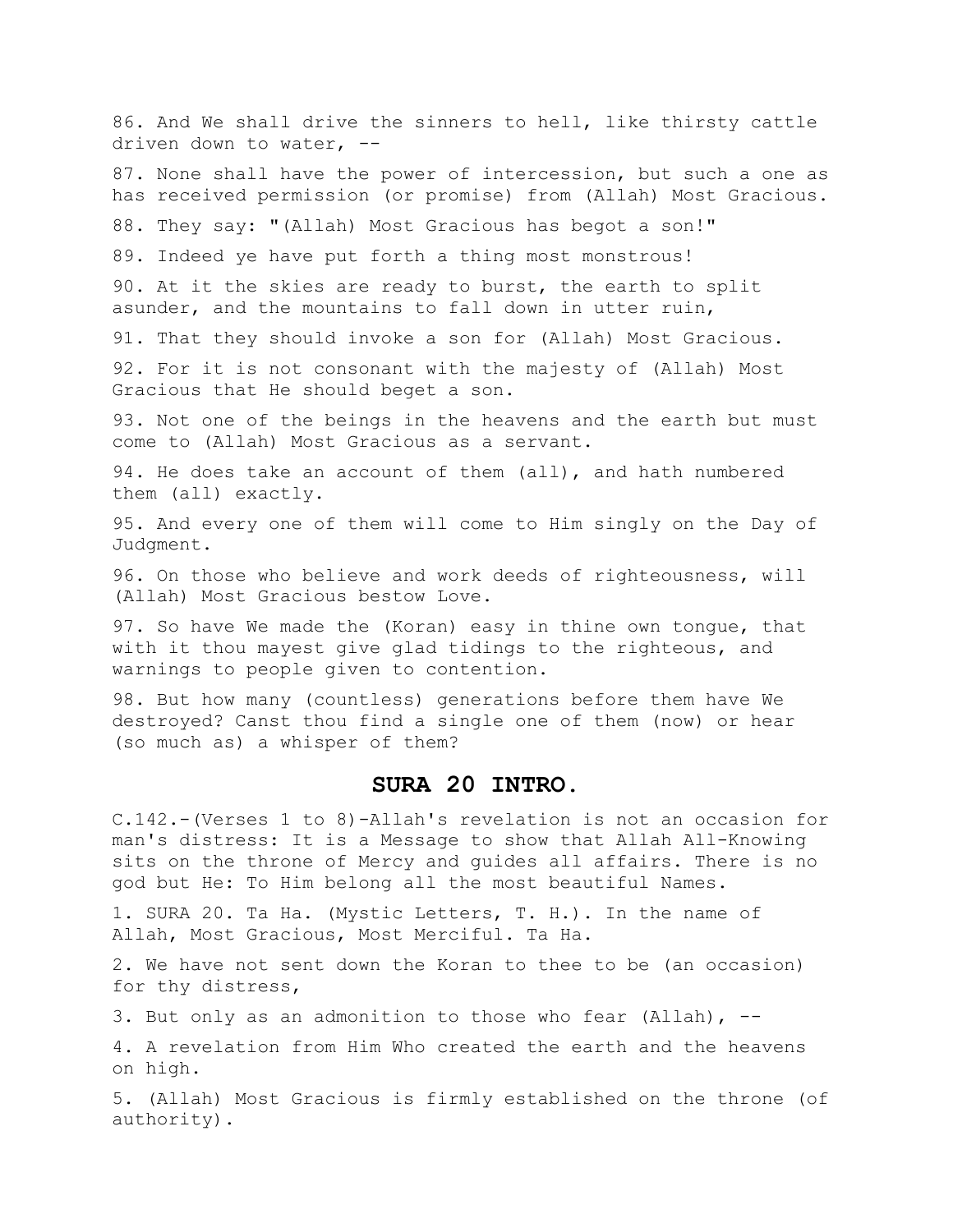6. To Him belongs what is in the heavens and on earth, and all between them, and all beneath the soil.

7. If thou pronounce the word aloud, (it is no matter): For verily He knoweth what is secret and what is yet more hidden.

8. Allah! There is no Allah but He! To Him belong the Most Beautiful Names.

C.143.-(Verses 9 to 36)-The story of how Moses was chosen and told of his mission, has a high mystic meaning. He was true to his family and solicitous for their welfare. Encamped in the desert, he saw a fire far off. Approaching, he found it was holy ground. Allah did reveal Himself to him, so that he saw life in things lifeless, and light in his glorified Hand, that shone white with light divine. Armed with these Signs he was told to go forth on his mission. But he thought of his brother Aaron, and prayed that Allah might join him in his mission, and his prayer was granted.

9. Has the story of Moses reached thee?

10. Behold, he saw a fire: So he said to his family, "Tarry ye, I perceive a fire; perhaps I can bring you some burning brand therefrom, or find some guidance at the fire."

11. But when he came to the fire, a voice was heard: "O Moses!

12. "Verily I am thy Lord! Therefore (in My presence) put off thy shoes: Thou art in the sacred valley Tuwa.

13. "I have chosen thee: Listen, then, to the inspiration (sent to thee).

14. "Verily, I am Allah: There is no god but I: So serve thou Me (only), and establish regular prayer for celebrating My praise.

15. "Verily, the Hour is coming--my design is to keep it hidden- -for every soul to receive its reward by the measure of its Endeavor.

16. "Therefore let not such as believe not therein but follow their own lusts, divert thee therefrom, lest thou perish!"...

17. "And what is that in thy right hand, O Moses?"

18. He said, "It is my rod: On it I lean; with it I beat down fodder for my flocks; and in it I find other uses."

19. (Allah) said, "Throw it, O Moses!"

20. He threw it, and behold! it was a snake, active in motion. 21. (Allah) said, "Seize it, and fear not: We shall return it at once to its former condition"...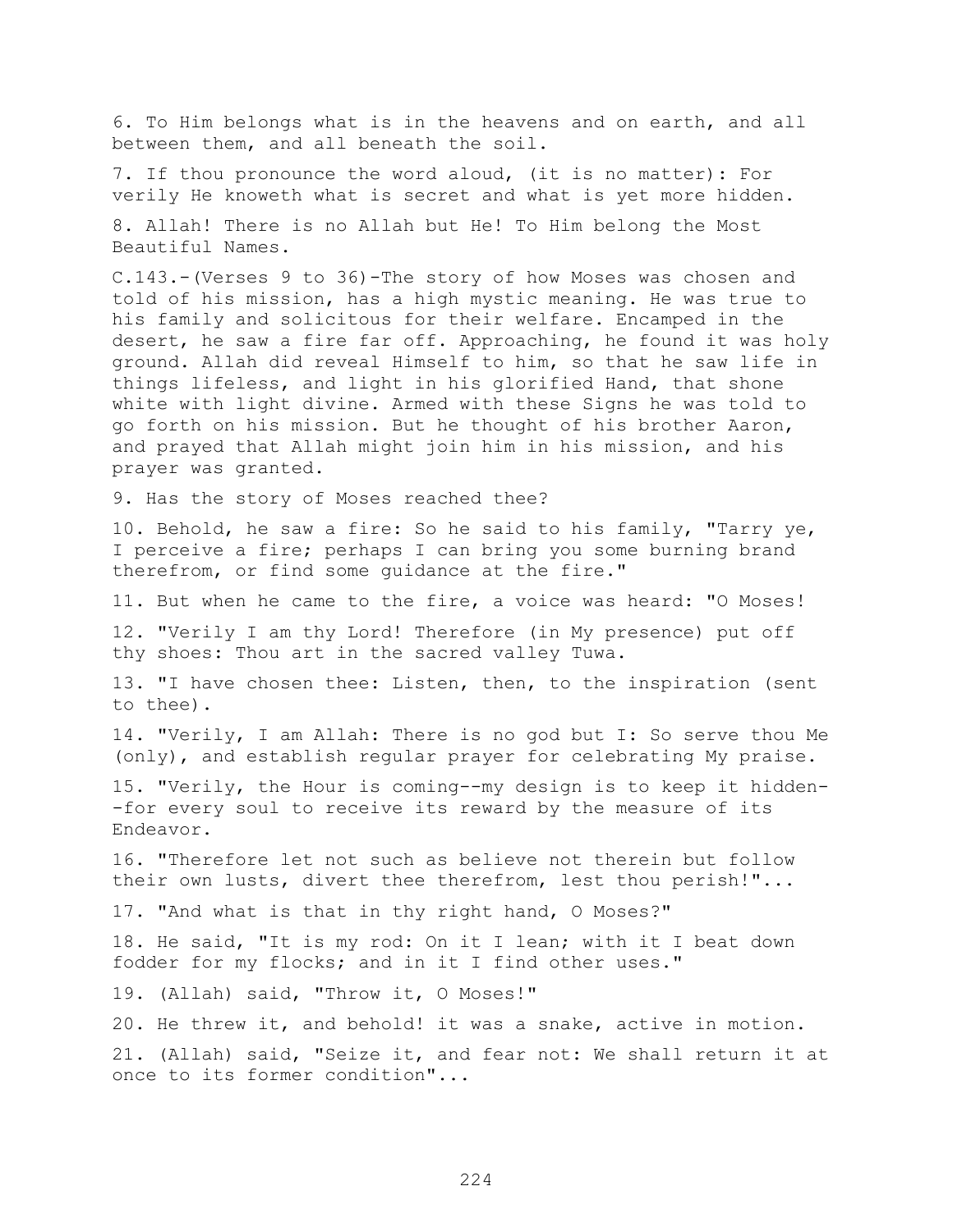22. "Now draw thy hand close to thy side: It shall come forth white (and shining), without harm (or stain).  $--$ As another Sign, -- 23. "In order that We may show thee (two) of Our Greater Signs. 24. "Go thou to Pharaoh, for he has indeed transgressed all bounds." 25. (Moses) said: "O my Lord! Expand me my breast; 26. "Ease my task for me; 27. "And remove the impediment from my speech, 28. "So they may understand what I say: 29. "And give me a Minister from my family, 30. "Aaron, my brother; 31. "Add to my strength through him, 32. "And make him share my task: 33. "That we may celebrate thy praise without stint, 34. "And remember Thee without stint: 35. "For Thou art He that (ever) regardeth us." 36. (Allah) said: "Granted is thy prayer, O Moses!" C.144.-(Verses 37 to 76)-From his birth was Moses prepared for his task. His mother received guidance, so that Allah's purpose might be fulfilled. Moses was brought up in Pharaoh's palace and trained in all the learning of Egypt. Yet he drank the love of his people in his mother's milk. Adventures and trials he had, including his stay with the Midianites -- until he was called to his double mission: To preach to Pharaoh and the Egyptians, and to free his own people. So he and Aaron went to Pharaoh, who rejected Allah and His Signs, but appointed a trial of strength between his magicians and Moses. Moses won; and the Truth of Allah was accepted by some Egyptians, but not by Pharaoh. 37. "And indeed We conferred a favor on thee another time (before).

38. "Behold! We sent to thy mother, by inspiration, the message:

39. "Throw (the child) into the chest, and throw (the chest) into the river: The river will cast him up on the bank, and he will be taken up by one who is an enemy to Me and an enemy to him': But I cast (the garment of) love over thee from Me: And (this) in order that thou mayest be reared under Mine eye.

40. "Behold! Thy sister goeth forth and saith, 'Shall I show you one who will nurse and rear the (child)?' So We brought thee back to thy mother, that her eye might be cooled and she should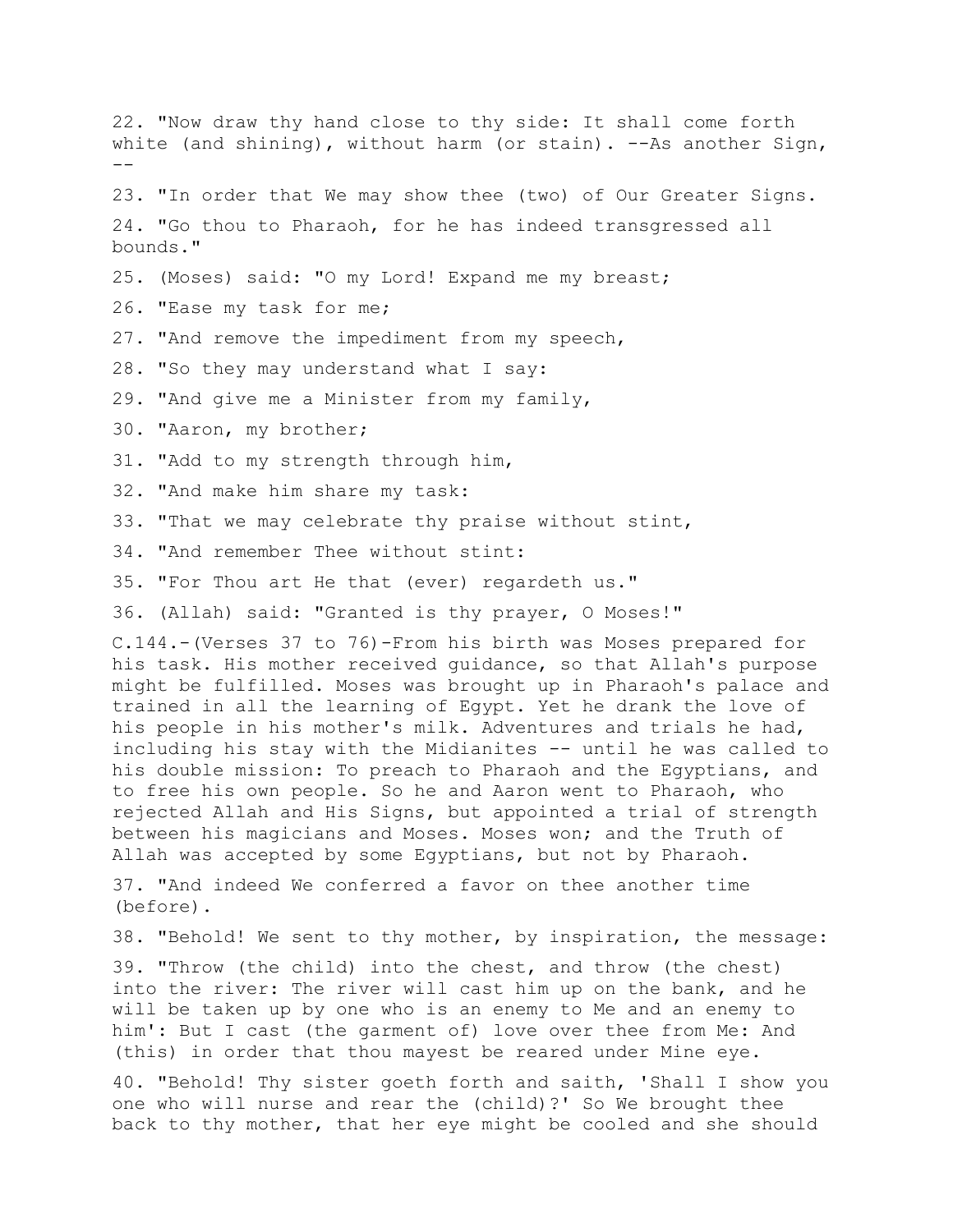not grieve. Then thou didst slay a man, but We saved thee from trouble, and We tried thee in various ways. Then didst thou tarry a number of years with the people of Midian. Then didst thou come hither as ordained, O Moses! 41. "And I have prepared thee for Myself (for service)"... 42. "Go, thou and thy brother, with My Signs, and slacken not, either of you, in keeping Me in remembrance. 43. "Go, both of you, to Pharaoh, for he has indeed transgressed all bounds; 44. "But speak to him mildly; perchance he may take warning or fear (Allah)." 45. They (Moses and Aaron) said: "Our Lord! We fear lest he hasten with insolence against us, or lest he transgress all bounds." 46. He said: "Fear not: For I am with you: I hear and see (everything). 47. "So go ye both to him, and say, Verily we are apostles sent by thy Lord: Send forth, therefore, the Children of Israel with us, and afflict them not: With a Sign, indeed, have we come from thy Lord! And Peace to all who follow guidance! 48. "Verily it has been revealed to us that the Penalty (awaits) those who reject and turn away." 49. (When this message was delivered), (Pharaoh) said: "Who, then) Moses, is the Lord of you two?" 50. He said: "Our Lord is He Who gave to each (created) thing its form and nature, and further, gave (it) guidance." 51. (Pharaoh) said: "What then is the condition of previous generations?" 52. He replied: "The knowledge of that is with my Lord, duly recorded: My Lord never errs, nor forgets, -- 53. "He Who has made for you the earth like a carpet spread out; has enabled you to go about therein by roads (and channels); and has sent down water from the sky." With it have We produced divers pairs of plants each separate from the others. 54. Eat (for yourselves) and pasture your cattle: Verily, in this are Signs for men endued with understanding. 55. From the (earth) did We create you, and into it shall We return you, and from it shall We bring you out once again. 56. And We showed Pharaoh all Our Signs, but he did reject and refuse.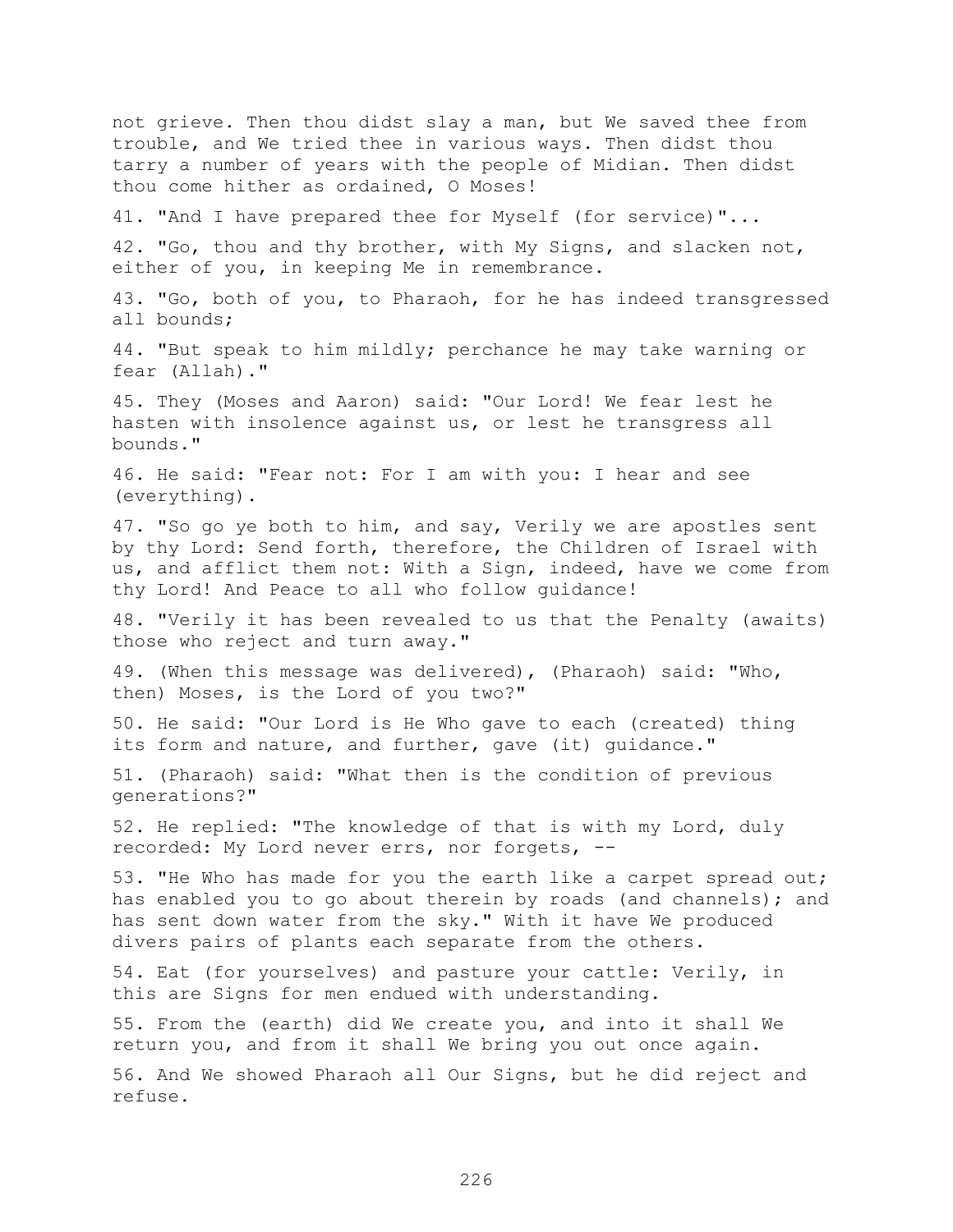57. He said: "Hast thou come to drive us out of our land with magic, O Moses?

58. "But we can surely produce magic to match thine! So make a tryst between us and thee, which we shall not fail to keep- neither we nor thou--in a place where both shall have even chances."

59. Moses said: "Your tryst is the Day of the Festival, and let the people be assembled when the sun is well up."

60. So Pharaoh withdrew: he concerted his plan, and then came (back).

61. Moses said to him: "Woe to you! Forge not ye a lie against Allah, lest He destroy you (at once) utterly by chastisement: The forger must suffer frustration!"

62. So they disputed, one with another, over their affair, but they kept their talk secret.

63. They said: "These two are certainly (expert) magicians: Their object is to drive you out from your land with their magic, and to do away with your most cherished institutions.

64. "Therefore concert you plan, and then assemble in (serried) ranks: He wins (all along) today who gains the upper hand."

65. They said: "O Moses! Whether wilt thou that thou throw (first) or that we be the first to throw?"

66. He said: "Nay, throw ye first!" Then behold their ropes and their rods--so it seemed to him on account of their magic--began to be in lively motion!

67. So Moses conceived in his mind a (sort of) fear.

68. We said" "Fear not! For thou hast indeed the upper hand:

69. "Throw that which is in thy right hand: Quickly will it swallow up that which they have faked. What they have faked is but a magician's trick: And the magician thrives not, (no matter) where he goes."

70. So the magicians were thrown down to prostration: They said, "We believe in the Lord of Aaron and Moses".

71. (Pharaoh) said: "Believe ye in Him before I give you permission? Surely this must be your leader, Who has taught you magic! Be sure I will cut off your hands and feet on opposite sides, and I will have you crucified on trunks of palm trees: So shall ye know for certain, which of us can give the more severe and the more lasting Punishment!"

72. They said: "Never shall we regard thee as more than the Clear Signs that have come to us, or than Him Who created us! So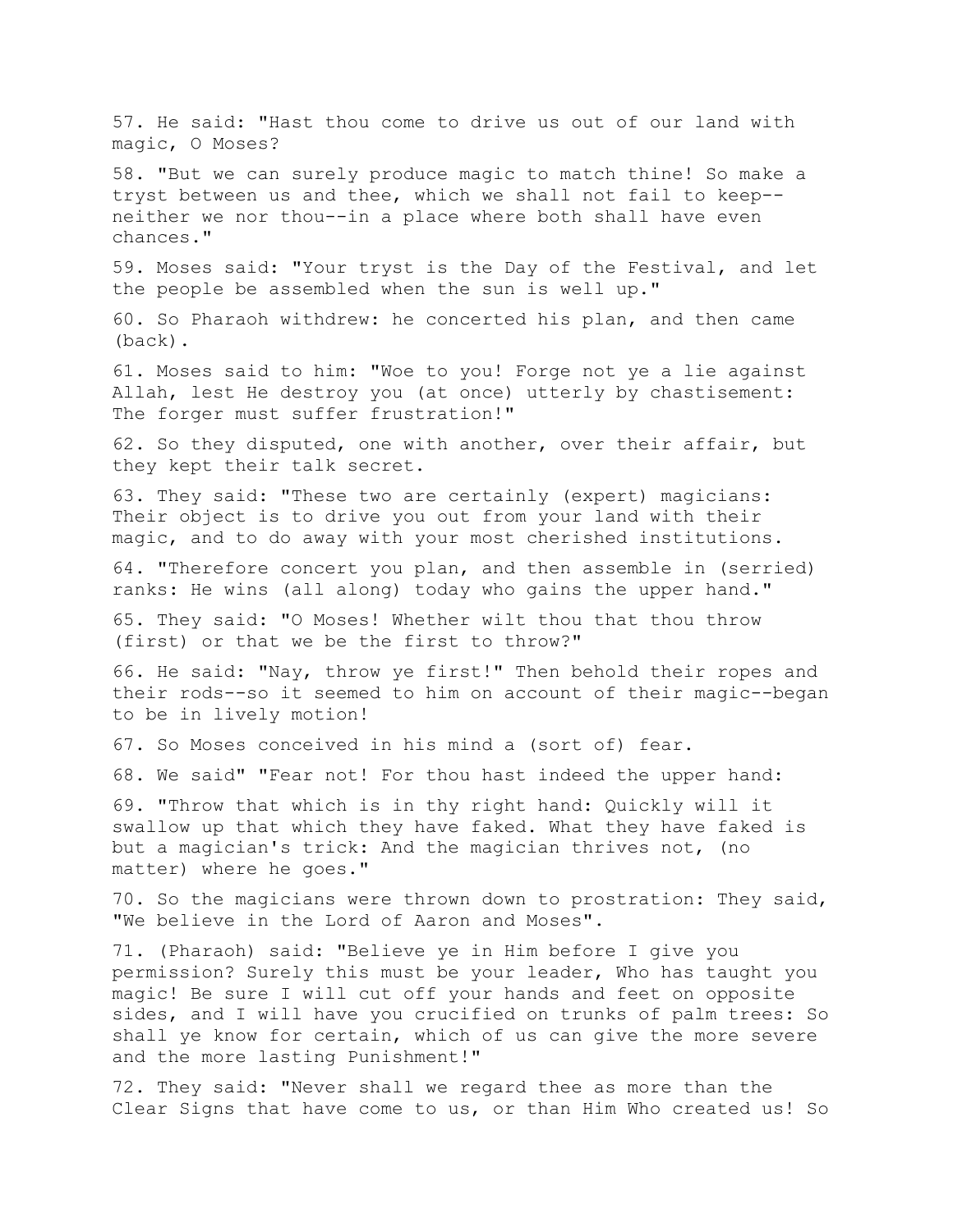decree whatever thou desires to decree: For thou canst only decree (touching) the life of this world.

73. "For us, we have believed in our Lord: May He forgive us our faults, and the magic to which thou didst compel us: For Allah is Best and Most Abiding."

74. Verily he who comes to his Lord as a sinner (at Judgment), - -for him is Hell: Therein shall he neither die nor live.

75. But such as come to Him as Believers who have worked righteous deeds, --for them are ranks exalted, --

76. Gardens of Eternity, beneath which flow rivers: They will dwell therein for aye: Such is the reward of those who purify themselves (from evil).

C.145.-(Verses 77 to 104)-The people of Israel were rescued from bondage and led on their way to the Promised Land. Allah's Grace gave them light and guidance, but they rebelled under the leadership of one called the Samiri: He melted the gold of their jewels and made an idol -- a calf for their worship -- a thing without life or power. Moses destroyed the idol, and cursed the man who led the people astray.

77. We sent an inspiration to Moses: "Travel by night with My servants, and strike a dry path for them through the sea, without fear of being overtaken (by Pharaoh) and without (any other) fear."

78. Then Pharaoh pursued them with his forces, but the waters completely overwhelmed them and covered them up.

79. Pharaoh led his people astray instead of leading them aright.

80. O ye Children of Israel! We delivered you from your enemy, and We made a covenant with you on the right side of Mount (Sinai), and We sent down to you Manna and quails:

81. (Saying): "Eat of the good things We have provided for your sustenance, but commit no excess therein, lest My Wrath should justly descend on you: And those on whom descends My Wrath do perish indeed!

82. "But without doubt, I am (also) He that forgives again and again, to those who repent, believe, and do right, --who, in fine, are ready to receive true guidance."

83. (When Moses was up on the Mount, Allah said:) "What made thee hasten in advance of thy people, O Moses?"

84. He replied: "Behold, they are close on my footsteps: I hastened to Thee, O my Lord, to please Thee."

85. (Allah) said: "We have tested thy people in thy absence: The Samiri has led them astray."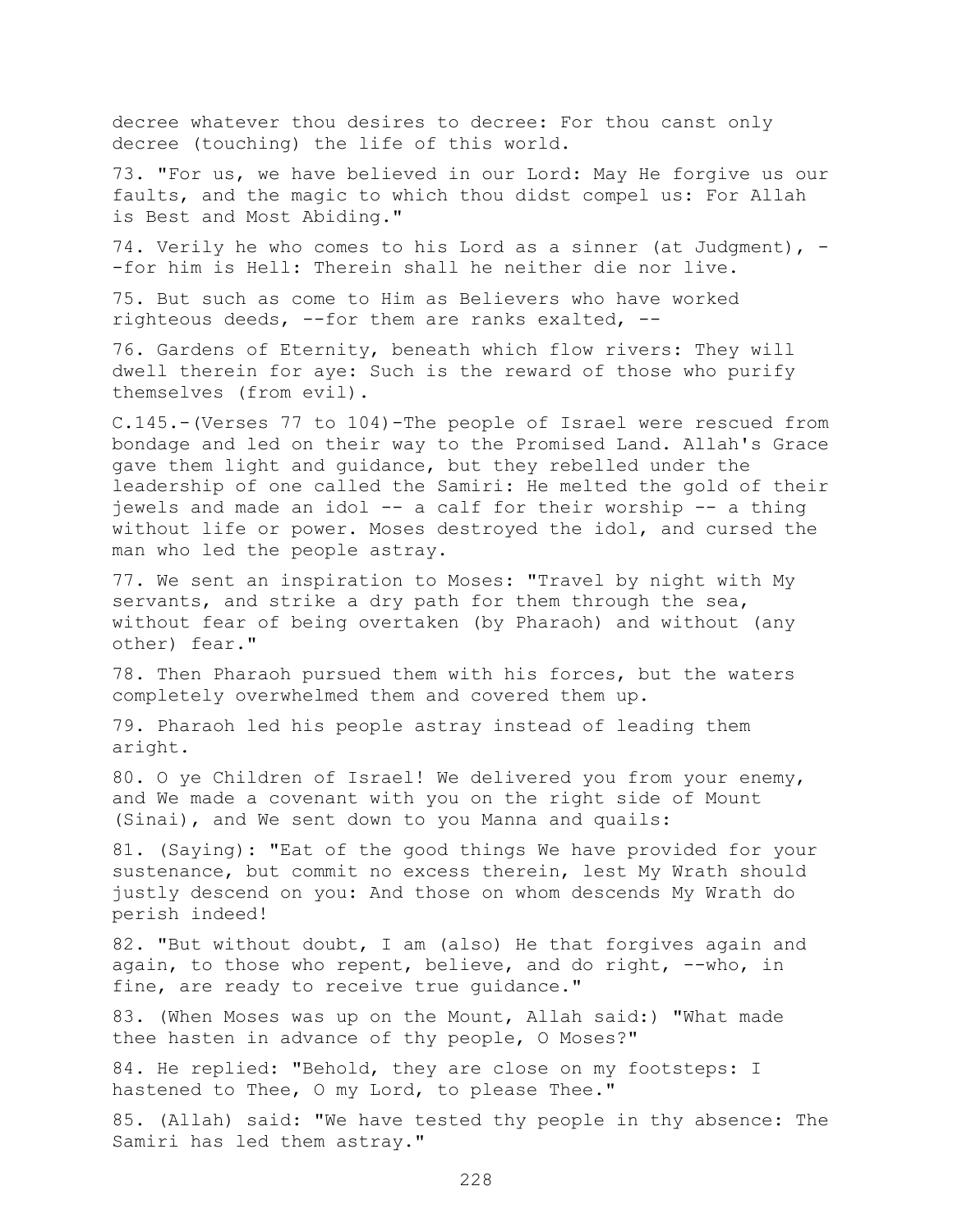86. So Moses returned to his people in a state of indignation and sorrow. He said: "O my people! Did not your Lord make a handsome promise to you? Did then the promise seem to you long (in coming)? Or did ye desire that Wrath should descend from your Lord on you, and so ye broke your promise to me?"

87. The said: "We broke not the promise to thee, as far as lay in our power: But we were made to carry the weight of the ornaments of the (whole) people, and we threw them (into the fire), and that was what the Samiri suggested.

88. "Then he brought out (of the fire) before the (people) the image of a calf: It seemed to low: So they said: 'This is your god, and the god of Moses, but (Moses) has forgotten!'"

89. Could they not see that it could not return them a word (for answer), and that it had no power either to harm them or to do them good?

90. Aaron had already, before this said to them: "O my people! Ye are being tested in this: For verily your Lord is (Allah) Most Gracious: So follow me and obey my command."

91. They had said: "We will not abandon this cult, but we will devote ourselves to it until Moses returns to us."

92. (Moses) said: "O Aaron! What kept thee back, when thou sawest them going wrong,

93. "From following me? Didst thou then disobey my order?"

94. (Aaron) replied: "O son of my mother! Seize (me) not by my beard nor by (the hair of) my head! Truly I feared lest thou shouldst say, 'Thou hast caused a division among the Children of Israel, and thou didst not respect my word!'"

95. (Moses) said: "What then is thy case, O Samiri?"

96. He replied: "I saw what they saw not: So I took a handful (of dust) from the footprint of the Apostle, and threw it (into the calf): Thus did my soul suggest to me."

97. (Moses) said: "Get thee gone! But thy (punishment) in this life will be that thou wilt say, 'Touch me not'; and moreover (for a future penalty) thou hast a promise that will not fail: Now look at thy god, of whom thou hast become a devoted worshipper: We will certainly (melt) it in a blazing fire and scatter it broadcast in the sea!"

98. But the God of you all is Allah: There is no god but He: All things He comprehends in His knowledge.

99. Thus do We relate to thee some stories of what happened before: For We have sent thee a Message from Our own Presence.

100. If any do turn away therefrom, verily they will bear a burden on the Day of Judgment;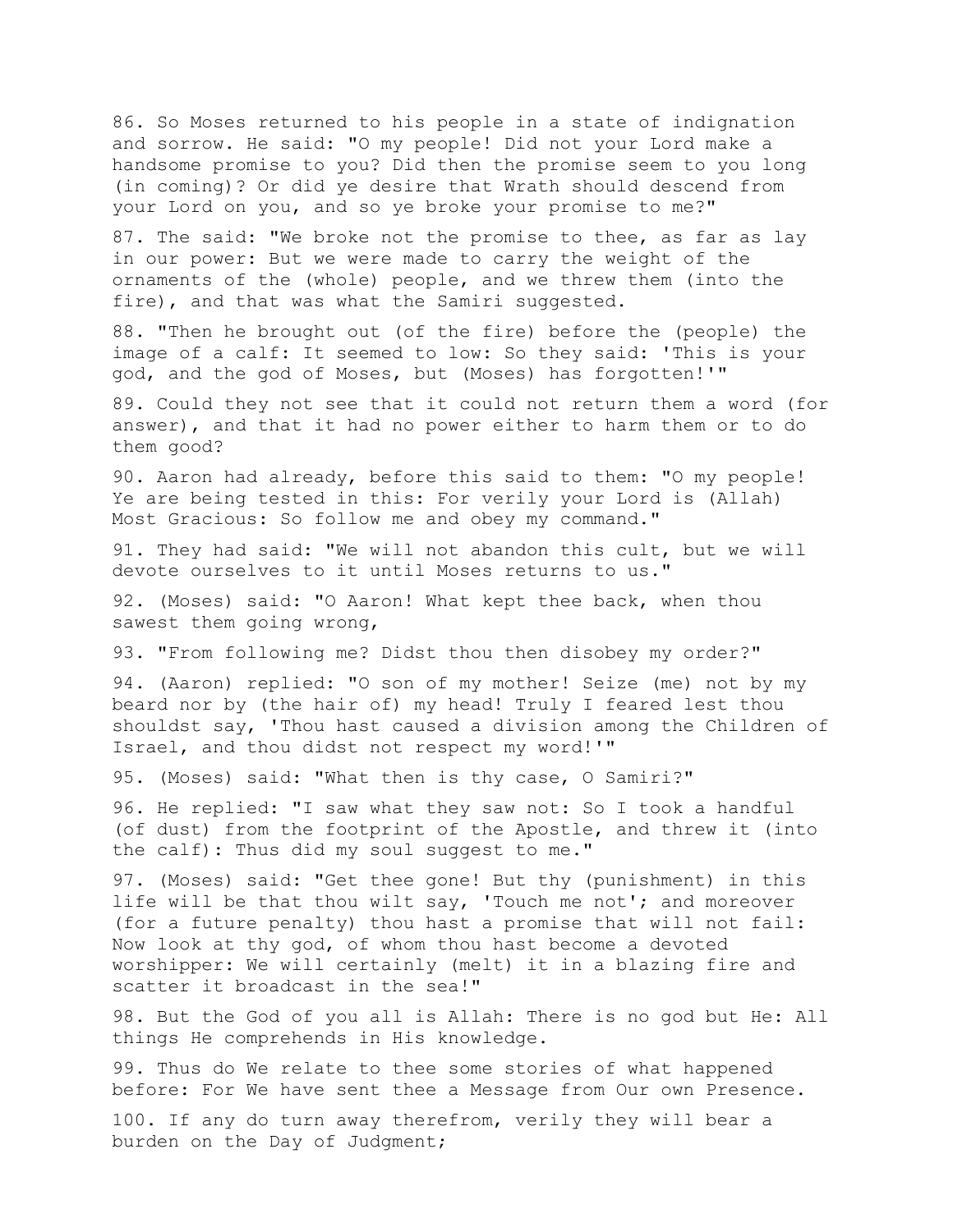101. They will abide in this (state): and grievous will the burden be to them on that Day,  $-$ -

102. The Day when the Trumpet will be sounded: That Day We shall gather the sinful, blear-eyed (with terror).

103. In whispers will they consult each other: "Ye tarried not longer than ten (Days);"

104. We know best what they will say, when their leader most eminent in Conduct will say: "Ye tarried not longer than a day!

C.146.-(Verses 105 to 135)-Such is the lure of Evil: But high and low will be leveled on the Day of Judgment, before the Eternal, the Gracious, the King, the Truth, who sends the Koran to teach and to warn. Will man remember how Adam's archenemy, Satan, caused his fall, and will he yet be blind to the Signs of Allah? Nay, -- but let not Evil make you impatient: The Prize of the Hereafter is better than aught of the glitter of this life: Wait in Faith, and the End will show the triumph of Truth, Goodness, and Righteousness.

105. They ask thee concerning the Mountains: say, "My Lord will uproot them and scatter them as dust;

106. "He will leave them as plains smooth and level;

107. "Nothing crooked or curved wily thou see in their place."

108. On that Day will they follow the Caller (straight): No crookedness (can they show) him: All sounds shall humble themselves in the Presence of (Allah) Most Gracious: Nothing shalt thou hear but the tramp of their feet (as they march).

109. On that Day shall no intercession avail except for those for whom permission has been granted by (Allah) Most Gracious and whose word is acceptable to Him.

110. He knows what (appears to His creatures as) before or after or behind them: But they shall not compass it with their knowledge.

111. (All) faces shall be humbled before (Him) --the Living, the Self-Subsisting, Eternal: Hopeless indeed will be the man that carries iniquity (on his back).

112. But he who works deeds of righteousness, and has faith, will have no fear of harm nor of any curtailment (of what is due).

113. Thus have We sent this down--an Arabic Koran--and explained therein in detail some of the warnings, in order that they may cause their remembrance (of Him).

114. High above all is Allah, the King, the Truth! Be not in haste with the Koran before its revelation to thee is completed, but say, "O my Lord! Advance me in Knowledge."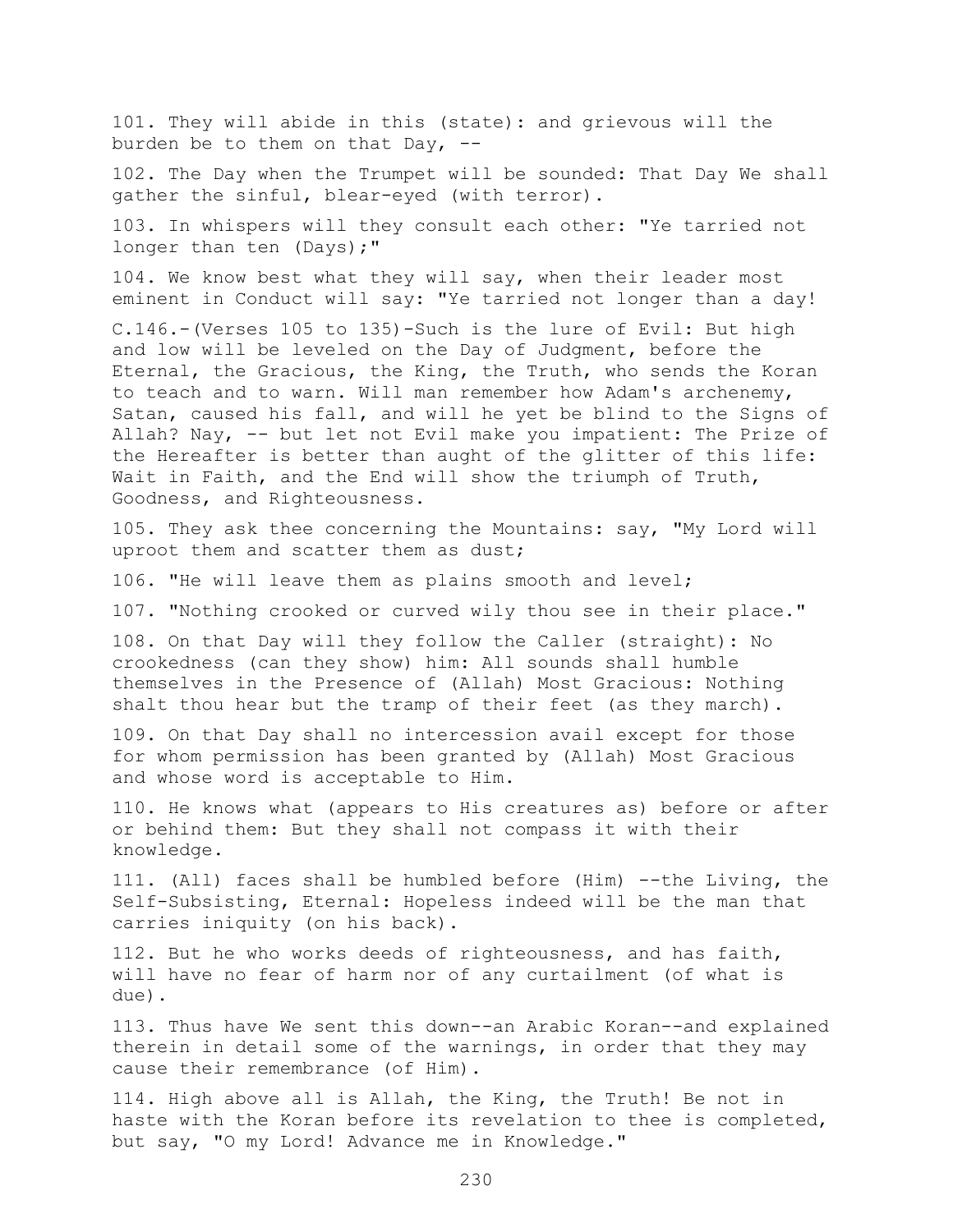115. We had already, beforehand, taken the covenant of Adam but he forgot: And We found, on his part, no firm resolve. 116. When We said to the angels, "Prostrate yourselves to Adam", they prostrated themselves, but not Iblis: He refused. 117. Then We said: "O Adam! Verily, this is an enemy to thee and thy wife: So let him not get you both out of the Garden so that thou art landed in misery. 118. "There is therein (enough provision) for thee not to go hungry nor to go naked, 119. "Nor to suffer from thirst, nor from the sun's heat." 120. But Satan whispered evil to him: He said, "O Adam! Shall I lead thee to the Tree of Eternity and to a kingdom that never decays?" 121. In the result, they both ate of the tree, and so their nakedness appeared to them: They began to sew together, for their covering, leaves from the Garden: Thus did Adam disobey his Lord, and allow himself to be seduced. 122. But his Lord chose him (for His Grace): He turned to him and gave him guidance. 123. He said: "Get ye down, both of you, --all together, from the Garden, with enmity one to another: But if, as is sure, there comes to you guidance from Me, whosoever follows My guidance, will not lose his way, nor fall into misery. 124. "But whosoever turns away from My Message, verily for him is a life narrowed down, and We shall raise him up blind on the Day of Judgment." 125. He will say: "O my Lord! Why hast Thou raised me up blind, while I had sight (before)?" 126. (Allah) will say: "Thus didst thou, when Our Signs came unto thee, disregard them: So wilt thou, this day, be disregarded." 127. And thus do We recompense him who transgresses beyond bounds and believes not in the Signs of his Lord: And the Penalty of the Hereafter is far more grievous and more enduring. 128. Is it not a warning to such men (to call to mind) how many generations before them We destroyed, in whose haunts they (now) move? Verily, in this are Signs for men endued with understanding. 129. Had it not been for a Word that went forth before from thy Lord, (their punishment) must necessarily have come: but there

is a term appointed (for respite).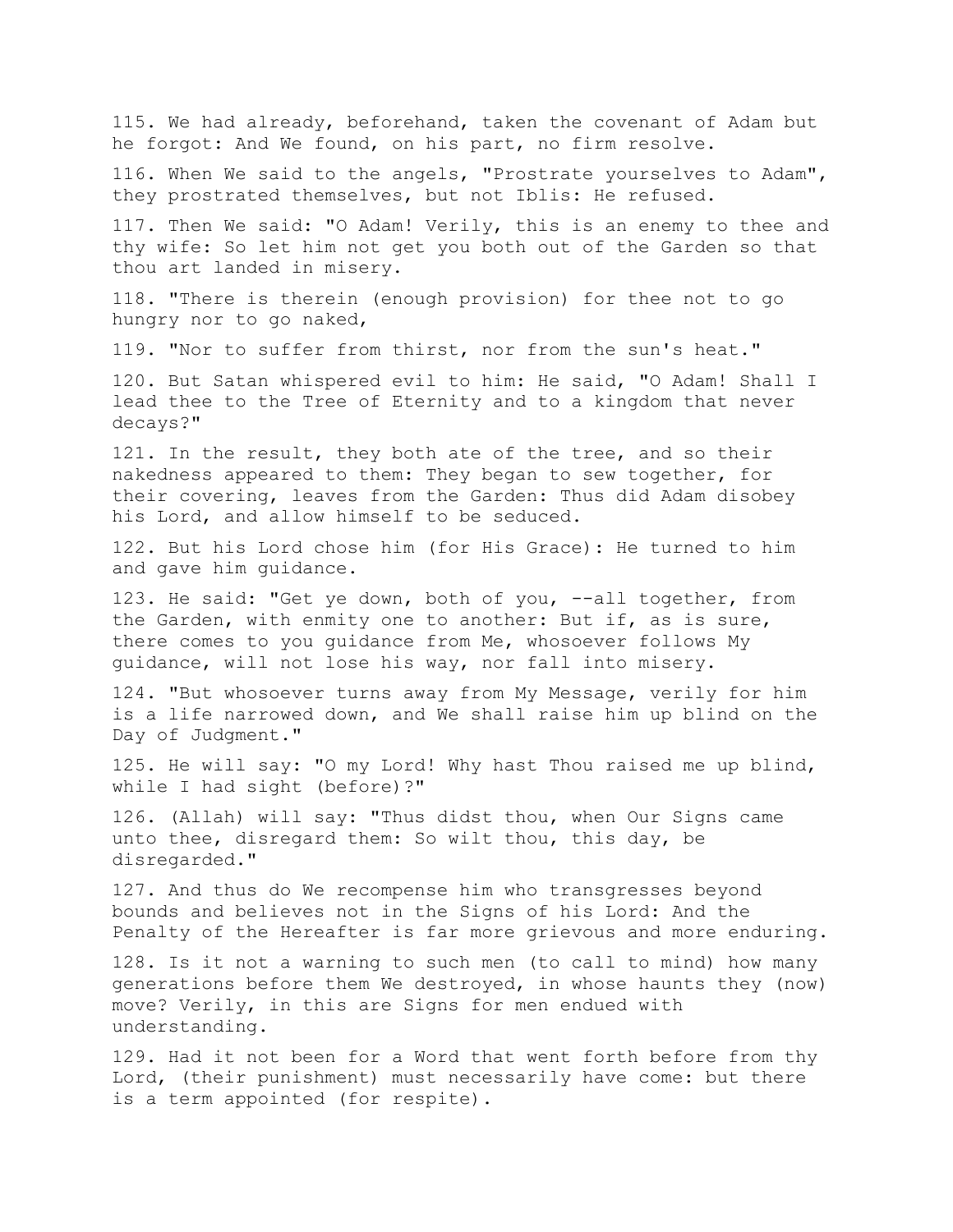130. Therefore be patient with what they say, and celebrate (constantly) the praises of thy Lord, before the rising of the sun, and before its setting; Yea, celebrate them for part of the hours of the night, and at the sides of the day: That thou mayest have (spiritual) joy.

131. Nor strain thine eyes in longing for the things We have given for enjoyment to parties of them, the splendor of the life of this world, through which We test them: But the provision of thy Lord is better and more enduring.

132. Enjoin prayer on thy people, and be constant therein. We ask thee not to provide sustenance: We provide it for thee. But the (fruit of) the Hereafter is for Righteousness.

133. They say: "Why does he not bring us a Sign from his Lord?" Has not a Clear Sign come to them of all that was in the former Books of revelation?

134. And if We had inflicted on them a penalty before this, they would have said: "Our Lord! If only Thou hadst sent us an apostle, we should certainly have followed Thy Signs before we were humbled and put to shame."

135. Say: "Each one (of us) is waiting: Wait ye, therefore, and soon shall ye know who it is that is on the straight and even way, and who it is that has received guidance."

## **SURA 21 INTRO.**

C.147.-(Verses 1 to 29)-Men may lightly treat Allah's Signs as jests, but the Judgment must come inevitably. His Message is true, and delivered by Allah's Apostle, as from man to men. Truth must triumph, and all false gods and false worship must come to naught: For Allah is One, and His Truth has been one throughout the ages.

1. SURA 21. Anbiyaa, or The Prophets. In the name of Allah, Most Gracious, Most Merciful. Closer and closer to mankind comes their Reckoning: Yet they heed not and they turn away.

2. Never comes (aught) to them of a renewed Message from their Lord, but they listen to it as a jest, --

3. Their hearts toying as with trifles. The wrongdoers conceal their private counsels, (saying), "Is this (one) more than a man like yourselves? Will ye go to witchcraft with your eyes open?"

4. Say: "My Lord knoweth (every) word (spoken) in the heavens and on earth: He is the One that heareth and knoweth (all things)."

5. "Nay," they say, "(These are) medleys of dreams! --Nay, he forged it! --Nay, he is (but) a poet! Let him then bring us a Sign like the ones that were sent to (Prophets) of old!"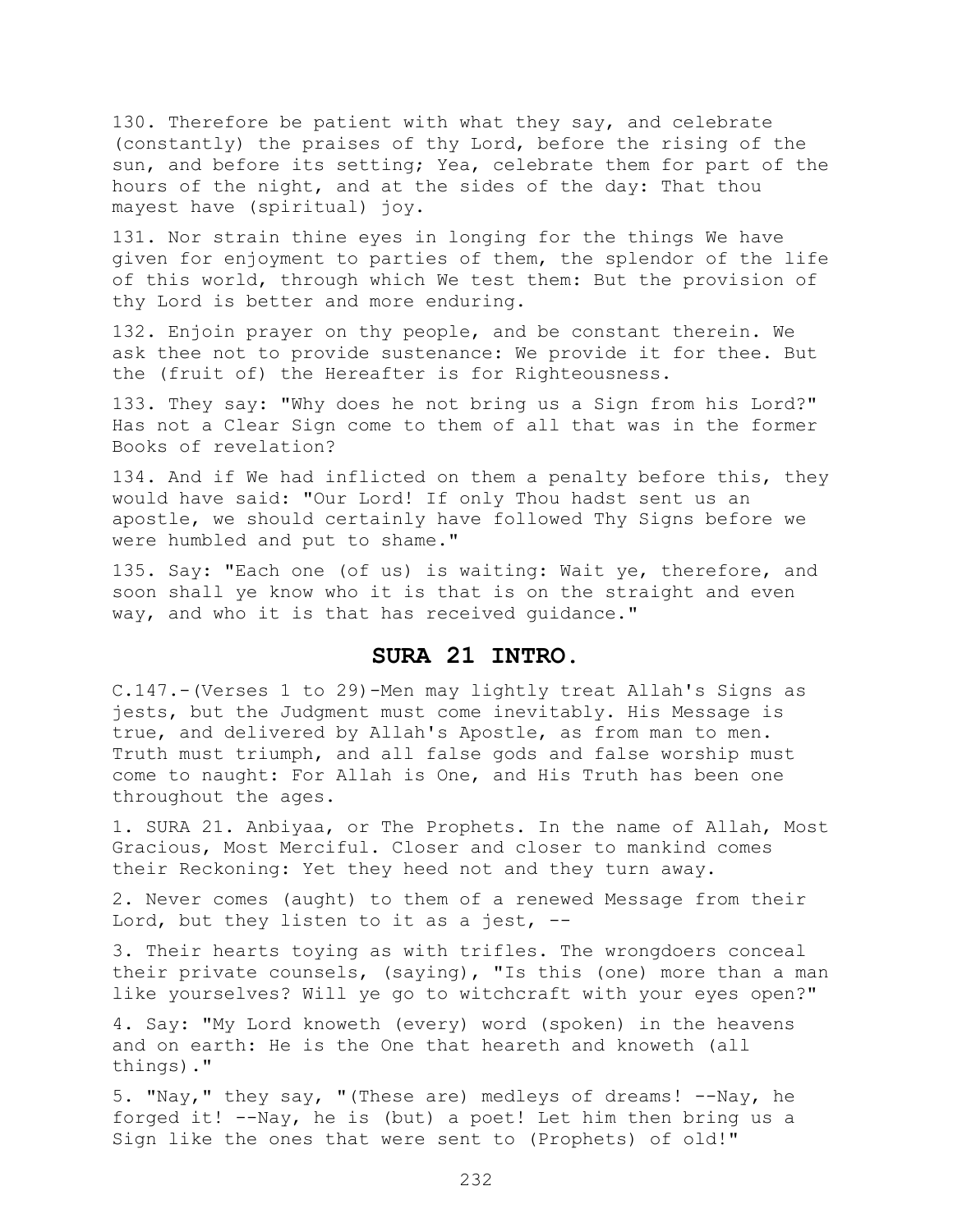6. (As to those) before them, not one of the populations which We destroyed believed: Will these believe?

7. Before thee, also, the apostles We sent were but men, to whom We granted inspiration: If ye realize this not, ask of those who possess the Message.

8. Nor did We give them bodies that ate no food, nor were they exempt from death.

9. In the end We fulfilled to them Our promise, and We saved them and those whom We pleased, but We destroyed those who transgressed beyond bounds.

10. We have revealed for you (O men!) a book in which is a Message for you: Will ye not then understand?

11. How many were the populations We utterly destroyed because of their iniquities, setting up in their places other peoples?

12. Yet, when they felt Our Punishment (coming), behold, they (tried to) flee from it.

13. Flee not, but return to the good things of this life which were given you, and to your homes, in order that ye may be called to account.

14. They said: "Ah! Woe to us! We were indeed wrongdoers!"

15. And that cry of theirs ceased not, till We made them as a field that is mown, as ashes silent and quenched.

16. Not for (idle) sport did We create the heavens and the earth and all that is between!

17. If it had been Our wish to take (just) a pastime, We should surely have taken it from the things nearest to Us, if We would do (such a thing)!

18. Nay, We hurl the Truth against falsehood, and it knocks out its brain, and behold, falsehood doth perish! Ah! Woe be to you for the (false) things ye ascribe (to Us).

19. To Him belong all (creatures) in the heavens and on earth: Even those who are in His (very) Presence are not too proud to serve Him, nor are they (ever) weary (of His service):

20. They celebrate His praises night and day, nor do they ever flag or intermit.

21. Or have they taken (for worship) gods from the earth who can raise the dead?

22. If there were, in the heavens and the earth, other gods besides Allah, there would have been confusion in both! But glory to Allah, the Lord of the Throne: (High is He) above what they attribute to Him!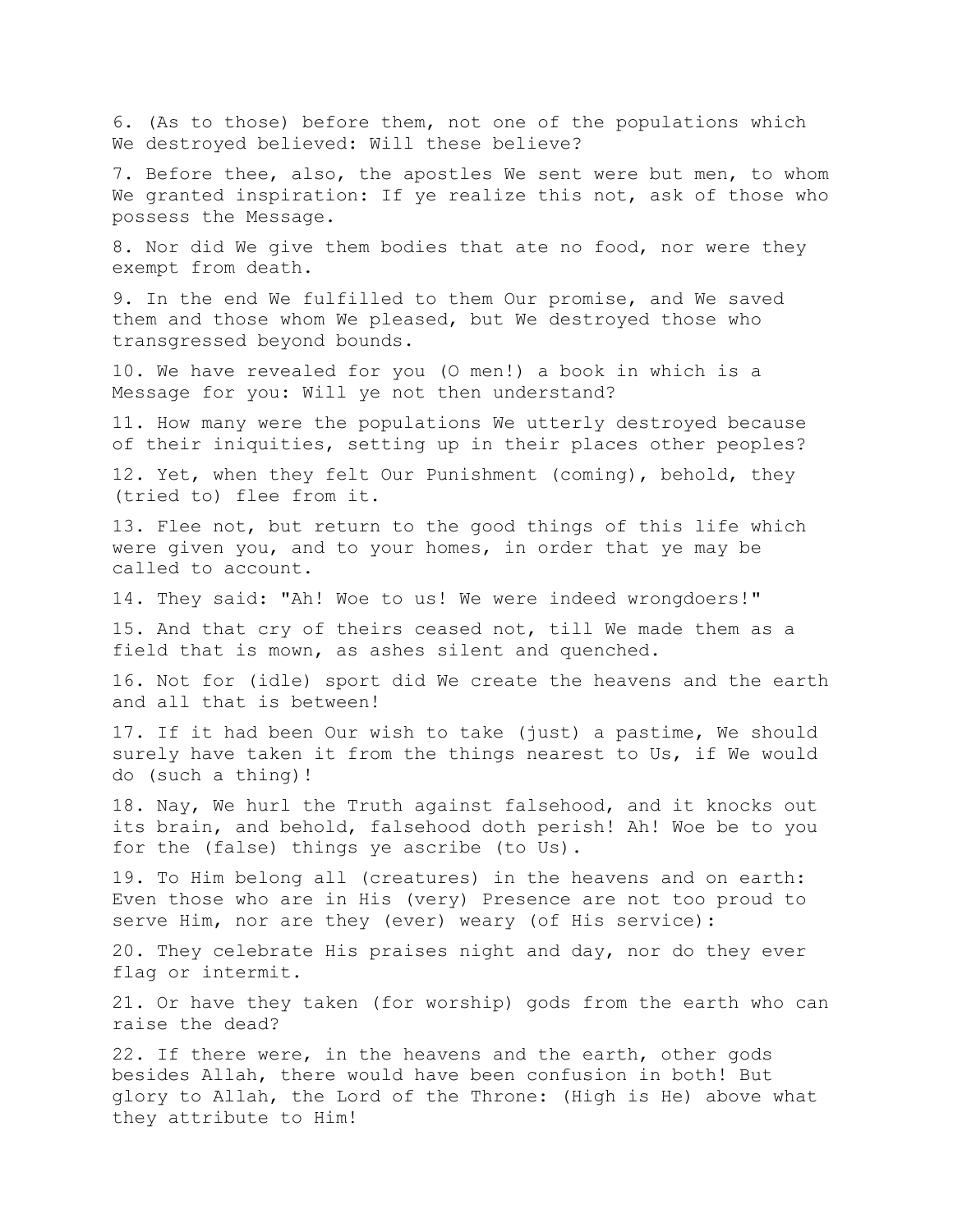23. He cannot be questioned for His acts, but they will be questioned (for theirs).

24. Or have they taken for worship( other) gods besides Him? Say, "Bring your convincing proof: This is the Message of those with me and the Message of those before me." But most of them know not the Truth, and so turn away.

25. Not an apostle did We send before thee without this inspiration sent by Us to him: That there is No god but I; therefore worship and serve Me.

26. And they say: "(Allah) Most Gracious has begotten offspring." Glory to Him! They are (but) servants raised to honor.

27. They speak not before He speaks, and they act (in all things) by His command.

28. He knows what is before them, and what is behind them, and they offer no intercession except for those who are acceptable, and they stand in awe and reverence of His (glory).

29. If any of them should say, "I am a god besides Him", Such a one We should reward with Hell: Thus do We reward those who do wrong.

C.148.-(Verses 30 to 50)-Look at Allah's Creation: Contemplate its unity of Design and benevolence of Purpose. Death must come to all, but life and faith are not objects of ridicule. Truth will outlast all mockery: 'Tis Allah who calls, because He cares for you, and on His Judgment Seat will weigh each act, each thought, each motive, great or small, with perfect justice. Come, ye all, reject not His blessed Message.

30. Do not the Unbelievers see that the heavens and the earth were joined together (as one unit of Creation), before We clove them asunder? We made from water every living thing. Will they not then believe?

31. And We have set on the earth mountains standing firm, lest it should shake with them, and We have made therein broad highways (between mountains) for them to pass through: That they may receive guidance.

32. And We have made the heavens as a canopy well guarded: Yet do they turn away from the Signs which these things (point to)!

33. It is He Who created the Night and the Day, and the sun and the moon: All (the celestial bodies) swim along, each in its rounded course.

34. We granted not to any man before thee permanent life (here): If then thou shouldst die, would they live permanently?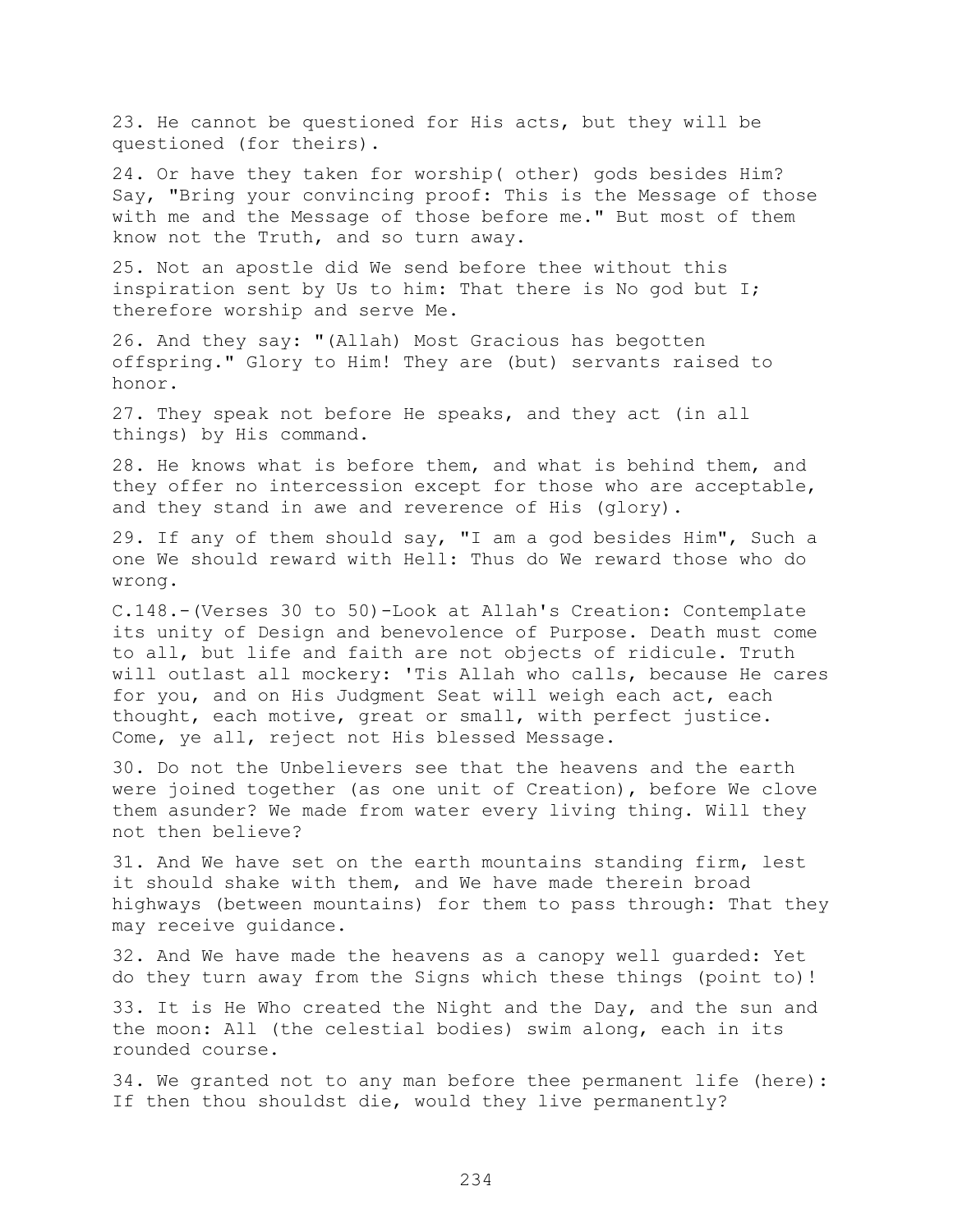35. Every soul shall have a taste of death: And We test you by evil and by good by way of trial. To Us must ye return.

36. When the Unbelievers see thee, they treat thee not except with ridicule. "Is this," (They say), "The one who talks of your gods?" And they blaspheme at the mention of (Allah) Most Gracious!

37. Man is a creature of haste: Soon (enough) will I show you My Signs; then ye will not ask Me to hasten them!

38. They say: "When will this promise come to pass, if ye are telling the truth?"

39. If only the Unbelievers knew (the time) when they will not be able to ward off the Fire from their faces, nor yet from their backs, and (when) no help can reach them!

40. Nay, it may come to them all of a sudden and confound them: No power will they have then to avert it, nor will they (then) get respite.

41. Mocked were (many) apostles before thee; but their scoffers were hemmed in by the thing that they mocked.

42. Say, "Who can keep you safe by night and by day from (the Wrath of) (Allah) Most Gracious?" Yet they turn away from the mention of their Lord.

43. Or have they gods that can guard them from Us? They have no power to aid themselves, nor can they be defended from Us.

44. Nay, We gave the good things of this life to these men and their fathers until the period grew long for them; see they not that We gradually reduce the land (in their control) from its outlying borders? Is it then they who will win?

45. Say, "I do but warn you according to revelation": But the deaf will not hear the call, (even) when they are warned!

46. If but a breath of the Wrath of thy Lord do touch them, they will then say, "Woe to us! We did wrong indeed!"

47. We shall set up scales of justice for the Day of Judgment, so that not a soul will be dealt with unjustly in the least. And if there be (no more than) the weight of a mustard seed, We will bring it (to account): And enough are We to take account.

48. In the past We granted to Moses and Aaron the Criterion (for judgment), and a Light and a Message for those who would do right, --

49. Those who fear their Lord in their most secret thoughts, and who hold the Hour (of Judgment) in awe.

50. And this is a blessed Message which We have sent down: Will ye then reject it?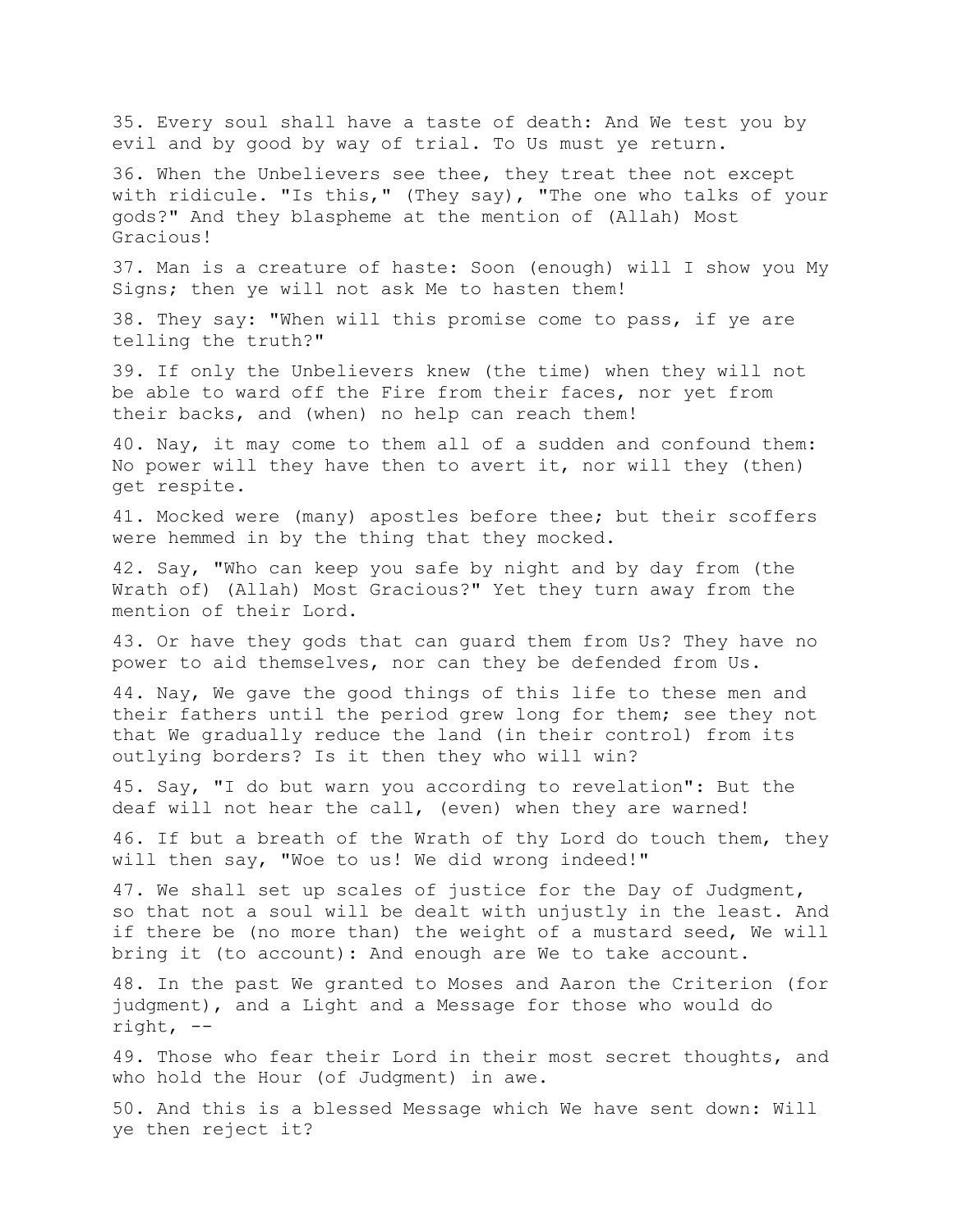C.149.-(Verses 51 to 93)-The great exemplars of virtue conquered evil, each according to his circumstances: Abraham stood staunch in the fire of persecution, unhurt; Lut was bold in reproving abominations; Noah survived the Flood by his faith, in a world of Unbelief; David sought justice, and sang Allah's praises; Solomon by wisdom subdued the refractory; Job was patient in suffering; Ismail, Idris, and Zulkifl were true in constancy amid temptation; Jonah turned to Allah after a short misunderstanding; Zakariya and his family were exemplars of devoutness; and Mary of chastity. All men and women of Allah form one united Brotherhood.

51. We bestowed aforetime on Abraham his rectitude of conduct, and well were We acquainted with him.

52. Behold! He said to his father and his people, "What are these images, to which ye are (so assiduously) devoted?"

53. They said, "We found our fathers worshipping them."

54. He said, "Indeed ye have been in manifest error--ye and your fathers."

55. They said, "Have you brought us the Truth, or are you one of those who jest?"

56. He said, "Nay, your Lord is the Lord of the heavens and the earth, He Who created them (from nothing): And I am a witness to this (truth).

57. "And by Allah, I have a plan for your idols--after ye go away and turn your backs"...

58. So he broke them all to pieces, (all) but the biggest of them, that they might turn (and address themselves) to it.

59. They said, "Who has done this to our gods? He must indeed be some man of impiety!"

60. They said, "We heard a youth talk of them: He is called Abraham."

61. They said, "Then bring him before the eyes of the people, that they may bear witness."

62. They said, "Art thou the one that did this with our gods, O Abraham?"

63. He said: "Nay, this was done by--this is their biggest one! Ask them, if they can speak intelligently!"

64. So they turned to themselves and said, "Surely ye are the ones in the wrong!"

65. Then were they confounded with shame: (They said), "Thou knowest full well that these (idols) do not speak!"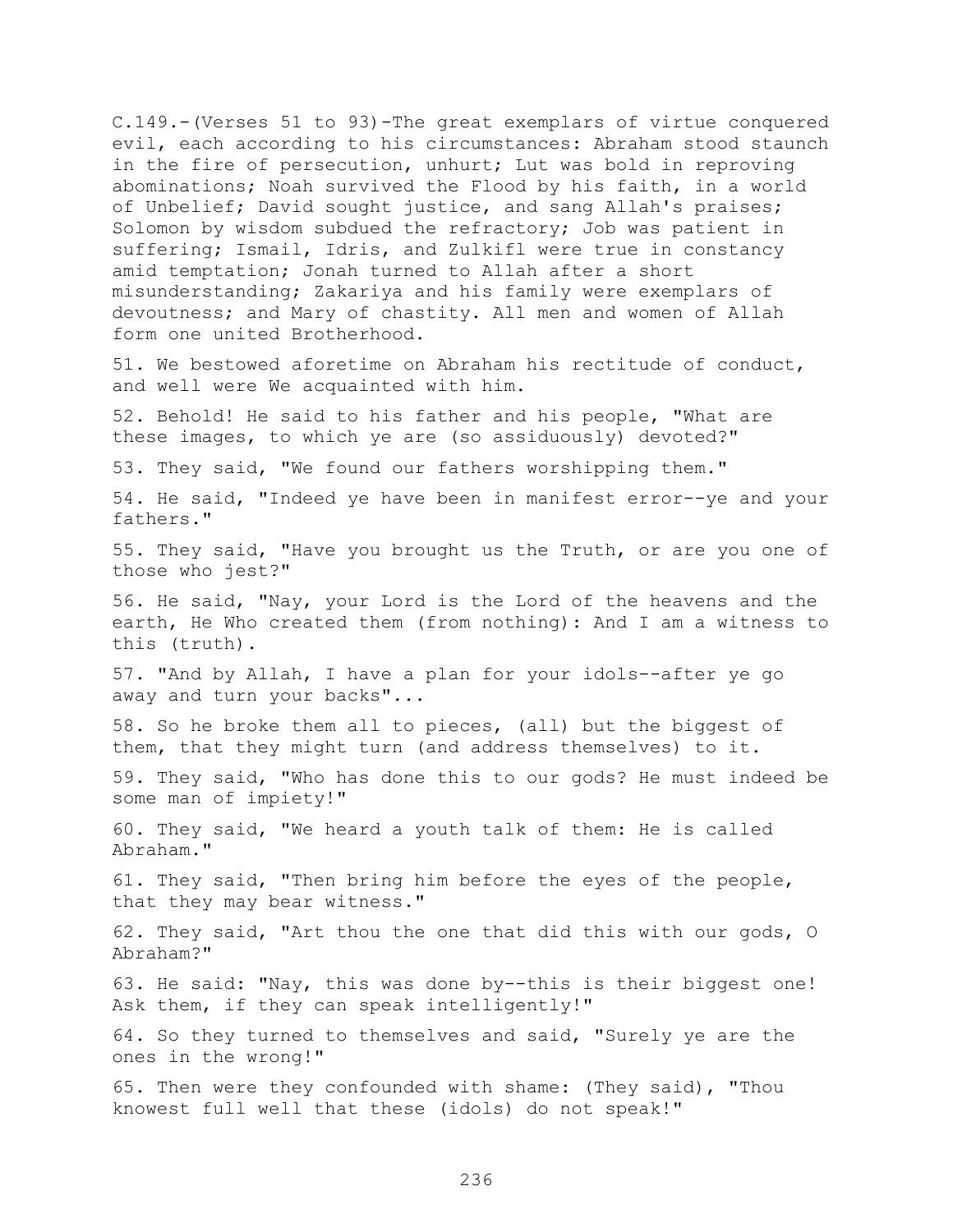66. (Abraham) said, "Do ye then worship, besides Allah, things that can neither be of any good to you nor do you harm? 67. "Fie upon you, and upon the things that ye worship besides Allah! Have ye no sense?"... 68. They said, "Burn him and protect your gods, if ye do (anything at all)!" 69. We said, "O Fire! Be thou cool and (a means of) safety for Abraham!" 70. Then they sought a stratagem against him: But We made them the ones that lost most! 71. But We delivered him and (his nephew) Lut (and directed them) to the land which We have blessed for the nations. 72. And We bestowed on him Isaac and, as an additional gift, (a grandson), Jacob, and We made righteous men of every one (of them). 73. And We made them leaders, guiding (men) by Our Command, and We sent them inspiration to do good deeds, to establish regular prayers, and to practice regular charity; and they constantly served Us (and Us only). 74. And to Lut, too, We gave Judgment and Knowledge, and We saved him from the town which practiced abominations: Truly they were a people given to Evil, a rebellious people. 75. And We admitted him to Our Mercy: For he was one of the Righteous. 76. (Remember) Noah, when he cried (to Us) aforetime: We listened to his (prayer) and delivered him and his family from great distress. 77. We helped him against people who rejected Our Signs: Truly they were a people given to Evil: So We drowned them (in the Flood) all together. 78. And remember David and Solomon, when they gave judgment in the matter of the field into which the sheep of certain people had strayed by night: We did witness their judgment. 79. To Solomon We inspired the (right) understanding of the matter: To each (of them) We gave Judgment and Knowledge; It was Our power that made the hills and the birds celebrate Our praises, with David: It was We Who did (all these things). 80. It was We Who taught him the making of coats of mail for your benefit, to guard you from each other's violence: Will ye then be grateful?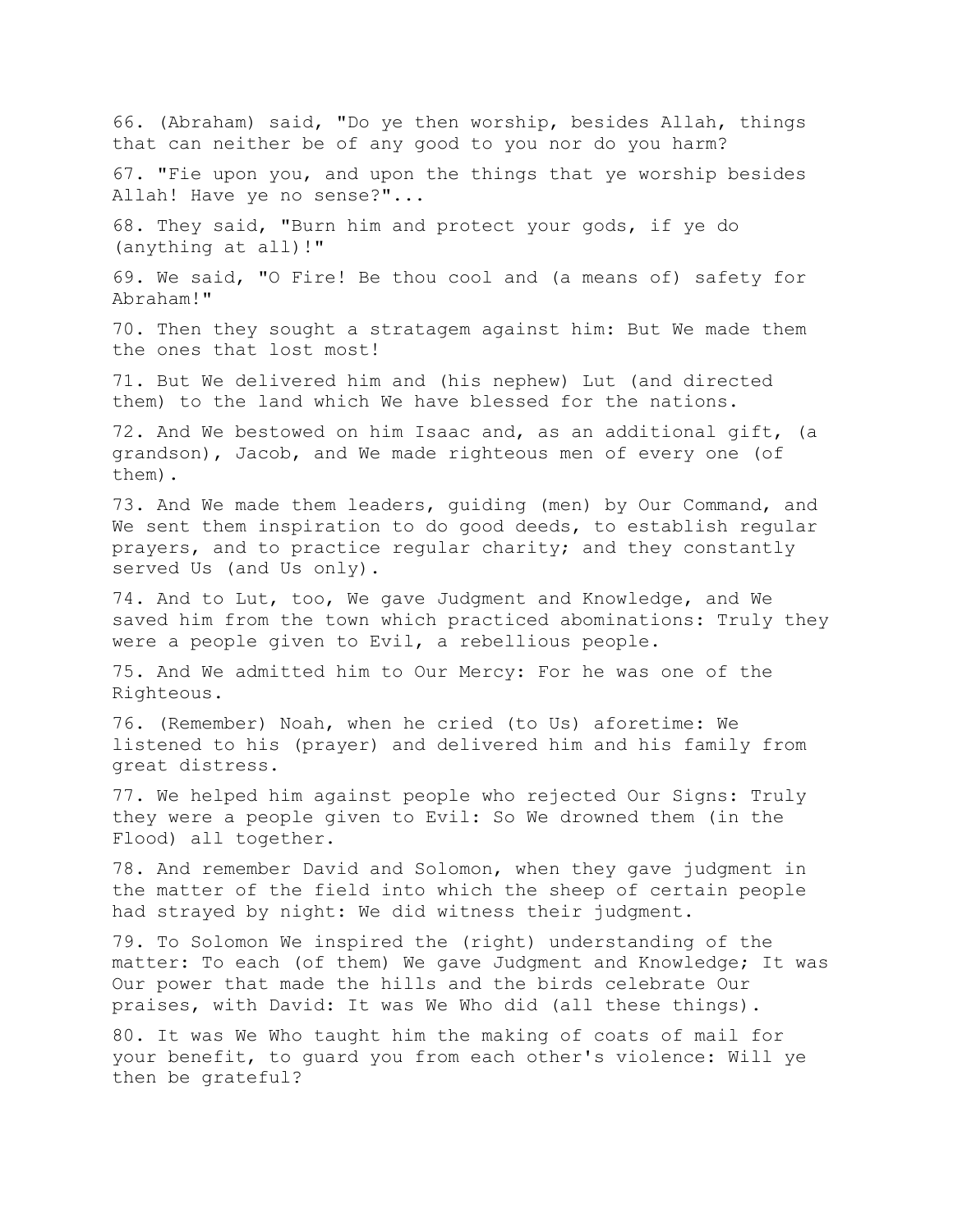81. It was Our power that made) the violent (unruly) wind flow (tamely) for Solomon, to his order, to the land which We had blessed: For We do know all things.

82. And of the evil ones, were some who dived for him, and did other work besides; and it was We Who guarded them.

83. And (remember) Job, when he cried to his Lord, "Truly distress has seized me, but Thou art the Most Merciful of those that are Merciful."

84. So We listened to him: We removed the distress that was on him, and We restored his people to him, and doubled their number, --as a Grace fro Ourselves, and a thing for commemoration, for all who serve Us.

85. And (remember) Ismail, Idris, and Zulkifl, all (men) of constancy and patience;

86. We admitted them to Our Mercy: For they were of the Righteous ones.

87. And remember Zunnun, when he departed in wrath: He imagined that We had no power over him! But he cried through the depths of darkness, "There is no god but Thou: Glory to Thee: I was indeed wrong!"

88. So We listened to him: And delivered him from distress: And thus do We deliver those who have faith.

89. And (remember) Zakariya, when he cried to his Lord: "O my Lord! Leave me not without offspring, though Thou art the best of inheritors."

90. So We listened to him: And We granted him Yahya: We cured his wife's (barrenness) for him. These (three) were ever quick in emulation in good works: They used to call on Us with love and reverence, and humble themselves before Us.

91. And (remember) her who guarded her chastity: We breathed into her of Our Spirit, and We made her and her son a Sign for all peoples.

92. Verily, this Brotherhood of yours is a single Brotherhood, and I am your Lord and Cherisher: Therefore serve Me (and no other).

93. But (later generations) cut off their affair (of unity), one from another: (Yet) will they all return to Us.

C.150.-(Verses 94 to 112)-No good deed is fruitless: Work while yet there is time: For with Judgment the door will be closed to repentance. No false gods of fancy can help. The Righteous will have no fear; for them the angelic greetings will truly open a new world, which they will inherit. This was Allah's Message of old, and the same is Allah's Message renewed: For Allah is one,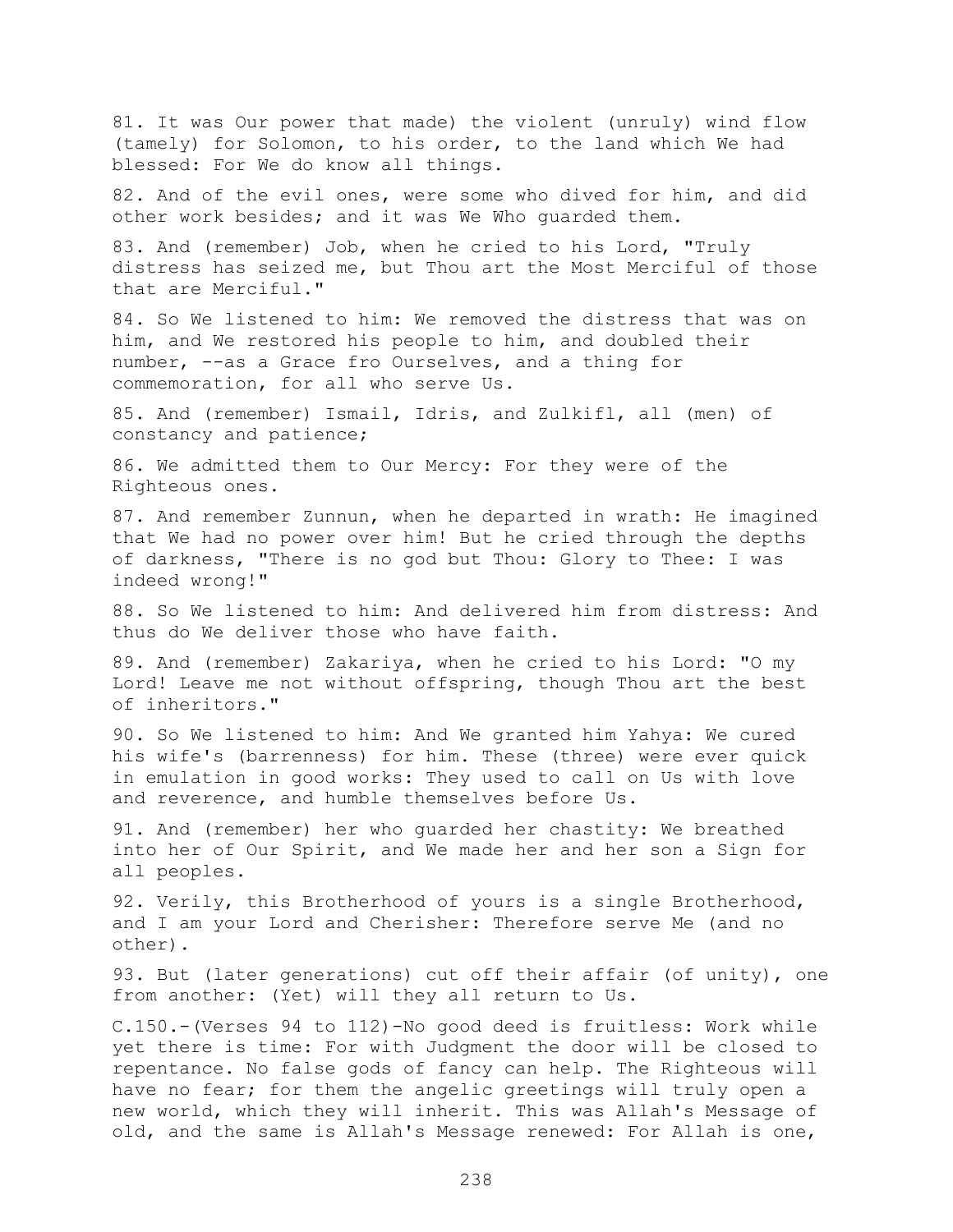and so is His Message, proclaimed for all, freely and in loving Truth. 94. Whoever works any act of Righteousness and has Faith, --his endeavor will no be rejected: We shall record it in his favor. 95. But there is a ban on any population which We have destroyed: That they shall not return, 96. Until the Gog and Magog (people) are let through (their barrier), and they swiftly swarm from every hill. 97. Then will the True Promise draw nigh (of fulfillment): Then behold! The eyes of the Unbelievers will fixedly stare in horror: "Ah! Woe to us! We were indeed heedless of this; nay, we truly did wrong!" 98. Verily ye, (Unbelievers), and the (false) gods that ye worship besides Allah, Are (but) fuel for Hell! To it will ye (surely) come! 99. If these had been gods, they would not have got there! But each one will abide therein. 100. There, sobbing will be their lot, nor will they there hear (aught else). 101. Those for whom the Good (Record) from Us has gone before, will be removed far therefrom. 102. Not the slightest sound will they hear of Hell: What their souls desired, in that will they dwell. 103. The Great Terror will bring them no grief: But the angels will meet them (with mutual greetings): "This is your Day, -- (The Day) that ye were promised." 104. The Day that We roll up the heavens like a scroll rolled up for books (completed), --Even as We produced the first Creation, so shall we produce a new one: A promise We have undertaken: Truly shall We fulfill it. 105. Before this We wrote in the Psalms, after the Message (given to Moses): "My servants, the righteous, shall inherit the earth." 106. Verily in this (Koran) is a Message for people who would (truly) worship Allah. 107. We sent thee not, but as a Mercy for all creatures. 108. Say: "What has come to me by inspiration is that your God is One God: Will ye therefore bow to His Will (in Islam)?" 109. But if thy turn back, Say: "I have proclaimed the Message to you all alike and in truth; but I know not whether that which ye are promised is near or far.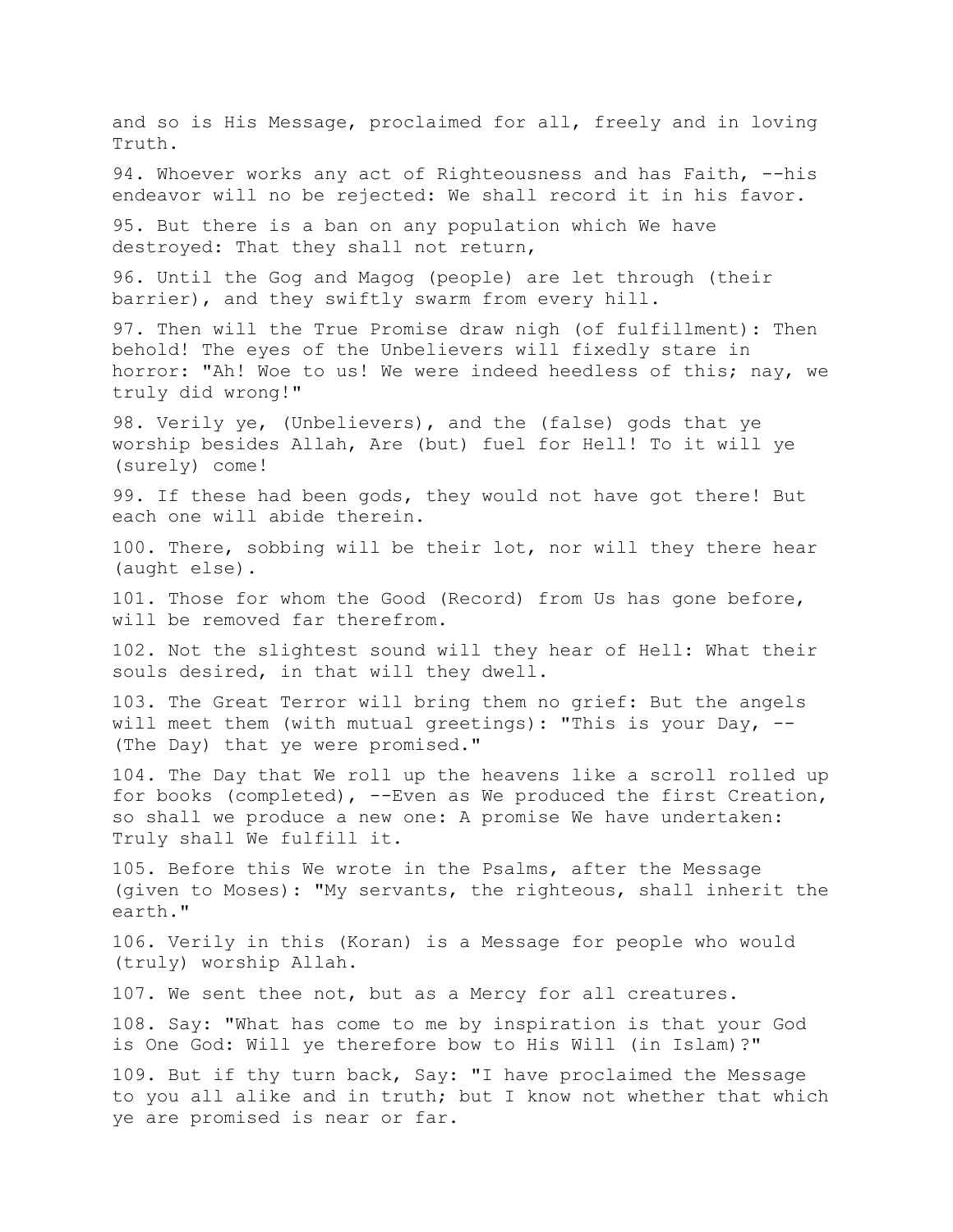110. "It is He Who knows what is open in speech and what ye hide (in your hearts).

111. "I know not but that it may be a trial for you, and a grant of (worldly) livelihood (to you) for a time."

112. Say: "O my Lord! Judge Thou in truth!" "Our Lord Most Gracious is the One Whose assistance should be sought against the blasphemies ye utter!"

## **SURA 22 INTRO.**

C.151.-(Verses 1 to 25)-Will not mankind take warning from the dreadful consequences of Evil clearly proclaimed to them? Will they dispute about Allah and the Life of the Future? They have only to look around and within them, and they will see vestiges of the Plan and Purpose of Allah. Let them not halt between Good and Evil: Allah's Message as well as His Messenger must win against all obstacles. Only the evil will be brought to shame and agony. The good  $-$ - whose speech is pure and conduct worthy of praise -- will have meed of refinement, beauty, and bliss.

1. SURA 22. Hajj, or The Pilgrimage. In the name of Allah, Most Gracious, Most Merciful. O mankind! Fear your Lord! For the convulsion of the Hour (of Judgment) will be a thing terrible!

2. The Day ye shall see it, every mother giving suck shall forget her suckling babe, and every pregnant female shall drop her load (unformed): Thou shalt see mankind as in a drunken riot, yet not drunk: But dreadful will be the Wrath of Allah.

3. And yet among men there are such as dispute about Allah, without knowledge, and follow every evil one obstinate in rebellion!

4. About the (Evil One) it is decreed that whoever turns to him for friendship, him will he lead astray, and he will guide him to the Penalty of the Fire.

5. O mankind! If ye have a doubt about the Resurrection, (consider) that We created you out of dust, then out of sperm, then out of a leech like clot; then out of a morsel of flesh, partly formed and partly unformed, in order that We may manifest (Our Power) to you; and We cause whom We will to rest in the wombs for an appointed term, then do We bring you out as babes, then (foster you) that ye may reach your age of full strength; and some of you are called to die, and some are sent back to the feeblest old age, so that they know nothing after having known (much). And (further), thou seest the earth barren and lifeless, but when We pour down rain on it, it is stirred (to life), it swells, and it puts forth every kind of beautiful growth (in pairs).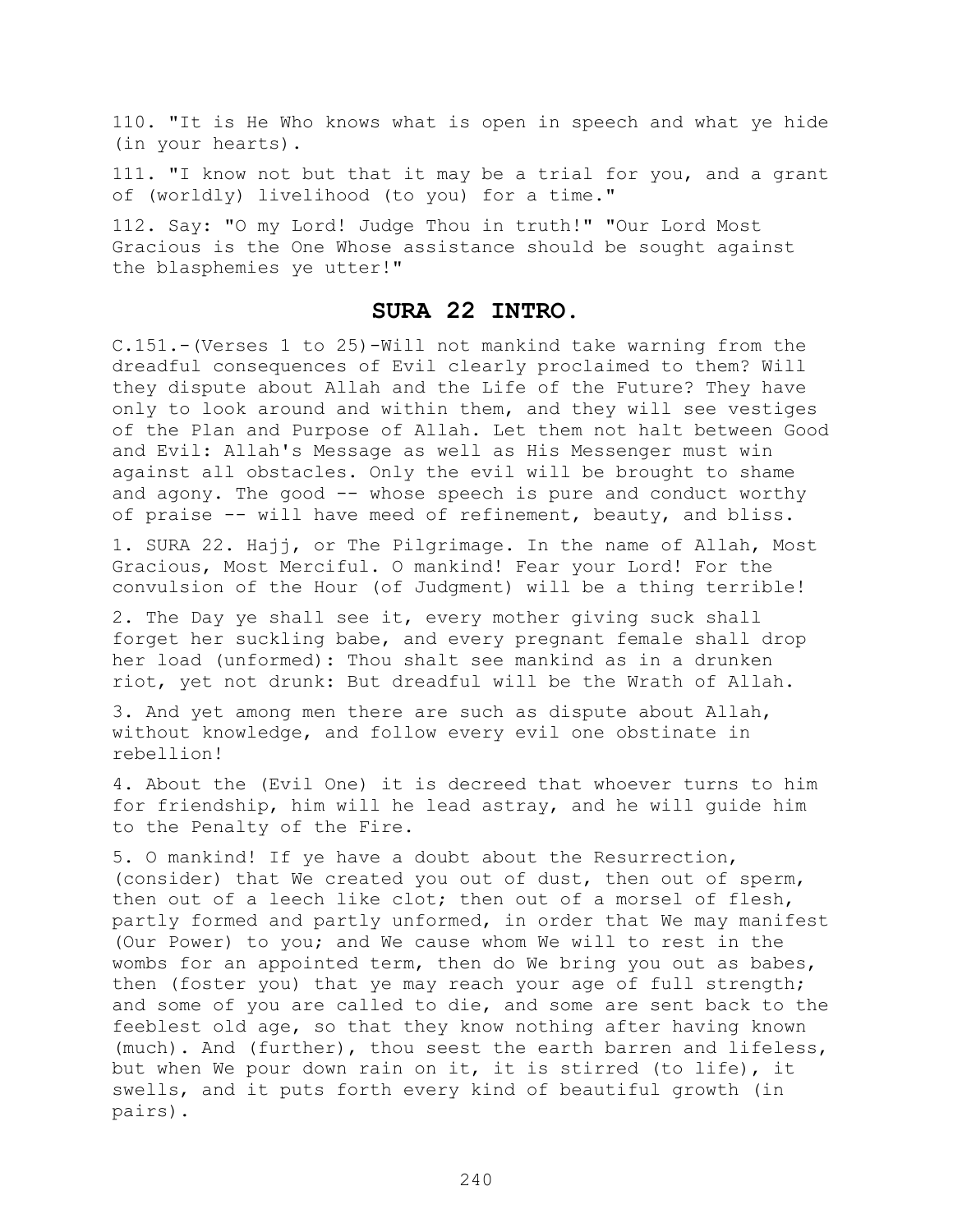6. This is so, because Allah is the reality: It is He Who gives life to the dead, and it is He Who has Power over all things. 7. And verily the Hour will come: There can be no doubt about it, or about (the fact) that Allah will raise up all who are in the graves. 8. Yet there is among men such a one as disputes about Allah, without knowledge, without guidance, and without a Book of Enlightenment,  $-$ 9. (Disdainfully) bending his side, in order to lead (men) astray from the Path of Allah: For him there is disgrace in this life, and on the Day of Judgment We shall make him taste the Penalty of burning (Fire). 10. (It will be said): "This is because of the deeds which thy hands sent forth, for verily Allah is not unjust to His servants." 11. There are among men some who serve Allah, as it were, on the verge: If good befalls them, they are, therewith, well content; but if a trial comes to them, they turn on their faces: They lose both this world and the Hereafter: That is loss for all to see! 12. They call on such deities, besides Allah, as can neither hurt nor profit them: That is straying far indeed (from the Way)! 13. (Perhaps) they call on one whose hurt is nearer than his profit: Evil, indeed, is the patron, and evil the companion (for help)! 14. Verily Allah will admit those who believe and work righteous deeds, to Gardens, beneath which rivers flow: For Allah carries out all that He plans. 15. If any think that Allah will not help him (His Apostle) in this world and the Hereafter, let him stretch out a rope to the ceiling and cut (himself) off: Then let him see whether his plan will remove that which enrages (him)! 16. Thus have We sent down Clear Signs; and verily Allah doth guide whom He will! 17. Those who believe (in the Koran), those who follow the Jewish (scriptures), and the Sabians, Christians, Megians, and Polytheists, --Allah will judge between them on the Day of Judgment: For Allah is witness of all things. 18. Seest thou not that to Allah bow down in worship all things that. are in the heavens and on earth, --the sun, the moon, the stars; the hills, the trees, the animals; and a great number among mankind? But a great number are (also) such as are fit for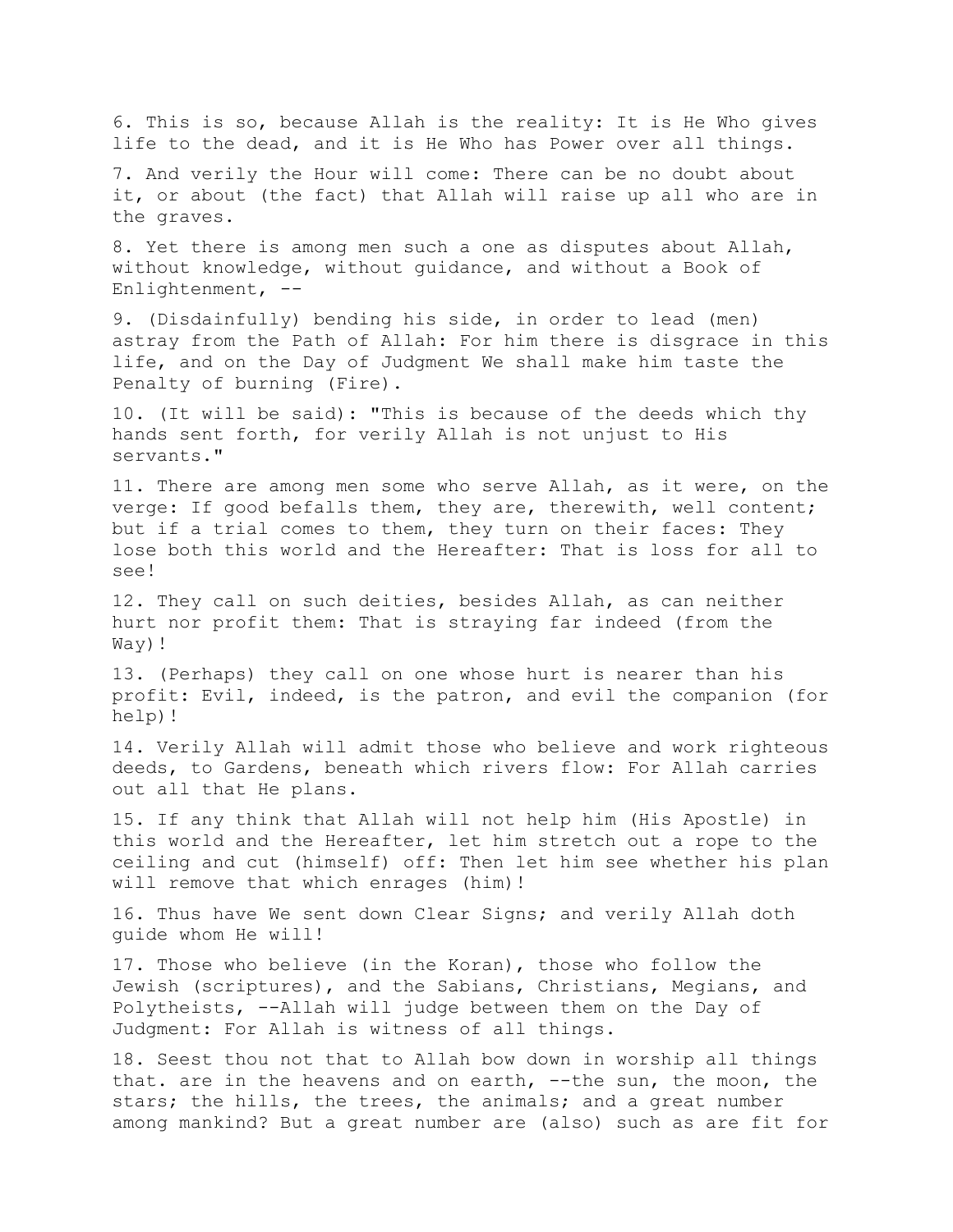Punishment: And such as Allah shall disgrace, --none can raise to honor: For Allah carries out all that He wills.

19. These two antagonists dispute with each other about their Lord: But those who deny (their Lord), --for them will be cut out a garment of Fire: Over their heads will be poured out boiling water.

20. With it will be scalded what is within their bodies, as well as (their) skins.

21. In addition there will be maces of iron (to punish) them.

22. Every time they wish to get away therefrom, from anguish, they will be forced back therein, and )it will be said), "Taste ye the Penalty of Burning!"

23. Allah will admit those who believe and work righteous deeds, to Gardens beneath which rivers flow: They shall be adorned therein with bracelets of gold and pearls; and their garments there will be of silk.

24. For they have been guided (in this life) to the purest of speeches; they have been guided to the Path of Him who is Worthy of (all) Praise.

25. As to those who have rejected (Allah), and would keep back (men) from the Way of Allah, and from the Sacred mosque, which We have made (open) to (all) men--equal is the dweller there and the visitor from the country--and any whose purpose therein is profanity or wrong doing--them will We cause to taste of a most grievous Penalty.

C.152.-(Verses 26 to 48)-For our spiritual growth are provided symbols and means of expression in our ordinary lives. Such is the pilgrimage, meant to gather men and women from far and near to share in sacrifice, and prayer and praise, in an age old center of worship. The sacrifices, too, are symbols of Piety of Heart, a longing to share with fellow men in the bounties of Allah. In the Fight for Truth is tested our purity of motive, unselfishness of aim, and devotion to Right at the cost of Self. Fearless must we fight; for Truth has often been flouted, but must finally win.

26. Behold! We gave the site, to Abraham, of the (Sacred) House, (Saying): "Associate not anything (in worship) with Me; and sanctify My House for those who compass it round or stand up, or bow, or prostrate themselves (therein in prayer).

27. "And proclaim the Pilgrimage among men: They will come to thee on foot and (mounted) on every kind of camel, lean on account of journeys through deep and distant mountain highways;

28. "That they may witness the benefits (provided) for them, and celebrate the name of Allah, through the Days appointed, over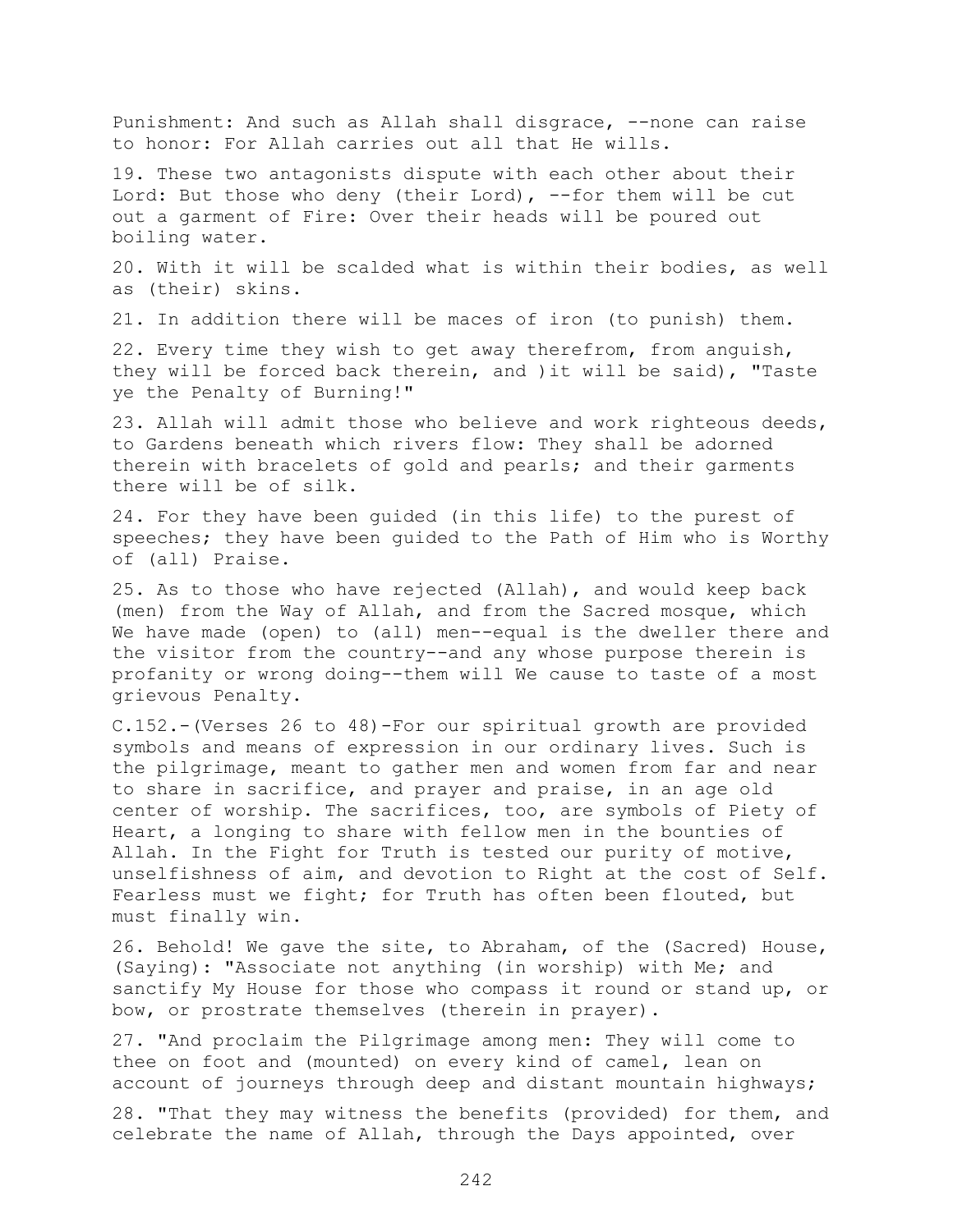the cattle which He has provided for them (for sacrifice): Then eat ye thereof and feed the distressed ones in want.

29. "Then let them complete the rites prescribed for them, perform their vows, and (again) circumambulate the Ancient House."

30.. Such (is the Pilgrimage): Whoever honors the sacred Rites of Allah, for him it is good in the sight of his Lord. Lawful to you (for food in Pilgrimage) are cattle, except those mentioned to you (as exceptions): but shun the abomination of idols, and shun the word that is false, --

31. Being true in faith to Allah, and never assigning partners to Him: If anyone assigns partners to Allah, he is as if he had fallen from heaven and been snatched up by birds, or the wind had swooped (like a bird on its prey) and thrown him into a far distant place.

32. Such (is his state): And whoever holds in honor the Symbols of Allah, (in the sacrifice of animals), such (honor) should come truly from piety of heart.

33. In them ye have benefits for a term appointed: In the end their place of sacrifice is near the Ancient House.

34. To every people did We appoint rites (of sacrifice), that they might celebrate the name of Allah over the sustenance He gave them from animals (fit for food). But your God is One God: Submit then your wills to Him (in Islam): And give thou the good news to those who humble themselves, --

35. To those whose hearts, when Allah is mentioned, are filled with fear, who show patient perseverance over their afflictions, keep up regular prayer, and spend (in charity) out of what We have bestowed upon them.

36. The sacrificial camels We have made for you as among the Symbols from Allah: In them is (much) good for you: Then pronounce the name of Allah over them as they line up (for sacrifice): When they are down on their sides (after slaughter), eat ye thereof, and feed such as (beg not but) live in contentment, and such as beg with due humility: Thus have We made you animals subject to you, that ye may be grateful.

37. It is not their meat nor their blood, that reaches Allah: It is your piety that reaches Him: He has thus made them subject to you, that ye may glorify Allah for His guidance to you: And proclaim the Good News to all who do right.

38. Verily Allah will defend (from ill) those who believe: Verily, Allah loveth not any that is a traitor to any faith, or shows ingratitude.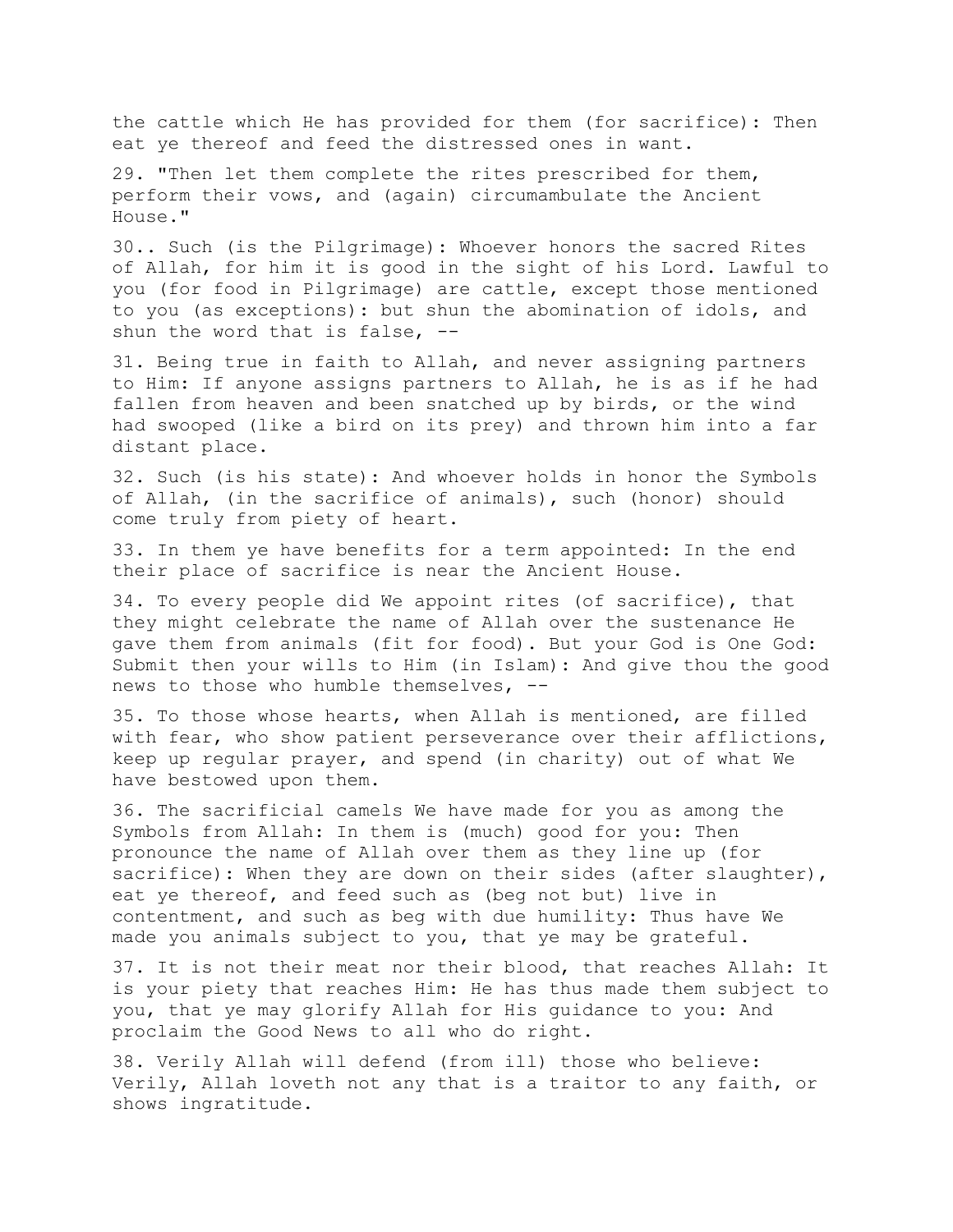39. To those against whom War is made, permission is given (to fight), because they are wronged; --and verily, Allah is Most Powerful for their aid; --

40. (They are) those who have been expelled from their homes in defiance of right, --(for no cause) except that they say, "Our Lord is Allah". Did not Allah check one set of people by means of another, there would surely have been pulled down monasteries, churches, synagogues, and mosques, in which the name of Allah is commemorated in abundant measure. Allah will certainly aid those who aid His (cause); --for verily Allah is Full of Strength, Exalted in Might, (able to enforce His Will).

41. (They are) those who, if We establish them in the land, establish regular prayer and give regular charity, enjoin the right and forbid wrong: With Allah rests the end (and decision) of (all) affairs.

42. If they treat thy (mission) as false, so did the Peoples before them (with their Prophets), --The People of Noah, and Ad and Thamud;

43. Those of Abraham and Lut;

44. And the Companions of the Madyan people; and Moses was rejected (in the same way). But I granted respite to the Unbelievers, and (only) after that did I punish them: But how (terrible) was My rejection (of them)!

45. How many populations have We destroyed, which were given to wrongdoing? They tumbled down on their roofs. And how many wells are lying idle and neglected, and castles lofty and well built?

46. Do they not travel through the land, so that their hearts (and minds) may thus learn wisdom and their ears may thus learn to hear? Truly it is not their eyes that are blind, but their hearts which are in their breasts.

47. Yet they ask thee to hasten on the Punishment! But Allah will not fail in His promise. Verily a Day in the sight of thy Lord is like a thousand years of your reckoning.

48. And to how many populations did I give respite, which were given to wrongdoing? In the end I punished them. To Me is the destination (of all).

C.153.-(Verses 49 to 78)-The power of Evil is in insidious suggestions: They are only a trial to those whose hearts are inclined to evil, but Truth doth shine the nobler for the Believers, by the grace and guidance of Allah. Martyrs who give their all in the cause of Allah will find a provision ample and eternal. The finest and subtlest mysteries are but proofs of the goodness of Allah. Dispute not about rites and ceremonies: Follow the Straight Way. Seek for worship the Only True Allah,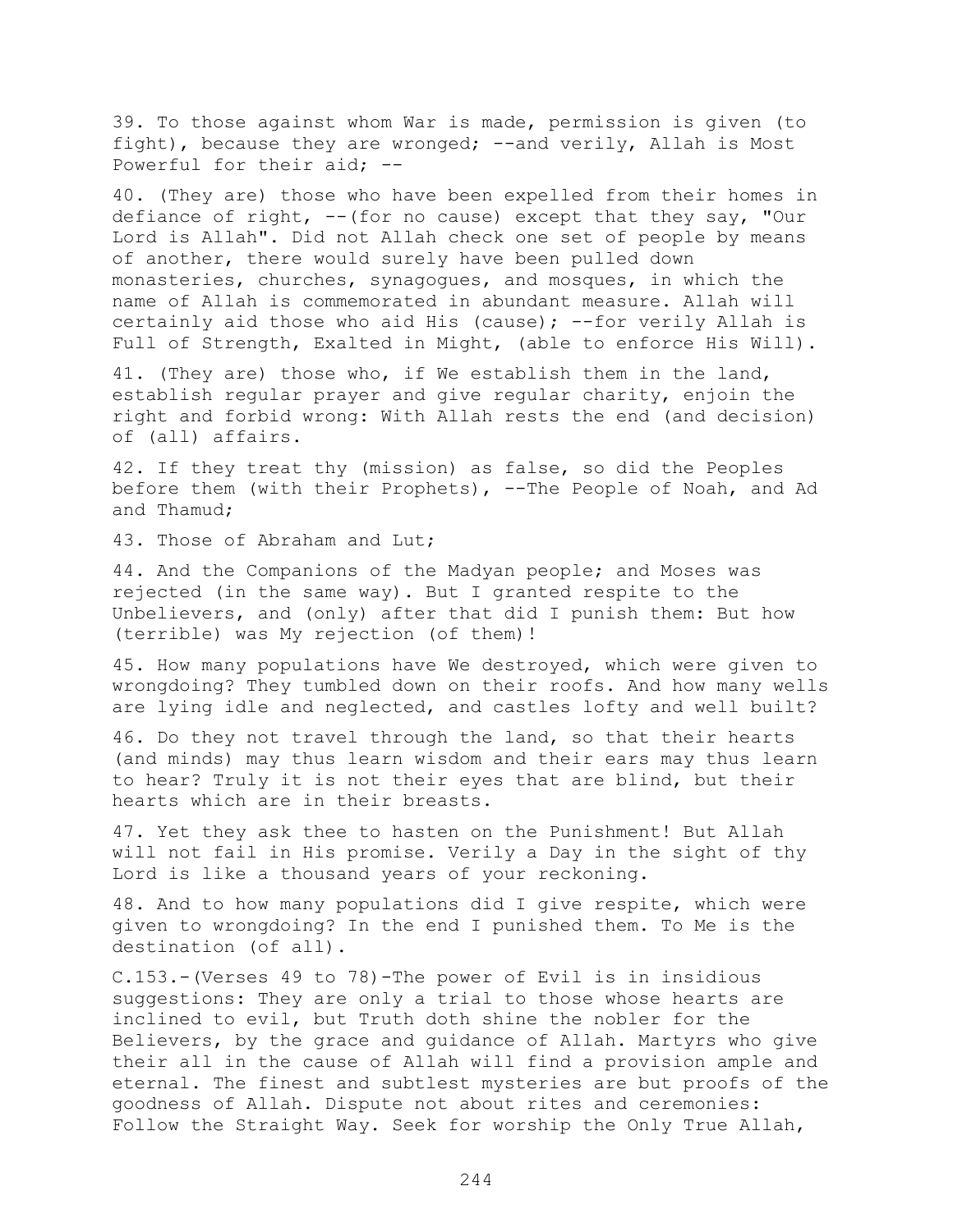and strive in His service, that ye may be witnesses among men to Allah's Truth, as the Apostle is a witness to you. 49. Say: "O men! I am (sent) to you only to give a clear warning: 50. "Those who believe and work righteousness, for them is forgiveness and a sustenance most generous. 51. "But those who strive against Our Signs, to frustrate them, --they will be Companions of the Fire." 52. Never did We send an apostle or a prophet before thee, but, when he framed a desire, Satan threw some (vanity) into his desire: But Allah will cancel anything (vain) that Satan throws in, and Allah will confirm (and establish) His Signs: For Allah is full of knowledge and wisdom: 53. That He may make the suggestions thrown in by Satan, but a trial for those in whose hearts is a disease and who are hardened of heart: Verily the wrongdoers are in a schism far (from the Truth): 54. And that those on whom knowledge has been bestowed may learn that the (Koran) is the Truth from thy Lord, and that they may believe therein, and their hearts may be made humbly (open) to it: For verily Allah is the Guide of those who believe, to the Straight Way. 55. Those who reject Faith will not cease to be in doubt concerning (Revelation) until the Hour (of Judgment) comes suddenly upon them, or there comes to them the Penalty of a Day of Disaster. 56. On that Day of the Dominion will be that of Allah: He will judge between them: So those who believe and work righteous deeds will be in Gardens of Delight. 57. And for those who reject Faith and deny Our Signs, there will be a humiliating Punishment. 58. Those who leave their homes in the cause of Allah, and are then slain or die, --on them will Allah bestow verily a goodly Provision: Truly Allah is He Who bestows the best Provision. 59. Verily He will admit them to a place with which they shall be well pleased: For Allah is All-Knowing, Most Forbearing. 60. That (is so). And if one has retaliated to no greater extent than the injury he received, and is again set upon inordinately; Allah will help him: For Allah is One that blots out (sins) and forgives (again and again).

61. That is because Allah merges Night into Day, and He merges Day into Night, and verily it is Allah Who hears and sees (all things).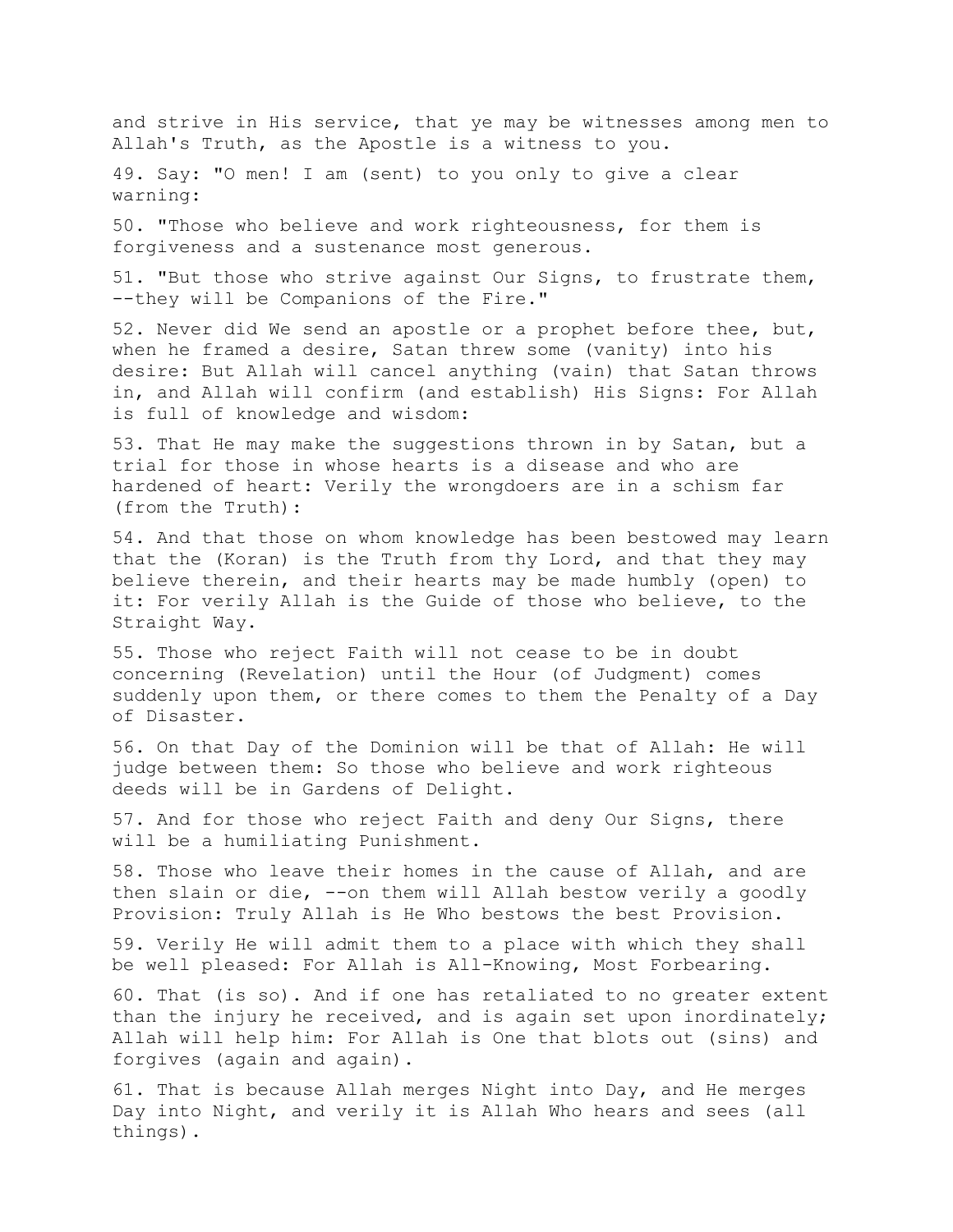62. That is because Allah--he is the Reality; and those besides Him whom they invoke, --they are but vain Falsehood: Verily Allah is He, Most High, Most Great.

63. Seest thou not that Allah sends down rain from the sky, and forthwith the earth becomes clothed with green? For Allah is He Who understands the finest mysteries, and is well acquainted (with them).

64. To Him belongs all that is in the heavens and on earth: For verily Allah, --He is free of all wants, worthy of all praise.

65. Seest thou not that Allah has made subject to you (men) all that is on the earth, and the ships that sail through the sea by His command? He withholds the sky (rain) from falling on the earth except by His leave: For Allah is Most Kind and Most Merciful to man.

66. It is He Who gave you life, will cause you to die, and will again give you life: Truly man is a most ungrateful creature!

67. To every People have We appointed rites and ceremonies which they must follow: Let them not then dispute with thee on the matter, but do thou invite (them) to thy Lord: For thou art assuredly on the Right Way.

68. If they do wrangle with thee, say, "Allah knows best what it is ye are doing."

69. "Allah will judge between you on the Day of Judgment concerning the matters in which ye differ."

70. Knowest thou not that Allah knows all that is in heaven and on earth? Indeed it is all in a record, and that is easy for Allah.

71. Yet they worship, besides Allah, things for which no authority has been sent down to them, and of which they have (really) no knowledge: For those that do wrong there is no helper.

72. When Our Clear Signs are rehearsed to them, thou wilt notice a denial on the faces of the Unbelievers! They nearly attack with violence those who rehearse Our Signs to them. Say, "Shall I tell you of something (far) worse than these Signs? It is the Fire (of Hell)! Allah has promised it to the Unbelievers! And evil is that destination!"

73. O men! Here is a parable set forth! Listen to it! Those on whom, besides Allah, ye call, cannot create (even) a fly, if they all met together for the purpose! And if the fly should snatch away anything from them, they would have no power to release it from the fly. Feeble are those who petition and those whom they petition!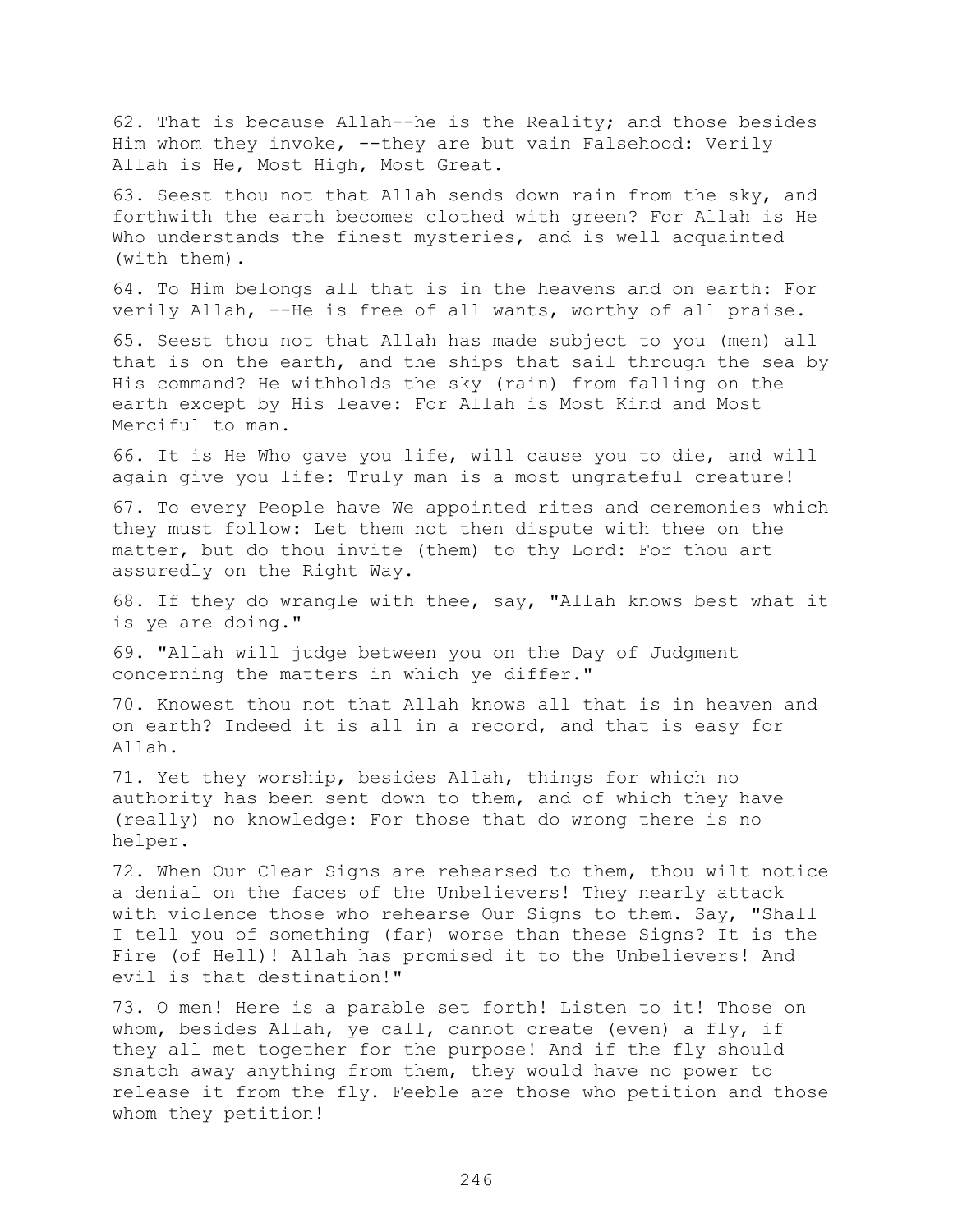74. No just estimate have they made of Allah: For Allah is He Who is strong and able to carry out His Will.

75. Allah chooses Messengers from angels and from men for Allah is He Who hears and sees (all things).

76. He knows what is before them and what is behind them: And to Allah go back all questions (for decision).

77. O ye who believe! Bow down, prostrate yourselves, and adore your Lord; and do good; that ye may prosper.

78. And strive in His cause as ye ought to strive, (with sincerity and under discipline). He has chosen you, and has imposed no difficulties on you in religion; it is the cult of your father Abraham. It is He Who has named you Muslims, both before and in this (Revelation); that the Apostle may be a witness for you, and ye be a witness for mankind! So establish regular Prayer, give regular Charity, and hold fast to Allah! He is your Protector--the best to protect and the Best to help!

#### **SURA 23 INTRO.**

C.154.-(Verses 1 to 50)-Faith leads to humility, avoidance of vanity in word and deed, charity, continence, faithful observance of trusts and covenants, and devout approach to Allah, -- surest steps to Bliss. Man carries in himself proofs of Allah's Providence; the same story is told if he looks at nature around him; and the long line of Teachers sent by Allah shows Allah's special care of humanity. What though they were rejected and scorned, maligned and persecuted? Allah's Truth won through, as it always will.

1. SURA 23. Muminun, or The Believers. In the name of Allah, Most Gracious, Most Merciful. The Believers must (eventually) win through, --

2. Those who humble themselves in their prayers;

3. Who avoid vain talk;

4. Who are active in deeds of charity;

5. Who abstain from sex,

6. Except with those joined to them in the marriage bond, or (the captives) whom their right hands possess, --for (in their case) they are free from blame,

7. But those whose desires exceed those limits are transgressors; --

8. Those who faithfully observe their trusts and their covenants;

9. And who (strictly) guard their prayers; --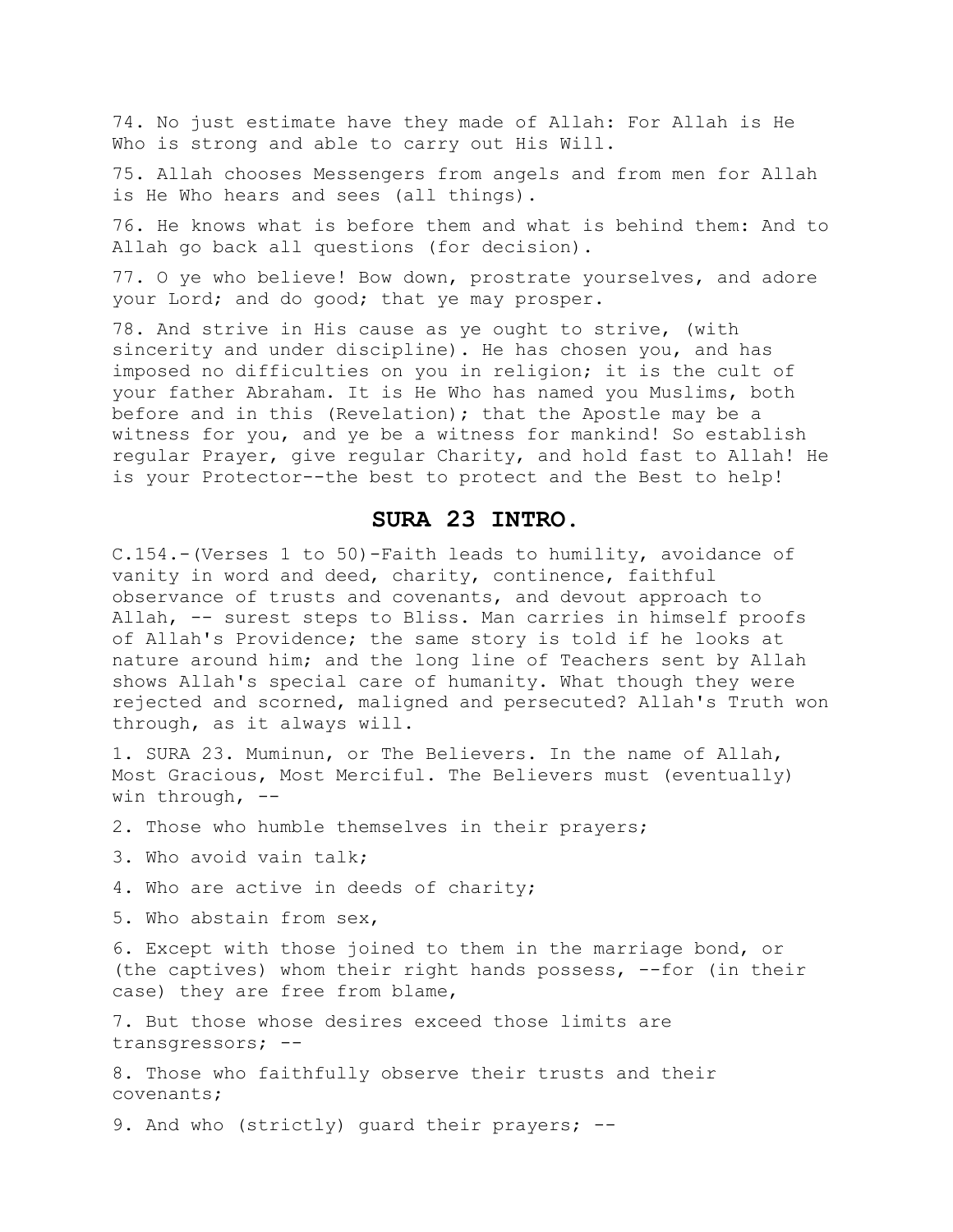10. These will be the heirs, 11. Who will inherit Paradise: They will dwell therein (forever). 12. Man We did create from a quintessence (of clay); 13. Then We placed him as (a drop of) sperm in a place of rest, firmly fixed; 14. Then We made the sperm into a clot of congealed blood; then of that clot We made a (fetus) lump; then We made out of that lump bones and clothed the bones with flesh; then We developed out of it another creature. So blesses be Allah, the Best to create! 15. After that, at length ye will die. 16. Again on the Day of Judgment, will ye be raised up. 17. And We have made, above you, seven tracts; and We are ever unmindful of (Our) Creation. 18. And We send down water from the sky according to (due) measure, and We cause it to soak in the soil; and We certainly are able to drain it off (with ease). 19. With it We grow for you Gardens of date palms and vines: In them have ye abundant fruits; And of them ye eat (and have enjoyment),  $--$ 20. Also a tree springing out of Mount Sinai, which produces oil, and relish for those who use it for food. 21. And in cattle (too) ye have an instructive example: From within their bodies We produce (milk) for you to drink; there are, in them, (besides), numerous (other) benefits for you; and of their (meat) ye eat; 22. And on them, as well as in ships, ye ride. 23. (Further, We sent a long line of prophets for your instruction). We sent Noah to his people: He said, "O my people! Worship Allah! Ye have no other god but Him. Will ye not fear (Him)?" 24. The chiefs of the Unbelievers among his people said: "He is no more than a man like yourselves: His wish is to assert his superiority over you: If Allah had wished (to send messengers), He could have sent down angels: Never did we hear such a thing (as he says), among our ancestors of old." 25. (And some said): "He is only a man possessed: Wait (and have patience) with him for a time."

26. (Noah) said: "O my Lord! Help me: For that they accuse me of falsehood!"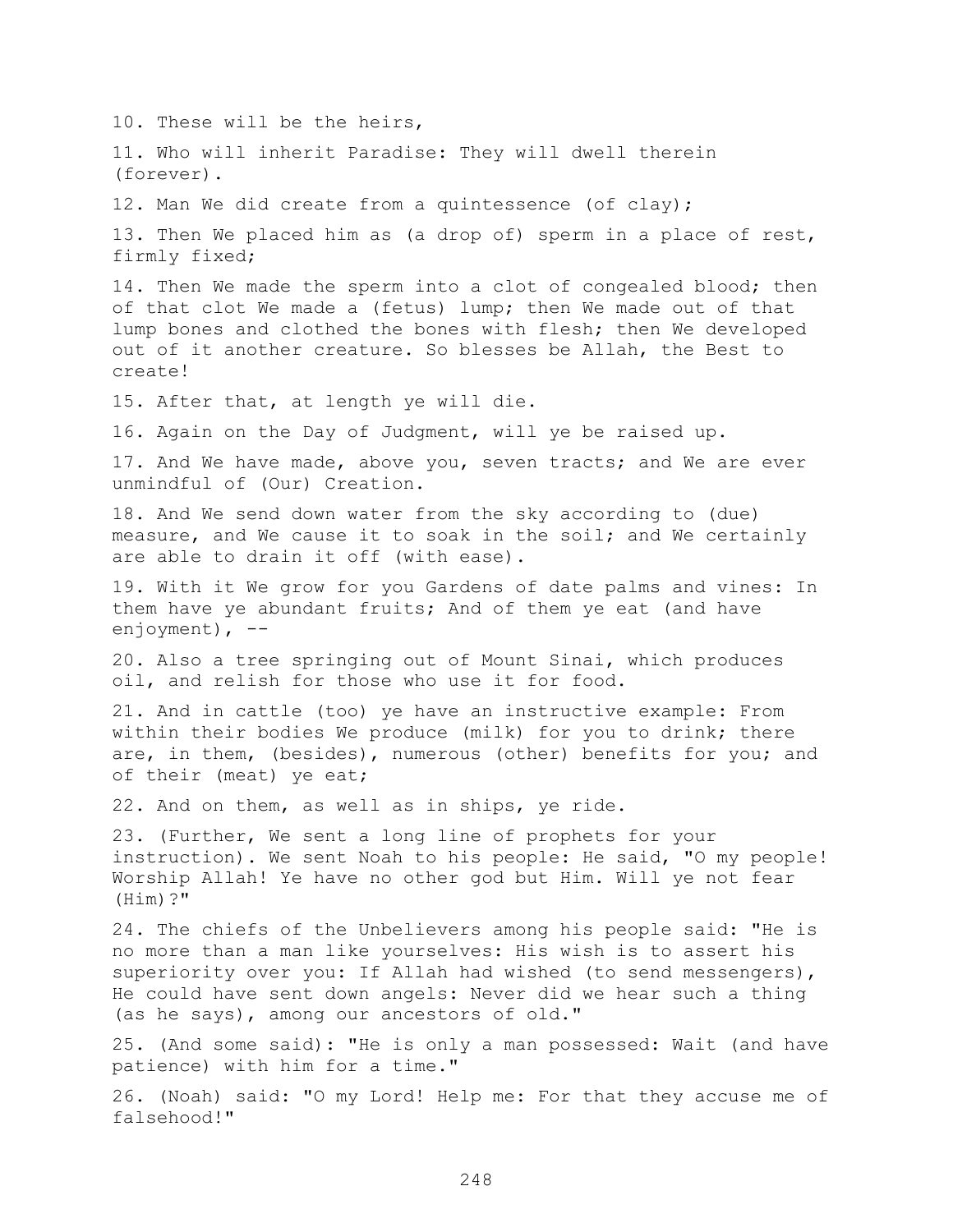27. So We inspired him (with this message): Construct the Ark within Our sight and under Our guidance: Then when comes Our command, and the fountains of the earth gush forth, take thou on board pairs of every species, male and female, and thy family- except those of them against whom the Word has already gone forth: And address Me not in favor of the wrongdoers; for they shall be drowned (in the Flood).

28. And when thou hast embarked on the Ark--thou and those with thee, --say: "Praise be to Allah, Who has saved us from the people who do wrong."

29. And say: "O my Lord! Enable me to disembark with Thy blessing: For Thou art the Best to enable (us) to disembark."

30. Verily in this there are Signs (for men to understand); (thus) do We try (men).

31. Then We raised after them another generation.

32. And We sent to them an apostle from among themselves, (Saying), "Worship Allah! Ye have no other god but Him. Will ye not fear (Him)?"

33. And the chiefs of his people, who disbelieved and denied the Meeting in the Hereafter, and on whom We had bestowed the good things of life, said: "He is no more than a man like yourselves: He eats of that of which ye eat, and drinks of what ye drink.

34. "If ye obey a man like yourselves, behold, it is certain ye will be lost.

35. "Does he promise that when ye die and become dust and bones, ye shall be brought forth (again)?

36. "Far, very far is that which ye are promised!

37. "There is nothing but our life in this world! We shall die and we live! But we shall never be raised up again!

38. "He is only a man who invents a lie against Allah, but we are not the ones to believe in him!"

39. (The prophet) said: "O my Lord! Help me: For that they accuse me of falsehood."

40. (Allah) said: "In but a little while, they are sure to be sorry!"

41. Then the Blast overtook them with justice, and We made them as rubbish of dead leaves (floating on the stream of Time)! So away with the people who do wrong!

42. Then We raised after them other generations.

43. No people can hasten their term, nor can they delay (it).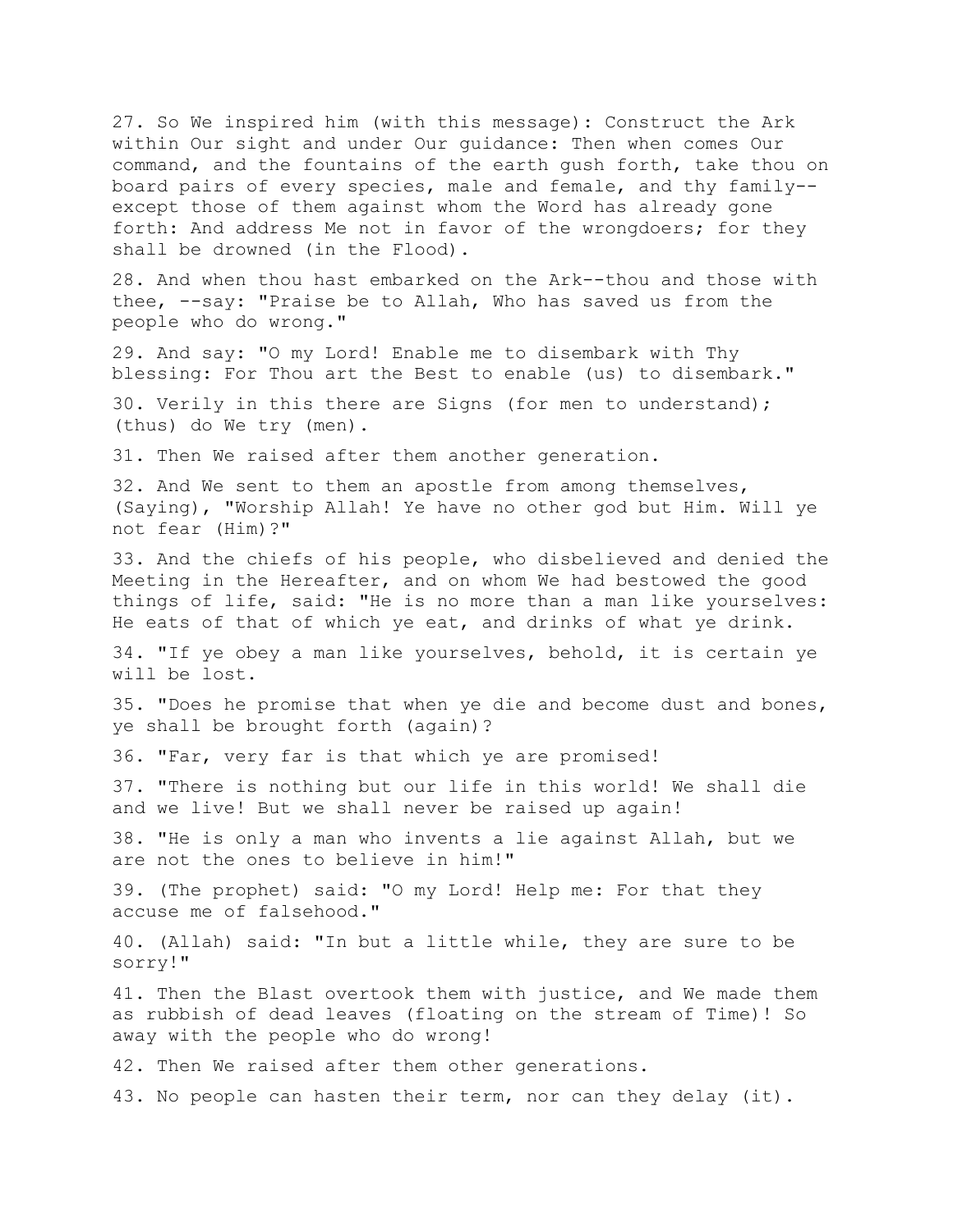44. Then sent We Our apostles in succession: Every time there came to a people their apostle, they accused him of falsehood: So We made them follow each other (in punishment): We made them as a tale (that is told): So away with a people that will not believe! 45. Then We sent Moses and his brother Aaron, with Our Signs and Authority manifest, 46. To Pharaoh and his Chiefs: But these behaved insolently: They were an arrogant people. 47. They said: "Shall we believe in two men like ourselves? And their people are subject to us!" 48. So they accused them of falsehood, and they became of those who were destroyed. 49. And We gave Moses the Book, in order that they might receive guidance. 50. And We made the son of Mary and his mother as a Sign: We gave them both shelter on high ground affording rest and security and furnished with springs. C.155.-(Verses 51 to 92)-The Brotherhood of Truth is one in all ages: It is narrow men who create sects. Let them not think that the goods of this world can shield them from evil or its consequences. Allah's Truth and His Messenger can be known to all: For He in His Mercy has given us faculties and judgment, if we would but use them. The Message is not New: All Creation proclaims it: High above all is the Lord of Glory Supreme! 51. O ye apostles! Enjoy (all) things good and pure, and work righteousness: For I am well acquainted with (all) that ye do. 52. And verily this Brotherhood of yours is a single Brotherhood, and I am your Lord and Cherisher: Therefore fear Me (and no other). 53. But people have cut off their affair (of unity), between them, into sects: Each party rejoices in that which is with itself. 54. But leave them in their confused ignorance for a time. 55. Do they think that because We have granted them abundance of wealth and sons, 56. We would hasten them on in every good? Nay, they do not understand. 57. Verily those who live in awe for fear of their Lord; 58. Those who believe in the Signs of their Lord; 59. Those who join not (in worship) partners with their Lord;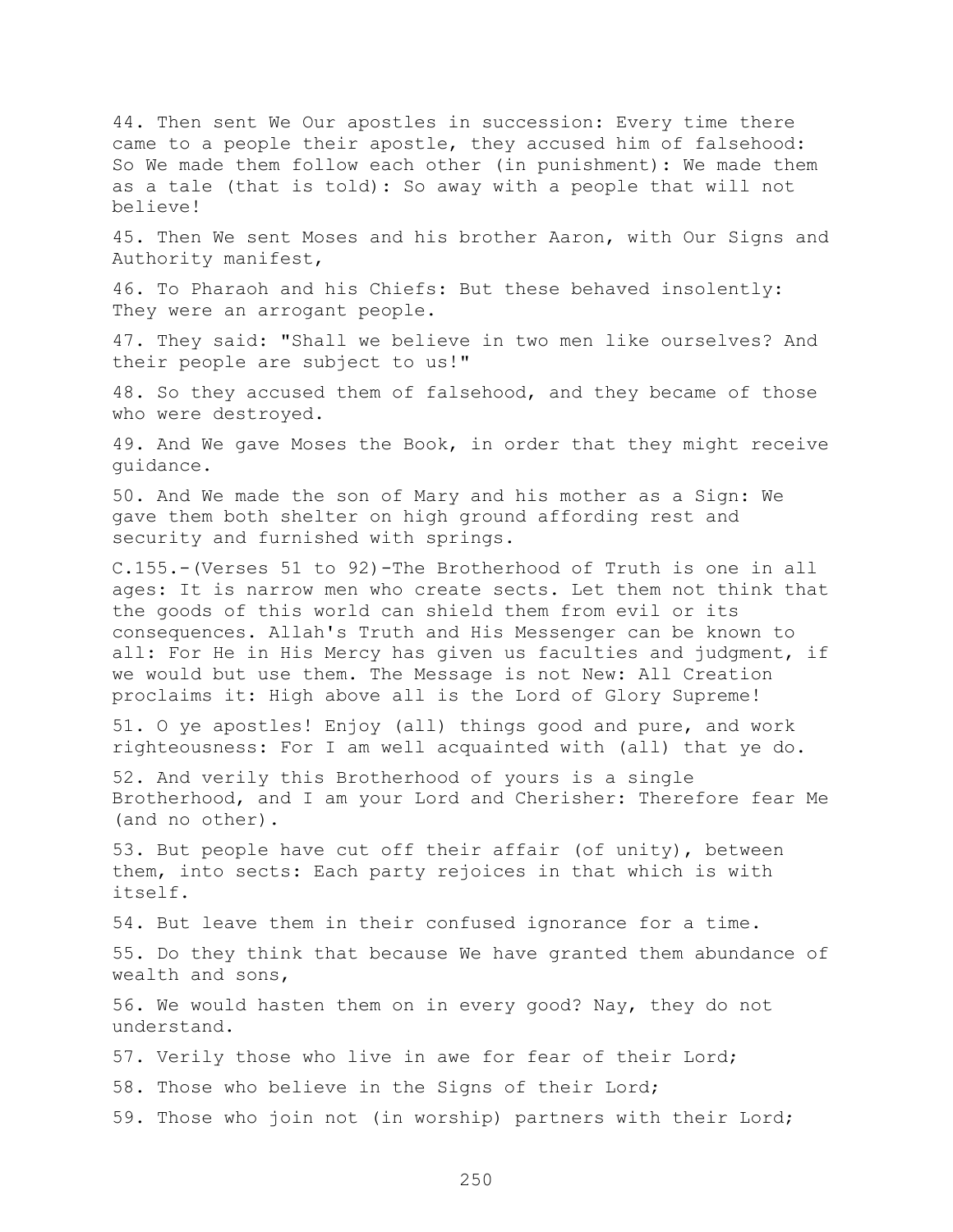60. And those who dispense their charity with their hearts full of fear, because they will return to their Lord; --

61. It is these who hasten in every good work, and these who are foremost in them.

62. On no soul do We place a burden greater than it can bear: Before Us is a record which clearly shows the truth: They will never be wronged.

63. But their hearts are in confused ignorance of this; and there are, besides that, deeds of theirs, which they will (continue) to do,  $-$ 

64. Until, when We seize in Punishment those of them who received the good things of this world, behold, they will groan in supplication!

65. (It will be said): "Groan not in supplication this day; for ye shall certainly not be helped by Us.

66. "My Signs used to be rehearsed to you, but ye used to turn back on your heels--

67. "In arrogance: Talking nonsense about the (Koran), like one telling fables by night."

68. Do they not ponder over the Word (of Allah), or has anything (new) come to them that did not come to their fathers of old?

69. Or do they not recognize their Apostle, that they deny him?

70. Or do they say, "He is possessed"? Nay, he has brought them the Truth, but most of them hate the Truth.

71. If the Truth had been in accord with their desires, truly the heavens and the earth, and all beings therein would have been in confusion and corruption! Nay, We have sent them their admonition, but they turn away from their admonition.

72. Or is it that thou askest them for some recompense? But the recompense of thy Lord is best: He is the Best of those who give sustenance.

73. But verily thou callest them to the Straight Way;

74. And verily those who believe not in the Hereafter are deviating from that Way.

75. If We had mercy on them and removed the distress which is on them, they would obstinately persist in their transgression, wandering in distraction to and fro.

76. We inflicted Punishment on them, but they humbled not themselves to their Lord, nor do they submissively entreat  $(Him)$  !  $--$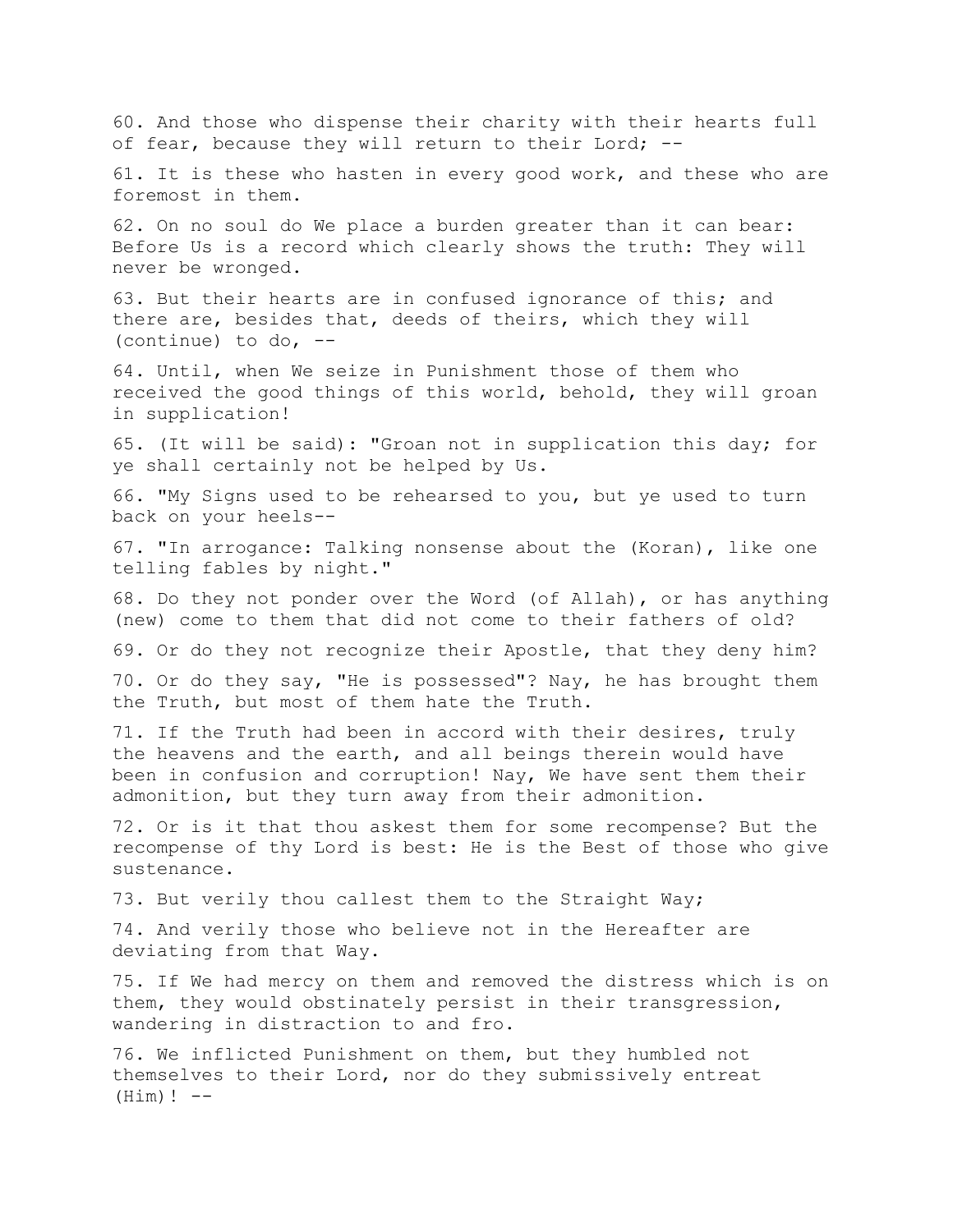77. Until We open on them a gate leading to a severe Punishment: Then Lo! They will be plunged in despair therein! 78. It is He Who has created for you (the faculties of) hearing, sight, feeling and understanding: Little thanks it is ye give! 79. And He Has multiplied you through the earth, and to Him shall ye be gathered back. 80. It is He Who gives life and death, and to Him (is due) the alternation of Night and Day: Will ye not then understand? 81. On the contrary they say things similar to what the ancients said. 82. They say: "What! When we die and become dust and bones, could we really be raised up again? 83. "Such things have been promised to us and to our fathers before! They are nothing but tales of the ancients!" 84. Say: "To whom belongs the earth and all beings therein? (Say) if ye know!" 85. They will say, "To Allah!" Say: "Yet will ye not receive admonition?" 86. Say: "Who is the Lord of the seven heavens, and the Lord of the Throne (of Glory) Supreme?" 87. They will say, "(They belong) to Allah." Say: "Will ye not then be filled with awe?" 88. Say: "Who is it in whose hands is the governance of all things, --who protects (all), but is not protected (of any)? (Say) if ye know." 89. They will say, "(It belongs) to Allah." Say: "Then how are ye deluded?" 90. We have sent them the Truth: But they indeed practice Falsehood! 91. No son did Allah begat, nor is there any god along with Him: (If there were many gods), behold, each god would have taken away what he had created, and some would have lorded it over others! Glory to Allah! (He is free) from the (sort of) things they attribute to Him! 92. He knows what is hidden and what is open: Too high is He for partners they attribute to Him! C.156.-(Verses 93 to 118)-Let us eschew evil, but not pay evil back in its own coin, however great the temptation: No chance will there be to retrieve our conduct, once death cuts us off. Then we shall only have to wait for Judgment: None can pass that Barrier: Our deeds will be weighed, and happy those whose good weighs more in the scale than ill. Only Faith and Goodness will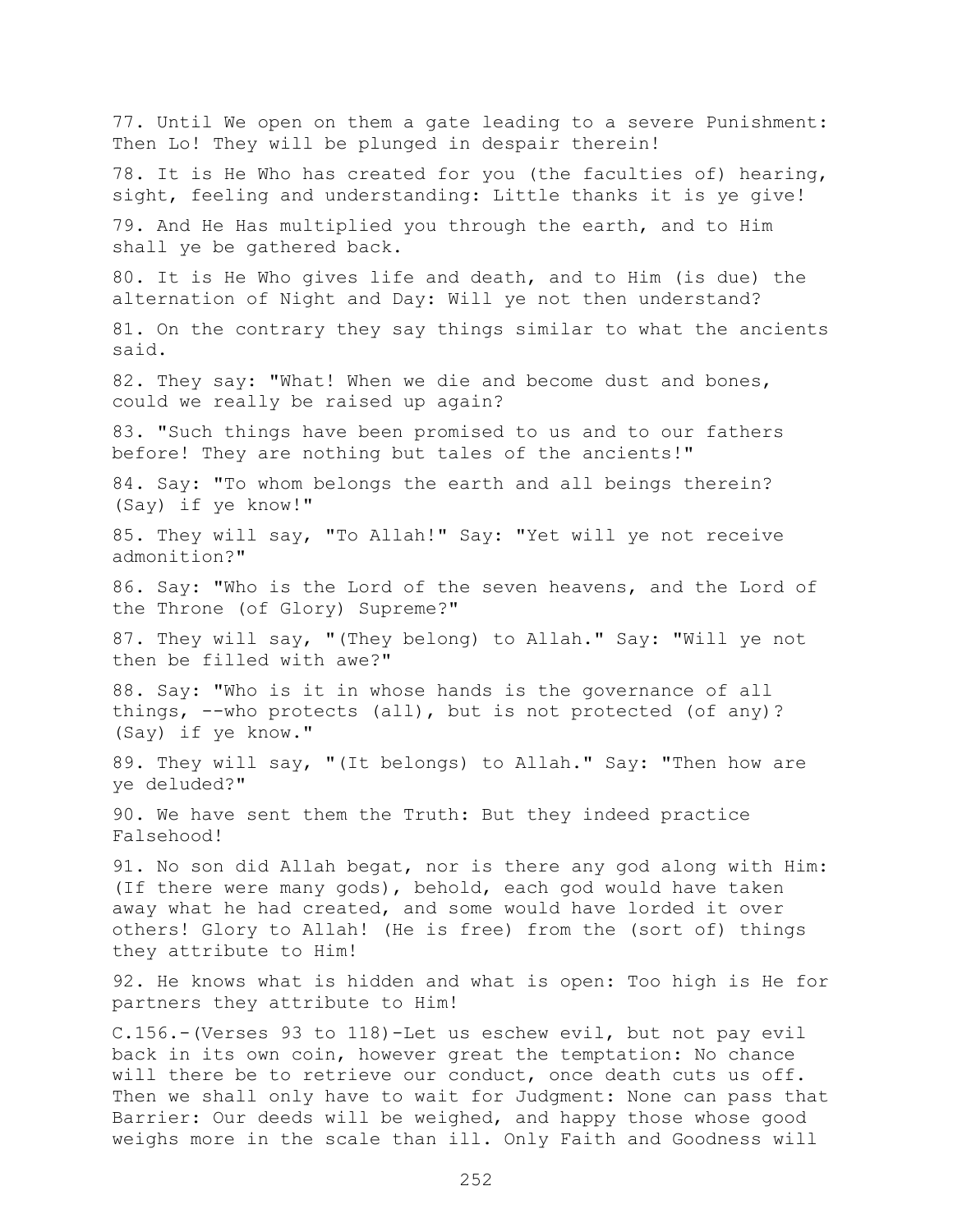prevail in the end: So glory to the Lord of the Throne exalted, of Mercy and Honor! 93. Say: "O my Lord! If Thou wilt show me (in my lifetime) that which they are warned against,  $-$ -94. "Then, O my Lord! Put me not amongst the people who do wrong!" 95. And We are certainly able to show thee (in fulfillment) that against which they are warned. 96. Repel evil with that which is best: We are well acquainted with the things they say. 97. And say: "O my Lord! I seek refuge with Thee from the suggestions of the Evil Ones. 98. "And I seek refuge with Thee O my Lord! Lest they should come near me." 99. (In Falsehood will they be) until, when death comes to one of them, he says: "O my Lord! Send me back (to life), -- 100. "In order that I may work righteousness in the things I neglected." --"By no means! It is but a word he says." –Before them is a Partition till the Day they are raised up. 101. Then when the Trumpet is blown, there will be no more relationships between them that Day, nor will one ask after another! 102. Then those whose balance (of good deeds) is heavy, --they will attain salvation: 103. But those whose balance is light, will be those who have lost their souls; in Hell will they abide. 104. The Fire will burn their faces, and they will therein grin, with their lips displaced. 105. "Were not My Signs rehearsed to you, and ye did but treat them as falsehoods?" 106. They will say: "Our Lord! Our misfortune overwhelmed us, and we became a people astray! 107. "Our Lord! Bring us out of this: If ever we return (to evil), then shall we be wrongdoers indeed!" 108. He will say: "Be ye driven into it (with ignominy)! And speak ye not to Me! 109. "A part of My servants there was, who used to pray, 'Our Lord! We believe; then do Thou forgive us, and have mercy upon us: For Thou art the Best of those who show mercy!'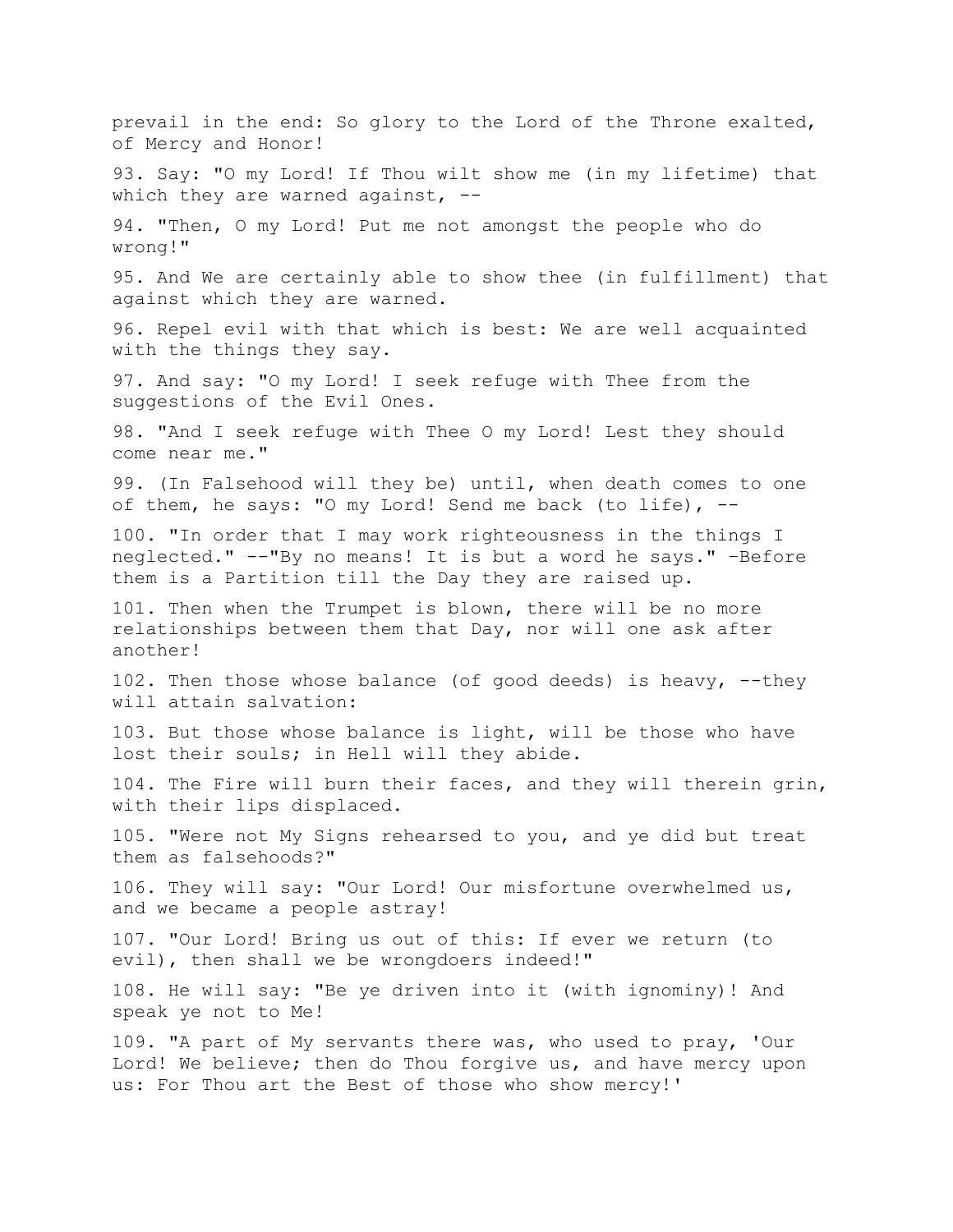110. "But ye treated them with ridicule, so much so that (ridicule of) them made you forget My Message while ye were laughing at them!

111. "I have rewarded them this day for their patience and constancy: They are indeed the ones that have achieved Bliss..."

112. He will say: "What number of years did ye stay on earth?"

113. They will say: "We stayed a day or part of a day: But ask those who keep account."

114. He will say: "Ye stayed not but a little,  $-\text{if }$  ye had only known!

115. Did ye then think that We created you in jest, and that ye would not be brought back to Us (for account)?"

116. Therefore exalted be Allah, the King, the Reality: There is no god but He, the Lord of the Throne of Honor!

117. If anyone invokes besides Allah, any other god, he has no authority therefore; and his reckoning will be only with his Lord! And verily the Unbelievers will fail to win through!

118. So say: "O my Lord! Grant Thou forgiveness and mercy! For Thou art the Best of those who show mercy!"

### **SURA 24 INTRO.**

C.157.-(Verses 1 to 26)-Chastity is a virtue, for men and women, whether joined in marriage, or single, or widowed. The punishment for offenses in such matters should be public. No less grave is the launching of false charges or rumors against the fair reputation of women, or the spreading of such slanders, or the facile belief in them. Evil is ever spreading its net. Good men and women should ever be on their guard, and pray for Allah's grace and mercy.

1. SURA 24. Nur, or Light. In the name of Allah, Most Gracious, Most Merciful. A Sura which We have sent down and which We have ordained: In it have We sent down Clear Signs, in order that ye may receive admonition.

2. The woman and the man guilty of adultery or fornication, - flog each of them with a hundred stripes: Let not compassion move you in their case, in a matter prescribed by Allah, if ye believe in Allah and the Last Day: And let a party of the Believers witness their punishment.

3. Let no man guilty of adultery or fornication marry any but a woman similarly guilty, or an Unbeliever: Nor let any but such a man or an Unbeliever marry such a woman: To the Believers such a thing is forbidden.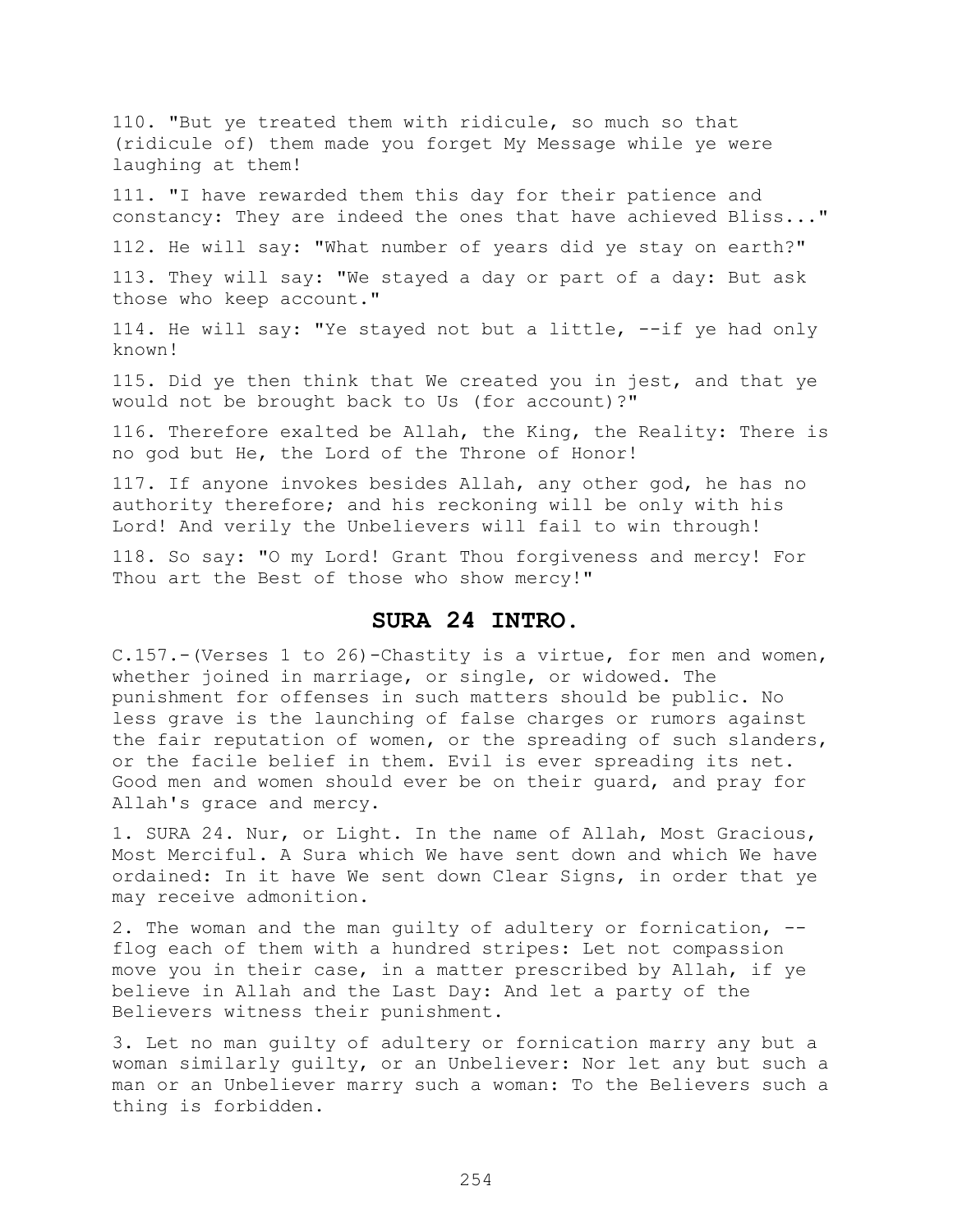4. And those who launch a charge against chaste women, and produce not four witnesses (to support their allegations), flog them with eighty stripes; and reject their evidence ever after: For such men are wicked transgressors; --

5. Unless they repent thereafter and mend (their conduct); for Allah is Oft-Forgiving, Most Merciful.

6. And for those who launch a charge against their spouses, and have (in support) no evidence but their own, --their solitary evidence (can be received) if they bear witness four times (with an oath) by Allah that they are solemnly telling the truth;

7. And the fifth (oath) (should be) that they solemnly invoke the curse of Allah on themselves if they tell a lie.

8. But it would avert the punishment from the wife, if she bears witness four times (with an oath) by Allah, that (her husband) is telling a lie;

9. And the fifth (oath) should be that she solemnly invokes the wrath of Allah on herself if (her accuser) is telling the truth.

10. If it were not for Allah's grace and mercy on you, and that Allah is Oft-Returning, Full of wisdom, --(ye would be ruined indeed).

11. Those who brought forward the lie are a body among yourselves: Think it not to be an evil to you; on the contrary it is good for you: To every man among them (will come the punishment) of the sin that he earned, and to him who took on himself the lead among them, will be a Penalty grievous.

12. Why did not the Believers--men and women--when ye heard of the affair, --put the best construction on it in their own minds and say, "This (charge) is an obvious lie"?

13. Why did they not bring four witnesses to prove it? When they have not brought the witnesses, such men, in the sight of Allah, (stand forth) themselves as liars!

14. Were it not for the grace and mercy of Allah on you, in this world and the Hereafter, a grievous penalty would have seized you in that ye rushed glibly into this affair.

15. Behold, ye received it on your tongues, and said out of your mouths things of which ye had no knowledge; and ye thought it to be a light matter, while it was most serious in the sight of Allah.

16. And why did ye not, when ye heard it, say? --"It is not right of us to speak of this: Glory to Allah! This is a most serious slander!"

17. Allah doth admonish you, that ye may never repeat such (conduct), if ye are (true) Believers.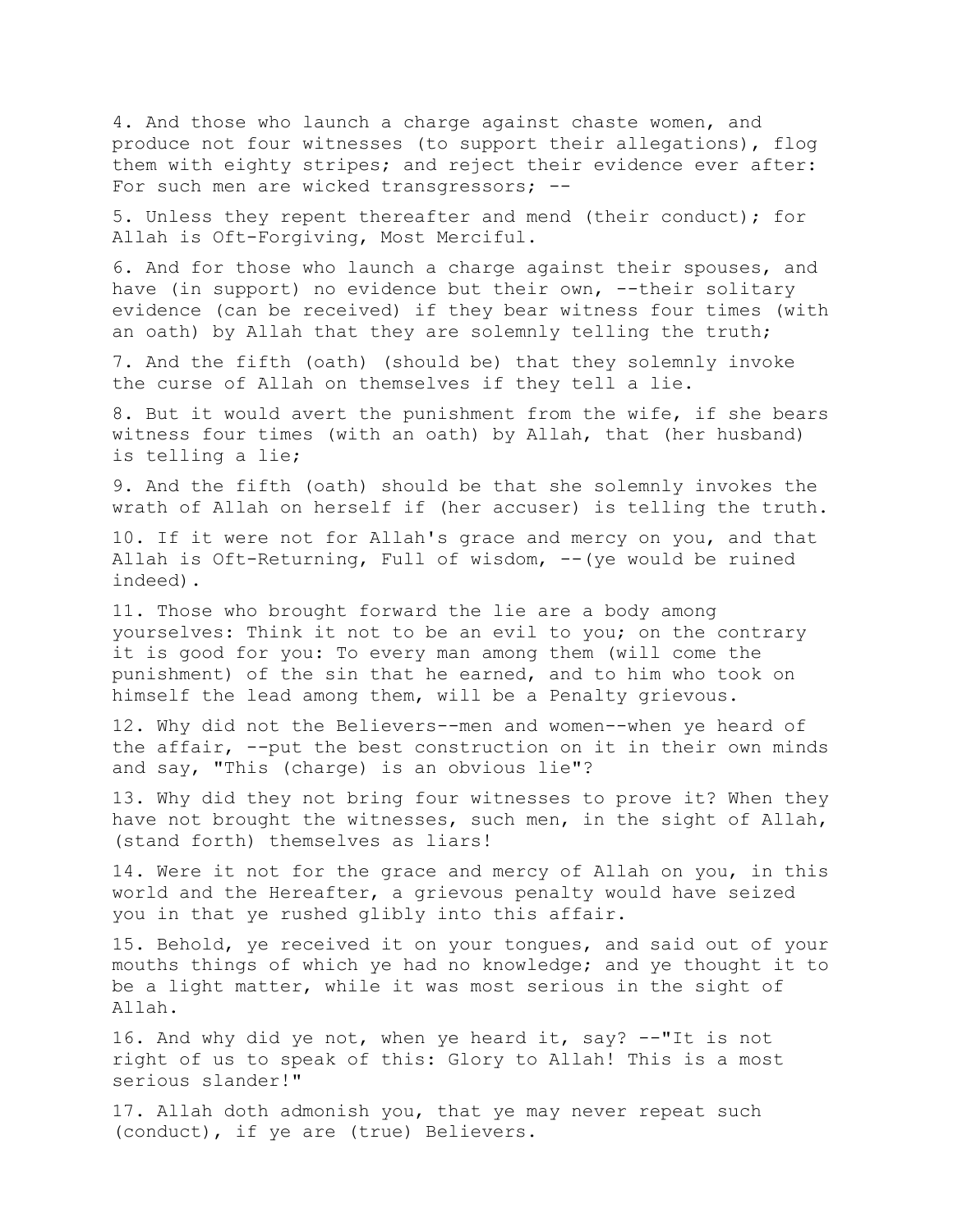18. And Allah makes the Signs plain to you: For Allah is full of knowledge and wisdom.

19. Those who love (to see) scandal published broadcast among the Believers, will have a grievous Penalty in this life and in the Hereafter: Allah knows, and ye know not.

20. Were it not for the grace and mercy of Allah on you, and that Allah is full of kindness and mercy, (ye would be ruined indeed).

21. O ye who believe! Follow not Satan's footsteps: If any will follow the footsteps of Satan, he will (but) command what is shameful and wrong: And were it not for the grace and mercy of Allah on you, not one of you would ever have been pure: But Allah doth purify whom He pleases: And Allah is One Who hears and knows (all things).

22. Let not those among you who are endued with grace and amplitude of means resolve by oath against helping their kinsmen, those in want, and those who have left their homes in Allah's cause: Let them forgive and overlook. Do you not wish that Allah should forgive you? For Allah is Oft-Forgiving, Most Merciful.

23. Those who slander chaste women, indiscreet but believing, are cursed in this life and in the Hereafter: For them is a grievous Penalty, --

24. On the Day when their tongues, their hands, and their feet will bear witness against them as to their actions.

25. On that Day Allah will pay them back (all) their just dues, and they will realize that Allah is the (very) Truth; that makes all things manifest.

26. Women impure are for men impure, and men impure for women impure and women of purity are for men of purity, and men of purity are for women of purity: These are not affected by what people say. For them there is forgiveness, and a provision honorable.

C.158.-(Verses 27 to 34)-Privacy in the home is a nurse of virtue: Respect it with dignity and decorum. Guard your eyes and thoughts with rules of modesty in dress and manners; and learn from these to keep your spiritual gaze from straying to any but Allah. True marriage should teach us chastity and purity, and such are the virtues which lead us to the Light sublime which illuminates the world.

27. O ye who believe! Enter not houses other than your own, until ye have asked permission and saluted those in them: That is best for you, in order that ye may heed (what is seemly).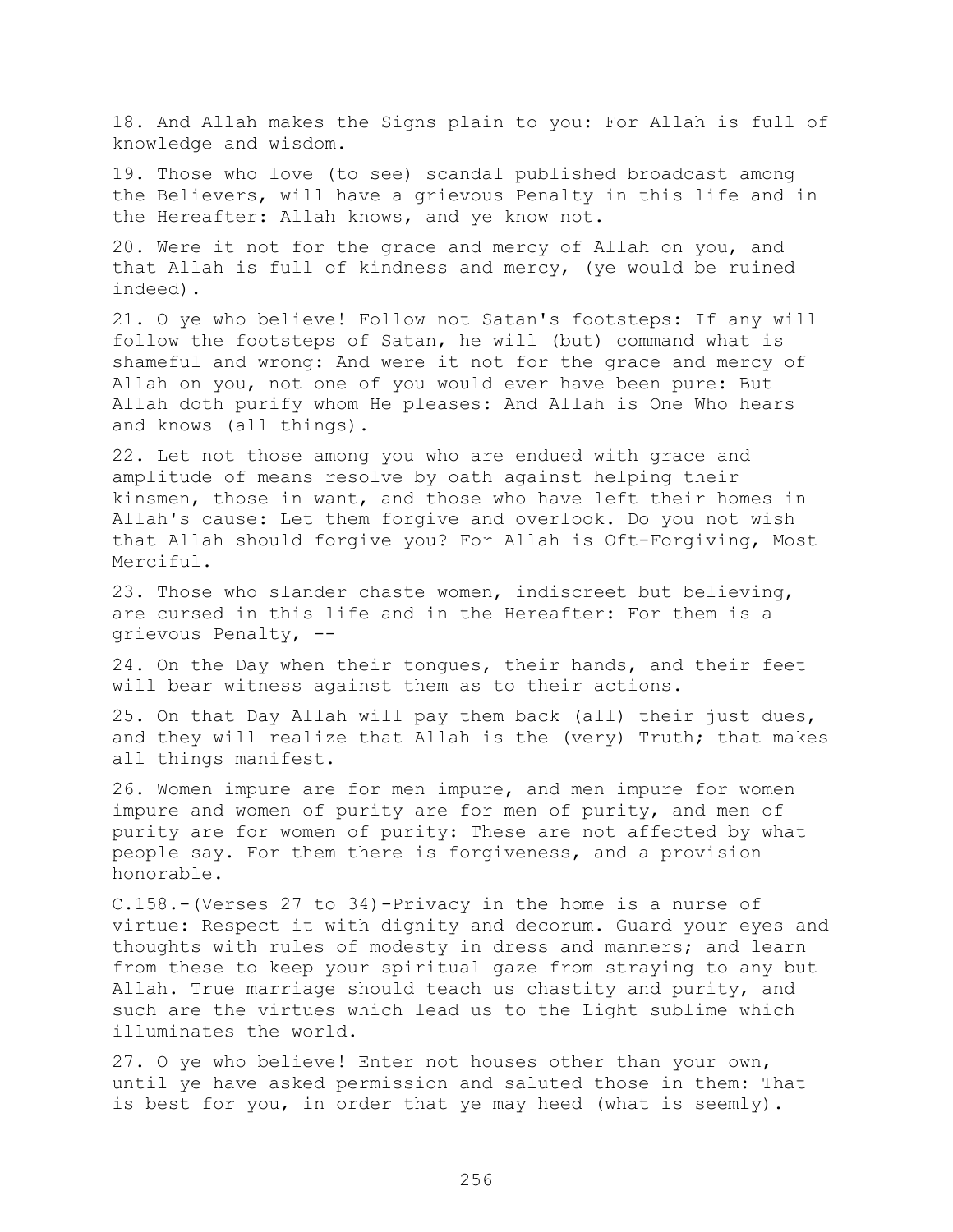28. If ye find no one in the house, enter not until permission is given to you: If ye are asked to go back, go back: That makes for greater purity for yourselves: And Allah knows well all that ye do.

29. It is no fault on your part to enter houses not used for living in, which serve some (other) use for you: And Allah has knowledge of what ye reveal and what ye conceal.

30. Say to the believing men that they should lower their gaze and guard their modesty: That will make for greater purity for them: And Allah is well acquainted with all that they do.

31. And say to the believing women that they should lower their gaze and guard their modesty; that they should not display their beauty and ornaments except what (must ordinarily) appear thereof; that they should draw their veils over their bosoms and not display their beauty except to their husbands, their fathers, their husbands' fathers, their sons, their husbands' sons, their brothers or their brothers' sons, or their sisters' sons, or their women, or the slaves whom their right hands possess, or male servants free of physical needs, or small children who have no sense of the shame of sex; and that they should not strike their feet in order to draw attention to their hidden ornaments. And O ye Believers! Turn ye all together towards Allah, that ye may attain Bliss.

32. Marry those among you who are single, or the virtuous ones among your slaves, male or female: If they are in poverty, Allah will give them means out of His grace: For Allah encompasseth all, and He knoweth all things.

33. Let those who find not the wherewithal for marriage keep themselves chaste, until Allah gives them means out of His grace. And if any of your slaves ask for a deed in writing (to enable them to earn their freedom for a certain sum), give them such a deed if ye know any good in them; yea, give them something yourselves out of the means which Allah has given to you. But force not your maids to prostitution when they desire chastity, in order that ye may make a gain in the goods of this life. But if anyone compels them yet, after such compulsion, is Allah Oft-Forgiving, Most Merciful (to them).

34. We have already sent down to you verses making things clear, an illustration from (the story of) people who passed away before you, and an admonition for those who fear (Allah).

C.159.-(Verses 35 to 57)-Allah is the Light of the heavens and the earth. High above our petty evanescent lives, He illumines our souls with means that reach our innermost being. Universal is His light, so pure and so intense that grosser beings need a veil to take His rays: His elect are e're absorbed in prayer and praise and deeds of love, unlike the children of Darkness,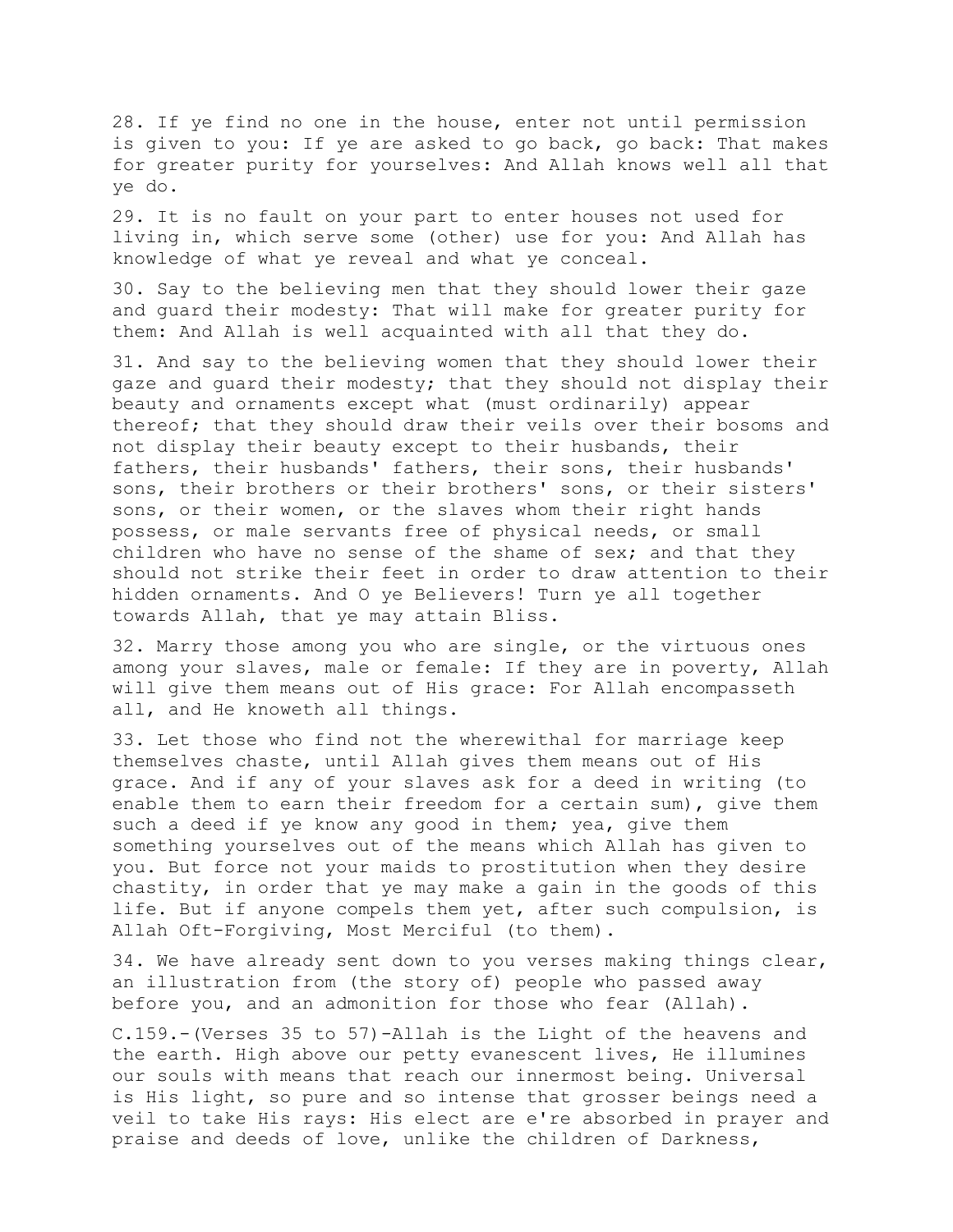struggling in Depths profound of vanities false. All Nature sings to the glory of Allah, and men of fraud and hypocrisy are but rebels in the Kingdom of Allah.

35. Allah is the Light of the heavens and the earth. The parable of His Light is as if there were a Niche and within it a Lamp: The Lamp enclosed in Glass: The glass as it were a brilliant star: Lit from a blessed Tree, an Olive, neither of the East nor of the West, whose Oil is well-nigh Luminous, though fire scarce touched it: Light upon Light! Allah doth guide whom He will to His Light: Allah doth set forth Parables for men: and Allah doth know all things.

36. (Lit is such a Light) in houses, which Allah hath permitted to be raised to honor; for the celebration, in them, of His name: In them is He glorified in the mornings and in the evenings, (again and again), --

37. By men whom neither traffic nor merchandise can divert from the Remembrance of Allah, nor from regular Prayer, nor from the practice of regular Charity: Their (only) fear is for the Day when hearts and eyes will be transformed (in a world wholly  $new)$ ,  $-$ 

38. That Allah may reward them according to the best of their deeds, and add even more for them out of His Grace: For Allah doth provide for those whom He will, without measure.

39. But the Unbelievers, --their deeds are like a mirage in sandy deserts, which the man parched with thirst mistakes for water; until when he comes up to it, he finds it to be nothing: But he finds Allah (ever) with him, and Allah will pay him his account: And Allah is swift in taking account.

40. Or (the Unbelievers' state) is like the depths of darkness in a vast deep ocean, overwhelmed with billow topped by billow, topped by (dark) clouds: Depths of darkness, one above the other: If a man stretches out his hand, he can hardly see it! For any to whom Allah giveth not light, there is no light!

41. Seest thou not that it is Allah Whose praises all beings in the heavens and on earth do celebrate, and the birds (of the air) with wings outspread? Each one knows its own (mode of) prayer and praise. And Allah knows well all that they do.

42. Yea, to Allah belongs the dominion of the heavens and the earth; and to Allah is the final goal (of all).

43. Seest thou not that Allah makes the clouds move gently, then joins them together, then makes them into a heap? --Then wilt thou see rain issue forth from their midst. And He sends down from the sky mountain masses (of clouds) wherein is hail: He strikes therewith whom He pleases and He turns it away from whom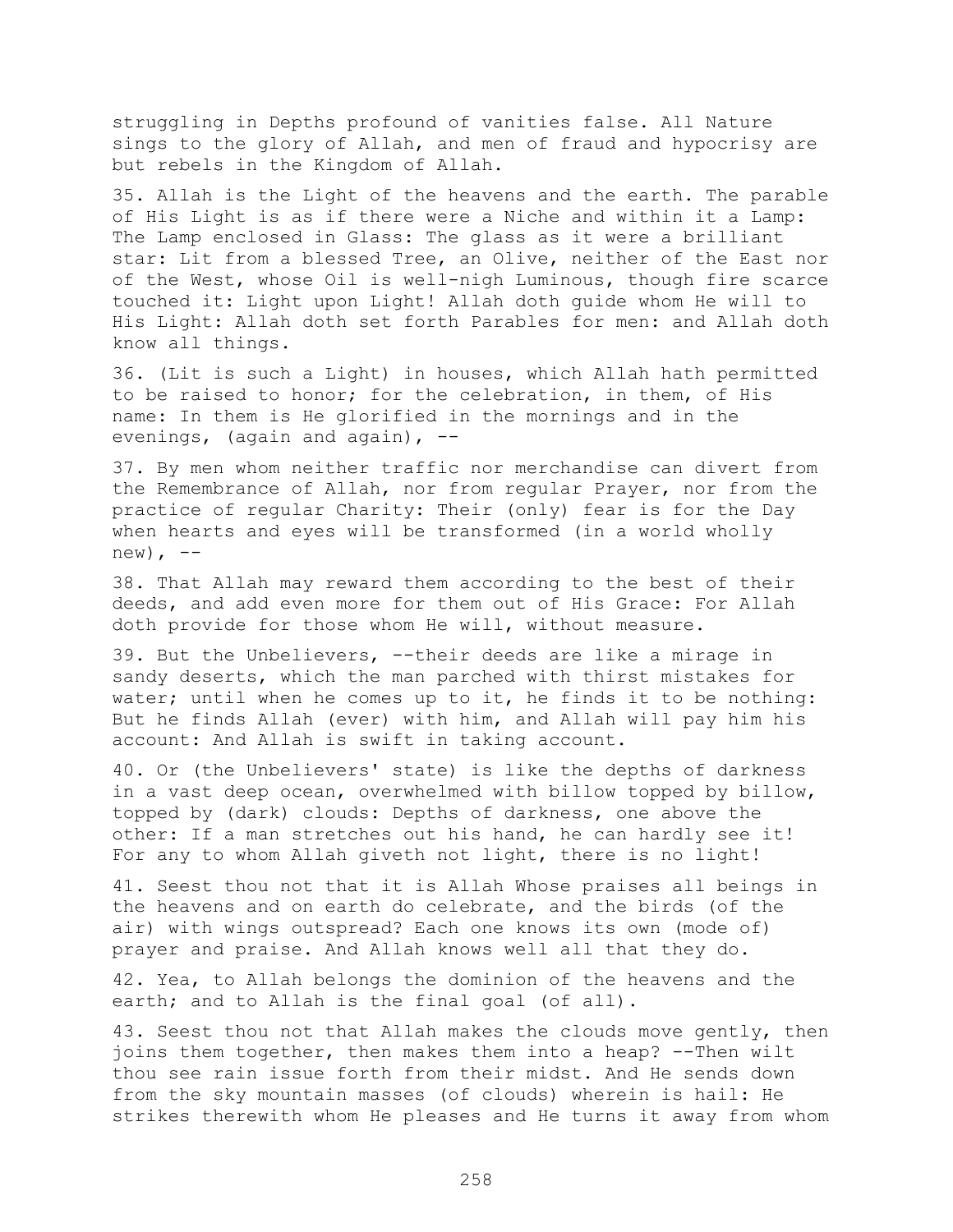He pleases. The vivid flash of His lightning well-nigh blinds the sight. 44. It is Allah Who alternates the Night and the Day: Verily in these things is an instructive example for those who have vision! 45. And Allah has created every animal from water: Of them there are some that creep on their bellies; some that walk on hind legs; and some that walk on four. Allah creates what He wills; for verily Allah has power over all things. 46. We have indeed sent down Signs that make things manifest: And Allah guides whom He wills to a Way that is straight. 47. They say, "We believe in Allah and in the Apostle, and we obey": But even after that, some of them turn away: They are not (really) Believers. 48. When they are summoned to Allah and His Apostle, in order that he may judge between them, behold, some of them decline (to come). 49. But if the right is on their side, they come to him with all submission. 50. Is it that there is a disease in their hearts? Or do they doubt, or are they in fear, that Allah and His Apostle will deal unjustly with them? Nay, it is they themselves who do wrong. 51. The answer of the Believers, when summoned to Allah and His Apostle, in order that he may judge between them, is no other than this: They say, "We hear and obey": It is such as these that will attain felicity. 52. It is such as obey Allah and His Apostle, and fear Allah and do right, that will win (in the end). 53. They swear their strongest oaths by Allah that, if only thou wouldst command them, they would leave (their homes). Say: "Swear ye not; obedience is. (more) reasonable. Verily Allah is well acquainted with all that ye do." 54. Say: "Obey Allah, and obey the Apostle: But if ye turn away, he is only responsible for the duty placed on him and ye for that placed on you. If ye obey him ye shall be on right guidance. The Apostle's duty is only to preach the clear (Message). 55. Allah has promised, to those among you who believe and work righteous deeds, that He will, of a surety, grant them in the land, inheritance (of power), as He granted it to those before them; that He will establish in authority their religion--the one which He has chosen for them; and that He will change (their state), after the fear in which they (lived), to one of security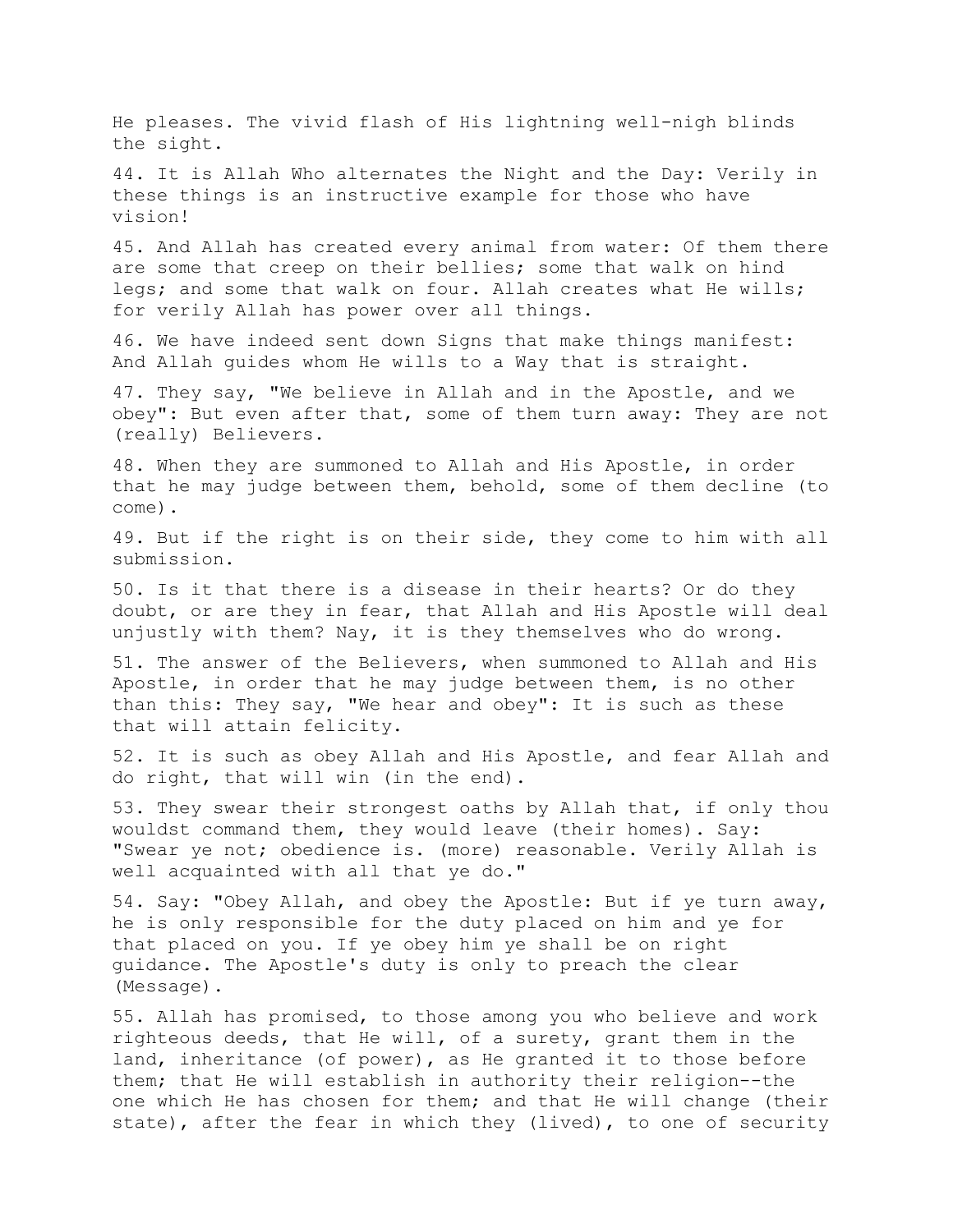and peace: `They will worship Me (alone) and not associate aught with Me.' If any do reject Faith after this, they are rebellious and wicked.

56. So establish regular Prayer and give regular Charity; and obey the Apostle; that ye may receive mercy.

57. Never thin thou that the Unbelievers are going to frustrate (Allah's Plan) on earth: Their abode is the Fire, --and it is indeed an evil refuge!

C.160.-(Verses 58 to 64)-For a self-respecting life on earth, respect for others' privacy is most essential, in the home and abroad: But superstitions are not meet in intercourse amongst kin or true friends. In public council never fail to observe the most punctilious form and order: Your self-respect demands that ye should give your Leader sincere respect and all obedience. Ye may not know but Allah doth know the inwardness of things both great and small.

58. O ye who believe! Let those whom your right hands possess, and the (children) among you who have not come of age ask your permission (before they come to your presence), on three occasions: Before morning prayer; the while ye doff your clothes for the noonday heat; and after the late-night prayer: These are your three times of undress: Outside those times it is not wrong for you or for them to move about attending to each other: Thus does Allah make clear the Signs to you: For Allah is full of knowledge and wisdom.

59. But when the children among you come of age, let them (also) ask for permission, as do those senior to them (in age): Thus does Allah make clear His Signs to you: For Allah is full of knowledge and wisdom.

60. Such elderly women as are past the prospect of marriage, - there is no blame on them if they lay aside their (outer) garments, provided they make not a wanton display of their beauty: But it is best for them to be modest: And Allah is One Who sees and knows all things.

61. It is no fault in the blind nor in one born lame, nor in one afflicted with illness, nor in yourselves, that ye should eat in your own houses, or those of your fathers, or your mothers, or your brothers, or your sisters, or your father's brothers or your father's sisters, or your mother's brothers, or you mother's sisters, or in houses of which the keys are in your possession. Or in the house of a sincere friend of yours: There is no blame on you, whether ye eat in company or separately. But if ye enter houses, salute each other--a greeting of blessing and purity as from Allah. Thus does Allah make clear the Signs to you: That ye may understand.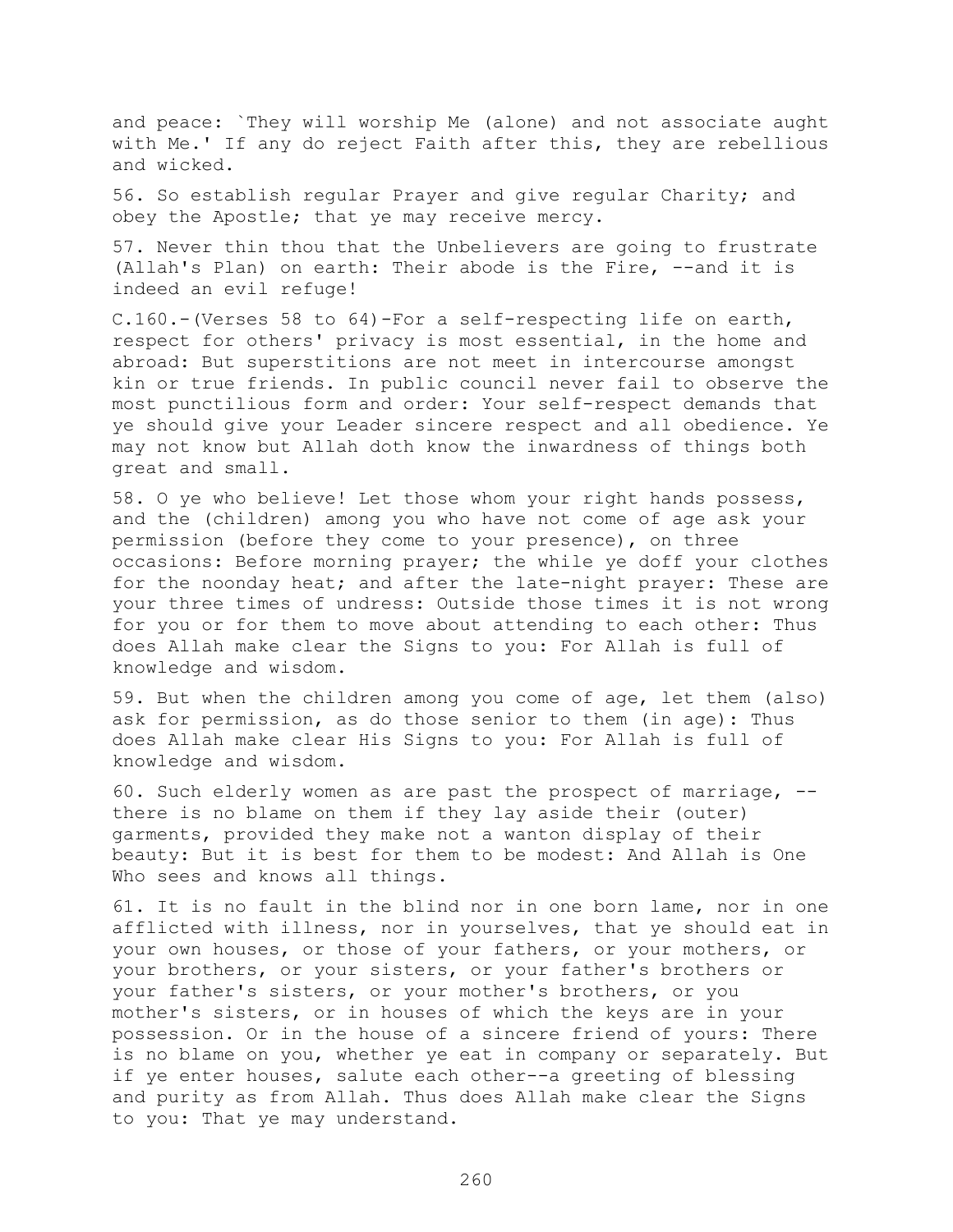62. Only those are Believers, who believe in Allah and His Apostle: When they are with him on a matter requiring collective action, they do not depart until they have asked for his leave; those who ask for thy leave are those who believe in Allah and His Apostle; so when they ask for thy leave, for some business of theirs, give leave to those of them whom thou wilt, and ask Allah for thy forgiveness: For Allah is Oft-Forgiving, Most merciful.

63. Deem not the summons of the Apostle among yourselves like the summons of one of you to another: Allah doth know those of you who slip away under shelter of some excuse: Then let those beware who withstand the Apostle's order, lest some trial befall them, or a grievous Penalty be inflicted on them.

64. Be quite sure that to Allah doth belong whatever is in the heavens and on earth. Well doth He know what ye are intent upon: And one day they will be brought back to Him, and He will tell them the truth of what they did: For Allah doth know all things.

# **SURA 25 INTRO.**

C.161.-(Verses 1 to 20)-Among the highest and greatest gifts of Allah is His Revelation, which is the Criterion by which we may judge between right and wrong -- between false and true worship, between the Message that comes from Allah and the forgeries of men, between the Real in our eternal Future and the Fancies by which we are misled. The apostles of Allah come as men to live among men and guide them.

1. SURA 25. Furqan, or The Criterion. In the name of Allah, Most Gracious, Most Merciful. Blessed is He Who sent down the Criterion to His Servant, that it may be an admonition to all creatures; --

2. He to Whom belongs the dominion of the heavens and the earth: No son has He begotten, nor has He a partner in His dominion: It is He Who created all things, and ordered them in due proportions.

3. Yet have they taken, besides Him, gods that can create nothing but are themselves created; that have no control of hurt or good to themselves; nor can they control Death nor Life nor Resurrection.

4. But the Misbelievers say: "Naught is this but a lie which he has forged, and others have helped him at it." In truth it is they who have put forward an iniquity and a falsehood.

5. And they say: "Tales of the ancients, which he has caused to be written: And they are dictated before him morning and evening."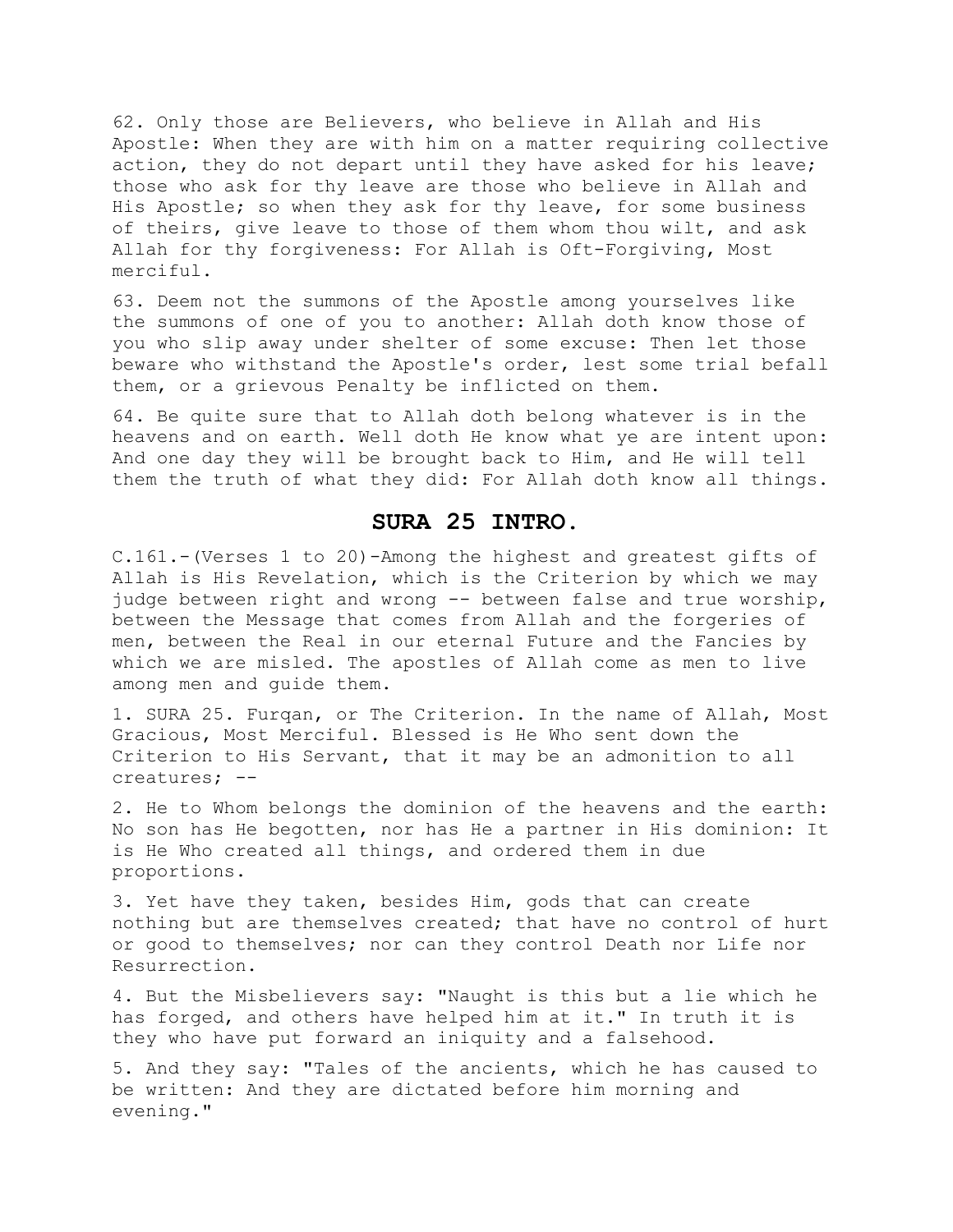6. Say: "The (Koran) was sent down by Him Who knows the Mystery (that is) in the heavens and the earth: Verily He is Oft-Forgiving, Most Merciful."

7. And they say: "What sort of an apostle is this, who eats food, and walks through the streets? Why has not an angel been sent to give admonition with him?

8. "Or (why) has not a treasure been bestowed on him, or why has he (not) a garden for enjoyment?" The wicked say: "Ye follow none other than a man bewitched."

9. See what kinds of comparisons they make for thee! But they have gone astray, and never a way will they be able to find!

10. Blessed is He Who, if that were His Will, could give thee better (things) than those, --Gardens beneath which rivers flow; and He could give thee Palaces (secure to dwell in).

11. Nay, they deny the Hour (of the Judgment to come): But We have prepared a Blazing Fire for such as deny the Hour:

12. When it sees them from a place far off, they will hear its fury and its raging sigh.

13. And when they are cast, bound together, into a constricted place therein, they will plead for destruction there and then!

14. "This day plead not for a single destruction: Plead for destruction oft-repeated!"

15. Say: "Is that best, or the eternal Garden, promised to the righteous? For them, that is a reward as well as a goal (of attainment).

16. "For them there will be therein all that they wish for: They will dwell (there) for aye: A promise to be prayed for from thy Lord."

17. The Day He will gather them together as well as those whom they worship besides Allah, He will ask: "Was it ye who led these My servants astray, or did they stray from the Path themselves?"

18. They will say: "Glory to Thee! Not meet was it for us that we should take for protectors others besides Thee: But Thou didst bestow, on them and their fathers, good things (in life), until they forgot the Message: For they were a people (worthless and) lost."

19. (Allah will say): "Now have they proved you liars in what ye say: So ye cannot avert (your penalty) nor (get) help." And whoever among you does wrong, him shall We cause to taste of a grievous Penalty.

20. And the apostles whom We sent before thee were all (men) who ate food and walked through the streets: We have made some of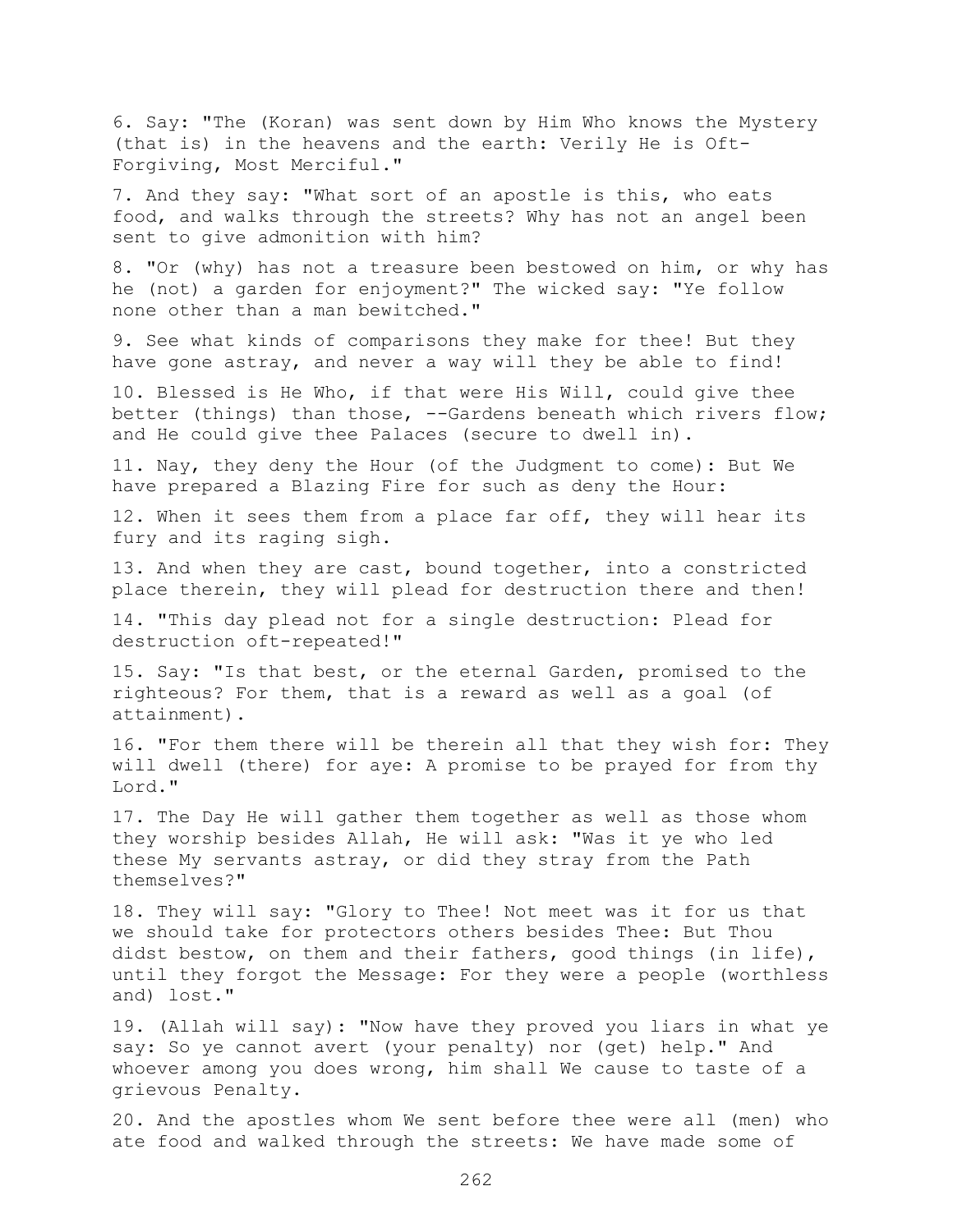you as a trial for others: Will ye have patience? For Allah is One Who sees (all things).

C.162.-(Verses 21 to 44)-Woe to the misbelievers who arrogantly demand to see Allah, yet reject His Signs! The Judgment will come, and then they will see, too late, how evil casts nothing but treacherous snares for man. Slowly comes Allah's Revelation, in ways most conductive to man's enlightenment. Men in their folly reject the most obvious Signs of Allah. Let them mock! Soon will they know! Alas! Men ruled by self-impulse are worse than brute beasts to guide or control!

21. Such as fear not the meeting with Us (for Judgment) say: "Why are not the angels sent down to us, or (why) do we not see our Lord?" Indeed they have an arrogant conceit of themselves, and mighty is the insolence of their impiety!

22. The Day they see the angels, --no joy will there be to the sinners that Day: The (angels) will say: "There is a barrier forbidden (to you) altogether!"

23. And We shall turn to whatever deeds they did (in this life), and We shall make such deeds as floating dust scattered about.

24. The Companions of the Garden will be well, that Day, in their abode, and have the fairest of places for repose.

25. The Day the heaven shall be rent asunder with clouds, and angels shall be sent down, descending (in ranks),  $-$ -

26. That Day, the dominion as of right and truth, shall be (wholly) for (Allah) Most Merciful: It will be a Day of dire difficulty for the Misbelievers.

27. The Day that the wrongdoer will bite at his hands, he will say, "Oh! Would that I had taken a (straight) path with the Apostle!

28. "AH! Woe is me! Would that I had never taken such a one for a friend!

29. "He did lead me astray from the Message (of Allah) after it had come to me! Ah! The Evil One is but a traitor to man!"

30. Then the Apostle will say: "O my Lord! Truly my people took this Koran for just foolish nonsense."

31. Thus have We made for every prophet an enemy among the sinners: But enough is thy Lord to guide and to help.

32. Those who reject Faith say: "Why is not the Koran revealed to him all at once?" Thus (is it revealed), that We may strengthen thy heart thereby, and We have rehearsed it to thee in slow, well arranged stages, gradually.

33. And no question do they bring to thee but We reveal to thee the truth and the best explanation (thereof).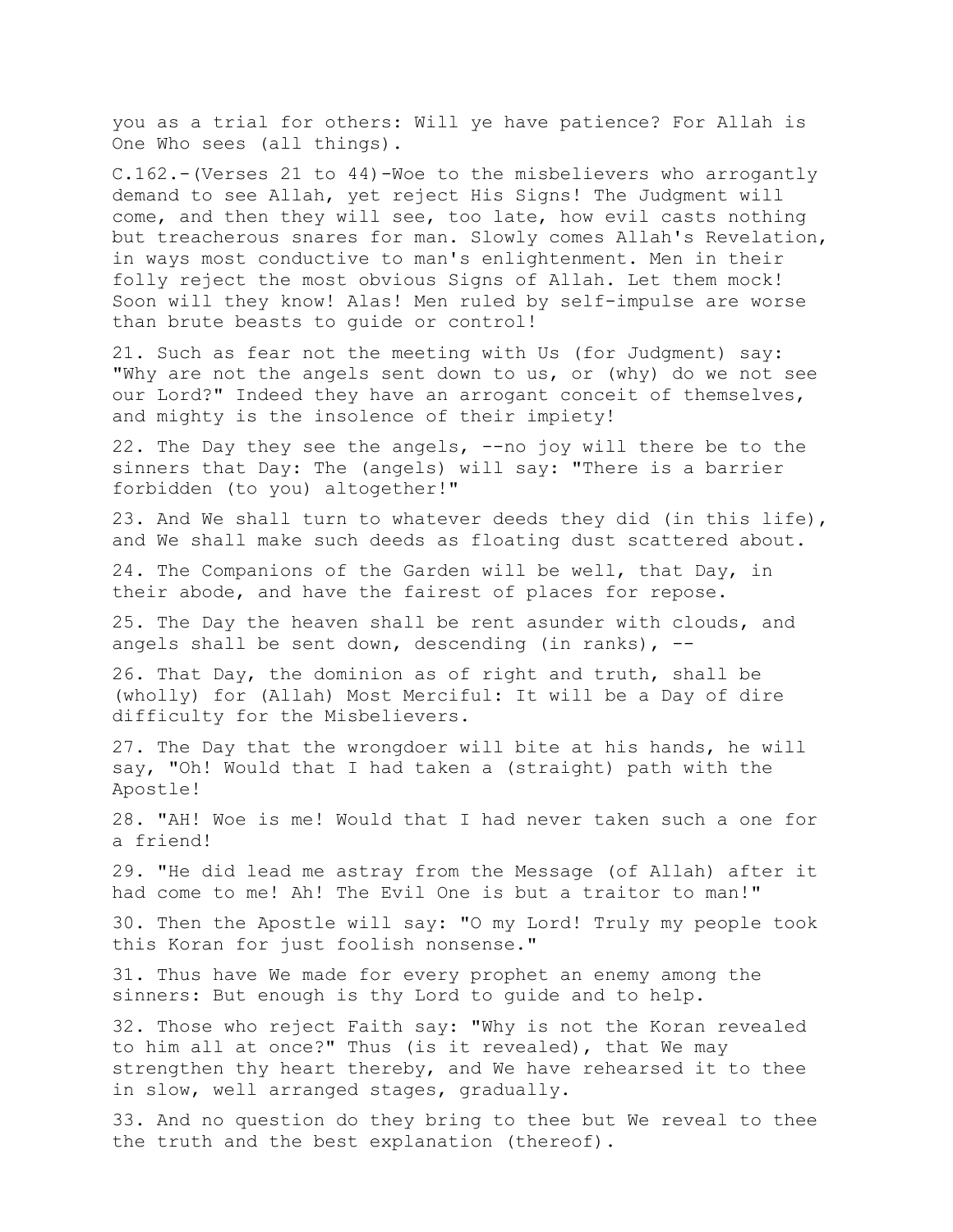34. Those who will be gathered to Hell (prone) on their faces, - -they will be in an evil plight, and, as to Path, most astray.

35. (Before this,) We sent Moses the Book, and appointed his brother Aaron with him as Minister;

36. And We commanded: "Go ye both, to the people who have rejected Our Signs:" And those (people) We destroyed with utter destruction.

37. And the people of Noah, --when they rejected the apostles, We drowned them, and We made them as a Sign for mankind; and We have prepared for (all) wrongdoers a grievous Penalty; --

38. As also the Ad and Thamud and the Companions of the Rass, and many a generation between them.

39. To each one We set forth Parables and examples; and each one We broke to utter annihilation (for their sins).

40. And the (Unbelievers) must indeed have passed by the town on which was rained a shower of evil: Did they not then see it (with their own eyes)? But they fear not the Resurrection.

41. When they see thee, they treat thee no otherwise than in mockery: "Is this the one whom Allah has sent as an apostle?"

42. "He indeed would well-nigh have misled us from our gods, had it not been that we were constant to them!" --Soon will they know, when they see the Penalty, who it is that is most misled in Path!

43. Seest thou such a one as taketh for his god his own passion (or impulse)? Couldst thou be a disposer of affairs for him?

44. Or thinkest thou that most of them listen or understand? They are only like cattle; --Nay, thy are worst astray in Path.

C.163.-(Verses 45 to 77)-But the Signs of Allah are everywhere in creation. The Sun and the Shadow, the Day and the Night, the Wind and the Rain, -- all things in nature are symbols, and point to the Law Divine, and the destiny, good or ill, of man. Will he not learn and put his trust in Him, the Merciful? His true servants ever adore Him in humility and fear of wrong, in faith and just moderation in life, in respect for duties owed to Allah and men and self, in avoidance of all that is false or futile, in strict and grateful attention to Allah's Message, and in the wish to put themselves and their families in the van of those who love and honor Allah.

45. Hast thou not turned thy vision to thy Lord? --How He doth prolong the Shadow! If He willed, He could make it stationary! Then do We make the sun its guide;

46. Then We draw it in towards Ourselves, --a contraction by easy stages.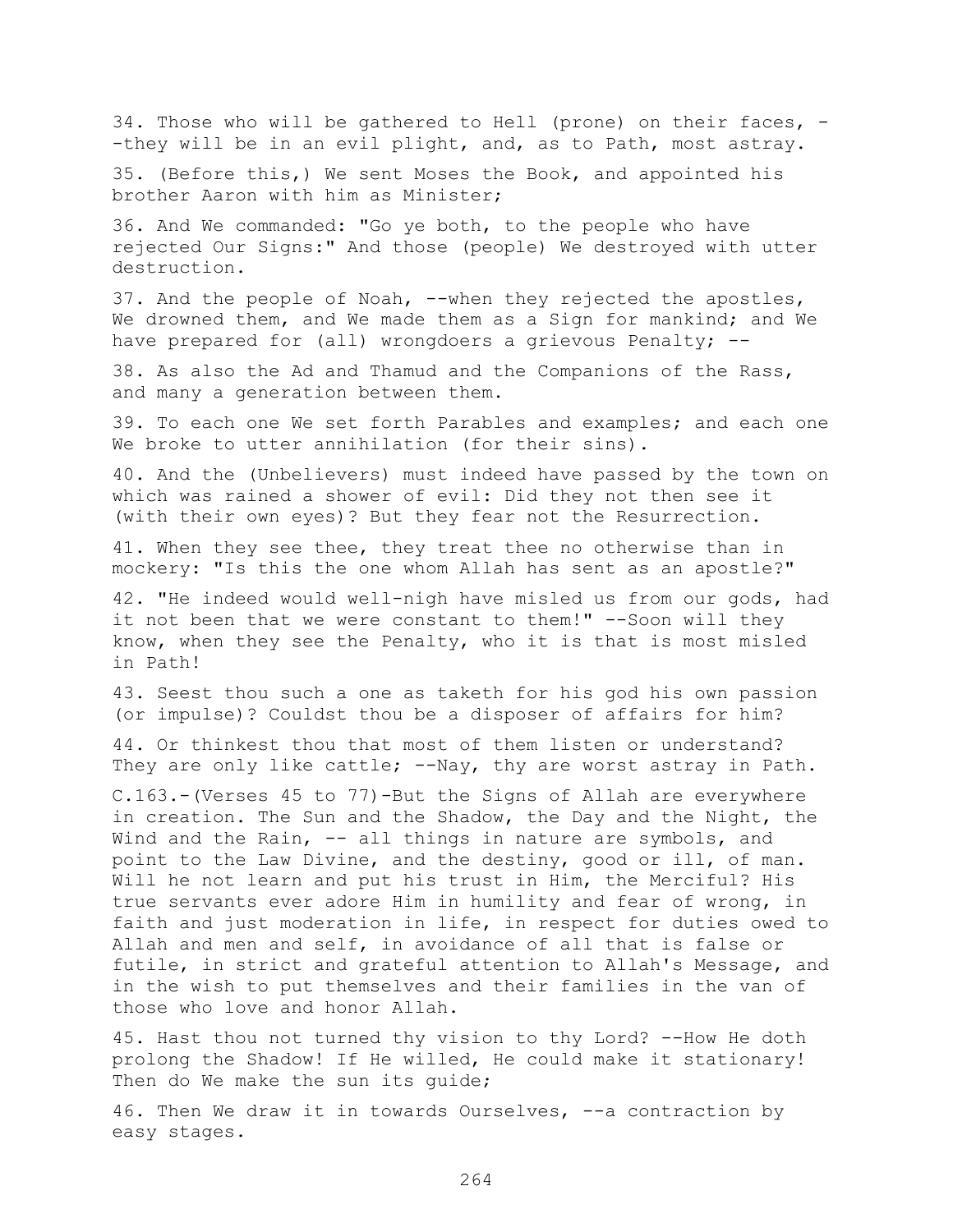47. And He it is Who makes the Night as a Robe for you, and Sleep as Repose, and makes the Day (as it were) a Resurrection. 48. And He it is Who sends the Winds as heralds of glad tidings, going before His Mercy, and We send down pure water from the  $sky, --$ 49. That with it We may give life to a dead land, and slake the thirst of things We have created, --cattle and men in great numbers. 50. And We have distributed the (water) amongst them, in order that they may celebrate (Our) praises, but most men are averse (to aught) but (rank) ingratitude. 51. Had it been Our Will, We could have sent a warner to every center of population. 52. Therefore listen not to the Unbelievers, but strive against them with the utmost strenuousness, with the (Koran). 53. It is He Who has let free the two bodies of flowing water: One palatable and sweet, and the other salt and bitter; yet has He made a barrier between them, a partition that is forbidden to be passed., 54. It is He Who has created man from water: Then has He established relationships of lineage and marriage: For thy Lord has power (over all things). 55. Yet do they worship, besides Allah, things that can neither profit them nor harm them: And the Misbeliever is a helper (of Evil), against his own Lord! 56. But thee We only sent to give glad tidings and admonition. 57. Say: "No reward do I ask of you for it but this: That each one who will may take a (straight) Path to his Lord." 58. And put thy trust in Him Who lives and dies not; and celebrate His praise; and enough is He to be acquainted with the faults of His servants; -- 59. He Who created the heavens and the earth and all that is between, in six days, and is firmly established on the Throne (of authority): Allah Most Gracious: Ask thou, then, about Him of any acquainted (with such things). 60. When it is said to them, "Adore ye (Allah) Most Gracious!", They say, "And what is (Allah) Most Gracious? Shall we adore that which thou commandest us?" And it increases their flight (from the Truth). 61. Blessed is He Who made constellations in the skies, and placed therein a Lamp and a Moon giving light;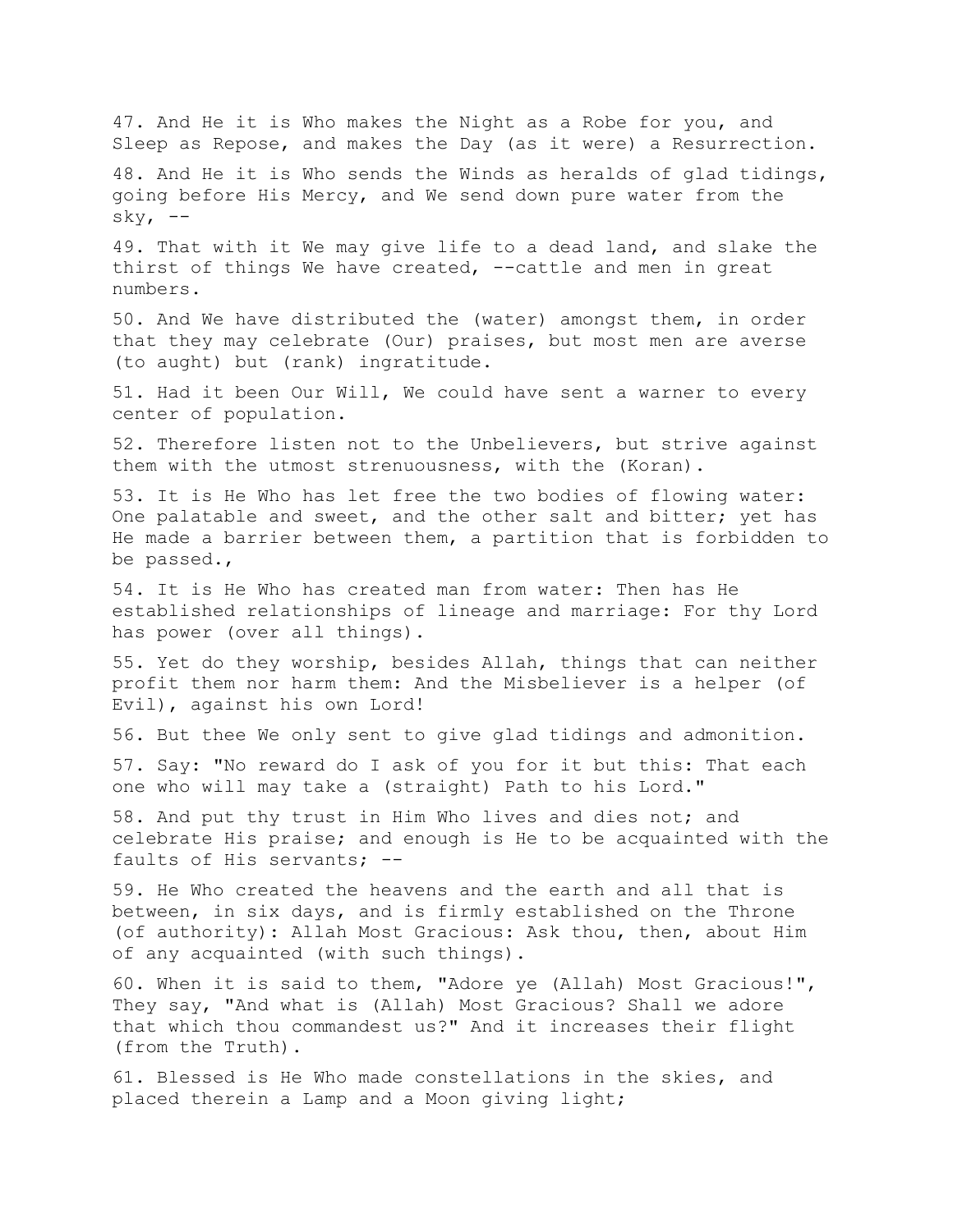62. And it is He Who made the Night and the Day to follow each other: For such as have the will to celebrate His praises or to show their gratitude. 63. And the servants of (Allah) Most Gracious are those who walk on the earth in humility, and when the ignorant address them, they say, "Peace!"; 64. Those who spend the night in adoration of their Lord prostrate and standing; 65. Those who say, "Our Lord! Avert from us the Wrath of Hell, for its Wrath is indeed an affliction grievous, -- 66. "Evil indeed is it as an abode, and as a place to rest in"; 67. Those who, when they spend, are not extravagant and not niggardly, but hold a just (balance) between those (extremes); 68. Those who invoke not, with Allah, any other god, nor slay such life as Allah has made sacred, except for just cause, nor commit fornication; --and any that does this (not only) meets punishment, 69. (But) the Penalty on the Day of Judgment will be doubled to him, and he will dwell therein in ignominy. -- 70. Unless he repents, believes, and works righteous deeds, for Allah will change the evil of such persons into good, and Allah is Oft-Forgiving, Most Merciful, 71. And whoever repents and does good has truly turned to Allah with an (acceptable) conversion; -- 72. Those who witness no falsehood, and, if they pass by futility, they pass by it with honorable (avoidance); 73. Those who, when they are admonished with the Signs of their Lord, droop not down at them as if they were deaf or blind; 74. And those who pray, "Our Lord! Grant unto us wives and offspring who will be the comfort of our eyes, and give us (the grace) to lead the righteous." 75. Those are the ones who will be rewarded with the highest place in heaven, because of their constancy: Therein shall they be met with salutations and peace, 76. Dwelling therein; --how beautiful an abode and place of rest! 77. Say (to the Rejecters): "My Lord is not uneasy because of you if ye call not on Him: But ye have indeed rejected (Him), and soon will come the inevitable (punishment)!"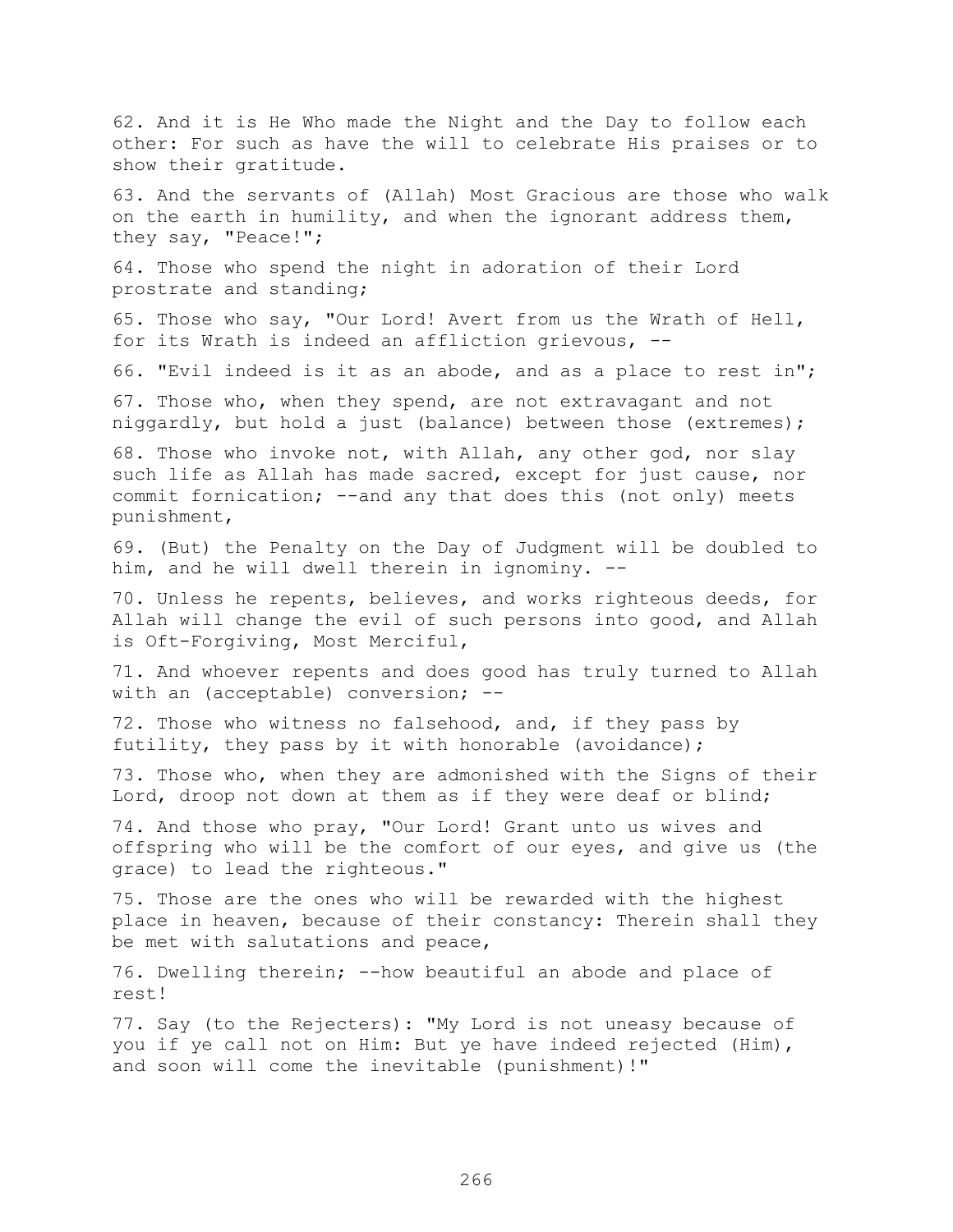#### **SURA 26 INTRO.**

C.164.-(Verses 1 to 69)-Allah's Plan works unceasingly: His Light shines none the less brightly, because some reject it or mock at it. Moses was freed from all fear when Allah gave him His Signs and sent him to Pharaoh: He boldly proclaimed the Message, and won the wise ones of Egypt: The rejecters, with Pharaoh, perished, and their heritage passed to worthier hands.

1. SURA 26. Shuaraa, or The Poets. In the name of Allah, Most Gracious, Most Merciful. Ta. Sin. Mim.

2. These are Verses of the Book that makes (things) clear.

3. It may be thou pretest thy soul with grief, that they do not become Believers.

4. If (such) were Our Will, We could send down to them from the sky a Sign, to which they would bend their necks in humility.

5. But there comes not to them a newly revealed Message from (Allah) Most Gracious, but they turn away therefrom.

6. They have indeed rejected (the Message): So they will know soon (enough) the truth of what they mocked at!

7. Do they not look at the earth, --how many noble things of all kinds We have produced therein?

8. Verily, in this is a Sign: But most of them do not believe.

9. And verily, thy Lord is He, the Exalted in Might, Most merciful.

10. Behold, thy Lord called Moses: "Go to the people of iniquity, --

11. "The people of Pharaoh: Will they not fear Allah?"

12. He said: "O my Lord! I do fear that they will charge me with falsehood:

13. "My breast will be straitened. And my speech may not go (smoothly): So send unto Aaron.

14. "And (further), they have a charge of crime against me; and I fear they may slay me."

15. Allah said: "By no means! Proceed then, both of you, with Our Signs; We are with you, and will listen (to your call).

16. "So go forth, both of you) to Pharaoh, and say: 'We have been sent by the Lord and Cherisher of the Worlds;

17. "Send thou with us the Children of Israel.'"

18. (Pharaoh) said: "Did we not cherish thee as a child among us, and didst thou not stay in our midst many years of thy life?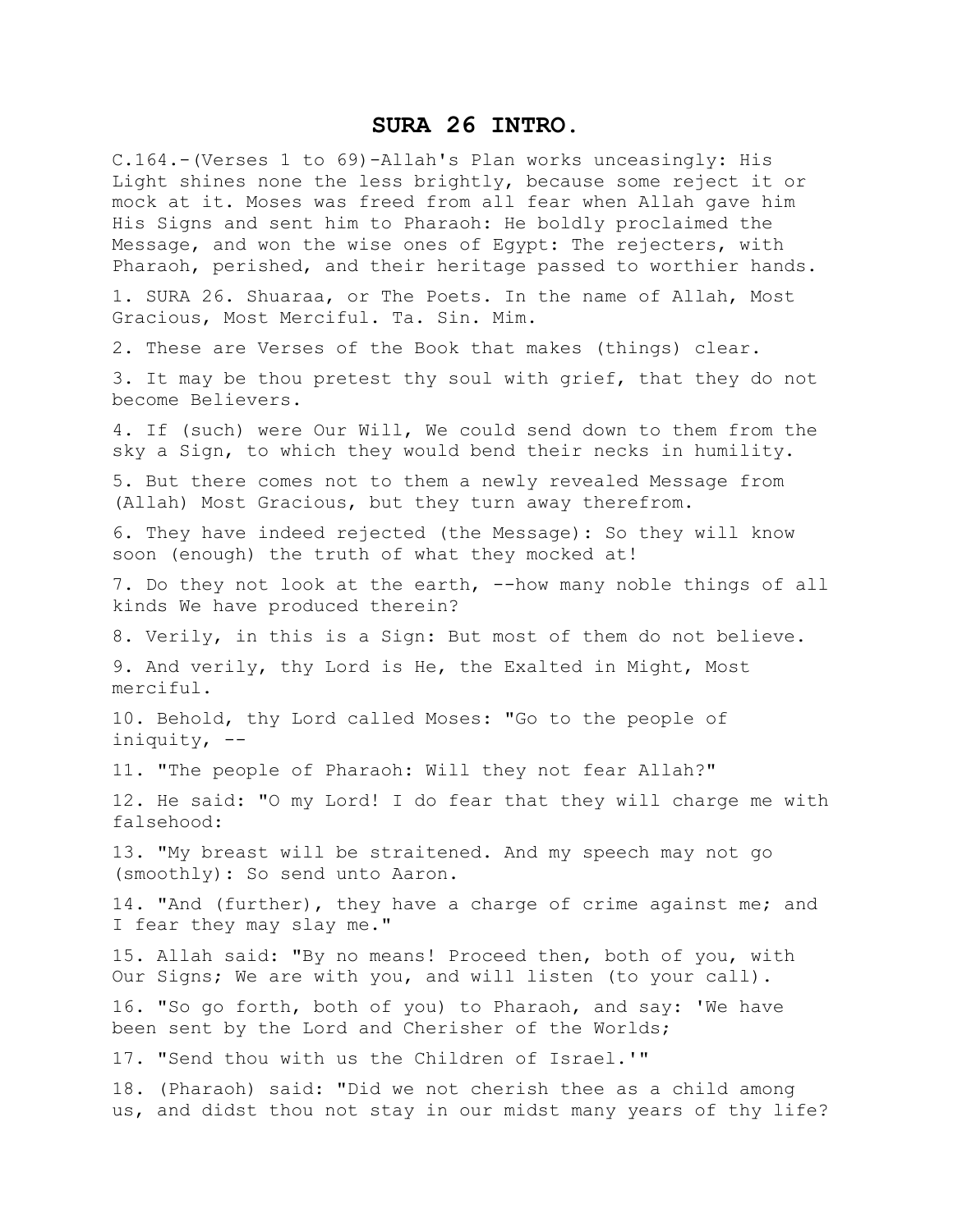19. And thou didst a deed of thine which (thou knowest) thou didst, and thou art an ungrateful (wretch)!" 20. Moses said: "I did it then, when I was in error. 21. So I fled from you (all) when I feared you; but my Lord has (since) invested me with judgment (and wisdom) and appointed me as one of the apostles. 22. "And this is the favor with which thou dost reproach me, - that thou hast enslaved the Children of Israel!" 23. Pharaoh said: "And what is the 'Lord and Cherisher of the Worlds'?" 24. (Moses said: "The Lord and Cherisher of the heavens and the earth, and all between, --if ye want to be quite sure." 25. (Pharaoh) said to those around: "Do ye not listen (to what he says)?" 26. (Moses) said: "Your Lord and the Lord of your fathers from the beginning!" 27. (Pharaoh) said: "Truly your apostle who has been sent to you is a veritable madman!" 28. (Moses) said: "Lord of the East and the West, and all between! If ye only had sense!" 29. (Pharaoh) said: "If thou dost put forward any god other than me, I will certainly put thee in prison!" 30. (Moses) said: "Even if I showed you something clear (and) convincing?" 31. (Pharaoh) said: "Show it then, if thou tellest the truth!" 32. So (Moses) threw his rod, and behold, it was a serpent, plain (for all to see)! 33. And he drew out his hand, and behold, it was white to all beholders! 34. (Pharaoh) said to the Chiefs around him: "This is indeed a sorcerer well-versed: 35. "His plan is to get you out of your land by his sorcery; then what is it ye counsel?" 36. They said: "Keep him and his brother in suspense (for a while), and dispatch to the Cities heralds to collect-- 37. "And bring up to thee all (our) sorcerers well-versed." 38. So the sorcerers were got together for the appointment of a day well-known, 39. And the people were told: "Are ye (now) assembled? --

268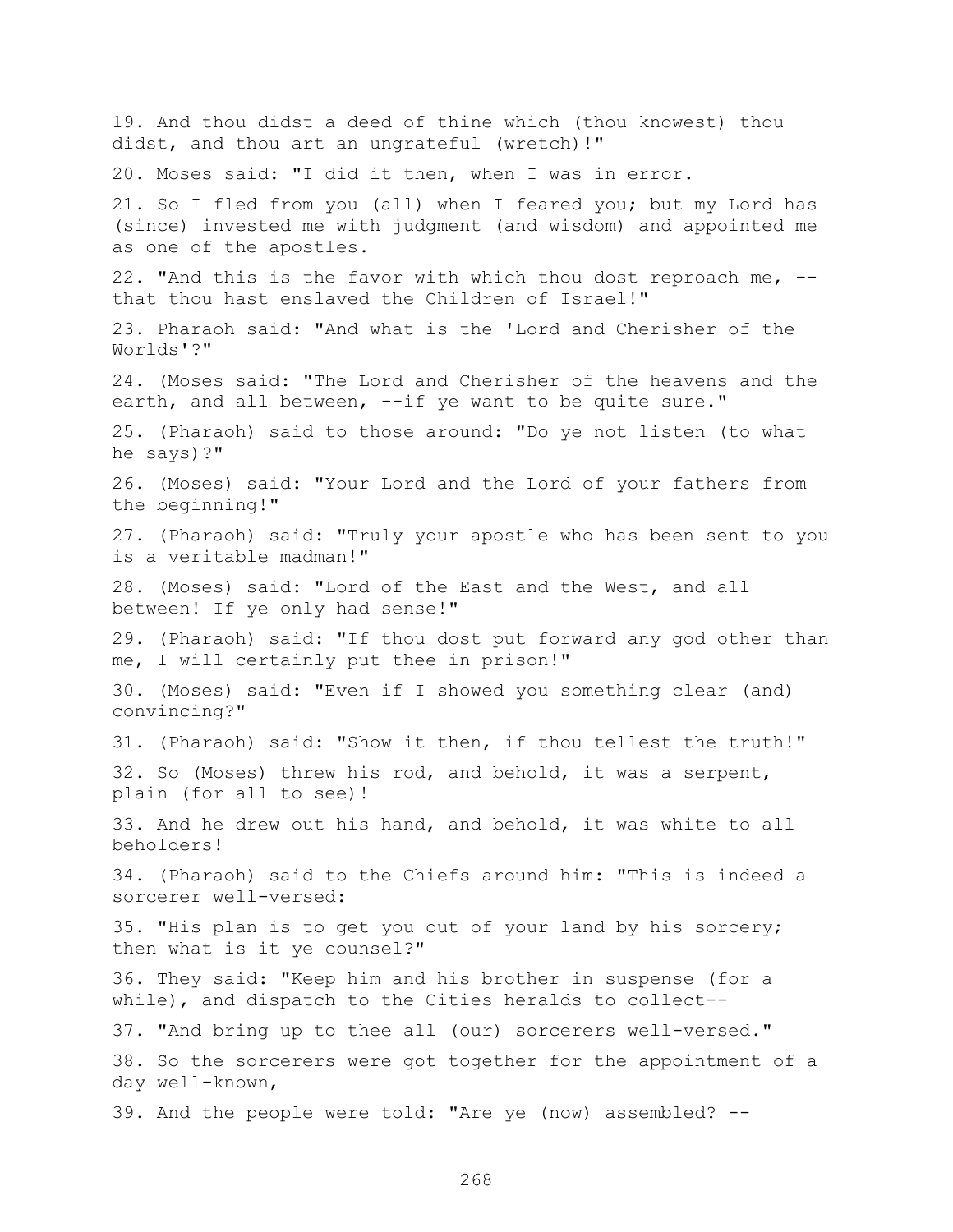40. "That we may follow the sorcerers (in religion) if they win?" 41. So when the sorcerers arrived they said to Pharaoh: "Of course--shall we have a (suitable) reward if we win?" 42. He said: "Yea, (and more), --for ye shall in that case be (raised to posts) nearest (to my person)." 43. Moses said to them: "Throw ye--that which ye are about to throw!" 44. So they threw their ropes and their rods, and said: "By the might of Pharaoh, it is we who will certainly win!" 45. Then Moses threw his rod, when, behold, it straightway swallows up all the falsehoods which they fake! 46. Then did the sorcerers fall down, prostrate in adoration, 47. Saying: "We believe in the Lord of the Worlds, 48. "The Lord of Moses and Aaron." 49. Said (Pharaoh): "Believe ye in Him before I give you permission? Surely he is your leader, who has taught you sorcery! But soon shall ye know! 50. "Be sure I will cut off your hands and feet on opposite sides, and I will cause you all to die on the cross!" 51. They said: "No matter! For us, we shall but return to our Lord! 52. "Only, our desire is that our Lord will forgive us our faults, that we may become foremost among the Believers!" 53. By inspiration We told Moses: "Travel by night with My servants; for surely ye shall be pursued." 54. Then Pharaoh sent heralds to (all) the Cities, 55. (Saying): "These (Israelites) are but a small band, 56. "And they are raging furiously against us; 57. "But we are a multitude amply forewarned." 58. So We expelled them from Gardens, springs, 59. Treasures, and every kind of honorable position; 60. Thus it was, but We made the Children of Israel inheritors of such things. 61. So they pursued them at sunrise. 62. And when the two bodies saw each other, the people of Moses said: "We are sure to be overtaken." 63. (Moses) said: "By no means! My Lord is with me! Soon will He guide me!"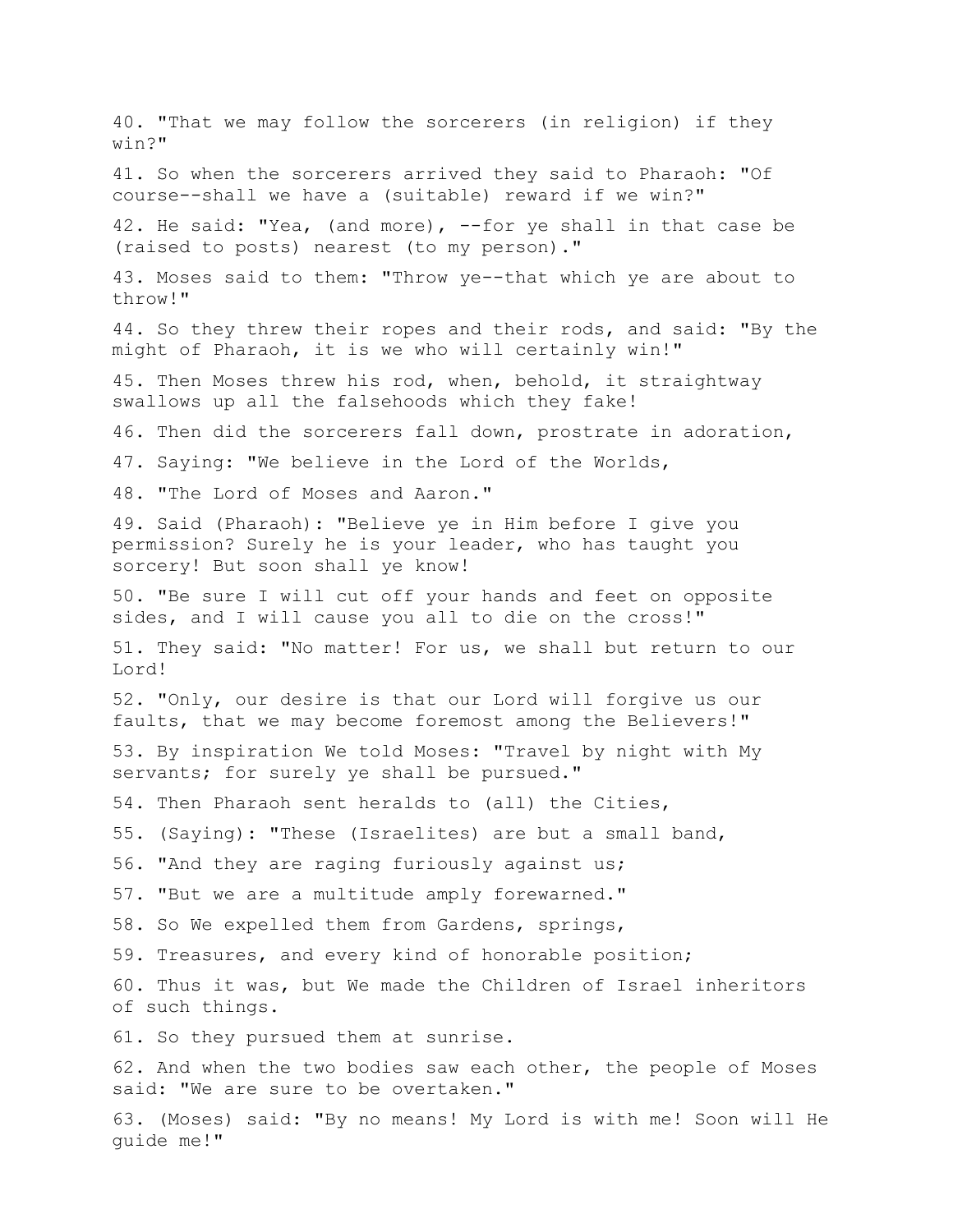64. Then We told Moses by inspiration: "Strike the sea with thy rod." So it divided, and each separate part became like the huge, firm mass of a mountain. 65. And We made the other party approach thither. 66. We delivered Moses and all who were with him; 67. But We drowned the others. 68. Verily in this is a Sign: But most of them do not believe. 69. And verily thy Lord is He, the Exalted in Might, Most Merciful. C.165.-(Verses 70 to 122)-Abraham patiently argued with his people about Allah's Truth; prayed for wisdom and righteousness, for himself, his father, and future generations; and taught Truth about the Hereafter. Noah preached to a world of Unfaith, and would not reject the humble and lowly: His arrogant rejecters were brought low: In him and his following were vindicated Allah's righteous Purpose and Mercy. 70. And rehearse to them (Something of) Abraham's story. 71. Behold, he said to his father and his people: "What worship ye?" 72. They said: "We worship idols, and we remain constantly in attendance on them." 73. He said: "Do they listen to you when ye call (on them), or do you good or harm?" 74. They said: "Nay, but we found our fathers doing thus (what we do)." 75. He said: "Do ye then see whom ye have been worshipping, -- 76. "Ye and your fathers before you? -- 77. "For they are enemies to me; not so the Lord and Cherisher of the Worlds; 78. "Who created me, and it is He who guides me; 79. "Who gives me food and drink, 80. And when I am ill, it is He who cures me; 81. "Who will cause me to die, and then to live (again); 82. "And who, I hope, will forgive my faults on the Day of Judgment. 83. "O my Lord! Bestow wisdom on me, and join me with the righteous; 84. "Grant me honorable mention on the tongue of truth among the latest (generations);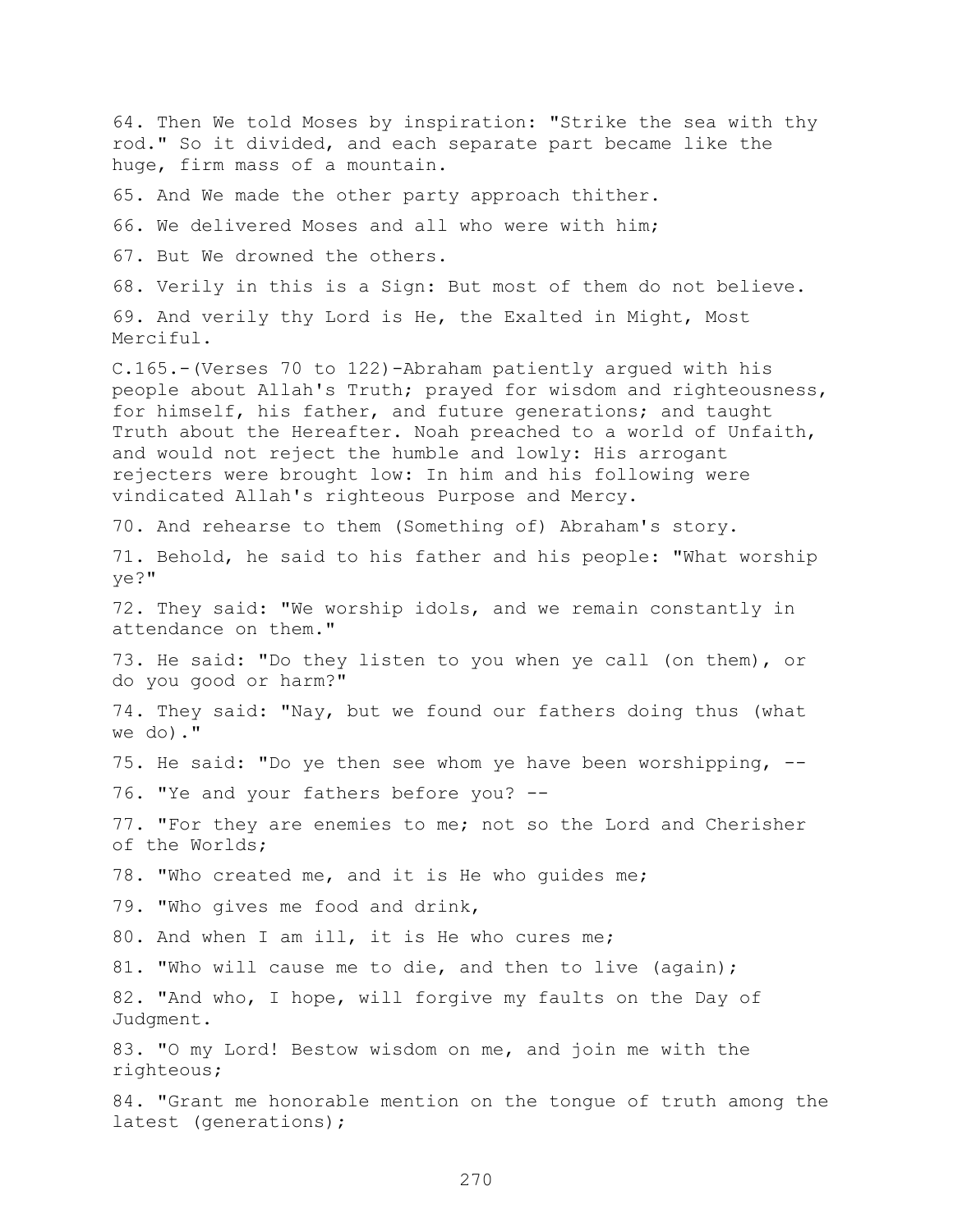85. "Make me one of the inheritors of the Garden of Bliss; 86. "Forgive my father, for that he is among those astray; 87. "And let me not be in disgrace on the Day when (men) will be raised up; -- 88. "The Day whereon neither wealth nor sons will avail, 89. "But only he (will prosper) that brings to Allah a sound heart; 90. "To the righteous, the Garden will be brought near, 91. "And to those straying in Evil, the Fire will be placed in full view; 92. "And it shall be said to them: 'Where are the (gods) ye worshipped-- 93. "'Besides Allah? Can they help you or help themselves?' 94. "Then they will be thrown headlong into the (Fire),  $-$ -they and those straying in Evil, 95. "And the whole hosts of Iblis together. 96. "They will say there in their mutual bickering: 97. "'By Allah, we were truly in an error manifest, 98. "'When we held you as equals with the Lord of the Worlds; 99. "'And our seducers were only those who were steeped in guilt. 100. "'Now, then, we have none to intercede (for us), 101. "'Not a single friend to feel (for us). 102. "'Now if we only had a chance of return, we shall truly be of those who believe!'" 103. Verily in this is a Sign but most of them do not believe. 104. And verily thy Lord is He, the Exalted in Might, Most Merciful. 105. The people of Noah rejected the apostles. 106. Behold, their brother Noah said to Them: "Will ye not fear (Allah)? 107. "I am to you an apostle worthy of all trust: 108. "So fear Allah, and obey me. 109. "No reward do I ask of you for it: My reward is only from the Lord of the Worlds: 110. "So fear Allah, and obey me."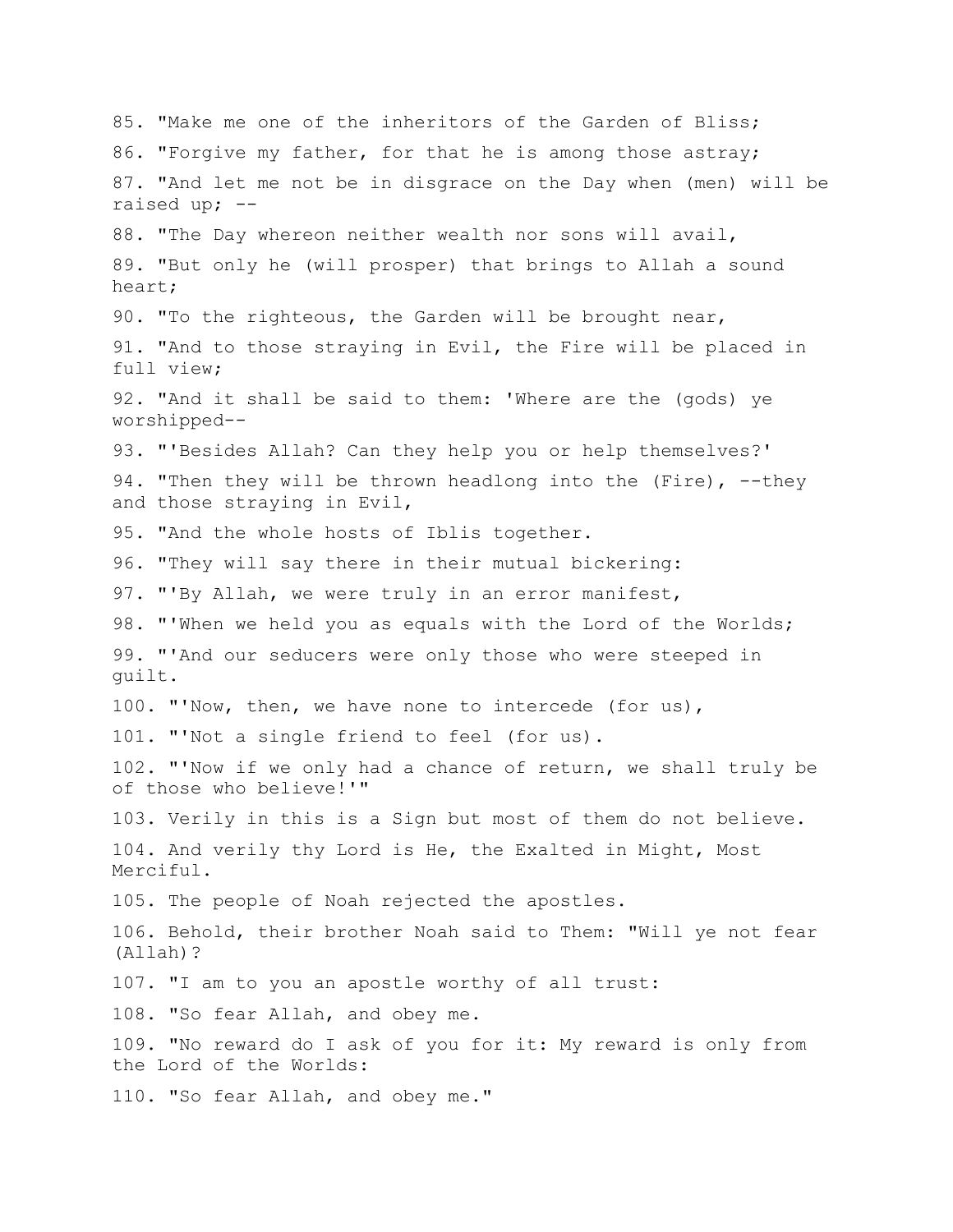111. They said: "Shall we believe in thee when it is the meanest that follow thee?" 112. He said: "And what do I know as to what they do? 113. "Their account is only with my Lord, if ye could (but) understand. 114. "I am not one to drive away those who believe. 115. "I am sent only to warn plainly in public." 116. They said: "If thou desist not, O Noah! Thou shalt be stoned (to death)." 117. He said: "O my Lord! Truly my people have rejected me. 118. "Judge Thou, then, between me and them openly, and deliver me and those of the Believers who are with me." 119. So We delivered him and those with him, in the Ark filled (with all creatures). 120. Thereafter We drowned those Who remained behind. 121. Verily in this is a Sign: But most of them do not believe. 122. And verily thy Lord is He, the Exalted in Might, Most Merciful. C.166.-(Verses 123 to 159)-The Ad were addicted to arrogance; they exulted in material strength and possessions, and had no faith but in force: They were brought low, as were the Thamud, who gave way to extravagance, and were guilty of sacrilege in destroying a symbol of justice and fair-dealing: Their repentance was too late: They were blotted out of the earth for the mischief they had made. 123. The Ad (people) rejected the apostles. 124. Behold, their brother Hud said to them: "Will ye not fear (Allah)? 125. "I am to you an apostle worthy of all trust: 126. "So fear Allah, and obey me. 127. "No reward do I ask of you for it: My reward is only from my Lord of the Worlds. 128. "Do ye build a landmark on every high place to amuse yourselves? 129. "And do ye get for yourselves fine buildings in the hope of living therein (for ever)? 130. "And when ye exert your strong hand, do ye do it like men of absolute power? 131. "Now fear Allah, and obey me.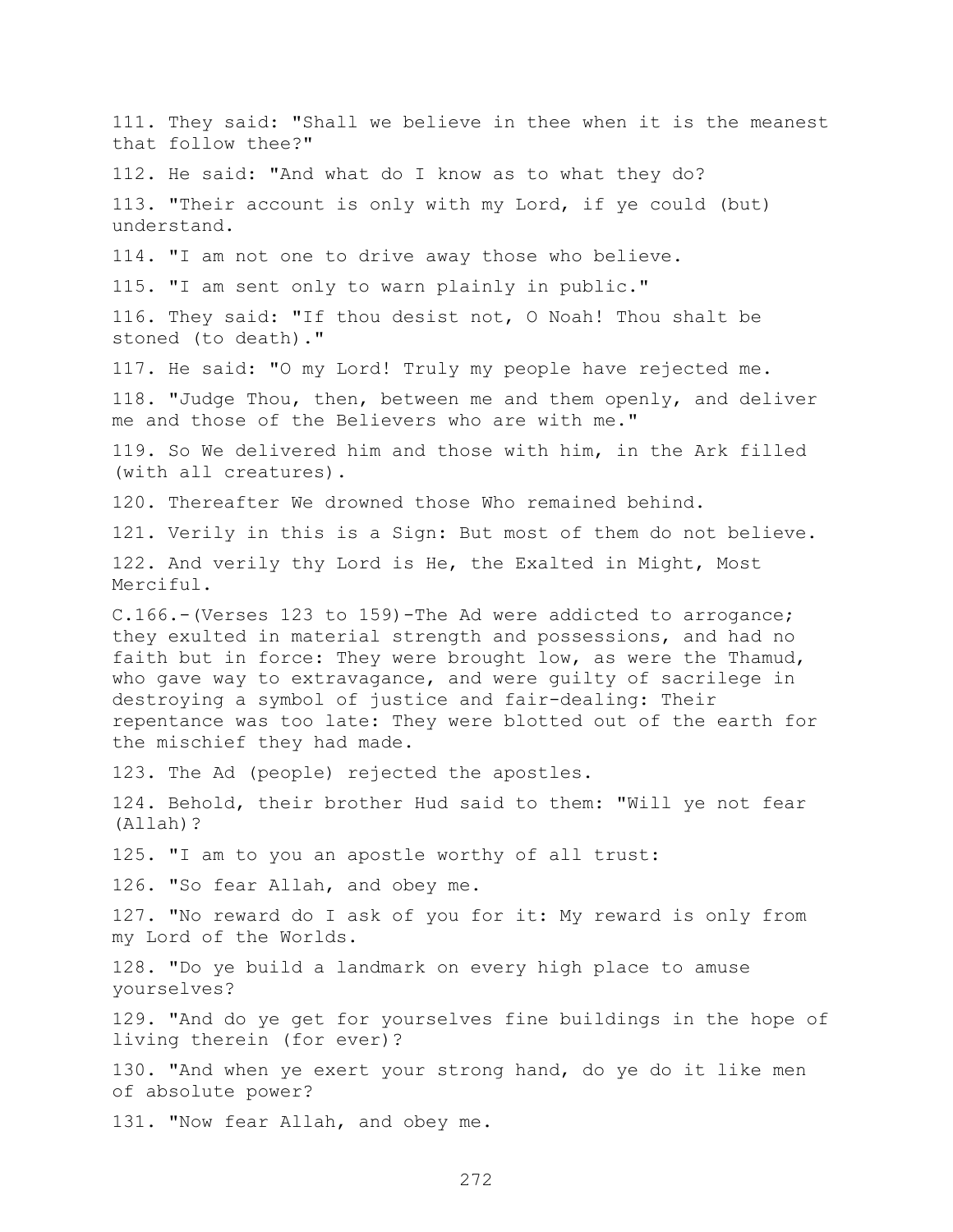132. "Yea, fear Him Who has bestowed on you freely all that ye know. 133. "Freely has He bestowed on you cattle and sons, -- 134. "And Gardens and Springs. 135. "Truly I fear for you the Penalty of a Great Day." 136. "It is the same to us whether thou admonish us or be not among (our) admonishers! 137. "This is no other than a customary device of the ancients, 138. "And we are not the ones to receive Pains and Penalties!" 139. So they rejected him, and We destroyed them. Verily in this is a Sign: But most of them do not believe. 140. And verily thy Lord is He, the Exalted in Might, Most Merciful. 141. The Thamud (people) rejected the apostles. 142. Behold, their brother Salih said to them: "Will you not fear (Allah)? 143. "I am to you an apostle worthy of all trust. 144. "So fear Allah, and obey me. 145. "No reward do I ask of you for it: My reward is only from the Lord of the Worlds. 146. "Will ye be left secure in (the enjoyment of) all that ye have here? -- 147. "Gardens and Springs, 148. "And corn fields and date palms with spathes near breaking (with the weight of fruit)? 149. "And ye carve houses out of (rocky) mountains with great skill. 150. "But fear Allah, and obey me; 151. "And follow not the bidding of those who are extravagant, - - 152. "Who make mischief in the land, and mend not (their ways)," 153. They said: "Thou art only one of those bewitched! 154. "Thou art no more than a mortal like us: Then bring us a Sign, if thou tellest the truth!" 155. He said: "Here is a she camel: She has a right of watering, and ye have a right of watering, (severally) on a day appointed. 156. "Touch her not with harm, lest the Penalty of a Great Day seize you."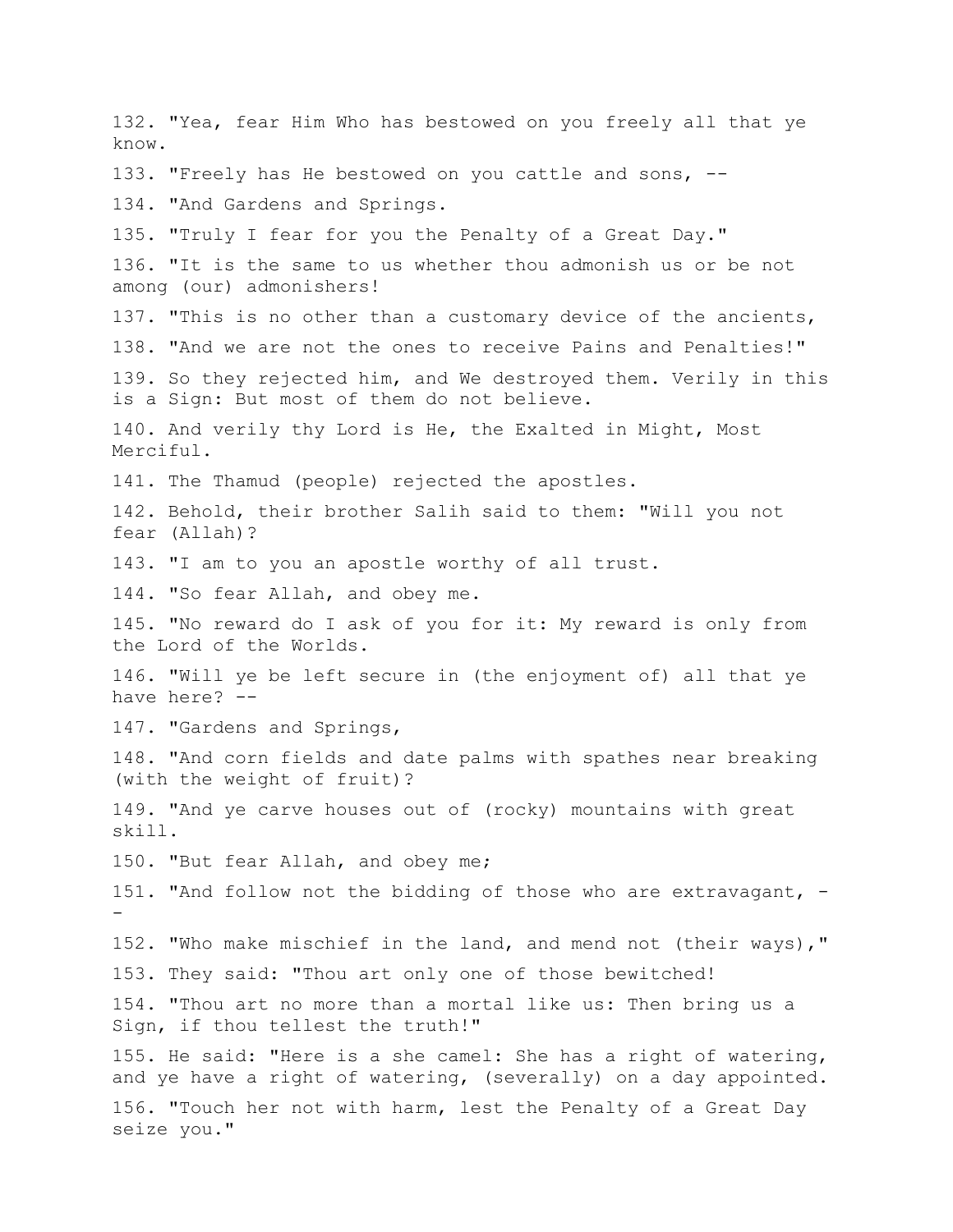157. But they hamstrung her: Then did they become full of regrets. 158. But the Penalty seized them. Verily in this there is a Sign: But most of them do not believe. 159. And verily thy lord is He, the Exalted in Might, Most Merciful. C.167.-(Verses 160 to 191)-The task of Lot was a hard one: His mission was to people addicted to crimes abominable. His reasoning with them was in vain: It only excited their wrath. They threatened to cast him out, but were themselves overwhelmed in disaster. Shuaib had to rebuke fraud and commercial dishonesty: He met only ridicule, but the just and fair dealing he preached was vindicated in the end. 160. The people of Lut rejected the apostles. 161. Behold, their brother Lut said to them: "Will ye not fear (Allah)? 162. "I am to you an apostle worthy of all trust. 163. "So fear Allah, and obey me. 164. "No reward do I ask of you for it: My reward is only from the Lord of the Worlds. 165. "Of all the creatures in the world, will ye approach males, 166. "And leave those whom Allah has created for you to be your mates? Nay, ye are a people transgressing (all limits)!" 167. They said: "If thou desist not, O Lut! Thou wilt assuredly be cast out!" 168. He said: "I do detest your doings." 169. "O my Lord! Deliver me and my family from such things as they do!" 170. So We delivered him and his family, --all 171. Except an old woman who lingered behind. 172. But the rest We destroyed utterly. 173. We rained down on them a shower (of brimstone): and evil was the shower on those who were admonished (but heeded not)! 174. Verily in this is a Sign: But most of them do not believe. 175. And verily thy Lord is He, Exalted in Might, Most Merciful. 176. The Companions of the Wood rejected the apostles. 177. Behold, Shuaib said to them: "Will ye not fear (Allah)? 178. "I am to you an apostle worthy of trust. 179. "So fear Allah, and obey me.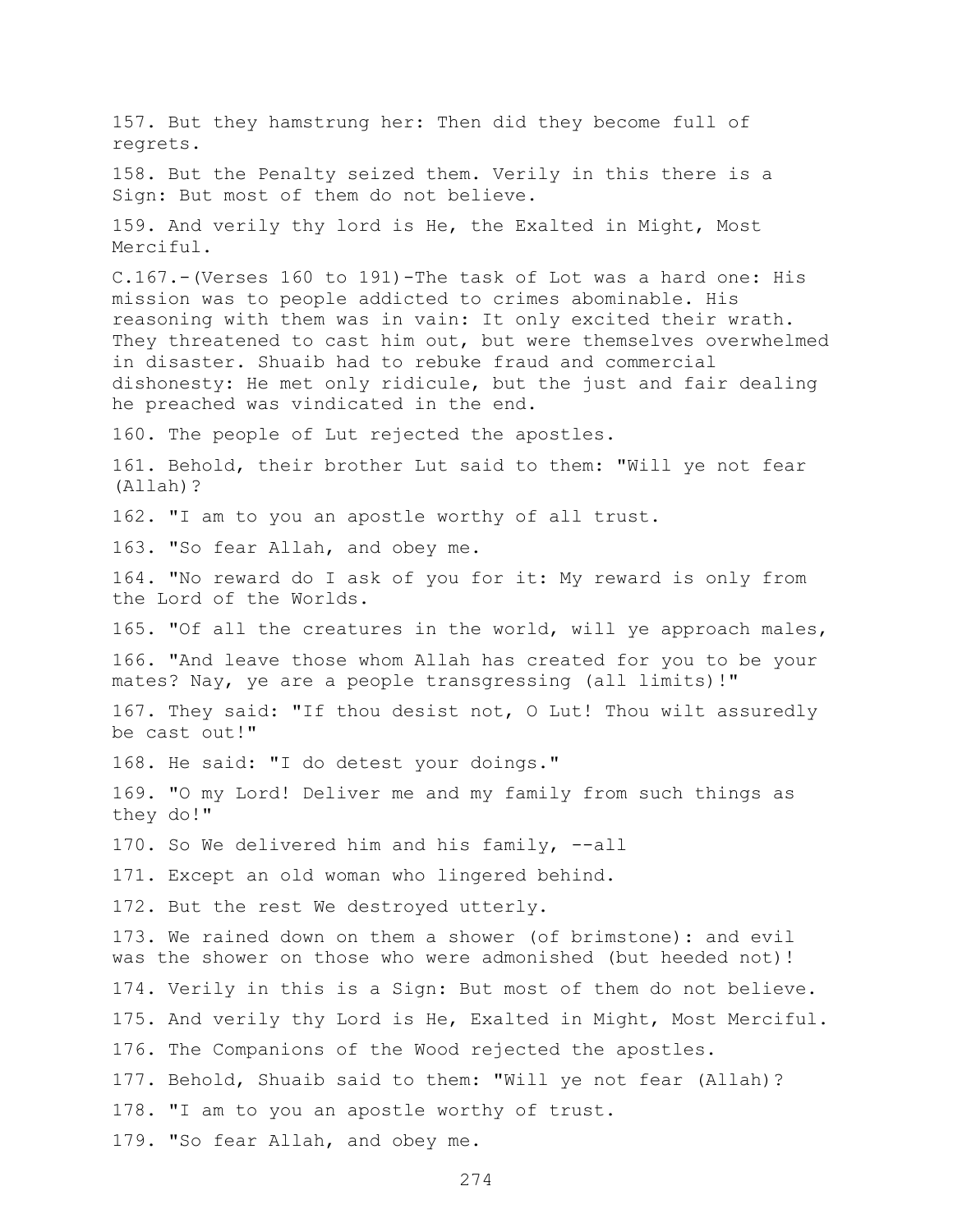180. "No reward do I ask of you for it: My reward is only from the Lord of the Worlds. 181. "Give just measure, and cause no loss (to others by fraud). 182. "And weigh with scales true and upright. 183. "And withhold not things justly due to men, nor do evil in the land, working mischief. 184. "And fear Him Who created you and (Who created) the generations before (you)." 185. They said: "Thou art only one of those bewitched! 186. "Thou art no more than a mortal like us, and indeed we think thou art a liar! 187. "Now cause a piece of the sky to fall on us, if thou art truthful!" 188. He said: "My Lord knows best what ye do." 189. But they rejected him. Then the punishment of a day of overshadowing gloom seized them, and that was the Penalty of a Great Day. 190. Verily in that is a Sign: But most of them do not believe. 191. And verily thy Lord is He, the Exalted in Might, Most Merciful. C.168.-(Verses 192 to 227)-Thus the Truth of Allah must win against folly and falsehood. The Spirit of Inspiration and Faith brought down the Koran to the mind of the holy Prophet, that he might teach in noble Arabic speech, and through it reach the world. If obstinate rebels do resist the Message, their day is brief: With humble, gentle kindness it must make its way to all, nearest and farthest. It is not like the vain words of poets false, wandering without a goal: It is Truth, that fills the heart which trusts in Allah. 192. Verily this is a Revelation from the Lord of the Worlds: 193. With it came down the Spirit of Faith and Truth-- 194. To thy heart and mind, that thou mayest admonish 195. In the perspicuous Arabic tongue. 196. Without doubt it is (announced) in the mystic Books of former peoples. 197. Is it not a Sign to them that the Learned of the Children of Israel knew it (as true)? 198. Had We revealed it to any of the non-Arabs 199. And had he recited it to them, they would not have believed in it.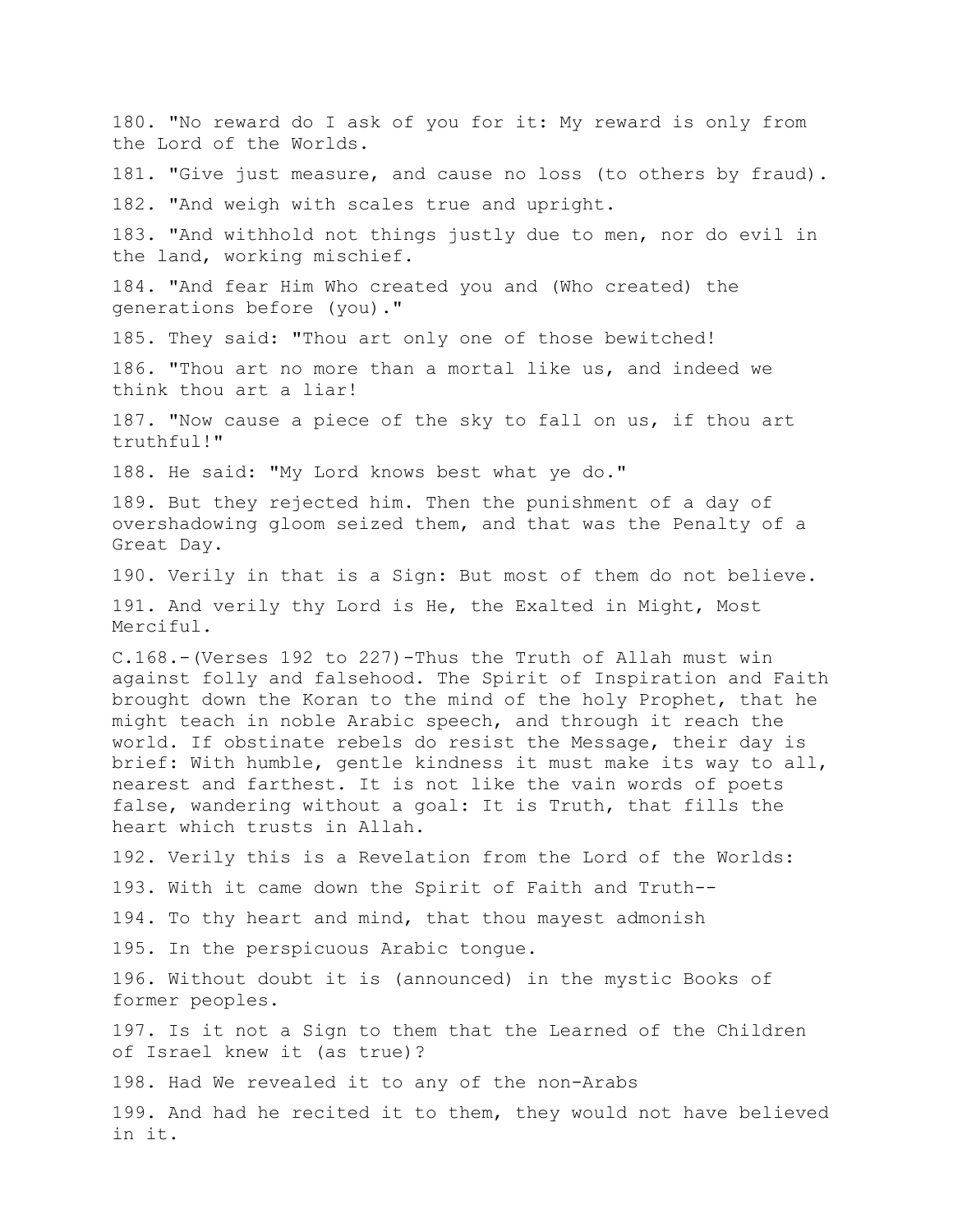200. Thus have We caused it to enter the hearts of the Sinners. 201. They will not believe in it until they see the grievous Penalty; 202. But the (Penalty) will come to them of a sudden, while they perceive it not; 203. Then they will say: "Shall we be respited?" 204. Do they then ask for Our Penalty to be hastened on? 205. Seest thou? If We do let them enjoy (this life) for a few years, 206. Yet there comes to them at length the (Punishment) which they were promised! 207. It will profit them not that they enjoyed (this life)! 208. Never did We destroy a population, but had its warners-- 209. By way of reminder; and We never are unjust. 210. No evil ones have brought down this (Revelation): 211. It would neither suit them nor would they be able (to produce it). 212. Indeed they have been removed far from even (a chance of) hearing it. 213. So call not on any other god with Allah or thou wilt be among those under Penalty. 214. And admonish thy nearest kinsmen, 215. And lower thy wing to the Believers who follow thee. 216. Then if they disobey thee, say: "I am free (of responsibility) for what ye do!" 217. And put thy trust on the Exalted in Might, the Merciful, -- 218. Who seeth thee standing forth (in prayer), 219. And thy movements among those who prostrate themselves. 220. For it is He Who heareth and knoweth all things. 221. Shall I inform you, (O people!), on whom it is that the evil ones descend? 222. They descend on every lying, wicked person, 223. (Into whose ears) they pour hearsay vanities, and most of them are liars. 224. And the Poets, --It is those straying in Evil, who follow them: 225. Seest thou not that they wander distracted in every valley?  $-$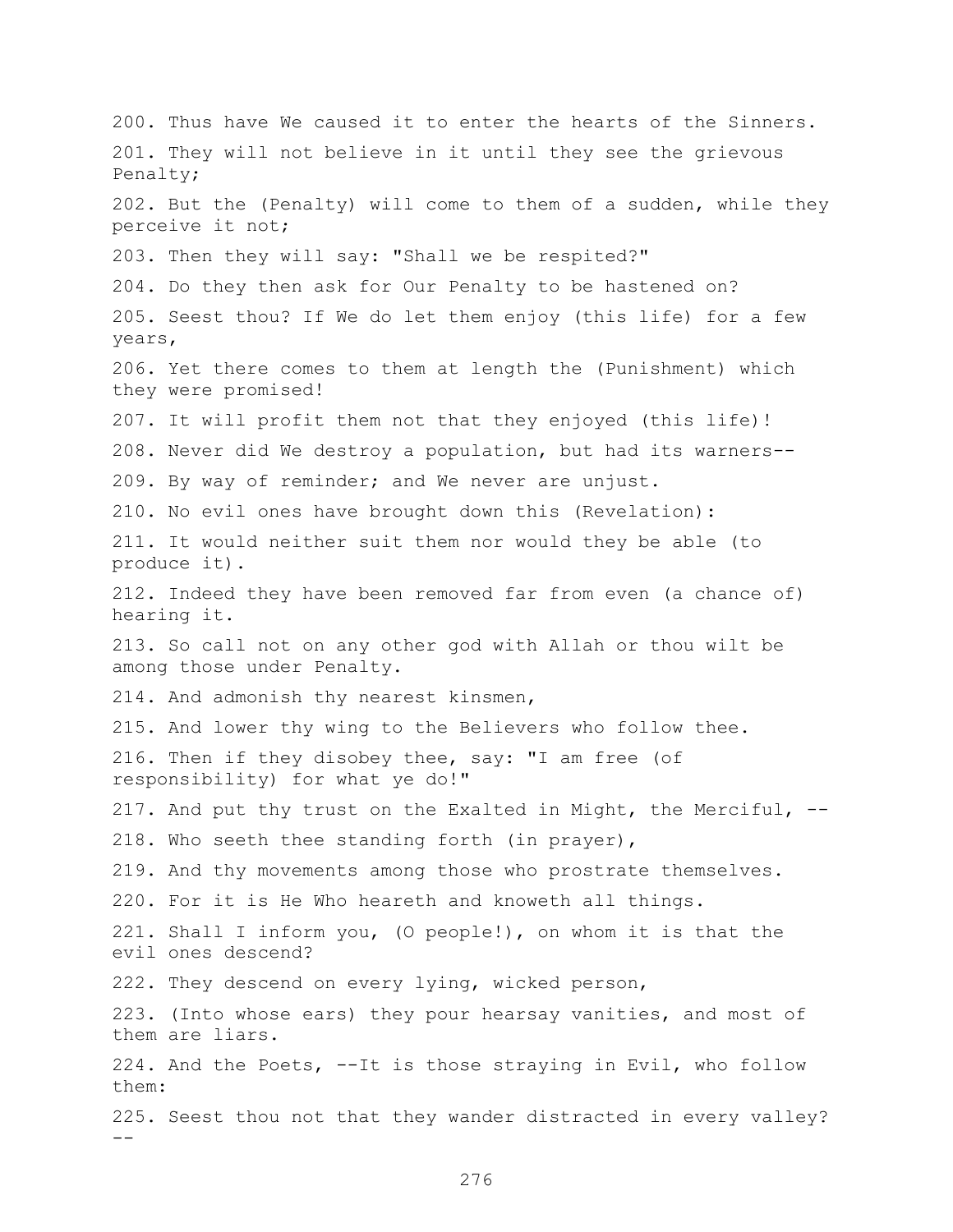226. And that they say what they practice not? --

227. Except those who believe, work righteousness, engage much in the remembrance of Allah, and defend themselves only after they are unjustly attacked. And soon will the unjust assailants know what vicissitudes their affairs will take!

# **SURA 27 INTRO.**

C.169.-(Verses 1 to 14)-Revelation shows us a glimpse of the spiritual world, guides us in this life, and gives us the Hope of eternal Bliss in the Hereafter. It works a complete transformation in us, as it did with Moses when he saw the mystic Fire and was given the Signs with which to reclaim a people lost in superstition and sin, and proud of sin.

1. SURA 27. Naml, or the Ants. In the name of Allah, Most Gracious, Most Merciful. Ta. Sin. These are verses of the Koran, --a Book that makes things) clear;

2. A Guide; and Glad Tidings for the Believers, --

3. Those who establish regular prayers and give in regular charity, and also have (full) assurance of the Hereafter.

4. As to those who believe not in the Hereafter, We have made their deeds pleasing in their eyes; and so they wander about in distraction.

5. Such are they for whom a grievous Penalty is (waiting): And in the Hereafter theirs will be the greatest loss.

6. As to thee, the Koran is bestowed upon the from the presence of One Who is Wise and All-Knowing.

7. Behold! Moses said to his family: "I perceive a fire; soon will I bring you from there some information, or I will bring you a burning brand to light our fuel, that ye may warm yourselves."

8. But when he came to the (Fire), a voice was heard: "Blessed are those in the Fire and those around: And Glory to Allah, the Lord of the Worlds.

9. "O Moses! Verily, I am Allah, the Exalted in Might, the Wise!...

10. Now do thou throw thy rod!" But when he saw it moving (of its own accord) as if it had been a snake, he turned back in retreat, and retraced not his steps: "O Moses!" (It was said), "Fear not: Truly, in My presence, those called as apostles have no fear, --

11. "But if any have done wrong and have thereafter substituted good to take place of evil, Truly, I am Oft-Forgiving, Most Merciful.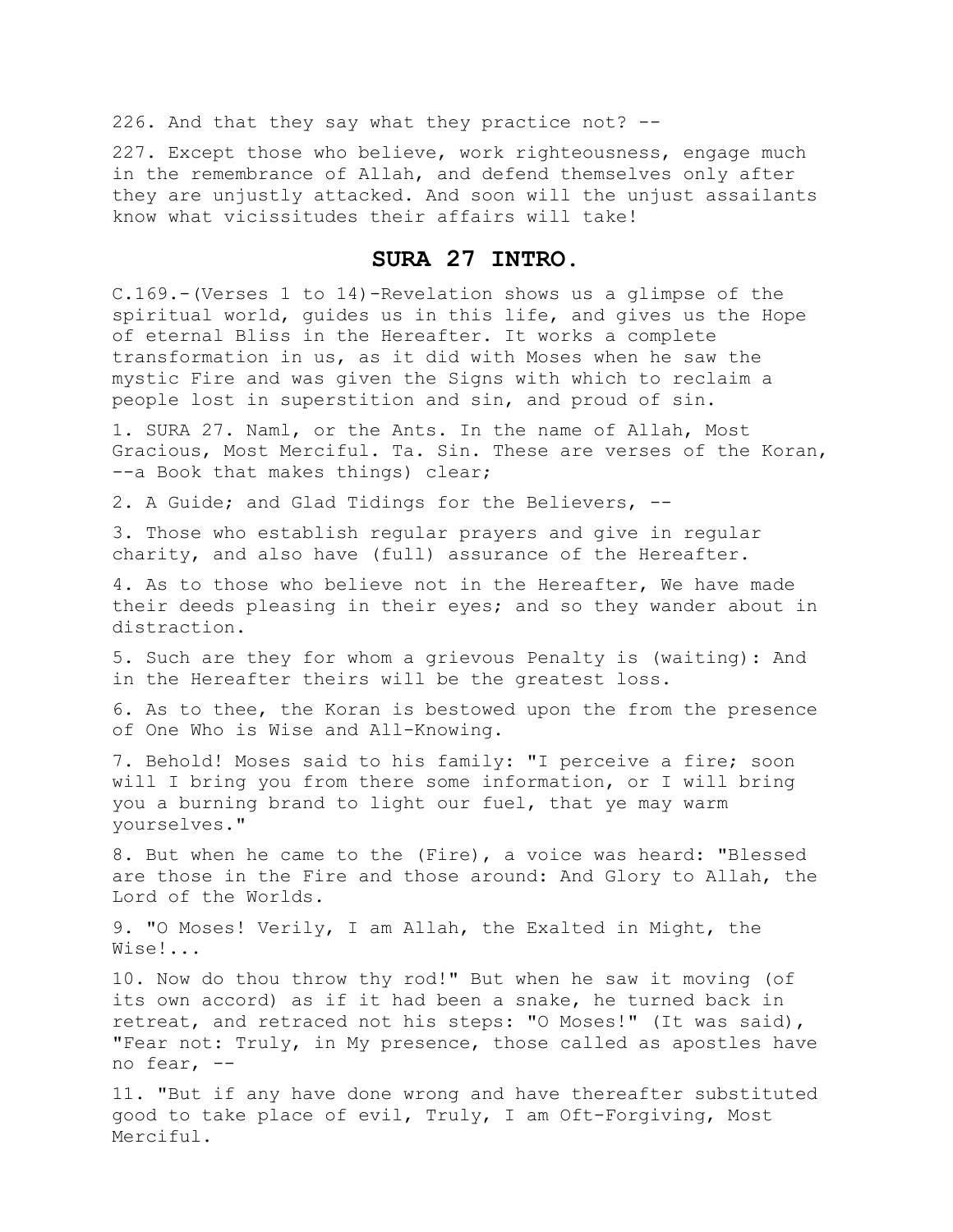12. "Now put thy hand into thy bosom, and it will come forth white without stain (or harm): (These are) among the nine Signs (thou wilt take) to Pharaoh and his people: For they are a people rebellious in transgression."

13. But when Our Signs came to them, that should have opened their eyes, they said: "This is sorcery manifest!"

14. And they rejected those Signs in iniquity and arrogance, though their souls were convinced thereof: So see what was the end of those who acted corruptly!

C.170.-(Verses 15 to 44)-No less were David and Solomon versed in knowledge and mystic wisdom. Even Solomon could appreciate the wisdom of the humble Ant. He used all his power and resources in extending the Kingdom of Allah. In wonderful ways did He lead the Queen of Sheba to the Light of the Faith of Unity, and confirmed her in pure worship, the worship of the Lord of the Worlds.

15. We gave (in the past) knowledge to David and Solomon: And they both said: "Praise be to Allah, Who has favored us above many of His servants who believe!"

16. And Solomon was David's heir. He said: "O ye people! We have been taught the speech of Birds, and on us has been bestowed (a little) of all things: This is indeed Grace manifest (from Allah.)"

17. And before Solomon were marshaled his hosts, --of Jinns and men and birds, and they were all kept in order and ranks.

18. At length, when they came to a (lowly) valley of ants, one of the ants said: "O ye ants, get into your habitations, lest Solomon and his hosts crush you (under foot) without knowing it."

19. So he smiled, amused at her speech; and he said: "O my Lord! So order me that I may be grateful for thy favors, which Thou hast bestowed on me and on my parents, and that I may work the righteousness that will please Thee: And admit me, by Thy Grace, to the ranks of Thy Righteous Servants."

20. And he took a muster of the Birds; and he said: "Why is it I see not the Hoopoe? Or is he among the absentees?

21. "I will certainly punish him with a severe penalty, or execute him, unless he brings me a clear reason (for absence)."

22. But the Hoopoe tarried not far: He (came up and) said: "I have compassed (territory) which thou hast not compassed, and I have come to thee from Saba with tidings true.

23. "I found (there) a woman ruling over them and provided with every requisite, and she has a magnificent throne.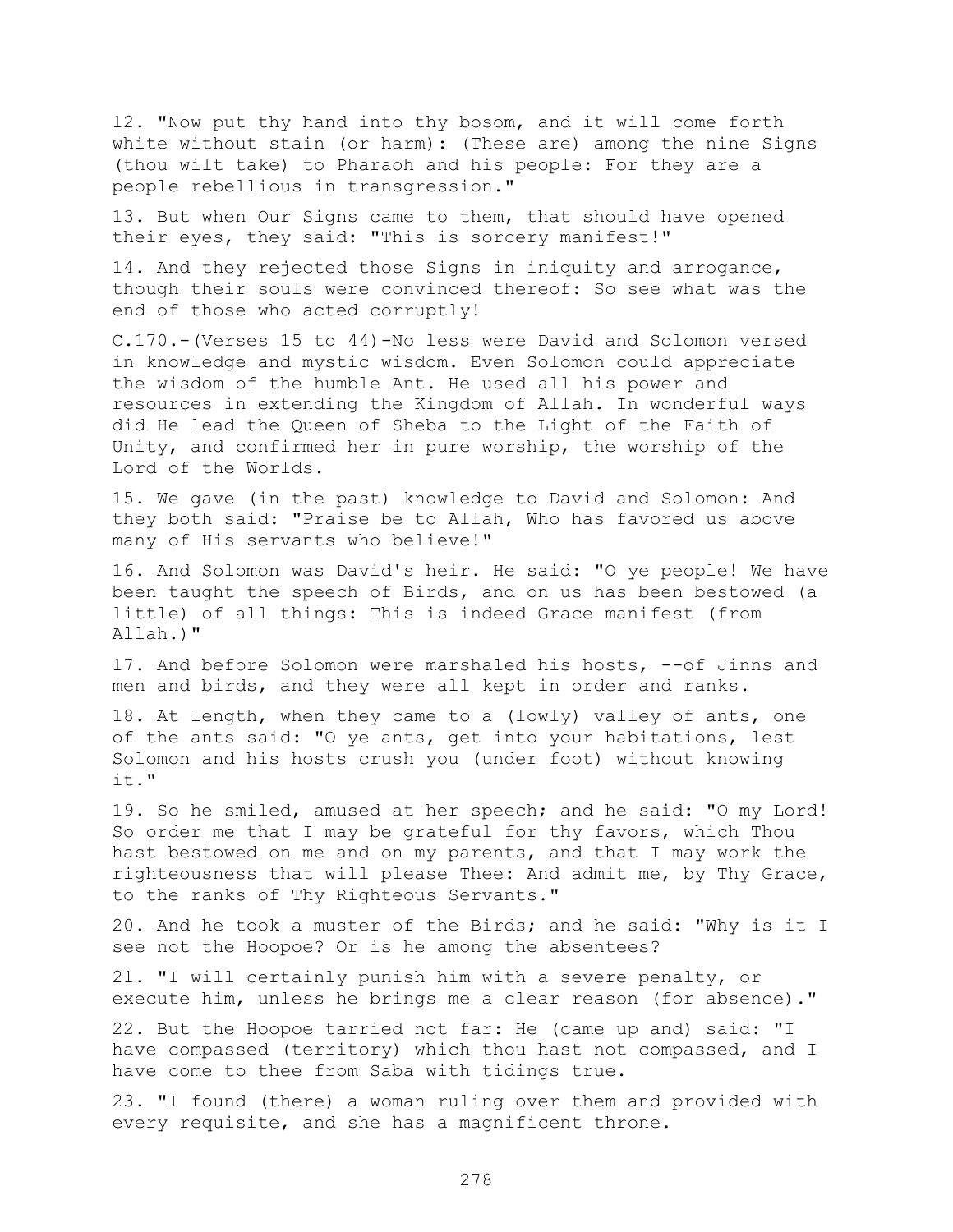24. "I found her and her people worshipping the sun besides Allah: Satan has made their deeds seem pleasing in their eyes, and has kept them away from the Path,  $--$ so they receive no guidance, -- 25. "(Kept them away from the Path), that they should not worship Allah, Who brings to light what is hidden in the heavens and the earth, and knows what ye hide and what ye reveal. 26. "Allah! --There is no god but He! --Lord of the Throne Supreme!" 27. (Solomon) said: "Soon shall we see whether thou hast told the truth or lied! 28. "Go thou, with this letter of mine, and deliver it to them: Then draw back from them, and (wait to) see what answer they return"... 29. (The Queen) said: "Ye chiefs! Here is--delivered to me—a letter worthy of respect. 30. "It is from Solomon, and is (as follows): 'In the name of Allah, Most Gracious, Most Merciful: 31. "'Be ye not arrogant against me, but come to me in submission (to the true Religion).'" 32. She said: "Ye chiefs! Advise me in (this) my affair: No affair have I decided except in your presence." 33. They said: "We are endued with strength, and given to vehement war: But the command is with thee; so consider what thou wilt command." 34. She said: "Kings, when they enter a country, despoil it, and make the noblest of its people its meanest thus do they behave. 35. "But I am going to send him a present, and (wait) to see with what (answer) return (my) ambassadors." 36. Now when (the embassy) came to Solomon, he said: "Will ye give me abundance in wealth? But that which Allah has given me is better than that which He has given you! Nay, it is ye who rejoice in your gift! 37. "Go back to them, and be sure we shall come to them with such hosts as they will never be able to meet: We shall expel them from there in disgrace, and they will feel humbled (indeed)." 38. He said (to his own men): "Ye Chiefs! Which of you can bring me her throne before they come to me in submission?" 39. Said an Ifrit, of the Jinns: "I will bring it to thee before

thou rise from thy council: Indeed I have full strength for the purpose, and may be trusted."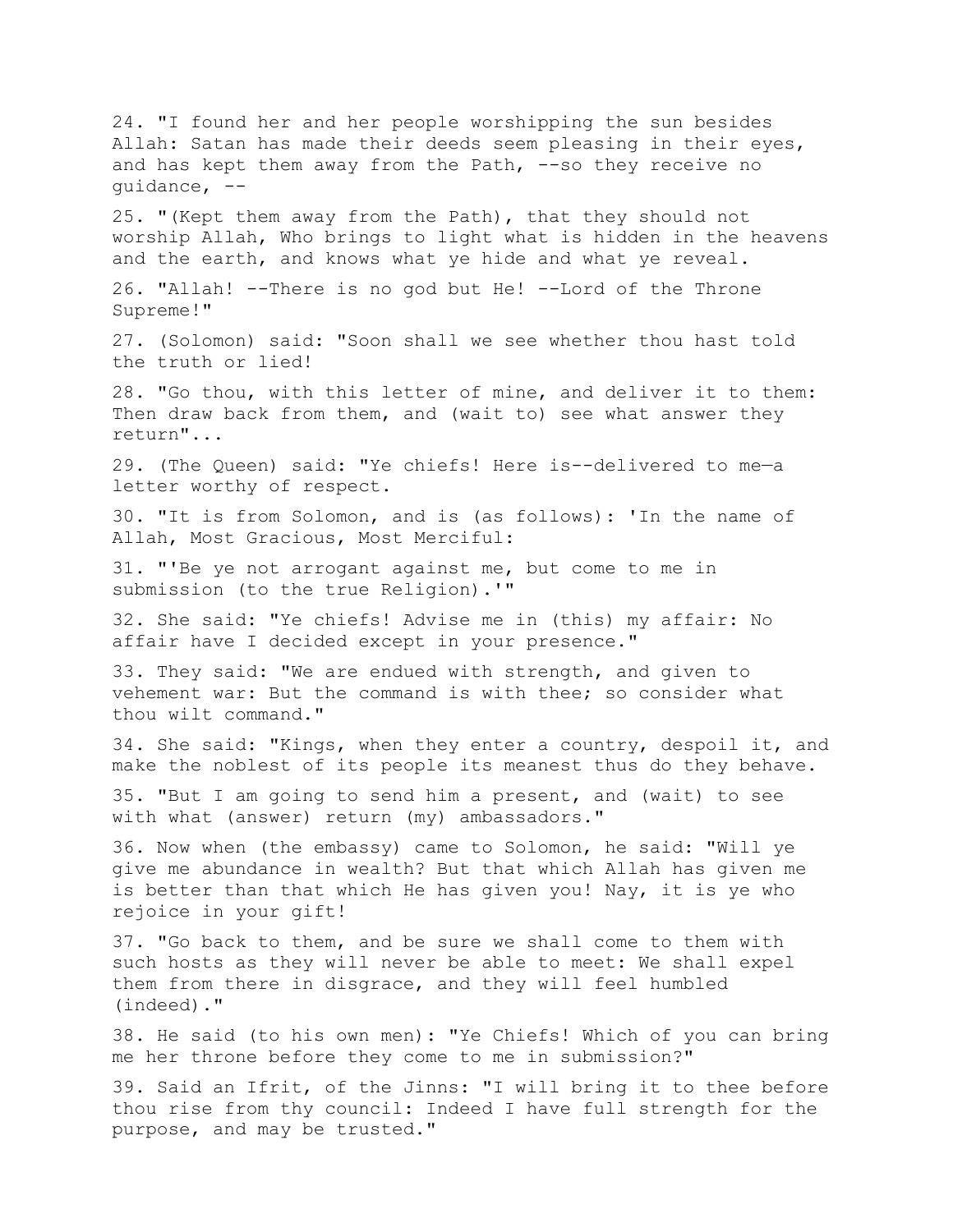40. Said one who had knowledge of the Book: "I will bring it to thee within the twinkling of an eye!" Then when (Solomon) saw it placed firmly before him, he said: "This is by the grace of my Lord! --To test me whether I am grateful or ungrateful! And if any is grateful, truly his gratitude is (a gain) for his own soul; but if any is ungrateful, truly my Lord is Free of all Needs, Supreme in Honor!"

41. He said: "Transform her throne out of all recognition by her: Let us see whether she is guided (to the truth) or is one of those who receive no guidance."

42. So when she arrived, she was asked, "Is this thy throne?" She said, "It was just like this, and knowledge was bestowed on us in advance of this and we have submitted to Allah (in Islam)."

43. And he diverted her from the worship of others besides Allah: For she was (sprung) of a people that had no faith.

44. She was asked to enter the lofty Palace: But when she saw it, she thought it was a lake of water, and she (tucked up her skirts), uncovering her legs. He said: "This is but a palace paved smooth with slabs of glass." She said: "O my Lord! I have indeed wronged my soul: I do (now) submit (in Islam), with Solomon, to the Lord of the Worlds."

C.171.-(Verses 45 to 58)-In Salih's pure preaching the evil Thamud found omens of ill to themselves: In secret they plotted to take his life, and like cowards they made a league to cover their crime with lies. Lo! On themselves recoiled the plot: They perished in utter ruin. The men admonished by Lot were false to themselves: They insulted the nature given them by Allah, and mocked the Message of Purity. Lo! They were buried in a shower of brimstone!

45. We sent (aforetime), to the Thamud, their brother Salih, saying, "Serve Allah": But behold, they became two factions quarrelling with each other.

46. He said: "O my people! Why ask ye to hasten on the evil in preference to the good? If only ye ask Allah for forgiveness, ye may hope to receive mercy."

47. They said: "Ill omen do we augur from thee and those that are with thee." He said: "Your ill omen is with Allah; yea, ye are a people under trial."

48. There were in the City nine men of a family, who made mischief in the land, and would not reform.

49. They said: "Swear a mutual oath by Allah that we shall make a secret night attack on him and his people, and that we shall then say to his heir (when he seeks vengeance): 'We were not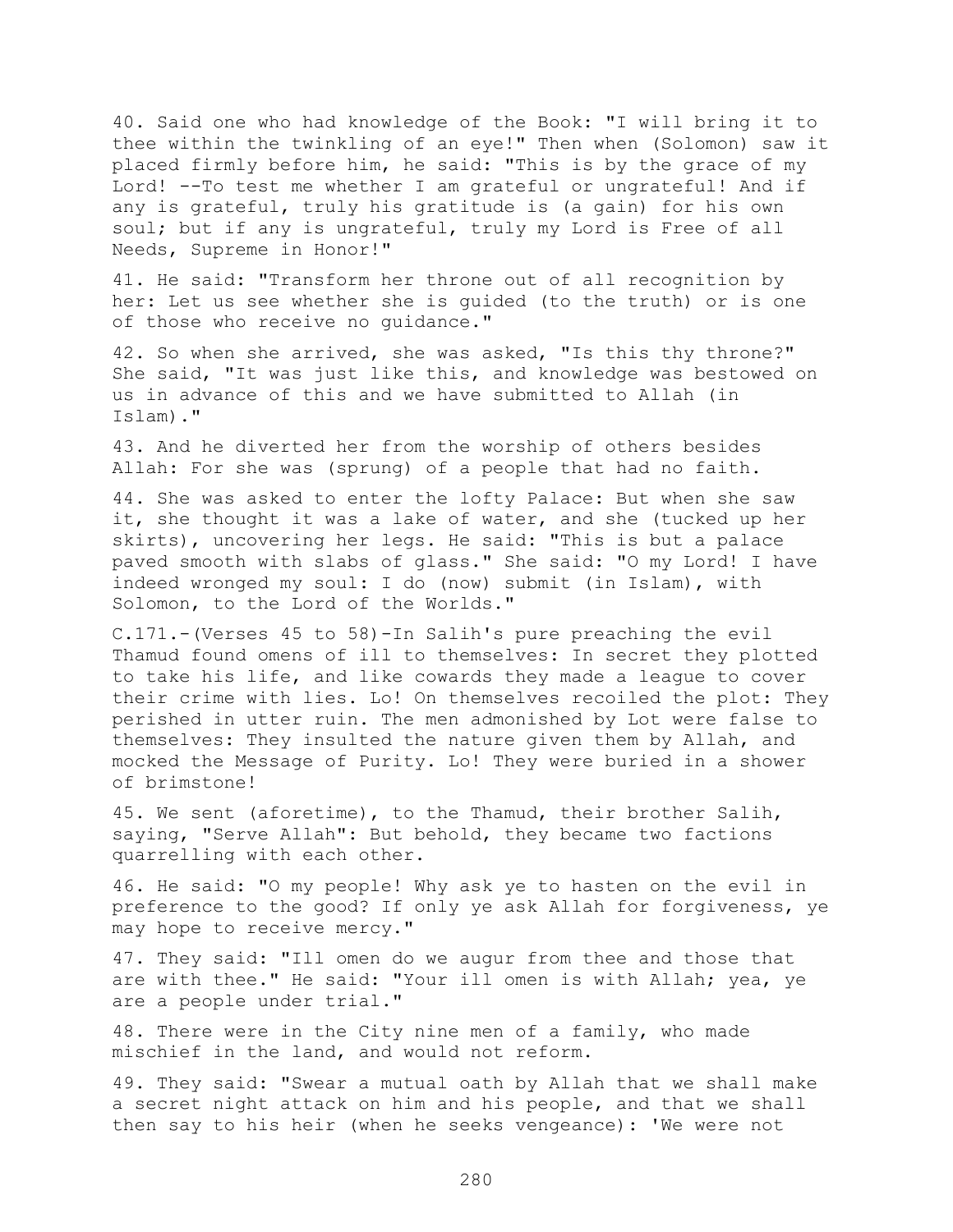present at the slaughter of his people, and we are positively telling the truth'."

50. The plotted and planned, but We too planned, even while they perceived it not.

51. Then see what was the end of their plot! --this, that We destroyed them and their people, all (of them).

52. Now such were their houses, --in utter ruin, --because they practiced wrongdoing. Verily in this is a Sign for people of knowledge.

53. And We saved those who believed and practiced righteousness.

54. (We also sent) Lut (as an apostle): Behold, he said to his people, "Do ye do what is shameful though ye see (its iniquity)?

55. "Would ye really approach men in your lusts rather than women? Nay, ye are a people (grossly) ignorant!"

56. But his people gave no other answer but this: They said, "Drive out the followers of Lut from your city: These are indeed men who want to be clean and pure!"

57. But We saved him and his family, except his wife: Her We destined to be one of those who lagged behind.

58. And We rained down on them a shower (of brimstone): And evil was the shower on those who were admonished (but heeded not)!

C.172.-(Verses 59 to 93)-Allah's goodness and mercy are manifest through all nature and in the heart and conscience of man. He alone knows all: Our knowledge can at best be partial. Yet we can travel through space and time and see how Evil never prospered. Allah teaches us good, but how can we see if we make ourselves blind? At the end of all things shall we know how small is our state, but for Allah's Grace: Let us bow to His Will and accept His true guidance: Let us praise Him and trust Him -- now and forever!

59. Say: Praise be to Allah, and Peace on His servants whom He has chosen (for His Message). (Who) is better? --Allah or the false gods they associate (with Him)?

60. Or, who has created the heavens and the earth, and who sends you down rain from the sky? Yea, with it We cause to grow wellplanted orchards full of beauty and delight: It is not in your power to cause the growth of the trees in them. (Can there be another) god besides Allah? Nay, they are a people who swerve from justice.

61. Or, who has made the earth firm to live in; made rivers in its midst; set thereon mountains immovable; and made a separating bar between the two bodies of flowing water? (Can there be another) god besides Allah? Nay, most of them know not.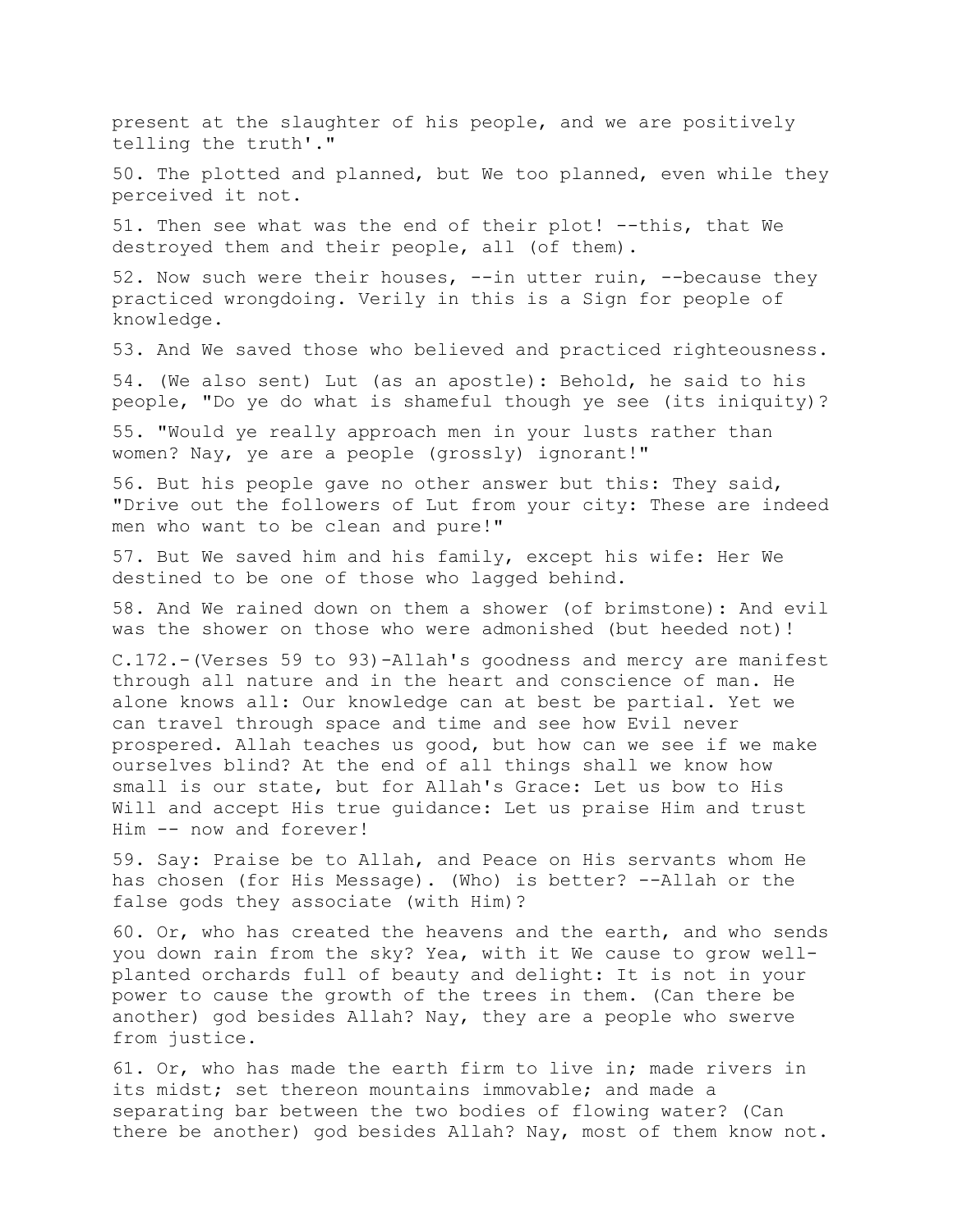62. Or who listens to the (soul) distressed when it calls on Him, and who relieves its suffering, and makes you (mankind) inheritors of the earth? (Can there be another) god besides Allah? Little it is that ye heed!

63. Or, who guides you through the depths of darkness on land and sea, and who sends the winds as heralds of glad tidings, going before His Mercy? (Can there be another) god besides Allah? --High is Allah above what the associate with Him!

64. Or, who originates Creation, then repeats it, and who gives you sustenance from heaven and earth? (Can there be another) god besides Allah? Say, "Bring forth your argument, if ye are telling the truth!"

65. Say: None in the heavens or on earth, except Allah, knows what is hidden: Nor can they perceive when they shall be raised up (for Judgment).

66. Still less can their knowledge comprehend the Hereafter: Nay, they are in doubt and uncertainty there anent; nay, they are blind thereunto!

67. The Unbelievers say: "What! When we become dust, --we and our fathers, --shall we really be raised (from the dead)?

68. "It is true we were promised this, --we and our fathers before (us): These are nothing but tales of the ancients."

69. Say: "Go ye through the earth and see what has been the end of those guilty (of sin)."

70. But grieve not over them, nor distress thyself because of their plots.

71. They also say: "When will this promise (come to pass)? (Say) if ye are truthful."

72. Say: "It may be that some of the events which ye wish to hasten on may be (close) in your pursuit!"

73. But verily thy Lord is full of grace to mankind: Yet most of them are ungrateful.

74. And verily thy Lord knoweth all that their hearts do hide, as well as all that they reveal.

75. Nor is there aught of the Unseen, in heaven or earth, but is (recorded) in a clear record.

76. Verily this Koran doth explain to the Children of Israel most of the matters in which they disagree.

77. And it certainly is a Guide and a Mercy to those who believe.

78. Verily thy Lord will decide between them by His Decree: And He is Exalted in Might, All-Knowing.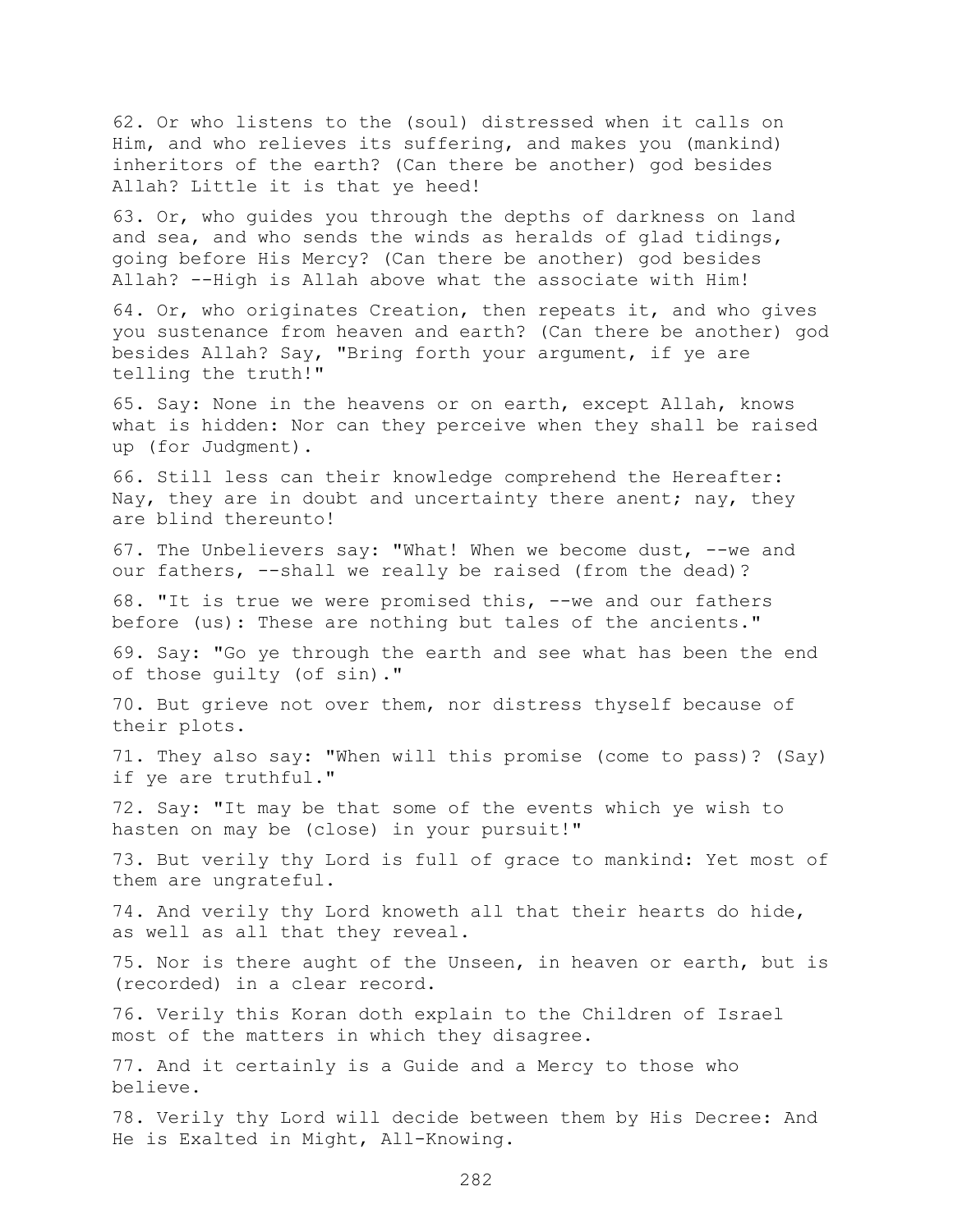79. So put thy trust in Allah: For thou art on (the Path of) manifest truth.

80. Truly thou canst not cause the Dead to listen, nor canst thou cause the Deaf to hear the call, (especially) when they turn back in retreat.

81. Nor canst thou be a guide to the Blind, (to prevent them) from straying: Only those wilt thou get to listen who believe in Our Signs, and they will bow down in Islam.

82. And when the Word is fulfilled against them (the unjust), We shall produce from the earth a Beast to (face) them: He will speak to them, for that mankind did not believe with assurance in Our Signs.

83. One Day We shall gather together from every people a troop of those who reject Our Signs, and they shall be kept in ranks,  $- -$ 

84. Until, when they come (before the Judgment seat), (Allah) will say: "Did ye reject My Signs, though ye comprehended them not in knowledge, or what was it ye did?"

85. And the Word will be fulfilled against them, because of their wrongdoing, and they will be unable to speak (in plea).

86. See they not that We have made the Night for them to rest in and the Day to give them Light? Verily in this are Signs for any people that believe!

87. And the Day that the Trumpet will be sounded--then will be smitten with terror those who are in the heavens, and those who are on earth, except such as Allah will please (to exempt): And all shall come to His (Presence) as beings conscious of their lowliness.

88. Thou seest the mountains and thinketh them firmly fixed: But they shall pass away as the clouds pass away: (Such is) the artistry of Allah, Who disposes of all things in perfect order: For He is well acquainted with all that ye do.

89. If any do good, good will (accrue) to them therefrom; and they will be secure from terror that Day.

90. And if any do evil, their faces will be thrown headlong into the Fire: "Do ye receive a reward other than that which ye have earned by your deeds?"

91. For me, I have been commanded to serve the Lord of this City, Him Who has Sanctified it and to Whom (belongs) all things: And I am commanded to be of those who bow in Islam to Allah's Will, --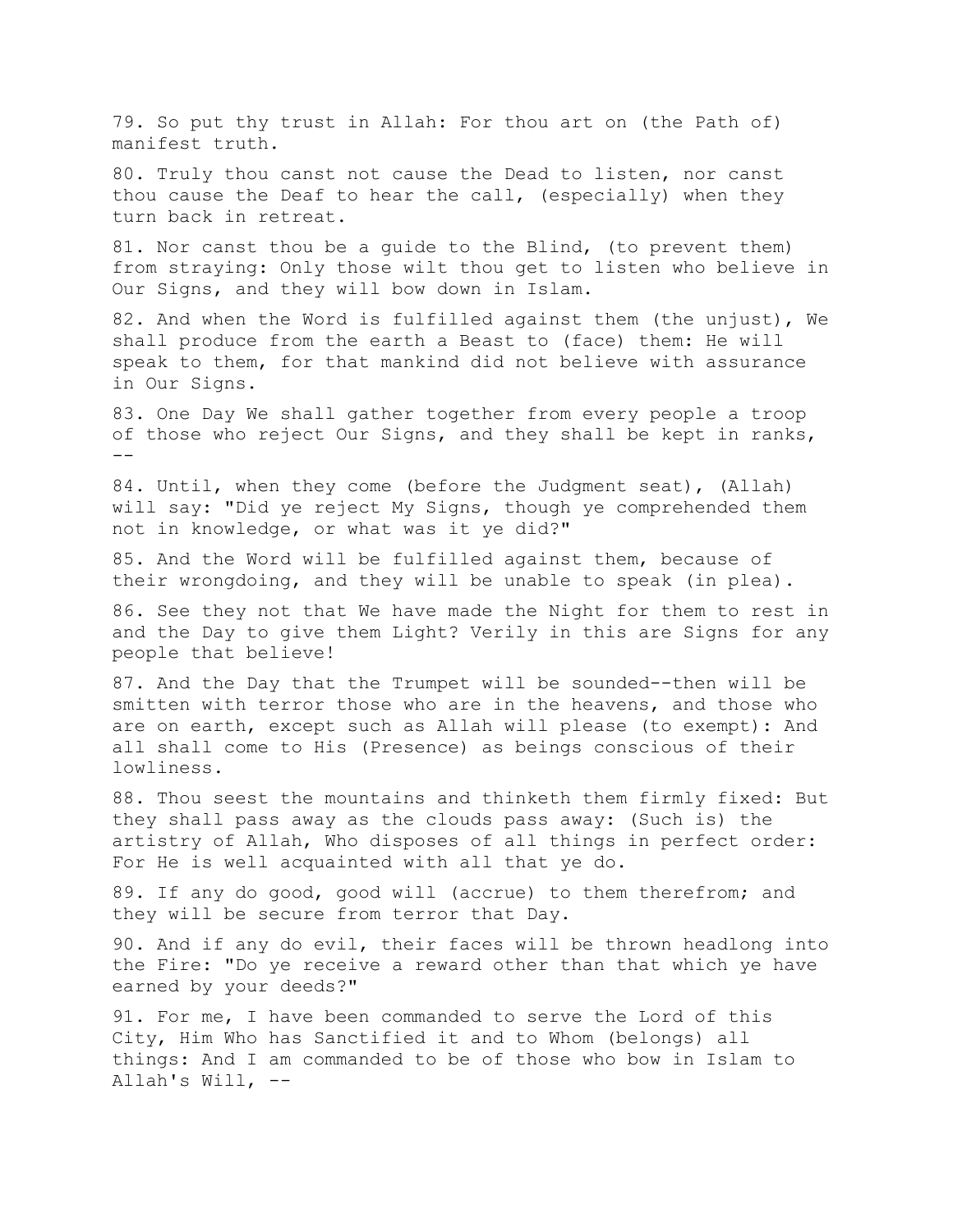92. And to rehearse the Koran: And if any accept guidance, they do it for the good of their own souls, and if any stray, say: "I am only a Warner".

93. And say: "Praise be to Allah, Who will soon show you His Signs, so that ye shall know them"; and thy Lord is not unmindful of all that ye do.

### **SURA 28 INTRO.**

C.173.-(Verses 1 to 42)-Allah's Apostles are men, and win through good life by Allah's Grace and their Faith. So Moses was saved from the Tyrant's wrath in infancy, and reared in the Tyrant's own den, but gently in a mother's love. In youth was he endowed with wisdom and knowledge, strength and the will to do right. In sorrow or misfortune he trusted in Allah and opened his heart to Him. In self-imposed exile he won love by his chivalry and confidence by Truth. In his mission he triumphed over arrogant wrong by his meekness, patience, and Faith. So good follows good, and Evil must fall, cursed, loathed, disgraced, and despised.

1. SURA 28. Qasas, or Narration. In the name of Allah, Most Gracious, Most Merciful. Ta. Sin. Mim.

2. These are Verses of the Book that makes (things) clear.

3. We rehearse to thee some of the story of Moses and Pharaoh in Truth, for people who believe.

4. Truly Pharaoh elated himself in the land and broke up its people into sections, depressing a small group among them: Their sons he slew, but he kept alive their females: For he was indeed a maker of mischief.

5. And We wished to be gracious to those who were being depressed in the land, to make them leaders (in faith) and make them heirs,

6. To establish a firm place for them in the land, and to show Pharaoh, Haman, and their hosts, at their hands, the very thing against which they were taking precautions.

7. So We sent this inspiration to the mother of Moses: "Suckle (thy child), but when thou hast fears about him, cast him into the river, but fear not nor grieve: For We shall restore him to thee, and We shall make him one of Our apostles."

8. Then the people of Pharaoh picked him up (from the river). (It was intended) that (Moses) should be to them an adversary and a cause of sorrow: For Pharaoh and Haman and (all) their hosts were men of sin.

9. The wife of Pharaoh said: "(Here is) a joy of the eye, for me and for thee: Slay him not. It may be that he will be of use to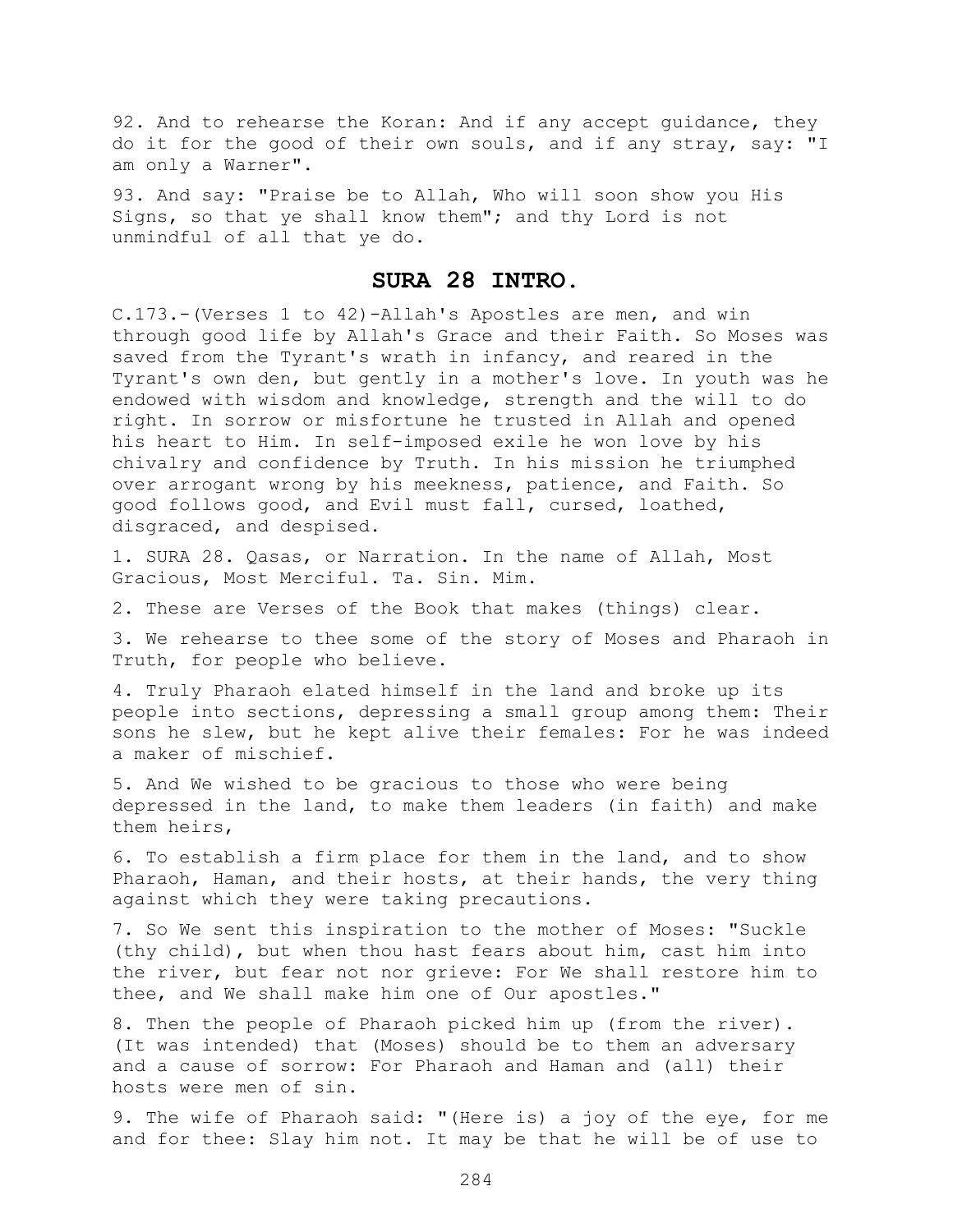us, or we may adopt him as a son." And they perceived not (what they were doing)!

10. But there came to be a void in the heart of the mother of Moses: She was going almost to disclose his (case), had We not strengthened her heart (with faith), so that she might remain a (firm) believer.

11. And she said to the sister of (Moses), "Follow him". So she (the sister) watched him in the character of a stranger. And they knew not.

12. And We ordained that he refused suck at first, until (his sister came up and) said: "Shall I point out to you the people of a house that will nourish and bring him up for you and be sincerely attached to him?"...

13. Thus did We restore him to his mother, that her eye might be comforted, that she might not grieve, and that she might know that the promise of Allah is true: But most of them do not understand.

14. When he reached full age, and was firmly established (in life), We bestowed on him wisdom and knowledge: For thus do We reward those who do good.

15. And he entered the City at a time when its people were not watching: And he found there two men fighting, --one of his own religion, and the other, of his foes. Now the man of his own religion appealed to him against his foe, and Moses struck him with his fist and made an end of him. He said: "This is a work of Evil (Satan): For he is an enemy that manifestly misleads!"

16. He prayed: "O my Lord! I have indeed wronged my soul! Do Thou then forgive me!" So (Allah) forgave him: For He is the Oft-Forgiving, Most Merciful.

17. He said: "O my Lord! For that Thou hast bestowed Thy Grace on me, never shall I be a help to those who sin!"

18. So he saw the morning in the City, looking about, in a state of fear, when behold, the man who had, the day before, sought his help called aloud for his help (again). Moses said to him: "Thou art truly, it is clear, a quarrelsome fellow!"

19. Then, when he decided to lay hold of the man who was an enemy to both of them, that man said: "O Moses! Is it thy intention to slay me as thou slewest a man yesterday? Thy intention is none other than to become a powerful violent man in the land, and not to be one who sets things right!"

20. And there came a man, running, from the furthest end of the City. He said: "O Moses! The Chiefs are taking counsel together about thee, to slay thee: So get thee away, for I do give thee sincere advice."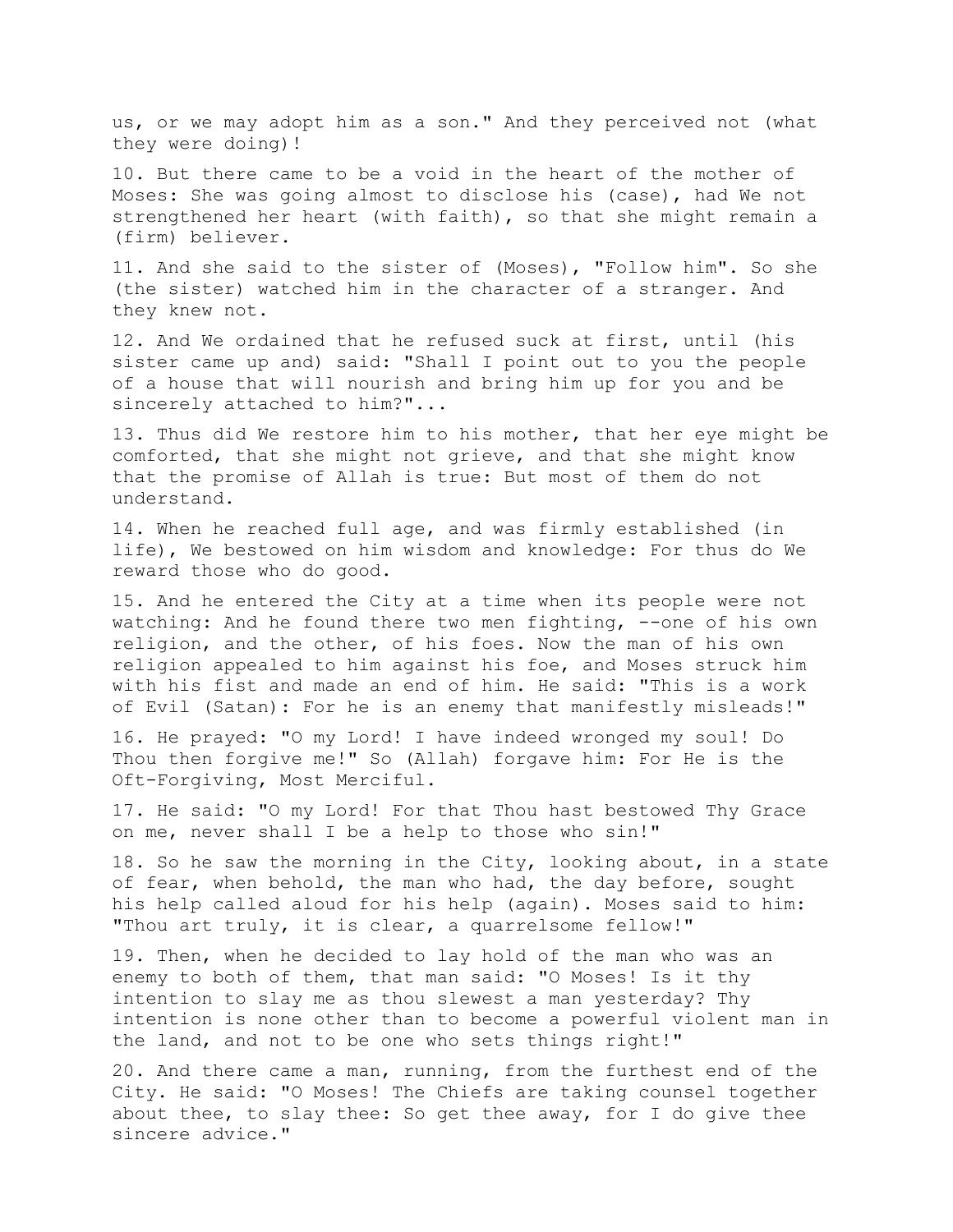21. He therefore got away therefrom, looking about, in a state of fear. He prayed: "O my Lord! Save me from people given to wrongdoing."

22. Then, when he turned his face towards (the land of) Madyan, he said: "I do hope that my Lord will show me the smooth and straight Path."

23. And when he arrived at the watering (place) in Madyan, he found there a group of men watering (their flocks), and beside them he found two women who were keeping back (their flocks). He said: "What is the matter with you?" They said: "We cannot water (our flocks) until the shepherds take back (their flocks): And our father is a very old man."

24. So he watered (their flocks) for them; then he turned back to the shade, and said: "O my Lord! Truly am I in (desperate need of any good that Thou dost send me!"...

25. Afterwards one of the (damsels) came (back) to him, walking bashfully. She said: "My father invites thee that he may reward thee for having watered (our flocks) for us." So when he came to him and narrated the story, he said: "Fear thou not: (Well) hast thou escaped from unjust people."

26. Said one of the (damsels): "O my (dear) father! Engage him on wages: Truly the best of men for thee to employ is the (man) who is strong and trusty"...

27. He said: "I intend to wed one of these my daughters to thee, on condition that thou serve me for eight years; but if thou complete ten years, it will be (grace) from thee. But I intend not to place thee under a difficulty: Thou wilt find me, indeed if Allah wills, one of the righteous."

28. He said: "Be that (the agreement) between me and thee: Whichever of the two terms I fulfill, let there be no ill will to me. Be Allah a witness to what we say."

29. Now when Moses had fulfilled the term, and was traveling with his family, he perceived a fire in the direction of Mount Tur. He said to his family: "Tarry ye; I perceive a fire; I hope to bring you from there some information, or a burning firebrand, that ye may warm yourselves."

30. But when he came to the (Fire), a voice was heard from the right bank of the valley, from a tree in hallowed ground: "O Moses! Verily I am Allah, the Lord of the Worlds...

31. "Now do thou throw thy rod!" But when he saw it moving (of its own accord) as if it had been a snake, he turned back in retreat, and retraced not his steps: "O Moses!" (It was said), "Draw near, and fear not: For thou art of those who are secure.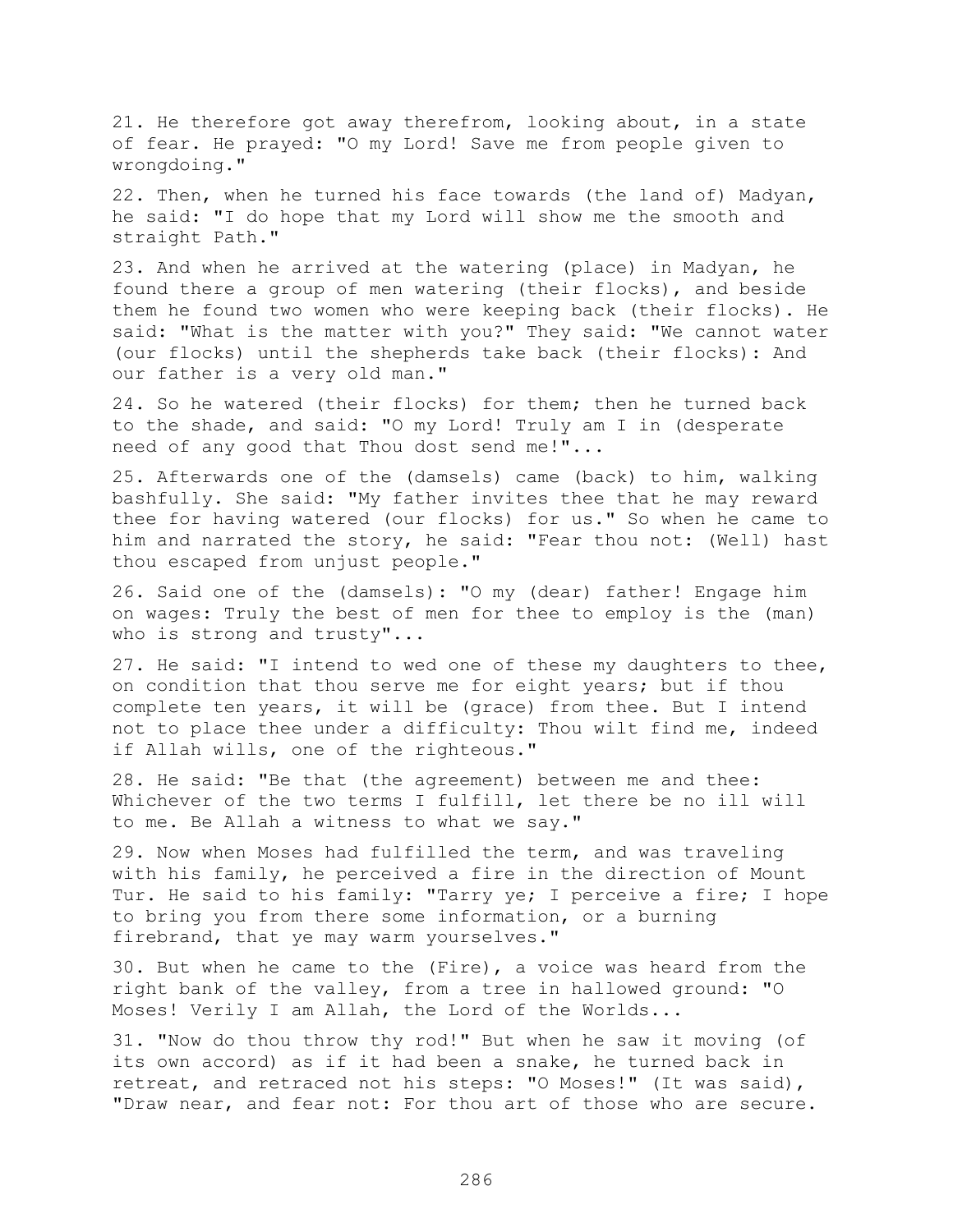32. "Move thy hand into thy bosom, and it will come forth white without stain (or harm), and draw thy hand close to thy side (to guard) against fear. Those are the two credentials from thy Lord to Pharaoh and his Chiefs: For truly they are a people rebellious and wicked."

33. He said: "O my Lord! I have slain a man among them, and I fear lest they slay me.

34. And my brother Aaron--he is more eloquent in speech than I: So send him with me as a helper, to confirm (and strengthen) me: For I fear that they may accuse me of falsehood."

35. He said: "We will certainly strengthen thy arm through thy brother, and invest you both with authority, so they shall not be able to touch you: With Our Signs shall ye triumph, --you two as well as those who follow you."

36. When Moses came to them with Our Clear Signs, they said: "This is nothing but sorcery faked up: Never did we hear the like among our fathers of old!"

37. Moses said: "My Lord knows best who it is that comes with guidance from Him and whose End will be best in the Hereafter: Certain it is that the wrongdoers will not prosper."

38. Pharaoh said: "O Chiefs! No god do I know for you but myself: Therefore, O Haman! Light me a (kiln to bake bricks) out of clay, and build me a lofty palace, that I may mount up to the god of Moses: But as far as I am concerned, I think (Moses) is a liar!"

39. And he was arrogant and insolent in the land, beyond reason, --he and his hosts: They thought that they would not have to return to Us!

40. So We seized him and his hosts, and We flung them into the sea: Now behold what was the End of those who did wrong!

41. And We made them (but) leaders inviting to the Fire; and on the Day of Judgment no help shall they find.

42. In this world We made a Curse to follow them: And on the Day of Judgment they will be among the loathed (and despised).

C.174.-(Verses 43 to 60)-As with Moses, so with the Apostle Muhammad: Revelation was given to him, by which he knew and understood, and led men and was kind. He was a Mercy to men, sent by Allah, to warn those in sin, and by precept and example, to bring the Light to their very doors. Those who had spiritual eyes rejoiced, and walked in Allah's ancient Way, now reopened, valuing the things of the Spirit as Allah's own gifts, to be their possession forever!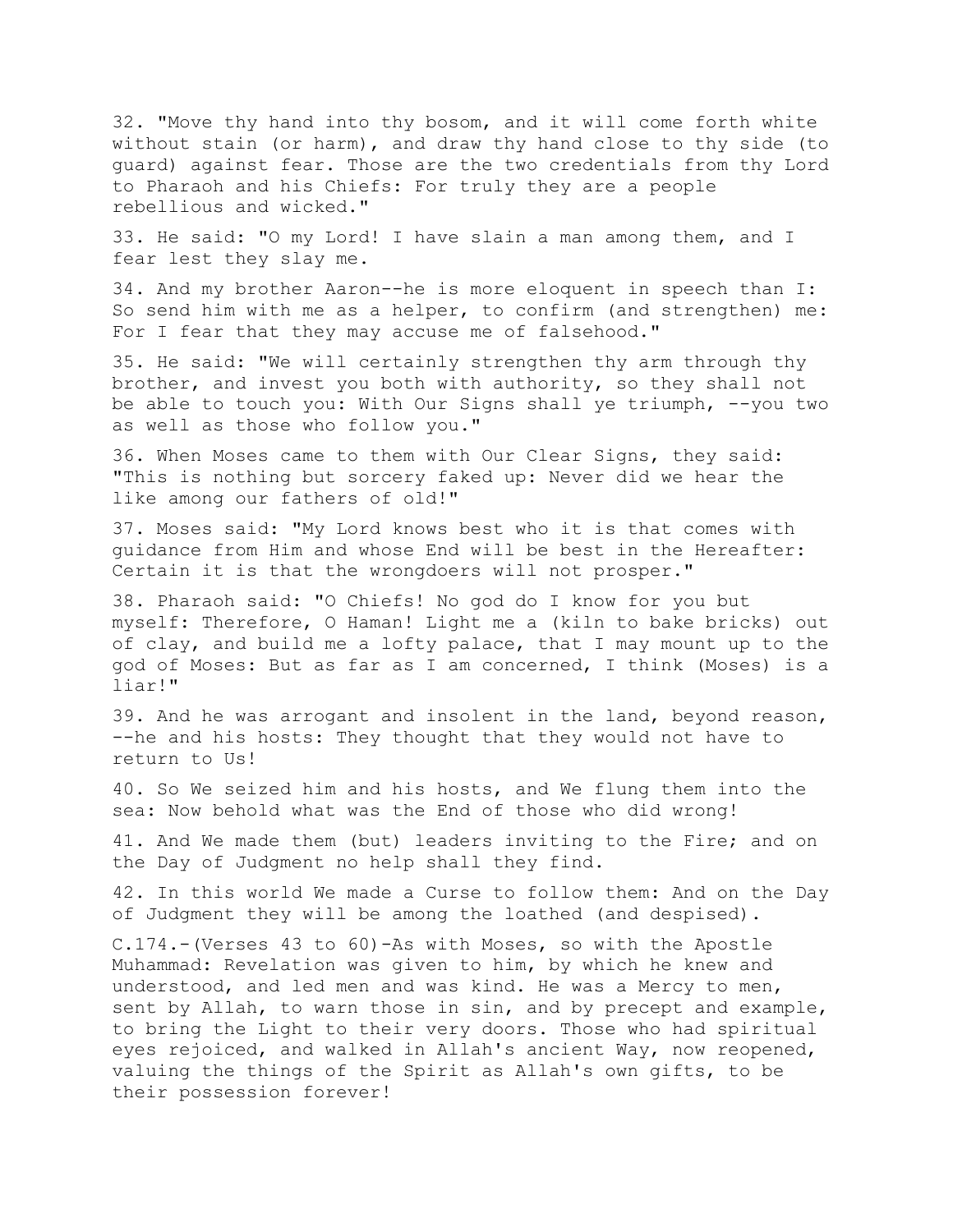43. We did reveal to Moses the Book after We had destroyed the earlier generations, (to give) Insight to men, and Guidance and Mercy, that they might receive admonition.

44. Thou wast not on the Western side when We decreed the Commission to Moses, nor wast thou a witness (of those events).

45. But We raised up (new) generations, and long were the ages that passed over them; but thou wast not a dweller among the people of Madyan, rehearsing Our Signs to them; but it is We Who send apostles (with inspiration).

46. Nor wast thou at the side of (the Mountain of) Tur when We called (to Moses). Yet (art thou sent) as a Mercy from thy Lord, to give warning to a people to whom no warner had come before thee: In order that they may receive admonition.

47. If (We had) not (sent thee to the Quraish), --in case a calamity should seize them for (the deeds) that their hands have sent forth, they might say: "Our Lord! Why didst Thou not send us an apostle? We should then have followed Thy Signs and been amongst those who believe!"

48. But (now), when the Truth has come to them from Ourselves, they say, "Why are not (Signs) sent to him, like those which were sent to Moses?" Do they not then reject (the Signs) which were formerly sent to Moses? They say: "Two kinds of sorcery, each assisting the other!" And they say: "For us, we reject all (such things)!"

49. Say: "Then bring ye a Book from Allah, which is a better Guide than either of them, that I may follow it! (Do), if ye are truthful!"

50. But if they hearken not to thee, know that they only follow their own lusts: and who is more astray than one who follows his own lusts, devoid of guidance from Allah? For Allah guides not people given to wrongdoing.

51. Now have We caused the Word to reach them themselves, in order that they may receive admonition.

52. Those to whom We sent the Book before this, --they do believe in this (Revelation);

53. And when it is recited to them, they say: "We believe therein, for it is the Truth from our Lord: Indeed we have been Muslims (bowing to Allah's Will) from before this.

54. Twice will they be given their reward, for that they have persevered, that they avert Evil with Good, and that they spend (in charity) out of what We have given them.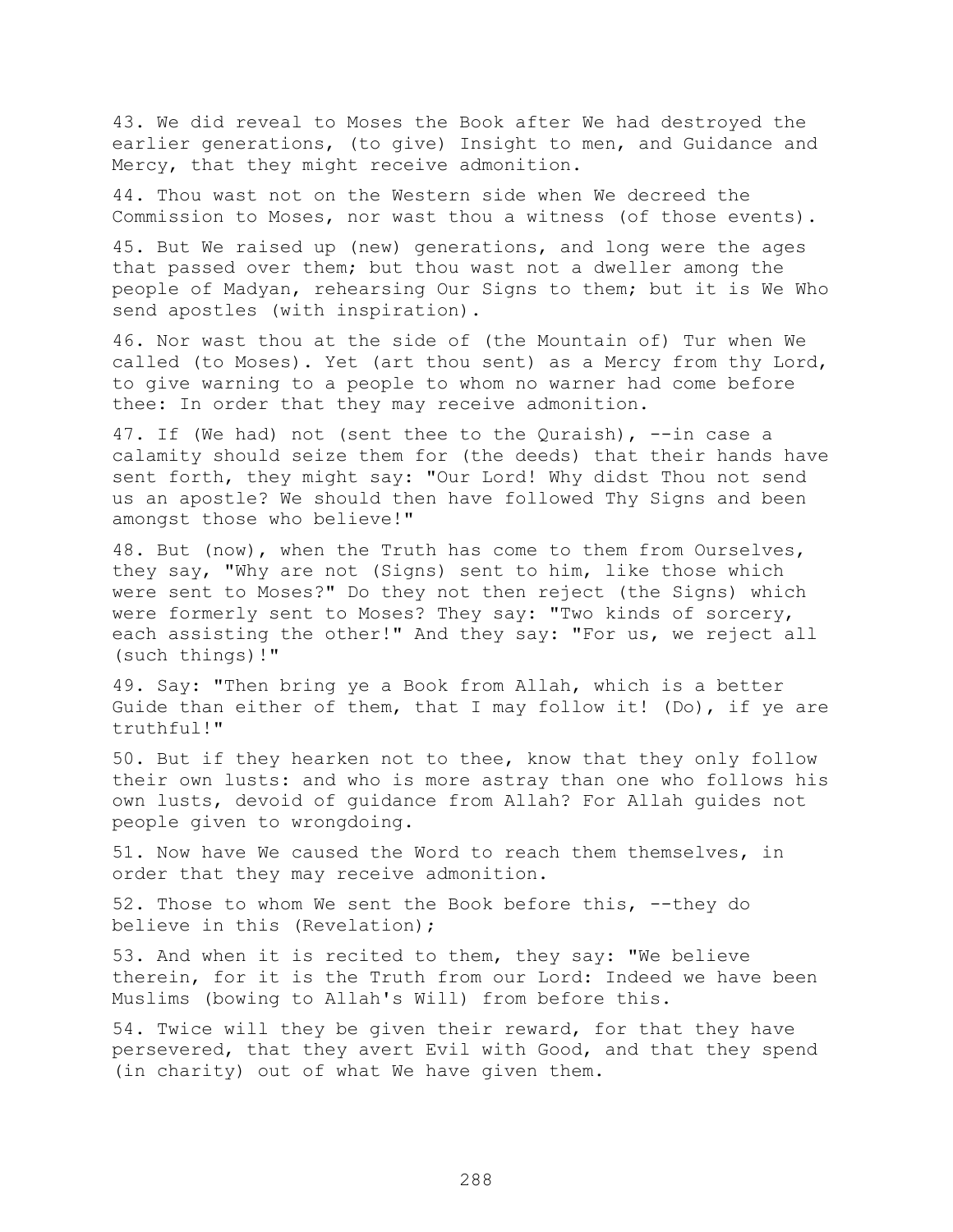55. And when they hear vain talk, they turn away therefrom and say: "To us our deeds, and to you yours; Peace be to you: We seek not the ignorant."

56. It is true thou wilt not be able to guide every one whom thou lovest; but Allah guides those whom He will. And He knows best those who receive guidance.

57. They say: "If we were to follow the guidance with thee, we should be snatched away from our land." Have We not established for them a secure sanctuary, to which are brought as tribute fruits of all kinds, --a provision from Ourselves? But most of them understand not.

58. And how many populations We destroyed, which exulted in their life (of ease and plenty)! Now those habitations of theirs, after them, are deserted, --all but a (miserable) few! And We are their heirs!

59. Nor was thy Lord the one to destroy a population until He had sent to its Center an apostle, rehearsing to them Our Signs; nor are We going to destroy a population except when its members practice iniquity.

60. The (material) things which ye are given are but the conveniences of this life and the glitter thereof; but that which is with Allah is better and more enduring: Will ye not then be wise?

C.175.-(Verses 61 to 75)-Material good is nothing compared to the spiritual. In the Hereafter no plea `that others misled' will avail. Each soul must answer for itself, whether it honored Allah alone or worshipped something else, and whether it received or rejected the Teachers sent by Allah. The Wisdom and Plan of Allah are beyond all praise: All mercy and truth proceed from Him, and there is no other -none -- beside Him.

61. Are (these two) alike? --One to whom We have made a goodly promise, and who is going to reach its (fulfillment), and one to whom We have given the good things of this life, but who, on the Day of Judgment, is to be among those brought up for (punishment)?

62. That Day (Allah) will call to them, and say: "Where are My `partners'? --Whom ye imagined (to be such)?"

63. Those against whom the charge will be proved, will say: "Our Lord! These are the ones whom we led astray: We led them astray, as we were astray ourselves: We free ourselves (from them) in Thy presence: It was not us they worshipped."

64. It will be said (to them): "Call upon your `partners' (for help)": They will call upon them, but they will not listen to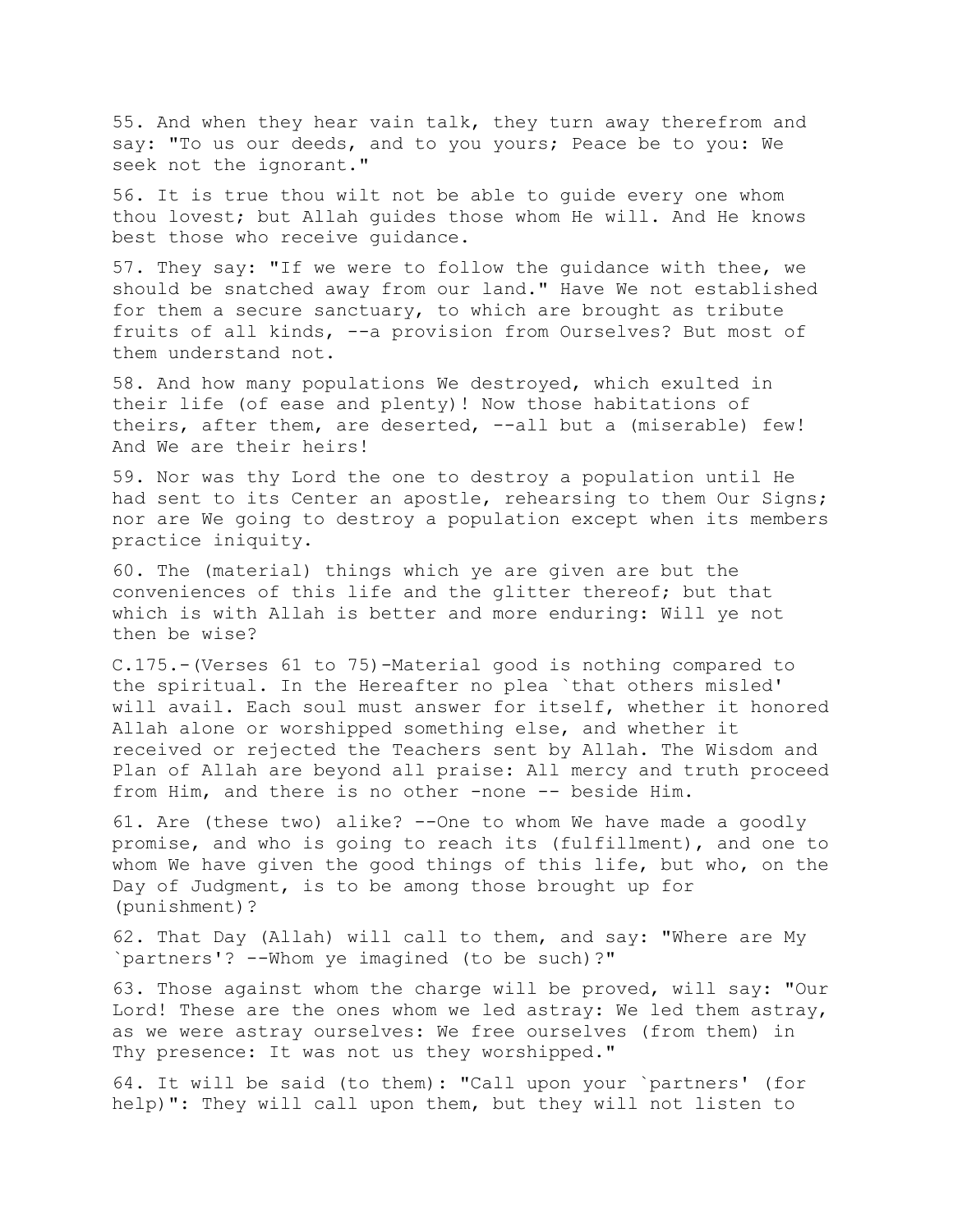them; and they will see the Penalty (before them); (how they will wish) `If only they had been open to guidance!'

65. That Day (Allah) will call to them, and say: "What was the answer ye gave the apostles?"

66. Then the (whole) story that day will seem obscure to them (like light to the blind) and they will not be able (even) to question each other.

67. But any that (in this life) had repented, believed, and worked righteousness, will have hopes to be among those who achieve salvation.

68. Thy Lord does create and choose as He pleases: No choice have they (in the matter): Glory be to Allah! And far is He above the partners they ascribe (to Him)!

69. And thy Lord knows all that their hearts conceal and all that they reveal.

70. And He is Allah: There is no god but He. To Him be praise, at the first and at the last: For Him is the Command, and to Him shall ye (all) be brought back.

71. Say: See ye? If Allah were to make the Night perpetual over you to the Day of Judgment, what god is there other than Allah, who can give you enlightenment? Will ye not then hearken?

72. Say: See ye? If Allah were to make the Day perpetual over you to the Day of Judgment, what god is there other than Allah, who can give you a Night in which ye can rest? Will ye not then see?

73. It is out of His Mercy that He has made for you Night and Day, --that ye may rest therein, and that ye may seek of His Grace; --and in order that ye may be grateful.

74. The Day that He will call on them, He will say: "Where are My `partners'? --Whom ye imagined (to be such)?"

75. And from each people shall We draw a witness, and We shall say: "Produce your Proof": Then shall they know that the Truth is in Allah (alone), and the (lies) which they invented will leave them in the lurch.

C.176.-(Verses 76 to 88)-Men puffed up with wealth, like Qarun, are not pleasing to Allah: For wealth is for service, not for hoarding or show. In the midst of his pride was Qarun swallowed up in the earth, and the earth knew him no more! It is the righteous that attain a happy End. Let nothing keep your eyes back from that End: Then, and only then, shall ye reach the only Reality, the glorious Reality, which is Allah, Who endureth forever!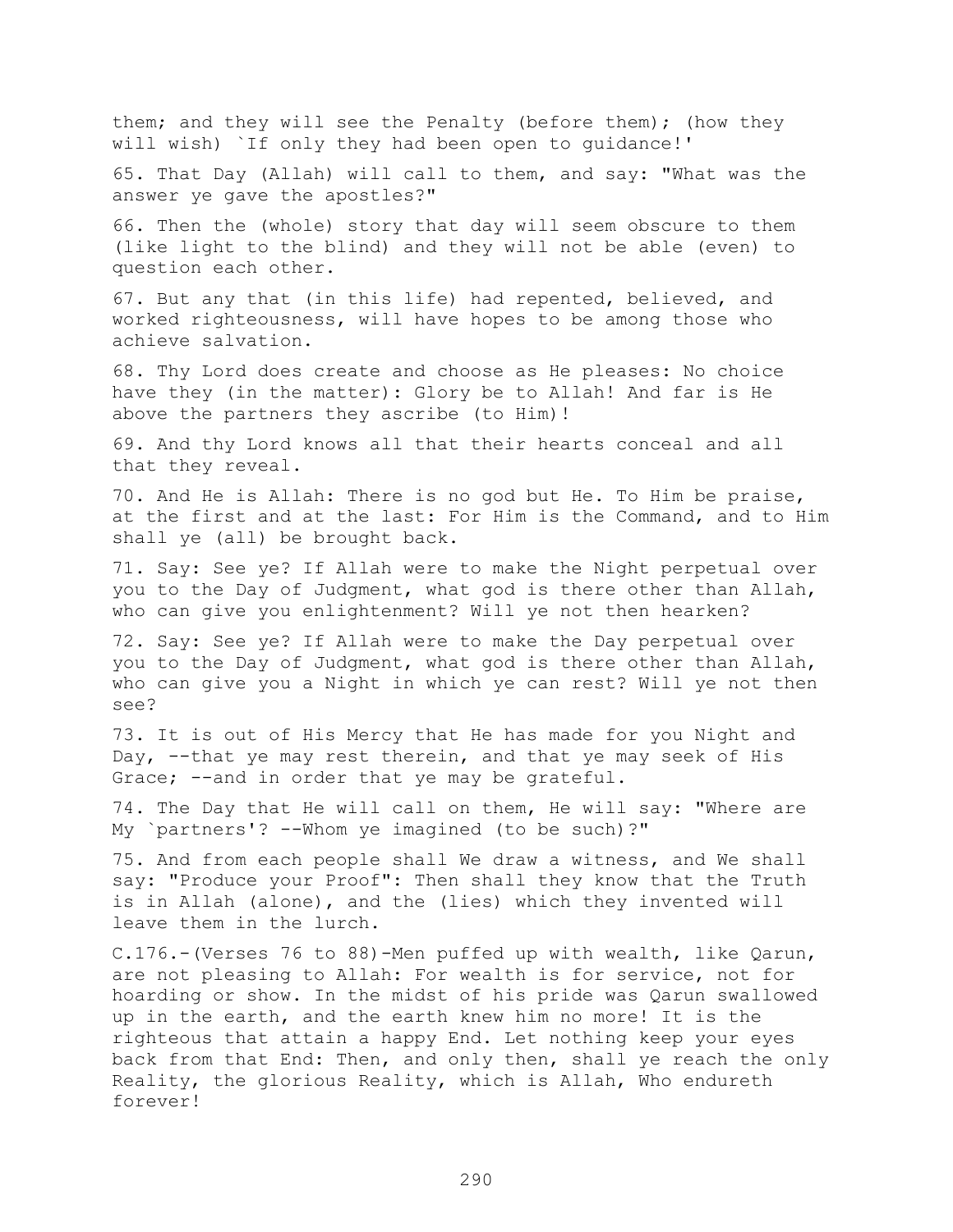76. Qarun was doubtless, of the people of Moses; but he acted insolently towards them: Such were the treasures We had bestowed on him, that their very keys would have been a burden to a body of strong men. Behold, his people said to him: "Exult not, for Allah loveth not those who exult (in riches).

77. "But seek, with the (wealth) which Allah has bestowed on thee, the Home of the Hereafter, nor forget thy portion in this world: But do thou good, as Allah has been good to thee, and seek not (occasions for) mischief in the land: For Allah loves not those who do mischief."

78. He said: "This has been given to me because of a certain knowledge which I have." Did he not know that Allah had destroyed, before him, (whole) generations, --which were superior to him in strength and greater in the amount (of riches) they had collected? But the wicked are not called (immediately) to account for their sins.

79. So he went forth among his people in the (pride of his worldly) glitter. Said those whose aim is the Life of this World: "Oh! That we had the like of what Qarun has got! For he is truly a lord of mighty good fortune!"

80. But those who had been granted (true) knowledge said: "Alas for you! The reward of Allah (in the Hereafter) is best for those who believe and work righteousness: But this none shall attain, save those who steadfastly persevere (in good)."

81. Then We caused the earth to swallow him up and his house; and he had not (the least little) party to help him against Allah, nor could he defend himself.

82. And those who had envied his position the day before began to say on the morrow: "Ah! It is indeed Allah Who enlarges the provision or restricts it, to any of His servants He pleases! Had it not been that Allah was gracious to us, He could have caused the earth to swallow us up! Ah! Those who reject Allah will assuredly never prosper."

83. That Home of the Hereafter We shall give to those who intend not highhandedness or mischief on earth: And the End is (best) for the righteous.

84. If any does good, the reward to him is better than his deed; but if any does evil, the doers of evil are only punished (to the extent) of their deeds.

85. Verily He Who ordained the Koran for thee, will bring thee back to the Place of Return. Say: "My Lord knows best who it is that brings true guidance, and who is in manifest error."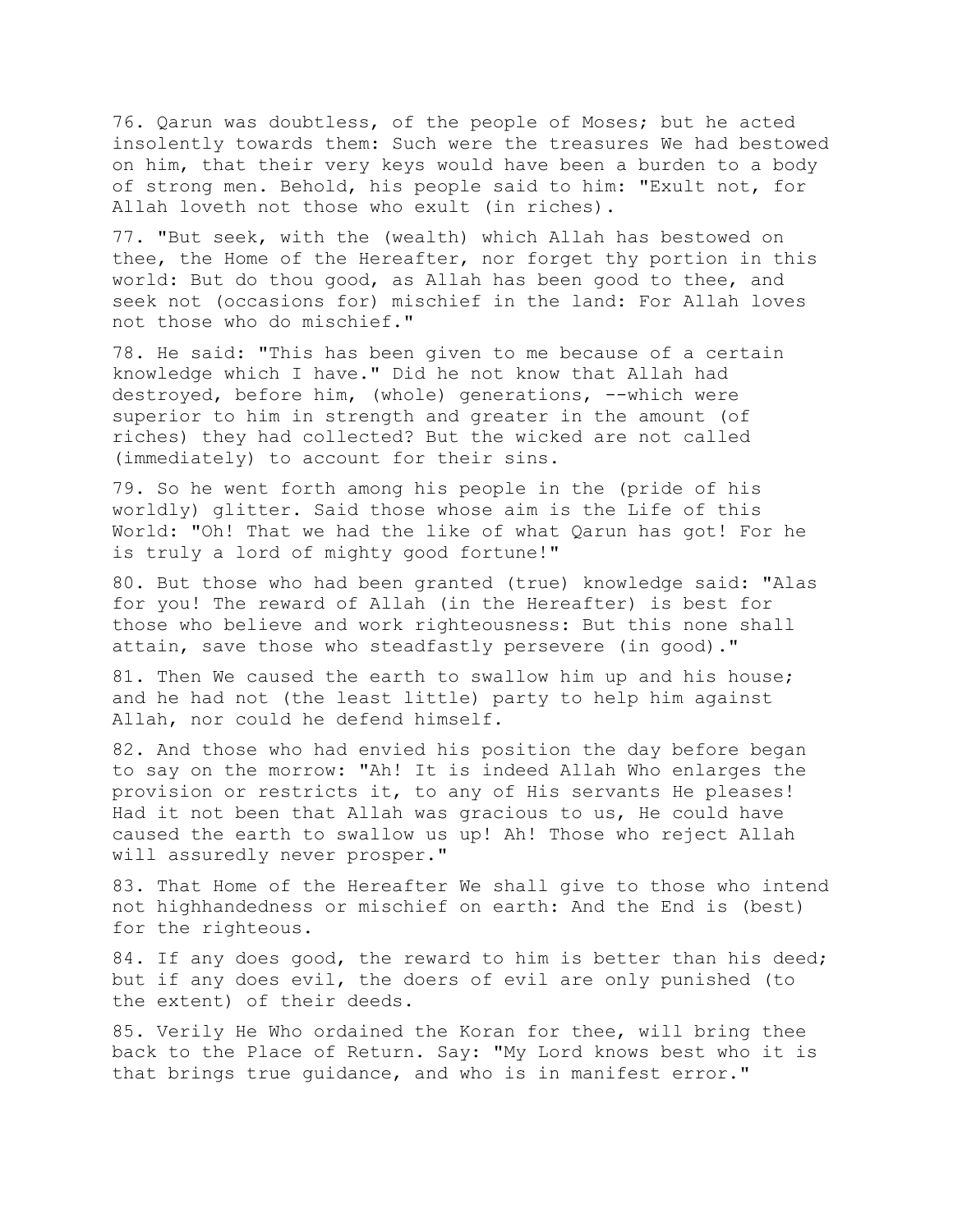86. And thou hast not expected that the Book would be sent to the except as a Mercy from thy Lord: Therefore lend not thou support in any way to those who reject (Allah's Message).

87. And let nothing keep thee back from the Signs of Allah after they have been revealed to thee: And invite (men) to thy Lord, and be not of the company of those who join gods with Allah.

88. And call not, besides Allah, on another god. There is no god but He. Everything (that exists) will perish except His own Face. To Him belongs the Command, and to Him will ye (all) be brought

## **SURA 29 INTRO.**

C.177.-(Verses 1 to 27)-Faith must be tested in the conflicts of practical life, but Good can never be submerged. On the contrary, Allah Will wash off all stains from those who strive, and admit them to the Fellowship of the Righteous. Not so are the hypocrites and those who reject Faith. Their hearts are diseased, and they will not accept the right though a Noah preached to them for a thousand years, or an Abraham reasoned with them on Allah's most wonderful providence. But the true will ever search out the Truth, and Truth will always prevail.

1. SURA 29. Ankabut, or the Spider. In the name of Allah, Most Gracious, Most Merciful. A. L. M.

2. Do men think that they will be left alone on saying, "We believe", and that they will not be tested?

3. We did test those before them, and Allah will certainly know those who are true from those who are false.

4. Do those who practice evil think that they will get the better of us? Evil is their judgment!

5. For those whose hopes are in the meeting with Allah (in the Hereafter, let them strive); for the term (appointed) by Allah is surely coming: And He hears and knows (all things).

6. And if any strive (with might and main), they do so for their own souls: For Allah is free of all needs from all creation.

7. Those who believe and work righteous deeds, --from them shall We blot out all evil (that may be) in them, and We shall reward them according to the best of their deeds.

8. We have enjoined on man kindness to parents: But if they (either of them) strive (to force) thee to join with Me (in worship) anything of which thou hast no knowledge, obey them not. Ye have (all) to return to Me, and I will tell you (the truth) of all that ye did.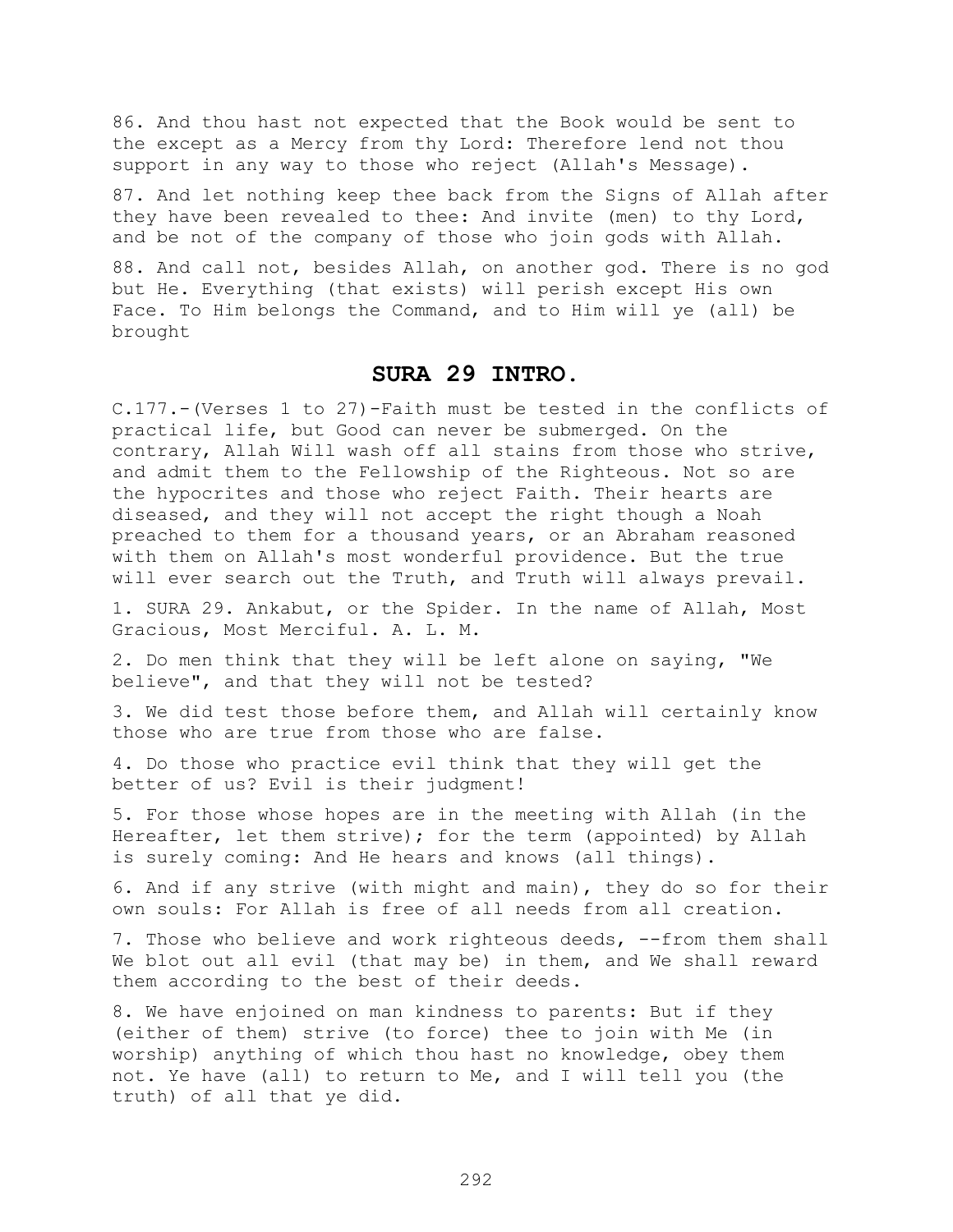9. And those who believe and work righteous deeds, --them shall We admit to the company of the Righteous.

10. Then there are among men such as say, "We believe in Allah"; but when they suffer affliction in (the cause of) Allah, they treat men's oppression as if it were the Wrath of Allah! And if help comes (to thee) from thy Lord they are sure to say, "We have (always) been with you!" Does not Allah know best all that is in the hearts of all Creation?

11. And Allah most certainly knows those who believe, and as certainly those who are Hypocrites.

12. And the Unbelievers say to those who believe: "Follow our path, and we will bear (the consequences) of your faults." Never in the least will they bear their faults: In fact they are liars!

13. They will bear their own burdens, and (other) burdens along with their own, and on the Day of Judgment they will be called to account for their falsehoods.

14. We (once sent Noah to his people, and he tarried among them a thousand years less fifty: But the Deluge overwhelmed them while they (persisted in) sin.

15. But We saved him and the Companions of the Ark, and We made the (Ark) a Sign for all peoples!

16. And (We also saved) Abraham: Behold, he said to his people, "Serve Allah and fear Him: That will be best for you--if ye understand!

17. "For ye do worship idols besides Allah, and ye invent falsehood. The things that ye worship besides Allah have no power to give you sustenance: Then seek ye sustenance from Allah, serve Him, and be grateful to Him: To Him will be your return.

18. "And if ye reject (the Message), so did generations before you: And the duty of the apostle is only to preach publicly (and clearly)."

19. See they not how Allah originates creation, then repeats it: Truly that is easy for Allah.

20. Say: "Travel through the earth and see how Allah did originate creation; so will Allah produce a later creation: For Allah has power over all things.

21. "He punishes whom He pleases, and He grants mercy to whom He pleases, and towards Him are ye turned.

22. "Not on earth nor in heaven will ye be able (fleeing) to frustrate (His Plan), nor have ye, besides Allah, any protector or helper."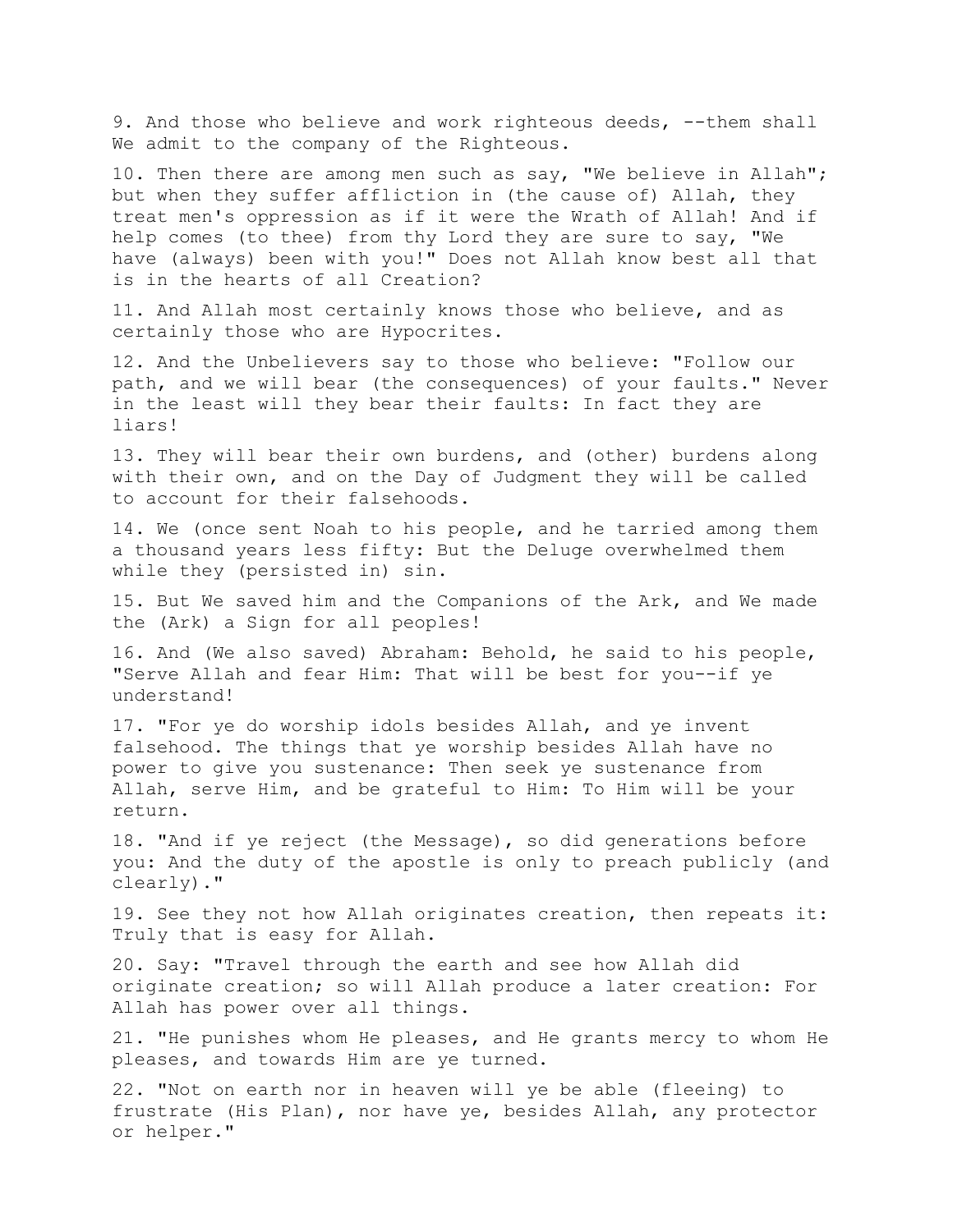23. Those who reject the Signs of Allah and the Meeting with Him (in the Hereafter), --it is they who shall despair of My mercy: It is they who will (suffer) a most grievous Penalty.

24. So naught was the answer of (Abraham's) people except that they said: "Slay him or burn him." But Allah did save him from the Fire. Verily in this are Signs for people who believe.

25. And he said: "For you, ye have taken (for worship) idols besides Allah, out of mutual love and regard between yourselves in this life; but on the Day of Judgment ye shall disown each other and curse each other: And your abode will be the Fire, and ye shall have none to help."

26. But Lut had faith in Him: He said: "I will leave home for the sake of my Lord: For He is Exalted in Might, and Wise."

27. And We gave (Abraham) Isaac and Jacob, and ordained among his progeny Prophethood and Revelation, and We granted him his reward in this life; and he was in the Hereafter (of the company) of the Righteous.

C.178.-(Verses 28 to 44)-Worldly power cannot through sin defy the right, as was proved in the ministry of Lot; nor can Intelligence misused stand in the place of Allah's Light; nor can boastful insolence do aught but dig its own grave. The strength and skill, the beauty and power, of this world's life are no more than a Spider's Web, flimsy before the force of the eternal verities that flow from Allah Supreme!

28. And (remember) Lut: Behold, he said to his people: "Ye do commit lewdness, such as no people in Creation (ever) committed before you.

29. "Do ye approach men and cut off the highway? --And practice wickedness (even) in your councils?" But his people gave no answers but this: They said: "Bring us the Wrath of Allah if thou tellest the truth.'

30. He said: "O my Lord! Help Thou me against people who do mischief!"

31. When Our Messengers came to Abraham with the good news, they said: "We are indeed going to destroy the people of this township: For truly they are (addicted to) crime."

32. He said: "But there is Lut there." They said: "Well do we know who is there: We will certainly save him and his following, --except his wife: She is of those who lag behind!"

33. And when Our Messengers came to Lut, he was grieved on their account, and felt himself powerless (to protect) them: But they said: "Fear thou not, nor grieve: We are (here) to save thee and thy following, except thy wife: She is of those who lag behind.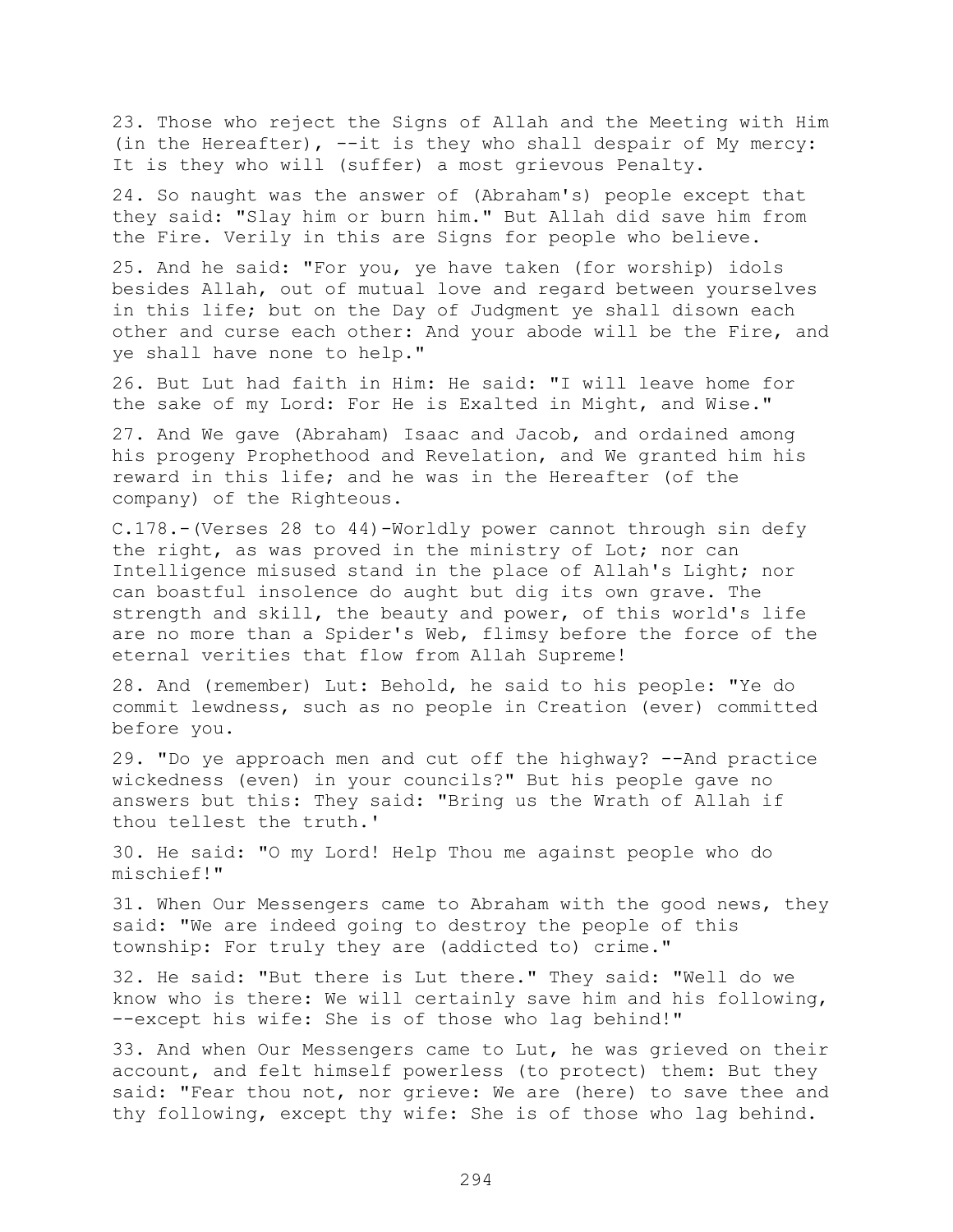34. "For we are going to bring down on the people of this township a Punishment from heaven, because they have been wickedly rebellious."

35. And We have left thereof an evident Sign, for any people who (care to) understand.

36. To the Madyan (people) (We sent) their brother Shuaib. Then he said: "O my people! Serve Allah, and fear the Last Day: nor commit evil on the earth, with intent to do mischief."

37. But they rejected him: Then the mighty Blast seized them, and they lay prostrate in their homes by the morning.

38. (Remember also) the Ad and the Thamud (people): Clearly will appear to you from (the traces) of their buildings (their fate): The Evil One made their deeds alluring to them, and kept back from the Path, though they were gifted with Intelligence and Skill.

39. (Remember also) Qarun, Pharaoh, and Human: There came to them Moses with Clear Signs, but they behaved with insolence on the earth; yet they could not overreach (Us).

40. Each one of them We seized for his crime: Of them, against some We sent a violent tornado (with showers of stones); some were caught by a (mighty) Blast; some We caused the earth to swallow up; and some We drowned (in the waters): it was not Allah Who injured (or oppressed) them: They injured (and oppressed) their own souls.

41. The parable of those who take protectors other than Allah is that of the Spider, who builds (to itself) a house; but truly the flimsiest of houses is the Spider's house; --if they but knew.

42. Verily Allah doth know of (every thing) whatever that they call upon besides Him: And He is Exalted (in power), Wise.

43. And such are the Parables We set forth for mankind, but only those understand them who have knowledge.

44. Allah created the heavens and the earth in true (proportions): Verily in that is a Sign for those who believe.

C.179.-(Verses 45 to 69)-Proclaim the Message of Allah, and pray to Him for purity and guidance. Allah's Revelation carries its own proofs and is recognized by men of wisdom. Its rejecters but lose their own chances of profiting by the Truth, and attaining the Paths that lead to Allah's own gracious Presence!

45. Recite what is sent of the Book by inspiration to thee, and establish Regular Prayer: For Prayer restrains from shameful and unjust deeds; and remembrance of Allah is the greatest (thing in life) without doubt. And Allah knows the (deeds) that ye do.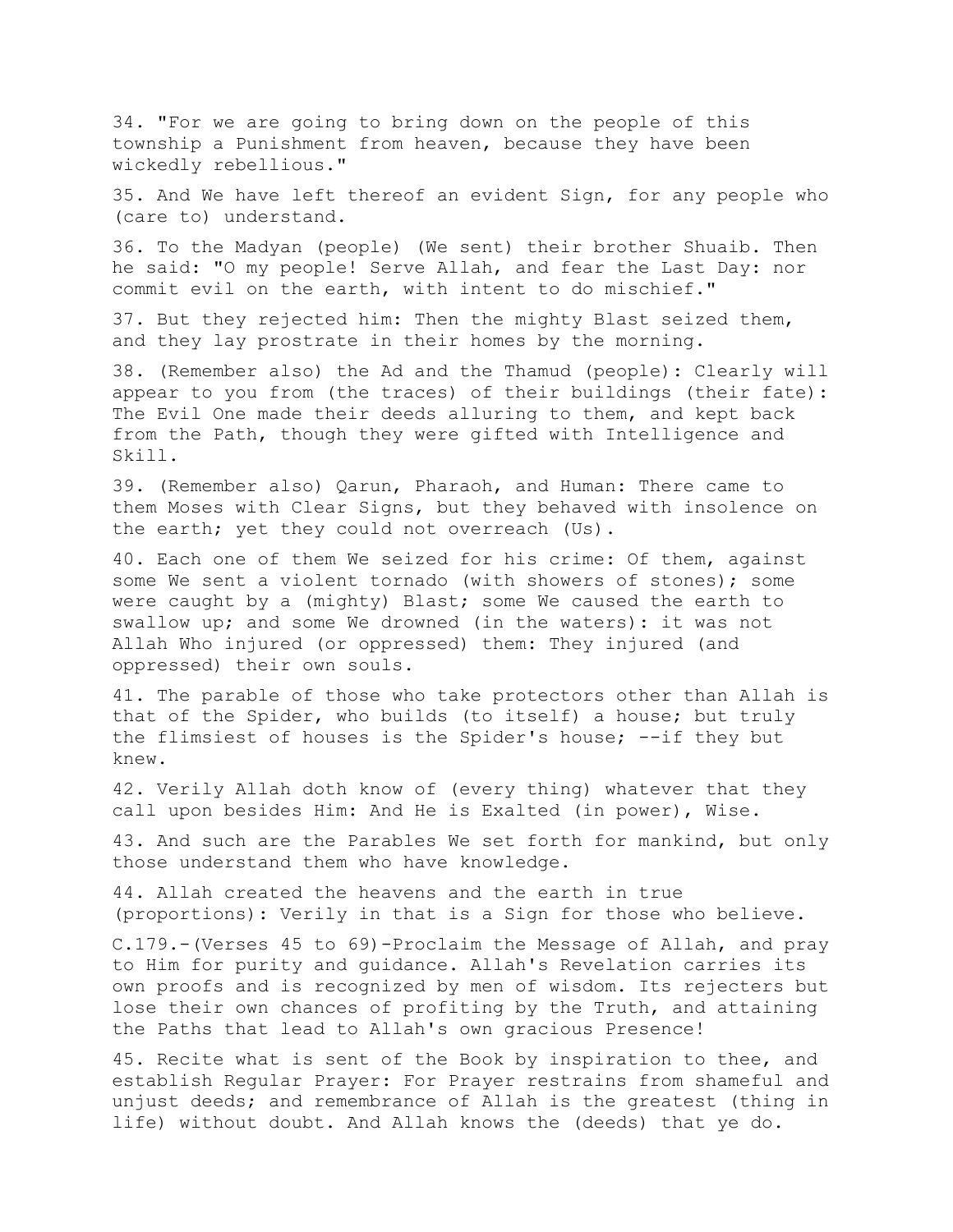46. And dispute ye not with the people of the Book except with means better (than mere disputation), unless it be with those of them who inflict wrong (and injury): But say, "We believe in the Revelation which has come down to us and in that which came down to you; our Allah and your Allah is One; and it is to Him we bow (in Islam)."

47. And thus (it is) that We have sent down the Book to thee. So the People of the Book believe therein, as also do some of these (Pagan Arabs): And none but Unbelievers reject Our Signs.

48. And thou wast not (able) to recite a Book before this (Book came), nor art thou (able) to transcribe it with thy right hand: In that case, indeed, would the talkers of vanities have doubted.

49. Nay, here are Signs self-evident in the hearts of those endowed with knowledge: And none but the unjust reject Our Signs.

50. Yet they say: "Why are not Signs sent down to him from his Lord?" Say: "The Signs are indeed with Allah: And I am indeed a clear Warner."

51. And is it not enough for them that We have sent down to thee the Book which is rehearsed to them? Verily, in it is Mercy and a Reminder to those who believe.

52. Say: "Enough is Allah for a Witness between me and you: He knows what is in the heavens and on earth. And it is those who believe in vanities and reject Allah, that will perish (in the end)."

53. They ask thee to hasten on the Punishment (for them): Had it not been for a term (of respite) appointed, the Punishment would certainly have come to them: And it will certainly reach them, - -of a sudden, while they perceive not!

54. They ask thee to hasten on the Punishment: But, of a surety, Hell will encompass the rejecters of Faith! --

55. On the Day that the Punishment shall cover them from above them and from below them, and (a Voice) shall say: "Taste ye (the fruits) of your deeds!"

56. O My servants who believe! Truly, spacious is My Earth: Therefore serve ye Me--(and Me alone)!

57. Every soul shall have a taste of death: In the end to Us shall ye be brought back.

58. But those who believe and work deeds of righteousness—to them shall We give a Home in Heaven, --lofty mansions beneath which flow rivers, --to dwell therein for aye; --an excellent reward for those who do (good)! --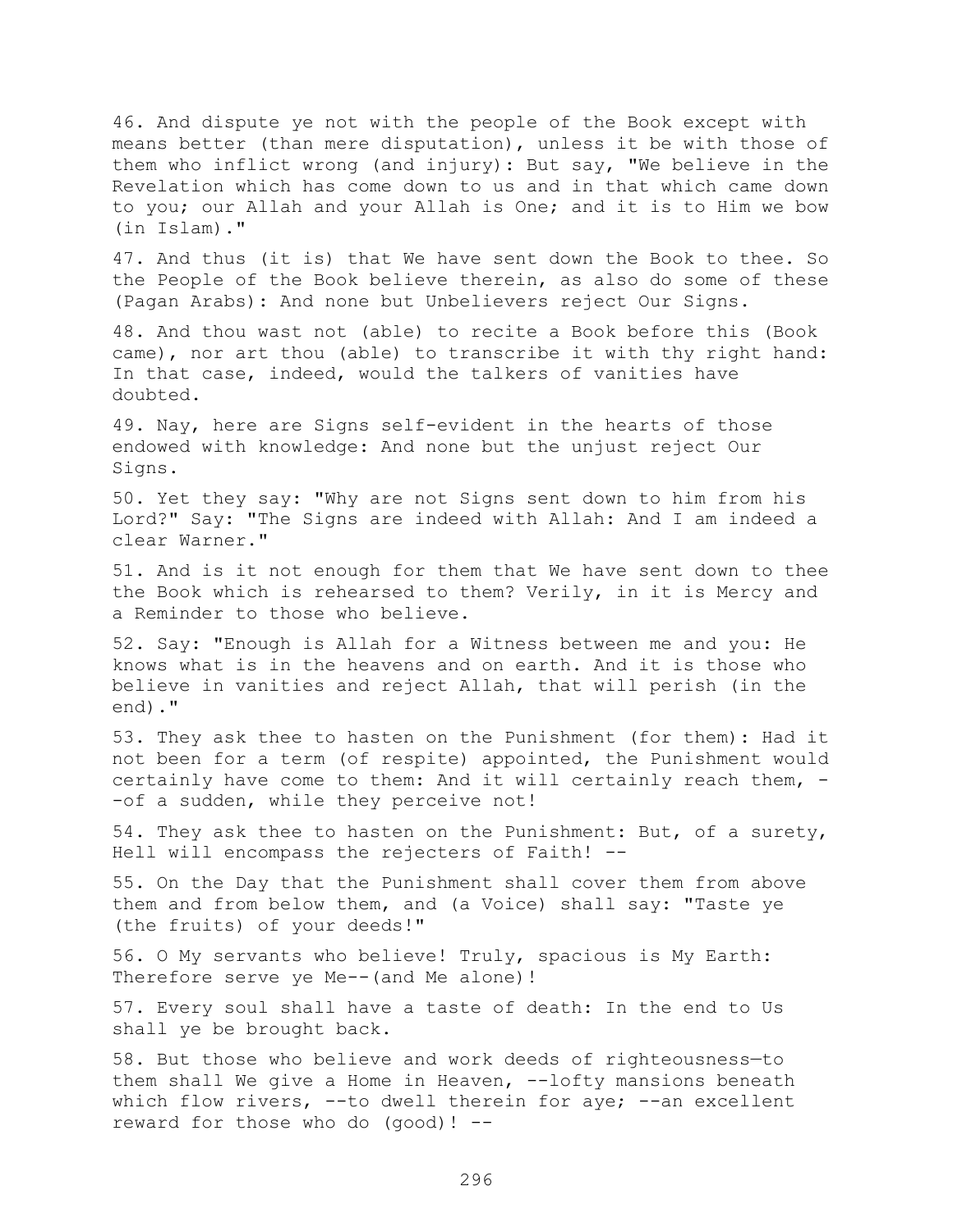59. Those who persevere in patience, and put their trust in their Lord and Cherisher.

60. How many are the creatures that carry not their own sustenance? It is Allah Who feeds (both) them and you: For He hears and knows (all things).

61. If indeed thou ask them who has created the heavens and the earth and subjected the sun and the moon (to His Law), they will certainly reply. "Allah". How are they then deluded away (from the truth)?

62. Allah enlarges the sustenance (which He gives) to whatever of His servants He pleases; and He (similarly) grants by (strict) measure, (as He pleases): For Allah has full knowledge of all things.

63. And if indeed thou ask them who it is that sends down rain from the sky, and gives life therewith to the earth after its death, they will certainly reply, "Allah!" Say, "Praise be to Allah!" But most of them understand not.

64. What is the life of this world but amusement and play? But verily the Home in the Hereafter, --that is life indeed, if they but knew.

65. Now, if they embark on a boat, they call on Allah, making their devotion sincerely (and exclusively) to Him; but when He has delivered them safely to (dry) land, behold, they give a share (of their worship to others)! --

66. Disdaining ungratefully Our gifts, and giving themselves up to (worldly) enjoyment! But soon will they know.

67. Do they not then see that We have made a Sanctuary secure, and that men are being snatched away from all around them? Then, do they believe in that which is vain, and reject the Grace of Allah?

68. And who does more wrong than he who invents a lie against Allah or rejects the Truth when it reaches him? Is there not a home in Hell for those who reject Faith?

69. And those who strive in Our (Cause), --We will certainly guide them to Our Paths: For verily Allah is with those who do right.

## **SURA 30 INTRO.**

C.180.-(Verses 1 to 19)-Great Empires rise and fall, conquer and are conquered, as happened to Rome and Persia: But the true Decision is with Allah, Who will make the righteous rejoice. Men may see but the outward crust of things, but in truth the End of things is all-in-all. In His own good time He will separate good from evil: Praise and glory to Him forever!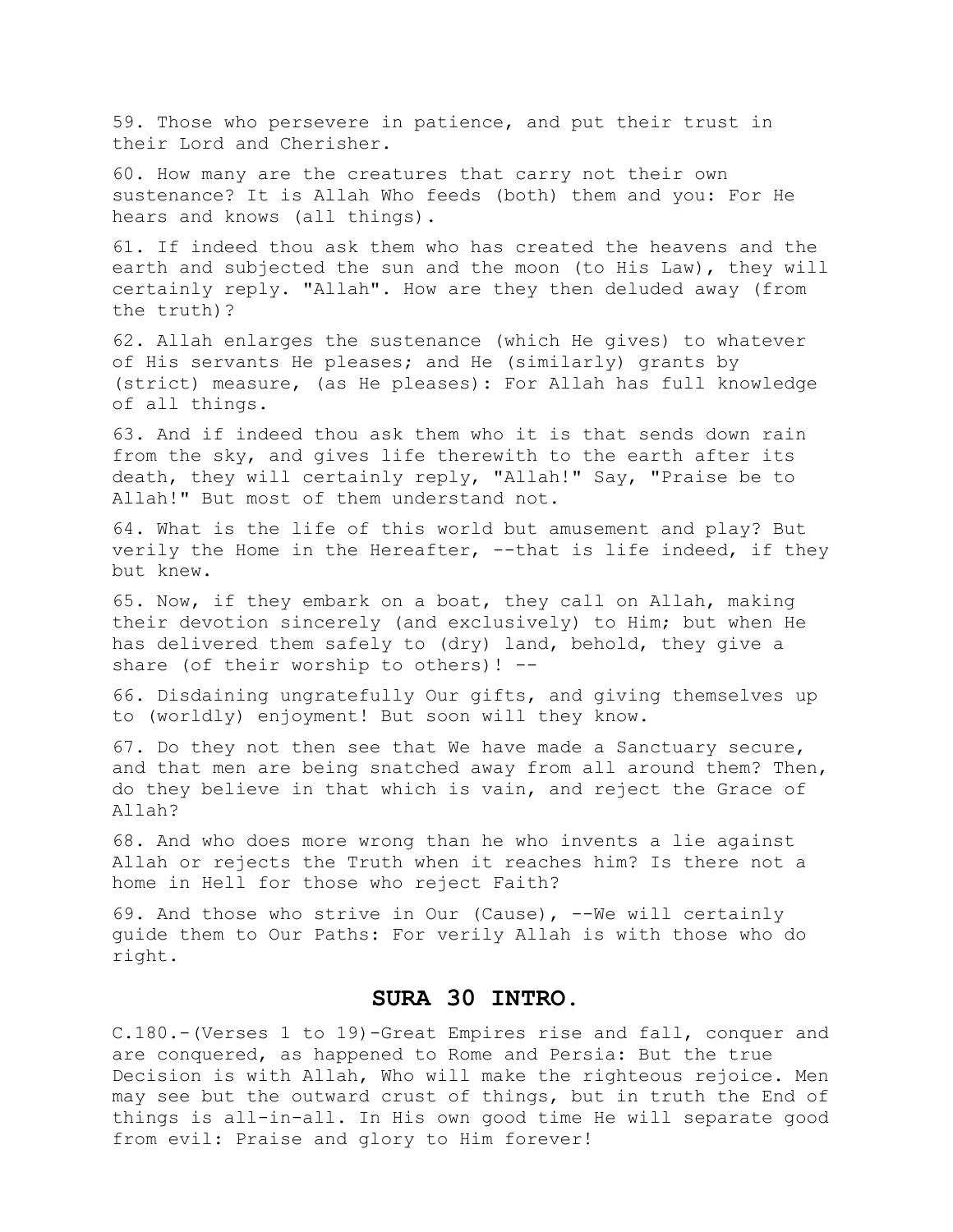1. SURA 30. Rum, or The Roman Empire. In the name of Allah, Most Gracious, Most Merciful. A. L. M.

2. The Roman Empire has been defeated--

3. In a land close by; but they, (even) after (this) defeat of theirs, will soon be victorious--

4. Within a few years. With Allah is the Decision, in the Past and in the Future: On that Day shall the Believers rejoice--

5. With the help of Allah. He helps whom He will, and He is Exalted in Might, Most Merciful.

6. (It is) the promise of Allah. Never does Allah depart from His promise: But most men understand not.

7. They know but the outer (things) in the life of this world: But of the End of things they are heedless.

8. Do they not reflect in their own minds? Not for just ends and for a term appointed, did Allah create the heavens and the earth, and all between them: Yet are there truly many among men who deny the meeting with their Lord (at the Resurrection)!

9. Do they not travel through the earth, and see what was the End of those before them? They were superior to them in strength: They tilled the soil and populated it in greater numbers than these have done: There came to them their apostles with Clear (Signs), (which they rejected to their own destruction): It was not Allah who wronged them, but they wronged their own souls.

10. In the long run evil in the extreme will be the End of those who do evil, for that they rejected the Signs of Allah, and held them up to ridicule.

11. It is Allah Who begins (the process of) creation; then repeats it; then shall ye be brought back to Him.

12. On the Day that the Hour will be established, the guilty will be struck dumb with despair.

13. No intercessor will they have among their "Partners", and they will (themselves) reject their "Partners".

14. On the Day that the Hour will be established, that Day shall (all men) be sorted out.

15. Then those who have believed and worked righteous deeds, shall be made happy in a Mead of Delight.

16. And those who have rejected Faith and falsely denied Our Signs and the meeting of the Hereafter, --such shall be brought forth to Punishment.

17. So (give) glory to Allah, when ye reach eventide and when ye rise in the morning;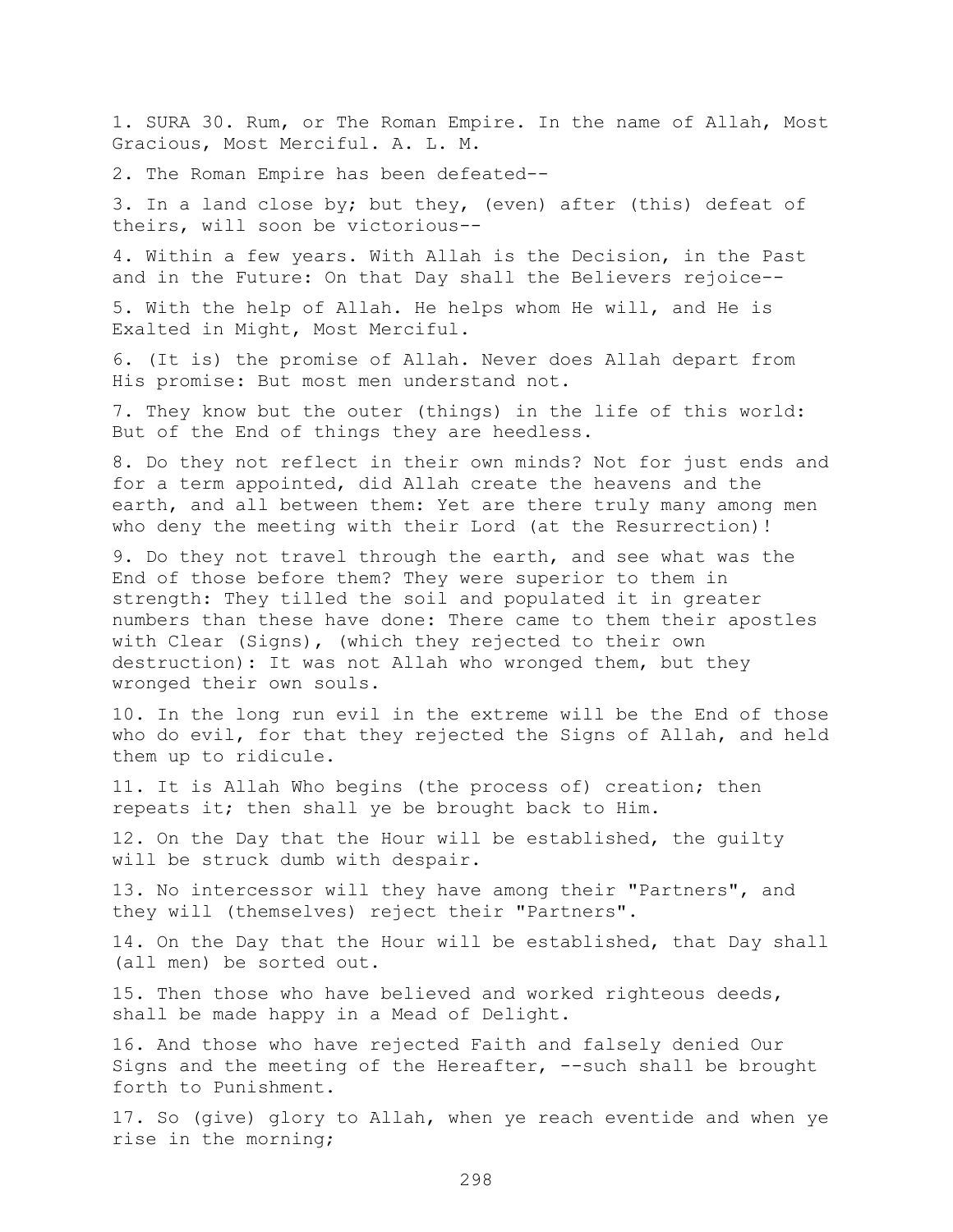18. Yea, to Him be praise, in the heavens and on earth; and in the late afternoon and when the day begins to decline.

19. It is He Who brings out the living from the dead, and brings out the dead from the living, and Who gives life to the earth after it is dead: And thus shall ye be brought out (from the dead).

C.181.-(Verses 20 to 40)-Allah's Signs are many, and so are His mysteries: Yet each does point to His Unity, Goodness, Power, and Mercy. There is none like unto Him. His teaching is one, and men that split up His standard Religion are but following their own lusts. Ungrateful are they to give part worship to others, when all worship and praise and glory are due to Him and Him alone, in Whom we have our life and being!

20. Among His Signs is this, that He created you from dust; and then, --behold, ye are men scattered (far and wide)!

21. And among His Signs is this, that He created for you mates from among yourselves, that ye may dwell in tranquility with them, and He has put love and mercy between your (hearts): Verily in that are Signs for those who reflect.

22. And among His Signs is the creation of the heavens and the earth, and the variations in your languages and your colors: Verily in that are Signs for those who know.

23. And among His Signs is the sleep that ye take by night and by day, and the quest that ye (make for livelihood) out of His Bounty: Verily in that are Signs for those who hearken.

24. And among His Signs, He shows you the lightning by way both of fear and of hope, and He sends down rain from the sky and with it gives life to the earth after it is dead: Verily in that are Signs for those who are wise.

25. And among His Signs is this, That heaven and earth stand by His Command: Then when He calls you, by a single call, from the earth, behold, ye (straightway) come forth.

26. To Him belongs every being that is in the heavens and on earth: All are devoutly obedient to Him.

27. It is He Who begins (the process of) creation; then repeats it; and for Him it is most easy. To Him belongs the loftiest similitude (we can think of) in the heavens and the earth: For He is Exalted in Might, Full of Wisdom.

28. He does propound to you a similitude from your own (experience): Do ye have partners among those whom your right hands possess, to share as equals in the wealth We have bestowed on you? Do ye fear them as ye fear each other? Thus do We explain the Signs in detail to a people that understand.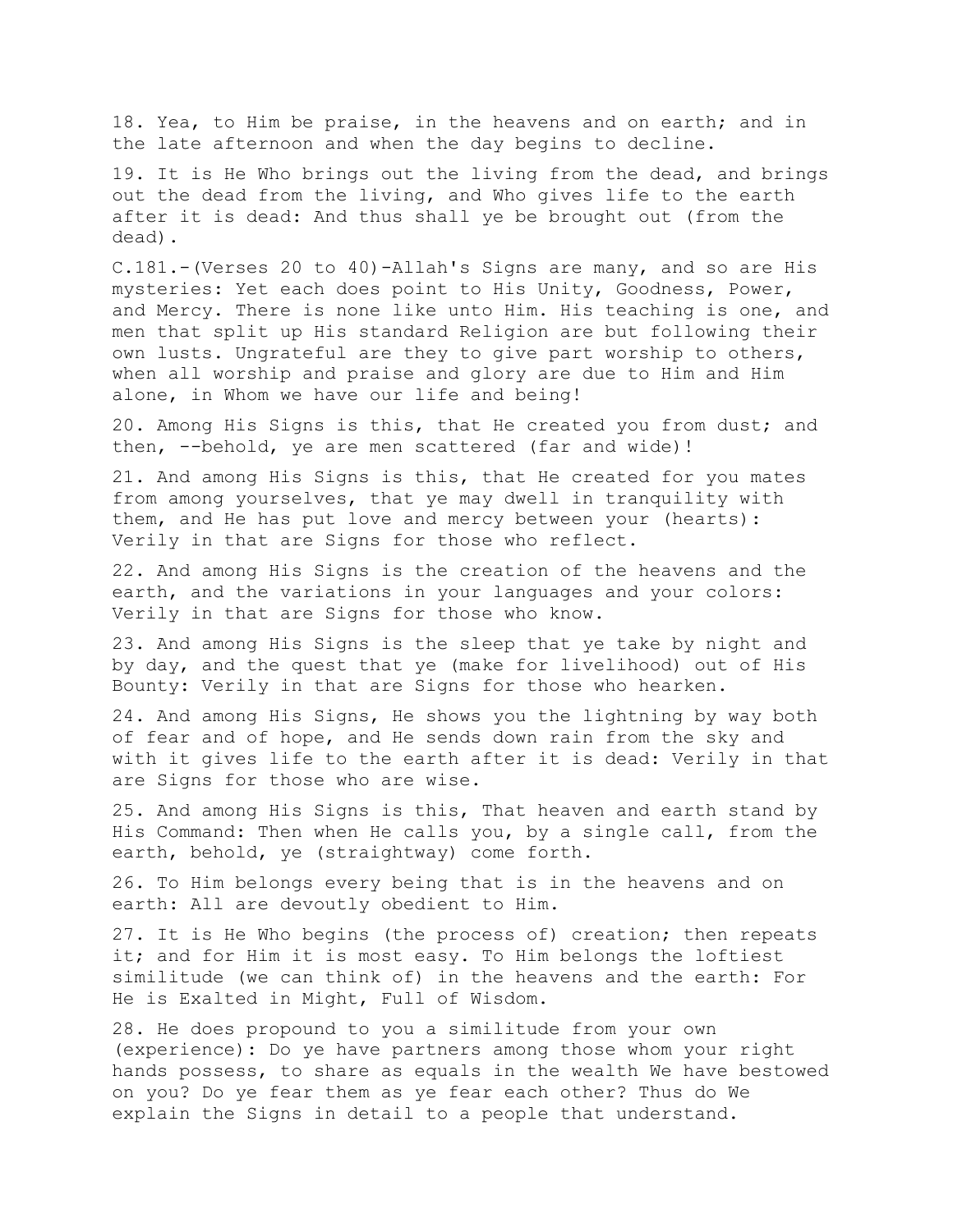29. Nay, the wrongdoers (merely) follow their own lusts, being devoid of knowledge. But who will guide those Whom Allah leaves astray? To them there will be no helpers.

30. So set thou thy face steadily and truly to the Faith: (Establish) Allah's handiwork according to the pattern on which he has made mankind: No change (let there be) in the work (wrought) by Allah: That is the standard Religion: But most among mankind understand not.

31. Turn ye back in repentance to Him, and fear Him: Establish regular prayers, and be not ye among those who join gods with Allah, --

32. Those who split up their Religion, and become (mere) Sects, --each party rejoicing in that which is with itself!

33. When trouble touches men, they cry to their Lord, turning back to Him in repentance: But when He gives them a taste of Mercy as from Himself, behold, some of them pay part worship to other gods besides their Lord, --

34. (As if) to show their ingratitude for the favors We have bestowed on them! Then enjoy (your brief day); but soon will ye know (your folly).

35. Or have We sent down authority to them, which points out to them the things to which they pay part worship?

36. When We give men a taste of Mercy, they exult thereat: And when some evil afflicts them because of what their (own) hands have sent forth, behold, they are in despair!

37. See they not that Allah enlarges the provision and restricts it, to whomsoever He pleases? Verily in that are Signs for those who believe.

38. So give what is due to kindred, the needy, and the wayfarer. That is best for those who seek the Countenance, of Allah, and it is they who will prosper.

39. That which ye lay out for increase through the property of (other) people, will have no increase with Allah: But that which ye lay out for charity, seeking the Countenance of Allah, (will increase): It is these who will get a recompense multiplied.

40. It is Allah Who has created you: Further, He has provided for your sustenance; then He will cause you to die; and again He will give you life. Are there any of your (false) "Partners" who can do any single one of these things? Glory to Him! And High is He above the partners they attribute (to Him)!

C.182.-(Verses 41 to 60)-The result of Evil is Evil. So mischief spreads, but Allah will restore the balance in the End. He did create all things pure, and will purge and purify, as He does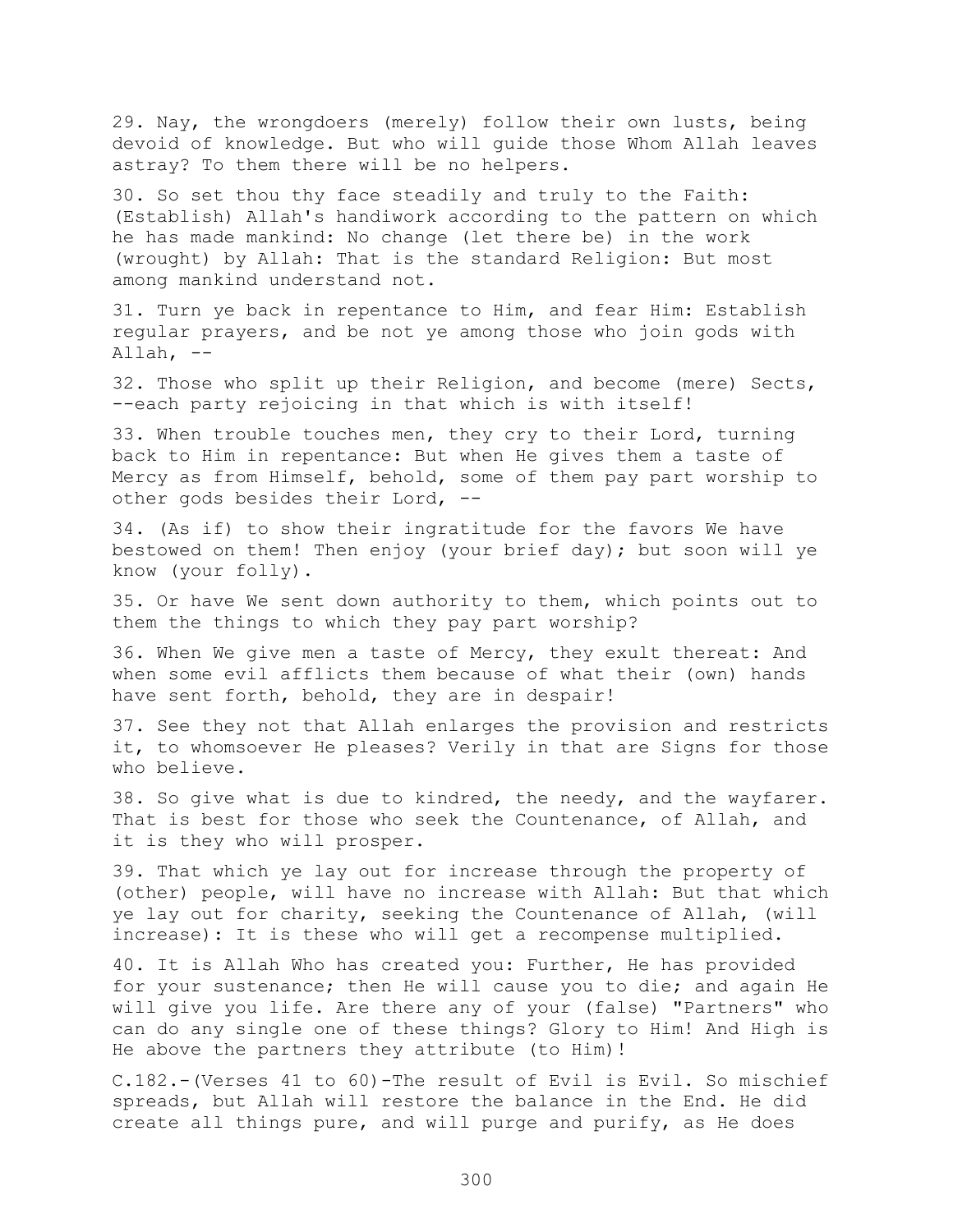the physical world with Winds. Destruction awaits those that break His Harmony and Law: It will come when least expected. Let the righteous wait and endure with constancy, for Evil is shaky, with no faith in itself and no roots, and is doomed to perish utterly.

41. Mischief has appeared on land and sea because of (the meed) that the hands of men have earned, that (Allah) may give them a taste of some of their deeds: In order that they may turn back (from Evil).

42. Say: "Travel through the earth and see what was the End of those before (you): Most of them worshipped others besides Allah."

43. But set thou thy face to the right Religion, before there comes from Allah the Day which there is no chance of averting: On that Day shall men be divided (in two).

44. Those who reject Faith will suffer from that rejection: And those who work righteousness will spread their couch (of repose) for themselves (in heaven):

45. That He may reward those who believe and work righteous deeds, out of His Bounty. For He loves not those who reject Faith.

46. Among His Signs is this, that He sends the Winds, as heralds of Glad Tidings, giving you a taste of His (Grace and) Mercy, - that the ships may sail (majestically) by His Command and that ye may seek of His Bounty: In order that ye may be grateful.

47. We did indeed send, before thee, apostles to their (respective) peoples, and they came to them with Clear Signs: Then, to those who transgressed, We meted out Retribution: And it was due from us to aid those who believed.

48. It is Allah Who sends the Winds, and they raise the Clouds: Then does He spread them in the sky as He wills, and break them into fragments, until thou seest raindrops issue from the midst thereof: Then when he has made them reach such of His servants as He wills, behold, they do rejoice! --

49. Even though, before they received (the rain) --just before this--they were dumb with despair!

50. Then contemplate (O man!) the memorials of Allah's Mercy! -- How He gives life to the earth after its death: Verily the Same will give life to the men who are dead: For He has power over all things.

51. And if We (but) send a Wind from which they see (their tilth) turn yellow, --behold, they become, thereafter, Ungrateful (Unbelievers)!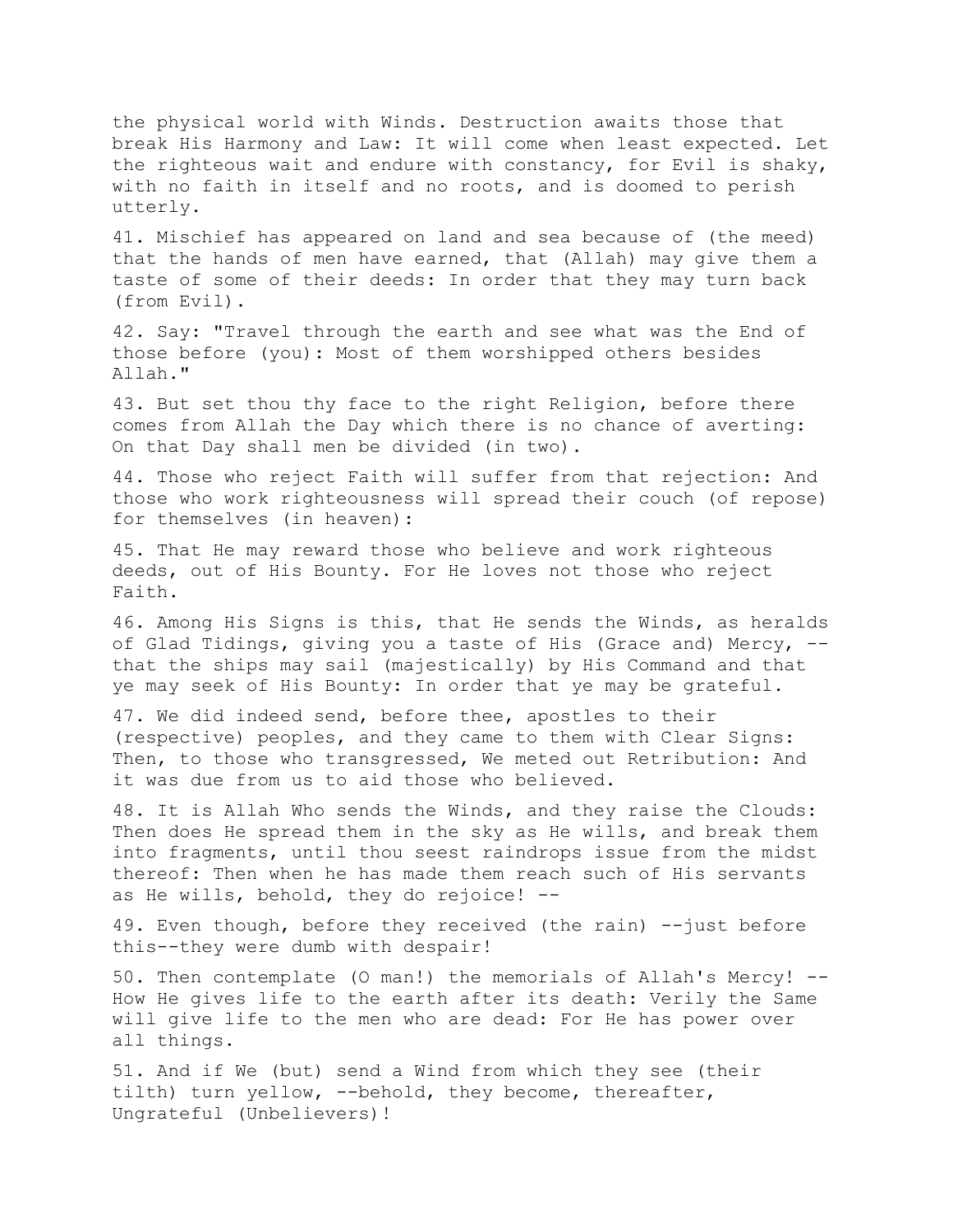52. So verily thou canst not make the dead to hear, nor canst thou make the deaf to hear the call, when they show their backs and turn away.

53. Nor canst thou lead back the blind from their straying: Only those wilt thou make to hear, who believe in Our Signs and submit (their wills in Islam).

54. It is Allah Who created you in a state of (helpless) weakness, then gave (you) strength after weakness, then, after strength, gave (you) weakness and a hoary head: He creates as He wills, and it is He Who has all knowledge and power.

55. On the Day that the Hour (of reckoning) will be established, the transgressors will swear that they tarried not but an hour: Thus were they used to being deluded!

56. But those endued with knowledge and faith will say: Indeed ye did tarry, within Allah's Decree, to the Day of Resurrection, and this is the Day of Resurrection: But ye--ye were not aware!

57. So on that Day no excuse of theirs will avail the Transgressors, nor will they be invited (then) to seek grace (by repentance).

58. Verily We have propounded for men, in this Koran. Every kind of Parable: But if thou bring to them any Sign, the Unbelievers are sure to say, "Ye do nothing but talk vanities."

59. Thus does Allah seal up the hearts of those who understand not.

60. So patiently persevere: For verily the promise of Allah is true: Nor let those shake thy firmness, who have (themselves) no certainty of faith.

#### **SURA 31 INTRO.**

C.183.-(Verses 1 to 19)-What is the Book of Wisdom? It is a Guide and a Mercy to men, and teaches them how to attain Bliss. Allah's Mercies are infinite: How can men deny them? Luqman the Wise taught grateful worship of the One True Allah, and the service of men, beginning with Parents: Every good deed is known to Allah and is brought to account. So walk in the Golden Mean, and serve Him with constancy and firmness of purpose.

1. SURA 31. Luqman (the Wise). In the name of Allah, Most Gracious, Most Merciful. A. L. M.

2. These are Verses of the Wise Book, --

3. A Guide and a Mercy to the Doers of Good, --

4. Those who establish regular Prayer, and give regular Charity, and have (in their hearts) the assurance of the Hereafter.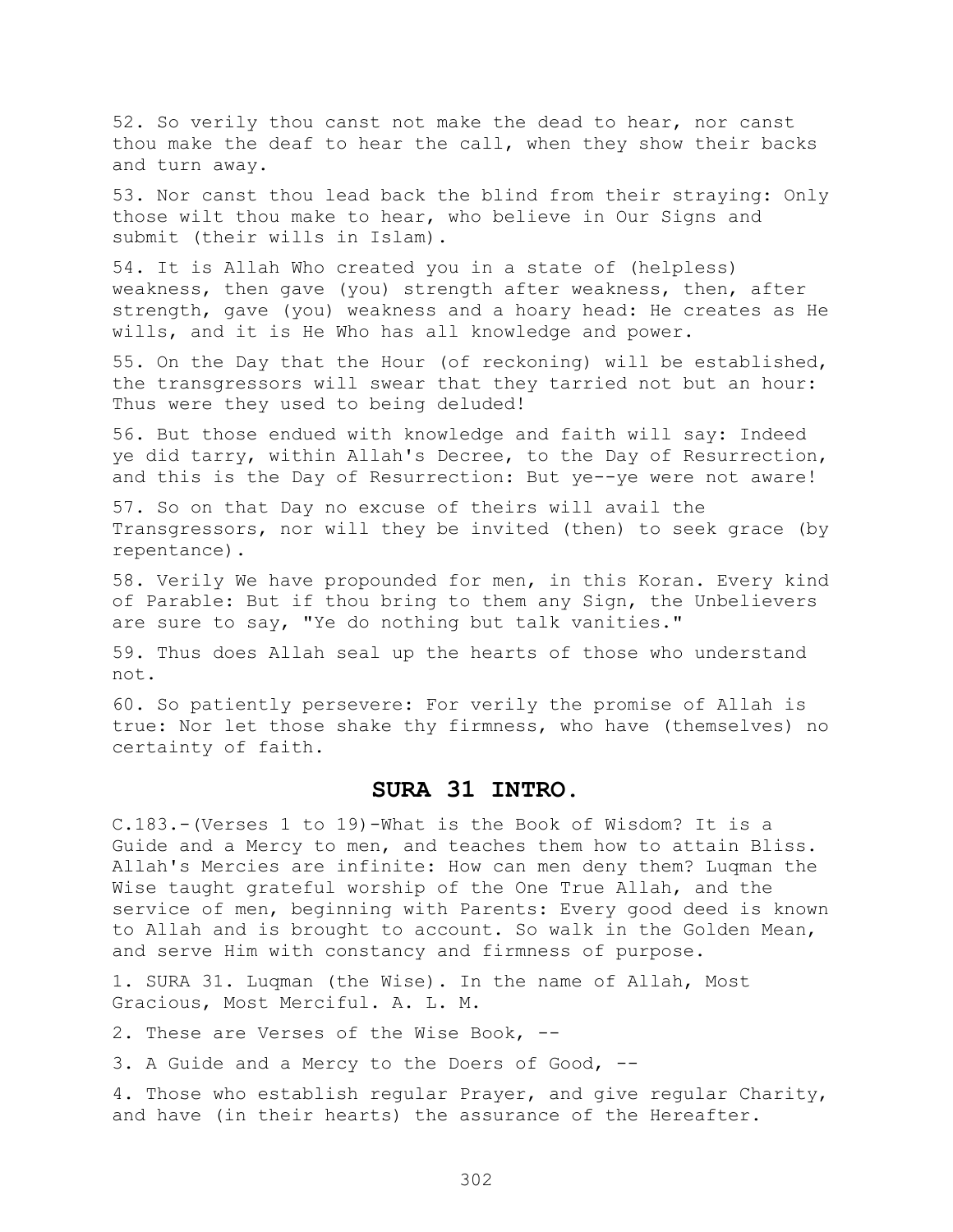5. These are on (true) guidance from their Lord; and these are those ones who will prosper.

6. But there are, among men, those who purchase idle tales, without knowledge (or meaning), to mislead (men) from the Path of Allah and throw ridicule (on the Path): For such there will be a humiliating Penalty.

7. When Our Signs are rehearsed to such a one, he turns away in arrogance, as if he heard them not, as if there were deafness in both his ears: Announce to him a grievous Penalty.

8. For those who believe and work righteous deeds, there will be Gardens of Bliss, --

9. To dwell therein. The promise of Allah is true: And He is Exalted in power, Wise.

10. He created the heavens without any pillars that ye can see; He set on the earth mountains standing firm, lest it should shake with you; and He scattered through it beasts of all kinds. We send down rain from the sky, and produce on the earth every kind of noble creature, in pairs.

11. Such is the Creation of Allah: Now show Me what is there that others besides Him have created: Nay, but the Transgressors are in manifest error.

12. We bestowed (in the past) Wisdom on Luqman: "Show (thy) gratitude to Allah." Any who is (so) grateful does so to the profit of his own soul: But if any is ungrateful, verily Allah is free of all wants, worthy of praise.

13. Behold, Luqman said to his son by way of instruction: "O my son! Join not in worship (others) with Allah: For false worship is indeed the highest wrongdoing."

14. And We have enjoined on man (to be good) to his parents: In travail upon travail did his mother bear him, and in years twain was his weaning: (Hear the command), "Show gratitude to Me and to thy parents: To Me is (thy final) Goal.

15. "But if they strive to make thee join in worship with Me things of which thou hast no knowledge, obey them not; yet bear them company in this life with justice (and consideration), and follow the way of those who turn to Me (in love): In the End the return of you all is to Me, and I will tell you the truth (and meaning) of all that ye did."

16. "O my son!" (Said Luqman), "If there be (but) the weight of a mustard seed and it were (hidden) in a rock, or (anywhere) in the heavens or on earth, Allah will bring it forth: For Allah understands the finest mysteries, (and) is well-acquainted (with them).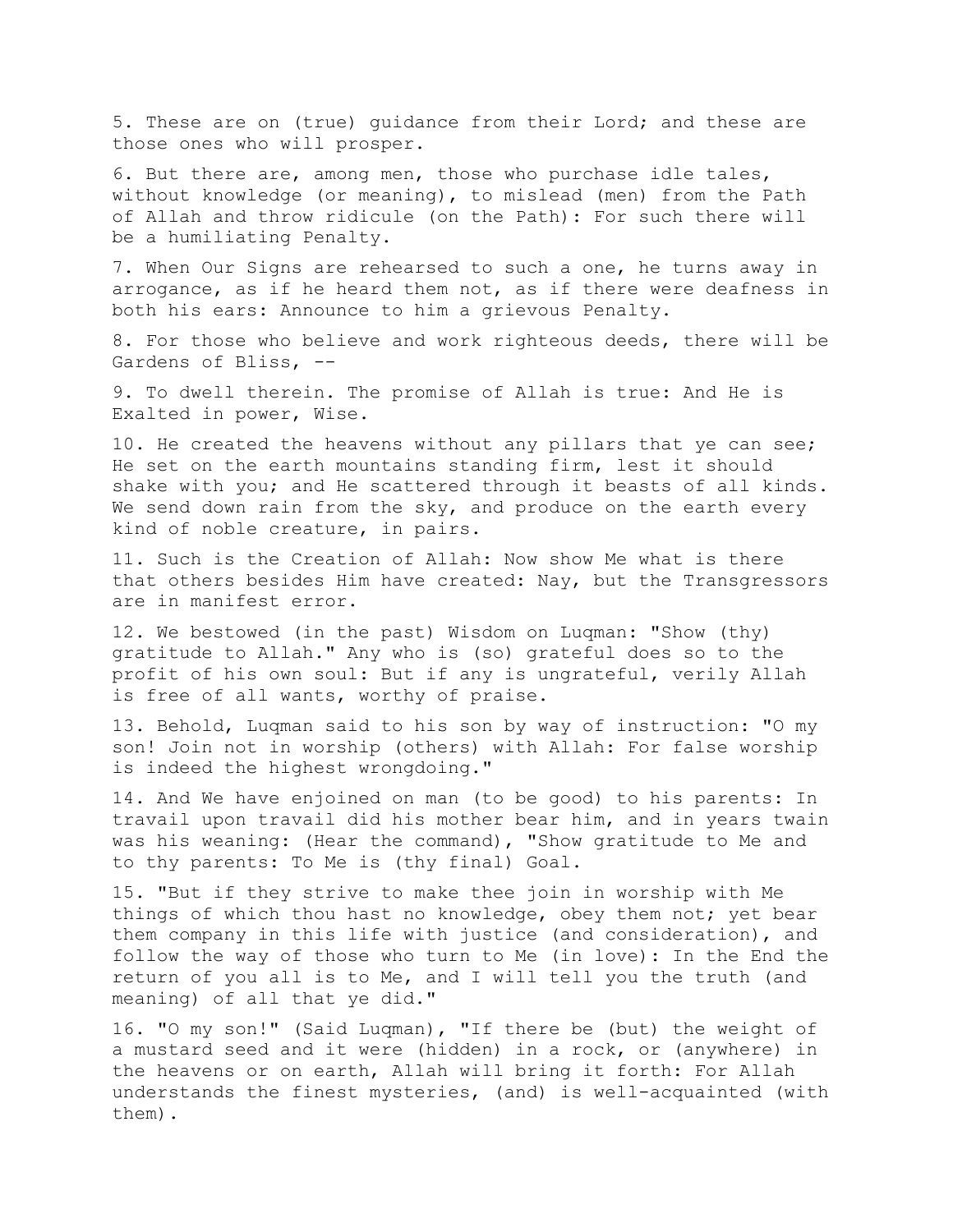17. "O my son! Establish regular prayer, enjoin what is just, and forbid what is wrong: and bear with patient constancy whatever betide thee; for this is firmness (of purpose) in (the conduct of) affairs.

18. "And swell not thy cheek (for pride) at men, nor walk in insolence through the earth; for Allah loveth not any arrogant boaster.

19. "And be moderate in thy pace, and lower thy voice; for the harshest of sounds without doubt is the braying of the ass.

C.184.-(Verses 20 to 34)-True Wisdom sees Allah's boundless Bounties to man, and how all nature is made to serve man's ends. It is due from us to know our place, discern the limits of our knowledge, and see how far above us is Allah's Wisdom, and His Law. Let us not deceive ourselves. The end of all things will come, but the When and the How are known to Allah alone, to Whom be all Praise!

20. Do ye not see that Allah has subjected to your (use) all things in the heavens and on earth, and has made His bounties flow to you in exceeding measure, (both) seen and unseen? Yet there are among men those who dispute about Allah, without knowledge and without guidance, and without a Book to enlighten them!

21. When they are told to follow the (Revelation) that Allah has sent down, they say: "Nay, we shall follow the ways that we found our fathers (following)." What! Even if it is Satan beckoning them to the Penalty of the (Blazing) Fire?

22. Whoever submits his whole self to Allah, and is a doer of good, has grasped indeed the most trustworthy handhold: And with Allah rests the End and Decision of (all) affairs.

23. But if any reject Faith, let not his rejection grieve thee: To Us is their Return, and We shall tell them the truth of their deeds: For Allah knows well all that is in (men's) hearts.

24. We grant them their pleasure for a little while: In the end shall We drive them to chastisement unrelenting.

25. If thou ask them, who it is that created the heavens and the earth. They will certainly say, "Allah". Say: "Praise be to Allah!" But most of them understand not.

26. To Allah belongs all things in heaven and earth: Verily Allah is He (that is) free of all wants, worthy of all praise.

27. And if all the trees on earth were pens and the Ocean (were ink), with seven Oceans behind it to add to its (supply), yet would not the Words of Allah be exhausted (in the writing): For Allah is Exalted in power, Full of Wisdom.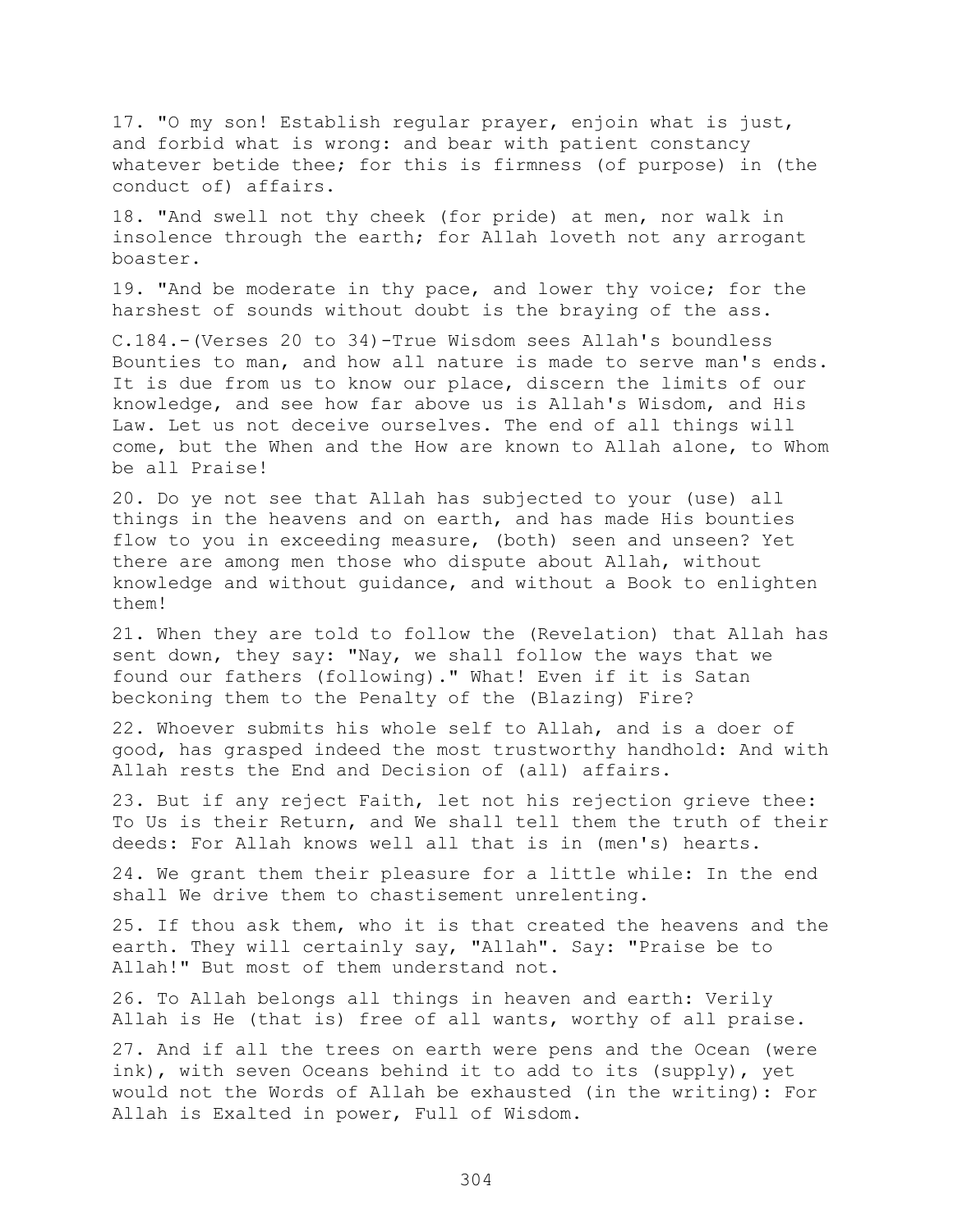28. And your creation or your resurrection is in no wise but as an individual soul: For Allah is He Who hears and sees (all things).

29. Seest thou not that Allah merges Night into Day and He merges Day into Night; that He has subjected the sun and the moon (to His Law), each running its course for a term appointed; and that Allah is well acquainted with all that ye do?

30. That is because Allah is the (only) Reality, and because whatever else they invoke besides Him is a Falsehood; and because Allah, --He is the Most High, Most Great.

31. Seest thou not that the ships sail through the Ocean by the grace of Allah? --That He may show you of His Signs? Verily in this are Signs for all who constantly persevere and give thanks.

32. When a wave covers them like the canopy (of clouds), they call to Allah, offering Him sincere devotion. But when He has delivered them safely to land, there are among them those that halt between (right and wrong). But none reject Our Signs except only a perfidious ungrateful (wretch)!

33. O mankind! Do your duty to your Lord, and fear (the coming of) a Day when no father can avail aught for his son, nor a son avail aught for his father. Verily, the promise of Allah is true: Let not then this present life deceive you, nor let the Chief Deceiver deceive you about Allah.

34. Verily the knowledge of the Hour is with Allah (alone). It is He Who sends down rain, and He Who knows what is in the wombs. Nor does anyone know what it is that he will earn on the morrow: Nor does anyone know in what land he is to die. Verily with Allah is full knowledge and He is acquainted (with all things).

#### **SURA 32 INTRO.**

C.185.-(Verses 1 to 30)-How can Unbelievers realize the Mystery of Revelation? They do not even see the marvel and Mystery of Time and Allah's Creation, and how they were themselves created! If they could but see how the End will shape itself,  $-$ - how the Good will be sorted out from Evil! The two are not equal in Goal. Clear are the Signs and the Revelation of Allah -- in nature, history, and the Message of His living Prophets. If they learn not now, alas! It will be too late when Time's wings are furled.

1. SURA 32. Sajda, or Adoration. In the name of Allah, Most Gracious, Most Merciful. A. L. M.

2. (This is) the revelation of the Book in which there is no doubt, --from the Lord of the Worlds.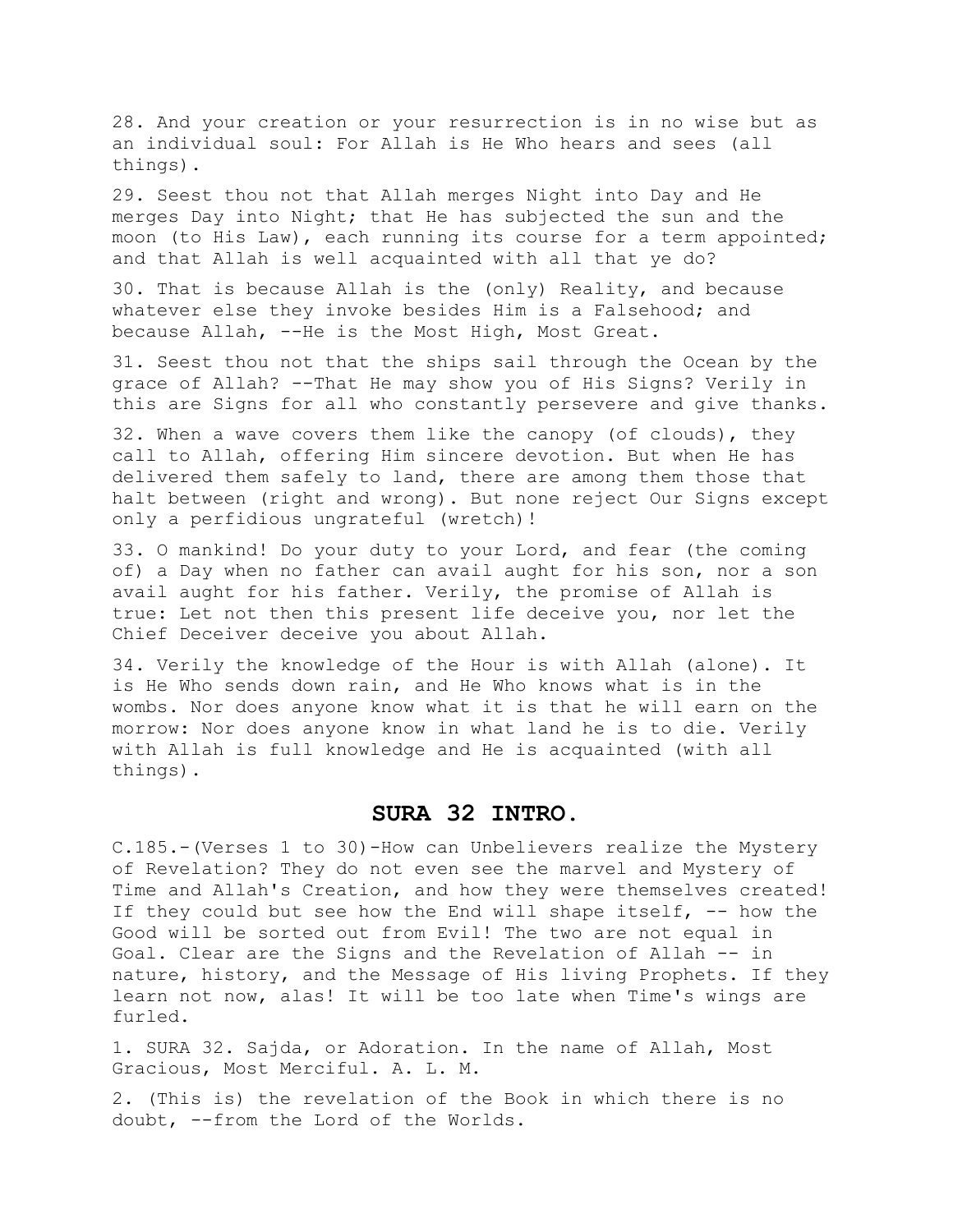3. Or do they say, "He has forged it"? Nay, it is the Truth from thy Lord, that thou mayest admonish a people to whom no warner has come before thee: In order that they may receive guidance.

4. It is Allah Who has created the heavens and the earth, and all between them, in six Days, and is firmly established on the Throne (of authority): Ye have none, besides Him, to protect or intercede (for you): Will ye not then receive admonition?

5. He rules (all) affairs from the heavens to the earth: In the end will (all affairs) go up to Him, on a Day, the space whereof will be (as) a thousand years of your reckoning.

6. Such is He, the Knower of all things, hidden and open, the Exalted (in power), the Merciful;  $-$ 

7. He Who has made everything which He has created Most Good: He began the creation of man with (nothing more than) clay,

8. And made his progeny from a quintessence of the nature of a fluid despised:

9. But He fashioned him in due proportion, and breathed into him something of His spirit. And He gave you (the faculties of) hearing and sight and feeling (and understanding): Little thanks do ye give!

10. And they say: "What! When we lie, hidden and lost, in the earth, shall we indeed be in a Creation renewed? Nay, they deny the Meeting with their Lord!"

11. Say: "The Angel of Death, put in charge of you, will (duly) take your souls: Then shall ye be brought back to your Lord."

12. If only thou couldst see when the guilty ones will bend low their heads before their Lord, (saying:) "Our Lord! We have seen and we have heard: Now then send us back (to the world): We will work righteousness: For we do indeed (now) believe."

13. If We had so willed We could certainly have brought every soul its true guidance: But the Word from Me will come true, "I will fill Hell with Jinns and men all together."

14. "Taste ye then--for ye forgot the Meeting of this Day of yours, and We too will forget you--taste ye the Penalty of Eternity for your (evil) deeds!"

15. Only those believe in Our Signs, who, when they are recited to them, fall down in adoration, and celebrate the praises of their Lord, nor are they (ever) puffed up with pride.

16. Their limbs do forsake their beds of sleep, the while they call on their Lord, in Fear and Hope: And they spend (in charity) out of the sustenance which We have bestowed on them.

17. Now no person knows what delights of the eye are kept hidden (in reserve) for them--as a reward for their (good) Deeds.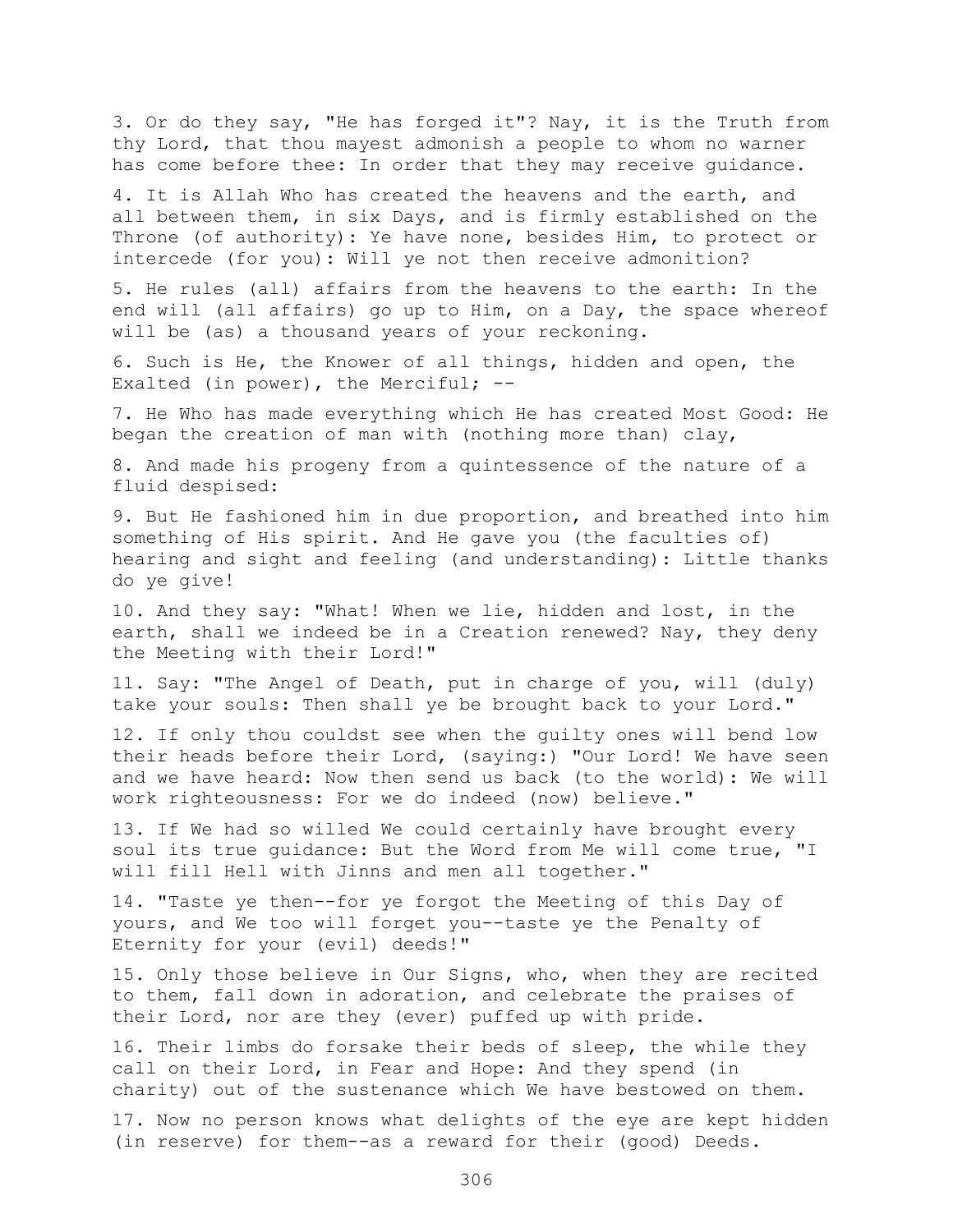18. Is then the man who believes no better than the man who is rebellious and wicked? Not equal are they.

19. For those who believe and do righteous deeds, are Gardens as hospitable homes, for their (good) deeds.

20. As to those who are rebellious and wicked, their abode will be the Fire: Every time they wish to get away therefrom, they will be forced there into, and it will be said to them: "Taste ye the Penalty of the Fire, the which ye were wont to reject as false."

21. And indeed We will make them taste of the Penalty of this (life) prior to the supreme Penalty, in order that they may (repent and) return.

22. And who does more wrong than one to whom are recited the Signs of his Lord, and who then turns away therefrom? Verily from those who transgress We shall exact (due) Retribution.

23. We did indeed aforetime give the Book to Moses: Be not then in doubt of its reaching (thee): And We made it a guide to the Children of Israel.

24. And We appointed, from among them, Leaders, giving them guidance under Our command, so long as they persevered with patience and continued to have faith in Our Signs.

25. Verily thy Lord will judge between them on the Day of Judgment, in the matters wherein they differ (among themselves).

26. Does it not teach them a lesson, how many generations We destroyed before them, in whose dwellings they (now) go to and fro? Verily in that are Signs: Do they not then listen?

27. And do they not see that We do drive Rain to parched soil (bare of herbage), and produce therewith crops, providing food for their cattle and themselves? Have they not the vision?

28. They say: "When will this Decision be, if ye are telling the truth?"

29. Say: "On the Day of Decision, no profit will it be to Unbelievers if they (then) believe! Nor will they be granted a respite."

30. So turn away from them and wait: They too are waiting.

# **SURA 33 INTRO.**

C.186.-(Verses 1 to 8)-The issue of all things depends on Allah alone: We must put our trust on Him as the Guardian of all affairs. He loves truth in all things, both great and small: Call things by their right names. If false relationships by custom or superstition do harm to men or women, shun them. The spiritual Guide is more than Father: The ladies of his household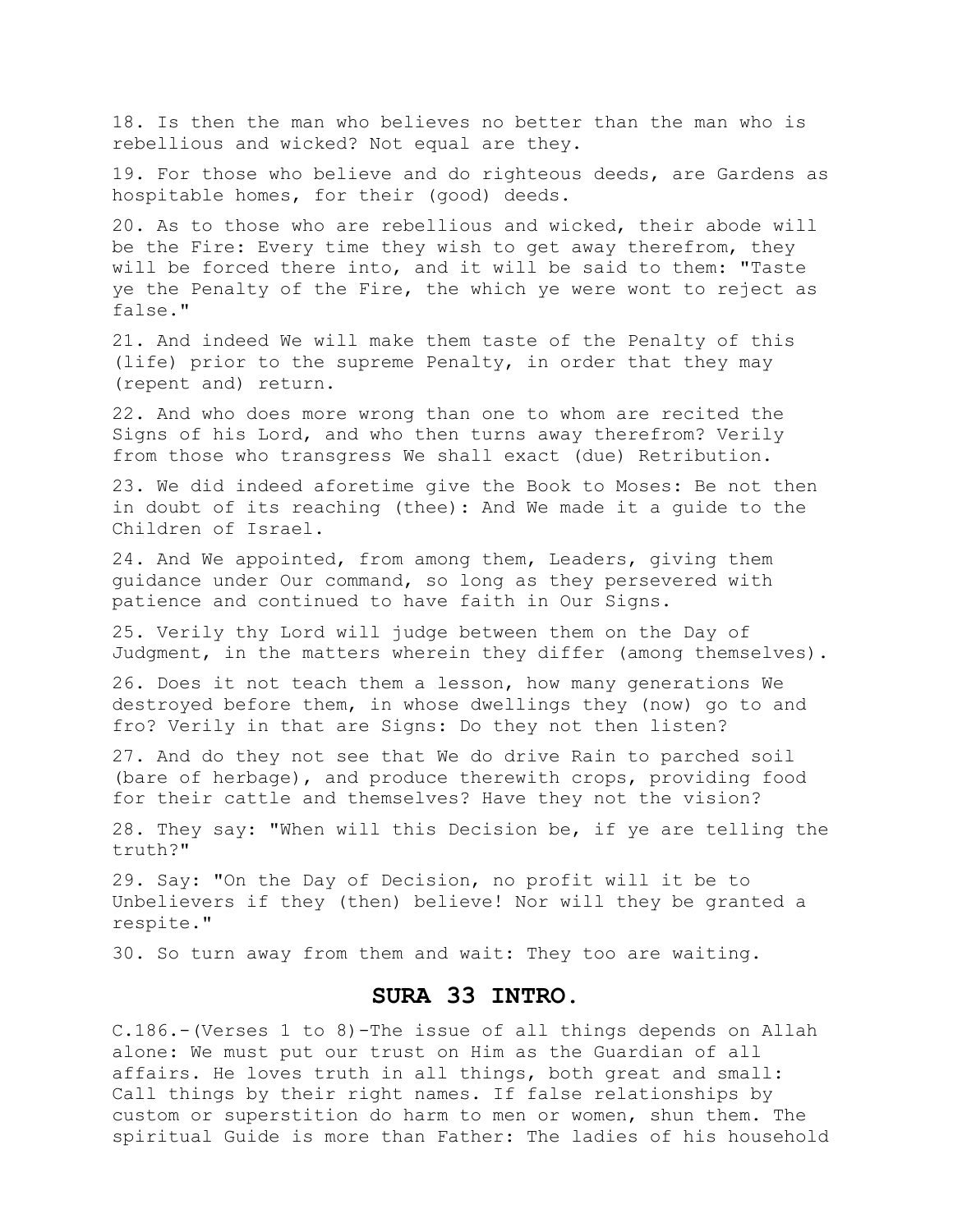are Mothers to the Believers -- in rank, dignity, and duty. The Guide will have to give an account, in the Hereafter, of how the Truth was received which he was charged to proclaim to men.

1. SURA 33. Ahzab, or The Confederates. In the name of Allah, Most Gracious, Most Merciful. O Prophet! Fear Allah, and hearken not to the Unbelievers and the Hypocrites: Verily Allah is full of knowledge and wisdom.

2. But follow that which comes to thee by inspiration from thy Lord: For Allah is well acquainted with (all) that ye do.

3. And put thy trust in Allah, and enough is Allah as a Disposer of affairs.

4. Allah has not made for any man two hearts in his (one) body: Nor has He made your wives whom ye divorce by Zihar your mothers: Nor has He made you adopted sons your sons. Such is (only) your (manner of) speech by your mouths. But Allah tells (you) the Truth, and He shows the (right) Way.

5. Call them by (the names of) their fathers: That is juster in the sight of Allah. But if ye know not their father's (names, call them) your Brothers in faith, or your Maulas. But there is no blame on you if ye make a mistake therein: (What counts is) the intention of your hearts: And Allah is Oft-Returning, Most Merciful.

6. The Prophet is closer to the Believers than their own selves, and his wives are their mothers. Blood relations among each other have closer personal ties, in the Decree of Allah, than (the Brotherhood of) Believers and Muhajirs: Nevertheless do ye what is just to your closest friends: Such is the writing in the Decree (of Allah).

7. And remember We took from the Prophets their Covenant: As (We did) from thee: From Noah, Abraham, Moses, and Jesus the son of Mary: We took from them a solemn Covenant:

8. That (Allah) may question the (Custodians) of Truth concerning the Truth they (were charged with): And He has prepared for the Unbelievers a grievous Penalty.

C.187.-(Verses 9 to 27)-When the formidable forces of a whole Confederacy bent on destroying Islam burst upon Medina, it was Allah's grace that saved the Muslims. The enemies and the Hypocrites did their best to defeat the purpose of Allah, but they were foiled. In the Apostle was found the ideal Leader for the men of Allah, who became heirs to the heritage misused by enemies to Faith and the Laws of Allah.

9. O ye who believe! Remember the Grace of Allah, (bestowed) on you, when there came down on you host (to overwhelm you): But We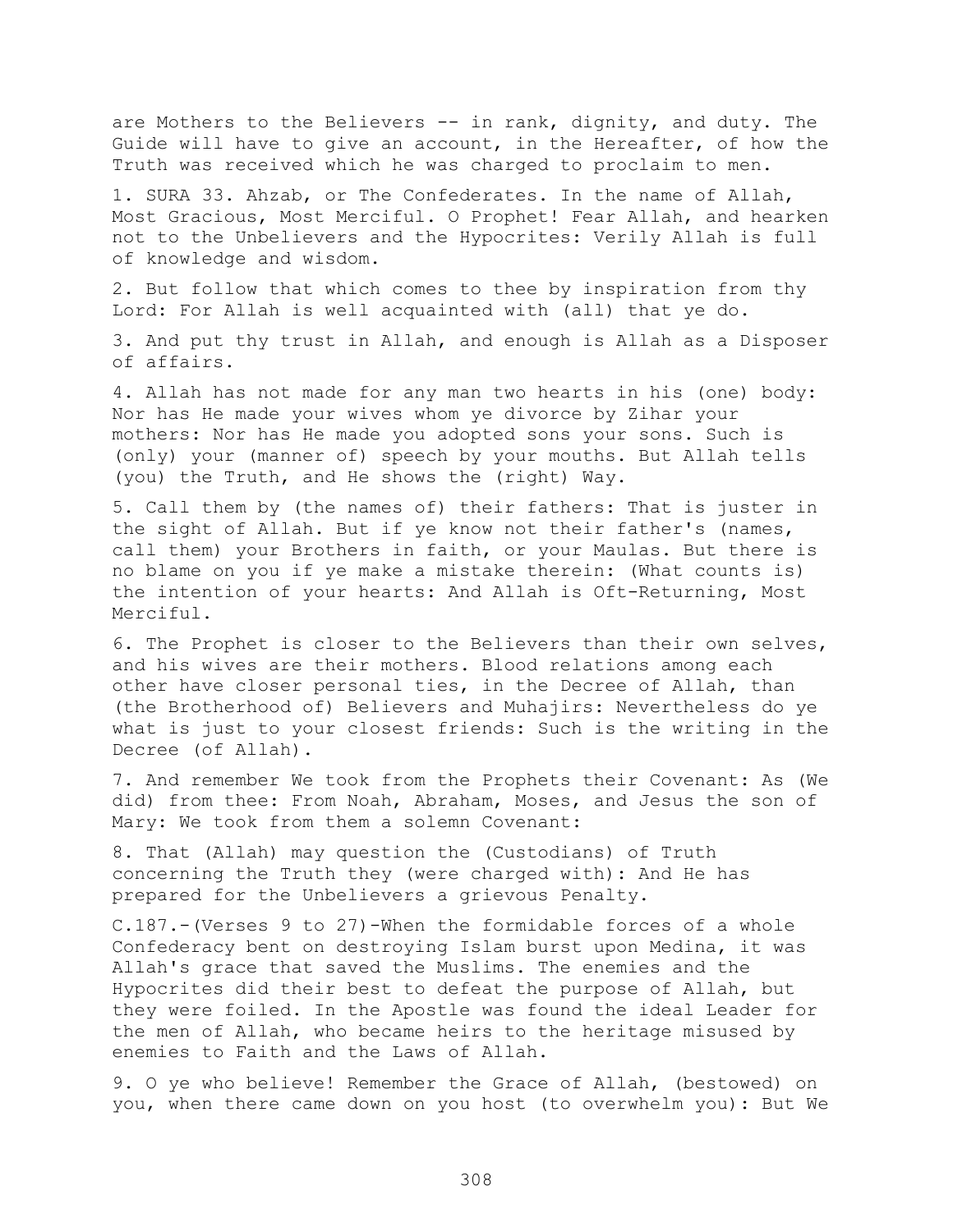sent against them a hurricane and forces that ye saw not: But Allah sees (clearly) all that ye do.

10. Behold! They came on you from above you and from below you, and behold, the eyes became dim and the hearts gasped up to the throats, and ye imagined various (vain) thoughts about Allah!

11. In that situation were the Believers tried: They were shaken as by a tremendous shaking.

12. And behold! The Hypocrites and those in whose hearts is a disease (even) say: "Allah and His Apostle promised us nothing but delusions!"

13. Behold! A party among them said: "Ye men of Yathrib! Ye cannot stand (the attack)! Therefore go back!" And a band of them ask for leave of the Prophet saying, "Truly our houses are bare and exposed," though they were not exposed: They intended nothing but to run away.

14. And if an entry had been effected to them from the sides of the (City), and they had been incited to sedition, they would certainly have brought it to pass, with none but a brief delay!

15. And yet they had already covenanted with Allah not to turn their backs, and a covenant with Allah must (surely) be answered for.

16. Say: "Running away will not profit you if ye are running away from death or slaughter; and even if (ye do escape), no more than a brief (respite) will ye be allowed to enjoy!"

17. Say: "Who is it that can screen you from Allah if it be His wish to give you Punishment or to give you Mercy?" Nor will they find for themselves, besides Allah, any protector or helper.

18. Verily Allah knows those among you who keep back (men) and those who say to their brethren, "Come along to us", But come not to the fight except for just a little while,

19. Covetous over you. Then when fear comes, thou wilt see them looking to thee, their eyes revolving, like (those of) one over whom hovers death: But when the fear is past, they will smite you with sharp tongues, covetous of goods. Such men have no faith, and so Allah has made their deeds of none effect: And that is easy for Allah.

20. They think that the Confederates have not withdrawn; and if the Confederates should come (again). They would wish they were in the deserts (wandering) among the Bedouins, and seeking news about you (from a safe distance); and if they were in your midst, they would fight but a little.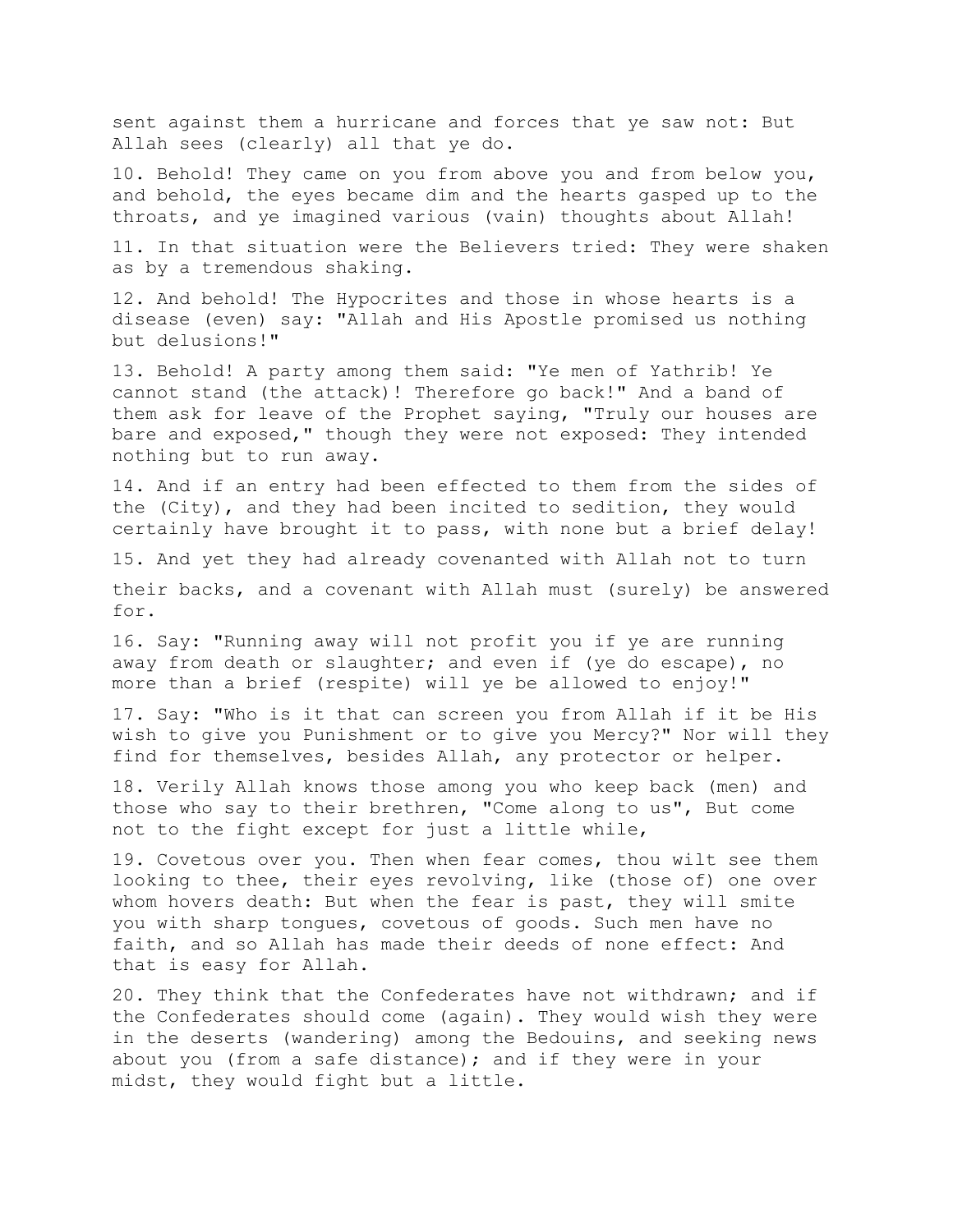21. Ye have indeed in the Apostle of Allah a beautiful pattern (of conduct) for anyone whose hope is in Allah and the Final Day, and who engages much in the praise of Allah.

22. When the Believers saw the Confederate forces, they said: "This is what Allah and His Apostle had promised us, and Allah and His Apostle told us what was true." And it only added to their faith and their zeal in obedience.

23. Among the Believers are men who have been true to their Covenant with Allah: Of them some have completed their vow (to the extreme), and some (still) wait: But they have never changed (their determination) in the least:

24. That Allah may reward the men of Truth for their Truth, and punish the Hypocrites if that be His Will, or turn to them in Mercy: For Allah is Oft-Forgiving, Most Merciful.

25. And Allah turned back the Unbelievers for (all) their fury: No advantage did they gain; and enough is Allah for the Believers in their fight. And Allah is full of Strength, Able to enforce His Will.

26. And those of the people of the Book who aided them--Allah did take them down from their strongholds and cast terror into their hearts. (So that) some ye slew, and some ye made prisoners.

27. And He made you heirs of their lands, their houses. And their goods, and of a land which ye had not frequented (before). And Allah has power over all things.

C.188.-(Verses 28 to 52)-The Prophet's household is not for worldly ends: His consorts have a place and dignity beyond ordinary women. They must recite and proclaim the Signs of Allah. For women have spiritual virtues and duties like unto men. Allah decrees no unhappy wedlock: Fear not to dissolve such and provide what is right and fitting for the service of Allah. High is the Prophet's position, and he must order his household as best befits his work and duties. Allah doth watch all things.

28. O Prophet! Say to thy Consorts: "If it be that ye desire the life of this world, and its glitter, --then come! I will provide for your enjoyment and set you free in a handsome manner."

29. But if ye seek Allah and His Apostle, and the Home of the Hereafter, verily Allah has prepared for the well-doers amongst you a great reward.

30. O Consorts of the Prophet! If any of you were guilty of evident unseemly conduct, the Punishment would be doubled to her, and that is easy for Allah.

31. But any of you that is devout in the service of Allah and His Apostle, and works righteousness, --to her shall We grant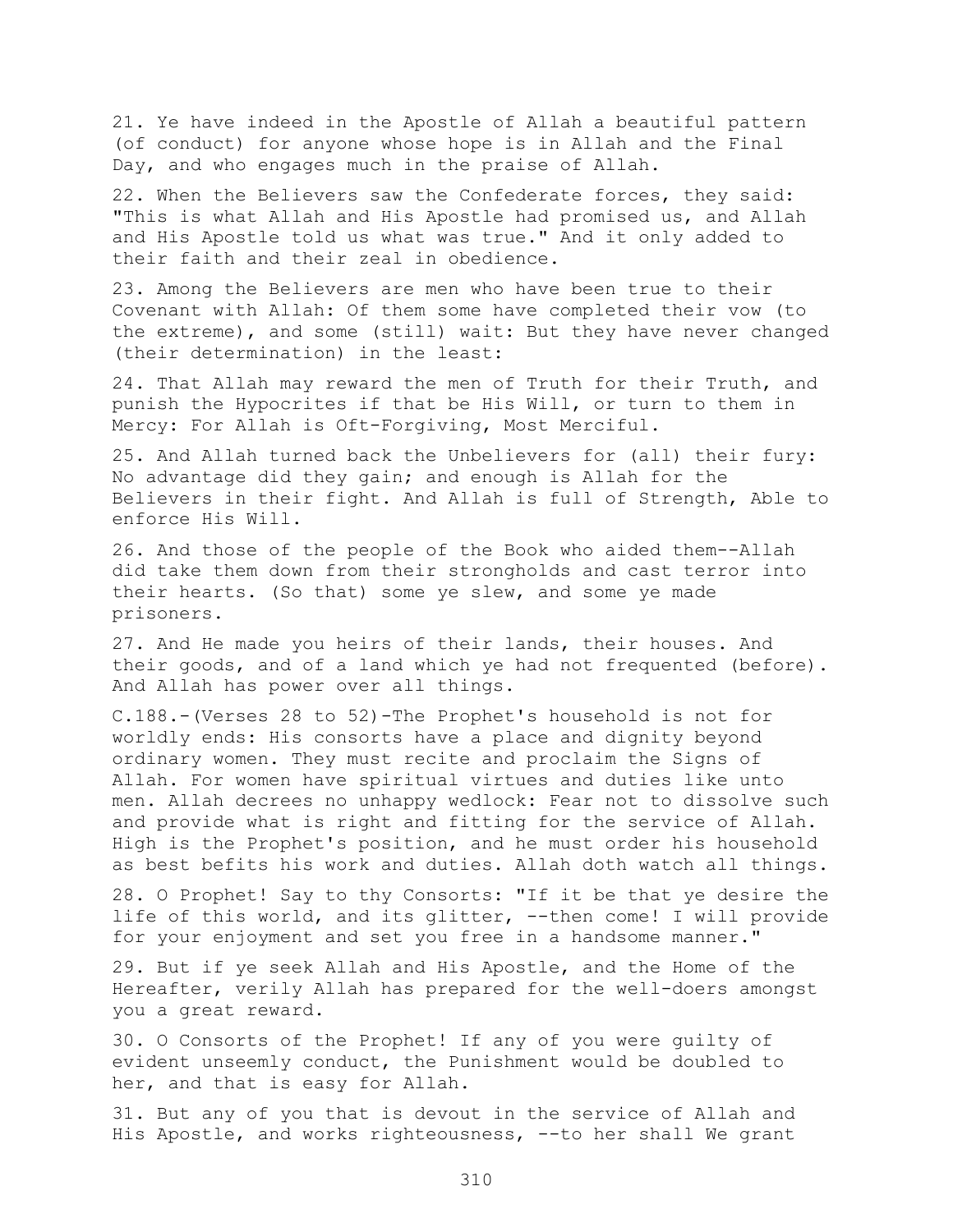her reward twice: And We have prepared for her a generous Sustenance.

32. O Consorts of the Prophet! Ye are not like any of the (other) women: If ye do fear (Allah), be not too complaisant of speech, lest one in whose heart is a disease should be moved with desire: But speak ye a speech (that is) just.

33. And stay quietly in your houses, and make not a dazzling display, like that of the former Times of Ignorance; and establish regular Prayer, and give regular Charity; and obey Allah and His Apostle and Allah only wishes to remove all abomination from you, ye Members of the Family, and make you pure and spotless.

34. And recite what is rehearsed to you in your homes, of the Signs of Allah and His Wisdom: For Allah understands the finest mysteries and is well-acquainted (with them).

35. For Muslim men and women, --for believing men and women, for devout men and women, for true men and women, for men and women who are patient and constant, for men and women who humble themselves, for men and women who give in charity, for men and women who fast (and deny themselves), for men and women who guard their chastity, and for men and women who engage much in Allah's praise, --for them has Allah prepared forgiveness and great reward.

36. It is not fitting for a Believer, man or woman, when a matter has been decided by Allah and His Apostle, to have any option about their decision: If anyone disobeys Allah and His Apostle, he is indeed on a clearly wrong Path.

37. Behold! Thou didst say to one who had received the grace of Allah and thy favor: "Retain thou (in wedlock) thy wife, and fear Allah." But thou didst hide in thy heart that which Allah was about to make manifest: Thou didst fear the people, but it is more fitting that thou shouldst fear Allah. Then when Zaid had dissolved (his marriage) with her, with the necessary (formality), We joined her in marriage to thee: In order that (in future) there may be no difficulty to the Believers in (the matter of) marriage with the wives of their adopted sons, when the latter have dissolved with the necessary (formality) (their marriage) with them. And Allah's command must be fulfilled.

38. There can be no difficulty to the Prophet in what Allah has indicated to him as a duty. It was the practice (approved) of Allah amongst those of old that have passed away. And the command of Allah is a decree determined.

39. (It is the practice of those) who preach the Messages of Allah, and fear Him, and fear none but Allah. And enough is Allah to call (men) to account.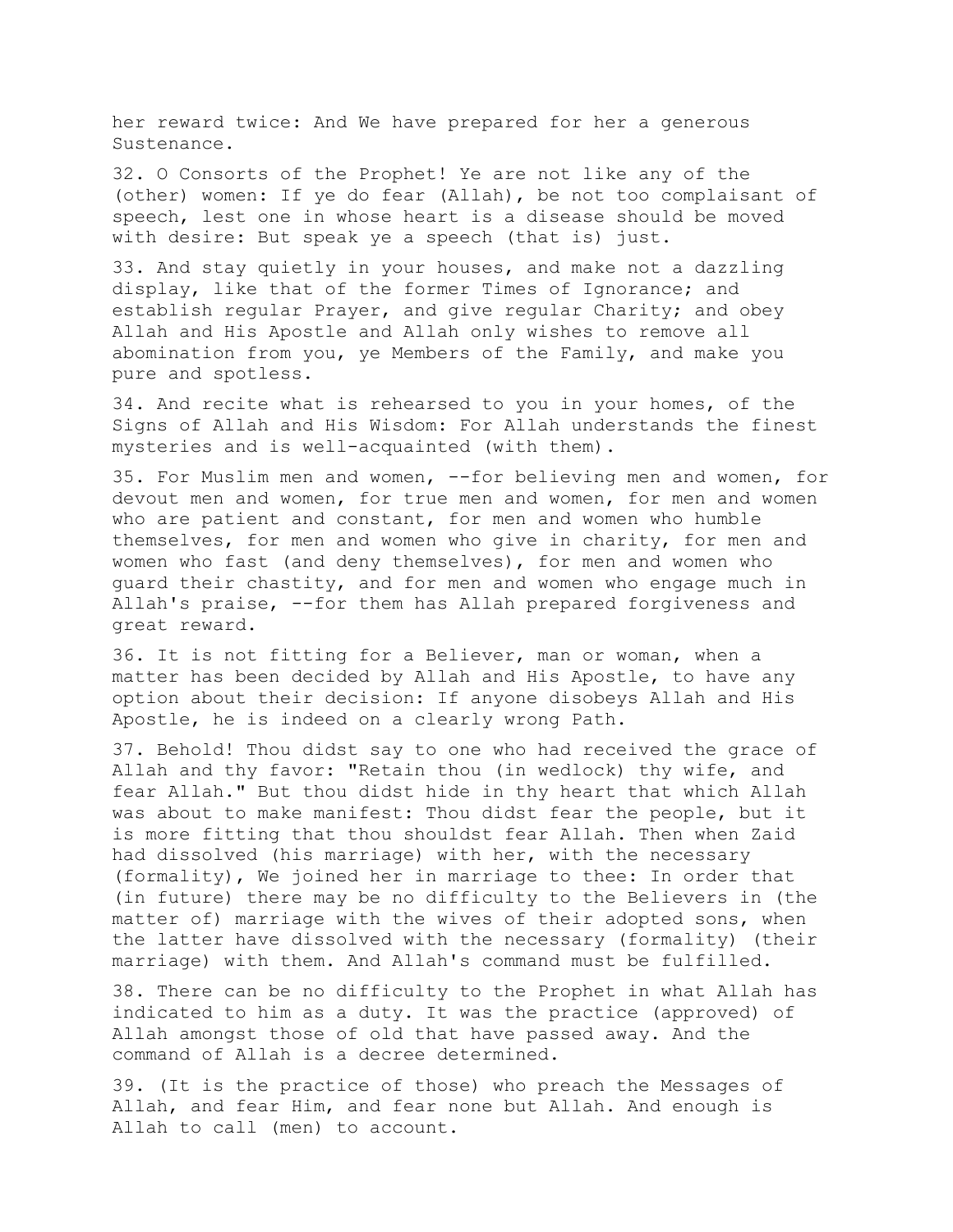40. Muhammad is not the father of any of your men, but (he is) the Apostle of Allah, and the Seal of the Prophets: And Allah has full knowledge of all things. 41. O ye who believe! Celebrate the praises of Allah, and do this often; 42. And glorify Him morning and evening. 43. He it is Who sends blessings on you, as do His angels, that He may bring you out of the depths of Darkness into Light: And He is Full of Mercy to the Believers. 44. Their salutation on the Day they Meet Him will be "Peace!"; and He has prepared for them a generous Reward. 45. O Prophet! Truly We have sent thee as a Witness, a Bearer of Glad Tidings, and a Warner, -- 46. And as one who invites to Allah's (Grace) by His leave, and as a Lamp spreading Light. 47. Then give the glad tidings to the Believers, that they shall have from Allah a very great Bounty. 48. And obey not (the behests) of the Unbelievers and the Hypocrites, and heed not their annoyances, but put thy trust in Allah. For enough is Allah as a Disposer of affairs. 49. O ye who believe! When ye marry believing women, and then divorce them before ye have touched them, no period of Iddat have ye to count in respect of them: So give them a present, and set them free in a handsome manner. 50. O Prophet! We have made lawful to thee thy wives to whom thou hast paid their dowers; and those whom thy right hand possesses out of the prisoners of war whom Allah has assigned to thee; and daughters of thy paternal uncles and aunts, and daughters of thy maternal uncles and aunts, who migrated (from Mecca) with thee; and any believing woman who dedicates her soul to the Prophet if the Prophet wishes to wed her; --this only for thee, and not for the Believers (at large); We know what We have appointed for them as to their wives and the captives whom their right hands possess; --in order that there should be no difficulty for thee. And Allah is Oft-Forgiving, Most Merciful. 51. Thou mayest defer (the turn of) any of them that thou pleasest, and thou mayest receive any thou pleasest: And there is no blame on thee if thou invite one whose (turn) thou hadst set aside. This were nigher to the cooling of their eyes, the prevention of their grief, and their satisfaction--that of all of them--with that which thou hast to give them: And Allah knows (all) that is in your hearts: And Allah is All-Knowing, Most

Forbearing.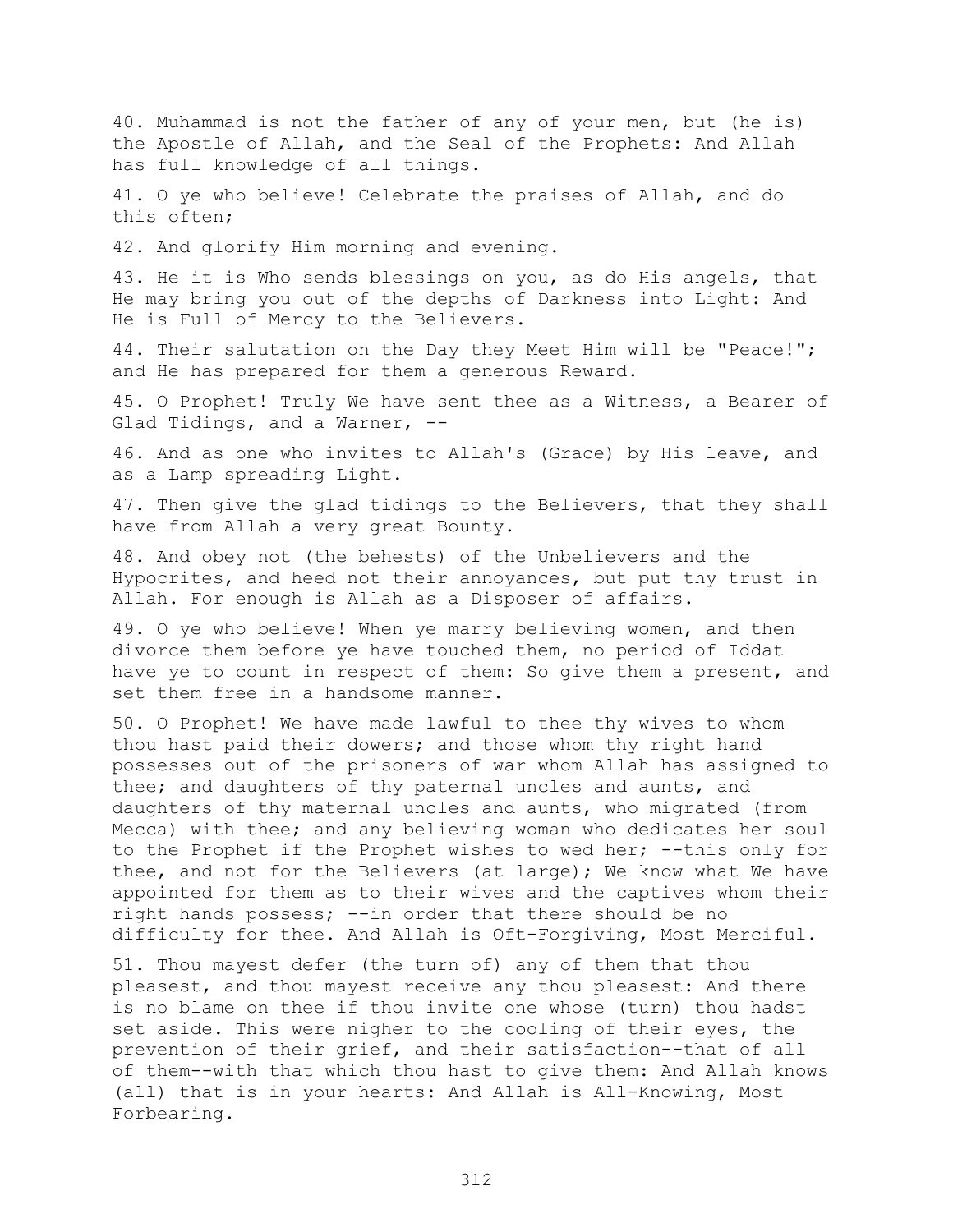52. It is not lawful for thee (to marry more) women after this, nor to change them for (other) wives, even though their beauty attract thee, except any thy right hand should possess (as handmaidens): And Allah doth watch over all things.

C.189.-(Verses 53 to 73)-Believers should cultivate refined respect in social and spiritual life. As the Mothers of the Faithful have to uphold their dignity, so should all women protect their honor and uphold their dignity. The Hour will come when all Evil will be punished. Fear Allah, and always speak the word that leads to Right. Arduous is the Quest of Mankind's high and noble Destiny, -- beyond the reach of other creatures: Let man but strive in Faith, and fulfill Allah's Trust, -- by the grace and mercy of Allah.

53. O ye who believe! Enter not the Prophet's houses, --until leave is given you, --for a meal, (and then) not (so early as) to wait for its preparation: But when ye are invited, enter; and when ye have taken your meal, disperse, without seeking familiar talk. Such (behavior) annoys the Prophet: He is ashamed to dismiss you, but Allah is not ashamed (to tell you) the truth. And when ye ask (his ladies) for anything ye want, ask them from before a screen: That makes for greater purity for your hearts and for theirs. Nor is it right for you that ye should annoy Allah's Apostle, or that ye should marry his widows after him at any time. Truly such a thing is in Allah's sight an enormity.

54. Whether ye reveal anything or conceal it, verily Allah has full knowledge of all things.

55. There is no blame (on these ladies if they appear) before their fathers or their sons, their brothers, or their brothers' sons, or their sisters' sons, or their women, or the (slaves) whom their right hands possess. And, (ladies), fear Allah; for Allah is Witness to all things.

56. Allah and His Angels send blessings on the Prophet: O ye that believe! Send ye blessings on him, and salute him with all respect.

57. Those who annoy Allah and His Apostle-Allah has cursed them in this world and in the Hereafter, and has prepared for them a humiliating Punishment.

58. And those who annoy believing men and women undeservedly, bear (on themselves) a calumny and a glaring sin.

59. O Prophet! Tell thy wives and daughters, and the believing women, that they should cast their outer garments over their persons (when abroad): That is most convenient, that they should be known (as such) and not molested. And Allah is Oft-Forgiving, Most Merciful.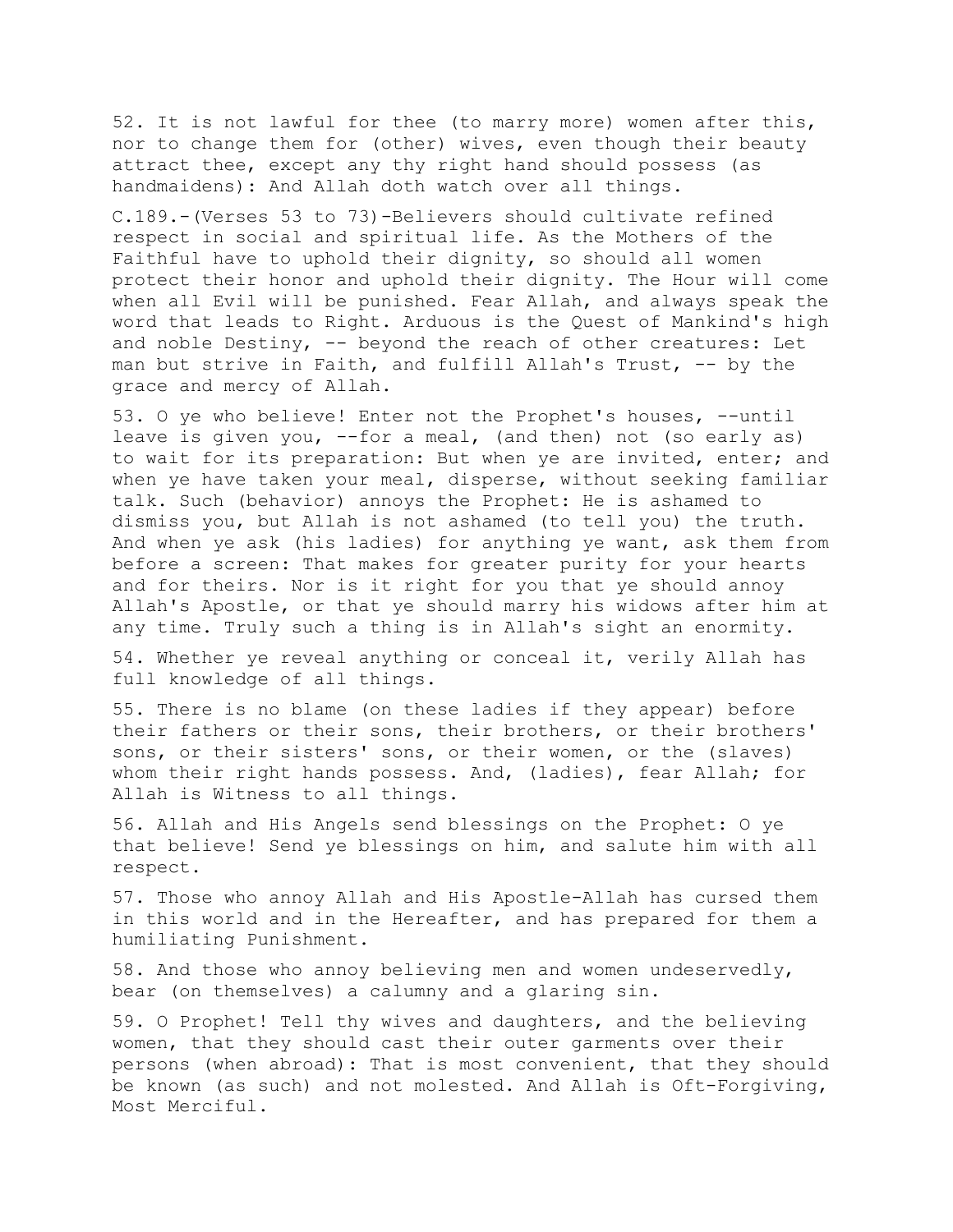60. Truly, if the Hypocrites, and those in whose hearts is a disease, and those who stir up sedition in the City, desist not, We shall certainly stir thee up against them: Then will they not be able to stay in it as thy neighbors for any length of time:

61. They shall have a curse on them: Wherever they are found, they shall be seized and slain (without mercy).

62. (Such was) the practice (approved) of Allah among those who lived aforetime: No change wilt thou find in the practice (approved) of Allah.

63. Men ask thee concerning the Hour: Say, "The knowledge thereof is with Allah (alone)": And what will make thee understand? --Perchance the Hour is nigh!

64. Verily Allah has cursed the Unbelievers and prepared for them a Blazing Fire, --

65. To dwell therein forever: No protector will they find, nor helper.

66. The Day that their faces will be turned upside down in the Fire, they will say: "Woe to us! Would that we had obeyed Allah and obeyed the Apostle!"

67. And they would say: "Our Lord! We obeyed our chiefs and our great ones, and they misled us as to the (right) path.

68. "Our Lord! Give them Double Penalty and curse them with a very great Curse!"

69. O ye who believe! Be ye not like those who vexed and insulted Moses, but Allah cleared him of the (calumnies) they had uttered: And he was honorable in Allah's sight.

70. O ye who believe! Fear Allah, and (always) say a word directed to the Right:

71. That He may make your conduct whole and sound and forgive you your sins: He that obeys Allah and His Apostle, has already attained the highest achievement.

72. We did indeed offer the Trust to the Heavens and the Earth and the Mountains; but they refused to undertake it, being afraid thereof: But man undertook it; --he was indeed unjust and foolish; --

73. (With the result) that Allah has to punish the Hypocrites, men and women, and the Unbelievers, men and women, and Allah turns in Mercy to the Believers, men and women: For Allah is Oft-Forgiving, Most Merciful.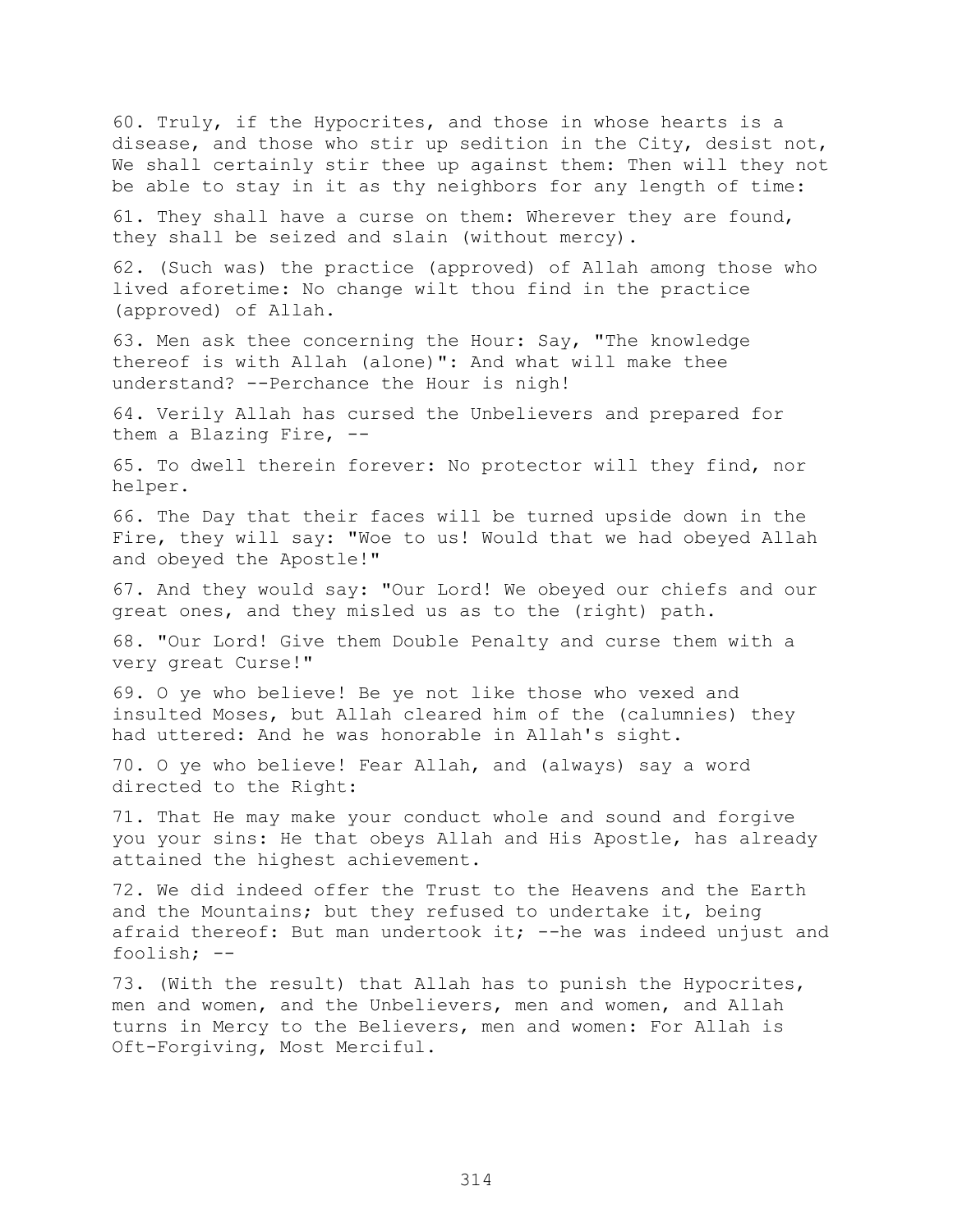#### **SURA 34 INTRO.**

C.190.-(Verses 1 to 30)-Allah's Mercy and Power endure forever: Man should understand and not resist Allah's Revelation. Human Wisdom and Power, as given to David, were only for establishing righteousness. Human Glory, like Solomon's, rested on slender foundations, Saba but enjoyed her fair and prosperous state as long as she obeyed the Law of Allah, but perished for unrighteousness. Learn, then, that the Mercy and Power, Wisdom and Justice, of Allah are beyond all comparison. Do right and prepare for the Final Day.

1. SURA 34. Saba, or the City of Saba. In the name of Allah, Most Gracious, Most Merciful. Praise be to Allah, to Whom belongs all things in the heavens and on earth: To Him be Praise in the Hereafter: And He is Full of Wisdom, acquainted with all things.

2. He knows all that goes into the earth, and all that comes out thereof; all that comes down from the sky and all that ascends thereto: And He is the Most Merciful, the Oft-Forgiving.

3. The Unbelievers say, "Never to us will come the Hour": Say, "Nay! But most surely, by my Lord, it will come upon you; --by Him Who knows the unseen, --From Whom is not hidden the least little atom in the Heavens or on earth: Nor is there anything less than that, or greater, but is in the Record Perspicuous:

4. "That He may reward those who believe and work deeds of righteousness: For such is Forgiveness and a Sustenance Most Generous."

5. But those who strive against Our Signs, to frustrate them, - for such will be a Penalty, --a Punishment most humiliating.

6. And those to whom knowledge has come see that the (Revelation) sent down to thee from thy Lord--that is the Truth, and that it guides to the Path of the Exalted (in Might), Worthy of all praise.

7. The Unbelievers say (in ridicule): "Shall we point out to you a man that will tell you, when ye are all scattered to pieces in disintegration, that ye shall (then be raised) in a New Creation?

8. "Has he invented a falsehood against Allah, or has a spirit (seized) him?" --Nay, it is those who believe not in the Hereafter, that are in (real) Penalty, and in farthest Error.

9. See they not what is before them and behind them, of the sky and the earth? If We wished, We could cause the earth to swallow them up, or cause a piece of the sky to fall upon them. Verily in this is a Sign for every devotee that turns to Allah (in repentance).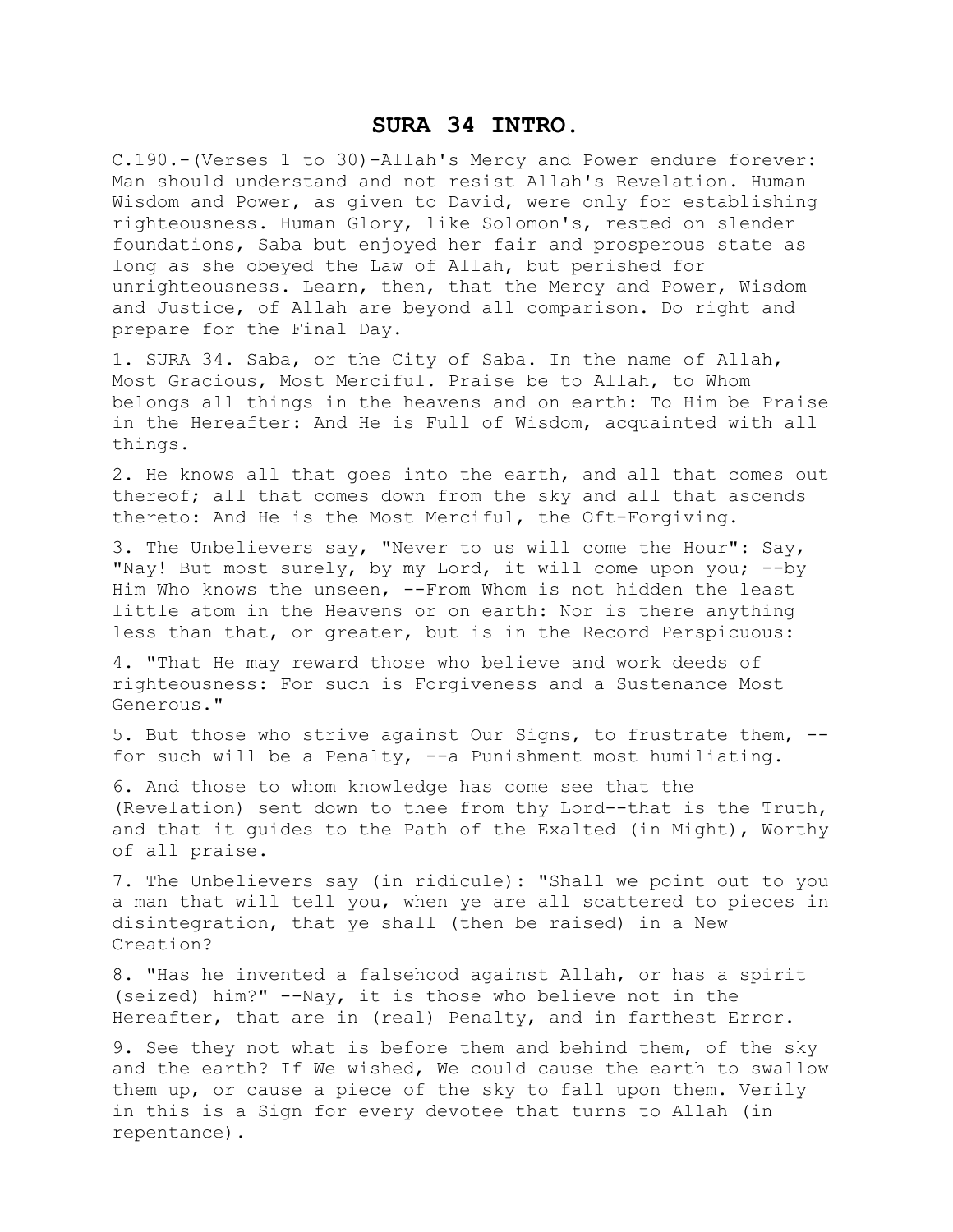10. We bestowed Grace aforetime on David from Ourselves: "O ye Mountains! Sing ye back the Praises of Allah with him! And ye birds (also)! And We made the iron soft for him; --

11. (Commanding), "Make thou coats of mail, balancing well the rings of chain armor, and work ye righteousness; for be sure I see (clearly) all that ye do."

12. And to Solomon (We made) the Wind (obedient): Its early morning (stride) was a month's (journey), and its evening (stride) was a month's (journey); and We made a Font of molten brass to flow for him; and there were Jinns that worked in front of him, by the leave of his Lord, and if any of them turned aside from Our command, We made him taste of the Penalty of the Blazing Fire.

13. They worked for him as he desired, (making) Arches, Images, Basins as large as Reservoirs, and (cooking) Cauldrons fixed (in their places): "Work ye, Sons of David, with thanks! But few of My servants are grateful!"

14. Then, when We decreed (Solomon's) death, nothing showed them his death except a little worm of the earth, which kept (slowly) gnawing away at his staff: So when he fell down, the Jinns saw plainly that if they had known the unseen, they would not have tarried in the humiliating Penalty (of their Task).

15. There was, for Saba, aforetime, a Sign in their homeland- two Gardens to the right and to the left. "Eat of the Sustenance (provided) by your Lord, and be grateful to Him: A territory fair and happy, and a Lord Oft-Forgiving!

16. But they turned away (from Allah), and We sent against them the flood (released) from the Dams, and We converted their two Garden (rows) into "Gardens producing bitter fruit, and tamarisks, and some few (stunted) Lote trees.

17. That was the Requital We gave them because they ungratefully rejected Faith: And never do We give (such) requital except to such as are ungrateful rejecters.

18. Between them and the Cities on which We had poured our blessings, We had placed cities in prominent positions, and between them We had appointed stages of journey in due proportion: "Travel therein, secure, by night and by day."

19. But they said: "Our Lord! Place longer distances between our journey stages": But they wronged themselves (therein). At length We made them as a tale (that is told), and We dispersed them all in scattered fragments. Verily in this are Signs for every (soul that is) patiently constant and grateful.

20. And on them did Satan prove true his idea, and they followed him, all but a Party that believed.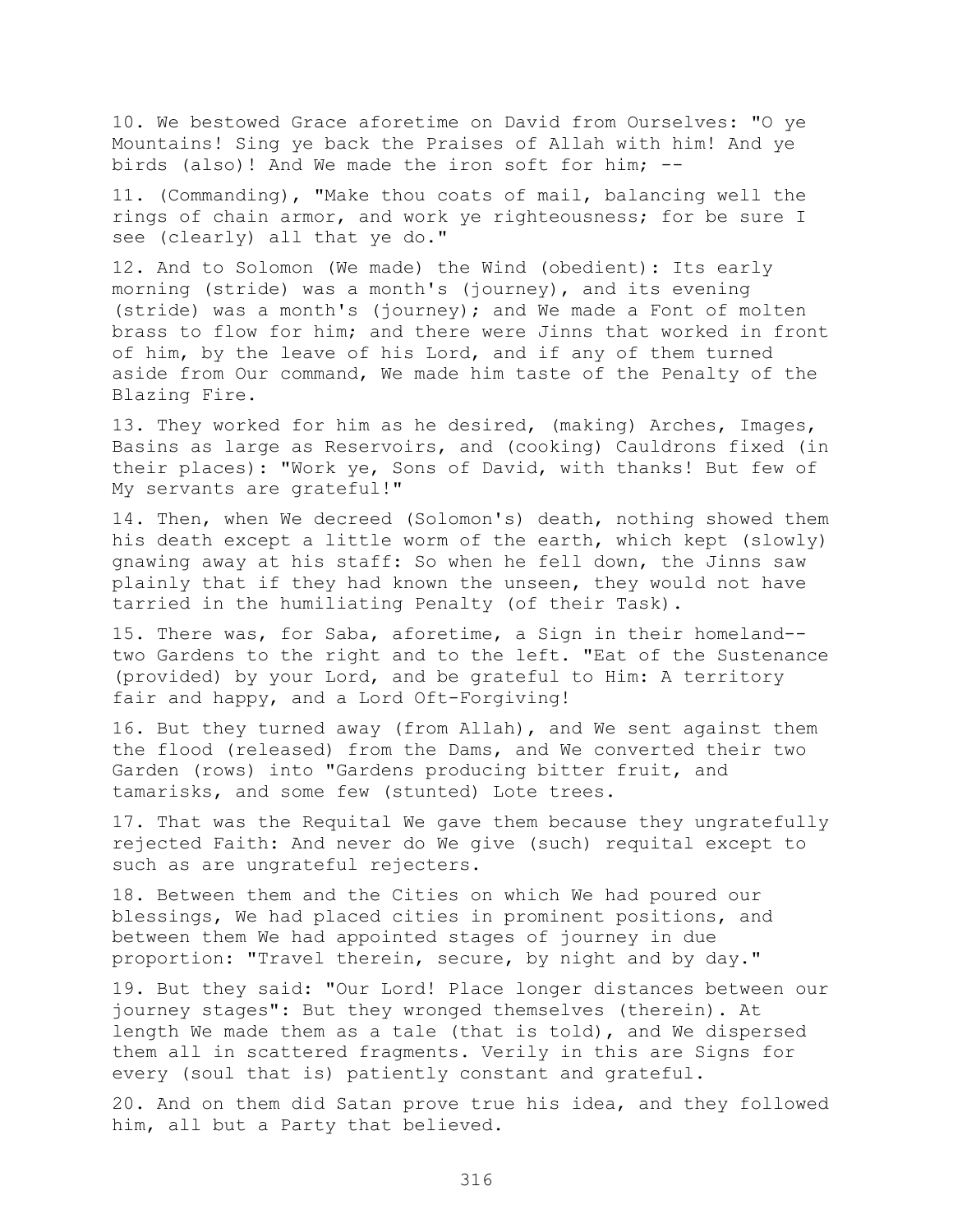21. But he had no authority over them, --except that We might test the man who believes in the Hereafter from him who is in doubt concerning it: and thy Lord doth watch over all things.

22. Say: "Call upon other (gods) whom ye fancy, besides Allah: They have no power,  $-$ -not the weight of an atom,  $-$ -in the heavens or on earth: No (sort of) share have they therein, nor is any of them a helper to Allah.

23. "No intercession can avail in His Presence, except for those for whom He has granted permission. So far (is this the case) that, when terror is removed from their hearts (at the Day of Judgment, then) will they say, `What is it that your Lord commanded?' They will say, `That which is true and just; and He is the Most High, Most Great'."

24. Say: "Who gives you sustenance, from the heavens and the earth?" Say: "It is Allah; and certain it is that either we or ye are on right guidance or in manifest error!"

25. Say: "Ye shall not be questioned as to our sins, nor shall we be questioned as to what ye do."

26. Say: "Our Lord will gather us together and will in the end decide the matter between us (and you) in truth and justice: And He is the One to decide, the One Who knows all."

27. Say: "Show me those whom ye have joined with Him as partners: By no means (can ye). Nay, He is Allah, The Exalted in Power, The Wise."

28. We have not sent thee but as a universal (Messenger) to men, giving them glad tidings, and warning them (against sin), but most men understand not.

29. They say: "When will this promise (come to pass) if ye are telling the truth?"

30. Say: "The appointment to you is for a Day, which ye cannot put back for an hour nor put forward."

C.191.-(Verses 31 to 54)-Unfaith has no stable foundations to rest on: Misleaders and misled will all be responsible for their deeds. True values are not to be judged by the seeming good of this Life: True Good will come to its own in the End, however derided and scorned in the period of Trial. Revelation and the Mission of the men of Allah will stand every test. Allah's Truth will endure, while Falsehood will perish, and its votaries find the door of Repentance closed in the End.

31. The Unbelievers say: "We shall neither believe in this scripture nor in (any) that (came) before it." Couldst thou but see when the wrongdoers will be made to stand before their Lord, throwing back the word (of blame) on one another! Those who had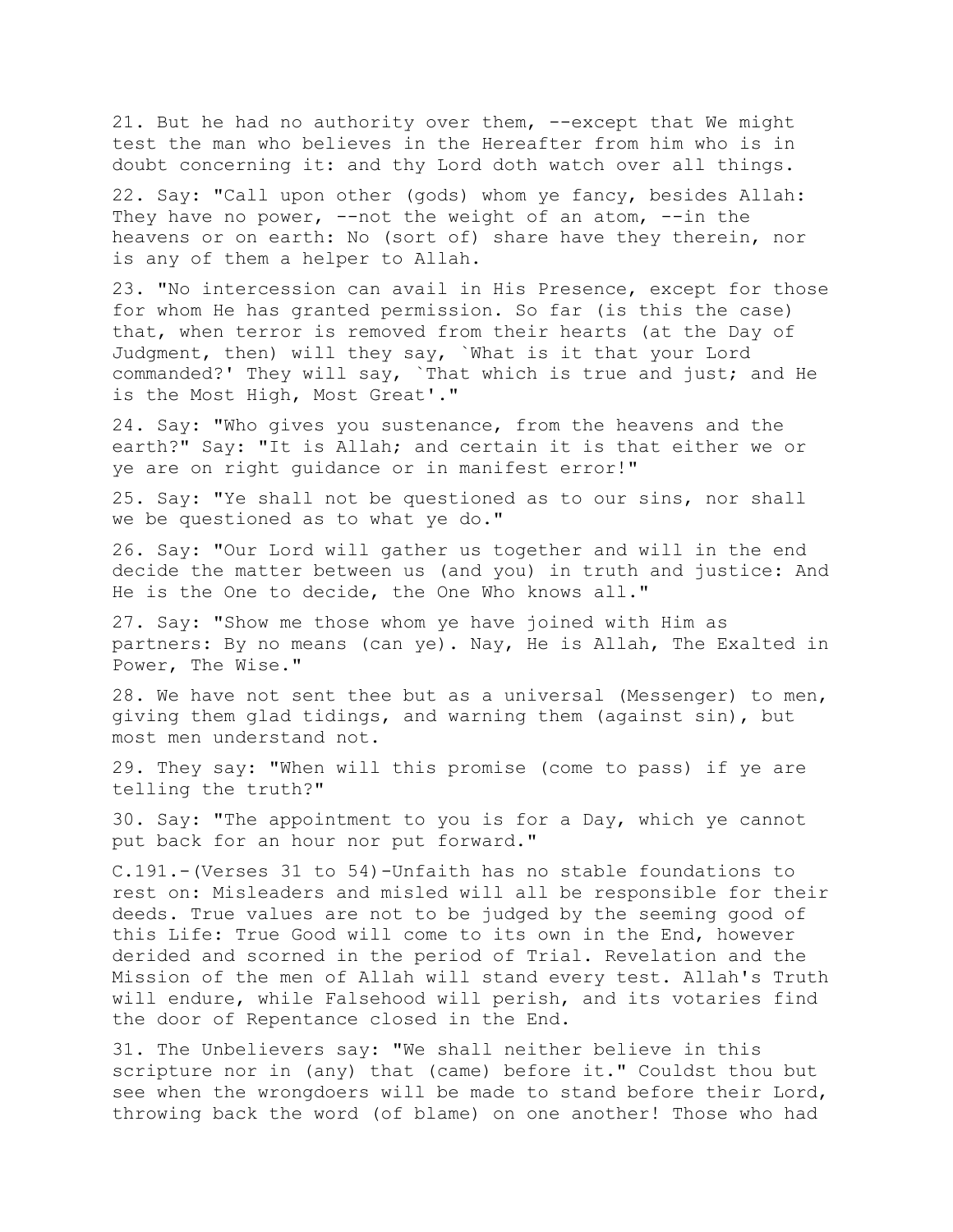been despised will say to the arrogant ones: "Had it not been for you, we would certainly have been believers!"

32. The arrogant ones will say to those who had been despised: "Was it we who kept you back from Guidance after it reached you? Nay, rather, it was ye who transgressed."

33. Those who had been despised will say to the arrogant ones: "Nay! It was a plot (of yours) by day and by night: Behold! Ye (constantly) ordered us to be ungrateful to Allah and to attribute equals to Him!" They will declare (their) repentance when they see the Penalty: We shall put yokes on the necks of the Unbelievers: It would only be a requital for their (ill) Deeds.

34. Never did We send a Warner to a population, but the wealthy ones among them said: "We believe not in the (Message) with which ye have been sent."

35. They said: "We have more in wealth and in sons, and we cannot be punished."

36. Say: "Verily my Lord enlarges and restricts the Provision to whom He pleases, but most men understand not."

37. It is not your wealth or your sons, that will bring you nearer to Us in degree: But only those who believe and work Righteousness--these are the ones for whom there is a multiplied Reward for their deeds, while secure they (reside) in the dwellings on high!

38. Those who strive against Our Signs, to frustrate them, will be given over into Punishment.

39. Say: "Verily my Lord enlarges and restricts the Sustenance to such of His servants as He pleases: And nothing do ye spend in the least (in His Cause) but He replaces it: For He is the Best of those who Grant Sustenance.

40. One Day He will gather them all together, and say to the angels, "Was it you that these men used to worship?"

41. They will say, "Glory to Thee! Our (tie) is with Thee--as Protector--not with them. Nay, but they worshipped the Jinns: Most of them believed in them."

42. So on that Day no power shall they have over each other, for profit or harm: And We shall say to the wrongdoers, "Taste ye the Penalty of the Fire, --the which ye were wont to deny!"

43. When Our Clear Signs are rehearsed to them, they say, "This is only a man who wishes to hinder you from the (worship) which your fathers practiced." And they say, "This is only a falsehood invented!" And the Unbelievers say of the Truth when it comes to them, "This is nothing but evident magic!"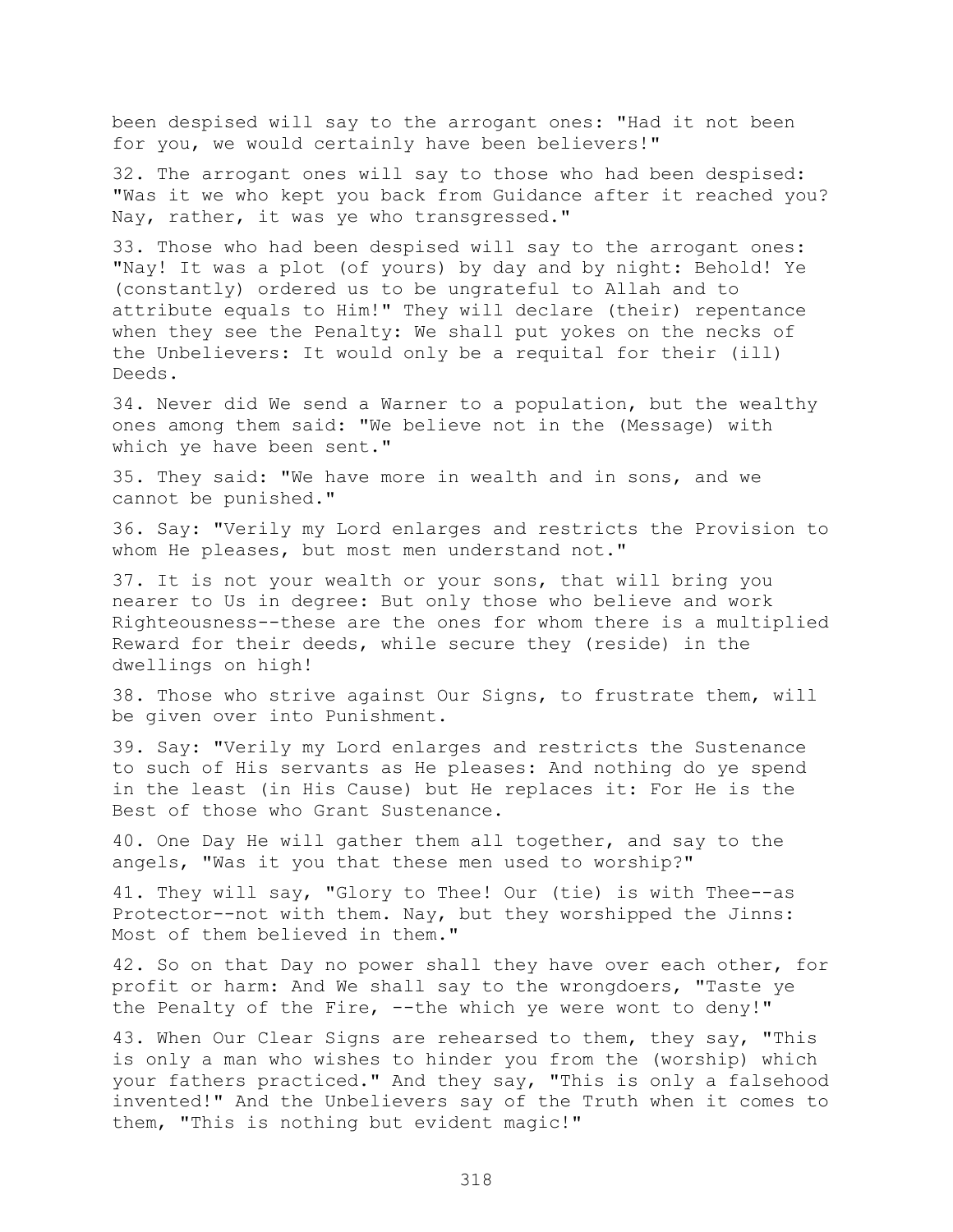44. But We had not given them Books which they could study, nor sent apostles to them before thee as Warners.

45. And their predecessors rejected (the Truth); these have not received a tenth of what We had granted to those: Yet when they rejected my apostles, how (terrible) was My rejection (of them)!

46. Say: "I do admonish you on one point: That ye do stand up before Allah,  $-(-$ (it may be) in pairs, of (it may be) singly,  $-$ and reflect (within yourselves): Your Companion is not possessed: He is no less than a Warner to you, in face of a terrible Penalty."

47. Say: "No reward do I ask of you: It is (all) in your interest: My reward is only due from Allah: And He is Witness to all things."

48. Say: "Verily my Lord doth cast the (mantle of) Truth (over His servants), --He that has full knowledge of (all) that is hidden."

49. Say: "The Truth has arrived, and Falsehood neither creates anything new, nor restores anything."

50. Say: "If I am astray, I only stray to the loss of my own soul: But if I receive guidance, it is because of the inspiration of my Lord to me: It is He Who hears all things, and is (ever) near."

51. If thou couldst but see when they will quake with terror; but then there will be no escape (for them), and they will be seized from a position (quite) near.

52. And they will say, "We do believe (now) in the (Truth)"; but how could they receive (Faith) from a position (so) far off, -

53. Seeing that they did reject Faith (entirely) before, and that they (continually) cast (slanders) on the Unseen from a position far off?

54. And between them and their desires, is placed a barrier, as was done in the past with their partisans: For they were indeed in suspicious (disquieting) doubt.

# **SURA 35 INTRO.**

C.192.-(Verses 1 to 26)-Allah is the source of all things: All Power, Wisdom, Beauty, and Truth flow from Him. It is Evil that deceives and plots in the dark. All knowledge is with Allah. The things that are good and pure and true are not as the things that are evil, deceitful, and false. Allah is free of all needs: It is we that need Him: Let us seek His love and live. His Message will save us from wrong, while dark is the fate of those who reject Him. Praise and Glory to Him, the Cherisher of all!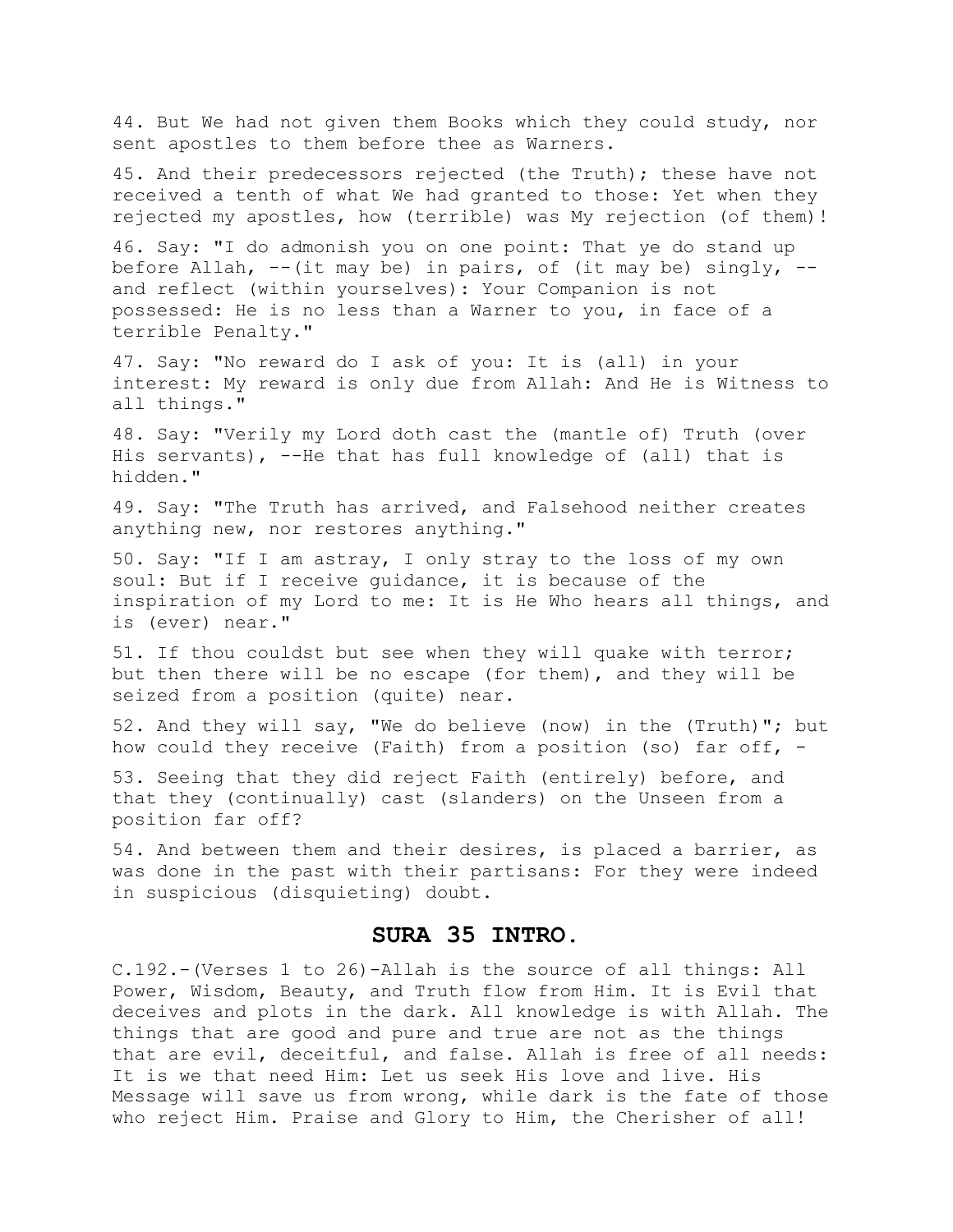1. SURA 35. Fatir, or The Originator of Creation; or Malaika, or The Angels. In the name of Allah, Most Gracious, Most Merciful. Praise be to Allah, Who created (out of nothing) the heavens and the earth, Who made the angels messengers with wings, --two, or three, or four (pairs): He adds to Creation as He pleases: For Allah has power over all things.

2. What Allah out of His Mercy doth bestow on mankind there is none can withhold: What He doth withhold, there is none can grant, apart from Him: And He is the Exalted in Power, Full of Wisdom.

3. O men! Call to mind the grace of Allah unto you! Is there a Creator, other than Allah, to give you sustenance from heaven or earth? There is no Allah but He: How then are ye deluded away from the Truth?

4. And if they reject thee, so were apostles rejected before thee: To Allah go back for decision all affairs.

5. O men! Certainly the promise of Allah is true. Let not then this present life deceive you, nor let the Chief Deceiver deceive you about Allah.

6. Verily Satan is an enemy to you: So treat him as an enemy. He only invites his adherents, that they may become Companions of the Blazing Fire.

7. For those who reject Allah, is a terrible Penalty: But for those who believe and work righteous deeds, is Forgiveness, and a magnificent Reward.

8. Is he, then, to whom the evil of his conduct is made alluring, so that he looks upon it as good, (equal to one who is rightly guided)? For Allah leaves to stray whom He wills, and guides whom He wills. So let not thy soul go out in (vainly) sighing after them: For Allah knows well all that they do!

9. It is Allah Who sends forth the Winds, so that they raise up the Clouds, and We drive them to a land that is dead, and revive the earth therewith after its death: Even so (will be) the Resurrection!

10. If any do seek for glory and power, --to Allah belong all glory and power. To Him mount up (all) Words of Purity: It is He Who exalts each Deed of Righteousness. Those that lay Plots of Evil, --for them is a Penalty terrible; and the plotting of such will be void (of result).

11. And Allah did create you from dust; then from a sperm-drop. Then He made you in pairs. And no female conceives, or lays down (her load), but with His knowledge. Nor is a man long-lived granted length of days, nor is a part cut off from his life, but is in a Decree (ordained). All this is easy to Allah.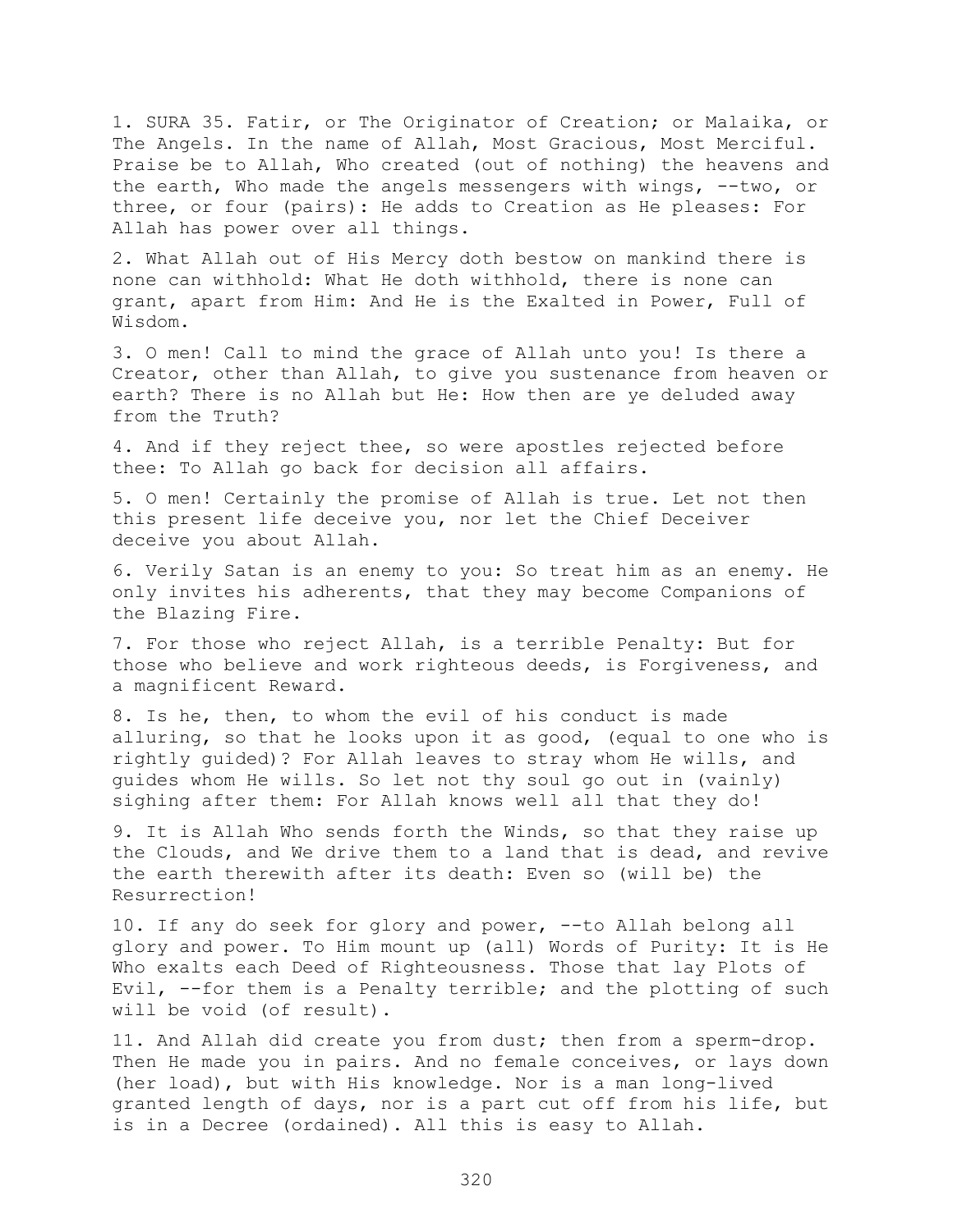12. Nor are the two bodies of flowing water alike, --the one palatable, sweet, and pleasant to drink, and the other, salt and bitter. Yet from each (kind of water) do ye ear flesh fresh and tender, and ye extract ornaments to wear; and thou seest the ships therein that plough the waves, that ye may seek (thus) of the Bounty of Allah that ye may be grateful.

13. He merges Night into Day. And He merges Day into Night, and He has subjected the sun and the moon (to His Law): Each one runs its course for a term appointed. Such is Allah your Lord: To Him belongs all Dominion. And those whom ye invoke besides Him have not the least power.

14. If ye invoke them, they will not listen to your call, and if they were to listen, they cannot answer your (prayer). On the Day of Judgment they will reject your "Partnership". And none, (O man!) can tell thee (the Truth) like the One Who is acquainted with all things.

15. O ye men! It is ye that have need of Allah: But Allah is the One Free of all wants, Worthy of all praise.

16. If He so pleased, He could blot you out and bring in a New Creation.

17. Nor is that (at all) difficult for Allah.

18. Nor can a bearer of burdens bear another's burden. If one heavily laden should call another to (bear) his load, not the least portion of it can be carried (by the other), even though he be nearly related. Thou canst but admonish such as fear their Lord unseen and establish regular Prayer. And whoever purifies himself does so for the benefit of his own soul; and the destination (of all) is to Allah.

19. The blind and the seeing are not alike;

20. Nor are the depths of Darkness and the Light;

21. Nor are the (chilly) shade and the (genial) heat of the sun:

22. Nor are alike those that are living and those that are dead. Allah can make any that He wills to hear; but thou canst not make those to hear who are (buried) in graves.

23. Thou art no other than a warner.

24. Verily We have sent thee in truth, as a bearer of glad tidings, and as a warner: And there never was a people, without a warner having lived among them (in the past).

25. And if they reject thee, so did their predecessors, to whom came their apostles with Clear Signs, Books of dark prophecies, and the Book of Enlightenment.

26. In the end did I punish those who rejected Faith: And how (terrible) was My rejection (of them)!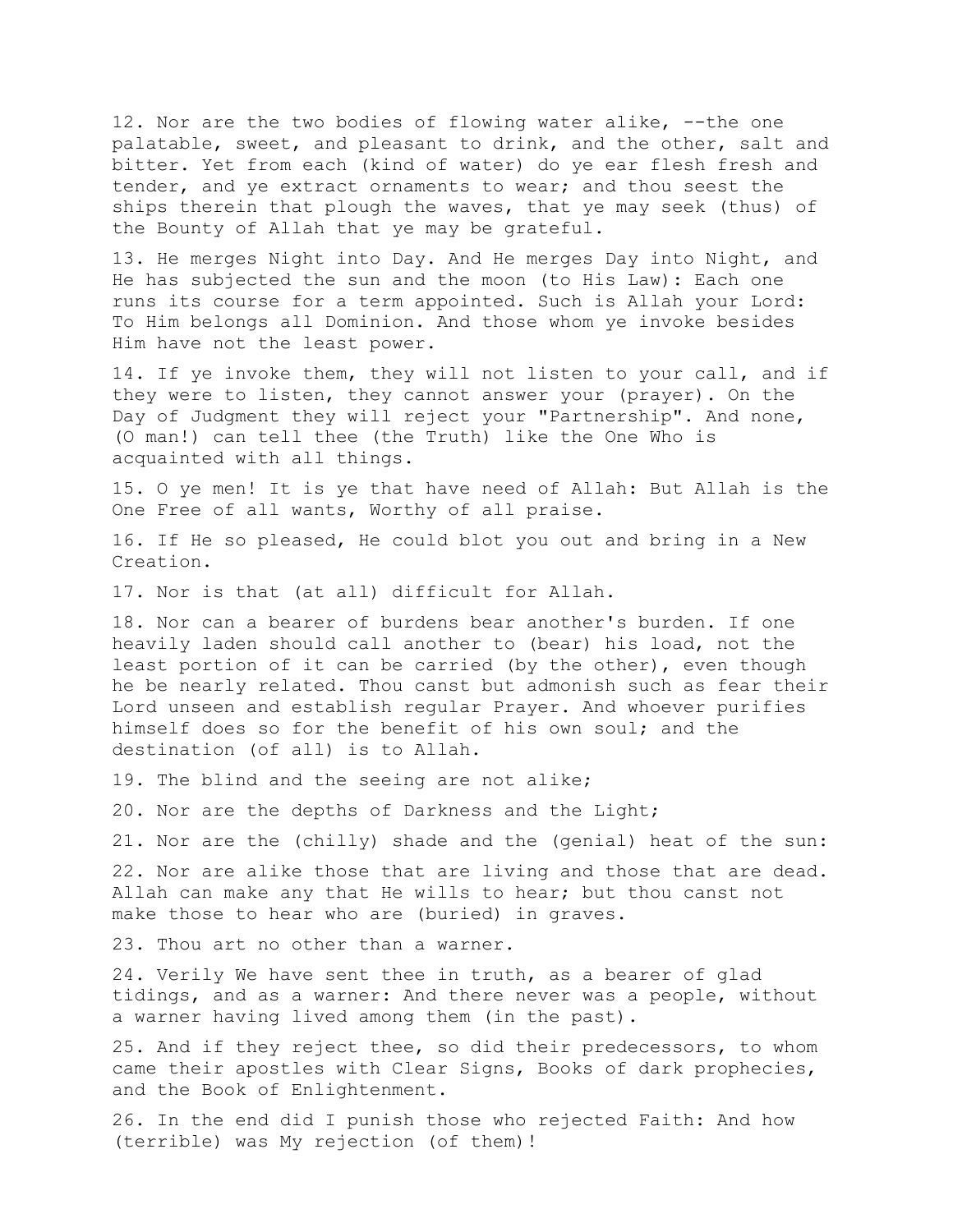C.193.-(Verses 27 to 45)-Man can see by his own experience what infinite shades and grades of color there are in nature. So are there grades in the spiritual world. The Good and the True understand Allah, Who knows and watches over all His creatures. The Good will reach Eternal Bliss, while the Evil will find no helper. Arrogance and plotting will be the undoing of Evil: Its doom is sure, if it fails to profit by the respite granted by the All-Merciful Allah.

27. Seest thou not that Allah sends down rain from the sky? With it We then bring out produce of various colors. And in the mountains are tracts white and red, of various shades of color, and black intense in hue.

28. And so amongst men and crawling creatures and cattle, are they of various colors. Those truly fear Allah, among His servants, who have knowledge: For Allah is Exalted in Might, Oft-Forgiving.

29. Those who rehearse the Book of Allah, establish regular Prayer, and spend (in Charity) out of what We have provided for them, secretly and openly, hope for a Commerce that will never fail:

30. For He will pay them their meed, nay, He will give them (even) more out of His Bounty: For He is Oft-Forgiving, Most Ready to appreciate (service).

31. That which We have revealed to thee of the Book is the Truth, --confirming what was (revealed) before it. For Allah is assuredly--with respect to His servants--well acquainted and Fully Observant.

32. Then We have given the Book for inheritance to such of Our servants as We have chosen: But there are among them some who wrong their own souls; some who follow a middle course; and some who are, by Allah's leave, foremost in good deeds; that is the highest Grace.

33. Gardens of Eternity will they enter: Therein will they be adorned with bracelets of gold and pearls; and their garments there will be of silk.

34. And they will say: "Praise be to Allah, Who has removed from us (all) sorrow: For our Lord is indeed Oft-Forgiving ready to appreciate (service):

35. "Who has, out of His Bounty, settled us in a Home that will last: No toil nor sense of weariness shall touch us therein."

36. But those who reject (Allah) --For them will be the Fire of Hell: No term shall be determined for them, so they should die, nor shall its Penalty be lightened for them. Thus do We reward every ungrateful one!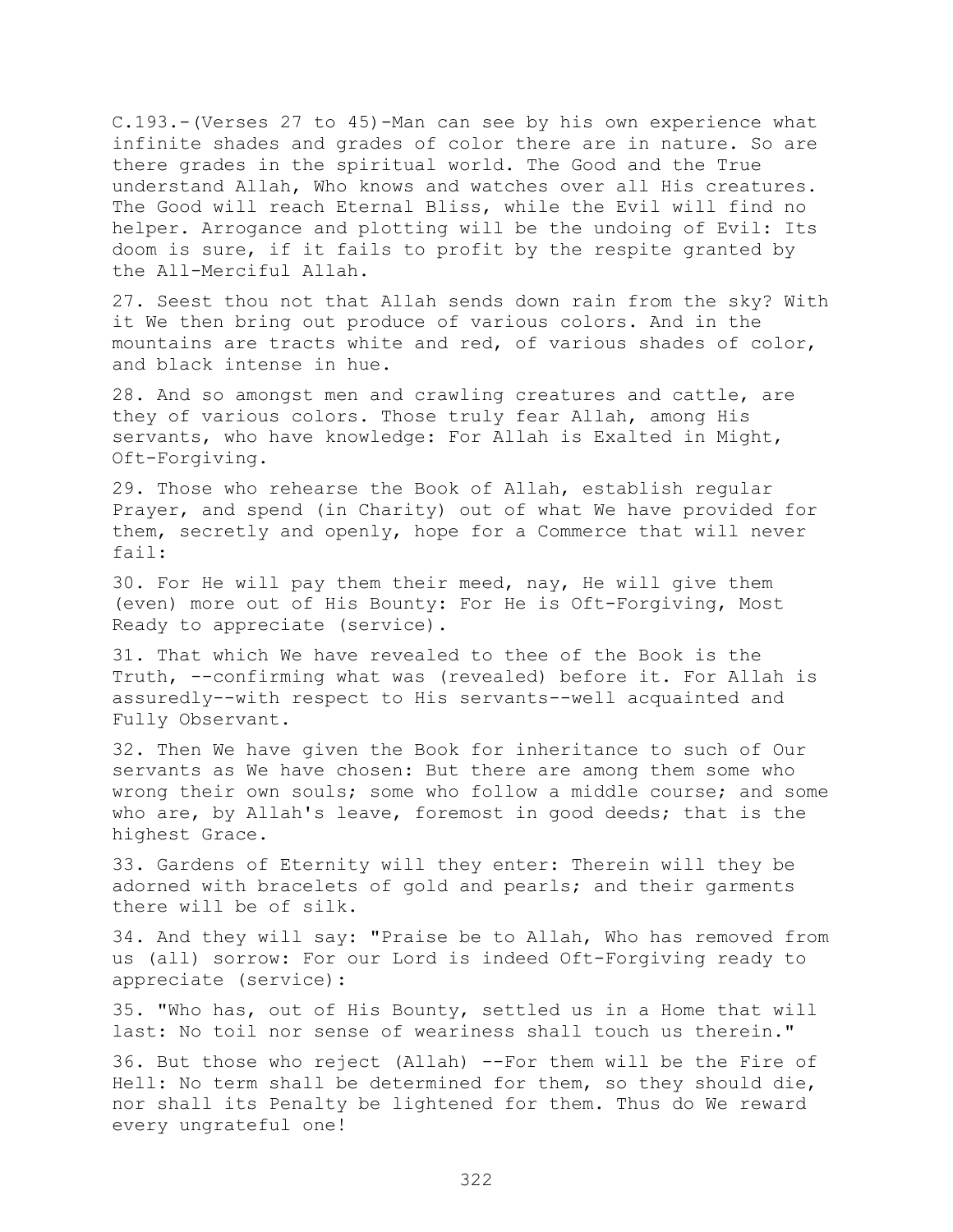37. Therein will they cry aloud (for assistance): "Our Lord! Bring us out: We shall work righteousness, not the (deeds) we used to do!" --"Did We not give you long enough life so that he that would should receive admonition? And (moreover) the warner came to you. So taste ye (the fruits of your deeds): For the wrongdoers there is no helper."

38. Verily Allah knows (all) the hidden things of the heavens and thearth: Verily He has full knowledge of all that is in (men's) hearts.

39. He it is that has made you inheritors in the earth: if, then, any do reject (Allah), their rejection (works) against themselves: Their rejection but adds to the odium for the Unbelievers in the sight of their Lord: Their rejection but adds to (their own) undoing.

40. Say: "Have ye seen (these) `Partners' of yours whom ye call upon besides Allah? Show me what it is they have created in the (wide) earth. Or have they a share in the heavens? Or have We given them a Book from which they (can derive) clear (evidence)? --Nay, the wrongdoers promise each other nothing but delusions.

41. It is Allah Who sustains the heavens and the earth, lest they cease (to function): And if they should fail, there is none--not one--can sustain them thereafter: Verily He is Most Forbearing, Oft-Forgiving.

42. They swore their strongest oaths by Allah that if a warner came to them, they would follow his guidance better than any (other) of the Peoples: But when a warner came to them, it has only increases their flight (from righteousness), --

43. On account of their arrogance in the land and their plotting of Evil. But the plotting of Evil will hem in only the authors thereof. Now are they but looking the way the ancients were dealt with? But no change wilt thou find in Allah's way (of dealing): No turning off wilt thou find in Allah's way (of dealing).

44. Do they not travel through the earth, and see what was the end of those before them, --though they were superior to them in strength? Nor is Allah to be frustrated by anything whatever in the heavens or on earth: For He is All-Knowing, All-Powerful.

45. If Allah were to punish men according to what they deserve, He would not leave on the back of the (earth) a single living creature: But He gives them respite for a stated Term: When their Term expires, verily Allah has in His sight all His servants.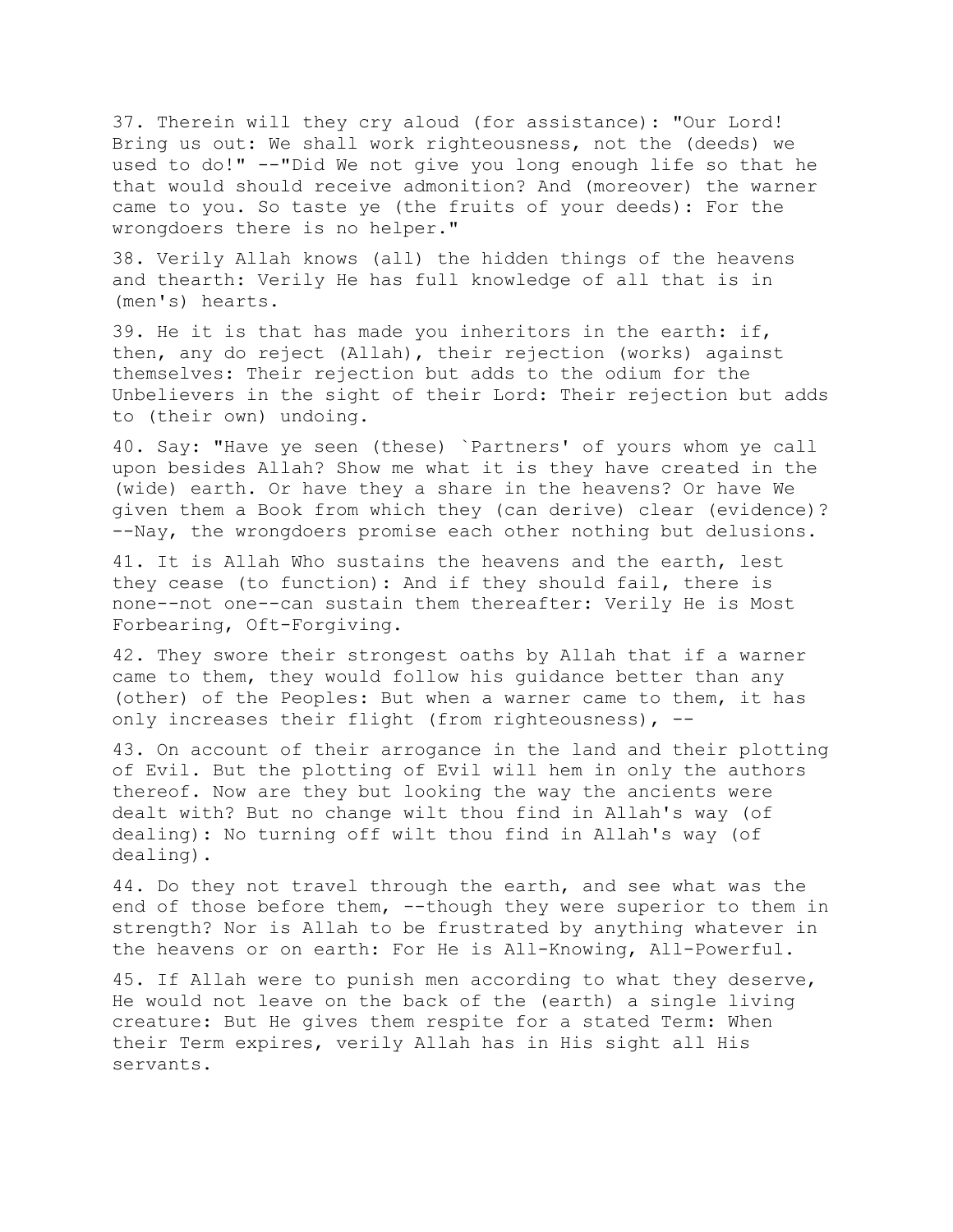## **SURA 36 INTRO.**

C.194.-(Verses 1 to 32)-The wisdom of Revelation -- the Koran received through the holy Prophet -- is a guide to the Straight Path, and a warning against the terrible state in which the yokes of Sin enslave us. The righteous receive it with joy, for they believe in the Hereafter. Behold, there was once a City, to which came two righteous men with the Gospel of Truth, but they were rejected and persecuted: They were joined by a third. But the City refused to believe or to turn from iniquity. Only one man was found in its outskirts, to bear witness to Truth, Faith, and Righteousness, and he did suffer Martyrdom. He attained Peace, but mourned for his people, in that they shut the gates of Salvation and Allah's Mercy on themselves. Alas for man's shortsighted folly in defying the Grace that would shield and deliver him!

1. SURA 36. Ya-Sin, Abbreviated Letters. In the name of Allah, Most Gracious, Most Merciful. Ya-Sin.

2. By the Koran, Full of Wisdom, --

3. Thou art indeed one of the apostles,

4. On a Straight Way.

5. It is a Revelation sent down by (Him) the Exalted in Might, Most Merciful,

6. In order that thou mayest admonish a people, whose fathers had received no admonition, and who therefore remain heedless (of the Signs of Allah).

7. The Word is proved true against the greater part of them: For they do not believe.

8. We have put yokes round their necks right up to their chins, so that their heads are forced up (and they cannot see).

9. And We have put a bar in front of them and a bar behind them, and further, We have covered them up; so that they cannot see.

10. The same is it to them whether thou admonish them or thou do not admonish them: They will not believe.

11. Thou canst but admonish such a one as follows the Message and fears the (Lord) Most Gracious, unseen: Give such a one, therefore, good tidings of Forgiveness and a Reward most generous.

12. Verily We shall give life to the dead, and We record that which they send before and that which they leave behind, and of all things have We taken account in a clear Book (of evidence).

13. Set forth to them, by way of a parable, the (story of) the Companions of the City. Behold, there came apostles to it.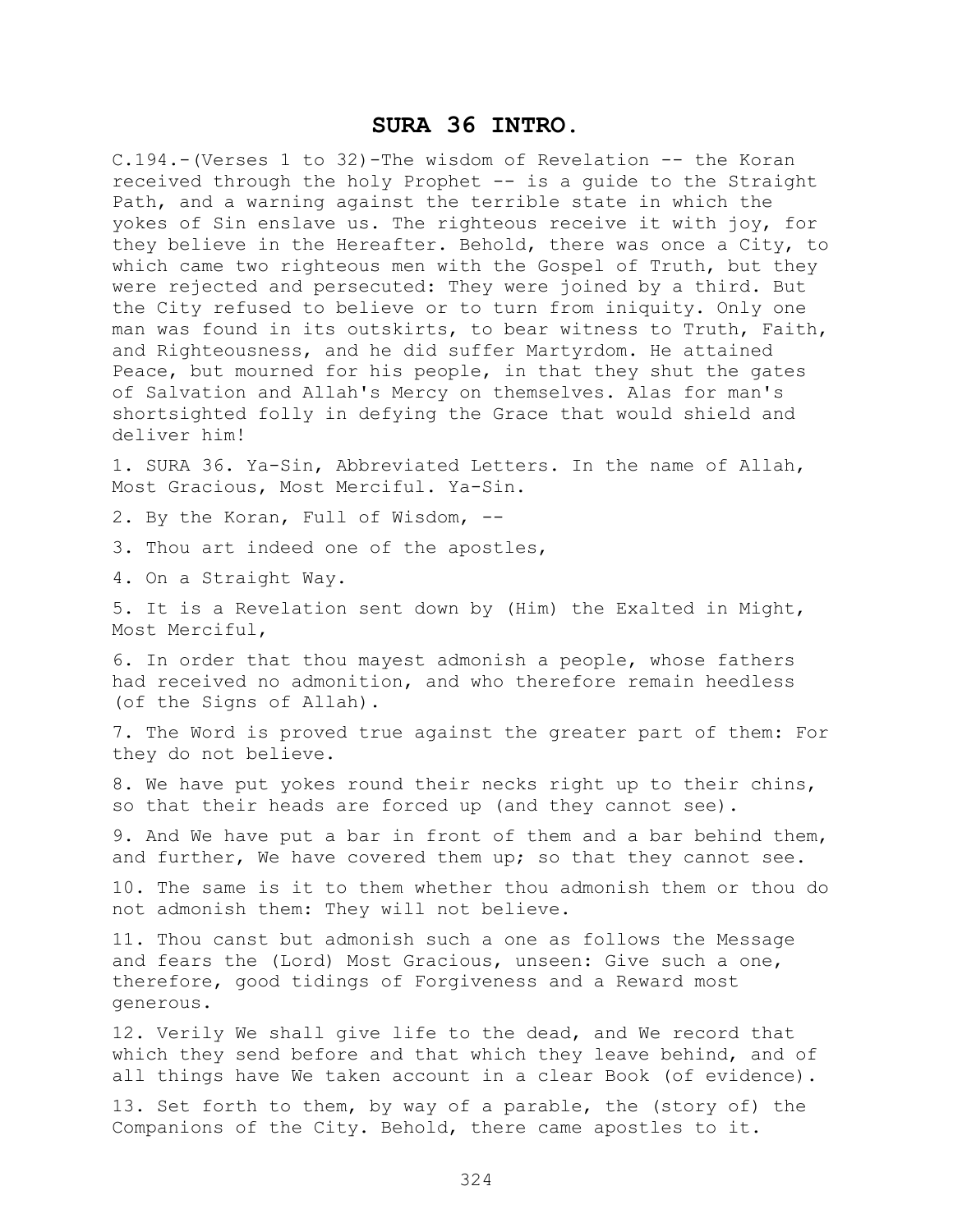14. When We (first) sent to them two apostles, they rejected them: But We strengthen them with a third: They said, "Truly, we have been sent on a mission to you."

15. The (people) said: "Ye are only men like ourselves; and (Allah) Most Gracious sends no sort of revelation: Ye do nothing but lie."

16. They said: "Our Lord doth know that we have been sent on a mission to you:

17. "And our duty is only to proclaim the clear Message."

18. The (people) said: "For us, we augur an evil omen from you: If ye desist not, we will certainly stone you. And a grievous punishment indeed will be inflicted on you by us."

19. They said: "Your evil omens are with yourselves: (Deem ye this an evil omen) if ye are admonished? Nay, but ye are a people transgressing all bounds!"

20. Then there came running, from the farthest part of the City, a man, saying, "O my People! Obey the apostles:

21. "Obey those who ask no reward of you (for themselves), and who have themselves received Guidance.

22. "It would not be reasonable in me if I did not serve Him Who created me, and to Whom ye shall (all) be brought back.

23. "Shall I take (other) gods besides Him? If (Allah) Most Gracious should intend some adversity for me, of no use whatever will be their intercession for me, nor can they deliver me.

24. "I would indeed if I were to do so, be in manifest Error.

25. "For me, I have faith in the Lord of you (all): Listen, then, to me!"

26. It was said: "Enter thou the Garden." He said: "Ah me! Would that my People knew (what I know)! --

27. "For that my Lord has granted me Forgiveness and has enrolled me among those held in honor!"

28. And We sent not down against his People, after him, any hosts from heaven, nor was it needful for Us so to do.

29. It was no more than a single mighty Blast, and behold! They were (like ashes) quenched and silent.

30. Ah! Alas for (My) servants! There comes not an apostle to them but they mock him!

31. See they not how many generations before them We destroyed? Not to them will they return:

32. But each one of them all--will be brought before Us (for judgment).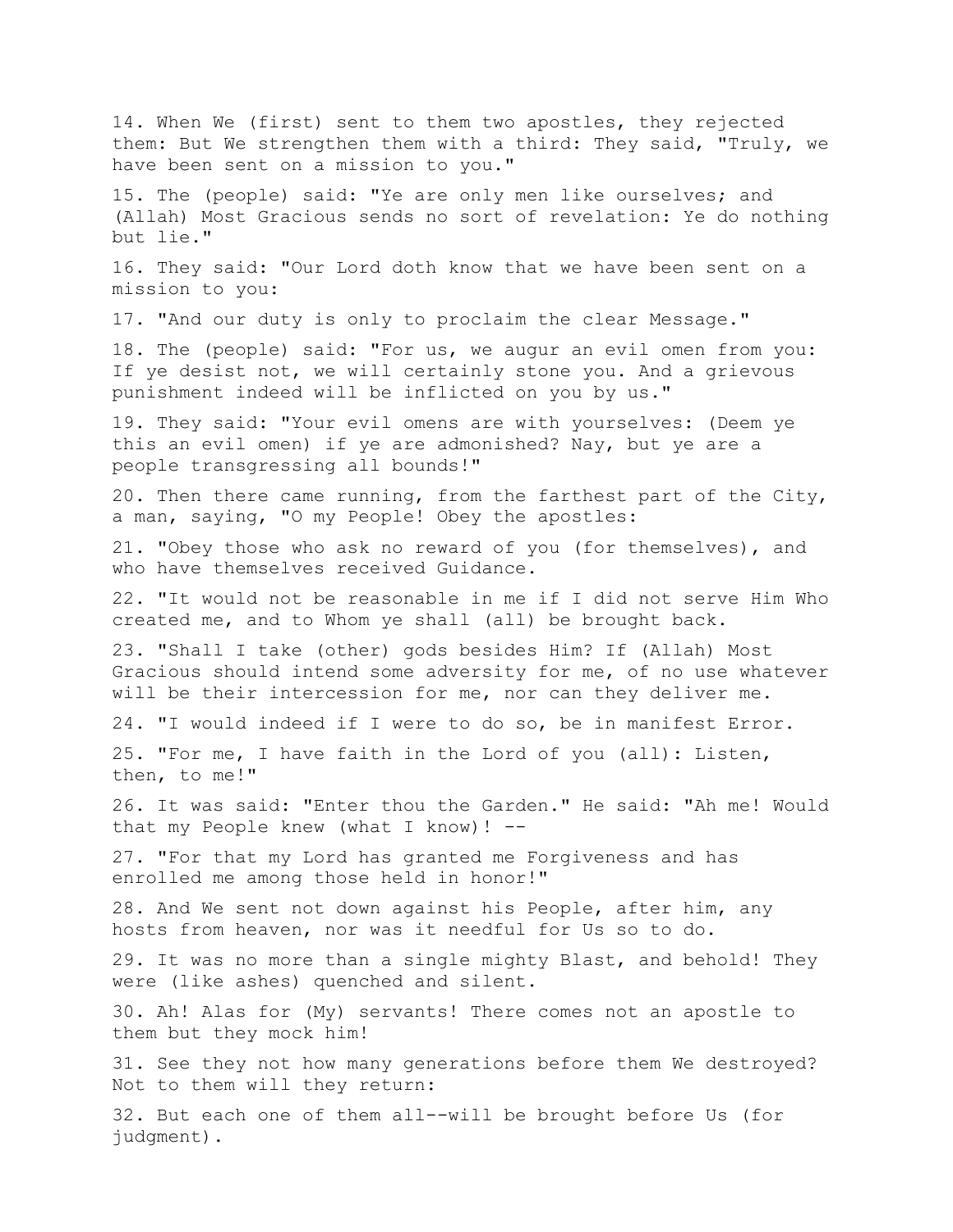C.195.-(Verses 33 to 50)-Are there not Signs enough around you to bear witness to Allah, and His saving Grace? The earth dies and revives: There are mysteries of Life and Sex, of Light and the Stars and Planets in heaven, that follow their orbits by Law and in harmony! There are the ships and the modes of transport by which man can conquer the forces around him with Allah-given Gifts! Learn the Law of Goodness from them and believe in the Hereafter: It will come when least expected. Be prepared for Allah!

33. A Sign for them is the earth that is dead: We do give it life, and produce grain therefrom, of which ye do eat.

34. And We produce therein orchards with date palms and vines, and We cause springs to gush forth therein:

35. That they may enjoy the fruits of this (artistry): It was not their hands that made this: Will they not then give thanks?

36. Glory to Allah, Who created, in pairs, all things that the earth produces, as well as their own (human) kind and (other) things of which they have no knowledge.

37. And a Sign for them is the Night: We withdraw therefrom the Day, and behold they are plunged in darkness;

38. And the sun runs his course for a period determined for him: That is the decree of (Him), the Exalted in Might, the All-Knowing.

39. And the moon, We have measured for her mansions (to traverse) till she returns like the old (and withered) lower part of a date stalk.

40. It is not permitted to the Sun to catch up the Moon, nor can the Night outstrip the Day: Each (just) swims along in (its own) orbit (according to Law).

41. And a Sign for them is that We bore their race (through the Flood) in the loaded Ark;

42. And We have created for them similar (vessels) on which they ride.

43. If it were Our Will, We could drown them: Then would there be no helper (to hear their cry), nor could they be delivered.

44. Except by way of Mercy from Us, and by way of (worldly) convenience (to serve them) for a time.

45. When they are told, "Fear ye that which is before you and that which will be after you, in order that ye may receive Mercy," (They turn back).

46. Not a Sign comes to them from among the Signs of their Lord, but they turn away therefrom.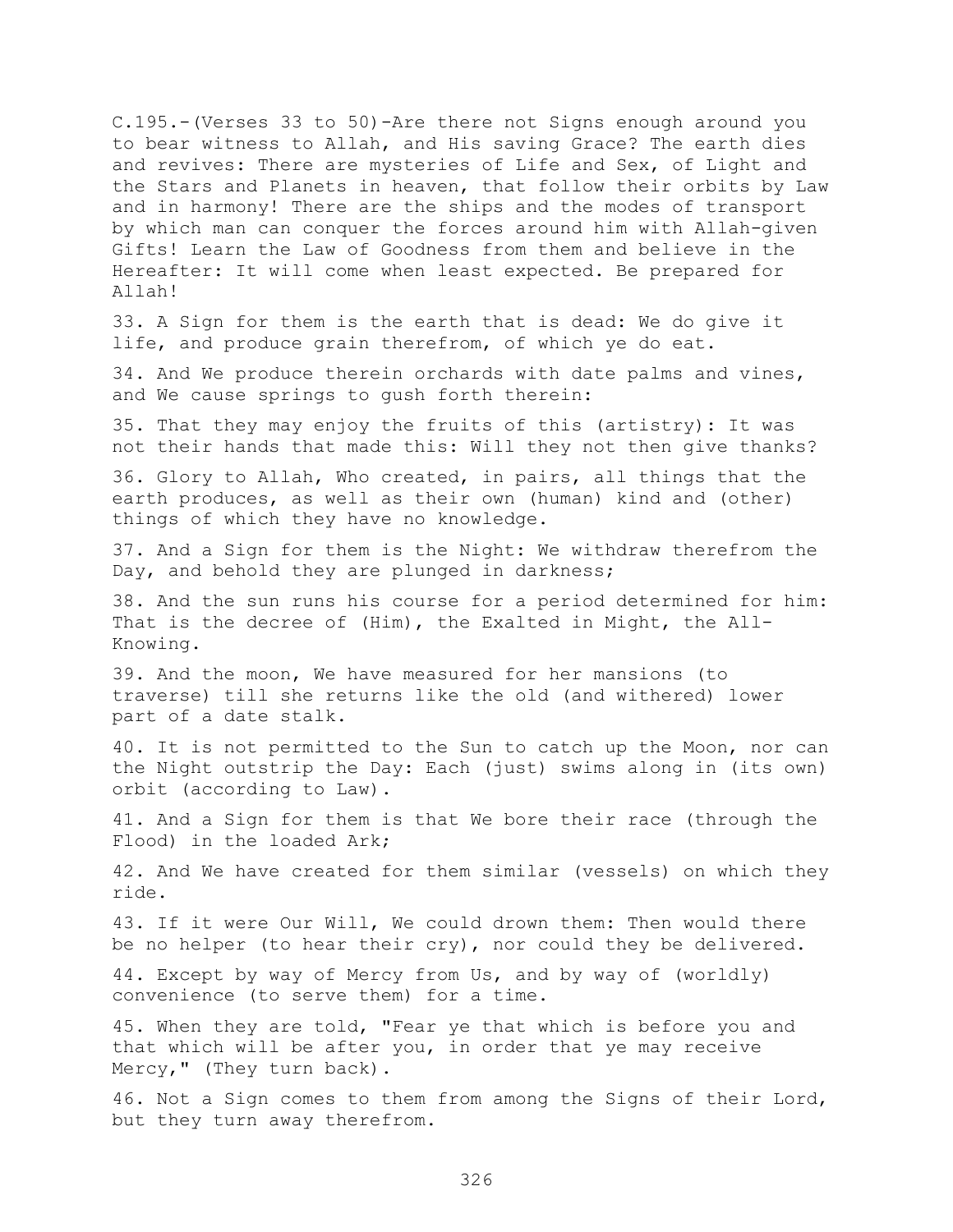47. And when they are told, "Spend ye of (the bounties) with which Allah has provided you," the Unbelievers say to those who believe: "Shall we then feed those whom, if Allah had so willed, He would have fed, (Himself)?  $-$ -Ye are in nothing but manifest error." 48. Further, they say, "When will this promise (come to pass), if what ye say is true?" 49. They will not (have to) wait for aught but a single Blast: It will seize them while they are yet disputing among themselves! 50. No (chance) will they then have, by will, to dispose (of their affairs), nor to return to their own people! C.196.-(Verses 51 to 83)-When the Day comes, men will be taken aback. The judgment seat will be established. Blessed will be those who attain Salvation: Their Joy, Satisfaction, and Peace will be crowned with nearness to their Lord! Alas for the Sinful, who deliberately followed Evil: Their own nature and actions will speak against them: They will face the realities of Punishment! Both Revelation and Nature are eloquent in instructing man for his own good in the Hereafter, which will come as a certainty. Praise and Glory to Allah! 51. The trumpet shall be sounded when behold! From the sepulchers (men) will rush forth to their Lord! 52. They will say: "Ah! Woe unto us! Who hath raised us up from our beds of repose?" (A voice will say:) "This is what (Allah) Most Gracious had promised. And true was the word of the apostles!" 53. It will be no more than a single Blast, when lo! They will all be brought up before Us! 54. Then, on that Day, not a soul will be wronged in the least, and ye shall but be repaid the meeds of your past Deeds. 55. Verily the Companions of the Garden shall that Day have joy in all that they do; 56. They and their associates will be in cool groves of (cool) shade, reclining on Thrones (of dignity); 57. (Every) fruit (enjoyment) will be there for them; they shall have whatever they call for; 58. "Peace!" --a Word (of salutation) from a Lord Most Merciful! 59. "And O ye in sin! Get ye apart this Day! 60. "Did I not enjoin on you, O ye children of Adam, that ye should not worship Satan; for that he was to you an enemy avowed? --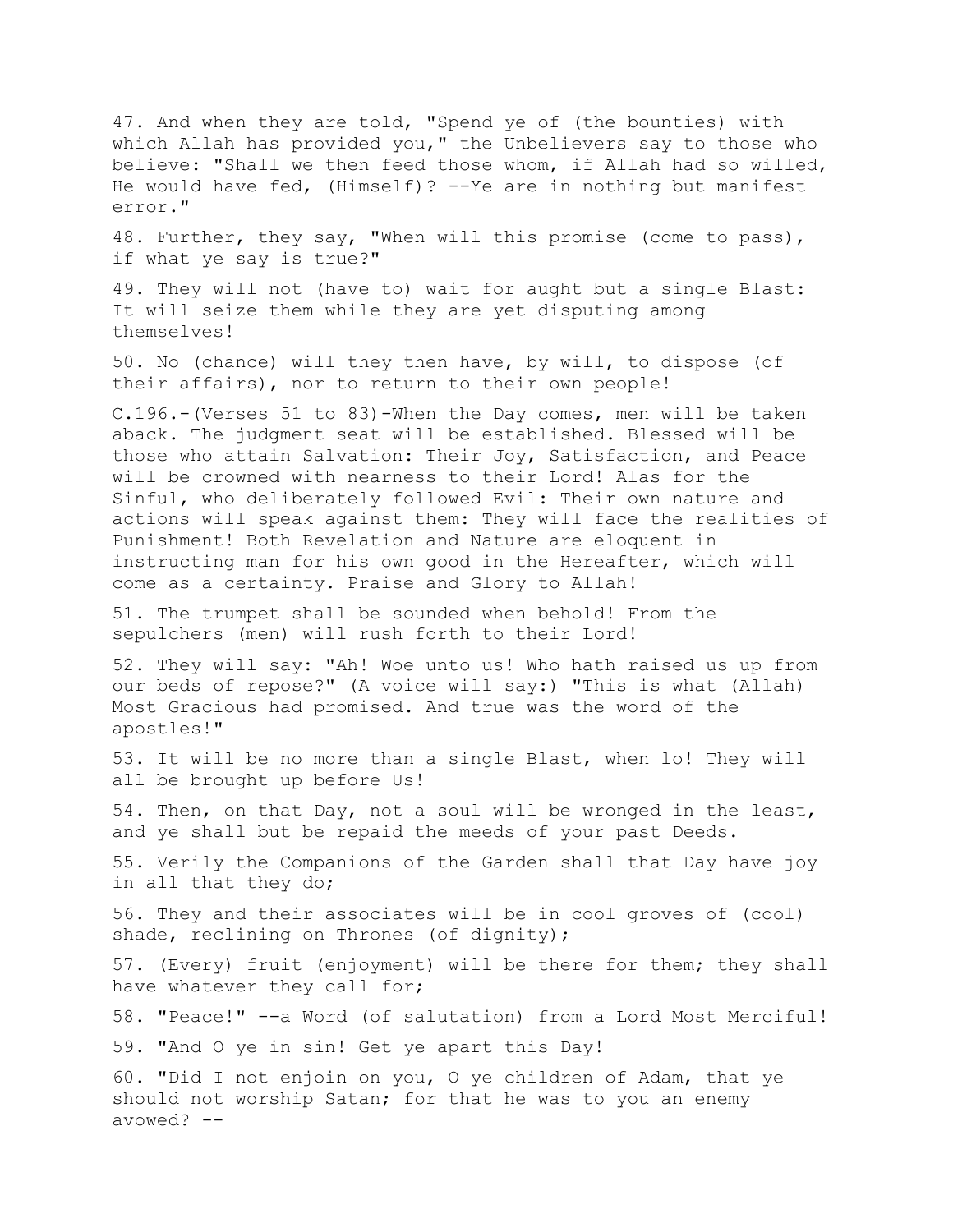61. "And that ye should Worship Me, (for that) this was the Straight Way? 62. "But he did lead astray a great multitude of you. Did ye not, then, understand? 63. "This is the Hell of which ye were (repeatedly) warned! 64. "Embrace ye the (Fire) this Day, for that ye (persistently) rejected (Truth)." 65. That Day shall We set a seal on their mouths. But their hands will speak to Us, and their feet bear witness, to all that they did. 66. If it had been Our Will, We could surely have blotted out their eyes; then should they have run about groping for the Path, but how could they have seen? 67. And if it had been Our Will, We could have transformed them (to remain) in their places; then should they have been unable to move about, nor could they have returned (after error). 68. If We grant long life to any, We cause him to be reversed in nature: Will they not then understand? 69. We have not instructed the (Prophet) in Poetry, nor is it meet for him: This is no less than a Message and a Koran making things clear: 70. That it may give admonition to any (who are) alive, and that the charge may be proved against those who reject (Truth). 71. See they not that it is We Who have created for them—among the things which Our hands have fashioned--cattle, which are under their dominion? -- 72. And that We have subjected them to their (use)? Of them some do carry them and some they eat: 73. And they have (other) profits from them (besides), and they get (milk) to drink. Will they not then be grateful? 74. Yet they take (for worship) gods other than Allah, (hoping) that they might be helped! 75. They have not the power to help them: But they will be brought up (before Our Judgment Seat) as a troop (to be condemned). 76. Let not their speech, then, grieve thee. Verily We know what they hide as well as what they disclose. 77. Doth not man see that it is We Who created him from sperm? Yet behold! He (stands forth) as an open adversary!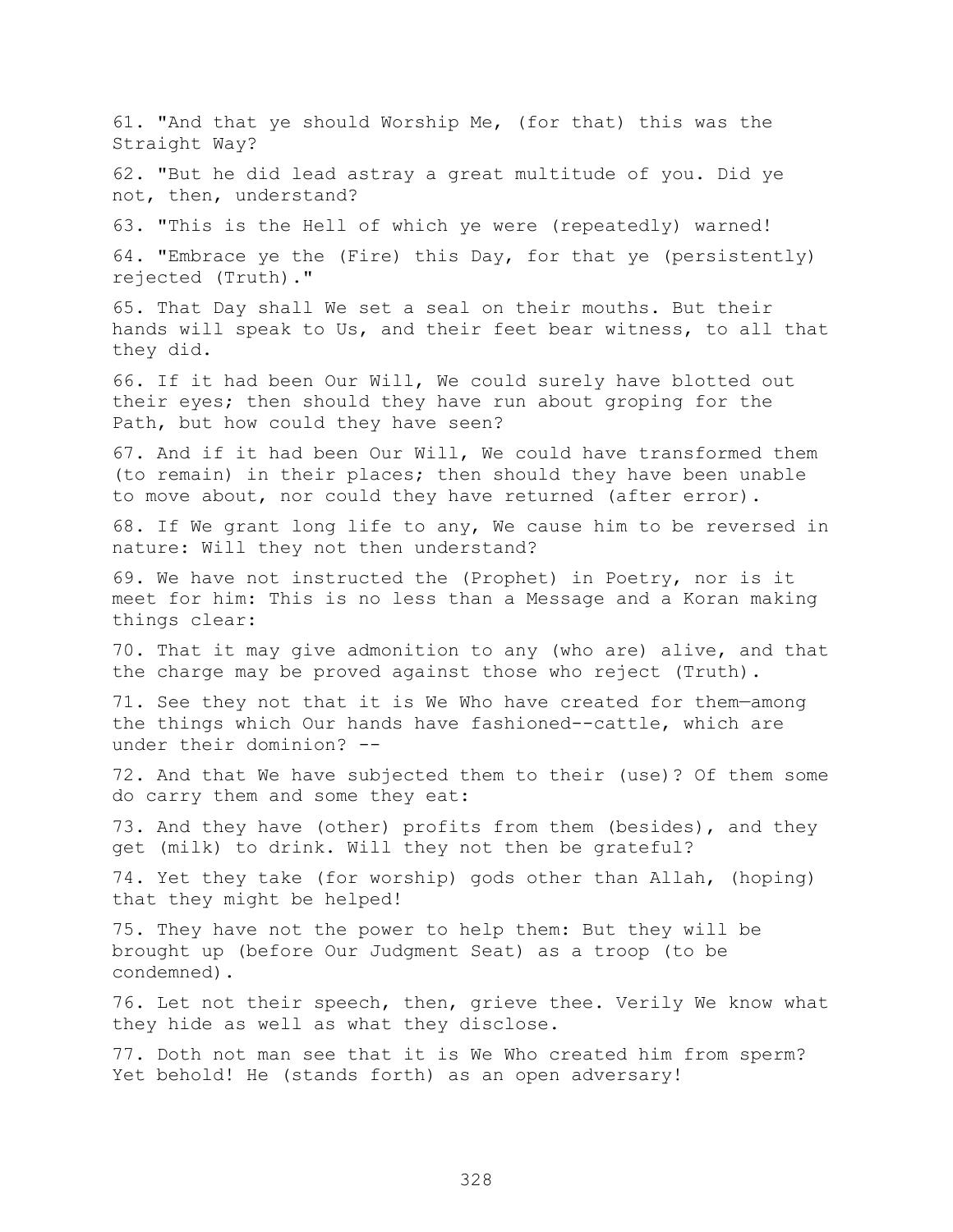78. And he makes comparisons for Us, and forgets his own (origin and) Creation: He says, "Who can give life to (dry) bones and decomposed ones (at that)?"

79. Say, "He will give them life Who created them for the first time! For He is well-versed in every kind of creation! --

80. "The same Who produces for you fire out of the green tree, when behold! Ye kindle therewith (your own fires)!

81. "Is not He Who created the heavens and the earth able to create the like thereof?" --Yea, indeed! For He is the Creator Supreme, of skill and knowledge (infinite)!

82. Verily, when He intends a thing, His Command is, "Be", and it is!

83. So glory to Him in Whose hands is the dominion of all things: And to Him will ye be all brought back.

# **SURA 37 INTRO.**

C.197.-(Verses 1 to 74)-Allah is One, the Source and Center of all affairs, and we must work in discipline, harmony, and unity to put down Evil. The Hereafter is sure, when personal responsibility Will be enforced. For the true and sincere servants of Allah, there will be the highest Bliss, Unmixed and everlasting: For those who defy Allah's Law there will be the deepest enduring Misery. Which will men choose?

1. SURA 37. Saffat, or Those Ranged in Ranks. In the name of Allah, Most Gracious, Most Merciful. By those who range themselves in ranks,

2. And so are strong in repelling (evil),

3. And thus proclaim the Message (of Allah)!

4. Verily, verily, your Allah is One! --

5. Lord of the heavens and of the earth, and all between them. And Lord of every point at the rising of the sun!

6. We have indeed decked the lower heaven with beauty (in) the stars, --

7. (For beauty) and for guard against all obstinate rebellious evil spirits,

8. (So) they should not strain their ears in the direction of the Exalted Assembly but be cast away from every side,

9. Repulsed, for they are under a perpetual penalty,

10. Except such a snatch away something by stealth, and they are pursued by a flaming Fire, of piercing brightness.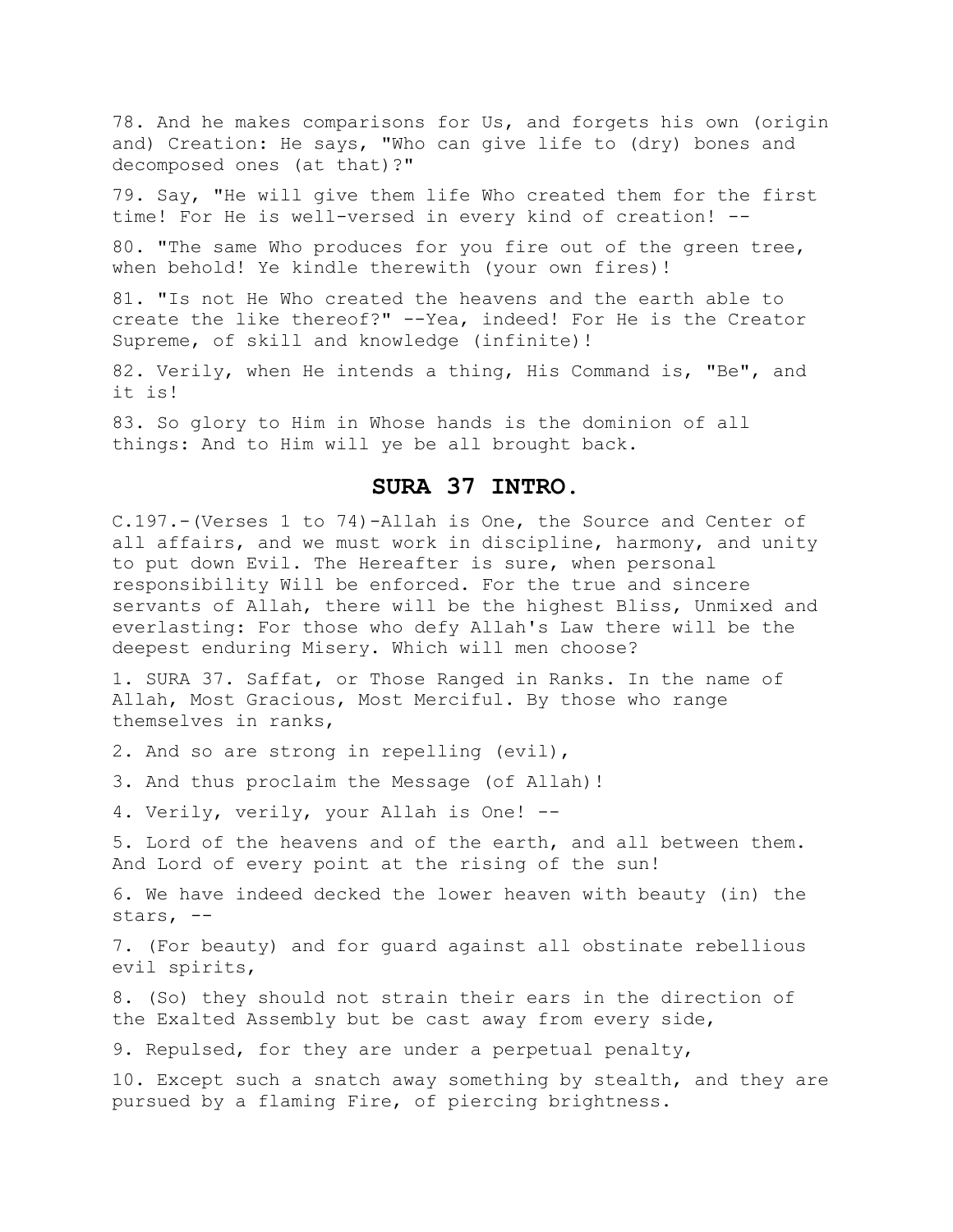11. Just ask their opinion: Are they the more difficult to create, or the (other) beings We have created? Them have We created out of a sticky clay! 12. Truly dost thou marvel, while they ridicule, 13. And, when they are admonished, pay no heed, -- 14. And, when they see a Sign, turn it to mockery, 15. And say, "This is nothing but evident sorcery! 16. "What! When we die, and become dust and bones, shall we (then) be raised up (again)? 17. "And also our fathers of old?" 18. Say thou: "Yea, and ye shall then be humiliated (on account of your evil)." 19. Then it will be a single (compelling) cry; and behold, they will begin to see! 20. They will say, "Ah! Woe to us! This is the Day of Judgment!" 21. (A voice will say,) "This is the Day of Sorting Out, whose Truth ye (once) denied!" 22. "Bring ye up", It shall be said, "the wrongdoers and their wives, and the things they worshipped-- 23. "Besides Allah, and lead them to the Way to the (Fierce) Fire! 24. "But stop them, for they must be asked: 25. "`What is the matter with you that ye help not each other?'" 26. Nay, but that day they shall submit (to Judgment); 27. And they will turn to one another, and question one another. 28. They will say: "It was ye who used to come to us from the right hand (of power and authority)!" 29. They will reply: "Nay, ye yourselves had no Faith! 30. Nor had we any authority over you. Nay, it was ye who were a people in obstinate rebellion! 31. "So now has been proved true, against us, the Word of our Lord that we shall indeed (have to) taste (the punishment of our sins). 32. "We led you astray: For truly we were ourselves astray." 33. Truly, that Day, they will (all) share in the Penalty. 34. Verily that is how We shall deal with Sinners. 35. For they, when they were told that there is no god except Allah, would puff themselves up with Pride,

330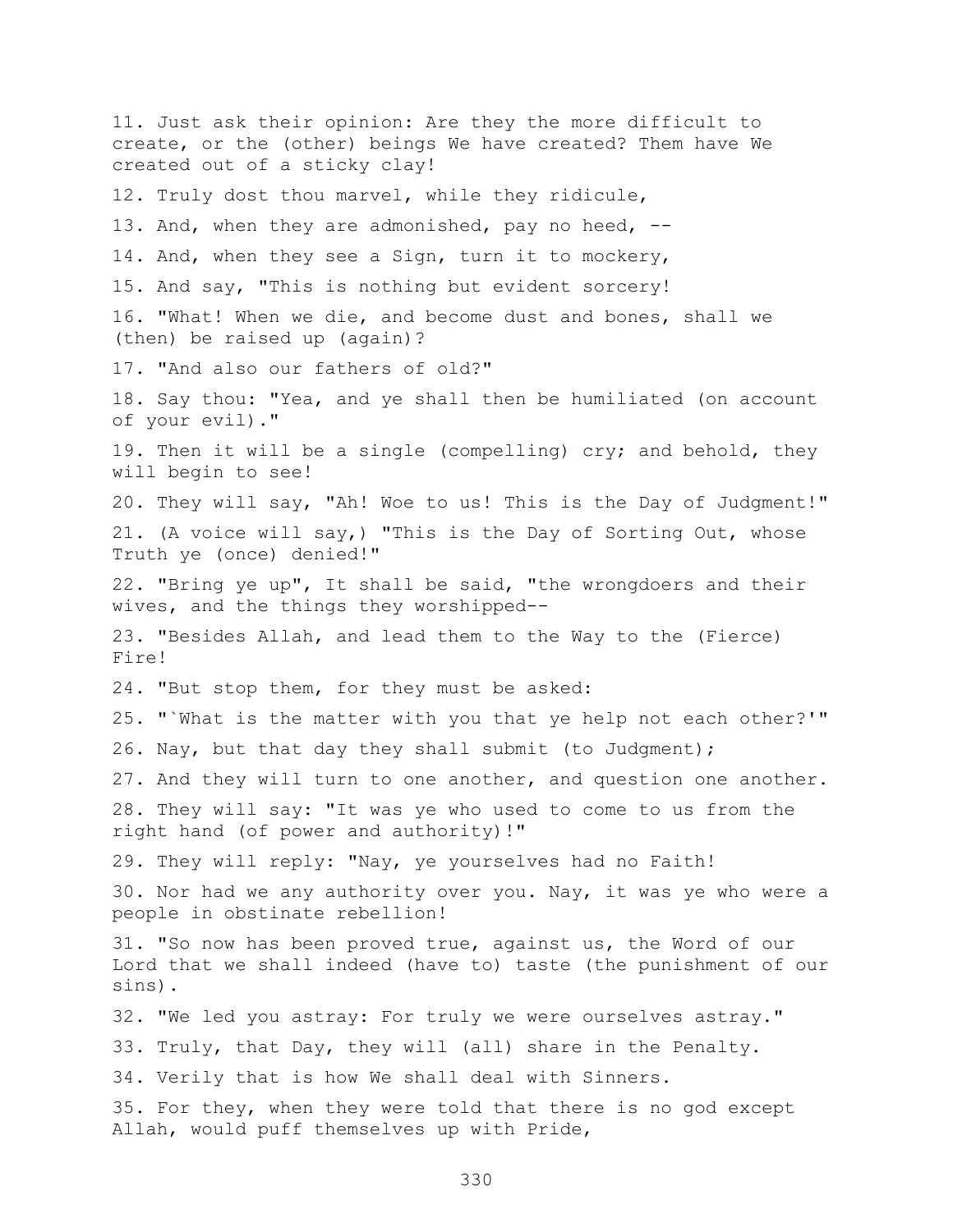36. And say: "What! Shall we give up our gods for the sake of a Poet possessed?" 37. Nay! He has come with the (very) Truth, and he confirms (the Message of) the apostles (before him). 38. Ye shall indeed taste of the Grievous Penalty; -- 39. But it will be no more than the retribution of (the evil) that ye have wrought; --40. But the sincere (and devoted) servants of Allah, -- 41. For them is a Sustenance determined, 42. Fruits (Delights); and they (shall enjoy) honor and dignity, 43. In Gardens of Felicity, 44. Facing each other on Thrones (of dignity): 45. Round will be passed to them a Cup from a clear flowing fountain, 46. Crystal white, of a taste delicious to those who drink (thereof), 47. Free from headiness; nor will they suffer intoxication therefrom. 48. And besides them will be chaste women, restraining their glances, with big eyes (of wonder and beauty). 49. As if they were (delicate) eggs closely guarded. 50. Then they will turn to one another and question one another. 51. One of them will start the talk and say: "I had an intimate companion (on the earth), 52. "Who used to say, `What! Art thou amongst those who bear witness to the truth (of the Message)? 53. "`When we die and become dust and bones, shall we indeed receive rewards and punishments?'" 54. (A voice) said: "Would ye like to look down?" 55. He looked down and saw him in the midst of the Fire. 56. He said: "By Allah! Thou wast little short of bringing me to perdition! 57. "Had it not been for the Grace of my Lord, I should certainly have been among those brought (there)! 58. "Is it (the case) that we shall not die, 59. "Except our first death, and that we shall not be punished?" 60. Verily this is the supreme achievement! 61. For the like of this let all strive, who wish to strive.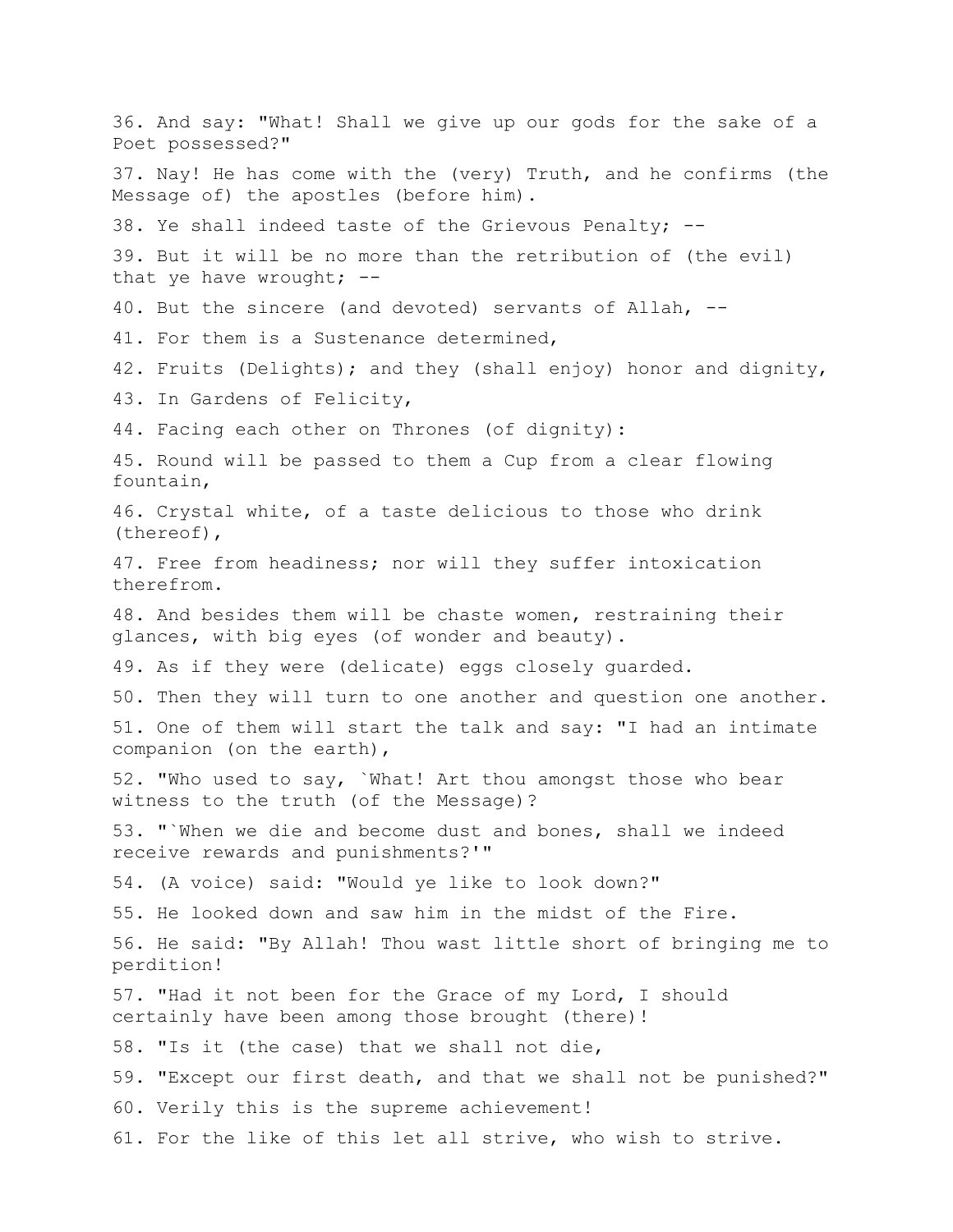62. Is that the better entertainment or the Tree of Zaqqum? 63. For We have truly made it (as) a trial for the wrong-doers. 64. For it is a tree that springs out of the bottom of Hell fire: 65. The shoots of its fruit stalks are like the heads of devils: 66. Truly they will eat thereof and fill their bellies therewith. 67. Then on top of that they will be given a mixture made of boiling water. 68. Then shall their return be to the (Blazing) Fire. 69. Truly they found their fathers on the wrong Path; 70. So they (too) were rushed down on their footsteps! 71. And truly before them many of the ancients went astray; -72. But We sent aforetime, among them, (apostles) to admonish them; -- 73. Then see what was the End of those who were admonished (but heeded not), -- 74. Except the sincere (and devoted) Servants of Allah. C.198.-(Verses 75 to 138)-The Prophets of Allah formed a series that worked in Allah's service to instruct their fellow men. In case of distress Allah helped and delivered them. Men did flout and persecute them, but they carried out their mission with constancy; and Allah's Purpose always won, to the destruction of Evil. So was it in the story of Noah and the Flood, of Abraham the True, of Ismail ready for self-sacrifice, of Isaac the righteous, of Moses and Aaron, of Elias and Lot: All men of Faith, who receive the blessings of posterity and Peace and Salutation from Allah Most Gracious. 75. (In the days of old), Noah cried to Us, and We are the Best to hear prayer. 76. And We delivered him and his people from the Great Calamity, 77. And made his progeny to endure (on this earth); 78. And We left (this blessing) for him among generations to come in later times: 79. "Peace and salutations to Noah among the nations!" 80. Thus indeed do We reward those who do right. 81. For he was one of Our believing Servants. 82. Then the rest We overwhelmed in the Flood. 83. Verily among those who followed his Way was Abraham.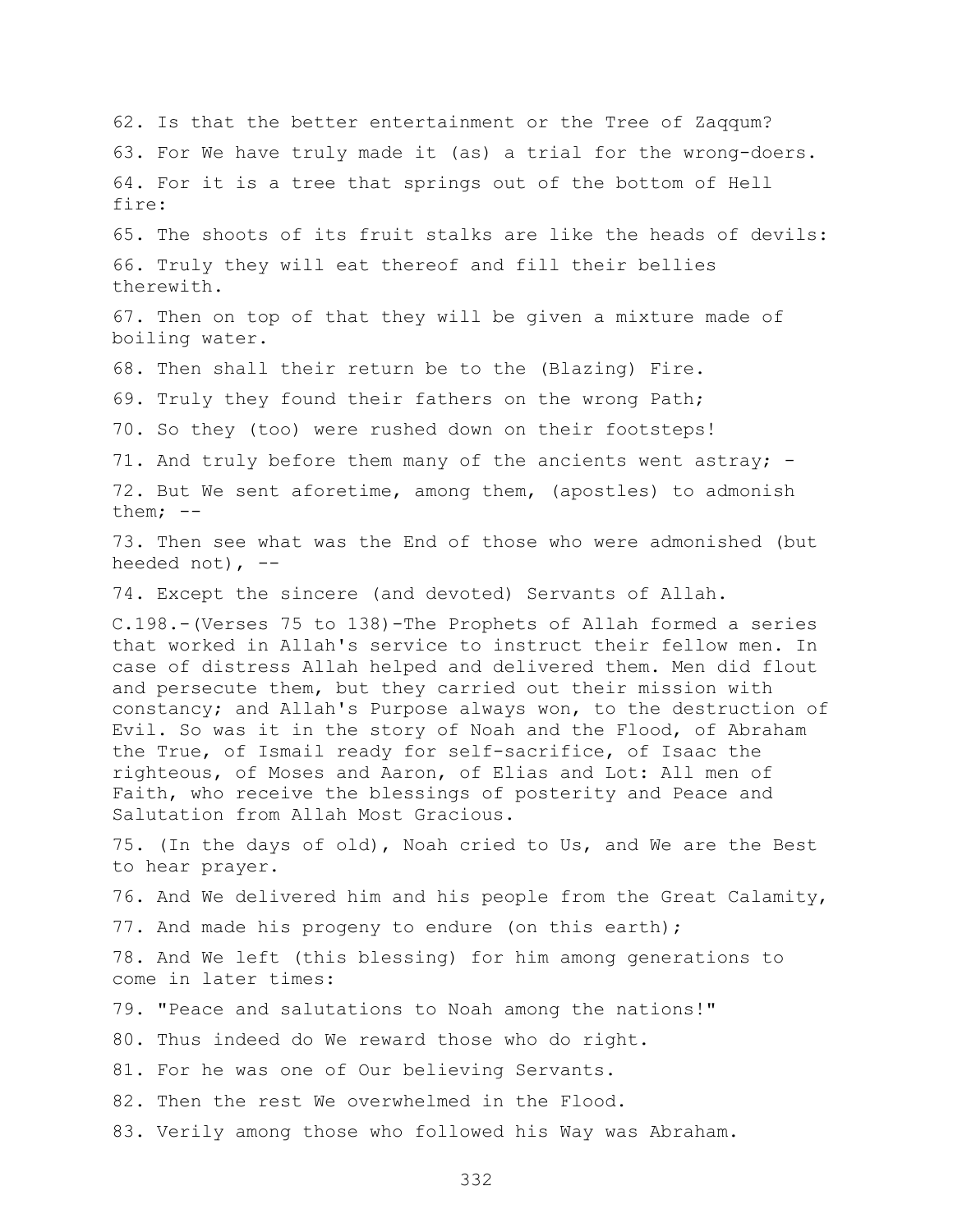84. Behold, he approached his Lord with a sound heart. 85. Behold, he said to his father and to his people, "What is that which ye worship? 86. "Is it a Falsehood--gods other than Allah--that ye desire? 87. "Then what is your idea about the Lord of the Worlds?" 88. Then did he cast a glance at the Stars. 89. And he said, "I am indeed sick (at heart)!" 90. So they turned away from him and departed. 91. Then did he turn to their gods and said, "Will ye not eat (of the offerings before you)?. .. 92. "What is the matter with you that ye speak not (intelligently)?" 93. Then did he turn upon them, striking (them) with the right hand. 94. Then came (the worshippers) with hurried steps, and faced (him). 95. He said: "Worship ye that which ye have (yourselves) carved? 96. "But Allah has created you and your handiwork!" 97. They said, "Build him a furnace, and throw him into the blazing fire!" 98. (This failing), they then sought a stratagem against him, but We made them the ones most humiliated! 99. He said: "I will go to my Lord! He will surely guide me! 100. "O my Lord! Grant me a righteous (son)!" 101. So We gave him the good news of a boy ready to suffer and forbear. 102. Then, when (the son) reached (the age of) (serious) work with him, he said: "O my son! I see in vision that I offer thee in sacrifice: Now see what is thy view!" (The son) said: "O my father! Do as thou art commanded: Thou will find me, if Allah so wills one practicing Patience and Constancy!" 103. So when they had both submitted their wills (to Allah), and he had laid him prostrate on his forehead (for sacrifice), 104. We called out to him, "O Abraham! 105. "Thou hast already fulfilled the vision!" --Thus indeed do We reward those who do right. 106. For this was obviously a trial-- 107. And We ransomed him with a momentous sacrifice: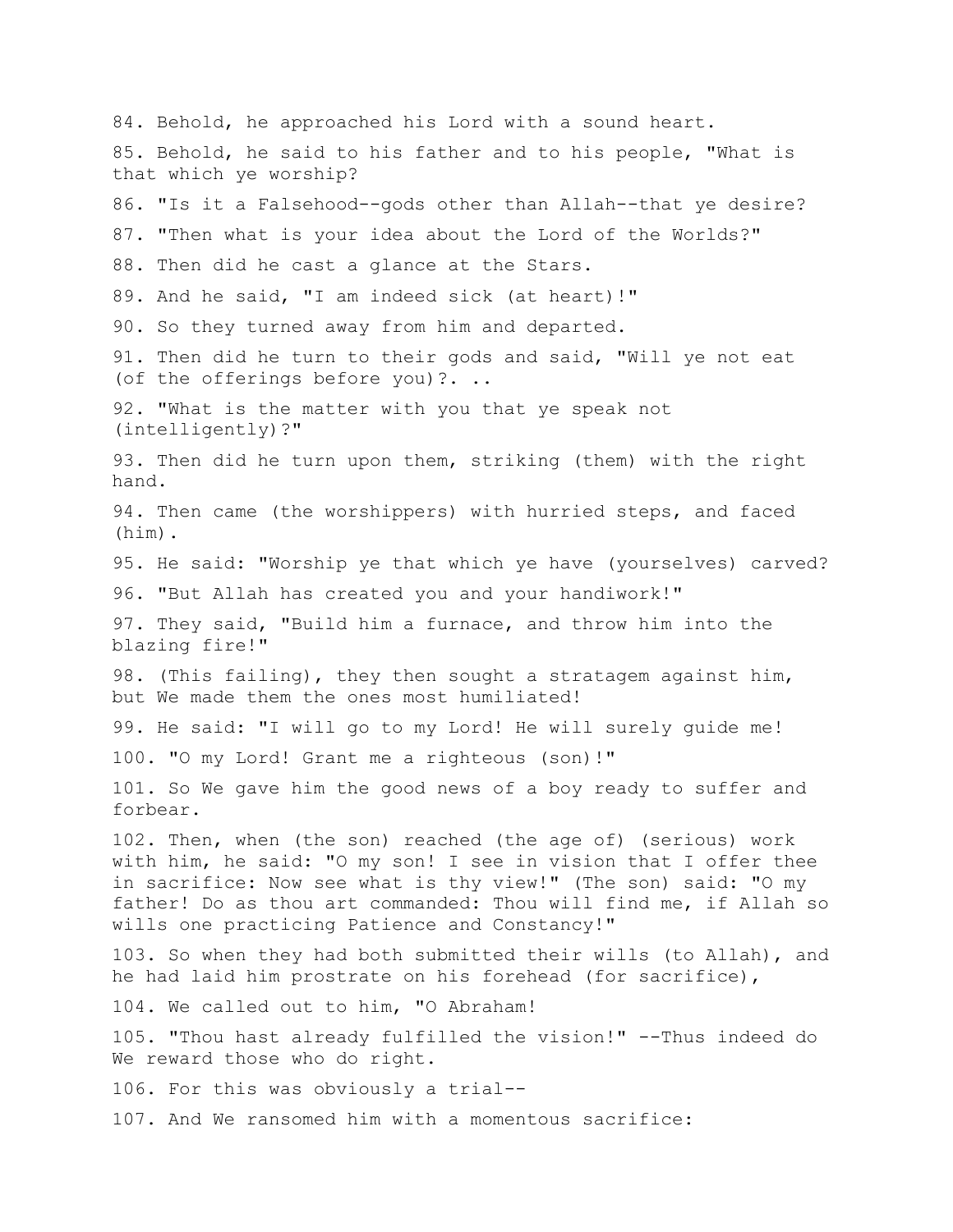108. And We left (this blessing) for him among generations (to come) in later times: 109. "Peace and salutation to Abraham!" 110. Thus indeed do We reward those who do right. 111. For he was one of Our believing Servants. 112. And We gave him the good news of Isaac--a prophet, --one of the Righteous. 113. We blessed him and Isaac: But of their progeny are (some) that do right and (some) that obviously do wrong, to their own souls. 114. Again, (of old,) We bestowed Our favor on Moses and Aaron. 115. And We delivered them and their people from (their) Great Calamity: 116. And We helped them so they overcame (their troubles); 117. And We gave them the Book which helps to make things clear; 118. And We guided them to the Straight Way. 119. And We left (this blessing) for them among generations (to come) in later times: 120. "Peace and salutation to Moses and Aaron!" 121. Thus indeed do We reward those who do right. 122. For they were two of Our believing Servants. 123. So also was Elias among those sent (by Us). 124. Behold, he said to his people, "Will ye not fear (Allah)? 125. "Will ye call upon Baal and forsake the Best of Creators, - - 126. "Allah, your Lord and Cherisher and the Lord and Cherisher of your fathers of old?" 127. But they rejected him, and they will certainly be called up (for punishment),  $--$ 128. Except the sincere and devoted Servants of Allah (among them). 129. And We left (this blessing) for him among generations (to come) in later times: 130. "Peace and salutation to such as Elias!" 131. Thus indeed do We reward those who do right. 132. For he was one of Our believing Servants. 133. So also was Lut among those sent (by Us).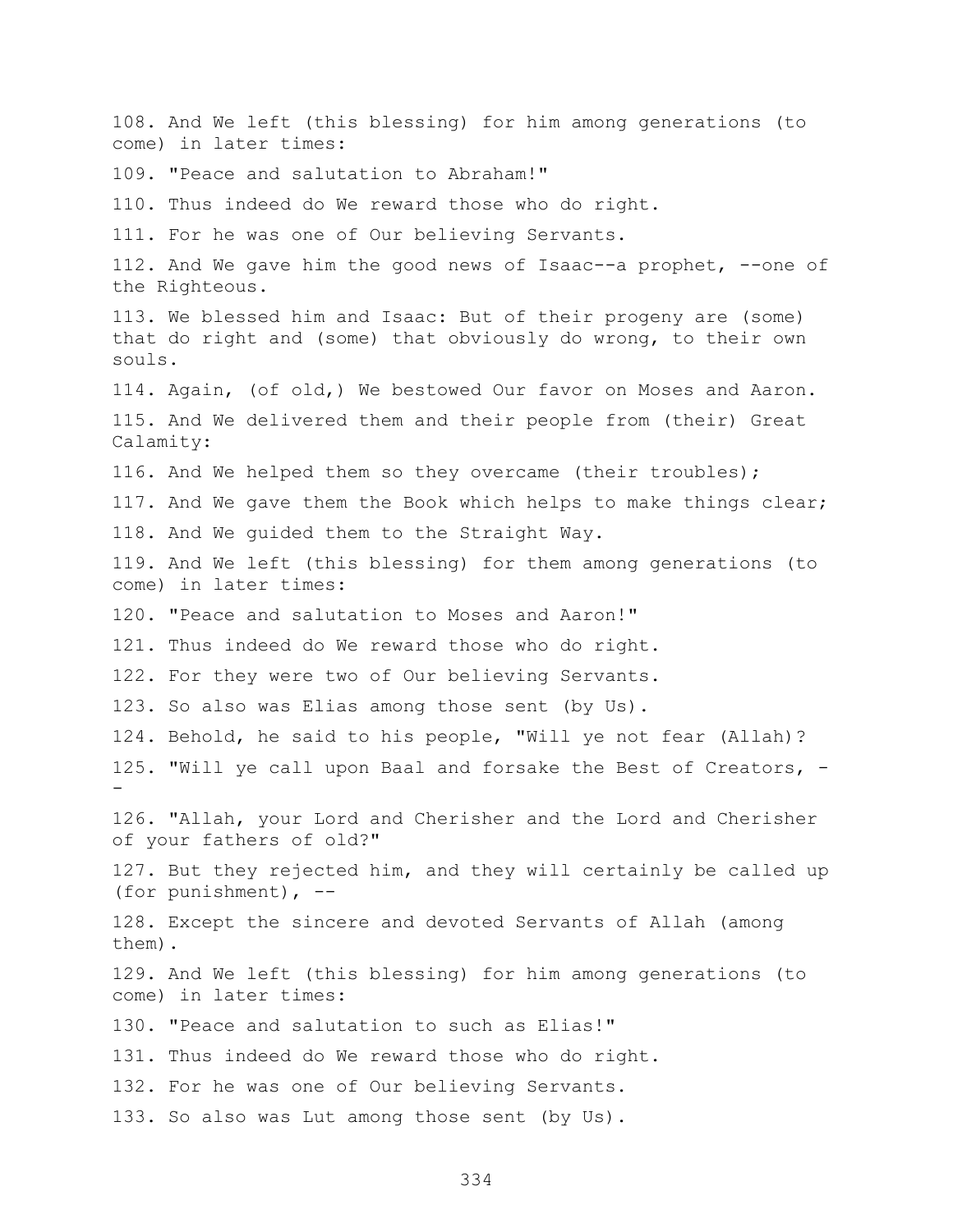134. Behold, We delivered him and his adherents, all

135. Except an old woman who was among those who lagged behind:

136. Then We destroyed the rest.

137. Verily, ye pass by their (sites), by day--

138. And by night: Will ye not understand?

C.199.-(Verses 139 to 182)-So was it also with Jonah; he had his trials, but Allah had mercy on him, and his mission was successful. How can men ascribe to Allah qualities and relations derogatory to His nature? High is He above all creatures, the ranks of angels and apostles stand firm in His service. Evil is sure to be overcome. So Praise and Glory to Allah, the Lord of Honor and Power, and Peace to His apostles!

139. So also was Jonah among those sent (by Us).

140. When he ran away (like a slave from captivity) to the ship (fully) laden,

141. He (agreed to) cast lots, and he was condemned:

142. Then the big Fish did swallow him, and he had done acts worthy of blame.

143. Had it not been that he (repented and) glorified Allah,

144. He would certainly have remained inside the Fish till the Day of Resurrection.

145. But We cast him forth on the naked shore in a state of sickness,

146. And We caused to grow over him, a spreading plant of the Gourd kind.

147. And We sent him (on a mission) to a hundred thousand (men) or more.

148. And they believed; so We permitted them to enjoy (their life) for a while.

149. Now ask them their opinion: Is it that thy Lord has (only) daughters, and they have sons? --

150. Or that We created the angels female, and they are witnesses (thereto)?

151. Is it not that they say, from their own invention, 152. "Allah has begotten children"? But they are liars! 153. Did He (then) choose daughters rather than sons? 154. What is the matter with you? How judge ye? 155. Will ye not then receive admonition? 156. Or have ye authority manifest?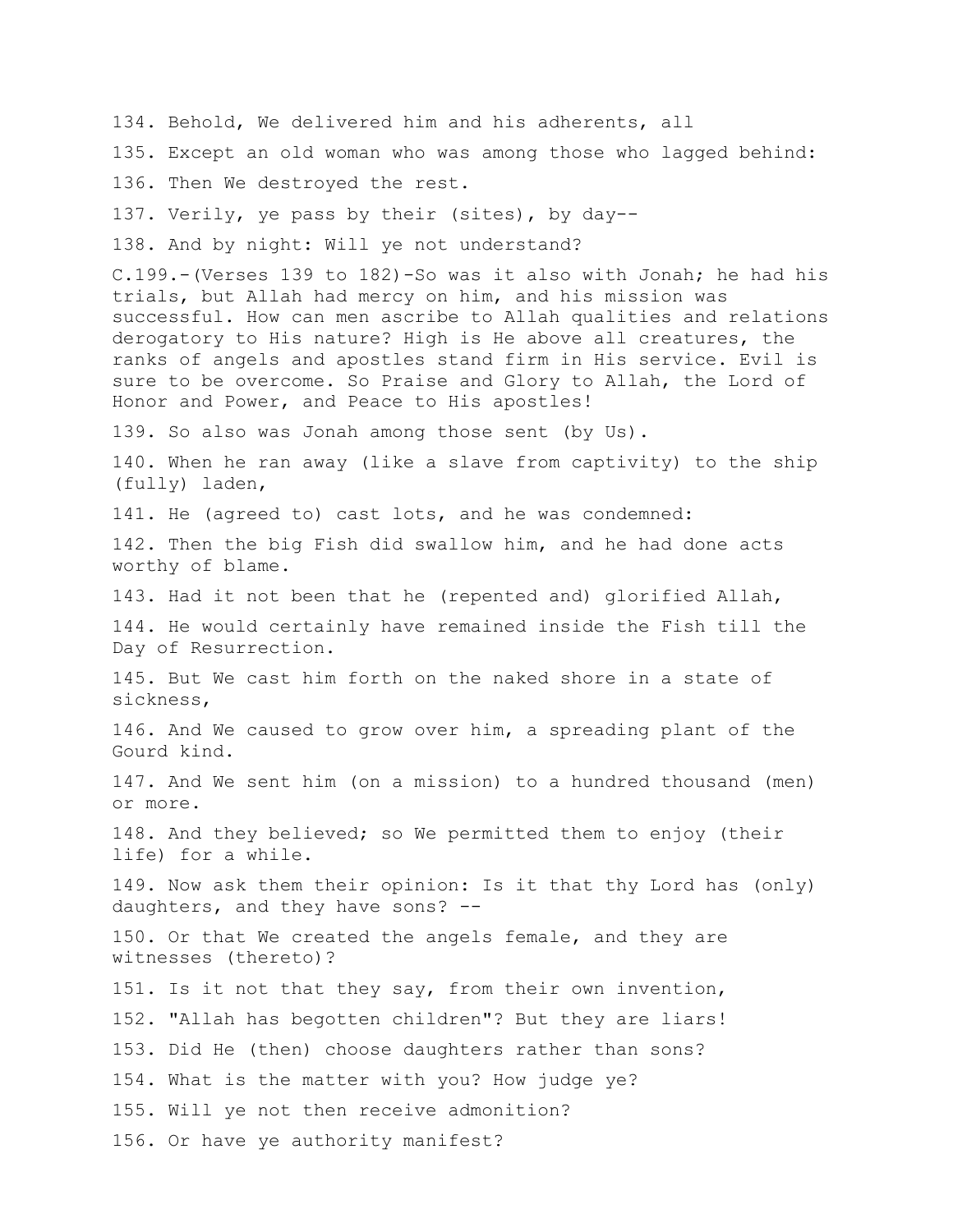157. Then bring ye your Book (of authority) if ye be truthful! 158. And they have invented a blood relationship between Him and the Jinns: But the Jinns know (quite well) that they have indeed to appear (before His Judgment seat)! 159. Glory to Allah! (He is free) from the things they ascribe (to Him)! 160. Not (so do) the Servants of Allah, sincere and devoted. 161. For, verily, neither ye nor those ye worship-- 162. Can lead (any) into temptation concerning Allah, 163. Except such as are (themselves) going to the blazing Fire! 164. (Those ranged in ranks say): "Not one of us but has a place appointed; 165. "And we are verily ranged in ranks (for service); 166. "And we are verily those who declare (Allah's) glory!" 167. And there were those who said, 168. "If only we had had before us a Message from those of old, 169. "We should certainly have been Servants of Allah, sincere (and devoted)!" 170. But (now that the Koran has come), they reject it: But soon will they know! 171. Already has Our Word been passed before (this) to Our Servants sent (by Us), 172. That they would certainly be assisted, 173. And that Our forces, --they surely must conquer. 174. So turn thou away from them for a little while, 175. And watch them (how they fare), and they soon shall see (how thou farest)! 176. Do they wish (indeed) to hurry on Our Punishment? 177. But when it descends into the open space before them, evil will be the morning for those who were warned (and heeded not)! 178. So turn thou away from them for a little while, 179. And watch (how they fare) and they soon shall see (how thou farest)! 180. Glory to thy Lord, the Lord of Honor and Power! (He is free) from what they ascribe (to Him)! 181. And Peace on the apostles! 182. And Praise to Allah, the Lord and Cherisher of the Worlds.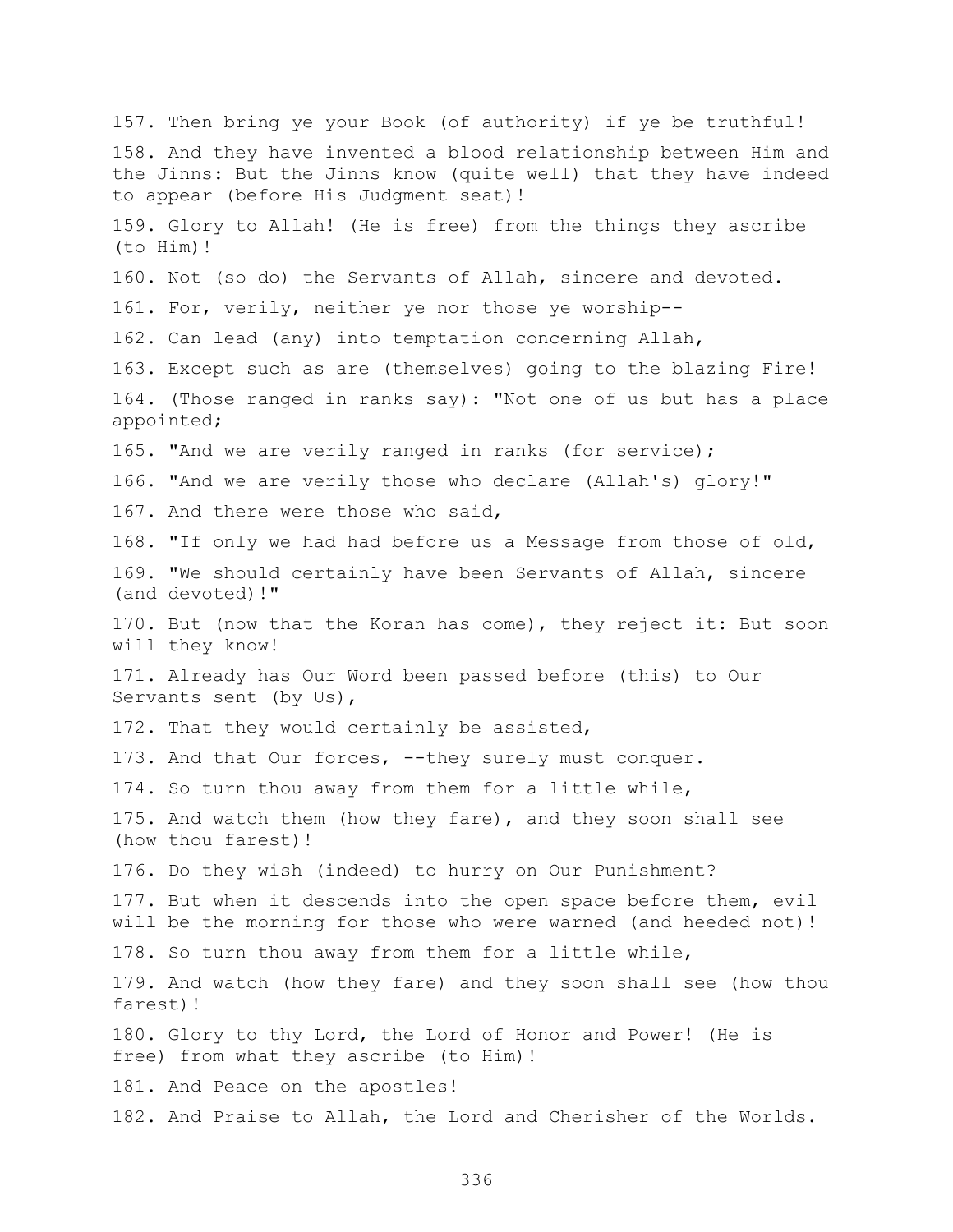#### **SURA 38 INTRO.**

C.200.-(Verses 1 to 26)-Self glory and Separatism, these are among the roots of Evil, also Envy and Suspicion. Not all the combinations of Evil can for a moment reverse Allah's Purpose or His Justice. David, endowed with worldly Power and the Virtues, had yet to purge himself of the thought of Self glory, which he did; and thus He became one of those nearest to Allah.

1. SURA 38. Sad, being one of the Abbreviated Letters. In the name of Allah, Most Gracious, Most Merciful. Sad: By the Koran, Full of Admonition: (This is the Truth).

2. But the Unbelievers (are steeped) in Self-glory and Separatism.

3. How many generations before them did We destroy? In the end they cried (for mercy) --when there was no longer time for being saved!

4. So they wonder that a Warner has come to them from among themselves! And the Unbelievers say, "This is a sorcerer telling lies!

5. "Has he made the gods (all) into one God? Truly this is a wonderful thing!"

6. And the leaders among them go away (impatiently), (saying), "Walk ye away, and remain constant to your gods! For this is truly a thing designed (against you)!

7. "We never heard (the like) of this among the people of these latter days: This is nothing but a made-up tale!"

8. "What! Has the Message been sent to him--(of all persons) among us? But they are in doubt concerning My (own) Message! Nay, they have not yet tasted My Punishment!

9. Or have they the Treasures of the Mercy of thy Lord, --the Exalted in Power, the Grantor of Bounties without measure?

10. Or have they the dominion of the heavens and the earth and all between? If so, let them mount up with the ropes and means (to reach that end)!

11. But there--will be put to flight even a host of confederates.

12. Before them (were many who) rejected apostles, --the People of Noah, and Ad, and Pharaoh the Lord of Stakes,

13. And Thamud, and the People of Lut, and the Companions of the Wood; --such were the Confederates.

14. Not one (of them) but rejected the apostles, but My Punishment came justly and inevitably (on them).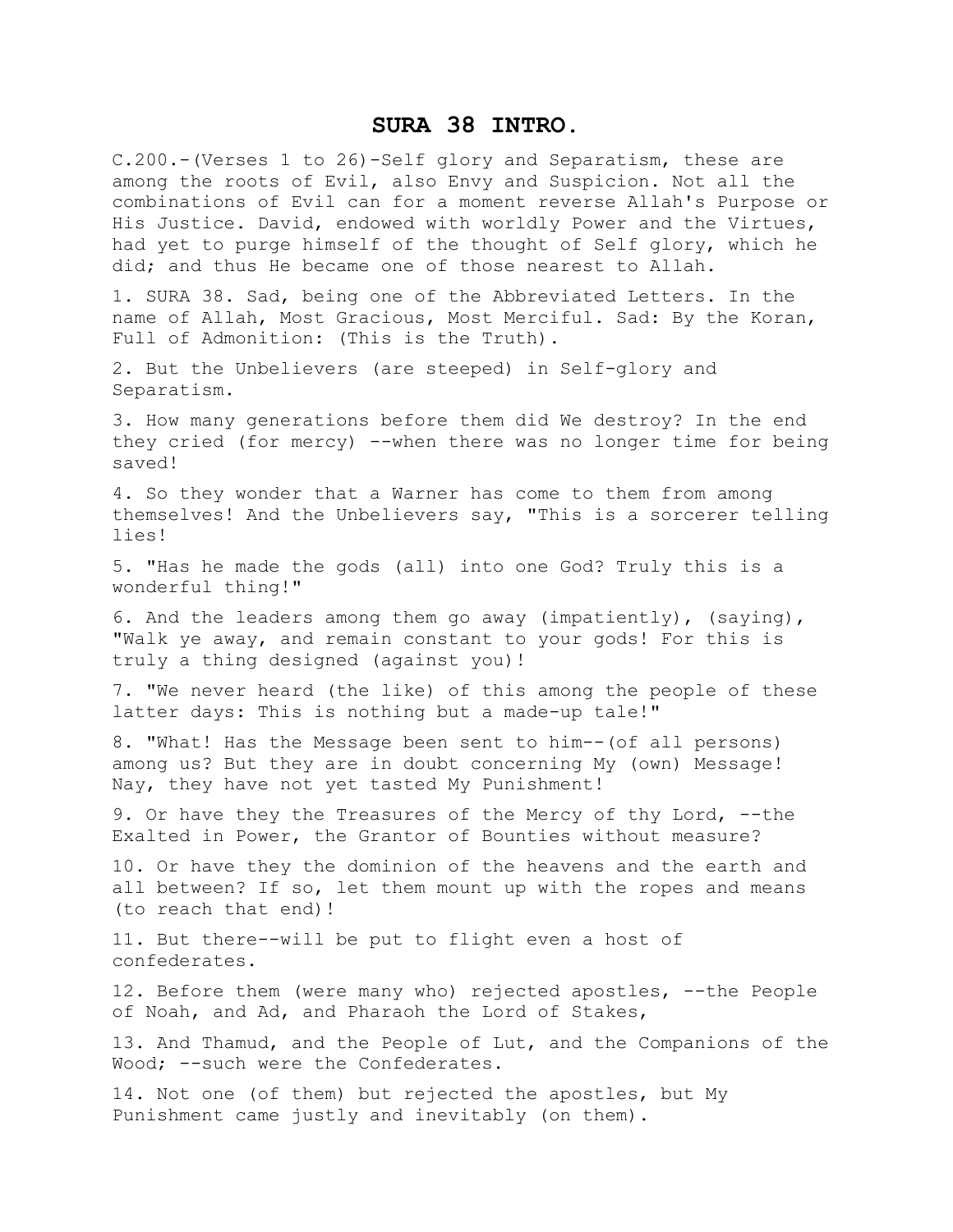15. These (today) only wait for a single mighty Blast, which (when it comes) will brook no delay.

16. They say: "Our Lord! Hasten to us our sentence (even) before the Day of Account!"

17. Have patience at what they say, and remember Our Servant David, the man of strength: For he ever turned (to Allah).

18. It was We that made the hills declare, in unison with him, Our Praises, at eventide and at break of day,

19. And the birds gathered (in assemblies): All with him did turn (to Allah).

20. We strengthened his kingdom, and gave him wisdom and sound judgment in speech and decision.

21. Has the Story of the Disputants reached thee? Behold, they climbed over the wall of the private chamber;

22. When they entered the presence of David, and he was terrified of them, they said: "Fear not: We are two disputants, one of whom has wronged the other: Decide now between us with truth, and treat us not with unjustice, but guide us to the even Path. .

23. "This man is my brother: He has nine and ninety ewes, and I have (but) one: Yet he says, `Commit her to my care,' and is (moreover) harsh to me in speech."

24. (David) said: "He has undoubtedly wronged thee in demanding thy (single) ewe to be added to his (flock of) ewes: Truly many are the Partners (in business) who wrong each other: Not so do those who believe and work deeds of righteousness, and how few are they?". ..And David gathered that We had tried him: He asked forgiveness of his Lord, fell down, bowing (in prostration), and turned (to Allah in repentance).

25. So We forgave him this (lapse): He enjoyed, indeed, a Near Approach to Us, and a beautiful Place of (final) Return.

26. O David! We did indeed make thee a vicegerent on earth: So judge thou between men in truth (and justice): Nor follow thou the lusts (of thy heart), for they will mislead thee from the Path of Allah: For those who wander astray from the Path of Allah, is a penalty Grievous, for that they forget the Day of Account.

C.201.-(Verses 27 to 64)-For just ends was the world created. Solomon, in the midst of his worldly power and glory, never forgot Allah; nor Job in the midst of his afflictions; nor other men of Power and Vision, whose patience and constancy brought them nearer to Allah. So should all the Righteous strive to win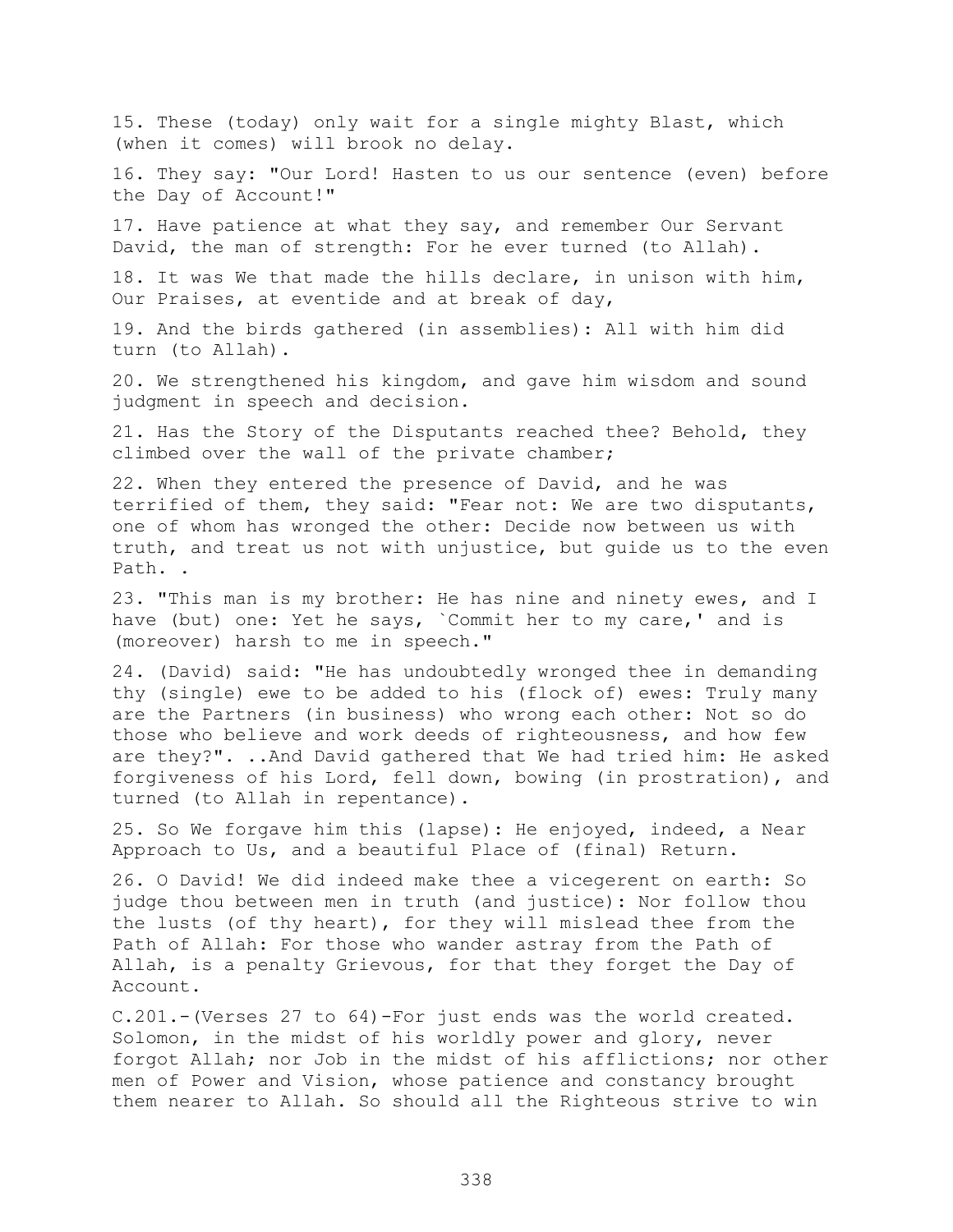the final Bliss, for truly grievous are the woes of Evil in the Final Account.

27. Not without purpose did We create heaven and earth and all between! That were the thoughts of Unbelievers! But woe to the Unbelievers because of the Fire (of Hell)!

28. Shall We treat those who believe and work deeds of righteousness, the same as those who do mischief on earth? Shall We treat those who guard against Evil, the same as those who turn aside from the right?

29. (Here is) a Book which We have sent down unto thee, full of blessings, that they may meditate on its Signs, and that men of understanding may receive admonition.

30. To David We gave Solomon (for a son), --how excellent in Our service! Ever did he turn (to Us)!

31. Behold, there were brought before him, at eventide, coursers of the highest breeding, and swift of foot;

32. And he said, "Truly do I love the love of Good, with a view to the glory of my Lord," --Until (the sun) was hidden in the veil (of Night):

33. "Bring them back to me." Then began he to pass his hand over (their) legs and their necks.

34. And We did try Solomon: We placed on his throne a body (without life): But he did turn (to Us in true devotion):

35. He said, "O my Lord! Forgive me, and grant me a Kingdom which, (it may be), suits not another after me: For Thou art the Grantor of Bounties (without measure).

36. Then We subjected the Wind to his power, to flow gently to his order, whithersoever he willed, --

37. As also the evil ones, (including) every kind of builder and diver, --

38. As also others bound together in fetters.

39. "Such are our Bounties: Whether thou bestow them (on others) or withhold them, no account will be asked."

40. And he enjoyed, indeed, a Near Approach to Us, and a beautiful Place of (final) Return.

41. Commemorate Our Servant Job. Behold, he cried to his Lord: "The Evil One has afflicted me with distress and suffering!"

42. (The command was given:) "Strike with thy foot: Here is (water) wherein to wash, cool and refreshing, and (water) to drink."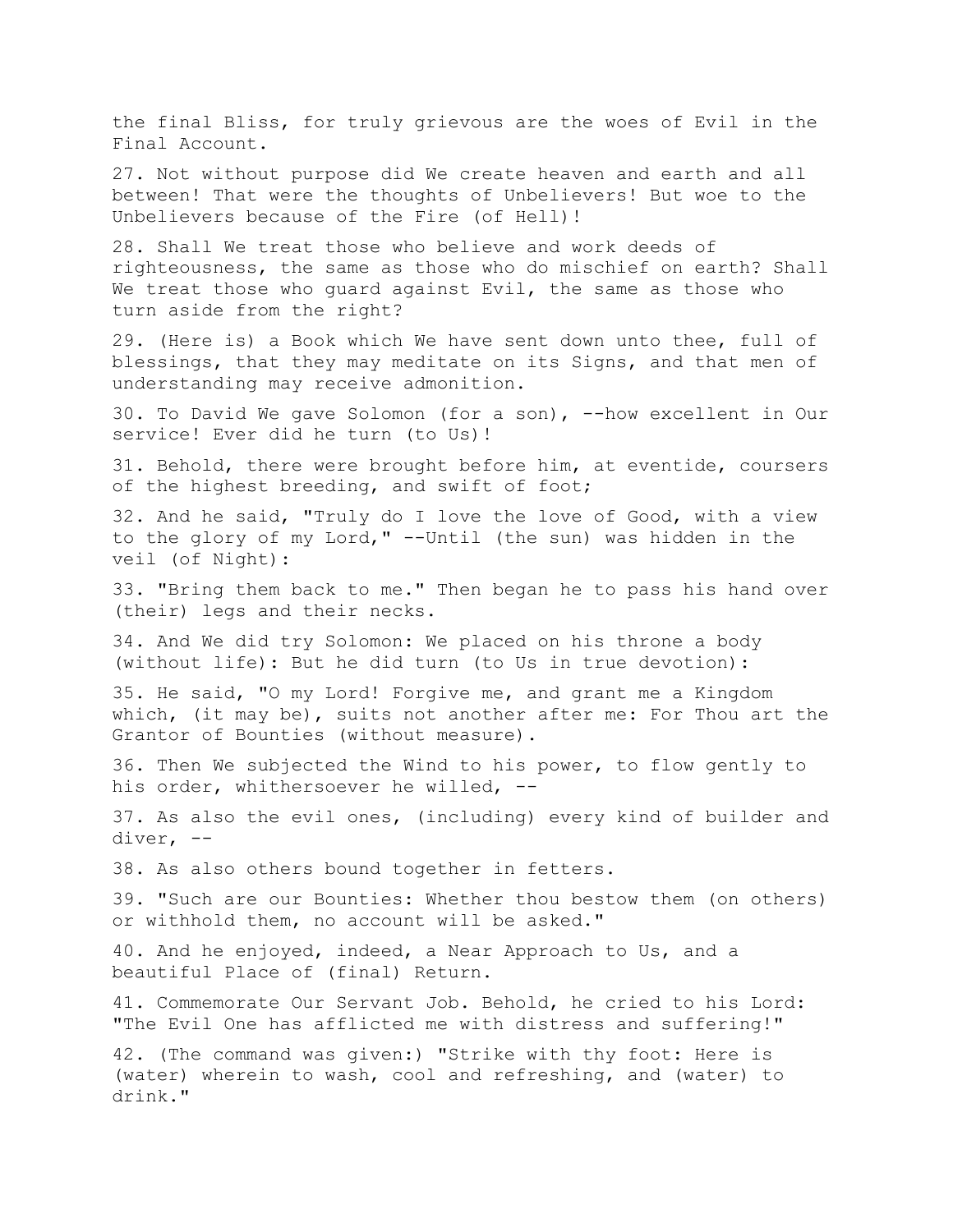43. And We gave him (back) his people, and doubled their number, --as a Grace from Ourselves, and a thing for commemoration, for all who have Understanding. 44. "And take in thy hand a little grass, and strike therewith: And break not (thy oath)." Truly We found him full of patience and constancy. How excellent in Our service! Ever did he turn (to Us)! 45. And commemorate Our Servants Abraham, Isaac, and Jacob, Possessors of Power and Vision. 46. Verily We did choose them for a special (purpose) - proclaiming the Message of the Hereafter. 47. They were, in Our sight, truly, of the company of the Elect and the Good. 48. And commemorate Ismail, Elisha, and Zulkifl: Each of them was of the company of the Good. 49. This is a Message (of admonition): And verily, for the Righteous, is a beautiful place of (final) Return, -- 50. Gardens of Eternity, whose doors will (ever) be open to them; 51. Therein will they recline (at ease); therein can they call (at pleasure) for fruit in abundance, and (delicious) drink; 52. And beside them will be chaste women restraining their glances, (companions) of equal age. 53. Such is the Promise made to you for the Day of Account! 54. Truly such will be Our Bounty (to you); it will never fail; -- 55. Yea, such! But for the wrongdoers will be an evil place of (final) Return! -- 56. Hell! --They will burn therein, --an evil bed (indeed, to lie on)! -- 57. Yea, such! --Then shall they taste it, --a boiling fluid, and a fluid dark, murky, intensely cold! --58. And other Penalties of a similar kind, to match them! 59. Here is a troop rushing headlong with you! No welcome for them! Truly, they shall burn in the Fire! 60. (The followers shall cry to the misleaders:) "Nay, ye (too)! No welcome for you! It is ye who have brought this upon us! Now evil is (this) place to stay in!" 61. They will say: "Our Lord! Whoever brought this upon us, - add to him a double penalty in the Fire!"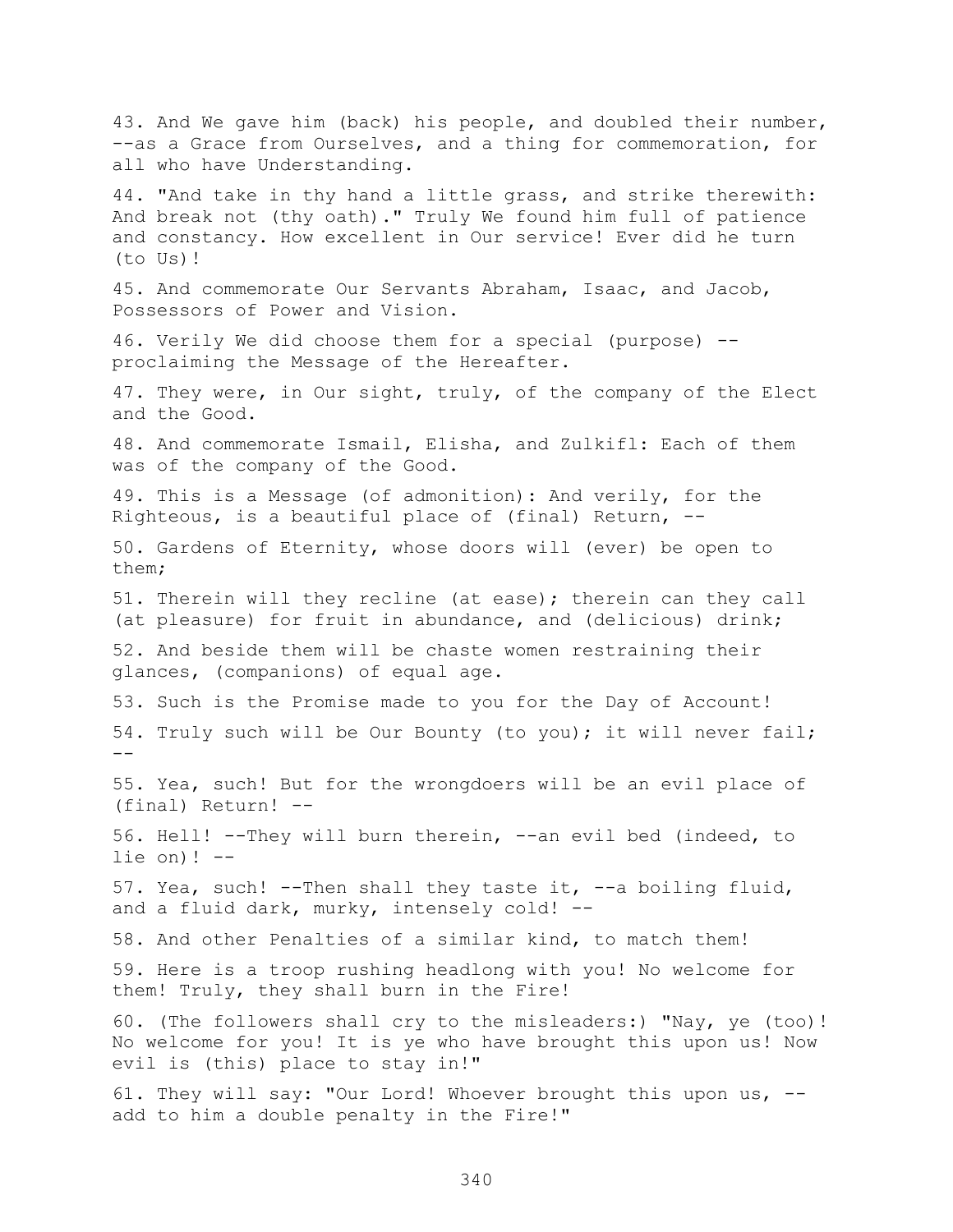62. And they will say: "What has happened to us that we see not men whom we used to number among the bad ones? 63. "Did we treat them (as such) in ridicule, or have (our) eyes failed to perceive them?" 64. Truly that is just and fitting, --the mutual recriminations of the People of the Fire! C.202.-(Verses 65 to 88)-The Gospel of Unity is the true Cure for Evil: For it gives the good news of Allah's Power Supreme, and His Mercy and Forgiveness again and again. It warns us to avoid Evil, for Evil arose from selfish Pride and Rebellion. No power has it over Allah's servants, sincere and true: While Revelation comes as a gift free to all Allah's Creation. 65. Say: "Truly am I a Warner: No god is there but Allah the One, Supreme and Irresistible, -- 66. "The Lord of the heavens and the earth, and all between, -- Exalted in Might, able to enforce His Will, Forgiving again and again." 67. Say: "That is a Message Supreme (above all), -- 68. "From which ye do turn away! 69. "No knowledge have I of the Chiefs on high, when they discuss (matters) among themselves. 70. "Only this has been revealed to me: That I am to give warning plainly and publicly." 71. Behold, thy Lord said to the angels: "I am about to create man from clay: 72. "When I have fashioned him (in due proportion) and breathed into him of My spirit, fall ye down in obeisance unto him." 73. So the angels prostrated themselves, all of them together: 74. Not so Iblis: He was haughty, and became one of those who reject Faith. 75. (Allah) said: "O Iblis! What prevents thee from prostrating thyself to one whom I have created with My hands? Art thou haughty? Or art thou one of the high (and mighty) ones?" 76. (Iblis) said: "I am better than he: Thou createdst me from fire and him thou createdst from clay." 77. (Allah) said: "Then get thee out from here: For thou art rejected, accursed. 78. "And My Curse shall be on thee till the Day of Judgment." 79. (Iblis) said: "O my Lord! Give me then respite till the Day the (dead) are raised."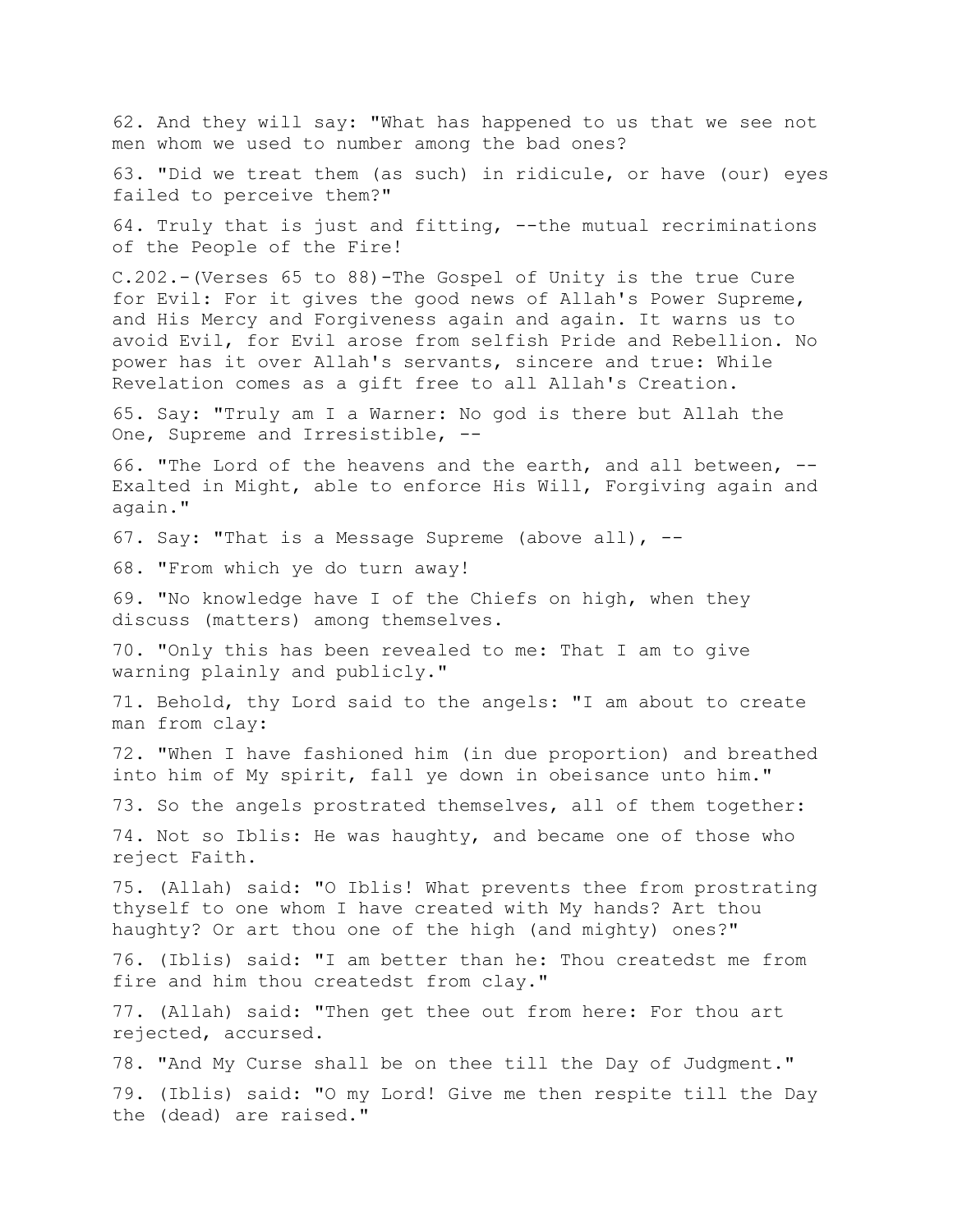80. (Allah) said: "Respite then is granted thee-- 81. "Till the Day of the Time Appointed." 82. (Iblis) said: "Then by Thy Power, I will put them all in the wrong, -- 83. "Except Thy Servants amongst them, sincere and purified (by Thy grace)." 84. (Allah) said: "Then it is just and fitting--and I say what is just and fitting-- 85. "That I will certainly fill Hell with thee and those that follow thee. --Every one." 86. Say: "No reward do I ask of you for this (Koran), nor am I a pretender. 87. "This is no less than a Message to (all) the Worlds. 88. "And ye shall certainly know the truth of it (all) after a while."

# **SURA 39 INTRO.**

C.203.-(Verses 1 to 21)-To Allah is due sincere devotion, and to Him alone: There is none like unto Him. All nature obeys His Laws, and our own growth and life proclaim Him Lord and Cherisher. How can we blaspheme? We must serve Him, the One, the True, with sincere devotion, and follow His Law in its highest meaning: Or else the loss is our own. All nature proclaims aloud His Grace and Loving kindness.

1. SURA 39. Zumar, or the Crowds In the name of Allah, Most Gracious, Most Merciful. The revelation of this Book is from Allah, the Exalted in Power, Full of Wisdom.

2. Verily it is We Who have revealed the Book to thee in Truth: So serve Allah, offering Him sincere devotion.

3. Is it not to Allah that sincere devotion is due? But those who take for protectors others than Allah (say): "We only serve them that they may bring us nearer to Allah." Truly Allah will judge between them in that which they differ. But Allah guides not such as are false and ungrateful.

4. Had Allah wished to take to Himself a son, He could have chosen whom He pleased out of those whom He doth create: But Glory be to Him! (He is above such things.) He is Allah, the One, the Irresistible.

5. He created the heavens and the earth in true (proportions): He made the Night overlap the Day, and the Day overlap the Night: He has subjected the sun and the moon (to His Law): Each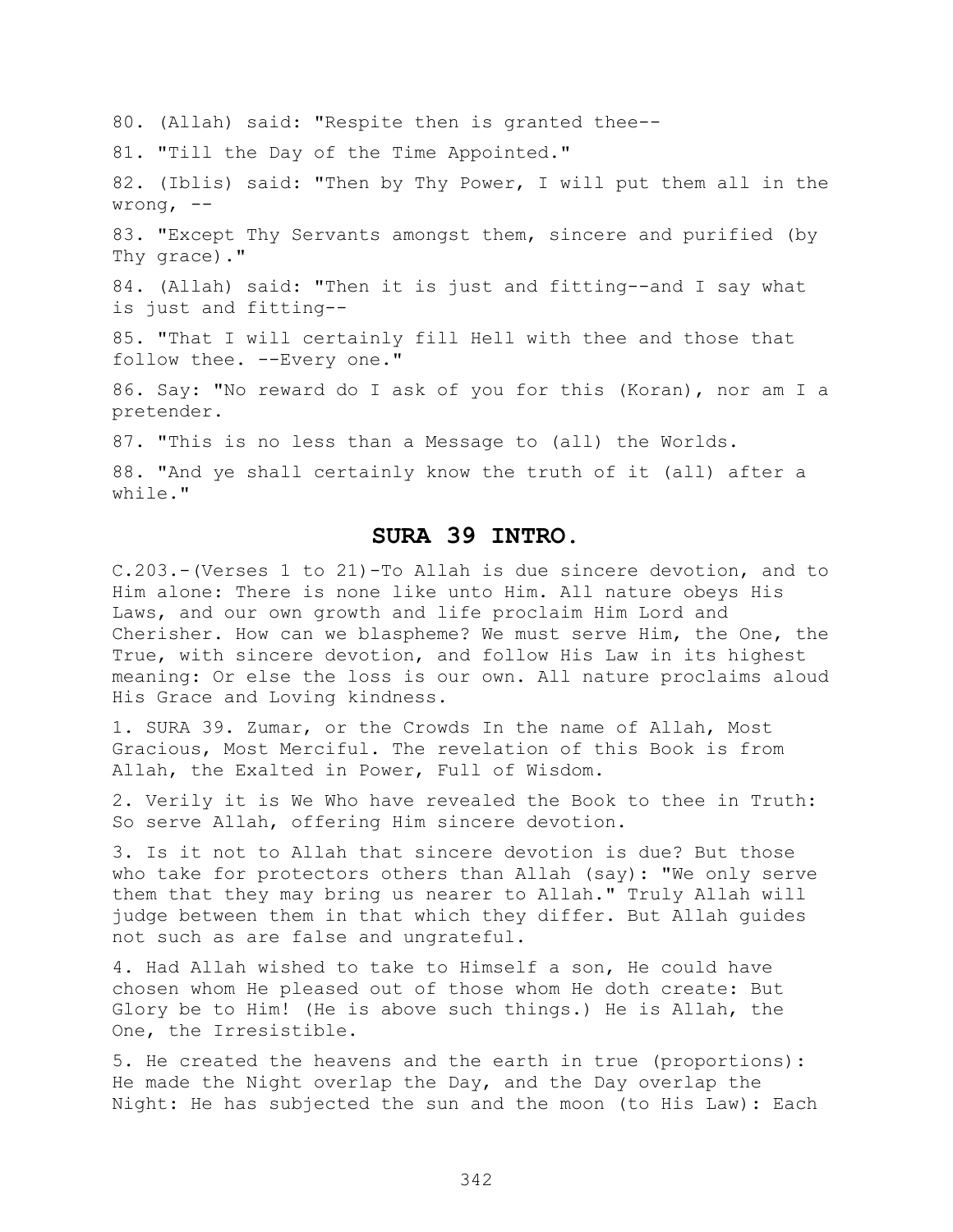one follows a course for a time appointed. Is not He the Exalted in Power--he Who forgives again and again?

6. He created you (all) from a single Person: Then created, of like nature, his mate; and He sent down for you eight head of cattle in pairs: He makes you, in the wombs of your mothers, in stages, one after another, in three veils of darkness. Such is Allah, your Lord and Cherisher: To Him belongs (all) dominion. There is No god but He: Then how are ye turned away (from your true Center)?

7. If ye reject (Allah), truly Allah hath no need of you; but He liketh not ingratitude from His servants: If ye are grateful, He is pleased with you. No bearer of burdens can bear the burden of another. In the End, to your Lord is your return, when He will tell you the truth of all that ye did (in this life). For He knoweth well all that is in (men's) hearts.

8. When some trouble toucheth man, he crieth unto his Lord, turning to Him in repentance: But when He bestoweth a favor upon him as from Himself, (man) doth forget what he cried and prayed for before, and he doth set up rivals unto Allah, thus misleading others from Allah's Path. Say, "Enjoy thy blasphemy for a little while: Verily thou art (one) of the Companions of the Fire!"

9. Is one who worships devoutly during the hours of the night prostrating himself or standing (in adoration), who takes heed of the Hereafter, and who places his hope in the Mercy of his Lord--(like one who does not)? Say: "Are those equal, those who know and those who do not know? It is those who are endued with understanding that receive admonition.

10. Say: "O ye my servants who believe! Fear your Lord. Good is (the reward) for those who do good in this world. Spacious is Allah's earth! Those who patiently persevere will truly receive a reward without measure!"

11. Say: "Verily, I am commanded to serve Allah with sincere devotion;

12. "And I am commanded to be first of those who bow to Allah in Islam."

13. Say: "I would, if I disobeyed my Lord, indeed have fear of the Penalty of a Mighty Day."

14. Sat: "It is Allah I serve, with my sincere (and exclusive) devotion:

15. "Serve ye what ye will besides Him." Say: "Truly, those in loss are those who lose their own souls and their People on the Day of Judgment: Ah! That is indeed the (real and) evident Loss!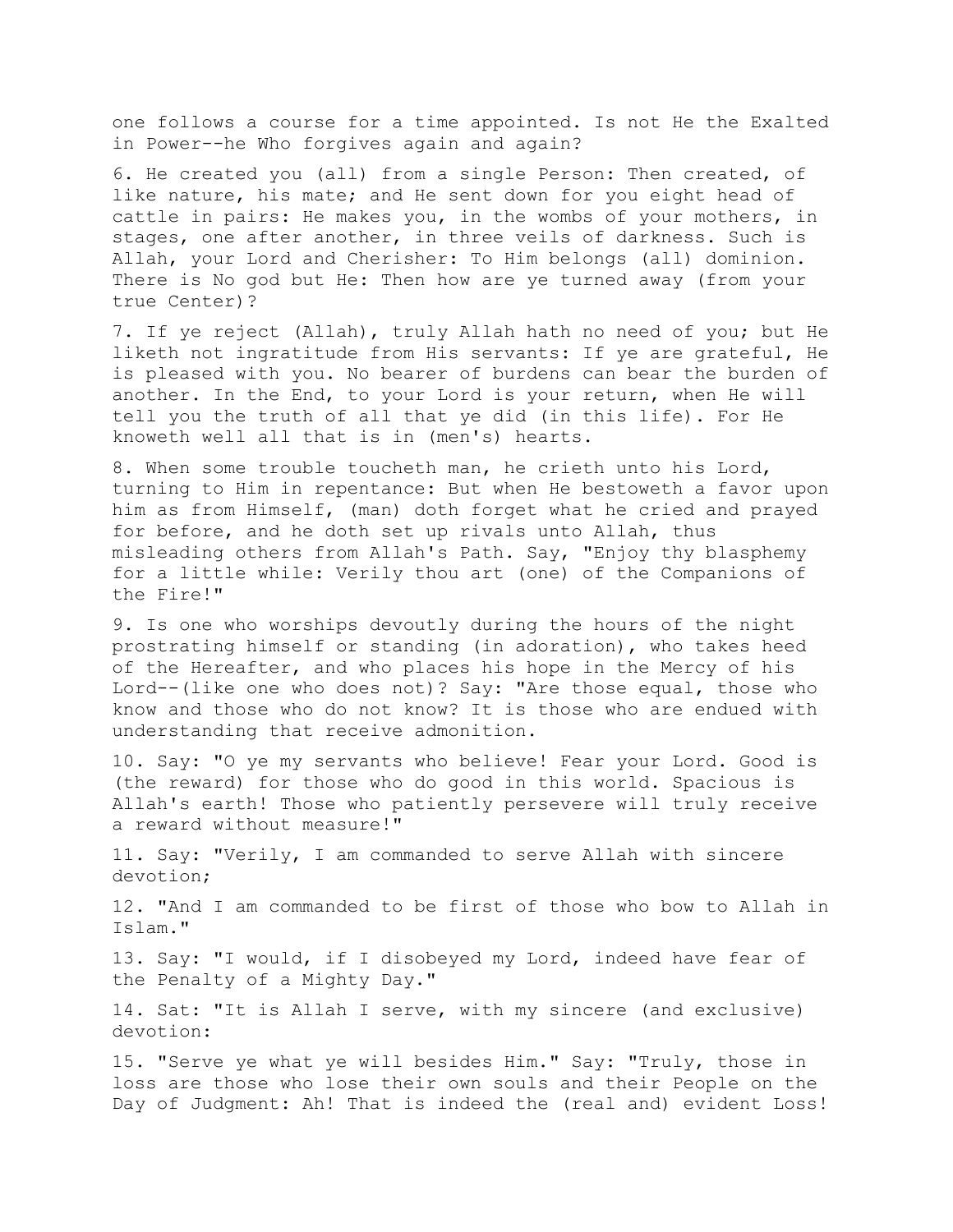16. "They shall have Layers of Fire above them, and Layers (of Fire) below them": With this doth Allah warn off His Servants! "O My Servants! Then fear ye Me!"

17. Those who eschew Evil, --and fall not into its worship, - and turn to Allah (in repentance), --for them is Good News: So announce the Good News to My Servants, --

18. Those who listen to the Word, and follow the best (meaning) in it: Those are the ones whom Allah has guided, and those are the ones endued with understanding.

19. Is, then, one against whom the decree of Punishment is justly due (equal to the one who eschews evil)? Wouldst thou, then, deliver one (who is) in the Fire?

20. But it is for those who fear their Lord, that lofty mansions, one above another, have been built: Beneath them flow rivers (of delight): (Such is) the Promise of Allah: Never doth Allah fail in (His) promise.

21. Seest thou not that Allah sends down rain from the sky, and leads it through springs in the earth? Then He causes to grow, therewith, produce of various colors: Then it withers; thou wilt see it grow yellow; then He makes it dry up and crumble away. Truly, in this, is a Message of remembrance to men of understanding.

C.204.-(Verses 22 to 52)-What distance separates the man whose heart is melted by the Message of Allah and enlightened by His Light, and him who rejects Revelation! Allah teaches men by Parables: Straight is His Word and clear. Any doubts in the minds of men will be resolved after Death: Even now, Allah's Signs are enough: No other can guide. Death and his twin brother, Sleep, are in the hands of Allah: To Him is our Goal. He will judge in the End. His Will is all-in-all. No other thing can be of any account before His Law.

22. Is one whose heart Allah has opened to Islam, so that he has received enlightenment from Allah, (no better than one hardhearted)? Woe to those whose hearts are hardened against celebrating the praises of Allah! They are manifestly wandering (in error)!

23. Allah has revealed (from time to time) the most beautiful Message in the form of a Book, consistent with itself, (yet) repeating (its teaching in various aspects): The skins of those who fear their Lord tremble thereat; then their skins and their hearts do soften to the celebration of Allah's praises. Such is the guidance of Allah: He guides therewith whom He pleases, but such as Allah leaves to stray, can have none to guide.

24. Is, then, one who has to fear the brunt of the Penalty on the Day of Judgment (and receive it) on his face, (like one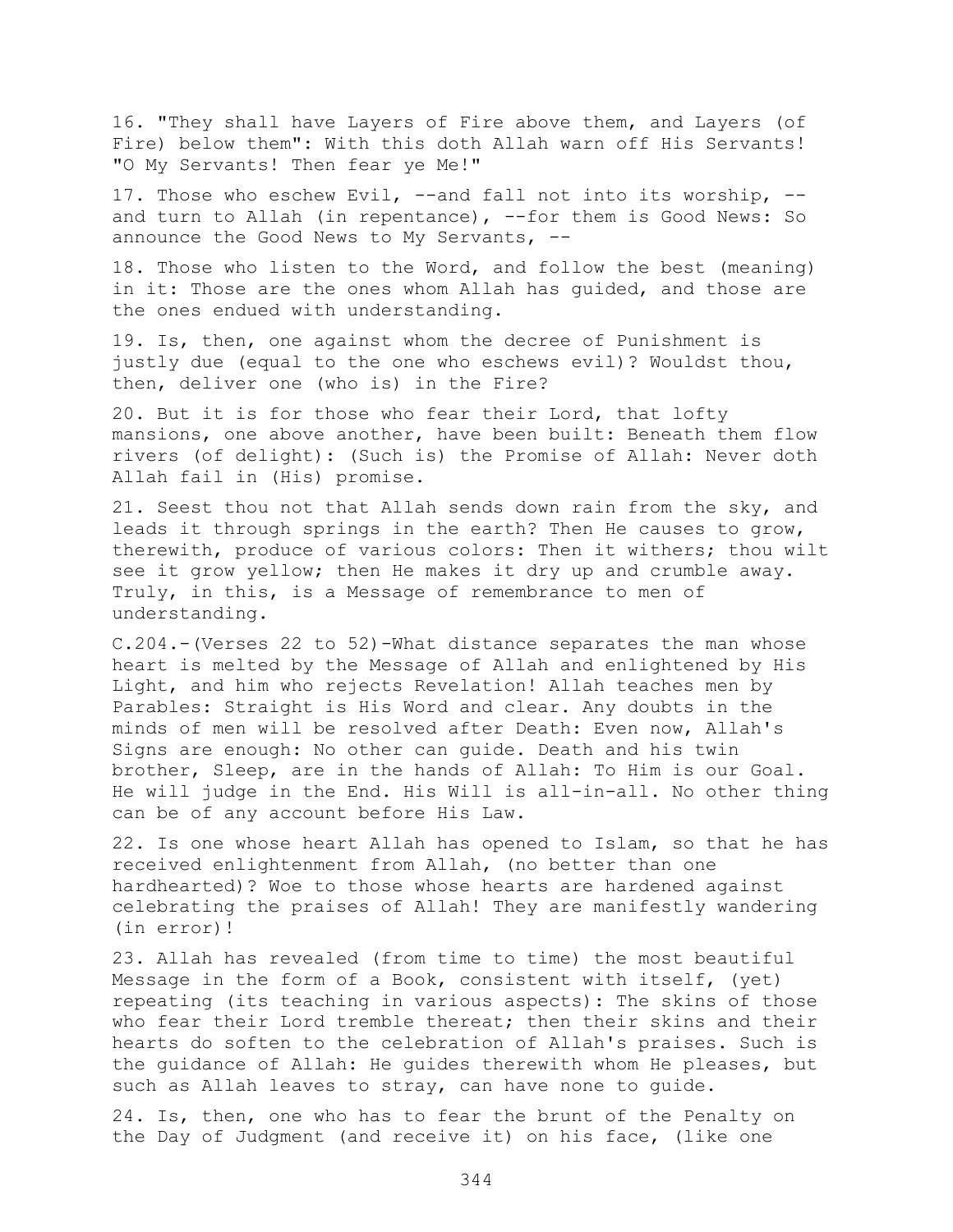guarded therefrom)? It will be said to the wrongdoers: "Taste ye (the fruits of) what ye earned!" 25. Those before them (also) rejected (revelation), and so the Punishment came to them from directions they did not perceive. 26. So Allah gave them a taste of humiliation in the present life, but greater is the Punishment of the Hereafter, if they only knew! 27. We have put forth for men, in this Koran every kind of Parable, in order that they may receive admonition. 28. (It is) a Koran in Arabic, without any crookedness (therein): In order that they may guard against Evil. 29. Allah puts forth a Parable--a man belonging to many partners at variance with each other, and a man belonging entirely to one master: Are those two equal in comparison? Praise be to Allah! But most of them have no knowledge. 30. Truly thou wilt die (one day), and truly they (too) will die (one day). 31. In the End will ye (all), on the Day of Judgment, settle your disputes in the presence of your Lord. 32. Who, then, doth more wrong than one who utters a lie concerning Allah, and rejects the Truth when it comes to him: Is there not in Hell an abode for blasphemers? 33. And he who brings the Truth and he who confirms (and supports) it--such are the men who do right. 34.. They shall have all that they wish for, in the presence of their Lord: Such is the reward of those who do good: 35. So that Allah will turn off from them (even) the worst in their deeds and give them their reward according to the best of what they have done. 36. Is not Allah enough for His servant? But they try to frighten thee with other (gods) besides Him! For such as Allah leaves to stray, there can be no guide. 37. And such as Allah doth guide there can be none to lead astray. Is not Allah Exalted in Power, (Able to enforce His Will), Lord of Retribution? 38. If indeed thou ask them who it is that created the heavens and the earth, they would be sure to say, "Allah". Say: "See ye then? The things that ye invoke besides Allah, --can they, if Allah wills some Penalty for me, remove His Penalty? --Or if He wills some Grace for me, can they keep back His Grace?" Say: "Sufficient is Allah for me! In Him trust those who put their trust."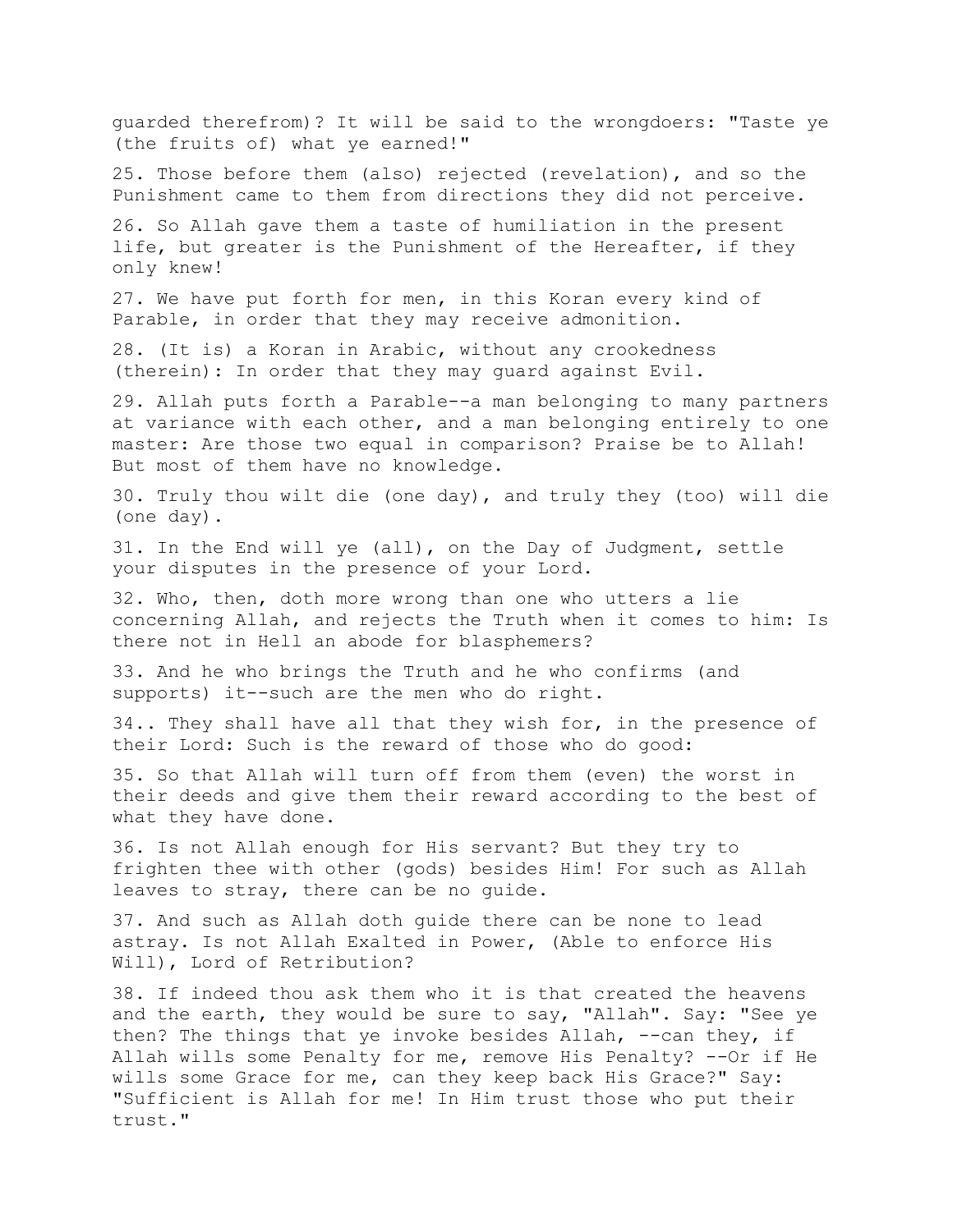39. Say: "O my people! Do whatever ye can: I will do (my part): But soon will ye know--

40. "Who it is to whom comes a Penalty of ignominy, and on whom descends a Penalty that abides."

41. Verily We have revealed the Book to thee in Truth, for (instructing) mankind. He, then, that receives guidance benefits his own soul: But he that strays injures his own soul. Nor art thou set over them to dispose of their affairs.

42. It is Allah that takes the souls (of men) at death; and those that die not (He takes) during their sleep: Those on whom He has passed the decree of death, He keeps back (from returning to life), but the rest He sends (to their bodies) for a term appointed. Verily in this are Signs for those who reflect.

43. What! do they take for intercessors others besides Allah? Say: "Even if they have no power whatever and no intelligence?"

44. Say: "To Allah belongs exclusively (the right to grant) Intercession: To Him belongs the dominion of the heavens and the earth: In the End, it is to Him that ye shall be brought back.

45. When Allah, the One and Only, is mentioned, the hearts of those who believe not in the Hereafter are filled with disgust and horror; but when (gods) other than He are mentioned, behold, they are filled with joy!

46. Say: "O Allah! Creator of the heavens and the earth! Knower

of all that is hidden and open! It is Thou that wilt Judge between Thy Servants in those matters about which they have differed."

47. Even if the wrongdoers had all that there is on earth, and as much more, (in vain) would they offer it for ransom from the pain of the Penalty on the Day of Judgment: But something will confront them from Allah, which they could never have counted upon!

48. For the evils of their Deeds will confront them, and they will be (completely) encircled by that which they used to mock at!

49. Now when trouble touches man, he cries to Us: But when We bestow a favor upon him as from Ourselves, he says, "This has been given to me because of a certain knowledge (I have)!" Nay, but this is but a trial, but most of them understand not!

50. Thus did the (generations) before them say! But all that they did was of no profit to them.

51. Nay, the evil results of their deeds overtook them. And the wrongdoers of this (generation) --The evil results of their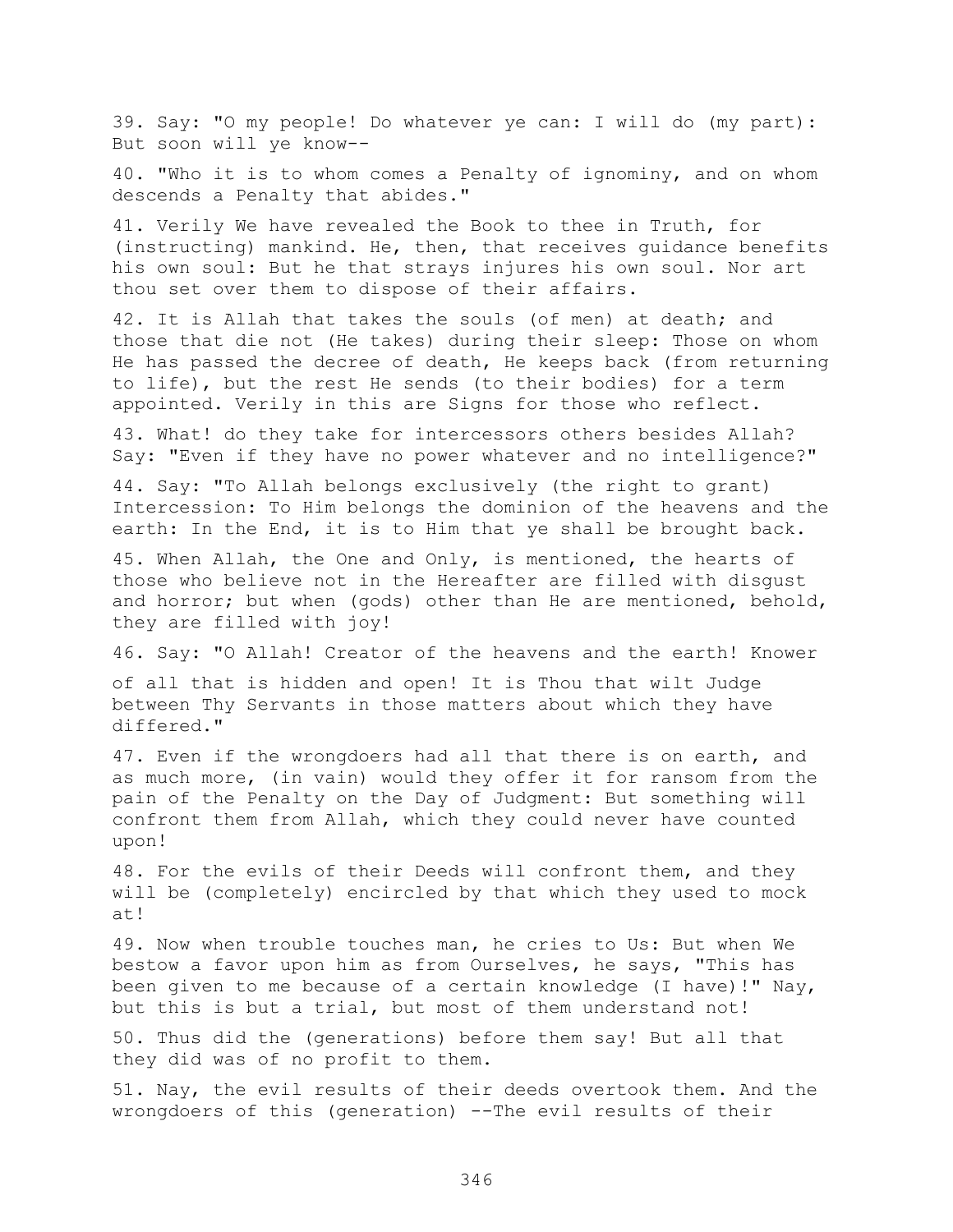deeds will soon overtake them (too), and they will never be able to frustrate (Our Plan)!

52. Know they not that Allah enlarges the provision or restricts it, for any He pleases? Verily, in this are Signs for those who believe!

C.205.-(Verses 53 to 75)-But no soul need be in despair because of its sin: Allah's Forgiveness and Mercy are Unbounded. Turn to Allah in repentance now, for at Judgment it will be too late. Unity in worship and life is commanded by Allah. Go not astray. When Judgment comes, it will be a new World. In perfect justice will the followers of Evil be sorted out from the Good. And the righteous will rejoice, singing praises to Allah with the angels on high.

53. Say: "O my Servants who have transgressed against their souls! Despair not of the Mercy of Allah: For Allah forgives all sins: For He is Oft-Forgiving, Most Merciful.

54. "Turn ye to your Lord (in repentance) and bow to His (Will), before the Penalty comes on you: After that ye shall not be helped.

55. "And follow the Best of (the courses) revealed to you from your Lord, before the Penalty comes on you--of a sudden, while ye perceive not! --

56. "Lest the soul should (then) say: `Ah! Woe is me! --In that I neglected (my Duty) towards Allah, and was but among those who mocked!' --

57. "Or (lest) it should say: `If only Allah had guided me, I should certainly have been among the righteous!' --

58. "Or (lest) it should say when it (actually) sees the Penalty: `If only I had another chance, I should certainly be among those who do good!'

59. "(The reply will be:) `Nay, but there came to thee My Signs, and thou didst reject them: Thou wast haughty, and became one of those who reject Faith!'"

60. On the Day of Judgment wilt thou see those who told lies against Allah; --Their faces will be turned black; is there not in Hell an abode for the Haughty?

61. But Allah will deliver the righteous to their place of salvation: No evil shall touch them, nor shall they grieve.

62. Allah is the Creator of all things, and He is the Guardian and Disposer of all affairs.

63. To Him belong the keys of the heavens and the earth: And those who reject the Signs of Allah, --It is they who will be in loss.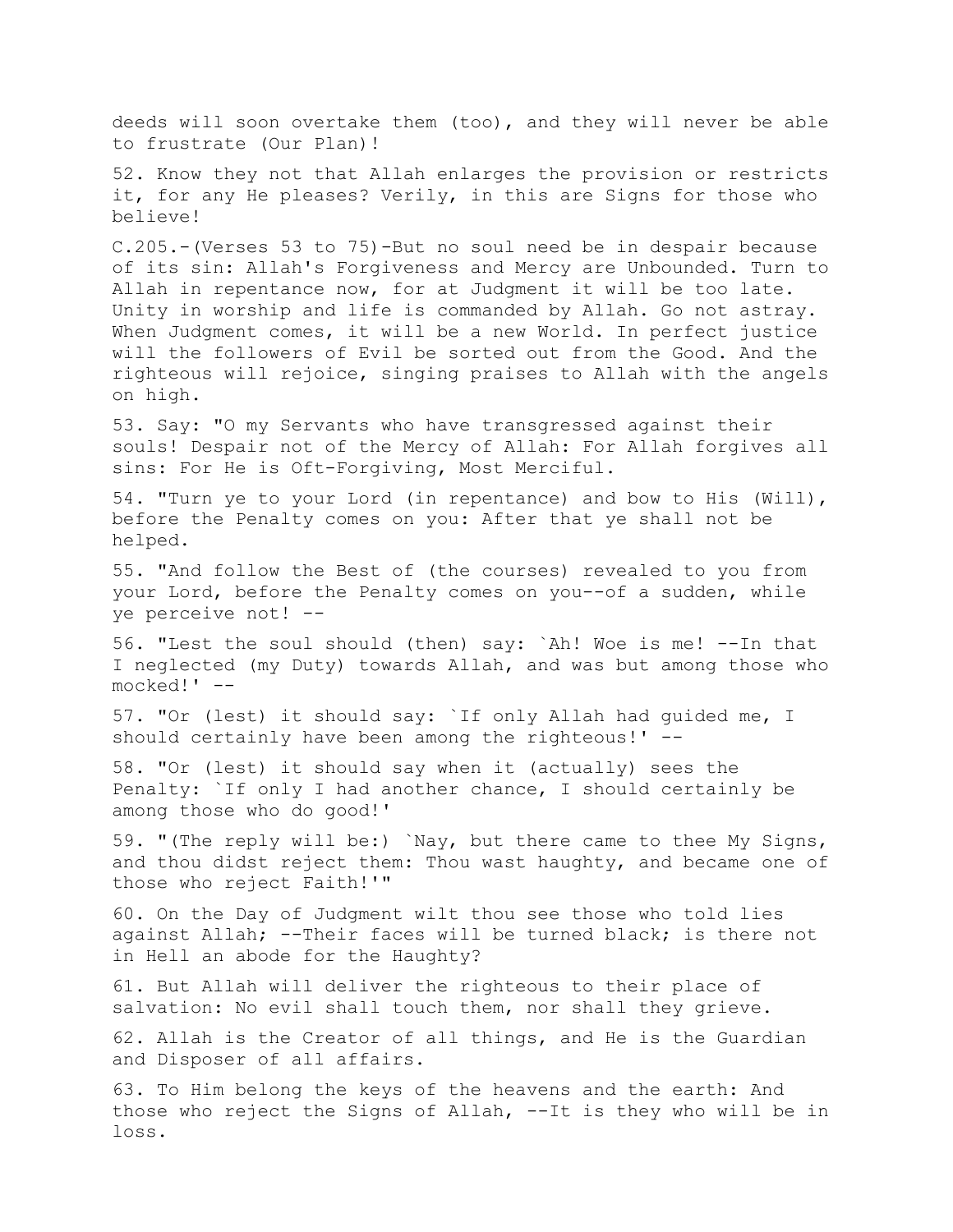64. Say: "Is it some other than Allah that ye order me to worship, O ye ignorant ones?"

65. But it has already been revealed to thee, --"If thou wert to join (gods with Allah), truly fruitless will be thy work (in life), and thou wilt surely be in the ranks of those who lose (all spiritual good)"

66. Nay, but worship Allah, and be of those who give thanks.

67. No just estimate have they made of Allah, such as is due Him: On the Day of Judgment the whole of the earth will be but His handful, and the heavens will be rolled up in His right hand: Glory to Him! High is He above the Partners they attribute to Him!

68. The Trumpet will (just) be sounded, when all that are in the heavens and on earth will swoon, except such as it will please Allah (to exempt). Then will a second one be sounded, when, behold, they will be standing and looking on!

69. And the Earth will shine with the glory of its Lord: The Record (of Deeds) will be placed (open); the prophets and the witnesses will be brought forward; and a just decision pronounced between them; and they will not be wronged (in the least).

70. And to every soul will be paid in full (the fruit) of its deeds; and (Allah) knoweth best all that they do.

71. The Unbelievers will be led to Hell in crowd: Until, when they arrive there, its gates will be opened. And its Keepers will say, "Did not apostles come to you rehearsing to you the Signs of your Lord, and warning you of the Meeting of this Day of yours?" The answer will be: "True: But the Decree of Punishment has been proved true against the Unbelievers!"

72. (To them) will be said: "Enter ye the gates of Hell, to dwell therein: And evil is (this) abode of the arrogant!"

73. And those who feared their Lord will be led to the Garden in crowds: Until behold, they arrive there; its gates will be opened; and its Keepers will say: "Peace be upon you! Well have ye done! Enter ye here, to dwell therein."

74. They will say: "Praise be to Allah, Who has truly fulfilled His promise to us, and has given us (this) land in heritage: We can dwell in the Garden as we will: How excellent a reward for those who work (righteousness)!"

75. And thou wilt see the angels surrounding the Throne (Divine) on all sides, singing Glory and Praise to their Lord. The Decision between them (at Judgment) will be in (perfect) justice, and the cry (on all sides) will be, "Praise be to Allah, the Lord of the Worlds!"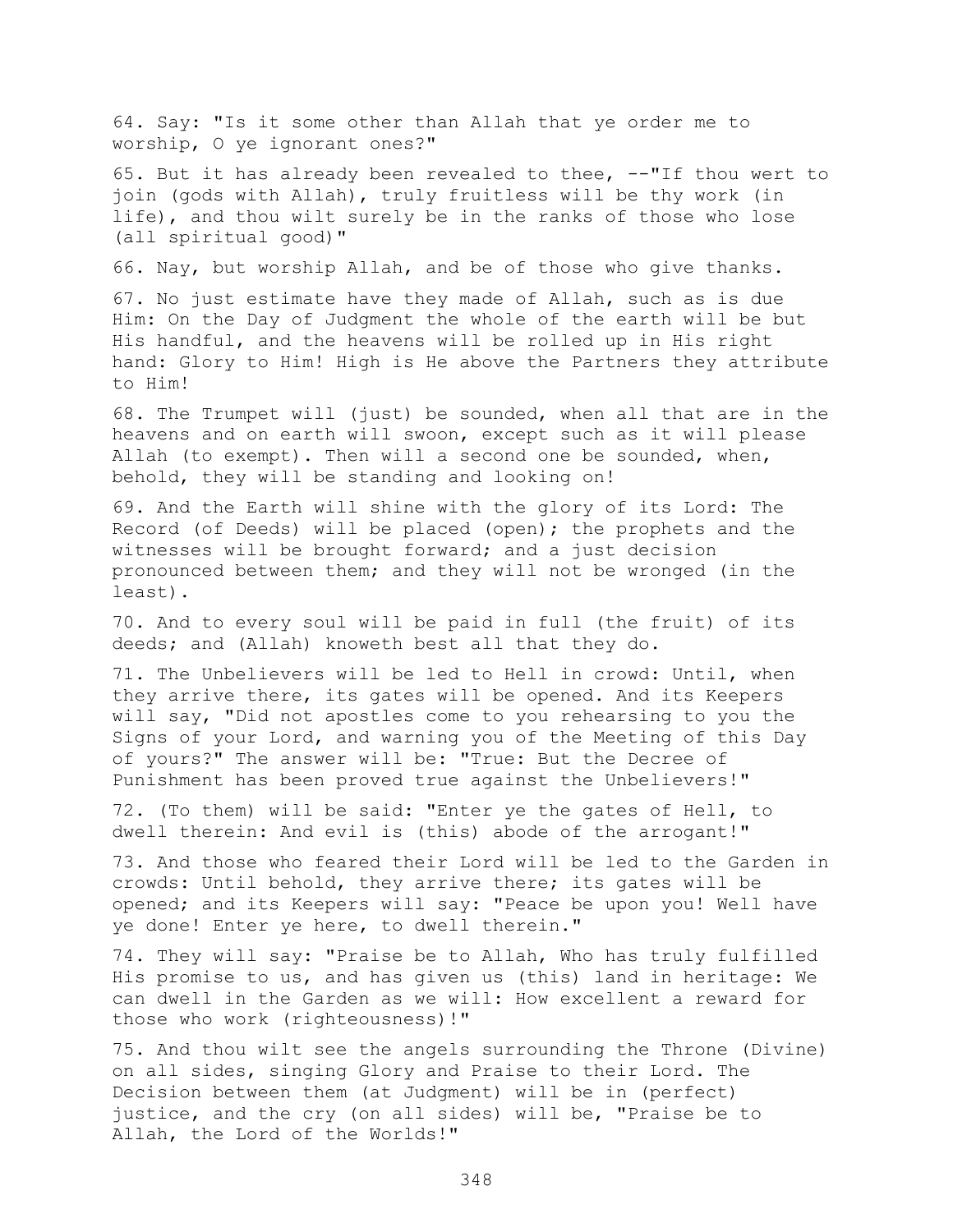## **SURA 40 INTRO.**

C.206.-(Verses 1 to 20)-Believe in Allah, For He is Perfect in Knowledge and Power, forgives Sin and accepts Repentance, and justly Enforces His Law. Those who reject Him are but in deceit: His Glory is sung by the highest and purest. Give all devotion to Him alone. The Day of Requital is ever drawing near, when Falsehood will vanish, and Allah's Truth and Justice will be established for all Eternity.

1. SURA 40. Mumin, or The Believer. In the name of Allah, Most Gracious, Most Merciful. Ha Mim.

2. The revelation of this Book is from Allah, Exalted in Power, Full of Knowledge, --

3. Who forgiveth Sin, accepteth Repentance, is Strict in Punishment, and hath a Long Reach (in all things). There is no god but He: To Him is the Final Goal.

4. None can dispute about the Signs of Allah but the Unbelievers. Let not, then, their strutting about through the land deceive thee!

5. But (there were people) before them, who denied (the Signs), --The People of Noah, and the Confederates (of Evil) after them; and every People plotted against their prophet, to seize him, and disputed by means of vanities, therewith to condemn the Truth: But it was I that seized them! And how (terrible was My Requital!

6. Thus was the Decree of thy Lord proved true against the Unbelievers; that truly they are Companions of the Fire!

7. Those who sustain the Throne (of Allah) and those around it sing Glory and Praise to their Lord; believe in Him; and implore Forgiveness for those who believe: "Our Lord! Thy Reach is over all things, in Mercy and Knowledge. Forgive, then, those who turn in Repentance, and follow Thy Path; and preserve them from the Penalty of the Blazing Fire!

8. "And grant, our Lord! That they enter the Gardens of Eternity, which Thou hast promised to them, and to the righteous among their fathers, their wives, and their posterity! For Thou art (He), the Exalted in Might, Full of Wisdom.

9. "And preserve them from (all) ills; and any whom Thou dost preserve from ills that Day, --on them wilt Thou have bestowed Mercy indeed: And that will be truly (for them) the highest Achievement."

10. The Unbelievers will be addressed: "Greater was the aversion of Allah to you than (is) your aversion to yourselves, seeing that ye were called to the Faith and ye used to refuse."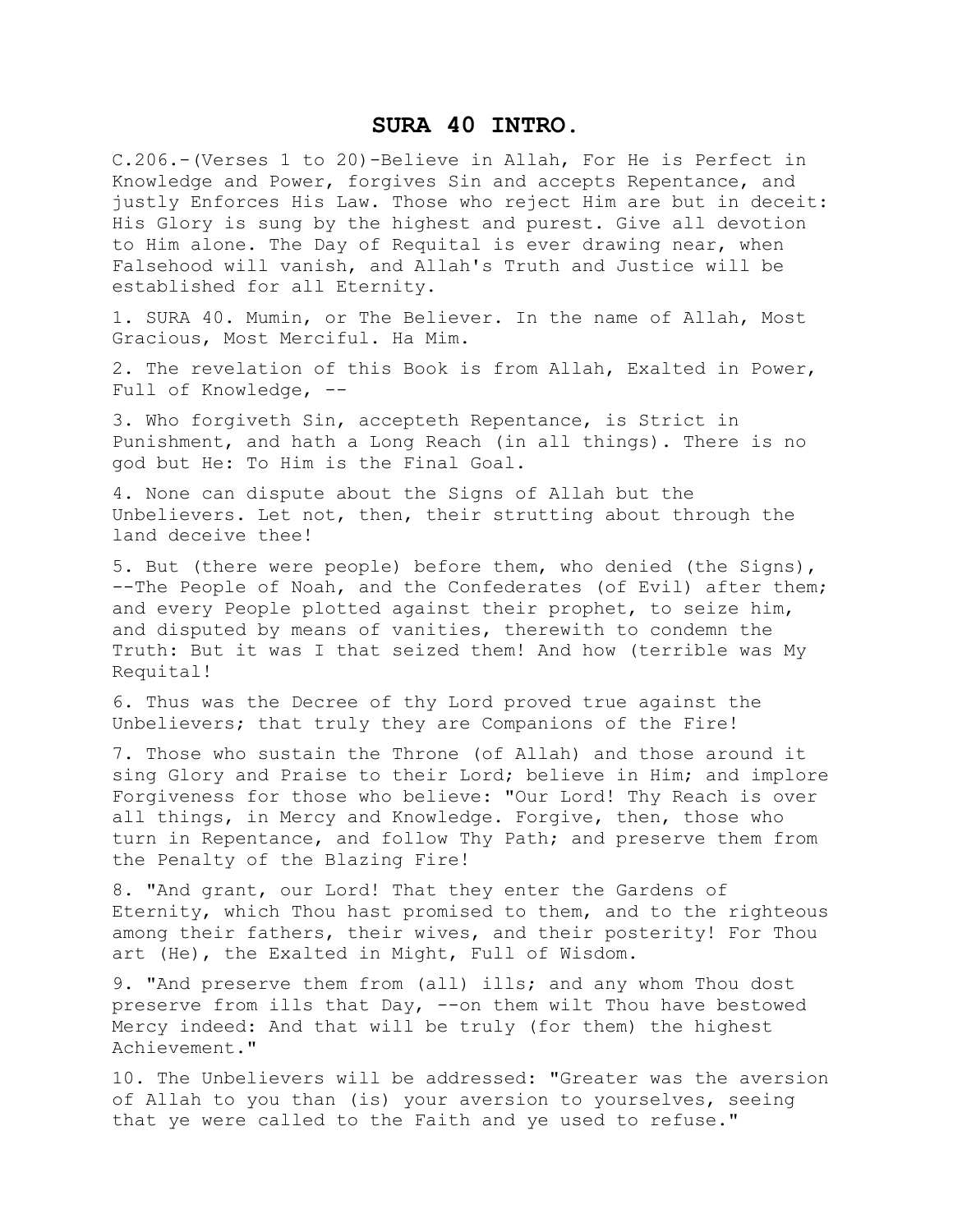11. The will say: "Our Lord! Twice hast Thou made us without life, and twice hast Thou given us Life! Now have we recognized our sins: Is there any way out (of this)?"

12. (The answer will be:) "This is because, when Allah was invoked as the Only (object of worship), ye did reject Faith, but when partners were joined to Him, ye believed! The Command is with Allah, Most High. Most Great!"

13. He it is Who showeth you His Signs, and sendeth down Sustenance for you from the sky: But only those receive admonition who turn (to Allah).

14. Call ye, then, upon Allah with sincere devotion to Him, even though the Unbelievers may detest it.

15. Raised high above ranks (or degrees), (He is) the Lord of the Throne (of authority): by His Command doth He send the spirit (of inspiration) to any of His servants He pleases, that it may warn (men) of the Day of Mutual Meeting, --

16. The Day whereon they will (all) come forth: Not a single thing concerning them is hidden from Allah. Whose will be the Dominion that Day? That of Allah, the One, the Irresistible!

17. That Day will every soul be requited for what it earned; no injustice will there be that Day, for Allah is Swift in taking account.

18. Warn them of the Day that is (ever) drawing near, when the Hearts will (come) right up to the Throats to choke (them); no intimate friend nor intercessor will be wrongdoers have, who could be listened to.

19. (Allah) knows of (the tricks) that deceive with the eyes, and all that the hearts (of men) conceal.

20. And Allah will judge with (Justice and) Truth: But those whom (men) invoke besides Him, will not (be in a position) to judge at all. Verily it is Allah (alone) Who hears and sees (all things).

C.207.-(Verses 21 to 50)-Travel in space and time, and you will see that Evil came to nothing but evil. Mighty men of old in arrogance plotted against Allah's Truth, but were brought low. A humble Believer in Pharaoh's Court stood up for Truth, and counseled his People to obey the Right: In earnest humility did he address them. They heard him not. But he was saved, and they were engulfed in the Wrath of Allah.

21. Do they not travel through the earth and see what was the End of those before them? They were even superior to them in strength, and in the traces (they have left) in the land: But Allah did call them to account for their sins, and none had they to defend them against Allah.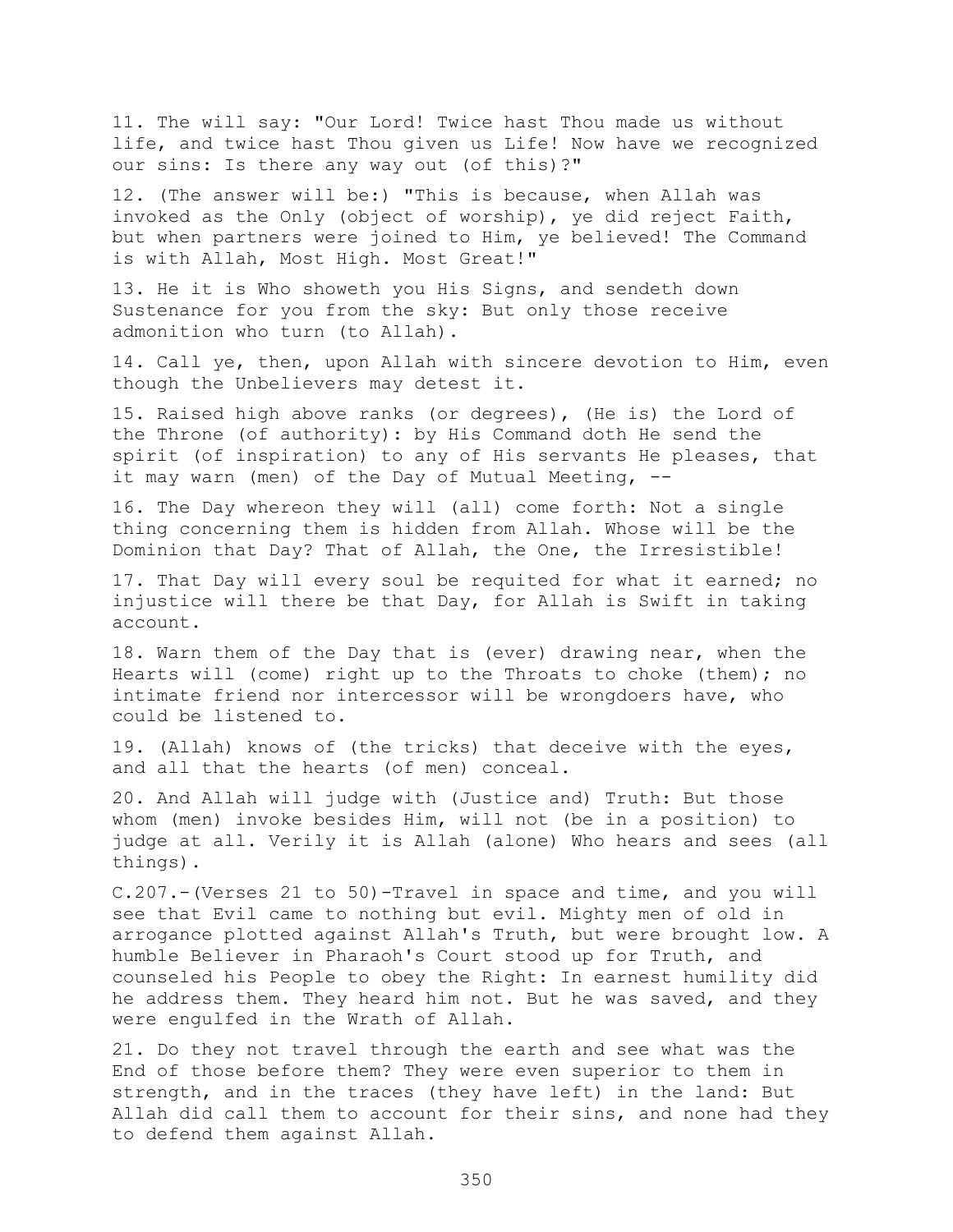22. That was because there came to them their apostles with Clear (Signs), but they rejected them: So Allah called them to account: For He is Full of Strength, Strict in Punishment. 23. Of old We sent Moses, with Our Signs and an Authority manifest, 24. To Pharaoh, Haman, and Qarun; but they called (him) "a sorcerer telling lies!". .. 25. Now, when he came to them in Truth, from Us, they said, "Slay the sons of those who believe with him, and keep alive their females," but the plots of Unbelievers (end) in nothing but errors (and delusions)!. .. 26. Said Pharaoh: "Leave me to slay Moses; and let him call on his Lord! What I fear is lest he should change your religion, or lest he should cause mischief to appear in the land!" 27. Moses said: "I have indeed called upon my Lord and your Lord (for protection) from every arrogant one who believes not in the Day of Account!" 28. A Believer, a man from among the people of Pharaoh, who had concealed his faith, said: "Will ye slay a man because he says, `My Lord is Allah'? --When he has indeed come to you with Clear (Signs) from your Lord? And if he be a liar, on him is (the sin of) his lie; but, if he is telling the Truth, then will fall on you something of the (calamity) of which he warns you: Truly Allah guides not one who transgresses and lies! 29. "O my People! Yours is the dominion this day: Ye have the upper hand in the land: But who will help us from the Punishment of Allah, should it befall us?" Pharaoh said: "I but point out to you that which I see (myself); nor do I guide you but to the Path of Right!" 30. Then said the man who believed: "O my People! Truly I do fear for you something like the Day (of disaster) of the Confederates (in sin)! -- 31. "Something like the fate of the People of Noah, the Ad, and the Thamud, and those who came after them: But Allah never wishes injustice to His Servants. 32. "And O my People! I fear for you a Day when there will be mutual calling (and wailing), -- 33. "A Day when ye shall turn your backs and flee: No defender

shall ye have from Allah: Any whom Allah leaves to stray, there is none to guide. ..

34. "And to you there came Joseph in times gone by, with Clear Signs, but ye ceased not to doubt of the (mission) for which he had come: At length, when he died, ye said: `No apostle will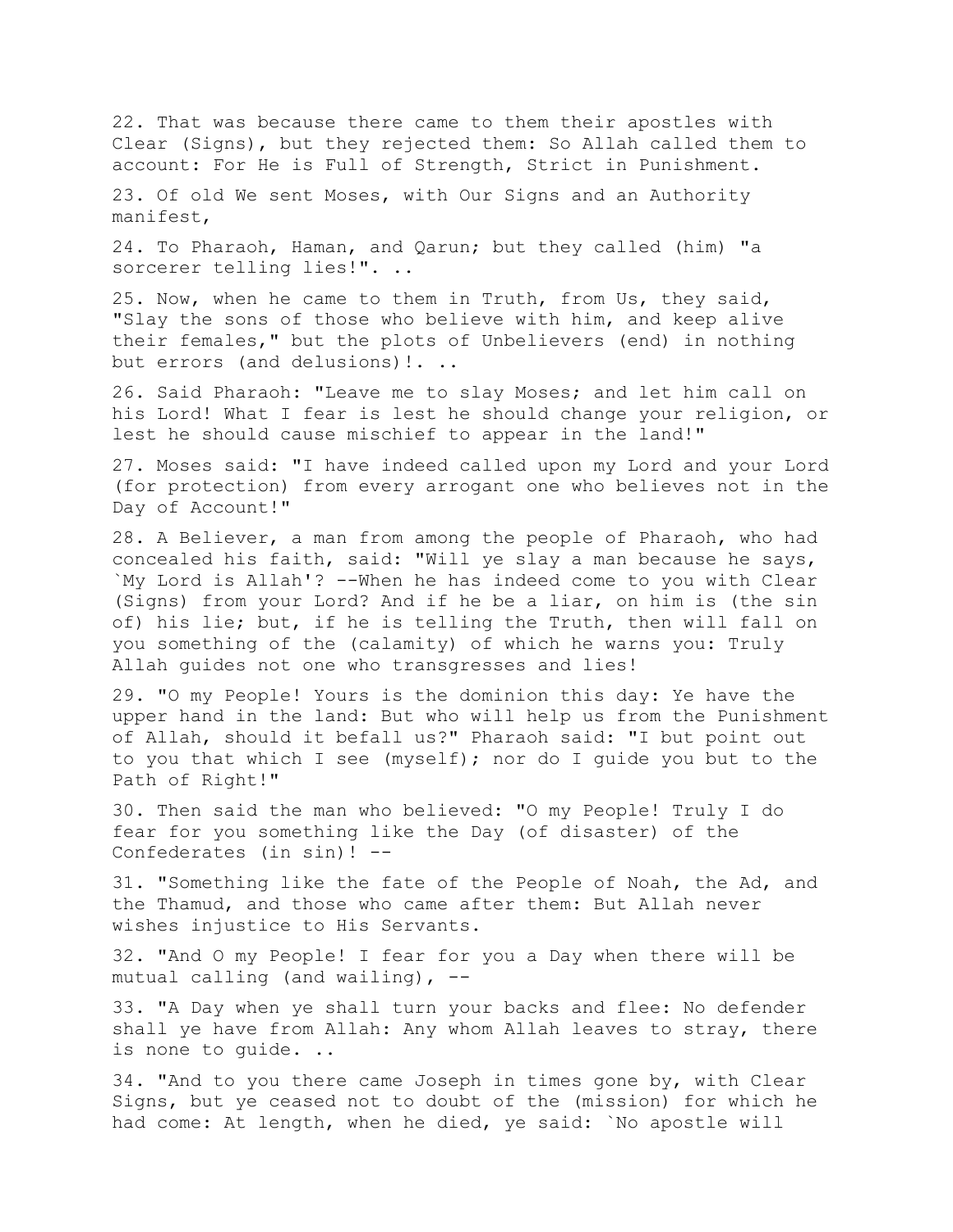Allah send after him. 'Thus doth Allah leave to stray such as transgress and live in doubt, --

35. "(Such) as dispute about the Signs of Allah, without any authority that hath reached them. Grievous and odious (is such conduct) in the sight of Allah and of the Believers. Thus doth Allah seal up every heart--of arrogant and obstinate transgressors."

36. Pharaoh said: "O Haman! Build me a lofty palace, that I may attain the ways and means--

37. "The ways and means of (reaching) the heavens, and that I may mount up to the Allah of Moses: But as far as I am concerned, I think (Moses) is a liar!" Thus was made alluring, in Pharaoh's eyes, the evil of his deeds, and he was hindered from the Path; and the plot of Pharaoh led to nothing but perdition (for him).

38. The man who believed said further: "O my People! Follow me: I will lead you to the Path of Right.

39. "O my People! This life of the present is nothing but (temporary) convenience: It is the Hereafter that is the home that will last.

40. "He that works evil will not be requited but by the like thereof: And he that works a righteous deed--whether man or woman--and is a Believer--such will enter the Garden (of Bliss): Therein will they have abundance without measure.

41. "And O my People! How (strange) it is for me to call you to Salvation while ye call me to the Fire!

42. "Ye do call upon me to blaspheme against Allah, and to join with Him partners of whom I have no knowledge; and I call you to the Exalted in Power, Who forgives again and again!"

43. "Without doubt ye do call me to one who is not fit to be called to, whether in this world, or in the Hereafter; our Return will be to Allah; and the Transgressors will be Companions of the Fire!

44. "Soon will ye remember what I say to you (now). My (own) affair I commit to Allah: For Allah (ever) watches over His Servants."

45. Then Allah saved him from (every) ill that they plotted (against him), but the brunt of the Penalty encompassed on all sides the People of the Pharaoh.

46. In front of the Fire will they be brought, morning and evening: And (the Sentence will be) on the Day that Judgment will be established: "Cast ye the People of Pharaoh into the severest Penalty!"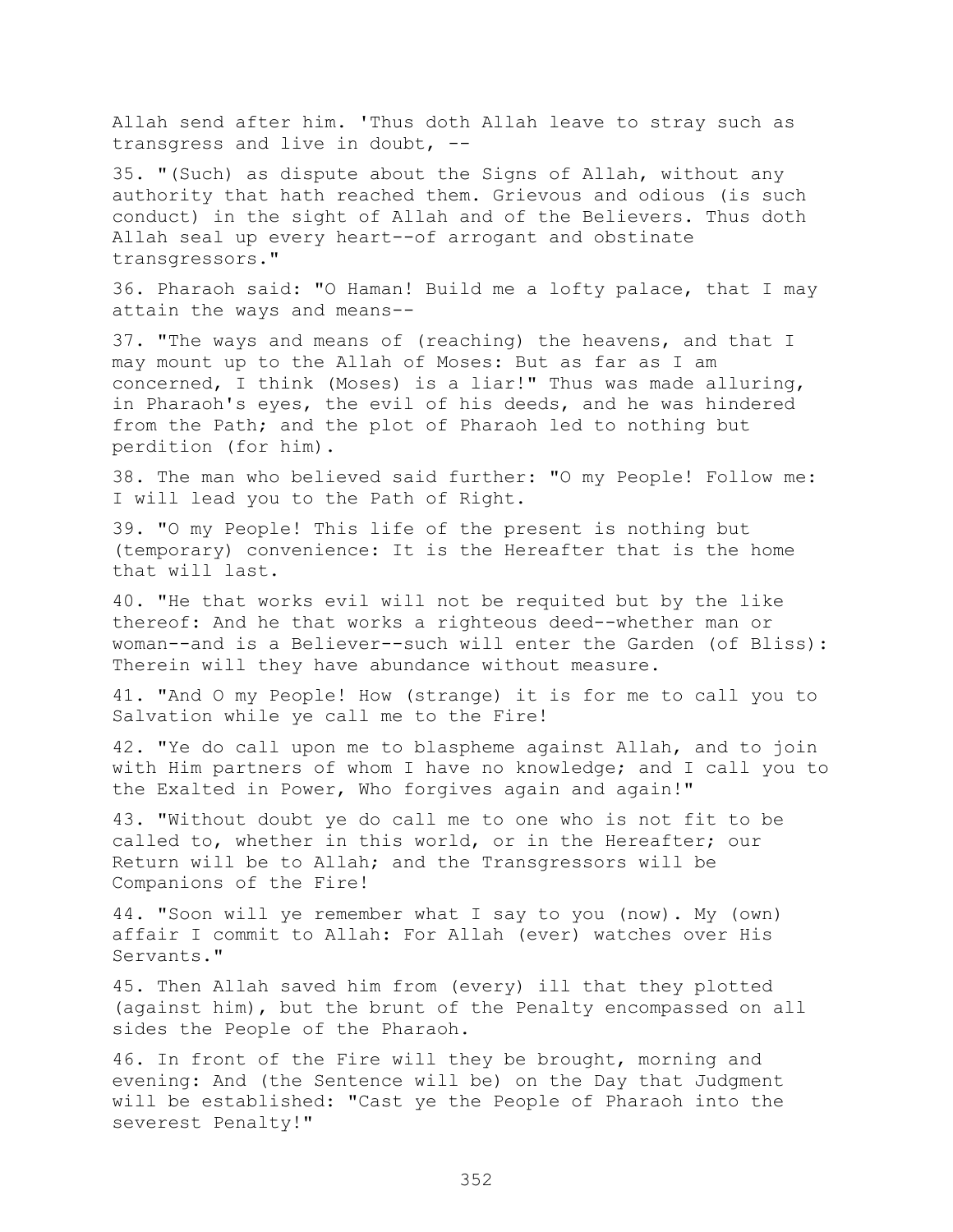47. Behold, they will dispute with each other in the Fire! The weak ones (who followed) will say to those who had been arrogant, "We but followed you: Can ye then take (on yourselves) from us some share of the Fire?"

48. Those who had been arrogant will say: "We are all in this (Fire)! Truly, Allah has judged between (His) Servants!"

49. Those in the Fire will say to the Keepers of Hell: "Pray to your Lord to lighten us the Penalty for a Day (at least)!"

50. They will say: "Did there not come to you your apostles with Clear Signs?" They will say, "Yes". They will reply, "Then pray (as ye like)! But the Prayer of those without Faith is nothing but (futile wandering) in (mazes of) error!"

C.208.-(Verses 51 to 85)-Allah's grace and help are ever ready for His servants who patiently persevere. Let not arrogance blind the souls of men: The Hour of Judgment is bound to come. The keys of Life and Death are in the hands of Allah. Dispute not the Signs of Allah, but learn from History and the world around you. Science and skill avail you not if the soul is dead.

51. We will, without doubt, help Our apostles and those who believe, (both) in this world's life and on the Day when the Witnesses will stand forth, --

52. The Day when no profit will it be to Wrongdoers to present their excuses, but they will (only) have the Curse and the Home of Misery.

53. We did aforetime give Moses the (Book of) Guidance, and We gave the Book in inheritance to the Children of Israel, --

54.. A Guide and a Message to men of understanding.

55. Patiently, then, persevere: For the Promise of Allah is true: And ask forgiveness for thy fault, and celebrate the Praises of thy Lord in the evening and in the morning.

56. Those who dispute about the Signs of Allah without any authority bestowed on them, --there is nothing in their breasts but (the quest of) greatness, which they shall never attain to: Seek refuge, then, in Allah: It is He Who hears and sees (all things).

57. Assuredly the creation of the heavens and the earth is a greater (matter) than the creation of men: Yet most men understand not.

58. Not equal are the blind and those who (clearly) see: Nor are equal) those who believe and work deeds of righteousness, and those who do evil. Little do ye learn by admonition!

59. The Hour will certainly come: Therein is no doubt: Yet most men believe not.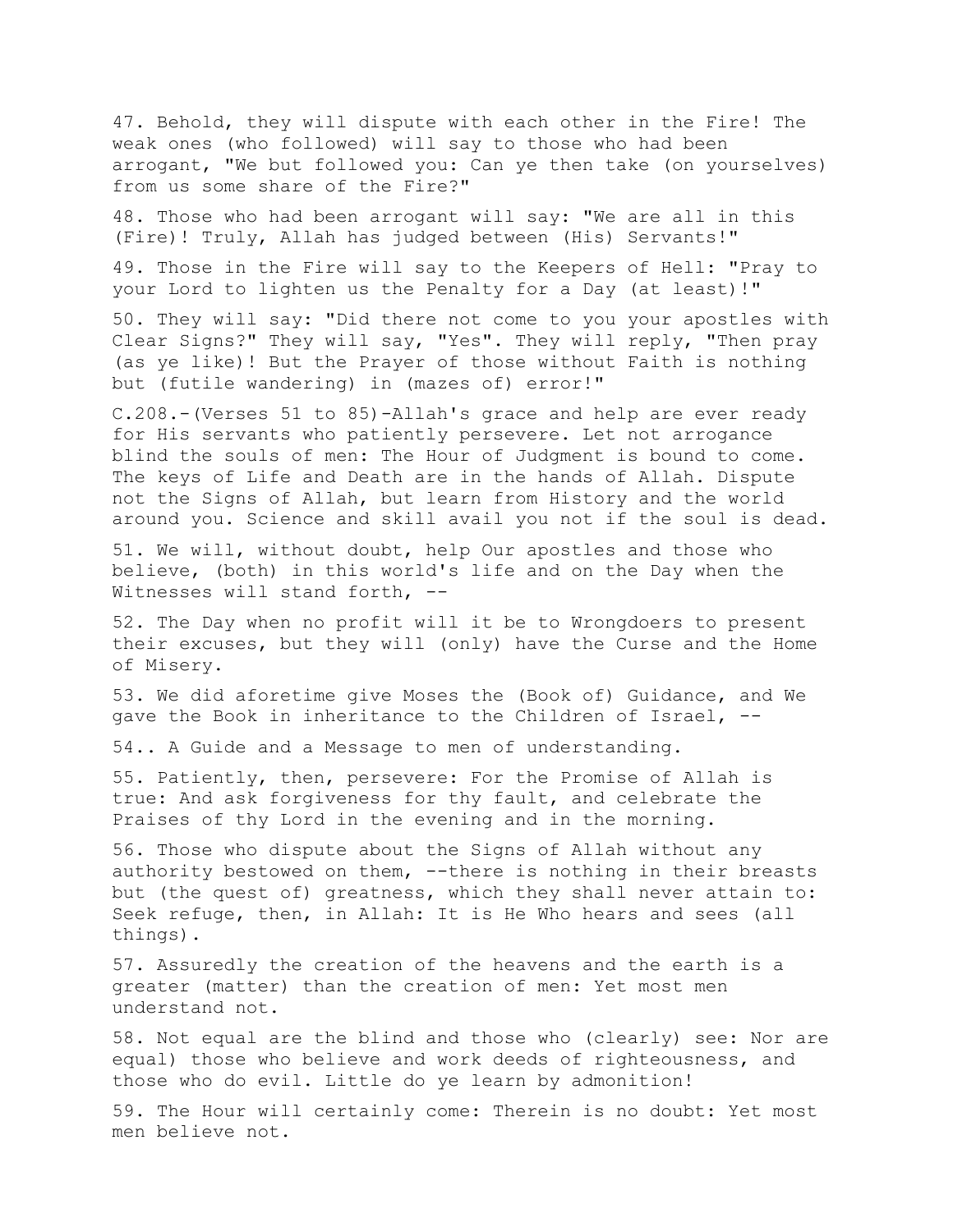60. And your Lord says: "Call on Me; I will answer your (Prayer): But those who are too arrogant to serve Me will surely find themselves in Hell--in humiliation!"

61. It is Allah Who has made the Night for you, that ye may rest therein, and the Day, as that which helps (you) to see. Verily Allah is Full of Grace and Bounty to men: Yet most men give no thanks.

62. Such is Allah, your Lord, the Creator of all things. There is no god but He: Then how ye are deluded away from the Truth!

63. Thus are deluded those who are wont to reject the Signs of Allah.

64. It is Allah Who has made for you the earth as a resting place, and the sky as a canopy, and has given you shape--and made your shapes beautiful, --and has provided for you Sustenance, of things pure and good; --such is Allah your Lord. So Glory to Allah, the Lord of the Worlds!

65. He is the Living (One): There is no god but He: Call upon Him, giving Him sincere devotion. Praise be to Allah, Lord of the Worlds!

66. Say: "I have been forbidden to invoke those whom ye invoke besides Allah, --seeing that the Clear Signs have come to me from my Lord; and I have been commanded to bow (in Islam) to the Lord of the Worlds."

67. It is He Who has created you from dust, then from a sperm drop, then from a leech like clot; then does He get you out (into the light) as a child: Then lets you (grow and) reach your age of full strength; then lets you become old, --though of you there are some who die before; --and lets you reach a Term appointed; in order that ye may learn wisdom.

68. It is He Who gives Life and Death; and when He decides upon an affair, He says to it, "Be", and it is.

69. Seest thou not those that dispute concerning the Signs of Allah? How are they turned away (from Reality)?

70. Those who reject the Book and the (revelations) with which We sent Our apostles: But soon shall they know, --

71. When the yoke (shall be) round their necks, and the chains; they shall be dragged along--

72. In the boiling fetid fluid; then in the Fire shall they be burned;

73. Then shall it be said to them: "Where are the (deities) to which ye gave part worship--

74. "In derogation of Allah?" They will reply: "They have left us in the lurch: Nay, we invoke not, of old, anything (that had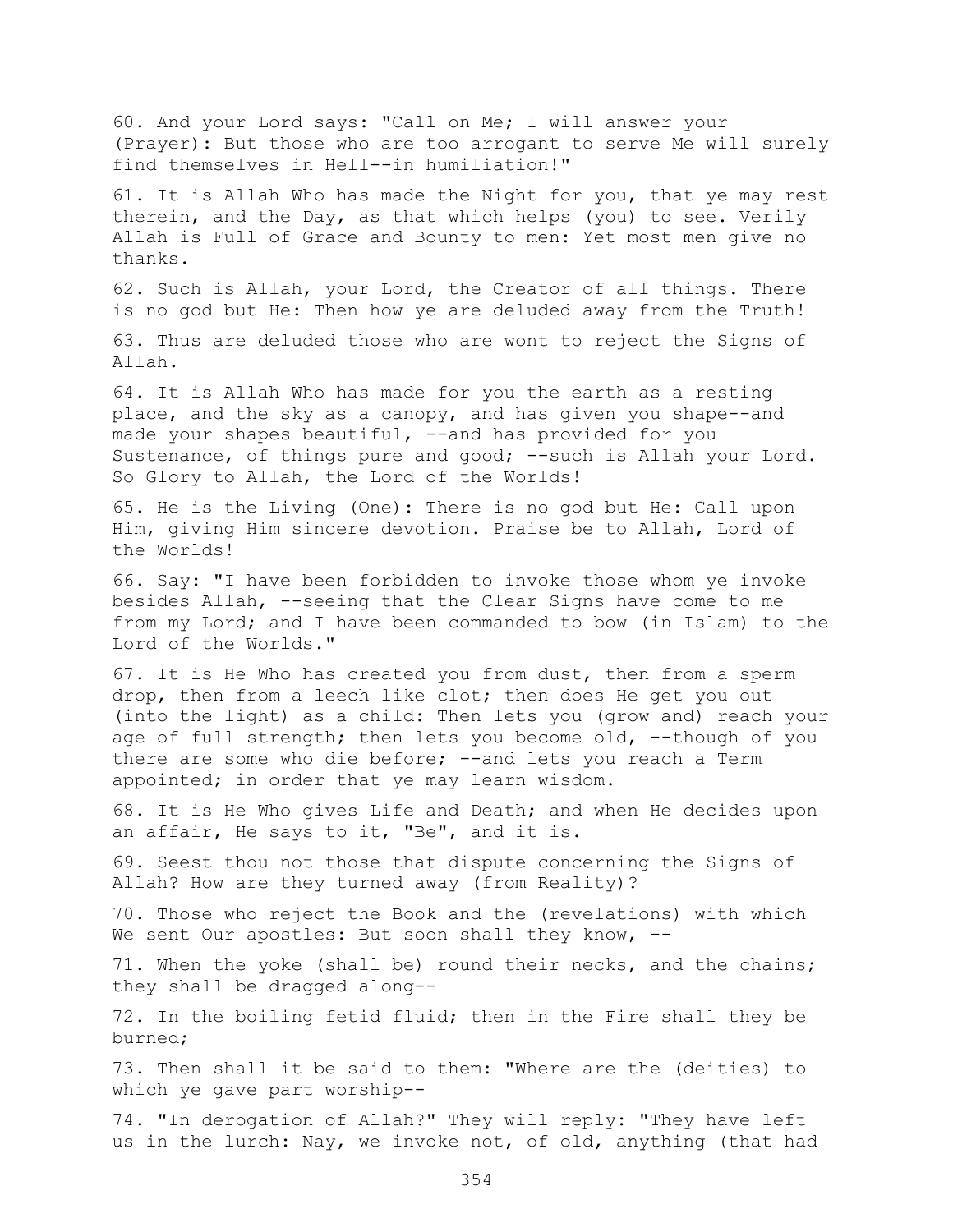real existence)." Thus does Allah leave the Unbelievers to stray. 75. "That was because ye were wont to rejoice on the earth in things other than the Truth, and that ye were wont to be insolent. 76. "Enter ye the gates of Hell, to dwell therein: And evil is (this) abode of the arrogant!" 77. So persevere in patience; for the Promise of Allah is true: And whether We show thee (in this life) some part of what We promise them, --or We take thy soul (to Our Mercy) (before that),  $-(-i\infty)$  case) it is to Us that they shall (all) return. 78. We did aforetime send apostles before thee: Of them there are some whose story We have related to thee, and some whose story We have not related to thee. It was not (possible) for any apostle to bring a Sign except by the leave of Allah: But when the Command of Allah issued, the matter was decided in truth and justice, and there perished, there and then, those who stood on Falsehoods. 79. It is Allah who made cattle for you, that ye may use some for riding and some for food; 80. And there are (other) advantages in them for you (besides); that ye may through them attain to any need (there may be) in your hearts; and on them and on ships ye are carried. 81. And He shows you (always) His Signs: Then which of the Signs of Allah will ye deny? 82. Do they not travel through the earth and see what was the End of those before them? They were more numerous than these and superior in strength and in the traces (they have left) in the land: Yet all that they accomplished was of no profit to them. 83. For when their apostles came to them with Clear Signs, they exulted in such knowledge (and skill) as they had; but that very (Wrath) at which they were wont to scoff hemmed them in. 84. But when they saw Our Punishment, they said: "We believe in Allah, --the One God--and we reject the partners we used to join with Him." 85. But their professing the Faith when they (actually) saw Our Punishment was not going to profit them. (Such has been) Allah's way of dealing with His servants (from the most ancient times). And even thus did the rejecters of Allah perish (utterly)!

# **SURA 41 INTRO.**

C.209.-- (Verses 1 to 32) -- Revelation explains, and makes things clear; it gives the message of hope and mercy, and it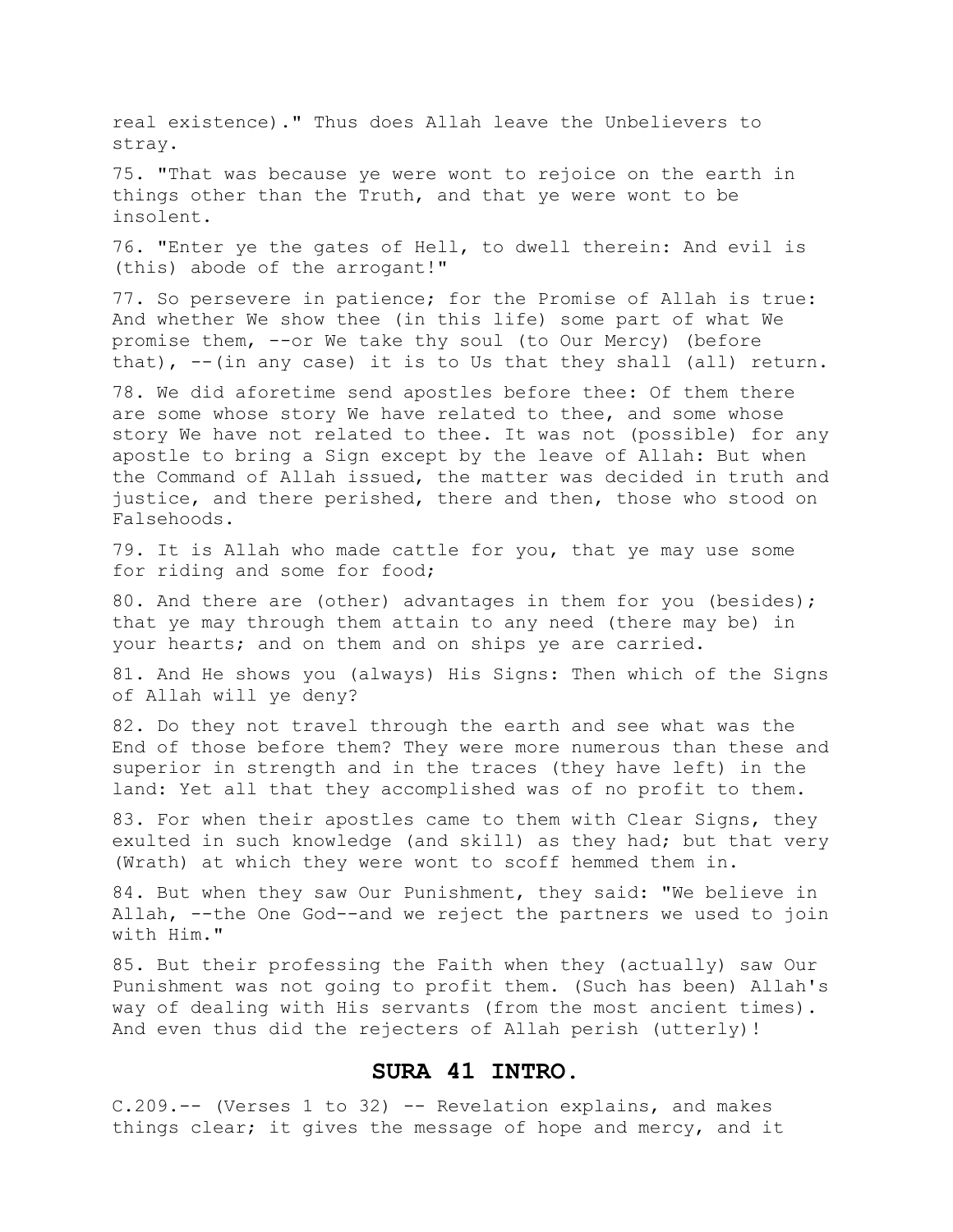warns men against the snares of Evil. Deny not Allah, the Lord of the Worlds, Whose Glory and Power are shown in Creation, and His Mercy in Revelation. Learn from the fate of the Peoples of old! Learn from the warnings of your own nature: Your very limbs and faculties, if misused, bear witness against you. Repent ere it be too late.

1. SURA 41. Ha Mim, (Abbreviated Letters), or Ha Mim Sajda, or Fussilat. In the name of Allah, Most Gracious, Most Merciful. Ha Mim:

2. A revelation from (Allah), Most Gracious, Most Merciful; --

3. A Book, whereof the verses are explained in detail; --a Koran in Arabic, for people who understand; --

4. Giving Good News and Admonition: Yet most of them turn away, and so they hear not.

5. They say: "Our hearts are under veils, (concealed) from that to which thou dost invite us, and in our ears is a deafness, and between us and thee is a screen: So do thou (what thou wilt); for us, we shall do (what we will)!"

6. Say thou: "I am but a man like you: It is revealed to me by inspiration, that your God is One God: So stand true to Him, and ask for His forgiveness." And woe to those who join gods with Allah, --

7. Those who practice not Regular Charity, and who even deny the Hereafter.

8. For those who believe and work deeds of righteousness is a reward that will never fail.

9. Say: "Is it that ye deny Him Who created the earth in two Days? And do ye join equals with Him? He is the Lord of (all) the Worlds.

10. He set on the (earth) mountains standing firm, high above it, and bestowed blessings on the earth, and measured therein all things to give them nourishment in due proportion, in four Days, in accordance with (the needs of) those who seek (sustenance).

11. Moreover He comprehended in His design the sky, and it had been (as) smoke: He said to it and to the earth: "Come ye together, willingly or unwillingly." They said: "We do come (together), in willing obedience."

12. So he completed them as seven firmaments in two Days, and He assigned to each heaven its duty and command. And We adorned the lower heaven with lights, and (provided it) with guard. Such is the Decree of (Him) the Exalted in Might, Full of Knowledge.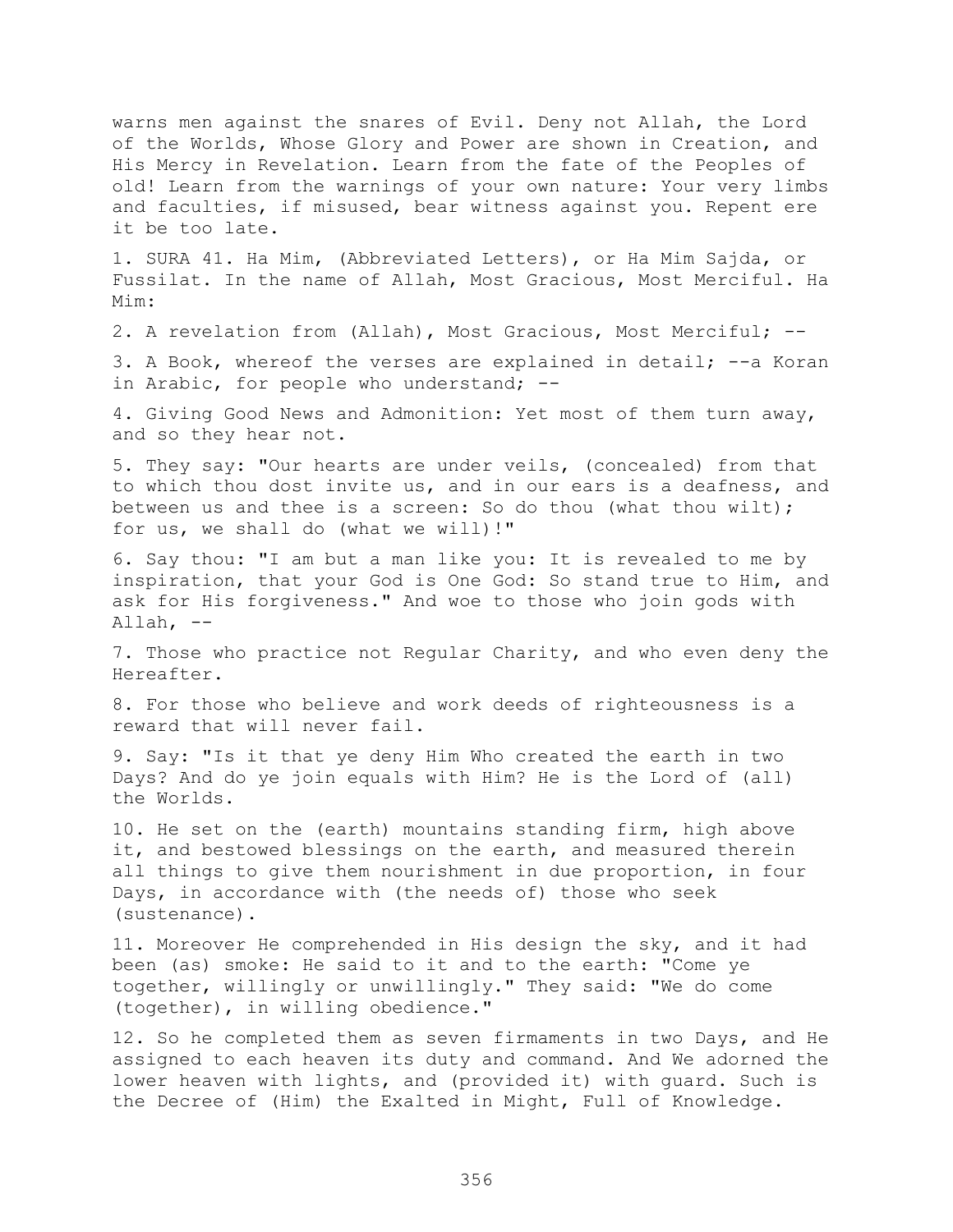13. But if they turn away, say thou: "I have warned you of a stunning Punishment (as of thunder and lightning) like that which (overtook) the Ad and the Thamud!"

14. Behold, the apostles came to them, from before them and behind them, (preaching): "Serve none but Allah." They said, "If our Lord had so pleased, He would certainly have sent down angels (to preach): Now we reject your mission (altogether)."

15. Now the Ad behaved arrogantly through the land, against (all) truth and reason, and said: "Who is superior to us in strength?" What! Did they not see that Allah, Who created them, was superior to them in strength? But they continued to reject Our Signs!

16. So We sent against them a furious Wind through days of disaster, that We might give them a taste of a Penalty of humiliation in this Life; but the Penalty of a Hereafter will be more humiliating still: And they will find no help.

17. As to the Thamud, We gave them guidance, but they preferred blindness (of heart) to Guidance: So the stunning Punishment of humiliation seized them, because of what they earned.

18. But We delivered those who believed and practiced righteousness.

19. On the Day that the enemies of Allah will be gathered together to the Fire, they will be marched in ranks.

20. At length, when they reach the (Fire), their hearing, their sight, and their skins will bear witness against them, as to (all) their deeds.

21. They will say to their skins: "Why bear ye witness against us?" They will say: "Allah hath given us speech, -- (He) Who giveth speech to everything: He created you for the first time, and unto Him were ye to return.

22. "Ye did not seek to hide yourselves, lest your hearing, your sight, and your skins should bear witness against you! But ye did think that Allah knew not many of the things that ye used to do!

23. "But this thought of yours which ye did entertain concerning your Lord, hath brought you to destruction, and (now) have ye become of those utterly lost!"

24. If, then, they have patience, the Fire will be a Home for them! And if they beg to be received into favor, into favor will they not (then) be received.

25. And We have destined for them intimate companions (of like nature), who made alluring to them what was before them and behind them; and the sentence among the previous generations of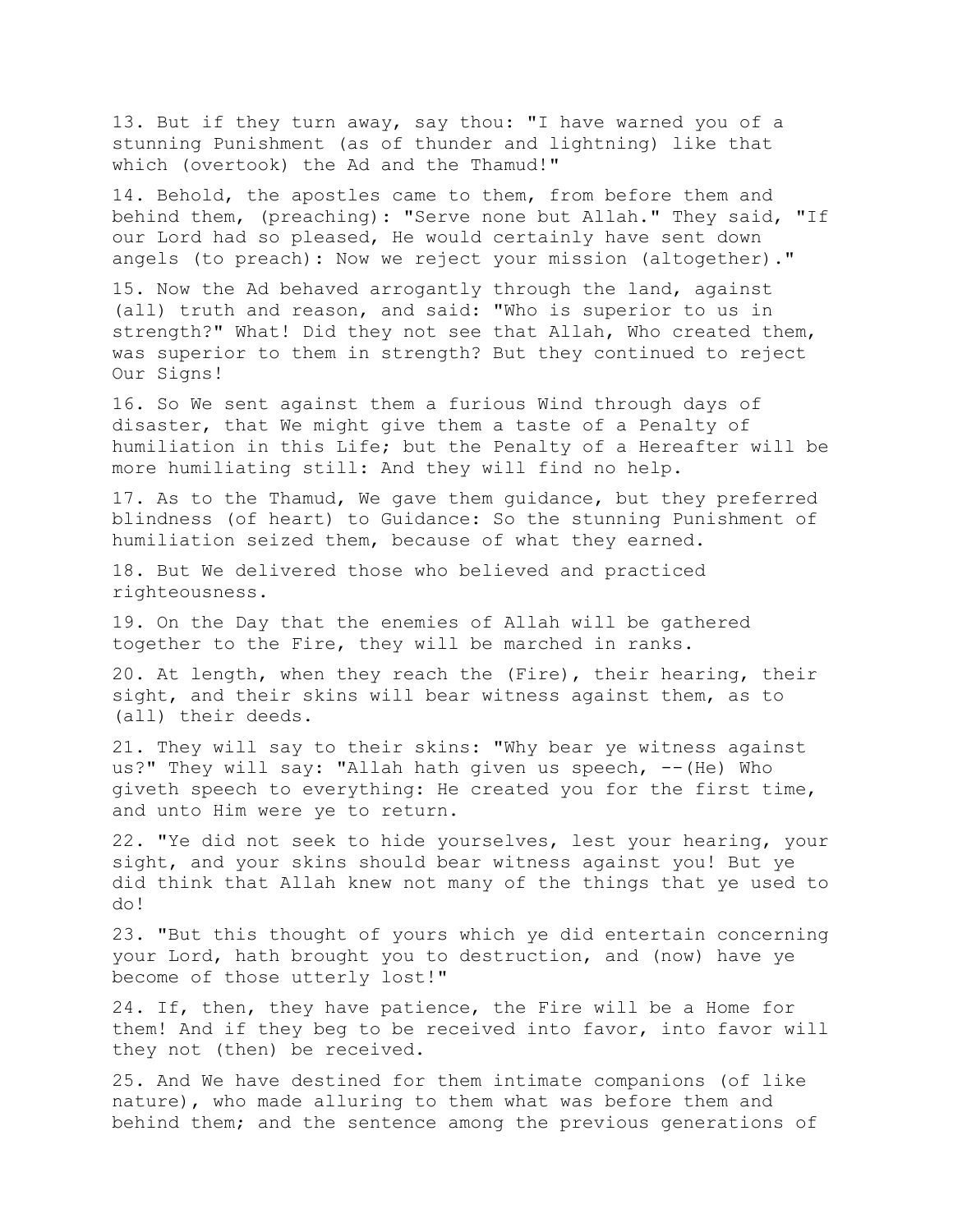Jinns and men, who have passed away, is proved against them; for they are utterly lost.

26. The Unbelievers say: "Listen not to this Koran, but talk at random in the midst of its (reading), that ye may gain the upper hand!"

27. But We will certainly give the Unbelievers a taste of a severe Penalty, and We will requite them for the worst of their deeds.

28. Such is the requital of the enemies of Allah, --the Fire: Therein will be for them the Eternal Home: A (fit) requital, for that they were wont to reject Our Signs.

29. And the Unbelievers will say: "Our Lord! Show us those, among Jinns and Men, who misled us: We shall crush them beneath our feet, so that they become the vilest (before all)."

30. In the case of those who say, "Our Lord is Allah", and, further, stand straight and steadfast, the angels descend on them (from time to time): "Fear ye not!" (they suggest), "Nor grieve! But receive the Glad Tidings of the Garden (of Bliss), the which ye were promised!

31. "We are your protectors in this life and in the Hereafter: Therein shall ye have all that your souls shall desire; therein shall ye have all that ye ask for! --

32. "A hospitable gift from One Oft-Forgiving, Most Merciful!"

C.210.-- (Verses 33 to 54) -- The best of men is the man of Faith, who calls all men to share his Faith, whose life is pure, and whose law of life is the Will of Allah. Eschew all evil, and adore Allah, and Him alone. His Signs are everywhere, and His Message is the same through all the ages, a guide and a healing to those who believe. Dispute not, but live righteousness. Knowledge belongs to Allah, but Falsehood deprives man of hope, humility, and clear sight, and drives him to Hypocrisy. So turn to Truth, and live.

33. Who is better in speech than one who calls (men) to Allah, works righteousness and says, "I am of those who bow in Islam"?

34. Nor can Goodness and Evil be equal. Repel (Evil) with what is better: Then will he between whom and thee was hatred become as it were thy friend and intimate!

35. And no one will be granted such goodness except those who exercise patience and self-restraint, --none but persons of the greatest good fortune.

36. And if (at any time) an incitement to discord is made to thee by the Evil One, seek refuge in Allah. He is the One Who hears and knows all things.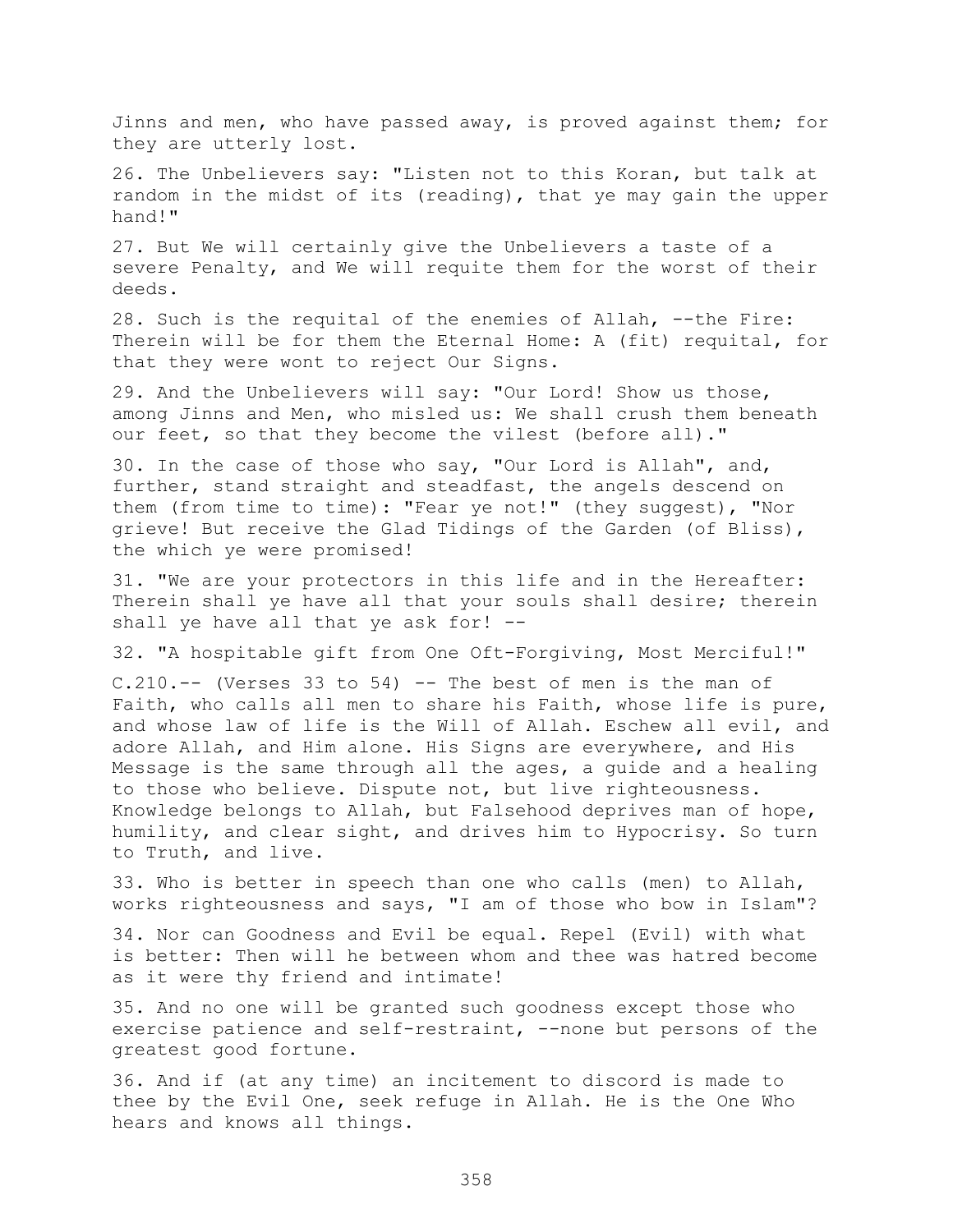37. Among His Signs are the Night and the Day, and the Sun and the Moon. Adore not the sun and the moon, but adore Allah, Who created them, If it is Him ye wish to serve.

38. But the (Unbelievers) are arrogant, (no matter): For in the presence of thy Lord are those who celebrate His praises by night and by day. And they never flag (nor feel themselves above it).

39. And among His Signs in this: Thou seest the earth barren and desolate; But when We send down rain to it, it is stirred to life and yields increase. Truly, He Who gives life to the (dead) earth can surely give life to (men) who are dead. For He has power over all things.

40. Those who pervert the Truth in Our Signs are not hidden from Us. Which is better? --He that is cast into a Fire, or he that comes safe through, on the Day of Judgment? Do what ye will: Verily He seeth (clearly) all that ye do.

41. Those who reject the Message when it comes to them (are not hidden from Us). And indeed it is a Book of exalted power.

42. No falsehood can approach it: It is sent down by One Full of Wisdom, Worthy of all Praise.

43. Nothing is said to thee that was not said to the apostles before thee: That thy Lord has at His command (all) Forgiveness as well as a most Grievous Penalty.

44. Had We sent this as a Koran (in a language) other than Arabic, they would have said: "Why are not its verses explained in detail? What! (A Book) not in Arabic and (a Messenger) an Arab?" Say: "It is a guide and a healing to those who believe; and for those who believe not, there is a deafness in their ears, and it is blindness in their (eyes): They are (as it were) being called from a place far distant!"

45. We certainly gave Moses the Book aforetime: But disputes arose therein. Had it not been for a Word that went forth before from thy Lord, (their differences) would have been settled between them: But they remained in suspicious disquieting doubt thereon.

46. Whoever works righteousness benefits his own soul; whoever works evil, it is against his own soul: Nor is thy Lord ever unjust (in the least) to His servants.

47. To Him is referred the Knowledge of the Hour (of Judgment: He knows all): No date fruit comes out of its sheath, nor does a female conceive (within her womb) nor bring forth (young), but by His Knowledge. The Day that (Allah) will propound to them the (question), "Where are the Partners (ye attributed) to Me?" They will say, "We do assure Thee not one of us can bear witness!"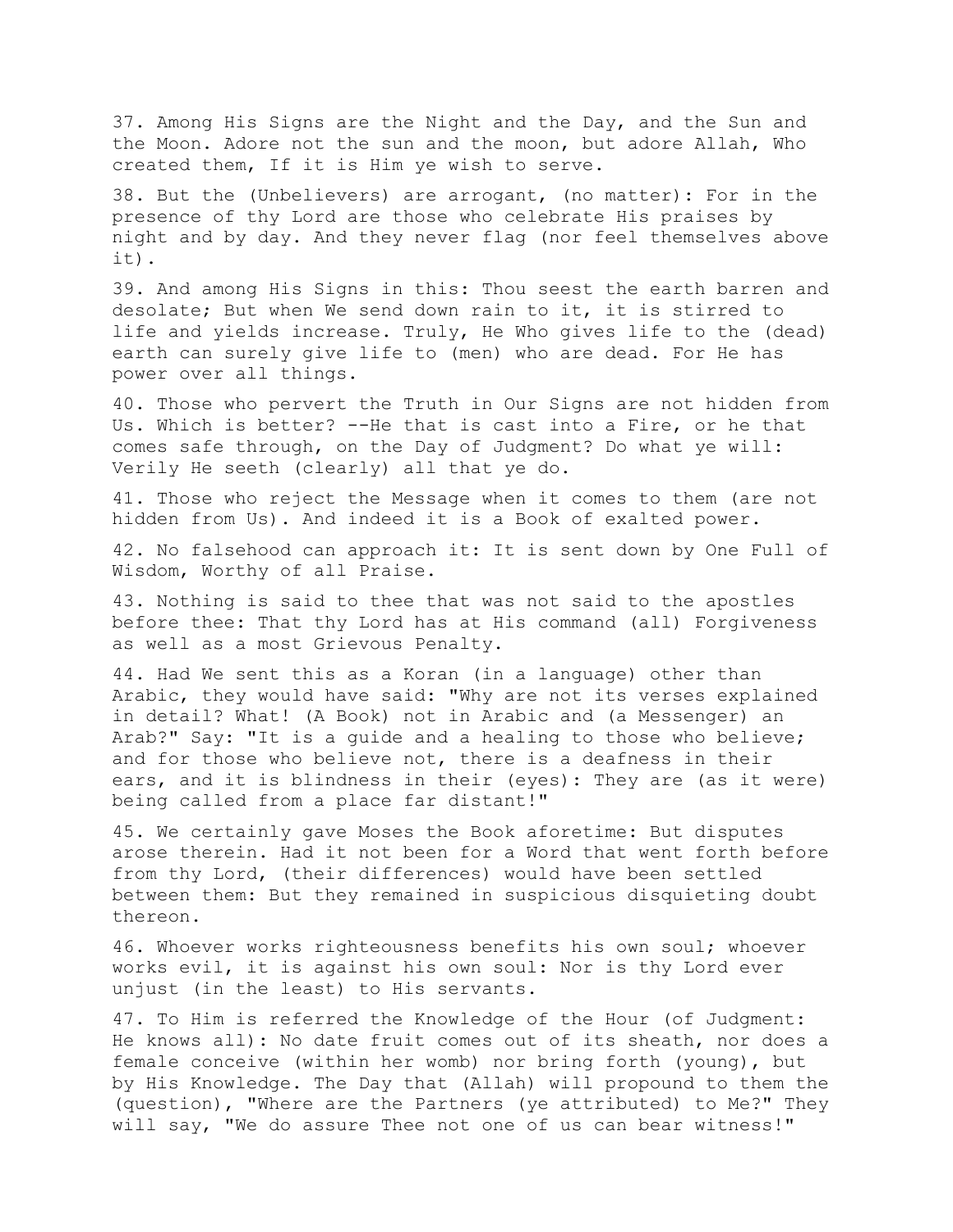48. The (deities) they used to invoke aforetime will leave them in the lurch, and they will perceive that they have no way of escape.

49. Man does not weary of asking for good (things), but if ill touches him, he gives up all hope (and) is lost in despair.

50. When We give him a taste of some mercy from Ourselves, after some adversity has touched him, he is sure to say, "This is due to my (merit): I think not that the Hour (of Judgment) will (ever) be established; but if I am brought back to my Lord, I have (much) good (stored) in His sight!" But We will show the Unbelievers the truth of all that they did, and We shall give them the taste of a severe Penalty.

51. When We bestow favors on man, he turns away, and gets himself remote on his side (instead of coming to Us); and when Evil seizes him, (he comes) full of prolonged prayer!

52. Say: "See ye if the (Revelation) is (really) from Allah, and yet do ye reject it? Who is more astray than one who is in a schism far (from any purpose)?"

53. Soon will We show them Our Signs in the (furthest) regions (of the earth), and in their own souls, until it becomes manifest to them that this is the Truth. Is it not enough that thy Lord doth witness all things?

54. Ah indeed! Are they in doubt concerning the Meeting with their Lord? Ah indeed! It is He that doth encompass all things!

## **SURA 42 INTRO.**

C.211.-(Verses 1 to 29)-Inspiration is part of the Glory and Goodness of Allah. His Unity is shown in His Creation; yet man will turn to false gods, and dispute about Religion. Faith has been one at all times, but sects and divisions rose through selfish contumacy cease, and conduct weighed by the just balance of Allah's Word. The just and the unjust will all be brought before Allah, Whose Mercy and Bounty are writ large in the Signs in His marvelous Creation, -- one, yet diverse!

1. SURA 42. Shura, or Consultation. In the name of Allah, Most Gracious, Most Merciful. Ha Mim.

2. Ain. Sin. Kaf.

3. Thus doth (He) send inspiration to thee as (He did) to those before thee, --Allah, Exalted in Power, Full of wisdom.

4. To Him belongs all that is in the heavens and on earth: And He is Most High, Most Great.

5. The heavens are almost rent asunder from above them (by His Glory): And the angels celebrate the Praises of their Lord, and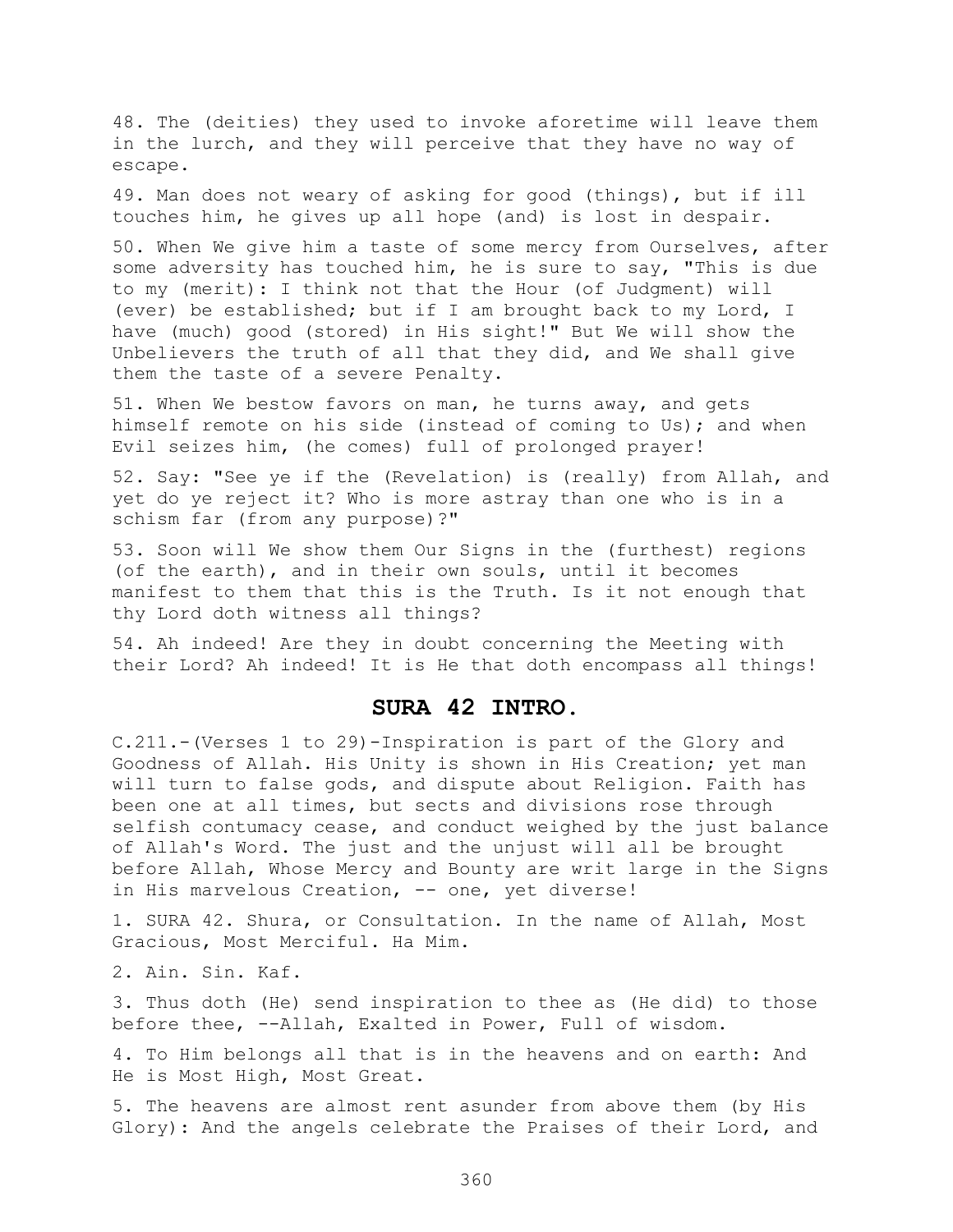pray for forgiveness for (all) beings on earth: Behold! Verily Allah is He, the Oft-Forgiving, Most Merciful.

6. And those who take as protectors others besides Him, --Allah doth watch over them; and thou art not the disposer of their affairs.

7. Thus have We sent by inspiration to thee an Arabic Koran: That thou mayest warn the Mother of Cities and all around her, --and warn (them) of the Day of Assembly, of which there is no doubt: (when) some will be in the Garden, and some in the Blazing Fire.

8. If Allah had so willed, He could have made them a single people; but He admits whom He will to His Mercy; and the wrongdoers will have no protector nor helper.

9. What! Have they taken (for worship) protectors besides Him? But it is Allah, --He is the Protector, and it is He Who gives life to the dead: It is He Who gives life to the dead: It is He Who has power over all things.

10. Whatever it be wherein ye differ, the decision thereof is with Allah: Such is Allah my Lord: In Him I trust, and to Him I turn.

11. (He is) the Creator of the heavens and the earth: He has made for you pairs from among yourselves, and pairs among cattle: By this means does He multiply you: There is nothing whatever like unto Him, and He is the One that hears and sees (all things).

12. To Him belongs the keys of the heavens and the earth: He enlarges and restricts the Sustenance to whom He will: For He knows full well all things.

13. The same religion has He established for you as that which He enjoined on Noah--the which We have sent by inspiration to thee--and that which We enjoined on Abraham, Moses, and Jesus: Namely, that ye should remain steadfast in Religion, and make no divisions therein: To those who worship other things than Allah, hard is the (way) to which thou callest them. Allah chooses to Himself those whom He pleases, and guides to Himself those who turn (to Him).

14. And they became divided only after knowledge reached them, - -through selfish envy as between themselves. Had it not been for a Word that went forth before from thy Lord, (tending) to a term appointed, the matter would have been settled between them: But truly those who have inherited the Book after them are in suspicious (disquieting) doubt concerning it.

15. Now then, for that (reason), call (them to the Faith), and stand steadfast as thou art commanded nor follow thou their vain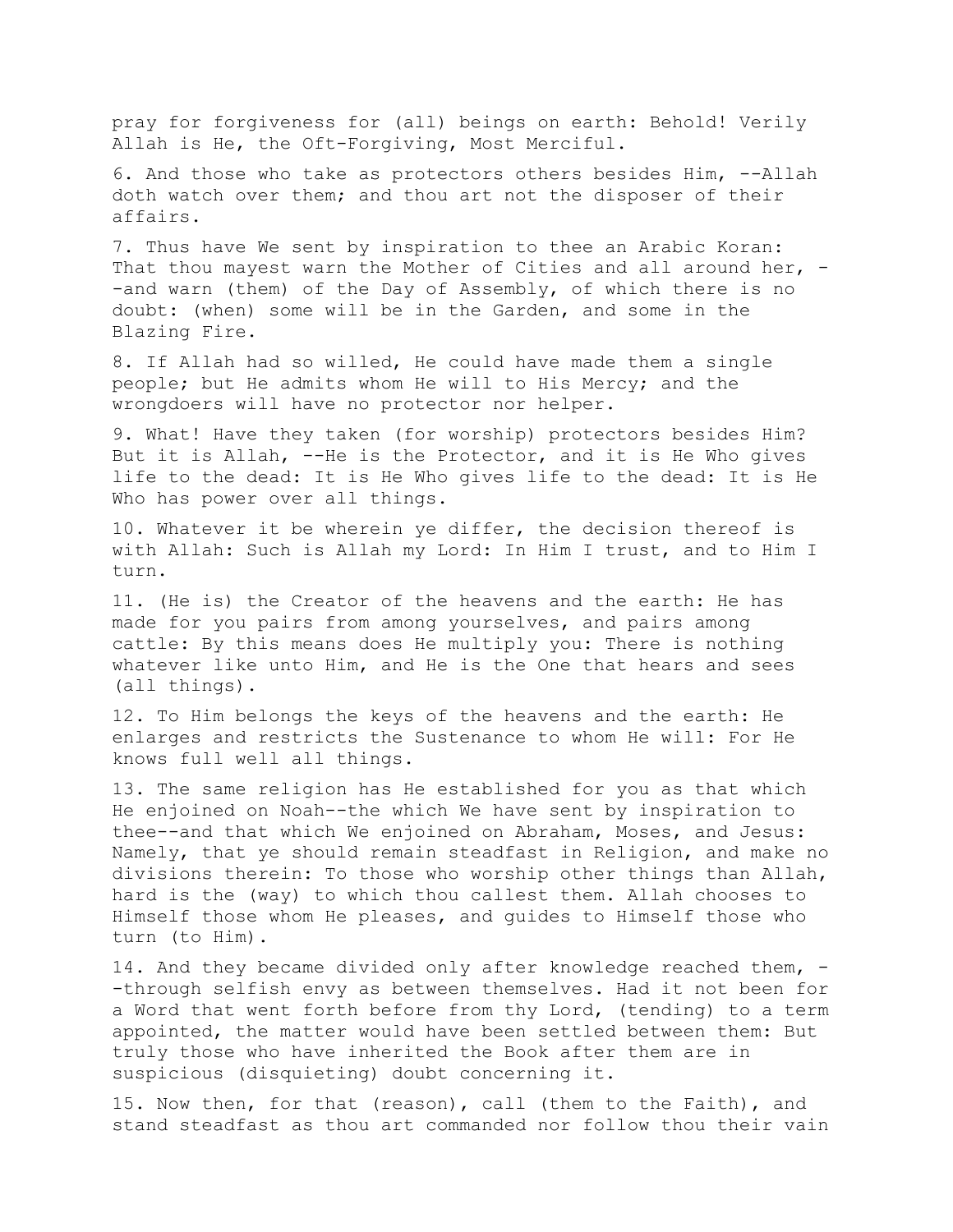desires; but say: "I believe in the Book which Allah has sent down; and I am commanded to judge justly between you. Allah is our Lord and your Lord. For us (is the responsibility for) our deeds, and for you for your deeds. There is no contention between us and you. Allah will bring us together, and to Him is (our) final goal.

16. But those who dispute concerning Allah after He has been accepted, --futile is their dispute in the sight of their Lord: On them is Wrath, and for them will be a Penalty Terrible.

17. It is Allah Who has sent down the Book in truth, and the Balance (by which to weigh conduct). And what will make thee realize that perhaps the Hour is close at hand?

18. Only those wish to hasten it who believe not in it: Those who believe hold it in awe, and know that it is the Truth. Behold, verily those that dispute concerning the Hour are far astray.

19. Gracious is Allah to His servants: He gives Sustenance to whom He pleases: And He has Power and can carry out His Will.

20. To any that desires the tilth of the Hereafter, We give increase in his tilth; and to any that desires the tilth of this world, We grant somewhat thereof, but he has no share or lot in the Hereafter.

21. What! Have they partners (in godhead), who have established for them some religion without the permission of Allah? Had it not been for the Decree of Judgment, the matter would have been decided between them (at once). But verily the wrongdoers will have a grievous Penalty.

22. Thou wilt see the wrongdoers in fear on account of what they have earned, and (the burden of) that must (necessarily) fall on them. But those who believe and work righteous deeds will be in the luxuriant meads of the Gardens: They shall have, before their Lord, all that they wish for. That will indeed be the magnificent Bounty (of Allah).

23. That is (the Bounty) whereof Allah gives Glad Tidings to His Servants who believe and do righteous deeds. Say: "No reward do I ask of you for this except the love of those near of kin." And if any one earns any good, We shall give him an increase of good in respect thereof: For Allah is Oft-Forgiving, Most Ready to appreciate (service).

24. What! Do they say, "He has forged a falsehood against Allah"? But if Allah Willed, He could seal up thy heart. And Allah blots out Vanity, and proves the Truth by His Words. For He knows well the secrets of all hearts.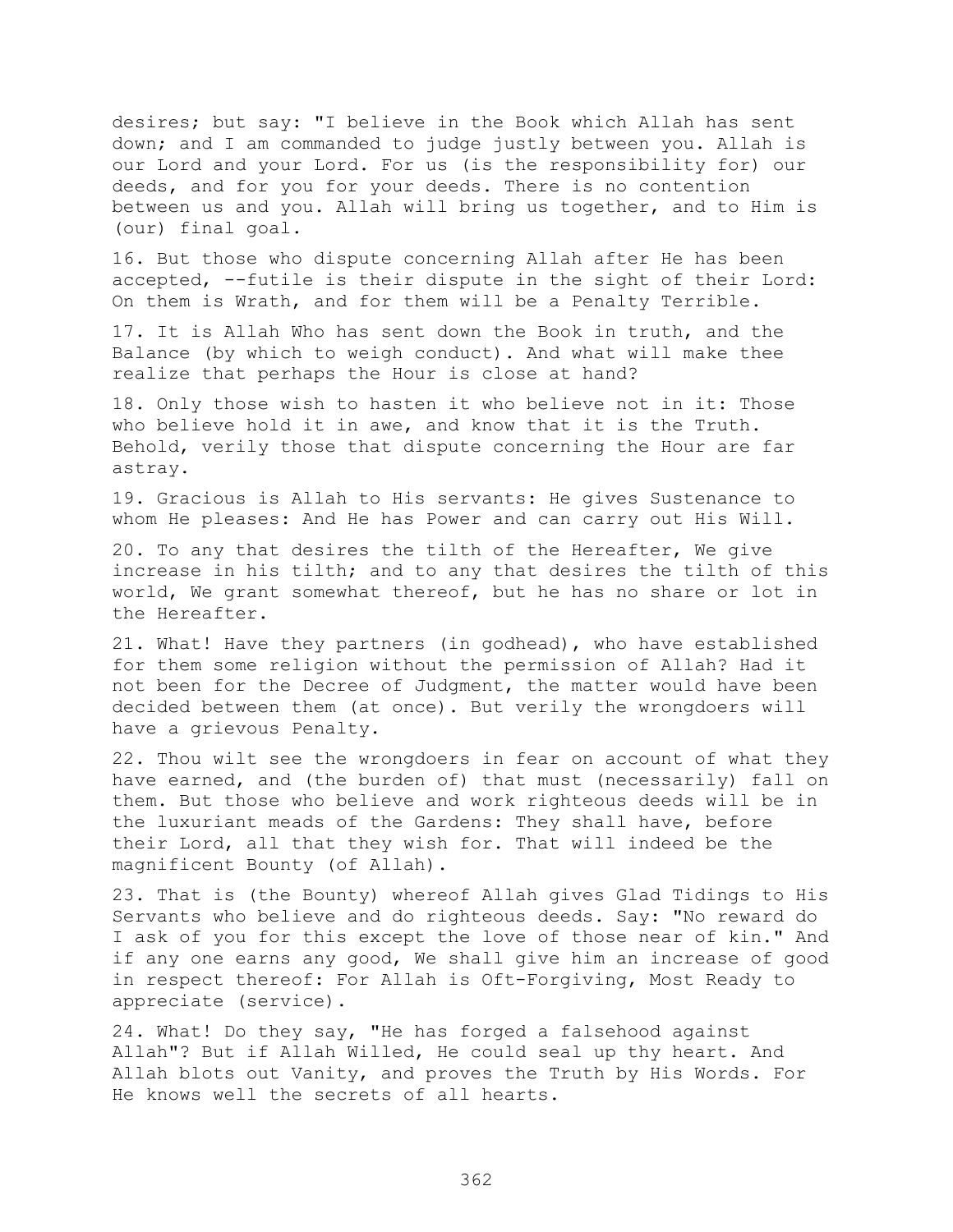25. He is the One that accepts repentance from His Servants and forgives sins: And He knows all that ye do.

26. And He listens to those who believe and do deeds of righteousness, and gives them increase of His Bounty: But for the Unbelievers there is a terrible Penalty.

27. If Allah were to enlarge the provision for His Servants, they would indeed transgress beyond all bounds through the earth; but He sends (it) down in due measure as He pleases. For He is with His Servants Well-acquainted, Watchful.

28. He is the One that sends down rain (even) after (men) have given up all hope, and scatters His Mercy (far and wide). And He is the Protector, Worthy of all Praise.

29. And among His Signs is the creation of the heavens and the earth and the living creatures that He has scattered through them: And He has power to gather them together when He Wills.

C.212.-(Verses 30 to 53)-What we call the ills of life is due to our own ill-deeds, and many of them are forgiven by Allah. His Plan can never be frustrated. This Life is but a stage of convenience: Live true and resist all wrong, but learn the best way to do so. On Allah rely; else no protector will you find. Allah's Revelation comes as a Guide and Mercy: It shows the Straight Way, the Way of Allah All-Wise.

30. Whatever misfortune happens to you, is because of the things your hands have wrought, and for many (of them) He grants forgiveness.

31. Nor can ye frustrate (aught), (fleeing) through the earth; nor have ye, besides Allah, any one to protect or to help.

32. And among His Signs are the ships, smooth running through the ocean, (tall) as mountains.

33. If it be His Will, He can still the Wind: Then would they become motionless on the back of the (ocean). Verily in this are Signs for everyone who patiently perseveres and is grateful.

34. Or He can cause them to perish because of the (evil) which (the men) have earned; but much doth He forgive.

35. But let those know, who dispute about Our Signs, that there is for them no way of escape.

36. Whatever ye are given (here) is (but) a convenience of this Life: But that which is with Allah is better and more lasting: (It is) for those who believe and put their trust in their Lord;

37. Those who avoid the greater crimes and shameful deeds, and, when they are angry even then forgive;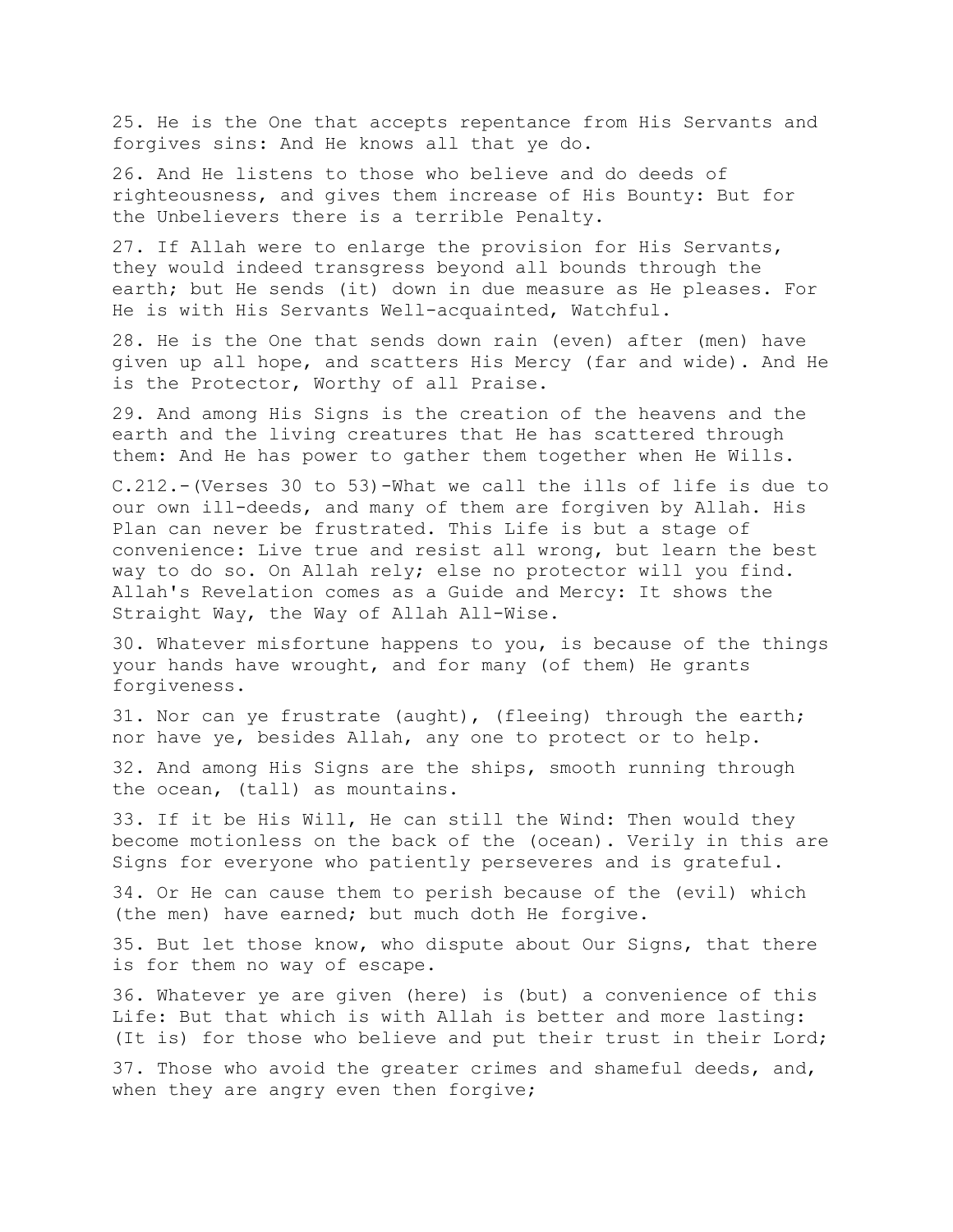38. Those who hearken to their Lord, and establish regular prayer; who (conduct) their affairs by mutual consultation; who spend out of what We bestow on them for Sustenance;

39. And those who, when an oppressive wrong is inflicted on them, (are not cowed but) help and defend themselves.

40. The recompense for an injury is an injury equal thereto (in degree): But if a person forgives and makes reconciliation, his reward is due from Allah: For (Allah) loveth not those who do wrong.

41. But indeed if any do help and defend themselves after a wrong (done) to them, against such there is no cause of blame.

42. The blame is only against those who oppress men with wrongdoing and insolently transgress beyond bounds through the land, defying right and justice: For such there will be a Penalty grievous.

43. But indeed if any show patience and forgive, that would truly be an exercise of courageous will and resolution in the conduct of affairs.

44. For any whom Allah leaves astray, there is no protector thereafter. And thou wilt see the wrongdoers, when in sight of the Penalty, say: "Is there any way (to effect) a return?"

45. And thou wilt see them brought forward to the (Penalty), in a humble frame of mind because of (their) disgrace, (and) looking with a stealthy glance. And the Believers will say: "Those are indeed in loss who have given to perdition their own selves and those belonging to them on the Day of Judgment. Behold! Truly the wrongdoers are in a lasting Penalty!"

46. And no protectors have they to help them, other than Allah. And for any whom Allah leaves to stray, there is no way (to the Goal).

47. Hearken ye to your Lord, before there come a Day which there will be no putting back, because of (the ordainment of) Allah! That Day there will be for you no place of refuge nor will there be for you any room for denial (of your sins)!

48. If then they turn away, We have not sent thee as a guard over them. Thy duty is but to convey (the Message). And truly, when We give man a taste of a Mercy from Ourselves, he doth exult thereat, but when some ill happens to him, on account of the deeds which his hands have sent forth, truly then is man ungrateful!

49. To Allah belongs the dominion of the heavens and the earth. He creates what He wills (and plans). He bestows (children) male or female according to His Will (and Plan),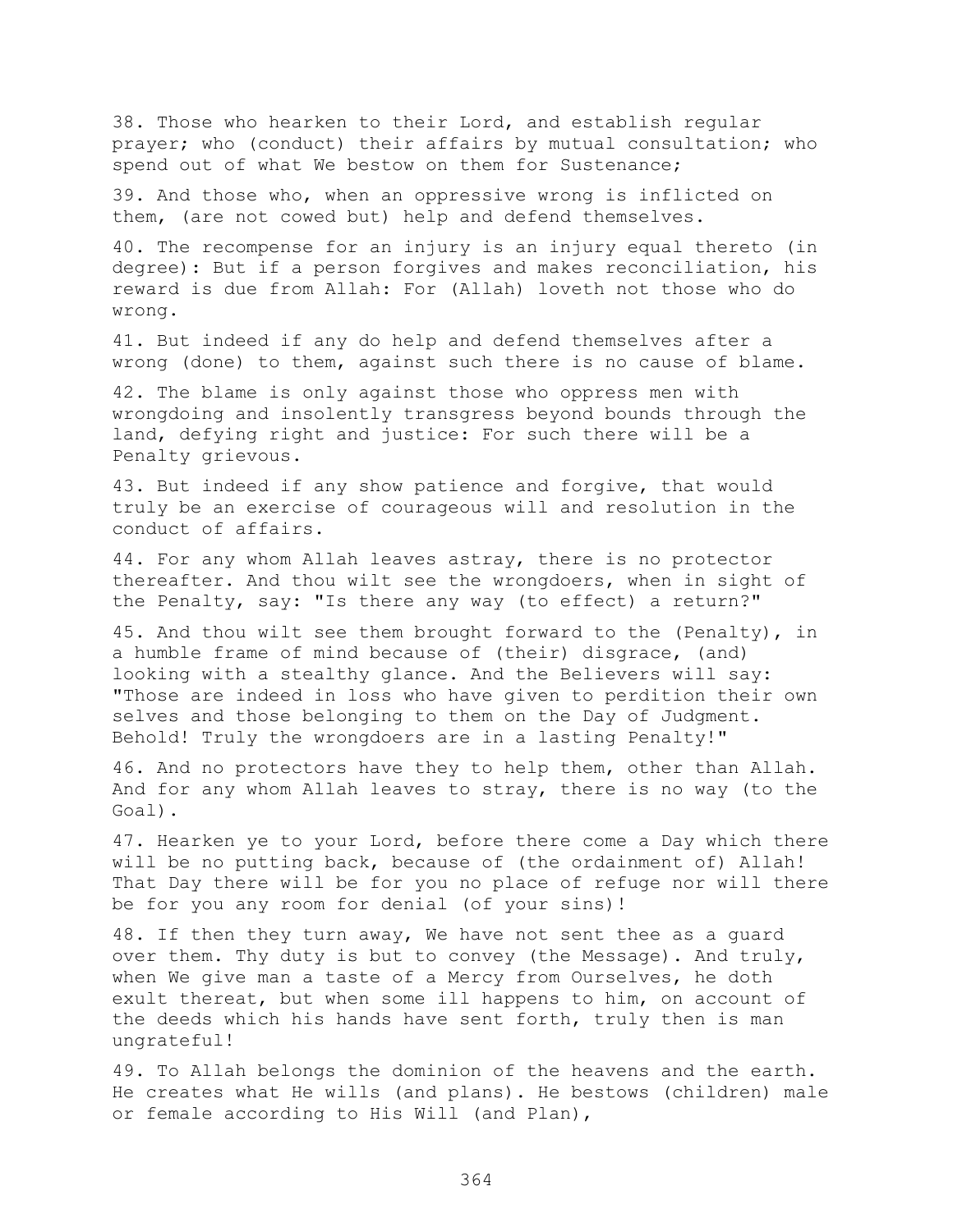50. Or He bestows both males and females, and He leaves barren whom He will: For He is full of Knowledge and power.

51. It is not fitting for a man that Allah should speak to him except by inspiration, or from behind a veil, or by sending of a Messenger to reveal, with Allah's permission, what Allah wills: For He is Most High, Most Wise.

52. And thus have We, by Our Command, sent inspiration to thee: Thou knewest not (before) what was Revelation, and what was Faith; but We have made the (Koran) a Light, wherewith We guide such of Our servants as We will; and verily thou dost guide (men) to the Straight Way, --

53. The Way of Allah, to Whom belongs whatever is in the heavens and whatever is on earth. Behold (how) all affairs tend towards Allah!

## **SURA 43 INTRO.**

C.213.-(Verses 1 to 25)-Revelation makes everlasting Truths Clear: Those who mock merely undo themselves. Consider the Signs of Allah's gracious kindness around you, and glorify Him: Attribute not unworthy qualities nor any companions to the One True Allah. Seek Truth in worship more than mere ancestral ways, and shut out Revelation's Light.

1. SURA 43. Zukhruf, or Gold Adornments. In the name of Allah, Most Gracious, Most Merciful. Ha. Mim.

2. By the Book that makes things clear, --

3. We have made it a Koran in Arabic, that ye may be able to understand (and learn wisdom).

4. And verily, it is in the Mother of the Book, in Our Presence, high (in dignity), full of wisdom.

5. Shall We then take away the message from you and repel (you), for that ye are a people transgressing beyond bounds?

6. But how many were the prophets We sent amongst the peoples of old?

7. And never came there a prophet to them but they mocked him.

8. So We destroyed (them) --Stronger in power than these; --And (thus) has passed on the Parable of the peoples of old.

9. If thou wert to question them. "Who created the heavens and the earth?" They would be sure to reply, "They were created by (Him), the Exalted in Power, Full of Knowledge": --

10. (Yea, the same that) has made for you the earth (like a carpet) spread out, and has made for you roads (and channels) therein, in order that ye may find guidance (on the way);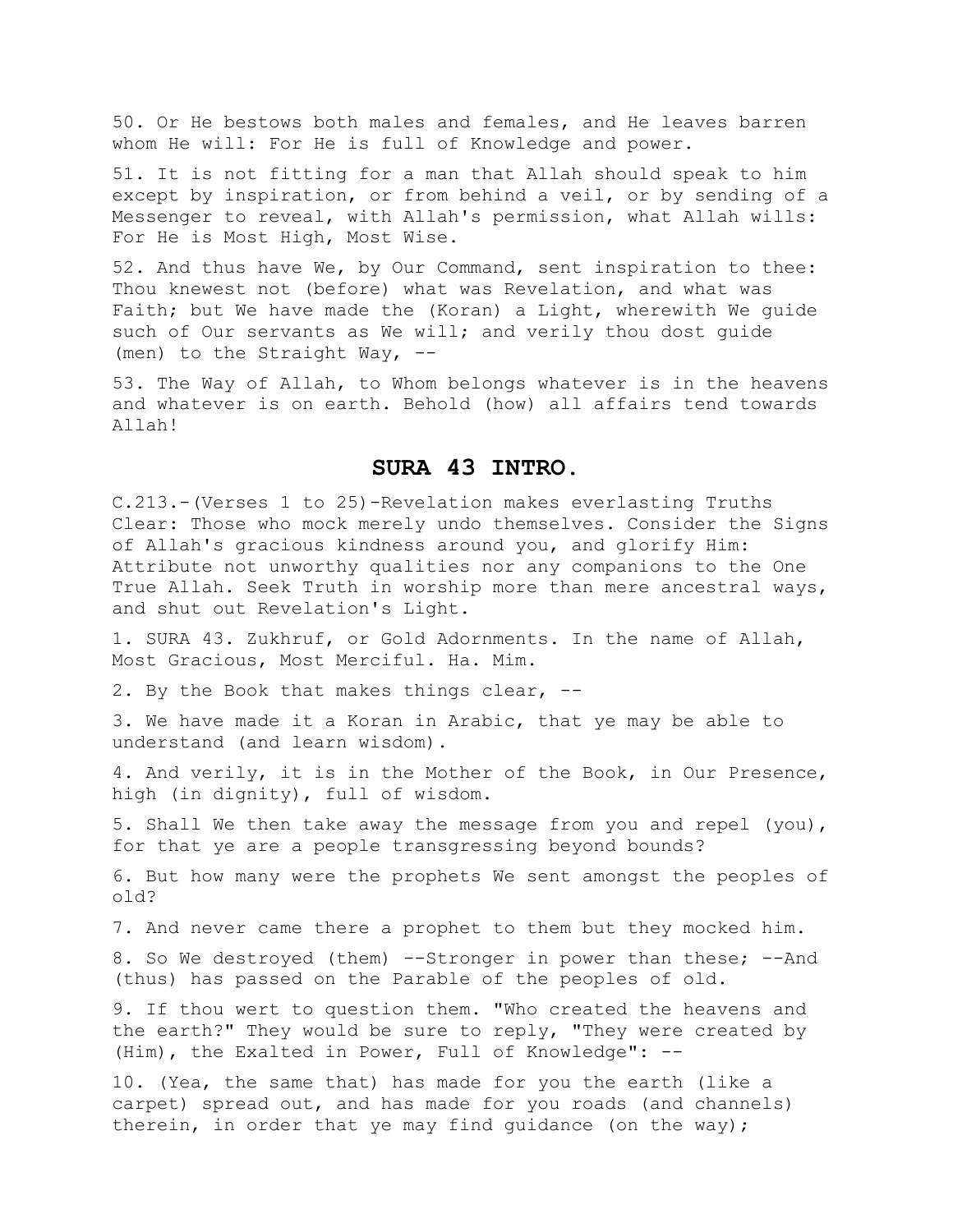11. That sends down (from time to time) rain from the sky in due measure; --and We raise to life therewith a land that is dead; even so will ye be raised (from the dead);  $-$ 

12. That has created pairs in all things, and has made for you ships and cattle on which ye ride,

13. In order that ye may sit firm and square on their backs, and when so seated, ye may celebrate the (kind) favor of your Lord, and say, "Glory to Him Who has subjected these to our (use), for we could never accomplished this (by ourselves),

14. "And to our Lord, surely, must we turn back!"

15. Yet they attribute to some of His servants a share with Him (in His godhead)! Truly is man a blasphemous ingrate avowed!

16. What! Has He taken daughters out of what He Himself creates, and granted to you sons for choice?

17. When news is brought to one of them of (the birth of) what he sets up as a likeness to (Allah) Most Gracious, his face darkens, and he is filled with inward grief!

18. Is then one brought up among trinkets, and unable to give a clear account in a dispute (to be associated with Allah)?

19. And they make into females angels who themselves serve Allah. did they witness their creation? Their evidence will be recorded, and they will be called to account!

20. ("Ah!") They say, "If it had been the Will of (Allah) Most Gracious, we should not have worshipped such (deities)!" Of that they have no knowledge! They do nothing but lie!

21. What! Have We given them a Book before this, to which they are holding fast?

22. Nay! They say: "We found our fathers following a certain religion, and we do guide ourselves by their footsteps."

23. Just in the same way, whenever We sent a Warner before thee to any people, the wealthy ones among them said: "We found our fathers following a certain religion, and we will certainly follow in their footsteps."

24. He said: "What! Even if I brought you better guidance than that which ye found your fathers following?" They said: "For us, we deny that ye (prophets) are sent (on a mission at all)."

25. So We extracted retribution from them: Now see what was the end of those who rejected (Truth)!

C.214.-(Verses 26 to 56)-If the Arabs hark back to ancestry, why not accept the Faith of Abraham the True? He joined not gods with Allah. Spiritual worth is measured by other things than gold or silver or the adornments of this world. These are but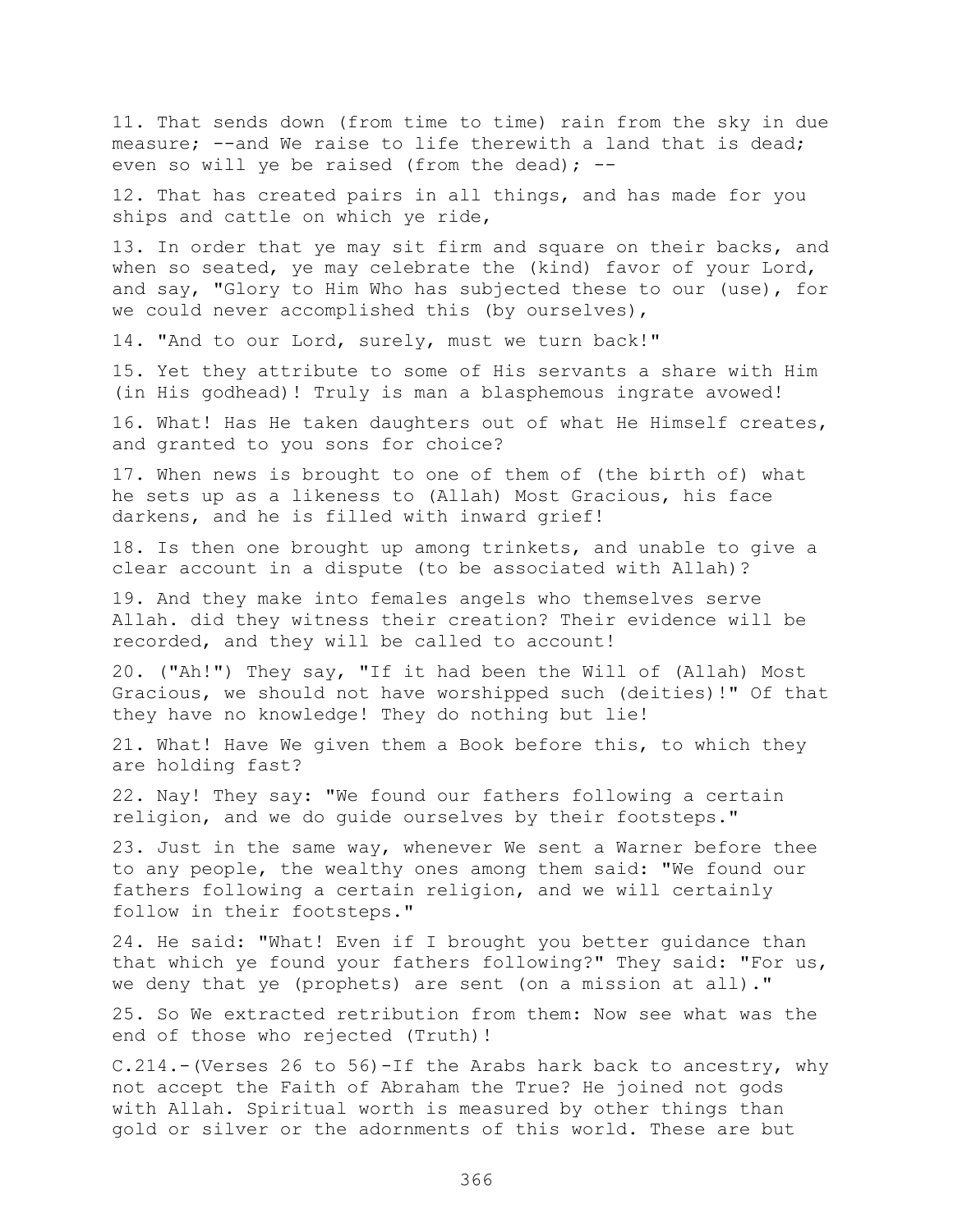things of the hour. The lasting gifts are those of the Hereafter. If Israel goes back to Moses, how he was mocked by Pharaoh in his pride of power! Yet Pharaoh and his deluded People perished: So ends the pomp and power and vanity of this world! 26. Behold! Abraham said to his father and his people: "I do indeed clear myself of what ye worship: 27. "(I worship) only Him Who made me, and He will certainly guide me." 28. And he left it as a Word to endure among those who came after him, that they may turn back (to Allah). 29. Yea, I have given the good things of this life to these (men) and their fathers, until the Truth has come to them, and an Apostle making things clear. 30. But when the Truth came to them, they said: "This is sorcery, and we do reject it." 31. Also, they say: "Why is not this Koran sent down to some leading man in either of the two (chief) cities?" 32. Is it they who would portion out the Mercy of thy Lord? It is We Who portion out between them their livelihood in the life of this world: And We raise some of them above others in ranks, so that some may command work from others. But the Mercy of thy Lord is better than the (wealth) which they amass. 33. And were it not that (all) men might become of one (evil) way of life, We would provide, for everyone that blasphemes against (Allah) Most Gracious, silver roofs for their houses, and (silver) stairways on which to go up, 34. And (silver) doors to their houses, and thrones (of silver) on which they could recline, 35. And also adornments of gold. But all this were nothing but conveniences of the present life: The Hereafter, in the sight of thy Lord, is for the Righteous. 36. If anyone withdraws himself from remembrance of (Allah) Most Gracious, We appoint for him an evil one, to be an intimate companion to him. 37. Such (evil ones) really hinder them from the Path, but they think that they are being guided aright! 38. At length, when (such a one) comes to Us, he says (to his evil companion): "Would that between me and thee were the distance of East and West!" Ah! Evil is the companion (indeed)!

39. When ye have done wrong, it will avail you nothing, that day, that ye shall be partners in punishment!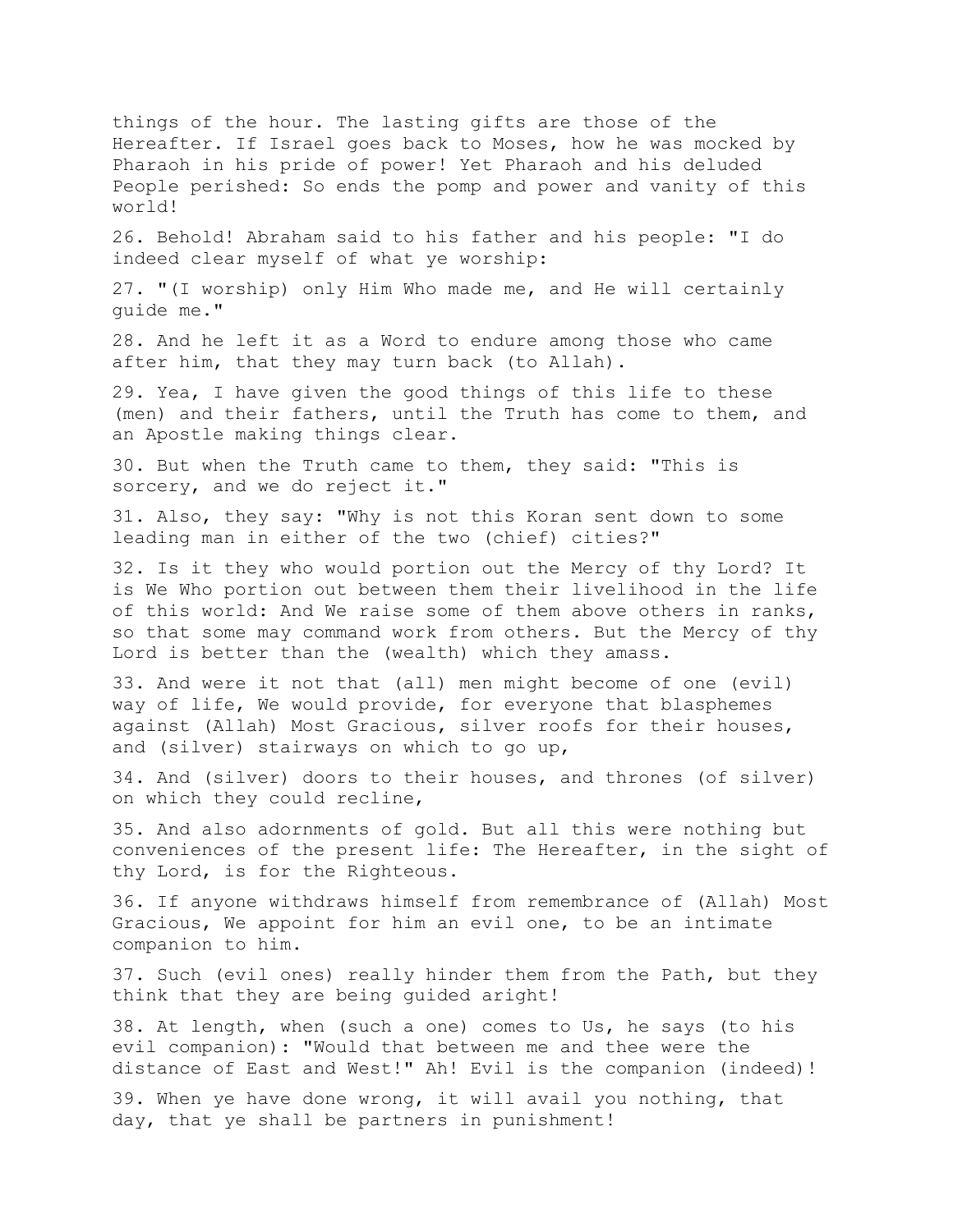40. Canst thou then make the deaf to hear, or give directions to the blind or to such as (wander) in manifest error? 41. Even if We take thee away, we shall be sure to exact retribution from them, 42. Or We shall show thee that (accomplished) which We have promised them: For verily We shall prevail over them. 43. So hold thou fast to the Revelation sent down to thee; Verily thou art on a Straight Way. 44. The (Koran) is indeed the Message, for thee and for thy people; and soon shall ye (all) be brought to account. 45. And question thou Our apostles whom We sent before thee; did We appoint any deities other than (Allah) Most Gracious, to be worshipped? 46. We did send Moses aforetime, with Our Signs, to Pharaoh and his Chiefs: He said, "I am an apostle of the Lord of the Worlds." 47. But when he came to them with Our Signs, behold, they ridiculed them. 48. We showed them Sign after Sign, each greater than its fellow, and We seized them with Punishment, in order that they might turn (to Us). 49. And they said, "O thou sorcerer! Invoke thy Lord for us according to His covenant with thee; for we shall truly accept guidance." 50. But when We removed the Penalty from them, behold, they broke their word. 51. And Pharaoh proclaimed among his people, saying: "O my people! Does not the dominion of Egypt belong to me, (witness) these streams flowing underneath my (palace)? What! See ye not then? 52. "Am I not better than this (Moses), who is a contemptible wretch and can scarcely express himself clearly? 53. "Then why are not gold bracelets bestowed on him, or (why) come (not) with him angels accompanying him in procession?" 54. Thus did he make fools of his people, and they obeyed him: Truly were they a people rebellious (against Allah". 55. When at length they provoked Us, We extracted retribution from them, and We drowned them all. 56. And We made them (a people) of the Past and an Example to later ages.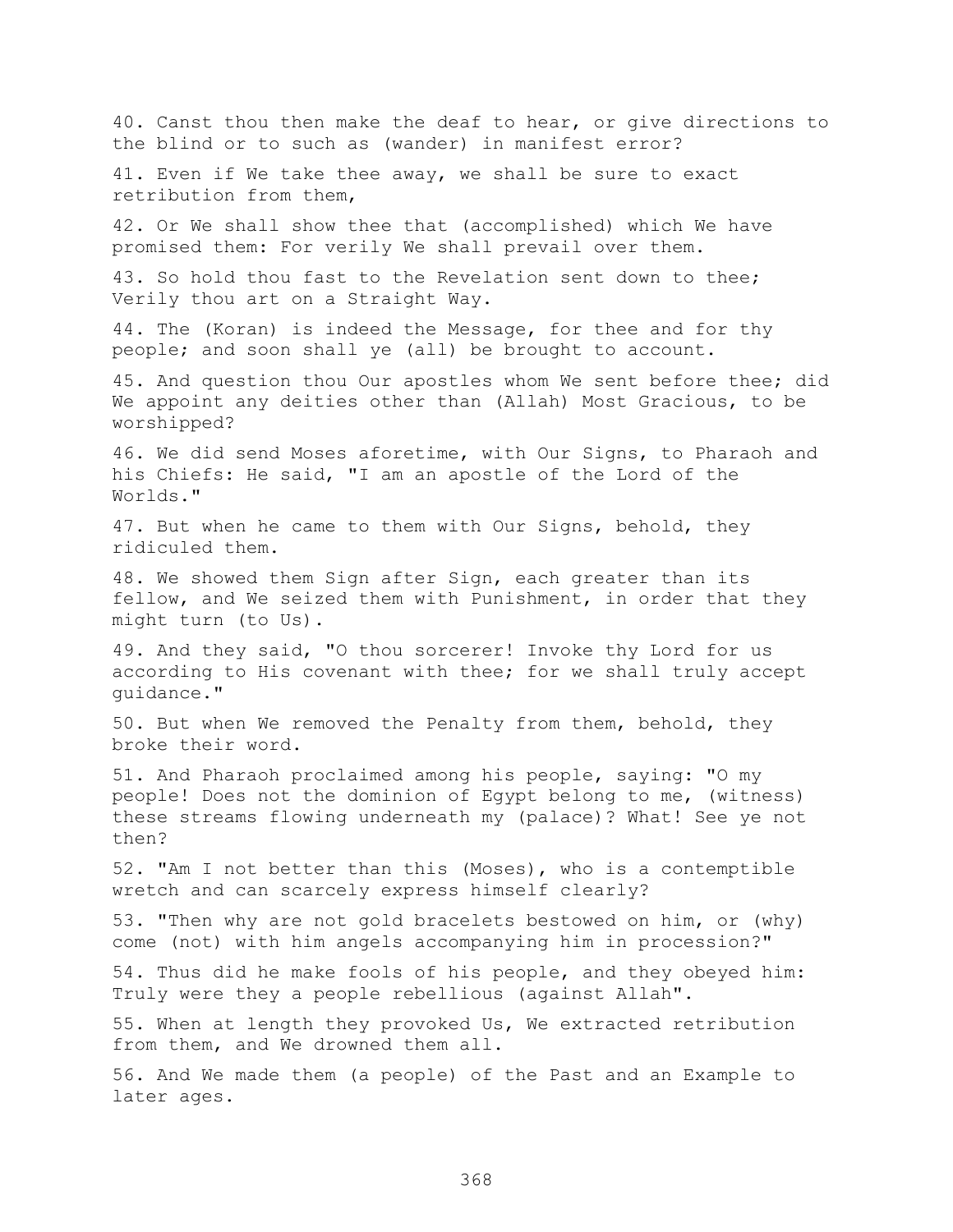C.215.-(Verses 57 to 89)-If Christians go back to Jesus, he was but a man and a servant of Allah: He came to still the jarring sects, not to create a new one: He preached the One True Allah, his Lord. So give up disputing, and join in devotion to Allah. That is the Way to the Garden of Bliss, but the opposite leads to the Fire. Beware! The Truth has come, and Allah knows how you receive it. He is the Lord of power and mercy. The Truth must prevail: Resist it not.

57. When (Jesus) the son of Mary is held up as an example, behold, thy people raise a clamor thereat (in ridicule)!

58. And they say, "Are our gods best, or he?" This they set forth to thee, only by way of disputation: Yea, they are a contentious people.

59. He was no more than a servant: We granted our favor to him, and We made him an example to the Children of Israel.

60. And if it were Our Will, We could make angels from amongst you, succeeding each other on the earth.

61. And (Jesus) shall be a Sign (for the coming of) the Hour (of Judgment): Therefore have no doubt about the (Hour), but follow ye Me: This is a Straight Way.

62. Let not the Evil One hinder you: For he is to you an enemy avowed.

63. When Jesus came with Clear Signs, he said: "Now have I come to you with Wisdom, and in order to make clear to you some of the (points) on which ye dispute: Therefore fear Allah and obey me.

64. "For Allah, He is my Lord and your Lord: So worship ye Him: This is a Straight Way."

65. But sects from among themselves fell into disagreement: Then woe to the wrongdoers, from the Penalty of a Grievous Day!

66. Do they only wait for the Hour--that it should come on them all of a sudden, while they perceive not?

67. Friends on that Day will be foes, one to another, --except the Righteous.

68. My devotees! No fear shall be on you that Day, nor shall ye grieve, --

69. (Being) those who have believed in Our Signs and bowed (their wills to Ours) in Islam.

70. Enter ye the Garden, ye and your wives, in (beauty and) rejoicing.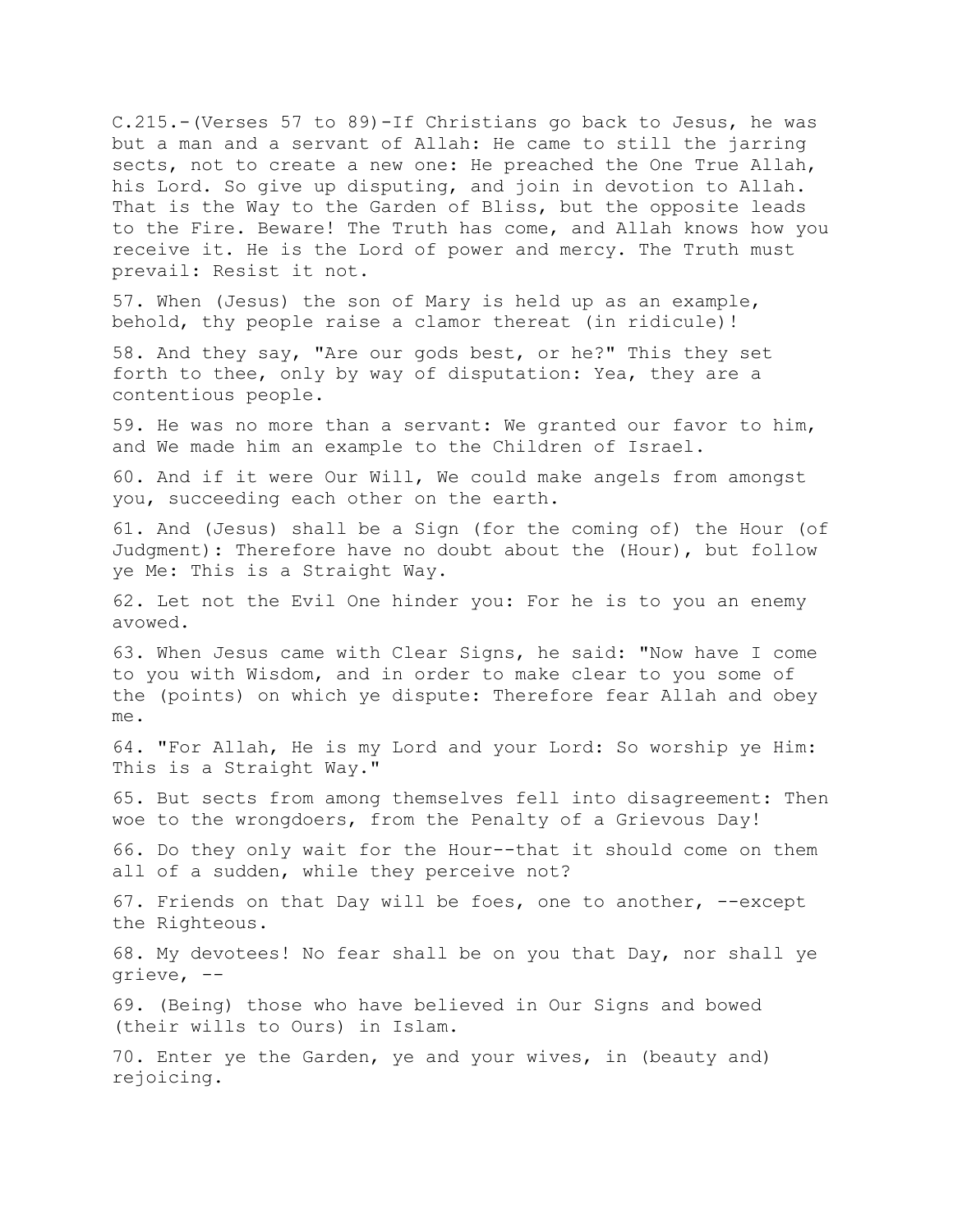71. To them will be passed round, dishes and goblets of gold: There will be there all that the souls could desire, all that the eyes could delight in: And ye shall abide therein (for aye). 72. Such will be the Garden of which ye are made heirs for your (good) deeds (in life). 73. Ye shall have therein abundance of fruit, from which ye shall have satisfaction. 74. The Sinners will be in the Punishment of Hell, to dwell therein (for aye): 75. Nowise will be the (punishment) be lightened for them, and in despair will they be there overwhelmed. 76. Nowise shall We be unjust to them: But it is they who have been unjust themselves. 77. They will cry: "O Malik! Would that thy Lord put an end to us!" He will say, "Nay, but ye shall abide!" 78. Verily We have brought the Truth to you: But most of you have a hatred for Truth. 79. What! Have they settled some Plan (among themselves)? But it is We Who settle things. 80. Or do they think that We hear not their secrets and their private counsels? Indeed (We do), and Our Messengers are by them, to record. 81. Say: "If (Allah) Most Gracious had a son, I would be the first to worship." 82. Glory to the Lord of the heavens and the earth, the Lord of the Throne (of Authority)! (He is free) from the things they attribute (to Him)! 83. So leave them to babble and play (with vanities) until they meet that Day of theirs, which they have been promised. 84. It is He Who is Allah in heaven and Allah on earth; and He is Full of Wisdom and Knowledge. 85. And blessed is He to Whom belongs the dominion of the heavens and the earth, and all between them: With Him is the knowledge of the Hour (of Judgment): And to Him shall ye be brought back. 86. And those whom they invoke besides Allah have no power of intercession; --only he Who bears witness to the Truth, and they know (him). 87. If thou ask them, Who created them, they will certainly say, Allah: How then are they deluded away (from the Truth)?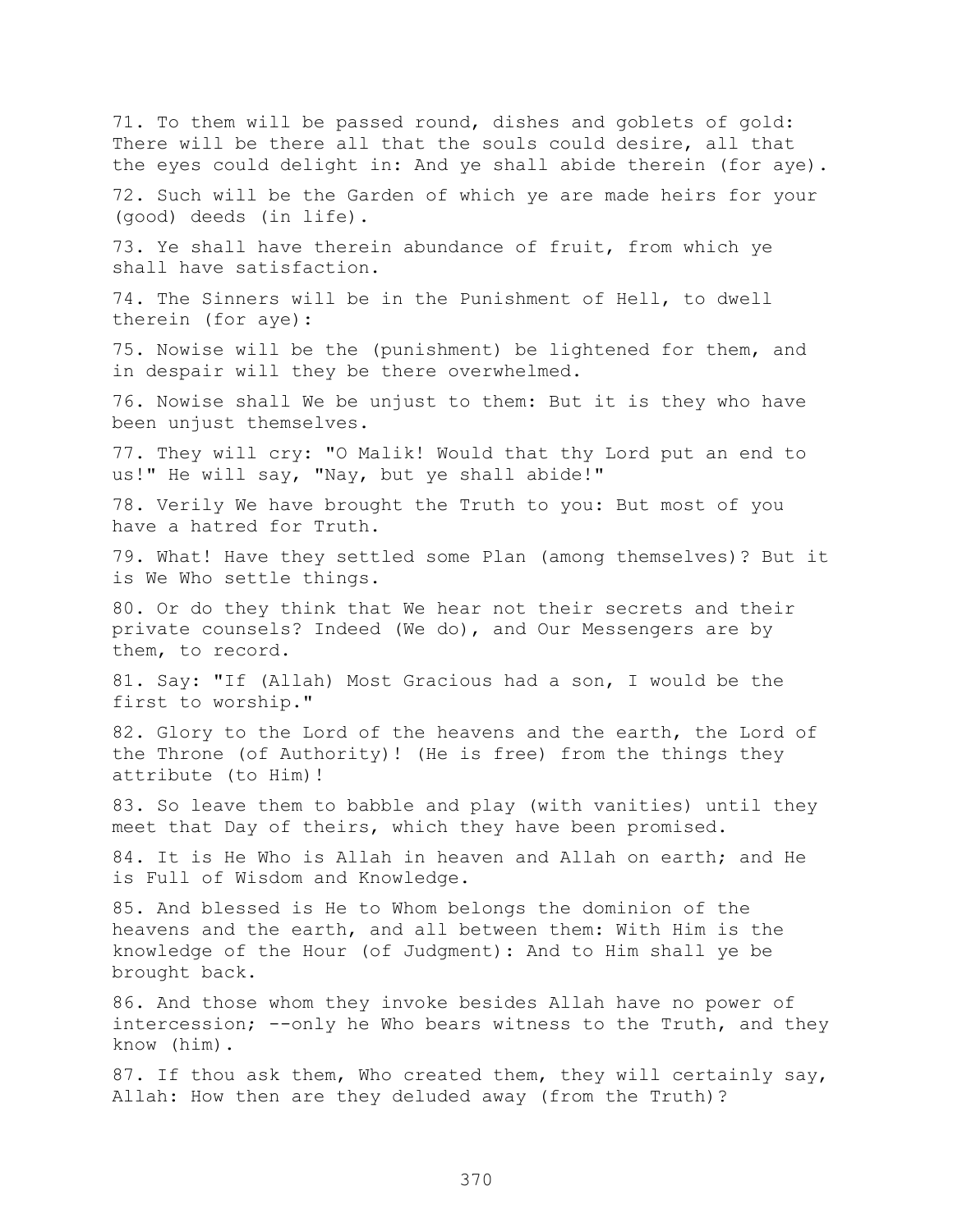88. (Allah has knowledge) of the (Prophet's) cry, "O my Lord! Truly these are a people who will not believe!"

89. But turn away from them, and say, "Peace!" But soon shall they know!

## **SURA 44 INTRO.**

C.216.-(Verses 1 to 29)-Blest is the night in which Allah's Message comes down, as a Mercy to men, to warn them against Evil. How fractious of men to ignore or suppress such warnings? Proud Pharaoh and his Chiefs did resist Allah's authority, but their sins rebounded on themselves: They were swallowed up by the sea; and their tilth, their gardens, their noble fanes and buildings, and all the advantages of which they boasted passed to other hands. Not a tear was shed over them in heaven or earth. Thus ends the tale of power misused.

1. SURA 44. Dukhan, or Smoke (or Mist). In the name of Allah, Most Gracious, Most Merciful. Ha Mim.

2. By the Book that makes things clear; --

3. We sent it down during a blessed night: For We (ever) wish to warn (against Evil).

4. In that (night) is made distinct every affair of wisdom,

5. By command, from Our Presence. For We (ever) send (revelations),

6. As a Mercy from thy Lord: For He hears and knows (all things);

7. The Lord of the heavens and the earth and all between them, if ye (but) have an assured faith.

8. There is no god but He: It is He Who gives life and gives death, --the Lord and Cherisher to you and your earliest ancestors.

9. Yet they play about in doubt.

10. Then watch thou for the Day that the sky will bring forth a kind of smoke (or mist) plainly visible,

11. Enveloping the people: This will be a penalty Grievous.

12. (They will say:) "Our Lord! Remove the Penalty from us, for we do really believe!"

13. How shall the Message be (effectual) for them, seeing that an apostle explaining things clearly has (already) come to them, --

14. Yet they turn away from him and say: "Tutored (by others), a man possessed!"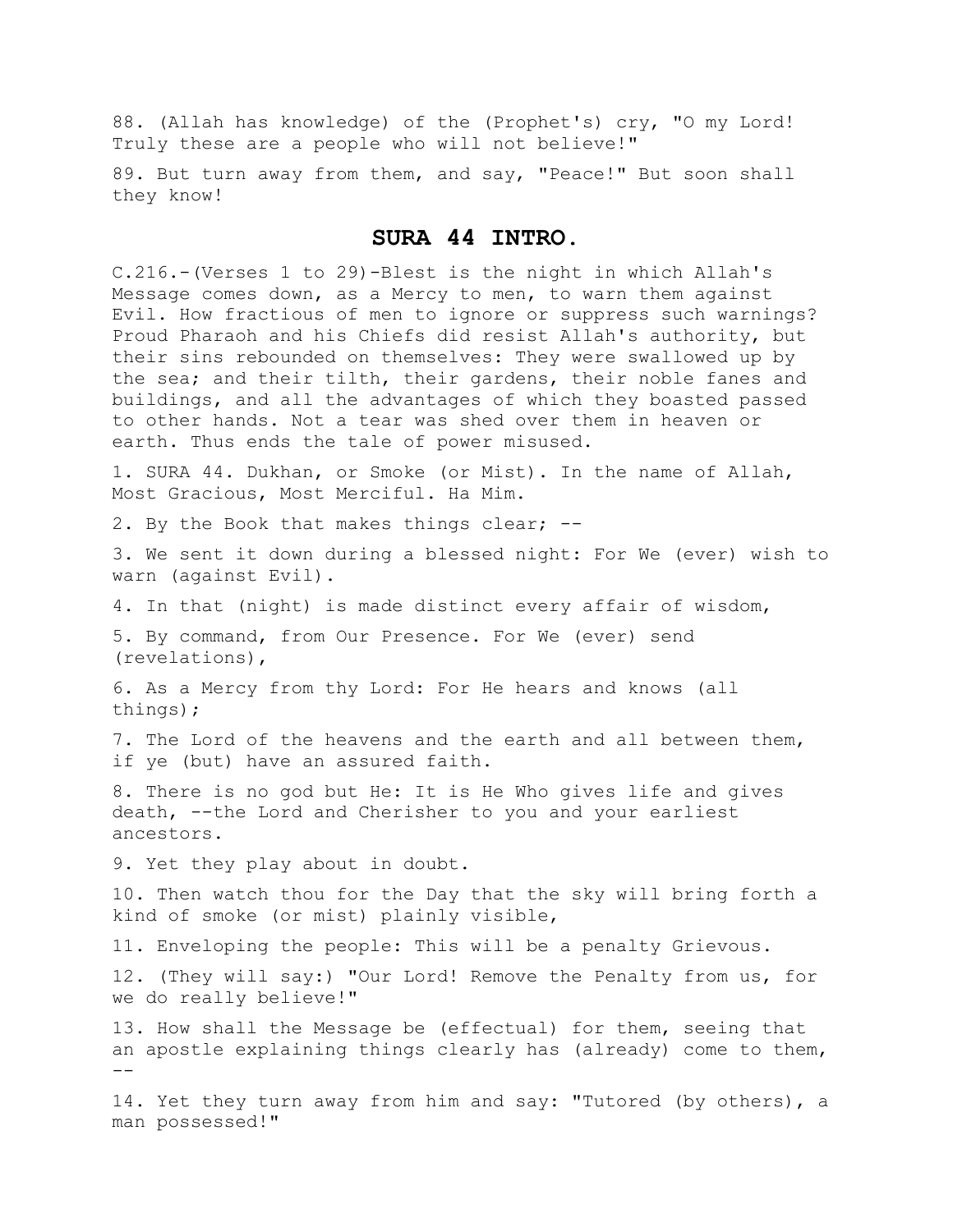15. We shall indeed remove the Penalty for a while, (but) truly ye will revert (to your ways). 16. One day We will seize you with a mighty onslaught: We will indeed (then) exact Retribution! 17. We did, before them, try the people of Pharaoh: There came to them an apostle most honorable, 18. Saying: "Restore to me the servants of Allah: I am to you an apostle worthy of all trust; 19. "And be not arrogant as against Allah: For I come to you with authority manifest. 20. "For me, I have sought safety with my Lord and your Lord, against your injuring me. 21. "If ye believe me not, at least keep yourselves away from me." 22. (But they were aggressive:) Then he cried to his Lord: "These are indeed a people given to sin." 23. (The reply came:) "March forth with my servants by night: For ye are sure to be pursued. 24. "And leave the sea as a furrow (divided): For they are a host (destined) to be drowned." 25. How many were the gardens and springs they left behind, 26. And corn fields and noble buildings, 27. And wealth (and conveniences of life), wherein they had taken such delight! 28. Thus (was their end)! And We made other people inherit (those things)! 29. And neither heaven nor earth shed a tear over them: Nor were they given a respite (again). C.217.-(Verses 30 to 59)-So with the Children of Israel: Granted gifts and favors, they became arrogant and fell. Can the Quraish escape the doom for sin? We created the world for just ends. The Day will come when good and evil will be sorted out: Each will meet the fruits of its own deeds. Give good heed to the Message revealed, and wait and watch. 30. We did deliver aforetime the Children of Israel from humiliating Punishment, 31. Inflicted by Pharaoh, for he was arrogant (even) among inordinate transgressors. 32. And We chose them aforetime above the nations, knowingly, 33. And granted them Signs in which there was a manifest trial.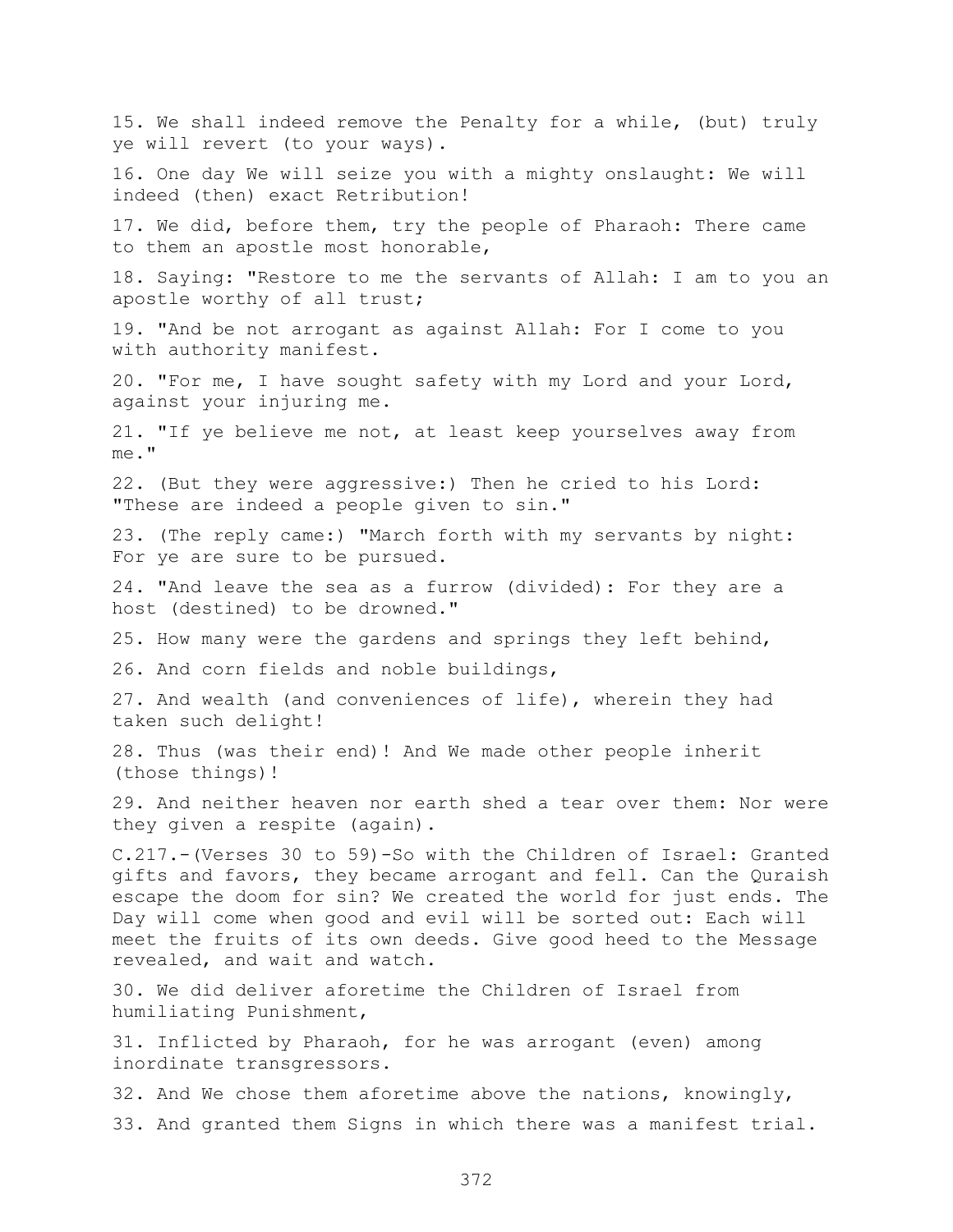34. As to these (Quraish), they say forsooth: 35. "There is nothing beyond death, and we shall not be raised again. 36. "Then bring (back) our forefathers, if what ye say is true!" 37. What! Are they better than the people of Tubba and those who were before them? We destroyed them because they were guilty of sin. 38. We created not the heavens, the earth, and all between them, merely in (idle) sport: 39. We created them not except for just ends: But most of them do not understand. 40. Verily the Day of Sorting Out is the time appointed for all of them, -- 41. The Day when no protector can avail his client in aught, and no help can they receive, 42. Except such as receive Allah's Mercy: For He is Exalted in Might, Most Merciful. 43. Verily the tree of Zaqqum 44. Will be the food of the Sinful, -- 45. Like molten brass; it will boil in their insides, 46. Like the boiling of scalding water. 47. (A voice will cry): "Seize ye him and drag him into the midst of the Blazing Fire! 48. "Then pour over his head the Penalty of Boiling Water. 49. "Taste thou (this)! Truly wast thou mighty, full of honor! 50. "Truly this is what ye used to doubt!" 51. As to the righteous, (They will be) in a position of Security, 52. Among Gardens and Springs; 53. Dressed in fine silk and in rich brocade, they will face each other; 54. So; and We shall join them to Companions with beautiful, big, and lustrous eyes. 55. There can they call for every kind of fruit in peace and security; 56. Nor will they there taste Death, except the first Death; and He will preserve them from the Penalty of the Blazing Fire, -- 57. As a Bounty from thy Lord! That will be the supreme achievement!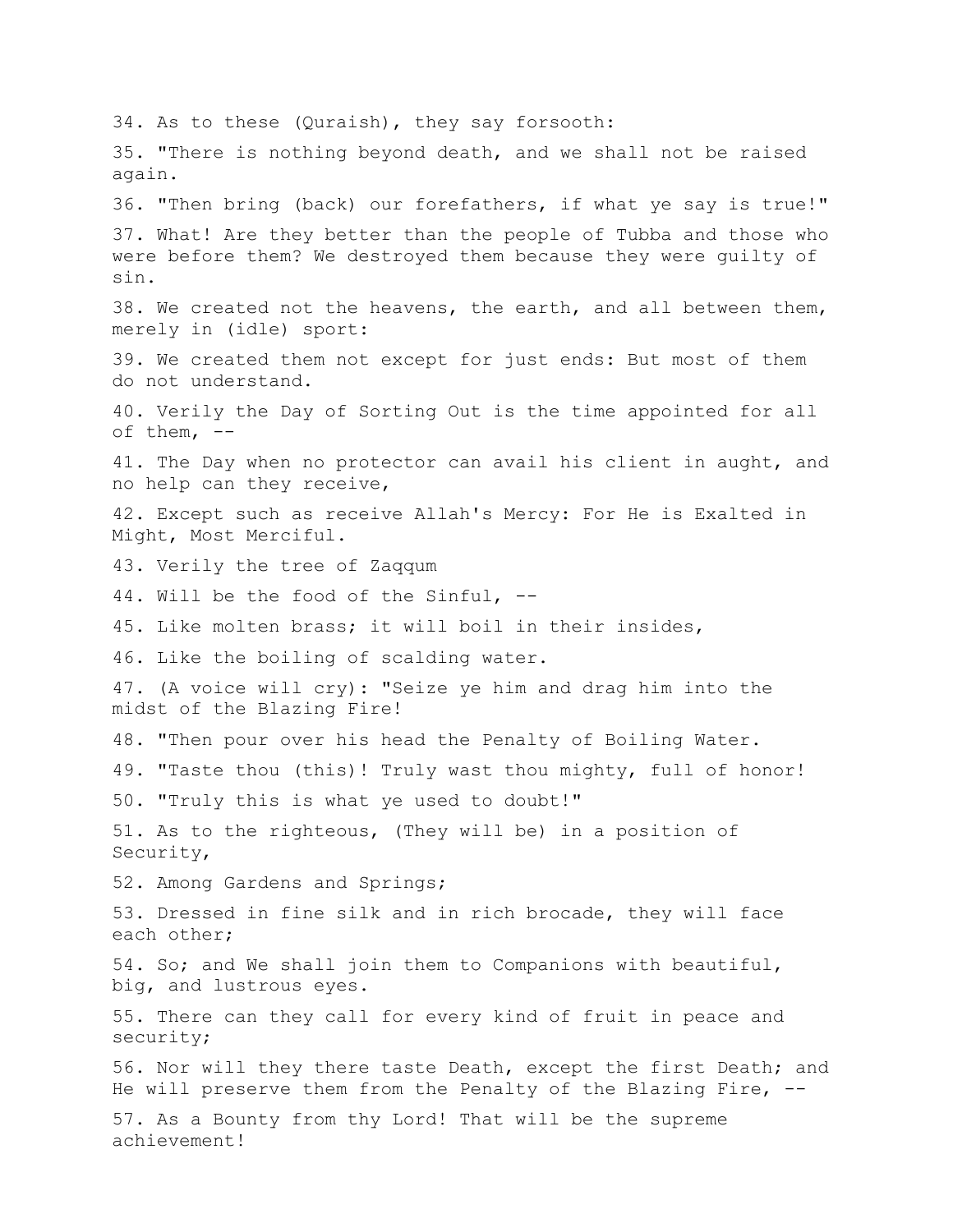58. Verily, We have made this (Koran) easy, in thy tongue, in order that they may give heed.

59. So wait thou and watch; for they (too) are waiting.

# **SURA 45 INTRO.**

C.218.-(Verses 1 to 37)-The Signs of Allah are everywhere: His power, wisdom, and goodness are shown through all Creation and in Revelation. How can man be so ungrateful as to reject true Guidance, reaping thus the fruits of Evil? But men of Faith have patience and forgive their weaker Brethren, and trust in the final justice of Allah. Form no sects, as was done aforetime, nor make your lusts your gods: The Future is sure, and in the hands of Allah, to Whom all will bend the knee, when Truth will shine in all its glory. So praise and glory to Allah, the Lord and Cherisher of all the worlds!

1. SURA 45. Jathiya, or Bowing the Knee. In the name of Allah, Most Gracious, Most Merciful. Ha Mim.

2. The revelation of the Book is from Allah the Exalted in Power, Full of Wisdom.

3. Verily in the heavens and the earth, are Signs for those who believe.

4. And in the creation of yourselves and the fact that animals are scattered (through the earth), are Signs for those of assured Faith.

5. And in the alternation of Night and Day, and the fact that Allah sends down Sustenance from the sky, and revives therewith the earth after its death, and in the change of the winds, --are Signs for those that are wise.

6. Such are the Signs of Allah, which We rehearse to thee in truth: Then in what exposition will they believe after (rejecting) Allah and His Signs?

7. Woe to each sinful dealer in Falsehoods:

8. He hears the Signs of Allah rehearsed to him, yet is obstinate and lofty, as if he had not heard them: Then announce to him a Penalty Grievous!

9. And when he learns something of Our Signs, he takes them in jest: For such there will be a humiliating Penalty.

10. In front of them is Hell: And of no profit to them is anything they may have earned, nor any protectors they may have taken to themselves besides Allah: For them is a tremendous Penalty.

11. This is (true) Guidance: And for those who reject the Signs of their Lord, is a grievous Penalty of abomination.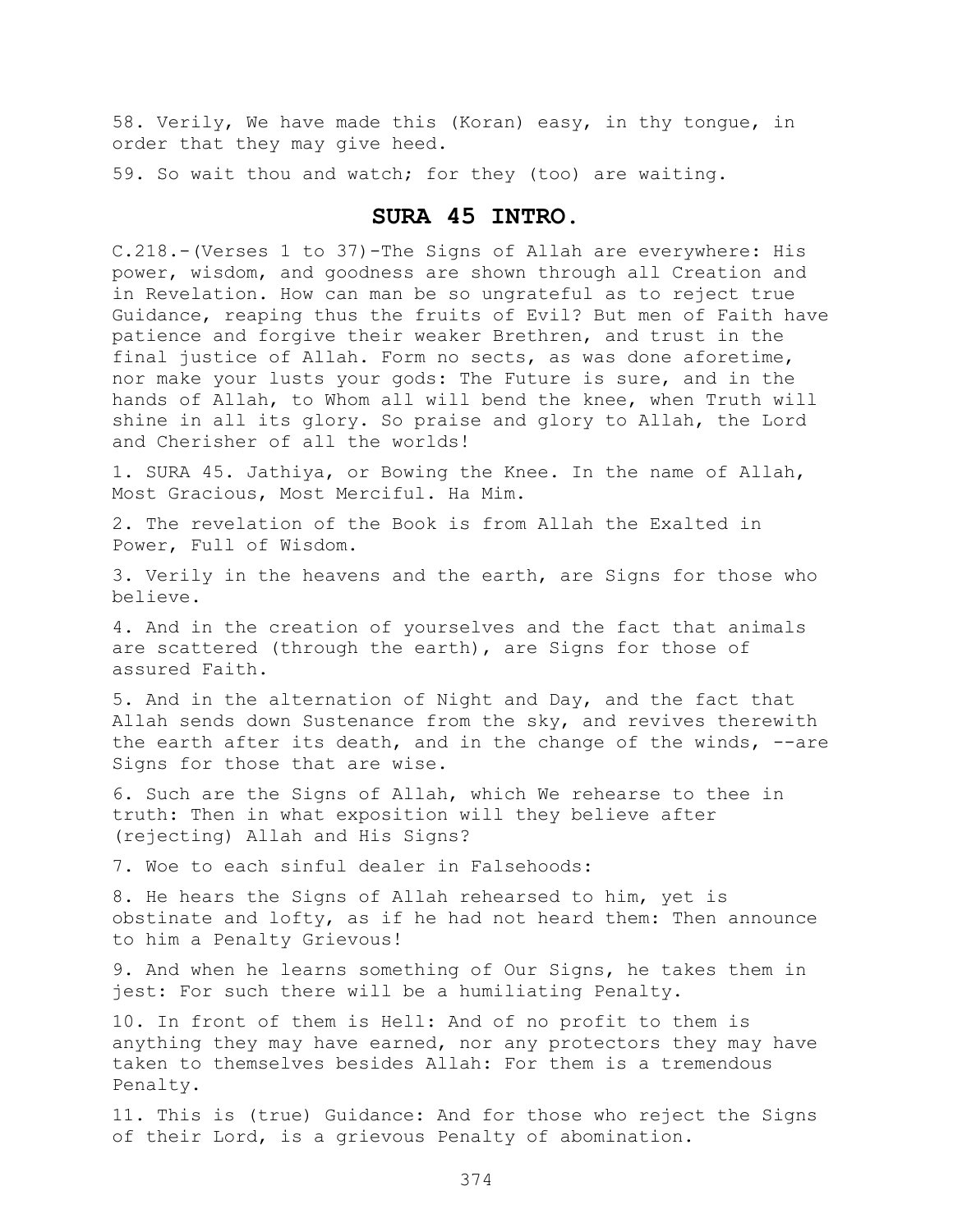12. It is Allah Who has subjected the sea to you, that ships may sail through it by His command, that ye may seek of His Bounty, and that ye may be grateful.

13. And He has subjected to you, as from Him, all that is in the heavens and on earth: Behold, in that are Signs indeed for those who reflect.

14. Tell those who believe, to forgive those who do not look forward to the Days of Allah: It is for Him to recompense (for good or ill) each People according to what they have earned.

15. If any one does a righteous deed, it is to his own benefit; if he does evil, it works against (his own soul). In the end will ye (all) be brought back to your Lord.

16. We did aforetime grant to the Children of Israel the Book, the Power of Command, and Prophethood; We gave them, for Sustenance, things good and pure; and We favored them above the nations.

17. And We granted them Clear Signs in affairs (of Religion): It was only after knowledge had been granted to them that they fell into schisms, through insolent envy among themselves. Verily thy Lord will judge between them on the Day of Judgment as to those matters in which they set up differences.

18. Then We put thee on the (right) Way of Religion: So follow thou that (Way), and follow not the desires of those who know not.

19. They will be of no use to thee in the sight of Allah: It is only wrongdoers (that stand as) protectors, one to another: But Allah is the protector of the Righteous.

20. These are clear evidences to men, and a Guidance and Mercy to those of assured Faith.

21. What! Do those who seek after evil ways think that We shall hold them equal with those believe and do Righteous deeds, -that equal will be their life and their death? Ill is the judgment that they make.

22. Allah created the heavens and the earth for just ends, and in order that each soul may find the recompense of what it has earned, and none of them be wronged.

23. Then seest thou such a one as takes as his god his own vain desire? Allah has, knowing (him as such), left him astray, and sealed his hearing and his heart (and understanding), and put a cover on his sight. Who, then, will guide him after Allah (has withdrawn Guidance)? Will ye not then receive admonition?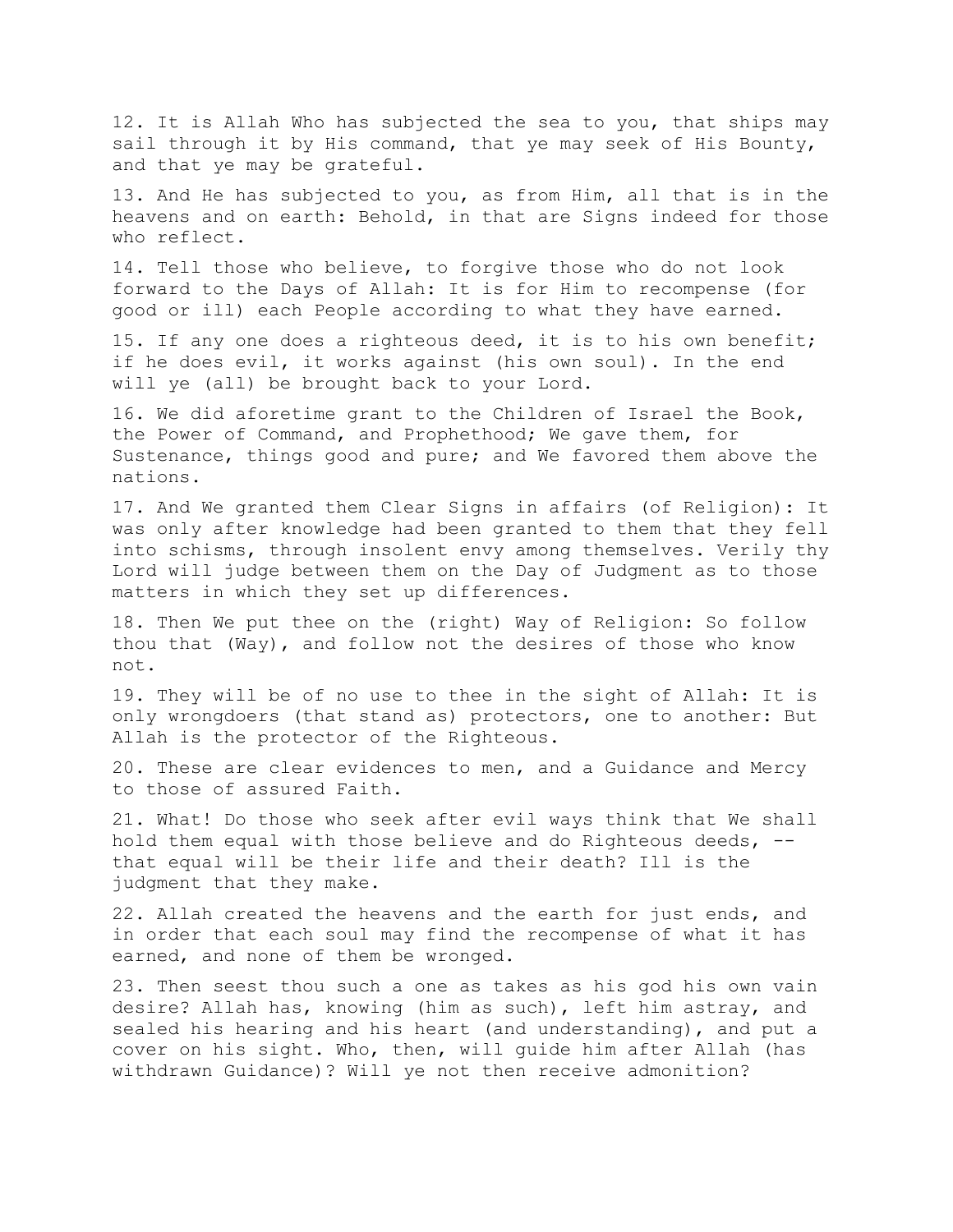24. And they say: "What is there but our life in this world? We shall die and we live, and nothing but Time can destroy us." But of that they have no knowledge: They merely conjecture:

25. And when Our Clear Signs are rehearsed to them, their argument is nothing but this: They say, "Bring (back) our forefathers, if what ye say is true!"

26. Say: "It is Allah Who gives you life, then gives you death; then He will gather you together for the Day of Judgment about which there is no doubt": But most men do not understand.

27. To Allah belongs the dominion of the heavens and the earth, and the Day that the Hour of Judgment is established, --that Day will the dealers in Falsehood perish!

28. And thou wilt see every sect bowing the knee: Every sect will be called to its Record: "This Day shall ye be recompensed for all that ye did!

29. "This Our Record speaks about you with truth: For We were wont to put on record all that ye did."

30. Then, as to those who believed and did righteous deeds, their Lord will admit them to His Mercy: That will be the Achievement for all to see.

31. But as to those who rejected Allah, (to them will be said): "Were not Our Signs rehearsed to you? But ye were arrogant, and were a people given to sin!

32. "And when it was said that the promise of Allah was true, and that the Hour--there was no doubt about its (coming), ye used to say, `We know not what is the Hour: We only think it is an idea, and we have no firm assurance. '"

33. Then will appear to them the evil (fruits) of what they did, and they will be completely encircled by that which they used to mock at!

34. It will also be said: "This Day We will forget you as ye forgot the meeting of this Day of yours! And your abode is the Fire, and no helpers have ye!

35. "This, because ye used to take the Signs of Allah in jest, and the life of the world deceived you:" (From) that Day, therefore, they shall not be taken out thence, nor shall they be received into Grace.

36. Then Praise be to Allah, Lord of the heavens and Lord of the earth, --Lord and Cherisher of all the worlds!

37. To Him be Glory throughout the heavens and the earth: And He is Exalted in Power, Full of Wisdom!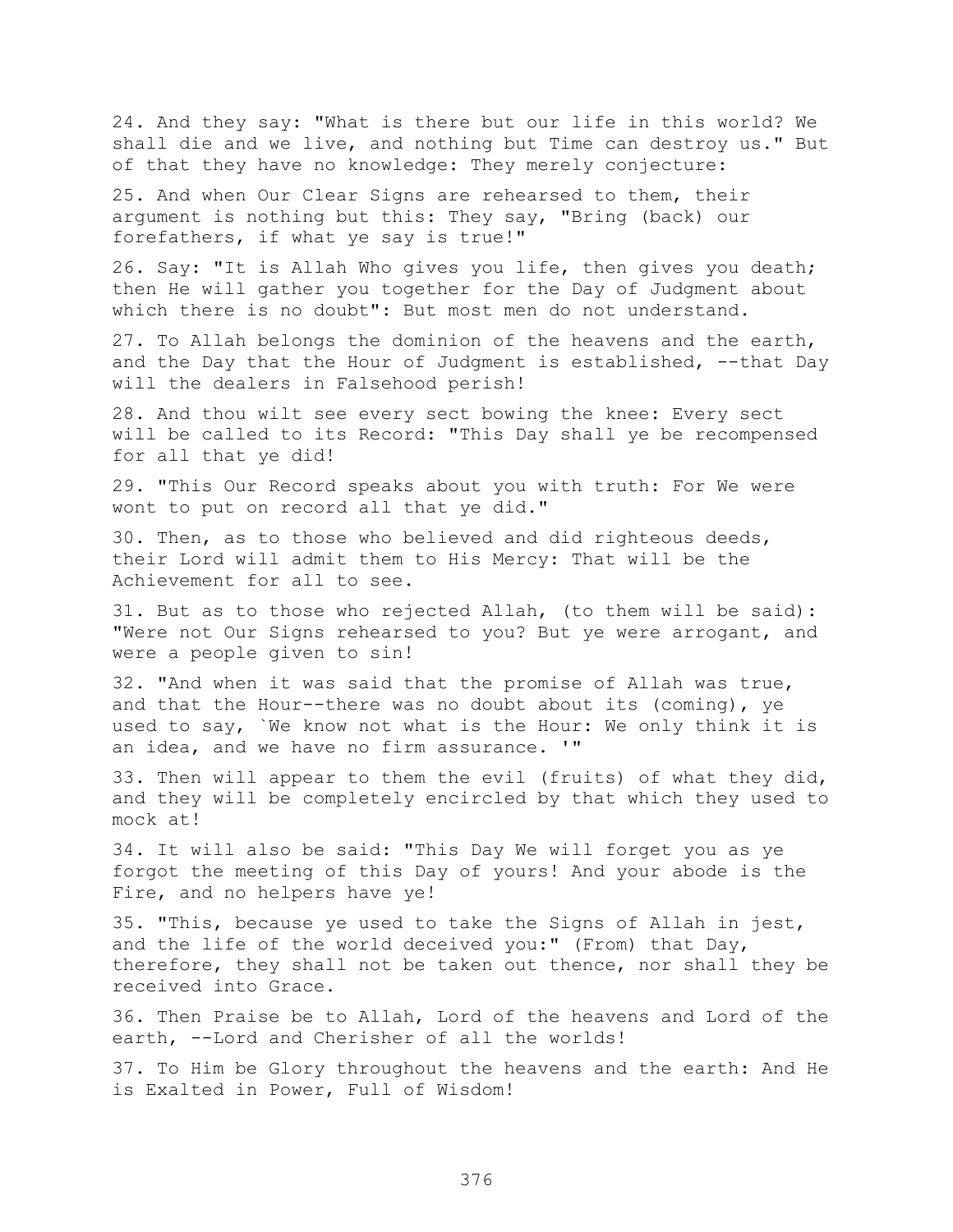## **SURA 46 INTRO.**

C.219.-(Verses 1 to 35)-Creation is for just ends, and Falsehood is but straying from the Path: Say what people may Truth carries its own vindication: Follow it firmly. Let age think of youth, and youth not turn rebellious. There are fine gradations in the kingdom of Allah: Then strive for the best. Let not pride and arrogance undo you: The humble are often the best recipients of Truth. All will come right in good time: So persevere with patient firmness of purpose. Justice that seems to tarry comes really on swiftest foot but sure.

1. SURA 46. Ahqaf, or Winding Sand tracts. In the name of Allah, Most Gracious, Most Merciful. Ha Mim.

2. The revelation of the Book is from Allah the Exalted in Power, Full of Wisdom.

3. We created not the heavens and the earth and all between them but for just ends, and for a term appointed: But those who reject Faith turn away from that whereof they are warned.

4. Say: "Do ye see what it is ye invoke besides Allah? Show me what it is they have created on earth, or have they a share in the heavens? Bring me a Book (revealed) before this, or any remnant of knowledge (ye may have), if ye are telling the truth!

5.. And who is more astray than one who invokes besides Allah, such as will not answer him to the Day of Judgment, and who (in fact) are unconscious of their call (to them)?

6. And when mankind are gathered together (at the Resurrection), they will be hostile to them and reject their worship (altogether)!

7. When Our Clear Signs are rehearsed to them, the Unbelievers say, of the Truth when it comes to them: "This is evident sorcery!"

8. Or do they say, "He has forged it"? Say: "Had I forged it, then can ye obtain no single (blessing) for me from Allah. He knows best of that whereof ye talk (so glibly)! Enough is He for a witness between me and you! And He is Oft-Forgiving, Most Merciful."

9. Say: "I am no bringer of newfangled doctrine among the apostles, nor do I know what will be done with me or with you. I follow but that which is revealed to me by inspiration; I am but a Warner open and clear."

10. Say: "See ye? If (this teaching) be from Allah, and ye reject it, and a witness from among the Children of Israel testifies to its similarity (with earlier scripture), and has believed while ye are arrogant (how unjust ye are!) Truly, Allah guides not a people unjust."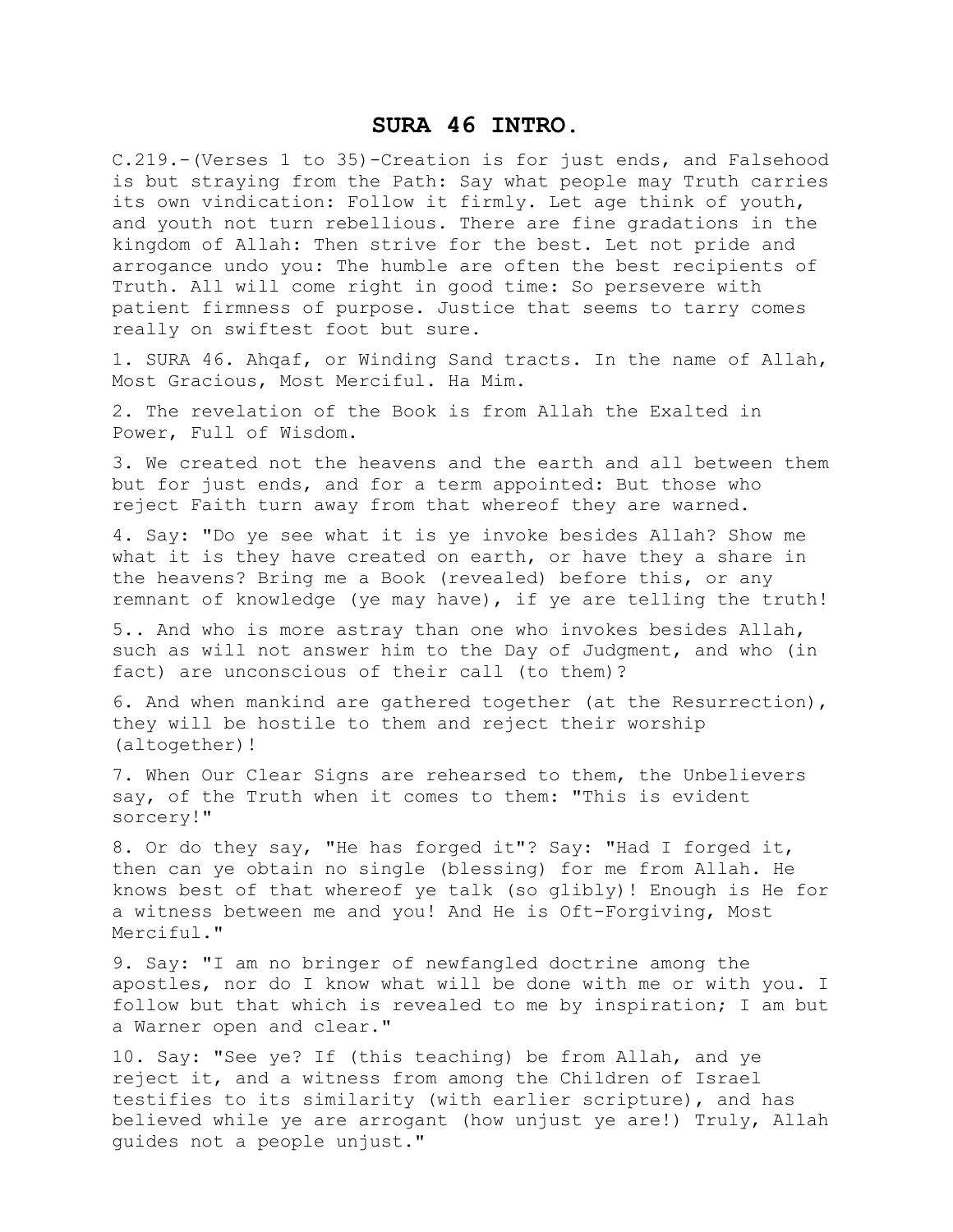11. The Unbelievers say of those who believe: "If (this Message) were a good thing, (such men) would not have gone to it first, before us!" And seeing that they guide not themselves thereby, they will say, "This is an (old,) old falsehood!"

12. And before this, was the Book of Moses as a guide and a mercy: And this Book confirms (it) in the Arabic tongue; to admonish the unjust, and as Glad Tidings to those who do right.

13. Verily those who say, "Our Lord is Allah," and remain firm (on that Path),  $--$ on them shall be no fear, nor shall they grieve.

14. Such shall be Companions of the Garden, dwelling therein (for aye): A recompense for their (good) deeds.

15. We have enjoined on man kindness to his parents: In pain did his mother bear him, and in pain did she give him birth. The carrying of the (child) to his weaning is (a period of) thirty months. At length, when he reaches the age of full strength and attains forty years, he says, "O my Lord! Grant me that I may be grateful for Thy favor which Thou hast bestowed upon me, and upon both my parents, and that I may work righteousness such as Thou mayest approve; and be gracious to me in my issue. Truly have I turned to Thee and truly do I bow (to Thee) in Islam."

16. Such are they from whom We shall accept the best of their deeds and pass by their ill deeds: (They shall be) among the Companions of the Garden: A promise of truth, which was made to them (in this life).

17. But (there is one) who says to his parents, "Fie on you! Do ye hold out the promise to me that I shall be raised up, even though generations have passed before me (without rising again)?" And they two seek Allah's aid, (and rebuke the son): "Woe to thee! Have Faith! For the promise of Allah is true." But he says, "This is nothing but tales of the ancients!"

18. Such are they against whom is proved the Sentence among the previous generations of Jinns and men, that have passed away; for they will be (utterly) lost.

19. And to all are (assigned) degrees according to the deeds which they (have done), and in order that (Allah) may recompense their deeds, and no injustice be done to them.

20. And on the Day that the Unbelievers will be placed before the Fire, (it will be said to them): "Ye received your good things in the life of the world, and ye took your pleasure out of them: But today shall ye be recompensed with a Penalty of humiliation: For that ye were arrogant on earth without just cause, and that ye (ever) transgressed."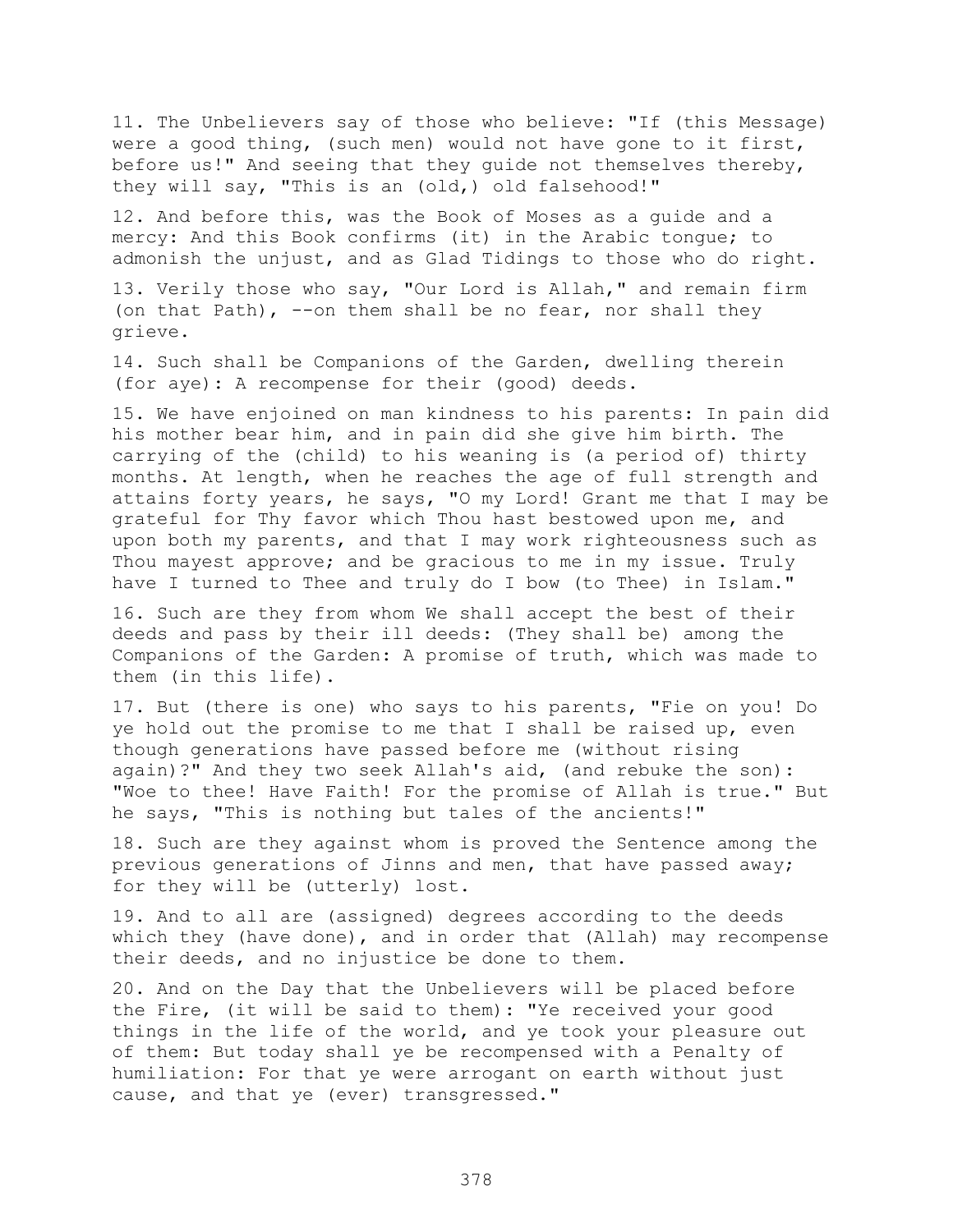21. Mention (Hud) one of Ad's (own) brethren: Behold, he warned his people about the winding Sand tracts: But there have been Warners before him and after him: "Worship ye none other than Allah: Truly I fear for you the Penalty of a Mighty Day."

22. They said: "Hast thou come in order to turn us aside from our gods? Then bring upon us the (calamity with which thou dost threaten us, if thou art telling the truth!"

23. He said: "The Knowledge (of when it will come) is only with Allah: I proclaim to you the mission on which I have been sent: But I see that ye are a people in ignorance!"

24. Then, when they saw the (Penalty in the shape of) a cloud traversing the sky, coming to meet in their valleys, they said, "This cloud will give us rain!" "Nay, it is the (calamity) ye were asking to be hastened! --A wind wherein is a Grievous Penalty!

25. "Everything will it destroy by the command of its Lord!" Then in the morning they--nothing was to be seen but (the ruins of) their houses! Thus do We recompense those given to sin!

26. And We had firmly established them in a (prosperity and) power which We have not given to you (ye Quraish!) and We had endowed them with (faculties of) hearing, seeing, heart and intellect: But of no profit to them were their (faculties of) hearing, sight, and heart and intellect, when they went on rejecting the Signs of Allah; and they were (completely) encircled by that which they used to mock at!

27. We destroyed aforetime populations round about you; and We have shown the Signs in various ways, that they may turn (to Us).

28. Why then was no help forthcoming to them from those whom they worshipped as gods, besides Allah, as a means of access (to Allah)? Nay, they left them in the lurch: But that was their falsehood and their invention.

29. Behold, We turned towards thee a company of Jinns (quietly) listening to the Koran: When they stood in the presence thereof, they said, "Listen in silence!" When the (reading) was finished, they returned to their people, to warn (them of their sins).

30. They said, "O our people! We have heard a Book revealed after Moses, confirming what came before it: It guides (men) to the Truth and to a Straight Path.

31. "O our people, hearken to the one who invites (you) to Allah, and believe in him: He will forgive you your faults, and deliver you from a Penalty Grievous.

32. "If any does not hearken to the one who invites (Us) to Allah, he cannot frustrate (Allah's Plan) on earth, and no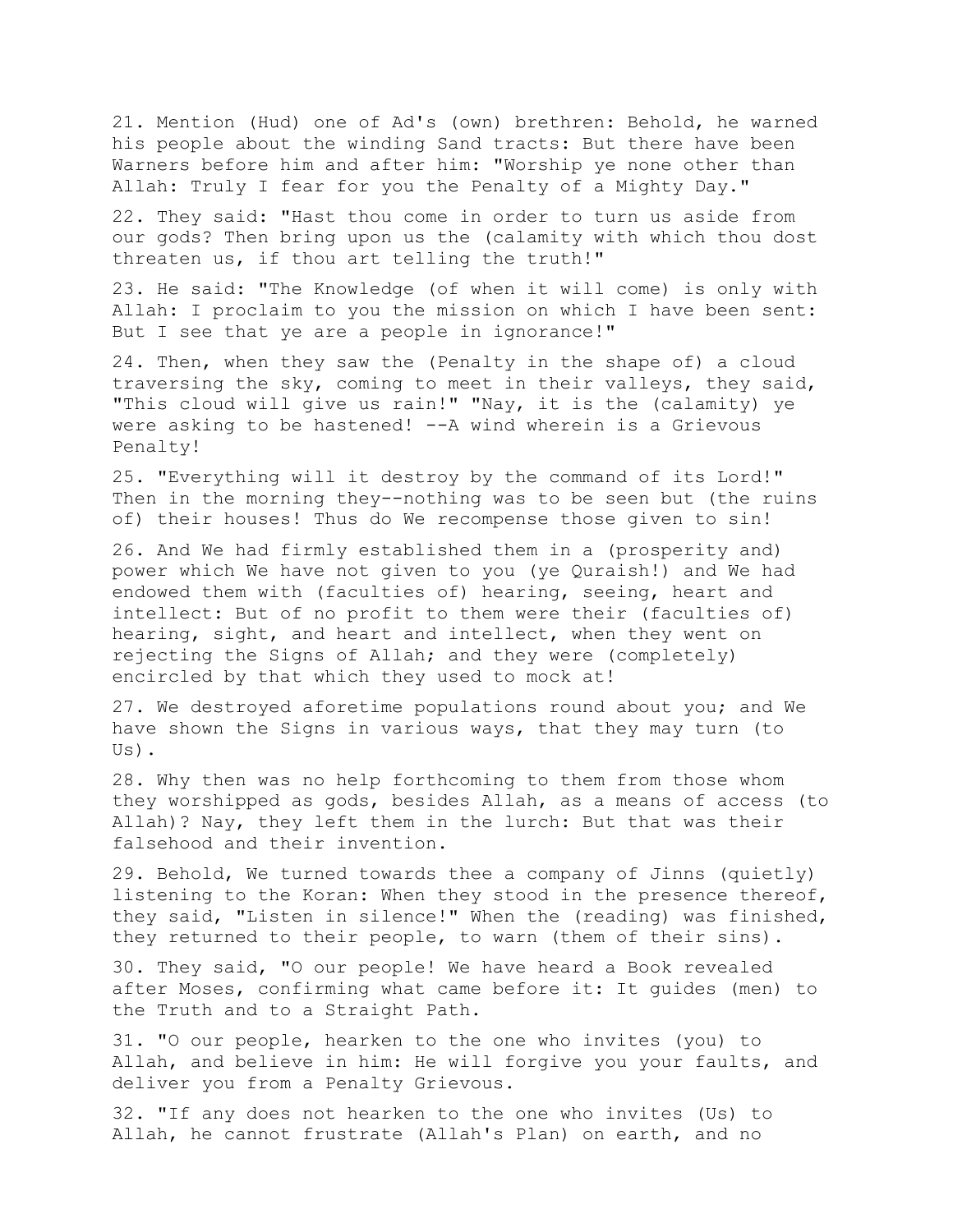protectors can he have besides Allah: Such men (wander) in manifest error."

33. See they not that Allah, Who created the heavens and the earth, and never wearied with their creation, is able to give life to the dead? Yea, verily He has power over all things.

34. And on the Day that the Unbelievers will be placed before the Fire, (they will be asked,) "Is this not the Truth?" They will say, "Yea, by our Lord!" (One will say:) "Then taste ye the Penalty, for that ye were wont to deny (Truth)!"

35. Therefore patiently persevere, as did (all) apostles of inflexible purpose; and be in no haste about the (Unbelievers). On the Day that they see the (Punishment) promised them, (it will be) as if they had not tarried more than an hour in a single day. (Thine but) to proclaim the Message: But shall any be destroyed except those who transgress?

#### **SURA 47 INTRO.**

C.220.-(Verses 1 to 19)-No plots against Truth or Faith will succeed: But those who follow both will be strengthened. Be firm in the fight, and Allah will guide. Rebellion against Allah is destruction: Fidelity will cool the mind and feed the heart; it will warm the affections and sweeten life. Hypocrisy carries its own doom.

1. SURA 47. Muhammad (the Prophet). In the name of Allah, Most Gracious, Most Merciful. Those who reject Allah and hinder (men) from the Path of Allah, --Their deeds will Allah render astray (from their mark).

2. But those who believe and work deeds of righteousness, and believe in the (Revelation) sent down to Muhammad--for it is the Truth from their Lord, --He will remove from them their ills and improve their condition.

3. This because those who reject Allah follow vanities, while those who believe follow the Truth from their Lord: Thus does Allah set forth for men their lessons by similitudes.

4. Therefore, when ye meet the Unbelievers (in fight), smite at their necks; at length, when ye have thoroughly subdued them, bind a bond firmly (on them): Thereafter (is the time for) either generosity or ransom: Until the war lays down its burdens. Thus (are ye commanded): But if it had been Allah's Will, He could certainly have exacted retribution from them (Himself); but (He lets you fight) in order to test you, some with others. But those who are slain in the way of Allah, --He will never let their deeds be lost.

5. Soon will He guide them and improve their condition,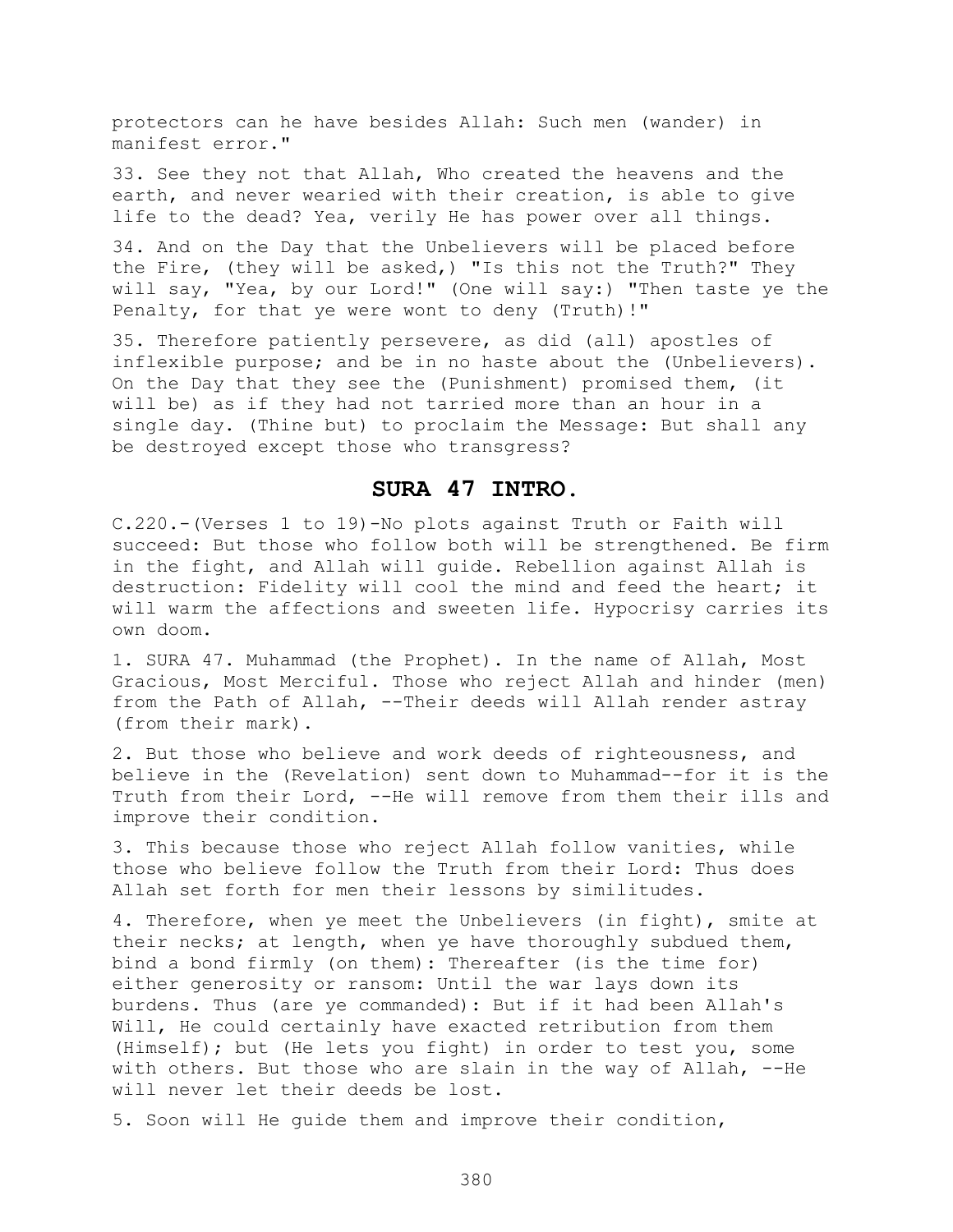6. And admit them to the Garden which He has announced for them.

7. O ye who believe! If ye will aid (the cause of) Allah, He will aid you, and plant your feet firmly.

8. But those who reject (Allah), --for them is destruction, and (Allah) will render their deeds astray (from their mark).

9. That is because they hate the Revelation of Allah; so He has made their deeds fruitless.

10. Do they not travel through the earth, and see what was the End of those before them (who did evil)? Allah brought utter destruction on them, and similar (fates await) those who reject Allah.

11. That is because Allah is the Protector of those who believe, but those who reject Allah have no protector.

12. Verily Allah will admit those who believe and do righteous deeds, to Gardens beneath which rivers flow; while those who reject Allah will enjoy (this world) and eat as cattle eat; and the Fire will be their abode.

13.. And how many cities, with more power than thy city which has driven thee out, have We destroyed (for their sins)? And there was none to aid them.

14. Is then one who is on a clear (Path) from his Lord, no better than one to whom the evil of his conduct seems pleasing, and such as follow their own lusts?

15. (Here is) a Parable of the Garden which the righteous are promised: In it are rivers of water incorruptible; rivers of milk of which the taste never changes; rivers of wine, a joy to those who drink; and rivers of honey pure and clear. In it there are for them all kinds of fruits; and Grace from their Lord. (Can those in such Bliss) be compared to such as shall dwell forever in the Fire, and be given, to drink, boiling water, so that it cuts up their bowels (to pieces)?

16. And among them are men who listen to thee but in the end, when they go out from thee, they say to those who have received Knowledge, "What is it he said just then?" Such are men whose hearts Allah has sealed, and who follow their own lusts.

17. But to those who receive guidance, He increases the (light of) Guidance, and bestows on them their Piety and Restraint (from evil).

18. Do they then only wait for the Hour, --that it should come on them of a sudden? But already have come some tokens thereof, and when it (actually) is on them, how can they benefit then by their admonition?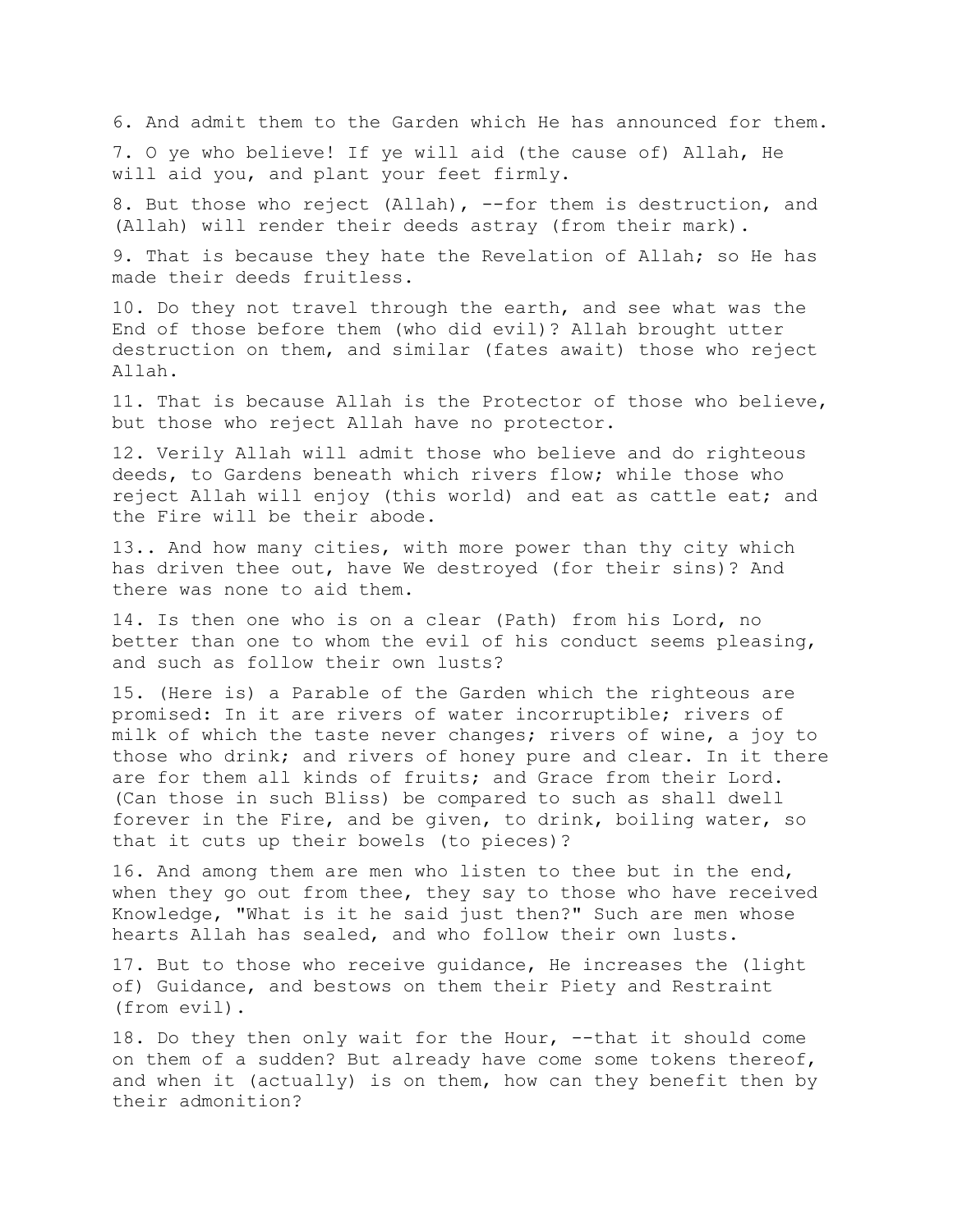19. Know, therefore, that there is no god but Allah, and ask forgiveness for thy fault, and for the men and women who believe: For Allah knows how ye move about and how ye dwell in your homes.

C.221.-(Verses 20 to 38)-Those eager for service want the call for service; but the hypocrites blench at such call. If it were not obeyed, and evil should get the upper hand, will it not stalk arrogant over the land, and trample under foot all claims of right and kinship? Fight it, and fail not in the test of your mettle. Be bold and establish the Flag of Righteousness in the highest places. Thus comes Peace, for which due sacrifice must be made.

20. Those who believe say, "Why is not a Sura sent down (for us)?" But when a Sura of basic or categorical meaning is revealed, and fighting is mentioned therein, thou wilt see those in whose hearts is a disease looking at thee with a look of one in swoon at the approach of death. But more fitting for them--

21. Were it to obey and say what is just, and when a matter is resolved on, it were best for them if they were true to Allah.

22. Then, is it to be expected of you, if ye were put in authority, that ye will do mischief in the land, and break your ties of kith and kin?

23. Such are the men whom Allah has cursed for He has made them deaf and blinded their sight.

24. Do they not then earnestly seek to understand the Koran, or are their hearts locked up by them?

25. Those who turn back as apostates after Guidance was clearly shown to them, --the Evil One has instigated them and buoyed them up with false hopes.

26. This, because they said to those who hate what Allah has revealed, "We will obey you in part of (this) matter"; but Allah knows their (inner) secrets.

27. But how (will it be) when the angels take their souls at death, and smite their faces and their backs?

28. This because they followed that which called forth the Wrath of Allah, and they hated Allah's good pleasure; so He made their deeds of no effect.

29. Or do those in whose hearts is a disease, think that Allah will not bring to light all their rancor?

30. Had We so willed, We could have shown them up to thee, and thou shouldst have known them by the tone of their speech! And Allah knows all that ye do.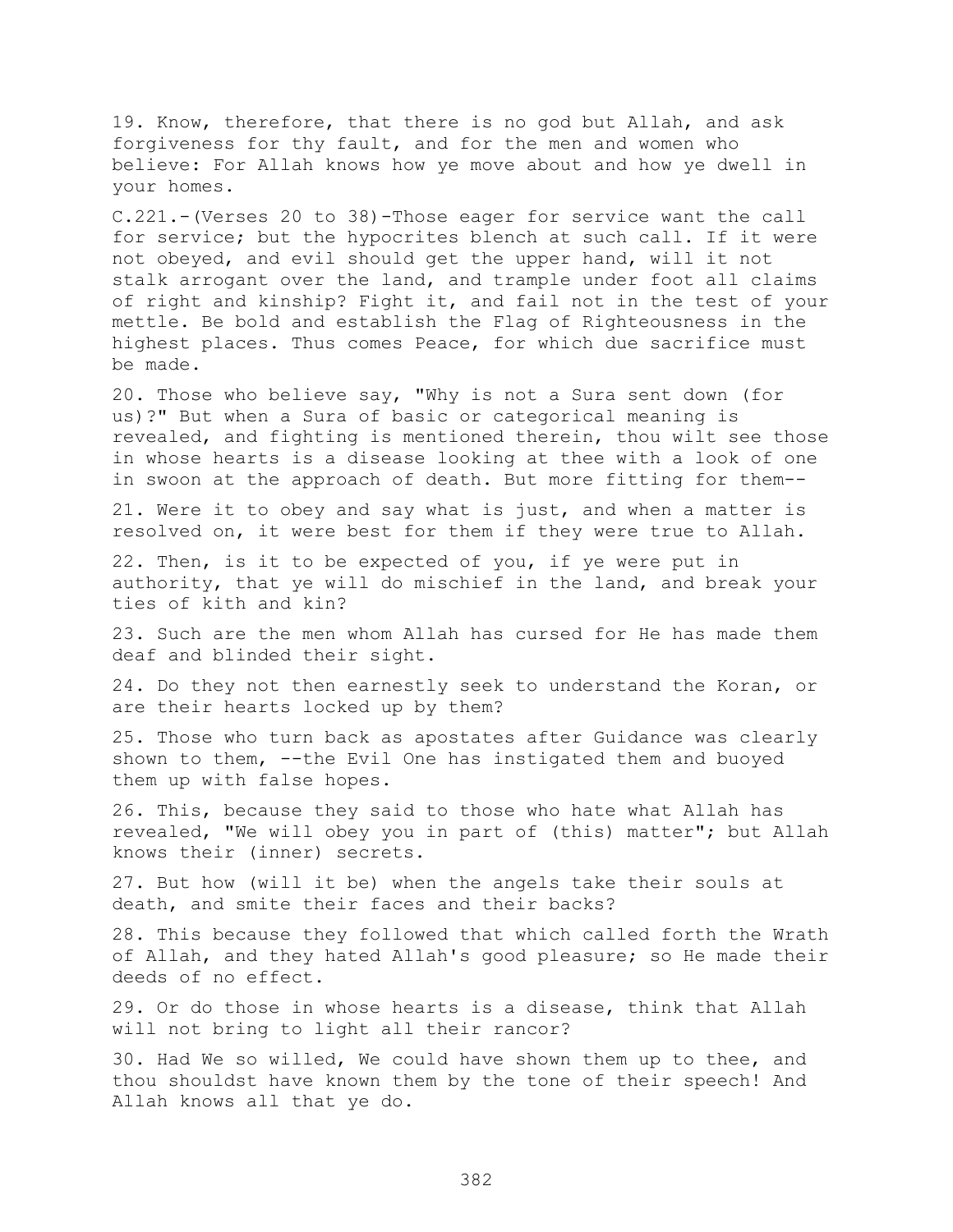31. And We shall try you until We test those among you who strive their utmost and persevere in patience; and We shall try your reported (mettle).

32. Those who reject Allah hinder (men) from the Path of Allah, and resist the Apostle, after Guidance has been clearly shown to them, will not injure Allah in the least, but He Will make their deeds of no effect.

33. O ye who believe! Obey Allah, and obey the Apostle, and make not vain your deeds!

34. Those who reject Allah, and hinder (men) from the Path of Allah, then die rejecting Allah, --Allah will not forgive them.

35. Be not weary and fainthearted, crying for peace, when ye should be uppermost: For Allah is with you, and will never put you in loss for your (good) deeds.

36. The life of this world is but play and amusement: And if ye believe and guard against evil, He will grant you your recompense, and will not ask you (to give up) your possessions.

37. If He were to ask you for all of them, and press you, ye

would covetously withhold, and He would bring out all your illfeeling.

38. Behold, ye are those invited to spend (of you substance) in the Way of Allah: But among you are some that are niggardly. But any who are niggardly are so at the expense of their own souls. But Allah is free of all wants, and it is ye that are needy. If ye turn back (from the Path), He will substitute in your stead another people; then they would not be like you!

## **SURA 48 INTRO.**

C.222.-(Verses 1 to 29)-Victory and Help go with calmness of mind, faith, fidelity, zeal, and earnestness, not with greed, lukewarmness, or timidity. Discipline and obedience are essential for service. The rewards for service are not to be measured by immediate results, but accrue in countless hidden ways for Patience and Restraint. Be strong against Evil, but kind and gentle amongst yourselves: The seed will grow and become strong, to your wonder and delight.

1. SURA 48. Fath, or Victory. In the name of Allah, Most Gracious, Most Merciful. Verily We have granted thee a manifest Victory:

2. That Allah may forgive thee thy faults of the past and those to follow; fulfill His favor to thee; and guide thee on the Straight Way;

3. And that Allah may help thee with powerful help.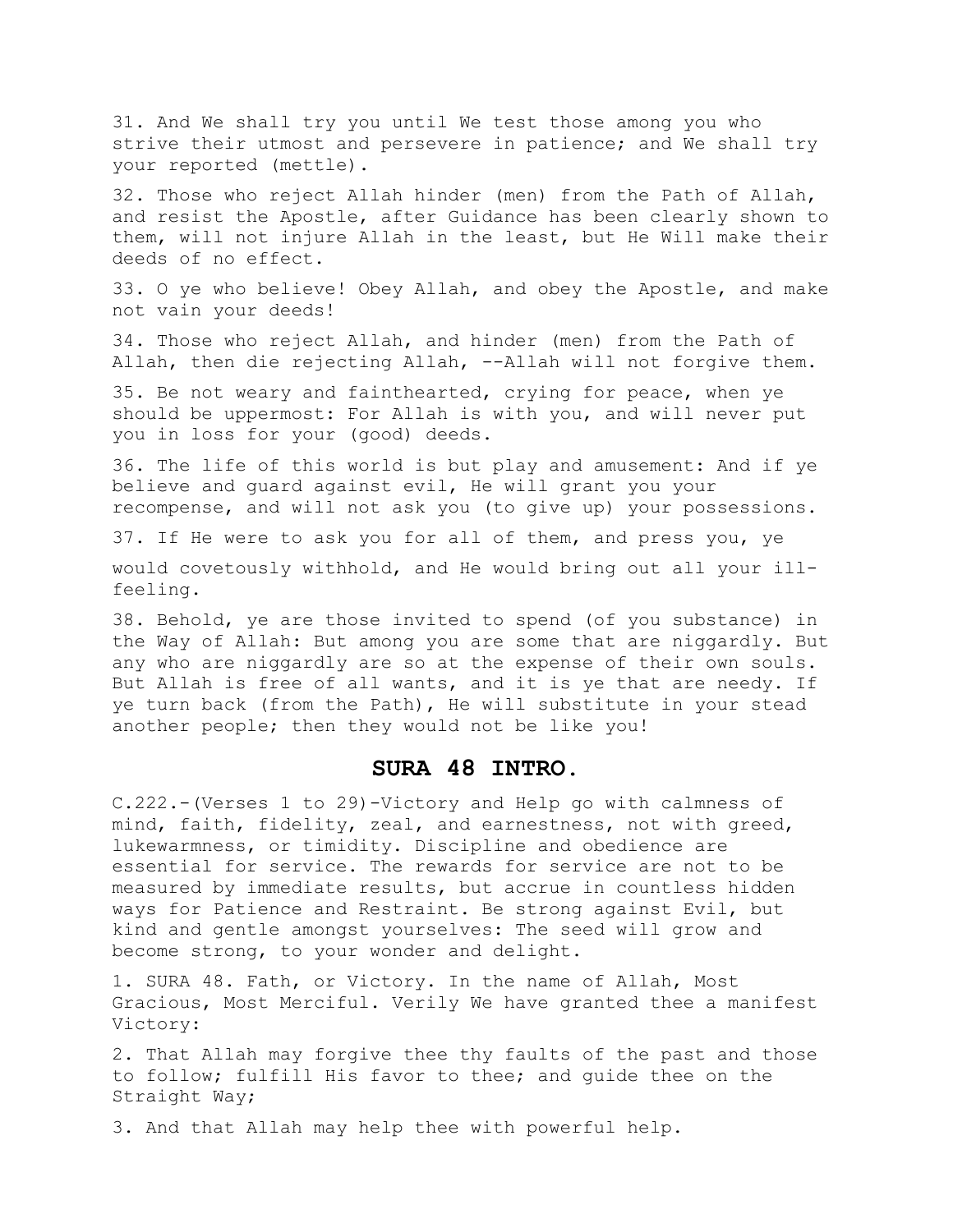4. It is He Who sent down Tranquility into the hearts of the Believers, that they may add Faith to their Faith; --For to Allah belong the Forces of the heavens and the earth; and Allah is Full of Knowledge and Wisdom; --

5. That He may admit the men and women who believe, to Gardens beneath which rivers flow, to dwell therein for aye, and remove their ills from them; --and that is, in the sight of Allah, the highest achievement (for man), --

6. And that He may punish the Hypocrites, men and women, and the Polytheists, men and women, who imagine an evil opinion of Allah. On them is a round of Evil: The Wrath of Allah is on them: He has cursed them and got Hell ready for them: and evil is it for a destination.

7. For to Allah belong the Forces of the heavens and the earth; and Allah is Exalted in Power, Full of Wisdom.

8. We have truly sent thee as a witness, as a Bringer of Glad Tidings, and as a Warner:

9. In order that ye (O men) may believe in Allah and His Apostle, that ye may assist and honor Him, and celebrate His praises morning and evening.

10. Verily those who plight their fealty to thee do no less than plight their fealty to Allah: The Hand of Allah is over their hands: Then anyone who violates his oath, does so to the harm of his own soul, and anyone who fulfills what he has covenanted with Allah, --Allah will soon grant him a great Reward.

11. The desert Arabs who lagged behind will say to thee: "We were engaged in (looking after) our flocks and herds, and our families: Do thou then ask forgiveness for us." They say with their tongues what is not in their hearts. Say: "Who then has any power at all (to intervene) on your behalf with Allah, if His Will is to give you some loss or to give you some profit? But Allah is well acquainted with all that ye do.

12. "Nay, ye thought that the Apostle and the Believers would never return to their families; this seemed pleasing in your hearts, and ye conceived an evil thought, for ye are a people lost (in wickedness)."

13. And if any believe not in Allah and His Apostle, We have prepared, for those who reject Allah, a Blazing Fire!

14. To Allah belongs the dominion of the heavens and the earth: He forgives whom He wills, and He punishes whom He wills: But Allah is Oft-Forgiving, Most Merciful.

15. Those who lagged behind (will say), when ye (are free to) march and take booty (in war): "Permit us to follow you." They wish to change Allah's decree: Say: "Not thus will ye follow us: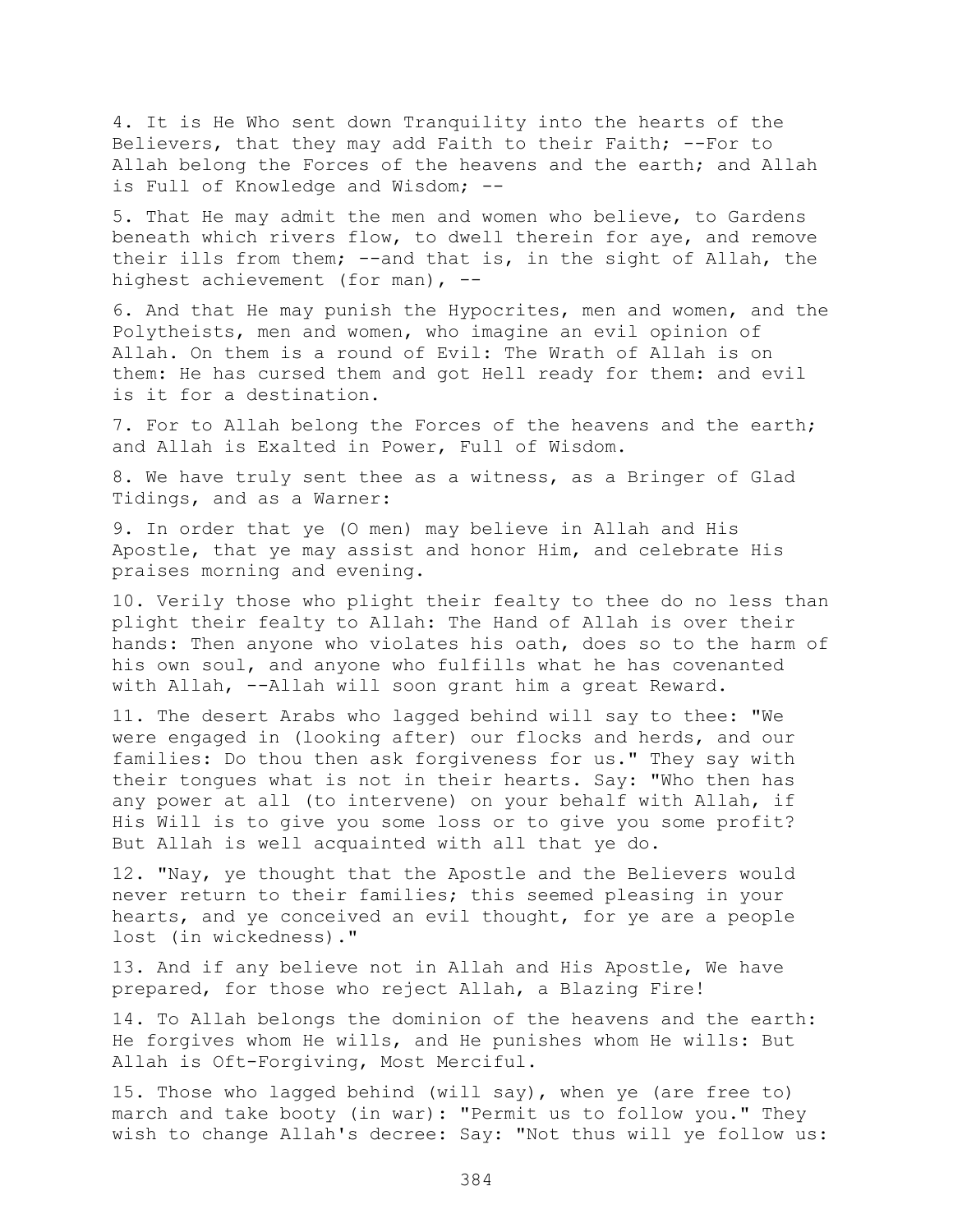Allah has already declared (this) beforehand" :Then they will say, "But ye are jealous of us." Nay, but little do they understand (such things).

16. Say to the desert Arabs who lagged behind: "Ye shall be summoned (to fight) against a people given to vehement war: Then shall ye fight, or they shall submit. Then if ye show obedience, Allah will grant you a goodly reward, but if ye turn back as ye did before, He will punish you with a Grievous Penalty."

17. No blame is there on the blind, nor is there blame on the lame, nor on one ill (if he joins not the war): But he that obeys Allah and His Apostle, --(Allah) will admit him to Gardens beneath which rivers flow; and he who turns back, (Allah) will punish him with a Grievous Penalty.

18. Allah's Good Pleasure was on the Believers when they swore Fealty to thee under the Tree: He knew what was in their hearts, and He sent down Tranquility to them; and He rewarded them with a speedy Victory;

19. And many gains will they acquire (besides): And Allah is Exalted in Power, Full of Wisdom.

20. Allah has promised you many gains that ye shall acquire, and He has given you these beforehand; and He has restrained the hands of men from you; that it may be a Sign for the Believers, and that He may guide you to a Straight Path;

21. And other gains (there are), which are not within your power, but which Allah has compassed: And Allah has power over all things.

22. If the Unbelievers should fight you, they would certainly turn their backs; then would they find neither protector nor helper.

23. (Such has been) the practice (approved) of Allah already in the past: No change wilt thou find in the practice (approved) of Allah.

24. And it is He Who has restrained their hands from you and your hands from them in the midst of Mecca, after that He gave you the victory over them. And Allah sees well all that ye do.

25. They are the ones who denied revelation and hindered you from the Sacred Mosque and the sacrificial animals, detained from reaching the place of sacrifice. Had there not been believing men and believing women whom ye did not know that ye were trampling down and on whose account a crime would have accrued to you without (your) knowledge, (Allah would have allowed you to force your way, but He held back your hands) that He may admit to His Mercy whom He will. If they had been apart,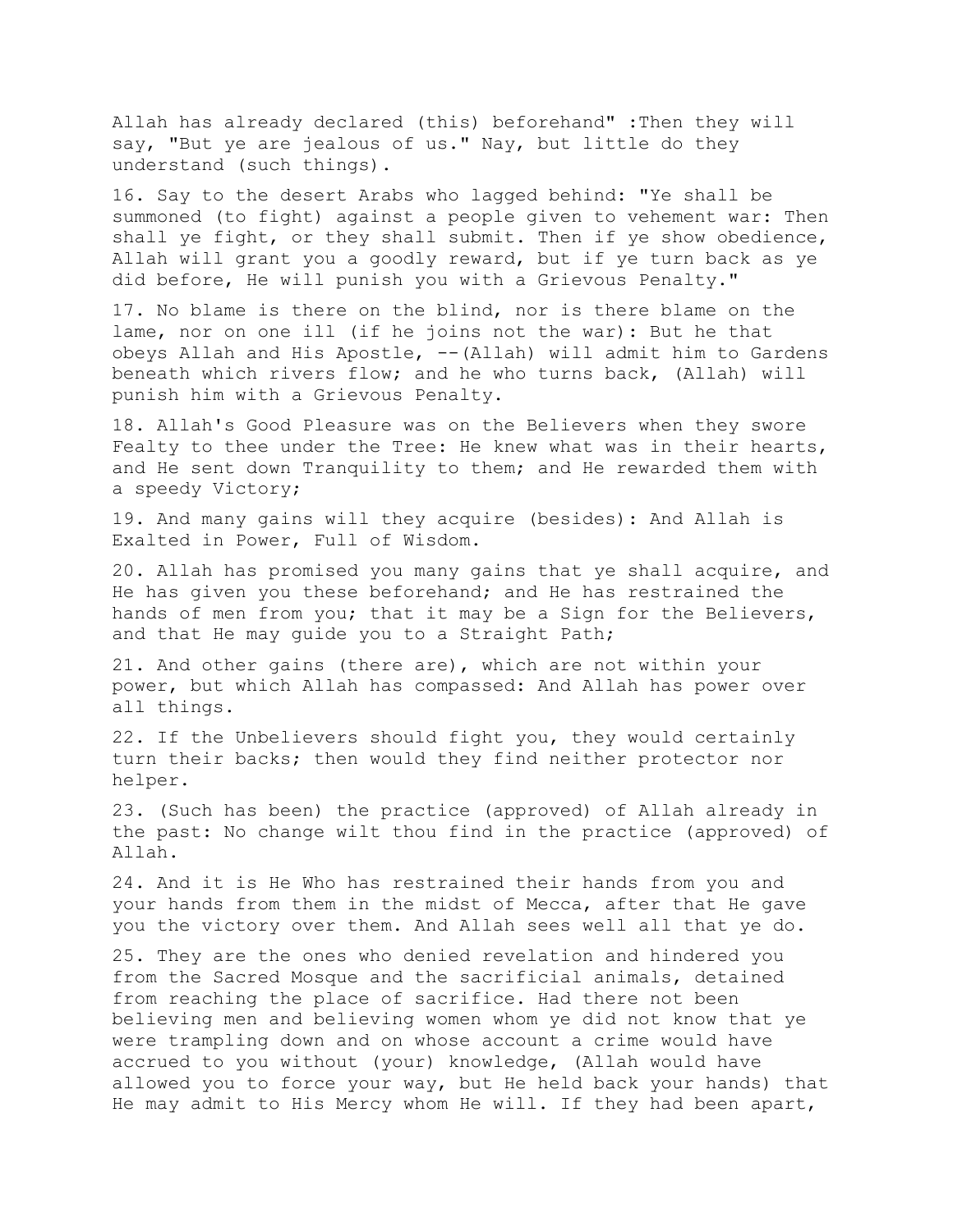We should certainly have punished the Unbelievers among them with a grievous punishment.

26. While the Unbelievers got up in their hearts heat and cant- the heat and cant of Ignorance, --Allah sent down His Tranquility to His Apostle and to the Believers, and made them stick close to the command of self-restraint; and well were they entitled to it and worthy of it. And Allah has full knowledge of all things.

27. Truly did Allah fulfill the vision for His Apostle: Ye shall enter the Sacred Mosque, if Allah wills, with minds secure, heads shaved, hair cut short, and without fear. For He knew what ye knew not, and He granted, besides this, a speedy victory.

28. It is He Who has sent His Apostle with Guidance and the Religion of Truth, to proclaim it over all religion: And enough is Allah for a Witness.

29. Muhammad is the Apostle of Allah; and those who are with him are strong against Unbelievers, (but) compassionate amongst each other. Thou wilt see them bow and prostrate themselves (in prayer), seeking Grace from Allah and (His) Good Pleasure. On their faces are their marks, (being) the traces of their prostration. This is their similitude in the Taurat; and their similitude in the Gospel is like a seed which sends forth its blade, then makes it strong; it then becomes thick, and it stands on its own stem, (filling) the sowers with wonder and delight. As a result, it fills the Unbelievers with rage at them. Allah has promised those among them who believe and do righteous deeds Forgiveness, and a great Reward.

#### **SURA 49 INTRO.**

C.223.-(Verses 1 to 18)-Respectful behavior to the Leader, in manner, voice, and demeanor, are the bonds and cement of an organized community. The whispers of rumor should be tested, and selfish impatience should be curbed to discipline. All quarrels should be composed, if necessary by the force of the community, but with perfect fairness and justice. Ridicule, taunts, and biting words, should be avoided, in presence or in absence. Suspicion and spying are unworthy of men who believe. All men are descended from one pair: Their honor depends, not on race, but on righteousness. Faith is not a matter of words, but of accepting Allah's Will and striving in His Cause. The coming into Islam confers no favor on others, but is itself a favor and a privilege, a guidance for those who are true and sincere.

1. SURA 49. Hujurat, or the Inner Apartments. In the name of Allah, Most Gracious, Most Merciful. O ye who believe! Put not yourself forward before Allah and His Apostle; but fear Allah: For Allah is He Who hears and knows all things.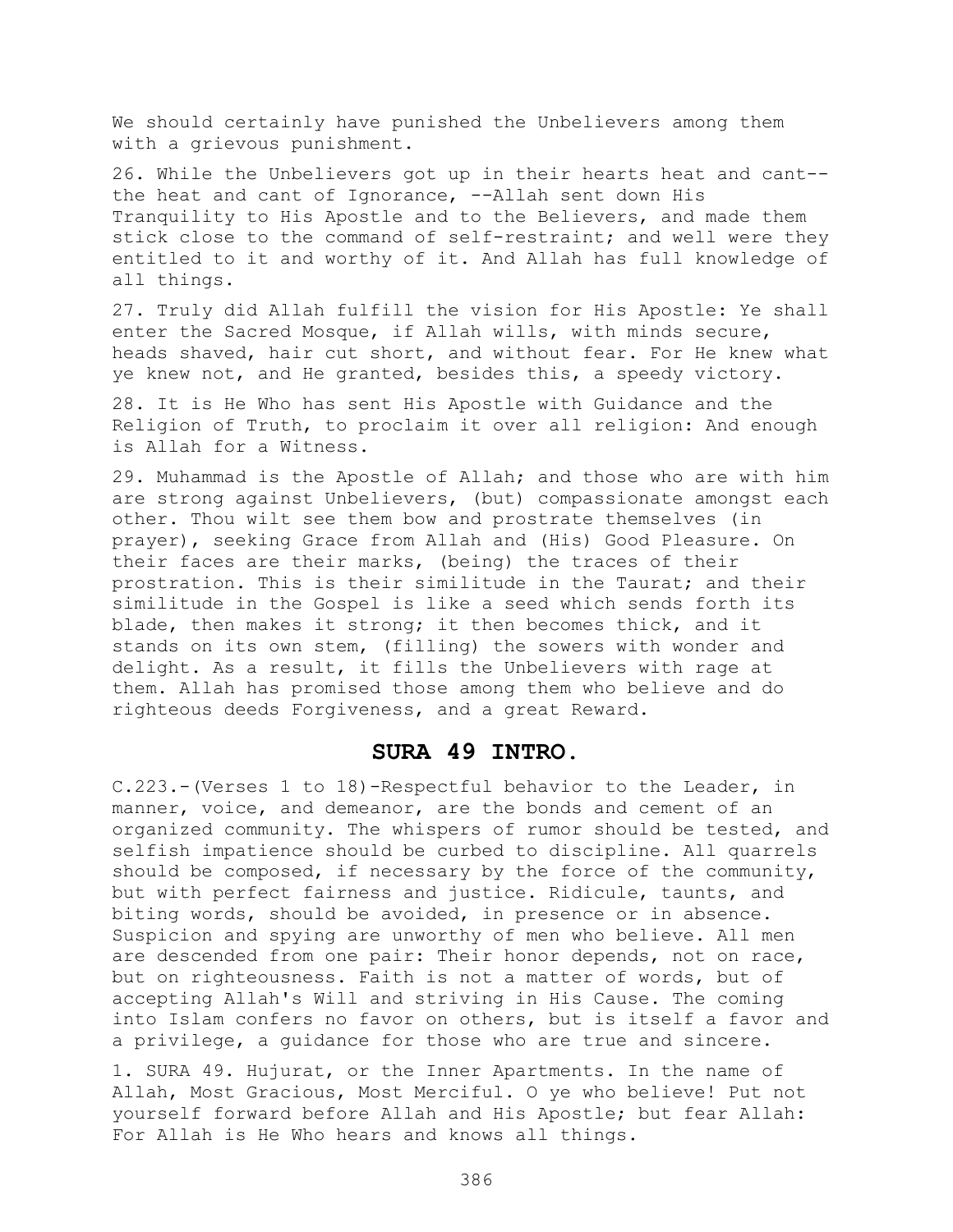2. O ye who believe! Raise not your voices above the voice of the Prophet, nor speak aloud to him in talk, as ye may speak aloud to one another, lest your deeds become vain and ye perceive not.

3. Those that lower their voice in the presence of Allah's Apostle, --their hearts has Allah tested for piety: For them is Forgiveness and a great Reward.

4. Those who shout out to thee from without the Inner Apartments--most of them lack understanding.

5. If only they had patience until thou couldst come out to them, it would be best for them: But Allah is Oft-Forgiving, Most Merciful.

6. O ye who believe! If a wicked person comes to you with any news, ascertain the truth, lest ye harm people unwittingly, and afterwards become full of repentance for what ye have done.

7. And know that among you is Allah's Apostle: Were he, in many matters, to follow your (wishes), ye would certainly fall into misfortune: But Allah endeared the Faith to you, and has made it beautiful in your hearts, and He has made hateful to you unbelief, wickedness, and rebellion: Such indeed are those who walk in righteousness; --

8. A grace and favor from Allah; and Allah is full of Knowledge and Wisdom.

9. If two parties among the Believers fall into a quarrel, make ye peace between them: But if one of them transgresses beyond bounds against the other, then fight ye (all) against the one that transgresses until it complies with the command of Allah; but if it complies, then make peace between them with justice, and be fair: For Allah loves those who are fair (and just).

10. The Believers are but a single Brotherhood: So make peace and reconciliation between your two (contending) brothers; and fear Allah, that ye may receive Mercy.

11. O ye who believe! Let not some men among you laugh at others: It may be that the (latter) are better than the (former): Nor let some women laugh at others: It may be that the (latter) are better than the (former): Nor defame nor be sarcastic to each other, nor call each other by (offensive) nicknames: Ill-seeming is a name connoting wickedness, (to be used of one) after he has believed: And those who do not desist are (indeed) doing wrong.

12. O ye who believe! Avoid suspicion as much (as possible): For suspicion in some cases is a sin: And spy not on each other, nor speak ill of each other behind their backs. Would any of you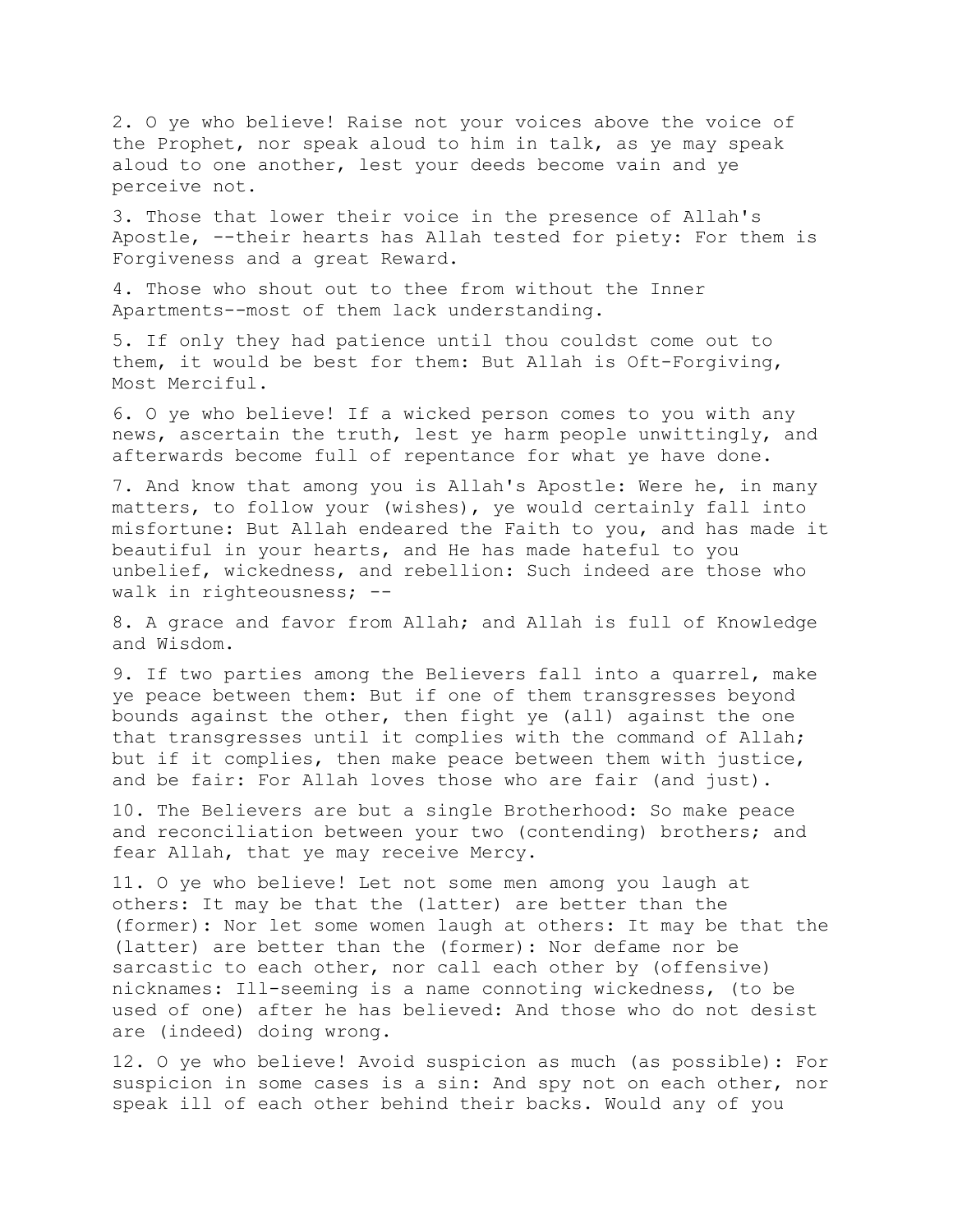like to eat the flesh of his dead brother? Nay, ye would abhor it. ..But fear Allah: For Allah is Oft-Returning, Most Merciful.

13. O mankind! We created you from a single (pair) of a male and a female, and made you into nations and tribes, that ye may know each other (not that ye may despise each other). Verily the most honored of you in the sight of Allah is (he who is) the most righteous of you. And Allah has full knowledge and is well acquainted (with all things).

14. The desert Arabs say, "We believe." Say, "Ye have no faith; but ye (only) say, `We have submitted our wills to Allah,' for not yet has Faith entered your hearts. But if ye obey Allah and His Apostle, He will not belittle aught of your deeds: For Allah is Oft-Forgiving, Most Merciful."

15. Only those are Believers who have believed in Allah and His Apostle, and have never since doubted, but have striven with their belongings and their persons in the Cause of Allah: Such are the sincere ones.

16. Say: "What! Will ye instruct Allah about your Religion? But Allah knows all that is in the heavens and on earth: He has full knowledge of all things.

17. They impress on thee as a favor that they have embraced Islam. Say, "Count not your Islam as a favor upon me: Nay, Allah has conferred a favor upon you that He has guided you to the Faith, if ye be true and sincere.

18. "Verily Allah knows the secrets of the heavens and the earth: And Allah sees well all that ye do."

#### **SURA 50 INTRO.**

C.224.-(Verses 1 to 29)-The Apostle's credentials are the Revelation he brings. Let them not wonder at the Message or at the News of the Hereafter. They have but to look at the starry heavens and at Nature around them to see Allah's goodness and His power to bring life out of the dead, and to punish all wrong. Every deed, word, and thought are in the eternal Record. Death will open your eyes and make you see Realities. Then will every action bear its due fruit, and no soul can shift its responsibility on to another.

1. SURA 50. Qaf, an Abbreviated Letter. In the Name of Allah, Most Gracious, Most Merciful. Qaf: By the Glorious Koran (Thou art Allah's Apostle).

2. But they wonder that there has come to them a Warner from among themselves. So the Unbelievers say: "This is a wonderful thing!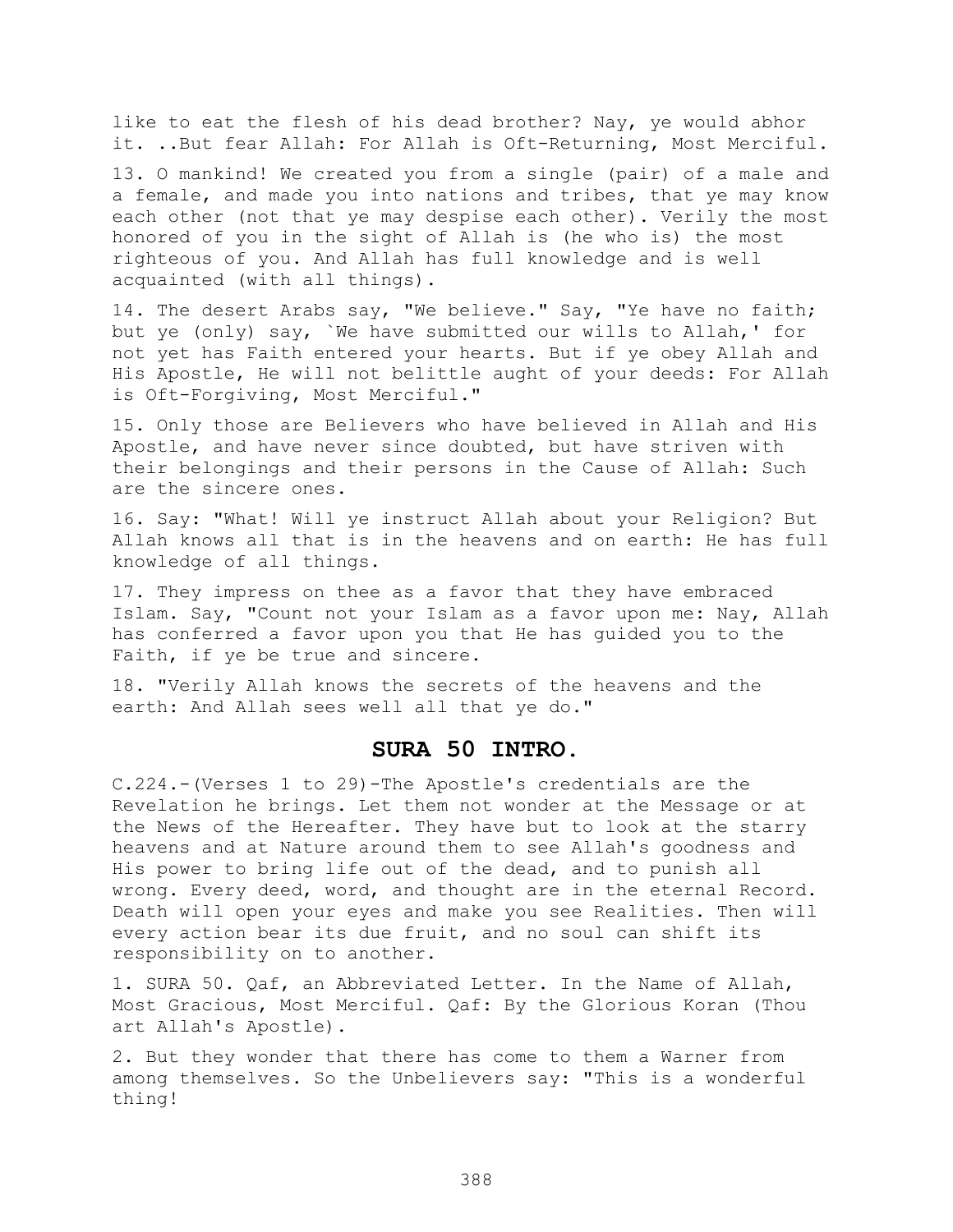3. "What! When we die and become dust, (shall we live again?) That is a (sort of) Return far (from our understanding)." 4. We already know how much of them the earth takes away: With Us is a Record Guarding (the full account). 5. But they deny the truth when it comes to them: So they are in a confused state. 6. Do they not look at the sky above them? --How We have made it and adorned it, and there are no flaws in it? 7. And the earth--We have spread it out, and set thereon mountains standing firm, and produced therein every kind of beautiful growth (in pairs) -- 8. To be observed and commemorated by every devotee turning (to Allah). 9. And We send down from the sky Rain charged with blessing, and We produce therewith Gardens and Grain for harvest; 10. And tall (and stately) palm trees, with shoots of fruit stalks, piled one over another; -11. As sustenance for (Allah's) Servants; --and We give (new) life therewith to land that is dead: Thus will be the Resurrection. 12. Before them was denied (the Hereafter) by the People of Noah, the Companions of the Rass, the Thamud, 13. The Ad, Pharaoh, the Brethren of Lut, 14. The Companions of the Wood, and the People of Tubba; each one (of them) rejected the apostles, and My warning was duly fulfilled (in them). 15. Were We then weary with the first Creation, that they should be in confused doubt about a new Creation? 16. It was We Who created man, and We know what dark suggestions his soul makes to him: For We are nearer to him than (his) jugular vein. 17. Behold, two (guardian angels) appointed to learn (his doings) learn (and note them), one sitting on the right and one on the left. 18. Not a word does he utter but there is a sentinel by him, ready (to note it). 19. And the stupor of death will bring truth (before his eyes): "This was the thing which thou wast trying to escape!" 20. And the Trumpet shall be blown: That will be the Day whereof Warning (had been given).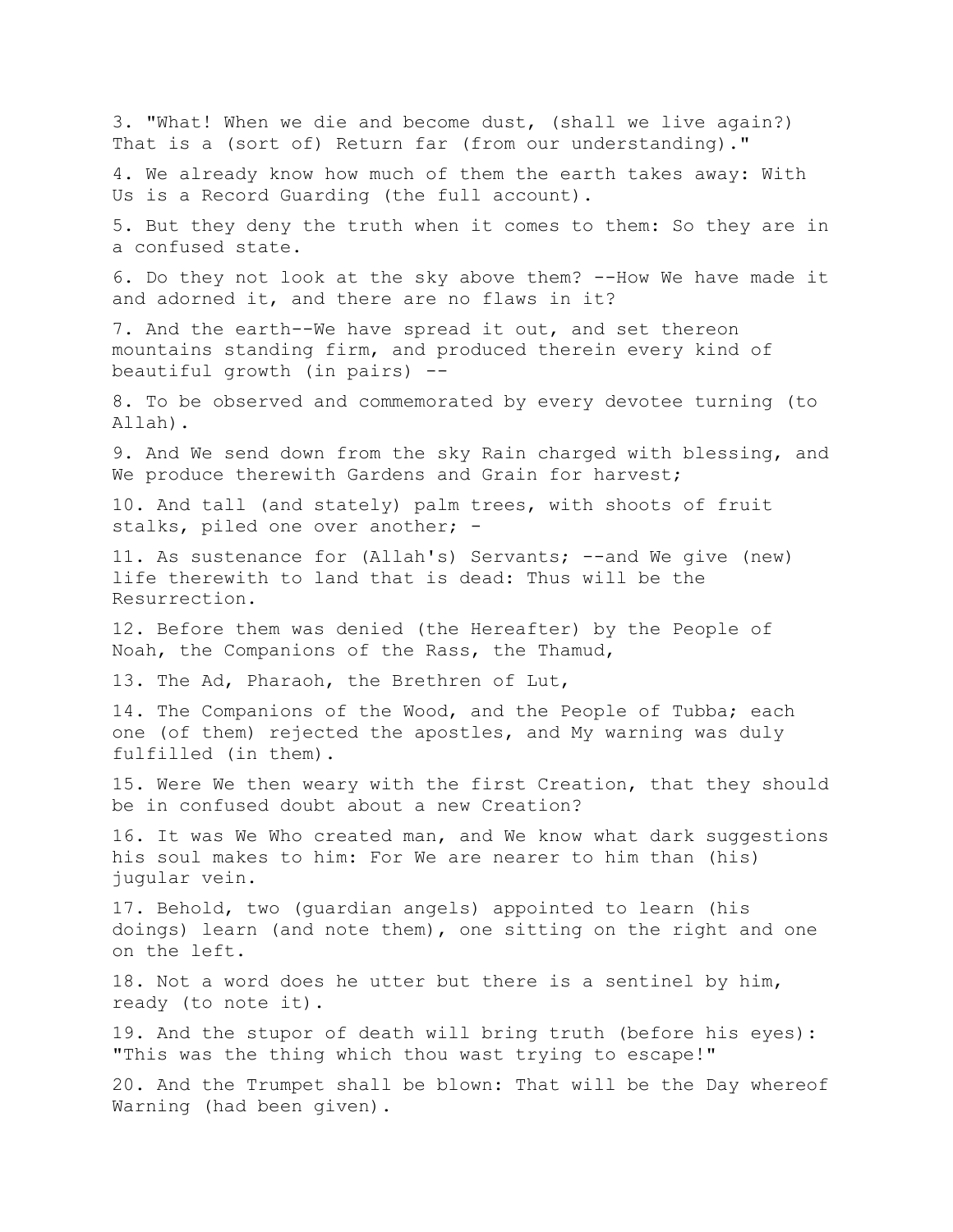21. And there will come forth every soul: With each will be an (angel) to drive, and an (angel) to bear witness. 22. (It will be said:) "Thou wast heedless of this; now have We removed thy veil, and sharp is thy sight this day!" 23. And his Companion will say: "Here is (his Record) ready with me!" 24. (The sentence will be:) "Throw, throw into Hell every contumacious Rejecter (of Allah)! -- 25. Who forbade what was good, transgressed all bounds, cast doubts and suspicions; 26. "Who set up another god besides Allah: Throw him into a severe Penalty." 27. His Companion will say: "Our Lord! I did not make him transgress, but he was (himself) far astray." 28. He will say: "Dispute not with each other in My Presence: I had already in advance sent you Warning. 29. "The Word changes not before Me, and I do not the least injustice to My Servants." C.225.-(Verses 30 to 45)-As Goodness has possibilities unlimited, so has Evil in the opposite direction. To those who bring a heart unsullied and to Allah devoted, will be Peace, Security, and Eternal Life -- the Rays from Allah's own Presence. Adore ye Allah and pay no heed to whispers of Doubt and Evil: These must vanish at Judgement, when Truth and Justice reign supreme. 30. One Day We will ask Hell, "Art thou filled to the full?" It will say, "Are there any more (to come)?" 31. And the Garden will be brought nigh to the Righteous, --no more a thing distant. 32. (A voice will say:) "This is what was promised for you,  $-$ for every one who turned (to Allah) in sincere repentance, Who kept (His Law), 33. "Who feared (Allah) Most Gracious unseen, and brought a heart turned in devotion (to Him): 34. "Enter ye therein in Peace and Security; this is a Day of Eternal Life!" 35. There will be for them therein all that they wish, --and more besides in Our Presence. 36. But how many generations before them did We destroy (for their Sins), --stronger in power than they? Then did they wander through the land: Was there any place of escape (for them)?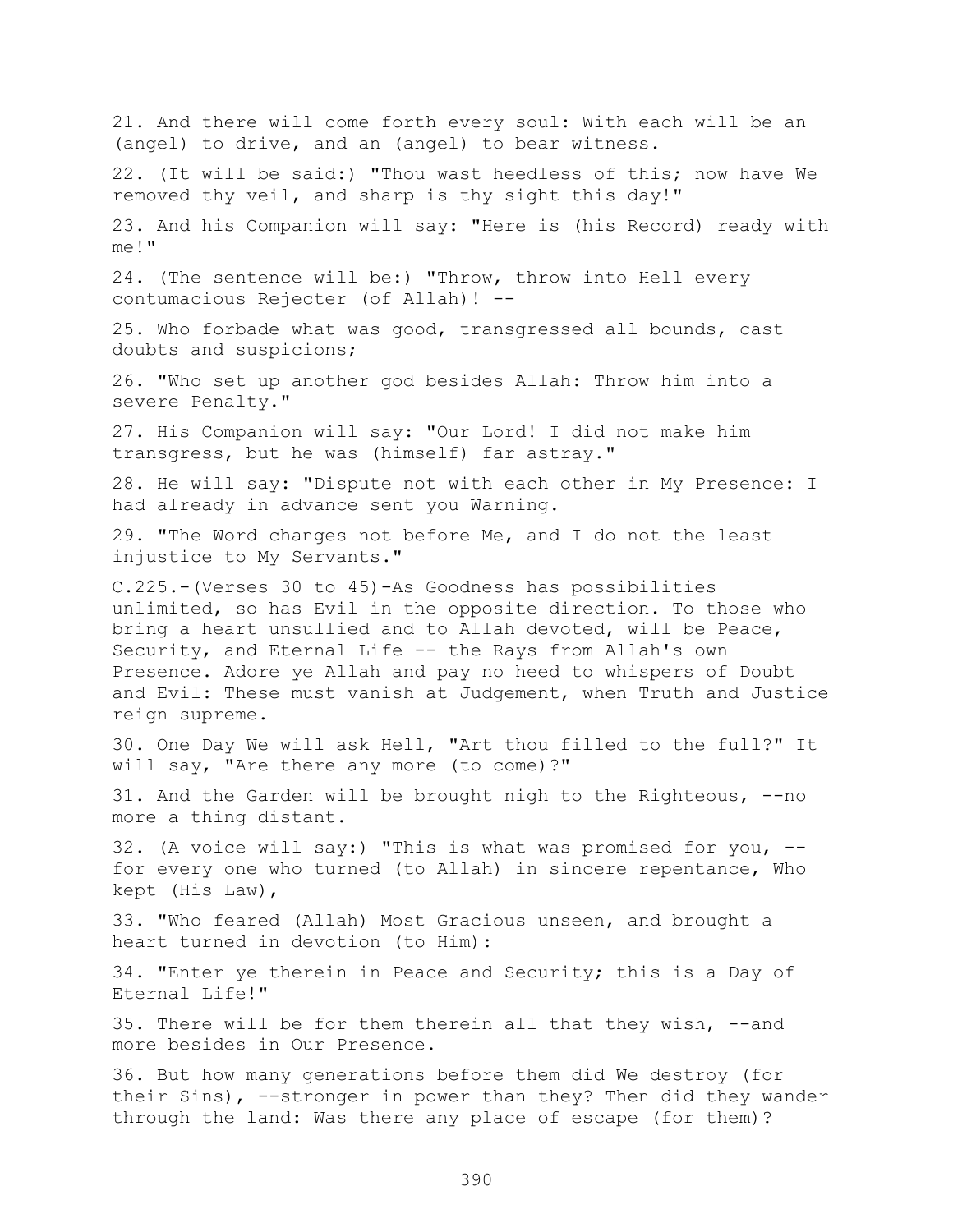37. Verily in this is a Message for any that has a heart and understanding or who gives ear and earnestly witnesses (the truth). 38. We created the heavens and the earth and all between them in Six Days, nor did any sense of weariness touch Us. 39. Bear, then, with patience, all that they say, and celebrate the praises of thy Lord, before the rising of the sun and before (its) setting, 40. And during part of the night, (also,) celebrate His praises, and (so likewise) after the postures of adoration. 41. And listen for the Day when the Caller will call out from a place quite near, -- 42. The day when they will hear a (mighty) Blast in (very) truth: That will be the Day of Resurrection. 43. Verily it is We Who give Life and Death; and to Us is the Final Goal-- 44. The Day when the Earth will be rent asunder, from (men) hurrying out: That will be a gathering together, --quite easy for Us. 45. We know best what they say; and thou art not one to overawe

them by force. So admonish with the Koran such as fear My Warning!

#### **SURA 51 INTRO.**

C.226.-(Verses 1 to 23)-Various are the ways of working we see in Allah's world, -- strong and gentle, scattering and uniting: Through it all runs a Purpose true and stable, which we shall see fulfilled on the Day of Judgment and Justice, which must inevitably come to pass: Give up false doctrines, which agree not among themselves or with facts. For evil must end in evil, and good in joy and felicity. The good Worship Allah and serve Allah's creatures: Those needing help are ever in their thoughts. They see Signs of Allah in all things in heaven and earth, and it their own hearts and minds.

1. SURA 51. Zariyat, or the Winds that Scatter. In the name of Allah, Most Gracious, Most Merciful. By the (Winds) that scatter broadcast;

- 2. And those that lift and bear away heavy weights;
- 3. And those that flow with ease and gentleness;
- 4. And those that distribute and apportion by Command; --
- 5. Verily that which ye are promised is true;
- 6. And verily Judgment and Justice must indeed come to pass.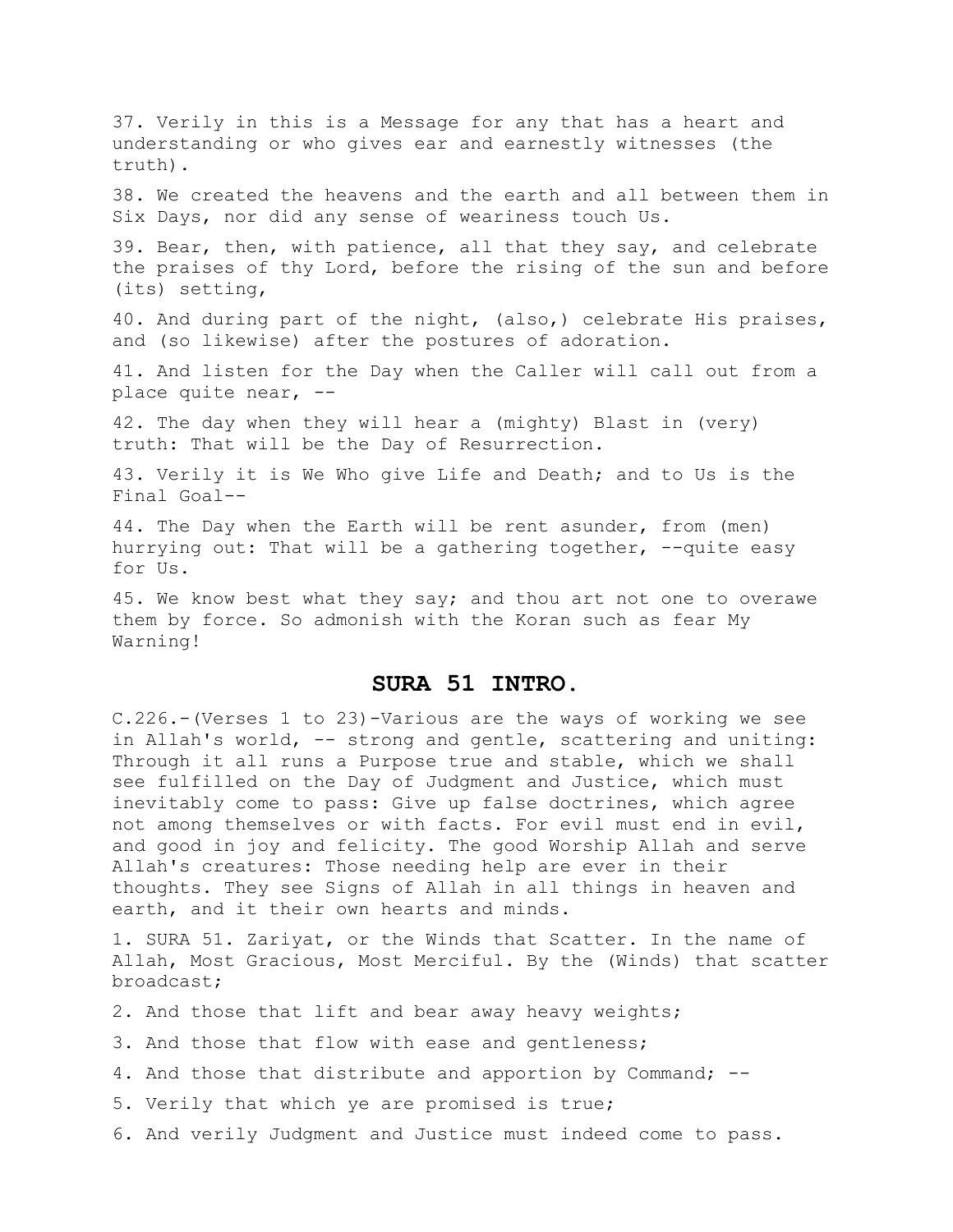7. By the Sky with (its) numerous Paths, 8. Truly ye are in a doctrine discordant, 9. Through which are deluded (away from the Truth) such as would be deluded. 10. Woe to the falsehood mongers, 11. Those who (flounder) heedless in a flood of confusion: 12. They ask, "When will be the Day of Judgment and Justice?" 13. (It will be) a Day when they will be tried (and tested) over the Fire! 14. "Taste ye your trial! This is what ye used to ask to be hastened!" 15. As to the Righteous, they will be in the midst of Gardens and Springs, 16. Taking joy in the things which their Lord gives them, because, before then, they lived a good life. 17. They were in the habit of sleeping but little by night, 18. And in the hours of early dawn, they (were found) praying for Forgiveness; 19. And in their wealth and possessions (was remembered) the right of the (needy,) him who asked, and him who (for some reason) was prevented (from asking). 20. On the earth are Signs for those of assured Faith, 21. As also in your own selves: Will ye not then see? 22. And in heaven is your Sustenance, as (also) that which ye are promised. 23. Then, by the Lord of heaven and earth, this is the very Truth, as much as the fact that ye can speak intelligently to each other. C.227.-(Verses 24 to 60)-Even Abraham the True had need to be told before he could realize the purpose of Allah. Clear Signs were sent for warning, as, of old, to Pharaoh, the Ad, the Thamud, and the people of Noah, and the warning inevitably came to pass. Our Signs are for your instruction. Heed them and learn by them. Those who believe find profit in their lives: Those who reject or deny, -- alas! They learn not from the past. Woe unto them! The loss is their own! 24. Has the story reached thee, of the honored guests of Abraham? 25. Behold, they entered his presence, and said: "Peace!" He said, "Peace!" (And thought, "These seem) unusual people."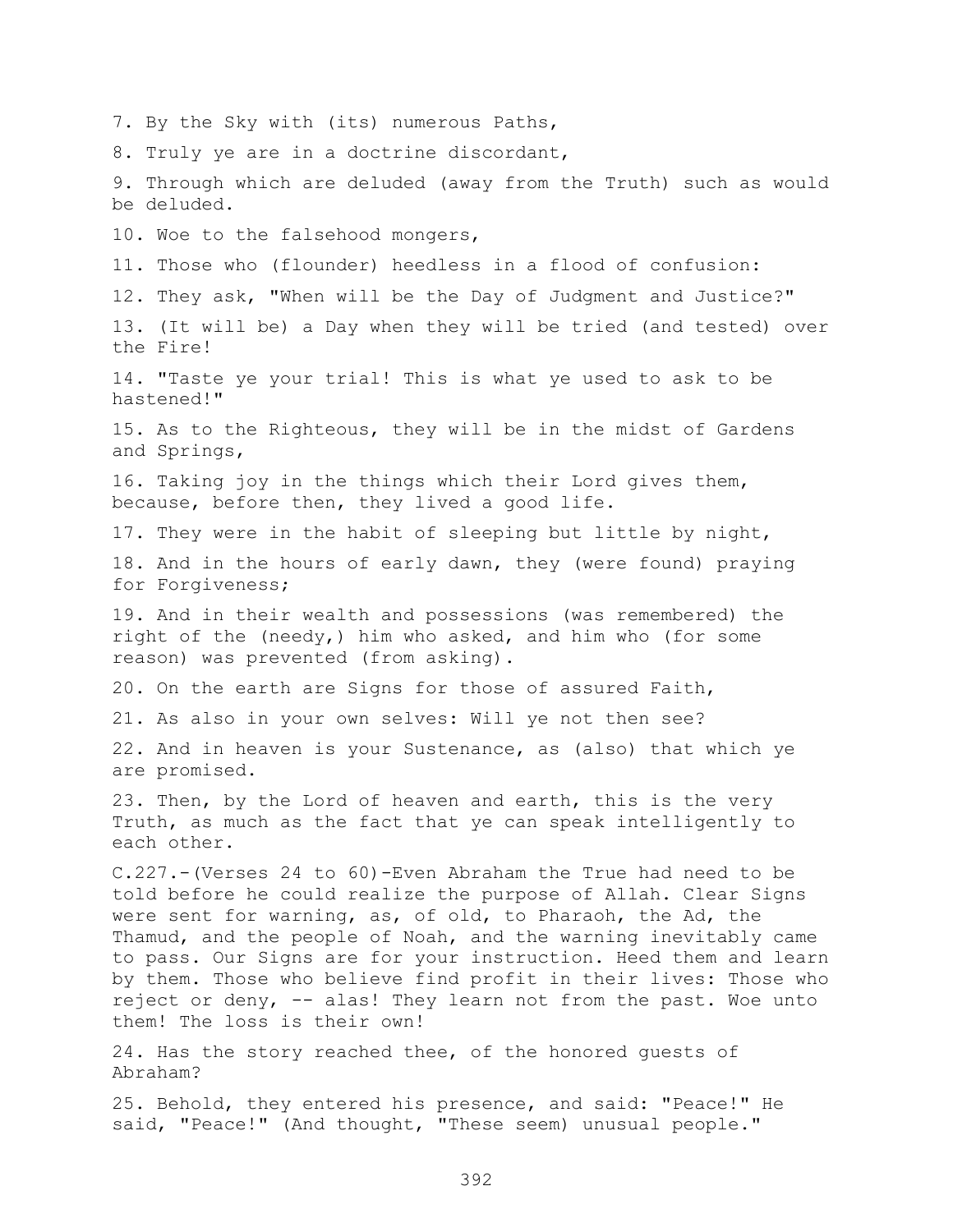26. Then he turned quickly to his household, brought out a fatted calf, 27. And placed it before them. ..He said, "Will ye not eat?" 28. (When they did not eat), he conceived a fear of them. They said, "Fear not," and they gave him glad tidings of a son endowed with knowledge. 29. But his wife came forward (laughing) aloud: She smote her forehead and said: "A barren old woman!" 30. They said, "Even so has thy Lord spoken: And He is full of Wisdom and Knowledge." 31. (Abraham) said: "And what, O ye Messengers, is your errand  $(now)$  ?" 32. They said, "We have been sent to a people (deep) in  $sin: -$ 33. "To bring on, on them, (a shower of) stones of clay (brimstone), 34. "Marked as from thy Lord for those who trespass beyond bounds." 35. Then We evacuated those of the Believers who were there, 36. But We found not there any just (Muslim) persons except in one house: 37. And We left there a Sign for such as fear the Grievous Penalty. 38. And in Moses (was another Sign): Behold, We sent him to Pharaoh, with authority manifest. 39. But (Pharaoh) turned back with his Chiefs, and said, "A sorcerer, or one possessed!" 40. So We took him and his forces, and threw them into the sea; and his was the blame. 41. And in the Ad (people) (was another Sign): Behold, We sent against them the devastating Wind: 42. It left nothing whatever that it came against. But reduced it to ruin and rottenness. 43. And in the Thamud (was another Sign): Behold, they were told, "Enjoy (your brief day) for a little while!" 44. But they insolently defied the Command of their Lord: So the stunning noise (of an earthquake) seized them, even while they were looking on. 45. Then they could not even stand (on their feet), nor could they help themselves.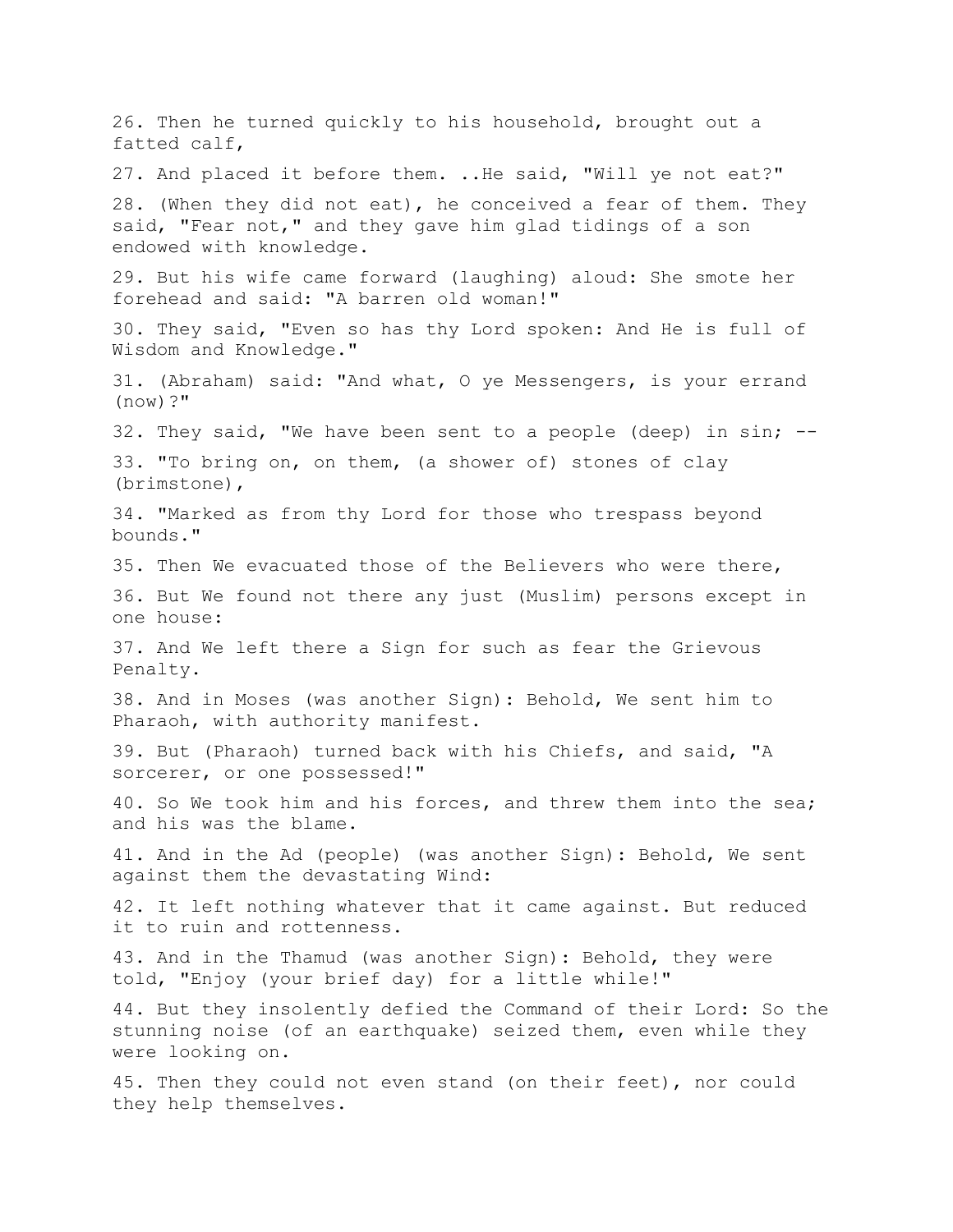46. So were the People of Noah before them: For they wickedly transgressed. 47. With power and skill did We construct the Firmament: For it is We Who create the vastness of Space. 48. And We have spread out the (spacious) earth: How excellently We do spread out! 49. And of every thing We have created pairs: That ye may receive instruction. 50. Hasten ye then (at once) to Allah: I am from Him a Warner to you, clear and open! 51. And make not another an object of worship with Allah: I am from Him a Warner to you, clear and open! 52. Similarly, no apostle came to the Peoples before them, but they said (of him) in a like manner, "A sorcerer, or one possessed"! 53. Is this the legacy they have transmitted, one to another? Nay, they are themselves a people transgressing beyond bounds! 54. So turn away from them: Not thine is the blame. 55. But teach (thy Message): For teaching benefits the Believers. 56. I have only created Jinns and men, that they may serve Me. 57. No Sustenance do I require of them, nor do I require that they should feed Me. 58. For Allah is He Who gives (all) Sustenance, --Lord of Power, --Steadfast (forever). 59. For the wrongdoers, their portion is like unto the portion of their fellows (of earlier generations): The let them not ask Me to hasten (that portion)! 60. Woe, then, to the Unbelievers, on account of that Day of theirs which they have been promised! **SURA 52 INTRO.**  C.228.-(Verses 1 to 49)-By the sacred Symbols -- of the Mount Sublime, the Eternal Record on an open Scroll, the House of Worship thronged with men, the Canopy blue of unfathomed heights, and the boundless Ocean with its resistless tidal Swell, -- all acts of men must have their inevitable fruits. New worlds will be born with the Day of Doom: New values established

by Allah's Decree. Consumed will be Evil in the fire of Reality: And Good will come to its own -- in personal and social Bliss, but most in the full realization that Allah is good, the Beneficent, the Merciful...Proclaim, then, the praises of the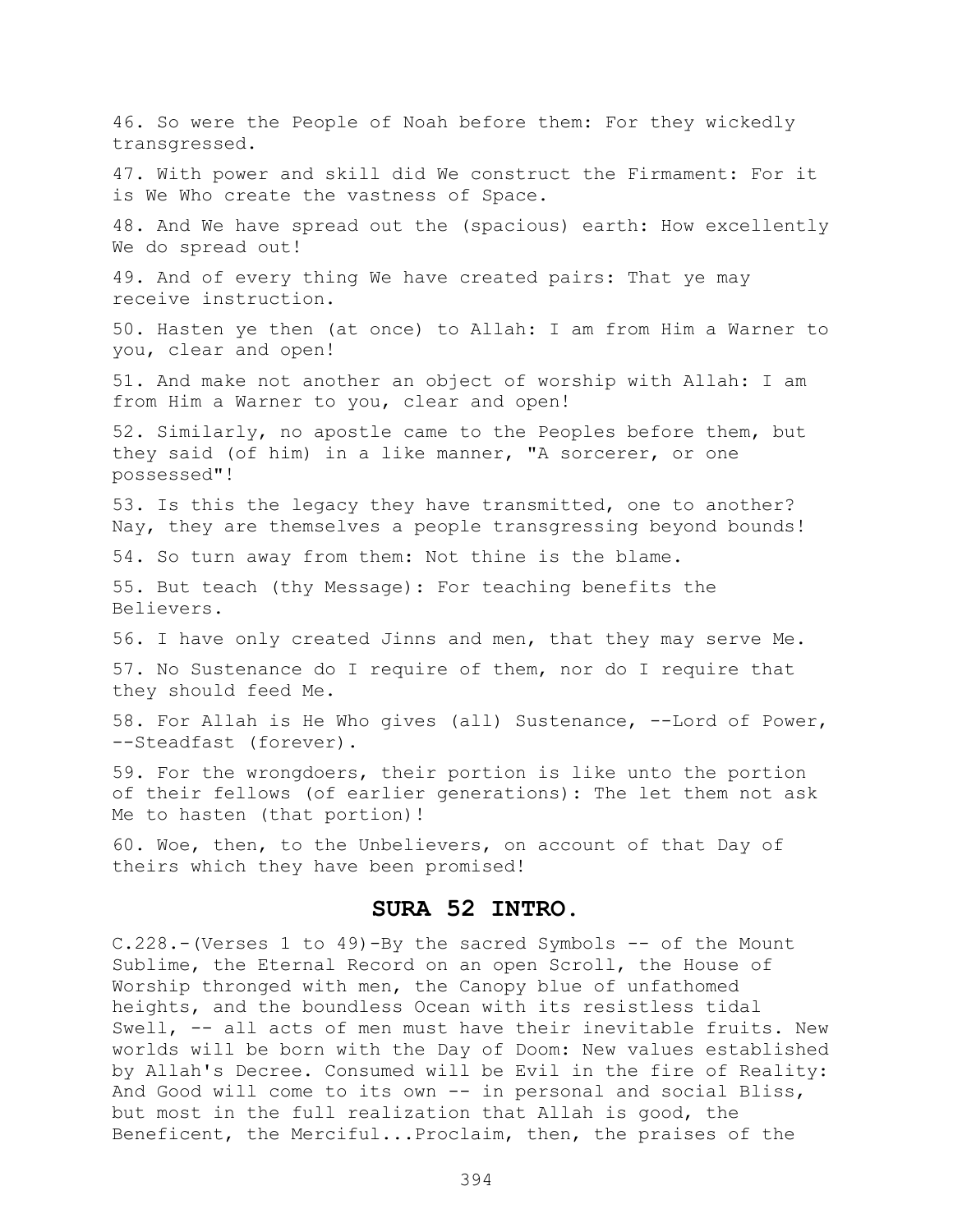Lord, nor heed the slanders of Ignorance or Spite: For the Lord Who created will cherish; His Plan will overthrow the puny plots of men. Hold firm with patience in Faith in the Hereafter, and sing His praises even in the busy marts of this world, but chiefly in the stillness of the Night and the holy hour of Dawn as the Stars retreat, singing glory to the Maker of their own most glorious Sun.

1. SURA 52. Tur, or the Mount. In the name of Allah, Most Gracious, Most Merciful. By the Mount (of Revelation);

2. By a Decree Inscribed

3. In a Scroll unfolded;

4. By the much frequented Fane;

5. By the Canopy Raised High;

6. And by the Ocean filled with Swell; --

7. Verily, the Doom of thy Lord will indeed come to pass; --

8. There is none can avert it; --

9. On the Day when the firmament will be in dreadful commotion,

10. And the mountains will fly hither and thither.

11. Then woe that Day to those that treat (Truth) as Falsehood; --

12. That play (and paddle) in shallow trifles.

13. That Day shall they be thrust down to the Fire of Hell, irresistibly.

14. "This", it will be said, "Is the Fire, --which ye were wont deny!

15. "Is this then a fake, or is it ye that do not see?

16. "Burn ye therein: The same is it to you whether ye bear it with patience, or not: Ye but receive the recompense of your (own) deeds."

17. As to the Righteous, they will be in Gardens, and in Happiness, --

18. Enjoying the (Bliss) which their Lord hath bestowed on them, and their Lord shall deliver them from the Penalty of the Fire.

19. (To them will be said:) "Eat and drink ye, with profit and health, because of your (good) deeds."

20. They will recline (with ease) on Thrones (of dignity) arranged in ranks; and We shall join them to Companions, with beautiful big and lustrous eyes.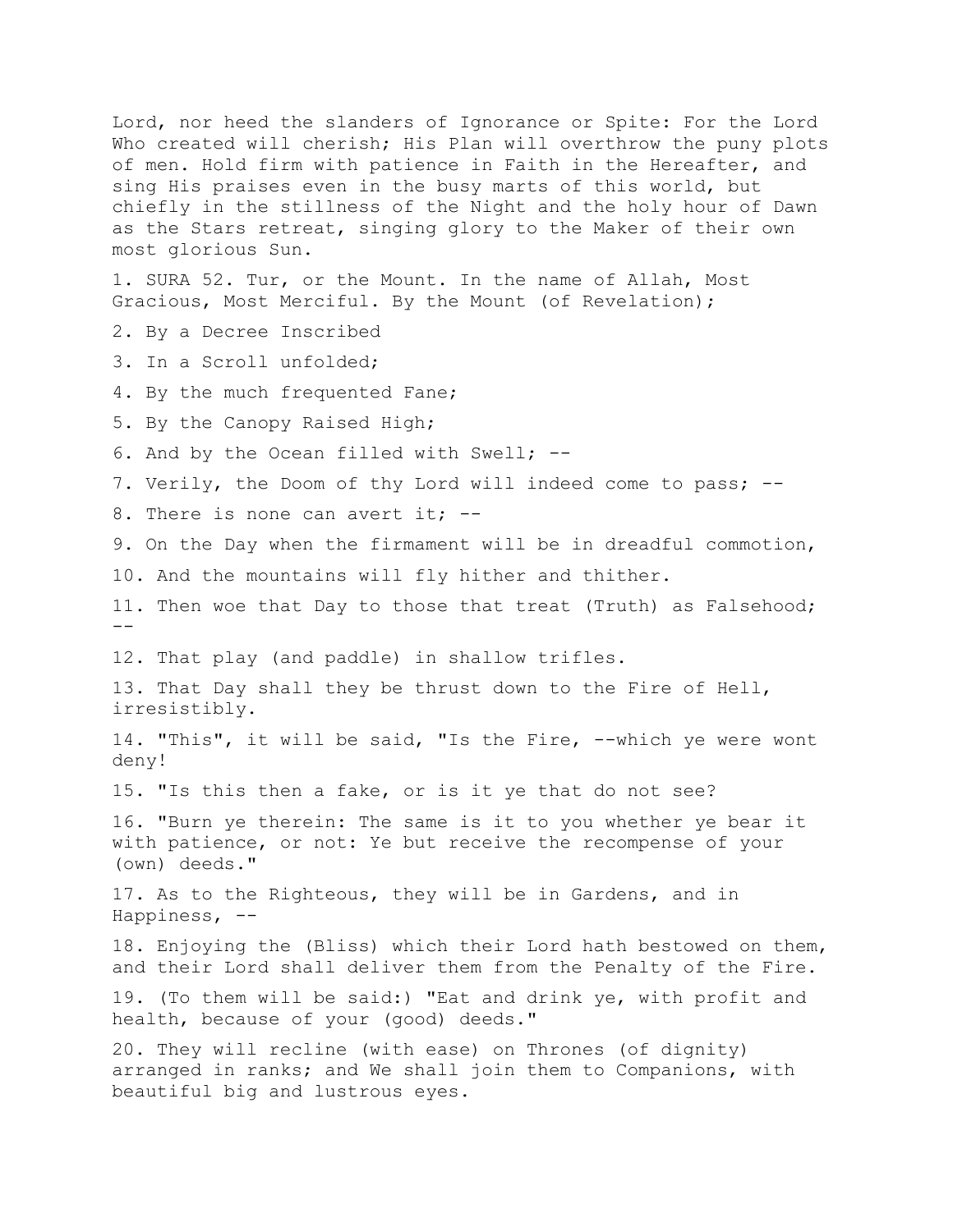21. And those who believe and whose families follow them in Faith, --to them shall We join their families: Nor shall We deprive them (of the fruit) of aught of their works: (yet) is each individual in pledge for his deeds. 22. And We shall bestow on them, of fruit and meat, anything they shall desire. 23. They shall there exchange, one with another, a (loving) cup free of frivolity, free of all taint of ill. 24. Round them will serve, (devoted) to them, youths (handsome) as Pearls well-guarded. 25. They will advance to each other, engaging in mutual enquiry. 26. They will say: "Aforetime, we were not without fear for the sake of our people. 27. "But Allah has been good to us, and has delivered us from the Penalty of the Scorching Wind. 28. "Truly, we did call unto Him from of old: Truly it is He, the Beneficent, the Merciful! 29. Therefore proclaim thou the praises (of thy Lord): For by the Grace of thy Lord, thou art no (vulgar) soothsayer, nor art thou one possessed. 30. Or do they say: --"A Poet! We await for him some calamity (hatched) by time!" 31. Say Thou: "Await ye! --I too will wait along with you!" 32. Is it that their faculties of understanding urge them to this, or are they but a people transgressing beyond bounds? 33. Or do they say, "He fabricated the (Message)"? Nay, they have no faith! 34. Let them produce a recital like unto it,  $--if$  (it be) they speak the Truth! 35. Were they created of nothing, or were they themselves the creators? 36. Or did they create the heavens and the earth? Nay, they have no firm belief. 37. Or are the Treasures of thy Lord with them, or are they the managers (of affairs)? 38. Or have they a ladder, by which they can (climb up to heaven and) listen (to its secrets)? Then let (such a) listener of theirs produce a manifest proof. 39. Or has He only daughters and ye have sons?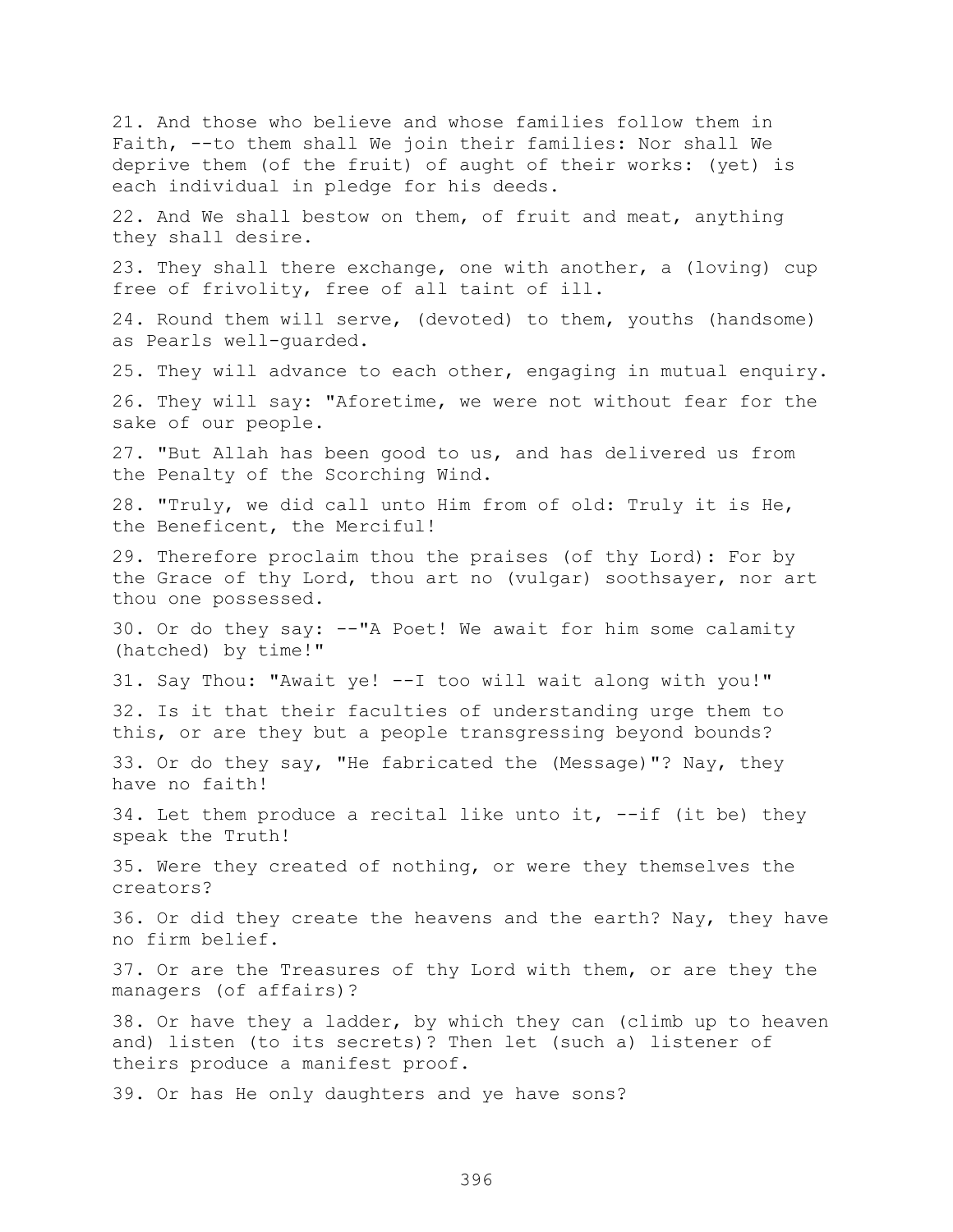40. Or is it that thou dost ask for a reward, so that they are burdened with a load of debt? --

41. Or that the Unseen is in their hands and they write it down?

42. Or do they intend a plot (against thee)? But those who defy Allah are themselves involved in a Plot!

43. Or have they a god other than Allah? Exalted is Allah far above the things they associate with Him!

44. Were they to see a piece of the sky falling (on them), they would (only) say: "Clouds gathered in heaps!"

45. So leave them alone until they encounter that Day of theirs, wherein they shall (perforce) swoon (with terror),  $-$ 

46. The Day when their plotting will avail them nothing and no help shall be given them.

47. And verily, for those who do wrong, there is another punishment besides this: But most of them understand not.

48. Now await in patience the command of thy Lord: For verily thou art in Our eyes: And celebrate the praises of thy Lord the while thou standest forth,

49. And for part of the night also praise thou Him, --and at the retreat of the stars!

### **SURA 53 INTRO.**

C.229.-(Verses 1 to 32)-True Revelation is not a process either of error or deception, nor does the Prophet speak from himself as he desires. It is Allah's inspiration, true, without doubt. It is reality, -- the inner reality of heaven as far as knowledge can reach, not the false ideas and idols that men construct for themselves, names without truth behind them. The goal of all things is Allah, as He is the One from Whom starts Reality. No other can e'er intercede except as He wills. He made us, and knows all that we are. It is not for us to justify ourselves, but to offer ourselves as we are.

1. SURA 53. Najm, or the Star. In the name of Allah, Most Gracious, Most Merciful. By the Star when it goes down, --

2. Your Companion is neither astray nor being misled,

3. Nor does he say (aught) of (his own) Desire.

4. It is no less than inspiration sent down to him:

5. He was taught by one Mighty in Power,

6. Endued with Wisdom: For he appeared (in stately form)

7. While he was in the highest part of the Horizon:

8. Then he approached and came closer,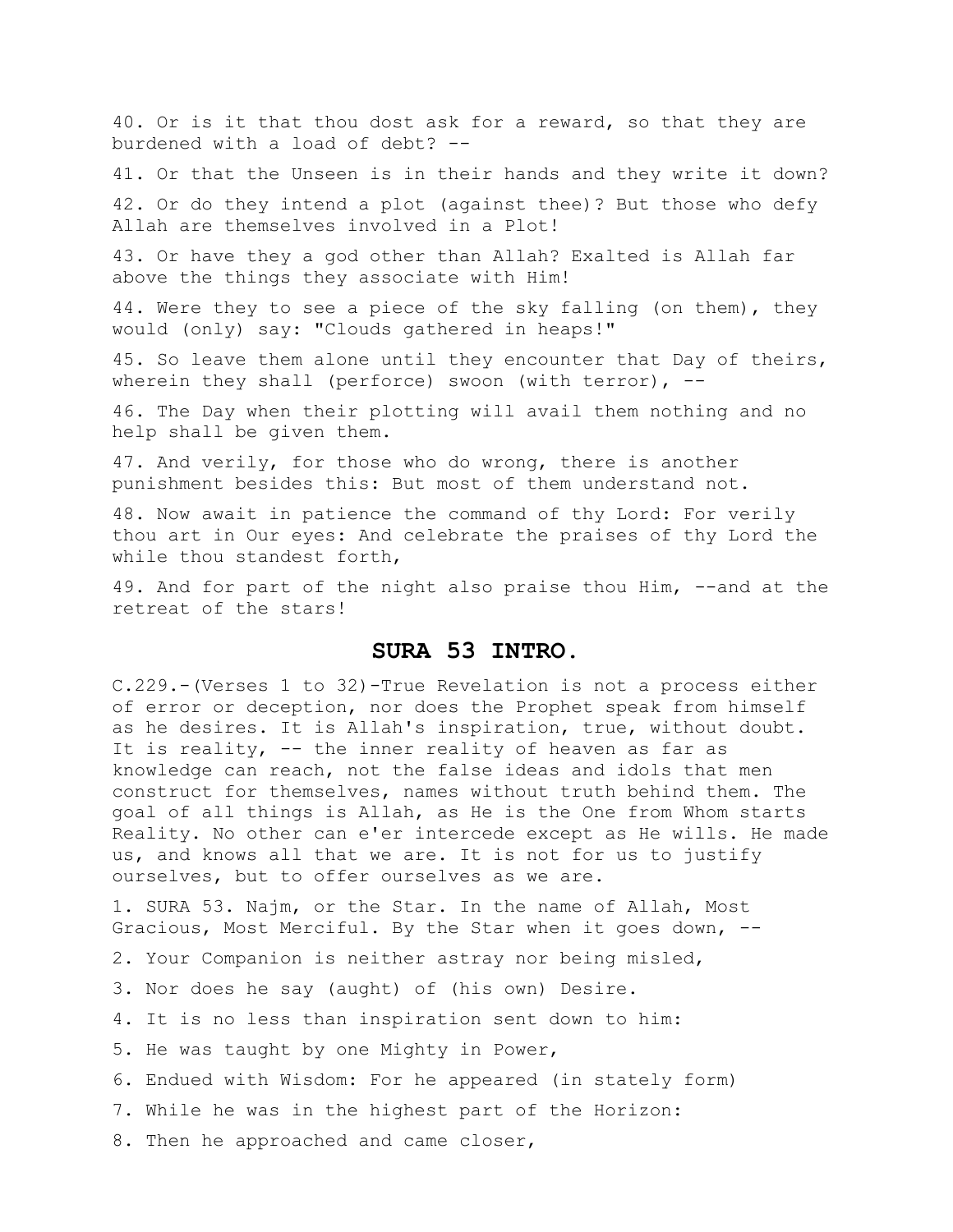9. And was at a distance of but two bow-lengths or (even) nearer; 10. So did (Allah) convey the inspiration to His Servant-- (conveyed) what He (meant) to convey. 11. The (Prophet's) (mind and) heart in no way falsified that which he saw. 12. Will ye then dispute with him concerning what he saw? 13. For indeed he saw him at a second descent, 14. Near the Lote tree beyond which none can pass: 15.. Near it is the Garden of Abode. 16. Behold, the Lote tree was shrouded (in mystery unspeakable!) 17. (His) sight never swerved, nor did it go wrong! 18. For truly did he see, of the Signs of his Lord, the Greatest! 19. Have ye seen Lat, and Uzza, 20. And another, the third (goddess), Manat? 21. What! For you the male sex, and for Him, the female? 22. Behold, such would be indeed a division most unfair! 23. These are nothing but names which ye have devised, --ye and your fathers, --for which Allah has sent down no authority (whatever). They follow nothing but conjecture and what their own souls desire! --even though there has already come to them Guidance from their Lord! 24. Nay, shall man have (just) anything he hankers after? 25. But it is to Allah that the End and the Beginning (of all things) belong. 26. How many-so-ever be the angels in the heavens, their intercession will avail nothing except after Allah has given leave for whom He pleases and that he is acceptable to Him. 27. Those who believe not in the Hereafter, name the angels with female names. 28. But they have no knowledge therein. They follow nothing but conjecture; and conjecture avails nothing against Truth. 29. Therefore shun those who turn away from Our Message and desire nothing but the life of this world. 30. That is as far as knowledge will reach them. Verily thy Lord knoweth best those who stray from His Path, and He knoweth best those who receive guidance.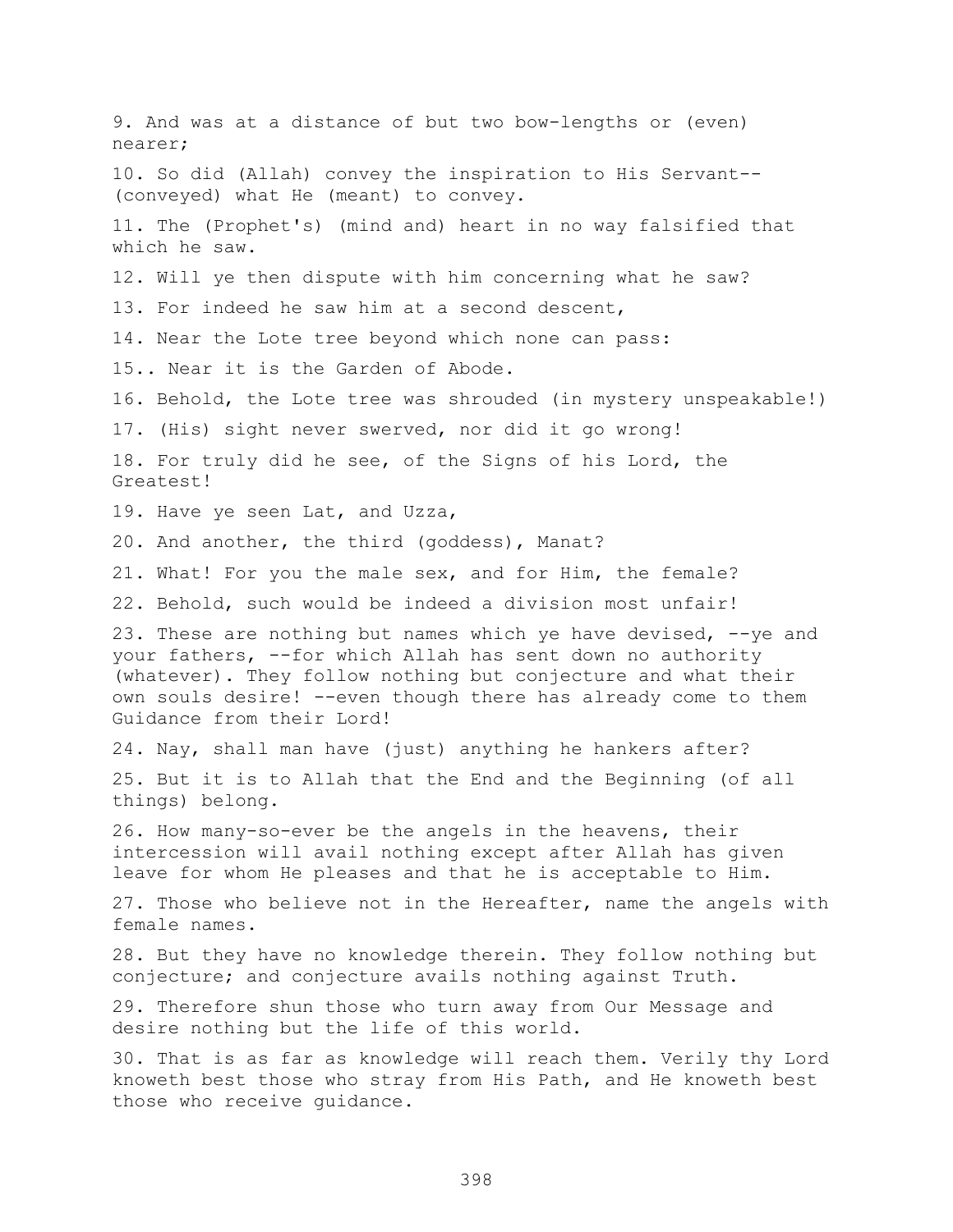31. Yea, to Allah belongs all that is in the heavens and on earth: So that He rewards those who do Evil, according to their deeds, and He rewards those who do good, with what is best.

32. Those who avoid great sins and shameful deeds, only (falling into) small faults, --verily thy Lord is ample in forgiveness. He knows you well when He brings you out of the earth, and when ye are hidden in your mothers' wombs. Therefore justify not yourselves: He knows best who it is that guards against evil.

C.230.-(Verses 33 to 62)-When once in Allah's Way, turn not away, nor check your generous impulse to give your all to Allah. The spiritual world unseen is above all worldly bargains. Each soul must bear its own responsibility. It must strive its utmost and attain its end. The final Goal of all is Allah. In His hands are Laughter and Tears, Life and Death, the mystery of Birth and Creation, and the Hereafter. He controls our Bliss and inner satisfaction. He is Lord of the highest and noblest in Nature. His hand traces the course of History. Learn, oh learn from His Revelation, and adore the Lord of your inmost Soul!

33. Seest thou one who turns back,

34. Gives a little, then hardens (his heart)?

35. What! Has he knowledge of the unseen so that he can see? 36. Nay, is he not acquainted with what is in the books of Moses--

37. And of Abraham who fulfilled his engagements? --

38. Namely, that no bearer of burdens can bear the burden of another;

39. That man can have nothing but what he strives for;

40. That (the fruit of) his striving will soon come in sight;

41. Then will he be rewarded with a reward complete;

42. That to thy Lord is the final Goal:

43. That it is He Who granteth Laughter and Tears;

44. That it is He Who granteth Death and Life;

45. That He did create in pairs, --male and female,

46. From a seed when lodged (in its place);

47. That He hath promised a Second Creation (raising the Dead);

48. That it is He Who giveth wealth and satisfaction;

49. That He is the Lord of Sirius (the Mighty Star);

50. And that it is He Who destroyed the (powerful) ancient Ad (people),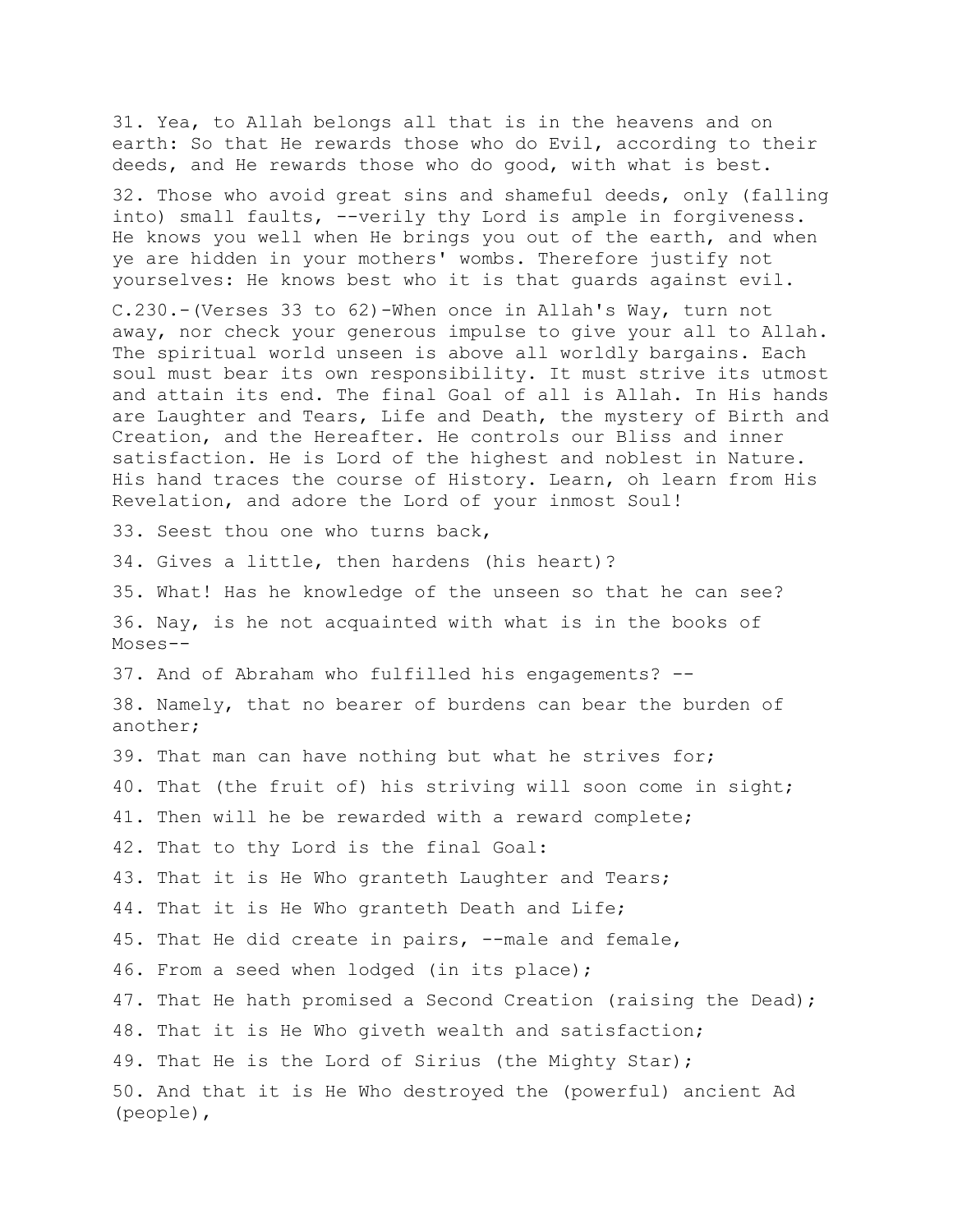51. And the Thamud, nor gave them a lease of perpetual life. 52. And before them, the people of Noah, for that they were (all) most unjust and most insolent transgressors, 53. And He destroyed the Overthrown Cities (of Sodom and Gomorrah), 54. So that (ruins unknown) have covered them up. 55. Then which of the gifts of thy Lord, (O man,) wilt thou dispute about? 56. This is a Warner, of the (series of) Warners of old! 57. The (Judgment) ever approaching draws nigh: 58. No (soul) but Allah can lay it bare. 59. Do ye then wonder at this recital? 60. And will ye laugh and not weep, - 61. Wasting your time in vanities? 62. But fall ye down in prostration to Allah, and adore (Him)!

# **SURA 54 INTRO.**

C.231.-(Verses 1 to 55)-With every breath of our life, comes nearer and nearer the Hour of Judgment: The proud will be brought low: The lovers of ease will find themselves in hardship. Come! Is there any that will truly receive admonition? So said Noah, but his people rejected the warning and perished. We have made Our Revelation easy to understand and follow. Is there any that will truly receive admonition? So said the prophets of Ad and Thamud; so said the prophets deputed to the People of Lut and of Pharaoh: But the wicked continued in sin and defiance and perished. Will the present generation learn wisdom by warning? Alas! Is there any that will truly receive admonition? The Righteous will dwell in their Gardens of Bliss, -- in the joyful Assembly of realized Truth, in the Presence of their Sovereign Most High!

1. SURA 54. Qamar, or the Moon. In the name of Allah, Most Gracious, Most Merciful. The Hour (of Judgment) is nigh, and the moon is cleft asunder.

2. But if they see a Sign, they turn away, and say, "This is (but) transient magic."

3. They reject (the warning) and follow their (own) lusts but every matter has its appointed time.

4. There have already come to them Recitals wherein there is (enough) to check (them),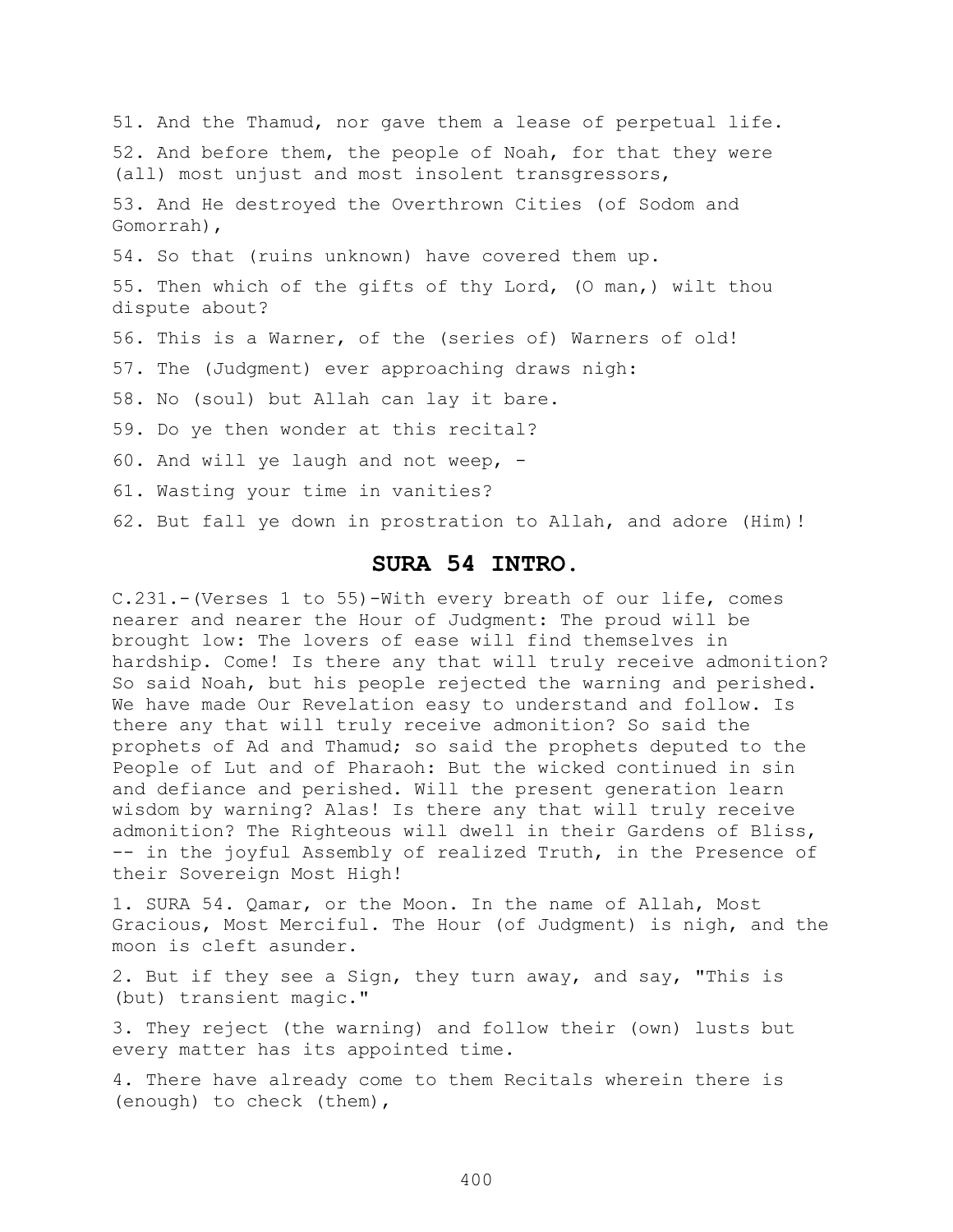5. Mature wisdom; --but (the preaching of) Warners profits them not. 6. Therefore, (O Prophet,) turn away from them. The Day that the Caller will call (them) to a terrible affair, 7. They will come forth, --their eyes humbled--from (their) graves, (torpid) like locusts scattered abroad, 8. Hastening, with eyes transfixed, towards the Caller! -- "Hard is this Day!", the Unbelievers will say. 9. Before them the People of Noah rejected (their apostle): They rejected Our servant, and said, "Here is one possessed!", and he was driven out. 10. Then he called on his Lord: "I am one overcome: Do Thou then help (me)!" 11. So We opened the gates of heaven, with water pouring forth. 12. And We caused the earth to gush forth with springs. So the waters met (and rose) to the extent decreed. 13. But We bore him on an (Ark) made of broad planks and caulked with palm fiber: 14. She floats under Our eyes (and care): A recompense to one who had been rejected (with scorn)! 15. And We have left this as a Sign (for all time): Then is there any that will receive admonition? 16. But how (terrible) was My Penalty and My Warning? 17. And We have indeed made the Koran easy to understand and remember: Then is there any that will receive admonition? 18. The Ad (people) (too) rejected (Truth): Then How terrible was My Penalty and My Warning? 19. For We sent against them a furious wind, on a Day of violent Disaster, 20. Plucking out men as if they were roots of palm trees torn up (from the ground). 21. Yea, how (terrible) was My Penalty and My Warning! 22. But We have indeed made the Koran easy to understand and remember: Then is there any that will receive admonition? 23. The Thamud (also) rejected (their) Warners. 24. For they said: "What! A man! A solitary one from among ourselves! Shall we follow such a one? Truly should we then be straying in mind, and mad! 25. "Is it that the Message is sent to him, of all people amongst us? Nay, he is a liar, an insolent one!"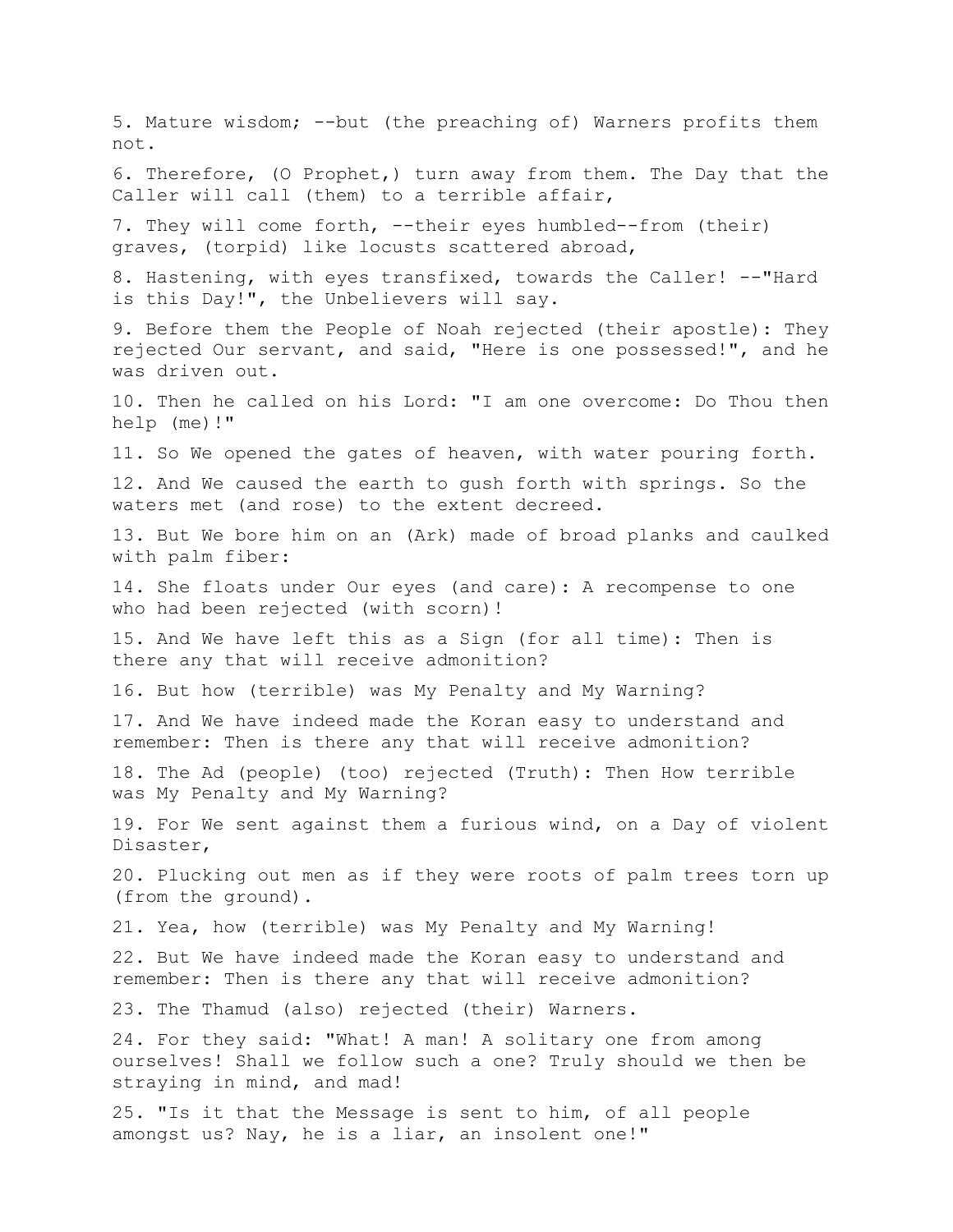26. Ah! They will know on the morrow, which is the liar, the insolent one! 27. For We will send the she camel by way of trial for them. So watch them. (O Salih), and possess thyself in patience! 28. And tell them that the water is to be divided between them: Each one's right to drink being brought forward (by suitable turns). 29. But they called to their companion, and he took a sword in hand, and hamstrung (her). 30. Ah! How (terrible) was My Penalty and My Warning! 31. For We sent against them a single Mighty Blast, and they became like the dry stubble used by one who pens cattle. 32. And We have indeed made the Koran easy to understand and remember; then is there any that will receive admonition? 33. The People of Lut rejected (his) Warning. 34. We sent against them a violent tornado with showers of stones, (which destroyed them), except Lut's household: them We delivered by early Dawn, -- 35. As a Grace from Us: Thus do We reward those who give thanks. 36. And (Lut) did warn them of Our Punishment, but they disputed about the Warning. 37. And they even sought to snatch away his guests from him, but We blinded their eyes. (They heard:) "Now taste ye My Wrath and My Warning." 38. Early on the morrow an abiding Punishment seized them: 39. "So taste ye My Wrath and My Warning." 40. And We have indeed made the Koran easy to understand and remember: Then is there any that will receive admonition? 41. To the People of Pharaoh, too, aforetime, came Warners (from Allah). 42. The (people) rejected all Our Signs; but We seized them with such Penalty (as comes) from One Exalted in Power, able to carry out His Will. 43. Are your Unbelievers, (O Quraish), better than they? Or have ye an immunity in the Sacred Books? 44. Or do they say: "We acting together can defend ourselves"? 45. Soon will their multitude be put to flight, and they will show their backs.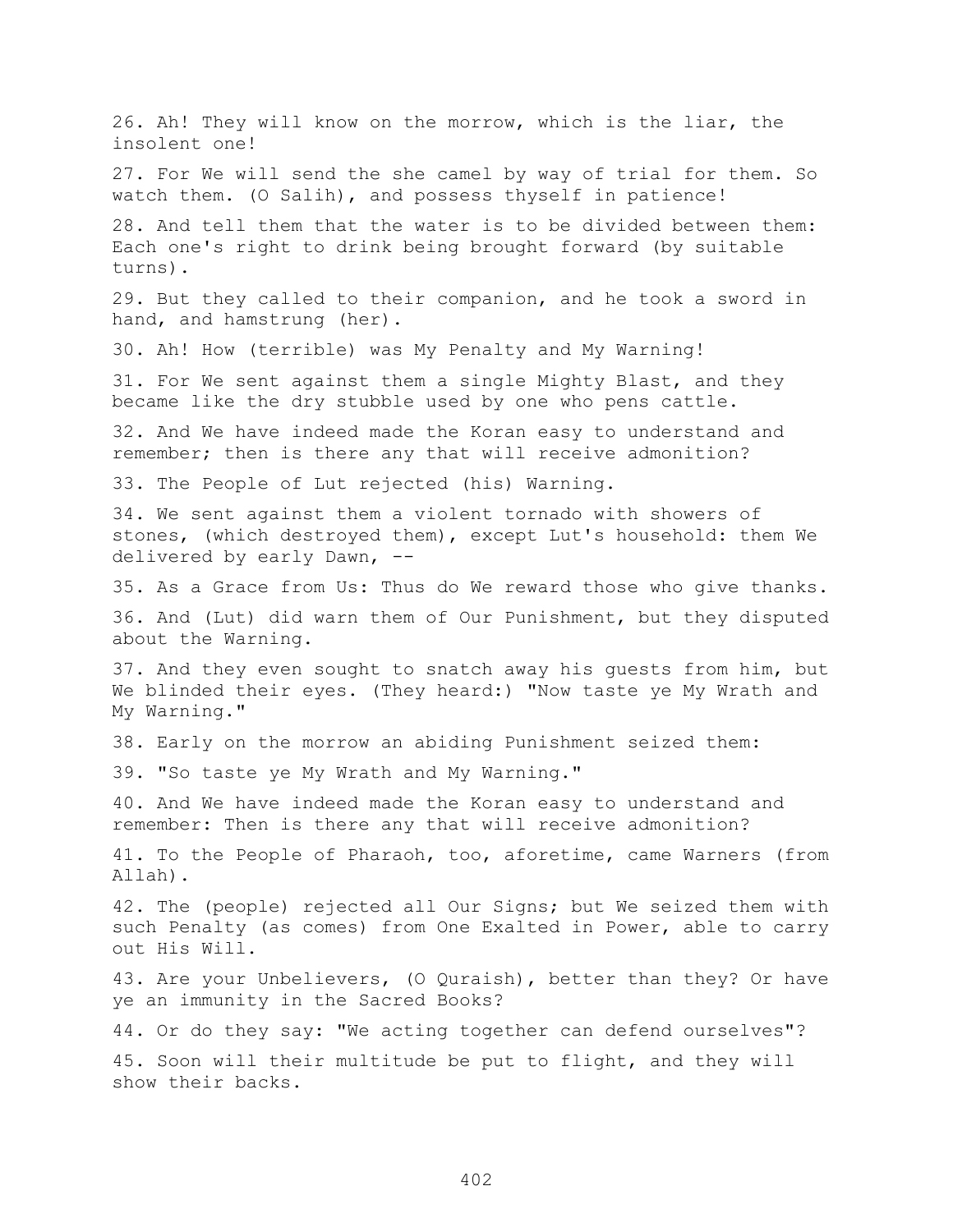46. Nay, the Hour (of Judgment) is the time promised them (for their full recompense): And that Hour will be most grievous and most bitter. 47. Truly those in sin are the ones straying in mind, and mad. 48. The Day they will be dragged through the Fire on their faces, (they will hear:) "Taste ye the touch of Hell!" 49. Verily, all things have we created in proportion and measure. 50. And Our Command is but a single (Act), --Like the twinkling of an eye. 51. And (oft) in the past, have We destroyed gangs like unto you: Then is there any that will receive admonition? 52. All that they do is noted in (their) Books (of Deeds): 53. Every matter, small and great, is on record. 54. As to the Righteous, they will be in the midst of Gardens and Rivers, 55. In an Assembly of Truth, in the Presence of a Sovereign Omnipotent.

# **SURA 55 INTRO.**

C.232.-(Verses 1 to 34)-Allah's creatures! Which favors of Allah will ye deny? Most Gracious is Allah, Who reveals Himself in the Koran, in man's Intelligence, and in the nature around man. Balance and Justice, Goodness and Care, are the Laws of His Worlds. Created from clay, man can yet comprehend the Lord of the Easts and the Wests, Him Who sustains all His creatures, Him Who bestows the Jewels of Life and Faith, Him Who abides when all else perisheth, Him Whose Eternity is the Hope of man's Future, the Lord Everlasting of Justice and Glory and Bounty and Honor! Which, then, of the favors of your Lord will ye deny?

1. SURA 55. Rahman, or (Allah) Most Gracious. In the name of Allah, Most Gracious, Most Merciful. (Allah) Most Gracious!

2. It is He Who has taught the Koran.

3. He has created man:

4. He has taught him speech (and intelligence).

5. The sun and the moon follow courses (exactly) computed;

6. And the herbs and the trees--both (alike) bow in adoration.

7. And the Firmament has He raised high, and He has set up the Balance (of Justice),

8. In order that ye may not transgress (due) balance.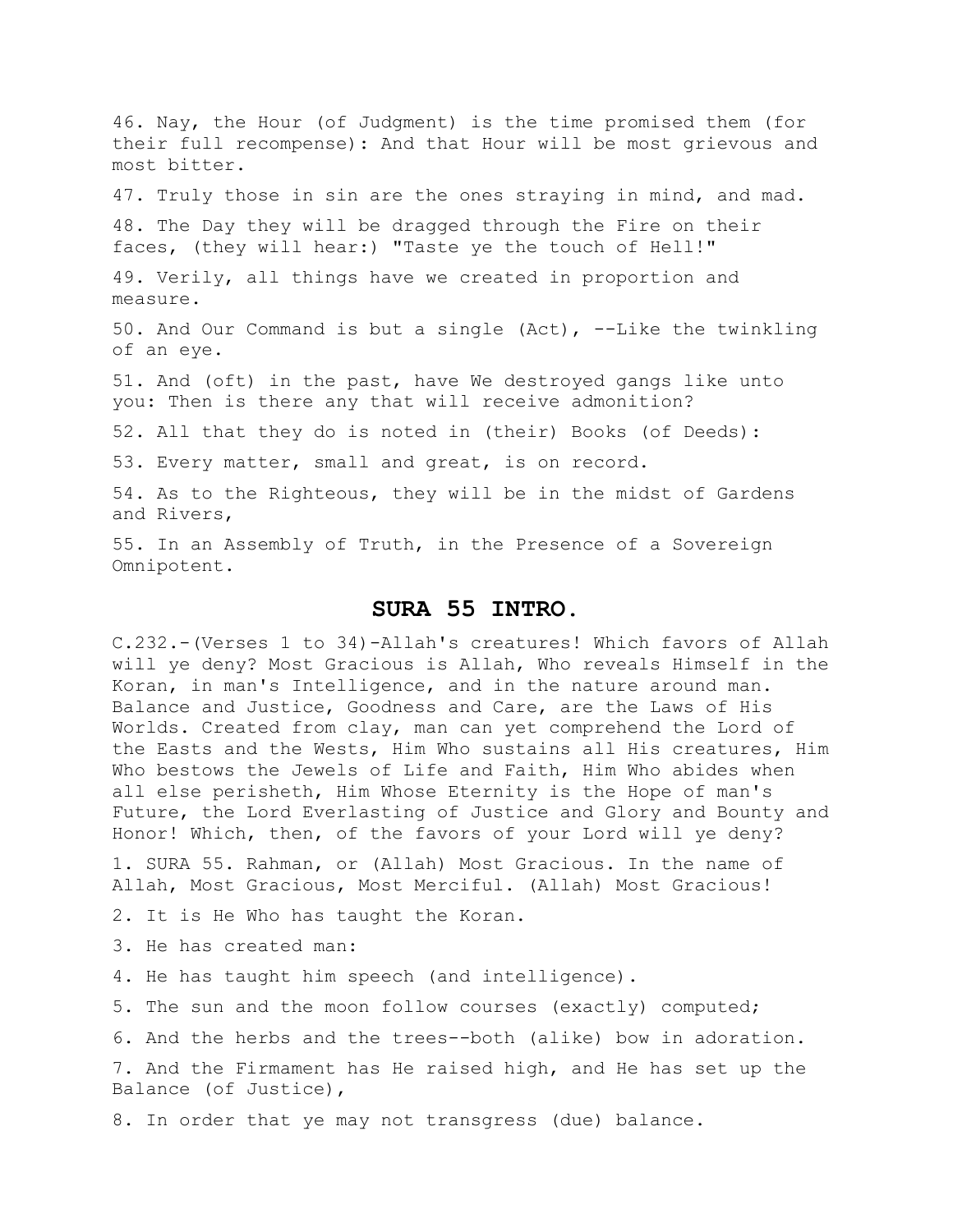9. So establish weight with justice and fall not short in the balance. 10. It is He Who has spread out the earth for (His) creatures: 11. Therein is fruit and date palms, producing spathes (enclosing dates); 12. Also corn, with (its) leaves and stalk for fodder, and sweet smelling plants. 13. Then which of the favors of your Lord will ye deny? 14. He created man from sounding clay like unto pottery, 15. And He created Jinns from fire free of smoke: 16. Then which of the favors of your Lord will ye deny? 17. (He is) Lord of the two Easts and Lord of the two Wests: 18. Then which of the favors of Your Lord will ye deny? 19. He has let free the two bodies of flowing water, meeting together: 20. Between them is a Barrier which they do not transgress: 21. Then which of the favors of Your Lord will ye deny? 22. Out of them come Pearls and Coral: 23. Then which of the favors of Your Lord will ye deny? 24. And His are the Ships sailing smoothly through the seas, lofty as mountains: 25. Then which of the favors of Your Lord will ye deny? 26. All that is on earth will perish: 27. But will abide (forever) the Face of thy Lord, --Full of Majesty, Bounty and Honor. 28. Then which of the favors of Your Lord will ye deny? 29. Of Him seeks (its need) every creature in the heavens and on earth: Every day in (new) Splendor doth He (shine)! 30. Then which of the favors of Your Lord will ye deny? 31. Soon shall We settle your affairs, O both ye worlds! 32. Then which of the favors of Your Lord will ye deny? 33. O ye assembly of Jinns and men! If it be ye can pass beyond the zones of the heavens and the earth, pass ye! Not without authority shall ye be able to pass! 34. Then which of the favors of Your Lord will ye deny? C.233.-(Verses 35 to 78)-Let not Evil think that it will escape Justice: Its telltale Mark is on those who follow it, and it

404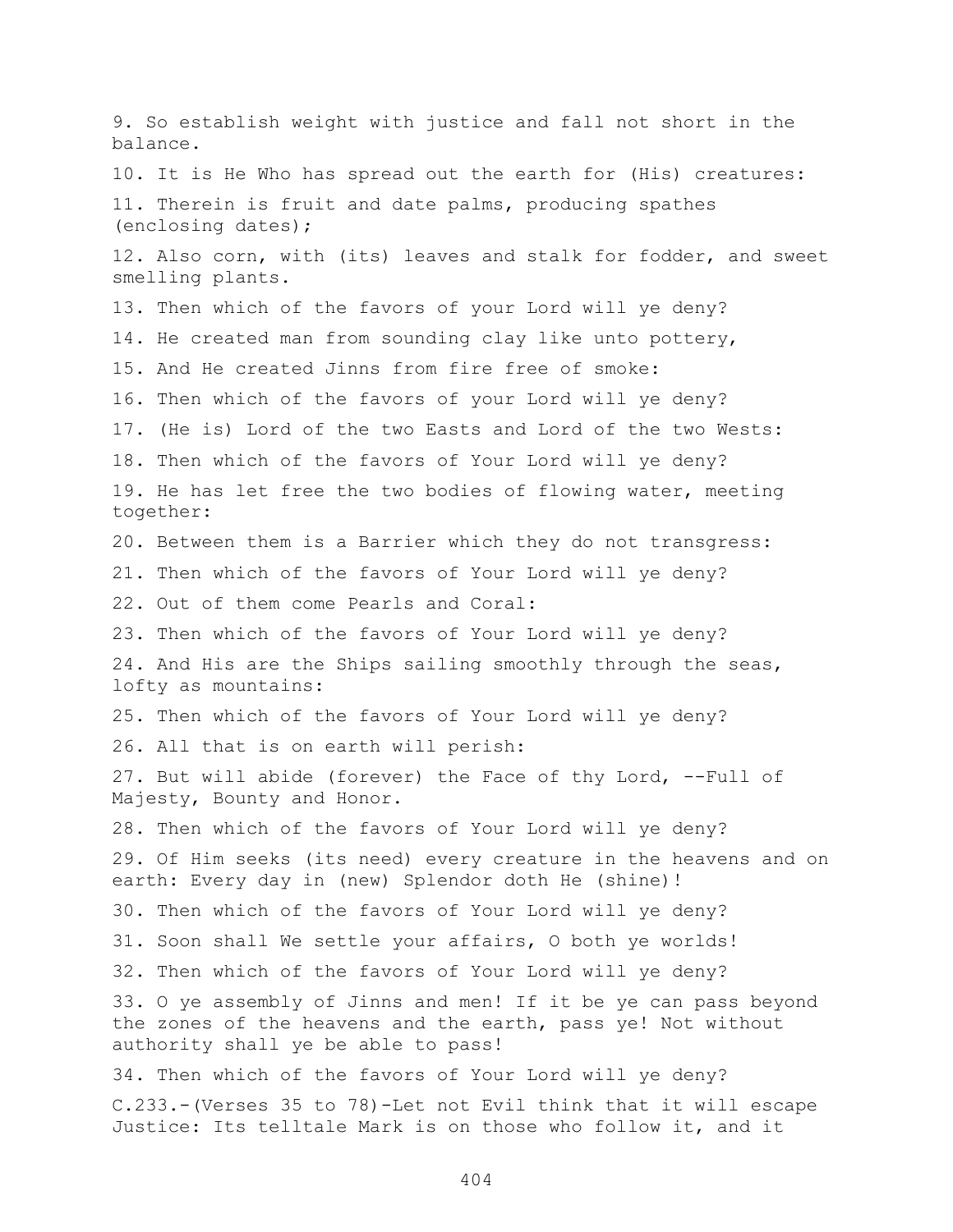must meet its Reward in the final adjustment. But the Good, the Righteous, must reach their Fulfillment in the Gardens of Bliss, where every Delight will be theirs in Beauty and Dignity. How can such Delights be pictured in words? In symbols subjective let each take his choice. For Good can there ever be any Reward other than Good? Beautiful sights and sounds, delicious fruits to nourish the soul, and Companionship where Grace is mingled with Love, may figure forth our Bliss. Blessed be Allah, full of Majesty and Bounty Allah's creatures! What favors of Allah will ye deny? 35. On you will be sent (O ye evil ones twain!) a flame of fire (to burn) and a smoke (to choke): No defense will ye have: 36. Then which of the favors of Your Lord will ye deny? 37. When the sky is rent asunder, and it becomes red like ointment: 38. Then which of the favors of Your Lord will ye deny? 39. On that Day no question will be asked of man or Jinn as to his sin, 40. Then which of the favors of Your Lord will ye deny? 41. (For) the sinners will be known by their Marks: And they will be seized by their forelocks and their feet. 42. Then which of the favors of Your Lord will ye deny? 43. This is the Hell which the Sinners deny: 44. In its midst and in the midst of boiling hot water will they wander round! 45. Then which of the favors of Your Lord will ye deny? 46. But for such as fear the time when they will stand before (the Judgment Seat of) their Lord, there will be two Gardens-- 47. Then which of the favors of Your Lord will ye deny? -- 48. Containing all kinds (of trees and delights); 49. Then which of the favors of Your Lord will ye deny? -- 50. In them (each) will be two Springs flowing (free); 51. Then which of the favors of Your Lord will ye deny? -- 52. In them will be Fruits of every kind, two and two. 53. Then which of the favors of Your Lord will ye deny? 54. They will recline on Carpets, whose inner linings will be of rich brocade: The Fruit of the Gardens will be near (and easy of reach). 55. Then which of the favors of Your Lord will ye deny?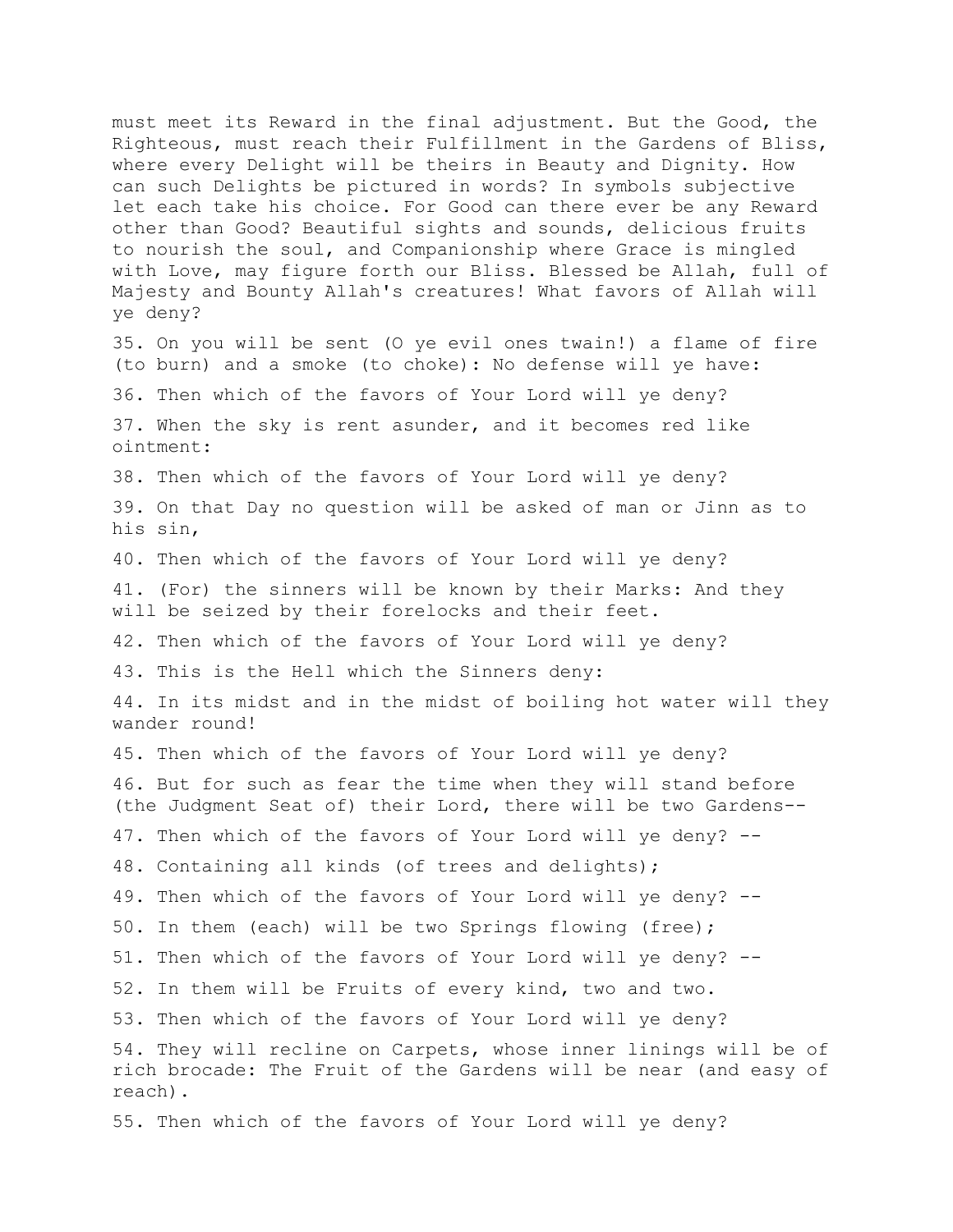56. In them will be (Maidens), chaste, restraining their glances, whom no man or Jinn before them has touched; - 57. Then which of the favors of Your Lord will ye deny? – 58. Like unto rubies and coral. 59. Then which of the favors of Your Lord will ye deny? 60. Is there any Reward for Good--other than Good? 61. Then which of the favors of Your Lord will ye deny? 62. And besides these two, there are two other Gardens, - 63. Then which of the favors of Your Lord will ye deny? – 64. Dark green in color (from plentiful watering). 65. Then which of the favors of Your Lord will ye deny? 66. In them (each) will be two Springs pouring forth water in continuous abundance: 67. Then which of the favors of Your Lord will ye deny? 68. In them will be Fruits, and dates and pomegranates: 69. Then which of the favors of Your Lord will ye deny? 70. In them will be fair (Companions), good, beautiful; -71. Then which of the favors of Your Lord will ye deny? – 72. Companions restrained (as to their glances), in (goodly) pavilions; -- 73. Then which of the favors of Your Lord will ye deny? -- 74. Whom no man or Jinn before them has touched; -- 75. Then which of the favors of Your Lord will ye deny? – 76. Reclining on green Cushions and rich Carpets of beauty. 77. Then which of the favors of Your Lord will ye deny? 78. Blessed be the name of thy Lord, Full of Majesty, Bounty and Honor.

#### **SURA 56 INTRO.**

C.234.-(Verses 1 to 56)-The Event Inevitable is the Day of Judgment: The world as we know it will be shaken to its depths, and its place will be taken by a world made new, where Good will be sorted out from Evil. In Dignity and Bliss will the Good find Fulfillment: Both those Nearest to the Throne of Allah, and those who earned, by faith and good life, the title, Companions of the Right Hand. Who can tell of the Misery in which the Companions of the Left Hand will live? They will be as it were in a fierce blast of Fire; their drink but boiling water; their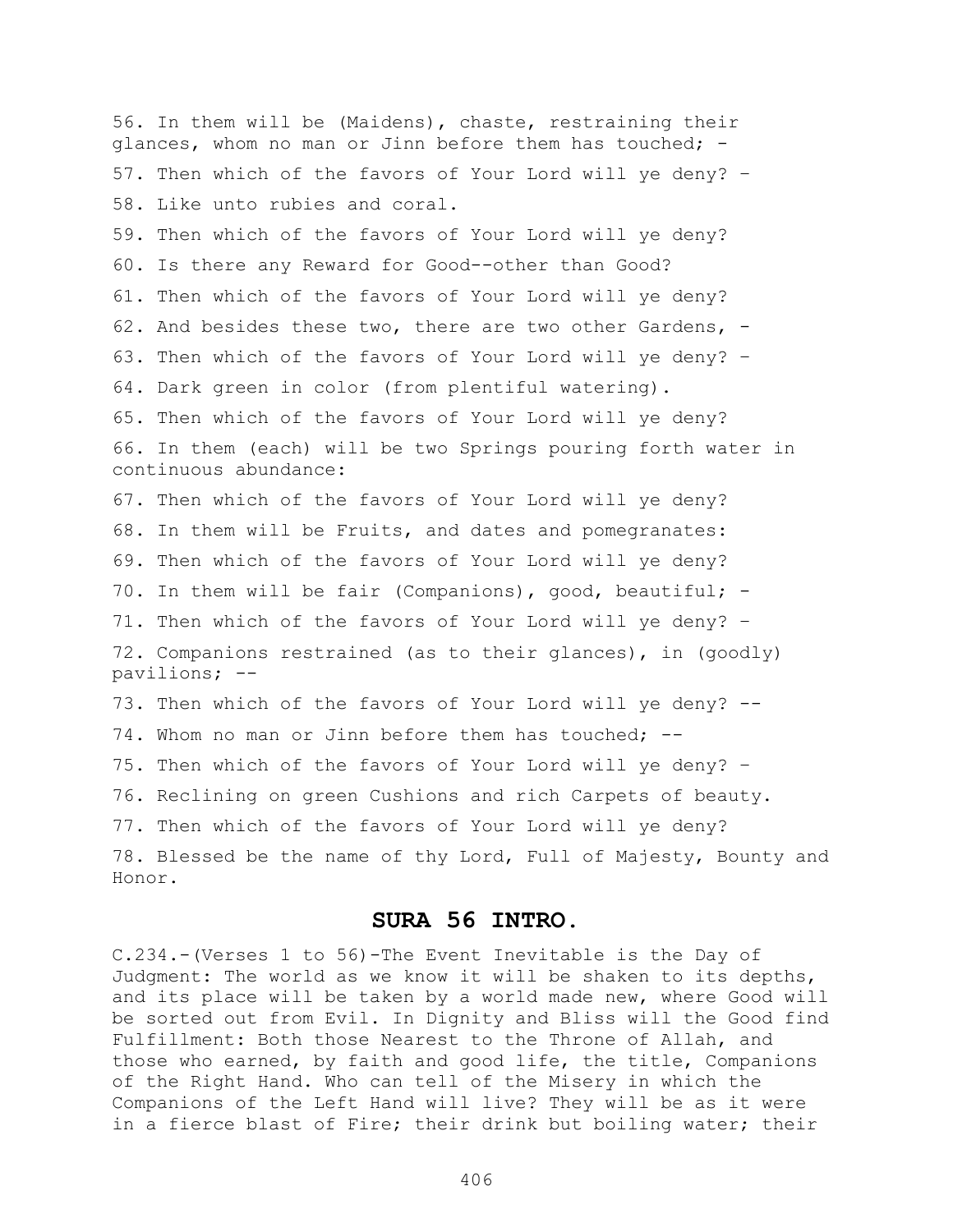shade that of Black Smoke that chokes their lungs; -- ever burning with hunger and thirst, and never satisfied: Fit emblems of the Life in death to which Evil leads. 1. SURA 56. Waqia, or The Inevitable Event. In the name of Allah, Most Gracious, Most Merciful. When the Event Inevitable cometh to pass, 2. Then will no (soul) entertain falsehood concerning its coming. 3. (Many will it bring low, (many) will it exalt; 4. When the earth will be shaken to its depths, 5. And the mountains shall be crumbled to atoms, 6. Becoming dust scattered abroad, 7. And ye shall be sorted out into three classes. 8. Then (there will be) the Companions of the Right Hand; --What will be the Companions of the Right Hand? 9. And the Companions of the Left Hand, --What will be the Companions of the Left Hand? 10. And those Foremost (in Faith) will be Foremost (in the Hereafter). 11. These will be those Nearest to Allah: 12. In Gardens of Bliss: 13. A number of people from those of old, 14. And a few from those of later times. 15. (They will be) on Thrones encrusted (with gold and precious stones), 16. Reclining on them, facing each other. 17. Round about them will (serve) youths of perpetual (freshness), 18. With goblets, (shining) beakers, and cups (filled) out of clear flowing fountains: 19. No after ache will they receive therefrom, nor will they suffer intoxication: 20. And with fruits, any that they may select; 21. And the flesh of fouls, any that they may desire. 22. And (there will be) Companions with beautiful, big, and lustrous eyes, -- 23. Like unto Pearls well-guarded. 24. A Reward for the Deeds of their past (Life).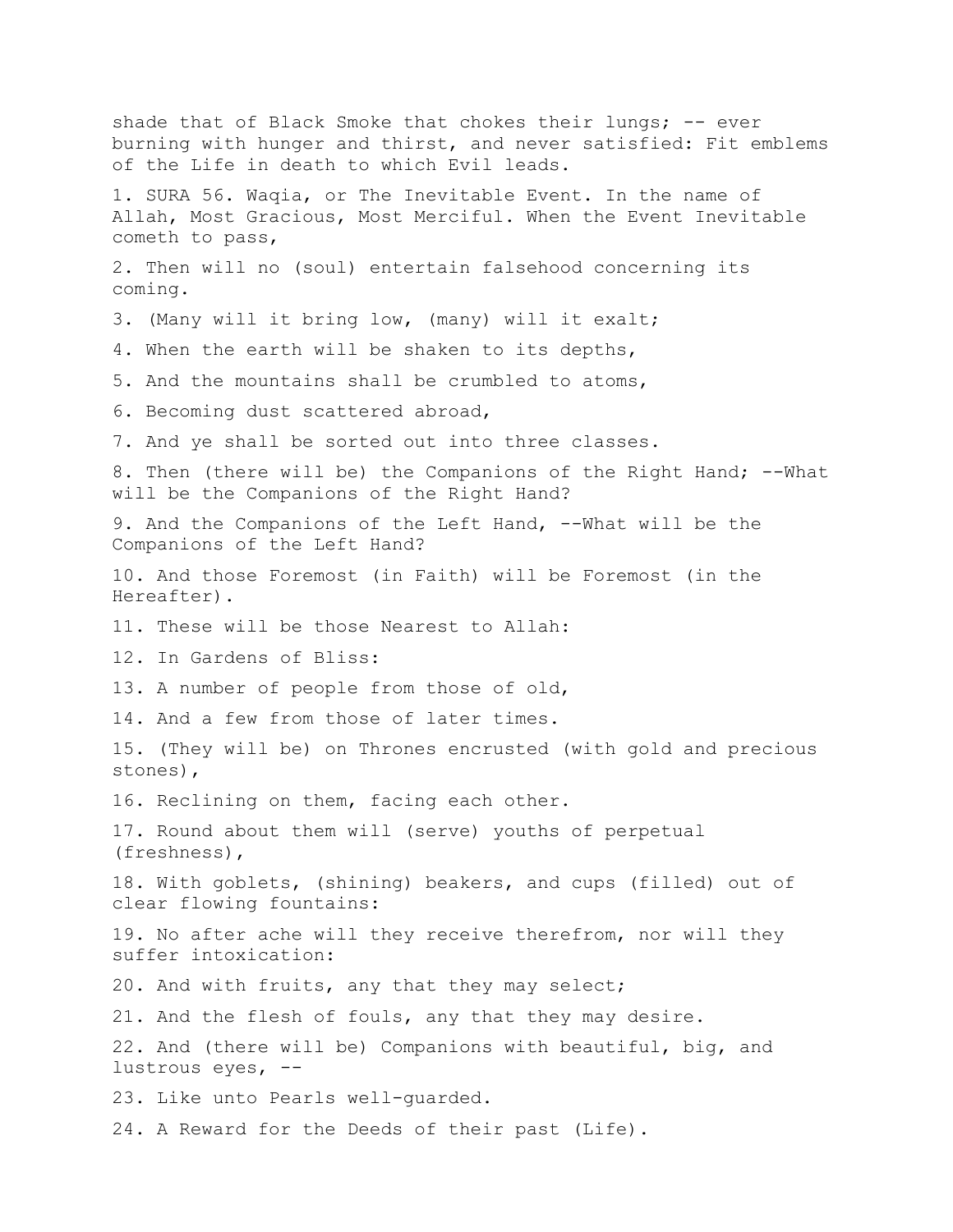25. No frivolity will they hear therein, nor any taint of ill, - - 26. Only the saying, "Peace! Peace". 27. The Companions of the Right Hand, --What will be the Companions of the Right Hand? 28. (They will be) among Lote trees without thorns, 29. Among Talh trees with flowers (or fruits) piled one above another, -- 30. In shade long extended, 31. By water flowing constantly, 32. And fruit in abundance. 33. Whose season is not limited, nor (supply) forbidden, 34. And on Thrones (of Dignity), raised high. 35.. We have created (their Companions) of special creation. 36. And made them virgin pure (and undefiled),  $-$ 37. Beloved (by nature), equal in age, -- 38. For the Companions of the Right Hand. 39. A (goodly) number from those of old, 40. And a (goodly) number from those of later times. 41. The Companions of the Left Hand, --What will be the Companions of the Left Hand? 42. (They will be) in the midst of a fierce Blast of Fire and in Boiling Water, 43. And in the shades of Black Smoke: 44. Nothing (will there be) to refresh, nor to please: 45. For that they were wont to be indulged, before that, in wealth (and luxury), 46. And persisted obstinately in wickedness supreme! 47. And they used to say, !What! When we die and become dust and bones, shall we then indeed be raised up again? -- 48. "(We) and our fathers of old?" 49. Say: "Yea, those of old and those of later times, 50. "All will certainly be gathered together for the meeting appointed for a Day well known. 51. "Then will ye truly, --O ye that go wrong, and treat (Truth) as Falsehood! -- 52. "Ye will surely taste of the Tree of Zaqqum.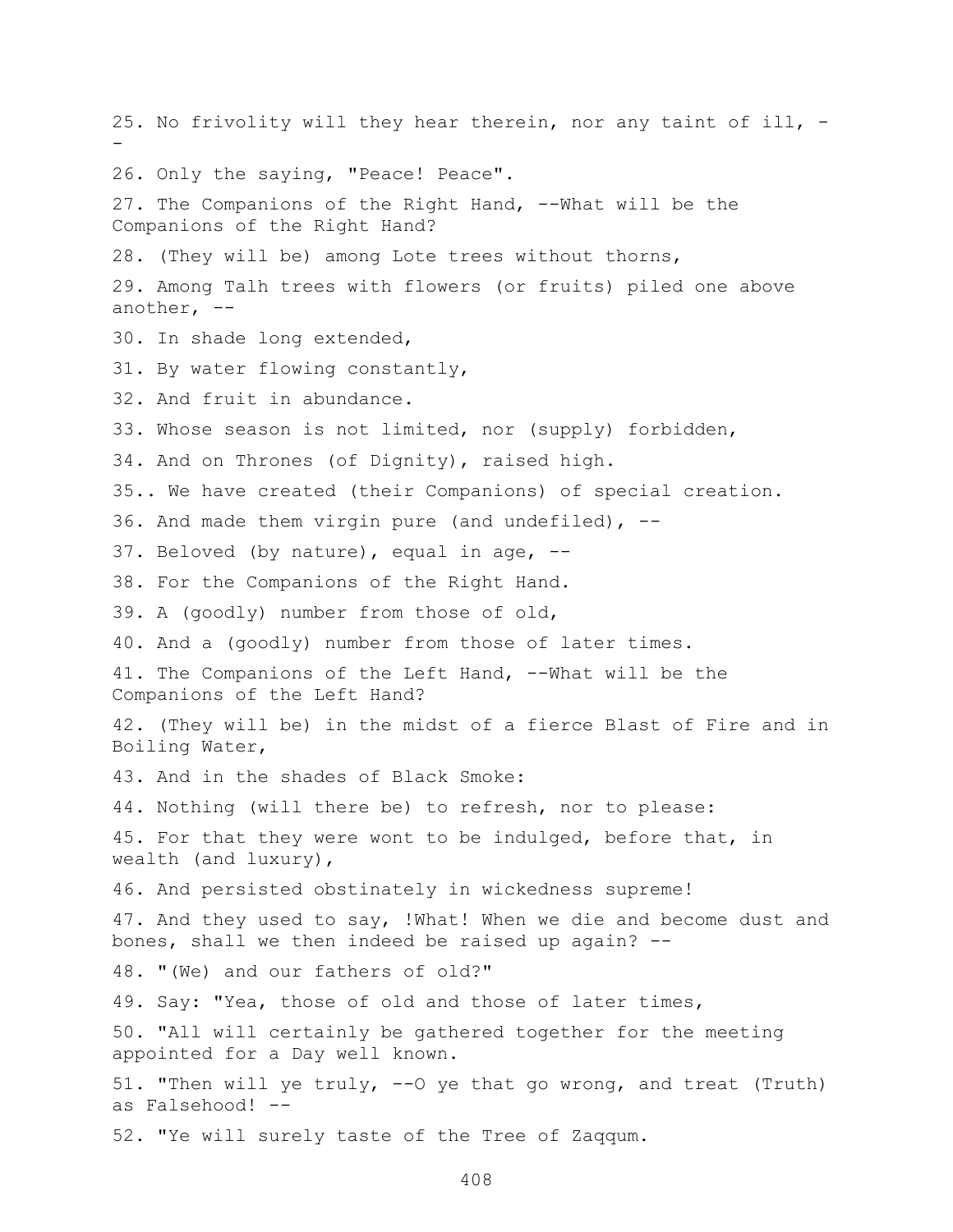53. "Then will ye fill your insides therewith, 54. "And drink Boiling water on top of it: 55. "Indeed ye shall drink like diseased camels raging with thirst!" 56. Such will be their entertainment on the Day of Requital! C.235.-(Verses 57 to 96)-Learn ye then to witness the Truth in your lives. Your own creation and growth, the seeds that ye sow in the ground, the Circuit of Water through streams, rivers, and seas, to vapor, clouds and rain that feeds the streams, the Fire that stands as an emblem of Life and Light, -- all point to you Lord Supreme. His Revelation conveys the same Message to the pure in heart. Will ye receive it and live, assured of the truth of the Hereafter? Glory and Praise to Allah the Beneficent, Supreme in Justice, Mercy, and Truth! 57. It is We Who have Created you: Why will ye not witness the Truth? 58. Do ye then see? --The (human Seed) that ye throw out, -- 59. Is it ye that created it, or are We the Creators? 60. We have decreed Death to be your common lot, and We are not to be frustrated 61. From changing your Forms and creating you (again) in (Forms) that ye know not. 62. And ye certainly know already the first form of creation: Why then do ye not celebrate His praises? 63.. See ye the seed that ye sow in the ground? 64. Is it ye that causes it to grow, or are We the Cause? 65. Were it Our Will, We could crumble it to dry powder, and ye would be left in wonderment, 66. (Saying), "We are indeed left with debts (for nothing): 67. "Indeed are we shut out (of the fruits of our labor)". 68. See ye the water which ye drink? 69. Do ye bring it Down (in rain) from the Cloud or do We? 70. Were it Our Will, We could make it salt (and unpalatable): Then why do ye not give thanks? 71. See ye the Fire which ye kindle? 72. Is it ye who grow the tree which feeds the fire or do We grow it? 73. We have made it a memorial (of Our handiwork), and an article of comfort and convenience for the denizens of deserts.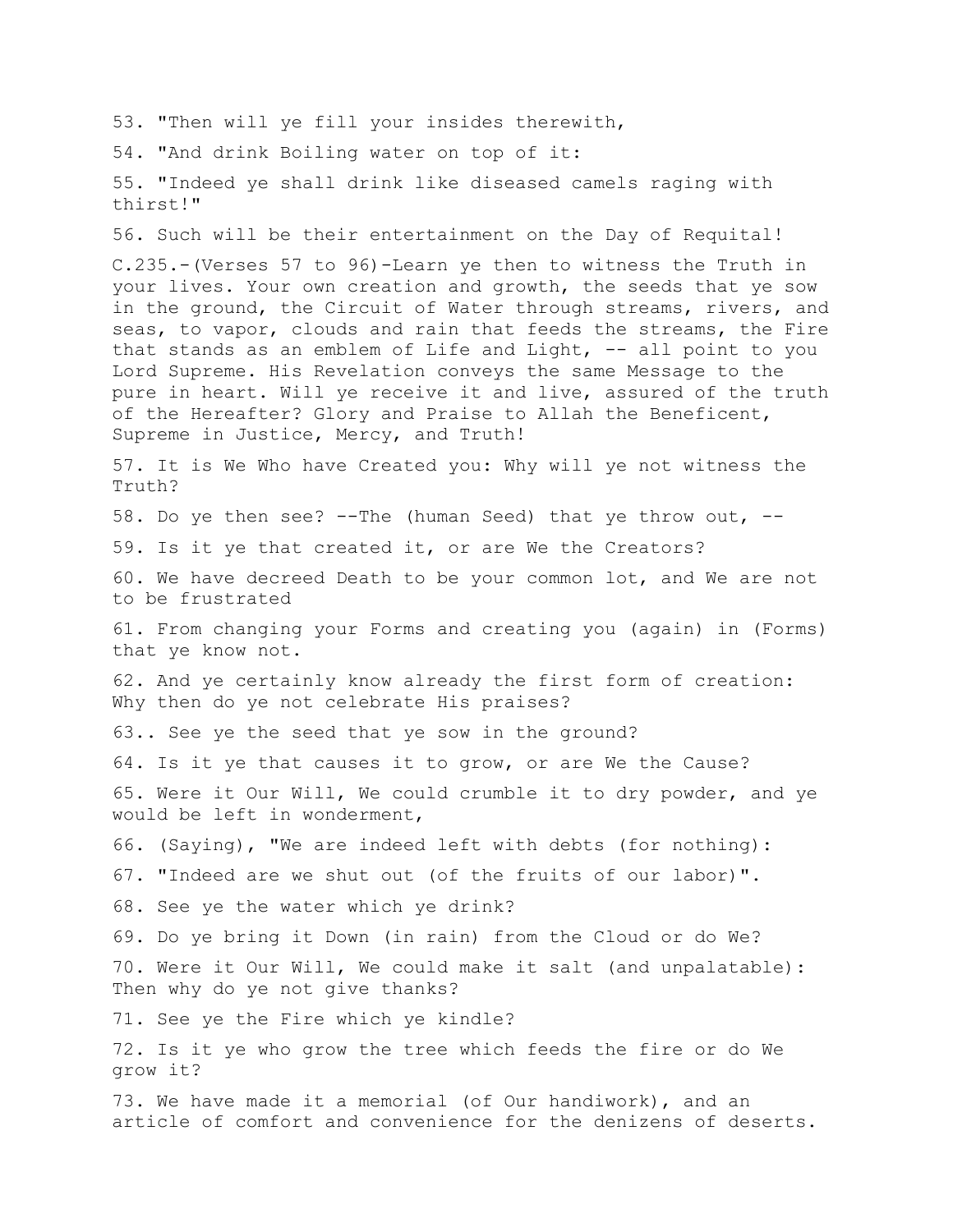74. Then celebrate with praises the name of thy Lord, the Supreme! 75. Furthermore I call to witness the setting of the Stars, -- 76. And that is indeed a mighty adjuration if ye but knew, -- 77. That this is indeed a Koran most honorable, 78. In a Book well-guarded, 79. Which none shall touch but those who are clean: 80. A Revelation from the Lord of the Worlds. 81. Is it such a Message that ye would hold in light esteem? 82. And have ye made it your livelihood that ye should declare it false? 83. Then why do ye not (intervene) when (the soul of the dying man) reaches the throat, -- 84. And ye the while (sit) looking on, -- 85. But We are nearer to him than ye, and yet see not, --86. Then why do ye not,  $-\text{if}$  you are exempt from (future) account, -- 87. Call back the soul, if ye are true (in your claim of Independence)? 88. Thus, then, if he be of those Nearest to Allah, 89. (There is for him) Rest and Satisfaction, and a Garden of Delights. 90. And if he be of the Companions of the Right Hand, 91. (For him is the salutation), "Peace be unto thee", from the Companions of the Right Hand. 92. And if he be of those who treat (Truth) as Falsehood, who go wrong, 93. For him is Entertainment with Boiling Water, 94. And burning in Hellfire. 95. Verily, this is the Very Truth and Certainty. 96. So celebrate with praises the name of thy Lord, the Supreme.

### **SURA 57 INTRO.**

C.236.-(Verses 1 to 29)-Allah is all-in-all: Follow His Law and His Light, and obey His Apostle, who invites you to deeds of goodness and charity. Strive and spend your resources and yourselves in the Cause of Allah: He will grant you a Light to go before you and guide you to your Eternal Goal, where no Evil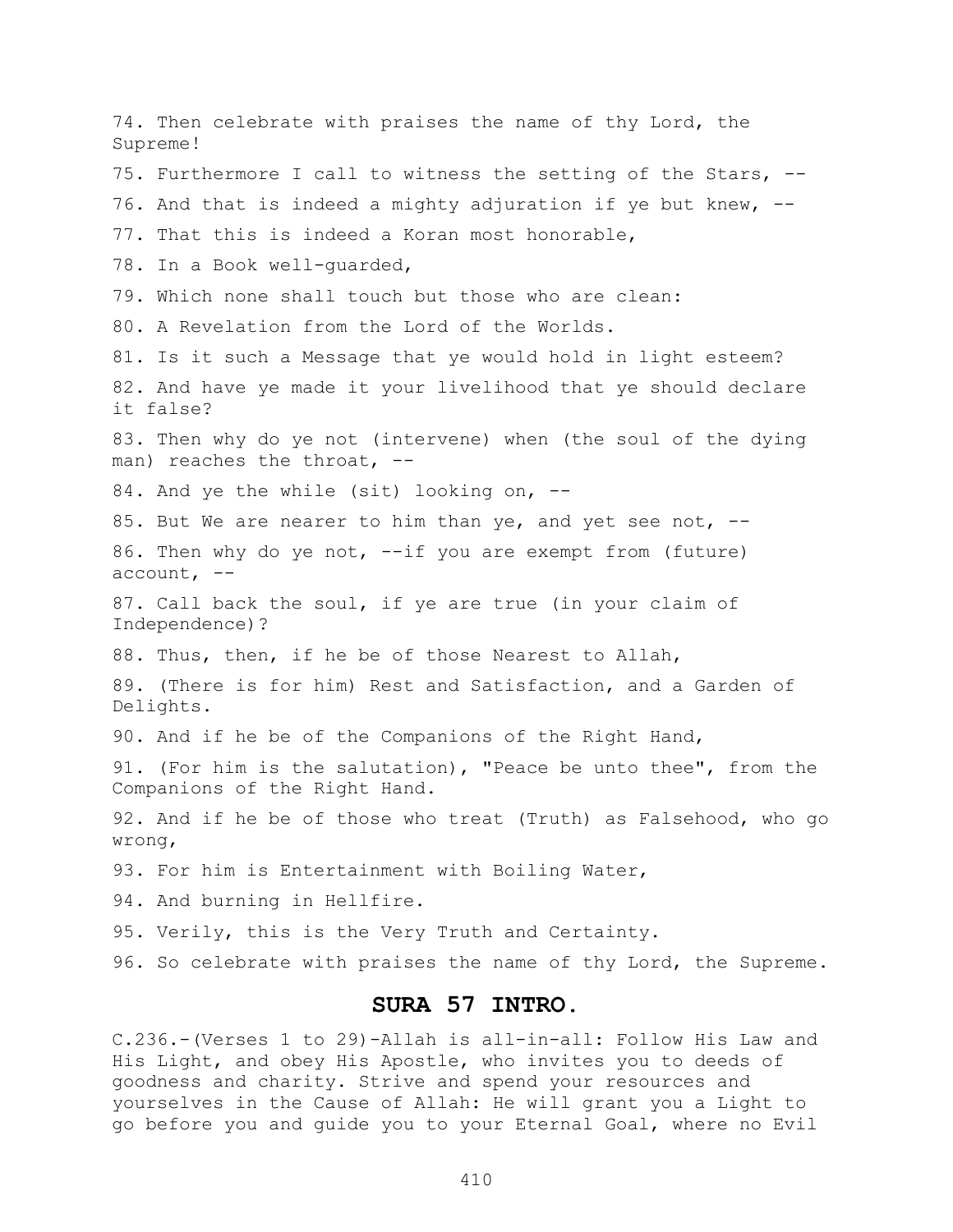can enter. When success crowns your efforts, even then is the time to humble yourselves before Allah, in sincere witness to His Love. The pleasures here below are deceptive: Be foremost in seeking Allah and His Good Pleasure: Trust Him: Be not like those who mistook mere renunciation of the world for Allah's service. Allah's Grace is for all: Be your love and your service for all.

1. SURA 57. Hadid, or Iron. In the name of Allah, Most Gracious, Most Merciful. Whatever is in the heavens and on earth, --let it declare the Praises and Glory of Allah; for He is the Exalted in Might, the Wise.

2. To Him belongs the dominion of the heavens and the earth: It is He Who gives Life and Death; and He has Power over all things.

3. He is the First and the Last, the Evident and the Immanent: And He has full knowledge of all things.

4. He it is Who created the heavens and the earth in six Days, and is moreover firmly established on the Throne (of authority). He knows what enters within the earth and what comes forth out of it, what comes down from heaven and what mounts up to it. And He is with you wheresoever ye may be. And Allah sees well all that ye do.

5. To Him belongs the dominion of the heavens and the earth: And all affairs are referred back to Allah.

6. He merges Night into Day, and He merges Day into Night; and He has full knowledge of the secrets of (all) hearts.

7. Believe in Allah and His Apostle, and spend (in charity) out of the (substance) whereof He has made you heirs. For, those of you who believe and spend (in charity),  $-$ -for them is a great Reward.

8. What cause have ye why ye should not believe in Allah? –And the Apostle invites you to believe in your Lord, and has indeed taken your Covenant, if ye are men of faith.

9. He is the One Who sends to His Servant manifest Signs, that He may lead you from the depths of Darkness into the Light. And verily Allah is to you most kind and Merciful.

10. And what cause have ye why ye should not spend in the cause of Allah? --For to Allah belongs the heritage of the heavens and the earth. Not equal among you are those who spent (freely) and fought, before the Victory, (with those who did so later). Those are higher in rank than those who spent (freely) and fought afterwards. But to all has Allah promised a goodly (reward). And Allah is well acquainted with all that ye do.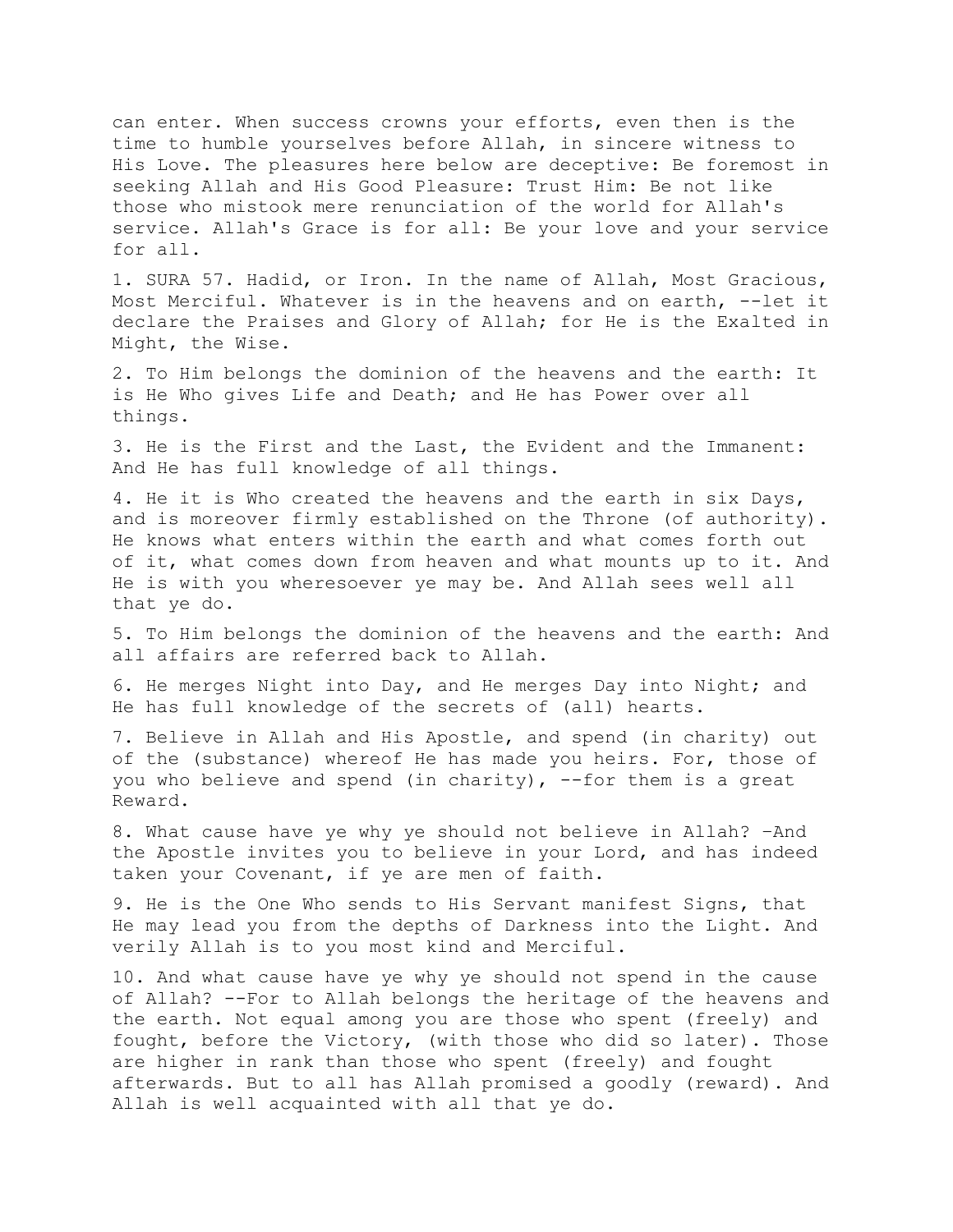11. Who is he that will loan to Allah a beautiful loan? For (Allah) will increase it manifold to his credit, and he will have (besides) a liberal reward.

12. One Day shalt thou see the believing men and the believing women--how their Light runs forward before them and by their right hands: (Their greeting will be): "Good News for you this Day! Gardens beneath which flow rivers! To dwell therein for aye! This is indeed the highest Achievement!"

13. One Day will the Hypocrites--men and women--say to the Believers: "Wait for us! Let us borrow (a light) from your Light!" It will be said: "Turn ye back to your rear! Then seek a light (where ye can)!" So a wall will be put up betwixt them, with a gate therein. Within it will be Mercy throughout, and without it, all alongside, will be (Wrath and) Punishment!

14. (Those without) will call out, "Were we not with you?" (The others) will reply, "True! But ye led yourselves into temptation; ye looked forward (to our ruin); ye doubted (Allah's Promise); and (your false) desires deceived you; until there issued the Command of Allah. And the Deceiver deceived you in respect of Allah.

15. "This Day shall no ransom be accepted of you, nor of those who reject Allah. Your abode is the Fire: That is the proper place to claim you: And an evil refuge it is!"

16. Has not the time arrived for the Believers that their hearts in all humility should engage in the remembrance of Allah and of the Truth which has been revealed (to them), and that they should not become like those to whom was given Revelation aforetime, but long ages passed over them and their hearts grew hard? For many among them are rebellious transgressors.

17. Know ye (all) that Allah giveth life to the earth after its death! Already have We shown the Signs plainly to you, that ye may learn wisdom.

18. For those who give in Charity, men and women, and loan to Allah a Beautiful Loan, it shall be increased manifold (to their credit), and they shall have (besides) a liberal reward.

19. And those who believe in Allah and His apostles--they are the Sincere (Lovers of Truth), and the Witnesses (who testify), in the eyes of their Lord: They shall have their Reward and their Light. But those who reject Allah and deny Our Signs, - they are the Companions of Hellfire.

20. Know ye (all), that the life of this world is but play and amusement, pomp and mutual boasting and multiplying, (in rivalry) among yourselves, riches and children. Here is a similitude: How rain and the growth which it brings forth, delight (the hearts of) the tillers; soon it withers; thou wilt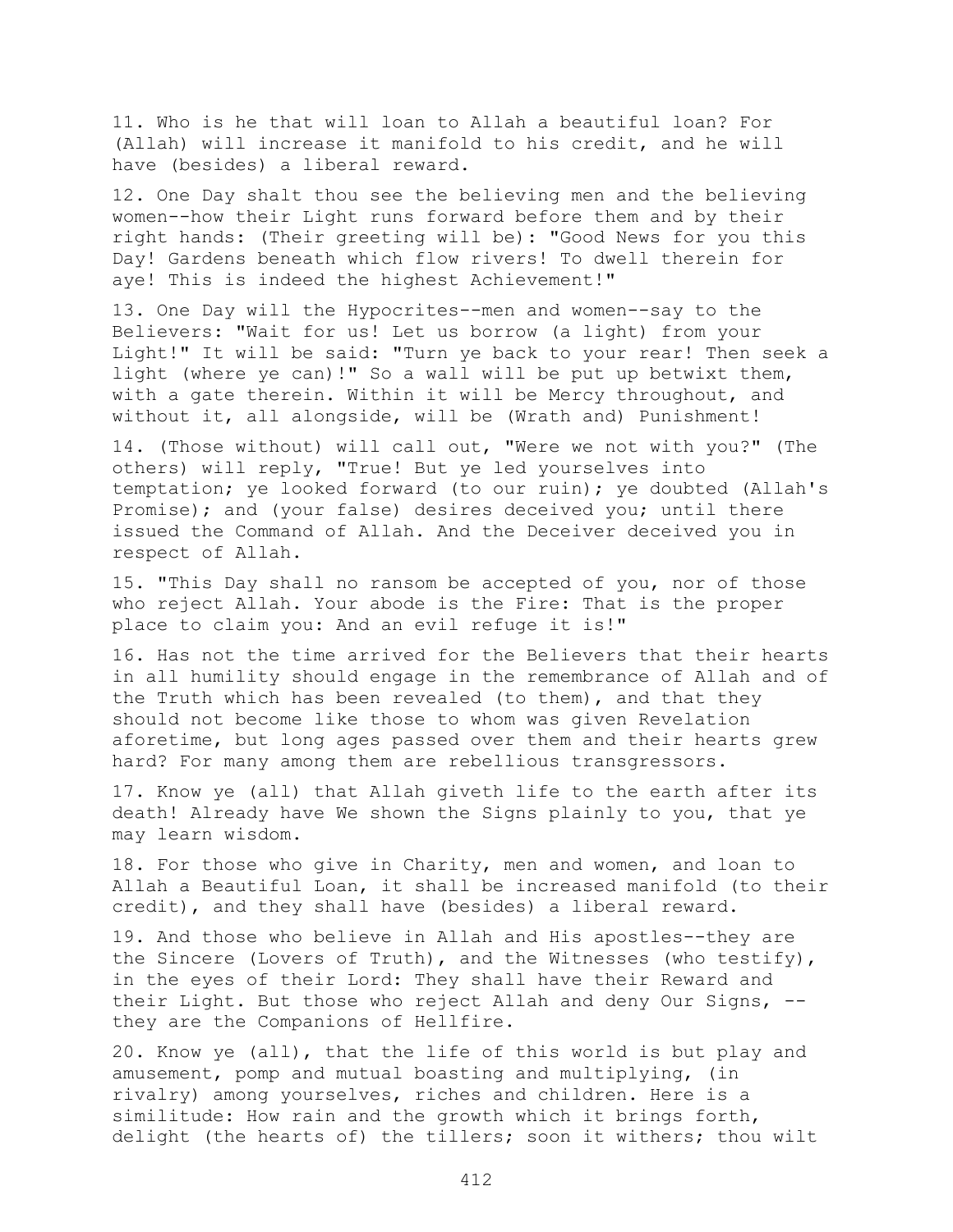see it grow yellow; then it becomes dry and crumbles away. But in the Hereafter is a Penalty severe (for the devotees of wrong). And Forgiveness from Allah and (His) Good Pleasure (for the devotees of Allah). And what is the life of this world, but goods and chattels of deception?

21. Be ye foremost (in seeking) forgiveness from your Lord, and a Garden (of Bliss), the width whereof is as the width of heaven and earth, prepared for those who believe in Allah and His apostles: That is the Grace of Allah, which He bestows on whom He pleases: And Allah is the Lord of Grace abounding.

22. No misfortune can happen on earth or in your souls but it is recorded in a decree before We bring it into existence: That is truly easy for Allah:

23. In order that ye may not despair over matters that pass you by, nor exult over favors bestowed upon you. For Allah loveth not any vainglorious boaster, --

24. Such persons as are covetous and commend covetousness to men. And if any turn back (from Allah's Way), verily Allah is free of all needs, Worthy of all praise.

25. We sent aforetime Our apostles with Clear signs and sent down with them the Book and the Balance (of Right and wrong), that men may stand forth in justice; and We sent down Iron, in which is (material for) mighty war, as well as many benefits for mankind, that Allah may test who it is that will help, unseen, Him and His apostles: For Allah is Full of Strength, Exalted in Might (and able to enforce His Will).

26. And We sent Noah and Abraham, and established in their line Prophethood and Revelation: And some of them were on right guidance, but many of them became rebellious transgressors.

27. Then, in their wake, We followed them up with (others of) Our apostles: We sent after them Jesus the son of Mary, and bestowed on him the Gospel; and We ordained in the hearts of those who followed him Compassion and Mercy. But the Monasticism which they invented for themselves, We did not prescribe for them: (We commanded) only the seeking for the Good Pleasure of Allah; but that they did not foster as they should have done. Yet We bestowed, on those among them who believed, their (due) reward, but many of them are rebellious transgressors.

28. O ye that believe! Fear Allah, and believe in His Apostle, and He will bestow on you a double portion of His Mercy: He will provide for you a Light by which ye shall walk (straight in your path), and He will forgive you (your past): For Allah is Oft-Forgiving, Most Merciful:

29. That the People of the Book may know that they have no power whatever over the Grace of Allah, that (His) Grace is (entirely)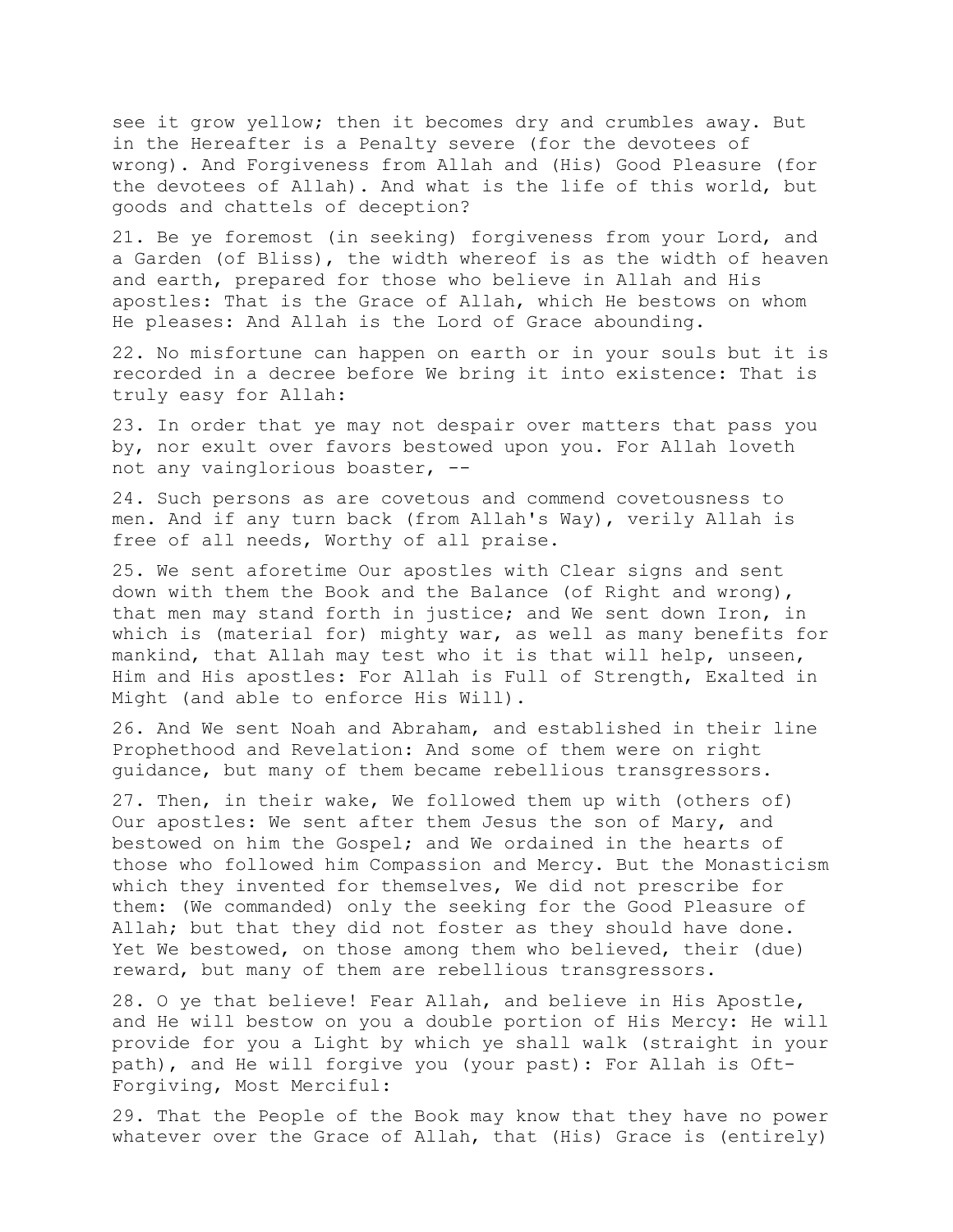in His hand, to bestow it on whomsoever He Wills. For Allah is the Lord of Grace abounding.

#### **SURA 58 INTRO.**

C.237.-(Verses 1 to 22)-Let not false pretenses or superstitions degrade the position of women. Eschew secret plottings and secret counsels. Observe order and decorum in public assemblies, and seek not in selfish pride to engage your Leader's private attention. It is wrong to turn to the enemies of Allah for friendship: They make their oaths a cloak for wrongdoing, and keep back men from the Right. But none can resist the Power or the Judgment of Allah. The Righteous seek only His Good Pleasure, and rejoice therein as their highest Achievement.

1. SURA 58. Mujadila, or The Woman who Pleads. In the name of Allah, Most Gracious, Most Merciful. Allah has indeed heard (and accepted) the statement of the woman who pleads with thee concerning her husband and carries her complaint (in prayer) to Allah: And Allah (always) hears the arguments between both sides among you: For Allah hears and sees (all things).

2. If any men among you Divorce their wives by Zihar (calling them mothers), they cannot be their mothers: None can be their mothers except those who gave them birth. And in fact they use words (both) iniquitous and false: But truly Allah is One that blots out (Sins), and forgives (again and again).

3. But those who divorce their wives by Zihar, then wish to go back on the words they uttered,  $-(-1)^i$  is ordained that such a one) should free a slave before they touch each other: This are ye admonished to perform: And Allah is well acquainted with (all) that ye do.

4. And if any has not (the wherewithal), he should fast for two months consecutively before they touch each other. But if any is unable to do so, he should feed sixty indigent ones. This, that ye may show your faith in Allah and His Apostle. Those are limits (set by) Allah. For those who reject (Him), there is a grievous Penalty.

5. Those who resist Allah and His Apostle will be humbled to dust, as were those before them: For We have already sent down Clear Signs. And the Unbelievers (will have) a humiliating Penalty, --

6. On the Day that Allah will raise them all up (again) and show them the truth (and meaning) of their conduct. Allah has reckoned its (value), though they may have forgotten it, for Allah is Witness to all things.

7. Seest thou not that Allah doth know (all) that is in the heavens and on earth? There is not a secret consultation between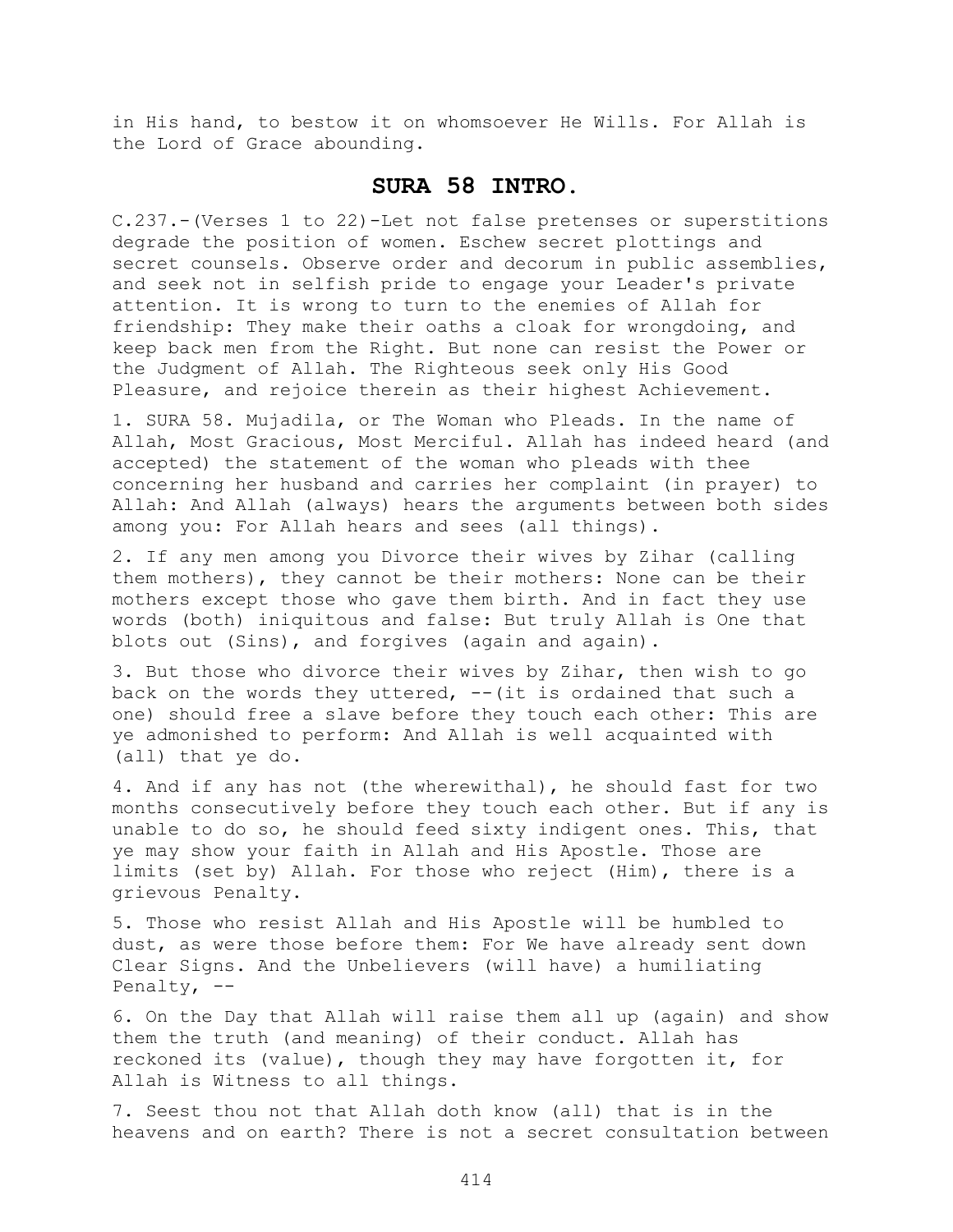three, but He makes the fourth among them, --nor between five but He makes the sixth, --nor between fewer nor more, but He is in their midst, wheresoever they be: In the end will He tell them the truth of their conduct, on the Day of Judgment. For Allah has full knowledge of all things.

8. Turnest thou not thy sight towards those who were forbidden secret counsels yet revert to that which they were forbidden (to do)? And they hold secret counsels among themselves for iniquity and hostility, and disobedience to the Apostle. And when they come to thee, they salute thee, not as Allah salutes thee, (but in crooked ways): And they say to themselves, "Why does not Allah punish us for our words?" Enough for them is Hell: In it they will burn, and evil is that destination!

9. O ye who believe! When ye hold secret counsel, do it not for iniquity and hostility, and disobedience to the Prophet; but do it for righteousness and self-restraint; and fear Allah, to Whom ye shall be brought back.

10. Secret counsels are only (inspired) by the Evil One, in order that he may cause grief to the Believers; but he cannot harm them in the least, except as Allah permits; and on Allah let the Believers put their trust.

11. O ye who believe! When ye are told to make room in the assemblies, (spread out and) make room: (Ample) room will Allah provide for you. And when ye are told to rise up, rise up: Allah will raise up, to (suitable) ranks (and degrees), those of you who believe and who have been granted (mystic) Knowledge. And Allah is well acquainted with all ye do.

12. O ye who believe! When ye consult the Apostle in private, spend something in charity before your private consultation. That will be best for you, and most conducive to purity (of conduct). But if ye find not (the wherewithal), Allah is Oft-Forgiving, Most Merciful.

13. Is it that ye are afraid of spending sums in charity before your private consultation (with him)? If, then, ye do not so, and Allah forgives you, then (at least) establish regular prayer; practice regular charity; and obey Allah and His Apostle. And Allah is well acquainted with all that ye do.

14. Turnest thou not thy attention to those who turn (in friendship) to such as have the Wrath of Allah upon them? They are neither of you nor of them, and they swear to falsehood knowingly.

15. Allah has prepared for them a severe Penalty: Evil indeed are their deeds.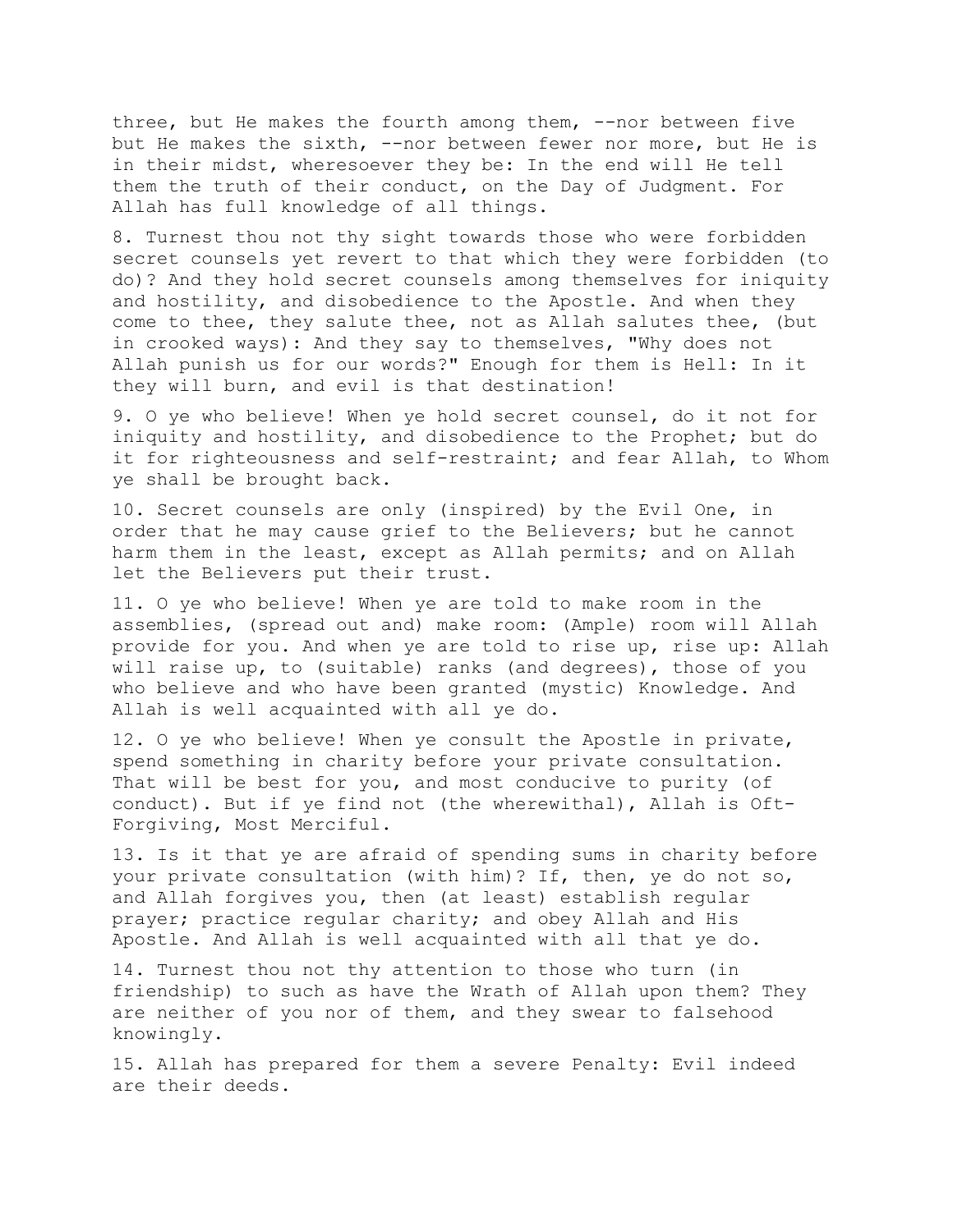16. They have made their oaths a screen (for their misdeeds): Thus they obstruct (men) from the Path of Allah: Therefore shall they have a humiliating Penalty.

17. Of no profit whatever to them, against Allah will be their riches nor their sons: They will be Companions of the Fire, to dwell therein (for aye)!

18. One Day will Allah raise them all up (for Judgment): Then will they swear to Him as they swear to you: And they think that they have something (to stand upon). No, indeed! They are but liars!

19. The Evil One has got the better of them: So he has made them lose the remembrance of Allah. They are the Party of the Evil One. Truly, it is the Party of the Evil One that will perish!

20. Those who resist Allah and His Apostle will be among those most humiliated.

21. Allah has decreed: "It is I and My apostles who must prevail": For Allah is One full of strength, able to enforce His Will.

22. Thou wilt not find any people who believe in Allah and the Last Day, loving those who resist Allah and His Apostle, even though they were their fathers or their sons, or their brothers or their kindred. For such He has written Faith in their hearts, and strengthened them with a spirit from Himself. And He will admit them to Gardens beneath which Rivers flow, to dwell therein (forever). Allah will be well pleased with them, and they with Him. They are the Party of Allah. Truly it is the Party of Allah that will achieve Felicity.

### **SURA 59 INTRO.**

C.238.-(Verses 1 to 24)-Allah's wisdom foils the treachery of men, and makes the path smoother for Believers who strive even against odds. Against Allah's decrees all resistance is vain. In property taken from the enemy, let those in need have a share, and those who sacrifice their all for the Cause. But those who lend a helping hand in the hour of need do it for love and crave no reward, nor feel the least envy or jealousy. They all rejoice that the Brotherhood should thrive. Not so the Hypocrites: They are false even among themselves. Perdition is the end of all evil. But the Good and Faithful will achieve felicity. Such is the power of Truth and Allah's Revelation. Allah! There is no god but He! -- The Good, the Glorious, the Irresistible! All Creation sings His praise, -- the Exalted in Might, the Wise!

1. SURA 59. Hashr, or The Gathering (or Banishment). In the name of Allah, Most Gracious, Most Merciful. Whatever is in the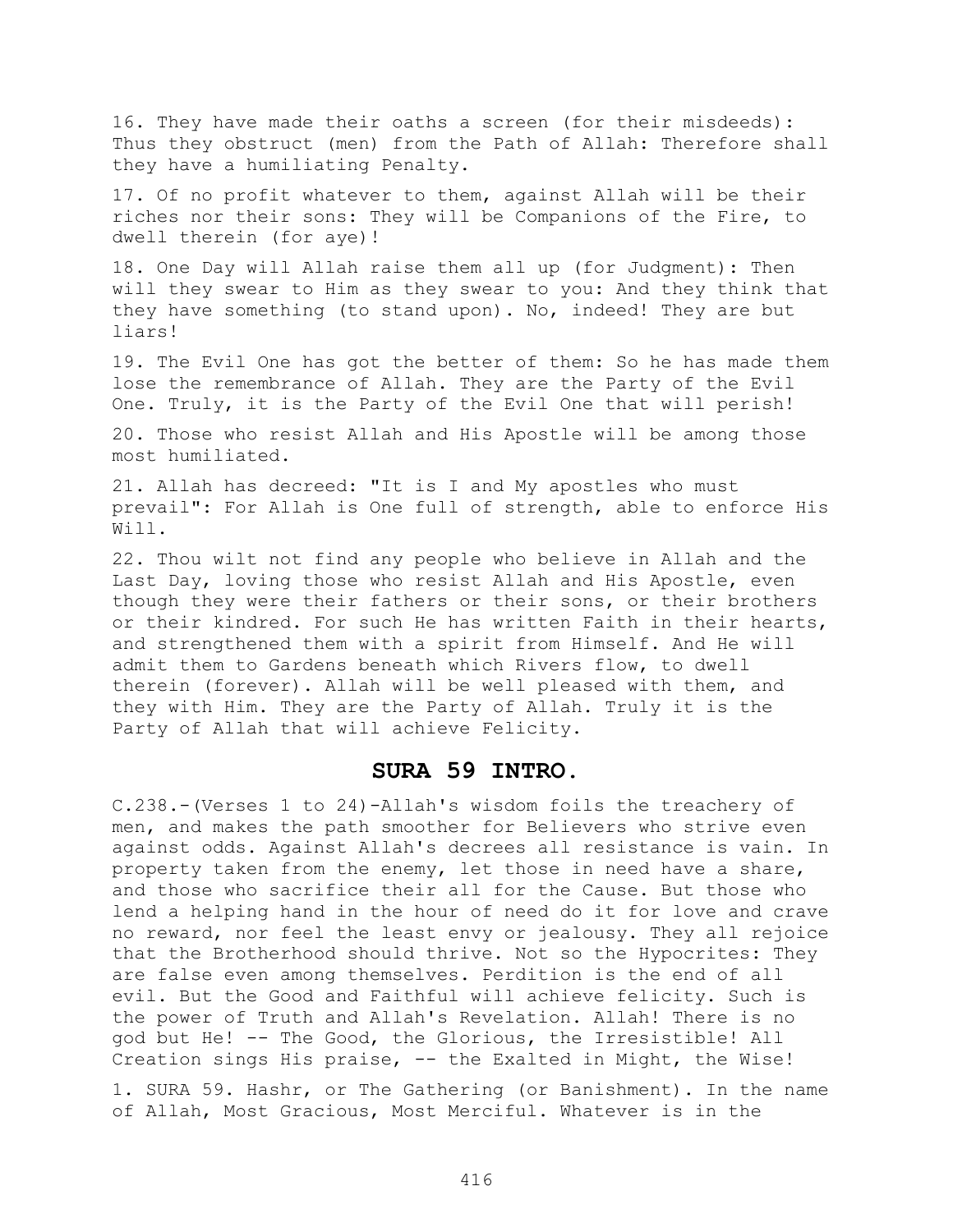heavens and on earth, let it declare the Praises and Glory of Allah: For He is the Exalted in Might, the Wise.

2. It is He Who got out the Unbelievers among the People of the Book from their homes at the first gathering (of the forces). Little did ye think that they would get out: And they thought that their fortresses would defend them from Allah! But the (Wrath of) Allah came to them from quarters from which they little expected (it), and cast terror into their hearts, so that they destroyed their dwellings by their own hands and the hands of the Believers. Take warning, then, O ye with eyes (to see)!

3. And had it not been that Allah had decreed banishment for them, He would certainly have punished them in this world: And in the Hereafter they (certainly) have the Punishment of the Fire.

4. That is because they resisted Allah and His Apostle: And if anyone resists Allah, verily Allah is severe in Punishment.

5. Whether ye cut down (O ye Muslims!) the tender palm trees, or ye left them standing on their roots, it was by leave of Allah, and in order that He might cover with shame the rebellious transgressors.

6. What Allah has bestowed on His Apostle (and taken away) from them--for this ye made no expedition with either cavalry or camelry: But Allah gives power to His apostles over any He pleases: And Allah has power over all things.

7. What Allah has bestowed on His Apostle (and taken away) from the people of the townships, --belongs to Allah, --to His Apostle and to kindred and orphans, the needy and the wayfarer; in order that it may not (merely) make a circuit between the wealthy among you. So take what the Apostle assigns to you, and deny yourselves that which he withholds from you. And fear Allah; for Allah is strict in Punishment.

8. (Some part is due) to the indigent Muhajirs, those who were expelled from their homes and their property, while seeking Grace from Allah and (His) Good Pleasure, and aiding Allah and His Apostle: Such are indeed the sincere ones: --

9. But those who before them, had homes (in Medina) and had adopted the Faith, --show their affection to such as came to them for refuge, and entertain no desire in their hearts for things given to the (latter), but give them preference over themselves, even though poverty was their (own lot). And those saved from the covetousness of their own souls, --they are the ones that achieve prosperity.

10. And those who came after them say: "Our Lord! Forgive us, and our brethren who came before us into the Faith, and leave not, rancor (or sense of injury) against those who have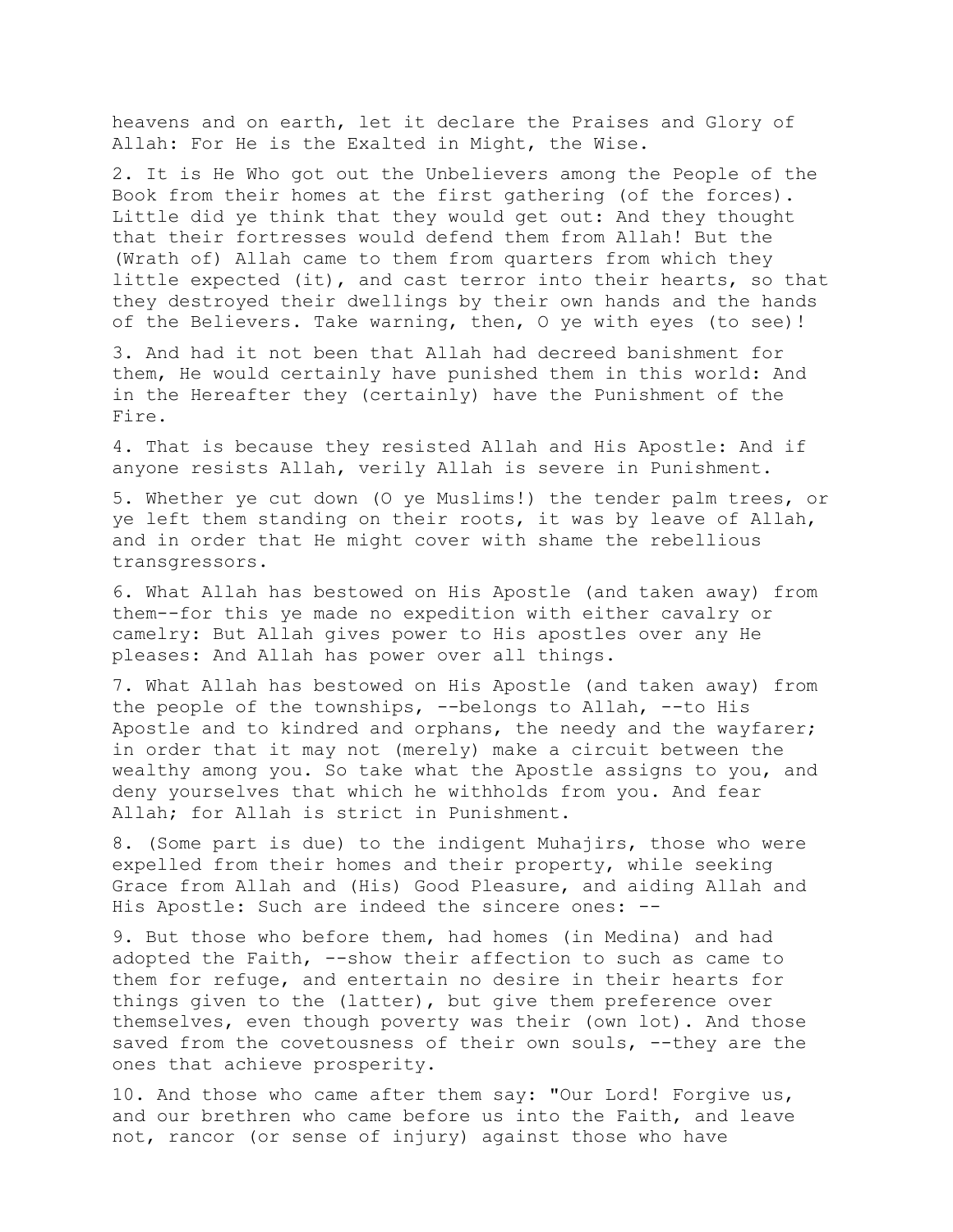believed. Our Lord! Thou art indeed Full of Kindness, Most Merciful."

11. Hast thou not observed the Hypocrites say to their misbelieving brethren among the People of the Book? --"If ye are expelled, we too will go out with you, and we will never hearken to anyone in your affair; and if ye are attacked (in fight) we will help you". But Allah is witness that they are indeed liars.

12. If they are expelled, never will they go out with them; and if they are attacked (in fight), they will never help them; and if they do help them, they will turn their backs; so they will receive no help.

13. Of a truth ye are stronger (than they) because of the terror in their hearts, (sent) by Allah. This is because they are men devoid of understanding.

14. They will not fight you (even) together, except in fortified townships, or from behind walls. Strong is their fighting (spirit) amongst themselves: Thou wouldst think they were united, but their hearts are divided: That is because they are a people devoid of wisdom.

15. Like those who lately preceded them, they have tasted the evil result of their conduct; and (in the Hereafter there is) for them a grievous Penalty; --

16. (Their allies deceived them), like the Evil One, when he says to man, "Deny Allah": But when (man) denies Allah, (the Evil One) says, "I am free of thee: I do fear Allah, the Lord of the Worlds!"

17. The end of both will be that they will go into the Fire, dwelling therein forever. Such is the reward of the wrongdoers.

18. O ye who believe! Fear Allah, and let every soul look to what (provision) he has set forth for the morrow. Yea, fear Allah: For Allah is well acquainted with (all) that ye do.

19. And be ye not like those who forgot Allah; and He made them forget their own souls! Such are the rebellious transgressors!

20. Not equal are the Companions of the Fire and the Companions of the Garden: It is the Companions of the Garden, that will achieve Felicity.

21. Had we sent down this Koran on a mountain, verily, thou wouldst have seen it humble itself and cleave asunder for fear of Allah. Such are the similitudes which We propound to men, that they may reflect.

22. Allah is He, than Whom there is no other god; --Who knows (all things) both secret and open; He, Most Gracious, Most Merciful.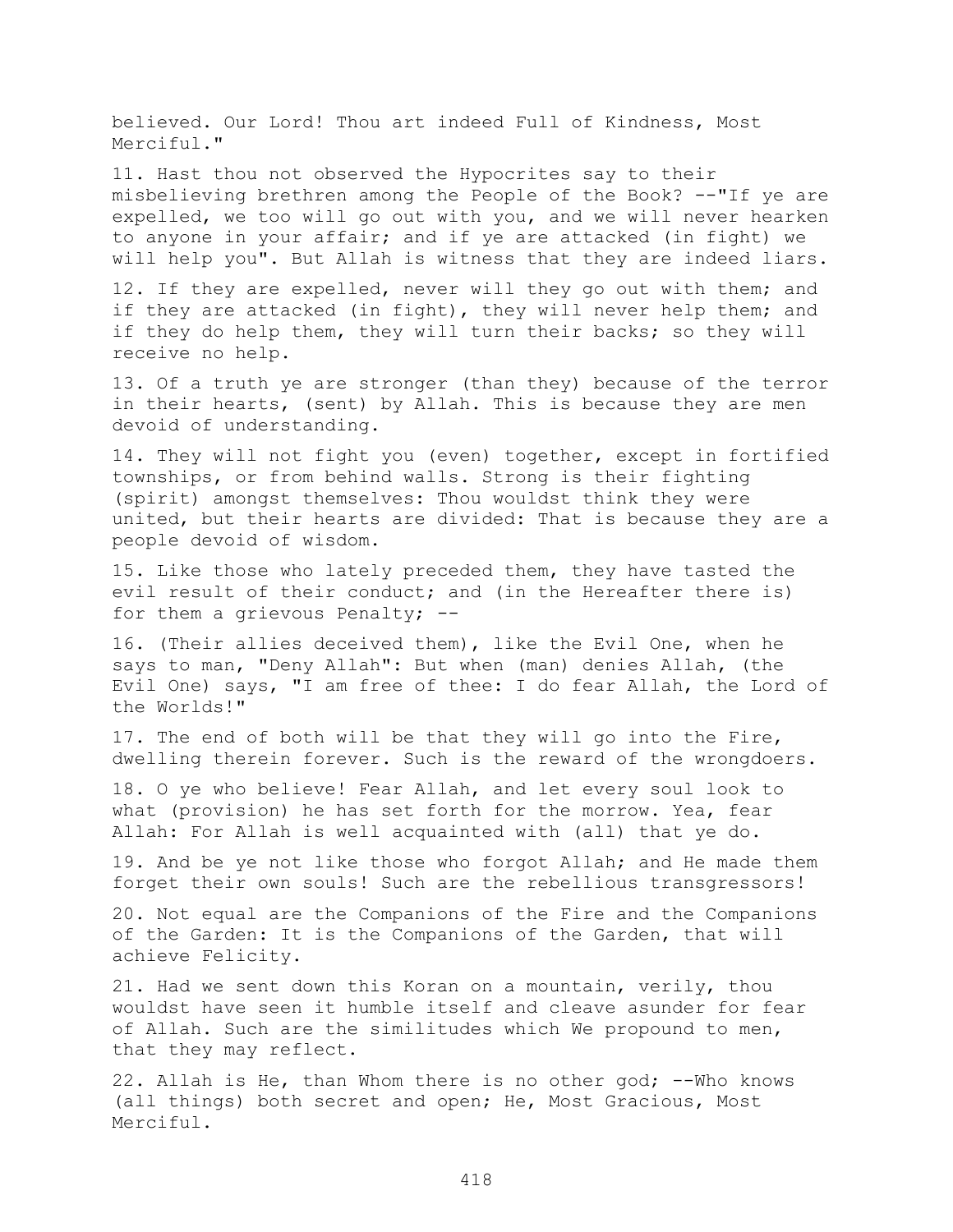23. Allah is He, than Whom there is no other god; --the Sovereign, the Holy One, the Source of Peace (and Perfection), the Guardian of Faith, the Preserver of Safety, the Exalted in Might, the Supreme: Glory to Allah! (High is He) above the partners they attribute to Him.

24. He is Allah, the creator, the Evolver, the Bestower of Forms (or Colors). To Him belong the Most Beautiful Names: Whatever is in the heavens and on earth, doth declare His Praises and Glory: And He is the Exalted in Might, the Wise.

# **SURA 60 INTRO.**

C.239.-(Verses 1 to 13)-What social relations should you hold with men whose hearts are filled with rancor, -- who hate both Allah and men of Allah? Surely you cannot offer love and friendship to such as seek to destroy your Faith and you. Seek protection for you and yours fro Allah and not from Allah's sworn enemies. But deal kindly and justly with all: It may be that those who hate you now may love you: For Allah can order all things. But look not for protection to those who are bent on driving you out. Let not believing women be handed over to Unbelievers: No marriage tie is lawful between them. When women wish to join your society, take their assurance that they yield not to sin or unbeseeming conduct. Take every care to keep your society free and pure, and self-contained.

1. SURA 60. Mumtahana, or the Woman to be Examined. In the name of Allah, Most Gracious, Most Merciful. O ye who believe! Take not My enemies and yours as friends (or protectors), --offering them (your) love, even though they have rejected the Truth that has come to you, and have (on the contrary) driven out the Prophet and yourselves (from your homes), (simply) because ye believe in Allah your Lord! If ye have come out to strive in My Way and to seek My Good Pleasure, (take them not as friends), holding secret converse of love (and friendship) with them: For I know full well all that ye conceal and all that ye reveal. And any of you that does this has strayed from the Straight Path.

2. If they were to get the better of you, they would behave to you as enemies, and stretch forth their hands and their tongues against you for evil; and they desire that ye should reject the Truth.

3. Of no profit to you will be your relatives and your children on the Day of Judgment: He will judge between you: For Allah sees well all that ye do.

4. There is for you an excellent example (to follow) in Abraham and those with him, when they said to their people: "We are clear of you and of whatever ye worship besides Allah: We have rejected you, and there has arisen, between us and you, enmity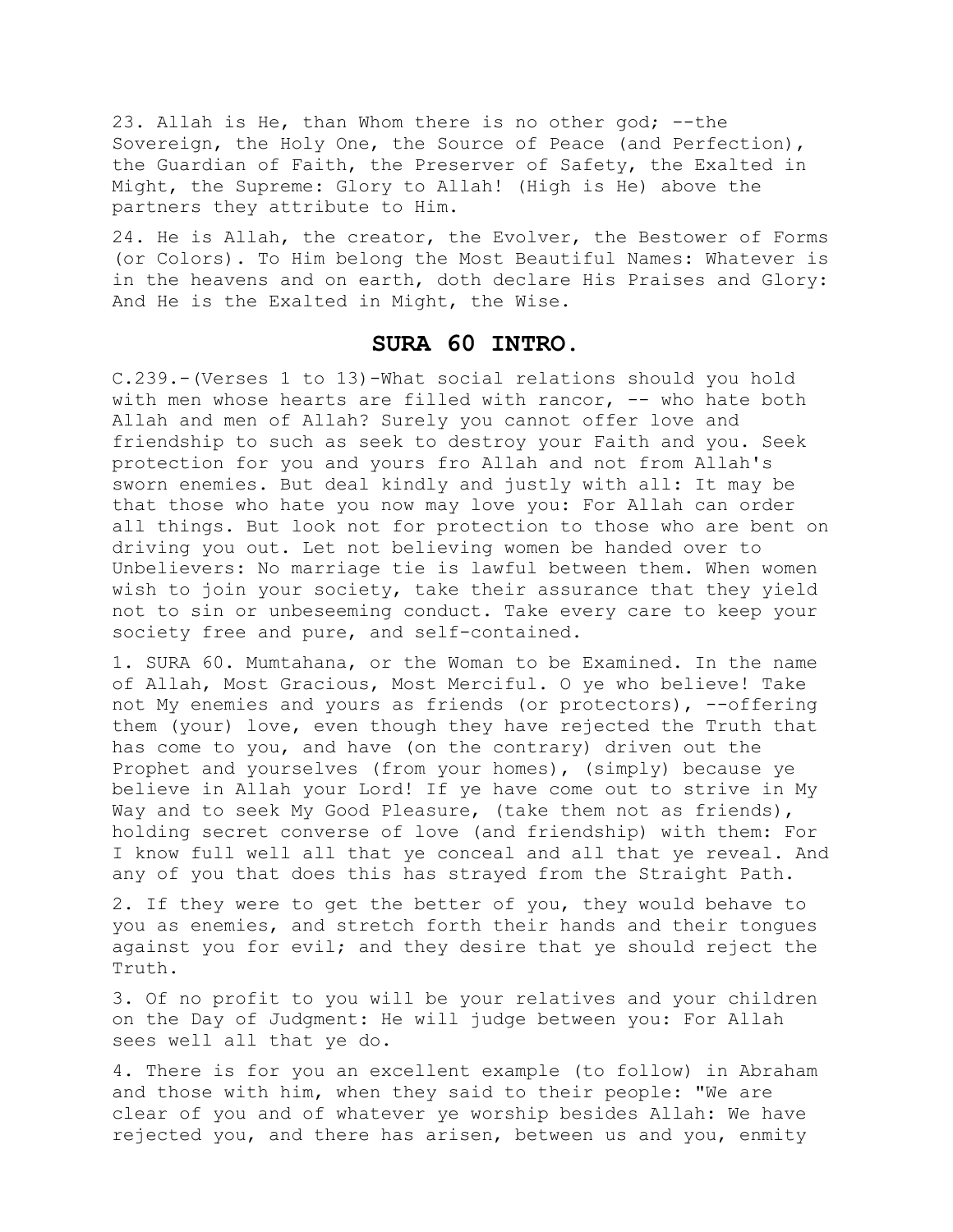and hatred forever, --unless ye believe in Allah and Him alone": But not when Abraham said to his father: "I will pray for forgiveness for thee, though I have no power (to get) aught on thy behalf from Allah." (They prayed): "Our Lord! In Thee do we trust, and to Thee do we turn in repentance: To Thee is (our) final Goal.

5. "Our Lord! Make us not a (test and) trial for the Unbelievers, but forgive us, our Lord! For Thou art the Exalted in Might, the Wise."

6. There was indeed in them an excellent example for you to follow, --for those whose hope is in Allah and in the Last Day. But if any turn away, Truly Allah is Free of all wants, Worthy of all Praise.

7. It may be that Allah will grant love (and friendship) between you and those whom ye (now) hold as enemies. For Allah has power (over all things); and Allah is Oft-Forgiving, Most Merciful.

8. Allah forbids you not, with regard to those who fight you not for (your) Faith nor drive you out of your homes, from dealing kindly and justly with them: For Allah loveth those who are just.

9. Allah only forbids you, with regard to those who fight you for (your) Faith, and drive you out of your homes, and support (others) in driving you out, from turning to them (for friendship and protection). It is such as turn to them (in these circumstances), that do wrong.

10. O ye who believe! When there come to you Believing women refugees, examine (and test) them: Allah knows best as to their Faith: If ye ascertain that they are Believers, then send them not back to the Unbelievers. They are not lawful (wives) for the Unbelievers, nor are the (Unbelievers) lawful (husbands) for them. But pay the Unbelievers what they have spent (on their dower). And there will be no blame on you if ye marry them on payment of their dower to them. But hold not to the guardianship of Unbelieving women: Ask for what ye have spent on their dowers, and let the (Unbelievers) ask for what they have spent (on the dowers of women who come over to you). Such is the command of Allah: He judges (with justice) between you. and Allah is Full of Knowledge and Wisdom.

11. And if any of your wives deserts you to the Unbelievers, and ye have an accession (by the coming over of a woman from the other side), then pay to those whose wives have deserted the equivalent of what they had spent (on their dower). And fear Allah, in Whom ye believe.

12. O Prophet! When believing women come to thee to take the oath of fealty to thee, that they will not associate in worship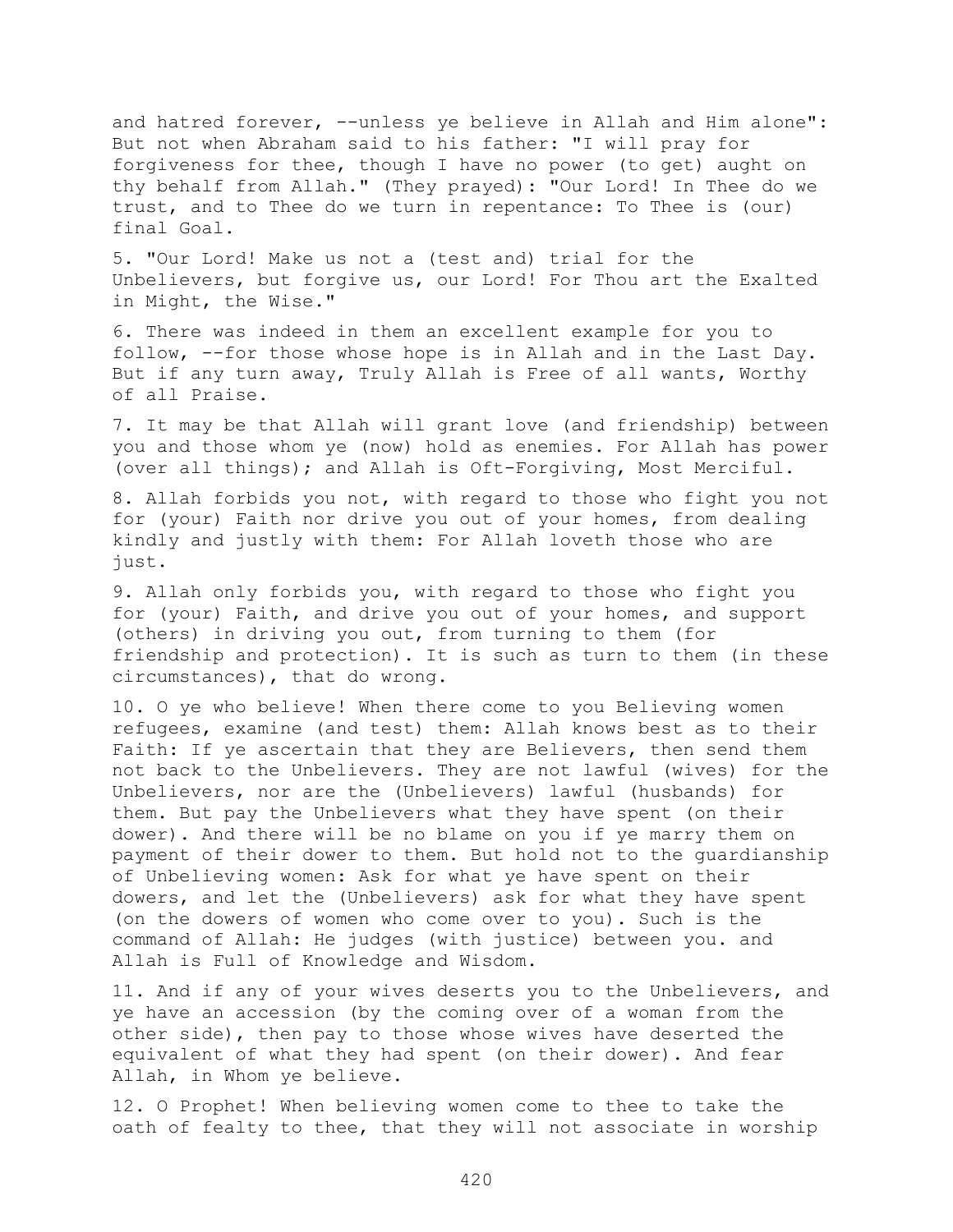any other thing whatever with Allah, that they will not steal, that they will not commit adultery (or fornication), that they will not kill their children, that they will not utter slander, intentionally forging falsehood, and that they will not disobey thee in any just matter, --then do thou receive their fealty, and pray to Allah for the forgiveness (of their sins): For Allah is Oft-Forgiving, Most Merciful.

13. O ye who believe! Turn not (for friendship) to people on whom is the Wrath of Allah. Of the Hereafter they are already in despair, just as the Unbelievers are in despair about those (buried) in graves.

# **SURA 61 INTRO.**

C.240.-(Verses 1 to 14)-Allah's glory shines through all the universe. What deeds of unity and discipline, of love and righteousness, have you to show in conduct? Or do you only mock and insult the apostles as they did of old? Nay, trust in Allah and strive your utmost in His Cause. Little have you to give, but glorious is the reward that Allah will give you, -- now and in the Eternal Life to come!

1. SURA 61. Saff, or Battle Array. In the name of Allah, Most Gracious, Most Merciful. Whatever is in the heavens and on earth, let it declare the Praises and Glory of Allah: For He is the Exalted in Might, the Wise.

2. O ye who believe! Why say ye that which ye do not?

3. Grievously odious is it in the sight of Allah that ye say that which ye do not.

4. Truly Allah loves those who fight in His Cause in battle array, as if they were a solid cemented structure.

5. And remember, Moses said to his people: "O my people! Why do ye vex and insult me, though ye know that I am the apostle of Allah (sent) to you?" Then when they went wrong, Allah let their hearts go wrong. For Allah guides not those who are rebellious transgressors.

6. And remember, Jesus, the son of Mary, said: "O Children of Israel! I am the apostle of Allah (sent) to you, confirming the Law (which came) before me, and giving Glad Tidings of an Apostle to come after me, whose name shall be Ahmad." But when he came to them with Clear Signs, they said, "This is evident sorcery!"

7. Who doth greater wrong than one who invents falsehood against Allah, even as he is being invited to Islam? And Allah guides not those who do wrong.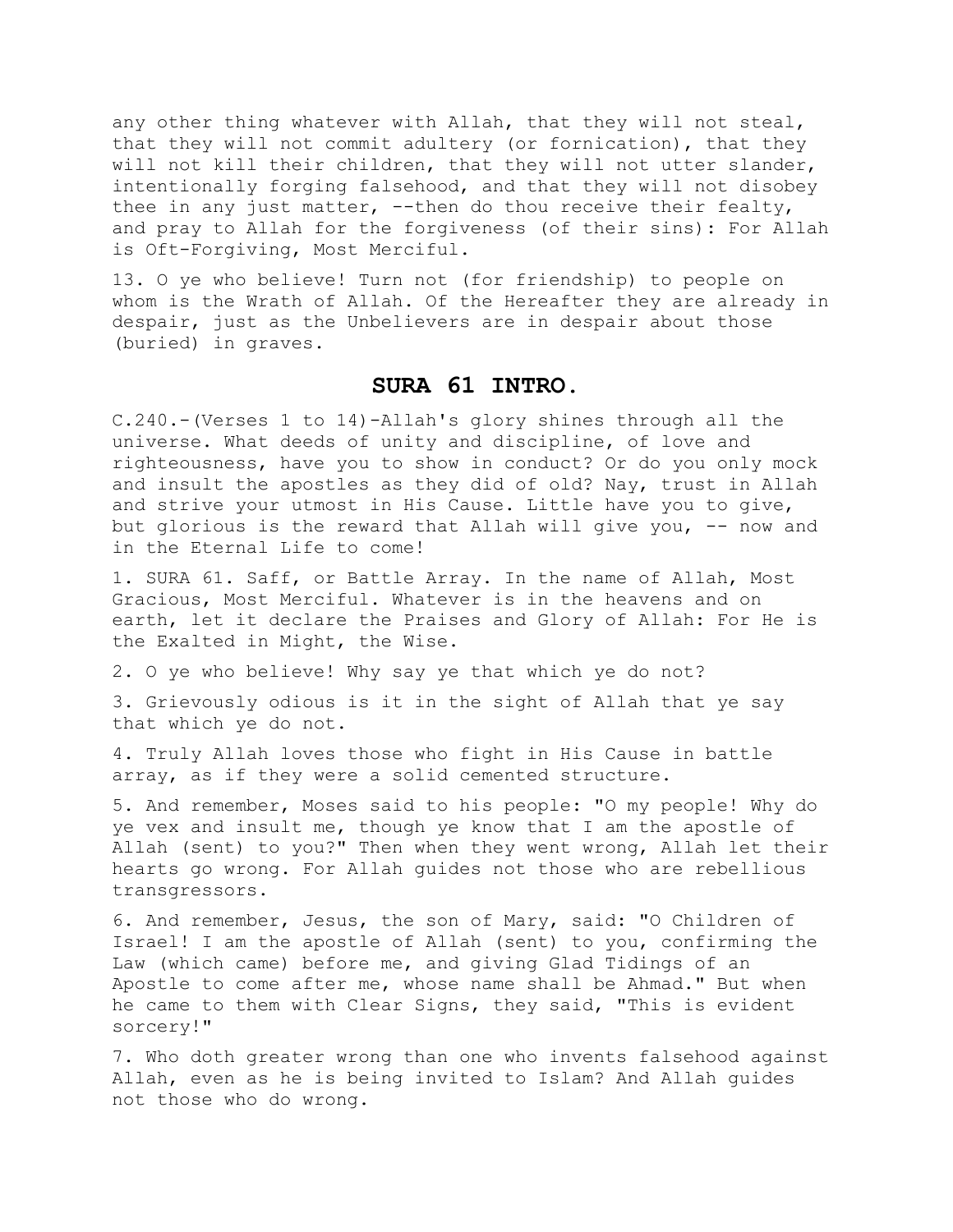8. Their intention is to extinguish Allah's Light (by blowing) with their mouths: But Allah will complete (the revelation of) His Light, even though the Unbelievers may detest (it).

9. It is He Who has sent His Apostle with Guidance and the Religion of Truth, that he may proclaim it over all religion, even though the Pagans may detest (it).

10. O ye who believe! Shall I lead you to a bargain that will save you from a grievous Penalty? --

11. That ye believe in Allah and His Apostle, and that ye strive (your utmost) in the Cause of Allah, with your property and your persons: That will be best for you, if ye but knew!

12. He will forgive you your sins, and admit you to Gardens beneath which Rivers flow, and to beautiful Mansions in Gardens of Eternity: That is indeed the supreme Achievement.

13. And another (favor will He bestow), which ye do love, --help from Allah and a speedy victory. So give the Glad Tidings to the Believers.

14. O ye who believe! Be ye helpers of Allah: As said Jesus the son of Mary to the Disciples, "Who will be my helpers to (the work of) Allah?" Said the Disciples, "We are Allah's helpers!" Then a portion of the Children of Israel believed, and a portion disbelieved: But We gave power to those who believed, against their enemies, and they became the ones that prevailed.

### **SURA 62 INTRO.**

C.241.-(Verses 1 to 11)-Allah's care for His creatures is universal. His Revelation is for all -- ignorant and lowly as well as learned and high placed, -- now and forever. None can arrogantly claim exclusive possession of Allah's gifts: If they do, search their hearts within, and you will find them afraid of Death and Judgment. Men of Faith! On the Day of Assembly, when you hear the call, hasten earnestly to answer it: Leave off business, and join in common worship and devotion. Then you may disperse about your ordinary business, but remember the Praises of Allah always: It is He alone that can provide for your every need, and His gifts are best.

1. SURA 62. Jumua, or the Assembly (Friday) Prayer. In the name of Allah, Most Gracious, Most Merciful. Whatever is in the heavens and on earth, doth declare the Praises and Glory of Allah, --the Sovereign, the Holy One, the Exalted in Might, the Wise.

2. It is He Who has sent amongst the Unlettered an apostle from among themselves, to rehearse to them His Signs, to sanctify them, and to instruct them in Scripture and Wisdom, --although they had been, before, in manifest error; --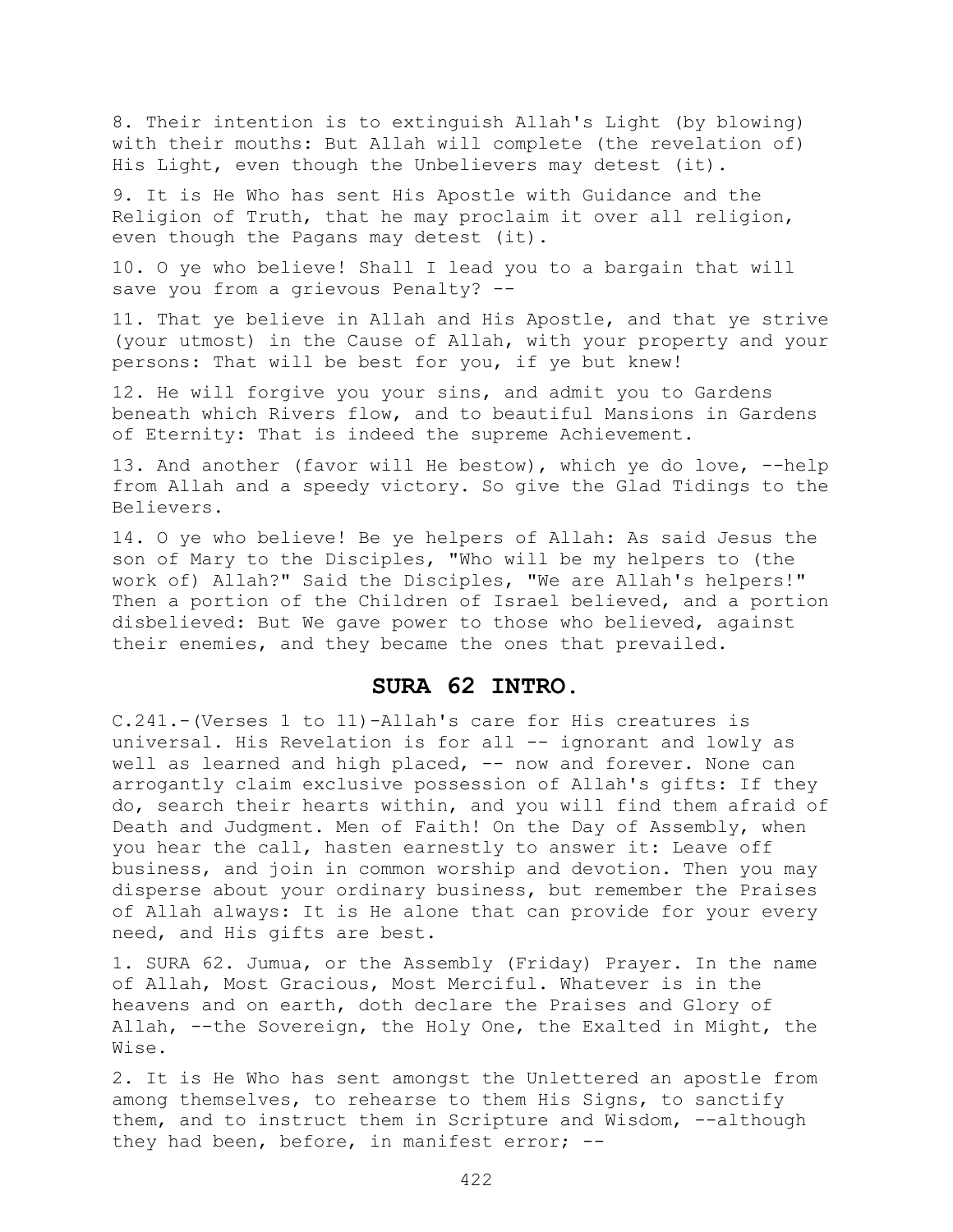3. As well as (to confer all these benefits upon) others of them, who have not already joined them: And He is Exalted in Might, Wise.

4. Such is the Bounty of Allah, which He bestows on whom He will: And Allah is the Lord of the highest bounty.

5. The similitude of those who were charged with the (obligations of the) Mosaic Law, but who subsequently failed in those (obligations), is that of a donkey which carries huge tomes (but understands them not). Evil is the similitude of people who falsify the Signs of Allah: And Allah guides not people who do wrong.

6. Say: "O ye that stand on Judaism! If ye think that ye are friends to Allah, to the exclusion of (other) men, then express your desires for Death, if ye are truthful!"

7. But never will they express their desire (for Death), because of the (deeds) their hands have sent on before them! And Allah knows well those that do wrong!

8. Say: "The Death from which ye flee will truly overtake you: Then will ye be sent back to the Knower of things secret and open: And He will tell you (the truth of) the things that ye did!"

9. O ye who believe! When the call is proclaimed to prayer on Friday (the Day of Assembly), hasten earnestly to the remembrance of Allah, and leave off business (and traffic): That is best for you if ye but knew!

10. And when the Prayer is finished, then may ye disperse through the land, and seek of the Bounty of Allah: And celebrate the Praises of Allah often (and without stint): That ye may prosper.

11. But when they see some bargain or some amusement, they disperse headlong to it, and leave thee standing. Say: "The (blessing) from the Presence of Allah is better than any amusement or bargain! And Allah is the Best to provide (for all needs)."

#### **SURA 63 INTRO.**

C.242.-(Verses 1 to 11)-The oaths of the Hypocrites are a screen for their misdeeds. They think they deceive with their fair exteriors and plausible talk, but their minds are impervious to the real Truth. They may plot to withhold from the men of Allah such things of this world as they may command; they may plot to expel and persecute the righteous; they may call them ill names and slight them. But to Allah belong the treasures of the heavens and the earth, and He will bestow according to His wise and universal Plan. Let not the world's foolish craze divert the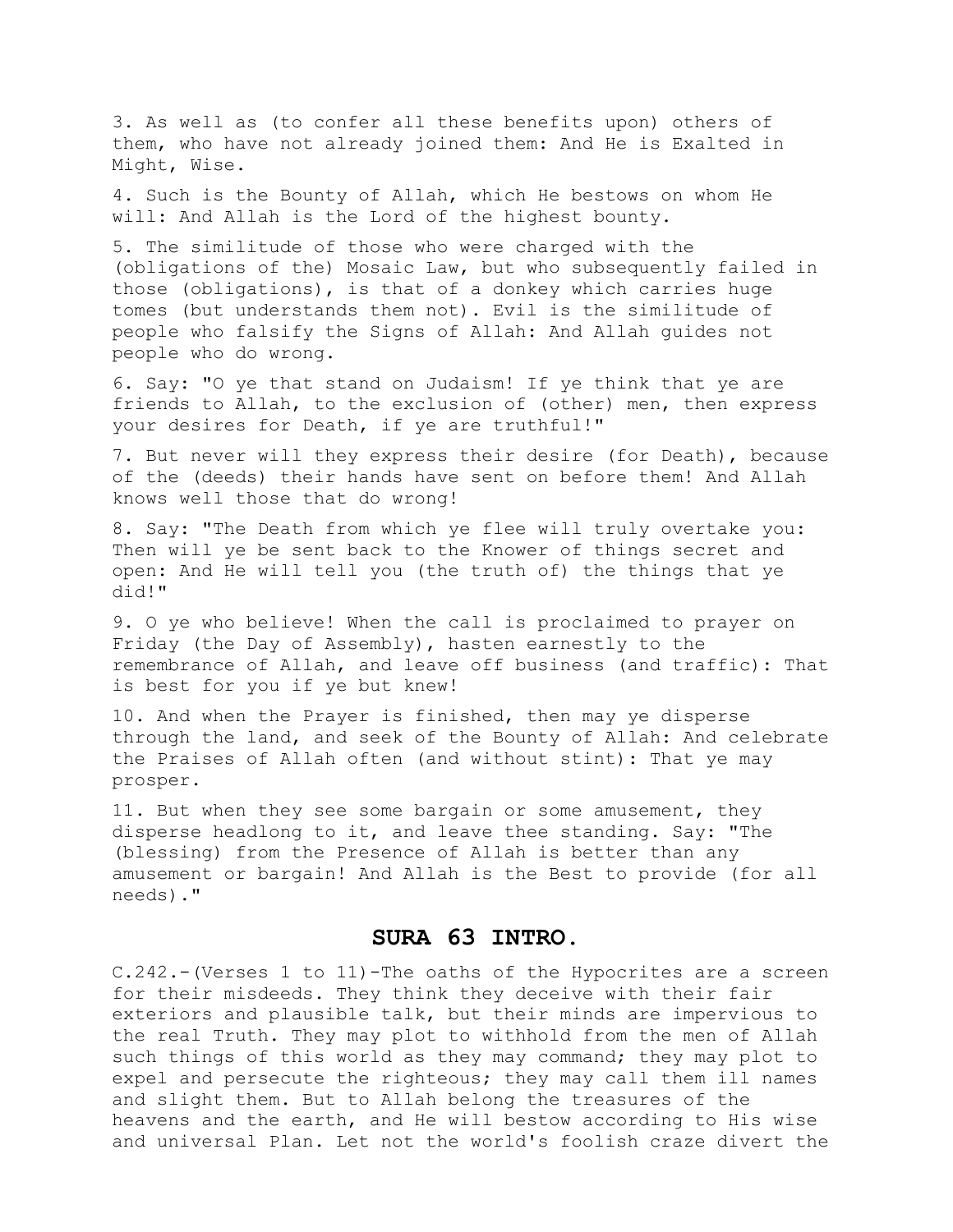Believers from the service of Allah -- from good deeds and Charity. Now is the time: All vain will be your pleas and your regrets when the shadow of Death cuts off your last chance of Repentance!

1. SURA 63. Munafiqun, or the Hypocrites. In the name of Allah, Most Gracious, Most Merciful. When the Hypocrites come to thee, they say, "We bear witness that thou art indeed the Apostle of Allah." Yea, Allah knoweth that thou art indeed His Apostle, and Allah beareth witness that the Hypocrites are indeed liars.

2. They have made their oaths a screen (for their misdeeds): Thus they obstruct (men) from the Path of Allah: Truly evil are their deeds.

3. That is because they believed then they rejected Faith: So a seal was set on their hearts: Therefore they understand not.

4. When thou lookest at them, their exteriors please thee; and when they speak, thou listenest to their words. They are as (worthless as hollow) pieces of timber propped up, (unable to stand on their own). They think that every cry is against them. They are the enemies; so beware of them. The curse of Allah be on them! How are they deluded (away from the Truth)!

5. And when it is said to them, "Come, the Apostle of Allah will pray for your forgiveness", they turn aside their heads, and thou wouldst see them turning away their faces in arrogance.

6. It is equal to them whether thou pray for their forgiveness or not. Allah will not forgive them. Truly Allah guides not rebellious transgressors.

7. They are the ones who say, "Spend nothing on those who are with Allah's Apostle, to the end that they may disperse (and quit Medina)." But to Allah belong the treasures of the heavens and the earth; but the Hypocrites understand not.

8. They say, "If we return to Medina, surely the more honorable (element) will expel therefrom the meaner". But honor belongs to Allah and His Apostle, and to the Believers; but the Hypocrites know not.

9. O ye who believe! Let not your riches or your children divert you from the remembrance of Allah. If any act thus, the loss is their own.

10. And spend something (in charity) out of the substance which We have bestowed on you, before Death should come to any of you and he should say, "O my Lord! Why didst Thou not give me respite for a little while? I should then have given (largely) in charity, and I should have been one of the doers of good".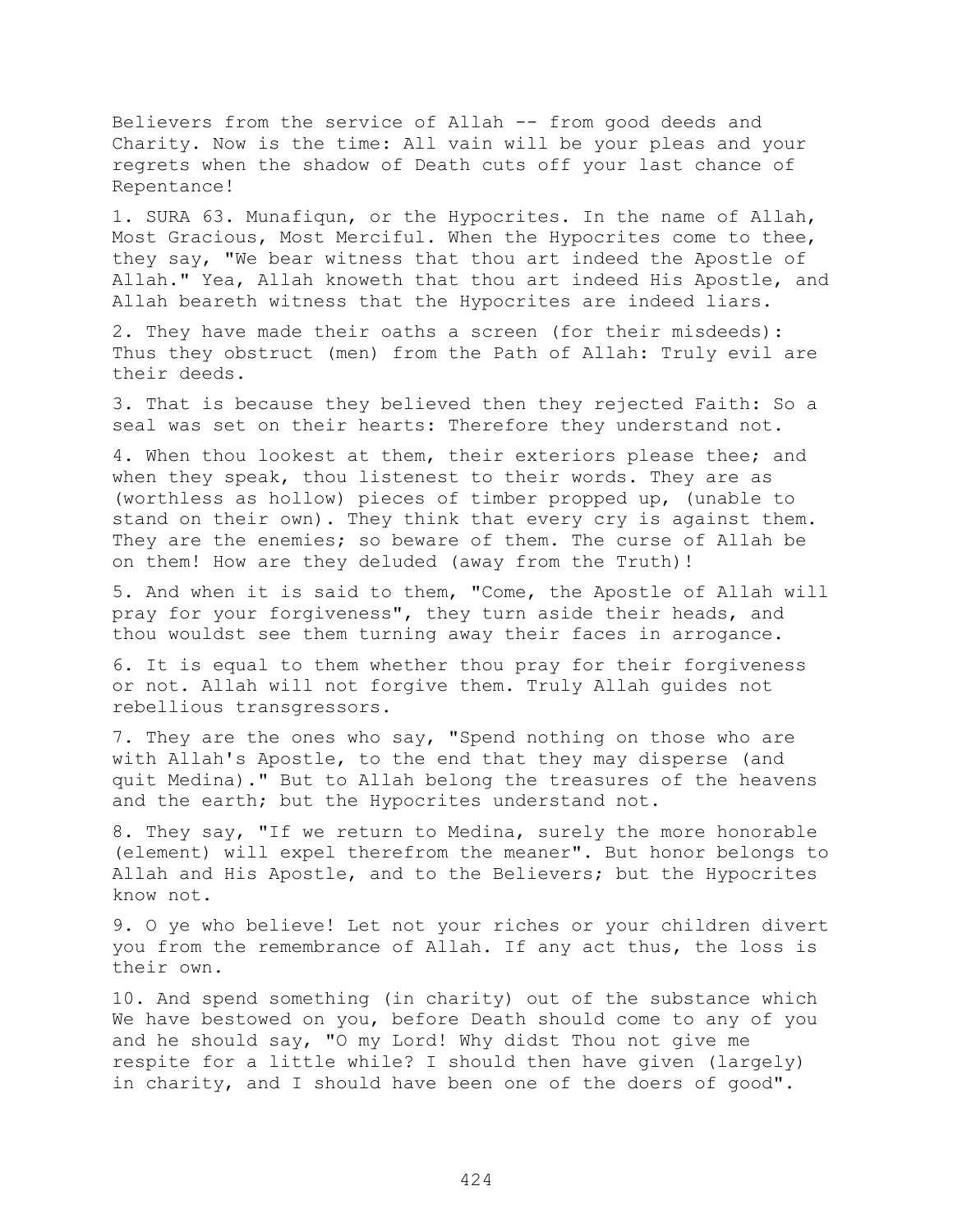11. But to no soul will Allah grant respite when the time appointed (for it) has come; and Allah is well acquainted with (all) that ye do.

# **SURA 64 INTRO.**

C.243.-(Verses 1 to 18)-The selfsame Allah created all men. If some do good and others evil, and ye wonder how the good do suffer and the evil thrive, remember the Final Goal, when true adjustments will be made. The Gainers here will be the Losers there, and the Losers Gainers. Some of this exchange you will see even here, in this life, for Unbelievers who deny the Hereafter; but in the Hereafter, full account and true adjustment of good and ill will follow before the Judgment Seat: Nay, Good will get more than its full reward: For Allah is Bounteous, Merciful, Mighty, Wise.

1. SURA 64. Tagabun, or Mutual Loss and Gain. In the name of Allah, Most Gracious, Most Merciful. Whatever is in the heavens and on earth, doth declare the Praises and Glory of Allah: to Him belongs Dominion, and to Him belongs Praise: And He has power over all things.

2. It is He Who has Created you; and of you are some that are Unbelievers, and some that are Believers: And Allah sees well all that ye do.

3. He has created the heavens and the earth in just proportions, and has given you shape, and made your shapes beautiful: And to Him is the Final Goal.

4. He knows what is in the heavens and on earth; and He knows what ye conceal and what ye reveal: Yea, Allah knows well the (secrets) of (all) hearts.

5. Has not the story reached you, of those who rejected Faith aforetime? So they tasted the evil result of their conduct; and they had a grievous Penalty.

6. That was because there came to them apostles with Clear Signs, but they said: "Shall (mere) human beings direct us?" So they rejected (the Message) and turned away. But Allah can do without (them) and Allah is free of all needs, Worthy of all praise.

7. The Unbelievers think that they will not be raised up (for Judgment). Say: "Yea, by my Lord, ye shall surly be raised up: Then shall ye be told (the truth) of all that ye did. And that is easy for Allah."

8. Believe, therefore, in Allah and His Apostle, and in the Light which We have sent down. And Allah is well acquainted with all that ye do.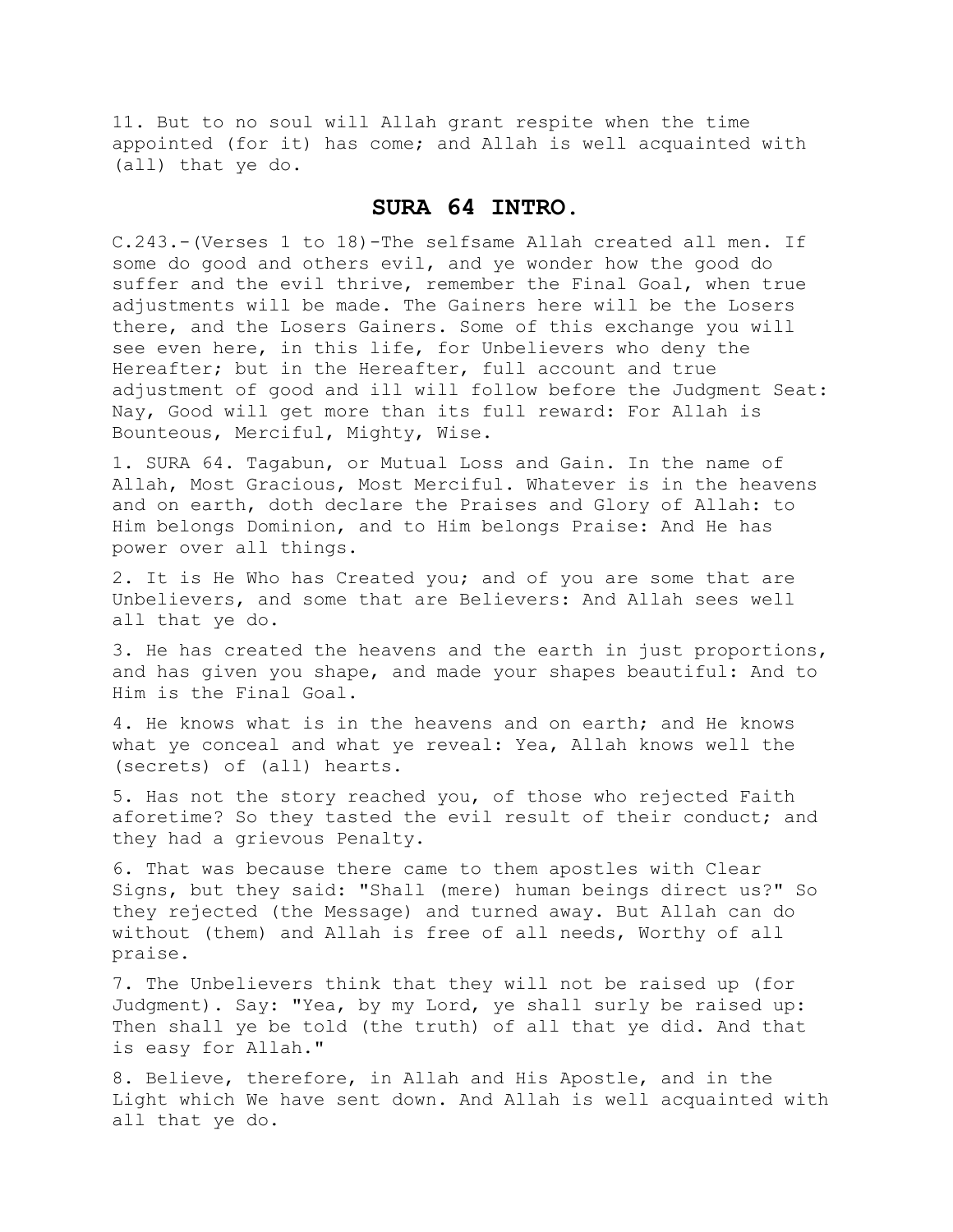9. The Day that He assembles you (all) for a Day of Assembly, -that will be a day of mutual loss and gain (among you). And those who believe in Allah and work righteousness, --He will remove from them their ills, and He will admit them to Gardens beneath which Rivers flow, to dwell therein forever: That will be the Supreme Achievement.

10. But those who reject Faith and treat Our Signs as falsehoods, they will be Companions of the Fire, to dwell therein for aye: and evil is that Goal.

11. No kind of calamity can occur, except by the leave of Allah: And if anyone believes in Allah, (Allah) guides his heart (aright): For Allah knows all things.

12. So obey Allah, and obey His Apostle: But if ye turn back, the duty of Our Apostle is but to proclaim (the Message) clearly and openly.

13. Allah! There is no god but He: And on Allah, therefore, let the Believers put their trust.

14. O ye who believe! Truly, among your wives and your children are (some that are) enemies to yourselves: So beware of them! But if ye forgive and overlook, and cover up (their faults), verily Allah is Oft-Forgiving, Most Merciful.

15. Your riches and your children may be but a trial: But in the Presence of Allah, is the highest Reward.

16. So fear Allah as much as ye can; listen and obey; and spend in charity for the benefit of your own souls. And those saved from the covetousness of their own souls, --they are the ones that achieve prosperity.

17. If ye loan to Allah a beautiful loan, He will double it to your (credit), and He will grant you Forgiveness: For Allah is most Ready to appreciate (service), Most Forbearing, --

18. Knower of what is hidden and what is open, Exalted in Might, Full of Wisdom.

### **SURA 65 INTRO.**

C.244.-(Verses 1 to 12)-Guard well your truth and pure integrity in sex relations. Keep the tie of marriage sacred: But where it must be dissolved, use all precautions to ensure justice to the weaker party and protect the interests of unborn or new born lives as well as social decency; and close not to the last door of reconciliation. Allah's Laws must be obeyed: 'Tis man's own loss if he is deaf to the Voice which teaches him, or blind to the Light which guides him. Allah's universe of beauty and wonder stands strong in wisdom: Let man but tune himself thereto.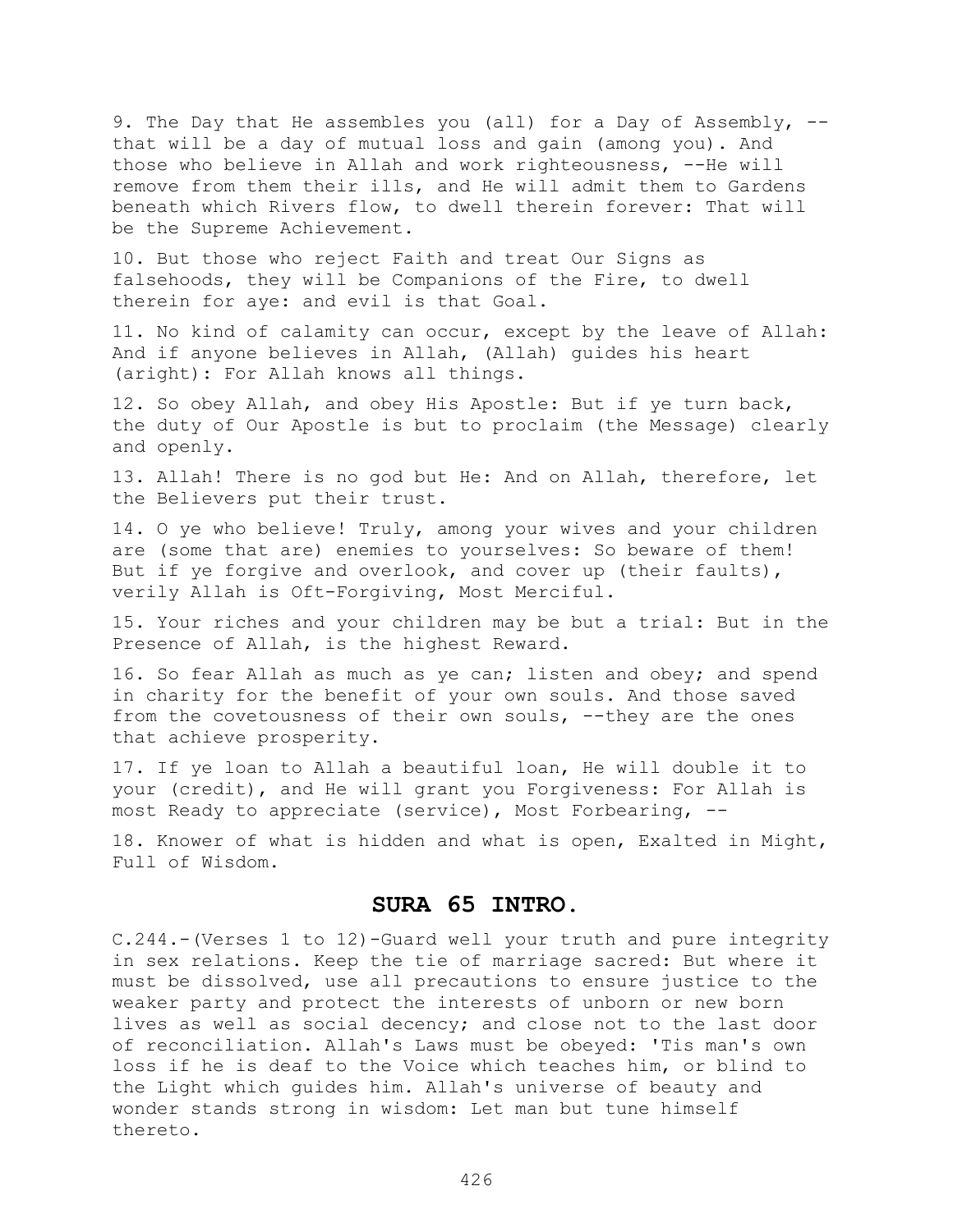1. SURA 65. Talaq, or Divorce. In the name of Allah, Most Gracious, Most Merciful. O Prophet! When ye do divorce women, divorce them at their prescribed periods, and count (accurately) there prescribed periods: And fear Allah your Lord: And turn them not out of their houses, nor shall they (themselves) leave, except in case they are guilty of some open lewdness, those are limits set by Allah: And any who transgresses the limits of Allah, does verily wrong his (own) soul: Thou knowest not if perchance Allah will bring about thereafter some new situation.

2. Thus when they fulfill their term appointed, either take them back on equitable terms or part with them on equitable terms; and take for witness two persons from among you, endued with justice, and establish the evidence (as) before Allah. Such is the admonition given to him who believes in Allah and the Last Day. And for those who fear Allah, He (ever) prepares a way out,

3. And He provides for him from (sources) he never could imagine. And if anyone puts his trust in Allah, sufficient is (Allah) for him. For Allah will surely accomplish His purpose: Verily, for all things has Allah appointed a due proportion.

4. Such of your women as have passed the age of monthly courses, for them the prescribed period, if ye have any doubts, is three months, and for those who have no courses (it is the same): For those who carry (life within their wombs), their period is until they deliver their burdens: And for those who fear Allah, He will make their path easy.

5. That is the Command of Allah, which He has sent down to you: And if anyone fears Allah, He will remove his ills from him, and will enlarge his reward.

6. Let the women live (in iddat) in the same style as ye live, according to your means: Annoy them not, so as to restrict them. And if they carry (life in their wombs), then spend (your substance) on them until they deliver their burden: And if they suckle your (offspring), give them their recompense: And take mutual counsel together, according to what is just and reasonable. And if ye find yourselves in difficulties, let another woman suckle (the child) on the (father's) behalf.

7. Let the man of means spend according to his means: And the man whose resources are restricted, let him spend according to what Allah has given him. Allah puts no burden on any person beyond what He has given him. After a difficulty, Allah will soon grant relief.

8. How many populations that insolently opposed the command of their Lord and of His apostles, did We not then call to account, --to severe account? --And We imposed on them an exemplary Punishment.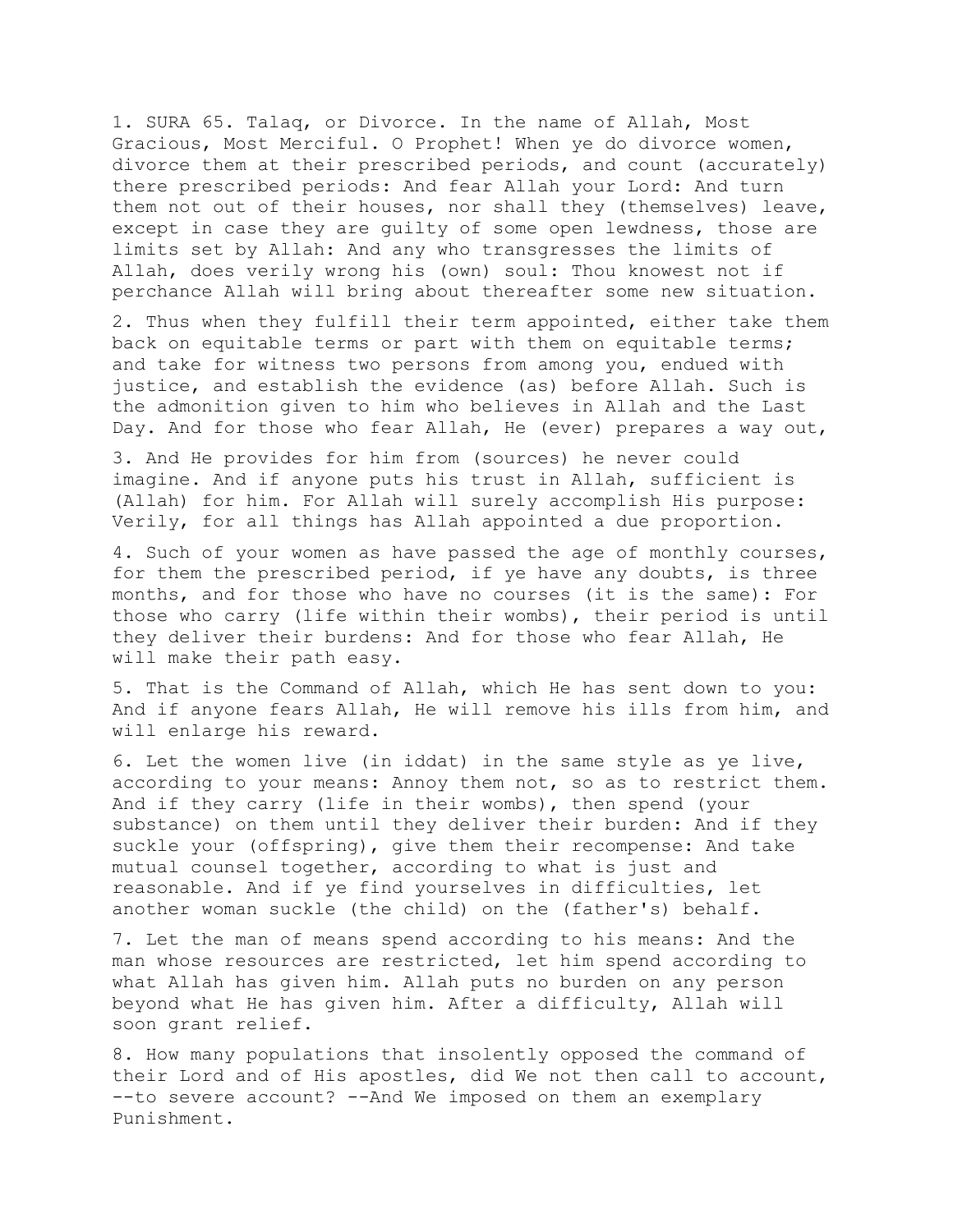9. Then did they taste the evil result of their conduct, and the End of their conduct was Perdition.

10. Allah has prepared for them a severe Punishment (in the Hereafter). Therefore fear Allah, O ye men of understanding--who have believed! --For Allah hath indeed sent down to you a Message, --

11. An Apostle, who rehearses to you the Signs of Allah containing clear explanations, that he may lead forth those who believe and do righteous deeds from the depths of Darkness into Light. And those who believe in Allah and work righteousness, He will admit to Gardens beneath which Rivers flow, to dwell therein forever: Allah has indeed granted for them a most excellent provision.

12. Allah is He Who created seven Firmaments and of the earth a similar number. Through the midst of them (all) descends His Command: That ye may know that Allah has power over all things, and that Allah comprehends all things in (His) Knowledge.

### **SURA 66 INTRO.**

C.245.-(Verses 1 to 12)-The relations between the sexes are embittered by misunderstandings and conflicts that produce unhappiness and misery, personal and social. Harmony and confidence are due between the sexes, not disgust or isolation, which may please some but cause injustice to others. Respect each other's confidence, and if you fail, repent and make amends. The good man seeks virtue for himself and his family. If Evil is yoked to Good, it must take the fruit of its own deeds; the worldly tie will profit naught; but Good should firmly make a stand and will be saved, for Allah doth care for all His true devoted Servants.

1. SURA 66. Tahrim, or Holding (something) to be Forbidden. In the name of Allah, Most Gracious, Most Merciful. O Prophet! Why holdest thou to be forbidden that which Allah has made lawful to thee? Thou seekest to please thy consorts. But Allah is Oft-Forgiving, Most Merciful.

2. Allah has already ordained for you, (O men), the dissolution of your oaths (in some cases): And Allah is your Protector, and He is Full of Knowledge and Wisdom.

3. When the Prophet disclosed a matter in confidence to one of his consorts, and she then divulged it (to another), and Allah made it known to him, he confirmed part thereof and repudiated a part. Then when he told her thereof, she said, "Who told thee this?" He said, "He told me Who knows and is well acquainted (with all things.)"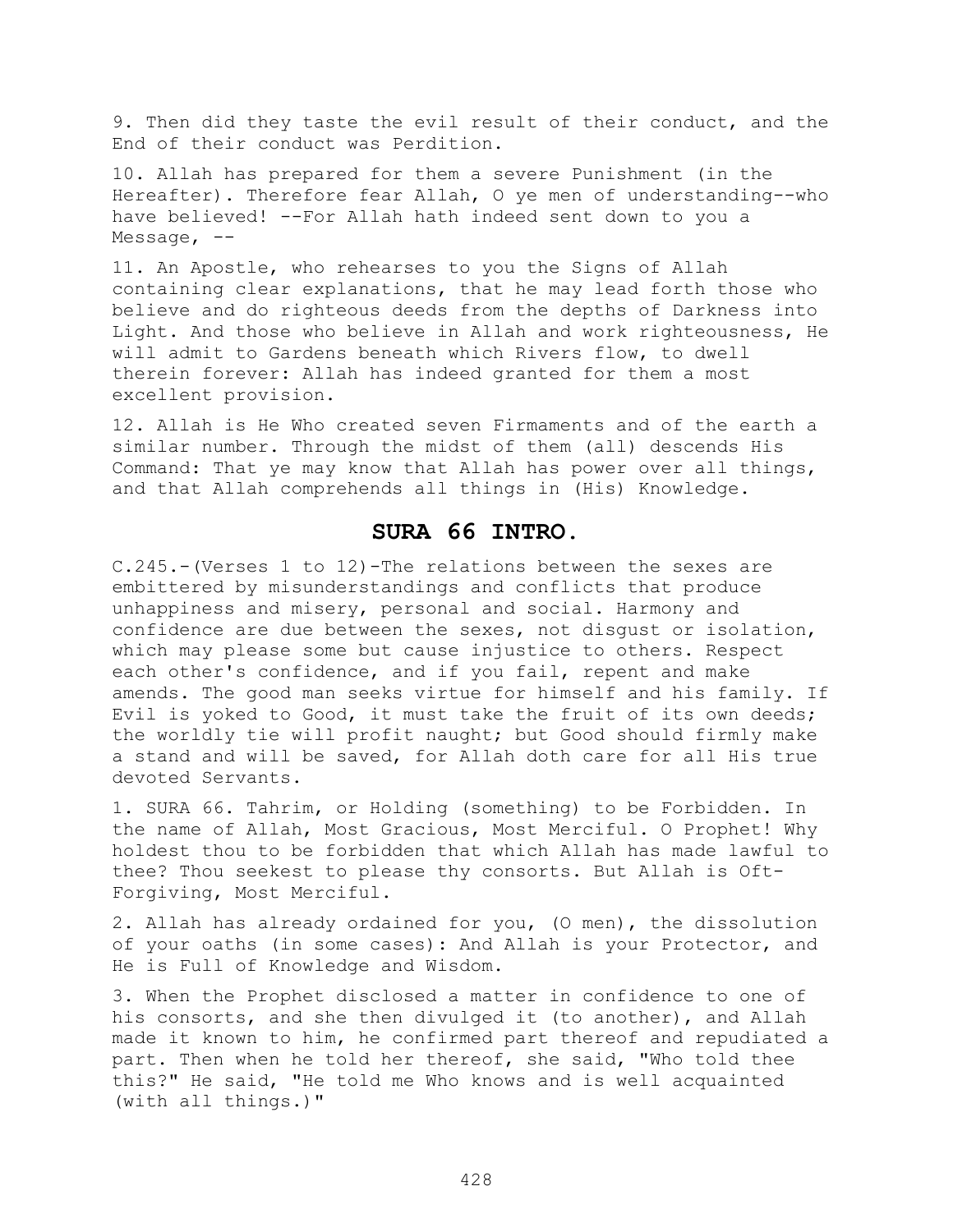4. If ye two turn in repentance to Him, your hearts are indeed so inclined; but if ye back up each other against him, truly Allah is his Protector, and Gabriel, and (every) righteous one among those who believe, --and furthermore, the angels--will back (him) up.

5. It may be, if he divorced you (all), that Allah will give him in exchange Consorts better than you, --who submit (their wills), who believe, who are devout, who turn to Allah in repentance, who worship (in humility), who travel (for Faith) and fast, --previously married or virgins.

6. O ye who believe! Save yourselves and your families from a Fire whose fuel is Men and Stones, over which are (appointed) angels stern (and) severe, who flinch not (from executing) the Commands they receive fro Allah, but do (precisely) what they are commanded.

7. (They will say), "O ye Unbelievers! Make no excused this Day! Ye are being but requited for all that ye did!"

8. O ye who believe! Turn to Allah with sincere repentance: In the hope that your Lord will remove from you your ills and admit you to Gardens beneath which Rivers flow, --the Day that Allah will not permit to be humiliated the Prophet and those who believe with him. Their Light will run forward before them and by their right hands, while they say, "Our Lord! Perfect our Light for us, and grant us Forgiveness: For Thou hast power over all things."

9. O Prophet! Strive hard against the Unbelievers and the Hypocrites, and be firm against them. Their abode is Hell--an evil refuge (indeed).

10. Allah sets forth for an example to the Unbelievers, the wife of Noah and the wife of Lut: They were (respectively) under two of Our righteous servants, but they were false to their (husbands), and they profited nothing before Allah on their account, but were told: "Enter ye the Fire along with (others) that enter!"

11. And Allah sets forth, as an example to those who believe, the wife of Pharaoh: Behold she said: "O my Lord! Build for me, in nearness to Thee, a mansion in the Garden, and save me from Pharaoh and his doings, and save me from those that do wrong";

12. And Mary the daughter of Imran, who quarded her chastity; and We breathed into (her body) of Our spirit; and she testified to the truth of the words of her Lord and of his Revelations, and was one of the devout (servants).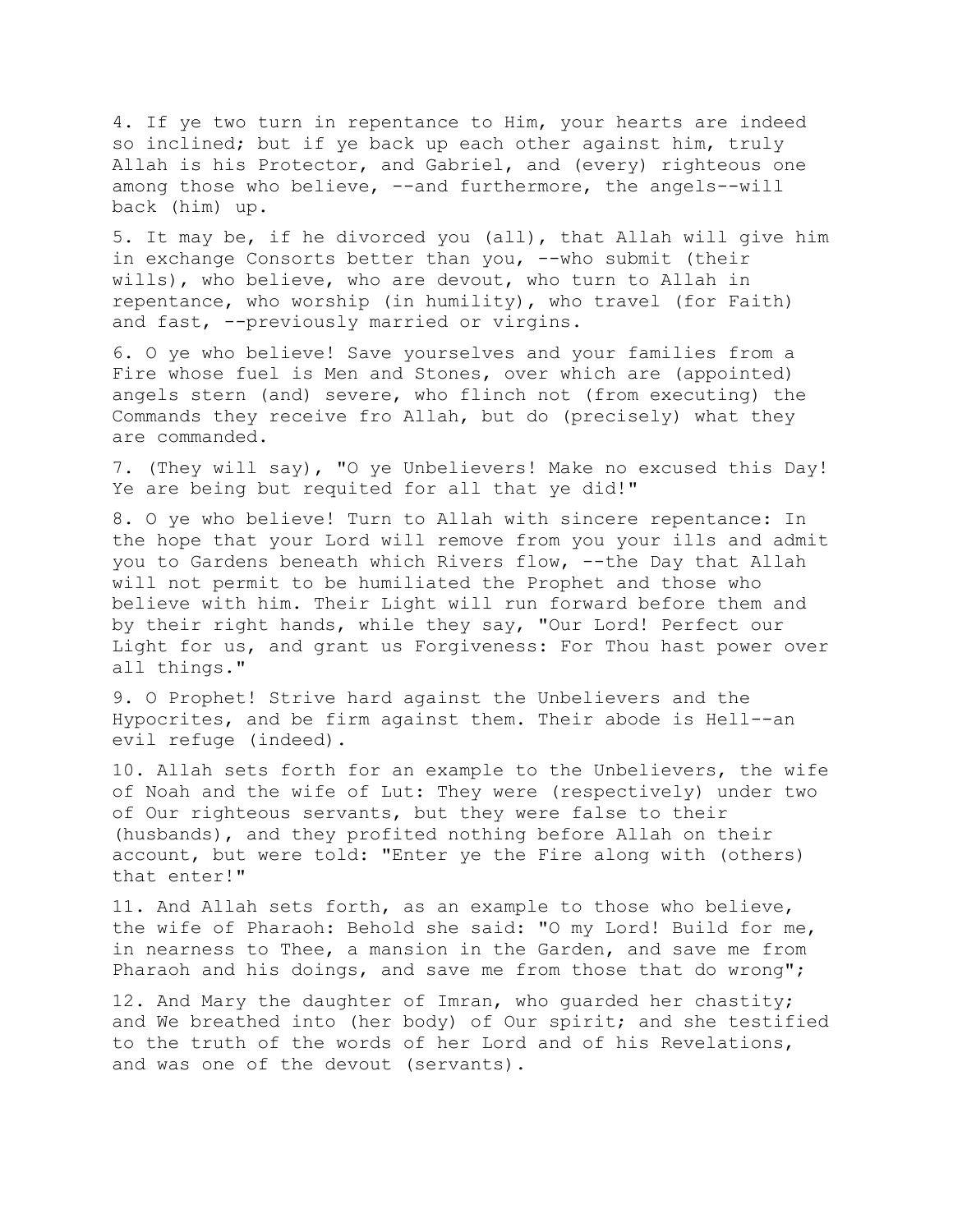#### **SURA 67 INTRO.**

C.246.-(Verses 1 to 30)\_Lordship in right and in fact belongs to Allah Most Gracious, Whose Goodness and Glory and Power are writ large on all His Creation. The beauty and order of the Heavens above us proclaim Him. Then who can reject His Call but those in pitiful delusion? And who can fail to accept, that truly knows himself and the mighty Reality behind him? The earth and the good things thereof are prepared for man by his Gracious Lord, Who guards him from hourly dangers. Who sustains the wonderful flight of the Birds in midair? Above, and below, and in midair can we see His boundless Signs. We know that His Promise of the Hereafter is true. The spring and source of the goodness of things is in Him, and will appear triumphant when the Hour is established.

1. SURA 67. Mulk, or Dominion. In the name of Allah, Most Gracious, Most Merciful. Blessed be He in Whose hands is Dominion; and He over all things hath Power; --

2. He Who created Death and Life, that He may try which of you is best in deed: And He is the Exalted in Might, Oft-Forgiving; --

3. He Who created the seven heavens one above another: No want of proportion wilt thou see in the Creation of (Allah) Most Gracious. So turn thy vision again: Seest thou any flaw?

4. Again turn thy vision a second time: (Thy) vision will come back to thee dull and discomfited, in a state worn out.

5. And We have (from of old), adorned the lowest heaven with Lamps, and We have made such (Lamps) (as) missiles to drive away the Evil Ones, and have prepared for them the Penalty of the Blazing Fire.

6. For those who reject their Lord (and Cherisher) is the Penalty of Hell: And evil is (such) destination.

7. When they are cast therein, they will hear the (terrible) drawing in of its breath even as it blazes forth,

8. Almost bursting with fury: Every time a Group is cast therein, its Keepers will ask, "Did no Warner come to you?"

9. They will say: "Yes indeed; a Warner did come to us, but we rejected him and said `Allah never sent down any (Message): Ye are in nothing but an egregious delusion!'"

10. They will further say: "Had we but listened or used our intelligence, we should not (now) be among the Companions of the Blazing Fire!"

11. They will then confess their sins: But far will be (Forgiveness) from the Companions of the Blazing Fire!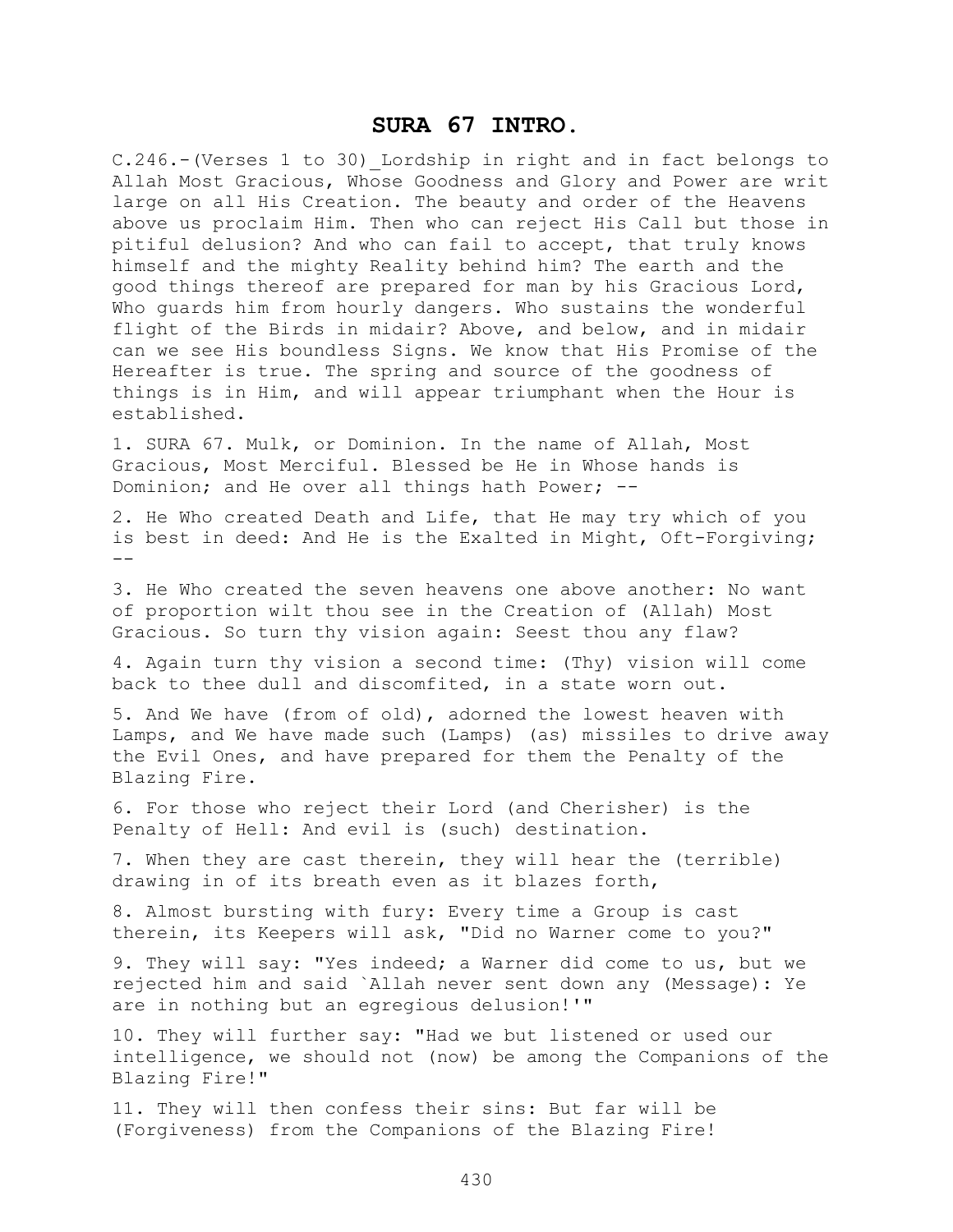12. As for those who fear their Lord unseen, for them is Forgiveness and a great Reward.

13. And weather ye hide your word or publish it, He certainly has (full) knowledge, of the secrets of (all) hearts.

14. Should He not know, --He that created? And He is the One that understands the finest mysteries (and) is well acquainted (with them).

15. It is He Who has made the earth manageable for you, so traverse ye through its tracts and enjoy of the Sustenance which He furnishes: But unto Him is the Resurrection.

16. Do ye feel secure that He Who is in Heaven will not cause you to be swallowed up by the earth when it shakes (as in an earthquake)?

17. Or do ye feel secure that He Who is in Heaven will not send against you a violent tornado (with showers of stones), so that ye shall know how (terrible) was My warning?

18. But indeed men before them rejected (My warning): Then how (terrible) was My rejection (of them)?

19. Do they not observe the birds above them, spreading their wings and folding them in? None can uphold them except (Allah) Most Gracious: Truly it is He that watches over all things.

20. Nay, who is there that can help you, (even as) an army, besides (Allah) Most Merciful? In nothing but delusion are the Unbelievers.

21. Or who is there that can provide you with Sustenance if He were to withhold His provision? Nay, they obstinately persist in insolent impiety and flight (from the Truth).

22. Is then one who walks headlong, with his face grovelling, better guided, --or one who walks evenly on a Straight Way?

23. Say: "It is He Who has created you (and made you grow), and made for you the faculties of hearing, seeing, feeling and understanding: Little thanks it is ye give.

24. Say: "It is He Who has multiplied you through the earth, and to Him shall ye be gathered together."

25. They ask: "When will this promise be (fulfilled)? --If ye are telling the truth."

26. Say: "As to the knowledge of the time, it is with Allah alone: I am (sent) only to warn plainly in public."

27. At length, when they see it close at hand, grieved will be the faces of the Unbelievers, and it will be said (to them): "This is (the promise fulfilled), which ye were calling for!"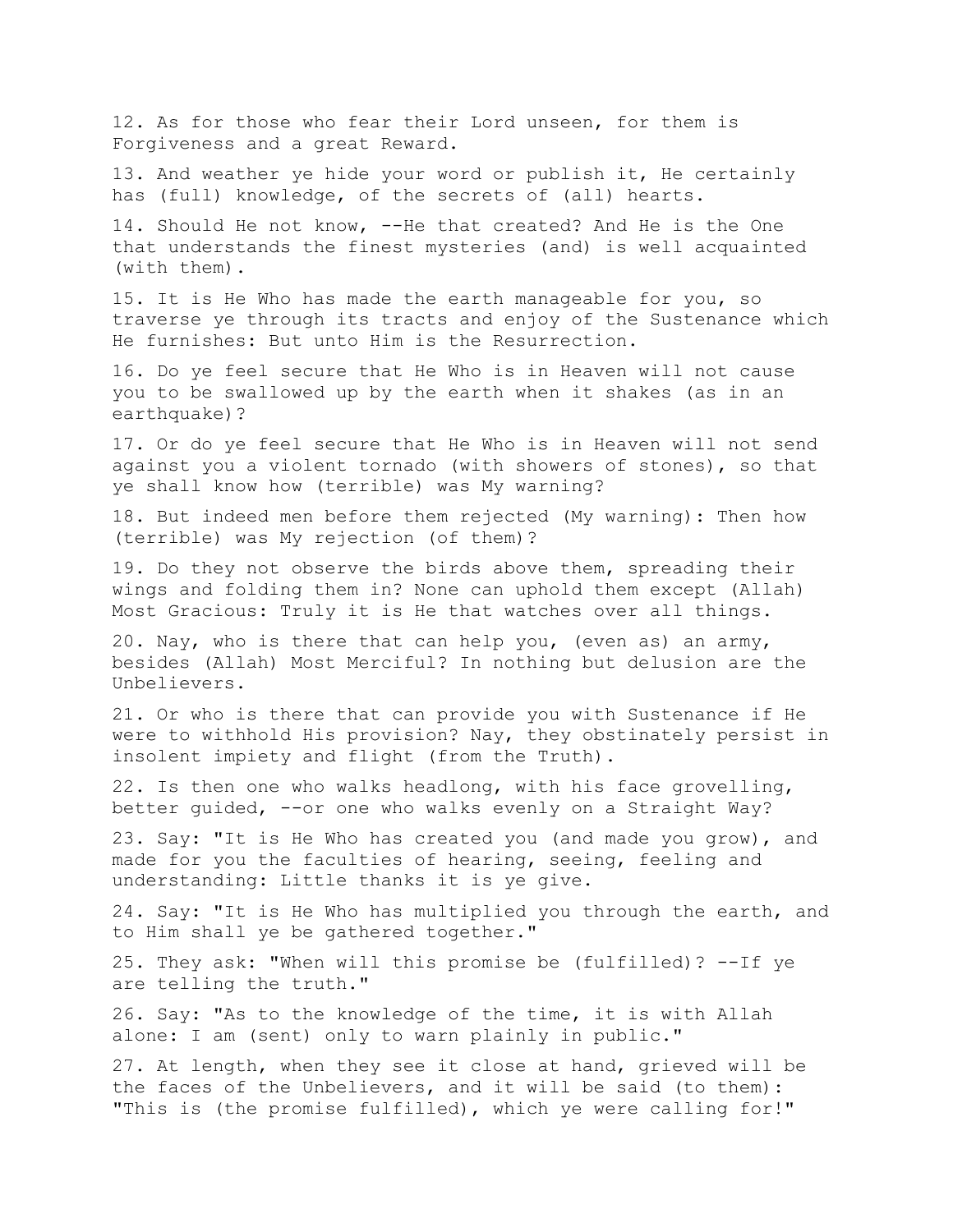28. Say: "See ye? --If Allah were to destroy me and those with me, or if He bestows His Mercy on us, --yet who can deliver the Unbelievers from a grievous Penalty?"

29. Say: "He is (Allah) Most Gracious: We have believed in Him and on Him have we put our trust: So, soon will ye know which (of us) it is that is in manifest error."

30. Say: "See ye? --If your stream be some morning lost (in the underground earth), who then can supply you with clear flowing water?"

# **SURA 68 INTRO.**

C.247.-(Verses 1 to 33)-The Pen is the symbol of the permanent Record, the written Decree, the perfect Order in the government of the world. And by that token, the man of Allah comes with a Plan and Guidance that must win against all distraction. Truth is high above Slander. But men must be tried against selfishness and overweening confidence in themselves such as would lead them to forget Allah and His providence, -- like the brothers who built castles in the air about their garden and found it desolate in one night's storm. But repentance brought them forgiveness: Thus work the Wrath and the Mercy of Allah.

1. SURA 68. Qalam, or the Pen, or Nun (an abbreviated letter). In the name of Allah, Most Gracious, Most Merciful. Nun. By the Pen and by the (Record) which (men) write, --

2. Thou art not by the grace of thy Lord, mad or possessed.

3. Nay, verily for thee is a Reward unfailing:

4. And thou (standest) on an exalted standard of character.

5. Soon thou wilt see, and they will see,

6. Which of you is afflicted with madness.

7. Verily it is thy Lord that knowest best, which (among men) hath strayed from His Path: And He knoweth best those who receive (True) Guidance.

8. So hearken not to those who deny (the Truth).

9. Their desire is that thou shouldst be pliant: So would they be pliant.

10. Heed not the type of despicable man, --ready with oaths,

11. A slanderer, going about with calumnies,

12. (Habitually) hindering (all) good, transgressing beyond bounds, deep in sin,

13. Violent (and cruel), --with all that, baseborn, --

14. Because he possesses wealth and (numerous) sons.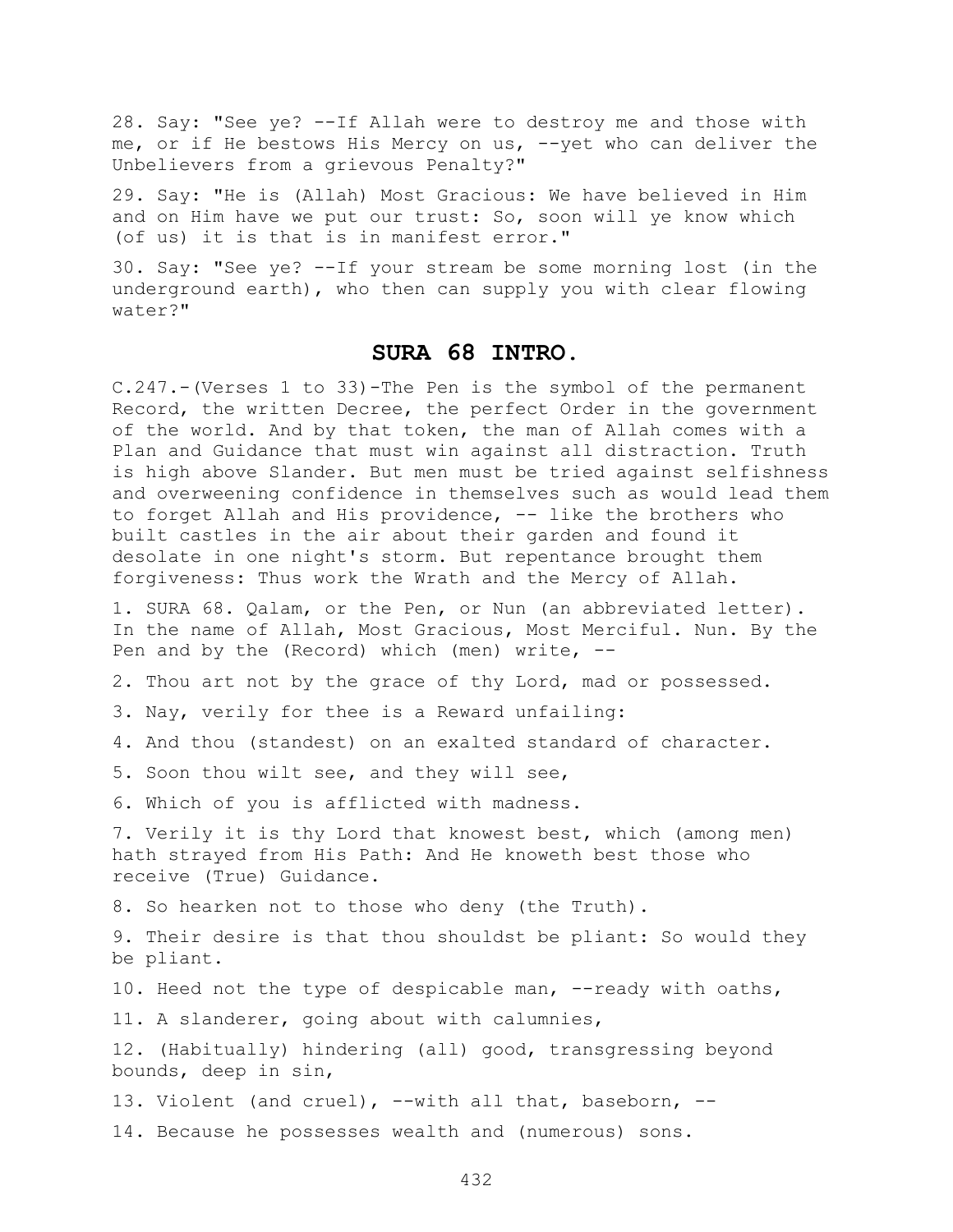15. When to him are rehearsed Our Signs, "Tales of the Ancients", He cries! 16.. Soon shall We brand (the beast) on the snout! 17. Verily We have tried them as We tried the People of the Garden, when they resolved to gather the fruits of the (garden) in the morning, 18. But made no reservation, ("If it be Allah's Will"). 19. Then there came on the (garden) a visitation from thy Lord, (which swept away) all around, while they were asleep. 20. So the (garden) became, by the morning, like a dark and desolate spot, (whose fruit had been gathered). 21. As the morning broke, they called out, one to another, - 22. "Go ye to your tilth (betimes) in the morning, if ye would gather the fruits." 23. So they departed, conversing in secret low tones, (saying) - - 24. "Let not a single indigent person break in upon you into the (garden) this day." 25. And they opened the morning, strong in an (unjust) resolve. 26. But when they saw the (garden), they said: "We have surly lost our way: 27. "Indeed we are shut out (of the fruits of our labor)!" 28. Said one of them, more just (than the rest): "Did I not say to you, `Why not glorify (Allah)?'" 29. They said: "Glory to our Lord! Verily we have been doing wrong!" 30. Then they turned, one against another, in reproach. 31. They said: "Alas for us! We have indeed transgresses! 32. "It may be that our Lord will give us in exchange a better (garden) than this: For we do turn to Him (in repentance)!" 33. Such is the Punishment (in this life); but greater is the Punishment in the Hereafter, --if only they knew! C.248.-(Verses 34 to 52)-To evil and good there can never be the same end: No authority can the unjust produce for their false imaginings. In shame will they realize this on the Day when all illusions will vanish and they find that the time for repentance is past. The good man should wait and should never lose patience, even though things go dead against him. Jonah suffered in agony, but his sincere repentance brought him the grace of his Lord, and he joined the company of the Righteous: For Truth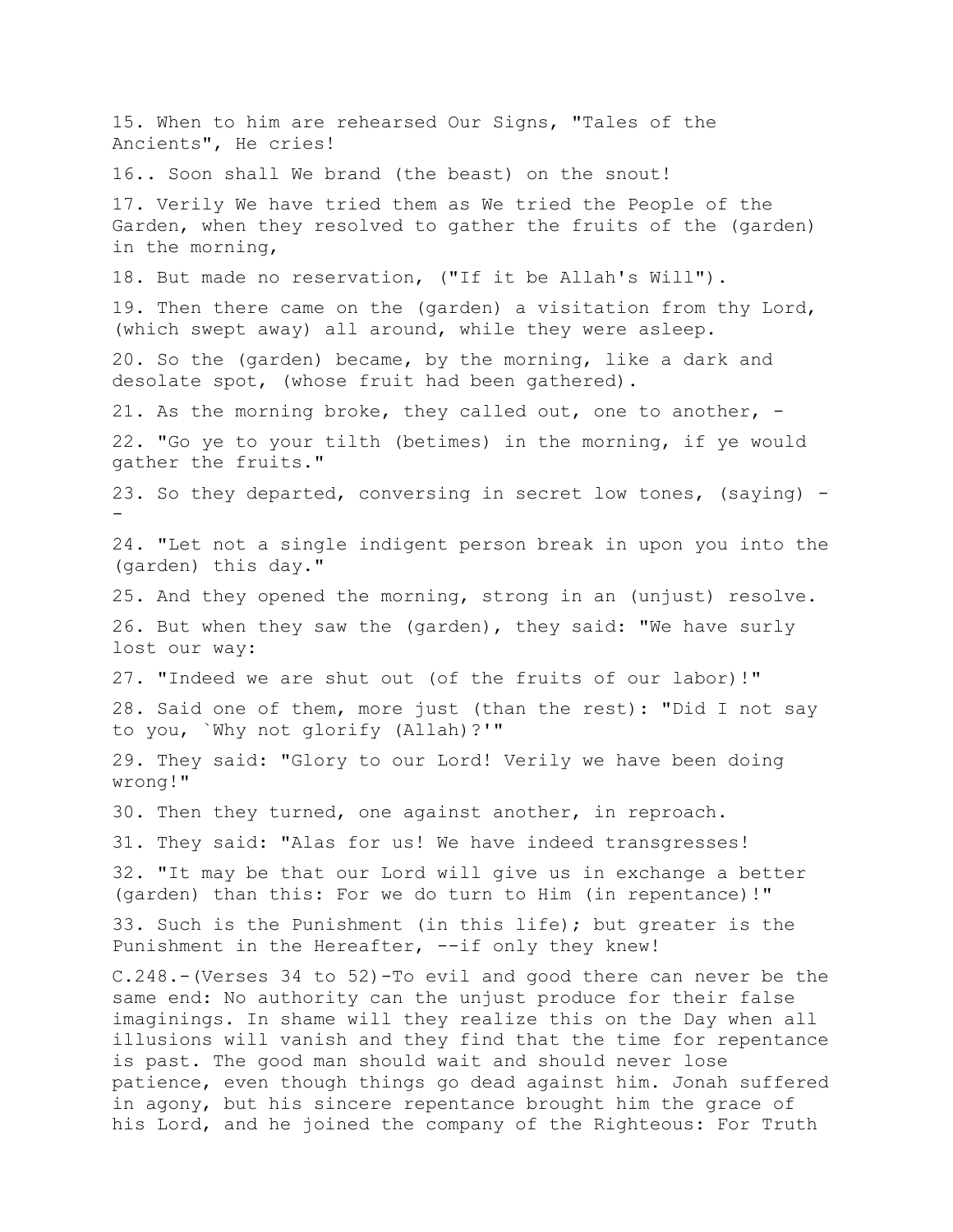is firm and unshaken, is calm and works good, through all Allah's Creation. 34. Verily, for the Righteous, are Gardens of Delight, in the Presence of their Lord. 35. Shall we then treat the People of the Faith like the People of Sin? 36. What is the matter with you? How judge ye? 37. Or have ye a Book through which ye learn-- 38. That ye shall have, through it whatever ye choose? 39. Or have ye Covenants with Us on oath, reaching to the Day of Judgment, (providing) that ye shall have whatever ye demand? 40. Ask thou of them, which of them will stand surety for that! 41. Or have they some "Partners" (in Godhead)? Then let them produce their "partners", if they are truthful! 42. The Day that the Shin shall be laid bare, and they shall be summoned to bow in adoration, but they shall not be able, --43. Their eyes will be cast down, --ignominy will cover them; seeing that they had been summoned aforetime to bow in adoration, while they were whole, (and had refused). 44. Then leave Me alone with such as reject this Message: By degrees shall We punish them from directions they perceive not. 45. A (long) respite will I grant them: Truly powerful is My Plan. 46. Or is it that thou dost ask them for a reward, so that they are burdened with a load of debt? -- 47. Or that the Unseen is in their hands, so that they can write it down? 48. So wait with patience for the Command of thy Lord, and be not like the Companion of the Fish, --when he cried out in agony. 49. Had not Grace from His Lord reached him, he would indeed have been cast off on the naked shore, in disgrace. 50. Thus did his Lord choose him and make him of the company of the Righteous. 51. And the Unbelievers would almost trip thee up with their eyes when they hear the Message; and they say: "Surely he is possessed!" 52. But it is nothing less than a Message to all the worlds.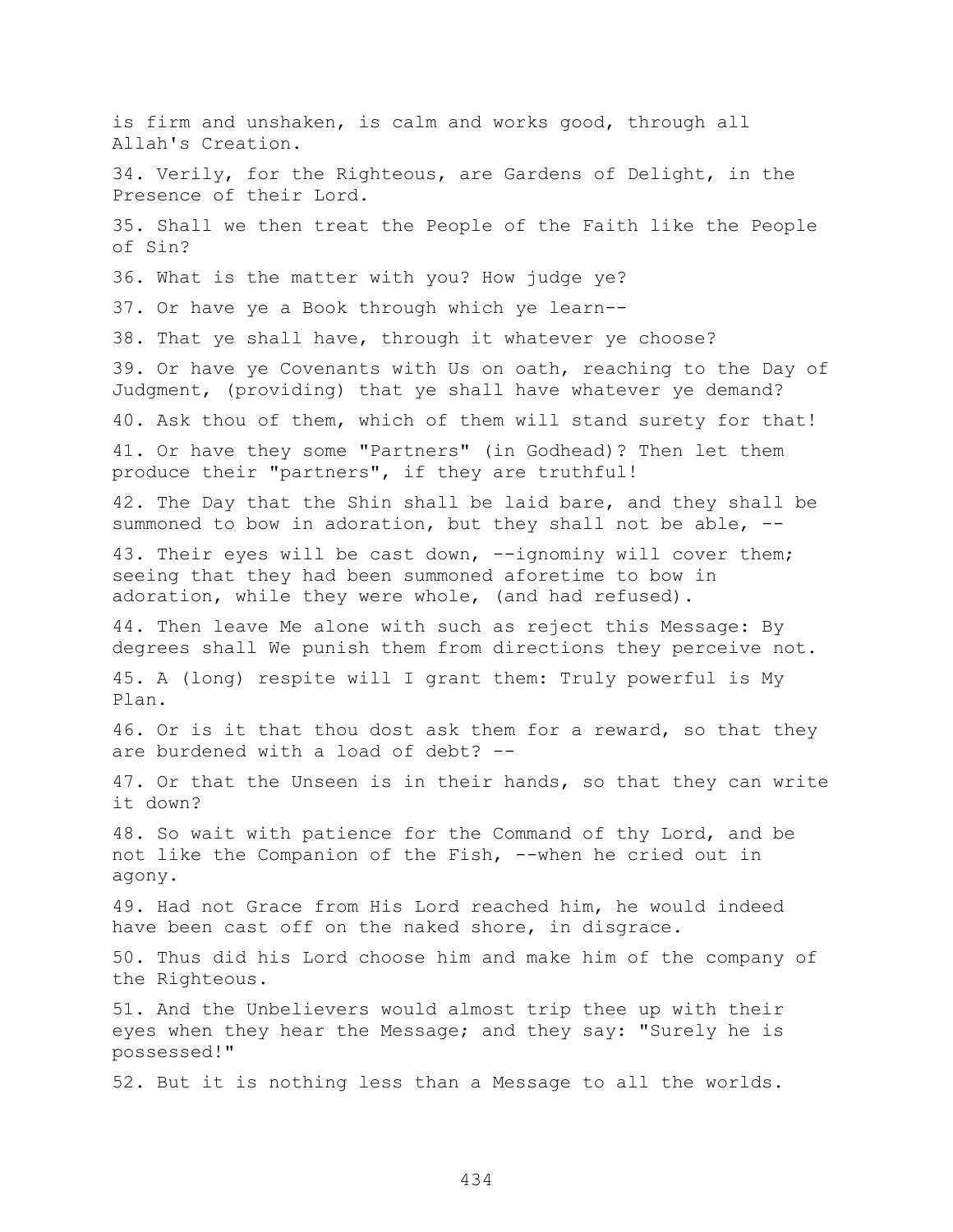### **SURA 69 INTRO.**

C.249.-(Verses 1 to 52)-In this fleeting world few thing are what they seem. What then is sure Reality? Nations and men in the past assumed arrogance and perished because they were unjust, but that destruction was but a foretaste of the Doom to come in the Hereafter, when all Creation will be on a new plane, and true values will be fully established: To the Righteous will be Bliss, and to Evil, Punishment. The Word of Revelation is not a Poet's imagination or a Soothsayer's groping into the future. It is Allah's own Message, of Mercy to the Righteous, and warning to those who reject the Truth. Praise and Glory to the name of Allah Most High!

1. SURA 69. Haqqa, or the Sure Reality. In the name of Allah, Most Gracious, Most Merciful. The Sure Reality!

2. What is the Sure Reality?

3. And what will make thee realize what the Sure Reality is?

4. The Thamud and the Ad people (branded) as false the Stunning Calamity!

5. But the Thamud, --they were destroyed by a terrible Storm of thunder and lightning!

6. And the Ad, --they were destroyed by a furious Wind, exceedingly violent;

7. He made it rage against them seven nights and eight days in succession: So that thou couldst see the (whole) people lying prostrate in its (path), as if they had been roots of hollow palm trees tumbled down!

8. Then seest thou any of them left surviving?

9. And Pharaoh, and those before him, and the Cities Overthrown, committed habitual Sin,

10. And disobeyed (each) the apostle of their Lord; so He punished them with an abundant Penalty.

11. We, when the water (of Noah's Flood) overflowed beyond its limits, carried you (mankind), in the floating (Ark),

12. That We might make it a Message unto you, and that ears (that should hear the tale and) retain its memory should bear its (lessons) in remembrance.

13. Then, when one blast is sounded on the Trumpet,

14. And the earth is moved and its mountains, and they are crushed to powder at one stroke, --

15. On that Day shall the (Great) Event come to pass,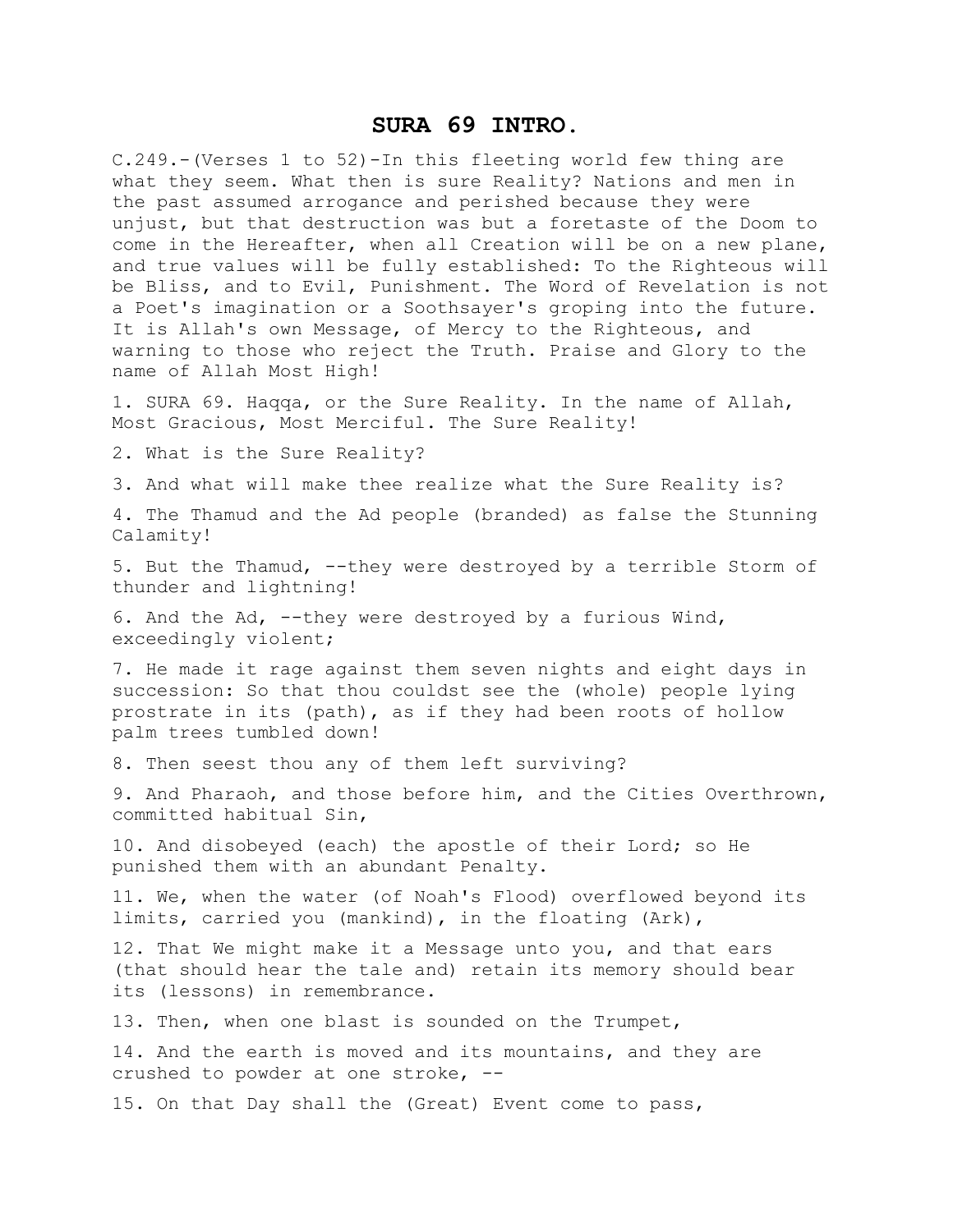16. And the sky will be rent asunder, for it will that Day be flimsy, 17. And the angels will be on its sides, and eight will, that Day, bear the Throne of thy Lord above them. 18. That Day shall ye be brought to Judgment: Not an act of yours that ye hide will be hidden. 19. Then he that will be given his Record in his right hand will say: "Ah here! Read ye my Record! 20. "I did really understand that my Account would (One Day) reach me!" 21. And he will be in a life of Bliss, 22. In a Garden on high, 23. The Fruits whereof (will hang in bunches) low and near. 24. "Eat ye and drink ye, with full satisfaction; because of the (good) that ye sent before you, in the days that are gone!" 25. And he that will be given his Record in his left hand, will say: "Ah! Would that my record had not been given to me! 26. "And that I had never realized how my account (stood)! 27. "Ah! Would that (Death) had made an end of me! 28. "Of no profit to me has been my wealth! 29. "My power has perished from me!" 30. (The stern command will say): "Seize ye him, and bind ye him, 31. "And burn ye him in the Blazing Fire. 32. "Further, make him march in a chain, whereof the length is seventy cubits! 33. "This was he that would not believe in Allah Most High, 34. "And would not encourage the feeding of the indigent! 35. "So no friend hath he here this Day. 36. "Nor hath he any food except the corruption from the washing of wounds, 37. "Which none do eat but those in sin." 38. So I do call to witness what ye see 39. And what ye see not, 40. That this is verily the word of an honored apostle; 41. It is not the word of a poet: Little it is ye believe!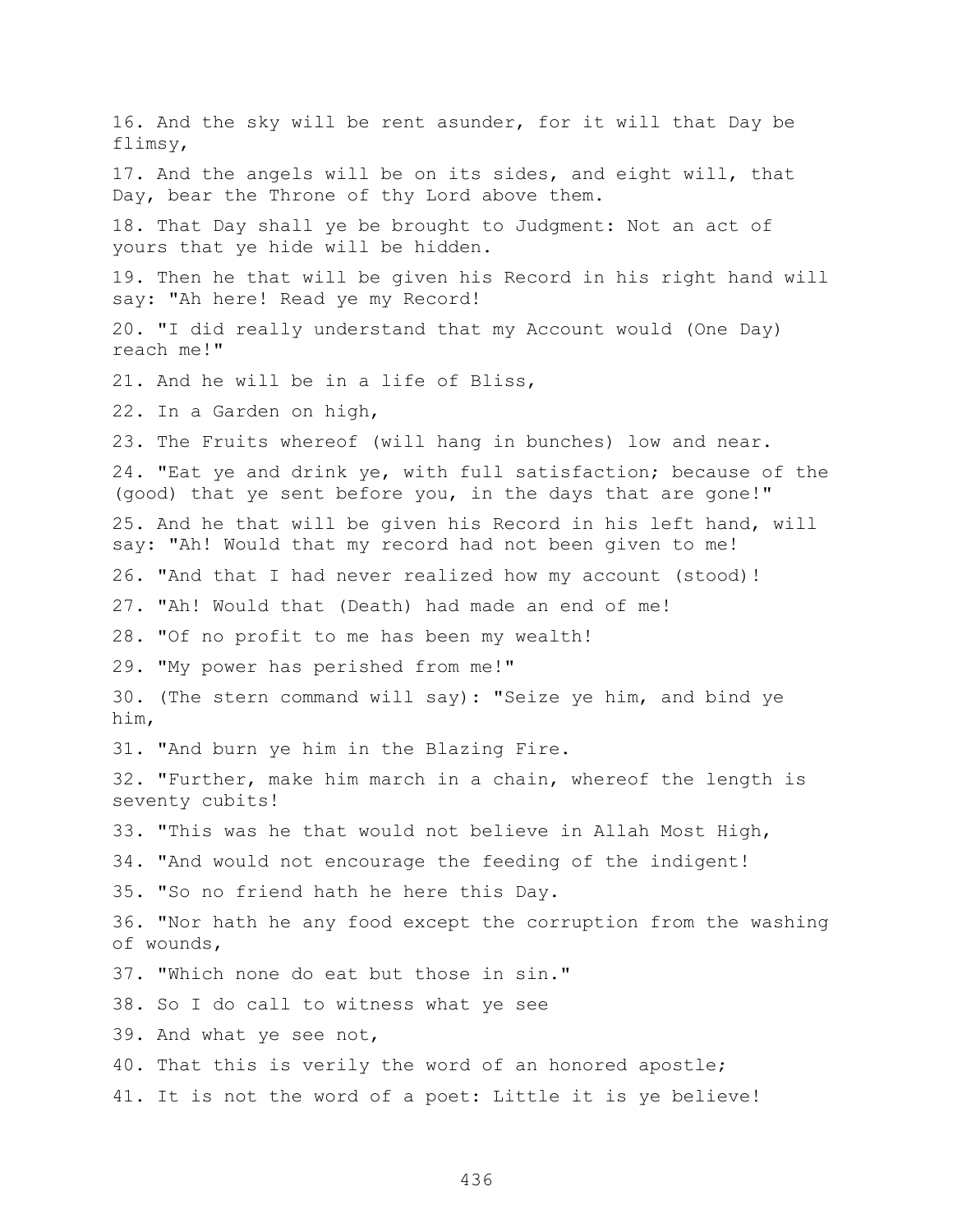42. Nor is it the word of a soothsayer: Little admonition it is ye receive. 43. (This is) a Message sent down from the Lord of the Worlds. 44. And if the apostle were to invent any sayings in Our name, 45. We should certainly seize him by his right hand, 46. And We should certainly then cut off the artery of his heart: 47. Nor could any of you withhold him (From Our Wrath). 48. But verily this is a Message for the Allah fearing. 49. And We certainly know that there are amongst you those that reject (it). 50. But truly (Revelation) is a cause of sorrow for the Unbelievers. 51. But verily it is Truth of assured certainty. 52. So glorify the name of thy Lord Most High.

## **SURA 70 INTRO.**

C.250.-(Verses 1 to 44)-Man can ascend to the Presence of Allah, but by gradual Ways and in process of Time. But what is Time? A Day is as fifty thousand years, on two different planes. What seems near is far, and what seems far is near. So will be Judgment, when things as we know them will be transformed completely in a world all new. Evil will come to its own, whatever its masks in this transitory world, and good will surly reach its goal. The good life is patient, in prayer and well doing, Faith and the earnest search for the Good Pleasure of Allah, purity and probity. These are the paths to the Heights and the Gardens of Bliss. No evil can enter there: For the evil are other ways, leading by steep descent to dark Ignominy!

1. SURA 70. Maarij, or the Ways of Ascent. In the name of Allah, Most Gracious, Most Merciful. A questioner asked about a Penalty to befall--

2. The Unbelievers, the which there is none to ward off, --

3. (A Penalty) from Allah, Lord of the Ways of Ascent.

4. The angels and the Spirit ascend unto Him in a Day the measure whereof is (as) fifty thousand years:

5. Therefore do thou hold Patience, --a Patience of beautiful (contentment).

6. They see the (Day) indeed as a far off (event):

7. But We see it (Quite) near.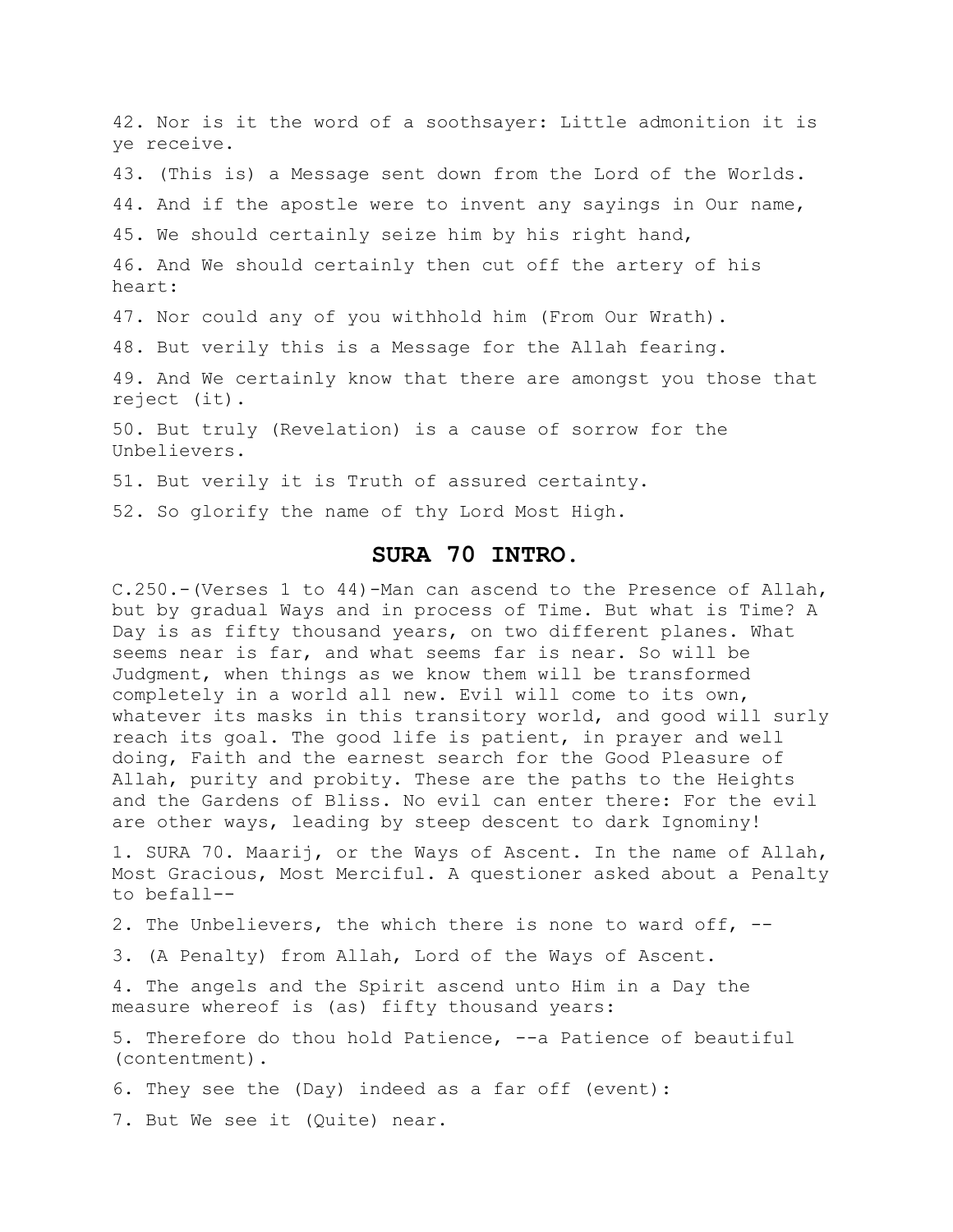8. The Day that the sky will be like molten brass, 9. And the mountains will be like wool, 10. And no friend will ask after a friend, 11. Though they will be put in sight of each other, --the sinner's desire will be: Would that he could redeem himself from the Penalty of that Day by (sacrificing) his children, 12. His wife and his brother, 13. His kindred who sheltered him, 14. And all, all that is on earth, --so it could deliver him: 15. By no means! For it would be the Fire of Hell! -- 16. Plucking out (his being) right to the skull! -- 17. Inviting (all) such as turn their backs and turn away their faces (from the Right), 18. And collect (wealth) and hide it (from use)! 19. Truly man was created very impatient; --20. Fretful when evil touches him; 21. And niggardly when good reaches him; -- 22. Not so those devoted to Prayer; -- 23. Those who remain steadfast to their prayer; 24. And those in whose wealth is a recognized right, 25. For the (needy) who asks and him who is prevented (for some reason from asking); 26. And those who hold to the truth of the Day of Judgment; 27. And those who fear the displeasure of their Lord, -- 28. For their Lord's displeasure is the opposite of Peace and Tranquilly; -- 29. And those who guard their chastity, 30. Except with their wives and the (captives) whom their right hands possess, --for (then) they are not to be blamed, 31. But those who trespass beyond this are transgressors; -- 32. And those who respect their trusts and covenants; 33. And those who stand firm in their testimonies; 34. And those who guard (the sacredness) of their worship; -- 35. Such will be the honored ones in the Gardens (of Bliss). 36. Now what is the matter with the Unbelievers that they rush madly before thee--

438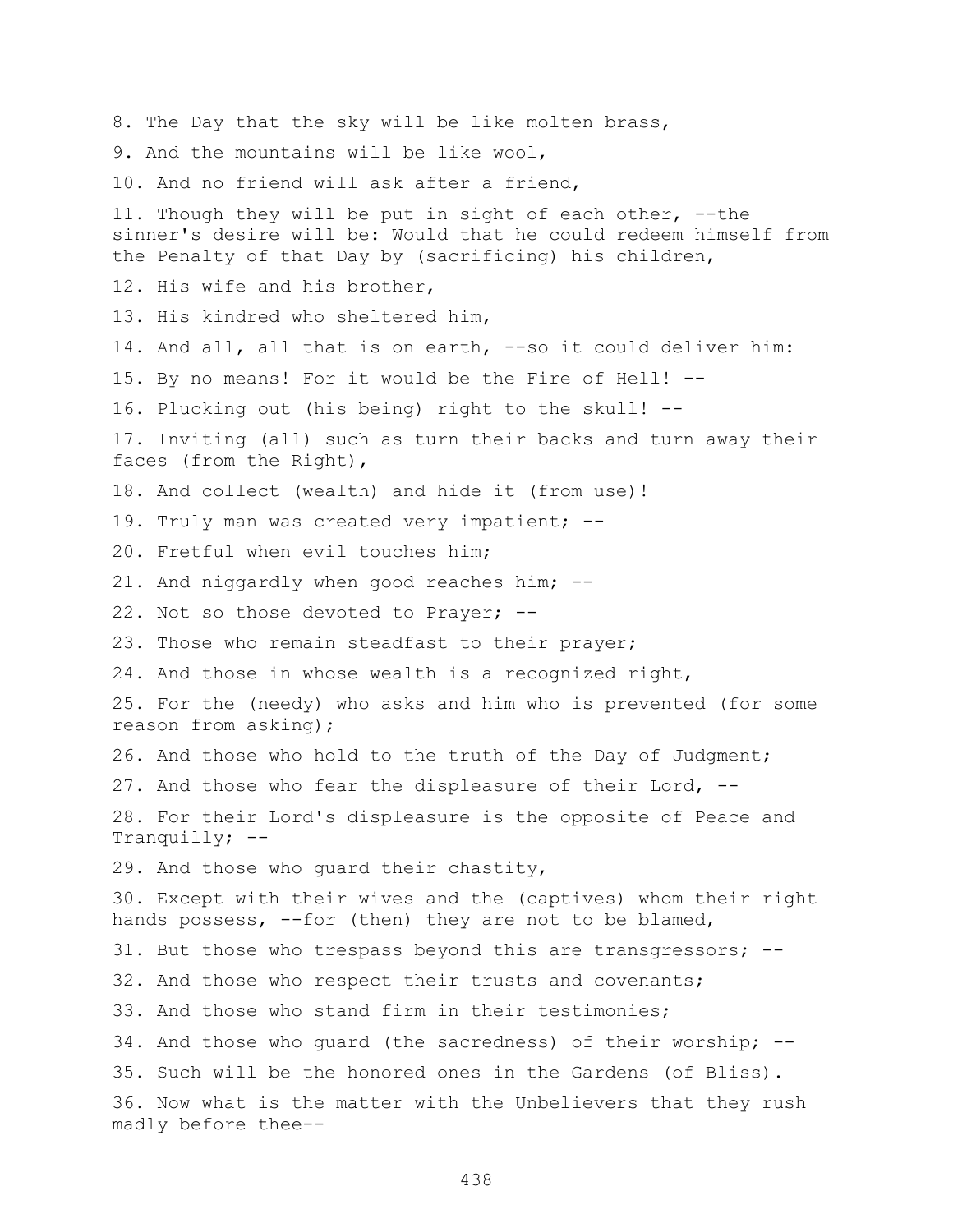37. From the right and from the left, in crowds?

38. Does every man of them long to enter the Garden of Bliss?

39. By no means! For We have created them out of the (base matter) they know!

40. Now I do call to witness the Lord of all points in the East and the West that We can certainly--

41. Substitute for them better (men) than they; and We are not to be defeated (in Our Plan).

42. So leave them to plunge in vain talk and play about, until they encounter that Day of theirs which they have been promised!  $- -$ 

43. The Day whereon they will issue from their sepulchers in sudden haste as if they were rushing to a goalpost (fixed for them),  $--$ 

44. Their eyes lowered in dejection, --ignominy covering them (all over)! Such is the Day the which they are promised!

# **SURA 71 INTRO.**

C.251.-(Verses 1 to 28)-The Prophet's Message, as was that of Noah, is a warning against sin, and the Good news of Mercy through the door of Repentance: For Allah is loving and longsuffering, and His Signs are within us and around us. But the sinners are obstinate: They plot against Righteousness, and place their trust in futile falsehoods. They will be swept away, and the earth will be purged of Evil. Let us pray for Mercy and Grace for ourselves, for those nearest and dearest to us, and for all who turn in faith to Allah, in all ages and all countries, and amongst all Peoples.

1. SURA 71. Nuh, or Noah. In the name of Allah, Most Gracious, Most Merciful. We sent Noah to his People (with the Command): "Do thou warn thy People before there comes to them a grievous Penalty."

2. He said: "O my People! I am to you a Warner, clear and open:

3. "That ye should worship Allah, fear Him, and obey me:

4. "So He may forgive you your sins and give you respite for a stated Term: For when the Term given by Allah is accomplished, it cannot be put forward: If ye only knew."

5. He said: "O my Lord! I have called to my People night and day:

6. "But my call only increases (their) flight (from the Right).

7. "And every time I have called to them, that Thou mightest forgive them, they have (only) thrust their fingers into their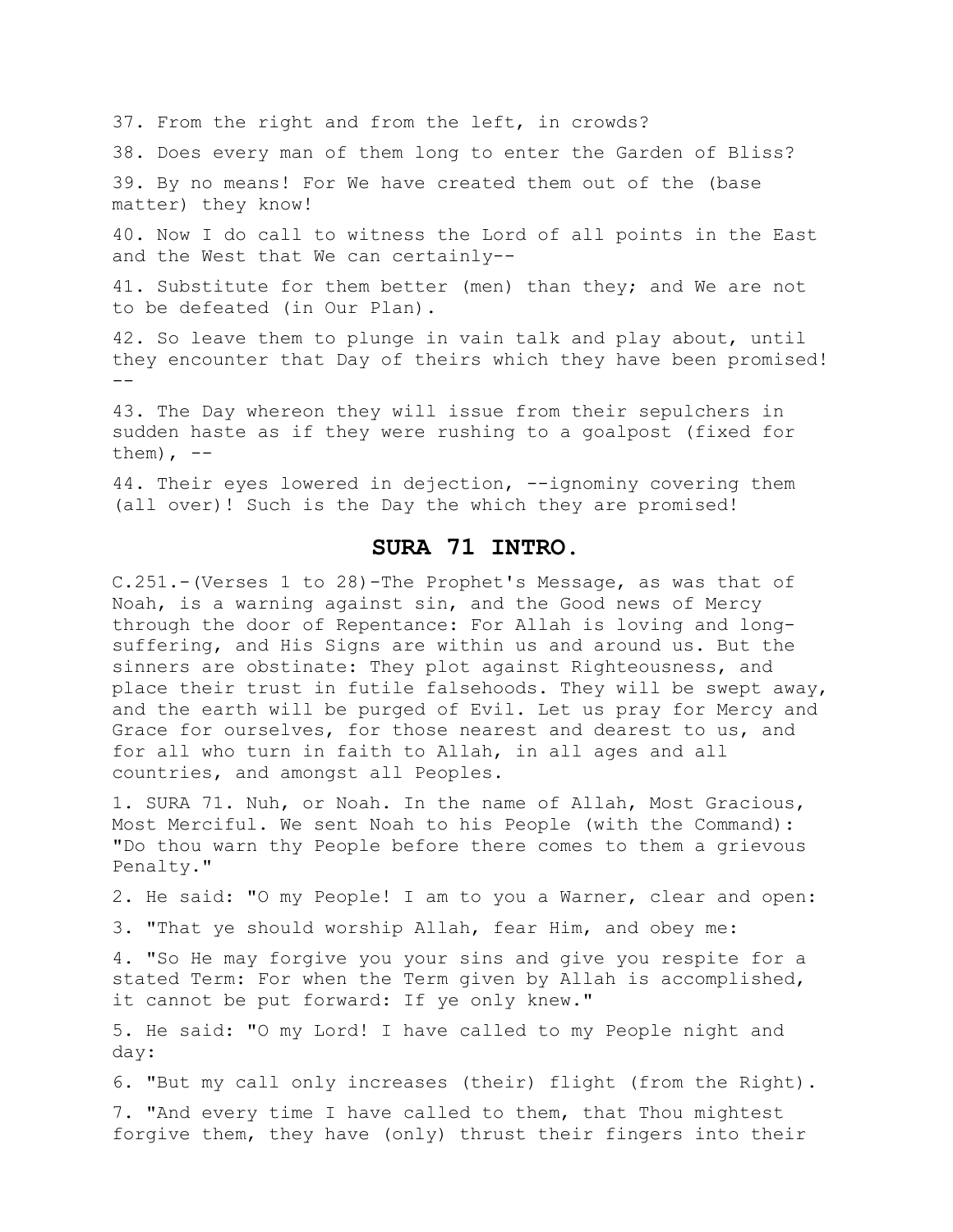ears, covered themselves up with their garments, grown obstinate, and given themselves up to arrogance. 8. "So I have called to them aloud; 9. "Further I have spoken to them in public and secretly in private, 10. "Saying, `Ask forgiveness from your Lord; for He is Oft-Forgiving; 11. "`He will send rain to you in abundance; 12. "`Give you increase in wealth and sons; and bestow on you Gardens and bestow on you Rivers (of flowing water). 13. "`What is the matter with you, that ye place not hope for kindness and long-suffering in Allah, -- 14. "`Seeing that it is He that has created you in diverse stages? 15. "`See ye not how Allah has created the seven heavens one above another, 16. "`And made the moon a light in their midst, and made the sun as a (Glorious) Lamp? 17. "`And Allah has produced you from the earth, growing (gradually), 18. "`And in the End He will return you into the (earth), and raise you forth (again at the Resurrection)? 19. "`And Allah has made the earth for you as a carpet (spread out), 20. "`That ye may go about therein, in spacious roads. '" 21. Noah said: "O my Lord! They have disobeyed me, but they follow (men) whose wealth and children give them no Increase but only Loss. 22. "And they have devised a tremendous Plot. 23. "And they have said (to each other), `Abandon not your gods: Abandon neither Wadd nor Suwa, neither Yaguth nor Yauq, nor Nasr'; -- 24. "They have already misled many; and grant Thou no increase to the wrongdoers but in straying (from their mark)." 25. Because of their sins they were drowned (in the flood), and were made to enter the Fire (of Punishment): And they found--in lieu of Allah--none to help them. 26. And Noah said: "O my Lord! Leave not of the Unbelievers, a single one on earth!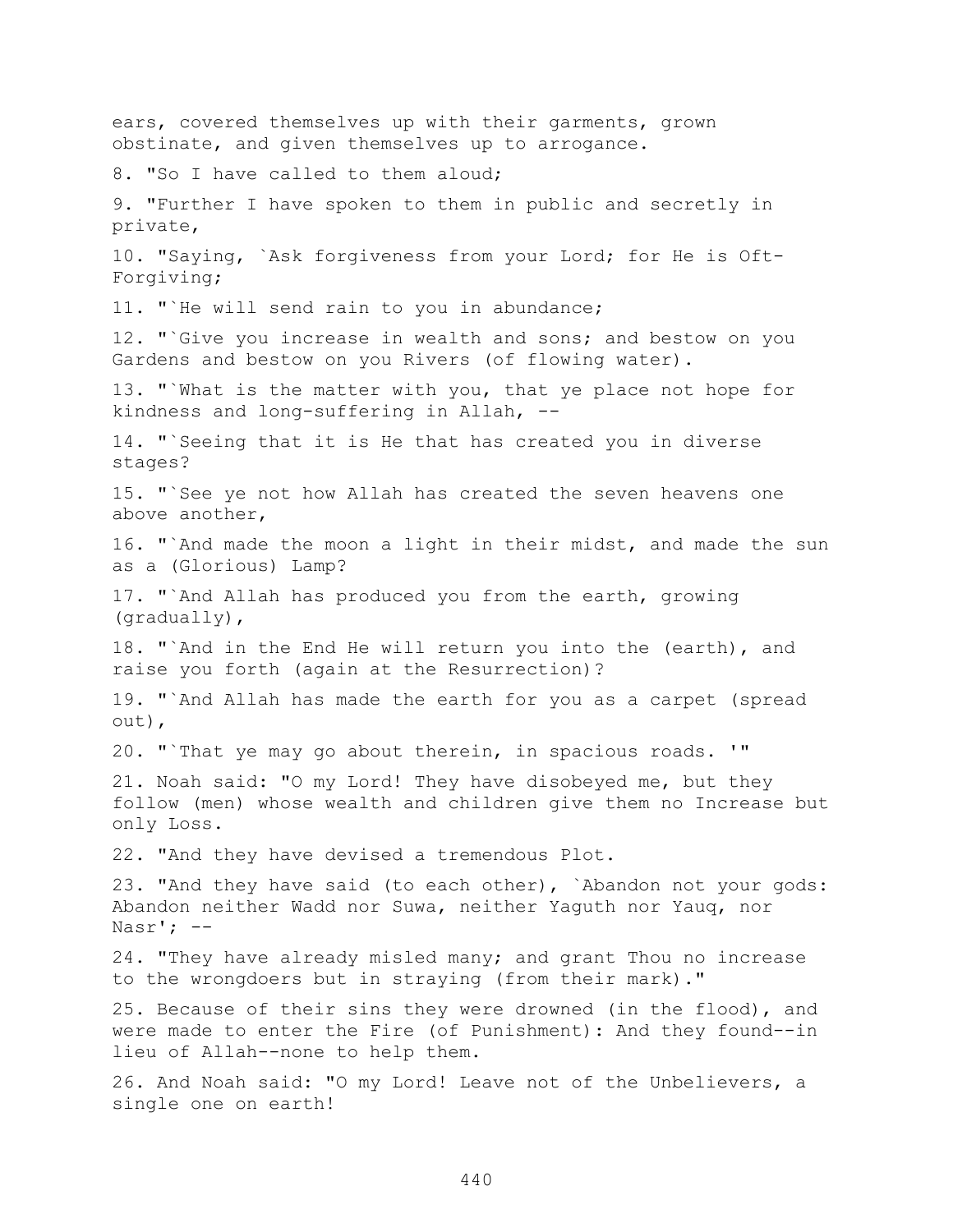27. "For, if Thou dost leave (any of) them, they will but mislead Thy devotees, and they will breed none but wicked ungrateful ones.

28. "O my Lord! Forgive me, my parents, all who enter my house in Faith, and (all) believing men and believing women: And to the wrongdoers grant Thou no increase but in Perdition!"

### **SURA 72 INTRO.**

C.252.-(Verses 1 to 28)-Spiritual Truth finds its lodgment in all sorts of unexpected places, and in all sorts of unexpected ways. The man of Allah, when most depressed by the buffets of a world steeped in selfishness, sees a glorious vision: Hidden spiritual forces work for him, make known the truth in marvelous ways, and proclaim the Goodness and Judgment of Allah. They reject all Error and lead others to purify their wills and come to Allah. Behold! Every place and time, every gift is meet for the service of Allah, the One, the True, Whose Word the righteous one proclaims and must proclaim at all cost. Man's Duty is plain, but in the Kingdom of Allah, through Allah's chosen ones, we rise to higher and higher Mysteries, as may be expedient for us. Yet when or how our End may be, is not given to man to know: Let him but take the Treasures well-guarded, that come to him, and praise the Lord of all Knowledge and Wisdom!

1. SURA 72. Jinn, or the Spirits. In the name of Allah, Most Gracious, Most Merciful. Say: It has been revealed to me that a company of Jinns listened (to the Koran). They said, "We have really heard a wonderful Recital!

2. "It gives guidance to the Right, and we have believed therein: We shall not join (in worship) any (gods) with our Lord.

3. "And exalted is the Majesty of our Lord: He has taken neither a wife nor a son.

4. "There were some foolish ones among us, who used to utter extravagant lies against Allah;

5. "But we do think that no man or spirit should say aught that is untrue against Allah.

6. "True, there were persons among mankind who took shelter with persons among the Jinns, but they increased them in folly.

7. "And they (came to) think as ye thought, that Allah would not raise up anyone (to Judgment).

8. "And we pried into the secrets of heaven; but we found it filled with stern guards and flaming fires.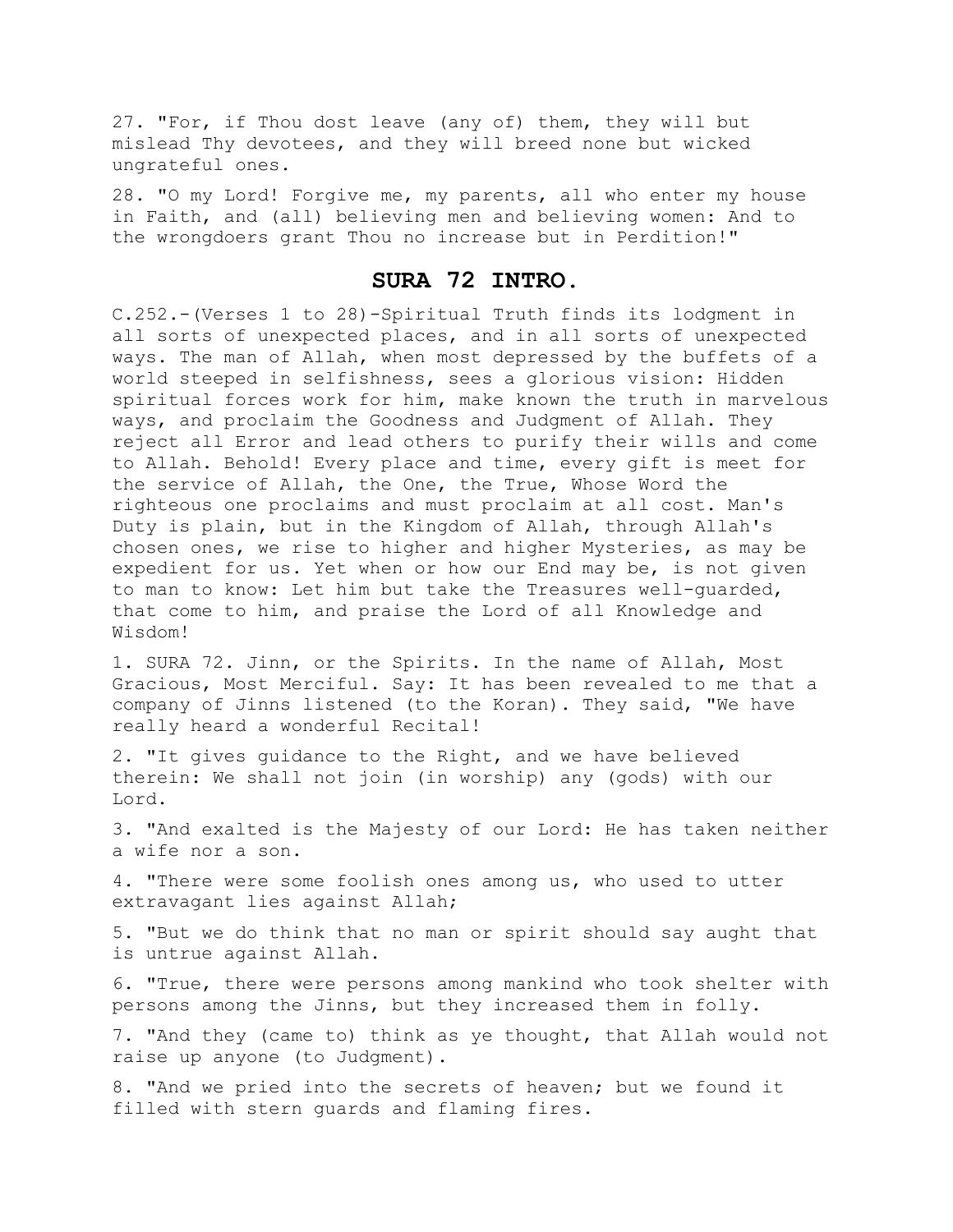9. "We used, indeed, to sit there in (hidden) stations, to (steal) a hearing; but any who listen now will find a flaming fire watching him in ambush.

10. "And we understand not whether ill is intended to those on earth, or whether their Lord (really) intends to guide them to right conduct.

11. "There are among us some that are righteous, and some the contrary: We follow divergent paths.

12. "But we think that we can by no means frustrate Allah throughout the earth, nor can we frustrate Him by flight.

13. "And as for us, since we have listened to the Guidance, we have accepted it: And any who believes in his Lord has no fear, either of a short (account) or of any injustice.

14. "Amongst us are some that submit their wills (to Allah), and some that swerve from justice. Now those who submit their wills- -they have sought out (the path) of right conduct:

15. "But those who swerve, --they are (but) fuel for Hellfire" -

16. (And Allah's Message is): "If they (the Pagans) had (only) remained on the (right) Way, We should certainly have bestowed on them Rain in abundance.

-

17. "That We might try them by that (means). But if any turns away from the remembrance of his Lord, He will cause him to undergo a severe Penalty.

18. "And the places of worship are for Allah (alone): So invoke not anyone along with Allah;

19. "Yet when the Devotee of Allah stands forth to invoke Him, they just make round him a dense crowd."

20. Say: "I do no more than invoke my Lord, and I join not with Him any (false god)."

21. Say: "It is not in my power to cause you harm, or to bring you to right conduct."

22. Say: "No one can deliver me from Allah (if I were to disobey Him), nor should I find refuge except in Him,

23. Unless I proclaim what I receive from Allah and His Messages: For any that disobey Allah and His Apostle, --for them is Hell: They shall dwell therein forever."

24. At length, when they see (with their own eyes) that which they are promised, --then will they know who it is that is weakest in (his) helper and least important in point of numbers.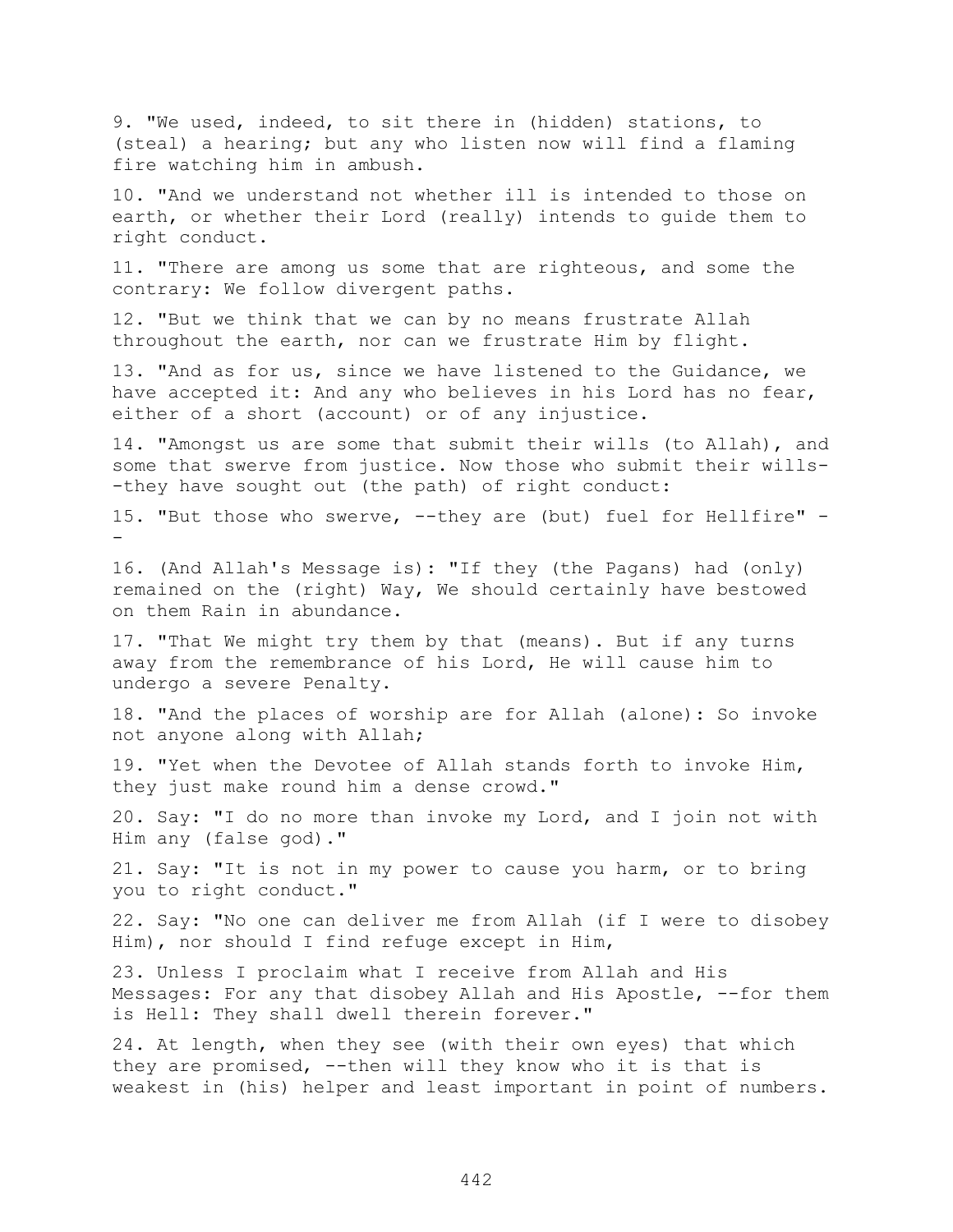25. Say: "I know not whether the (Punishment) which ye are promised is near, or whether my Lord will appoint for it a distant term.

26. "He (alone) knows the Unseen, nor does He make anyone acquainted with His Mysteries, --

27. "Except an apostle whom He has chosen: And then He makes a band of watchers march before him and behind him,

28. "That he may know that they have (truly) brought and delivered the Messages of their Lord: And He surrounds (all the mysteries) that are with them, and takes account of every single thing."

# **SURA 73 INTRO.**

C.253.-(Verses 1 to 20)-Devote yourself to the service of Allah in the stillness of the night, but not all night. In the world's persecution rely on Allah, Who will deal with His enemies fittingly. Let not Allah's service be a matter of difficulty to you, do all your duties in whole hearted remembrance of Allah, and ever seek His bountiful Grace.

1. SURA 73. Muzzammil, or Folded in Garments. In the name of Allah, Most Gracious, Most Merciful. O thou folded in garments!

2. Stand (to prayer) by night, but not all night, --

3. Half of it, --or a little less,

4. Or a little more; and recite the Koran in slow, measured rhythmic tones.

5. Soon shall We send down to thee a weighty Message.

6. Truly the rising by night is the most potent for governing (the soul), and most suitable for (framing) the Word (of Prayer and Praise).

7. True, there is for thee by day prolonged occupation with ordinary duties:

8. But keep in remembrance the name of thy Lord and devote thyself to Him wholeheartedly.

9. (He is) Lord of the East and the West: There is No god but He: Take Him therefore for (thy) Disposer of Affairs.

10. And have patience with what they say, and leave them with noble (dignity).

11. And leave Me (alone to deal with) those in possession of the good things of life, who (yet) deny the Truth: and bear with them for a little while.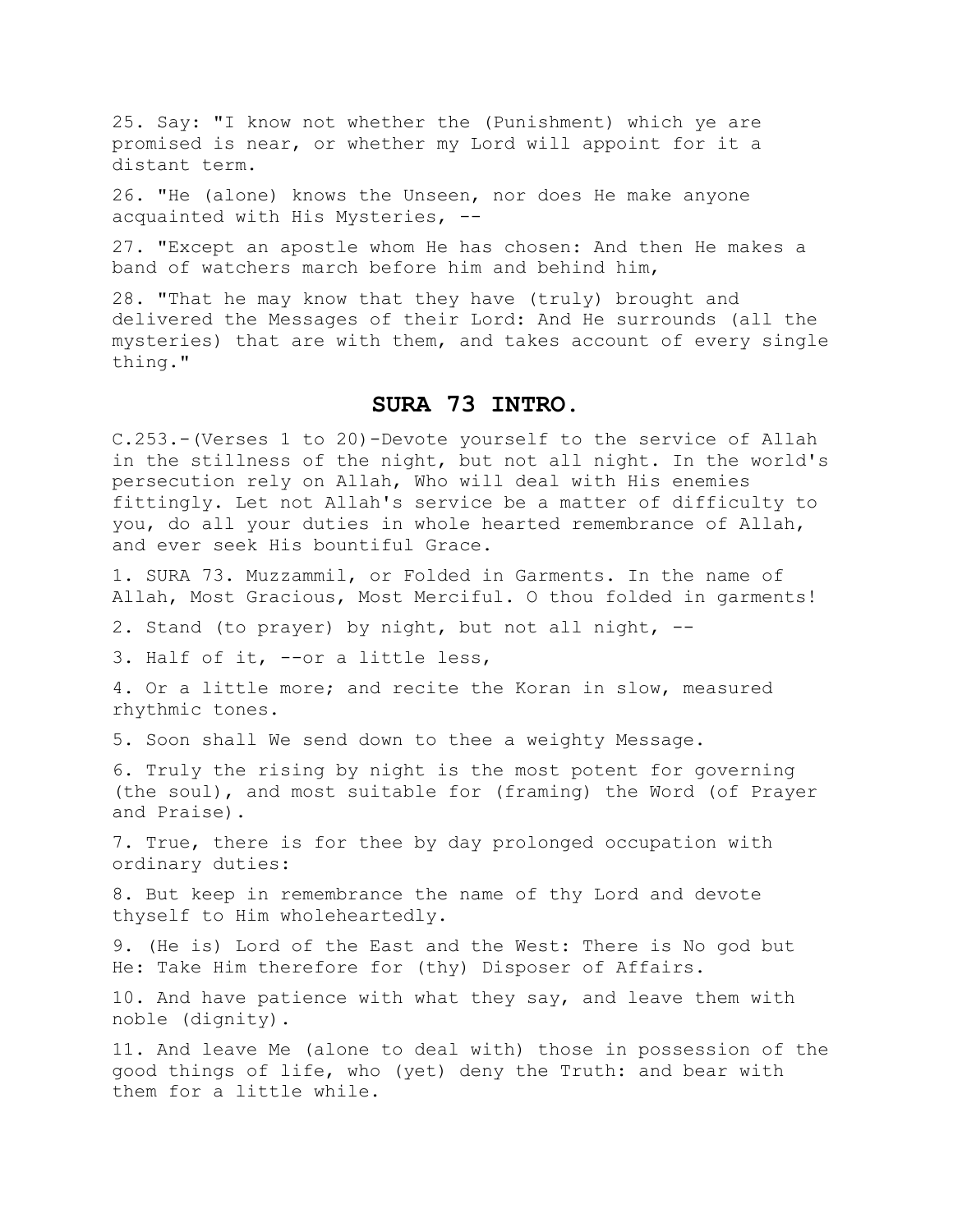12. With Us are Fetters (to bind them), and a Fire (to burn them),

13. And a Food that chokes, and a Penalty Grievous.

14. One Day the earth and the mountains will be in violent commotion. And the mountains will be as a heap of sand poured out and flowing down.

15. We have sent to you, (O men!) an apostle, to be a witness concerning you, even as We sent an apostle to Pharaoh.

16. But Pharaoh disobeyed the apostle; so We seized him with a heavy Punishment.

17. Then how shall ye, if ye deny (Allah), guard yourselves against a Day that will make children hoary headed? --

18. Whereon the sky will be cleft asunder? His Promise needs must be accomplished.

19. Verily this is an Admonition: Therefore, whoso will, let him take a (straight) path to his Lord!

20. Thy Lord doth know that thou standest forth (to prayer) nigh two-thirds of the night, or half the night, or a third of the night, and so doth a party of those with thee. But Allah doth appoint Night and Day in due measure. He knoweth that ye are unable to keep count thereof. So He hath turned to you (in mercy): Read ye, therefore, of the Koran as much as may be easy for you. He knoweth that there may be (some) among you in illhealth; others traveling through the land, seeking of Allah's bounty; yet others fighting in Allah's Cause. Read ye, therefore, as much of the Koran as may be easy (for you); and establish regular Prayer and give regular Charity; and loan to Allah a Beautiful Loan. And whatever good ye send forth for your souls, ye shall find it in Allah's Presence, --Yea, better and greater, in Reward. And seek ye the Grace of Allah: For Allah is Oft-Forgiving, Most Merciful.

# **SURA 74 INTRO.**

C.254.-(Verses 1 to 56)-The Seer, by devotion and contemplation, prepares himself for the duties of Guide and Leader to mankind: But when there comes the clear Call, he must stand forth and proclaim the Message, -in purity, unselfish devotion, and patience long-suffering; -- to save men from the Distress of the Final Day. For many there be who glory in a life of ease and plenty, arrogant splendor, and the applause of men, who scorn Allah's Truth and reject the divine. How will they fare when the Judgment comes, and the Penalty? Every Fact in Life's grand Pageant is but a Portent for the Future. Every soul is in pledge and must redeem itself by Faith and Prayer, by Charity and earnest care for the Realities of Life. Bring but the will, and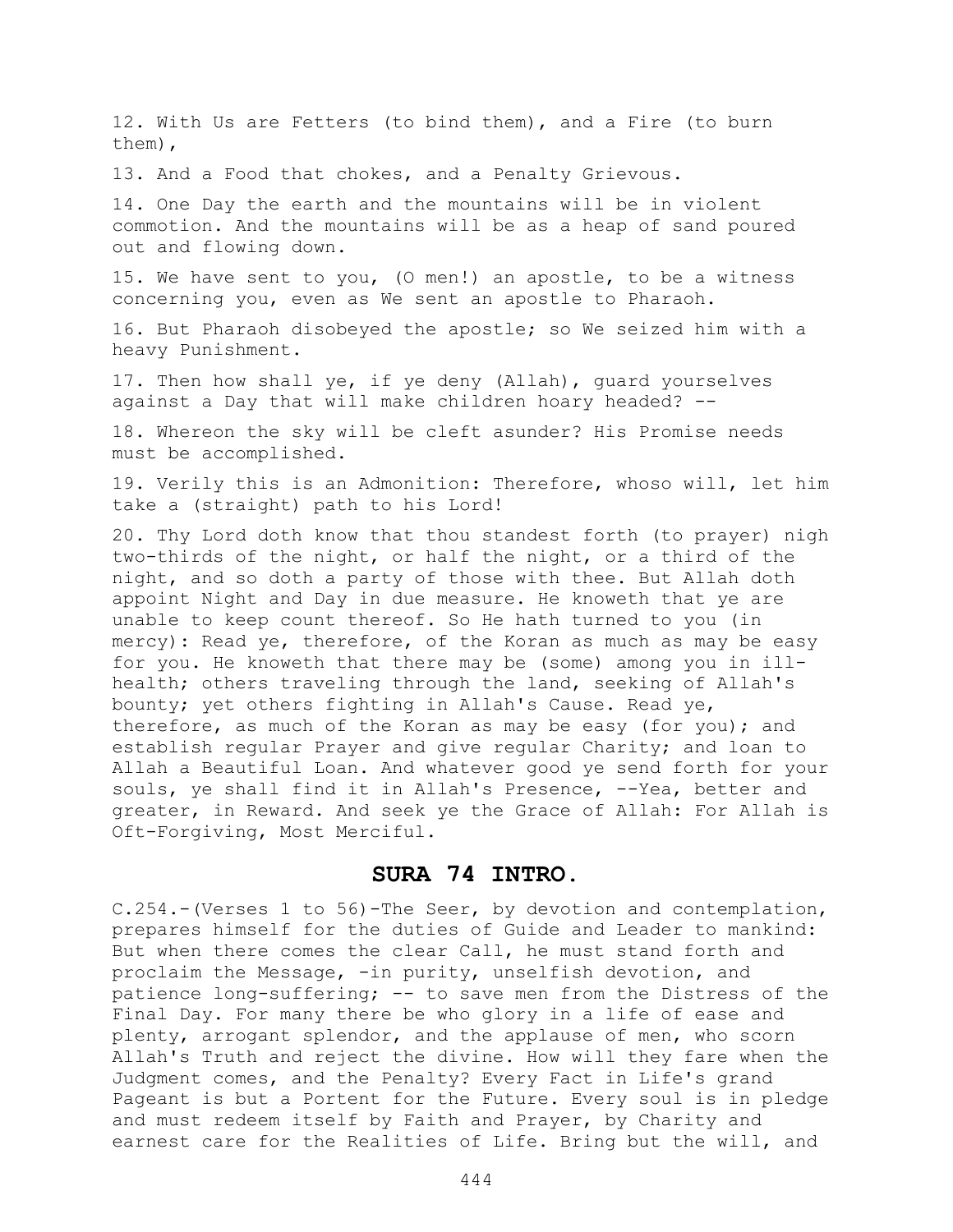Allah will guide, -- the Lord of Righteousness, the Lord of Mercy and Forgiveness! 1. SURA 74. Muddaththir, or One Wrapped Up. In the name of Allah, Most Gracious, Most Merciful. O thou wrapped up (in a mantle)! 2. Arise and deliver thy warning! 3. And thy Lord do thou magnify! 4. And thy garments keep free from stain! 5. And all abomination shun! 6. Nor expect, in giving, any increase (for thyself)! 7. But, for thy Lord's (Cause), be patient and constant! 8. Finally, when the trumpet is sounded, 9. That will be--that Day--a Day of Distress, --10. Far from easy for those without Faith. 11. Leave Me alone, (to deal) with the (creature) whom I created (bare and) alone! -- 12. To whom I granted resources in abundance, 13. And sons to be by his side! -- 14. To whom I made (life) smooth and comfortable! 15. Yet is he greedy--that I should add (yet more); -- 16. By no means! For to Our Signs he has been refractory! 17. Soon will I visit him with a mount of calamities! 18. For he thought and he plotted! -- 19. And woe to him! How he plotted! -- 20. Yea, woe to him: How he plotted! – 21. Then he looked round; 22. Then he frowned and he scowled; 23. Then he turned back and was haughty; 24. Then said he: "This is nothing but magic, derived from of old; 25. "This is nothing but the word of a mortal!" 26. Soon will I cast him into Hellfire! 27. And what will explain to thee what Hellfire is? 28. Naught doth it permit to endure, and naught doth it leave alone! -- 29. Darkening and changing the color of man!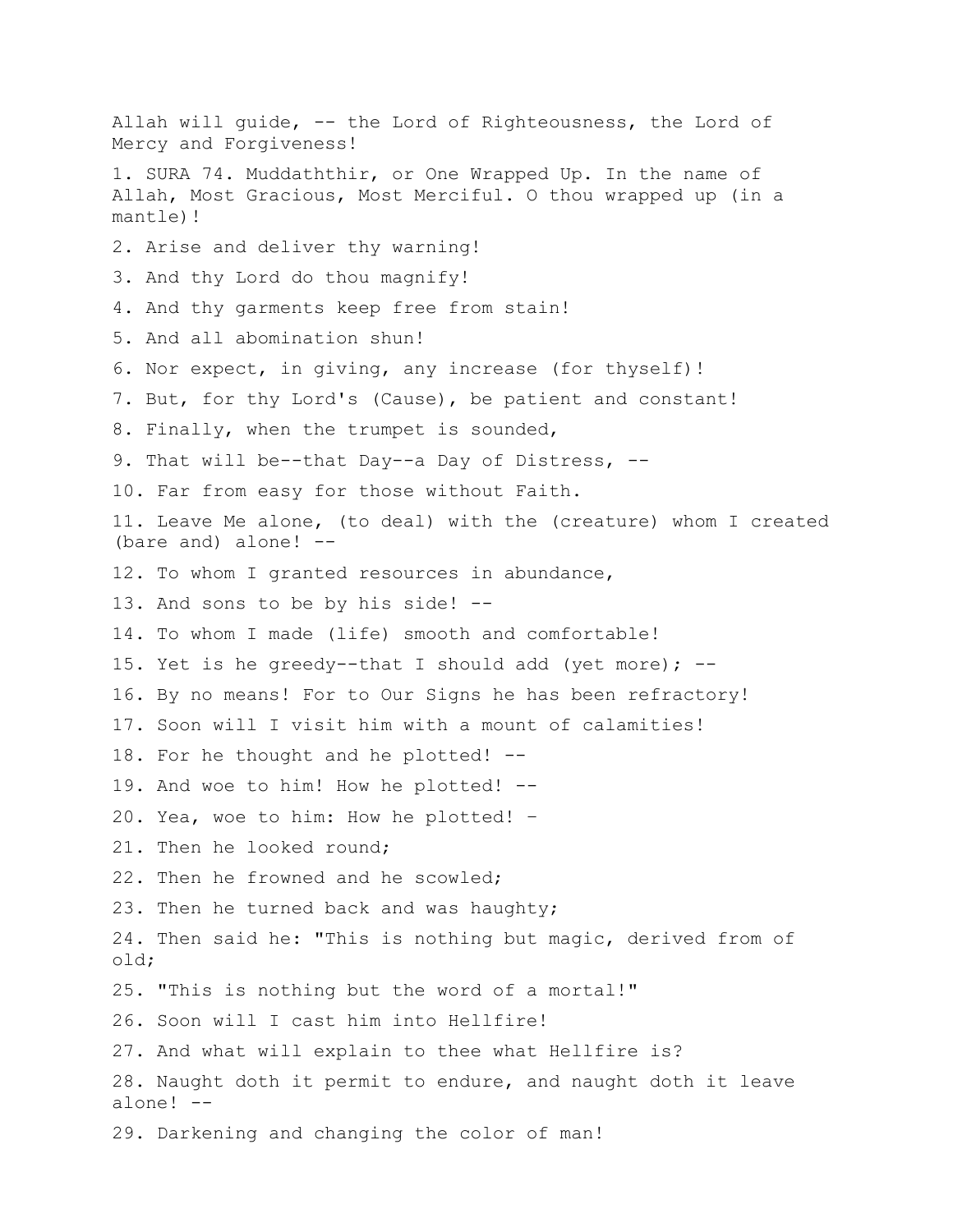30. Over it are Nineteen.

31. And We have set none but angels as guardians of the Fire; and We have fixed their number only as a trial for Unbelievers, --in order that the People of the Book may arrive at certainty, and the Believers may increase in Faith, --and that no doubts may be left for the People of the Book and the Believers, and that those in whose hearts is a disease and the Unbelievers may say, "What symbol doth Allah intend by this?" Thus doth Allah leave to stray whom He pleaseth, and guide whom He pleaseth: And none can know the forces of thy Lord, except He. And this is no other than a warning to mankind.

32. Nay, verily: By the Moon,

33. And by the Night as it retreateth,

- 34. And by the Dawn as it shineth forth, -
- 35. This is but one of the mighty (portents),

36. A warning to mankind, --

37. To any of you that chooses to press forward, or to follow behind; --

38. Every soul will be (held) in pledge for its deeds.

39. Except the Companions of the Right Hand,

40. (They will be) in Gardens (of Delight): They will question each other,

41. And (ask) of the Sinners:

42. "What led you into Hellfire?"

43. They will say: "We were not of those who prayed;

44. "Nor were we of those who fed the indigent;

45. "But we used to talk vanities with vain talkers;

46. "And we used to deny the Day of Judgment,

47. "Until there came to us (the Hour) that is certain."

48. Then will no intercession of (any) intercessors profit them.

49. Then what is the matter with them that they turn away from admonition? --

50. .As if they were affrighted asses,

51. Fleeing from a lion!

52. Forsooth, each one of them wants to be given scrolls (of revelation) spread out!

53. By no means! But they fear not the Hereafter.

54. Nay, this surly is an admonition: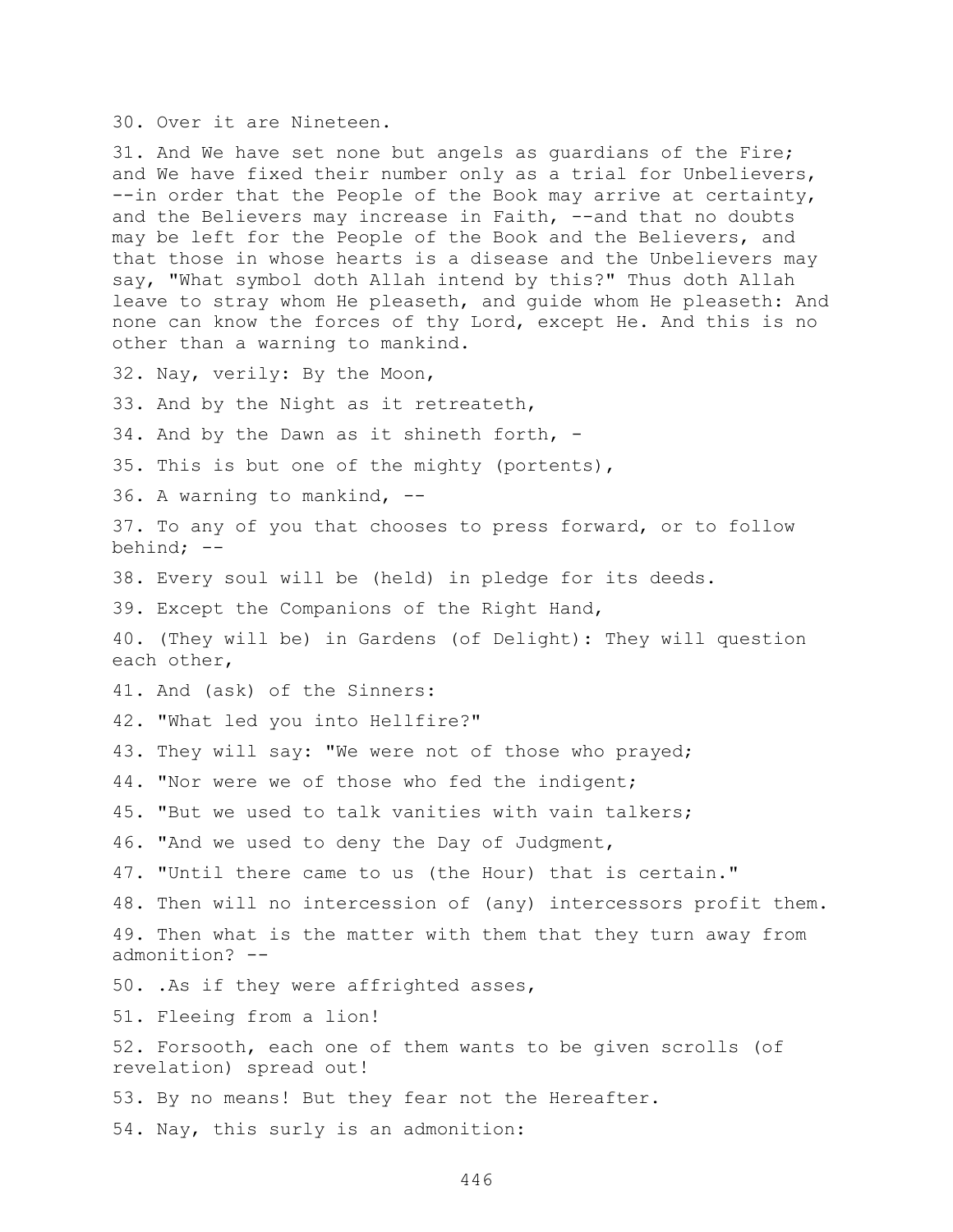55. Let any who will, keep it in remembrance!

56. But none will keep it in remembrance except as Allah wills: He is the Lord of Righteousness, and the Lord of Forgiveness.

### **SURA 75 INTRO.**

C.255.-(Verses 1 to 40)-Eschew all Evil: For man was not created without purpose or without responsibility. The Day of Account will come, and his own conscience bears witness that he must walk straight; for he must face that Day's Realities. With patience await the unfoldment of Allah's wise Purpose. Keep the Hereafter ever in view. The faces of the Blest will beam with brightness and beauty. For the others, Death will be a terror, - - for duties neglected and sins committed. Woe unto man that he thinks not now of Allah's Purpose and the noble Destiny for which Allah gave him Life and its Gifts.

1. SURA 75. Qiyamat, or the Resurrection. In the name of Allah, Most Gracious, Most Merciful. I do call to witness the Resurrection Day;

2. And I do call to witness the self-reproaching spirit: (Eschew Evil).

3. Does man think that We cannot assemble his bones?

4. Nay, We are able to put together in perfect order the very tips of his fingers.

5. But man wishes to do wrong (even) in the time in front of him.

6. He questions: "When is the Day of Resurrection?"

7. At length, when the Sight is dazed,

8. And the moon is buried in darkness.

9. And the sun and the moon are joined together, --

10. That Day will Man say: "Where is the refuge?"

11. By no means! No place of safety!

12. Before thy Lord (alone), that Day will be the place of rest.

13. That Day will Man be told (all) that he put forward, and all that he put back.

14. Nay, man will be evidence against himself,

15. Even though he were to put up his excuses.

16. Move not thy tongue concerning the (Koran) to make haste therewith.

17. It is for Us to collect it and to promulgate it: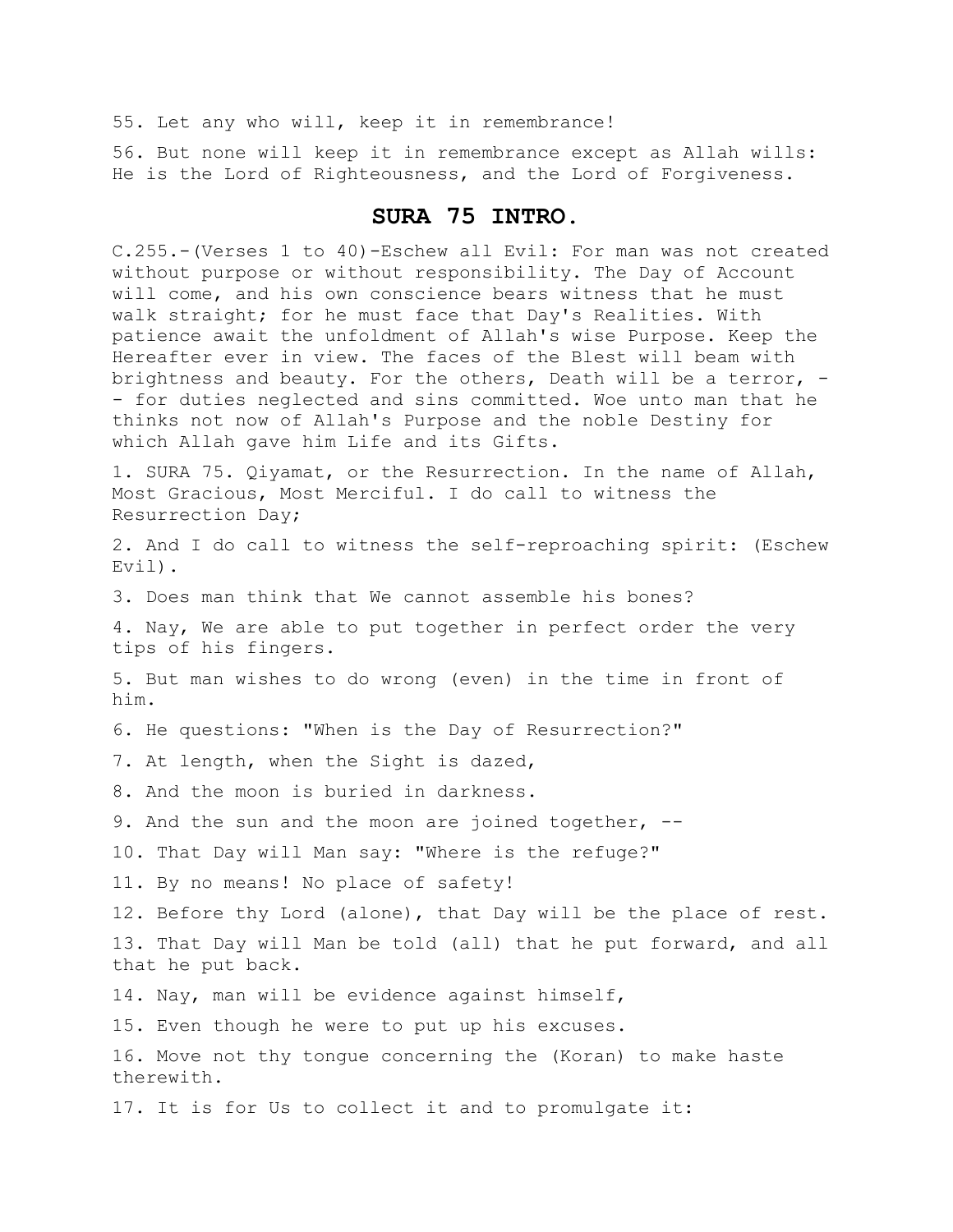18. But when We have promulgated it, follow thou its recital (as promulgated): 19. Nay more, it is for us to explain it (and make it clear): 20. Nay, (ye men!) But ye love the fleeting life, 21. And leave alone the Hereafter. 22. Some faces, that Day, will beam (in brightness and beauty); 23. Looking towards their Lord; 24. And some faces, that Day, will be sad and dismal, 25. In the thought that some backbreaking calamity was about to be inflicted on them: 26. Yea, when (the soul) reaches to the collarbone (in its exit), 27. And there will be a cry, "Who is a magician (to restore him)?" 28. And he will conclude that it was (the Time) of Parting; 29. And one leg will be joined with another: 30. That Day the Drive will be (all) to thy Lord! 31. So he gave nothing in charity, nor did he pray! -- 32. But on the contrary, he rejected Truth and turned away! 33. Then did he stalk to his family in full conceit! 34. Woe to thee, (O man!), yea, woe! 35. Again, woe to thee, (O man!), yea, woe! 36. Does Man think that he will be left uncontrolled, (without purpose)? 37. Was he not a drop of sperm emitted (in lowly form)? 38. Then did he become a leech like clot; then did (Allah) make and fashion (him) in due proportion. 39. And of him He made two sexes, male and female. 40. Has not He, (the same), the power to give life to the dead? **SURA 76 INTRO.** 

C.256.-(Verses 1 to 31)-Man was evolved out of nothing, and through low beginnings; but he was given Insight and Understanding. Allah showed him the Way; and if man doth willfully reject the Right, man but chooses Chains and Yokes and a Blazing Fire within his own soul. Not so the Devotees of Right: They attain the Mystic Fountain of Kafur: For, purely out of love for Allah, they do good to Allah's Creatures, and serve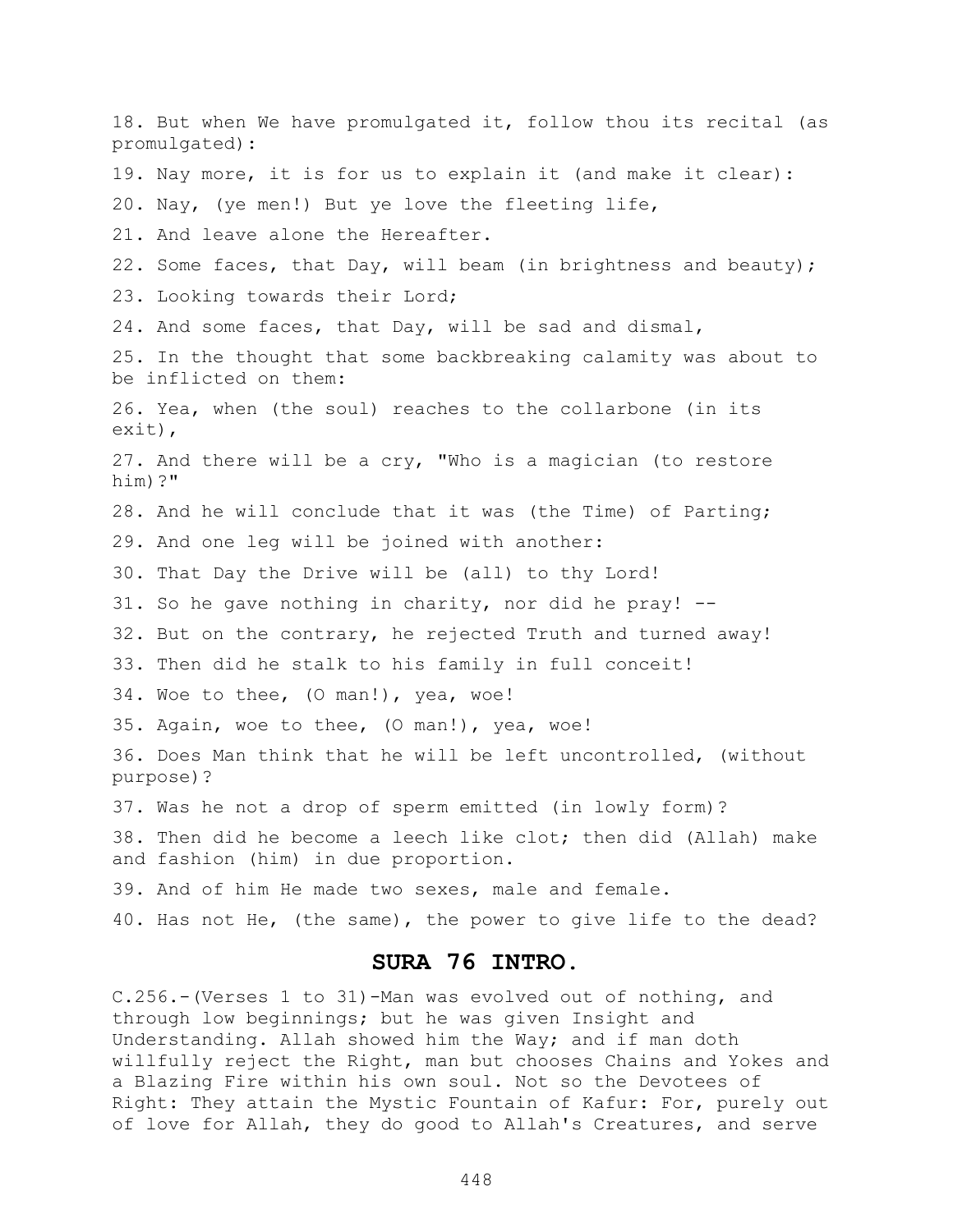them. The Light of Beauty and Joy will be on them. In full felicity and honor will they live in the garden of Delights, and share in the Banquet -- the Presence and Glory Divine! The Righteous are patient in Constant Devotion: Allah's Way is open to all: Whosoever has the Will, may attain to the Perfect Goal. 1. SURA 76. Dahr, or Time: or Insan, or Man. In the name of Allah, Most Gracious, Most Merciful. Has there not been over Man a long period of Time, when he was nothing--(not even) mentioned? 2. Verily We created Man from a drop of mingled sperm, in order to try him: So We gave him (the gifts) of Hearing and Sight. 3. We showed him the Way: Whether he be grateful or ungrateful (rests on his will). 4. For the Rejecters We have prepared Chains, Yokes, and a Blazing Fire. 5. As to the Righteous, they shall drink of a Cup (of Wine) mixed with Kafur, -- 6. A Fountain where the Devotees of Allah do drink, making it flow in unstinted abundance. 7. They perform (their) vows, and they fear a Day whose evil flies far and wide. 8. And they feed, for the love of Allah, the indigent, the orphan, and the captive, -- 9. (Saying), "We feed you for the sake of Allah alone: No reward do we desire from you, nor thanks. 10. "We only fear a Day of distressful Wrath from the side of our Lord." 11. But Allah will deliver them from the evil of that Day, and will shed over them a Light of Beauty and a (blissful) Joy. 12. And because they were patient and constant, he will reward them with a Garden and (garments of) silk. 13. Reclining in the (Garden) on raised thrones, they will see there neither the sun's (excessive heat) nor (the moon's) excessive cold. 14. And the shades of the (Garden) will come low over them, and the bunches (of fruit), there, will hang low in humility. 15. And amongst them will be passed around vessels of silver and goblets of crystal, -- 16. Crystal clear, made of silver: They will determine the measure thereof (according to their wishes).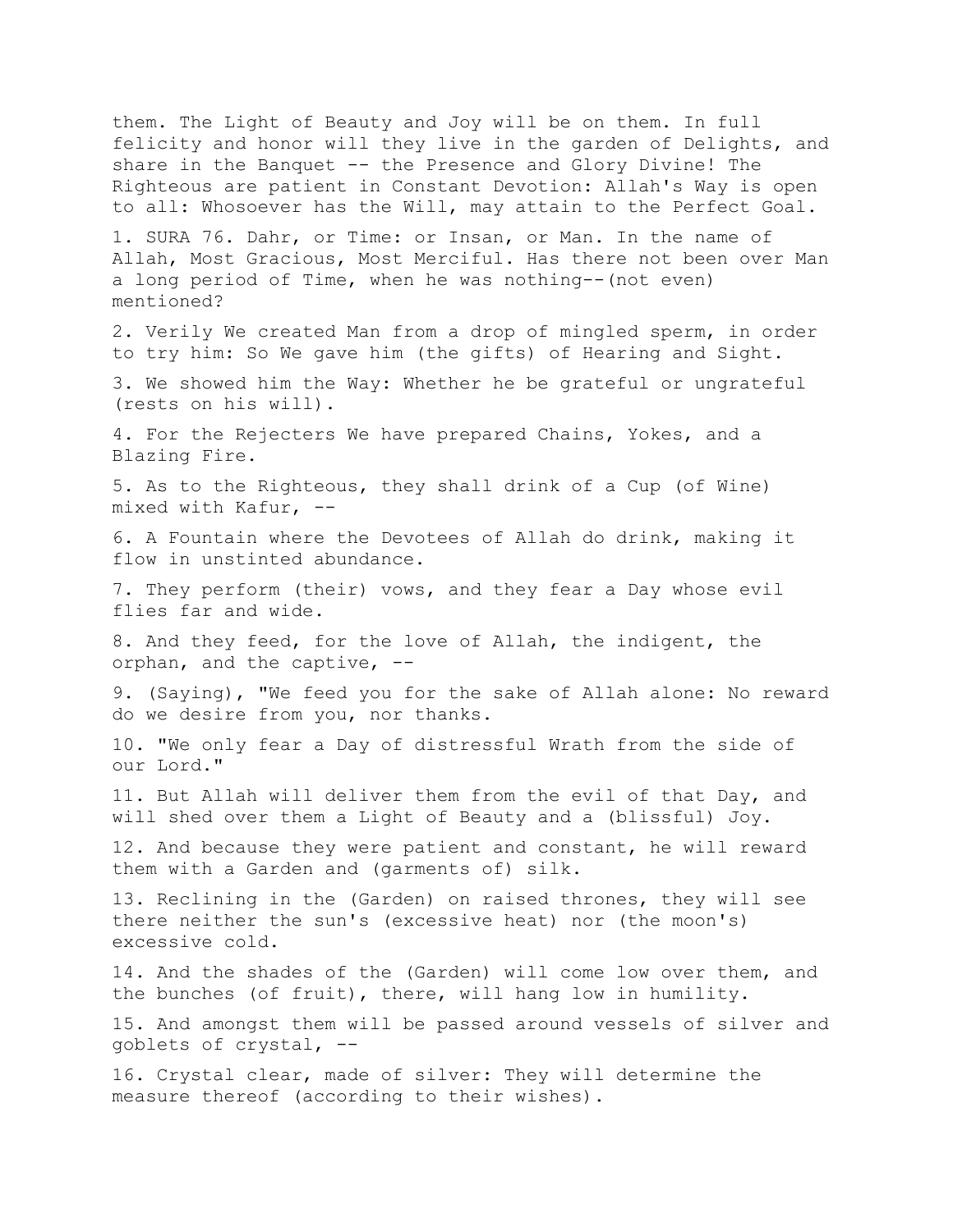17. And they will be given to drink there of a Cup (of Wine) mixed with Zanjabil, --

18. A fountain there, called Salsabil.

19. And round about them will (serve) youths of perpetual (freshness): If thou seest them, thou would think them scattered Pearls.

20. And when thou lookest, it is there thou wilt see a Bliss and a Realm Magnificent.

21. Upon them will be Green Garments of fine silk and heavy brocade, and they will be adorned with Bracelets of silver; and their Lord will give to them to drink of a Wine Pure and Holy.

22. "Verily this is a Reward for you, and your Endeavor is accepted and recognized."

23. It is We Who have sent down the Koran to thee by stages.

24. Therefore be patient with constancy to the Command of thy Lord, and hearken not to the sinner or the ingrate among them.

25. And celebrate the name of thy Lord morning and evening,

26. And part of the night, prostrate thyself to Him; and glorify Him a long night through.

27. As to these, they love the fleeting life, and put away behind them a Day (that will be) hard.

28. It is We Who created them, and We have made their joints strong; but, when We will, We can substitute the like of them by a complete change.

29. This is an admonition: Whosoever will, let him take a (straight) Path to his Lord.

30. But ye will not, except as Allah wills; for Allah is full of Knowledge and Wisdom.

31. He will admit to His Mercy whom He will; but the wrongdoers, --for them has He prepared a grievous Penalty.

#### **SURA 77 INTRO.**

C.257.-(Verses 1 to 50)-The winds in the world of nature are types of Allah's Bounty and Power: They gently bring the beneficent rain, and when roused to wrath, they clean the world and wipe out Infection. So works Allah's Revelation, in sunshine and storm. It will root out Evil, and restore true values at Judgment. Truly terrible will be that Day for the evil ones. It will be a Day for Sorting out: Ah woe, that Day, to the Rejecters of Truth! Will man not learn from his own little story, or from nature around him? The Blazing Fire will be indeed an enveloping Punishment. How dreadful the contrast with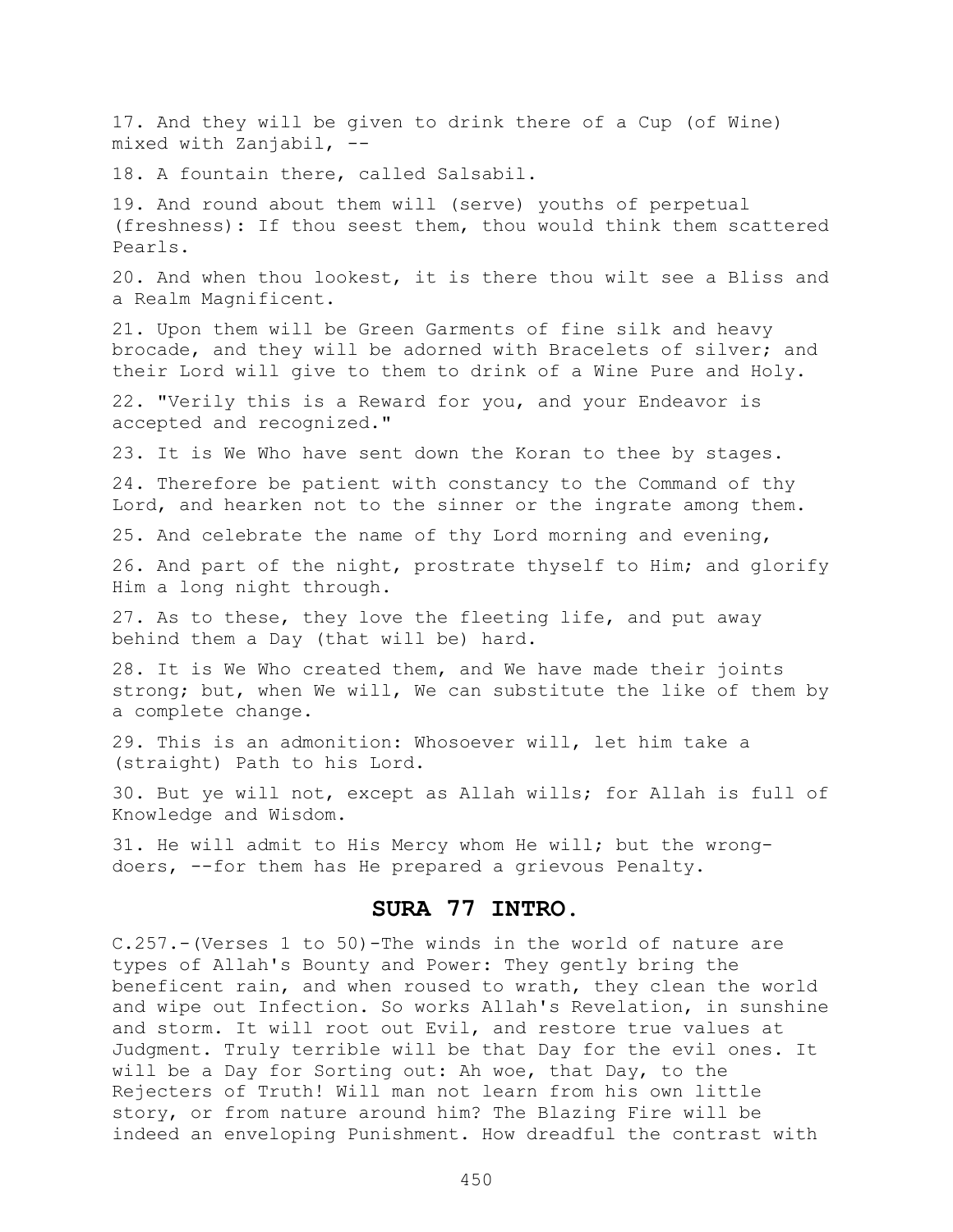the Bliss of the Righteous! Learn, ye, therefore, Humility, and approach Allah's Throne in Repentance and Earnest Endeavor. 1. SURA 77. Mursalat, or Those Sent Forth. In the name of Allah, Most Gracious, Most Merciful. By the (Winds) Sent Forth one after another (to man's profit); 2. Which then blow violently in tempestuous Gusts, 3. And scatter (things) far and wide; 4. Then separate them one from another, 5. Then spread abroad a Message, 6. Whether of Justification or of Warning; -- 7. Assuredly, what ye are promised must come to pass. 8. Then when the stars become dim; 9. When the heaven is cleft asunder; 10. When the mountains are scattered (to the winds) as dust; 11. And when the apostles are (all) appointed a time (to collect); -- 12. For what Day are these (portents) deferred? 13. For the Day of Sorting out. 14. And what will explain to thee what is the Day of Sorting out? 15. Ah woe, that Day, to the Rejecters of Truth! 16. Did We not destroy the men of old (for their evil)? 17.. So shall We make later (generations) follow them. 18. Thus do We deal with men of sin. 19. Ah woe, that Day, to the Rejecters of Truth! 20.. Have We not created you from a fluid (held) despicable? -- 21. The which We placed in a place of rest, firmly fixed, 22. For a period (of gestation), determined (according to need)? 23. For We do determine (according to need); for We are the Best to determine (things). 24. Ah woe, that Day, to the Rejecters of Truth! 25. Have We not made the earth (as a place) to draw together 26.. The living and the dead, 27. And made therein mountains standing firm, lofty (in stature); and provided for you water sweet (and wholesome)? 28. Ah woe, that Day, to the Rejecters of Truth!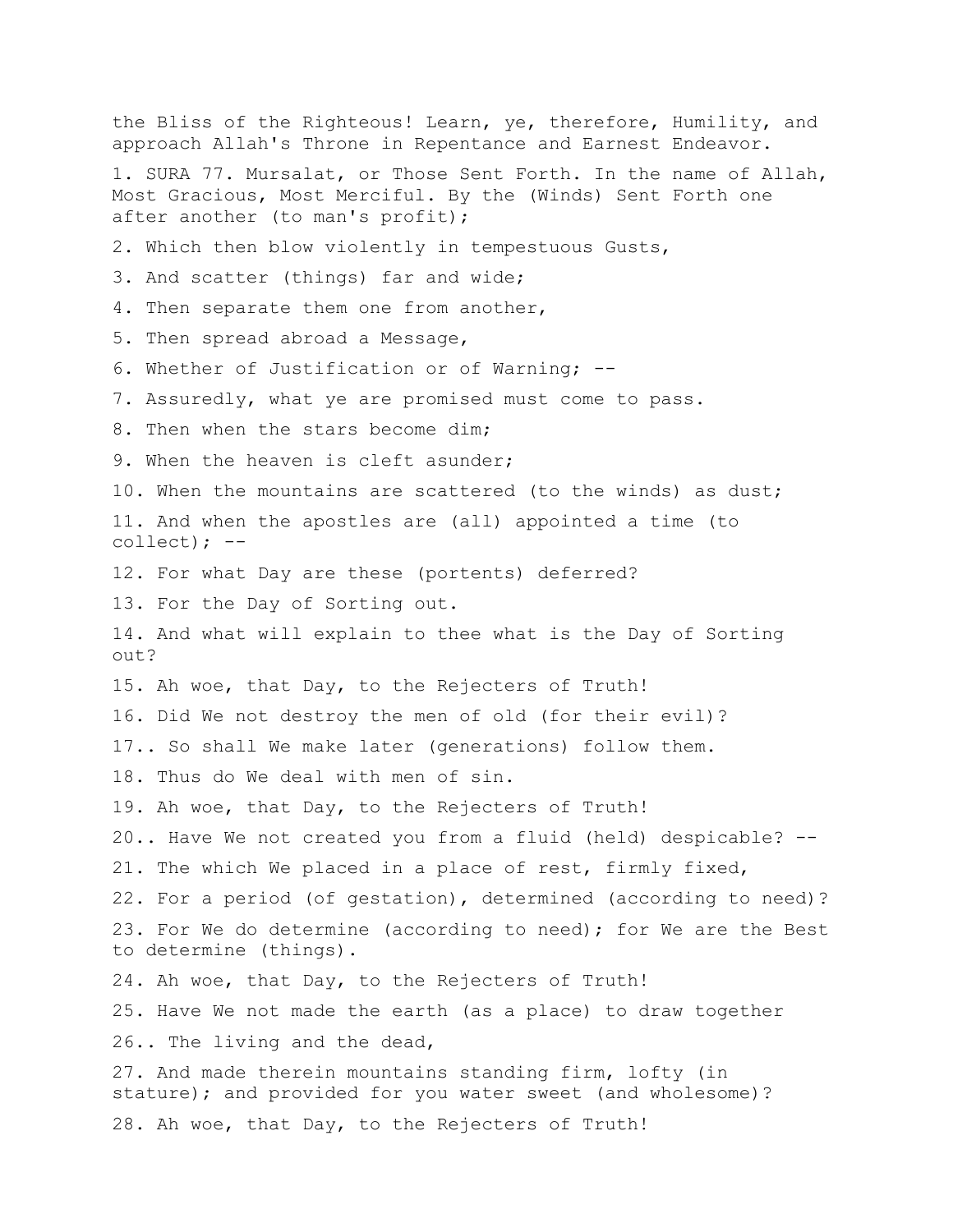29. (It will be said:) "Depart ye to that which ye used to reject as false! 30. "Depart ye to a Shadow (of smoke ascending) in three columns, 31. "(Which yields) no shade of coolness, and is of no use against the fierce Blaze. 32. "Indeed it throws about sparks (huge) as Forts, 33. "As it there were (a string of) yellow camels (marching swiftly)." 34. Ah woe, that Day, to the Rejecters of Truth! 35. That will be a Day when they shall not be able to speak, 36. Nor will it be open to them to put forth pleas. 37. Ah woe, that Day, to the Rejecters of Truth! 38. That will be a Day of Sorting out! We shall gather you together and those before (you)! 39. Now, if ye have a trick (or plot) use it against Me! 40. Ah woe, that Day, to the Rejecters of Truth! 41. As to the Righteous, they shall be amidst (cool) shades and springs (of water). 42. And (they shall have) fruits, --all they desire. 43. "Eat ye and drink ye to your heart's content: For that ye worked (Righteousness)." 44. Thus do We certainly reward the Doers of Good. 45. Ah woe, that Day, to the Rejecters of Truth! 46. (O ye Unjust!) Eat ye and enjoy yourselves (but) a little while, for that ye are Sinners. 47. Ah woe, that Day, to the Rejecters of Truth! 48. And when it is said to them, "Prostrate yourselves!" They do not so. 49. Ah woe, that Day, to the Rejecters of Truth! 50. Then what Message, after that, will they believe in?

# **SURA 78 INTRO.**

C.258.-(Verses 1 to 40)-The Great News for man, in his spiritual Destiny, is the Judgment to come, the Day of Sorting Out. Do not the Power, the Goodness, and the Justice of Allah reveal themselves in all nature? -- The Panorama around us, the voice in our souls, and the harmony between heaven and earth? That Day is sure to arrive at its time appointed, when behold! The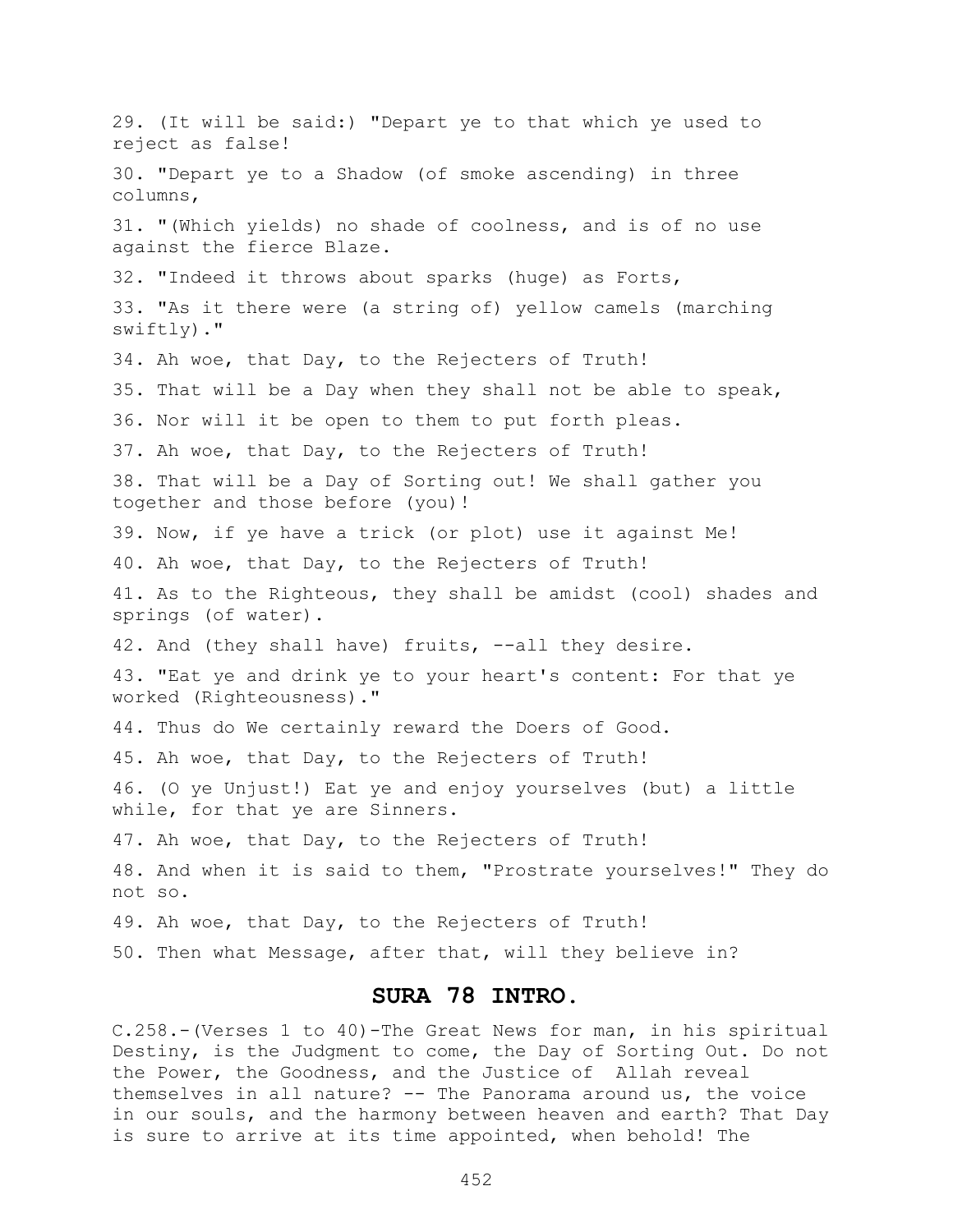present order will pass away. Then will the Fruits of Evil appear, and the Fruits of Righteousness. Allah's blessings will be more than the merits of men; but who can argue with the Fountain of Grace? And who can prevent the course of Justice? Let us then, before it becomes too late, betake ourselves to our Lord Most Gracious!

1. SURA 78. Nabaa, or The (Great) News. In the name of Allah, Most Gracious, Most Merciful. Concerning what are they disputing?

- 2. Concerning the Great News,
- 3. About which they cannot agree.
- 4. Verily, they shall soon (come to) know!
- 5. Verily, verily they shall soon (come to) know!
- 6. Have We not made the earth as a wide Expanse,
- 7. And the mountains as pegs?
- 8. And (have We not) created you in pairs,
- 9. And made your sleep for rest,
- 10. And made the night as a covering,
- 11. And made the day as a means of subsistence?
- 12. And (have We not) built over you the seven firmaments,
- 13. And placed (therein) a Light of Splendor?
- 14. And do We not send down from the clouds water in abundance,
- 15. That We may produce therewith corn and vegetables,
- 16. And gardens of luxurious growth?
- 17. Verily the Day of Sorting Out is a thing appointed, --

18. The Day that the Trumpet shall be sounded, and ye shall come forth in crowds;

- 19. And the heavens shall be opened as if there were doors,
- 20. And the mountains shall vanish, as if they were a mirage.
- 21. Truly Hell is as a place of ambush, --
- 22. For the transgressors a place of destination:

23. They will dwell therein for ages.

- 24. Nothing cool shall they taste therein, nor any drink,
- 25. Save a boiling fluid and a fluid, dark, murky, intensely  $cold, --$
- 26. A fitting recompense (for them).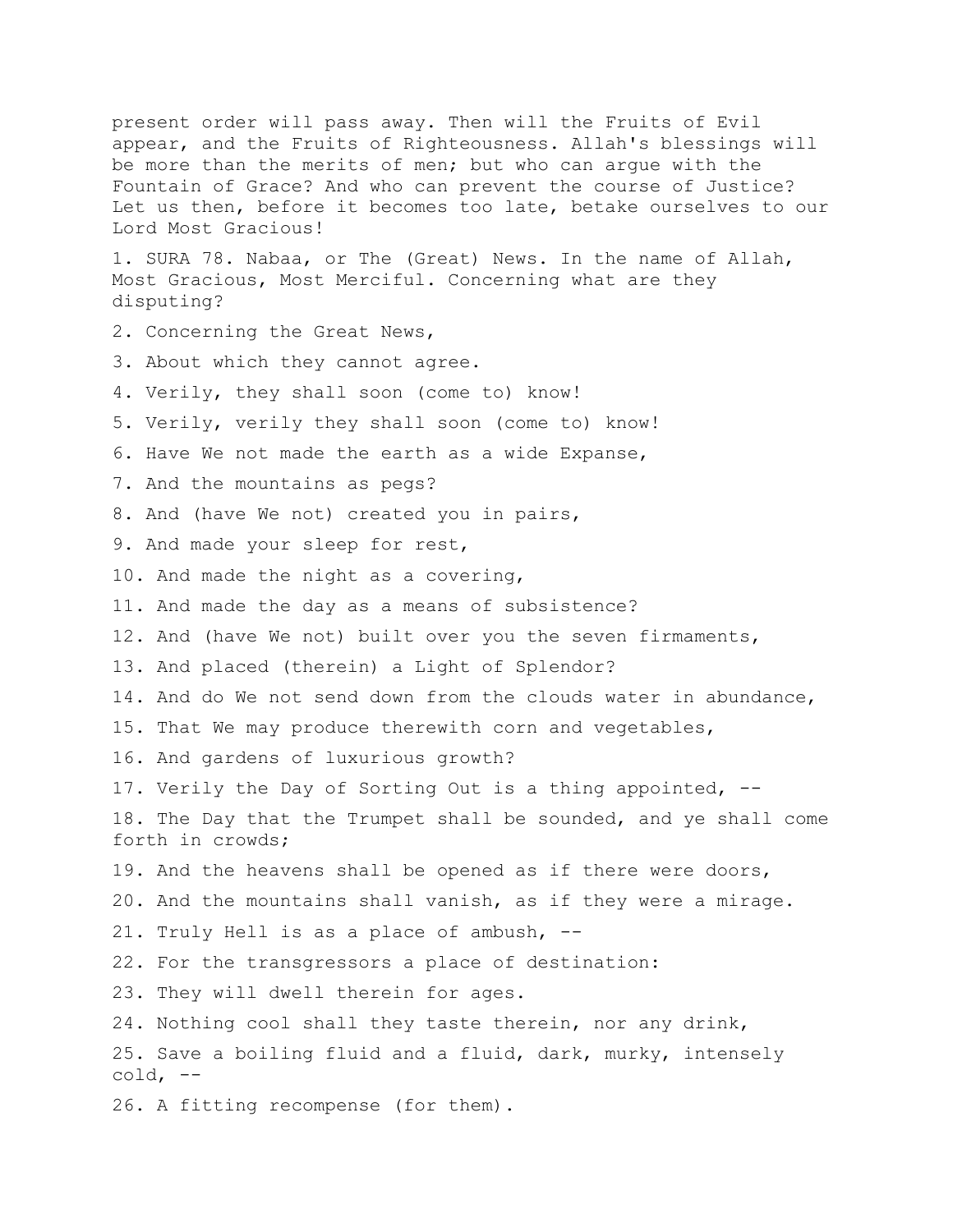27. For that they used not to fear any account (for their deeds), 28. But they (impudently) treated Our Signs as false. 29. And all things have We preserved on record. 30. "So taste ye (the fruits of your deeds); for no increase shall We grant you, except in Punishment." 31. Verily for the Righteous there will be a fulfillment of (the Heart's) desires; 32. Gardens enclosed, and Grapevines; 33. Companions of Equal Age; 34. And a Cup full (to the Brim). 35. No Vanity shall they hear therein, nor Untruth; -- 36. Recompense from thy Lord, a Gift, (amply) sufficient, -- 37. (From) the Lord of the heavens and the earth, and all between, --(Allah) Most Gracious: None shall have power to argue with Him. 38. The Day that the Spirit and the angels will stand forth in ranks, none shall speak except any who is permitted by (Allah) Most Gracious, and he will say what is right. 39. That Day will be the sure Reality: Therefore, whoso will, let him take a (straight) Return to his Lord! 40. Verily, We have warned you of a Penalty near, --the Day when man will see (the Deeds) which his hands have sent forth, and the Unbeliever will say, "Woe unto me! Would that I were (mere) dust!"

#### **SURA 79 INTRO.**

C.259.-(Verses 1 to 46)-Never can Evil escape Allah's order and law: His angels are ever present to bring the wicked to their bearings and they ever strive and press forward to bring comfort, succor, and Allah's Mercy to those who seek it. Then will come the Day when the proud shall be humbled, though they deny the coming Judgment. What happened to Pharaoh? He flouted Allah's Message specially sent to him, and arrogantly proclaimed: "I am your Lord Most High!" He perished in this life and will answer for his deeds in the next.

1. SURA 79. Naziat, or Those Who Tear Out. In the name of Allah, Most Gracious, Most Merciful. By the (angels) who tear out (the souls of the wicked) with violence;

- 2. By those who gently draw out (the souls of the blessed);
- 3. And by those who glide along (on errands of mercy),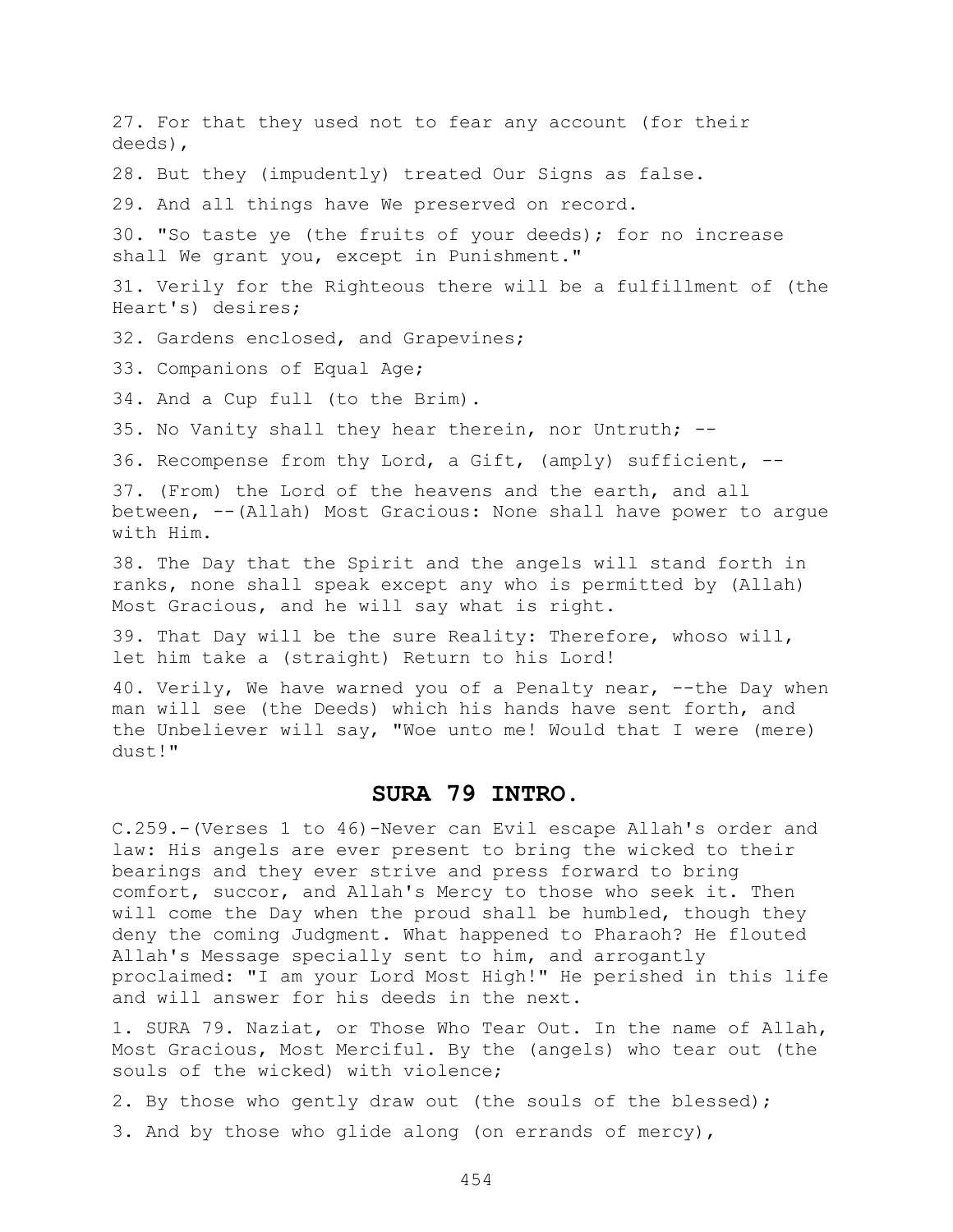4. Then press forward as in a race, 5. The arranged to do (the Commands of their Lord), -- 6. One Day everything that can be in commotion will be in violent commotion, 7. Followed by oft-repeated (commotions): 8. Hearts that Day will be in agitation; 9. Cast down will be (their owners') eyes. 10. They say (now): "What! Shall we indeed be returned to (our) former state? -- 11. "What! --When we shall have become rotten bones?" 12. They say: "It would in that case, be a return with loss!" 13. But verily, it will be but a single (compelling) Cry, 14. When, behold, they will be in the (full) awakening (to Judgment). 15. Has the story of Moses reached thee? 16. Behold, thy Lord did call to him in the sacred valley of Tuwa: -- 17. "Go thou to Pharaoh, for he has indeed transgressed all bounds: 18. And say to him, `Wouldst thou that thou shouldst be purified (from sin)? -- 19. "`And that I guide thee to thy Lord, so thou shouldst fear Him?'" 20. Then did (Moses) show him The Great Sign. 21. But (Pharaoh) rejected it and disobeyed (guidance); 22. Further, he turned his back, striving hard (against Allah). 23. Then he collected (his men) and made a proclamation, 24. Saying, "I am your Lord, Most High". 25. But Allah did punish him, (and made an) example of him, --in the. Hereafter, as in this life. 26. Verily in this is an instructive warning for whosoever feareth (Allah). 27. What! Are ye the more difficult to create or the heaven (above)? (Allah) hath constructed it: 28. On high hath He raised its canopy, and He hath given it order and perfection. 29. Its night doth He endow with darkness, and its splendor doth He bring out (with light).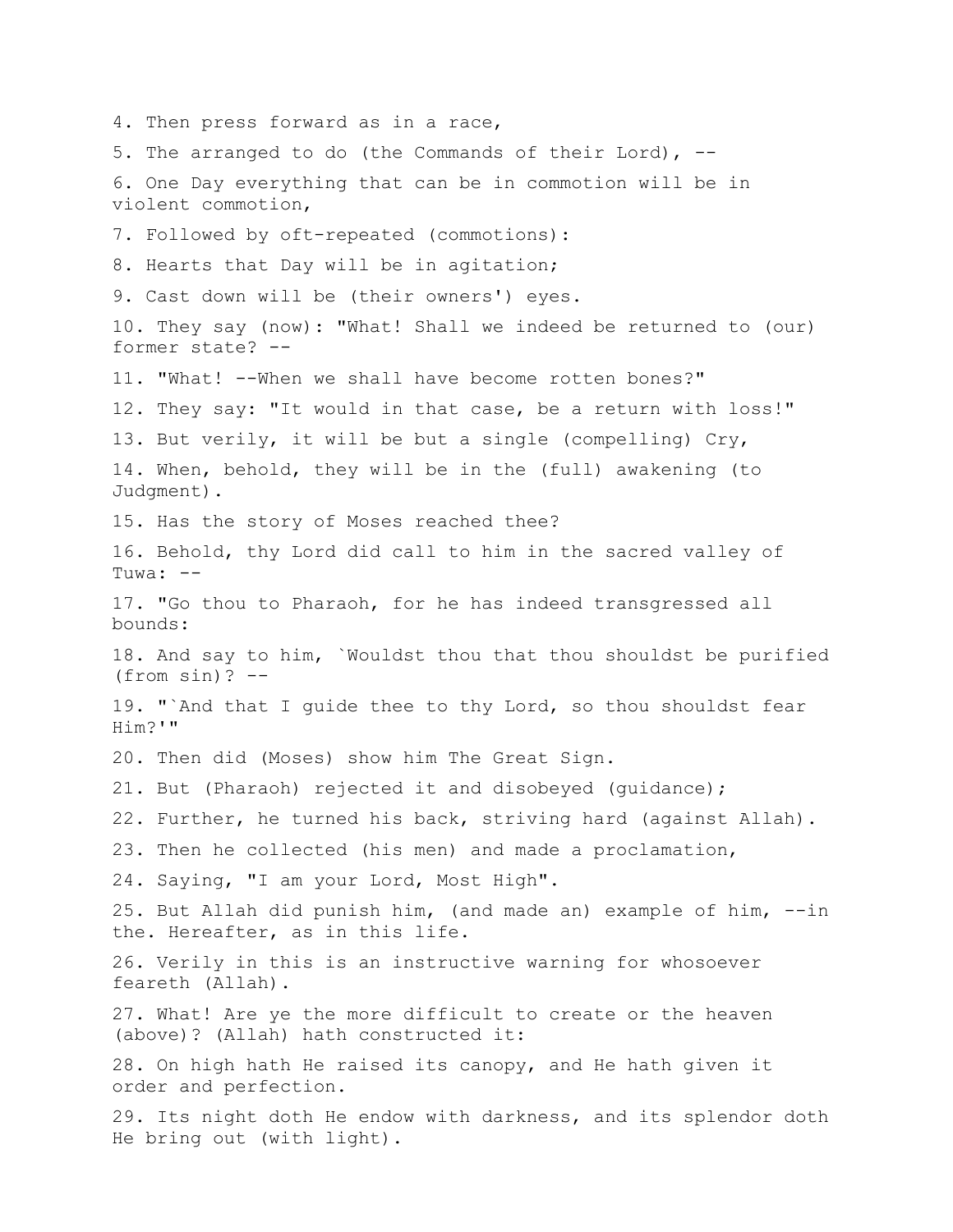30. And the earth, moreover, hath He extended (to a wide expanse); 31. He draweth out therefrom its moisture and its pasture; 32. And the mountains hath He firmly fixed; 33. For use and convenience to you and your cattle. 34. Therefore, when there comes the great, overwhelming (Event),  $-$ 35. The Day when Man shall remember (all) that he strove for, 36. And Hellfire shall be placed in full view for (all) to see,  $-$ 37. Then, for such as had transgressed all bounds, 38. And had preferred the life of this world, 39. The Abode will be Hellfire; 40.. And for such as had entertained the fear of standing before their Lord's (tribunal) and had restrained (their) soul from lower Desires, 41. Their Abode will be the Garden. 42. They ask thee about the Hour,  $-$ -"When will be its appointed time?" 43. Wherein art thou (concerned) with the declaration thereof? 44. With thy Lord is the Limit fixed therefore. 45. Thou art but a Warner for such as fear it. 46. The Day they see it, (it will be) as if they had tarried but a single evening, or (at most till) the following morn! **SURA 80 INTRO.**  C.260.-(Verses 1 to 42)-Men not blest with the good things of this life may yet be earnest seekers of Truth and Purity, and deserve as much attention as those who seem to wield some

influence, yet who in their pride are self-sufficient. Allah's Message is universal: All have a right to hear it. Held high in honor, kept pure and holy, it should be writ by none but good and honorable men. Allah's Grace is showered on man not less for his inner growth than in his outward life. There must be a final Reckoning, when each soul must stand on its own past Record: The faces, then, of the Blest will beam with Joy and Light, while the Doers of Iniquity will hide in Dust and Shame and Darkness.

1. SURA 80. Abasa, or He Frowned. In the name of Allah, Most Gracious, Most Merciful. (The Prophet) frowned and turned away,

2. Because there came to him the blind man (interrupting).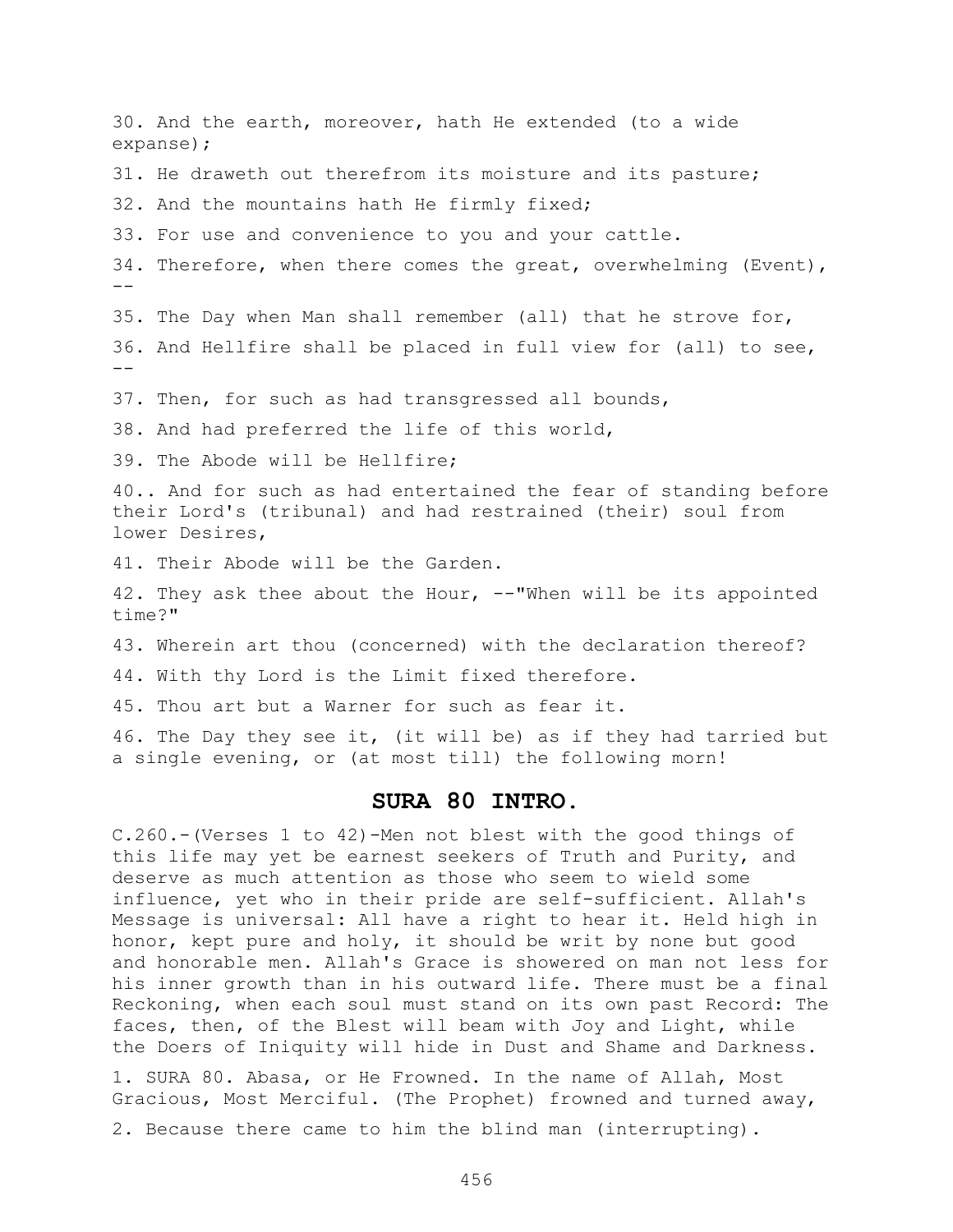3. But what could tell thee but that perchance he might grow (in spiritual understanding)? -- 4. Or that he might receive admonition, and the teaching might profit him? 5. As to one who regards himself as self-sufficient, 6. To him dost thou attend; 7. Though it is no blame to thee if he grows not (in spiritual understanding). 8. But as to him who came to thee striving earnestly, 9. And with fear (in his heart), 10. Of him wast thou unmindful. 11. By no means (should it be so)! For it is indeed a Message of instruction: 12. Therefore let whoso will, keep it in remembrance. 13. (It is) in Books held (greatly) in honor, 14. Exalted (in dignity), kept pure and holy, 15. (Written) by the hands of scribes-- 16. Honorable and Pious and Just. 17. Woe to man! What hath made him reject Allah? 18. From what stuff hath He created him? 19. From a sperm drop: He hath created him, and then molded him in due proportions; 20. Then doth He make his path smooth for him; 21. Then He causeth him to die, and putteth him in his Grave; 22. Then, when it is His Will, He will raise him up (again). 23. By no means hath he fulfilled what Allah hath commanded him. 24. Then let man look at his Food, (and how We provide it): 25. For that We pour forth water in abundance, 26. And We split the earth in fragments, 27. And produce therein Corn, 28. And Grapes and nutritious Plants, 29. And Olives and Dates, 30. And enclosed Gardens dense with lofty trees, 31. And Fruits and Fodder, -- 32. For use and convenience to you and your cattle. 33. At length, when there comes the Deafening Noise, --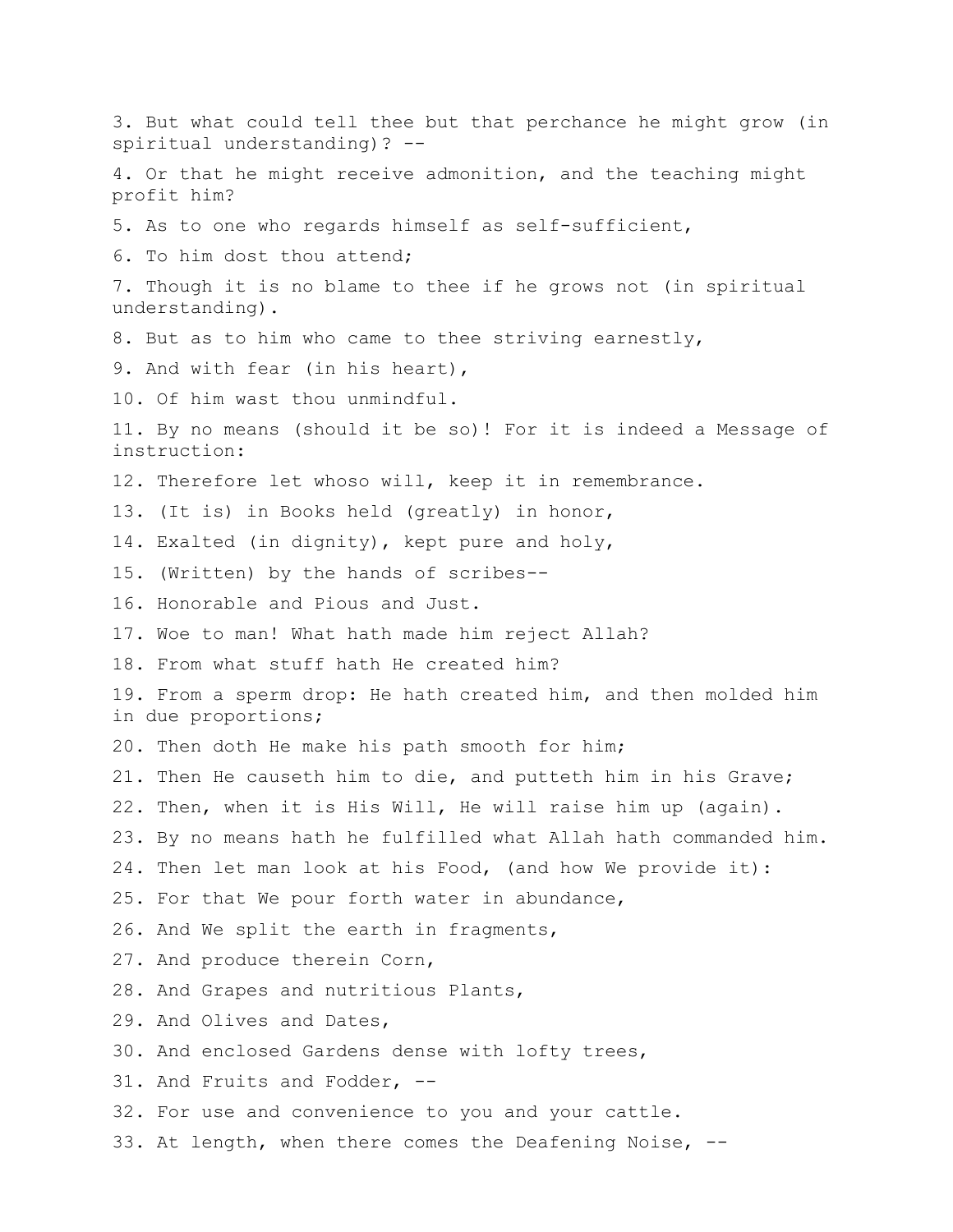- 34. That Day shall a man flee from his own brother,
- 35. And from his mother and his father,
- 36. And from his wife and his children.
- 37. Each one of them, that Day, will have enough concern (of his own) to make him indifferent to the others.
- 38. Some Faces that Day will be beaming,
- 39. Laughing, rejoicing.
- 40. And other faces that Day will be dust stained;
- 41. Blackness will cover them:
- 42. Such will be the Rejecters of Allah, the Doers of Iniquity.

## **SURA 81 INTRO.**

C.261.-(Verses 1 to 29)-How can the soul's self-conviction be fitly expressed, except by types of tremendous cataclysms in nature, and still more by tremendous searchings in the heart of man? These want deep pondering. When once the spiritual Dawn has "breathed away" the Darkness of the Night, the Vision Glorious clears all doubts, and brings us face to face with Truth. The highest Archangel in heaven is sent by Allah to bring these truths to men through their Apostle. Allah's Grace flows freely: we have but to tune our Will to His, -- the ever loving Righteous Allah.

1. SURA 81. Takwir, or the Folding Up. In the name of Allah, Most Gracious, Most Merciful. When the sun (with its spacious light) is folded up;

- 2. When the stars fall, losing their luster;
- 3. When the mountains vanish (like a mirage);

4. When the she camels, ten months with young, are left untended;

5. When the wild beasts are herded together (in human habitations);

6. When the oceans boil over with a swell;

7. When the souls are sorted out, (being joined, like with like);

8. When the female (infant), buried alive, is questioned--

9. For what crime she was killed;

10. When the Scrolls are laid open;

11. When the World on High is unveiled;

12. When the Blazing Fire is kindled to fierce heat;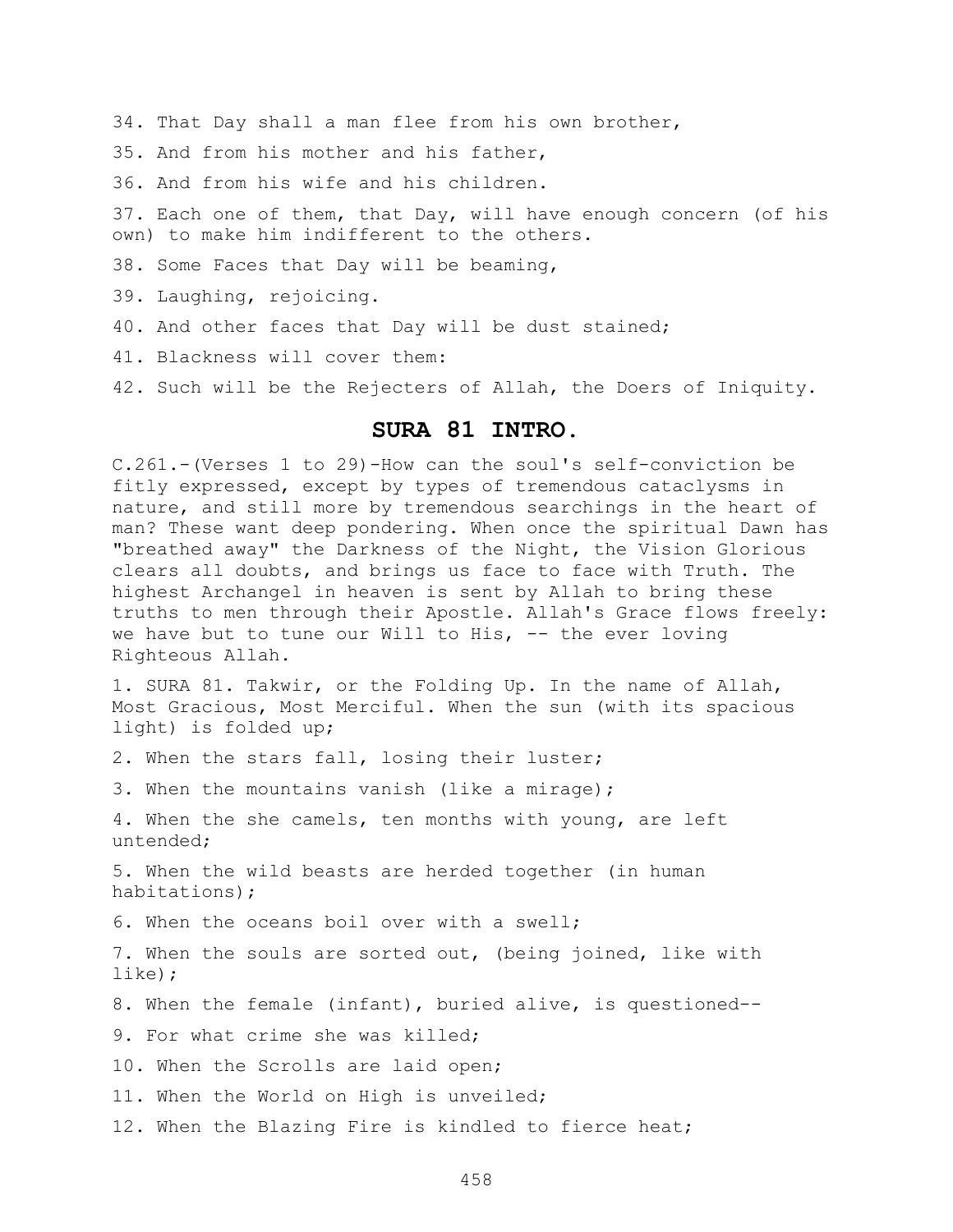13. And when the Garden is brought near; --14. (Then) shall each soul know what it has put forward. 15.. So verily I call to witness the Planets--that recede, 16. Go straight, or hide; 17. And the Night as it dissipates; 18. And the Dawn as it breathes away the darkness; -- 19. Verily this is the word of a most honorable Messenger, 20. Endued with Power, with rank before the Lord of the Throne, 21. With authority there, (and) faithful to his trust. 22. And (O people!) your Companion is not one possessed; 23. And without doubt he saw him in the clear horizon. 24. Neither doth he withhold grudgingly a knowledge of the Unseen. 25. Nor is it the word of an evil spirit accursed. 26. Then whither go ye? 27. Verily this is no less than a Message to (all) the Worlds: 28. (With profit) to whoever among you wills to go straight: 29. But ye shall not will except as Allah wills, --the Cherisher of the Worlds.

# **SURA 82 INTRO.**

C.262.-(Verses 1 to 19)-How fixed is the order holding together this material universe above and below us? Yet it must give way before the vast unfathomed Truth in which man will see his past and his future in true perspective. To Allah he owes his life and all its blessings: Will he not see that the Future depends on Right and Justice? Righteousness must come to its own, and so must Discord and Rebellion. The Day must come when Discord must finally cease, and the Peace of Allah and His Command are allin-all.

1. SURA 82. Infitar, or The Cleaving Asunder. In the name of Allah, Most Gracious, Most Merciful. When the Sky is cleft asunder;

- 2. When the Stars are scattered;
- 3. When the Oceans are suffered to burst forth;

4. And when the Graves are turned upside down; --

5. (Then) shall each soul know what it hat sent forward and (what it hath) kept back.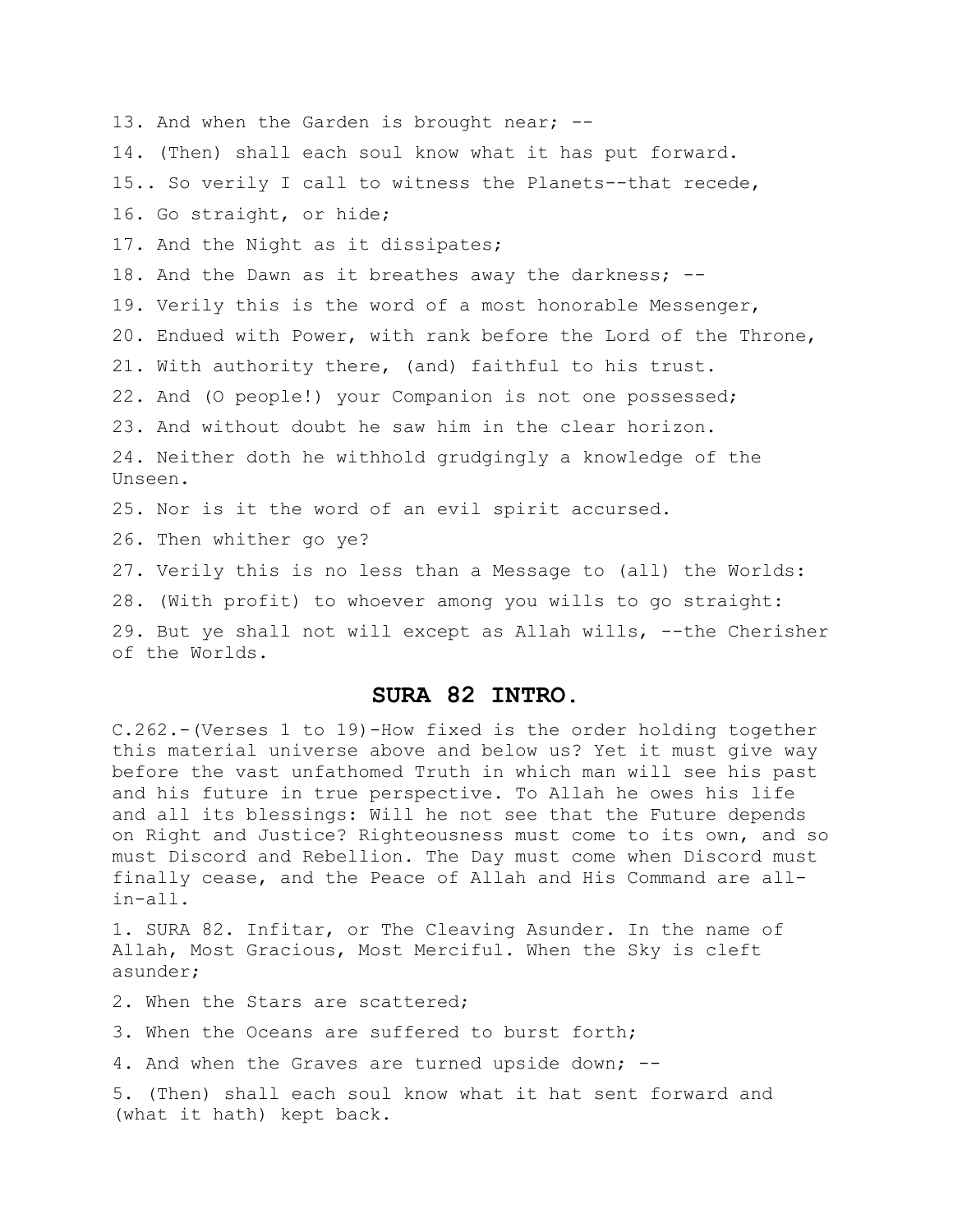6. O man! What has seduced thee from thy Lord Most Beneficent? - - 7. Him Who created. Fashioned thee in due proportion, and gave thee a just bias; 8. In whatever Form He wills, does He put thee together. 9. Nay! But ye do reject Right and Judgment! 10. But verily over you (are appointed angels) to protect you, - - 11. Kind and honorable, --Writing down (your deeds): 12. They know (and understand) all that ye do. 13. As for the Righteous, they will be in Bliss; 14. And the Wicked--they will be in the Fire, 15. Which they will enter on the Day of Judgment, 16. And they will not be able to keep away therefrom. 17. And what will explain to thee what the Day of Judgment is? 18. Again, what will explain to thee what the Day of Judgment is? 19. (It will be) the Day when no soul shall have power (to do) aught for another: For the Command, that Day, will be (wholly) with Allah.

## **SURA 83 INTRO.**

C.263.-(Verses 1 to 36)-Shun Fraud in all things: In little things of daily life, but specially in those subtler forms of higher life, which will be exposed to view at Judgment, however hidden they may be in this life. Give everyone his due, for the Record of ill deeds and good is fully kept, and the stains of sin corrupt the soul. Reject not the Real now, nor mock: For the time will come when the True will come to its own, and then the mighty arrogant will be abased!

1. SURA 83. Tatfif, or Dealing in Fraud. In the name of Allah, Most Gracious, Most Merciful. Woe to those that deal in fraud, --

2. Those who, when they have to receive by measure from men, exact full measure,

3. But when they have to give by measure or weight to men, give less than due.

4. Due they not think that they will be called to account? --

5. On a Mighty Day,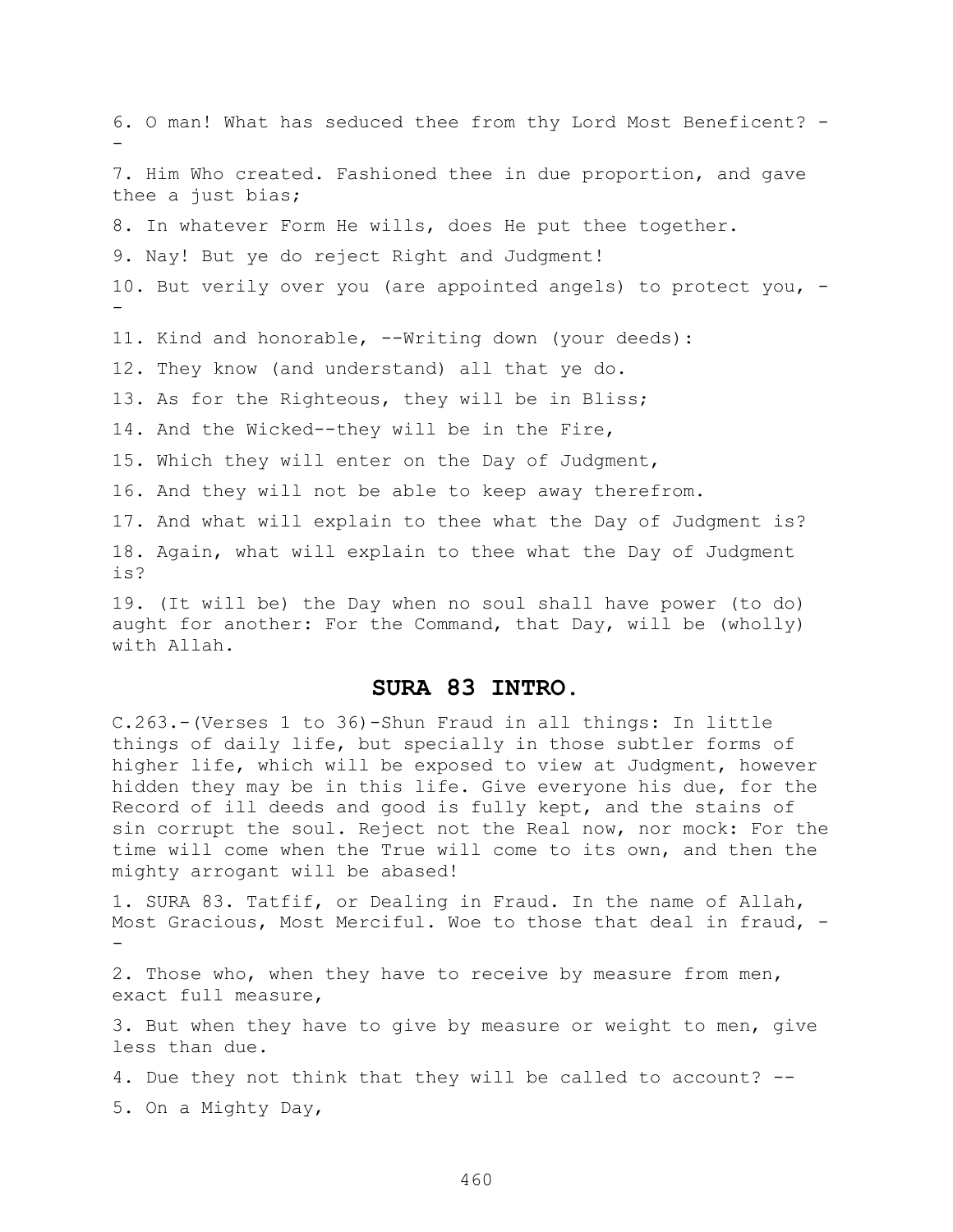6. A Day when (all) mankind will stand before the Lord of the Worlds? 7. Nay! Surely the Record of the Wicked is (preserved) in Sijjin. 8. And what will explain to thee what Sijjin is? 9. (There is) a Register (fully) inscribed. 10.. Woe, that Day, to those that deny-- 11. Those that deny the Day of Judgment. 12. And none can deny it but the Transgressor beyond bounds, the Sinner! 13. When Our Signs are rehearsed to him, he says, "Tales of the Ancients!" 14. By no means! But on their hearts is the stain of the (ill) which they do! 15. Verily, from (the Light of) their Lord, that Day, will they be veiled. 16. Further, they will enter the Fire of Hell. 17. Further, it will be said to them: "This is the (reality) which ye rejected as false! 18. Nay, verily the Record of the Righteous is (preserved) in Illiyin. 19. And what will explain to thee what Illiyin is? 20. (There is) a Register (fully) inscribed, 21. To which bear witness those Nearest (to Allah). 22. Truly the Righteous will be in Bliss: 23. On Thrones (of Dignity) will they command a sight (of all things): 24. Thou wilt recognize in their Faces the beaming brightness of Bliss. 25. Their thirst will be slaked with Pure Wine sealed: 26. The seal thereof will be musk: And for this let those aspire, who have aspirations: 27. With it will be (given) a mixture of Tasnim: 28. A spring, from (the waters) whereof drink those Nearest to Allah. 29. Those in sin used to laugh at those who believed, 30. And whenever they passed by them, used to wink at each other (in mockery);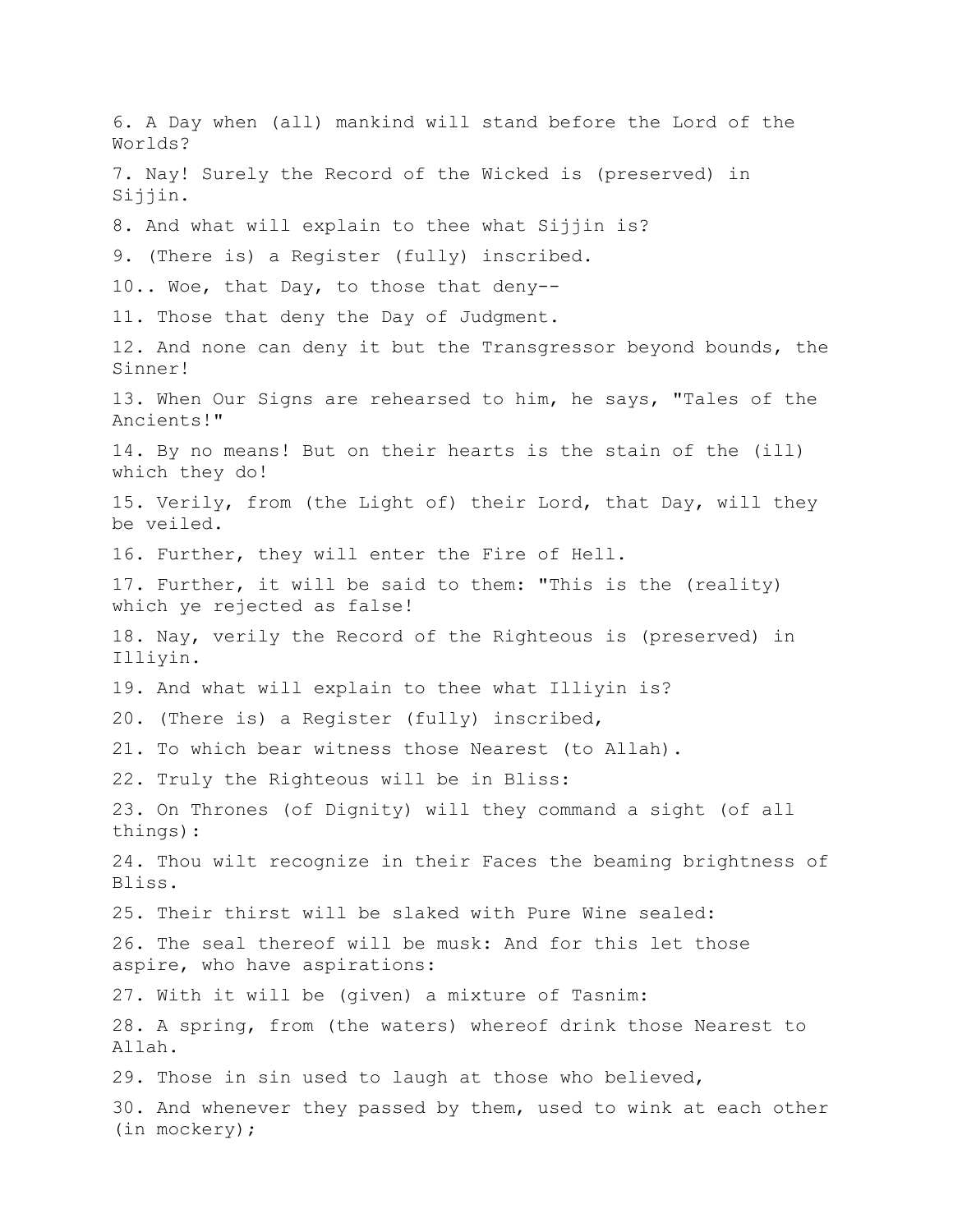31. And when they returned to their own people, the would return jesting;

32. And whenever they saw them, they would say, "Behold! These are the people truly astray!"

33. But they had not been sent as Keepers over them!

34. But on this Day the Believers will laugh at the Unbelievers:

35. On Thrones (of Dignity) they will command (a sight) (of all things).

36. Will not the Unbelievers have been paid back for what they did?

## **SURA 84 INTRO.**

C.264.-(Verses 1 to 25)-All mysteries, fair or shrouded in gloom, will vanish when the full Reality stands revealed. If this Life is but Painful Toil, there's Hope of the Meeting with the Lord! That will be Bliss indeed for the Righteous, but woe to the arrogant dealers in sin! Like the sunset Glow or the shades of night, or the Moon's ever-changing light, man's life never rests here below, but travels ever onwards stage by stage. Grasp then Allah's Message and reach the Heights, to reap a Reward that will never fail through all eternity!

1. SURA 84. Inshiqaq, or The Rending Asunder. In the name of Allah, Most Gracious, Most Merciful. When the sky is rent asunder,

2. And hearkens to (the Command of) its Lord, --and it must needs (Do so);  $-$ -

3. And when the Earth is flattened out,

4. And casts forth what is within it and becomes (clean) empty,

5. And hearkens to (the Command of) its Lord, --and it must needs (do so);  $-$ -(then will come home the full Reality).

6. O thou man! Verily thou art ever toiling on towards thy Lord- -painfully toiling, --but thou shalt meet Him.

7. Then he who is given his Record in his right hand,

8. Soon will his account be taken by an easy reckoning,

9. And he will turn to his people, rejoicing!

10. But he who is given his Record behind his back, --

11. Soon will he cry for Perdition,

12. And he will enter a Blazing Fire.

13. Truly, did he go about among his people, rejoicing!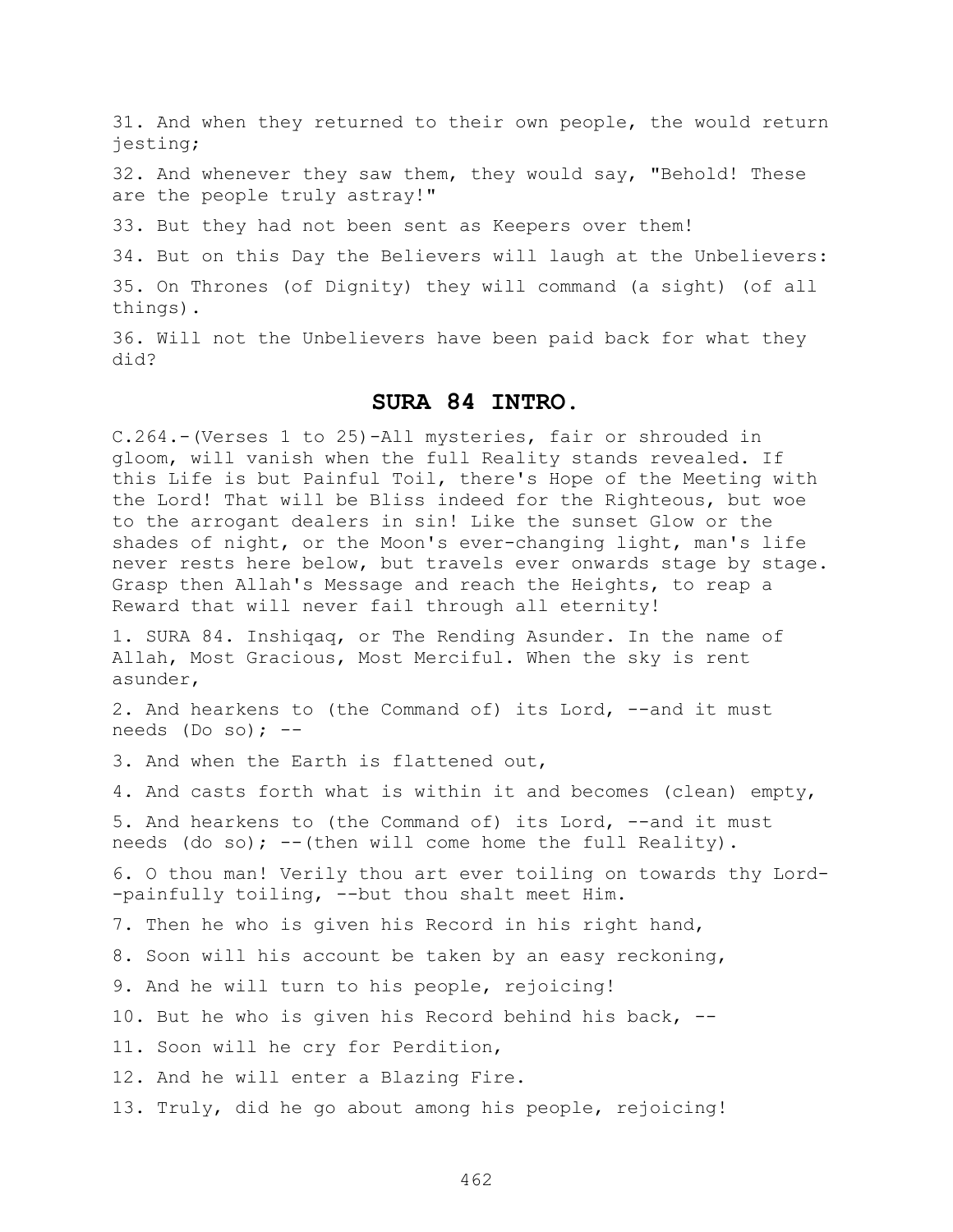14. Truly, did he think that he would not have to return (to Us)!

15. Nay, nay! For his Lord was (ever) watchful of him!

16. So I do call to witness the ruddy glow of Sunset;

17. The Night and its Homing;

18. And the Moon in her Fullness:

19. Ye shall surely travel from stage to stage.

20. What then is the matter with them, that they believe not? –

21. And when the Koran is read to them, they fall not prostrate,

22. But on the contrary the Unbelievers reject (it).

23. But Allah has full Knowledge of what they secrete (in their breasts).

24. So announce to them a Penalty Grievous,

25. Except to those who believe and work righteous deeds: For them is a Reward that will never fail.

# **SURA 85 INTRO.**

C.265.-(Verses 1 to 22)-Woe to those who persecute Truth! They are being watched by mighty Eyes; they will have to answer when the Judgment comes; and a clear Record will witness against them. Are they cruel to men because of their Faith? The Fire they use will be turned against them. For Allah is strong, and will subdue the mightest foes. Be warned, and learn from His gracious Message, preserved through all Time.

1. SURA 85. Buruj, or The Zodiacal Signs. In the name of Allah, Most Gracious, Most Merciful. By the Sky, (displaying) the Zodiacal Signs;

2. By the promised Day (of Judgment);

3. By one that witnesses, and the subject of the witness; --

4. Woe to the makers of the pit (of fire),

5. Fire supplied (abundantly) with Fuel:

6. Behold! They sat over against the (fire),

7. And they witnessed (all) that they were doing against the Believers.

8. And they ill-treated them for no other reason than that they believed in Allah, Exalted in Power, Worthy of all Praise! --

9. Him to Whom belongs the dominion of the heavens and the earth! And Allah is Witness to all things.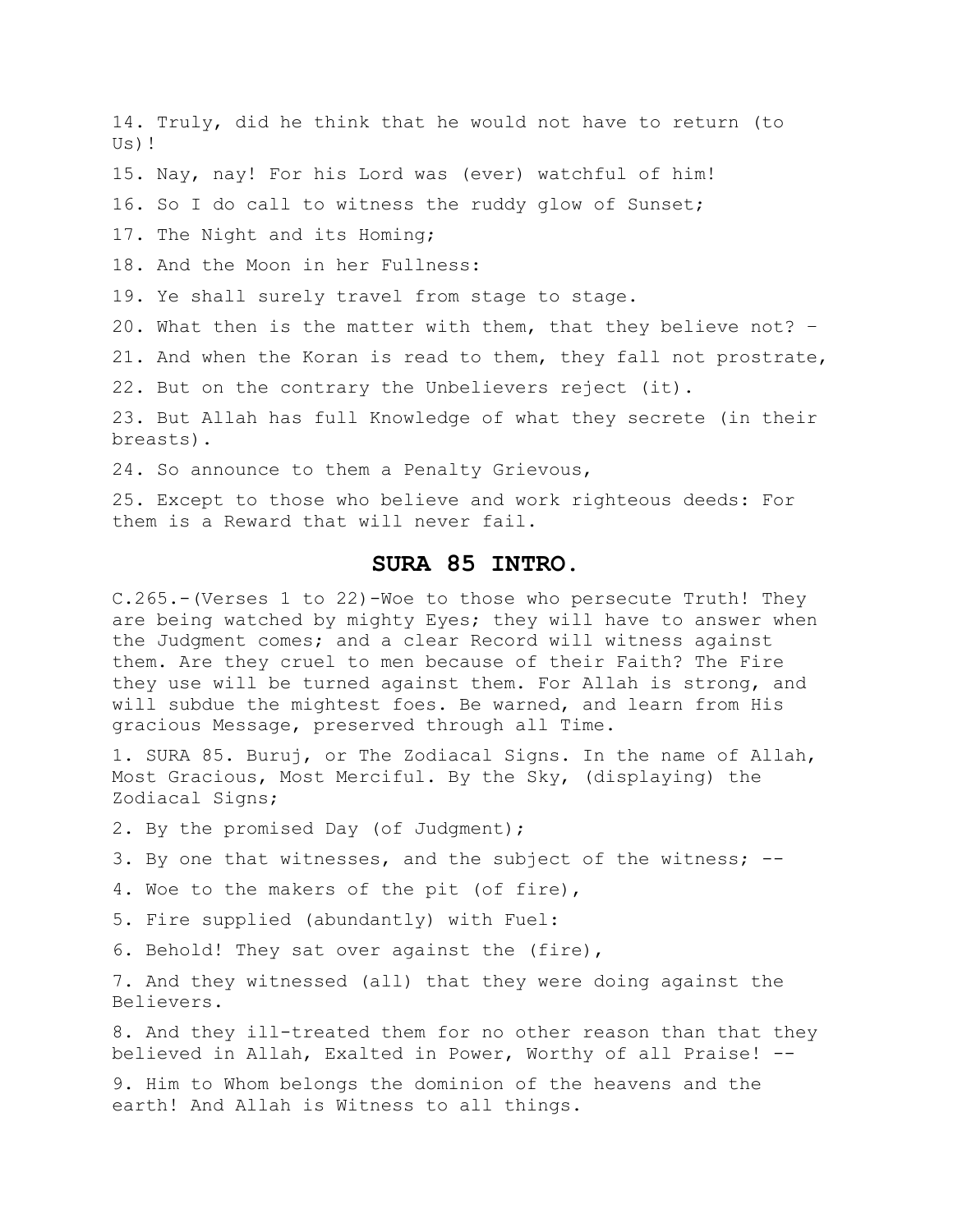10. Those who persecute (or draw into temptation) the Believers, men and women, and do not turn in repentance, will have the Penalty of Hell: They will have the Penalty of the Burning Fire. 11. For those who believe and do righteous deeds, will be Gardens beneath which Rivers flow: That is the great Salvation, (the fulfillment of all desires), 12. Truly strong is the Grip (and Power) of thy Lord. 13. It is He Who creates from the very beginning, and He can restore (life). 14. And He is the Oft-Forgiving, Full of loving kindness, 15. Lord of the Throne of Glory, 16. Doer (without let) of all that He intends. 17. Has the story reached thee, of the Forces-- 18. Of Pharaoh and the Thamud? 19. And yet the Unbelievers (persist) in rejecting (the Truth)! 20. But Allah doth encompass them from behind! 21. Nay, this is a Glorious Koran, 22. (Inscribed) in a Tablet Preserved!

# **SURA 86 INTRO.**

C.266.-(Verses 1 to 17)-Through the darkest night comes the penetrating light of a glorious Star. Such is the power of Revelation: It protects and guides the erring. For what is man? But a creature of flesh and bones! But Allah by His Power doth raise Man's state to a Life Beyond! -- When lo! All things hidden will be made plain. Man's help will then be but the Word of Allah, which none can thwart. So wait with gentle patience - for His Decision.

1. SURA 86. Tariq, or The Night Visitant. In the name of Allah, Most Gracious, Most Merciful. By the Sky and the Night Visitant (therein);  $-$ 

- 2. And what will explain to thee what the Night visitant is? --
- 3. (It is the Star of piercing brightness; --
- 4. There is no soul but has a protector over it.
- 5. Now let man but think from what he is created!
- 6. He is created from a drop emitted--
- 7. Proceeding from between the backbone and the ribs:
- 8. Surely (Allah) is able to bring him back (to life)!
- 9. The Day that (all) things secret will be tested,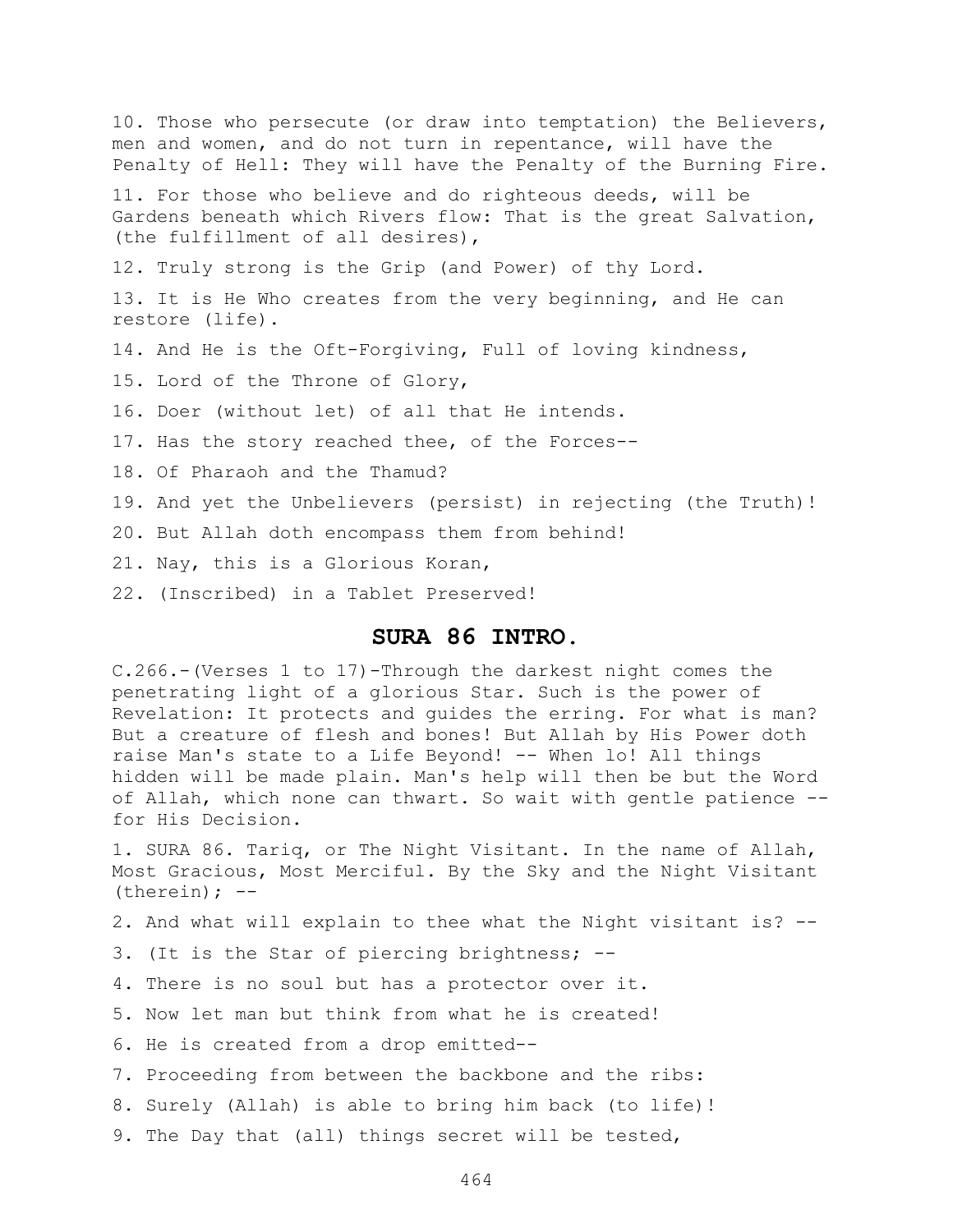10. (Man) will have no power, and no helper.

11. By the Firmament which returns (in its round),

12. And by the Earth which opens out (for the gushing of springs or the sprouting of vegetation), --

13. Behold this is the Word that distinguishes (Good from Evil):

14. It is not a thing for amusement.

15. As for them, they are but plotting a scheme,

16. And I am planning a scheme.

17. Therefore grant a delay to the unbelievers: Give respite to them gently (for awhile).

## **SURA 87 INTRO.**

C.267.-(Verses 1 to 19)-Wonderful are the ways of Allah in creation, and the love with which He guides His creatures' destinies, gives them the means by which to strive for maturity by ordered steps, and reach the end most fitted for their natures. His Law is just and easy, and His Grace is ever ready to help: Let us look to the Eternal Goal, with hearts and souls of Purity, and glorify His name: For in this changing, fleeting world, His Word is always true, and will remain, through all the ages, ever the same.

1. SURA 87. Ala, or The Most High. In the name of Allah, Most Gracious, Most Merciful. Glorify the name of thy Guardian Lord Most High,

2. Who hath created and further, given order and proportion;

3. Who hath ordained laws. And granted guidance;

4. And Who bringeth out the (green and luscious) pasture,

5. And then doth make it (but) swarthy stubble.

6. By degrees shall We teach thee to declare (the Message), so thou shalt not forget,

7. Except as Allah wills: For He knoweth what is manifest and what is hidden.

8. And We will make it easy for thee (to follow) the simple (Path).

9. Therefore give admonition in case the admonition profits (the hearer).

10. The admonition will be received by those who fear (Allah):

11. But it will be avoided by those most unfortunate ones,

12. Who will enter the Great Fire,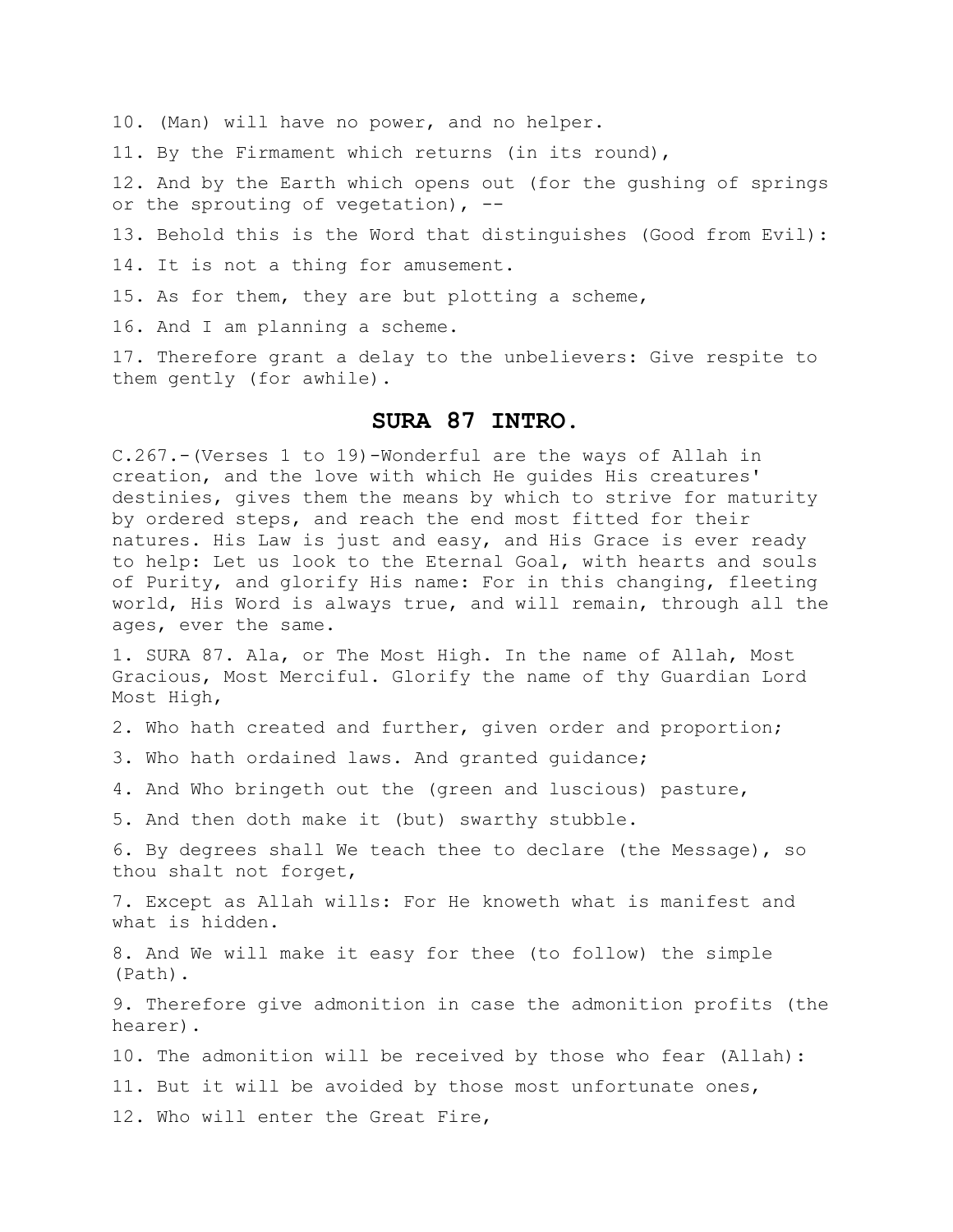13. In which they will then neither die nor live.

14. But those will prosper who purify themselves,

15. And glorify the name of their Guardian Lord, and (lift their hearts) in Prayer.

16. Nay (behold), ye prefer the life of this world;

17. But the Hereafter is better and more enduring.

18. And this is in the Books of the earliest (Revelations), --

19. The Books of Abraham and Moses.

# **SURA 88 INTRO.**

C.268.-(Verses 1 to 26)-Have you heard of that Tremendous Day when the Good from the Evil will be separated? There will be Souls that Day will burn and grovel in the Blazing Fire of Wrath! No Food can fill their Hunger: No Drink, alas, can slake their fierce Thirst! There will be Souls that Day will shout with Joy to the glory of their Lord! Their past Endeavor will now be Achievement. Raised high on Thrones of Dignity they will be Guest at the sumptuous Feast of Bliss. Let man but look at his dominion over the beasts of the field, or his glorious Canopy of stars, or the Eternal Hills that feed his streams, or the wide expanse of Mother Earth that nurtures him, and he will see the ordered Plan of Allah. To Him must he return and give account! Let him, then, learn his Lesson and live!

1. SURA 88. Gashiya, or The Overwhelming Event. In the name of Allah, Most Gracious, Most Merciful. Has the story reached thee, of The Overwhelming (Event)?

2. Some faces, that Day, will be humiliated,

3. Laboring (hard), weary, --

- 4. The while they enter the Blazing Fire, --
- 5. The while they are given, to drink, of a boiling hot spring,

6. No food will there be for them but a bitter Dhari

7. Which will neither nourish nor satisfy hunger.

8. (Other) faces that Day will be joyful,

- 9. Pleased with their Striving, --
- 10. In a Garden on high,
- 11. Where they shall hear no (word) of vanity:

12. Therein will be a bubbling spring:

- 13. Therein will be Thrones (of Dignity), raised on high,
- 14. Goblets placed (ready),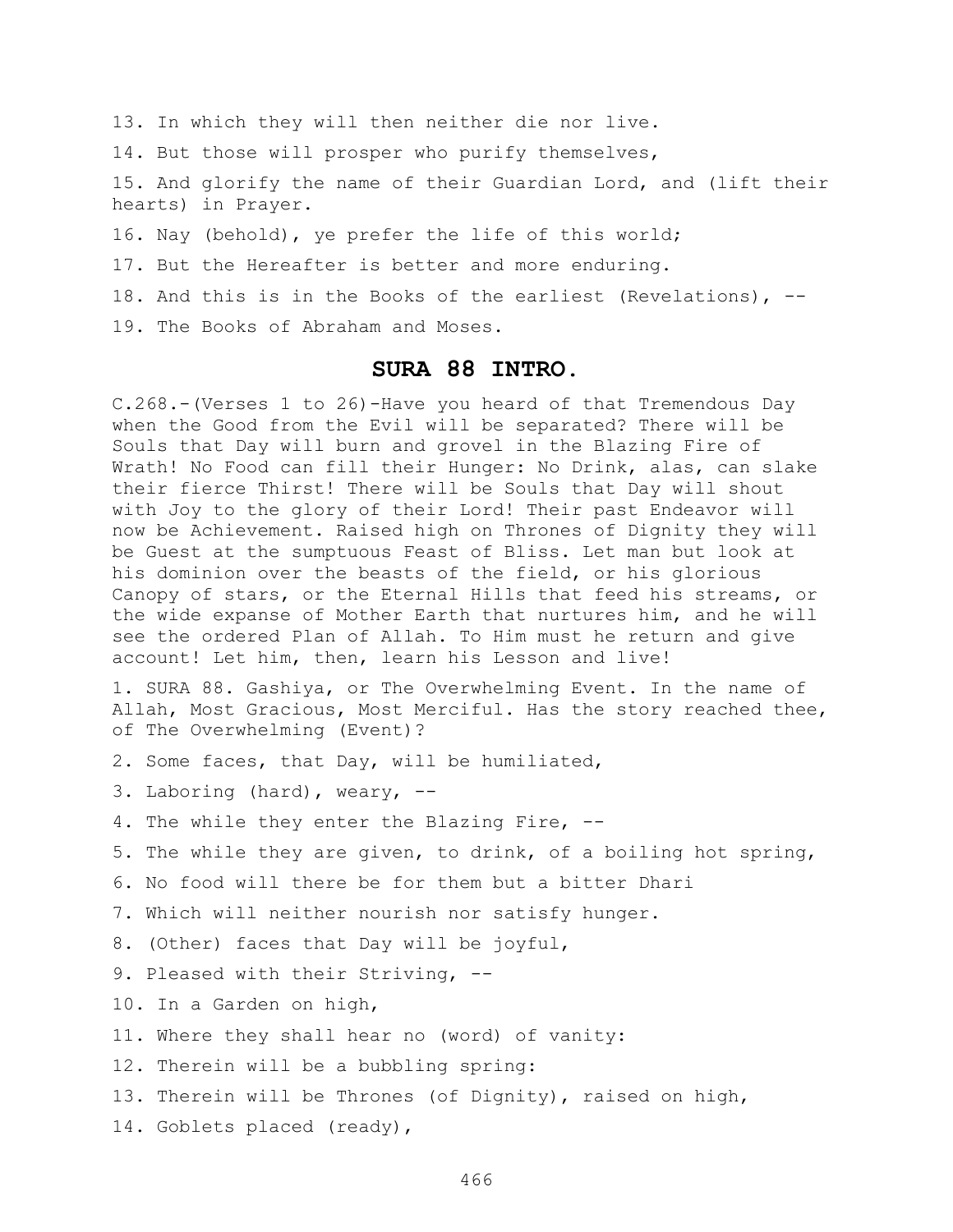- 15. And Cushions set in rows,
- 16. And rich carpets (all) spread out.
- 17. Do they not look at the Camels, how they are made? --
- 18. And at the Sky, how it is raised high? --
- 19. And at the Mountains, how they are fixed firm? --
- 20. And at the Earth, how it is spread out?

21. Therefore do thou give admonition, for thou art one to admonish.

- 22. Thou art not one to manage (men's) affairs.
- 23. But if any turn away and reject Allah, --
- 24. Allah will punish him with a mighty Punishment.
- 25. For to Us will be their Return;
- 26. Then it will be for Us to call them to account.

### **SURA 89 INTRO.**

C.269.-(Verses 1 to 30)-Man is apt to forget the contrasts in nature and life, and all that they mean in his spiritual growth. Perchance his mind is so absorbed in what he sees, that he doubts the vast Realities he does not see. The Present makes him blind to the Past and to the Future. Fooled by glory, he fears not a fall; and baulked in disaster, he gives up Hope and sometimes Faith. Let him study Nature and History, and restore his Faith: Realizing the Sure Event, the Hereafter, let him find his fullest fulfillment in the service and good pleasure of Allah!

1. SURA 89. Fajr, or The Break of Day. In the name of Allah, Most Gracious, Most Merciful. By the Break of Day;

2. By the Nights twice five;

- 3. By the Even and Odd (contrasted);
- 4. And by the Night when it passeth away; --

5. Is there (not) in these an adjuration (or evidence) for those who understand?

6. Seest thou not how thy Lord dealt with the Ad (people), --

7. Of the (city of) Iram, with lofty pillars,

8. The like of which were not produced in (all) the land?

9. And with the Thamud (people), who cut out (huge) rocks in the valley? --

10. And with Pharaoh, Lord of Stakes?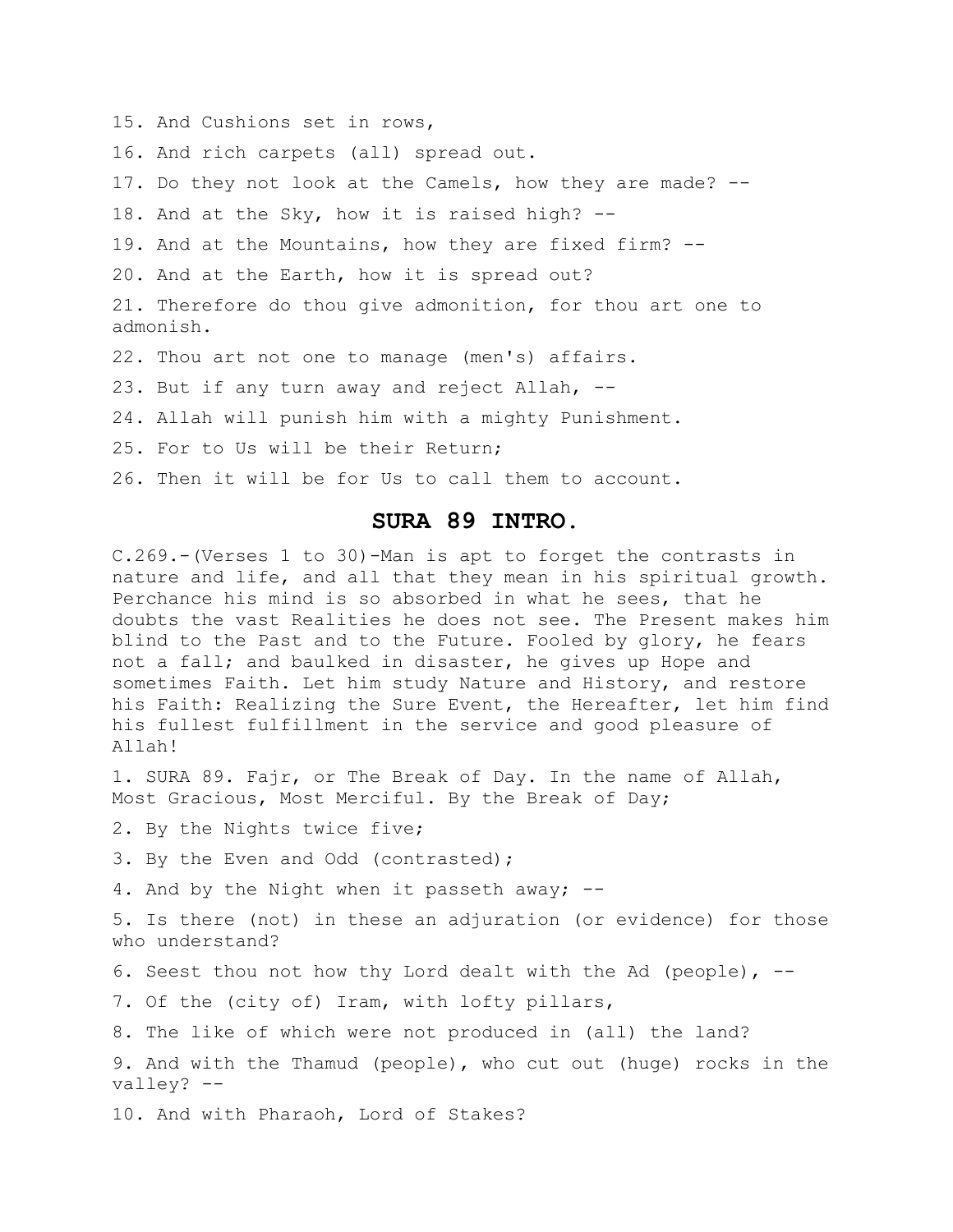11. (All) these transgressed beyond bounds in the lands. 12. And heaped therein mischief (on mischief). 13. Therefore did thy Lord pour on them a scourge of diverse chastisements: 14. For thy Lord is (as a Guardian) on a watch tower. 15. Now, as for man, when his Lord trieth him, giving him honor and gifts, then saith he, (puffed up), "My Lord hath honored me." 16. But when He trieth him, restricting His subsistence for him, saith he (in despair), "My Lord hath humiliated me!" 17. Nay, nay! But ye honor not the orphans! 18. Nor do ye encourage one another to feed the poor! -- 19. And ye devour Inheritance--all with greed, 20. And ye love wealth with inordinate love! 21. Nay! When the earth is pounded to powder, 22. And thy Lord cometh, and His angels, rank upon rank, 23. And Hell, that Day, is brought (face to face), --on that Day will man remember, but how will that remembrance profit him? 24. He will say: "Ah! Would that I had sent forth (Good Deeds) for (this) my (Future) Life!" 25. For, that Day, His Chastisement will be such as none (else) can inflict, 26. And His bonds will be such as none (other) can bind. 27. (To the righteous soul will be said:) "O (thou) soul, in (complete) rest and satisfaction! 28. "Come back thou to thy Lord, --well pleased (thyself) and well pleasing unto Him! 29. "Enter thou, then, among My Devotees! 30. "Yea, enter thou My Heaven!"

# **SURA 90 INTRO.**

C.270.-(Verses 1 to 20)-The Prophet's own City persecuted him. Honored by his nativity, it sought to slay him: Yet he loved it and purged it of all that was wrong. What toil and struggle did it not involve? Man is made for toil and struggle: Let him not boast of ease and wealth. He will be called to account for all his doings. Let him use his Allah-given faculties, and tread the steep path that leads to Heaven's Heights: The steps thereto are Love, unselfish Love, given freely to Allah's creatures -- all those in need -- and Faith in Allah, and Patience joined with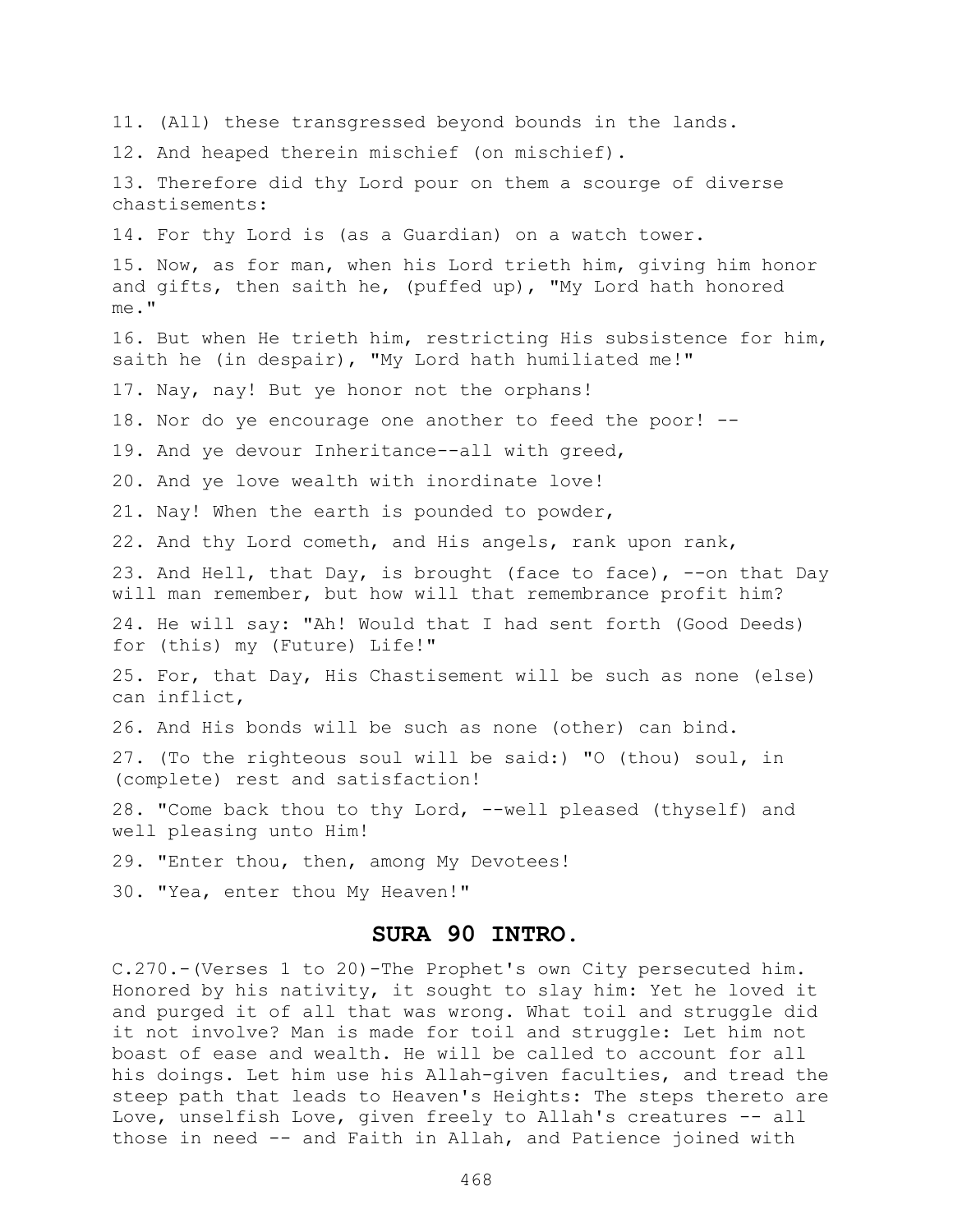self-restraint and kindness. Thus only can we reach the ranks of the blest Companions of the Right Hand! 1. SURA 90. Balad, or The City. In the name of Allah, Most Gracious, Most Merciful. I do call to witness this City; -- 2. And thou art a freeman of this City; --3. And (the mystic ties of) Parent and Child; -- 4. Verily We have created man to toil and struggle. 5. Thinketh he, that none hath power over him? 6. He may say (boastfully):" Wealth have I squandered in abundance!" 7. Thinketh he that none beholdeth him? 8. Have We not made for him a pair of eyes? -- 9. And a tongue, and a pair of lips? -- 10. And shown him the two highways? 11. But he hath made no haste on the path that is steep. 12. And what will explain to thee the path that is steep? -- 13. (It is:) Freeing the bondman; 14. Or the giving of food in a day of privation 15. To the orphan with claims of relationship, 16. Or to the indigent (down) in the dust. 17. Then will he be of those who believe, and enjoin patience, (constancy, and self-restraint), and enjoin deeds of kindness and compassion. 18. Such are the Companions of the Right Hand. 19. But those who reject Our Signs, they are the (unhappy) Companions of the Left Hand. 20. On them will be Fire vaulted over (all round). **SURA 91 INTRO.**  C.271.-(Verses 1 to 15)-All nature around us and her pageants,

and the soul of man within, proclaim the goodness of Allah. Allah gave the soul the power of choice and the sense of Right and Wrong. Let man keep it pure and attain Salvation, -- soil it with sin and reach Perdition. Inordinate wrongdoing ruined the Thamud. They defied Allah's sacred Law and His prophet, and went to Destruction for their crime.

1. SURA 91. Shams, or The Sun. In the name of Allah, Most Gracious, Most Merciful. By the Sun and his (glorious) splendor;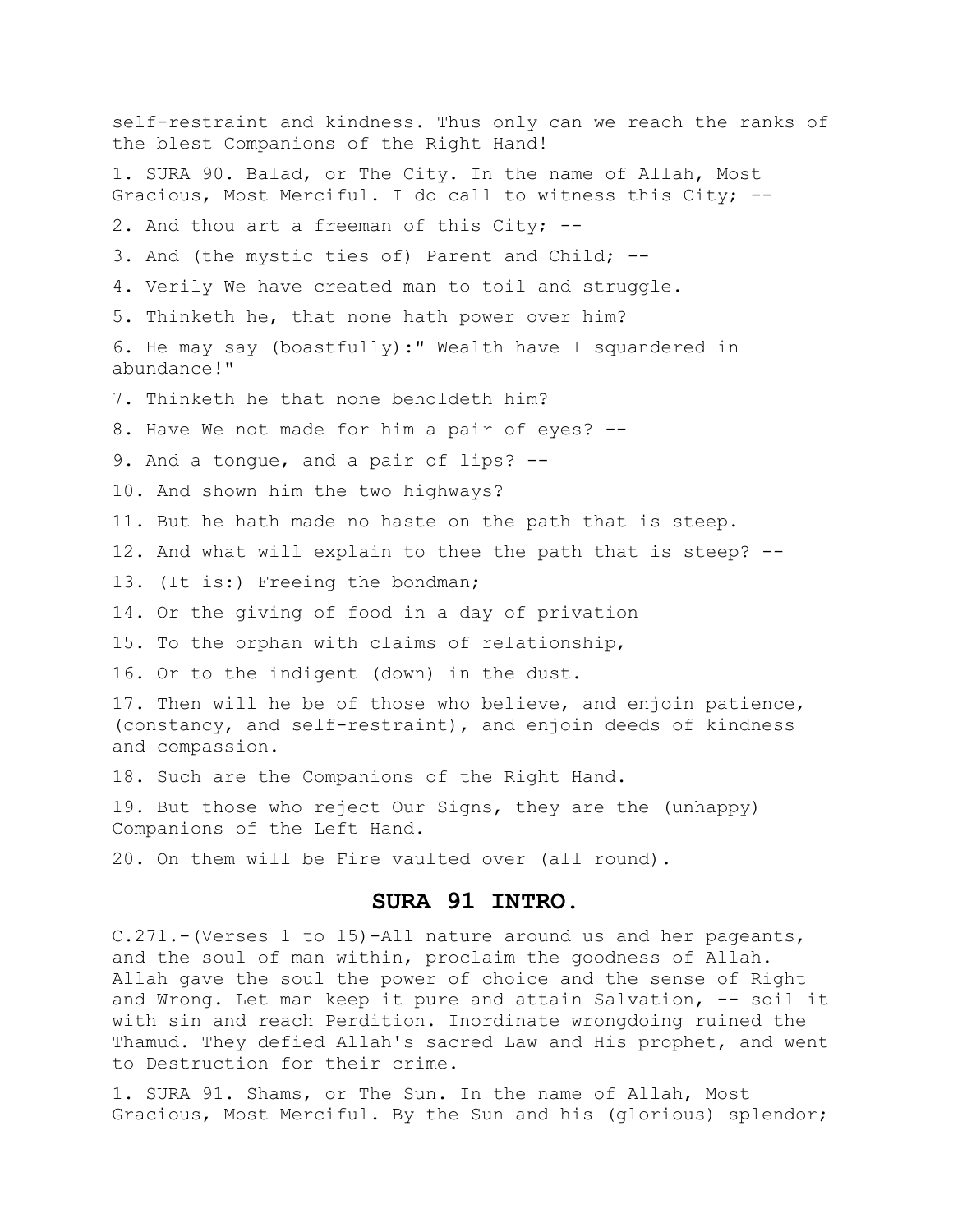- 2. By the Moon as she follows him;
- 3. By the Day as it shows up (the Sun's) glory;
- 4. By the Night as it conceals it;
- 5. By the Firmament and its (wonderful) structure;
- 6. By the Earth and its (wide) expanse;
- 7. By the Soul, and the proportion and order given to it;
- 8. And its enlightenment as to its wrong and its right; --
- 9. Truly he succeeds that purifies it,
- 10. And he fails that corrupts it!
- 11. The Thamud (people) rejected (their prophet) through their inordinate wrongdoing.
- 12. Behold, the most wicked man among them was deputed (for impiety).
- 13. But the apostle of Allah said to them: "It is a She camel of Allah! And (bar her not from) having her drink!"
- 14. Then they rejected him (as a false prophet), and they hamstrung her. So their Lord, on account of their crime, obliterated their traces and made them equal (in destruction, high and low)!
- 15. And for Him is no fear of its consequences.

# **SURA 92 INTRO.**

- C.272.-(Verses 1 to 21)-When we consider Allah's wonderful Creation, We see many mysteries -- many opposites -- many differences; the succession of nights and days, the creation of male and female. Can we wonder at the differences in the nature and objectives of man? He is endowed with Will, and must strive for the Right through all his diverse paths. For the righteous the way is made the smoother for bliss; for the arrogant will, the way is smoother for Misery. But Allah's guidance is always nigh, If man will choose it. And what is the goal for those who choose aright? -- The sight of the Face of Allah Most High: For that indeed is happiness supreme.
- 1. SURA 92. Lail, or The Night. In the name of Allah, Most Gracious, Most Merciful. By the Night as it conceals (the light);
- 2. By the Day as it appears in glory;
- 3. By (the mystery of) the creation of male and female; --
- 4. Verily, (the ends) ye strive for are diverse.
- 5. So he who gives (in charity) and fears (Allah),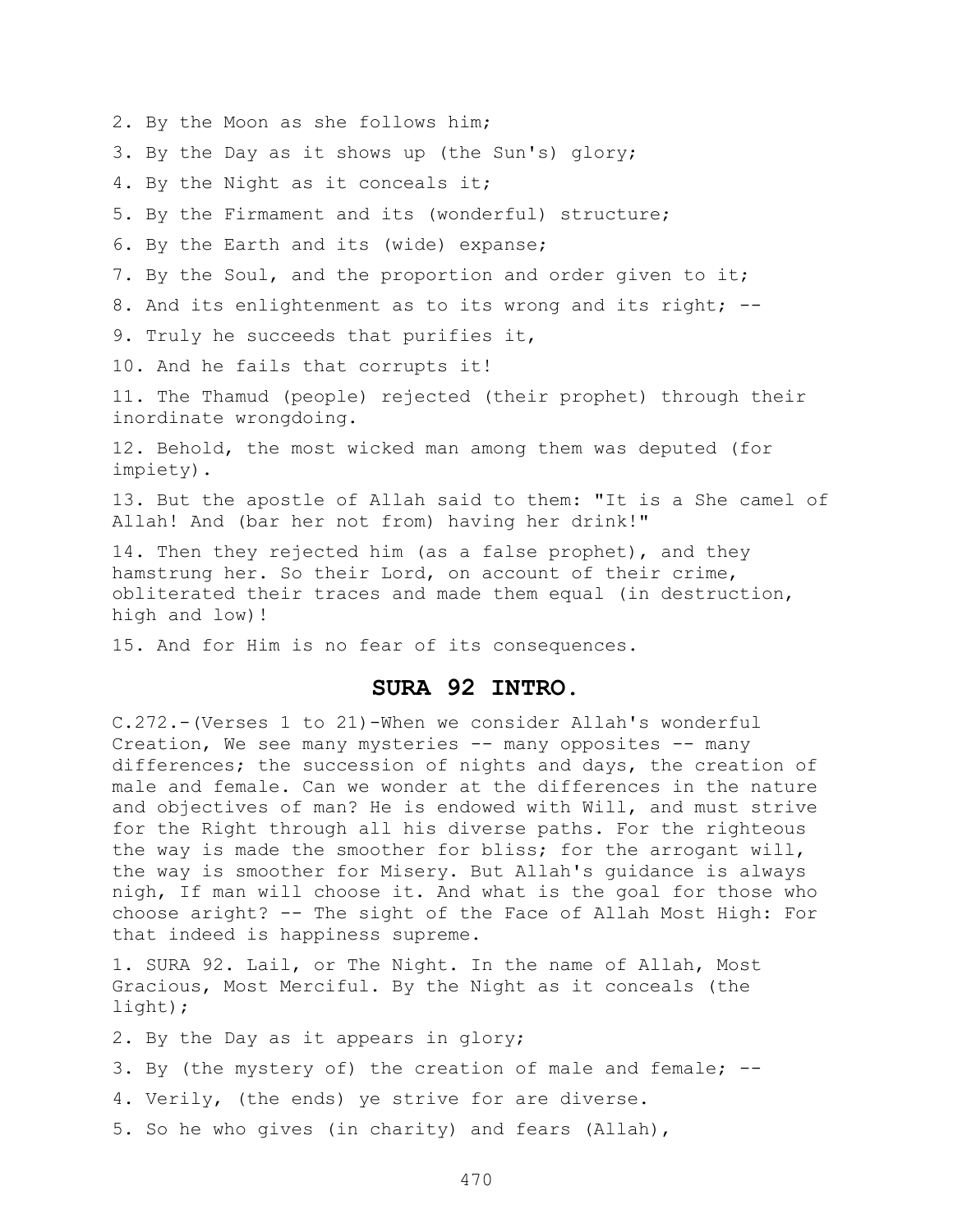6. And (in all sincerity) testifies to the Best, -- 7. We will indeed make smooth for him the path to Bliss. 8. But he who is a greedy miser and thinks himself selfsufficient, 9. And gives the lie to the Best, -- 10. We will indeed make smooth for him the Path to Misery; 11. Nor will his wealth profit him when he falls headlong (into the. Pit). 12. Verily We take upon Ourselves to guide, 13. And verily unto Us (belong) the End and the Beginning. 14. Therefore do I warn you of a Fire blazing fiercely; 15. None shall reach it but those most unfortunate ones 16. Who give the lie to Truth and turn their backs. 17. But those most devoted to Allah shall be removed far from  $it, --$ 18. Those who spend their wealth for increase in selfpurification, 19. And have in their minds no favor from anyone for which a reward is expected in return, 20. But only the desire for the Countenance of their Lord Most High; 21. And soon will they attain (complete) satisfaction.

# **SURA 93 INTRO.**

C.273.-(Verses 1 to 11)-What an example we have in the Prophet's life! When moments of inspiration were still, his soul yet felt the power of that stillness, like one who prays by night and waits for the dawn, knowing how the light grows brighter every hour till noon, and well content that night and morn and the hours succeeding are but steps to the plenary splendor of noon. He was content and consoled in the thought that Allah had bestowed His loving care on him in the past, and so the future was sure. He followed the Light Divine, -- to help the helpless, to attend with patience to the call of those in need, and to rehearse and proclaim and share the boundless Bounties of Allah!

1. SURA 93. Dhuha, or The Glorious Morning Light. In the name of Allah, Most Gracious, Most Merciful. By the Glorious Morning Light,

2. And by the Night when it is still, --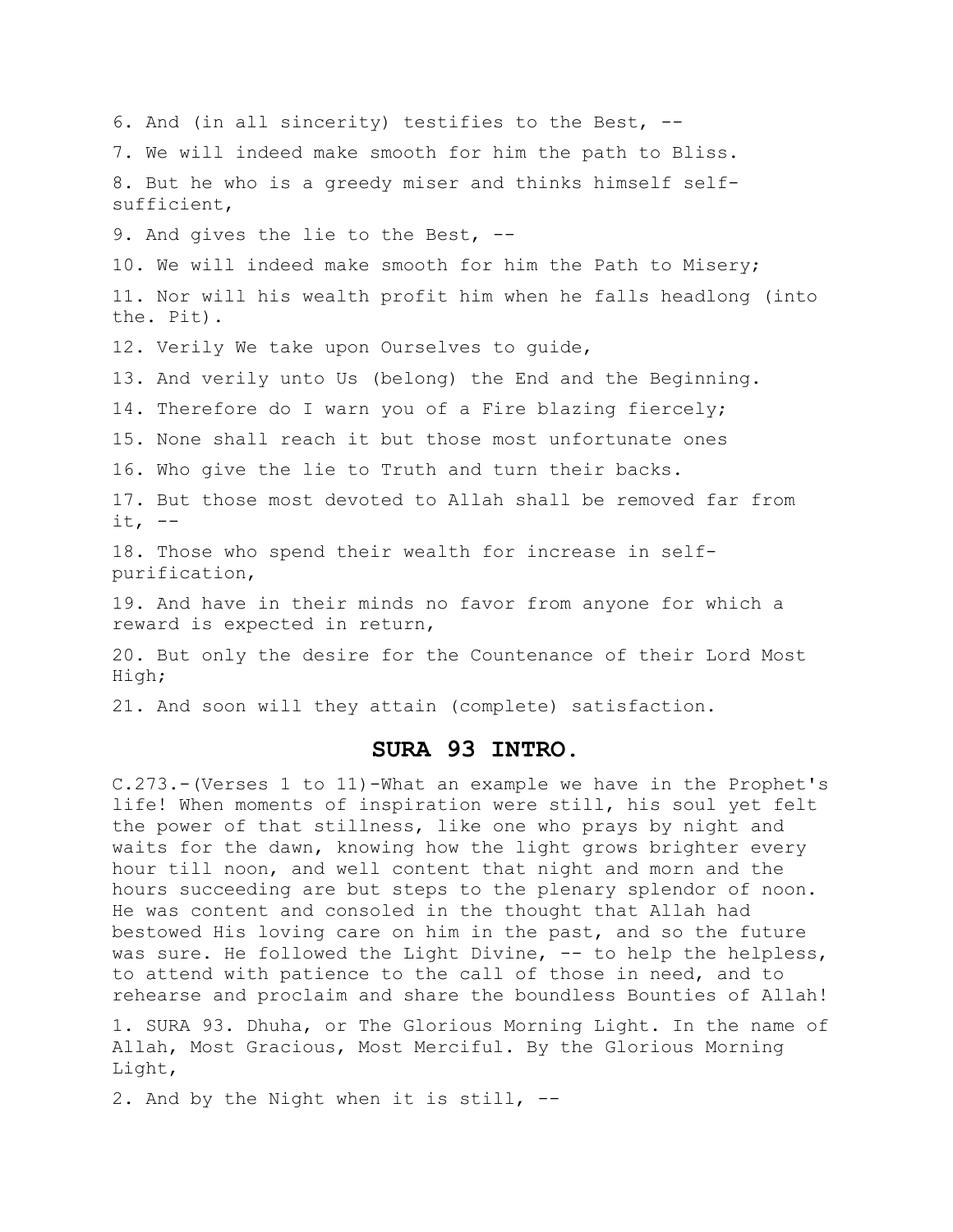3. Thy Guardian Lord hath not forsaken thee, nor is He displeased. 4. And verily the hereafter will be better for thee than the present. 5. And soon will thy Guardian Lord give thee (that wherewith) thou shalt be well pleased. 6. Did He not find thee an orphan and give thee shelter (and care)? 7. And He found thee wandering, and He gave thee guidance. 8. And He found thee in need, and made thee independent. 9. Therefore, treat not the orphan with harshness, 10. Nor repulse the petitioner (unheard); 11. But the Bounty of thy Lord--rehearse and proclaim!

#### **SURA 94 INTRO.**

C.274.-(Verses 1 to 8)-The Prophet's mind and heart had indeed been expanded and purified; the burden which pressed on his soul had been removed; and his name exalted in this world and the next. For the righteous man there is no trouble but is linked with ease and joy: He must strive at every stage, and look to Allah alone as the goal of all his hopes.

1. SURA 94. Inshirah, or The Expansion. In the name of Allah, Most Gracious, Most Merciful. Have We not expanded thee thy breast? --

2. And removed from thee thy burden,

3. The which did gall thy back? --

4. And raised high the esteem (in which) thou (art held)?

5. So, verily, with every difficulty, there is relief:

6. Verily, with every difficulty there is relief.

7. Therefore, when thou art free (from thine immediate task), still labor hard,

8. And to thy Lord turn (all) thy attention.

# **SURA 95 INTRO.**

C.275.-(Verses 1 to 8)-Nature and history and the Light of Revelation, through the ages, show that man, created by Allah in the best of moulds, can yet fall to the lowest depths, unless he lives a life of faith and righteousness. Then will he reach his goal: If not, he must stand his Judgment -- none can doubt - before the wisest and justest of Judges.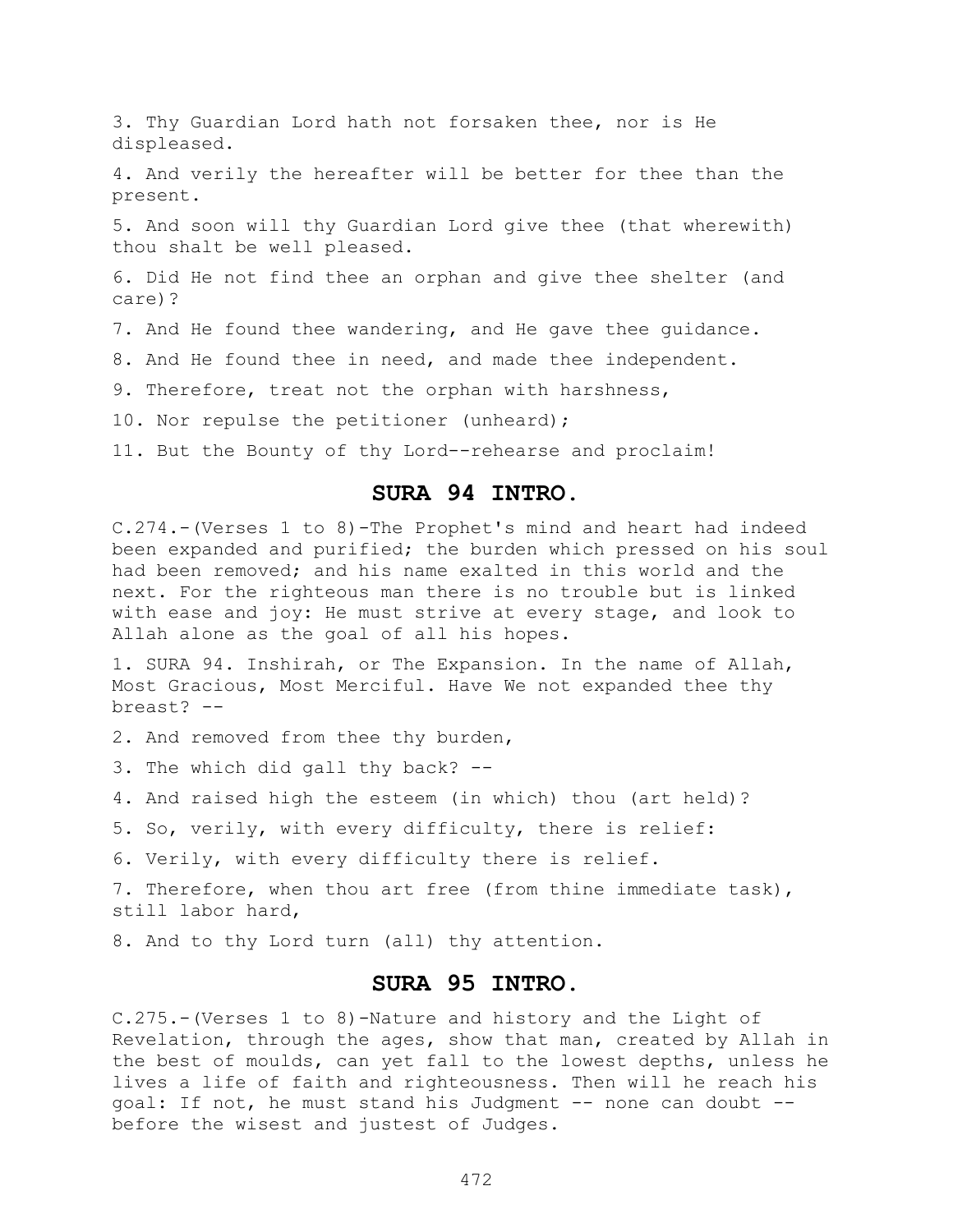1. SURA 95. Tin, or The Fig. In the name of Allah, Most Gracious, Most Merciful. By the Fig and the Olive,

2. And the Mount of Sinai,

3. And this City of security, --

4. We have indeed created man in the best of moulds,

5. Then do We abase him (to be) the lowest of the low, --

6. Except such as believe and do righteous deeds: For they shall have a reward unfailing.

7. Then what can, after this, contradict thee, as to the Judgment (to come)?

8. Is not Allah the wisest of Judges?

### **SURA 96 INTRO.**

C.276.-(Verses 1 to 19)-Noble is the mission of the Prophet, selected to proclaim the Message of Allah, the Lord and Cherisher of all His Creation, Whose measureless bounties include the instruction of man in new and ever new knowledge. But alas for man! He fancies himself self-sufficient, turns away from the Path, and misleads others. But nothing is hidden from Allah. He will bring all untruth and sin and rebellion to Judgment, and subdue all evil. The righteous bow in adoration to Allah, and draw closer to Him.

1. SURA 96. Iqraa, or Read! or Proclaim! or Alaq, or The Clot of Congealed Blood. In the name of Allah, Most Gracious, Most Merciful. Proclaim! (or Read!) in the name of thy Lord and Cherisher, Who created--

- 2. Created man, out of a (mere) clot of congealed blood:
- 3. Proclaim! And thy Lord is Most Bountiful, --
- 4. He Who taught (the use of) the Pen, --
- 5. Taught man that which he knew not.

6. Nay, but man doth transgress all bounds,

7. In that he looketh upon himself as self-sufficient.

8. Verily, to thy Lord is the return (of all).

- 9. Seest thou one who forbids--
- 10. A votary when he (turns) to pray?
- 11. Seest thou if he is on (the road of) Guidance? --

12. Or enjoins Righteousness?

13. Seest thou if he denies (Truth) and turns away?

14. Knoweth he not that Allah doth see?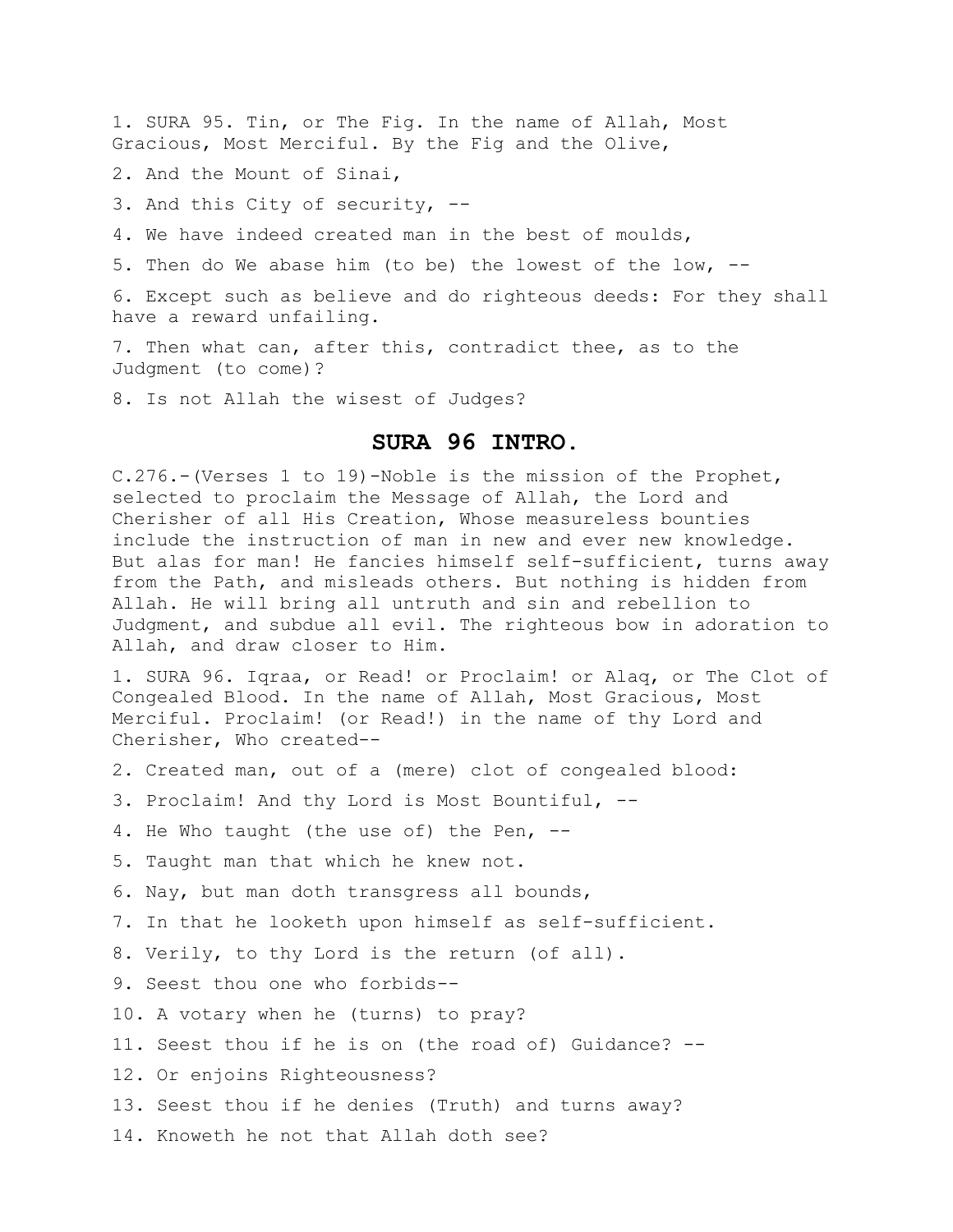15. Let him beware! If he desist not, We will drag him by the forelock, --

16. A lying, sinful forelock!

17. Then, let him call (for help) to his council (of comrades):

18. We will call on the angels of punishment (to deal with him)! 19. Nay, heed him not: But bow down in adoration, and bring thyself the closer (to Allah)!

#### **SURA 97 INTRO.**

C.277.-(Verses 1 to 5)-Blessed indeed is the Night of Power! -- When the Mercy of Allah's Revelation breaks through the darkness of the human soul! All the Powers, of the world divine, speed on their mystic Message of Mercy, by Allah's command, and bless every nook and corner of the heart! All jars are stilled in the reign supreme of Peace, until this mortal night gives place to the glorious day of an immortal world!

1. SURA 97. Qadr, or The Night of Power (or Honor). In the name of Allah, Most Gracious, Most Merciful. We have indeed revealed this (Message) in the Night of Power:

2. And what will explain to thee what the Night of Power is?

3. The Night of Power is better than a thousand Months.

4. Therein come down the angels and the Spirit by Allah's permission, on every errand:

5. Peace!. ..This until the rise of Morn!

#### **SURA 98 INTRO.**

C.278.-(Verses 1 to 8)-But those who reject the light of Truth are obstinate. Why should they persist in evil ways when the Clear Evidence has come before them? The straight Religion is simple: To adore with a pure heart the Allah of Truth, to draw nigh to Him in Prayer sincere, and to serve our fellow creatures in charity and love. To do aught else is to fall from Grace. But Faith and Good Life lead straight to the goal,  $-$ - the beauteous Gardens of Bliss Eternal, and the mutual good pleasure of the Soul in her Lord.

1. SURA 98. Baiyina, or The Clear Evidence. In the name of Allah, Most Gracious, Most Merciful. Those who reject (Truth) among the People of the Book and among the Polytheists, were not going to depart (from their ways) until there should come to them Clear Evidence, --

2. An apostle from Allah rehearsing scriptures kept pure and holy: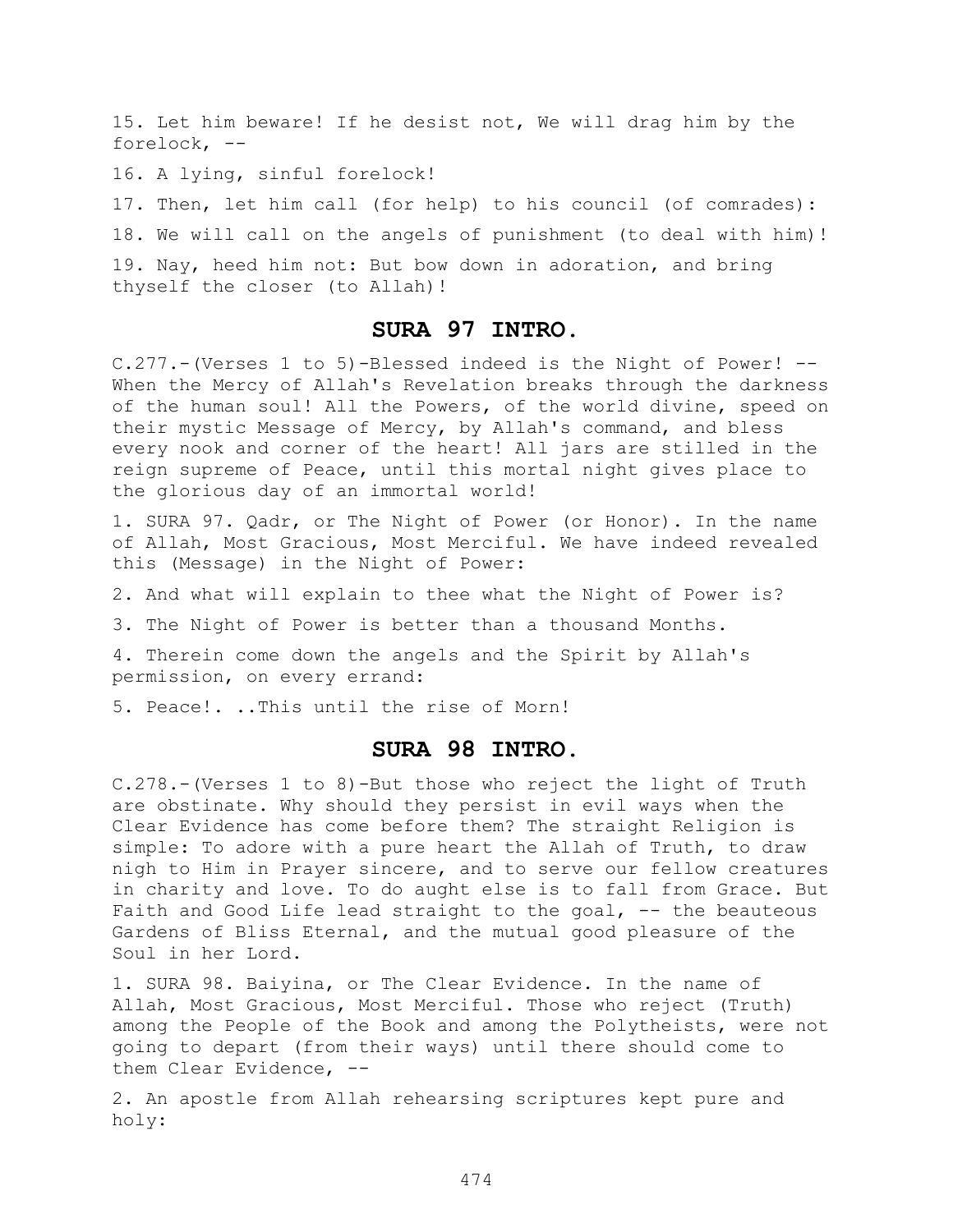3. Wherein are laws (or decrees) right and straight.

4. Nor did the People of the Book make schisms, until after there came to them Clear Evidence.

5. And they have been commanded no more than this: To worship Allah, offering Him sincere devotion, being True (in faith); to establish regular Prayer; and to practice regular Charity; and that is the Religion Right and Straight.

6. Those who reject (Truth), among the People of the Book and among the Polytheists, will be in Hellfire, to dwell therein (for aye). They are the worst of creatures.

7. Those who have faith and do righteous deeds, --they are the best of creatures.

8. Their reward is with Allah: Gardens of Eternity, beneath which rivers flow; they will dwell therein forever; Allah well pleased with them, and they with Him: All this for such as fear their Lord and Cherisher.

# **SURA 99 INTRO.**

C.279.-(Verses 1 to 8)-The Hour of Judgment must needs be heralded by a mighty Convulsion: The Earth will give up her secrets and tell her tale of all man's doings: Men will march in companies and clearly see the inwardness of all their Deeds: Not an atom of Good or Evil done, but will be shown in the final Account of men convinced.

1. SURA 99. Zilzal, or The Convulsion. In the name of Allah, Most Gracious, Most Merciful. When the Earth is shaken to her (utmost) convulsion.

2. And the Earth throws up her burdens (from within),

3. And man cries (distressed): `What is the matter with her?' --

4. On that Day will she declare her tidings:

5. For that thy Lord will have given her inspiration.

6. On that Day will men proceed in companies sorted out, to be shown the Deeds that they (had done).

7. Then shall anyone who has done an atom's weight of good, see it!

8. And anyone who has done an atom's weight of evil, shall see it.

# **SURA 100 INTRO.**

C.280.-(Verses 1 to 11)-There are those that fight, with eager charge, the hosts of evil, and storm its citadel. But unregenerate Man shows less than gratitude for god's most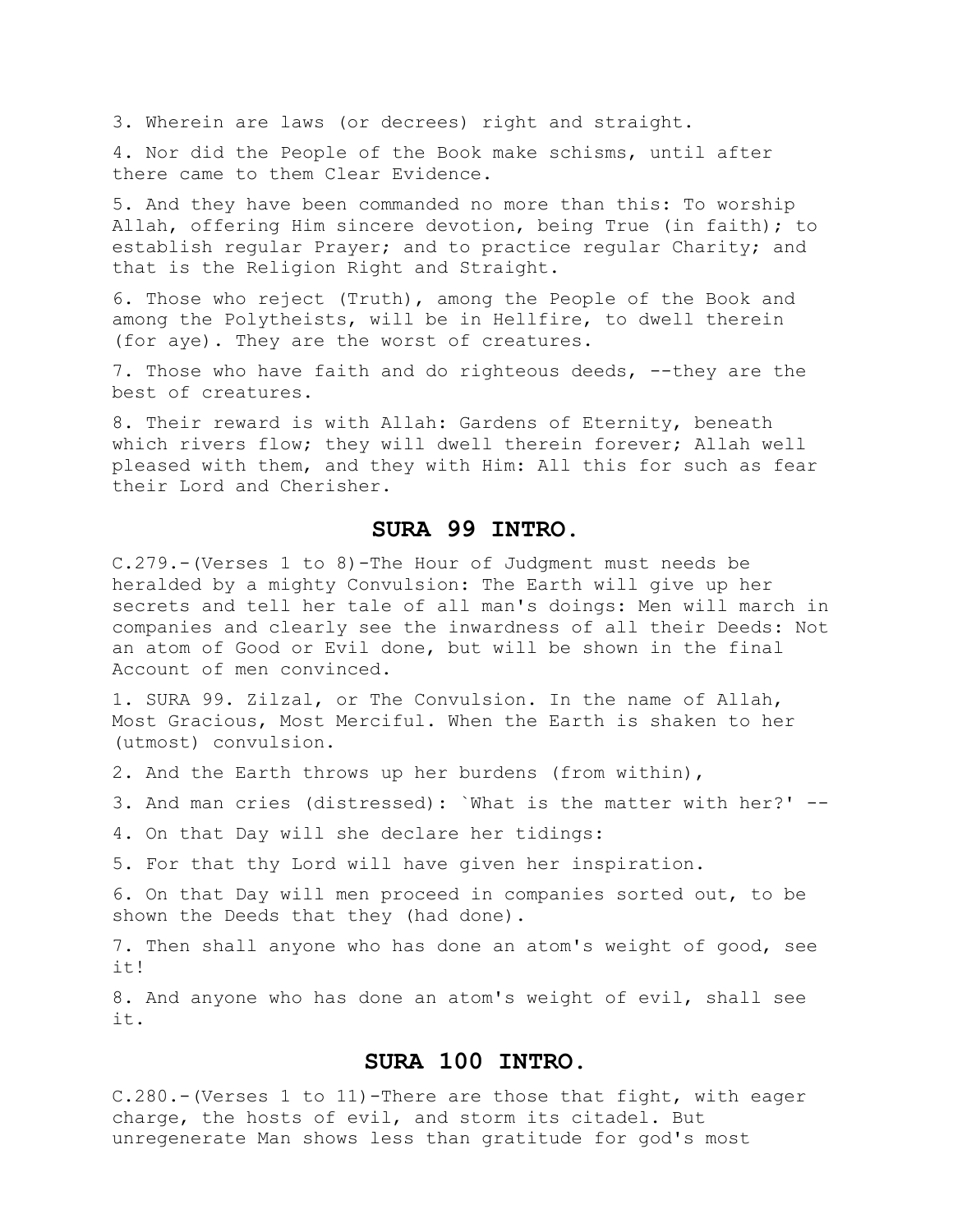gracious bounties: His life bears witness to his treason and his greed. Allah's knowledge is all-embracing: All things hidden will be laid bare at Judgment.

1. SURA 100. Adiyat, or Those That Run. In the name of Allah, Most Gracious, Most Merciful. By the (Steeds) that run, with panting (breath),

2. And strike sparks of fire,

3. And push home the charge in the morning,

4. And raise the dust in clouds the while,

5. And penetrate forthwith into the midst (of the foe) in mass; --

6. Truly Man is to his Lord, ungrateful;

7. And to that (fact) he bears witness (by his deeds);

8. And violent is he in his love of wealth.

9. Does he not know, --when that which is in the graves is scattered abroad,

10. And that which is (locked up) in (human) breasts is made manifest--

11. That their Lord had been well-acquainted with them, (even to) that Day?

# **SURA 101 INTRO.**

C.281.-(Verses 1 to 11)-How will the senses of man stand the Noise and Clamor of the great Day of Account, whereon this life's old landmarks will vanish, and men will be helpless like scattered moths? Nay, but a Balance of Justice will weigh and appraise all Deeds: And those whose good will show substance and weight will achieve a Life of good pleasure and satisfaction, while those whose good will be light will find themselves, Alas, in a blazing Pit of Punishment.

1. SURA 101. Al Qaria, or The Day of Noise and Clamor. In the name of Allah, Most Gracious, Most Merciful. The (Day) of Noise and Clamor:

2. What is the (Day) of Noise and Clamor?

3. And what will explain to thee what the (Day) of Noise and Clamor is?

4. (It is) a Day whereon men will be like moths scattered about,

5. And the mountains will be like carded wool.

6. Then, he whose balance (of good deeds) will be (found) heavy,

7. Will be in a Life of good pleasure and satisfaction.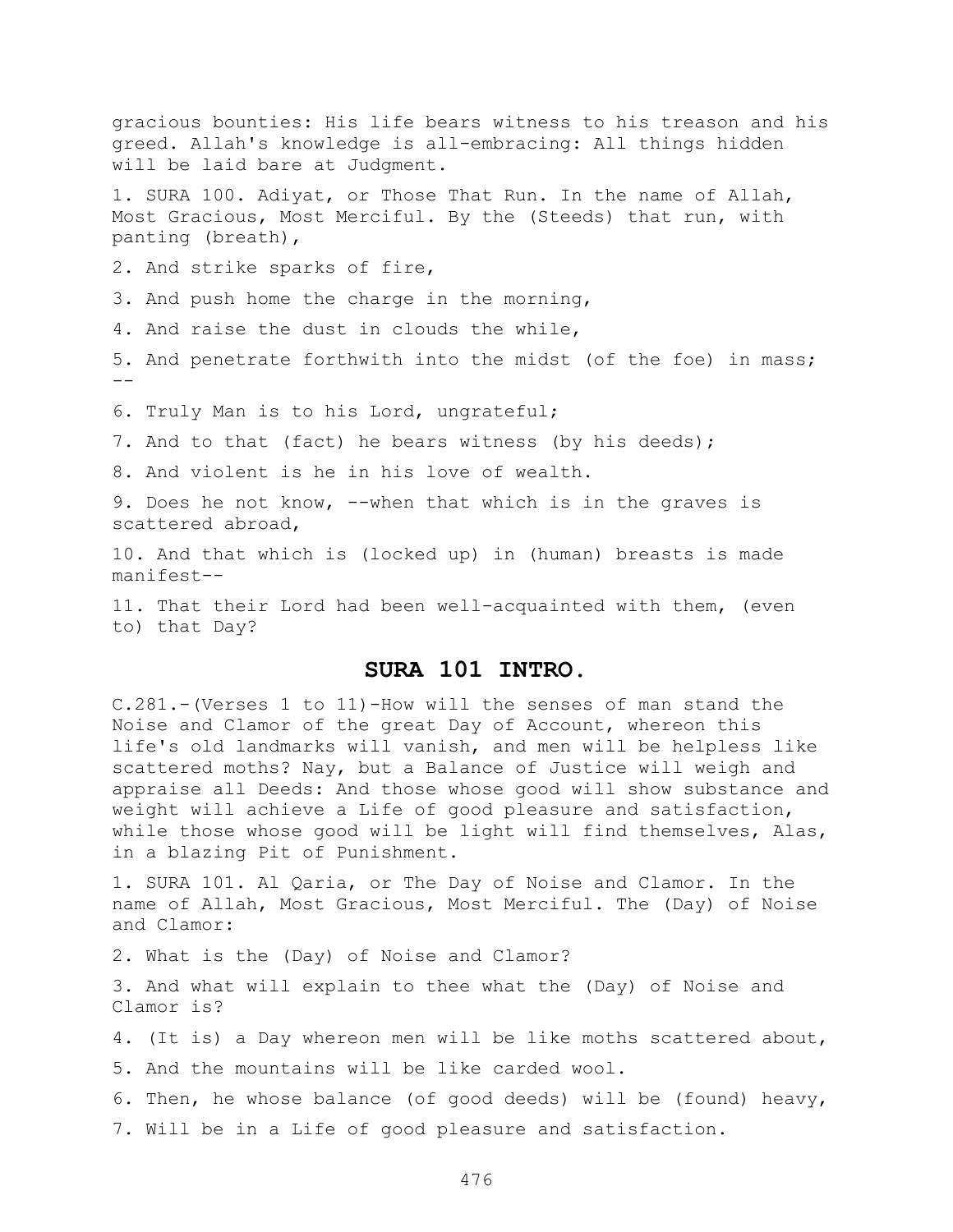8. But he whose balance (of good deed) will be (found) light, -- 9. Will have his home in a (bottomless) Pit. 10. And what will explain to thee what this is? 11. (It is) a Fire blazing fiercely!

#### **SURA 102 INTRO.**

C.282.-(Verses 1 to 8)-Be not engrossed in things ephemeral, to the neglect of higher things in life. Life is but short, and Death will soon claim you. Oh that men would only learn, before it is too late, the serious issues of the higher life! They must taste the consequences of their neglect. For every good enjoyed they must in the Hereafter give a strict account.

1. SURA 102. Takathur, or Piling Up. In the name of Allah, Most Gracious, Most Merciful. The mutual rivalry for piling up (the good things of this world) diverts you (from the more serious things),

2. Until ye visit the graves.

3. But nay, ye soon shall know (the reality).

4. Again, ye soon shall know!

5. Nay, were ye to know with certainty of mind, (ye would beware!)

6. Ye shall certainly see Hellfire!

7. Again, ye shall see it with certainty of sight!

8. Then, shall ye be questioned that Day about joy (ye indulged in!)

### **SURA 103 INTRO.**

C.283.-(Verses 1 to 3)-Waste not, nor misuse, your life. Time through the Ages bears witness that nothing remains but Faith and Good Deeds, and the teaching of Truth and the teaching of Patience and Constancy. But for these, Man against Time is in loss!

1. SURA 103. Asr, or Time through the Ages. In the name of Allah, Most Gracious, Most Merciful. By (the Token of) Time (through the Ages),

2. Verily Man is in loss,

3. Except as have Faith, and do righteous deeds, and (join together) in the mutual teaching of Truth, and of Patience and Constancy.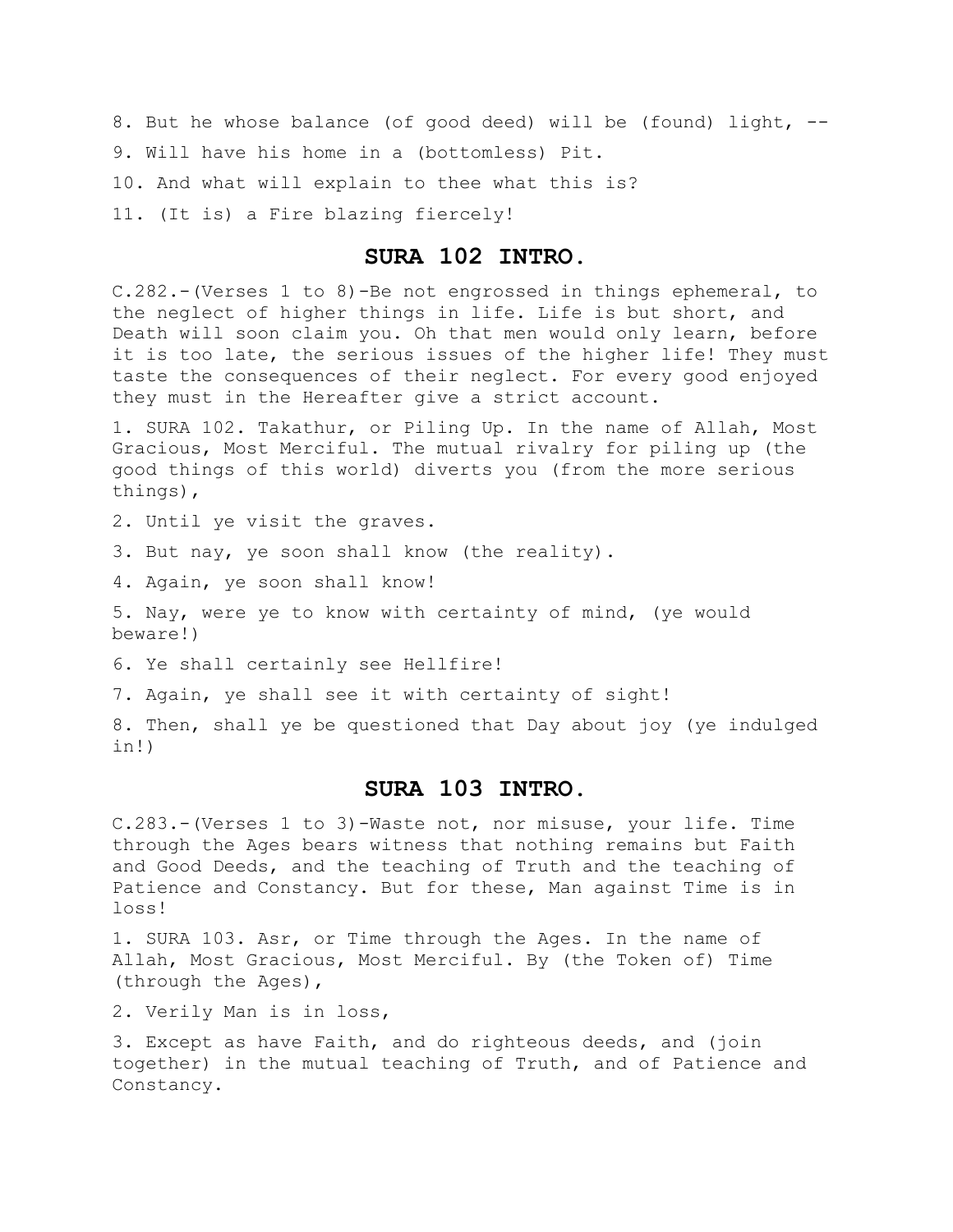### **SURA 104 INTRO.**

C.284.-(Verses 1 to 9)-Woe to the man or woman who deals in scandal, in word or act, or by insults or suggestions. Woe to the backbiter, even if his tale is true, for the taint is in his motive. Woe to the miser who blocks up the channels of use and service and dams up his wealth, as if he could remain in possession for all time! The Fire of Wrath will envelop them and wither up their hearts and minds, and consume that largeness of life which is the portion of mankind.

1. SURA 104. Humaza, or the Scandal Monger. In the name of Allah, Most Gracious, Most Merciful. Woe to every (kind of) scandal monger and backbiter,

2. Who pileth up wealth and layeth it by,

3. Thinking that his wealth would make him last forever.

4. By no means! He will be sure to be thrown into that which Breaks to Pieces.

5. And what will explain to thee That which Breaks to Pieces?

6. (It is) the Fire of (the Wrath of) Allah kindled (to a blaze),

7. The which doth mount (right) to the Hearts:

8. It shall be made into a vault over them,

9. In columns outstretched.

## **SURA 105 INTRO.**

C.285.-(Verses 1 to 5)-Let not man be intoxicated with power or material resources: They cannot defeat the purpose of Allah. So Abraha Ashram found to his cost. His sacrilegious attack on the holy Fane of Allah brought about his own undoing: What seemed but frail destroyed his mighty host in a day!

1. SURA 105. Fil, or The Elephant. In the name of Allah, Most Gracious, Most Merciful. Seest thou not how thy Lord dealt with the Companions of the Elephant?

2. Did He not make their treacherous plan go astray?

3. And He sent against them Flights of Birds,

4. Striking them with stones of baked clay.

5. Then did He make them like an empty field of stalks and straw, (of which the corn) has been eaten up.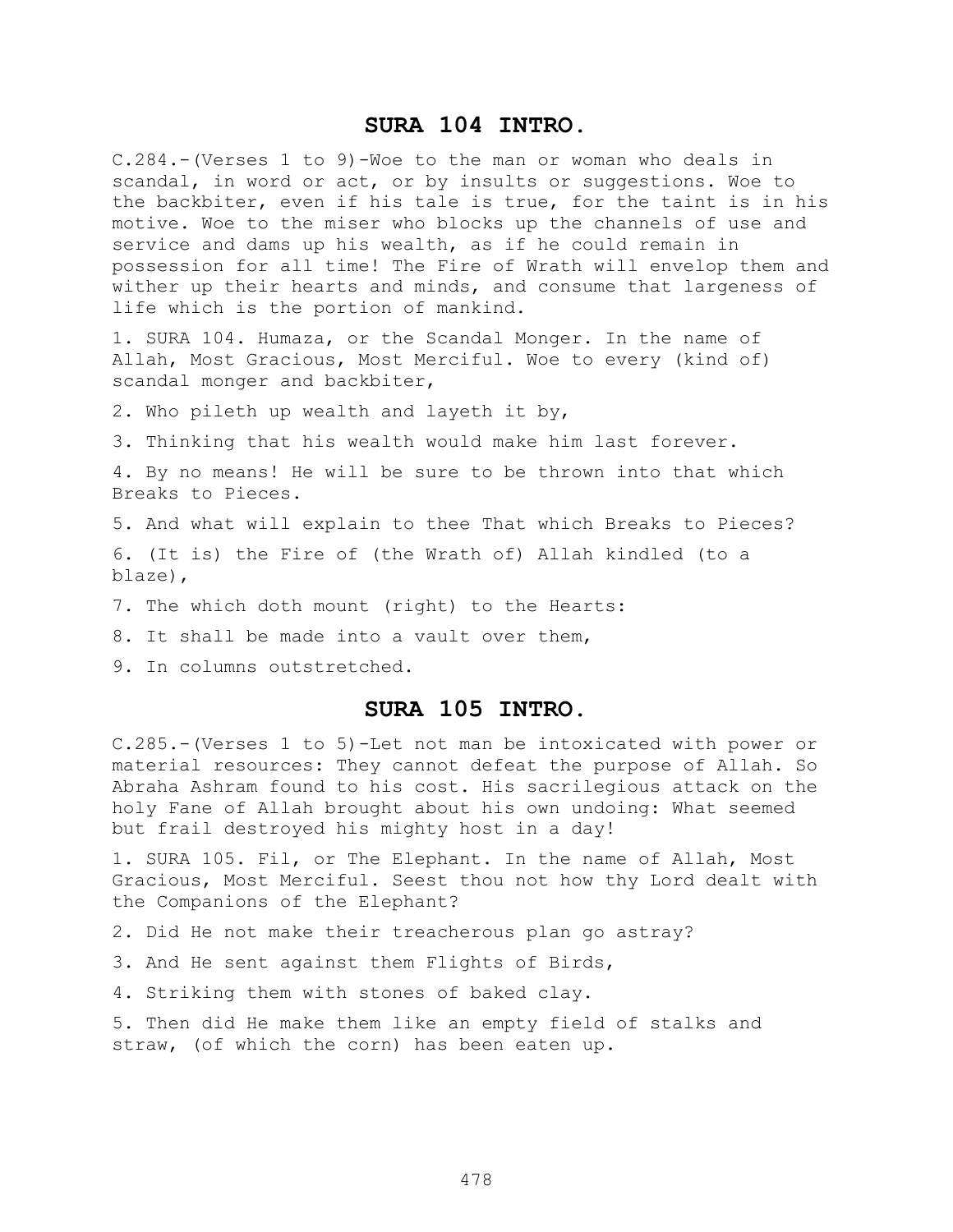# **SURA 106 INTRO.**

C.286.-(Verses 1 to 4)-Who gave the Quraish their talents for the arts of peace, for trade and commerce, and for journeys south and north at proper seasons, and made their home inviolable in Mecca? Surely they, if any, should adore their Lord and listen to His Message of Unity and Truth.

1. SURA 106. Quraish or The Quraish, (Custodians of the Kaba).In the name of Allah, Most Gracious, Most Merciful. For the covenants (of security and safeguard enjoyed) by the Quraish,

2. Their covenants (covering) journeys by winter and summer, --

3. Let them adore the Lord of this House,

4. Who provides them with food against hunger, and with security against fear (of danger).

# **SURA 107 INTRO.**

C.287.-(Verses 1 to 7)-What remains if you deny all Faith and personal Responsibility? Why then help the helpless or teach others Deeds of Charity? Vain were worship without heart and soul. What think ye of men who make great show, but fail to meet the simple needs of daily life?

1. SURA 107. Maun, or Neighborly Needs. In the name of Allah, Most Gracious, Most Merciful. Seest thou one who denies the Judgment (to come)?

2. Then such is the (man) who repulses the orphan (with harshness),

- 3. And encourages not the feeding of the indigent.
- 4. So woe to the worshippers
- 5. Who are neglectful of their Prayers,
- 6. Those who (want but) to be seen (of men),

7. But refuse (to supply) (even) neighborly needs.

# **SURA 108 INTRO.**

C.288.-(Verses 1 to 3)-To the man of Allah, rich in divine blessings, is granted a Fountain unfailing, that will quench the spiritual thirst of millions. Turn, then, in devotion and sacrifice to Allah, nor heed the venom of Hatred, which destroys its own hopes, alas, of the present and the future!

1. SURA 108. Kauthar, or Abundance. In the name of Allah, Most Gracious, Most Merciful. To thee have We granted the Fount (of Abundance).

2. Therefore to thy Lord turn in Prayer and Sacrifice.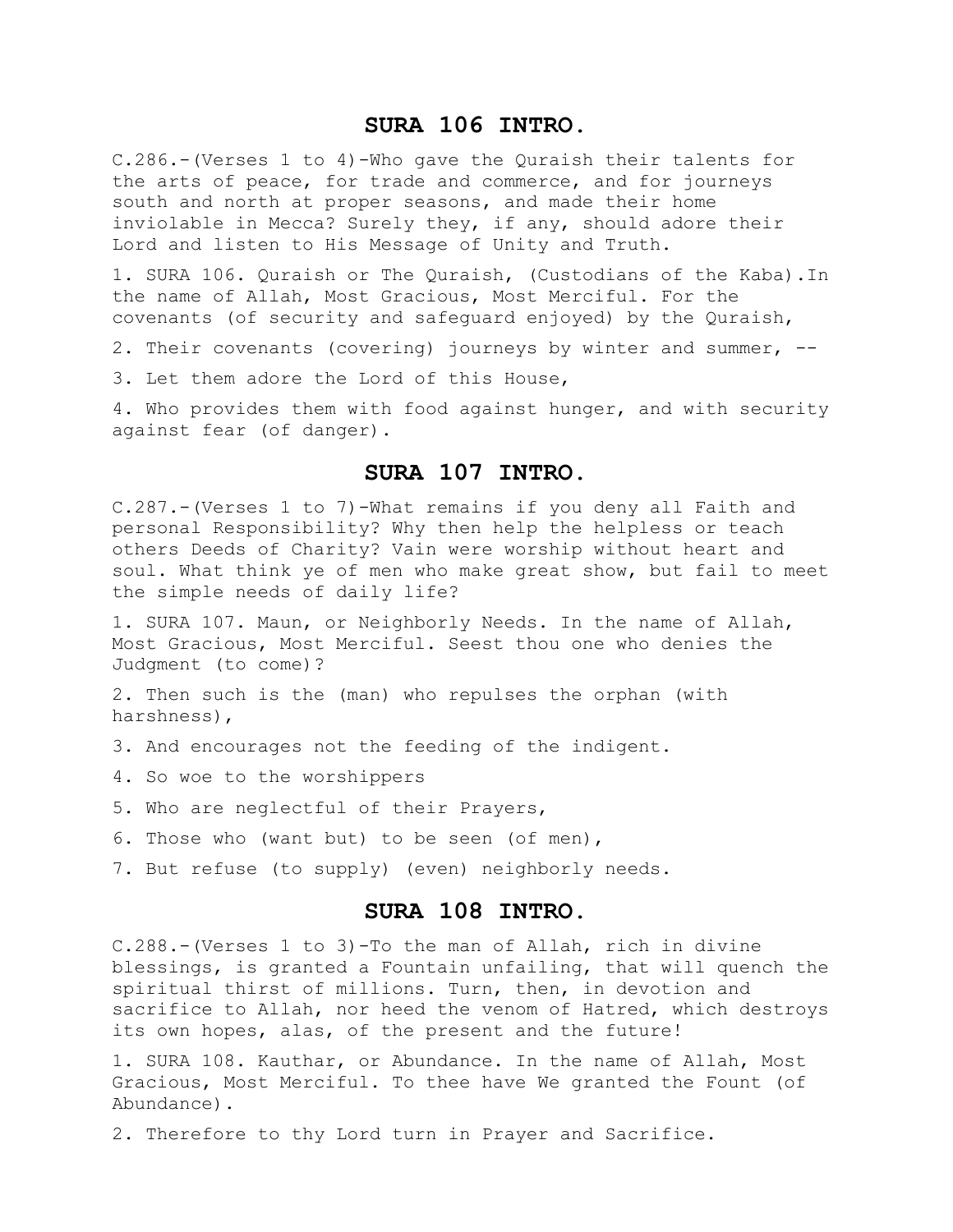3. For he who hateth thee, --he will be cut off (from Future Hope).

# **SURA 109 INTRO.**

C.289.-(Verses 1 to 6)-The man of Faith holds fast to his faith, because he knows it is true. The man of the world, rejecting Faith, clings hard to worldly interests. Let him mind his worldly interests, but let him not force his interests on men sincere and true, by favor, force, or fraud.

1. SURA 109. Kafirun, or Those who reject Faith. In the name of Allah, Most Gracious, Most Merciful. Say: O ye that reject Faith!

2. I worship not that which ye worship,

3. Nor will ye worship that which I worship.

4. And I will not worship that which ye have been wont to worship,

5. Nor will ye worship that which I worship.

6. To you be your Way, and to me mine.

### **SURA 110 INTRO.**

C.290.-(Verses 1 to 3)-For that which is right the help of Allah is ever nigh, and victory! When the spirit of men is stirred, they come to the flag of faith in troops and battalions. They are to be welcomed: But Praise and Glory belong to Allah: To Him we humbly turn and pray for Grace: For He is Oft-Returning in Grace and Mercy.

1. SURA 110. Nasr, or Help. In the name of Allah, Most Gracious, Most Merciful. When comes the Help of Allah, and Victory,

2. And thou dost see the People enter Allah's Religion in crowds,

3. Celebrate the Praises of thy Lord, and pray for His Forgiveness: For He is Oft-Returning (in Grace and Mercy).

### **SURA 111 INTRO.**

C.291.-(Verses 1 to 5)-The Chosen One of Allah, in his earnest desire to proclaim the Message, gathered his kin together to hear and judge with open minds between error and truth. Behold, the fiery "Father of Flame" blazed up with foul abuse and curses, and said to the holy one: "Perish thou!" With his hands he took stones and cast them at the holy one's head. Purse proud he headed relentless persecution. His wife laid snares, tied thorns with twisted ropes of prickly palm leaf fiber, and strewed them in the holy one's path on darkest nights, for cruel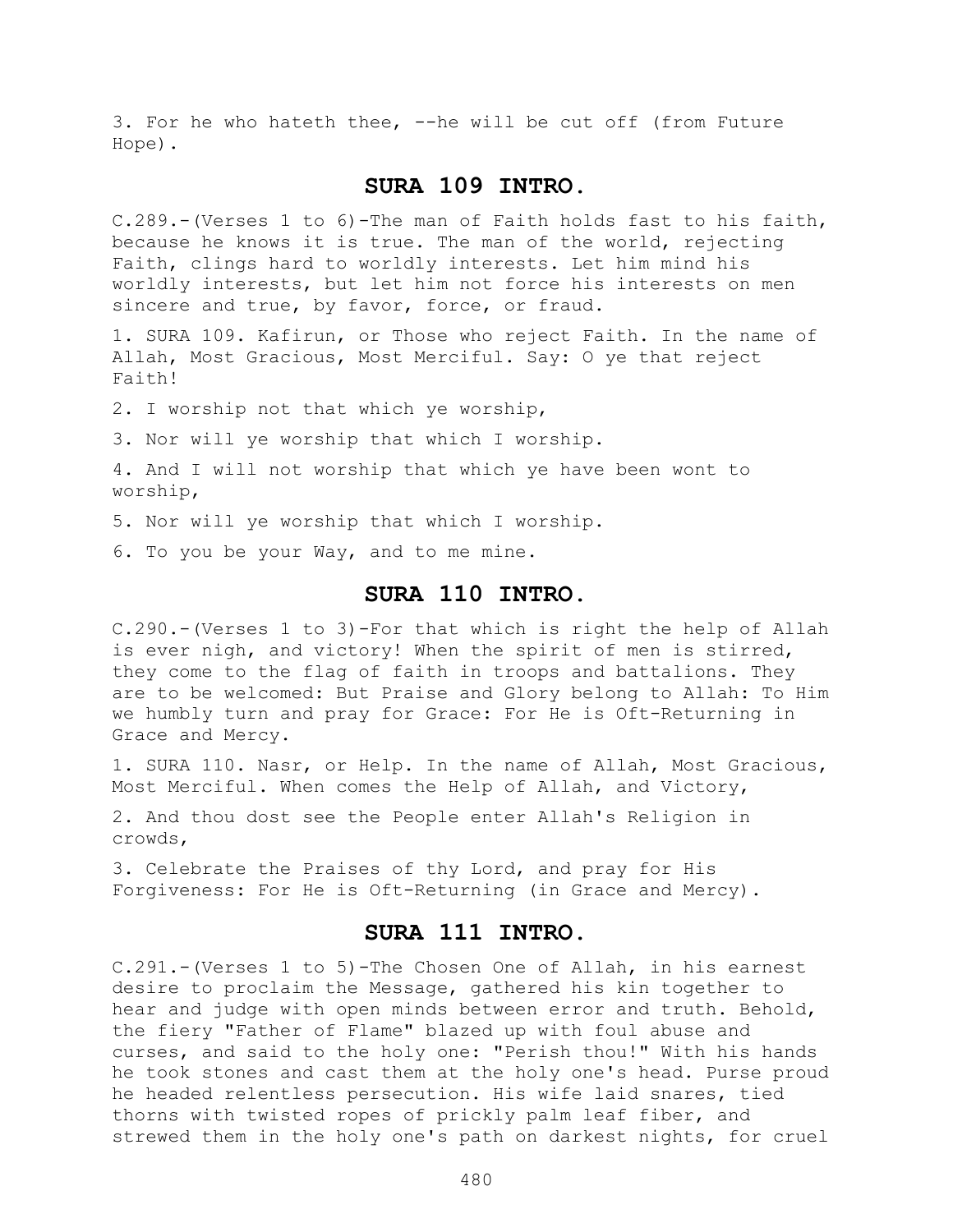sport! But lo! The curses, insults, spite, harmed not the Innocent, but hit the wrongdoers themselves and branded them with eternal infamy!

1. SURA 111. Lahab, or (the Father of) Flame. In the name of Allah, Most Gracious, Most Merciful. Perish the hands of the Father of Flame! Perish he!

2. No profit to him from all his wealth, and all his gains!

3. Burnt soon will he be in a Fire of blazing Flame!

4. His wife shall carry the (crackling) wood--as fuel! --

5. A twisted rope of palm leaf fiber round her (own) neck!

## **SURA 112 INTRO.**

C.292.-(Verses 1 to 4)-Keep Faith all pure and undefiled. There is Allah, the One and Only; Eternal, Free of all needs; on Whom depend, to Whom go back, all things; He hath no son nor father nor partner. There is no person like unto Him.

1. SURA 112. Ikhlas, or Purity (of Faith). In the name of Allah, Most Gracious, Most Merciful. Say: He is Allah. the One and Only;

2. Allah, the Eternal, Absolute;

3. He begetteth not, nor is He begotten;

4. And there is none like unto Him.

# **SURA 113 INTRO.**

C.293.-(Verses 1 to 5)-It is Allah Who brings forth light from darkness, life and activity from death, spiritual enlightenment from ignorance and superstition, banish fear, and trust His Providence. No danger, then, from the outer world, no secret plottings from perverted wills, no disturbance of your happiness or good, can affect the fortress of your inmost soul.

1. SURA 113. Falaq, or The Dawn. In the name of Allah, Most Gracious, Most Merciful. Say: I seek refuge with the Lord of the Dawn,

2. From the mischief of created things;

- 3. From the mischief of Darkness as it overspreads;
- 4. From the mischief of those who practice Secret Arts;

5. And from the mischief of the envious one as he practices envy.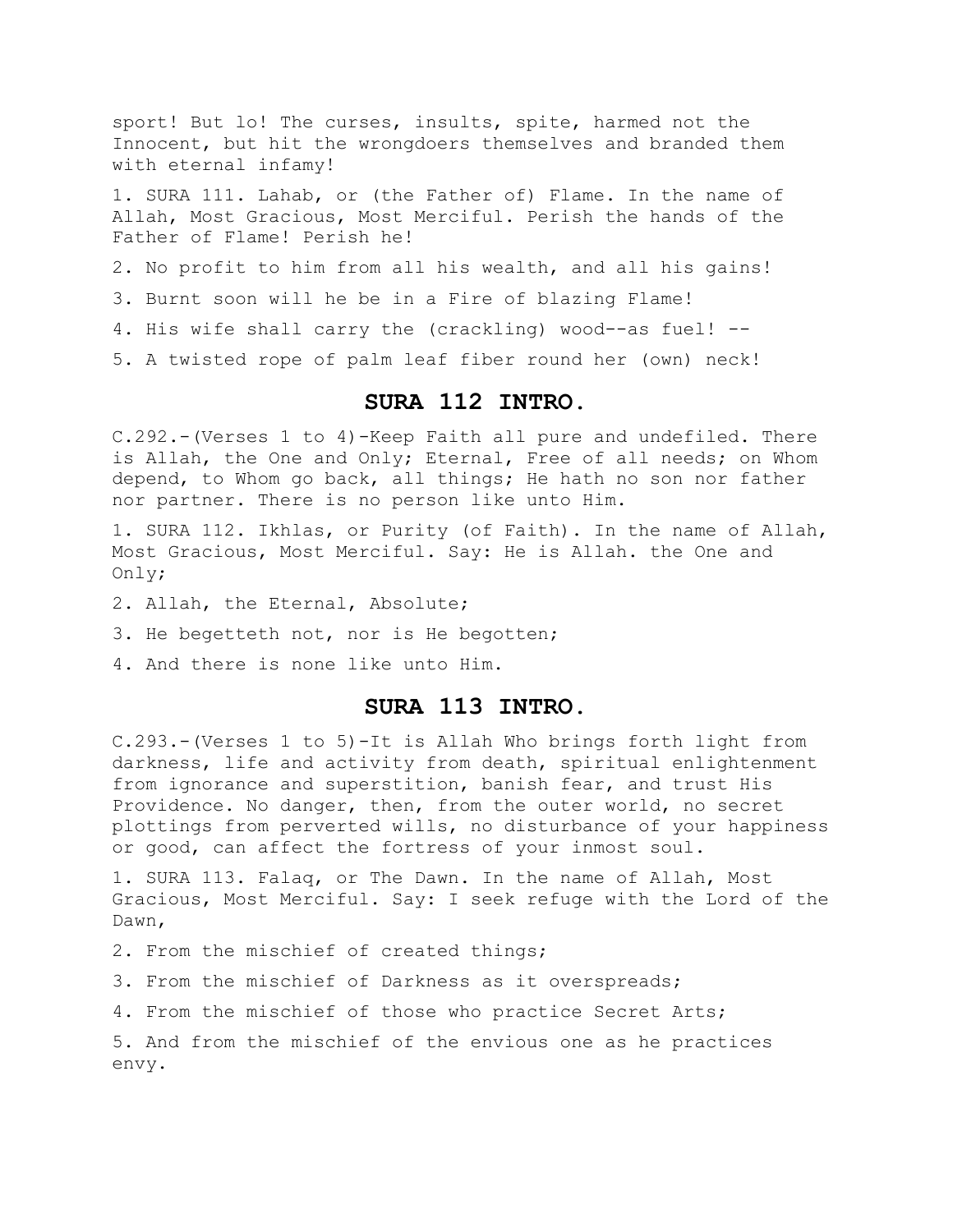### **SURA 114 INTRO.**

C.294.-(Verses 1 to 6)-Insidious Evil lies in wait for man, and loves to whisper and withdraw, thus testing his will. But man can make Allah his sure shield; for Allah doth care for him and cherishes him: Allah is the heavenly King who gives him laws; and Allah is the Goal to which he will return and be judged. Let man but place himself in Allah's hands, and never can Evil touch him in his essential and inner life.

1. SURA 114. Nas, or Mankind. In the name of Allah, Most Gracious, Most Merciful. Say: I seek refuge with the Lord and Cherisher of Mankind,

2. The King (or Ruler) of Mankind,

3. The Allah (or Judge) of Mankind, --

4. From the mischief of the Whisperer (of Evil), who withdraws (after his whisper), --

5. (The same) who whispers into the hearts of Mankind, --

6. Among Jinns and among Men.

CONCLUSION

C.295.-Thus spake, inspired, our holy Prophet, Muhammad, on whom we invoke Allah's blessings for ever and ever; -- we who are heirs to his teaching, his exemplary life, and the golden thread which he enwove into the web of human history. In pious retreats he prayed; much thought he gave to Life's most obstinate tangles; against odds he strove with might and main; wisely he led; gently he counseled; and firmly he subdued Evil.

C.296.-Mantle clad, he solved the most baffling mysteries. His soul would scale the heights of Heaven, yet showered its love on the weak and lowly of this earth. Like a cloud that catches the glory of the Sun, he threw his protecting shade on all. The widow's cry, and the orphan's, found an answer in his heart, as did the cry of Penury and Need. He searched out those who felt no need, being by pride or ignorance blinded, and he fulfilled their real wants. His last great charge summed up the rule of spiritual life in linking Faith with one universal Brotherhood. Ah! Never shall we see such life again!

C.297.-But his clarion voice still speaks his message. His love and wisdom still pour forth without stint the inexhaustible Treasures of Allah, for whosoever will bring a purified heart to receive them. And never did the world, impoverished by its own wayward lusts and greed, need those Treasures more than now!

C.298.-There is still with us much sorrow and sin, injustice, oppression, wrong, and hate. Still does Arrogance deaden Conscience, rob struggling souls of even the crumbs of Pity, and